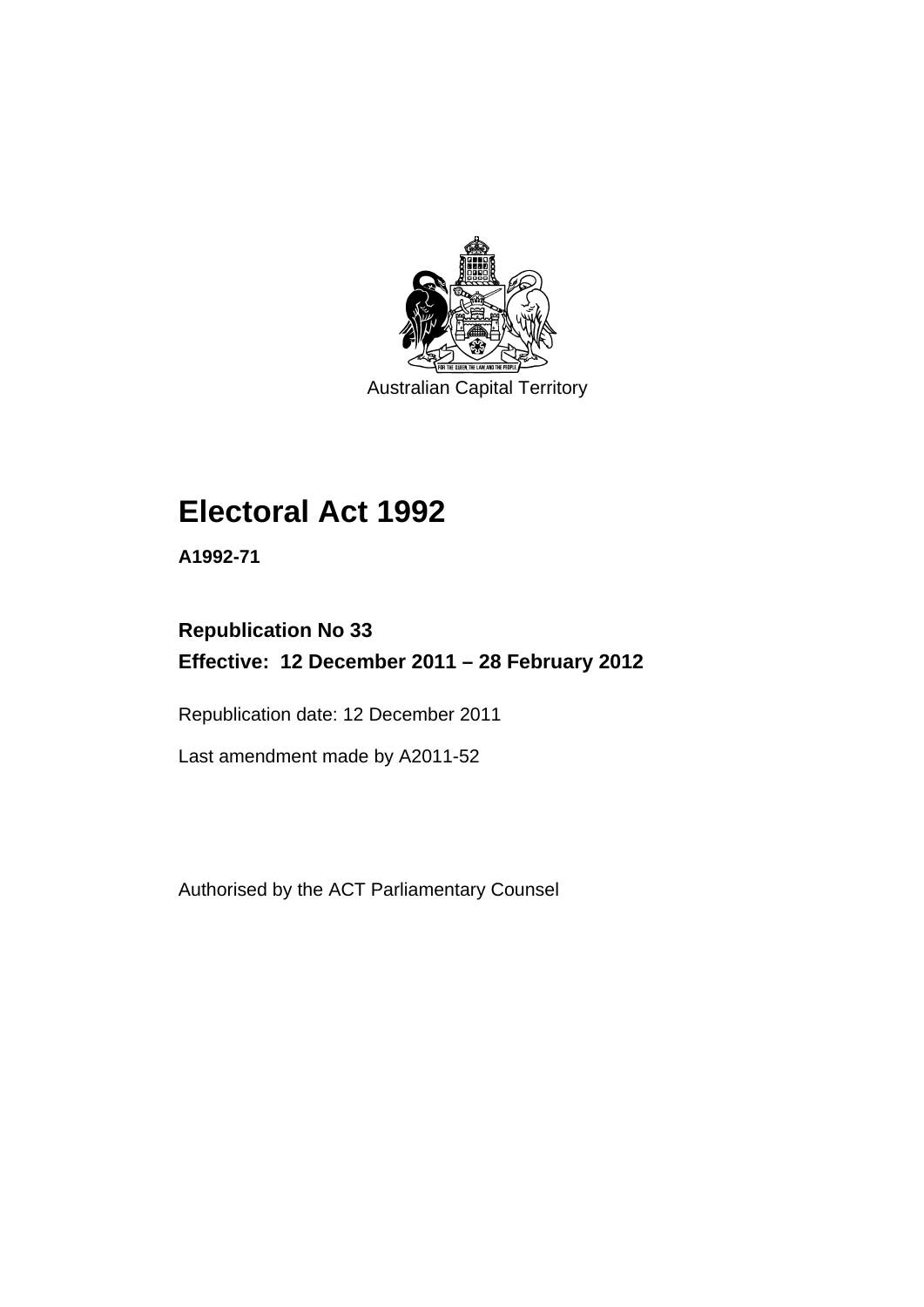#### **About this republication**

#### **The republished law**

This is a republication of the *Electoral Act 1992* (including any amendment made under the *Legislation Act 2001*, part 11.3 (Editorial changes)) as in force on 12 December 2011*.* It also includes any commencement, amendment, repeal or expiry affecting this republished law to 12 December 2011.

The legislation history and amendment history of the republished law are set out in endnotes 3 and 4.

#### **Kinds of republications**

The Parliamentary Counsel's Office prepares 2 kinds of republications of ACT laws (see the ACT legislation register at www.legislation.act.gov.au):

- authorised republications to which the *Legislation Act 2001* applies
- unauthorised republications.

The status of this republication appears on the bottom of each page.

#### **Editorial changes**

The *Legislation Act 2001*, part 11.3 authorises the Parliamentary Counsel to make editorial amendments and other changes of a formal nature when preparing a law for republication. Editorial changes do not change the effect of the law, but have effect as if they had been made by an Act commencing on the republication date (see *Legislation Act 2001*, s 115 and s 117). The changes are made if the Parliamentary Counsel considers they are desirable to bring the law into line, or more closely into line, with current legislative drafting practice.

This republication does not include amendments made under part 11.3 (see endnote 1).

#### **Uncommenced provisions and amendments**

If a provision of the republished law has not commenced, the symbol  $\mathbf{U}$  appears immediately before the provision heading. Any uncommenced amendments that affect this republished law are accessible on the ACT legislation register (www.legislation.act.gov.au). For more information, see the home page for this law on the register.

#### **Modifications**

If a provision of the republished law is affected by a current modification, the symbol  $\vert \mathbf{M} \vert$ appears immediately before the provision heading. The text of the modifying provision appears in the endnotes. For the legal status of modifications, see the *Legislation Act 2001*, section 95.

#### **Penalties**

At the republication date, the value of a penalty unit for an offence against this law is \$110 for an individual and \$550 for a corporation (see *Legislation Act 2001*, s 133).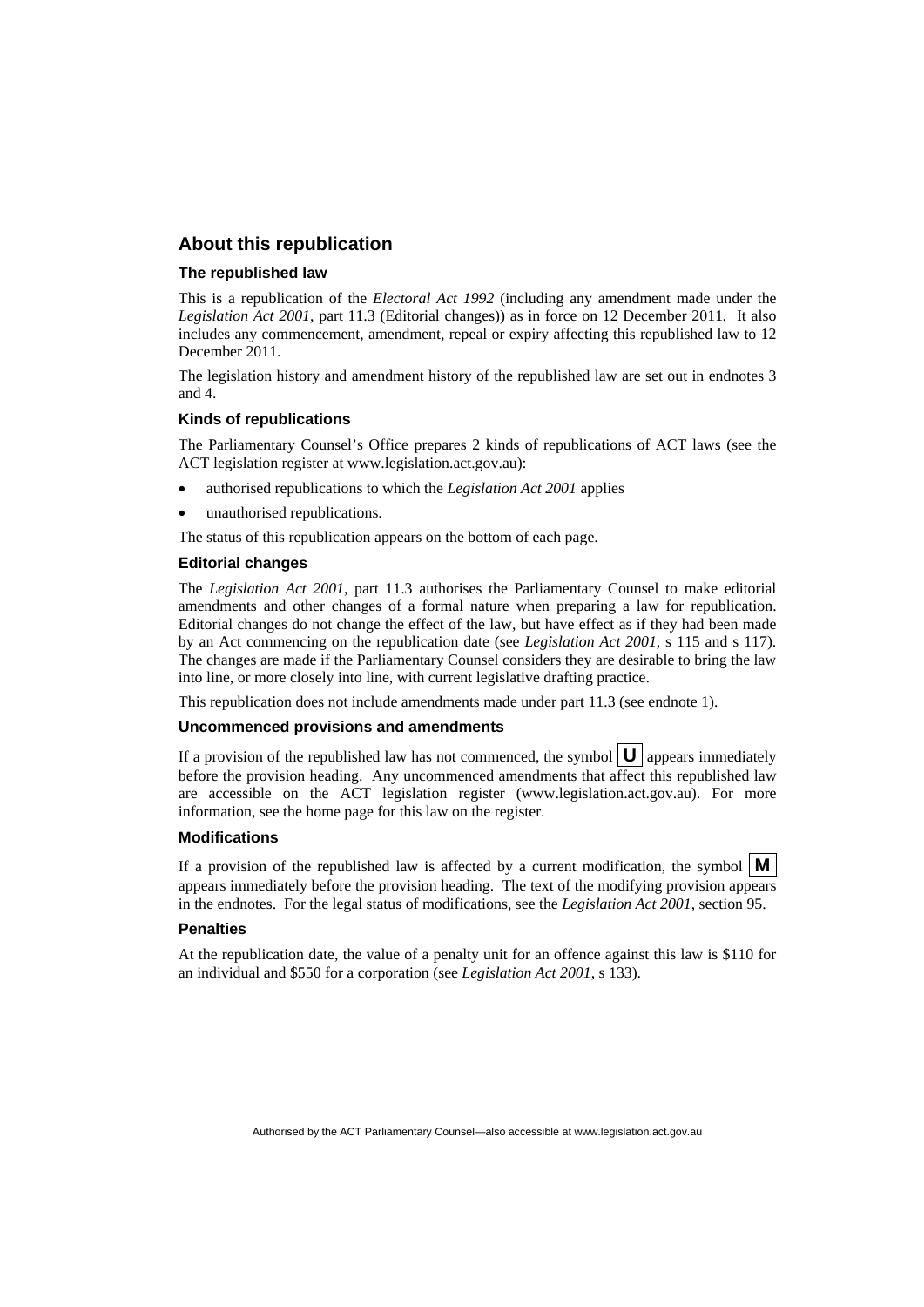

# **Electoral Act 1992**

# **Contents**

| Preamble            |                                                                       | Page<br>2  |
|---------------------|-----------------------------------------------------------------------|------------|
| Part 1              | <b>Preliminary</b>                                                    |            |
| 1                   | Name of Act                                                           | 3          |
| 3                   | Dictionary                                                            | 3          |
| 3A                  | Offences against Act-application of Criminal Code etc                 | 4          |
| 4                   | Meaning of electoral matter                                           | 4          |
| 4A                  | Meaning of available for public inspection                            | 5          |
| Part 2              | <b>Australian Capital Territory Electoral</b><br><b>Commission</b>    |            |
| <b>Division 2.1</b> | <b>Establishment, functions and powers of electoral</b><br>commission |            |
| 5                   | Establishment                                                         | 6          |
| 6                   | Constitution of commission                                            | 6          |
| R33                 | Electoral Act 1992                                                    | contents 1 |
| 12/12/11            | Effective: 12/12/11-28/02/12                                          |            |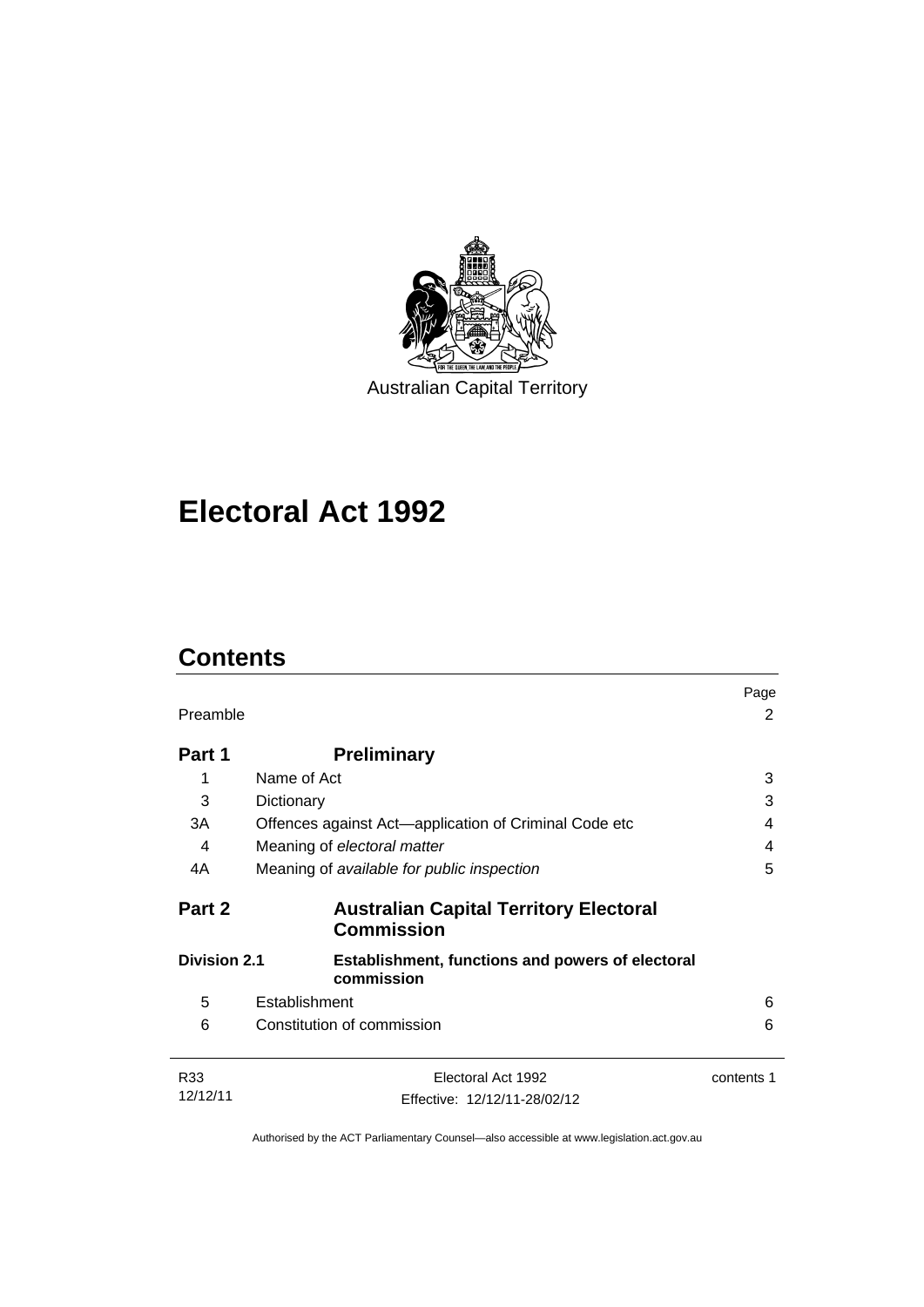|                     |                                                     | Page           |
|---------------------|-----------------------------------------------------|----------------|
| $\overline{7}$      | Functions of electoral commission                   | 6              |
| 8                   | Determination of fees                               | $\overline{7}$ |
| 10                  | Electoral commission's annual report                | $\overline{7}$ |
| 10A                 | Special reports by electoral commission             | 8              |
| <b>Division 2.2</b> | <b>Members of electoral commission</b>              |                |
| 11                  | Meaning of member for div 2.2                       | 8              |
| 12                  | Appointment of members                              | 8              |
| 12A                 | Eligibility for appointment as member               | 9              |
| 12B                 | Eligibility for appointment as chairperson          | 9              |
| 13                  | Term of appointment of members                      | 11             |
| 14                  | Conditions of appointment of members generally      | 11             |
| 15                  | Leave of absence                                    | 11             |
| 17                  | Suspension or ending of appointment of members      | 11             |
| <b>Division 2.3</b> | <b>Meetings</b>                                     |                |
| 19                  | Procedure                                           | 12             |
| 20                  | Delegation by electoral commission                  | 13             |
| 21                  | Disclosure of interests                             | 13             |
| Part 3              | Electoral commissioner and staff of electoral       |                |
|                     | commission                                          |                |
| <b>Division 3.1</b> | <b>Electoral commissioner</b>                       |                |
| 22                  | Appointment                                         | 15             |
| 23                  | Functions of commissioner etc                       | 15             |
| 24                  | Delegation by commissioner                          | 16             |
| 25                  | Term of appointment of commissioner                 | 16             |
| 26                  | Conditions of appointment of commissioner generally | 16             |
| 27                  | Leave of absence                                    | 16             |
| 29                  | Suspension or ending of appointment of commissioner | 17             |
| <b>Division 3.2</b> | <b>Staff of electoral commission</b>                |                |
| 31                  | Staff                                               | 18             |
| 32                  | Temporary staff and consultants                     | 18             |
| 33                  | <b>Officers</b>                                     | 19             |

contents 2 Electoral Act 1992 Effective: 12/12/11-28/02/12

R33 12/12/11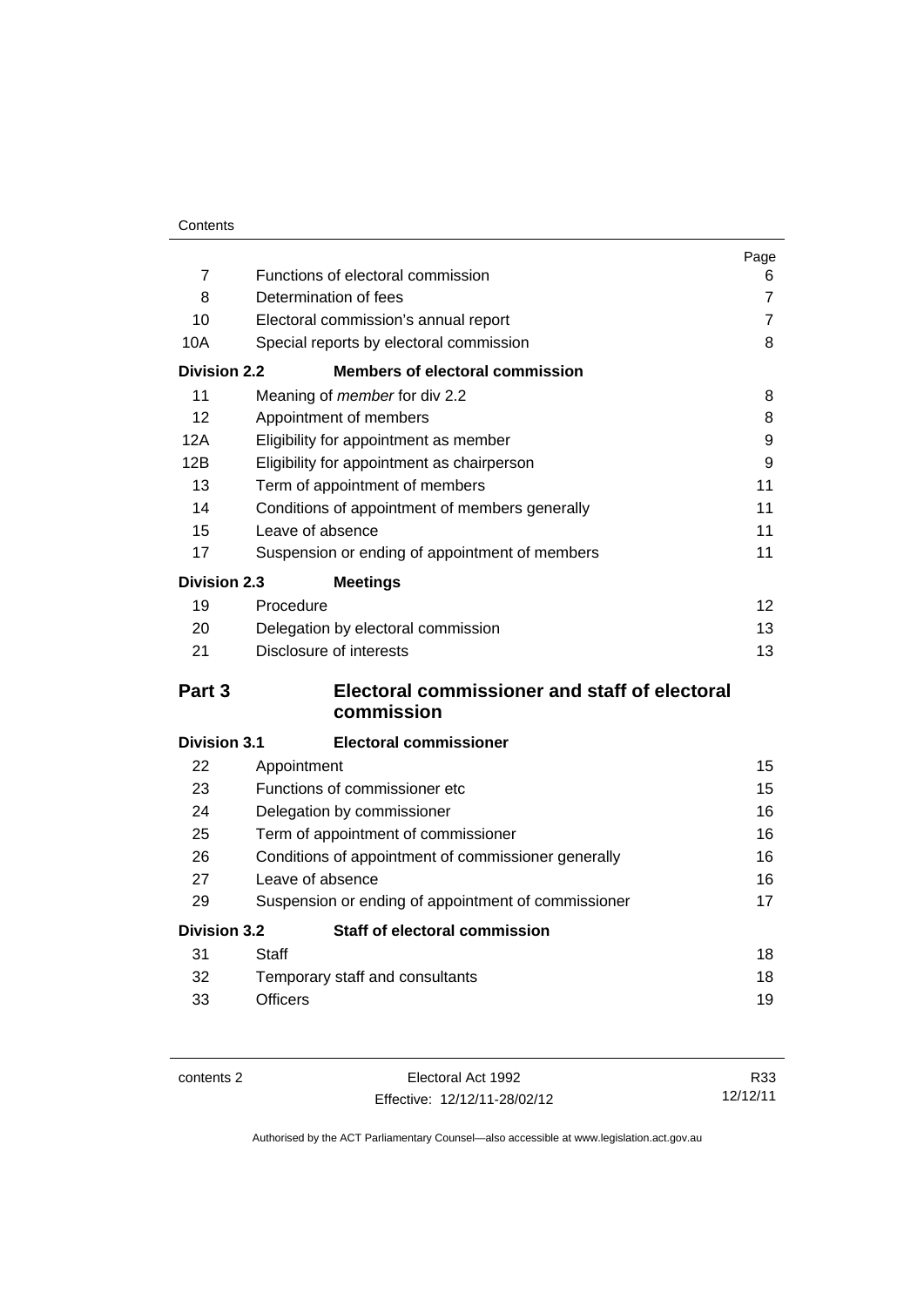| Contents |
|----------|
|----------|

|        |                                                                  | Page       |
|--------|------------------------------------------------------------------|------------|
| Part 4 | <b>Electorates</b>                                               |            |
| 34     | Multimember electorates                                          | 20         |
| 35     | Redistribution of electorates                                    | 20         |
| 36     | Factors relevant to redistribution                               | 20         |
| 37     | Timing of redistributions                                        | 21         |
| 38     | Suspension of redistribution process—extraordinary elections     | 22         |
| 39     | <b>Redistribution committees</b>                                 | 22         |
| 40     | Meetings of redistribution committee                             | 23         |
| 41     | Suggestions and comments about redistribution                    | 24         |
| 42     | Outline of proposal                                              | 24         |
| 43     | Proposed redistribution                                          | 25         |
| 44     | Notification and publication of proposal                         | 25         |
| 45     | Dissolution of redistribution committee                          | 26         |
| 46     | Objections                                                       | 26         |
| 47     | Augmented electoral commission                                   | 27         |
| 48     | Meetings of augmented electoral commission                       | 27         |
| 49     | Investigation of objections                                      | 28         |
| 50     | Redistribution-proposal by augmented electoral commission        | 29         |
| 51     | Publication of augmented electoral commission's proposal         | 30         |
| 52     | Objections to augmented electoral commission's proposal          | 30         |
| 53     | Report by augmented electoral commission and public announcement | 31         |
| 54     | Report to Legislative Assembly                                   | 32         |
| 55     | Decisions are final                                              | 33         |
| 56     | Validity not affected                                            | 33         |
| Part 5 | <b>Electoral rolls</b>                                           |            |
| 57     | Electorate and Territory rolls                                   | 34         |
| 58     | Contents of roll                                                 | 34         |
| 59     | Meaning of extract from roll                                     | 35         |
| 60     | Inspection of printed roll extracts                              | 35         |
| 61     | Supply of printed roll extracts to MLAs etc                      | 36         |
| 62     | Supply of roll extracts in electronic form to MLAs etc           | 36         |
| 63     | Use of roll extracts                                             | 36         |
| 65     | Provision of roll information to prescribed authorities          | 37         |
| R33    | Electoral Act 1992                                               | contents 3 |

Effective: 12/12/11-28/02/12

12/12/11

contents 3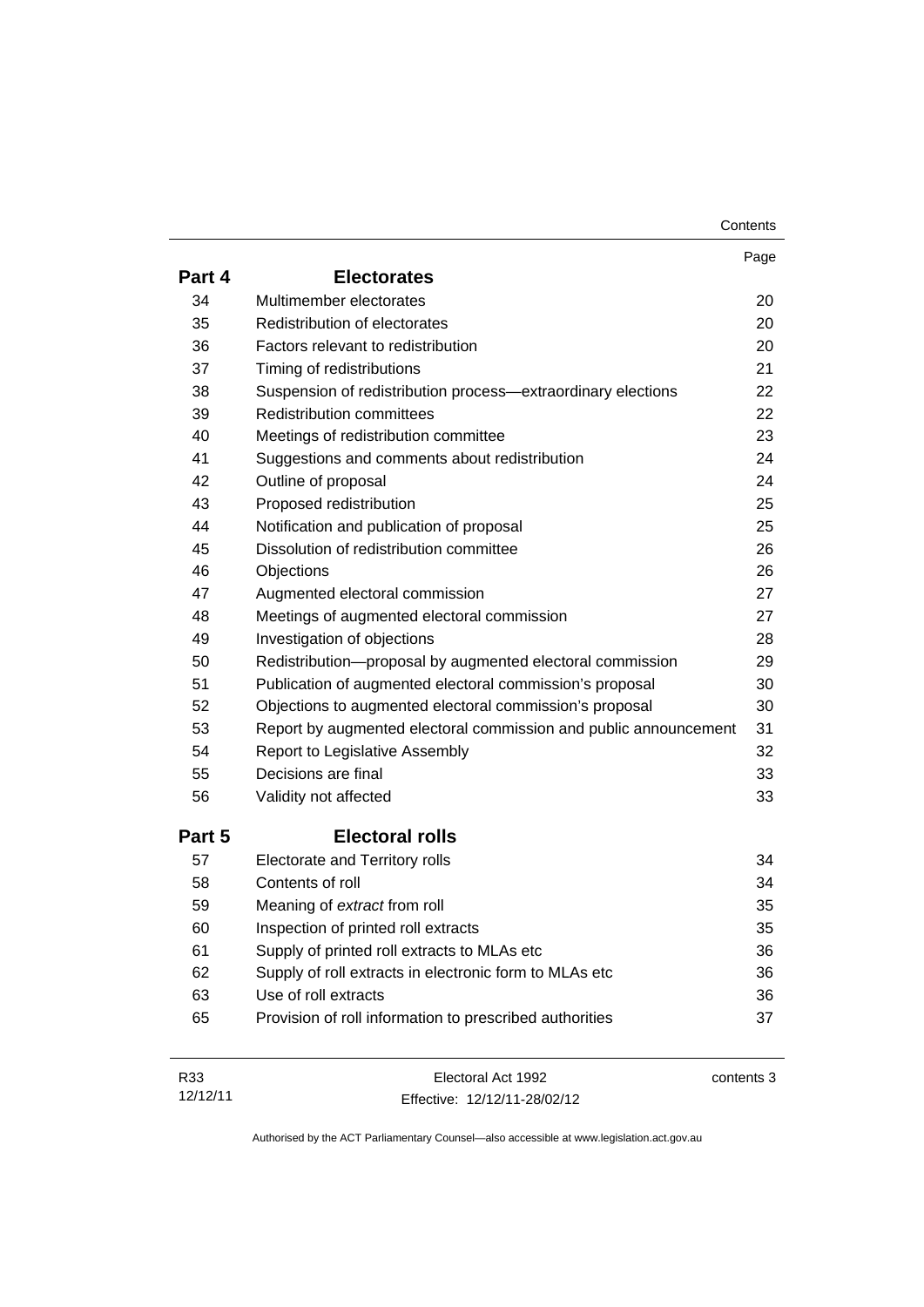|            |                                                                        | Page     |
|------------|------------------------------------------------------------------------|----------|
| 66         | Maintenance of rolls                                                   | 38       |
| 67         | Power to require information                                           | 39       |
| 68         | Notice of registered deaths                                            | 39       |
| 69         | Disclosure of roll information                                         | 40       |
| 70         | Joint roll arrangements with Commonwealth                              | 40       |
| Part 6     | <b>Enrolment</b>                                                       |          |
| 71         | Persons taken not to be enrolled on Commonwealth roll                  | 42       |
| 71A        | Address of person serving sentence of imprisonment                     | 42       |
| 72         | Entitlement                                                            | 43       |
| 73         | Compulsory enrolment etc-residents                                     | 43       |
| 74         | Eligible overseas electors                                             | 44       |
| 75         | Age 17 enrolment                                                       | 45       |
| 76         | Enrolment etc                                                          | 46       |
| 77         | Suppression of elector's address                                       | 47       |
| 78         | Inclusion of particulars on roll following suppression                 | 48       |
| 79         | Suppression of elector's address pending review                        | 48       |
| 80         | Closed rolls                                                           | 50       |
| 81         | Objections to enrolment                                                | 51       |
| 82         | Record of claims for enrolment                                         | 53       |
| 83         | Processing enrolment claims                                            | 54       |
| 84         | Transmission of enrolment claims                                       | 54       |
| 85         | Production of claims for enrolment before a court                      | 54       |
| 86         | Claims for enrolment not subject to warrants                           | 55       |
| Part 7     | <b>Registration of political parties</b>                               |          |
| 87         | Definitions-pt 7                                                       | 56       |
| 88         | Register of political parties                                          | 56       |
| 89         | Application for registration of political party                        | 56       |
| 90         | Further information about application for political party registration | 58       |
| 91         | Notification and publication of applications                           | 58       |
| 91A        | Objections to applications and responses                               | 59       |
| 92         | Registration of political parties                                      | 60       |
| 93         | Refusal of applications for registration                               | 61       |
| 94         | Amendment of applications for registration                             | 63       |
| contents 4 | Electoral Act 1992                                                     | R33      |
|            | Effective: 12/12/11-28/02/12                                           | 12/12/11 |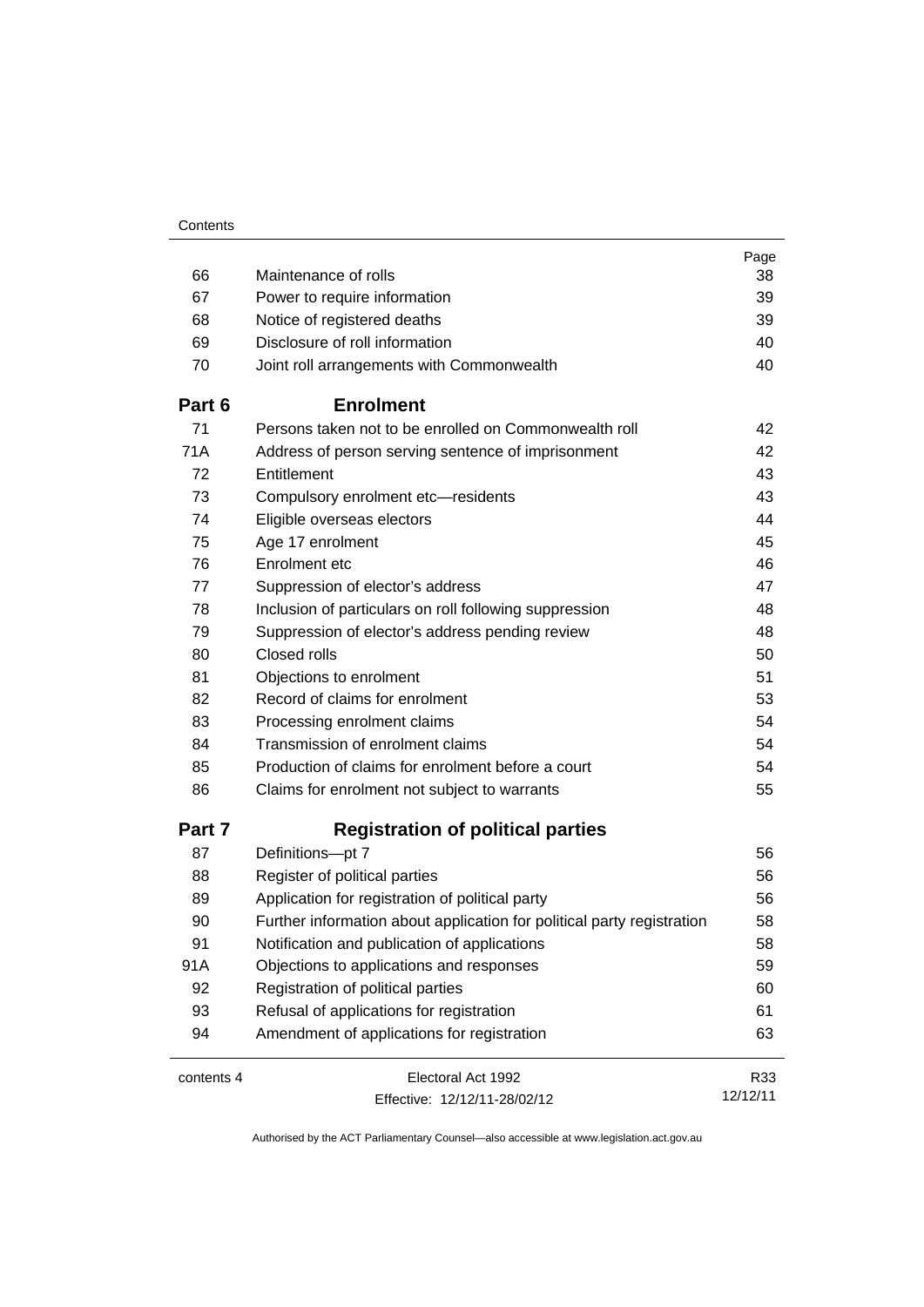| 95                  | Changes to particulars in register                             | Page<br>64 |
|---------------------|----------------------------------------------------------------|------------|
| 95A                 | Objection to continued use of name                             | 64         |
| 95B                 | When certain action cannot be taken                            | 65         |
| 96                  | No action under pt 7 during pre-election period                | 65         |
| 96A                 | Who can be a registered officer                                | 66         |
| 97                  | Deputy registered officer                                      | 66         |
| 97A                 | Information about political parties                            | 66         |
| 98                  | Cancellation of registration of political parties              | 67         |
| 99                  | Use of party name after cancellation                           | 69         |
| 99A                 | General requirements about constitutions of registered parties | 70         |
| Part 8              | <b>Timing of elections</b>                                     |            |
| 100                 | Ordinary elections                                             | 71         |
| 101                 | <b>Extraordinary elections</b>                                 | 71         |
| 102                 | Polling day                                                    | 72         |
| Part 9              | <b>Arrangements for elections</b>                              |            |
| <b>Division 9.1</b> | <b>Nominations</b>                                             |            |
| 103                 | Eligibility-MLAs                                               | 73         |
| 104                 | Qualifications for nomination                                  | 74         |
| 105                 | Candidates to be nominated                                     | 75         |
| 106                 | Multiple nominations invalid                                   | 77         |
| 107                 | Withdrawal etc of consent to nomination                        | 77         |
| 108                 | Place and hour of nomination                                   | 77         |
| 109                 | Declaration of candidates                                      | 78         |
| 110                 | Rejection of nominations                                       | 79         |
| 111                 | Need for a poll                                                | 79         |
| 112                 | Death of candidate before polling day                          | 80         |
| 113                 | Deposit-return or forfeiture                                   | 80         |
| <b>Division 9.2</b> | <b>Ballot papers</b>                                           |            |
| 114                 | <b>Ballot papers</b>                                           | 81         |
| 115                 | Grouping of candidates' names                                  | 82         |
| 116                 | Printing of ballot papers                                      | 82         |
| 117                 | Names on ballot papers                                         | 84         |
| R33                 | Electoral Act 1992                                             | contents 5 |

Effective: 12/12/11-28/02/12

12/12/11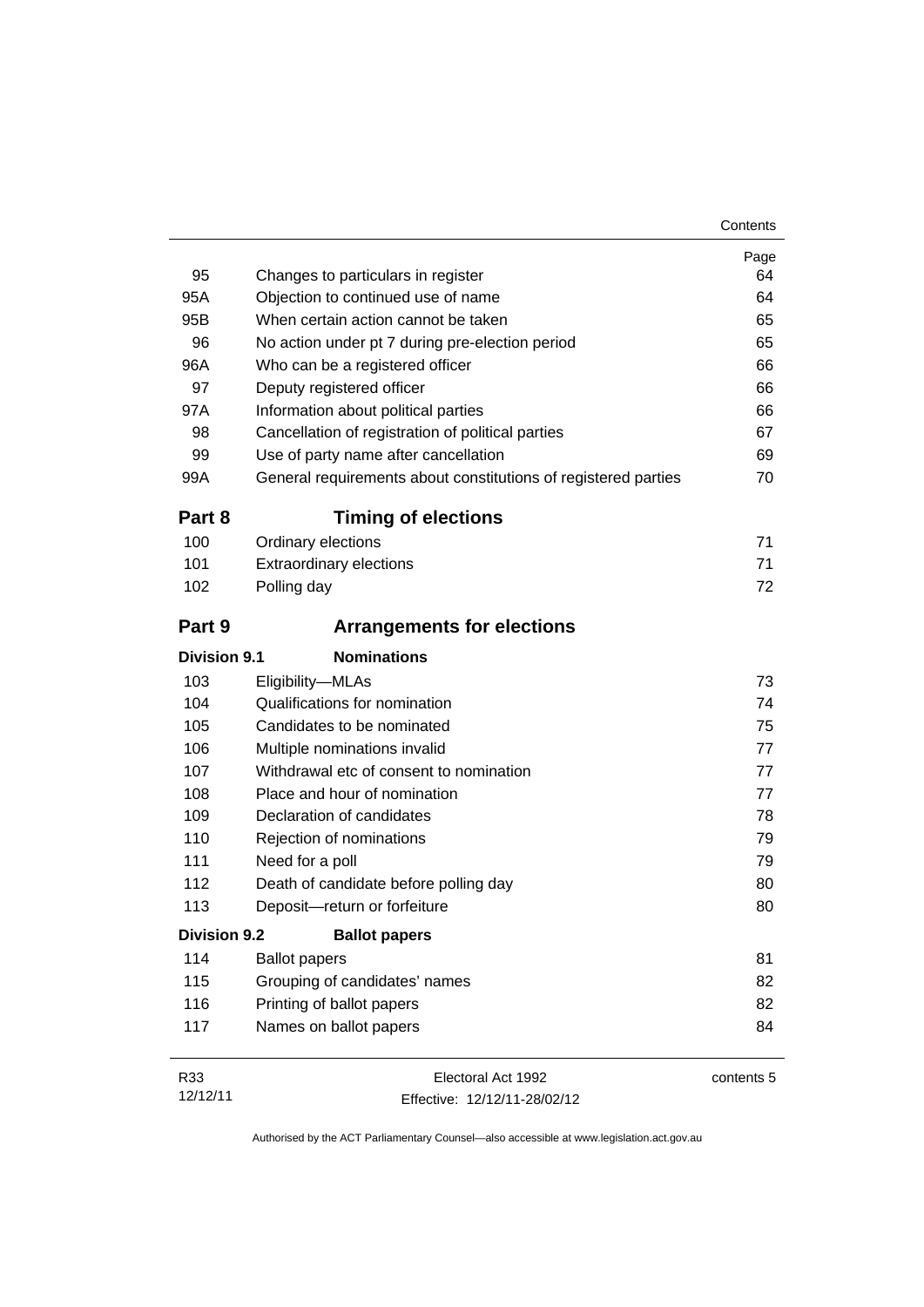| 118                  | Draw for positions on ballot papers                                  | Page<br>85 |
|----------------------|----------------------------------------------------------------------|------------|
| Division 9.3         | Electronic voting devices and vote counting programs                 |            |
| 118A                 | Approval of computer program for electronic voting and vote counting | 85         |
| 118B                 | Security of electronic voting devices and related material           | 86         |
| <b>Division 9.4</b>  | <b>Miscellaneous</b>                                                 |            |
| 119                  | Polling places and scrutiny centres                                  | 87         |
| 120                  | Administrative arrangements                                          | 87         |
| 121                  | Certified lists of electors                                          | 88         |
| 121A                 | Use of information from certified lists                              | 88         |
| 122                  | Scrutineers-appointment                                              | 89         |
| 123                  | Scrutineers-conduct                                                  | 90         |
| 124                  | Participation by candidates in conduct of election                   | 91         |
| 125                  | Determining matters by lot                                           | 91         |
| 126                  | Supplementary elections                                              | 91         |
| Part 10              | Voting                                                               |            |
| Division 10.1        | General                                                              |            |
| 127                  | Meaning of authorised witness                                        | 92         |
| 128                  | Entitlement to vote                                                  | 92         |
| 129                  | Compulsory voting                                                    | 93         |
| 130                  | Multiple votes prohibited                                            | 93         |
| 131                  | Procedures for voting                                                | 93         |
| 132                  | Manner of recording vote                                             | 94         |
| Division 10.2        | Ordinary voting at a polling place                                   |            |
| 133                  | Claims to vote                                                       | 94         |
| 134                  | Voting in private                                                    | 95         |
| Division 10.3        | Declaration voting at a polling place                                |            |
| 135                  | Declaration voting at polling places                                 | 95         |
| <b>Division 10.4</b> | Voting otherwise than at a polling place                             |            |
| 136                  | Definitions for div 10.4                                             | 97         |
| 136A                 | Applications for postal voting papers                                | 97         |
| 136B                 | Ordinary or declaration voting in ACT before polling day             | 99         |
| contents 6           | Electoral Act 1992                                                   | R33        |
|                      | Effective: 12/12/11-28/02/12                                         | 12/12/11   |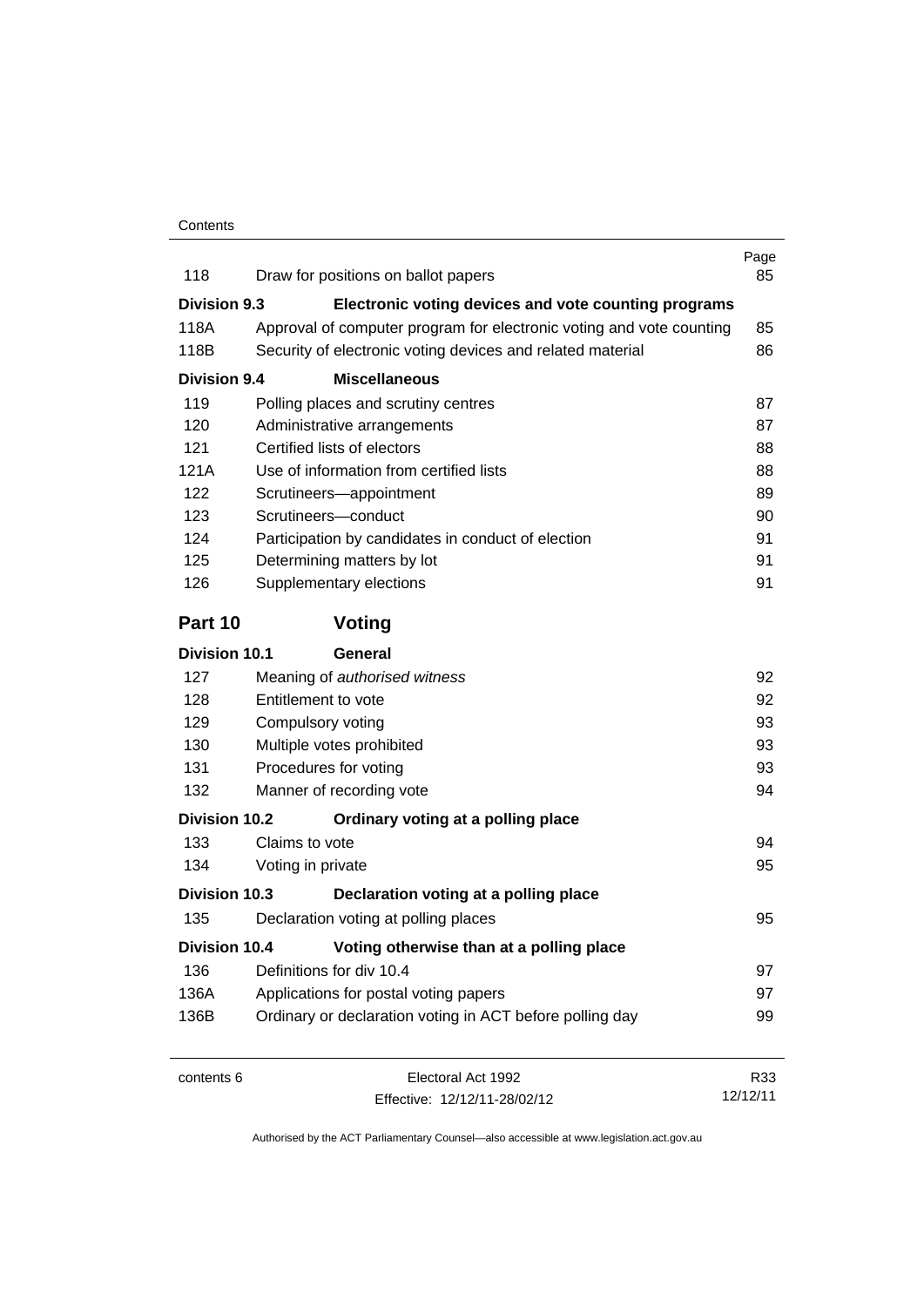|                      |                                                           | Contents   |
|----------------------|-----------------------------------------------------------|------------|
|                      |                                                           | Page       |
| 136C                 | Declaration voting outside ACT on or before polling day   | 102        |
| 137                  | Record of issue of declaration voting papers              | 104        |
| 138                  | Inspection of records                                     | 104        |
| 139                  | Receipt of declaration voting papers                      | 104        |
| 140                  | Registered declaration voters                             | 105        |
| 141                  | Issue of voting papers to registered declaration voters   | 106        |
| 142                  | Correcting formal errors                                  | 106        |
| 143                  | Soliciting applications for postal declaration votes      | 106        |
| 144                  | Transmission of applications for postal declaration votes | 107        |
| 144A                 | Requirements for casting postal votes                     | 107        |
| 145                  | Interference with declaration voting                      | 108        |
| 146                  | Soliciting completed declaration votes                    | 108        |
| 147                  | Transmission of completed declaration votes               | 109        |
| 148                  | Opening envelopes containing declaration votes            | 109        |
| <b>Division 10.5</b> | <b>Mobile polling</b>                                     |            |
| 149                  | Definitions for div 10.5                                  | 109        |
| 149A                 | Declaration of special hospitals                          | 109        |
| 150                  | Mobile polling-institutions                               | 109        |
| 151                  | Functions of visiting officers                            | 110        |
| 152                  | Failure to visit institution                              | 111        |
| 153                  | Custody of ballot boxes and electoral papers              | 111        |
| <b>Division 10.6</b> | <b>Miscellaneous</b>                                      |            |
| 154                  | Arrangements at polling places                            | 112        |
| 155                  | Particulars on ballot papers before issue                 | 112        |
| 156                  | Assistance to voters                                      | 112        |
| 156A                 | Assistance to voters unable to enter polling place        | 113        |
| 157                  | Spoilt ballot papers                                      | 114        |
| 158                  | Custody of ballot boxes and electoral papers              | 115        |
| 159                  | Extension of time for conducting elections                | 115        |
| 160                  | Suspension and adjournment of polling                     | 116        |
| <b>Division 10.7</b> | <b>Failure to vote</b>                                    |            |
| 161                  | Default notice                                            | 117        |
| 162                  | First notice                                              | 117        |
| R33                  | Electoral Act 1992                                        | contents 7 |

Effective: 12/12/11-28/02/12

12/12/11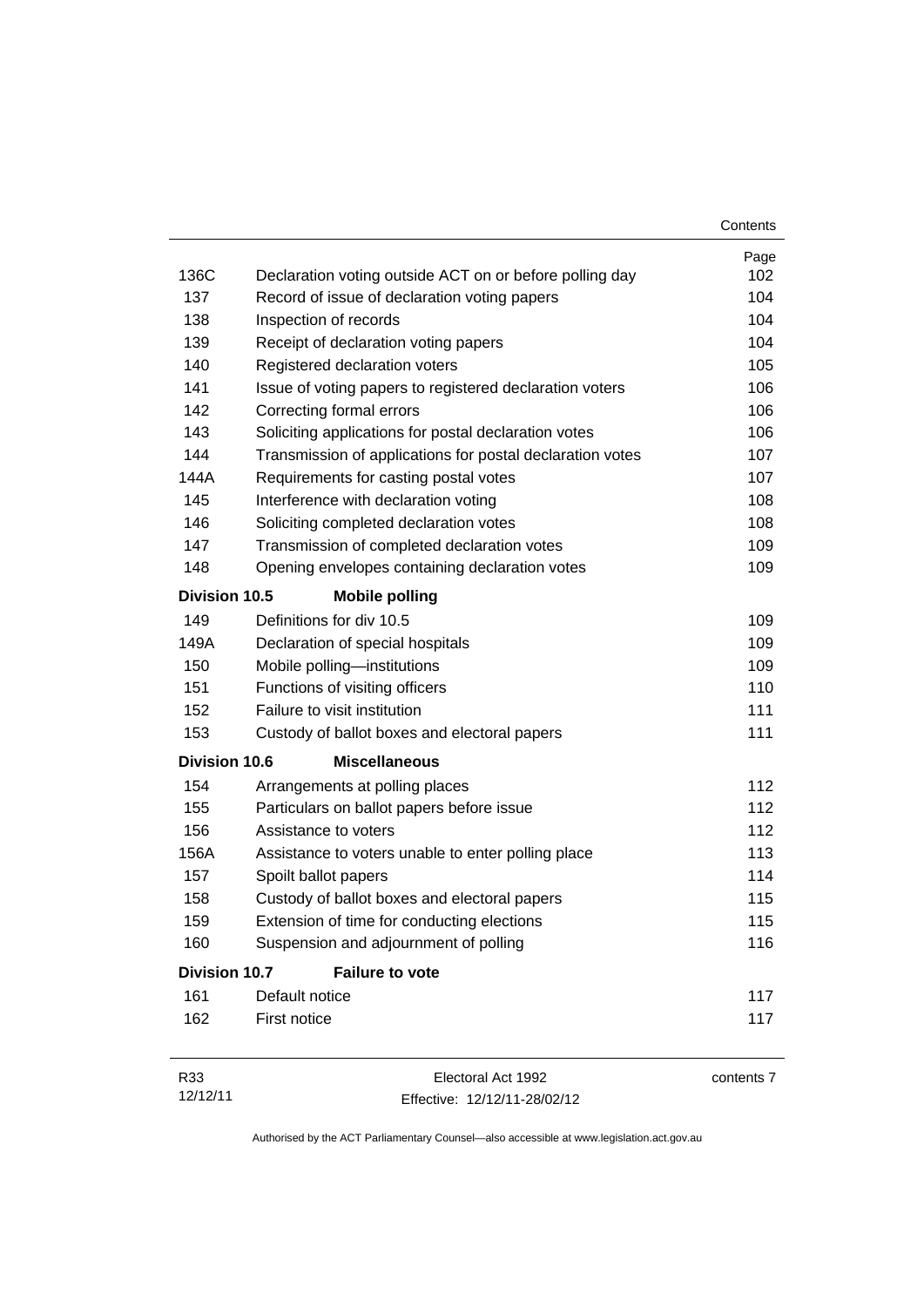|            |                                                                     | Page     |
|------------|---------------------------------------------------------------------|----------|
| 163        | Second notice                                                       | 118      |
| 164        | Final notice                                                        | 118      |
| 165        | Discharge of liability                                              | 118      |
| 166        | Response on behalf of elector                                       | 119      |
| Part 11    | <b>Polling in Antarctica</b>                                        |          |
| 167        | Definitions for pt 11                                               | 120      |
| 167A       | Declaration of ship as a station                                    | 120      |
| 167B       | Approval of ways of transmission                                    | 121      |
| 168        | Returning officers and assistants for Antarctic stations            | 121      |
| 170        | Application of Act to polling in Antarctica                         | 121      |
| 171        | Antarctic electors                                                  | 122      |
| 172        | Arrangements for the polling in Antarctica                          | 122      |
| 173        | Conduct of the polling                                              | 123      |
| 174        | Claims to vote                                                      | 123      |
| 175        | Proceedings at close of poll                                        | 123      |
| 176        | Result of polling in Antarctica                                     | 124      |
| 177        | Preservation of documents                                           | 125      |
| Part 12    | The scrutiny                                                        |          |
| 178        | Scrutiny                                                            | 126      |
| 179        | Preliminary scrutiny of declaration voting papers etc               | 126      |
| 180        | Formality of ballot papers                                          | 128      |
| 181        | Death of candidate                                                  | 129      |
| 182        | First count-ordinary ballot papers                                  | 129      |
| 183        | First count-declaration ballot papers                               | 131      |
| 183A       | First count-electronic ballot papers                                | 131      |
| 184        | Second count-first preferences                                      | 131      |
| 185        | Ascertaining result of poll                                         | 132      |
| 186        | Objections by scrutineers                                           | 132      |
| 187        | Recount of ballot papers                                            | 133      |
| 187A       | Application for recount of ballot papers etc                        | 133      |
| 187B       | Review of decision of commissioner to refuse to arrange for recount | 134      |
| 187C       | Recount of electronic scrutiny of ballot papers                     | 135      |
| 188        | Reservation of disputed ballot papers                               | 136      |
| contents 8 | Electoral Act 1992                                                  | R33      |
|            | Effective: 12/12/11-28/02/12                                        | 12/12/11 |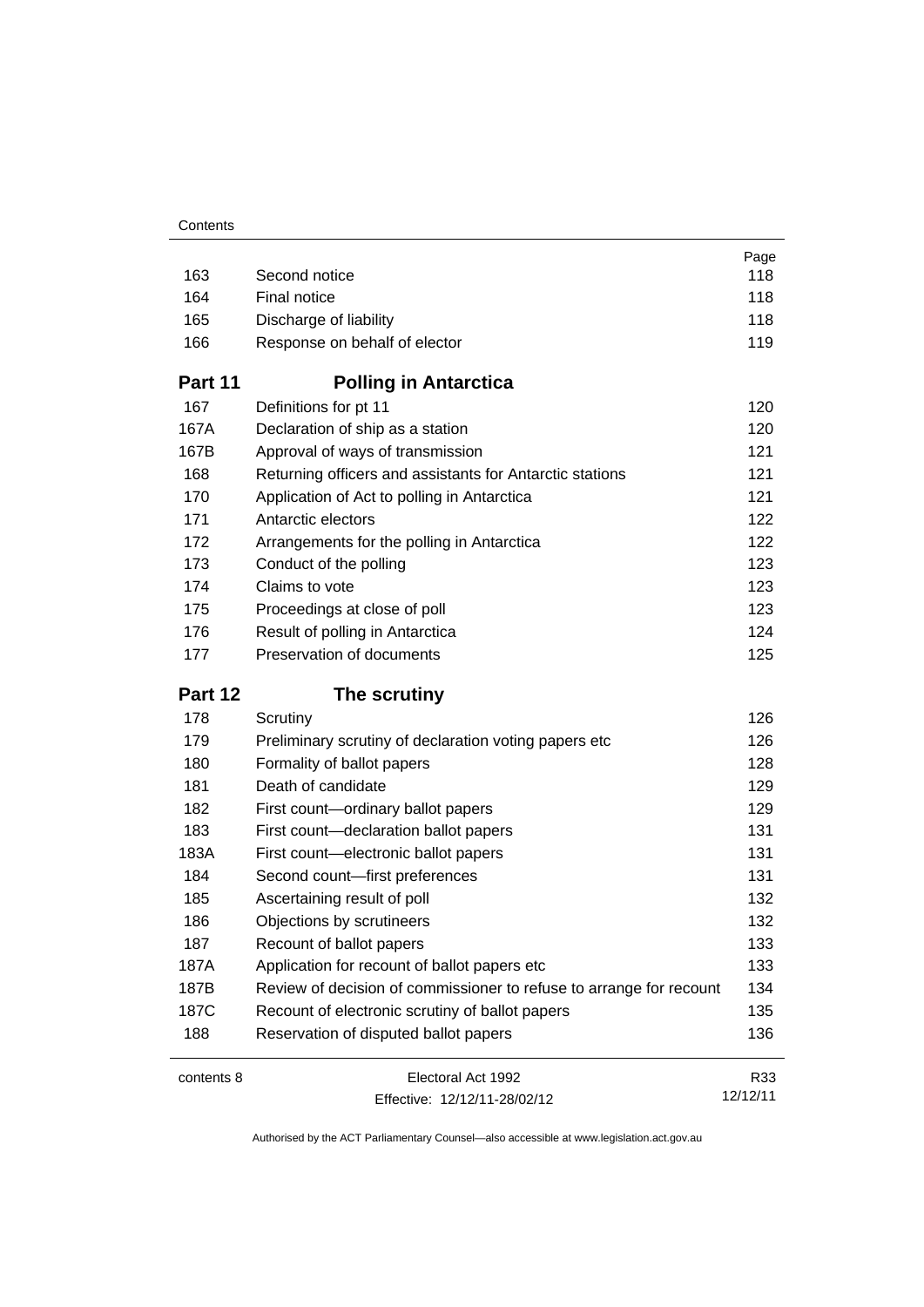|                      |                                                    | Contents    |
|----------------------|----------------------------------------------------|-------------|
| 189                  | Declaration of result of election                  | Page<br>136 |
|                      |                                                    |             |
| Part 13              | <b>Casual vacancies</b>                            |             |
| 190                  | Definitions for pt 13                              | 137         |
| 191                  | Notice of casual vacancy                           | 137         |
| 192                  | Candidates for casual vacancy                      | 138         |
| 193                  | Publication of candidates' details                 | 139         |
| 194                  | Determination of candidate to fill vacancy         | 140         |
| 195                  | Assembly nominees                                  | 140         |
| 196                  | Term of office of MLA declared elected under pt 13 | 141         |
| 197                  | Dissolution or pre-election period                 | 142         |
| Part 14              | <b>Election funding and financial disclosure</b>   |             |
| <b>Division 14.1</b> | Preliminary                                        |             |
| 198                  | Definitions for pt 14                              | 143         |
| 198A                 | Reference to things done by party etc              | 145         |
| 198B                 | Candidate remains candidate after election         | 145         |
| 199                  | Related bodies corporate                           | 146         |
| 200                  | Activities of campaign committees                  | 146         |
| 201                  | Disclosure periods                                 | 146         |
| 202                  | Gifts-determination of amounts                     | 147         |
| <b>Division 14.2</b> | <b>Reporting agents</b>                            |             |
| 203                  | Appointed agents                                   | 147         |
| 204                  | Non-appointed agents                               | 148         |
| 205                  | Registers of reporting agents                      | 149         |
| Division 14.3        | <b>Election funding</b>                            |             |
| 206                  | Who eligible votes are cast for                    | 150         |
| 207                  | <b>Entitlement to funds</b>                        | 150         |
| 208                  | Threshold                                          | 152         |
| 212                  | Making of payments                                 | 152         |
| 214                  | Death of candidate                                 | 152         |
| 215                  | Application voluntary                              | 153         |
|                      |                                                    |             |

contents 9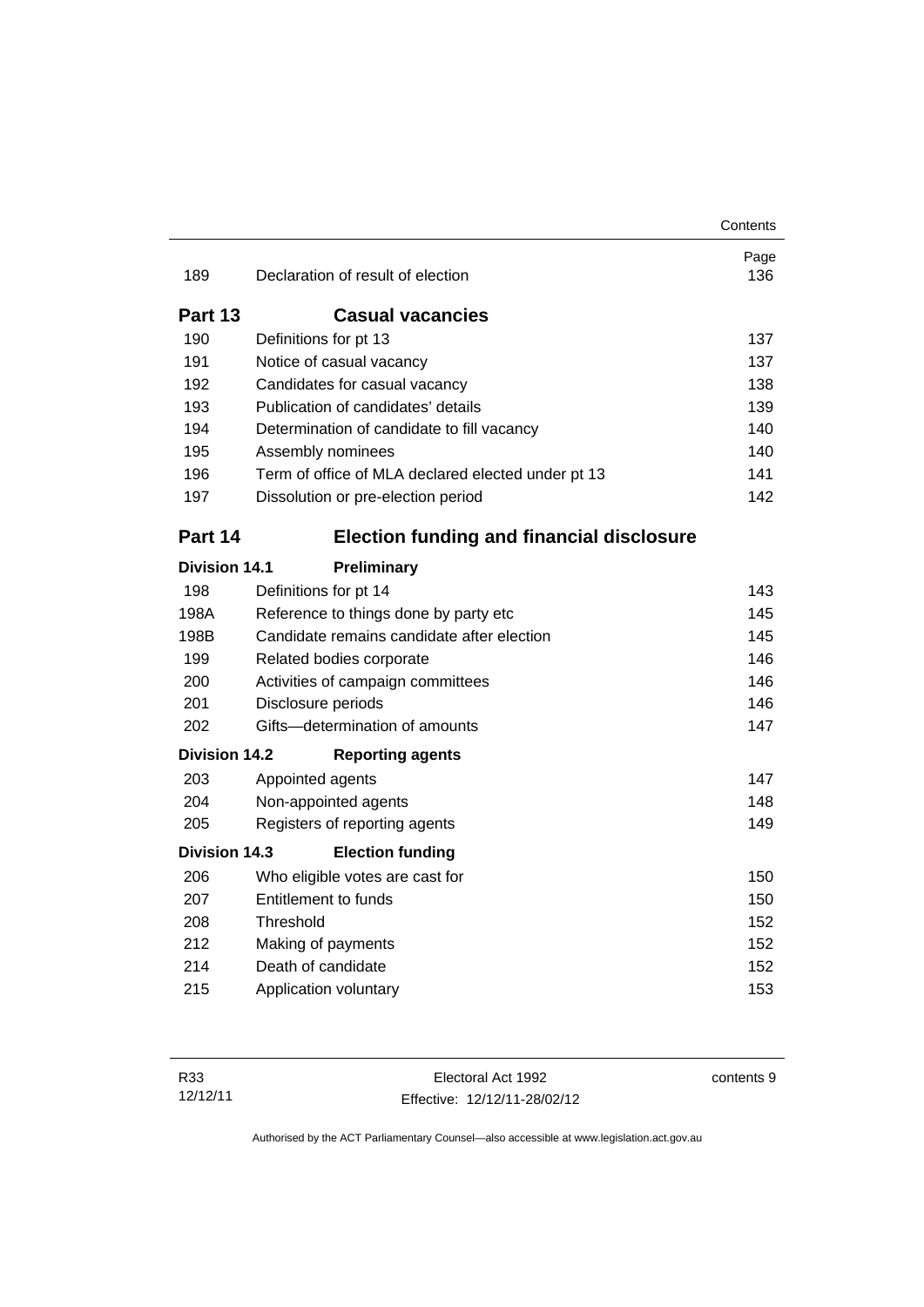#### **Contents**

|                      |                                                                | Page |
|----------------------|----------------------------------------------------------------|------|
| Division 14.4        | <b>Disclosure of donations</b>                                 |      |
| 216                  | Meaning of defined details for div 14.4                        | 153  |
| 217                  | Disclosure of gifts                                            | 153  |
| 218A                 | Certain loans not to be received                               | 154  |
| 219                  | Nil returns                                                    | 156  |
| 220                  | Disclosure of gifts by persons incurring political expenditure | 157  |
| 221                  | Disclosure of gifts made to candidates                         | 158  |
| 221A                 | Annual returns of donations                                    | 159  |
| 221B                 | Advice about obligations to make returns                       | 161  |
| 222                  | Anonymous gifts                                                | 161  |
| <b>Division 14.5</b> | Disclosure of electoral expenditure                            |      |
| 223                  | Definitions for div 14.5                                       | 163  |
| 224                  | Returns of electoral expenditure                               | 165  |
| 225                  | Nil returns                                                    | 165  |
| 226                  | Returns by broadcasters and publishers                         | 166  |
| 227                  | Multiple elections on same day                                 | 168  |
| <b>Division 14.6</b> | <b>Annual returns</b>                                          |      |
| 228                  | Meaning of defined particulars for div 14.6                    | 168  |
| 230                  | Annual returns by parties and MLAs                             | 169  |
| 231                  | Periods of less than financial year                            | 171  |
| 231B                 | Annual returns by associated entities                          | 171  |
| 232                  | Amounts received                                               | 172  |
| 234                  | Outstanding amounts                                            | 174  |
| 234A                 | Regulations                                                    | 174  |
| <b>Division 14.7</b> | <b>Compliance</b>                                              |      |
| 235                  | Definitions for div 14.7                                       | 174  |
| 236                  | <b>Offences</b>                                                | 175  |
| 237                  | Investigation notices generally                                | 176  |
| 237A                 | Investigation notices about associated entities                | 178  |
| 237B                 | Investigation notice offences                                  | 179  |
| 238                  | Investigation-search warrants                                  | 180  |
|                      |                                                                |      |
| 239                  | Records                                                        | 182  |

contents 10 Electoral Act 1992 Effective: 12/12/11-28/02/12

R33 12/12/11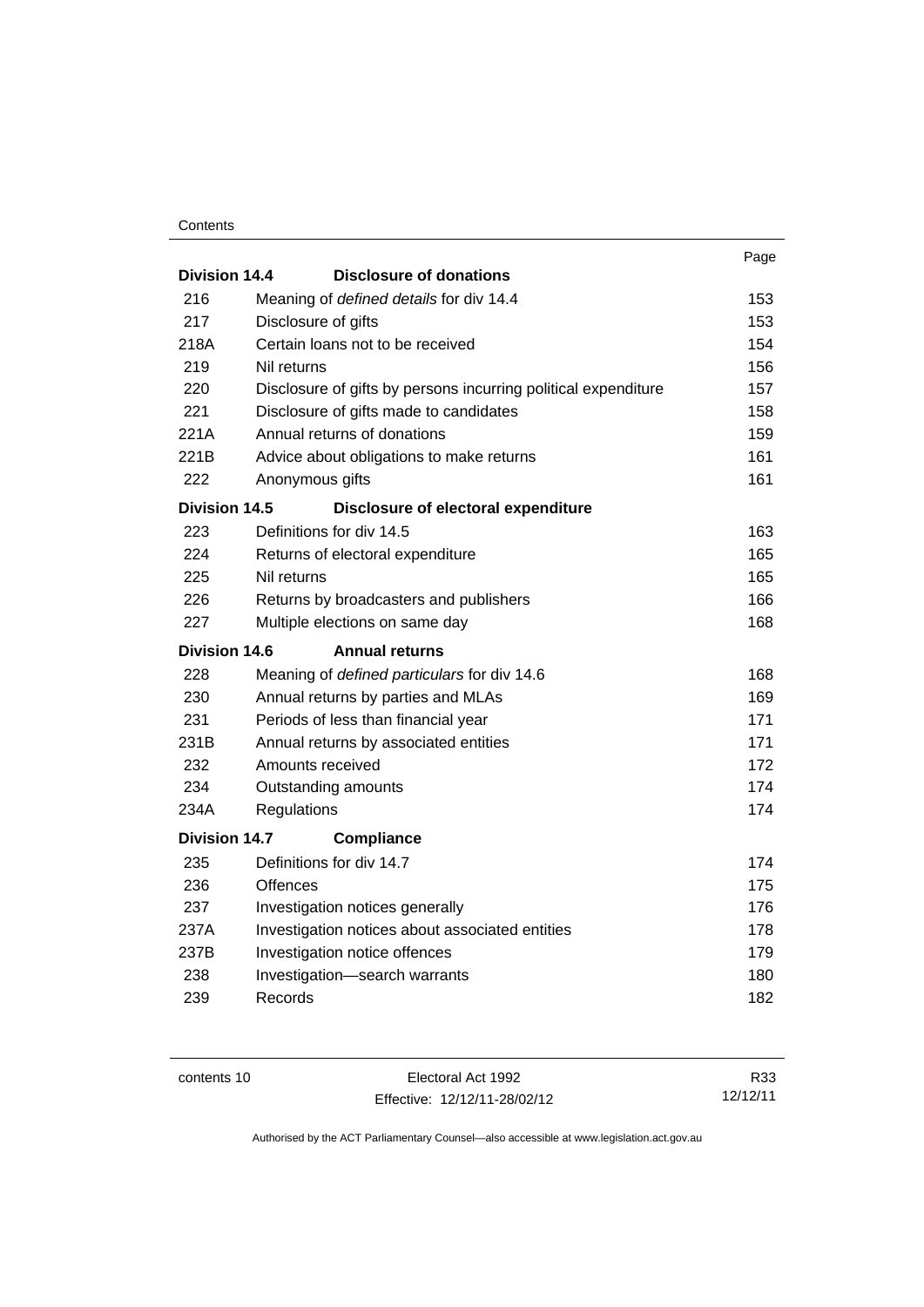|                      |                                                             | Contents    |
|----------------------|-------------------------------------------------------------|-------------|
|                      |                                                             | Page        |
| Division 14.8        | <b>Miscellaneous</b>                                        |             |
| 240                  | Inability to complete returns                               | 182         |
| 241                  | Noncompliance with pt 14                                    | 184         |
| 242                  | Amendment of returns                                        | 185         |
| 243                  | Copies of returns to be available for public inspection     | 186         |
| Part 15              | Notification and review of decisions                        |             |
| 244                  | Meaning of internal review notice-Act                       | 187         |
| 245                  | Definitions-pt 15                                           | 187         |
| 246                  | Internal review notices                                     | 187         |
| 247                  | Applications for internal review                            | 187         |
| 248                  | Stay of reviewable decisions                                | 188         |
| 249                  | Review by electoral commission                              | 189         |
| 249A                 | Reviewable decision notices                                 | 189         |
| 249B                 | Applications for review                                     | 190         |
| Part 16              | Disputed elections, eligibility and vacancies               |             |
| <b>Division 16.1</b> | Preliminary                                                 |             |
| 250                  | Definitions for pt 16                                       | 191         |
| 251                  | Meaning of Speaker for pt 16                                | 192         |
| Division 16.2        | <b>Jurisdiction and powers of Supreme Court</b>             |             |
| 252                  | <b>Court of Disputed Elections</b>                          | 192         |
| 253                  | Powers of the court                                         | 193         |
| 255                  | Decisions are final                                         | 193         |
| Division 16.3        | <b>Disputed elections</b>                                   |             |
| 256                  | Validity may be disputed after election                     | 193         |
| 257                  | Persons entitled to dispute elections                       | 194         |
| 258                  | Form of application                                         | 194         |
| 259                  | Time for filing application                                 | 195         |
| 260                  | Deposit as security for costs                               | 195         |
| 261                  | Registrar to serve copies of application on certain persons | 195         |
| 262                  | Parties to application under div 16.3                       | 195         |
| 263                  | Withdrawal and abatement of application                     | 196         |
|                      |                                                             |             |
| R33                  | Electoral Act 1992                                          | contents 11 |

Effective: 12/12/11-28/02/12

12/12/11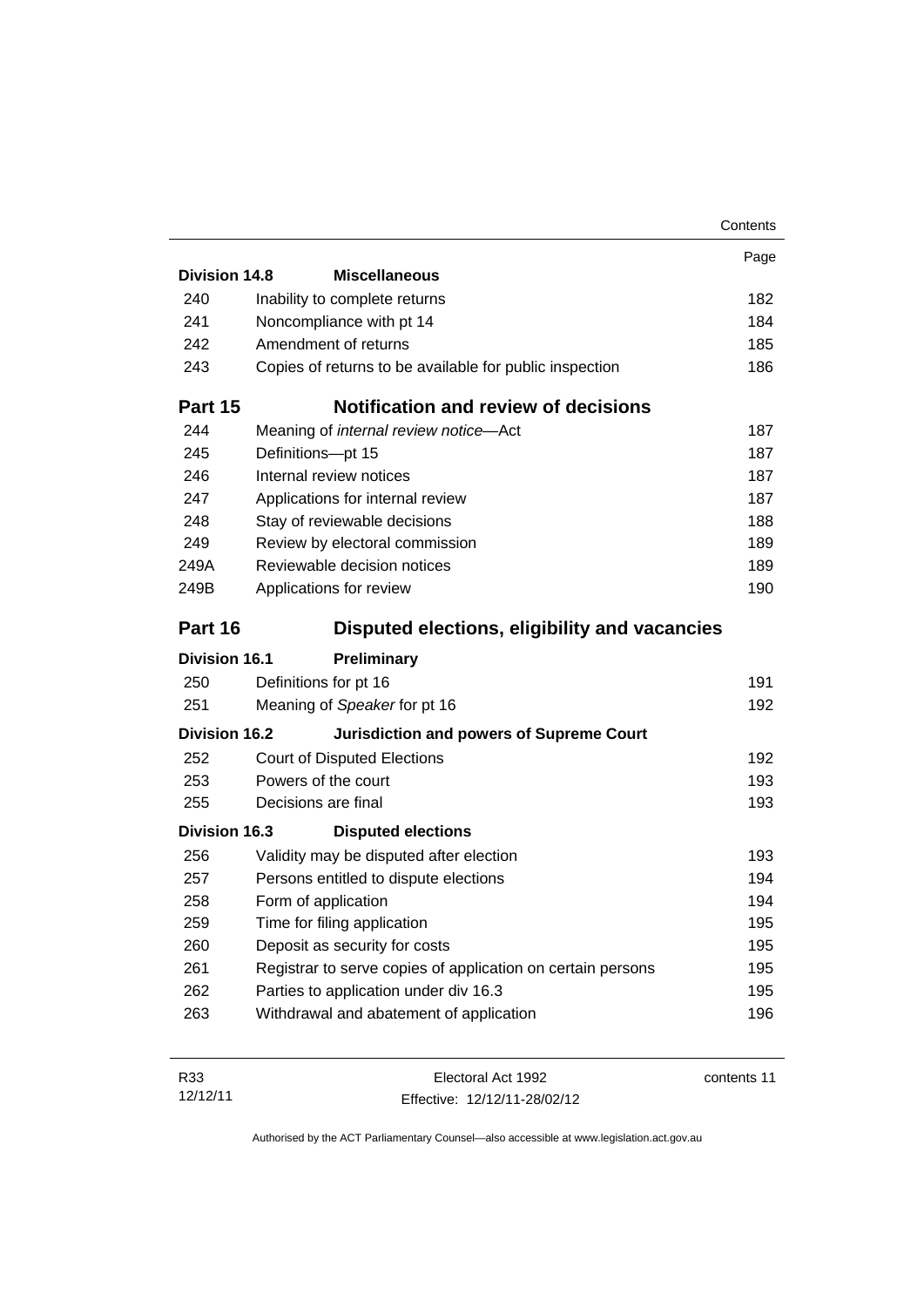#### **Contents**

|                      |                                                              | Page     |
|----------------------|--------------------------------------------------------------|----------|
| 264                  | Hearing of applications                                      | 198      |
| 265                  | Declarations and orders                                      | 198      |
| 266                  | Illegal practices                                            | 199      |
| 267                  | Bribery or undue influence by person elected                 | 200      |
| 268                  | Immaterial delays and errors                                 | 200      |
| 269                  | Inquiries by court                                           | 201      |
| 270                  | Rejected ballot papers                                       | 201      |
| 271                  | Evidence that persons were not permitted to vote             | 201      |
| 272                  | Inspection of electoral papers                               | 202      |
| 273                  | Commissioner not prevented from accessing documents          | 202      |
| 274                  | Registrar to serve copies of declarations on certain persons | 202      |
| 275                  | <b>Effect of declarations</b>                                | 203      |
| <b>Division 16.4</b> | <b>Eligibility and vacancies</b>                             |          |
| 276                  | Speaker to state case                                        | 203      |
| 277                  | Parties to a referral                                        | 204      |
| 278                  | Declarations and orders                                      | 204      |
| 279                  | Registrar to serve copy of declarations on Speaker           | 204      |
| 280                  | <b>Effect of declarations</b>                                | 204      |
| <b>Division 16.5</b> | <b>Proceedings</b>                                           |          |
| 281                  | Procedure                                                    | 205      |
| 282                  | Legal representation limited                                 | 205      |
| 283                  | Admissibility of evidence                                    | 205      |
| 284                  | Costs may be ordered against Territory                       | 206      |
| Part 17              | <b>Electoral offences</b>                                    |          |
| <b>Division 17.1</b> | <b>Bribery and improper influence</b>                        |          |
| 285                  | <b>Bribery</b>                                               | 207      |
| 286                  | Influencing of votes by officers                             | 208      |
| 287                  | Influencing votes of hospital and nursing home patients      | 208      |
| <b>Division 17.2</b> | <b>Protection of rights</b>                                  |          |
| 288                  | Violence and intimidation                                    | 208      |
| 289                  | Discrimination on grounds of political donations             | 208      |
| 290                  | Employees' right to leave of absence for voting              | 209      |
| contents 12          | Electoral Act 1992                                           | R33      |
|                      | Effective: 12/12/11-28/02/12                                 | 12/12/11 |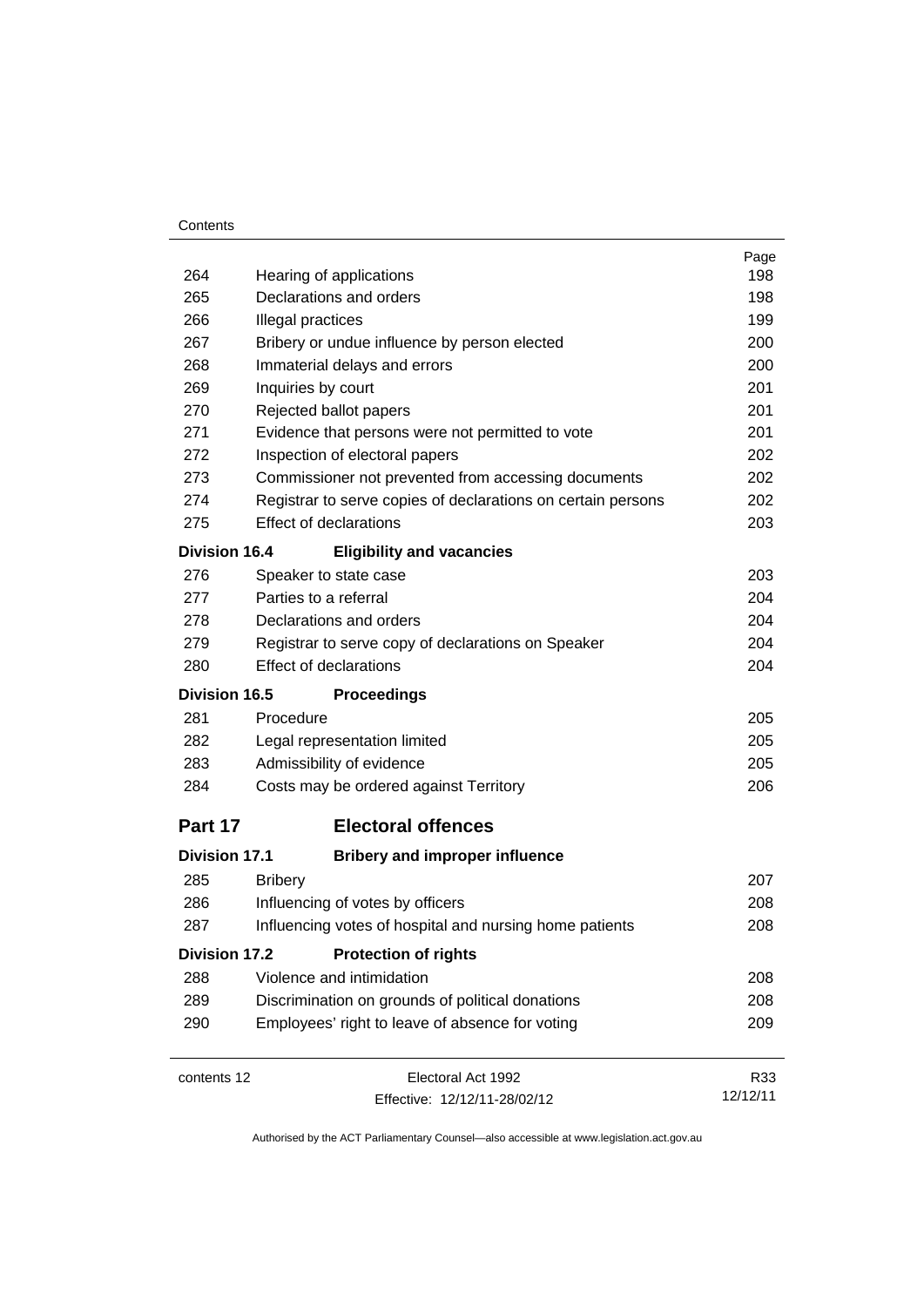|                      |                                                                   | Contents    |
|----------------------|-------------------------------------------------------------------|-------------|
|                      |                                                                   | Page        |
| <b>Division 17.3</b> | <b>Campaigning offences</b>                                       |             |
| 291                  | Definitions for div 17.3                                          | 210         |
| 292                  | Dissemination of unauthorised electoral matter                    | 210         |
| 293                  | Exceptions for news publications                                  | 211         |
| 294                  | Exceptions for dissemination of electoral matter on certain items | 212         |
| 295                  | Exception for certain Commonwealth licence holders                | 213         |
| 296                  | Advertorials                                                      | 213         |
| 297                  | Misleading or deceptive electoral matter                          | 214         |
| 298                  | Inducement to illegal voting-representations of ballot papers     | 214         |
| 299                  | Graffiti                                                          | 214         |
| 300                  | Defamation of candidates                                          | 215         |
| 301                  | Publication of statements about candidates                        | 216         |
| 302                  | Disruption of election meetings                                   | 216         |
| 303                  | Canvassing within 100m of polling places                          | 217         |
| 304                  | Badges and emblems in polling places                              | 219         |
| 305                  | How-to-vote material in polling places                            | 219         |
| 306                  | Evidence of authorisation of electoral matter                     | 219         |
| Division 17.4        | <b>Electronic voting offences</b>                                 |             |
| 306A                 | Interfering with electronic voting devices etc                    | 220         |
| 306B                 | Interfering with electronic counting devices etc                  | 220         |
| Division 17.5        | <b>Voting fraud</b>                                               |             |
| 307                  | Voting fraud                                                      | 220         |
| <b>Division 17.6</b> | <b>Electoral papers</b>                                           |             |
| 310                  | Electoral papers-forfeiture                                       | 221         |
| 311                  | Electoral papers-unauthorised possession                          | 221         |
| 313                  | Electoral papers-defacement etc                                   | 222         |
| 314                  | Electoral papers-signatures                                       | 222         |
| 315                  | Electoral papers-witnesses                                        | 222         |
| 315A                 | Ballot papers-photographs                                         | 223         |
| <b>Division 17.7</b> | <b>Official functions</b>                                         |             |
| 316                  | Improper influence-members of electoral commission etc            | 224         |
| 317                  | Unauthorised actions by officers                                  | 224         |
| 318                  | Identification of voters and votes                                | 225         |
| R33                  | Electoral Act 1992                                                | contents 13 |
| 12/12/11             | Effective: 12/12/11-28/02/12                                      |             |

Effective: 12/12/11-28/02/12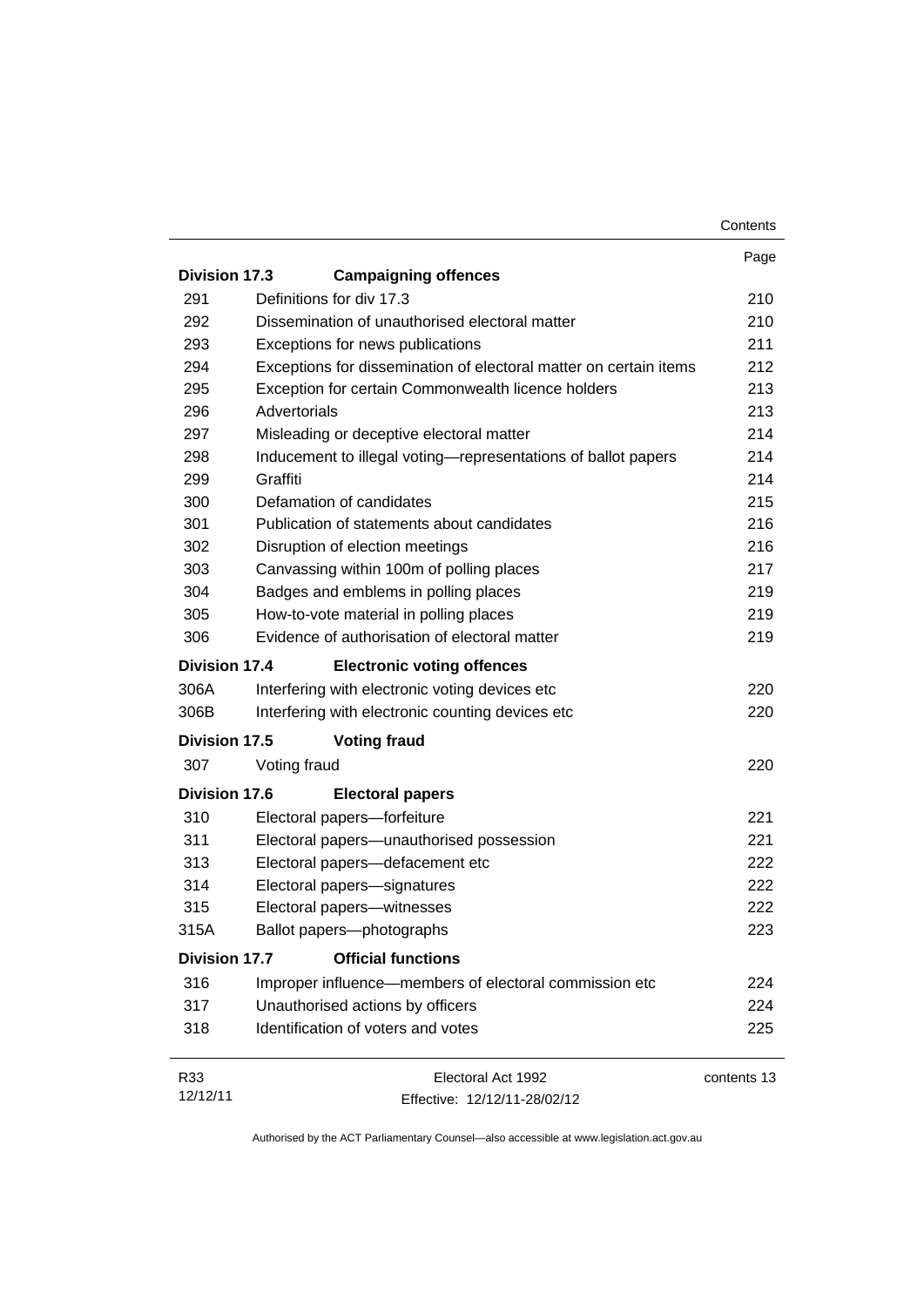#### **Contents**

| 319                  | Responses to official questions                                   | Page<br>225 |
|----------------------|-------------------------------------------------------------------|-------------|
| 320                  | Control of behaviour at voting centres                            | 226         |
|                      |                                                                   |             |
| Part 18              | <b>Enforcement proceedings</b>                                    |             |
| <b>Division 18.1</b> | <b>Injunctions</b>                                                |             |
| 321                  | Restraining conduct                                               | 228         |
| 322                  | Requiring things to be done                                       | 229         |
| 323                  | Commissioner not required to give undertakings as to damages      | 229         |
| 324                  | Powers of the court                                               | 229         |
| <b>Division 18.2</b> | <b>Prosecutions</b>                                               |             |
| 325                  | Investigation of complaints                                       | 230         |
| 326                  | Commissioner may prosecute enrolment and voting offences          | 230         |
| 327                  | Service of certain process by mail                                | 230         |
| Part 19              | <b>Miscellaneous</b>                                              |             |
| 328                  |                                                                   |             |
|                      | Extension of time for acts by officers                            | 231         |
| 329                  | Restrictions on sending completed ballot and voting papers by fax | 231         |
| 330                  | Forms-provision and assistance                                    | 231         |
| 332                  | Correcting delays, errors and omissions                           | 232         |
| 333                  | Voting statistics to be published                                 | 232         |
| 334                  | Collecting further statistical information                        | 232         |
| 335                  | Storage and destruction of electoral papers                       | 233         |
| 336                  | Administrative arrangements with Commonwealth and States          | 233         |
| 337                  | Evidentiary certificates                                          | 234         |
| 338                  | Acts and omissions of representatives                             | 235         |
| 340                  | Director-general to provide assistance etc                        | 236         |
| 340A                 | Approved forms<br>Regulation-making power                         | 236<br>236  |

contents 14 Electoral Act 1992 Effective: 12/12/11-28/02/12

R33 12/12/11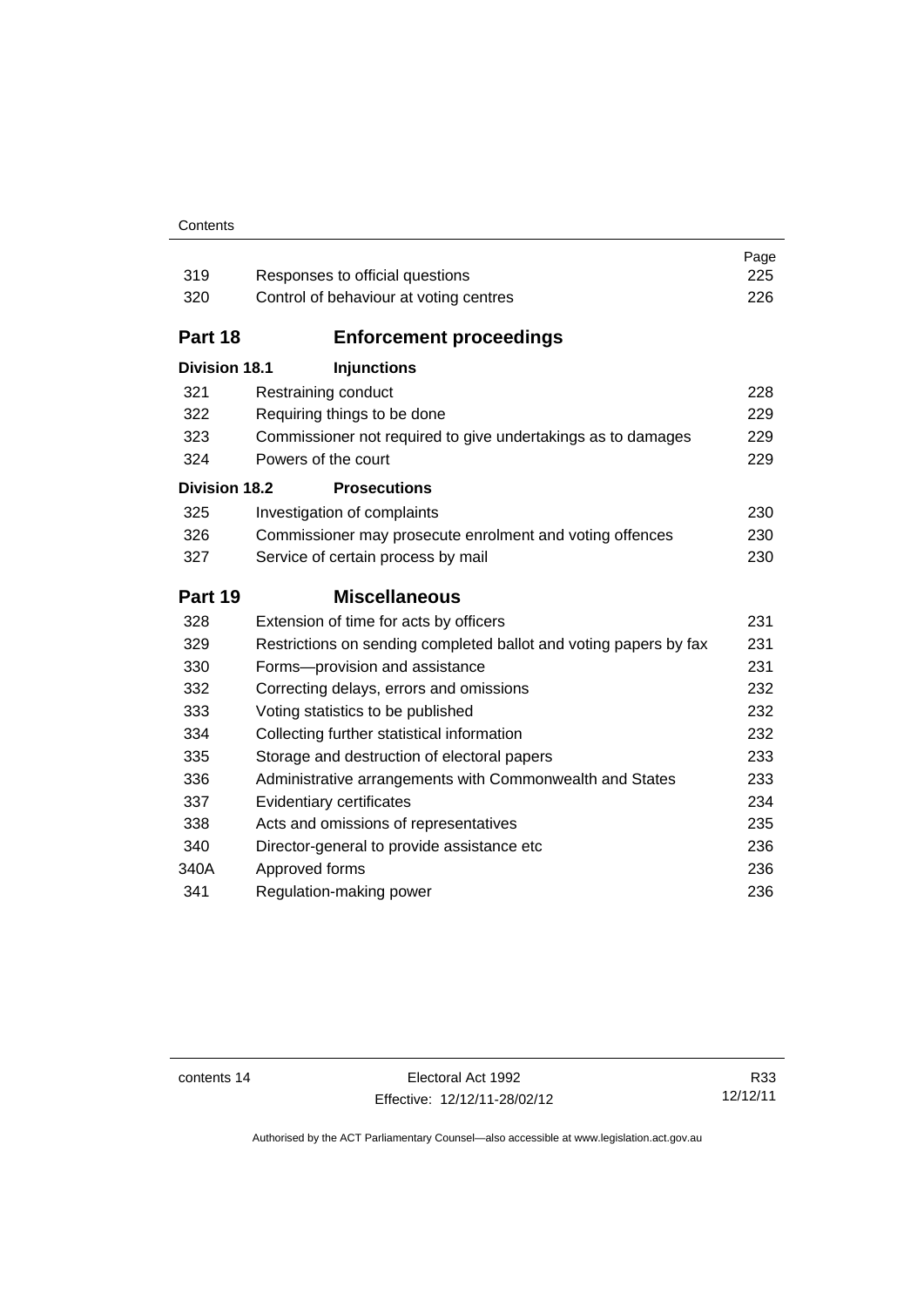|                   |                                                             | Contents    |
|-------------------|-------------------------------------------------------------|-------------|
| <b>Schedule 1</b> | Form of ballot paper                                        | Page<br>237 |
| <b>Schedule 2</b> | <b>Ballot papers-printing of names and</b><br>collation     | 238         |
| <b>Schedule 3</b> | <b>Preliminary scrutiny of declaration voting</b><br>papers | 252         |
| <b>Schedule 4</b> | Ascertaining result of poll                                 | 255         |
| <b>Part 4.1</b>   | Preliminary                                                 | 255         |
| 1                 | Interpretation for sch 4                                    | 255         |
| 1A                | Meaning of count votes-sch 4                                | 256         |
| 1B                | Meaning of quota-sch 4                                      | 256         |
| 1 <sup>C</sup>    | Meaning of transfer value-sch 4                             | 257         |
| 2                 | Disregarding preferences                                    | 258         |
| <b>Part 4.2</b>   | General                                                     | 259         |
| 3                 | First preferences                                           | 259         |
| 4                 | Scrutiny to cease                                           | 259         |
| 5                 | Scrutiny to continue                                        | 260         |
| 6                 | Surplus votes                                               | 260         |
| 7                 | More than 1 surplus                                         | 261         |
| 8                 | <b>Exclusion of candidates</b>                              | 262         |
| 9                 | Votes of excluded candidates                                | 263         |
| 10                | Setting aside ballot papers                                 | 263         |
| <b>Part 4.3</b>   | <b>Casual vacancies</b>                                     | 264         |
| 11                | Application                                                 | 264         |
| 12                | Quota                                                       | 264         |
| 13                | Transfer value                                              | 264         |
| 14                | Recount-first count                                         | 266         |
| 15                | Recount-continuation                                        | 266         |
| 16                | Successful candidate is dead                                | 267         |

| R33      | Electoral Act 1992           | contents 15 |
|----------|------------------------------|-------------|
| 12/12/11 | Effective: 12/12/11-28/02/12 |             |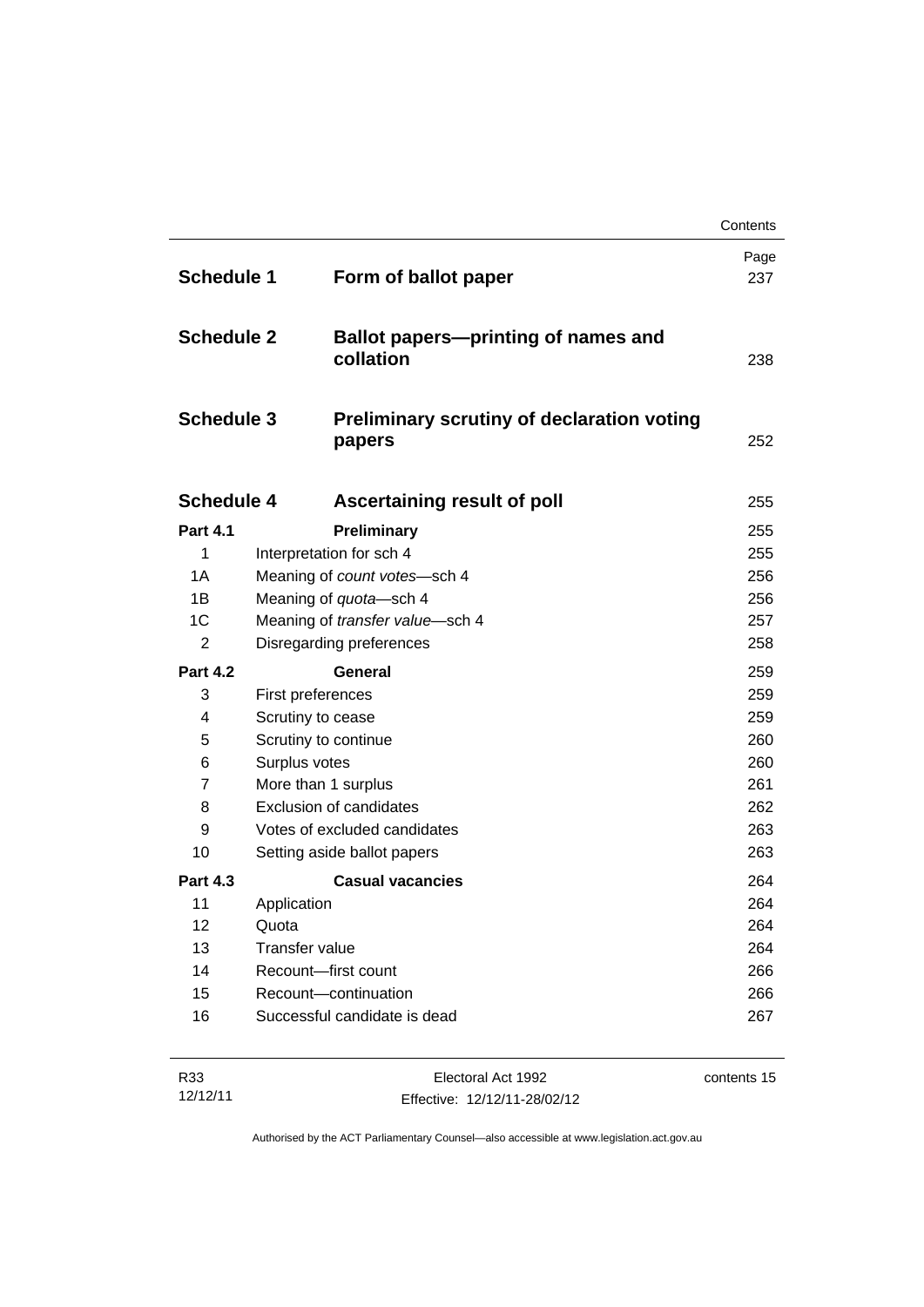| Contents |
|----------|
|----------|

| 17                | Multiple vacancies                              | Page<br>267 |
|-------------------|-------------------------------------------------|-------------|
| <b>Part 4.4</b>   | Deceased successful candidates                  | 268         |
| 18                | Application-pt 4.4                              | 268         |
| 19                | Ballot papers for deceased successful candidate | 268         |
| <b>Schedule 5</b> | Internally reviewable decisions                 | 269         |
| <b>Dictionary</b> |                                                 | 271         |
| <b>Endnotes</b>   |                                                 |             |
| 1                 | About the endnotes                              | 283         |
| 2                 | Abbreviation key                                | 283         |
| 3                 | Legislation history                             | 284         |
| 4                 | Amendment history                               | 291         |
| 5                 | Earlier republications                          | 343         |
| 6                 | Renumbered provisions                           | 344         |
|                   |                                                 |             |

contents 16 Electoral Act 1992 Effective: 12/12/11-28/02/12

R33 12/12/11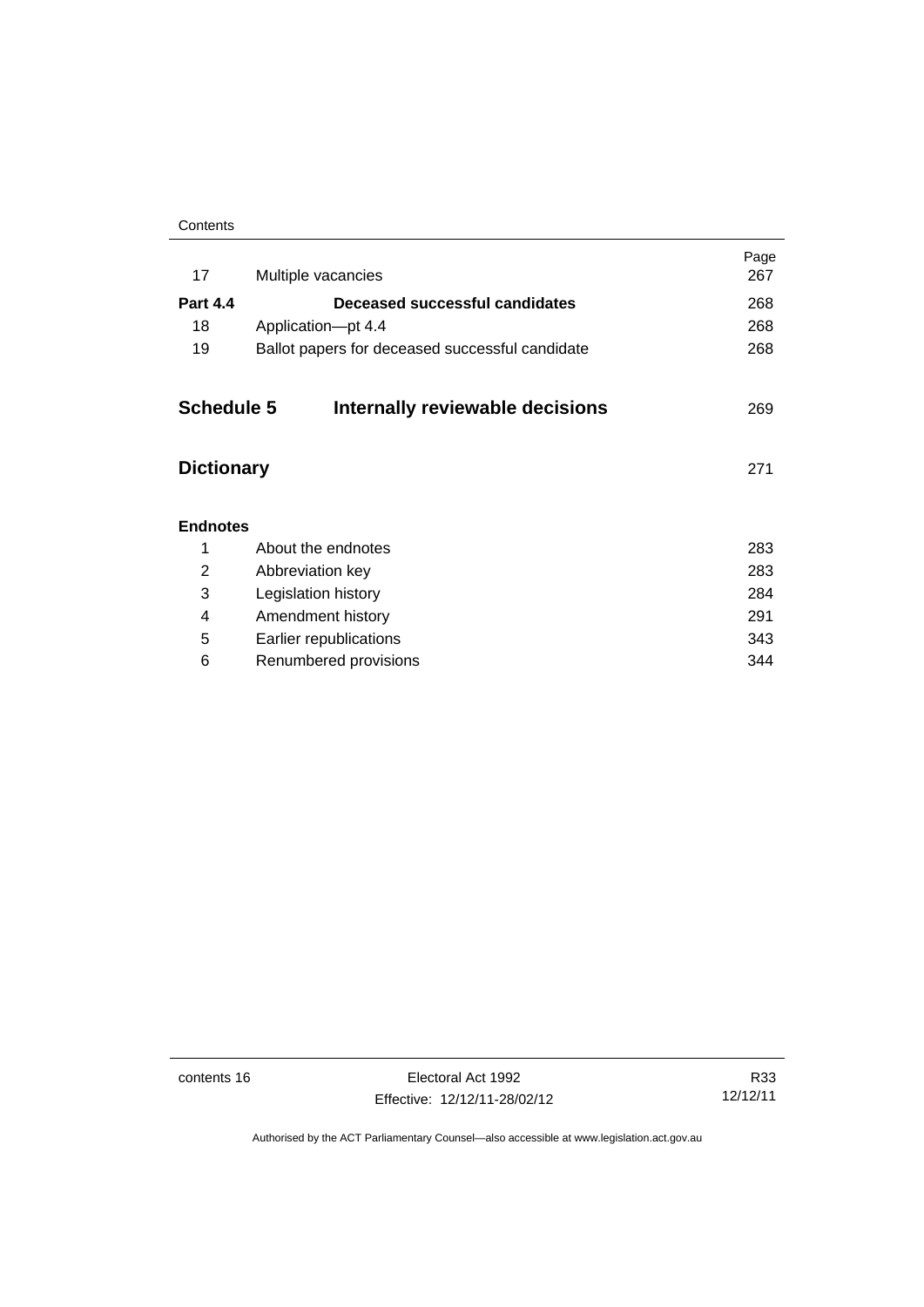

# **Electoral Act 1992**

An Act to provide for elections of members of the Legislative Assembly and related matters

R33 12/12/11

I

Electoral Act 1992 Effective: 12/12/11-28/02/12 page 1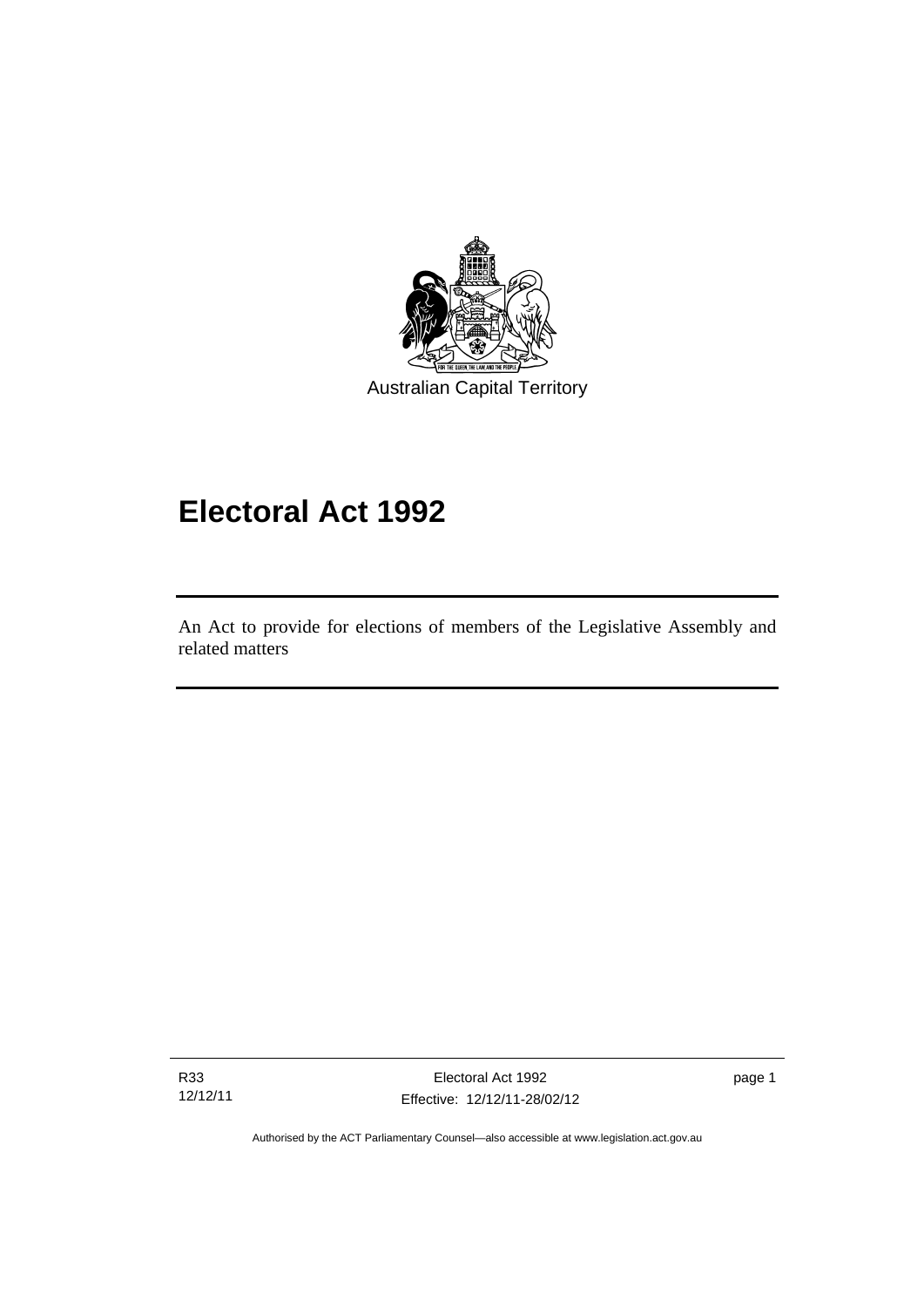### <span id="page-19-0"></span>**Preamble**

- 1 On 15 February 1992 a referendum was held to enable the electors of the Territory to choose which of 2 voting systems is to be used at future elections for the Legislative Assembly.
- 2 The electors chose the proportional representation (Hare-Clark) system as outlined in the Referendum Options Description Sheet set out in the *Australian Capital Territory (Electoral) Act 1988* (Cwlth), schedule 3.
- 3 The electoral system chosen by the electors includes the system of rotation of the positions of candidates' names on ballot papers known as the Robson Rotation.
- 4 The Legislative Assembly wishes to enact legislation to implement the electoral system chosen by the electors as soon as it is convenient to do so.

The Legislative Assembly for the Australian Capital Territory therefore enacts as follows: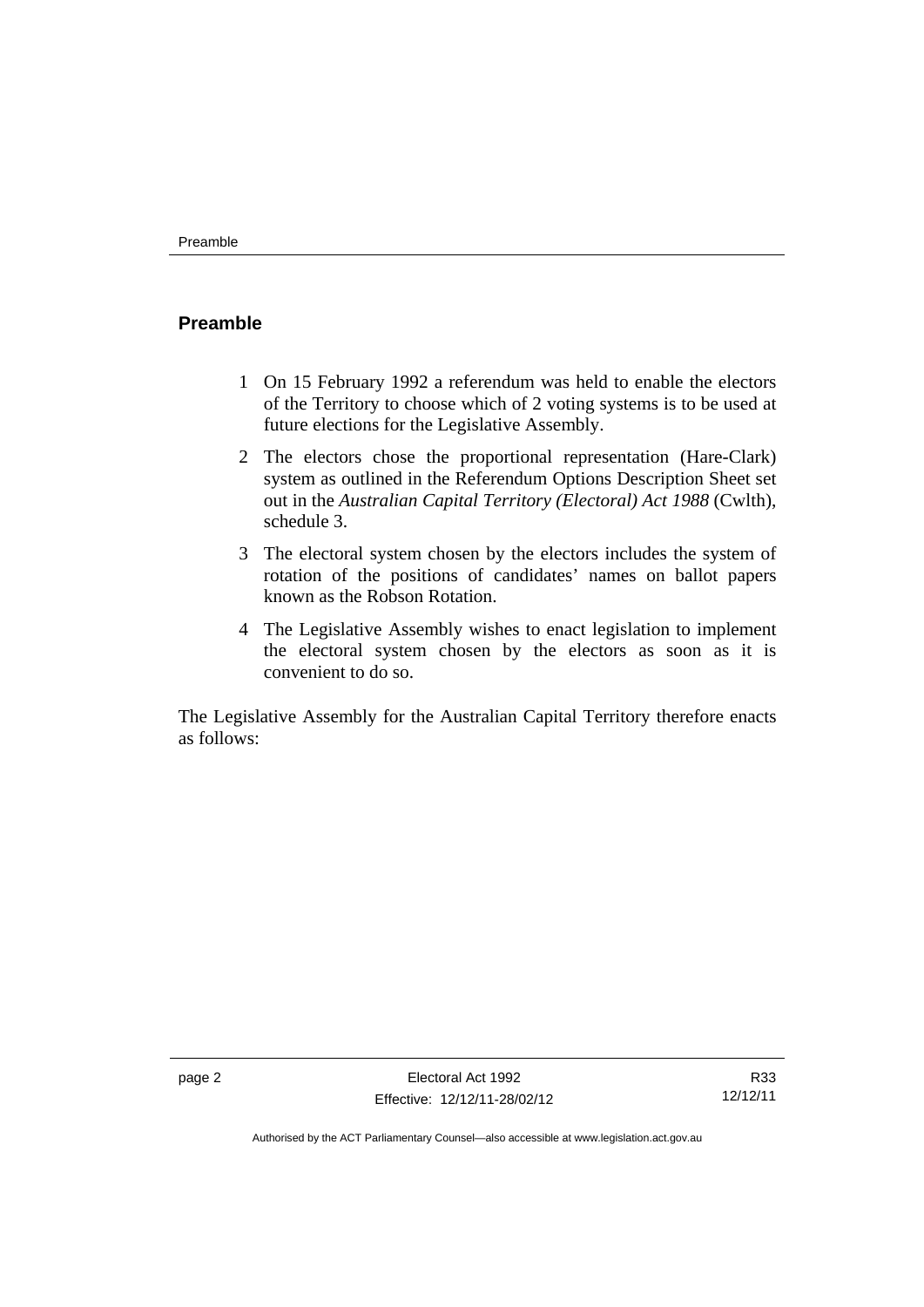# <span id="page-20-0"></span>**Part 1** Preliminary

#### <span id="page-20-1"></span>**1 Name of Act**

This Act is the *Electoral Act 1992*.

### <span id="page-20-2"></span>**3 Dictionary**

The dictionary at the end of this Act is part of this Act.

*Note 1* The dictionary at the end of this Act defines certain words and expressions used in this Act, and includes references (*signpost definitions*) to other words and expressions defined elsewhere in this Act or in other legislation.

> For example, the signpost definition '*electoral matter*—see section 4 (Meaning of *electoral matter*).' means that the expression 'electoral matter' is defined in that section and the definition applies to the entire Act.

*Note 2* A definition in the dictionary (including a signpost definition) applies to the entire Act unless the definition, or another provision of the Act, provides otherwise or the contrary intention otherwise appears (see *Legislation Act 2001*, s 155 and s 156 (1)).

page 3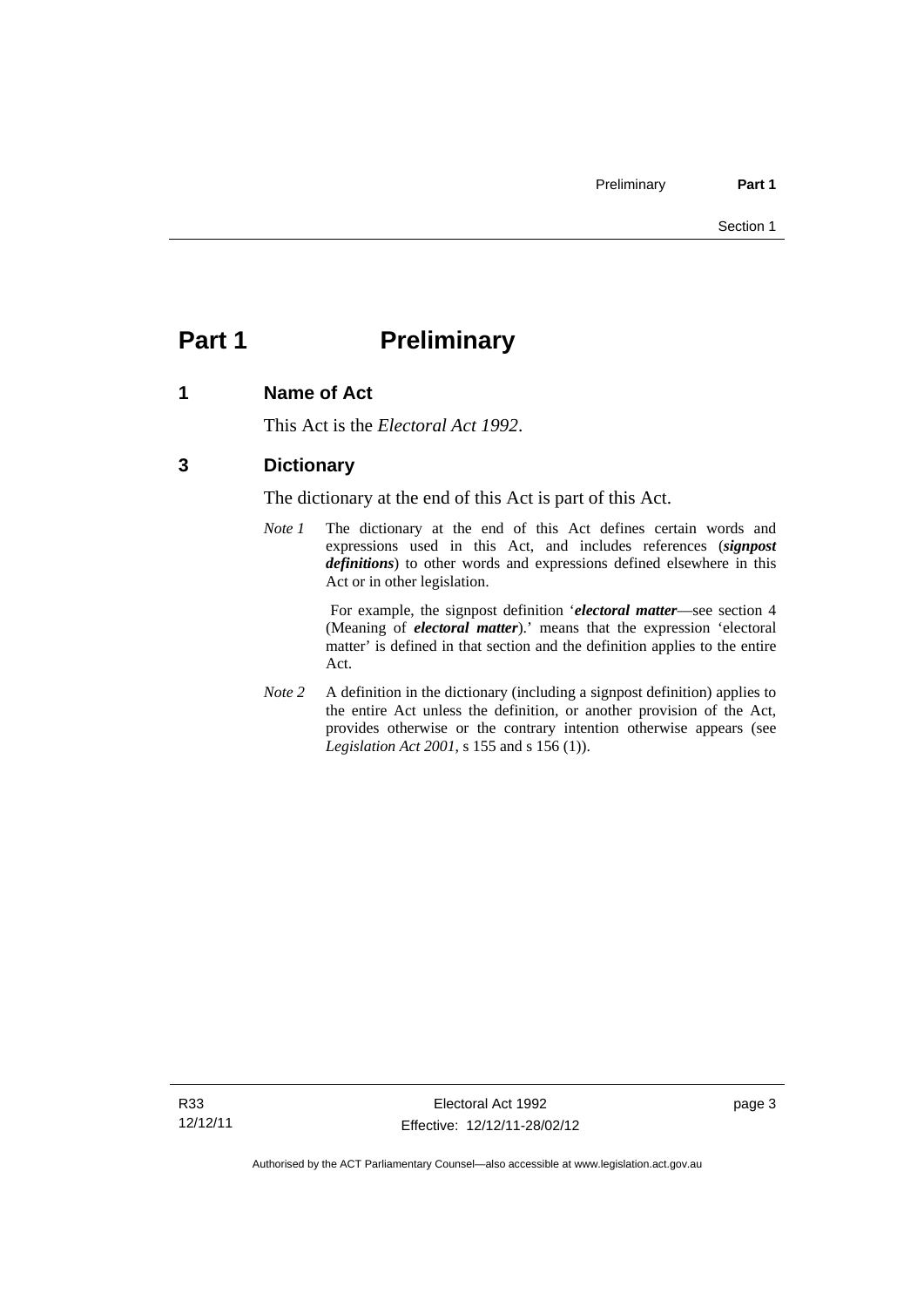#### Part 1 **Preliminary**

Section 3A

#### <span id="page-21-0"></span>**3A Offences against Act—application of Criminal Code etc**

Other legislation applies in relation to offences against this Act.

*Note 1 Criminal Code*

The Criminal Code, ch 2 applies to the following offences against this Act (see Code, pt 2.1):

- section 143
- s 292 (Dissemination of unauthorised electoral matter)
- s 296 (Advertorials)
- s 315A (Ballot papers—photographs)

The chapter sets out the general principles of criminal responsibility (including burdens of proof and general defences), and defines terms used for offences to which the Code applies (eg *conduct*, *intention*, *recklessness* and *strict liability*).

*Note 2 Penalty units* 

The Legislation Act, s 133 deals with the meaning of offence penalties that are expressed in penalty units.

#### <span id="page-21-1"></span>**4 Meaning of** *electoral matter*

- (1) In this Act, *electoral matter* is matter, in printed or electronic form, that is intended or likely to affect voting at an election.
- (2) Without limiting subsection (1), matter is taken to be intended or likely to affect voting at an election if it contains an express or implicit reference to, or comment on—
	- (a) the election; or
	- (b) the performance of the Government or Opposition, or a previous Government or Opposition; or
	- (c) the performance of an MLA or former MLA; or
	- (d) the performance of a political party, candidate or group of candidates in the election; or
	- (e) an issue submitted to, or otherwise before, the electors in relation to the election.

R33 12/12/11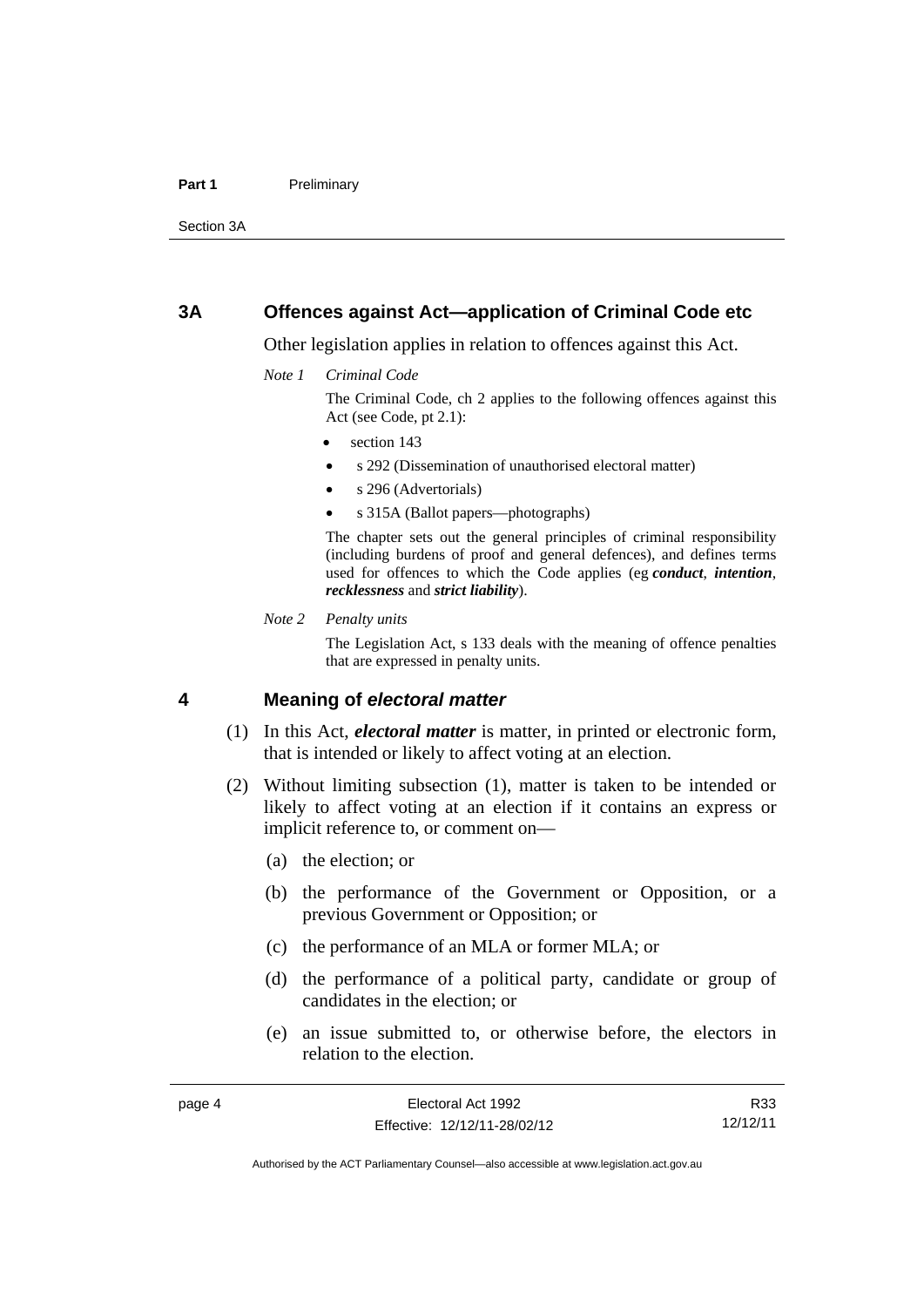(3) However, a publication of the Assembly (including a committee of the Assembly) is not *electoral matter*.

#### <span id="page-22-0"></span>**4A Meaning of** *available for public inspection*

If a provision of this Act requires the commissioner to make a document, a copy of a document or a register available for public inspection, the commissioner must make the document, a copy or register available for inspection by members of the public at the commissioner's office during ordinary business hours.

page 5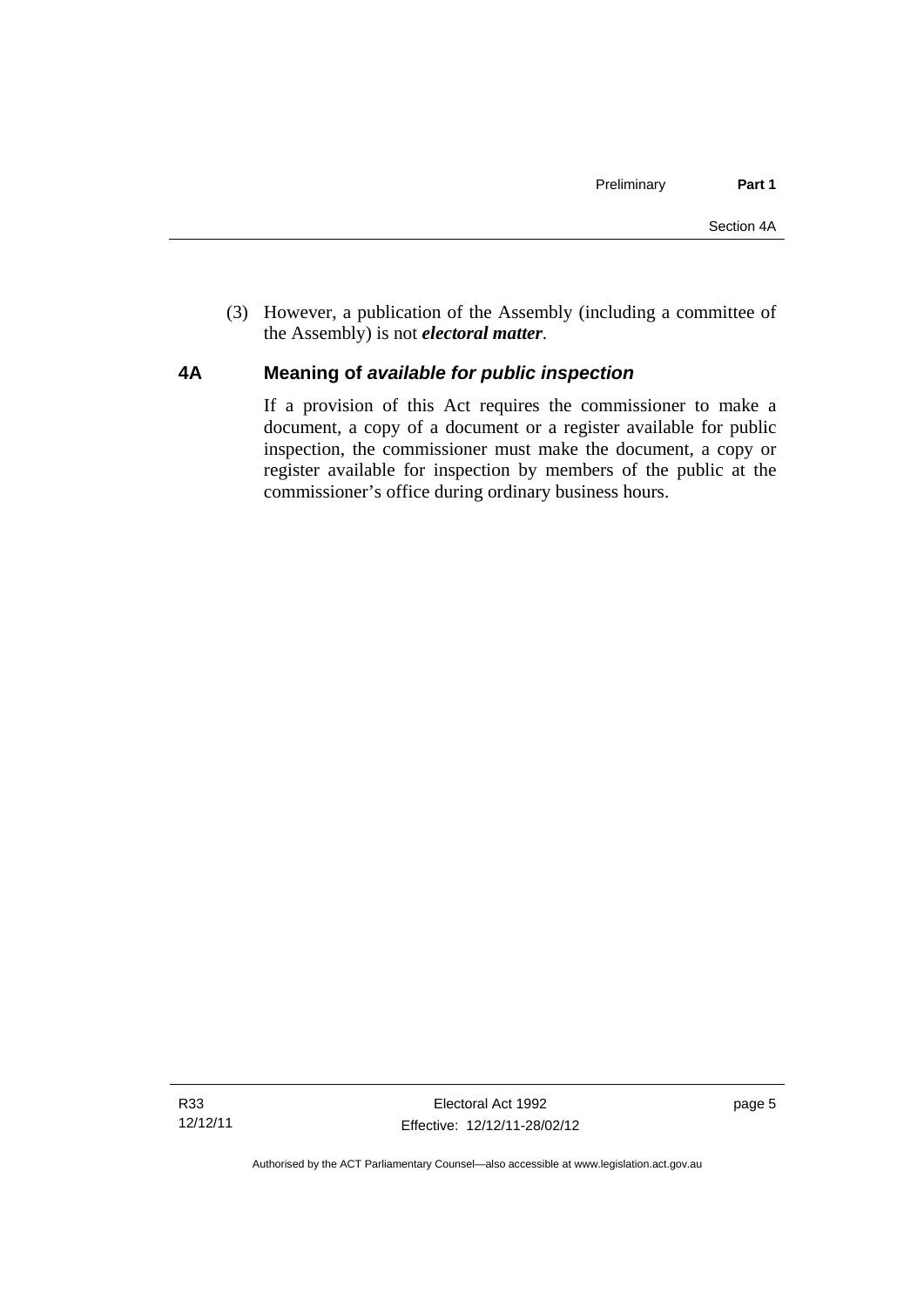# <span id="page-23-0"></span>**Part 2 Australian Capital Territory Electoral Commission**

# <span id="page-23-1"></span>**Division 2.1 Establishment, functions and powers of electoral commission**

### <span id="page-23-2"></span>**5 Establishment**

The Australian Capital Territory Electoral Commission is established.

### <span id="page-23-3"></span>**6 Constitution of commission**

The electoral commission consists of—

- (a) the chairperson; and
- (b) the commissioner; and
- (c) 1 other member.

## <span id="page-23-4"></span>**7 Functions of electoral commission**

- (1) The electoral commission has the following functions:
	- (a) to advise the Minister on matters relating to elections;
	- (b) to consider, and report to the Minister on, matters relating to elections referred to it by the Minister;
	- (c) to promote public awareness of matters relating to elections and the Assembly by conducting education and information programs and by any other means it chooses;
	- (d) to provide information and advice on matters relating to elections to the Assembly, the Executive, the head of any administrative unit of the public service, Territory authorities, political parties, MLAs and candidates at elections;

R33 12/12/11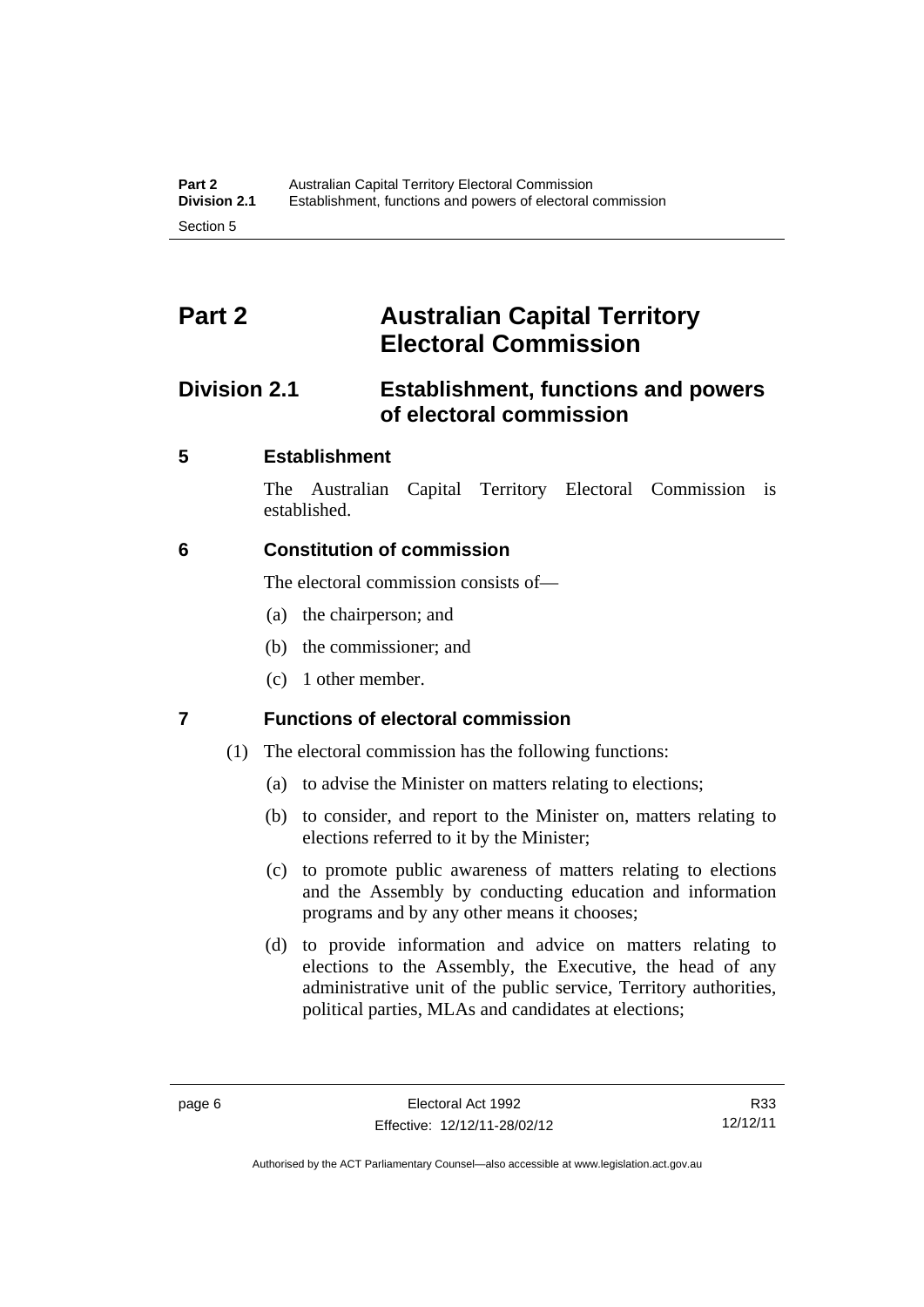- (e) to conduct and promote research into matters relating to elections or other matters relating to its functions;
- (f) to publish material on matters relating to its functions;
- (g) to provide, on payment of the determined fee (if any), goods and services to persons or organisations, to the extent that it is able to do so by using information or material in its possession or expertise acquired in the exercise of its functions;
- (h) to conduct ballots for prescribed persons and organisations;
- (i) to exercise any other function given to it under this Act or another Territory law.
- *Note* A provision of a law that gives an entity (including a person) a function also gives the entity powers necessary and convenient to exercise the function (see *Legislation Act 2001*, s 196 and dict, pt 1, def of *entity*).
- (2) The commission may exercise any of its functions under subsection (1) (a) to (f) in conjunction with the Australian Electoral Commission.
- (3) In this section:

*election* includes a referendum and any other ballot.

#### <span id="page-24-0"></span>**8 Determination of fees**

- (1) The electoral commission may determine fees for this Act.
	- *Note* The *Legislation Act 2001* contains provisions about the making of determinations and regulations relating to fees (see pt 6.3).
- (2) A determination is a disallowable instrument.
	- *Note* A disallowable instrument must be notified, and presented to the Legislative Assembly, under the *Legislation Act 2001*.

#### <span id="page-24-1"></span>**10 Electoral commission's annual report**

The electoral commission is a public authority for the *Annual Reports (Government Agencies) Act 2004*.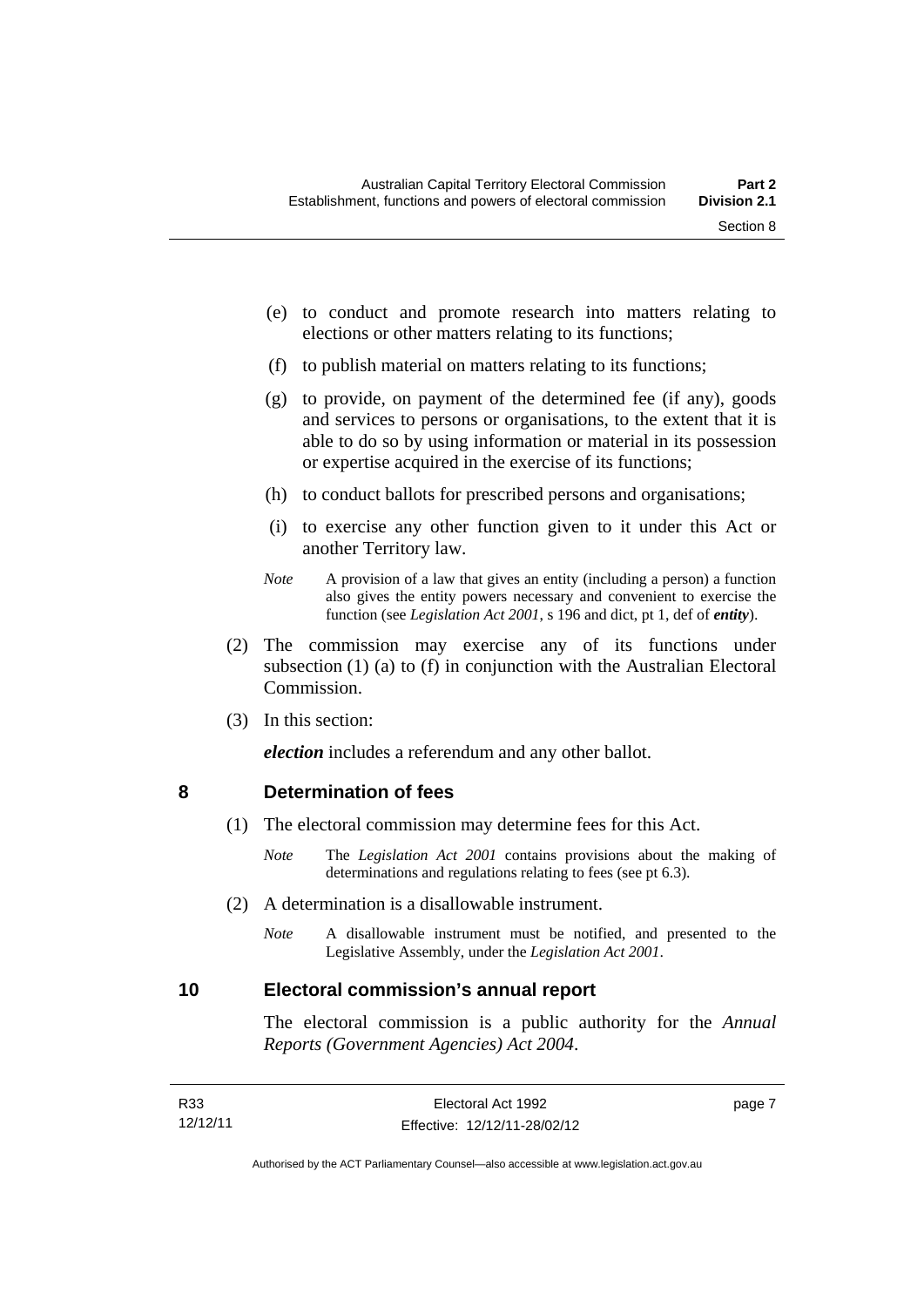#### <span id="page-25-0"></span>**10A Special reports by electoral commission**

- (1) The electoral commission may give to the Minister a report on anything relating to elections, referendums or other ballots.
- (2) If the Minister receives a report that is expressed to be given to the Minister under subsection (1), the Minister must present a copy of the report to the Legislative Assembly within 6 sitting days after the day the Minister receives it.

# <span id="page-25-1"></span>**Division 2.2 Members of electoral commission**

#### <span id="page-25-2"></span>**11 Meaning of** *member* **for div 2.2**

In this division:

*member* means a member of the electoral commission, other than the commissioner.

### <span id="page-25-3"></span>**12 Appointment of members**

- (1) The Executive may appoint the members.
	- *Note* For the making of appointments (including acting appointments), see the Legislation Act, pt 19.3.
- (2) An appointment is a disallowable instrument.
	- *Note* A disallowable instrument must be notified, and presented to the Legislative Assembly, under the Legislation Act.
- (3) Before a person is appointed as a member, the Minister must consult the following people about the proposed appointment:
	- (a) the leader of each political party represented in the Legislative Assembly;
	- (b) each member of the Legislative Assembly who is not a member of a political party represented in the Legislative Assembly.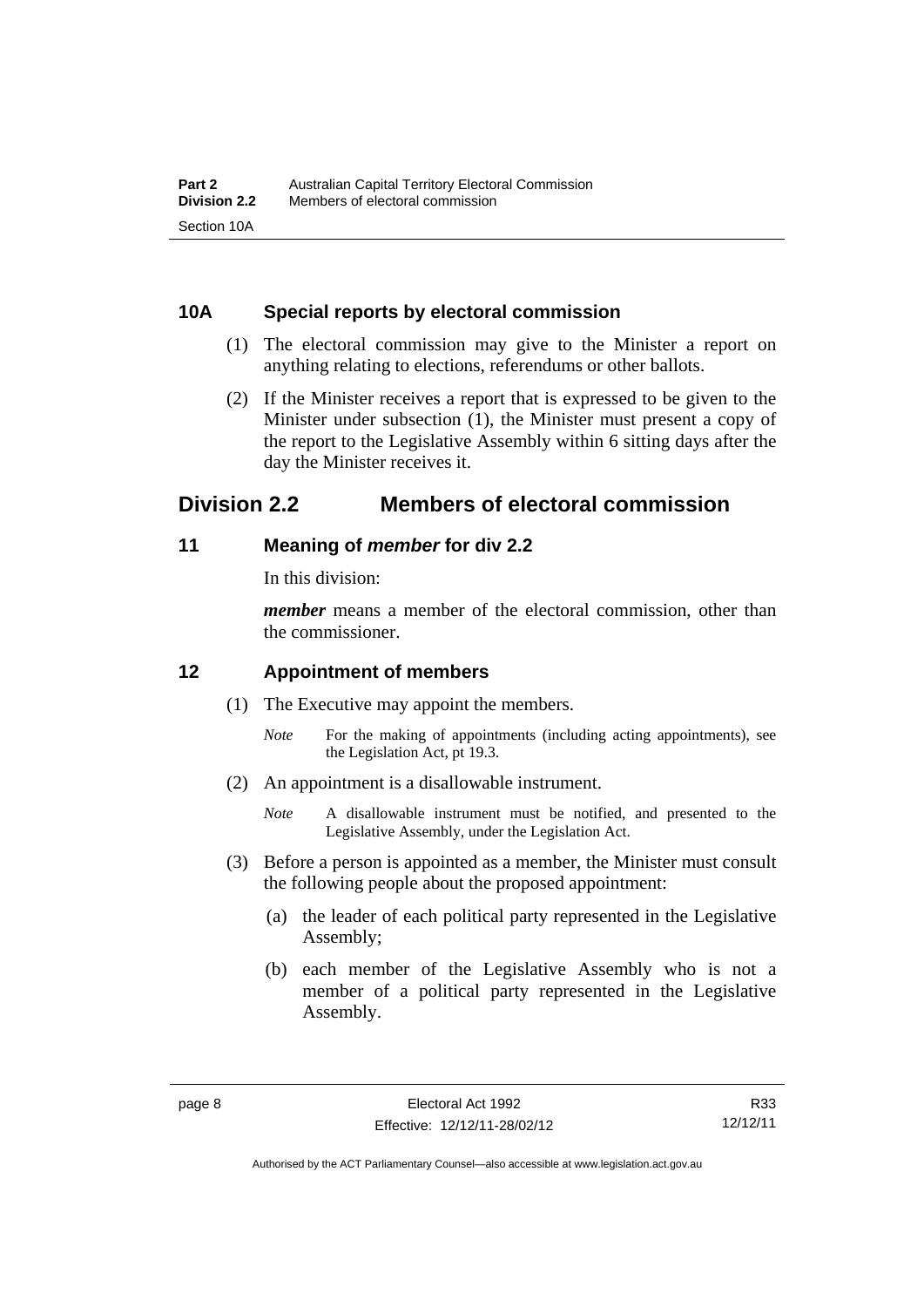#### <span id="page-26-0"></span>**12A Eligibility for appointment as member**

The Executive must not appoint a person as a member if the person—

- (a) is or has, in the 10 years immediately before the day of the proposed appointment, been a member of—
	- (i) the Legislative Assembly; or
	- (ii) the Parliament of the Commonwealth; or
	- (iii) the legislature of a State or another Territory; or
- (b) is or has, in the 5 years immediately before the day of the proposed appointment, been a member of—
	- (i) a registered party; or
	- (ii) a political party registered under a law of the Commonwealth, a State or another Territory; or
	- (iii) a political party.

### <span id="page-26-1"></span>**12B Eligibility for appointment as chairperson**

- (1) The Executive may appoint a person as the chairperson of the electoral commission only if the person—
	- (a) is or has been a judge; or
	- (b) has been a justice of the High Court; or
	- (c) has been a director-general of an administrative unit; or
	- (d) has been a chief executive officer (however described) of a territory instrumentality; or
	- (e) has been a statutory office-holder; or
	- (f) has been a Commonwealth agency head; or
	- (g) has been a member of—

page 9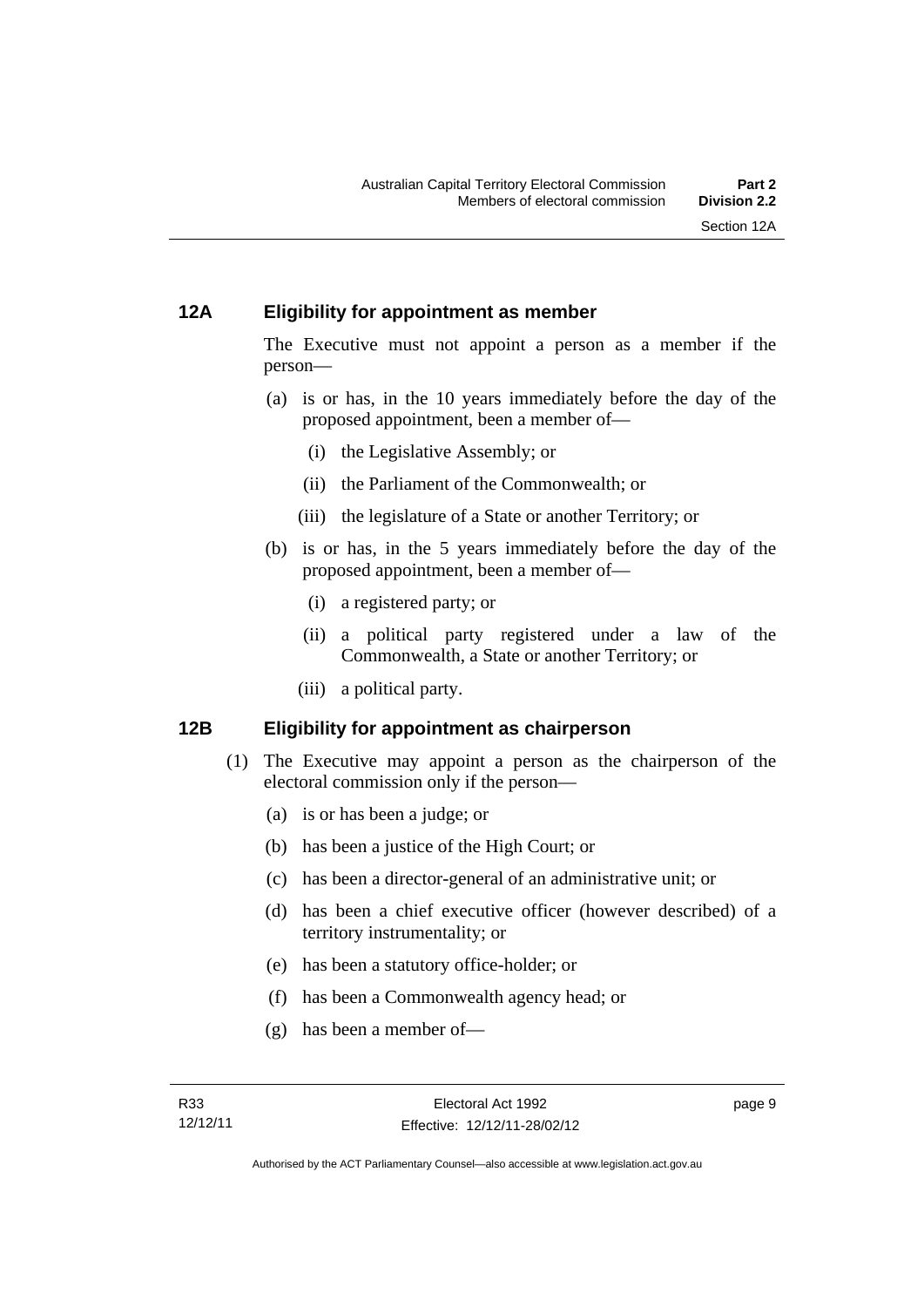- (i) the electoral commission; or
- (ii) an authority of the Commonwealth, a State or another Territory that the Executive is satisfied corresponds to the electoral commission; or
- (h) is a person who—
	- (i) is a lawyer; and
	- (ii) has been a lawyer for at least 5 years; and
	- (iii) the Executive is satisfied has held a senior position in the legal profession; or
- (i) is a person who the Executive is satisfied—
	- (i) has held, for at least 5 years, a senior position—
		- (A) as an academic; or
		- (B) in business; or
		- (C) in a profession; and
	- (ii) has the knowledge and experience to exercise the functions of chairperson.
- (2) In this section:

*Commonwealth agency head* means an agency head under the *Public Service Act 1999* (Cwlth), section 7 (Interpretation).

*Note* The *Public Service Act 1999* (Cwlth), s 7, defines *agency head* as—

- (a) the secretary of a department; or
	- (b) the head of an executive agency; or
	- (c) the head of a statutory agency.

*judge* means—

- (a) a judge of the Supreme Court; or
- (b) a judge of the Supreme Court of a State or another Territory; or

R33 12/12/11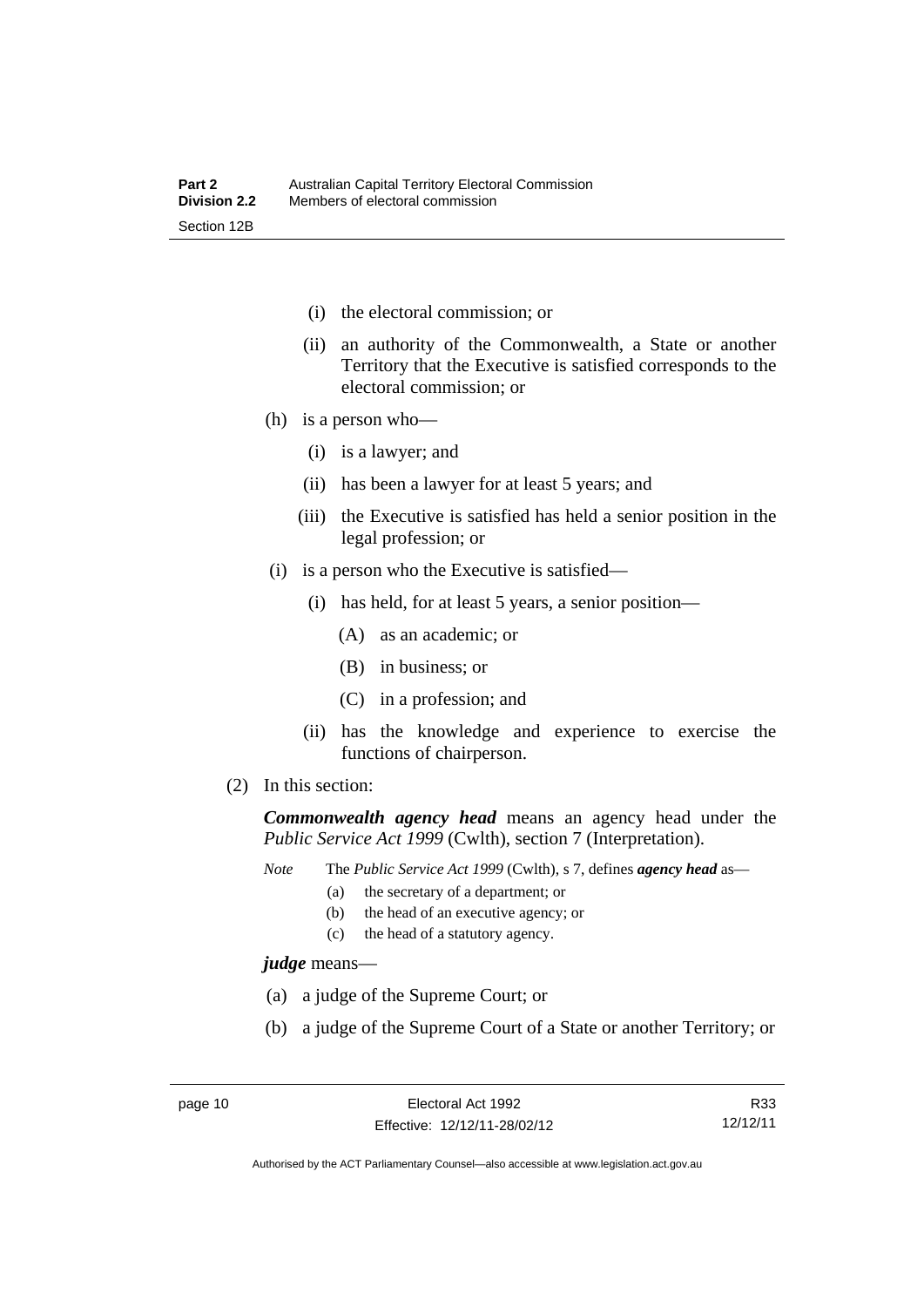- (c) a judge of the Federal Court or Family Court.
- (3) In this section, a reference to a person who was a *director-general*  of an administrative unit includes a reference to someone who was a chief executive of an administrative unit.

#### <span id="page-28-0"></span>**13 Term of appointment of members**

A member must be appointed for a term of not longer than 5 years.

*Note* A person may be reappointed to a position if the person is eligible to be appointed to the position (see *Legislation Act 2001*, s 208 and dict, pt 1, def of *appoint*).

#### <span id="page-28-1"></span>**14 Conditions of appointment of members generally**

A member holds the position on the conditions not provided by this Act or another Territory law that are decided by the Minister.

#### <span id="page-28-2"></span>**15 Leave of absence**

The Minister may grant a member leave of absence on the terms and conditions about remuneration and otherwise that the Minister determines.

#### <span id="page-28-3"></span>**17 Suspension or ending of appointment of members**

- (1) The Executive may suspend a member from duty for misbehaviour or physical or mental incapacity.
- (2) On the first sitting day after the day when a member is suspended, the Minister shall present a statement of the reasons for the suspension to the Legislative Assembly.
- (3) If, within 7 sitting days after a statement is presented in accordance with subsection (2), the Legislative Assembly passes a resolution requiring the Executive to end the appointment of the member to whom the statement relates, the Executive shall end the appointment of that member.
- $(4)$  If—

page 11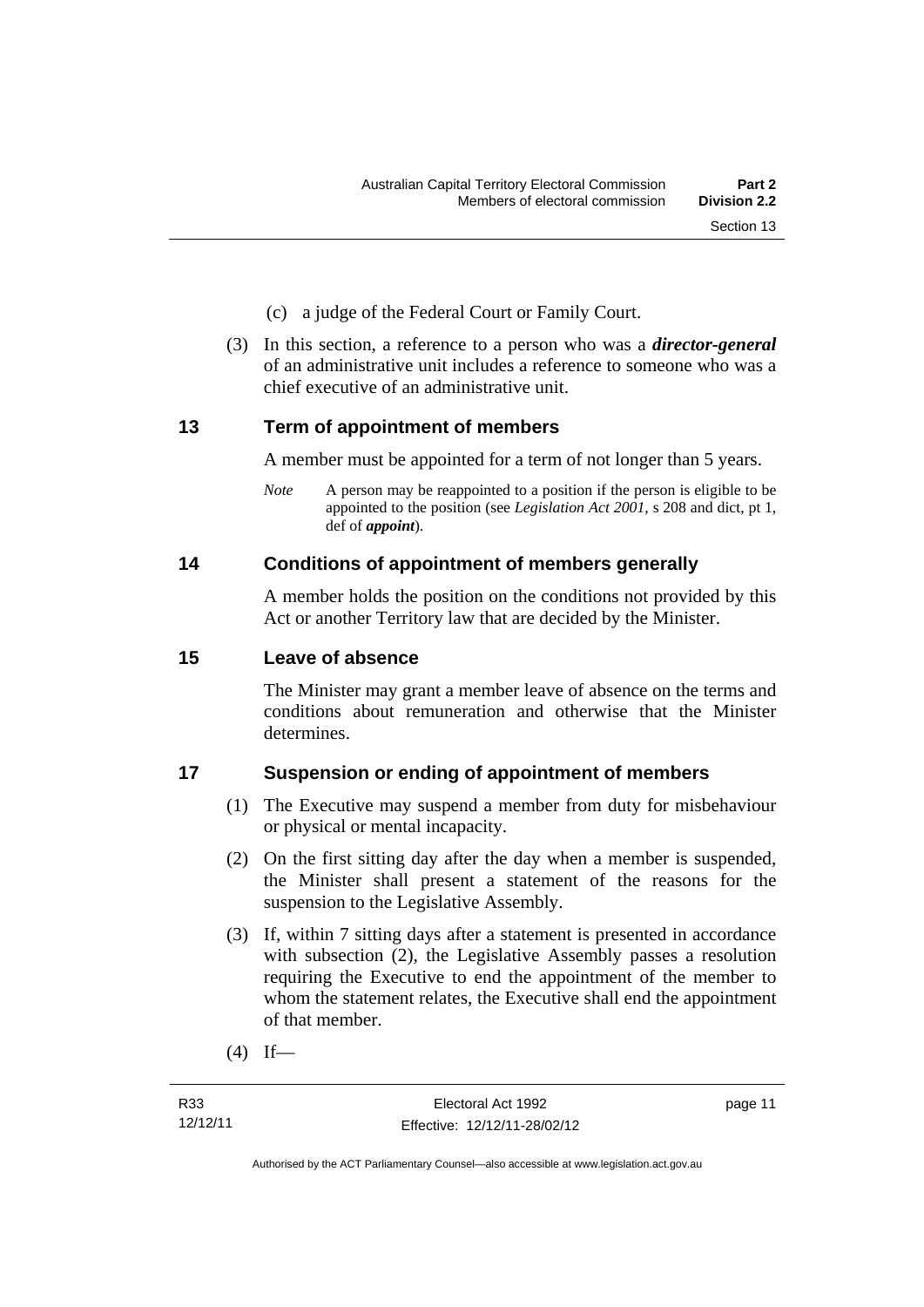- (a) the Minister does not present a statement in accordance with subsection (2); or
- (b) the Legislative Assembly does not pass a resolution in accordance with subsection (3);

the member who is suspended shall resume his or her duties.

- (5) A member who is suspended from duty is entitled to be paid remuneration and allowances as a member during the suspension.
- (6) The Executive shall end the appointment of a member if the member—
	- (a) is absent without leave granted under section 15 from 3 consecutive meetings of the electoral commission; or
	- (b) contravenes section 21 without reasonable excuse; or
	- (c) is convicted of an offence in Australia or elsewhere punishable by imprisonment for 12 months or longer.
	- *Note* A member's appointment also ends if the member resigns (see *Legislation Act 2001*, s 210).

## <span id="page-29-0"></span>**Division 2.3 Meetings**

#### <span id="page-29-1"></span>**19 Procedure**

- (1) The chairperson may call a meeting of the electoral commission.
- (2) The chairperson shall call the meetings of the electoral commission necessary for the efficient conduct of its functions.
- (3) At a meeting, 2 members constitute a quorum.
- (4) The chairperson shall preside at all meetings at which he or she is present.
- (5) If the chairperson is not present at a meeting, the commissioner shall preside.

R33 12/12/11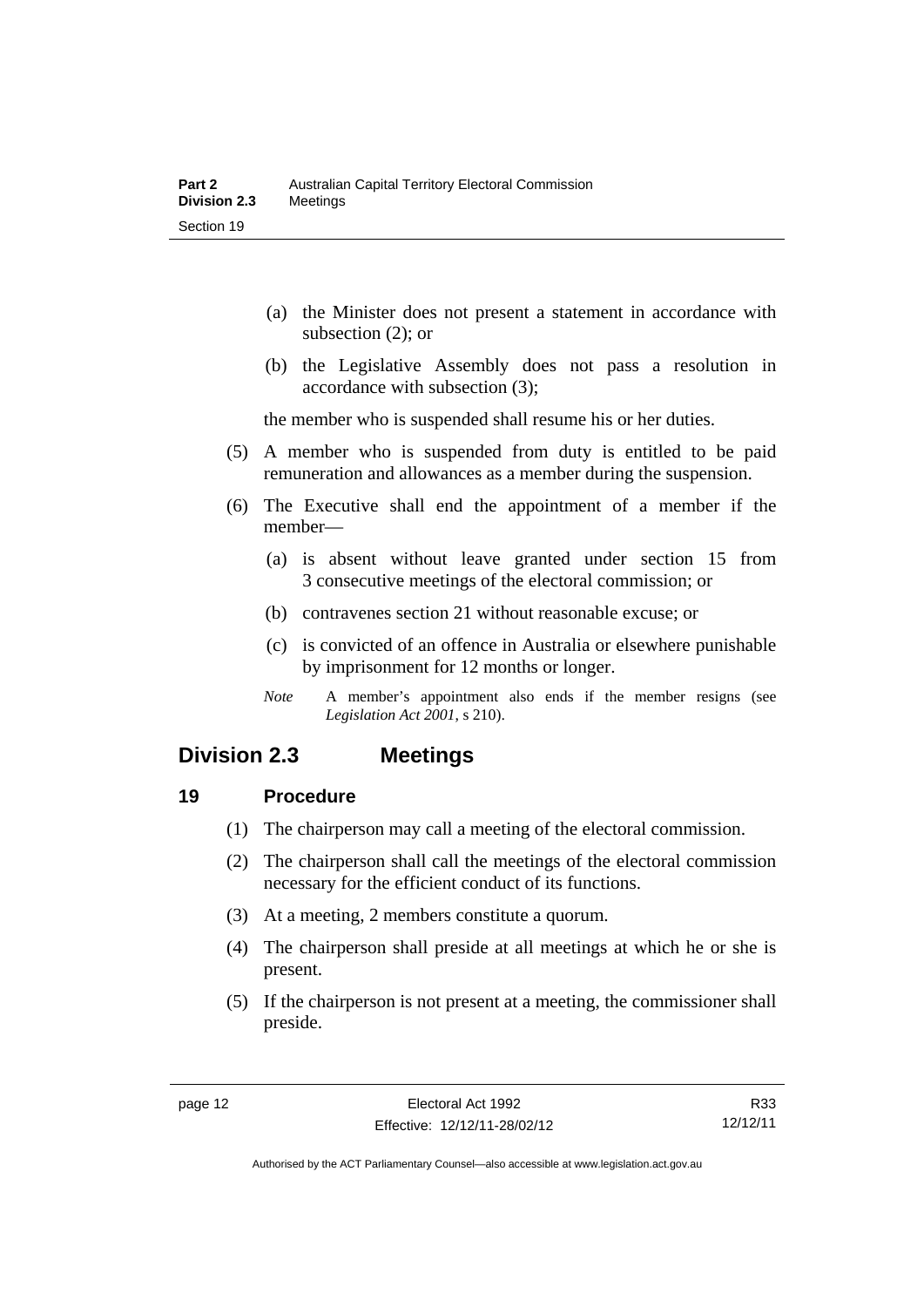- (6) Questions arising at a meeting shall be determined by a majority of the votes of the members present and voting.
- (7) The member presiding at a meeting has a deliberative vote, and in the event of an equality of votes, has a casting vote.
- $(8)$  If—
	- (a) only 2 members are present at a meeting; and
	- (b) those members differ in opinion on a matter, other than a matter because of which the third member is absent because of section 21;

the determination of the matter shall be postponed until the next meeting.

- (9) The electoral commission may regulate the conduct of proceedings at its meetings as it considers appropriate.
- (10) The electoral commission may inform itself on any matter in the way it considers appropriate.

### <span id="page-30-0"></span>**20 Delegation by electoral commission**

- (1) The electoral commission may delegate the commission's functions under this Act or another Territory law to—
	- (a) the commissioner; or
	- (b) an officer or a member of the commission's staff.
- (2) However, the electoral commission must not delegate its functions under part 4 (Electorates) or part 15 (Review of decisions).

#### <span id="page-30-1"></span>**21 Disclosure of interests**

 (1) A member who has a direct or indirect pecuniary interest in a matter being considered or about to be considered by the electoral

*Note* For the making of delegations and the exercise of delegated functions, see *Legislation Act 2001*, pt 19.4.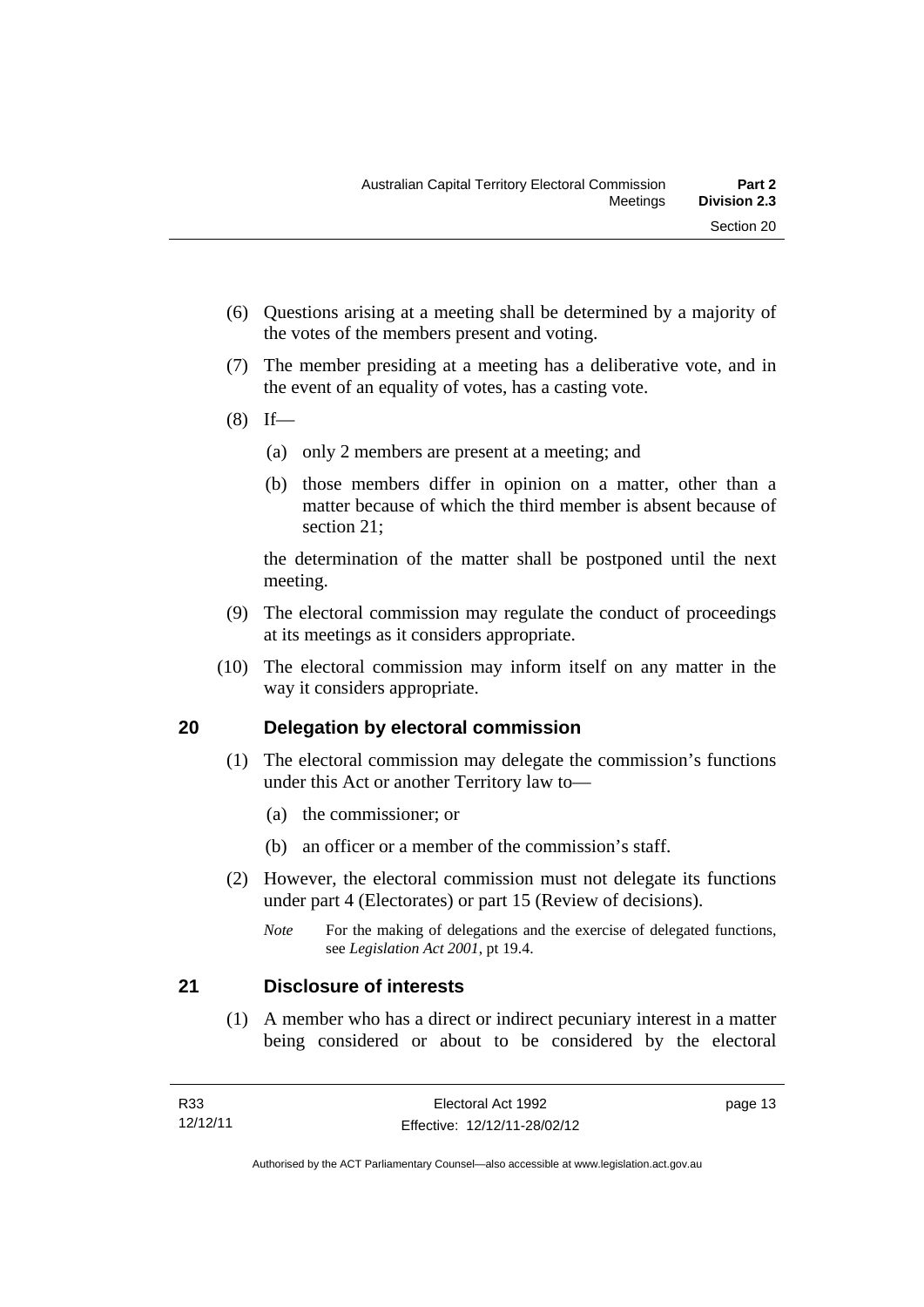commission shall, as soon as possible after the relevant facts have come to the member's knowledge, disclose the nature of the interest at a meeting of the electoral commission.

- (2) The disclosure shall be recorded in the minutes of the meeting and, unless the electoral commission determines otherwise, the member shall not—
	- (a) be present during any deliberation of the electoral commission in relation to the matter; or
	- (b) take part in any decision of the electoral commission in relation to the matter.
- (3) The member shall not—
	- (a) be present during any deliberation of the electoral commission for the purpose of considering whether to make a determination under subsection (2) in relation to that member; or
	- (b) take part in the making by the electoral commission of such a determination.
- (4) A member is not to be taken to have an interest in a matter only because the member is entitled to vote in a general election of members of the Legislative Assembly.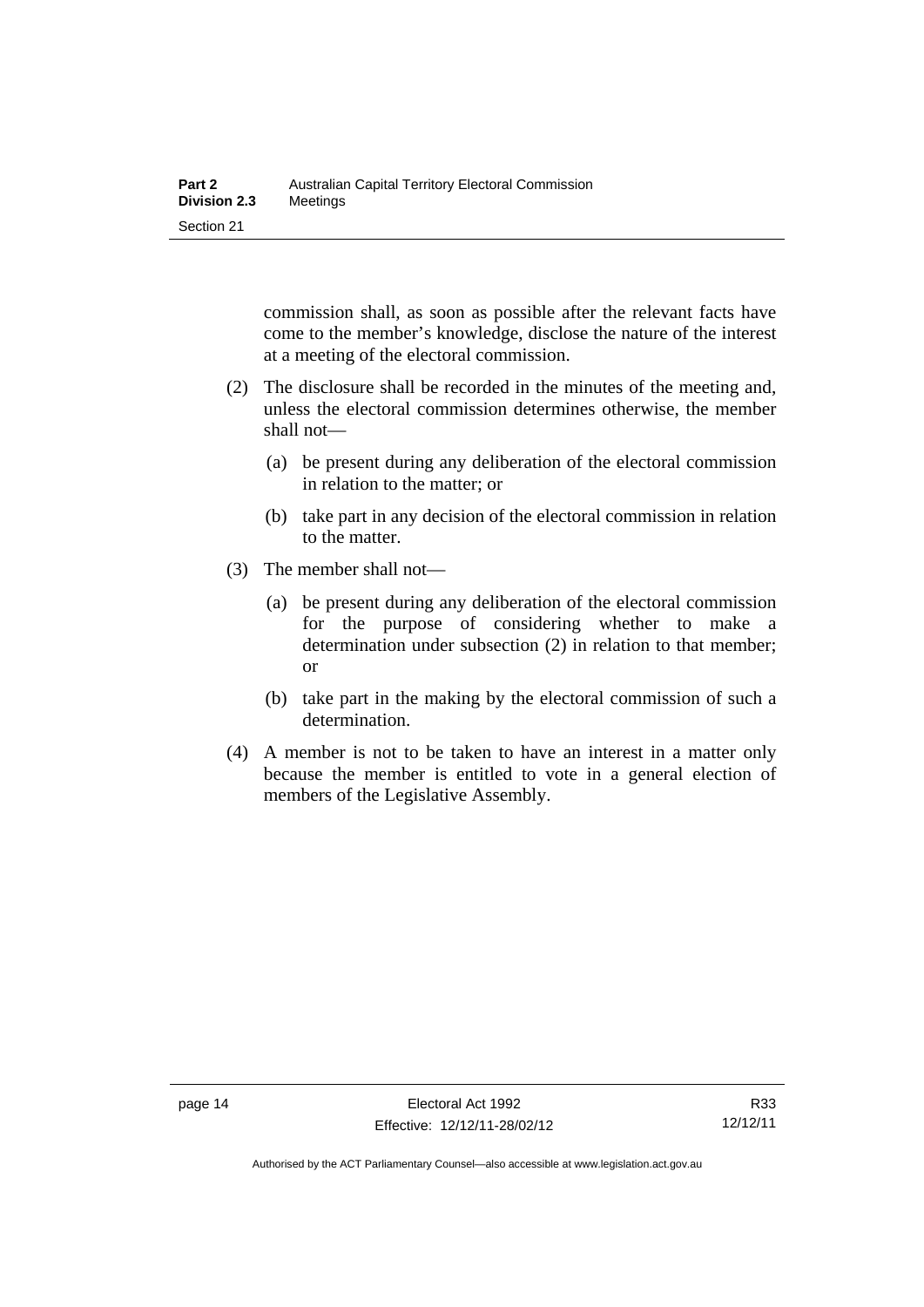# <span id="page-32-0"></span>**Part 3 Electoral commissioner and staff of electoral commission**

## <span id="page-32-1"></span>**Division 3.1 Electoral commissioner**

#### <span id="page-32-2"></span>**22 Appointment**

- (1) The Executive may appoint a person to be the Electoral Commissioner.
	- *Note* For the making of appointments (including acting appointments), see *Legislation Act 2001*, pt 19.3.
- (2) Before a person is appointed as the commissioner, the Minister shall consult—
	- (a) the leader of each political party represented in the Legislative Assembly; and
	- (b) all members of the Legislative Assembly who are not also members of such a party;

about the proposed appointment.

- (3) An appointment under subsection (1) is a disallowable instrument.
	- *Note* A disallowable instrument must be notified, and presented to the Legislative Assembly, under the *Legislation Act 2001*.

<span id="page-32-3"></span>

#### **23 Functions of commissioner etc**

- (1) The commissioner is the chief executive officer of the electoral commission.
- (2) The commissioner has the functions given to the commissioner under this Act or another Territory law.
	- *Note* A provision of a law that gives an entity (including a person) a function also gives the entity powers necessary and convenient to exercise the function (see *Legislation Act 2001*, s 196 and dict, pt 1, def of *entity*).

page 15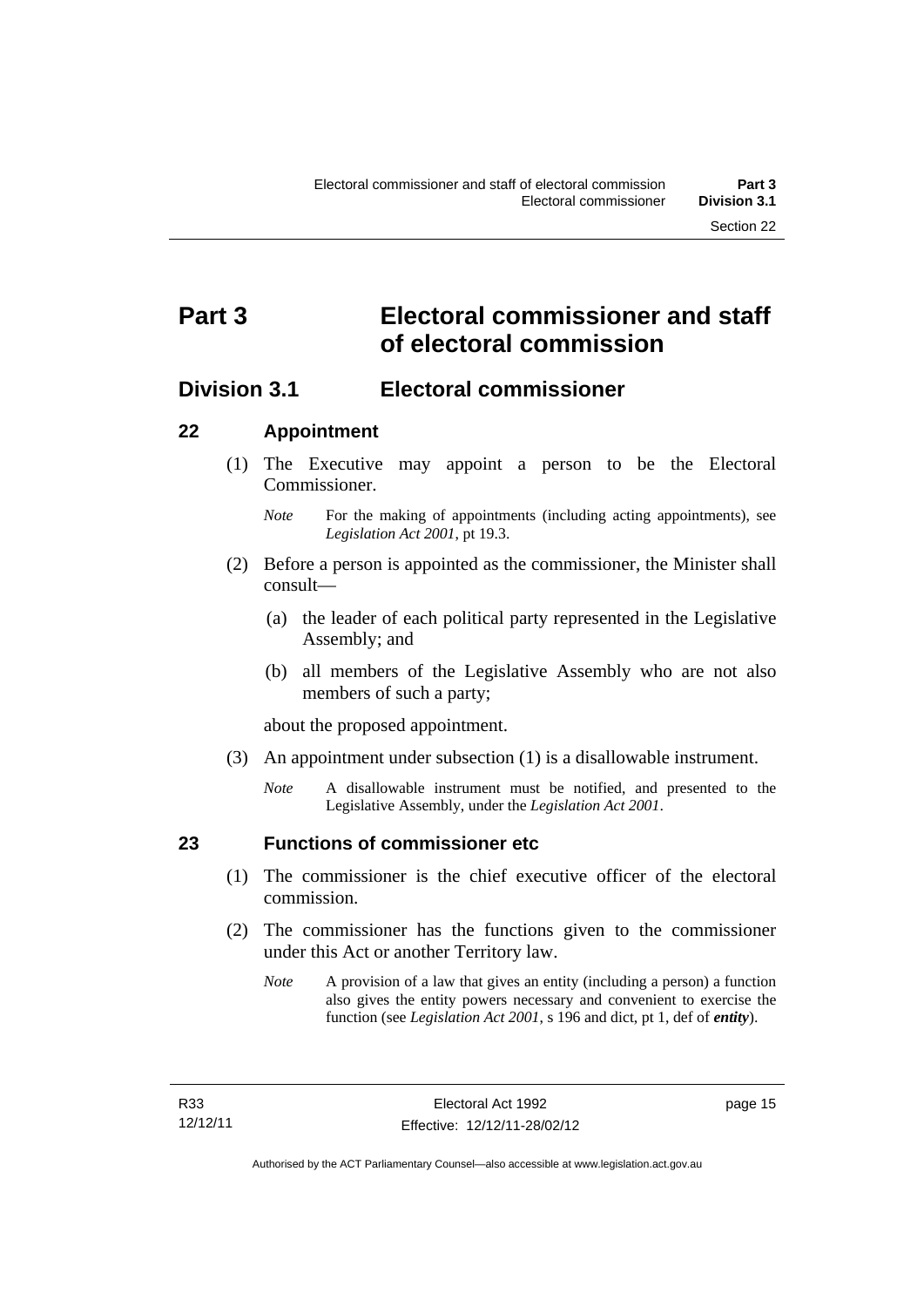(3) The commissioner may give written directions to officers and members of the staff of the electoral commission in relation to the exercise of their functions under this Act or another Territory law.

#### <span id="page-33-0"></span>**24 Delegation by commissioner**

- (1) The commissioner may delegate the commissioner's functions under this Act or another Territory law to an officer or a member of the staff of the electoral commission.
	- *Note* For the making of delegations and the exercise of delegated functions, see *Legislation Act 2001*, pt 19.4.
- (2) However, the commissioner must not delegate the commissioner's functions under part 4 (Electorates).

#### <span id="page-33-1"></span>**25 Term of appointment of commissioner**

The commissioner must be appointed for a term of not longer than 5 years.

*Note* A person may be reappointed to a position if the person is eligible to be appointed to the position (see *Legislation Act 2001*, s 208 and dict, pt 1, def of *appoint*).

#### <span id="page-33-2"></span>**26 Conditions of appointment of commissioner generally**

- (1) The commissioner holds the position on the conditions not provided by this Act or another Territory law that are decided by the Minister.
- (2) The commissioner may hold any other position that is compatible with the exercise of his or her functions as commissioner.

#### <span id="page-33-3"></span>**27 Leave of absence**

The Minister may grant the commissioner leave of absence on the terms and conditions about remuneration and otherwise that the Minister determines.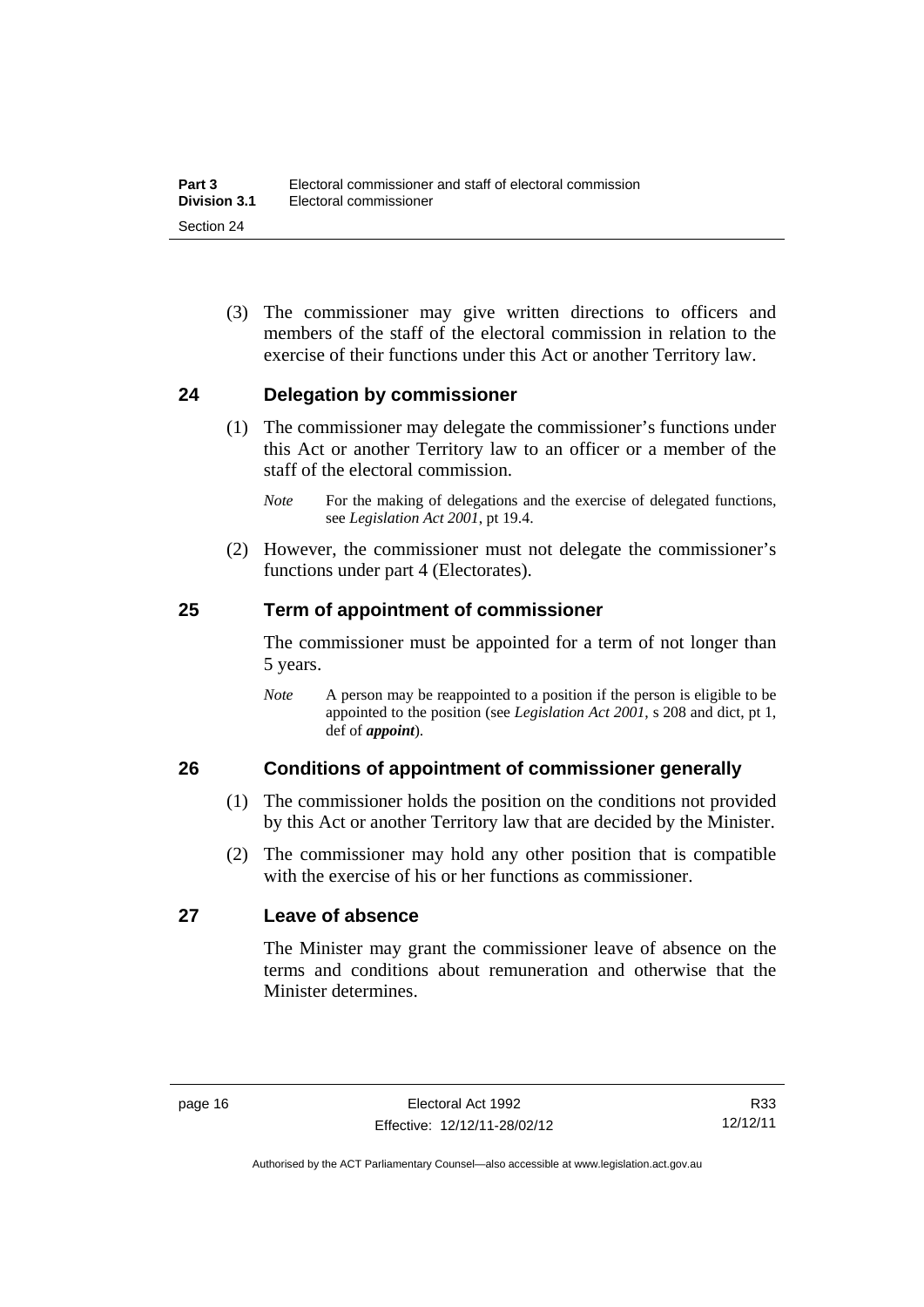#### <span id="page-34-0"></span>**29 Suspension or ending of appointment of commissioner**

- (1) The Executive may suspend the commissioner from duty for misbehaviour or physical or mental incapacity.
- (2) On the first sitting day after the day when the commissioner is suspended, the Minister shall present a statement of the reasons for the suspension to the Legislative Assembly.
- (3) If, within 7 sitting days after a statement is presented in accordance with subsection (2), the Legislative Assembly passes a resolution requiring the Executive to end the appointment of the commissioner, the Executive shall end the appointment of the commissioner.
- $(4)$  If—
	- (a) the Minister does not present a statement in accordance with subsection (2); or
	- (b) the Legislative Assembly does not pass a resolution in accordance with subsection (3);

the commissioner shall resume his or her duties.

- (5) The commissioner is entitled to be paid remuneration and allowances during any suspension.
- (6) The Executive shall end the appointment of the commissioner if he or she—
	- (a) is absent without leave granted under section 27 from 3 consecutive meetings of the commission; or
	- (b) contravenes section 21 without reasonable excuse; or
	- (c) is convicted of an offence in Australia or elsewhere punishable by imprisonment for 12 months or longer.
	- *Note* A person's appointment also ends if the person resigns (see *Legislation Act 2001*, s 210).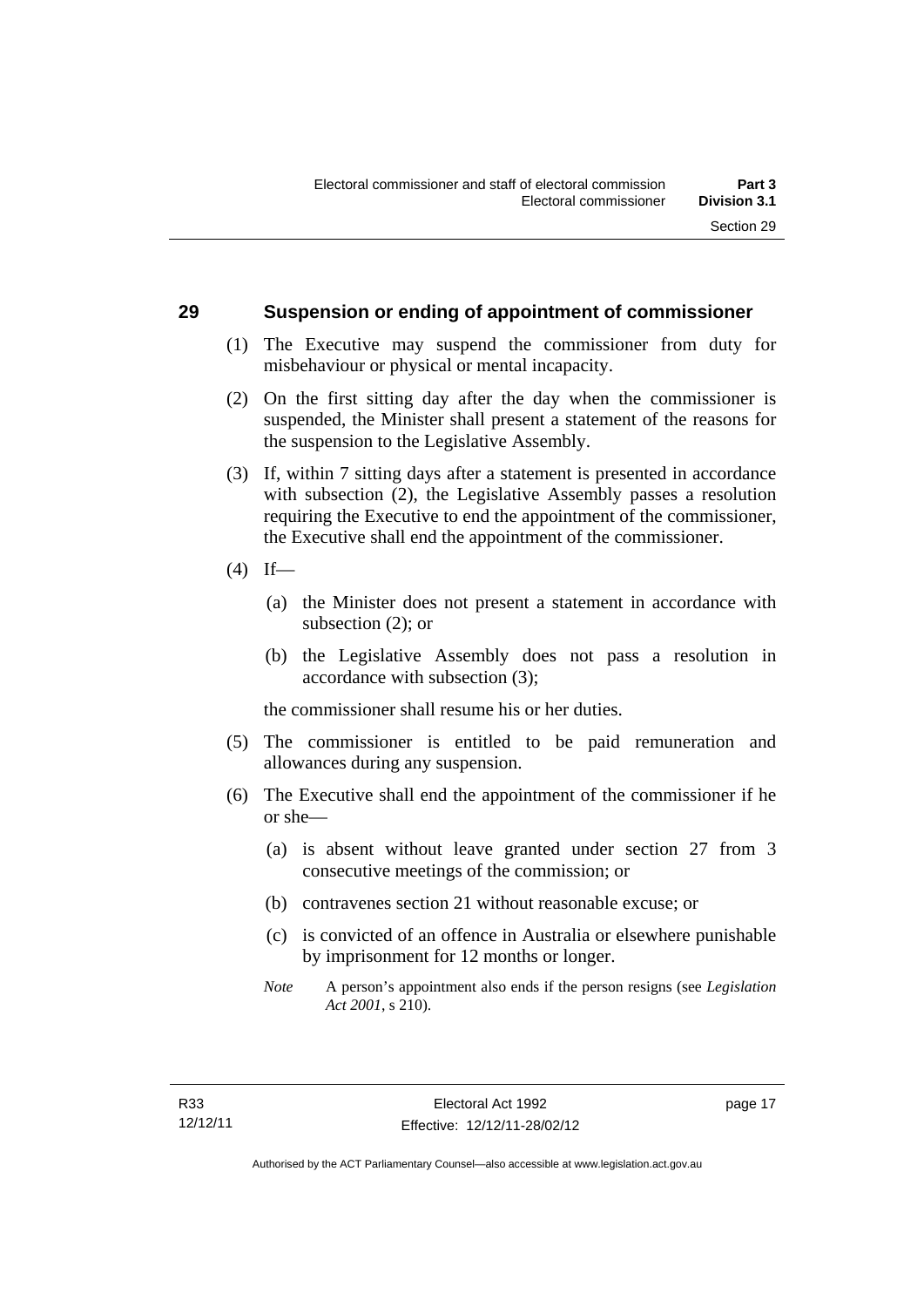# <span id="page-35-0"></span>**Division 3.2 Staff of electoral commission**

#### <span id="page-35-1"></span>**31 Staff**

- (1) The staff assisting the commissioner shall be employed under the *Public Sector Management Act 1994*.
- (2) The *Public Sector Management Act 1994* applies in relation to the management of the staff assisting the commissioner.

### <span id="page-35-2"></span>**32 Temporary staff and consultants**

- (1) The commissioner may, on behalf of the Territory—
	- (a) employ temporary staff; or
	- (b) engage consultants;

for this Act.

- (2) Temporary staff shall be employed on terms and conditions determined from time to time by the electoral commission after consultation with the Executive.
- (3) Consultants shall be engaged on terms and conditions determined from time to time by the electoral commission.
- (4) Nothing in this section in relation to the engagement of consultants is to be taken to give the commissioner or the commission a power to enter into a contract of employment.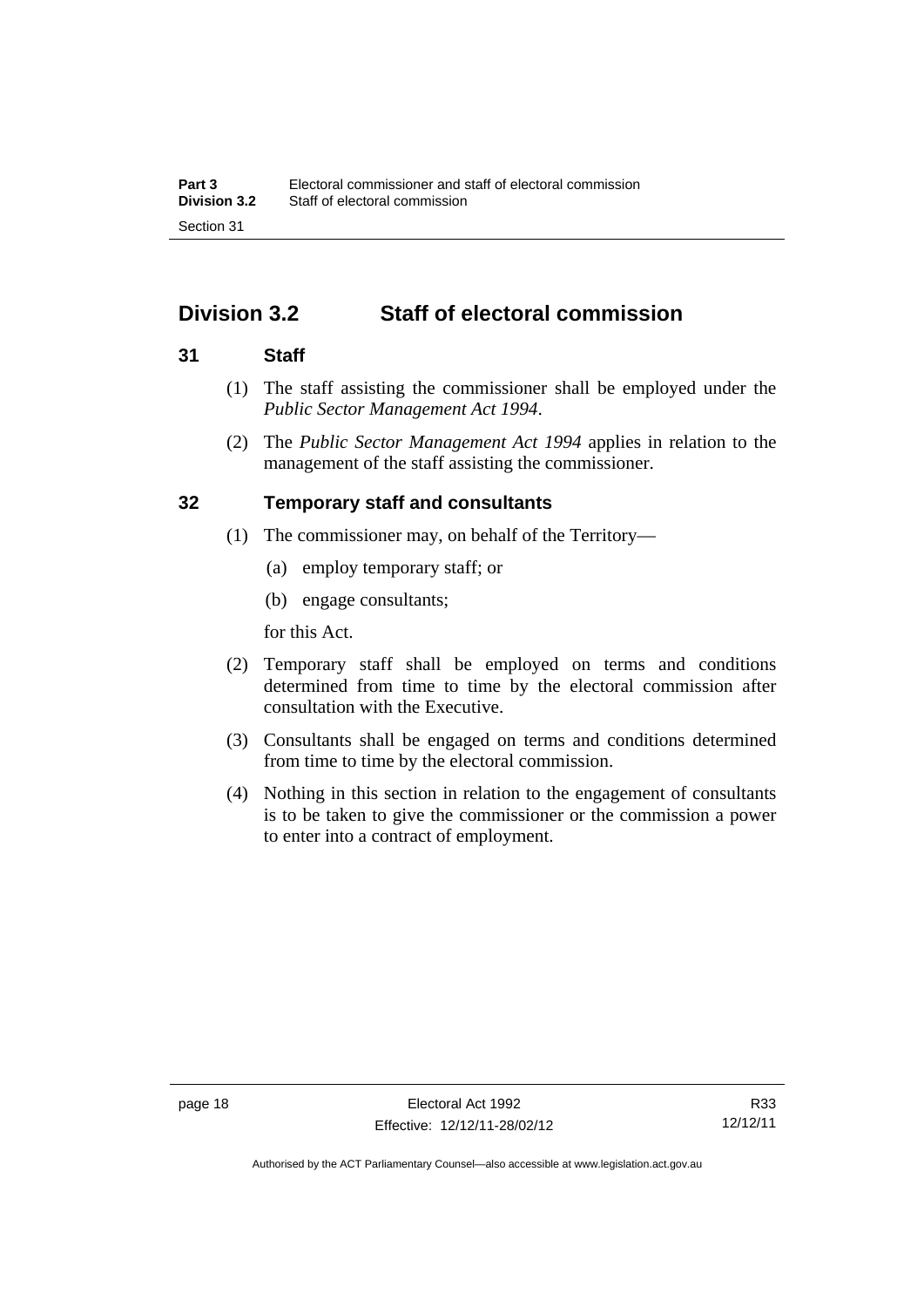#### **33 Officers**

- (1) The commissioner may appoint an adult to be an officer for this Act, or any other Act under which the commissioner exercises a function.
	- *Note 1* For the making of appointments (including acting appointments), see *Legislation Act 2001*, pt 19.3.
	- *Note* 2 In particular, a person may be appointed for a particular provision of a law (see *Legislation Act* 2001, s 7 (3)) and an appointment may be made by naming a person or nominating the occupant of a position (see s 207).
- (2) The officers so appointed include, but are not limited to, the following officers:
	- (a) the officer in charge of a polling place;
	- (b) the officer in charge of a scrutiny centre;
	- (c) an officer for the purposes of a poll or the scrutiny at an election.
- (3) A candidate is not entitled to be appointed as an officer, and an officer vacates office if he or she becomes a candidate.
- (4) The commissioner has all the powers of an officer and, in the exercise of such a power, is subject to the same obligations as an officer and, for this Act, shall be taken to be an officer.
- (5) Subject to the directions of the OIC, an officer at a polling place or scrutiny centre may exercise any of the powers of the OIC and in so doing shall, for this Act, be taken to be the OIC.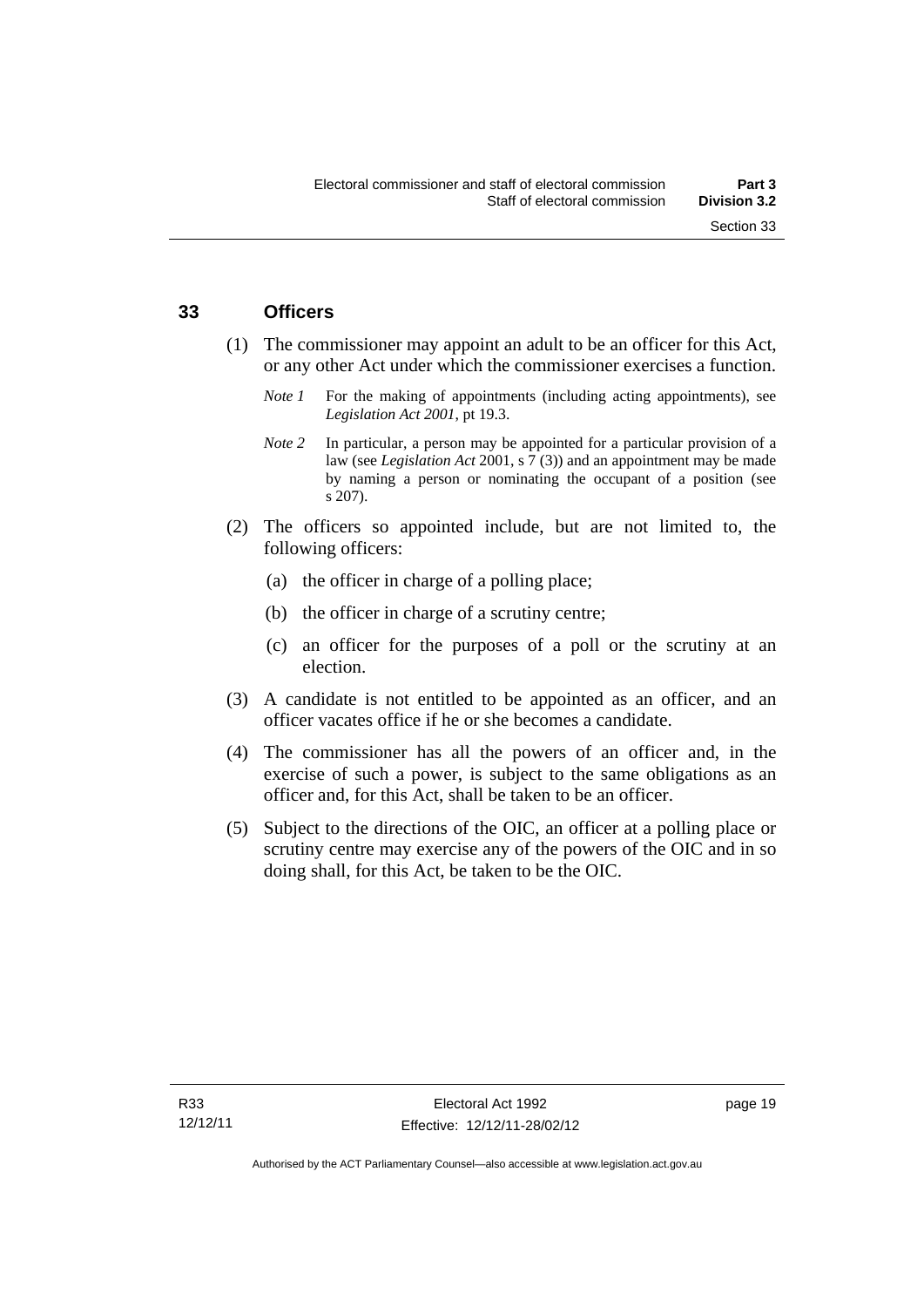#### **Part 4** Electorates

Section 34

# **Part 4 Electorates**

#### **34 Multimember electorates**

- (1) The ACT shall be divided into 3 separate electorates.
- (2) Seven members of the Legislative Assembly shall be elected from 1 electorate.
- (3) Five members of the Legislative Assembly shall be elected from each of the other 2 electorates.

#### **35 Redistribution of electorates**

- (1) Subject to this part, the augmented commission shall redistribute electorates by determining—
	- (a) the name and boundaries of each electorate; and
	- (b) the number of members of the Legislative Assembly to be elected from each electorate.
- (2) A determination may be made only after any investigation under section 52 (Objections to augmented electoral commission's proposal) is finished.
- (3) A determination is a notifiable instrument.

*Note* A notifiable instrument must be notified under the *Legislation Act 2001*.

#### **36 Factors relevant to redistribution**

In making a redistribution of electorates, the augmented commission shall—

 (a) ensure that the number of electors in an electorate immediately after the redistribution is within the range permitted by the *Australian Capital Territory (Self-Government) Act 1988*  (Cwlth), section 67D (2); and

R33 12/12/11

Authorised by the ACT Parliamentary Counsel—also accessible at www.legislation.act.gov.au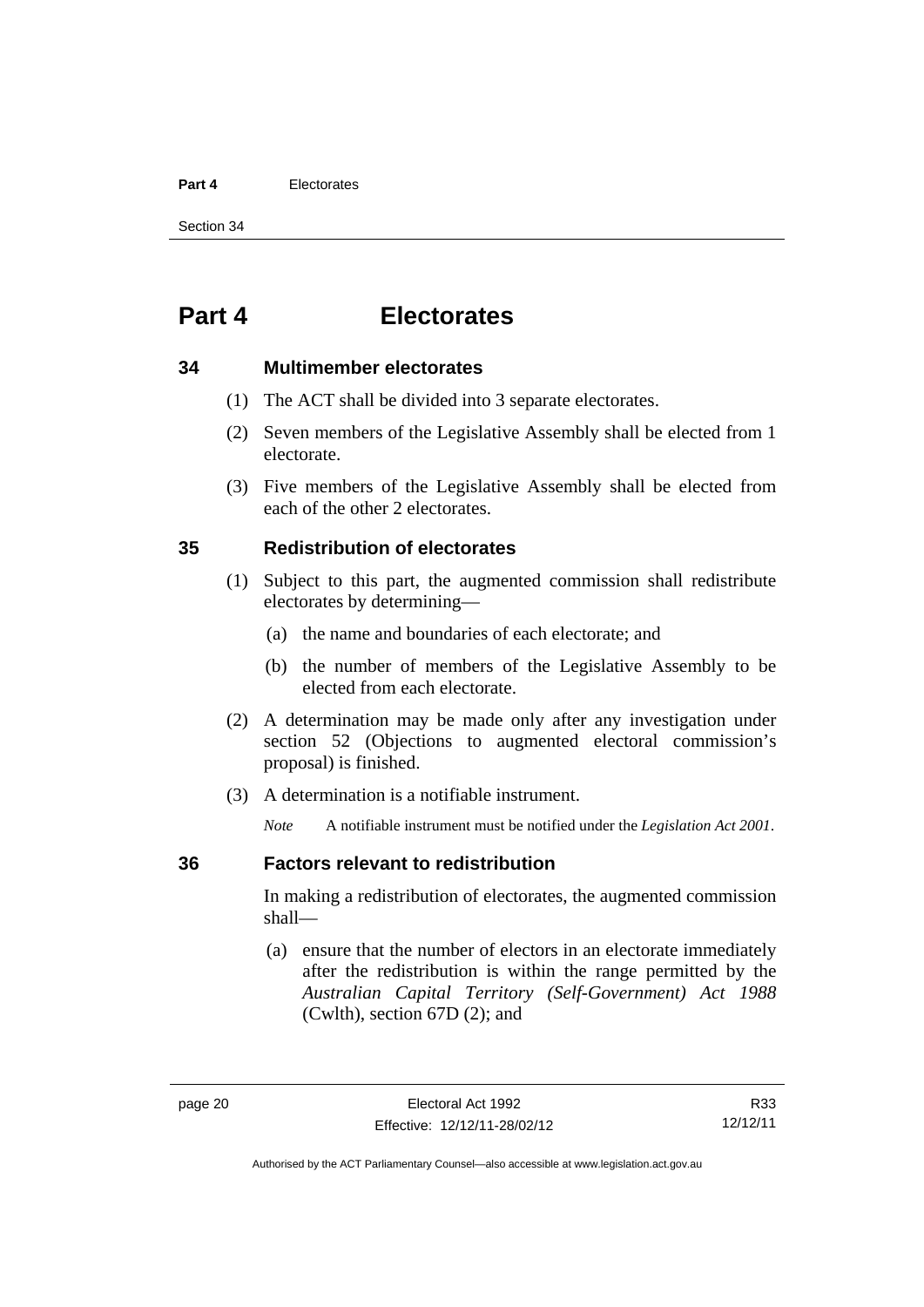- (b) endeavour to ensure, as far as practicable, that the number of electors in an electorate at the time of the next general election of members of the Legislative Assembly will not be greater than 105%, or less than 95%, of the expected quota for the electorate at that time ascertained in accordance with the formula set out in the *Australian Capital Territory (Self-Government) Act 1988* (Cwlth), section 67D (1); and
- (c) duly consider—
	- (i) the community of interests within each proposed electorate, including economic, social and regional interests; and
	- (ii) the means of communication and travel within each proposed electorate; and
	- (iii) the physical features and area of each proposed electorate; and
	- (iv) the boundaries of existing electorates; and
	- (v) the boundaries of divisions and sections fixed under the *Districts Act 2002*.

# **37 Timing of redistributions**

- (1) After each ordinary election, a redistribution process shall, subject to section 38—
	- (a) begin as soon as practicable after the beginning of the period of 2 years ending on the end of the 3rd Saturday in October in the year when the next ordinary election is due to be held; and
	- (b) be completed as soon as practicable.
- (2) For subsection (1), a redistribution process—
	- (a) begins when a redistribution committee is formed for the purposes of a redistribution; and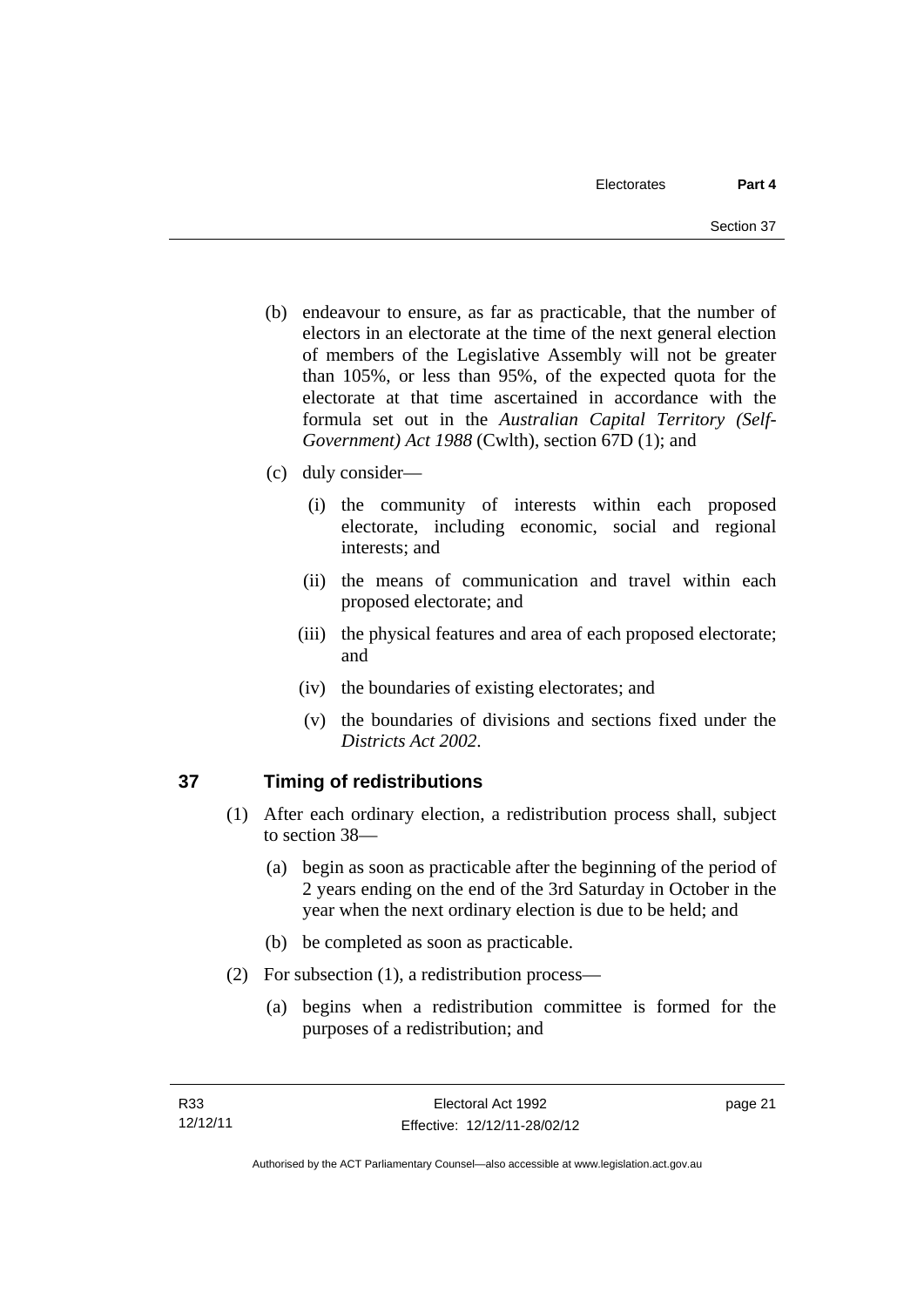#### **Part 4** Electorates

Section 38

 (b) ends when the redistribution of electorates is determined under section 35.

#### **38 Suspension of redistribution process—extraordinary elections**

(1) In this section:

*redistribution process*—see section 37.

- (2) If the election period for an extraordinary election begins during a redistribution process, no further action shall be taken under this Act in relation to the redistribution until after the election period.
- (3) If, in relation to a proposed redistribution, a notice under this part invited a response (however described) to be made within a particular period and that period had not ended when the election period for an extraordinary election begins—
	- (a) a further such notice shall be given as soon as practicable after the election period; and
	- (b) this Act applies in relation to any response made in accordance with the firstmentioned notice as if it had been made in accordance with the further notice.

#### **39 Redistribution committees**

- (1) The electoral commission must establish redistribution committees for this part.
- (2) The establishment of a redistribution committee is a notifiable instrument.

*Note* A notifiable instrument must be notified under the *Legislation Act 2001*.

- (3) A redistribution committee shall consist of—
	- (a) the commissioner; and
	- (b) the planning and land authority; and

Authorised by the ACT Parliamentary Counsel—also accessible at www.legislation.act.gov.au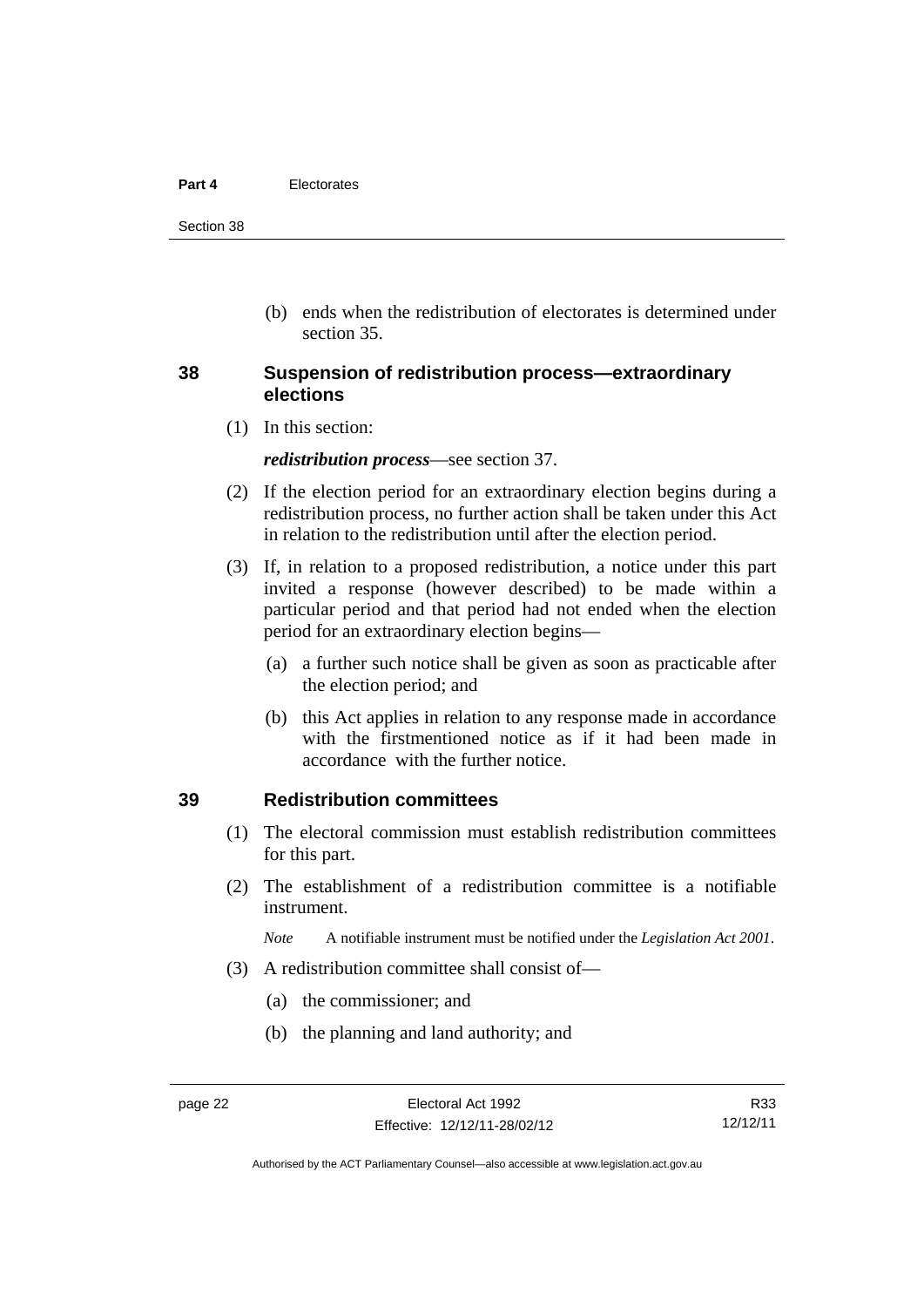- (c) the surveyor-general; and
- (d) a person appointed by the electoral commission whose qualifications or experience would, in the opinion of the electoral commission, enable the person to assist the committee, particularly in relation to the factors set out in section 36.
- *Note* For the making of appointments, see *Legislation Act 2001, pt 19.3.*
- (4) The member mentioned in subsection (3) (d) holds the position on the conditions that are decided by the electoral commission in consultation with the Minister and stated in the member's appointment.
- (5) The surveyor-general is not subject to direction from anyone (other than the electoral commissioner, for the efficient functioning of the redistribution committee) in the exercise of the surveyor-general's functions as a member of the committee.

#### **40 Meetings of redistribution committee**

- (1) The commissioner may call a meeting of a redistribution committee.
- (2) The commissioner shall preside at all meetings at which he or she is present.
- (3) If the commissioner is absent from a meeting, the members present shall elect 1 of their number to preside.
- (4) At a meeting, 3 members constitute a quorum.
- (5) Questions shall be determined by a majority of the votes of the members present and voting.
- (6) The member presiding at a meeting has a deliberative vote and, in the event of an equality of votes, has a casting vote.
- (7) A redistribution committee may regulate the conduct of proceedings at its meetings as it considers appropriate.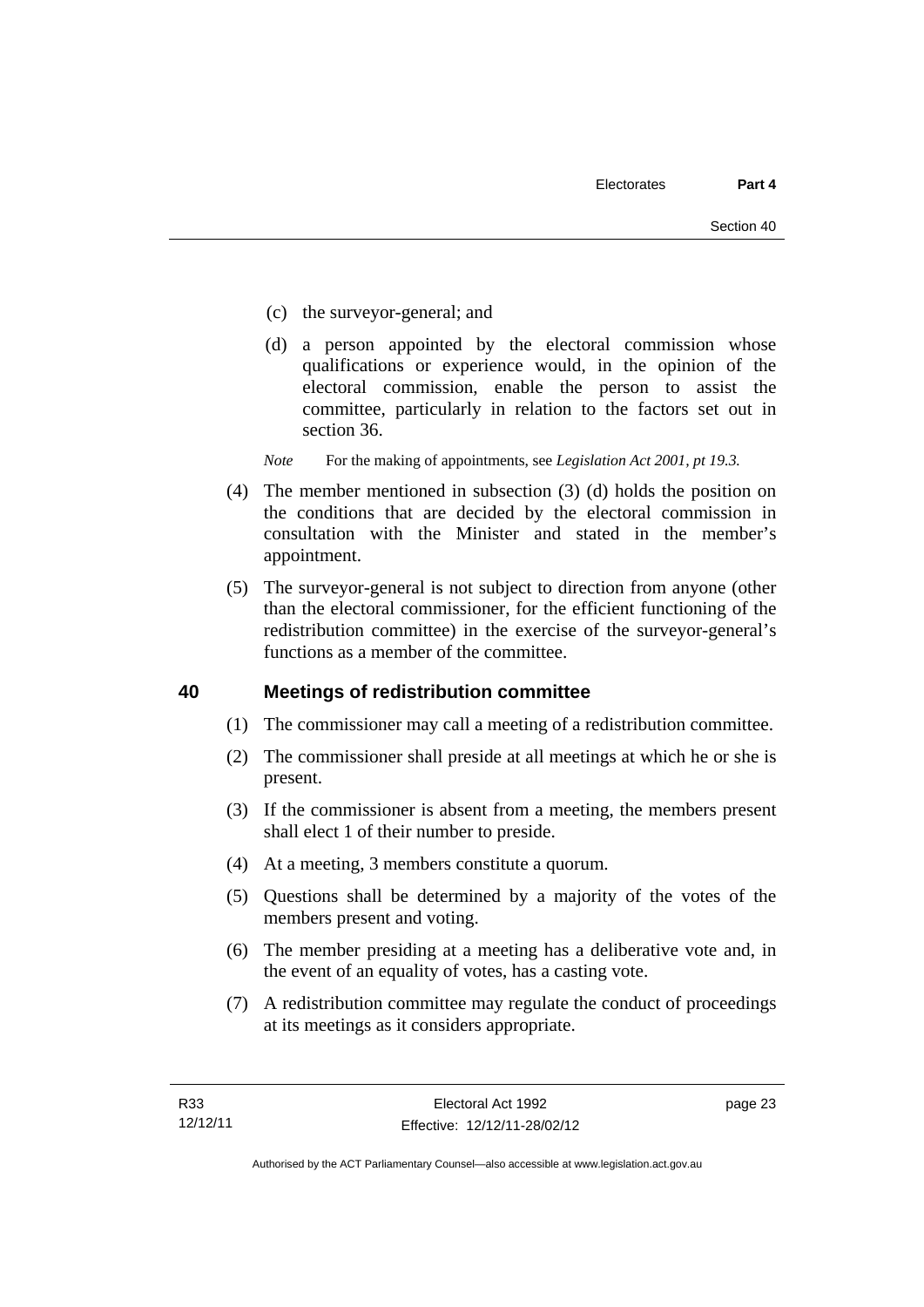- (8) A redistribution committee may inform itself in the way it considers appropriate, including the opening of its meetings to members of the public.
- (9) The electoral commission shall, on request by a redistribution committee, give the committee the information and assistance it requires for this part.

#### **41 Suggestions and comments about redistribution**

- (1) A redistribution committee must prepare a written notice stating—
	- (a) that written suggestions about the redistribution of electorates may be given to it within 28 days after the day the notice is notified under the *Legislation Act 2001*; and
	- (b) that written comments about the suggestions may be given to it within 14 days after the last day suggestions may be given to it; and
	- (c) each place where suggestions may be inspected by members of the public.
- (2) The notice is a notifiable instrument.

*Note* A notifiable instrument must be notified under the *Legislation Act 2001*.

- (3) The redistribution committee must also publish the notice in a newspaper.
- (4) The redistribution committee must ensure that copies of any suggestions given to it in accordance with the notice are available for inspection by members of the public in accordance with the notice.

#### **42 Outline of proposal**

Before making a proposed redistribution of electorates, a redistribution committee may cause an outline of its proposal to be made available to members of the public.

R33 12/12/11

Authorised by the ACT Parliamentary Counsel—also accessible at www.legislation.act.gov.au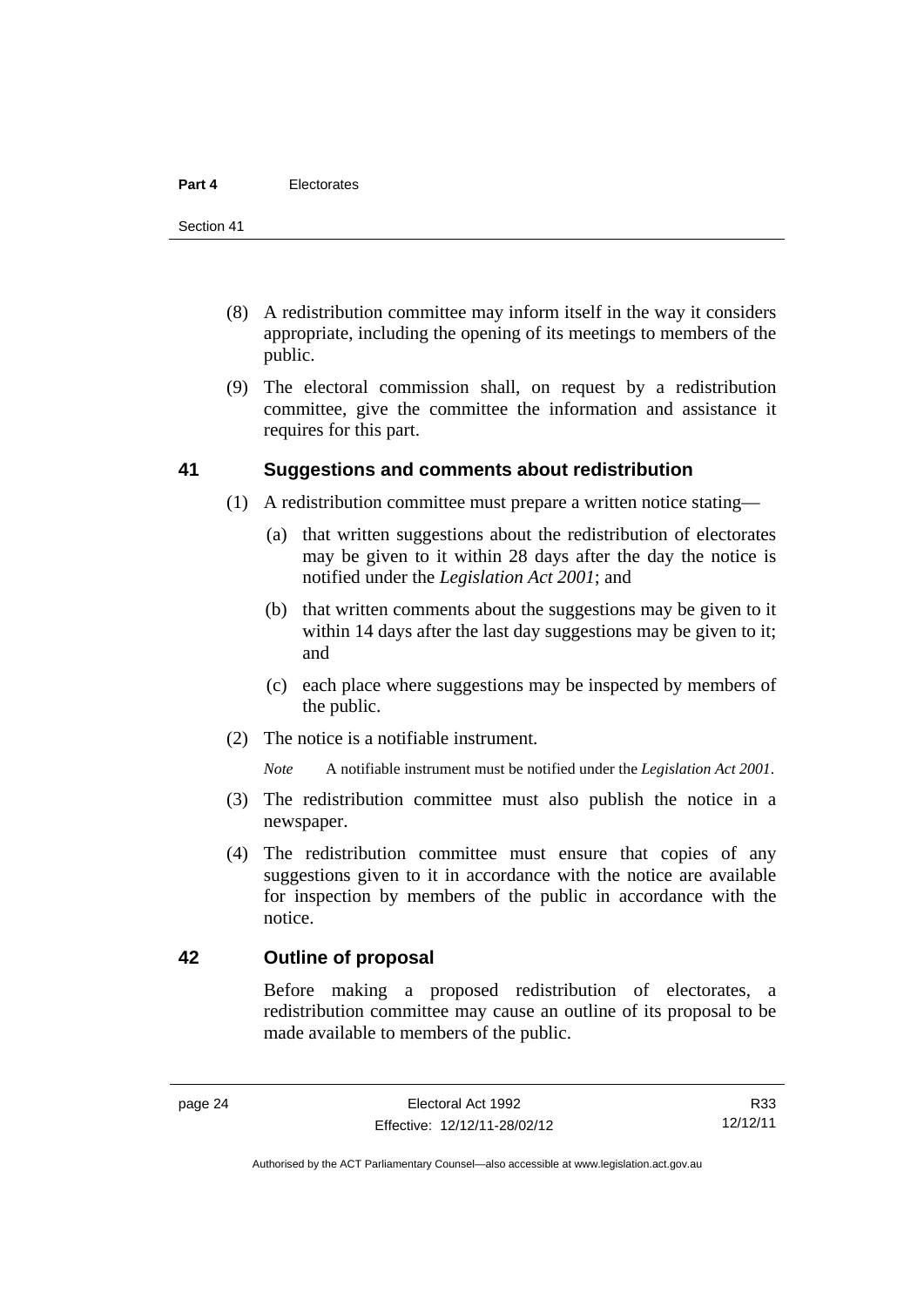#### **43 Proposed redistribution**

- (1) A redistribution committee must make a proposed redistribution of electorates after considering the suggestions and comments (if any) given to it in accordance with the notice under section 41 (Suggestions and comments about redistribution).
- (2) Section 36 applies in relation to the making of the proposed redistribution as if it were a redistribution by the augmented commission.
- (3) The committee shall state the reasons for its proposal in writing.
- (4) A member of the committee who disagrees with its proposal may state the reasons for the disagreement in writing.

#### **44 Notification and publication of proposal**

- (1) A redistribution committee must—
	- (a) exhibit a map or maps showing the name and boundaries of each proposed electorate at the electoral commission's office; and
	- (b) make a copy of the following available for public inspection:
		- (i) the suggestions and comments given to the committee in accordance with the notice under section 41 (Suggestions and comments about redistribution); and
		- (ii) a description (whether by reference to a map or plan or otherwise) of the boundaries of each proposed electorate; and
		- (iii) a statement of the number of members of the Legislative Assembly that it proposes should be elected from each proposed electorate; and
		- (iv) its statement of reasons for the proposed redistribution; and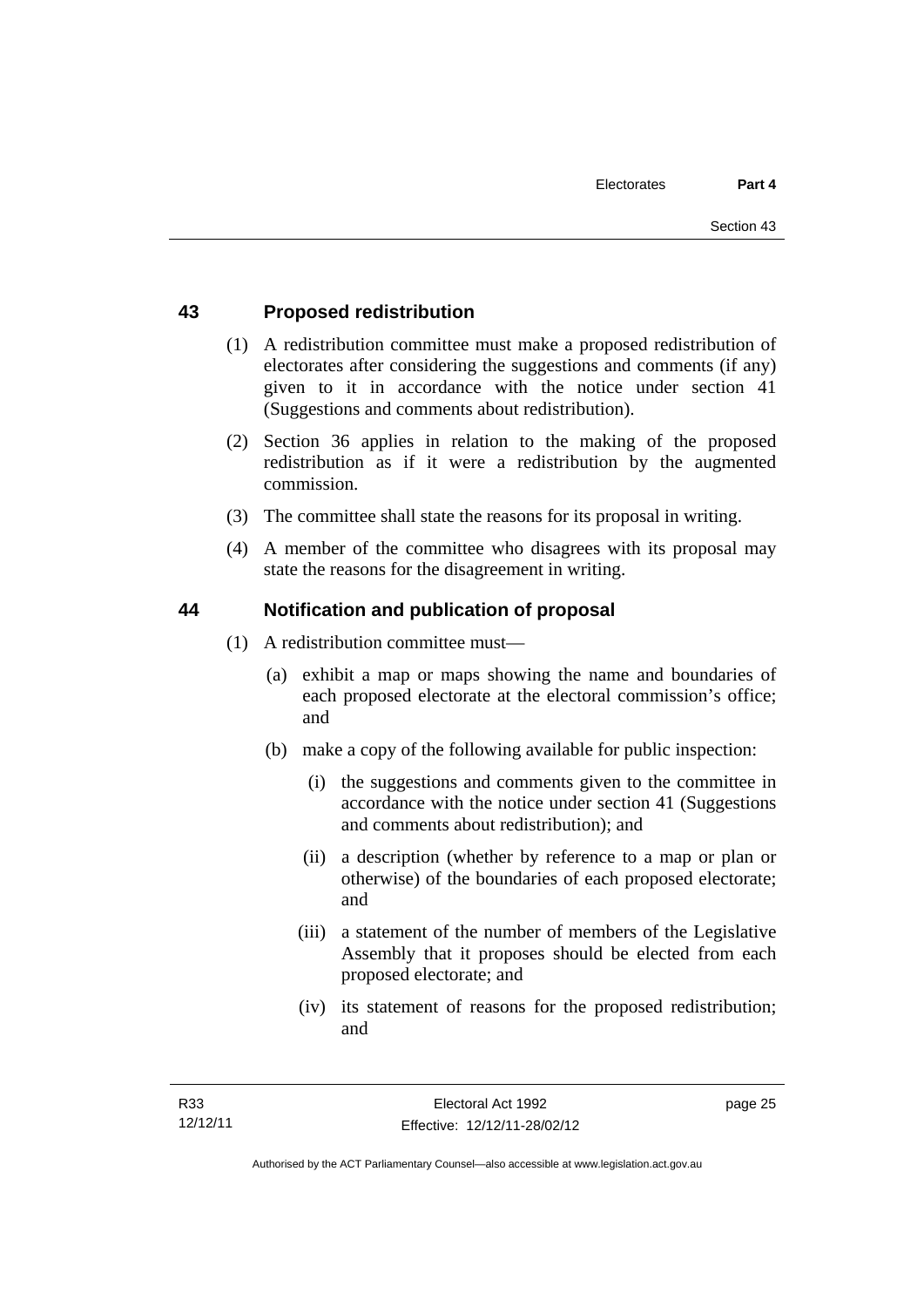Section 45

- (v) if a member of the committee has provided a written statement or reasons for any disagreement with the proposal—that statement; and
- (c) prepare a written notice—
	- (i) telling the public about the exhibition mentioned in paragraph (a) and the availability for public inspection at the electoral commission's office of the copies of the documents mentioned in paragraph (b); and
	- (ii) stating that written objections against the proposal may be given to the electoral commission within 28 days after the day the notice is notified under the *Legislation Act 2001*.
- (2) The notice is a notifiable instrument.

*Note* A notifiable instrument must be notified under the *Legislation Act 2001*.

 (3) The redistribution committee must also publish the notice, and the map or maps of each proposed electorate, in a newspaper.

#### **45 Dissolution of redistribution committee**

A redistribution committee is dissolved immediately after the notice and maps mentioned in section 44 (1) (Notification and publication of proposal) have been notified and published under section 44 in relation to the committee's proposal.

#### **46 Objections**

- (1) An objection against a proposal by a redistribution committee must be—
	- (a) in writing; and
	- (b) given to the electoral commission within 28 days after the day the notice mentioned in section 44 (1) (Notification and publication of proposal) is notified under the *Legislation Act 2001* in relation to the committee's proposal.

R33 12/12/11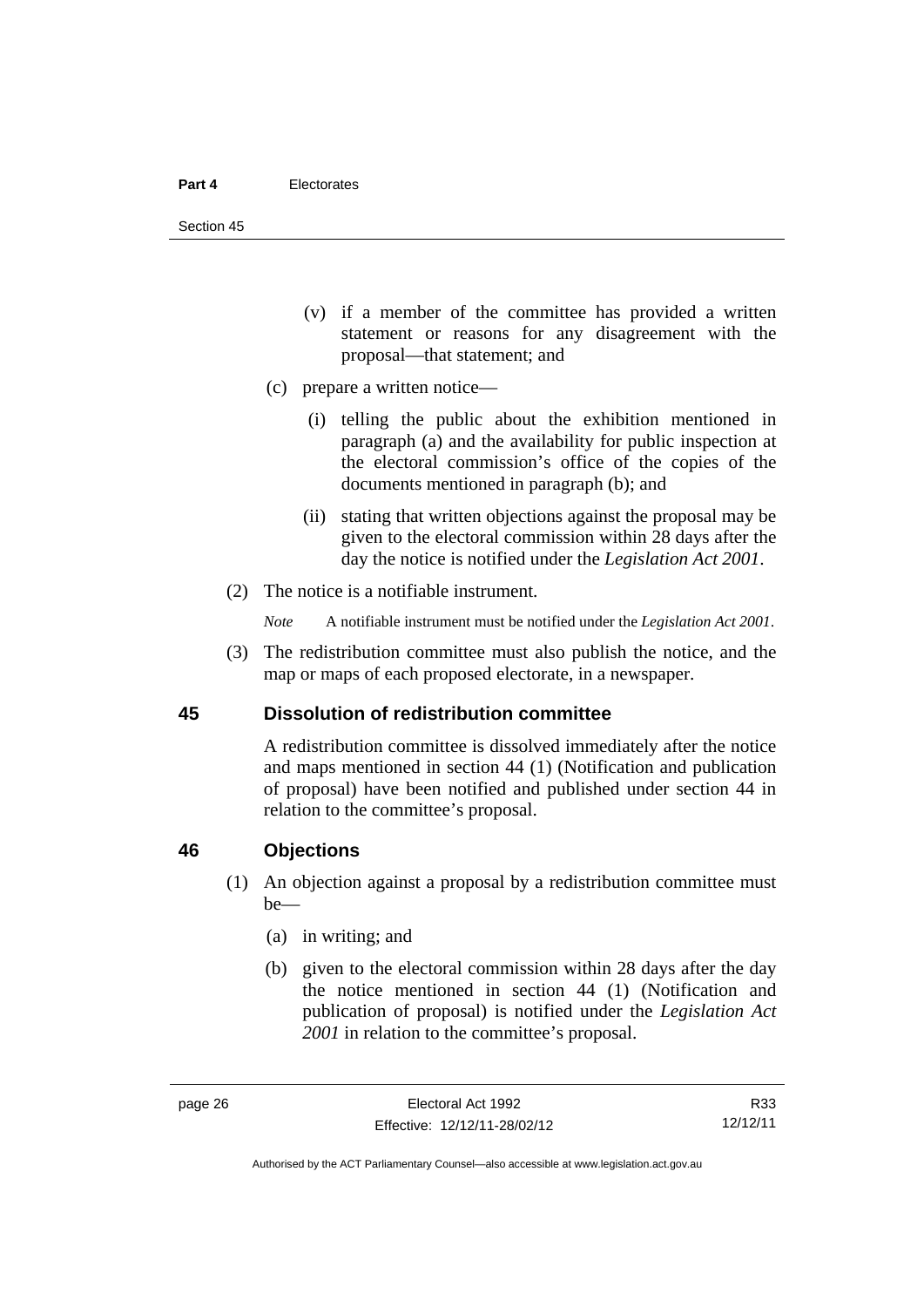(2) The commissioner must make a copy of each objection made under this section available for public inspection.

#### **47 Augmented electoral commission**

- (1) For the purposes of each redistribution, an augmented electoral commission is established.
- (2) An augmented commission shall consist of—
	- (a) the members of the electoral commission; and
	- (b) the members (other than the commissioner) of the redistribution committee formed for the purposes of the redistribution.
- (3) The surveyor-general is not subject to direction from anyone (other than the electoral commissioner, for the efficient functioning of the augmented commission) in the exercise of the surveyor-general's functions as a member of the augmented commission.

#### **48 Meetings of augmented electoral commission**

- (1) The chairperson of the electoral commission may call a meeting of an augmented commission.
- (2) The chairperson of the electoral commission shall preside at all meetings of an augmented commission at which he or she is present.
- (3) If the chairperson of the electoral commission is absent from a meeting of an augmented commission—
	- (a) the commissioner shall preside; or
	- (b) if the commissioner is absent from the meeting—the members present shall appoint 1 of their number to preside.
- (4) At a meeting, 4 members constitute a quorum.
- (5) Subject to subsection (6), questions shall be determined by a majority of the votes of the members present and voting.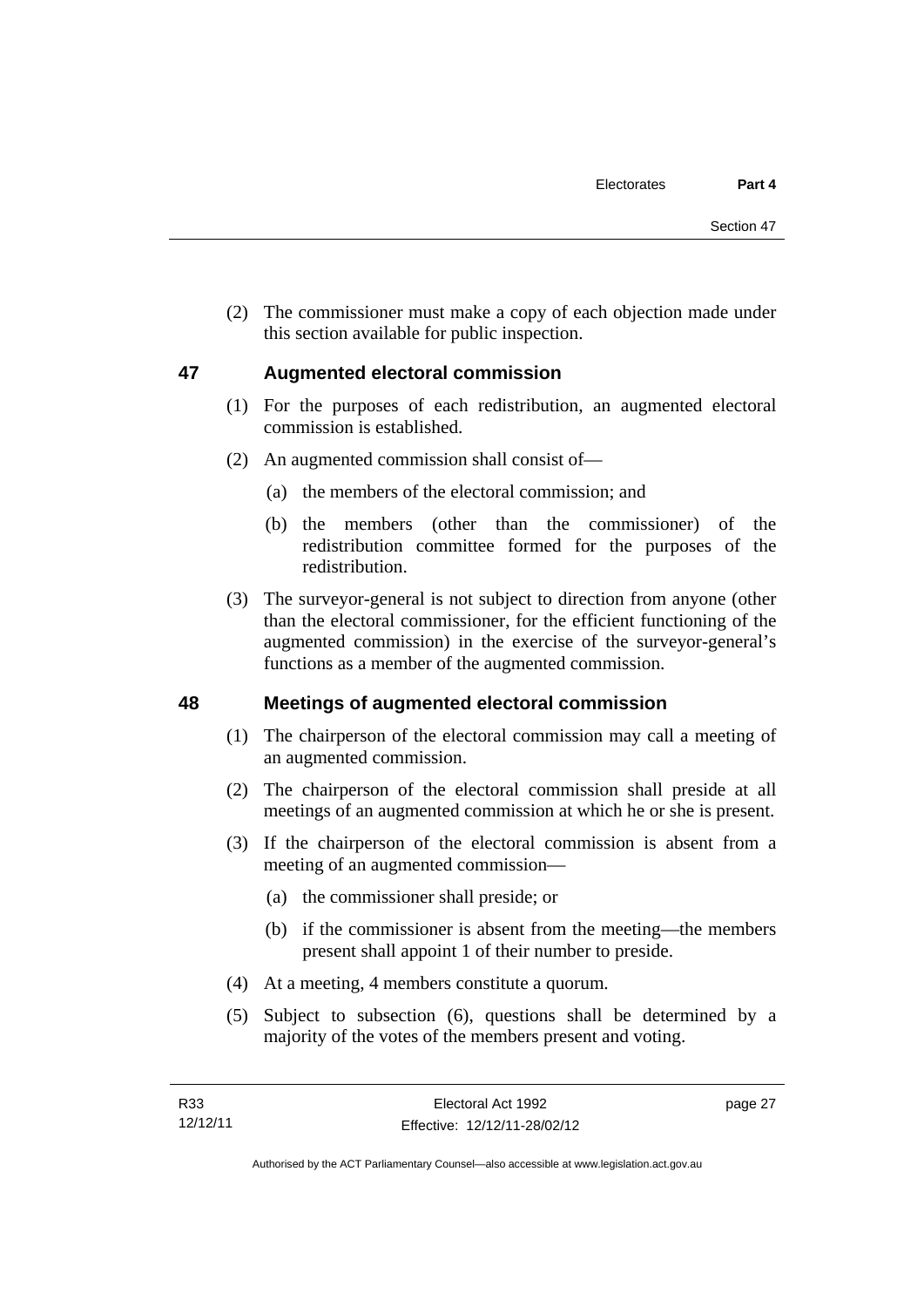- (6) An augmented commission shall not redistribute electorates under section 35 unless not less than 4 members of the augmented commission, of whom not less than 2 are members of the electoral commission, vote in favour of the redistribution.
- (7) Subject to subsection (8), the member presiding at a meeting has a deliberative vote and, in the event of an equality of votes, has a casting vote.
- (8) The casting vote of the member presiding at a meeting shall not be used to vote in favour of the making of a redistribution under section 35.
- (9) An augmented commission may regulate the conduct of proceedings at its meetings as it considers appropriate.
- (10) Subject to section 49, an augmented commission may inform itself in any way it considers appropriate.
- (11) The electoral commission shall, on request by an augmented commission, give the augmented commission the information and assistance it requires for this part.

#### **49 Investigation of objections**

- (1) The augmented commission shall investigate each objection made in accordance with section 46.
- (2) For the purpose of investigating an objection, the augmented commission shall hold a public hearing, unless it is of the opinion that—
	- (a) the matters raised in the objection (or substantially the same matters) were raised in suggestions or comments given to the redistribution committee in accordance with the notice under section 41 (1) (Suggestions and comments about redistribution); or
	- (b) the objection is frivolous or vexatious.

Authorised by the ACT Parliamentary Counsel—also accessible at www.legislation.act.gov.au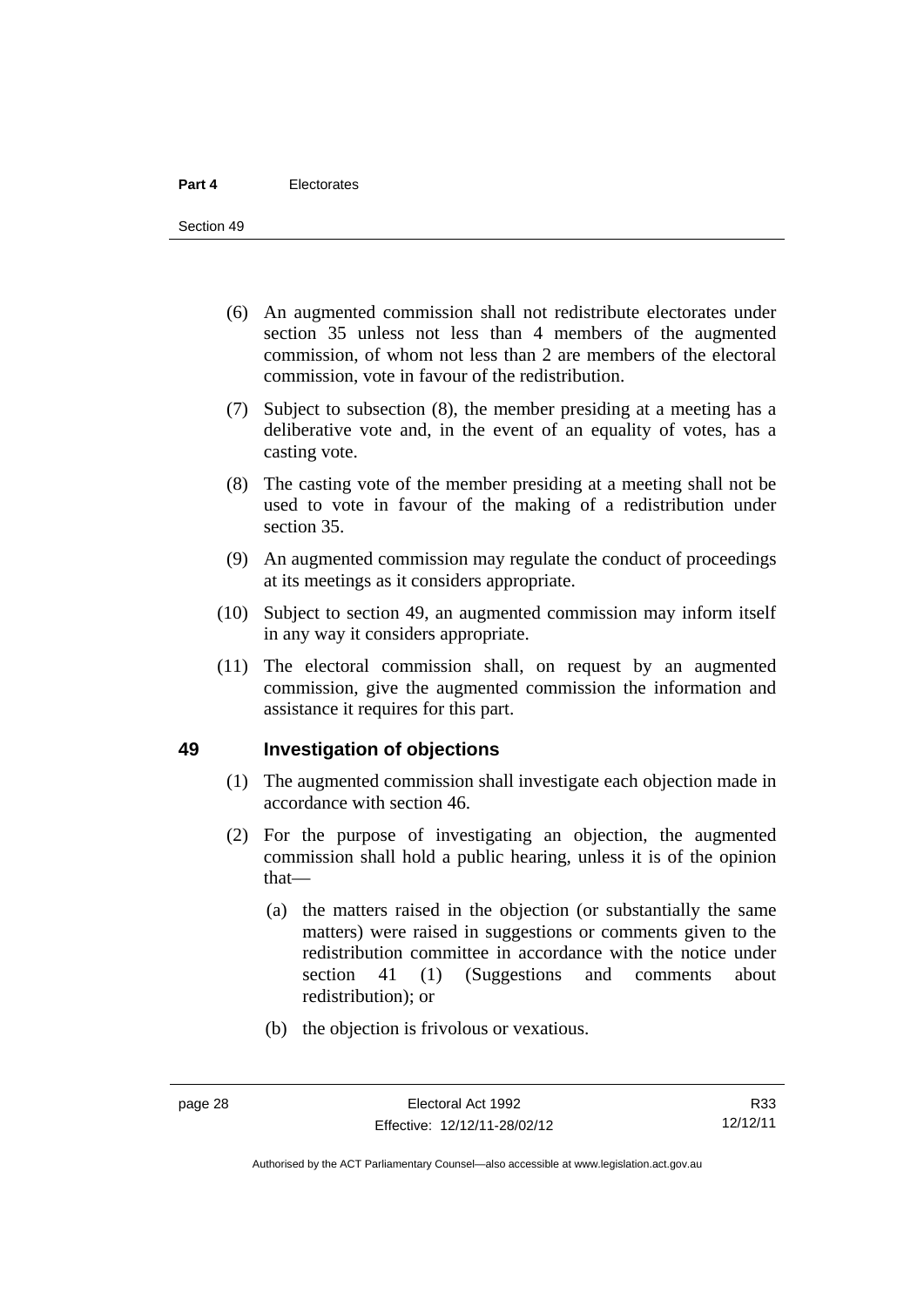- (3) The augmented commission may hold 1 public hearing in relation to several objections.
- (4) At a public hearing, submissions to the augmented commission may only be made—
	- (a) by or on behalf of a person who made—
		- (i) an objection in accordance with section 46; or
		- (ii) a suggestion or comment about the proposed redistribution given to the redistribution committee in accordance with the notice under section 41 (1); or
	- (b) by a person making a submission in relation to an objection.
- (5) The augmented commission shall consider all such submissions.
- (6) At a public hearing, the augmented commission is not bound by the rules of evidence and, subject to this section, may regulate the conduct of proceedings as it considers appropriate.
- (7) Without limiting subsection (6), the following matters are within the discretion of the augmented commission:
	- (a) the manner in which, and the time within which, submissions may be made;
	- (b) the extent to which the augmented commission may be addressed, and the persons by whom it may be addressed.

# **50 Redistribution—proposal by augmented electoral commission**

The augmented commission shall make a proposed redistribution of electorates after completing any investigation required by section 49.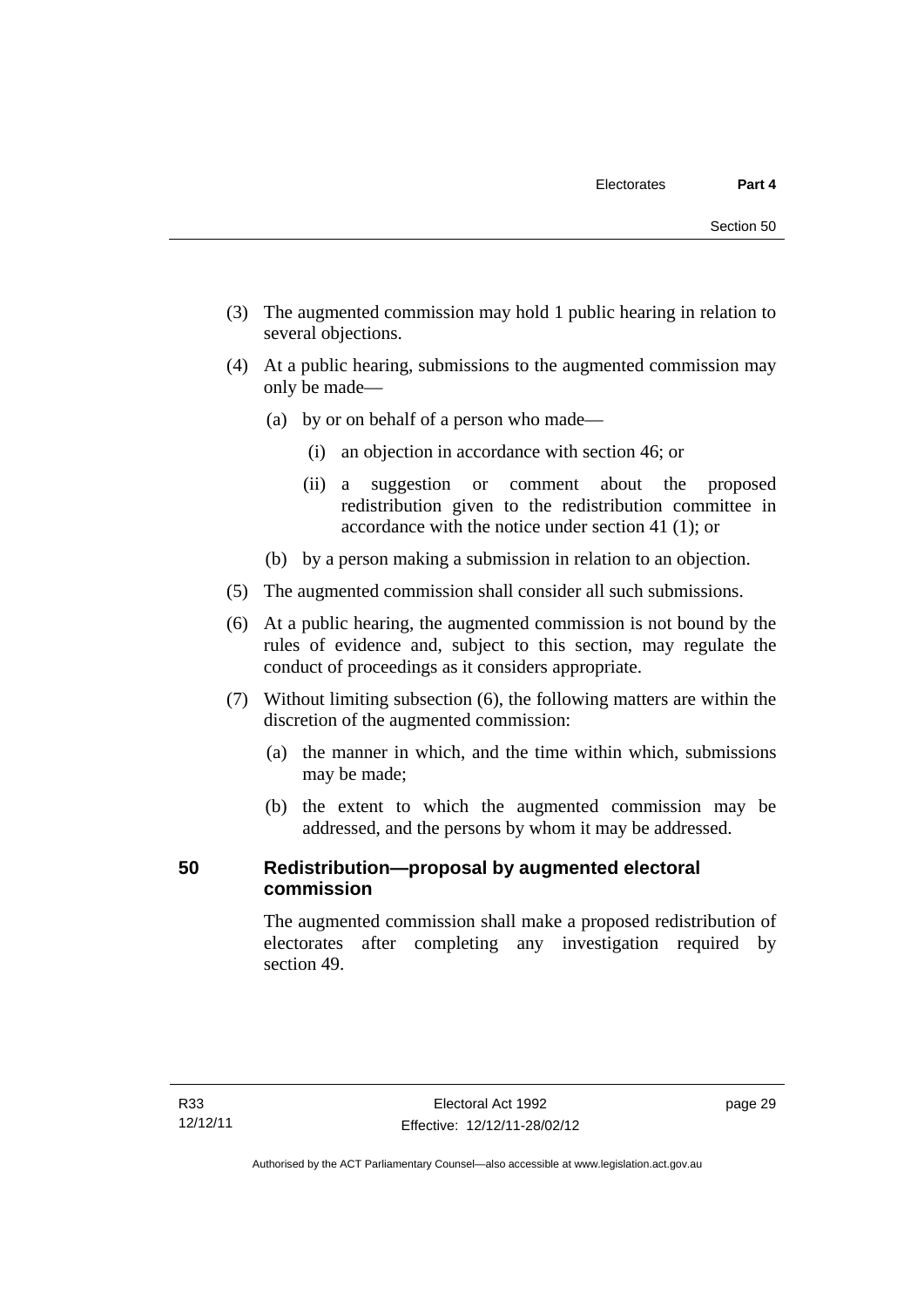Section 51

#### **51 Publication of augmented electoral commission's proposal**

- (1) After making a proposed redistribution of electorates, the augmented commission shall cause a public announcement to be made concerning the proposal.
- (2) The public announcement shall include a statement—
	- (a) setting out the substance of the augmented commission's findings or conclusions about the redistribution committee's proposal and any objection to it; and
	- (b) setting out particulars of the augmented commission's proposal; and
	- (c) whether, in the augmented commission's opinion, its proposal is significantly different from the redistribution committee's proposal and, if so, a further statement to the effect that written objections against the proposal may be given to the electoral commission in accordance with the notice prepared under subsection (3).
- (3) If the augmented commission is of the opinion that its proposal is significantly different from the redistribution committee's proposal, the augmented commission must prepare a written notice stating that written objections against the proposal may be given to the electoral commission within 28 days after the day the notice is notified under the *Legislation Act 2001*.
- (4) The notice is a notifiable instrument.

*Note* A notifiable instrument must be notified under the *Legislation Act 2001*.

#### **52 Objections to augmented electoral commission's proposal**

 (1) An objection against a redistribution proposed by the augmented commission must be—

R33 12/12/11

Authorised by the ACT Parliamentary Counsel—also accessible at www.legislation.act.gov.au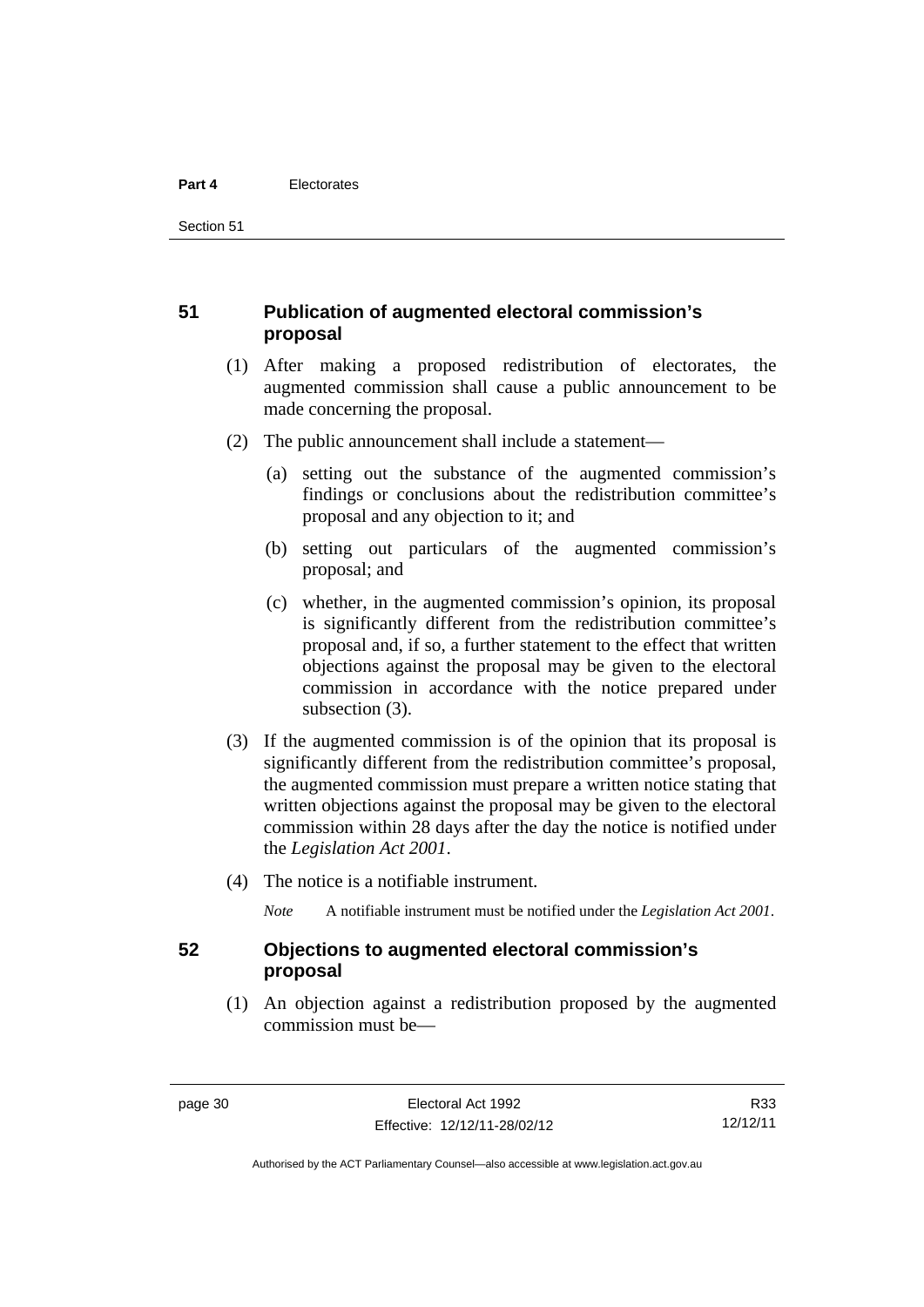- (a) in writing; and
- (b) given to the electoral commission within 28 days after the day the notice under section 51 (3) (Publication of augmented electoral commission's proposal) is notified under the *Legislation Act 2001*.
- *Note* For how documents may be given, see *Legislation Act 2001*, pt 19.5.
- (2) If an objection is given to the electoral commission in accordance with subsection  $(1)$ —
	- (a) the augmented commission must investigate the objection; and
	- (b) section 49 (Investigation of objections) applies as if the investigation were an objection under that section.
- (3) The commissioner must make a copy of each objection made under this section available for public inspection.

#### **53 Report by augmented electoral commission and public announcement**

- (1) After redistributing electorates under section 35, the augmented commission shall cause—
	- (a) a report about the redistribution to be submitted to the Minister; and
	- (b) copies of the report to be made available for perusal by members of the public at the office of the electoral commission; and
	- (c) a public announcement to be made to the effect that the redistribution has been made and that copies of the report are available for perusal by members of the public at the office of the electoral commission.
- (2) The report shall contain particulars of—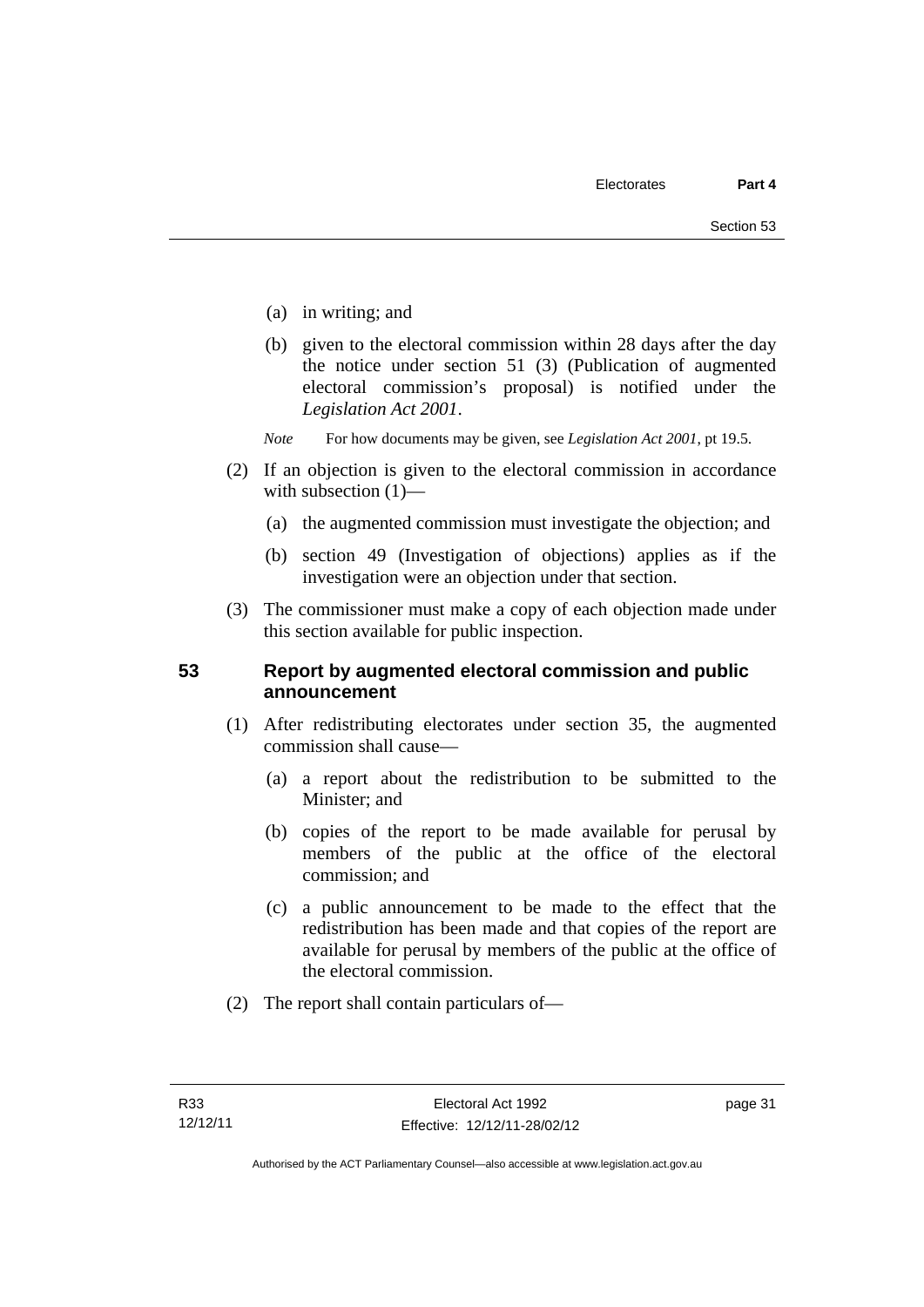- (a) any suggestions or comments lodged with the redistribution committee; and
- (b) the redistribution proposed by the redistribution committee and its reasons for the proposal; and
- (c) if a member of the redistribution committee has provided a written statement of reasons for any disagreement with the committee's proposal—that statement; and
- (d) any objections lodged with the electoral commission against the redistribution committee's proposal; and
- (e) the result of the investigation of any objections against the redistribution committee's proposal (including particulars of the proceedings at any public hearings in the course of an investigation); and
- (f) the redistribution proposed by the augmented commission and its reasons for the proposal; and
- (g) any objections lodged with the electoral commission against the augmented commission's proposal; and
- (h) the result of the investigation of any objections against the augmented commission's proposal (including particulars of the proceedings at any public hearings in the course of an investigation); and
- (i) the redistribution made by the augmented commission and its reasons for the redistribution; and
- (j) if a member of the augmented commission has provided a written statement of reasons for any disagreement with the augmented commission's proposal—that statement.

**54 Report to Legislative Assembly** 

The Minister shall present a copy of the augmented commission's report to the Legislative Assembly on the first sitting day after the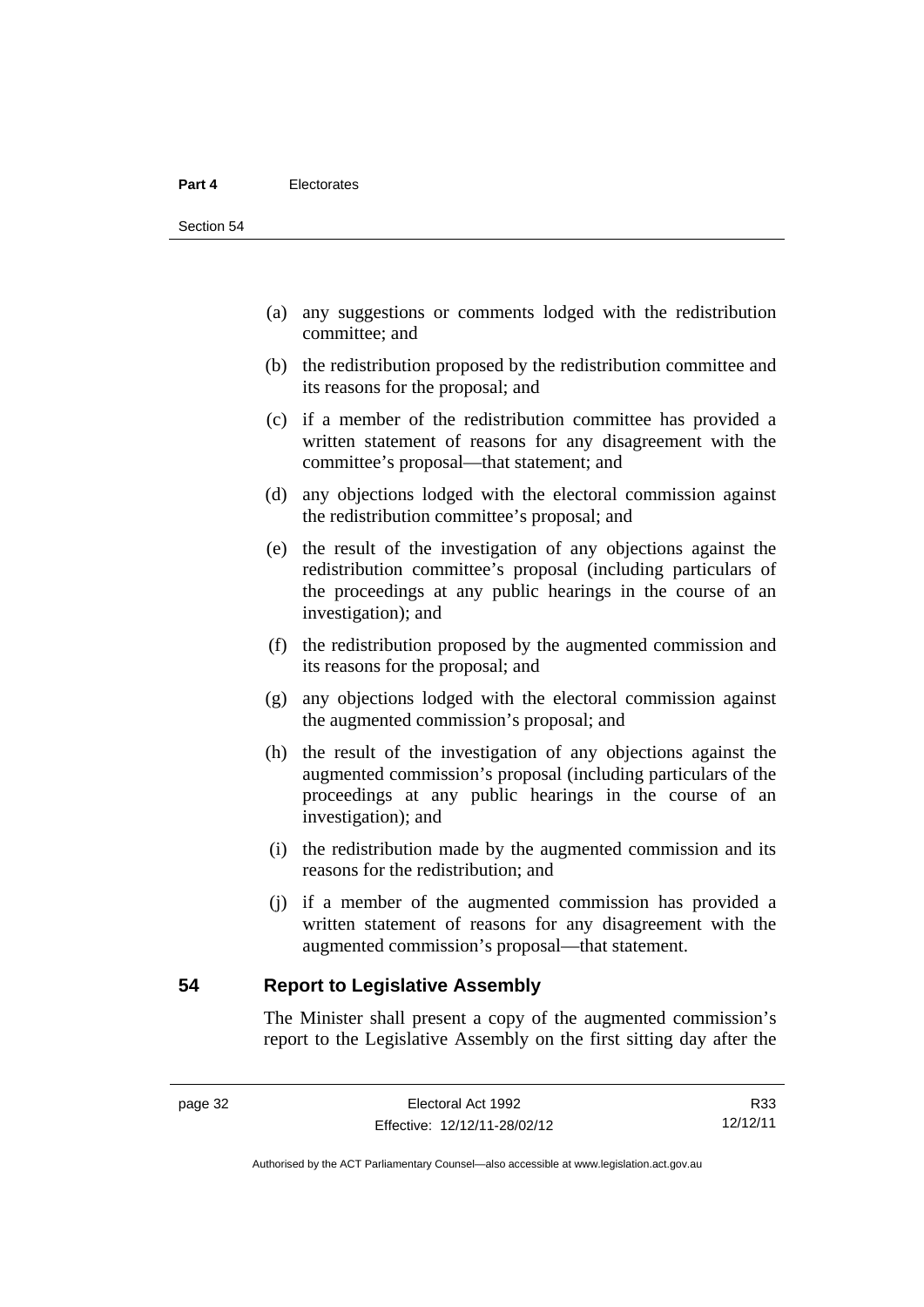day when the Minister receives the report from the augmented commission.

#### **55 Decisions are final**

- (1) A decision of an augmented commission or a redistribution committee made, or purporting to be made, under this part—
	- (a) is final and conclusive; and
	- (b) shall not be challenged, appealed against, reviewed, quashed, set aside or called into question in any court or tribunal on any ground; and
	- (c) is not subject to any proceeding for a prerogative order, injunction, declaration or other order in any court on any ground.
- (2) In this section:

*decision* includes a failure to make a decision.

#### **56 Validity not affected**

A failure to comply with the provisions of this part (except section 34, 35 or 36) is not to be taken to affect the validity of a decision of an augmented commission or a redistribution committee.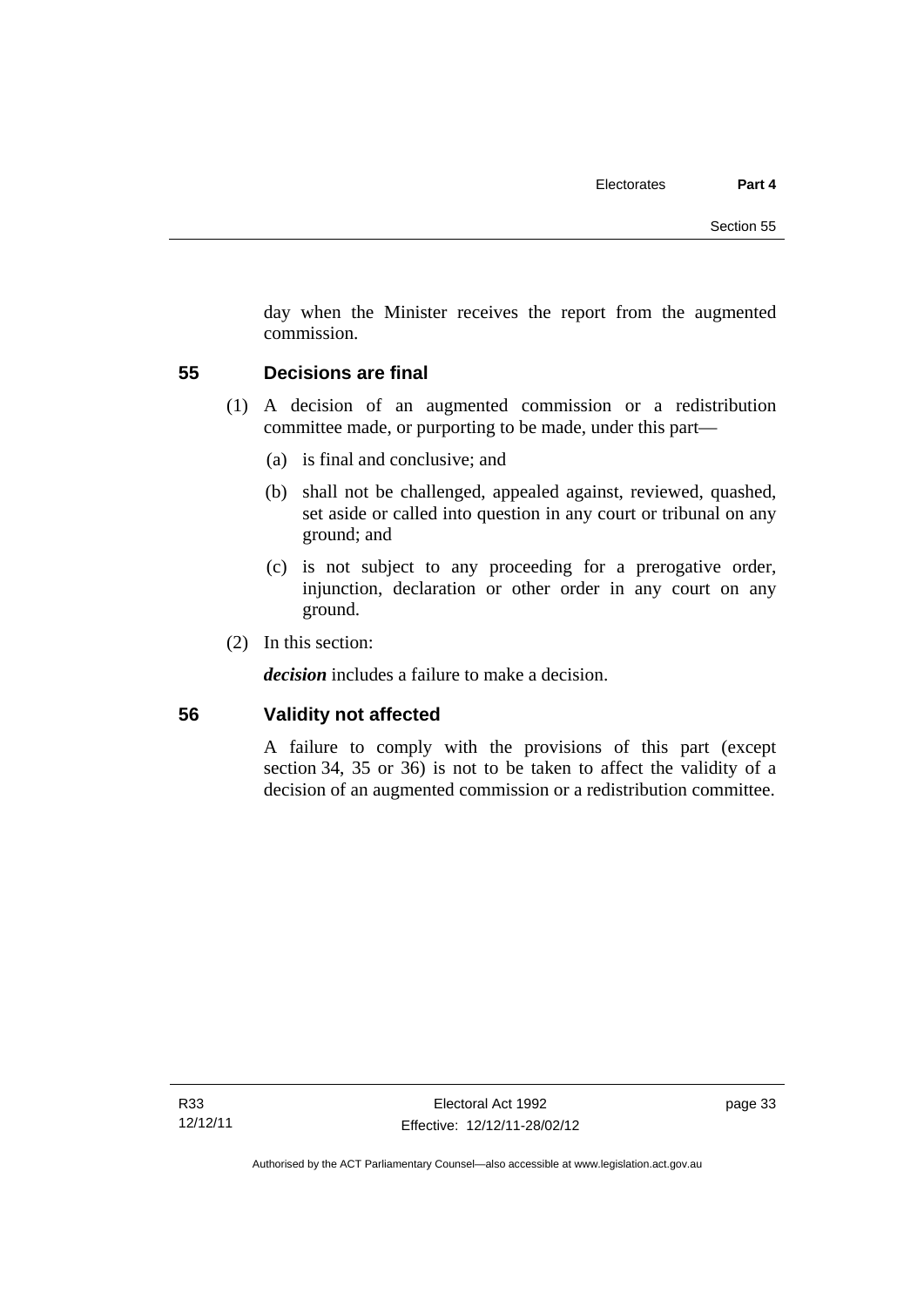#### **Part 5** Electoral rolls

Section 57

# **Part 5 Electoral rolls**

#### **57 Electorate and Territory rolls**

- (1) The commissioner shall keep a roll of the electors of the ACT consisting of separate rolls of the electors of each electorate.
- (2) A roll may be kept electronically.

#### **58 Contents of roll**

- (1) A roll shall contain the following particulars in relation to each elector:
	- (a) surname or family name;
	- (b) each given name;
	- (c) address;
	- (d) sex;
	- (e) date of birth.
- (2) A roll may contain the following particulars in relation to each elector:
	- (a) occupation;
	- (b) any former surname;
	- (c) any previous address;
	- (d) postal address, if not the same as the address of the principal place of residence;
	- (e) the further particulars (if any) prescribed under the regulations.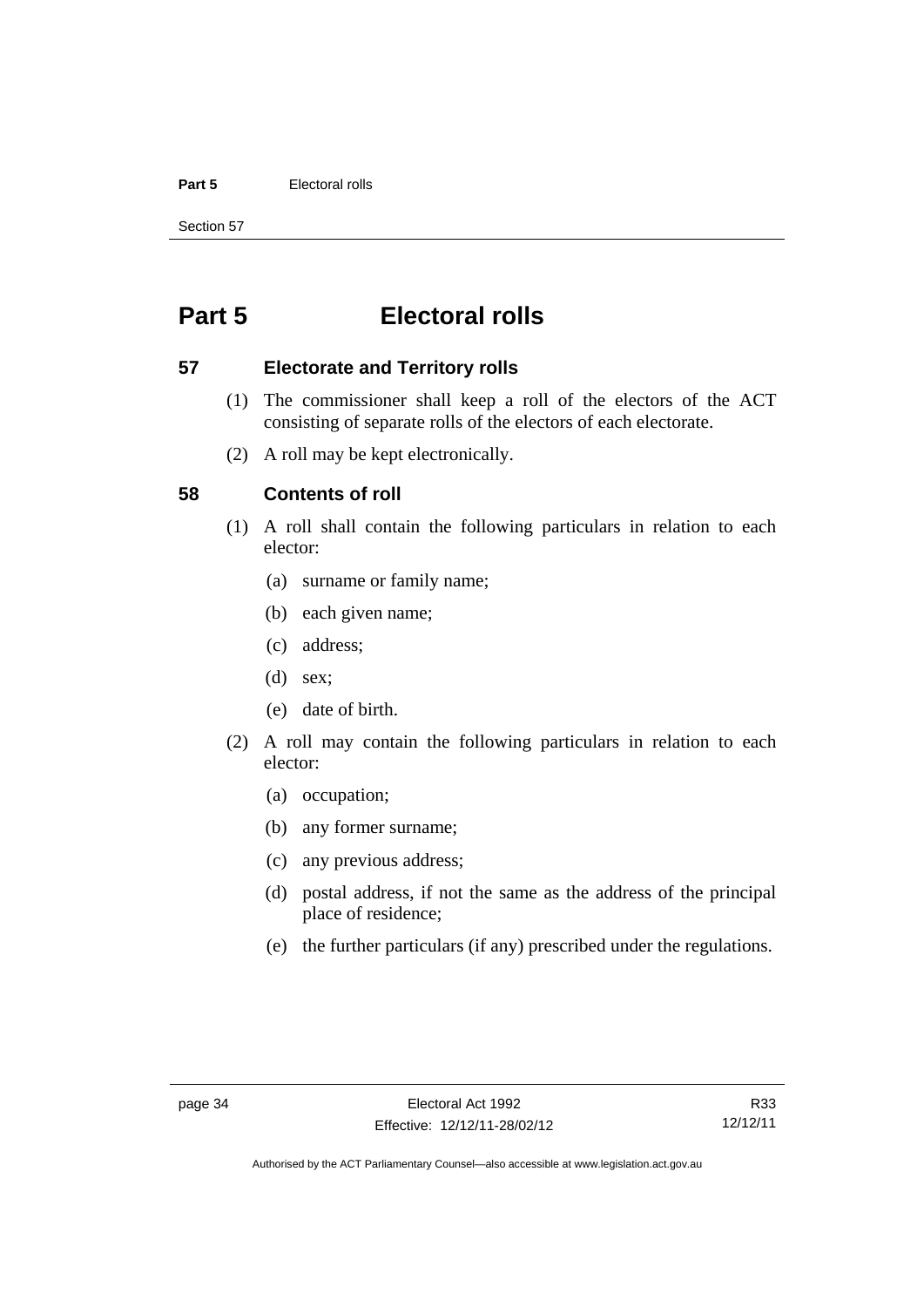#### **59 Meaning of** *extract* **from roll**

In this Act:

*extract* from a roll means the part of the roll that contains, for each elector enrolled at the time the extract is prepared—

- (a) the elector's surname or family name; and
- (b) each given name of the elector; and
- (c) the elector's address, unless the elector is—
	- (i) an elector whose address is suppressed; or
	- (ii) an eligible overseas elector; or
	- (iii) an Antarctic elector; or
	- (iv) an elector who is enrolled because of the elector's enrolment on the Commonwealth roll as an itinerant elector.
- *Note* A roll extract in electronic form is a disk, tape or other device from which the information in the extract may be reproduced by mechanical, electronic or other means (see dict, def of *electronic form*).

#### **60 Inspection of printed roll extracts**

- (1) The commissioner—
	- (a) shall, at the office of the commissioner; and
	- (b) may, at any other places the commissioner determines;

make a printed extract from each roll available for public inspection during ordinary office hours.

- (2) A right of inspection under subsection (1) shall not be taken to give any right to copy, take an extract from, or scan electronically, an extract from a roll.
- (3) For subsection (1), the commissioner shall prepare an extract of each roll at least once each calendar year.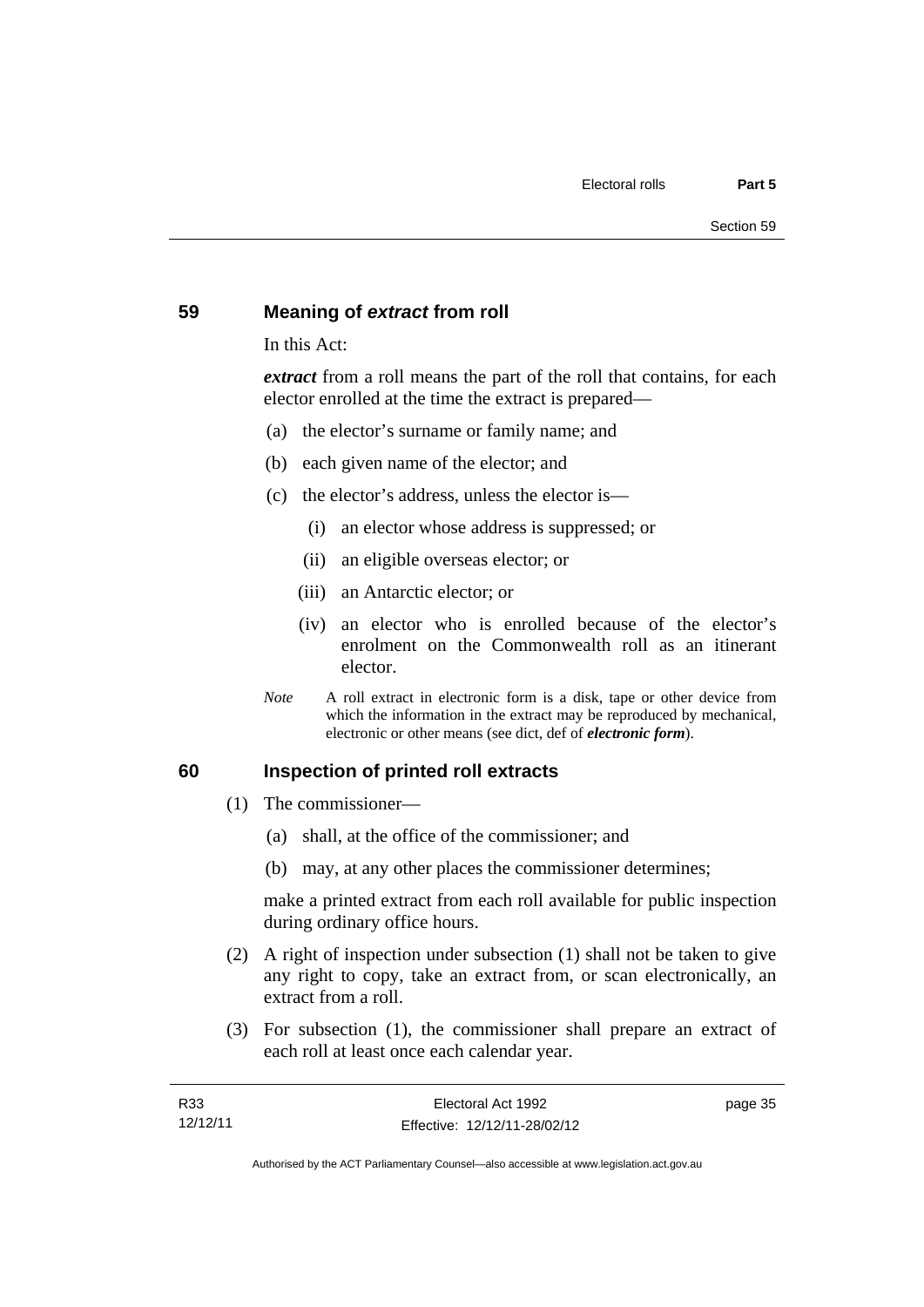#### **61 Supply of printed roll extracts to MLAs etc**

- (1) At least once each calendar year, the commissioner shall, on request—
	- (a) give 2 printed extracts from the roll for an electorate to each MLA for the electorate; and
	- (b) give 2 printed extracts from the roll for each electorate to the registered officer of each registered party.
- (2) The commissioner shall, on request, supply a printed extract from a roll to a person who the commissioner is satisfied requires the extract for an approved purpose within the meaning of section 63.
	- *Note* A fee may determined under s 8 (Determination of fees) for a request under subsection (2).

#### **62 Supply of roll extracts in electronic form to MLAs etc**

- (1) The commissioner shall, on request, so far as practicable, give a roll extract in electronic form to—
	- (a) an MLA; or
	- (b) the registered officer of a registered party.
- (2) The commissioner shall, on request, supply a roll extract in electronic form, or on microfiche, to a person who the commissioner is satisfied requires the extract for an approved purpose within the meaning of section 63.
	- *Note* A fee may determined under s 8 (Determination of fees) for a request under subsection (2).

#### **63 Use of roll extracts**

(1) In this section:

*approved purpose* means any of the following:

(a) for an MLA—the exercise of his or her functions;

R33 12/12/11

Authorised by the ACT Parliamentary Counsel—also accessible at www.legislation.act.gov.au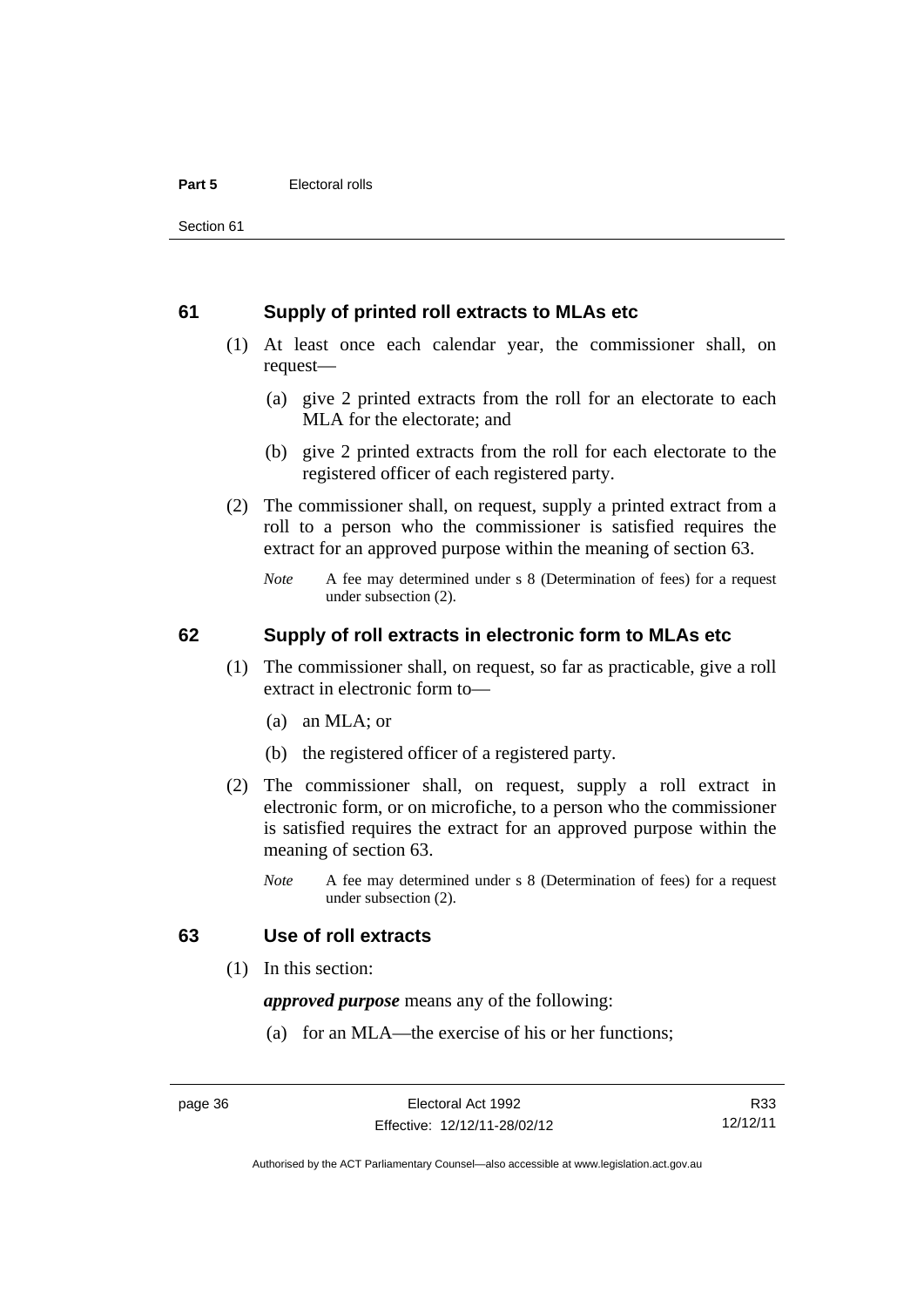- (b) for the registered officer of a registered party—the exercise by an MLA who is a member of the party of his or her functions;
- (c) for an MLA or the registered officer of a registered party—
	- (i) a purpose connected with an election; or
	- (ii) monitoring the accuracy of information in the roll;
- (d) for anyone—a purpose prescribed under the regulations.

*protected information*, in relation to a person, means information that the person knows, or has reasonable grounds for believing, was obtained from a roll extract given to the person or someone else under section 61 (Supply of printed roll extracts to MLAs etc) or section 62 (Supply of roll extracts in electronic form to MLAs etc).

- (2) A person must not, without reasonable excuse, use protected information for—
	- (a) a commercial purpose; or
	- (b) any other purpose, other than an approved purpose.

Maximum penalty: 50 penalty units, imprisonment for 6 months or both.

 (3) A person must not, without reasonable excuse, directly or indirectly divulge or communicate protected information to someone else for a purpose other than an approved purpose.

Maximum penalty: 50 penalty units, imprisonment for 6 months or both.

# **65 Provision of roll information to prescribed authorities**

 (1) The commissioner may give a copy of a roll or information contained on a roll to a prescribed authority if the commissioner is satisfied that the authority requires the copy or information for a prescribed purpose.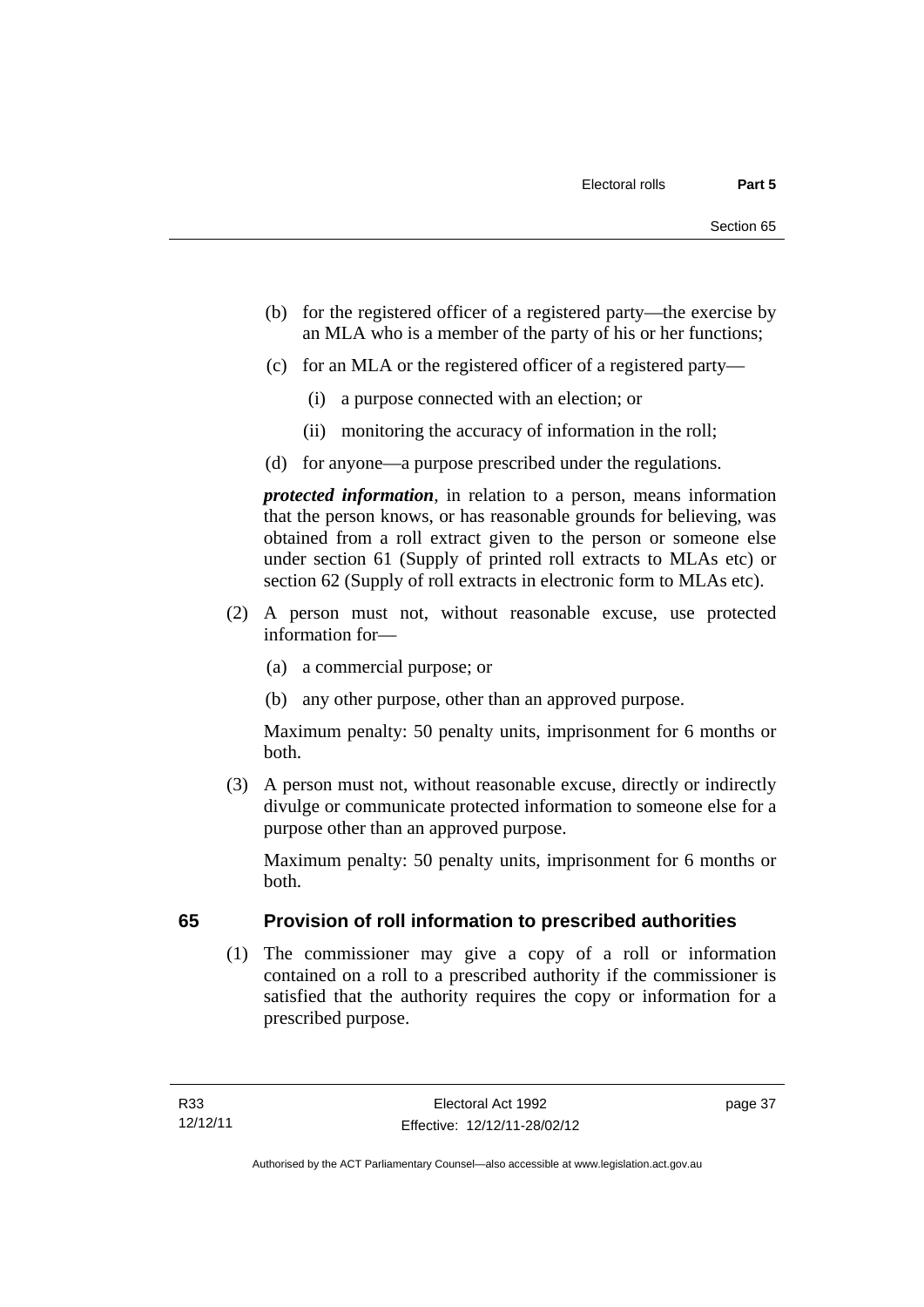Section 66

 (2) A person shall not use information obtained under subsection (1) except in accordance with the regulations.

Maximum penalty: 50 penalty units, imprisonment for 6 months or both.

- (3) For the *Juries Act 1967*, the commissioner shall, on request by the sheriff, give the sheriff a copy of the roll of electors of the ACT.
- (4) A copy of a roll, or information, may be given to a person under subsection (1) or (3) in printed or electronic form or on microfiche.
- (5) A copy of a roll, or information, provided under subsection (1) or (3) shall not include—
	- (a) in relation to a person whose address is a suppressed address any particulars other than the name of the person; or
	- (b) the address of an eligible overseas elector; or
	- (c) the address of an Antarctic elector.
- (6) The regulations may provide for how a prescribed authority may deal with information, or information obtained from a copy of a roll, provided under subsection (1).

#### **66 Maintenance of rolls**

- (1) The commissioner shall, so far as practicable, keep the rolls up to date.
- (2) The commissioner may alter a roll at any time as follows:
	- (a) to register any change of name;
	- (b) to bring up to date any particulars appearing on the roll;
	- (c) to correct any mistake or omission;
	- (d) to remove the name of a deceased elector;

R33 12/12/11

Authorised by the ACT Parliamentary Counsel—also accessible at www.legislation.act.gov.au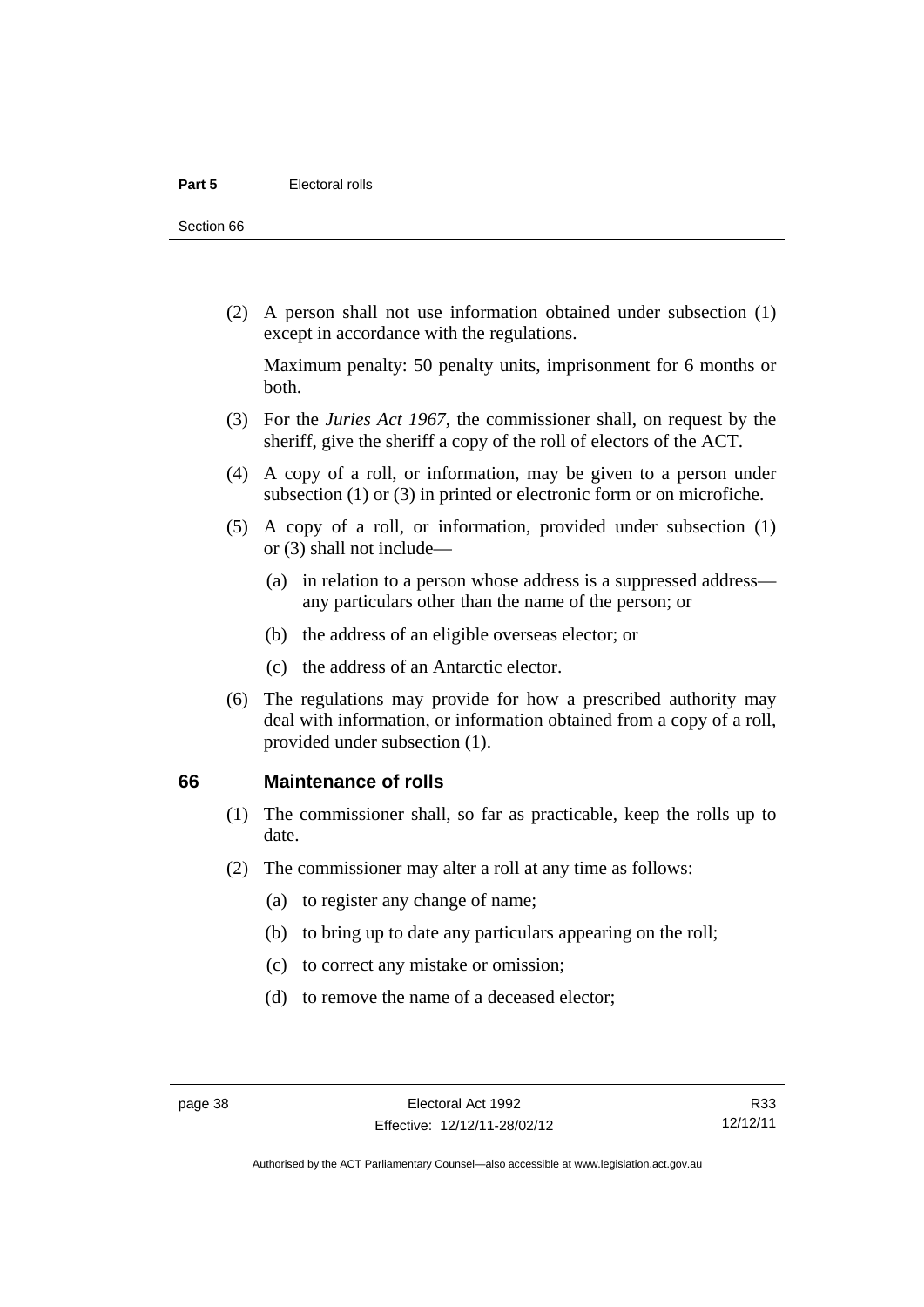(e) in relation to a person who is enrolled on the Commonwealth roll—to reflect any alteration under the Commonwealth Electoral Act, section 105 in relation to that enrolment.

#### **67 Power to require information**

- (1) The commissioner may, by written notice, require—
	- (a) the administrative head of a unit of the public service; or
	- (b) the chief executive officer (however described) of a Territory authority or of an entity prescribed under the regulations; or
	- (c) the occupier of any residence;

to give to the commissioner or a specified officer specified information required in connection with the preparation, maintenance or revision of a roll.

*Note* For how documents may be given, see *Legislation Act 2001*, pt 19.5.

- (2) A notice shall specify the time within which the information is to be so given.
- (3) A person who, without reasonable excuse, contravenes such a requirement commits an offence.

Maximum penalty: 5 penalty units.

 (4) Subsection (3) does not apply if compliance with the requirement would involve the disclosure of information in contravention of any other law.

# **68 Notice of registered deaths**

The registrar-general shall give to the commissioner, on request, particulars entered in the register of deaths during the period to which the request relates in relation to the death of each person aged 17 years or older.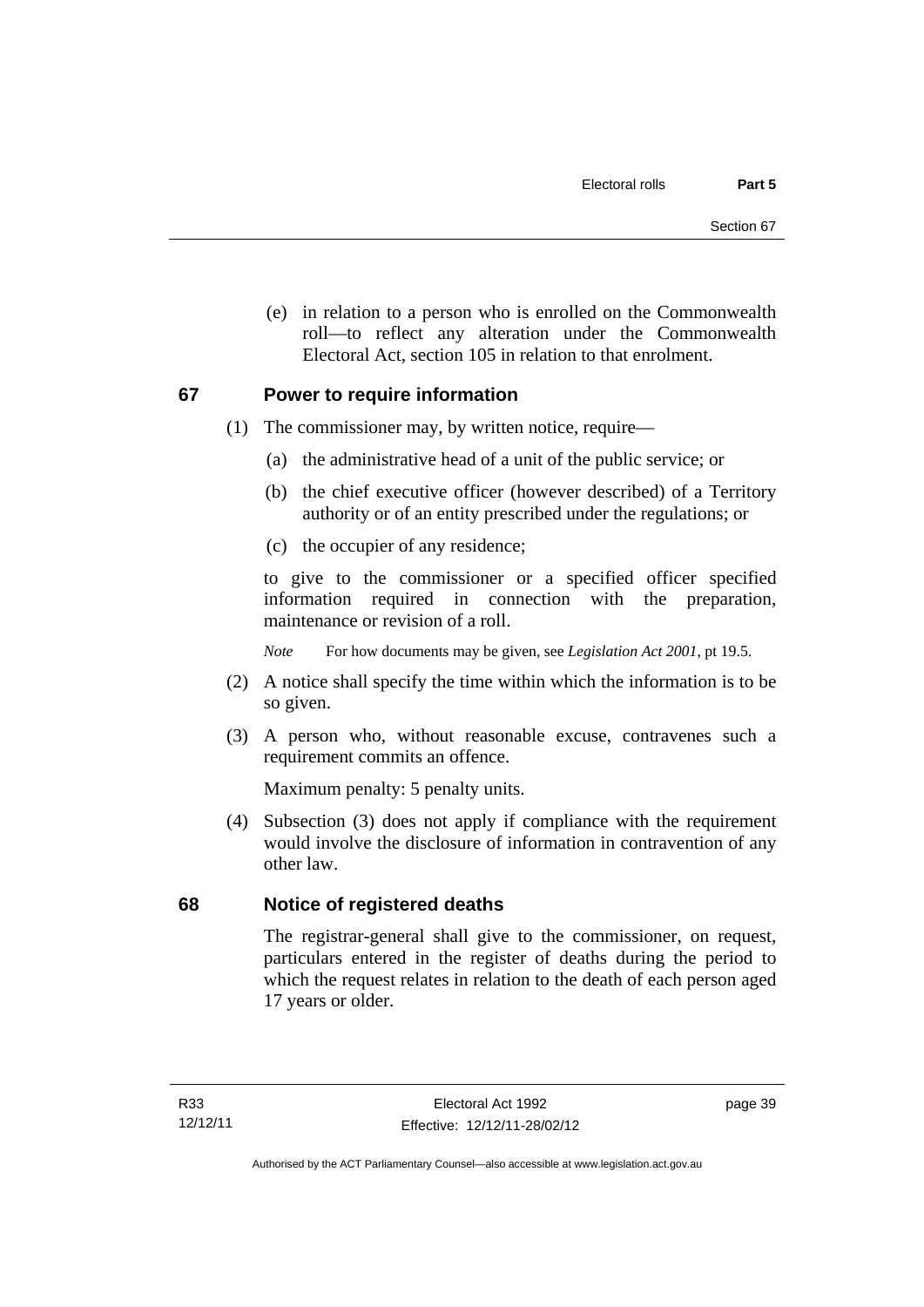#### **Part 5 Electoral rolls**

Section 69

#### **69 Disclosure of roll information**

 (1) A person to whom this section applies shall not, without reasonable excuse, give a copy of a roll, an extract from a roll, or information contained on a roll, to another person except for this Act.

Maximum penalty: 50 penalty units, imprisonment for 6 months or both.

- (2) This section applies to a person who is, or has been—
	- (a) the commissioner; or
	- (b) an officer; or
	- (c) a member of the staff of the electoral commission.

#### **70 Joint roll arrangements with Commonwealth**

- (1) The Chief Minister may arrange with the Governor-General for—
	- (a) the preparation, alteration or revision of the rolls; or
	- (b) the carrying out of any procedure relating to the preparation, alteration or revision of the rolls;

jointly by the Commonwealth and the Territory.

- (2) If such an arrangement is in force, a roll may contain—
	- (a) the names and particulars of persons who are enrolled as electors of the Commonwealth but not as electors of the ACT, provided that it is clearly indicated that they are not enrolled as electors of the ACT; and
	- (b) distinguishing marks against the names of persons enrolled as electors of the ACT but not as electors of the Commonwealth, to show that they are not electors of the Commonwealth; and
	- (c) other particulars in addition to those required by or under this Act to be included in the roll;

R33 12/12/11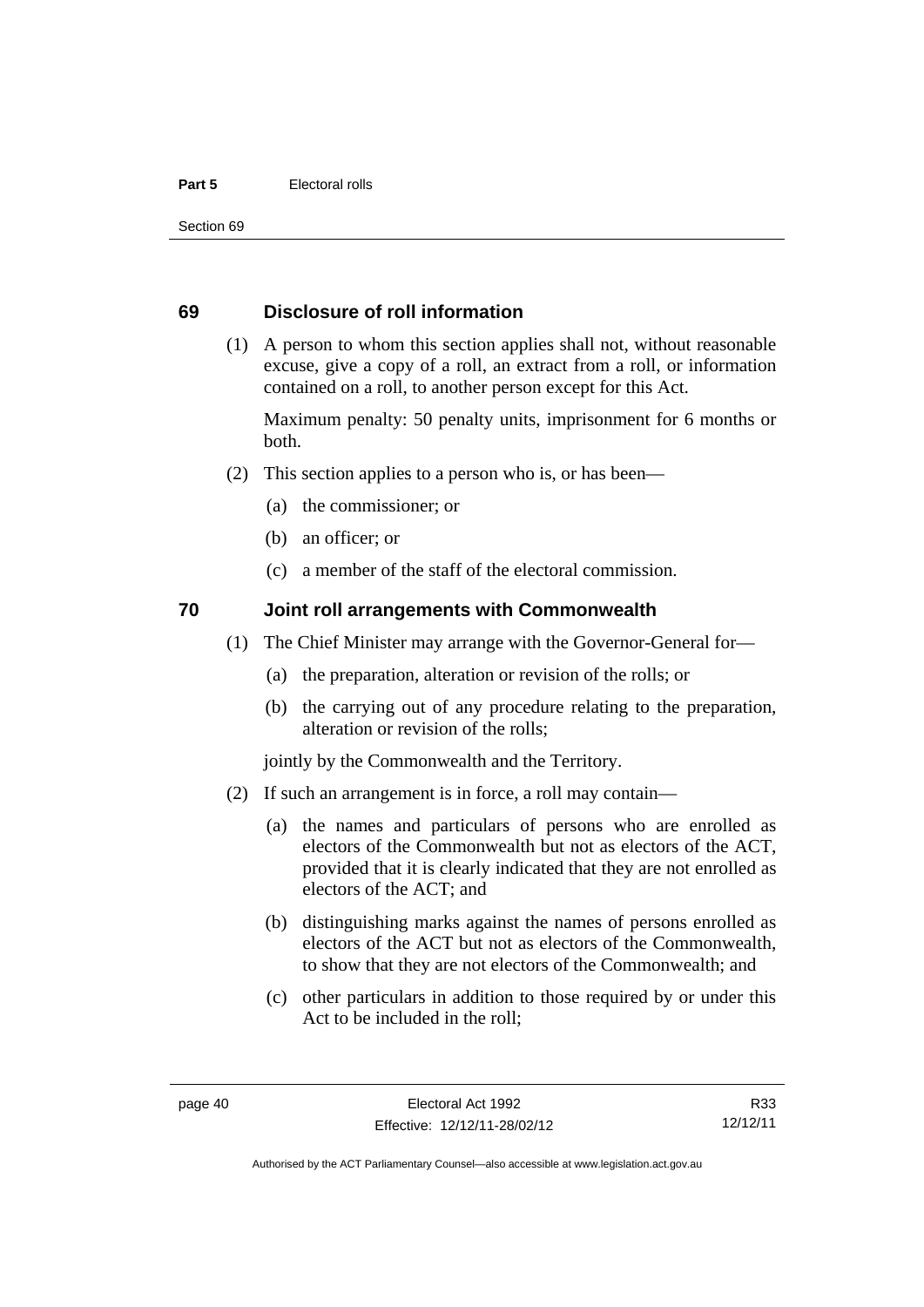and, for this Act, the names of electors of the Commonwealth who are not enrolled as electors of the ACT and those marks and particulars shall not be taken to be part of the roll.

Authorised by the ACT Parliamentary Counsel—also accessible at www.legislation.act.gov.au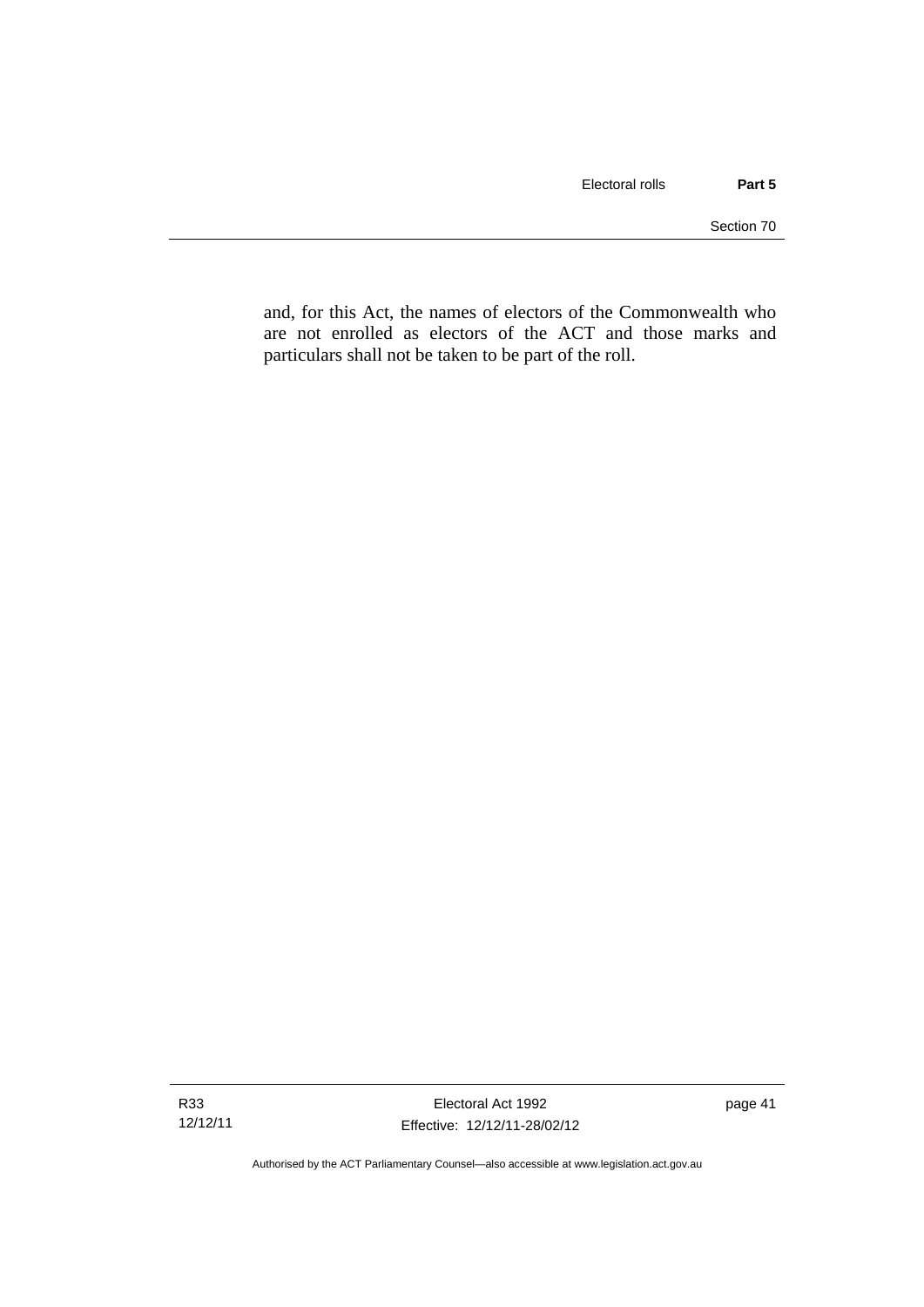#### **Part 6** Enrolment

Section 71

# **Part 6 Enrolment**

#### **71 Persons taken not to be enrolled on Commonwealth roll**

For this part, the following persons enrolled on the Commonwealth roll shall be taken not to be so enrolled:

- (a) a person whose address recorded on that roll is not in the ACT;
- (b) a person who is an eligible overseas elector for the Commonwealth Electoral Act but not an eligible overseas elector for this Act.

# **71A Address of person serving sentence of imprisonment**

- (1) For this part, the address of a person who is serving a sentence of imprisonment is—
	- (a) if the person is enrolled on the Commonwealth roll—the address recorded on that roll in relation to the person; or
	- (b) if paragraph (a) does not apply—
		- (i) the person's address immediately before the person began serving the sentence; or
		- (ii) if the person did not have an address immediately before beginning to serve the sentence—the address of the place where the person is serving the sentence.
- (2) In this section:

*sentence of imprisonment* does not include a periodic detention period of the sentence set by a court under the *Crimes (Sentencing) Act 2005*, section 11 (Periodic detention).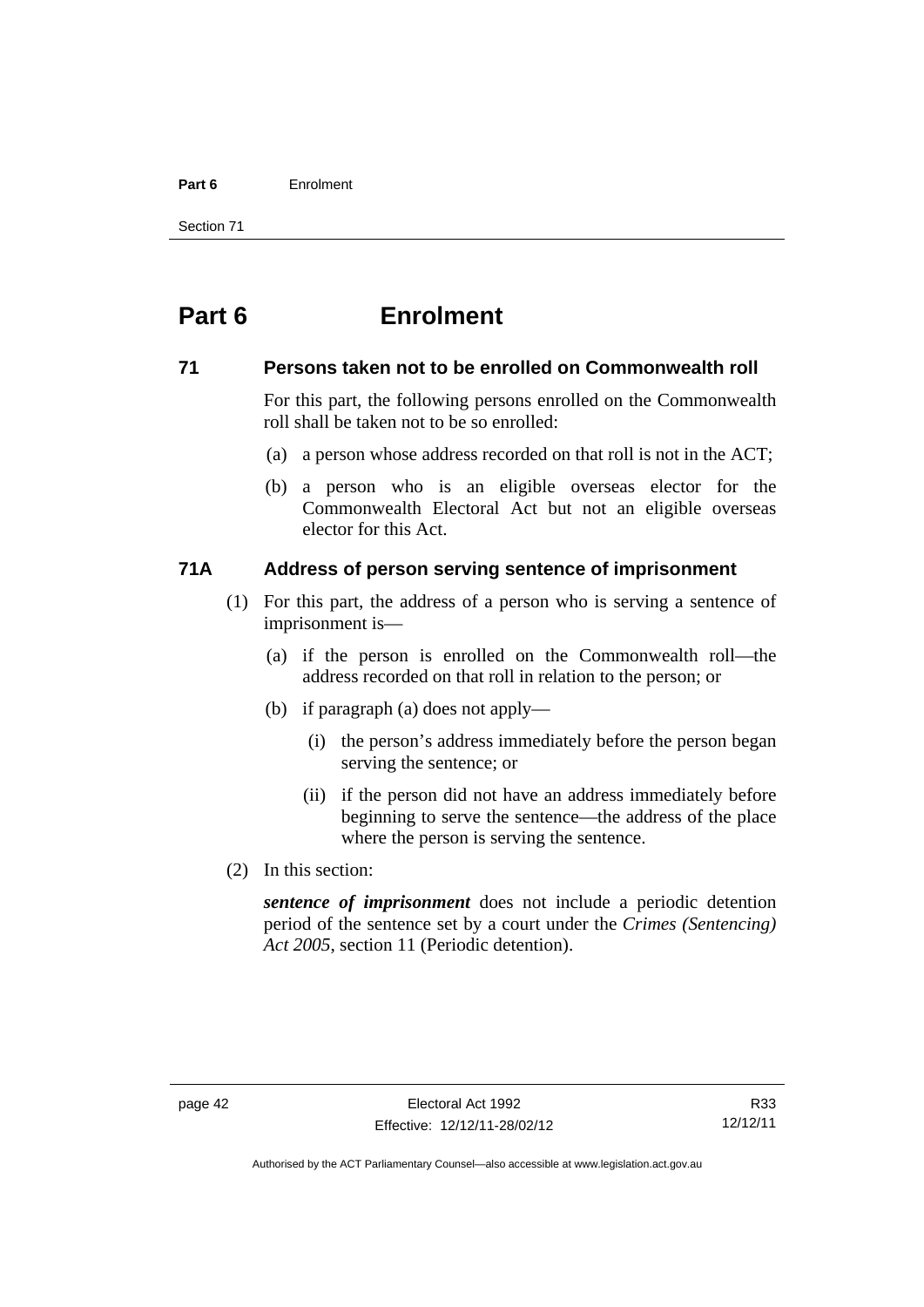# **72 Entitlement**

- (1) A person is entitled to be enrolled for an electorate if—
	- (a) the person is entitled to be enrolled on the Commonwealth roll otherwise than under the Commonwealth Electoral Act, section 100; and
	- (b) the person's address is in the electorate.
- (2) A person is also entitled to be enrolled for an electorate if—
	- (a) the person is not entitled to be enrolled on the Commonwealth roll only because the person is serving a sentence of imprisonment; and
	- (b) the person's address is in the electorate.
- (3) A person is not entitled to be enrolled for more than 1 electorate.

# **73 Compulsory enrolment etc—residents**

- (1) A person who—
	- (a) is entitled to be enrolled for an electorate; and
	- (b) is not enrolled on any roll;

shall, subject to subsection (5), make a claim for enrolment within 21 days after the day the person became so entitled.

- (2) An elector who—
	- (a) is enrolled for an electorate; and
	- (b) is entitled, following a change of address, to be enrolled for another electorate;

shall, subject to subsections (4) and (5), make a claim for a transfer of enrolment within 52 days after the date of the change of address.

 (3) An elector who changes address within an electorate shall, subject to subsections (4) and (5), give the commissioner written notice setting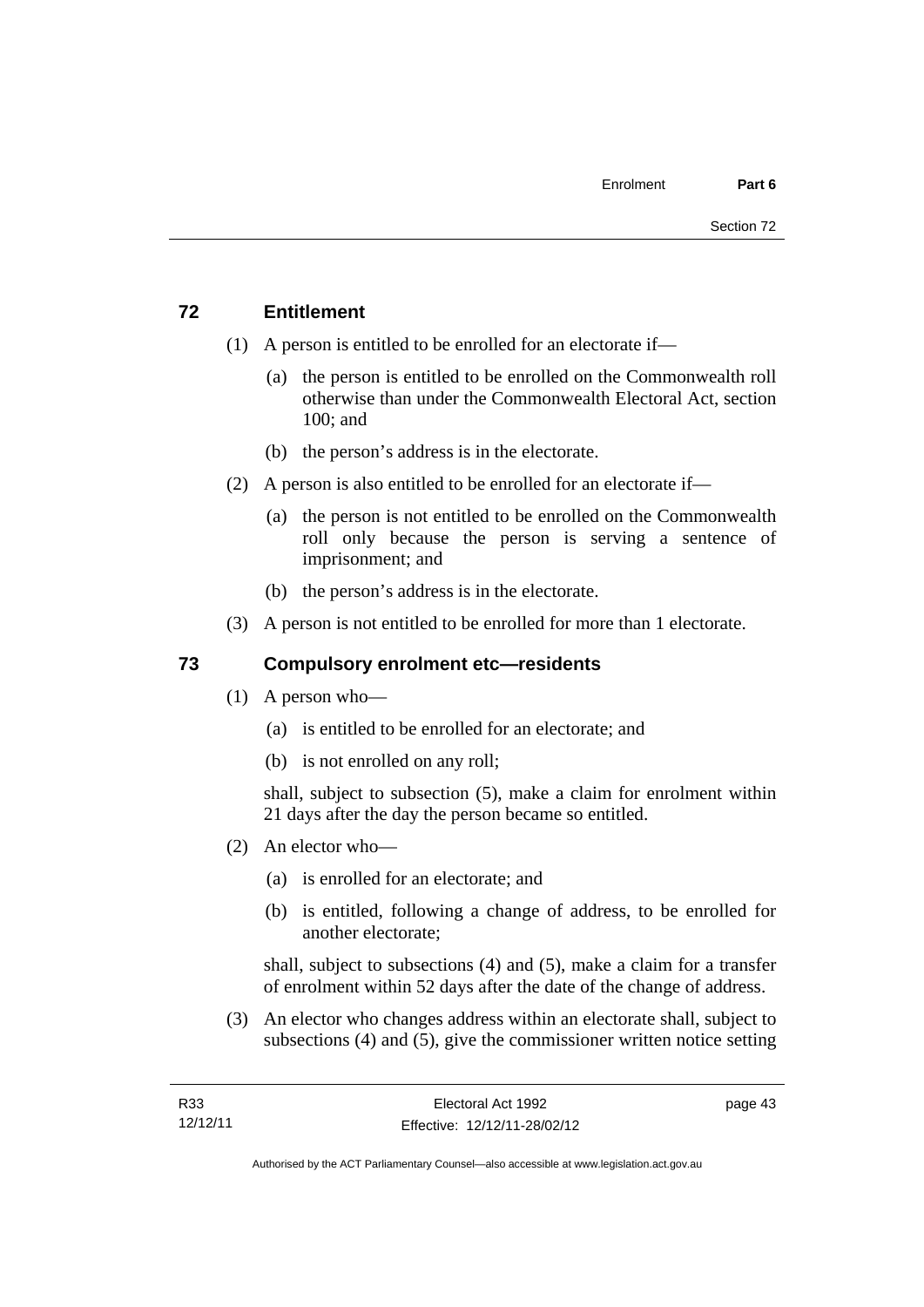out the particulars of the new address within 52 days after the date of the change of address.

*Note* For how documents may be given, see *Legislation Act 2001*, pt 19.5.

- (4) Subsections (2) and (3) do not apply to an eligible overseas elector, an Antarctic elector or a person who is not at least 18 years old.
- (5) If a person is enrolled on the Commonwealth roll otherwise than under the Commonwealth Electoral Act, section 100 and the address recorded on that roll in relation to the person is an address in an electorate—
	- (a) the person shall be taken—
		- (i) to have made a claim under subsection  $(1)$  or  $(2)$ , or given notice under subsection (3), whichever is appropriate; and
		- (ii) to be enrolled for the electorate; and
	- (b) the particulars recorded on the Commonwealth roll in relation to the person shall, so far as practicable, be taken to be the particulars recorded on the roll for the electorate.
- (6) A person who, without reasonable excuse, contravenes subsection  $(1)$ ,  $(2)$  or  $(3)$  commits an offence.

Maximum penalty: 0.5 penalty units.

#### **74 Eligible overseas electors**

- (1) An elector—
	- (a) who is, for the Commonwealth Electoral Act, an eligible overseas elector; and
	- (b) whose address, recorded on the Commonwealth roll when the elector became a person referred to in paragraph (a), was an address in an electorate; and

R33 12/12/11

Authorised by the ACT Parliamentary Counsel—also accessible at www.legislation.act.gov.au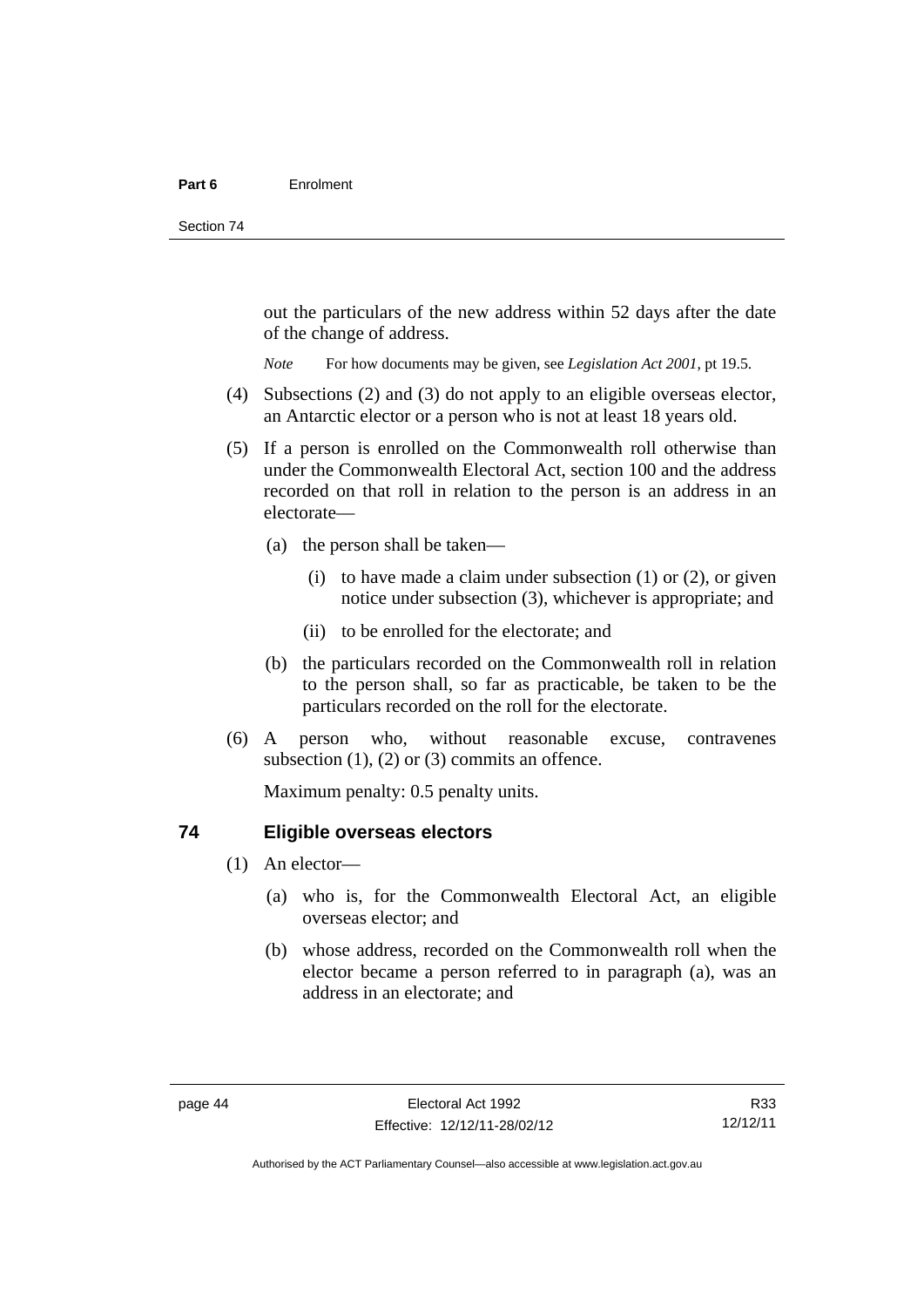(c) who has, for this Act, indicated an intention to reside, or resume residing, in the ACT after ceasing to be a person referred to in paragraph (a);

is, subject to subsection (4), an eligible overseas elector for this Act in relation to the electorate in which that address is located.

- (2) The commissioner shall annotate the roll for an electorate so as to indicate the name of each person who is an eligible overseas elector in relation to the electorate.
- (3) The commissioner shall cancel an annotation in relation to a person if—
	- (a) the person ceases to be an eligible overseas elector for the Commonwealth Electoral Act; or
	- (b) the person notifies the commissioner that he or she does not intend to reside, or to resume residing, in the ACT after ceasing to be an eligible overseas elector for the Commonwealth Electoral Act.
- (4) A person ceases to be an eligible overseas elector for this Act on the day the annotation in relation to the person is cancelled.

# **75 Age 17 enrolment**

- (1) The commissioner shall enrol a person on the roll for an electorate if the person—
	- (a) is at least 17 years old; and
	- (b) would, had the person attained the age of 18 years, be entitled to be enrolled for the electorate; and
	- (c) makes a claim for enrolment.
- (2) If a person is enrolled on the Commonwealth roll under the Commonwealth Electoral Act, section 100 and the address recorded on that roll is an address in an electorate—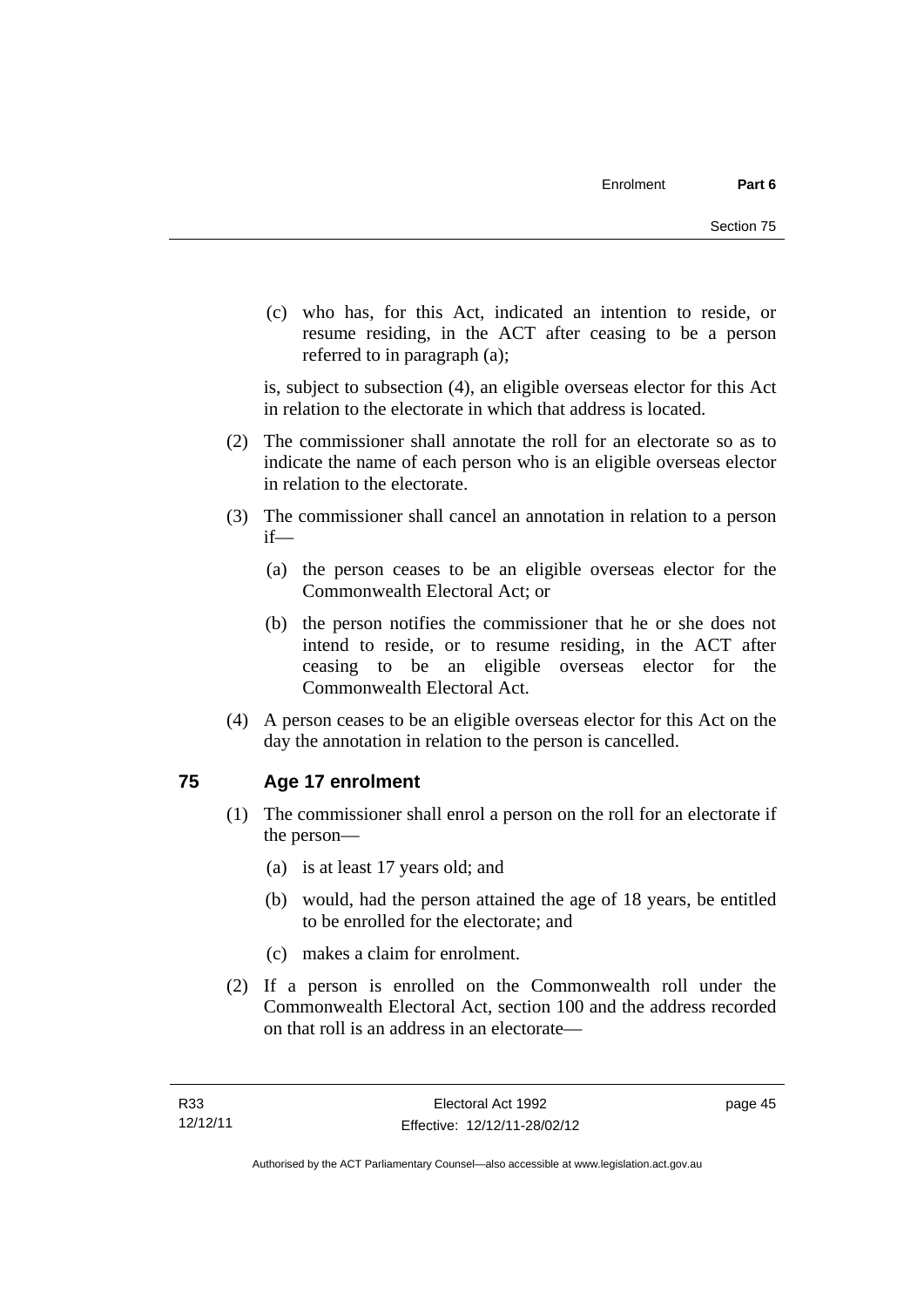- (a) the person shall be taken—
	- (i) to have made a claim for enrolment under this section; and
	- (ii) to be enrolled under this section on the roll for the electorate; and
- (b) the particulars recorded on the Commonwealth roll in relation to the person shall, so far as practicable, be taken to be the particulars recorded on the roll for the electorate.

#### **76 Enrolment etc**

(1) In this section:

*claim* means a claim for enrolment or transfer of enrolment.

- (2) Except as otherwise provided by this Act, the name of a person shall not be added to a roll except under a claim.
- (3) A claim must be—
	- (a) signed as required for an enrolment claim under the Commonwealth Electoral Act; and
	- (b) given to the commissioner.

*Note 1* If a form is approved under s 340A for a claim, the form must be used.

- *Note* 2 For how documents may be given, see the Legislation Act, pt 19.5.
- (4) The identity of the claimant must be verified in the same way as the identity of a claimant for an enrolment under the Commonwealth Electoral Act must be verified.
- (5) On a claim under subsection (2), the commissioner shall, subject to section 80—
	- (a) enrol the claimant, if satisfied that he or she is entitled to be enrolled under the claim; or
	- (b) reject the claim.

R33 12/12/11

Authorised by the ACT Parliamentary Counsel—also accessible at www.legislation.act.gov.au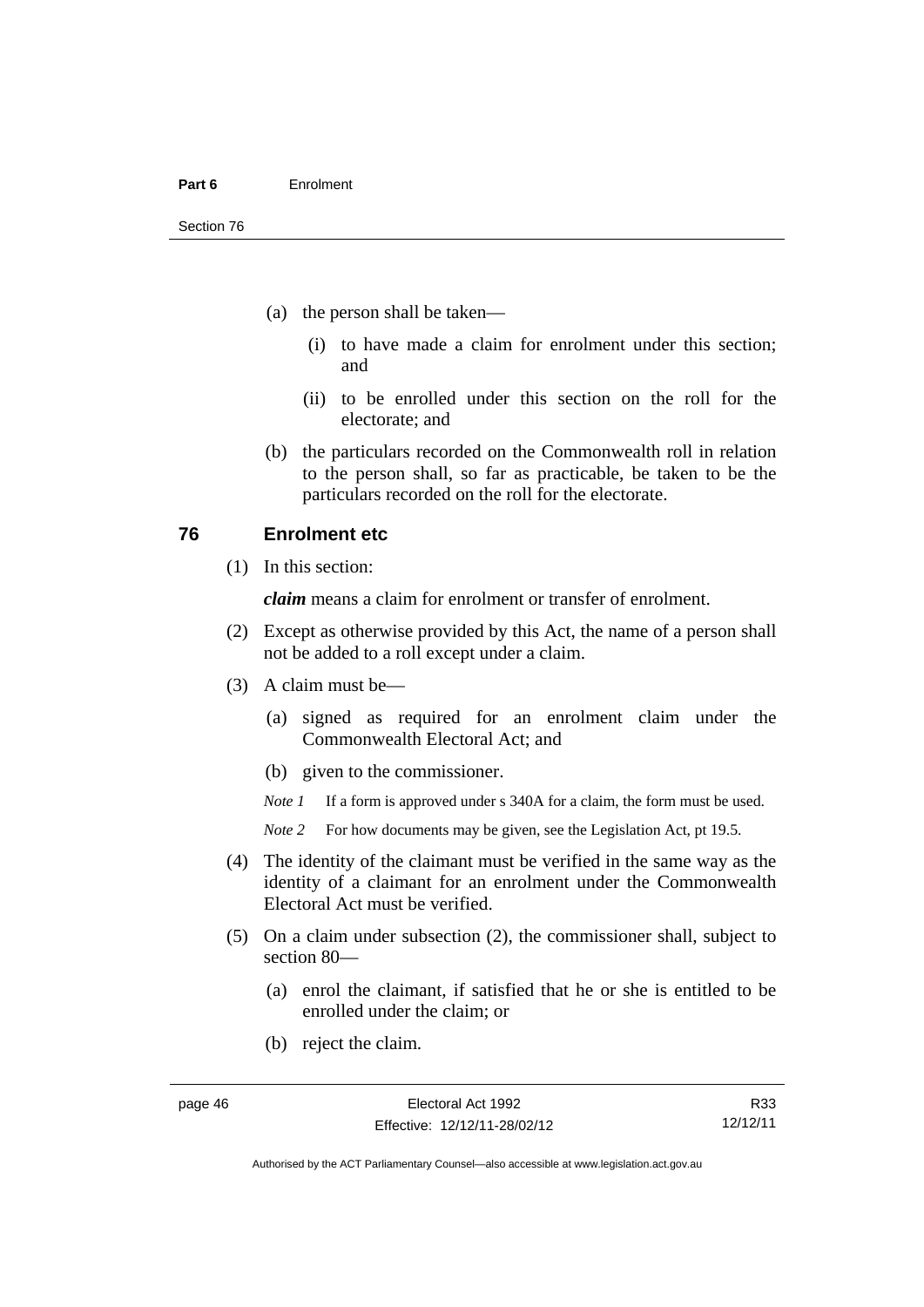- (6) After making a decision about a claim under subsection (2), the commissioner shall give the claimant—
	- (a) if the claim is accepted—written notice of the decision specifying the electorate in which the claimant is enrolled; or
	- (b) if the claim is rejected—an internal review notice about the decision.

#### **77 Suppression of elector's address**

- $(1)$  If—
	- (a) an elector is enrolled on the Commonwealth roll; and
	- (b) under the Commonwealth Electoral Act, section 104 the particulars of the elector's address have not been included on, or have been deleted from, the Commonwealth roll;

the commissioner shall suppress the particulars of the elector's address from any extract from the roll on which the elector is enrolled under this Act.

- (2) If an elector is not enrolled on the Commonwealth roll, on the elector's request for the suppression of particulars of his or her address from an extract from any roll, the commissioner shall—
	- (a) grant the request; or
	- (b) refuse the request.
- (3) A request shall—
	- (a) set out the reasons for the request; and
	- (b) be verified by statutory declaration.
	- *Note 1* If a form is approved under s 340A (Approved forms) for a request, the form must be used.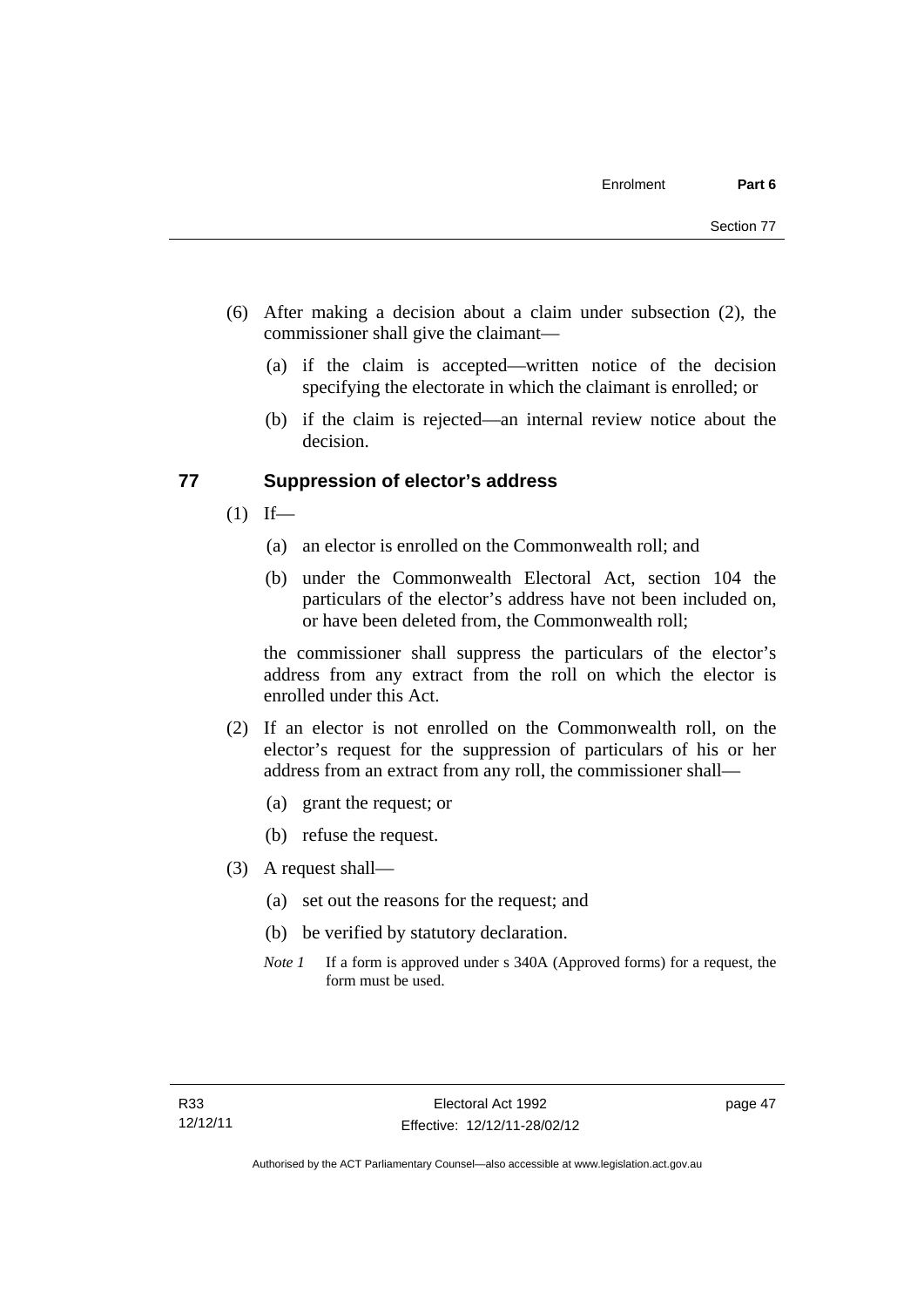- *Note 2* The *Statutory Declarations Act 1959* (Cwlth) applies to the making of statutory declarations under ACT laws.
- (4) The commissioner shall grant a request under subsection (2) if he or she is satisfied on reasonable grounds that the inclusion of the particulars of the elector's address on an extract from the roll would place at risk the personal safety of the elector or any member of the elector's family.
- (5) After making a decision about a request under subsection (2), the commissioner shall give the person who made the request—
	- (a) if the request is granted—written notice of the decision; or
	- (b) if the request is refused—an internal review notice about the decision.

#### **78 Inclusion of particulars on roll following suppression**

- (1) This section applies if the address of an elector has been suppressed under section 77 (2).
- (2) The commissioner shall include the particulars of the elector's address on an extract from the roll if the commissioner is satisfied on reasonable grounds that the inclusion of the particulars would not place at risk the personal safety of the elector or any member of the elector's family.
- (3) After making a decision under subsection (2), the commissioner shall give the elector an internal review notice about the decision.

#### **79 Suppression of elector's address pending review**

- (1) This section applies if the commissioner makes either of the following decisions:
	- (a) a decision under section 77 (2) (b) to refuse to suppress an elector's address from an extract from a roll;
	- (b) a decision under section 78 (2) to include particulars of an elector's address on an extract from a roll.

Authorised by the ACT Parliamentary Counsel—also accessible at www.legislation.act.gov.au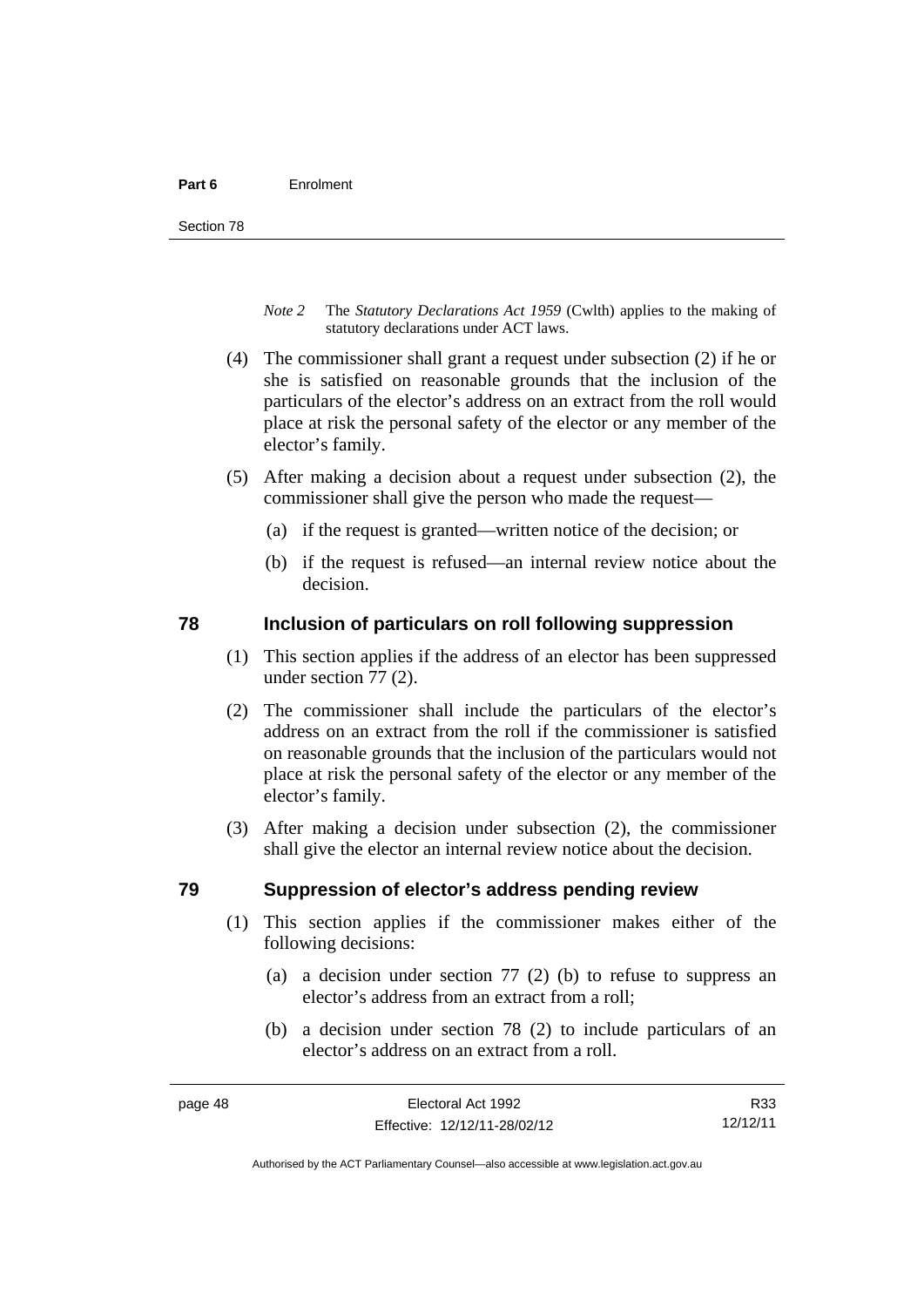- (2) The commissioner must suppress the particulars of the elector's address from an extract from a roll from the defined date until—
	- (a) if no application for review of the decision is made to the electoral commission within 28 days after the day the elector is given an internal review notice in relation to the decision—the end of the 28-day period; or
	- (b) if on review the electoral commission confirms the decision, and no application for review of the commission's decision is made to the ACAT—the end of 28 days after the day the elector is given an internal review notice; or
	- (c) if on review the ACAT confirms the decision of the electoral commission, and no appeal from the ACAT's decision is made to the Supreme Court is made—the end of 28 days after the day the elector is given notice of the ACAT's decision; or
	- (d) if an appeal from the ACAT's decision is made to the Supreme Court—a proceeding on the appeal is completed.
- (3) Subsection (2) has effect subject to—
	- (a) an order of the electoral commission under section 248 (Stay of reviewable decision); and
	- (b) an order of the ACAT; and
	- (c) an order of the Supreme Court.
- (4) In this section:

*defined date* means—

- (a) in relation to a decision under section 77 (2) (b) to refuse to suppress an elector's address from an extract from a roll—the date of the request for suppression; or
- (b) in relation to a decision under section 78 (2) to include particulars of an elector's address on an extract from a roll the date of the decision.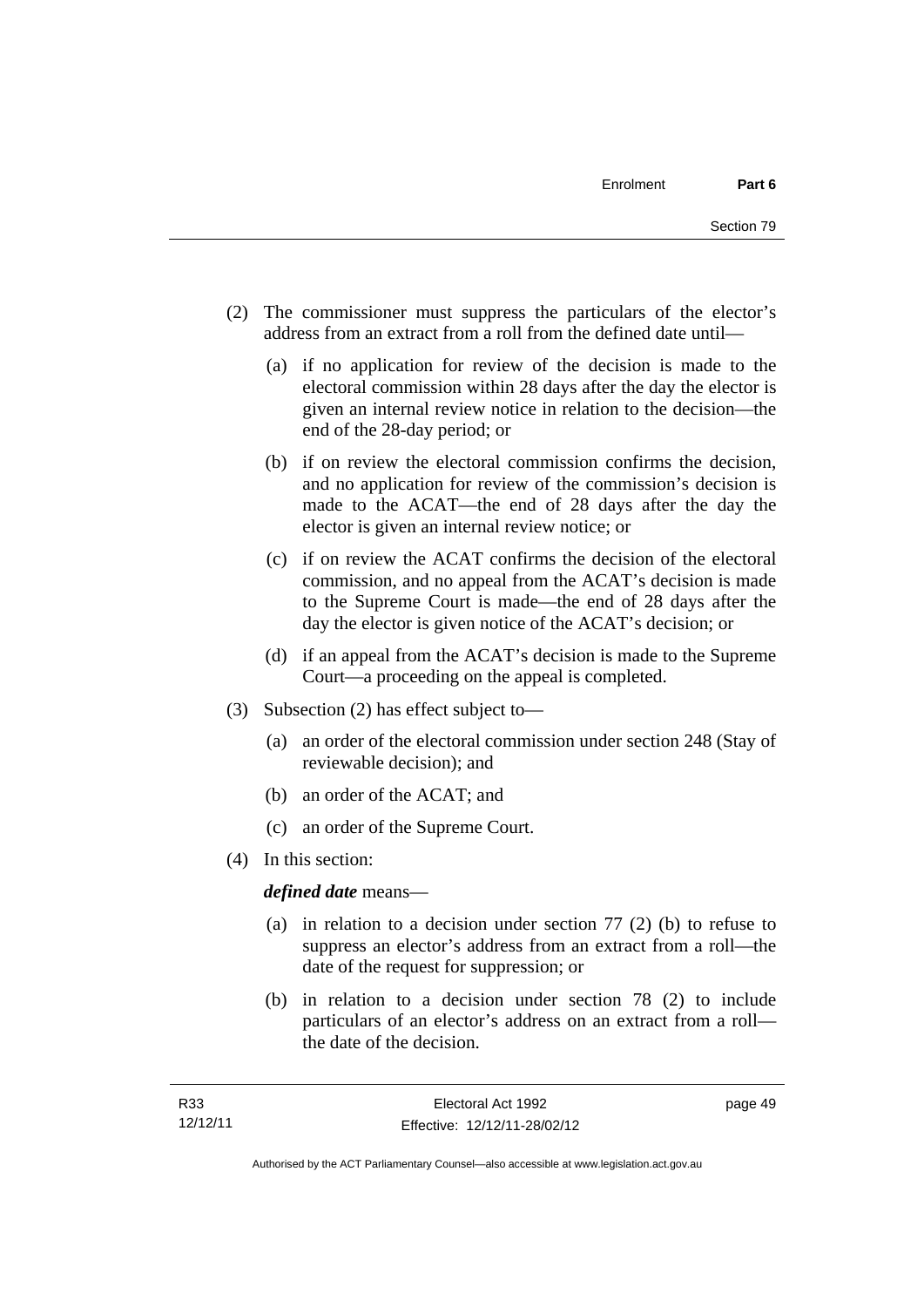#### **Part 6** Enrolment

#### **80 Closed rolls**

- (1) For this Act, the roll for an electorate shall be taken to be closed during the period—
	- (a) beginning at 8 pm on the 29th day before polling day for an election in the electorate; and
	- (b) ending at the close of polling at the election.
- (2) While a roll is closed, subject to subsections (3), (4) and (5) and section 66—
	- (a) a person shall not be enrolled; and
	- (b) a person shall not be taken to be enrolled under section 73 (5) or 75 (2) if the person's enrolment on the Commonwealth roll is effected during the closure; and
	- (c) a name shall not be removed; and
	- (d) an annotation in relation to the roll shall not be made or cancelled under section 74; and
	- (e) a change of address shall not be recorded.
- (3) Subsection (2) (c) shall not be taken to prevent the removal, while a roll is closed, of the name of a person who the commissioner believes on reasonable grounds made a statement in a claim for enrolment or transfer of enrolment that was false or misleading in a material particular.
- (4) If the Australian Postal Corporation notifies the commissioner in writing that the delivery of a posted claim for enrolment or transfer of enrolment has been delayed by an industrial dispute and, apart from the dispute, would have been delivered to the commissioner before the close of the roll for an election—
	- (a) subsection (2) (a) and (c) shall not be taken to prevent the enrolment of an elector or the removal of an elector's name from another roll as a consequence of such an enrolment; and

R33 12/12/11

Authorised by the ACT Parliamentary Counsel—also accessible at www.legislation.act.gov.au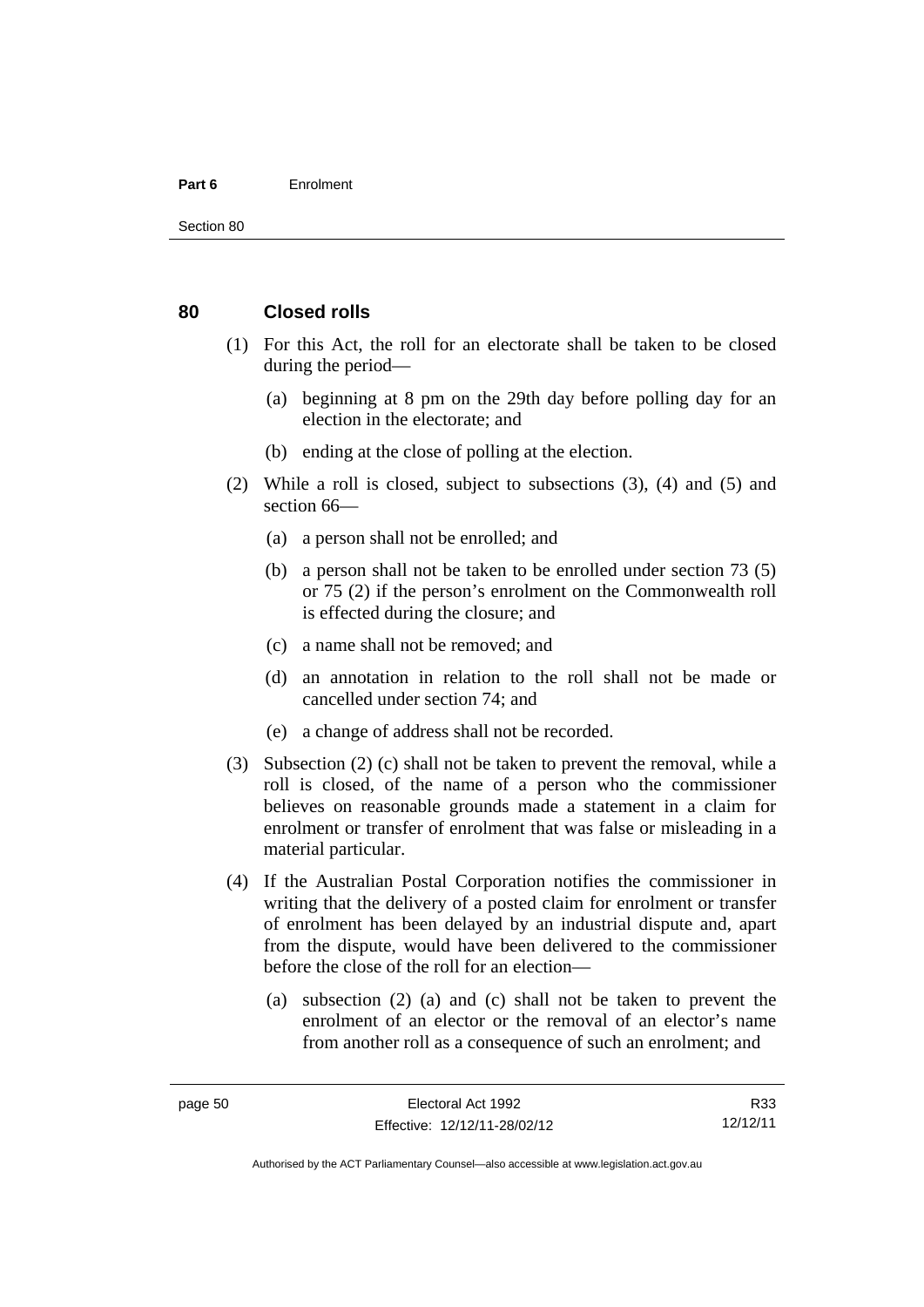- (b) if the claimant is enrolled in accordance with the claim—the enrolment shall be taken, in relation to any vote cast by the claimant in the election, to have been effected before the roll closed.
- (5) This section does not prevent the enrolment of an elector, during a period when a roll is closed, if the elector's claim for enrolment or transfer of enrolment was received before the beginning of that period by—
	- (a) an officer appointed under section 33 (Officers); or
	- (b) a member of the commission's staff; or
	- (c) a person authorised by the commissioner for this section; or
	- (d) an employee of the Australian Electoral Commission.
- (6) In this section:

*enrolment* includes the enrolment of a person who is taken to have been enrolled under this part.

*particulars*—a reference (express or implied) to *particulars* relating to a person includes a reference to particulars taken to be recorded on the roll under this part.

#### **81 Objections to enrolment**

- (1) This section applies in relation to the enrolment of a person who is enrolled under this Act but is not enrolled under the Commonwealth Act.
- (2) An elector may object to the enrolment of a person on the ground that the person is not entitled to enrolment under section 72.
- (3) An objection shall—
	- (a) set out the grounds on which it is made; and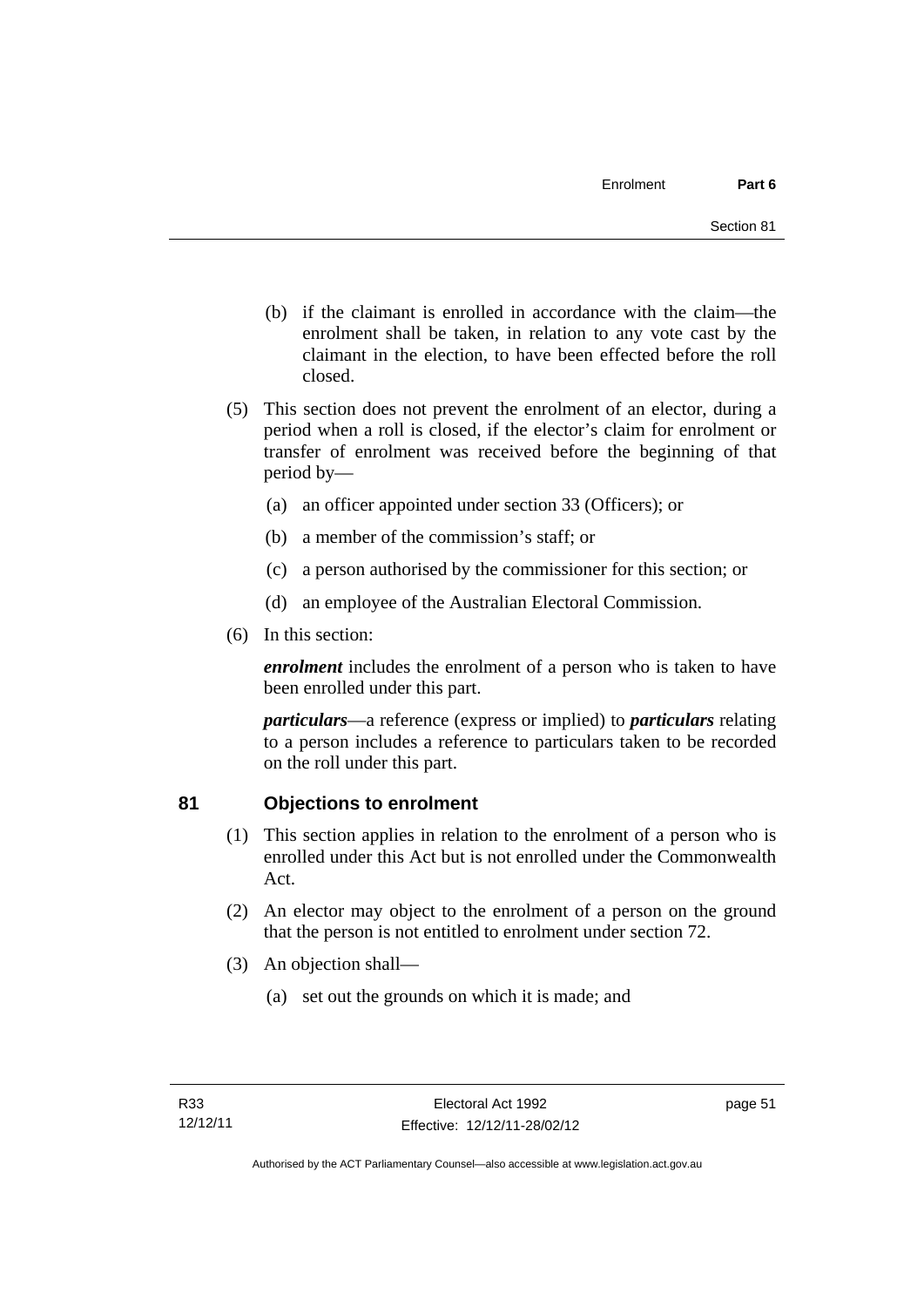Section 81

- (b) subject to subsection (4), be accompanied by a deposit of \$2 or any higher amount prescribed by the regulations.
- *Note* If a form is approved under s 340A (Approved forms) for an objection, the form must be used.
- (4) The deposit is not payable by an elector who objects to the enrolment of a person with a mental disability.
- (5) The commissioner shall reject an objection without notifying the person whose enrolment it concerns if—
	- (a) the objection is made because the enrolled person is a person with a mental disability and is not accompanied by a supporting medical certificate; or
	- (b) the commissioner believes on reasonable grounds that the objection is frivolous or vexatious.
- (6) After the commissioner rejects an objection under subsection (4), he or she shall—
	- (a) if subsection (5) (a) applies—give the objector written notice of the rejection; and
	- (b) if subsection (5) (b) applies—give the objector an internal review notice about the decision to reject the objection.

*Note* For how documents may be given, see *Legislation Act 2001*, pt 19.5.

- $(7)$  If—
	- (a) an objection is made to the enrolment of a person; or
	- (b) the commissioner believes on reasonable grounds that an enrolled person is not entitled to be enrolled (other than the ground that the person is a person with a mental disability);

the commissioner shall, subject to subsection (5), give the person written notice of the objection or belief inviting the person to respond within 21 days after the date of the notice.

R33 12/12/11

Authorised by the ACT Parliamentary Counsel—also accessible at www.legislation.act.gov.au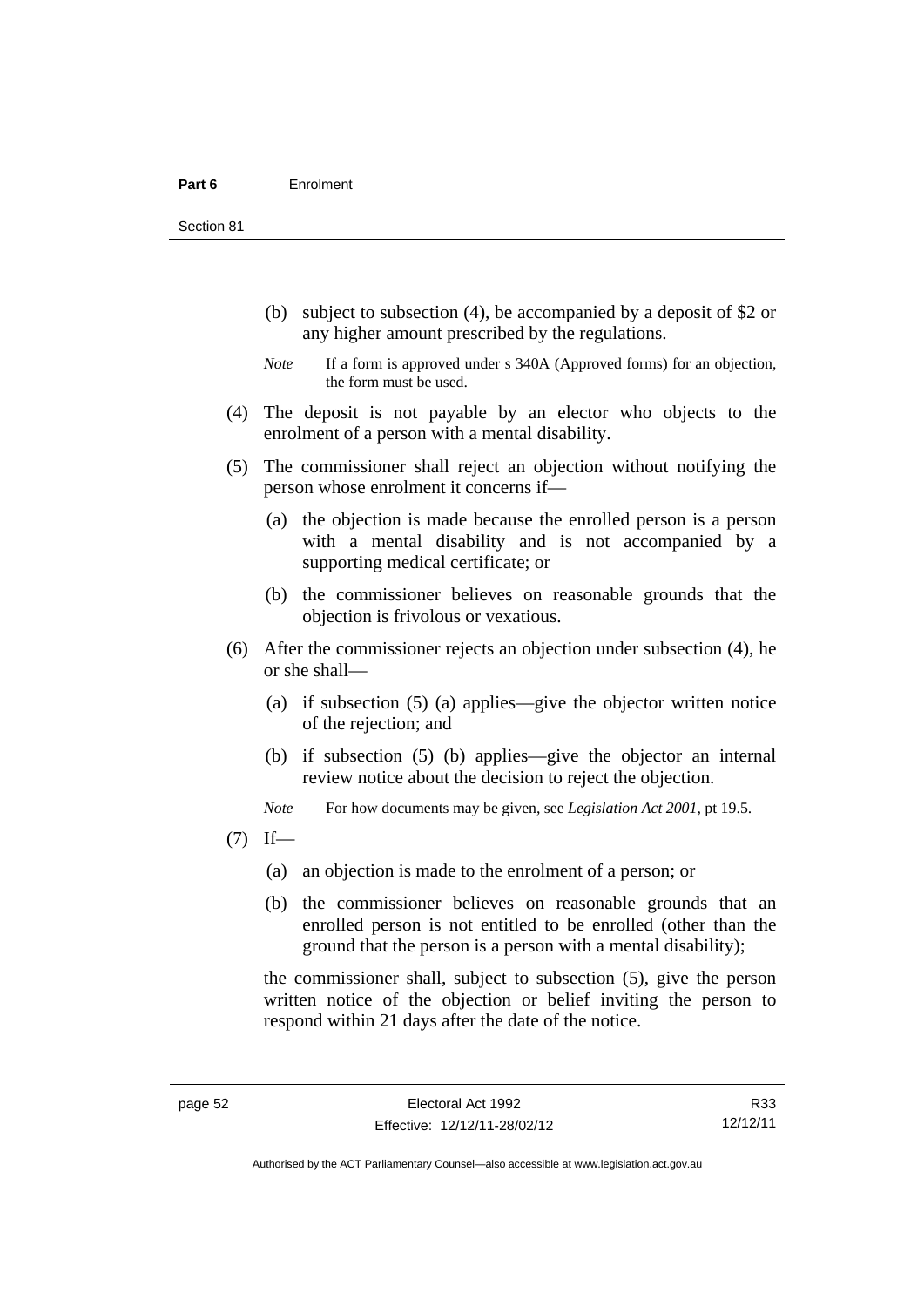- (8) After considering any such response, the commissioner shall determine the person's entitlement to enrolment and—
	- (a) confirm the enrolment; or
	- (b) remove the person's name from the roll.
- (9) After making a decision under subsection (8) about the enrolment of a person, the commissioner shall—
	- (a) for a decision to confirm the enrolment—give the person, and any objector, written notice of the decision; or
	- (b) for a decision to remove the person's name from the roll—
		- (i) give the person an internal review notice about the decision; and
		- (ii) if an objection has been duly made to the enrolment give the objector written notice of the decision.
- (10) If a person's name is removed from a roll as a result of an objection, the commissioner shall return the deposit lodged with the objection to the objector.
- (11) In this section:

*person with a mental disability* means a person who is incapable of understanding the nature and significance of enrolment and voting, and includes such a person even if a guardian or manager has not been appointed for the person under the *Guardianship and Management of Property Act 1991*.

#### **82 Record of claims for enrolment**

 (1) If the commissioner is satisfied that a record of the particulars of a claim for enrolment or transfer of enrolment is kept on microfiche, microfilm or in any other appropriate permanent form, the claim may be destroyed.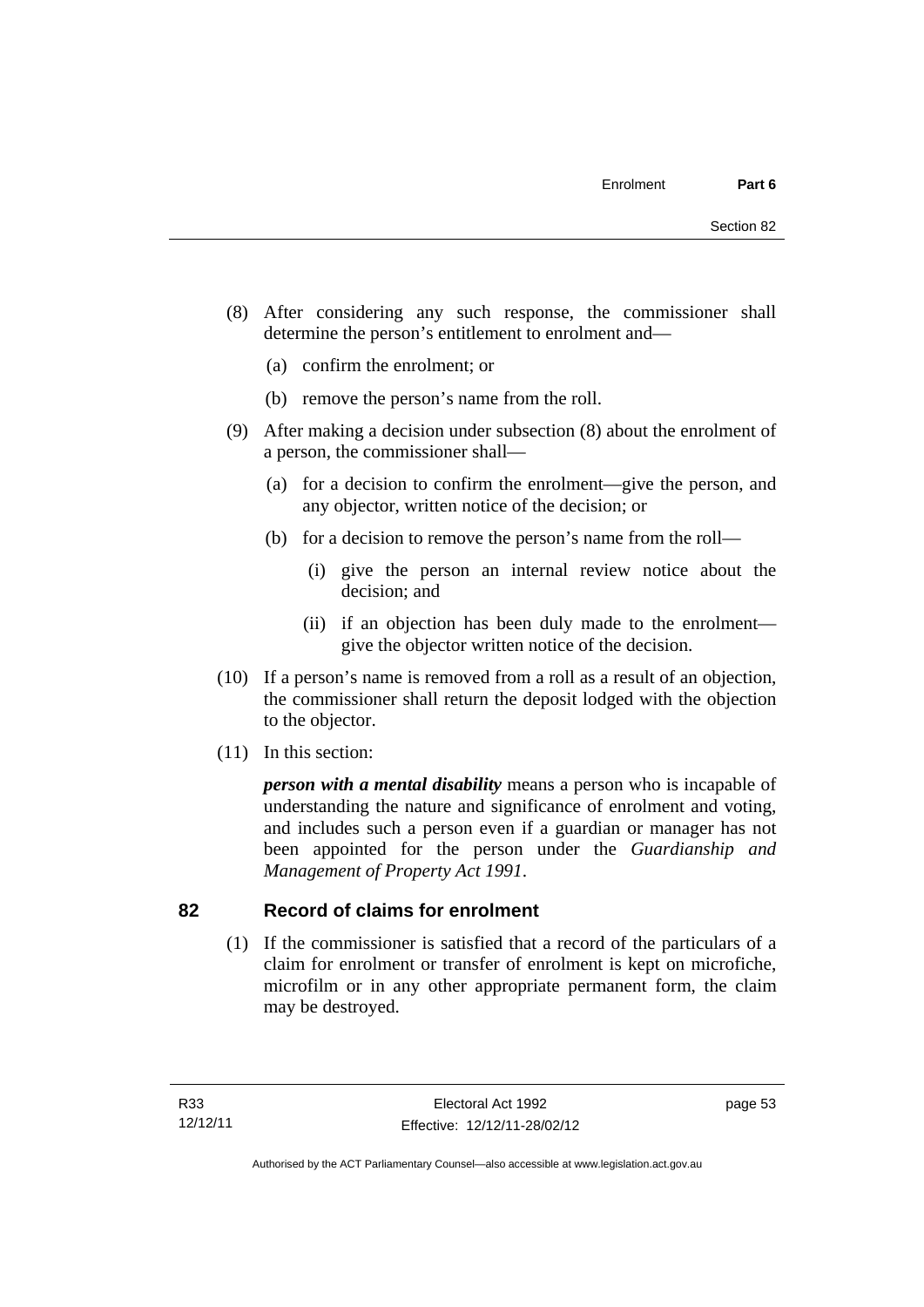Section 83

 (2) A record of particulars of a claim that is kept in accordance with subsection (1) is evidence of the particulars of that claim.

#### **83 Processing enrolment claims**

An officer who receives a claim for enrolment or transfer of enrolment shall do everything practicable to process the claim.

#### **84 Transmission of enrolment claims**

A person who accepts for transmission to the commissioner a claim for enrolment or transfer of enrolment shall transmit the claim to the commissioner as soon as is practicable.

Maximum penalty: 10 penalty units.

#### **85 Production of claims for enrolment before a court**

- (1) This section applies to a person who is, or has been—
	- (a) a member of the electoral commission; or
	- (b) the commissioner; or
	- (c) an officer; or
	- (d) a member of the staff of the electoral commission.
- (2) A person to whom this section applies shall not, except for this Act, be required—
	- (a) to produce in a court a claim for enrolment; or
	- (b) to divulge or communicate to a court any matter or thing in relation to a claim for enrolment that has come to the person's notice in the exercise of functions under this Act.
- (3) In this section:

*court* includes any tribunal, authority or person having power to require the production of documents or the answering of questions.

R33 12/12/11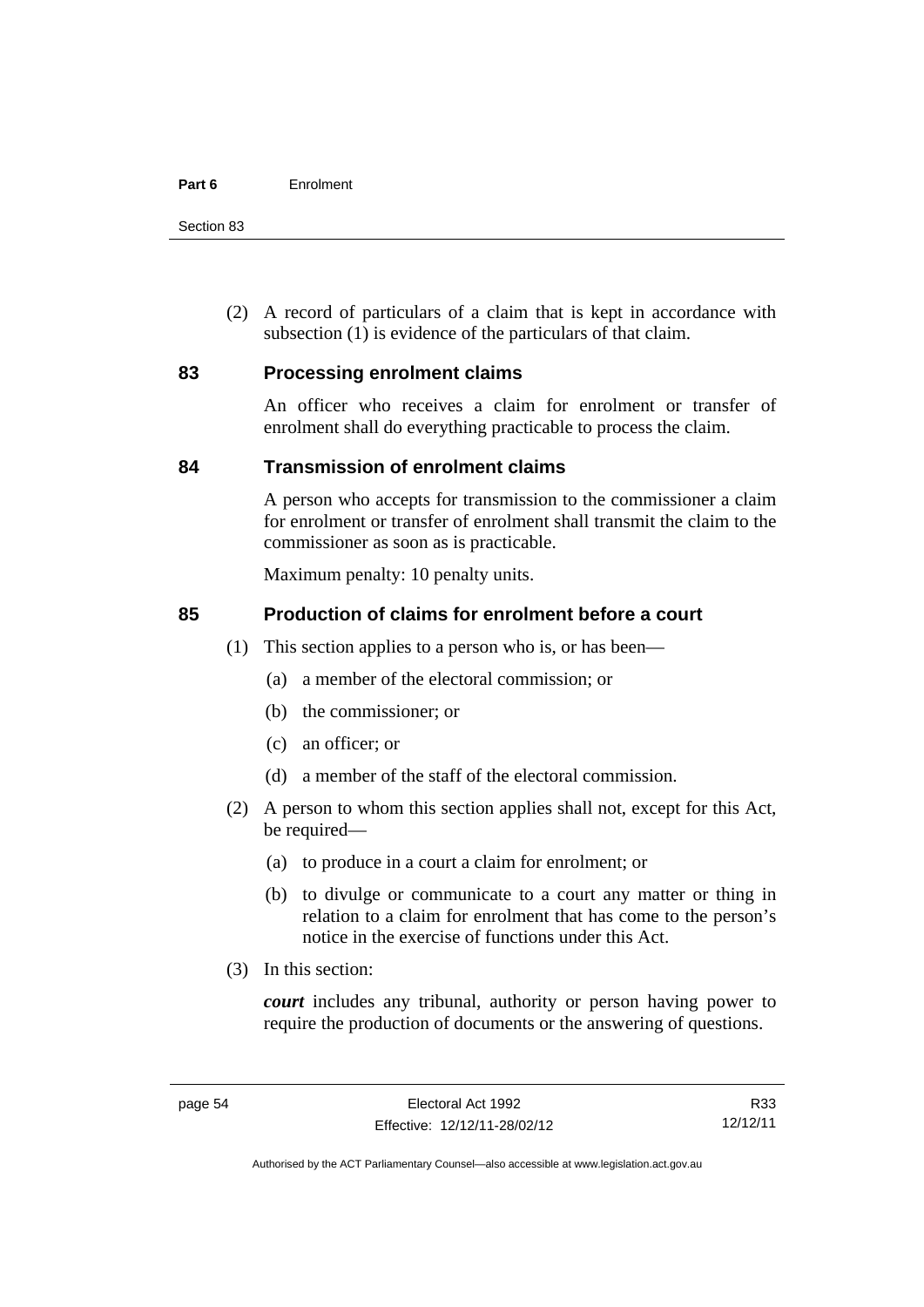# **86 Claims for enrolment not subject to warrants**

A warrant issued under a Territory law authorising the seizure of a document related to an offence does not authorise the seizure of a claim for enrolment or transfer of enrolment.

page 55

Authorised by the ACT Parliamentary Counsel—also accessible at www.legislation.act.gov.au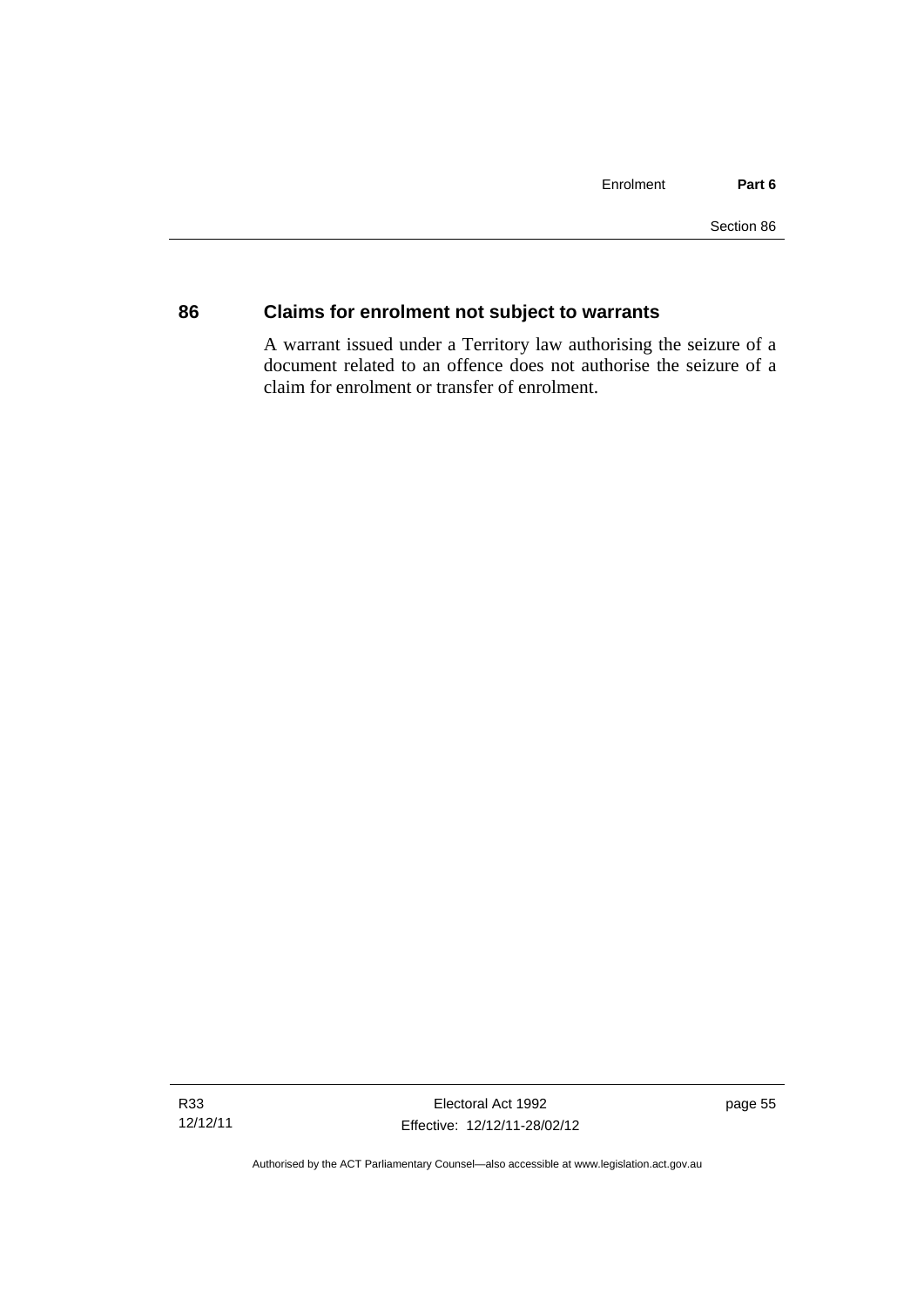Section 87

# **Part 7 Registration of political parties**

### **87 Definitions—pt 7**

In this part:

*address* of a person who is, or is nominated to be, the registered officer of a political party means—

- (a) the person's home address; or
- (b) the person's business address (other than a post office box); or
- (c) an address of the party (other than a post office box).

*related*—2 political parties are taken to be *related* if—

- (a) one is a part of the other; or
- (b) both are parts of the same political party.

# **88 Register of political parties**

- (1) The commissioner must keep a register of political parties.
- (2) The register must contain the following particulars for each registered party:
	- (a) the name of the party;
	- (b) any abbreviation of the name of the party;
	- (c) the name and address of the registered officer of the party.
- (3) The commissioner must make the register available for public inspection.

### **89 Application for registration of political party**

- (1) An application for registration of a political party must—
	- (a) be signed by the secretary of the party; and

R33 12/12/11

Authorised by the ACT Parliamentary Counsel—also accessible at www.legislation.act.gov.au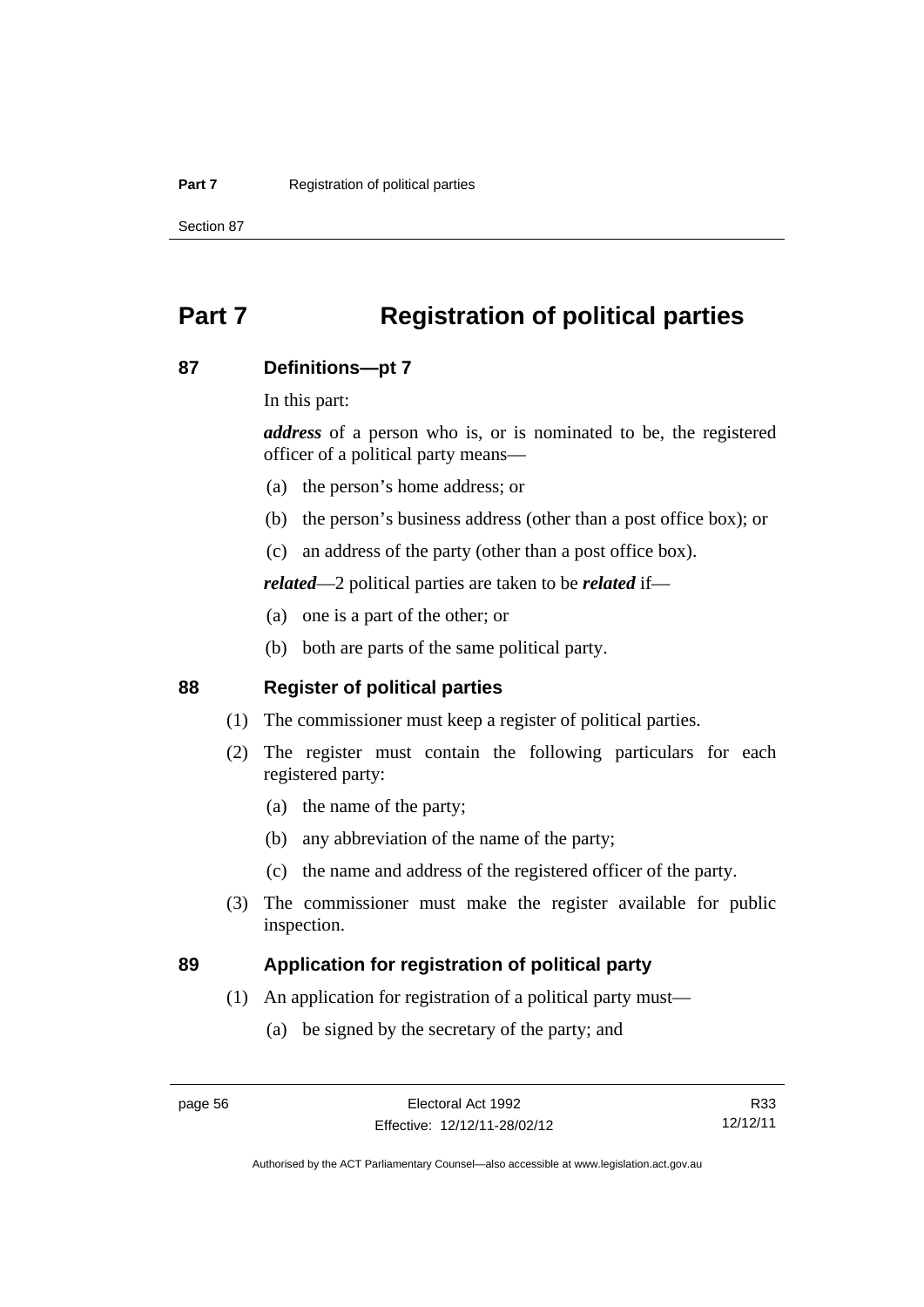- (b) state the party's name; and
- (c) state any abbreviation of the party's name that the party intends to use for this Act; and
- (d) state the name and address, and contain a specimen signature, of the person nominated to be the registered officer of the party; and
- (e) be accompanied by a copy of the party's constitution; and
- (f) be accompanied by a list of the names and addresses of at least 100 members of the party who are electors; and
- (g) if the party's name, or any abbreviation of the party's name that the party intends to use for this Act, includes the name of a particular living person—be accompanied by a written notice, signed by the person, that—
	- (i) states an address for the person or indicates that the person's address is suppressed; and
	- (ii) states that the person consents to the use of the person's name in the party's name or abbreviation.
- *Note* If a form is approved under s 340A (Approved forms) for an application, the form must be used.
- (2) However, a notice is not required under subsection  $(1)$  (g) if the use of the person's name in the party's name or abbreviation does not suggest that there is a connection between the party and the person.

#### **Example**

a name that suggests the party is opposed to the named person

- *Note* An example is part of the Act, is not exhaustive and may extend, but does not limit, the meaning of the provision in which it appears (see Legislation Act, s 126 and s 132).
- (3) The commissioner may use information obtained under subsection (1) (f) only to find out whether the party has at least 100 members who are electors.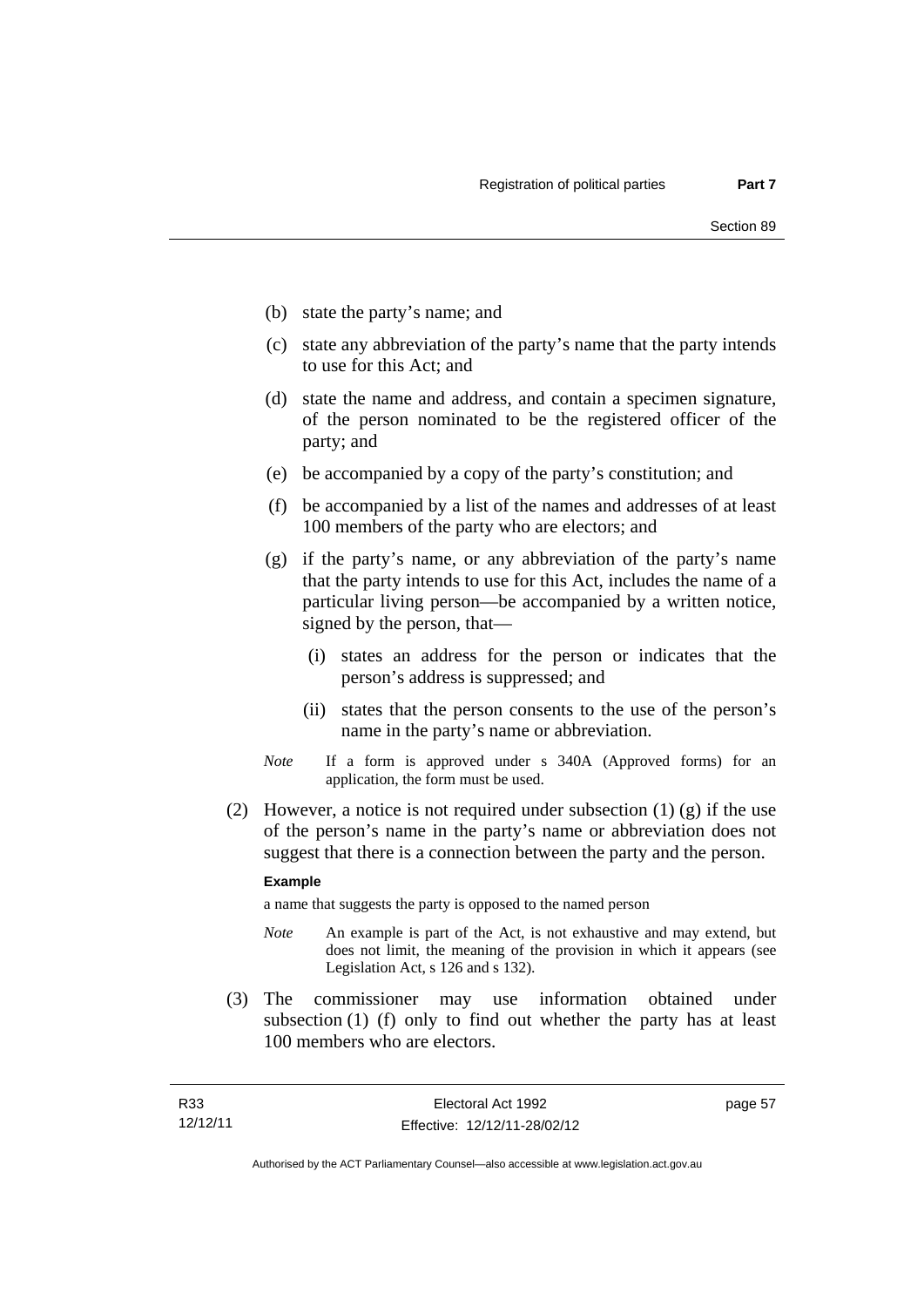Section 90

### **90 Further information about application for political party registration**

 (1) For this part, the commissioner may, by written notice given to an applicant for registration of a political party, require the applicant to give to the commissioner within a stated period stated information, or a stated document, relating to the application.

*Note* For how documents may be given, see *Legislation Act 2001*, pt 19.5.

- (2) If the applicant fails to comply with a notice under subsection (1), the commissioner may refuse the application.
- (3) If the commissioner refuses the application under subsection (2), the commissioner must give the applicant an internal review notice about the commissioner's decision.

#### **91 Notification and publication of applications**

- (1) If the commissioner receives an application for the registration of a political party, the commissioner must prepare written notice of the application.
- (2) The notice must—
	- (a) state the following particulars:
		- (i) the name of the political party; and
		- (ii) any abbreviation of the name of the party that the party intends to use for this Act; and
		- (iii) the name and address of the person nominated to be the registered officer of the party; and
	- (b) state that a copy of each of the following is available for public inspection at the commissioner's office:
		- (i) the application;
		- (ii) the party's constitution;

R33 12/12/11

Authorised by the ACT Parliamentary Counsel—also accessible at www.legislation.act.gov.au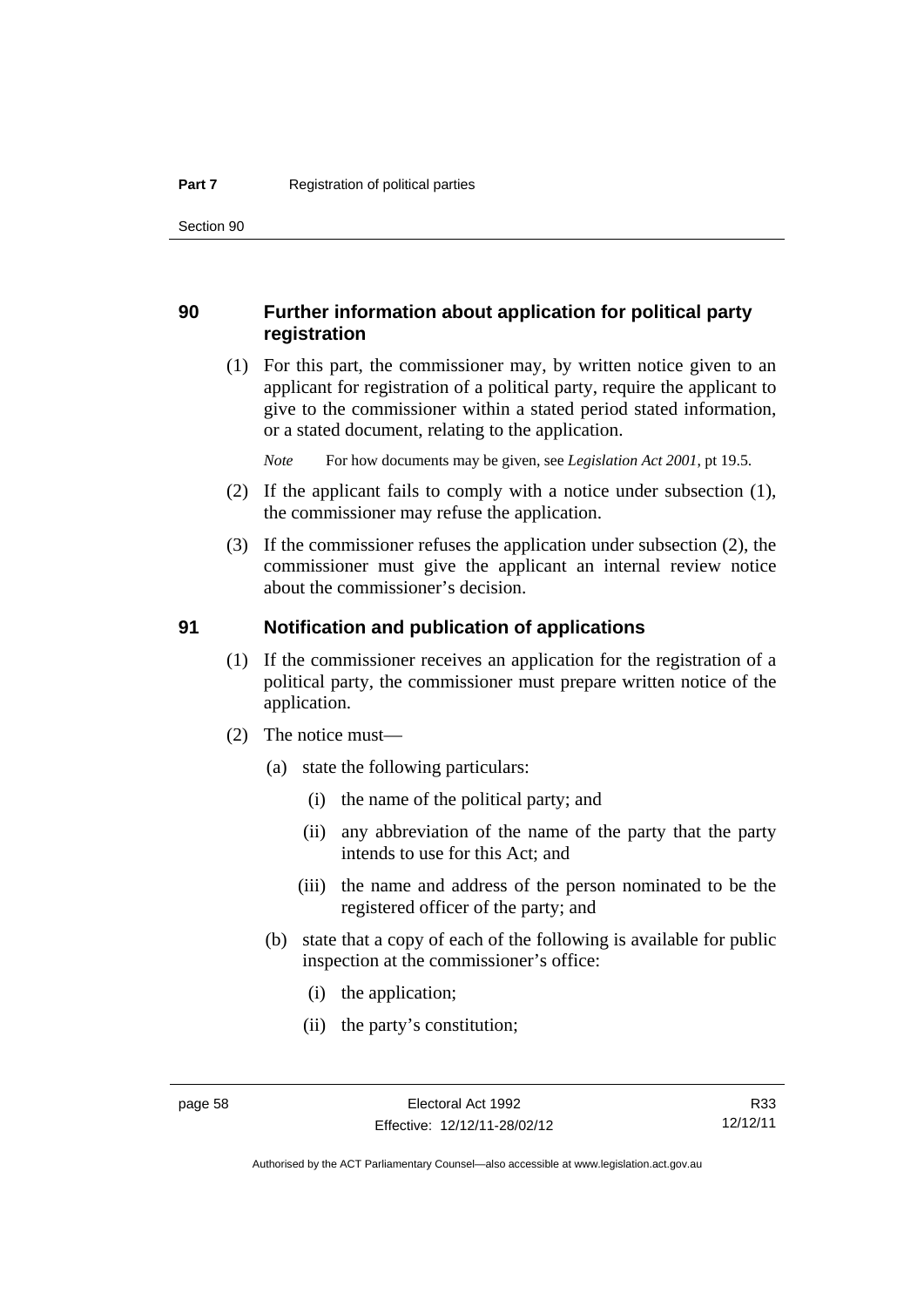- (iii) if the application was accompanied by a notice under section 89 $(1)$  $(g)$ —the notice; and
- (c) state that written objections to the application may be given to the commissioner within 14 days after the day the notice is notified under the *Legislation Act 2001*.
- (3) The notice is a notifiable instrument.

*Note* A notifiable instrument must be notified under the *Legislation Act 2001*.

- (4) The commissioner must also publish the notice in a newspaper.
- (5) The commissioner must make a copy of each of the following available for public inspection at the commissioner's office:
	- (a) the application;
	- (b) the party's constitution;
	- (c) if the application was accompanied by a notice under section 89 (1)  $(g)$ —the notice.

### **91A Objections to applications and responses**

- (1) An objection to an application for registration of a political party must—
	- (a) be in writing; and
	- (b) set out the grounds of the objection; and
	- (c) state the objector's name and address; and
	- (d) be signed by the objector; and
	- (e) be given to the commissioner in accordance with the notice under section 91 (Notification and publication of applications) for the application.
- (2) The commissioner must give to the person nominated to be the registered officer of the political party—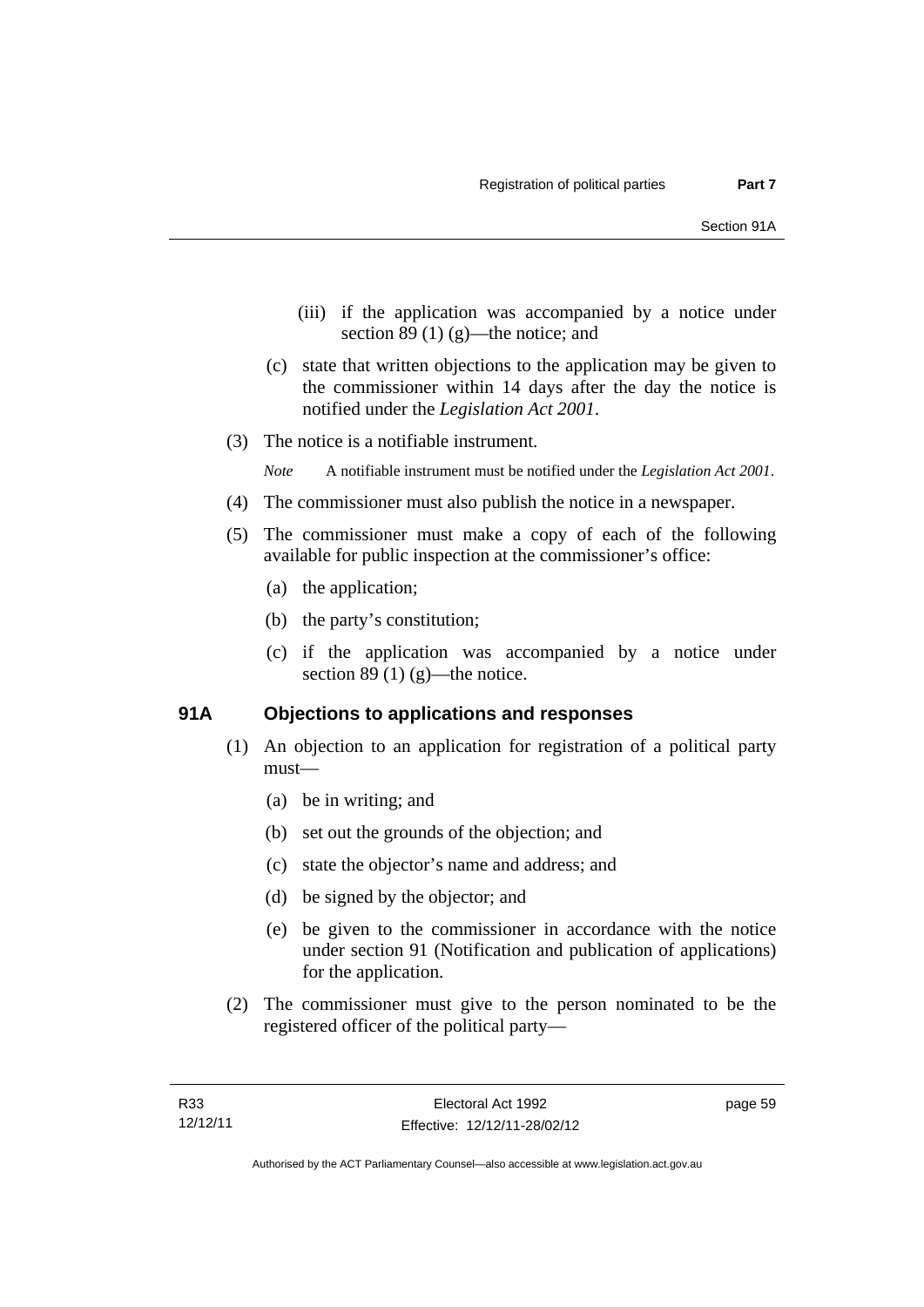Section 92

- (a) a copy of each objection given to the commissioner in accordance with subsection (1); and
- (b) a written notice inviting the person to give any response to the objection to the commissioner, in writing, within 14 days after the day the notice is given to the person.
- (3) The commissioner must make a copy of the following available for public inspection:
	- (a) each objection given to the commissioner in accordance with subsection  $(1)$ ;
	- (b) each response given to the commissioner in accordance with the notice under subsection (2).
- (4) In deciding whether to register the political party, the commissioner must consider each objection and response given to the commissioner in accordance with this section.

### **92 Registration of political parties**

- (1) If an application for registration of a political party is made under this part, the commissioner must register the party unless the commissioner refuses the application under section 90 (2) (Further information about application for political party registration) or section 93 (Refusal of applications for registration).
- (2) If the commissioner registers a political party, the commissioner must prepare written notice of the registration.
- (3) The notice is a notifiable instrument.

*Note* A notifiable instrument must be notified under the *Legislation Act 2001*.

- (4) The commissioner must also give notice of the registration to the secretary of the political party.
- (5) In addition, if an objection was made under section 91A (Objections to applications and responses) to the application, the commissioner

R33 12/12/11

Authorised by the ACT Parliamentary Counsel—also accessible at www.legislation.act.gov.au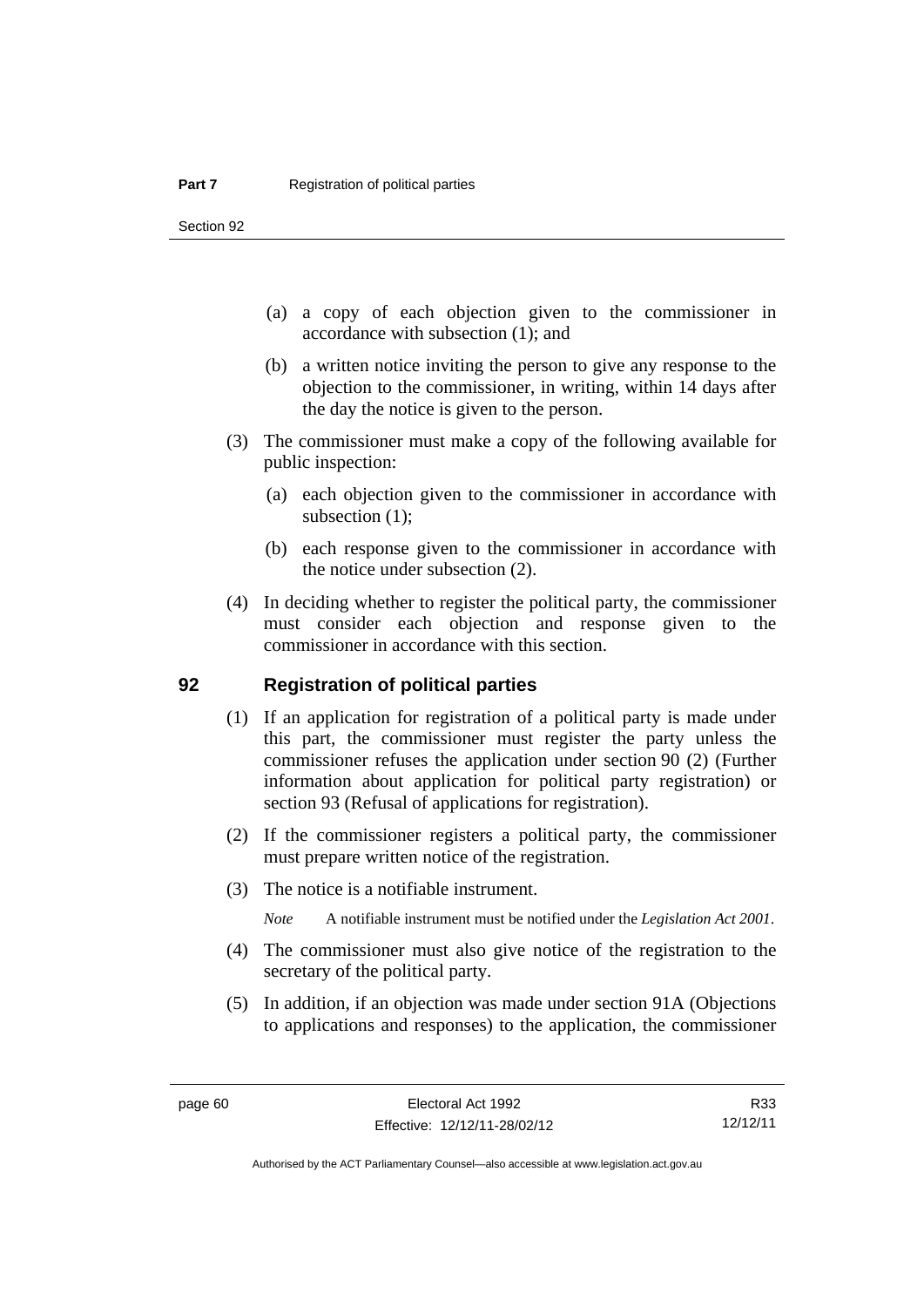must give the objector an internal review notice about the decision to register the political party.

## **93 Refusal of applications for registration**

- (1) The commissioner must refuse an application for the registration of a political party if—
	- (a) for an application for registration of a political party—the commissioner believes on reasonable grounds that, when it made the application, the party did not have at least 100 members who were electors; or
	- (b) the person nominated in the application to be the registered officer of the party is not qualified to be an elector or is the registered officer of a registered party; or
	- (c) the party is ineligible for registration because of section 99 (Use of party name after cancellation); or
	- (d) the party's name, or any abbreviation of the party's name that the party intends to use for this Act, includes the name of a particular living person and the application is not accompanied by the notice (if required) under section 89 (1) (g).
- (2) The commissioner must also refuse an application if the commissioner believes on reasonable grounds that the name of the political party, or any abbreviation of that name that the application states that the party intends to use for this Act—
	- (a) consists of more than 6 words; or
	- (b) is obscene; or
	- (c) is the name, or an acronym of the name, of another political party; or
	- (d) so nearly resembles the name, or an acronym of the name, of another political party that it is likely to be confused with or mistaken for that name or acronym; or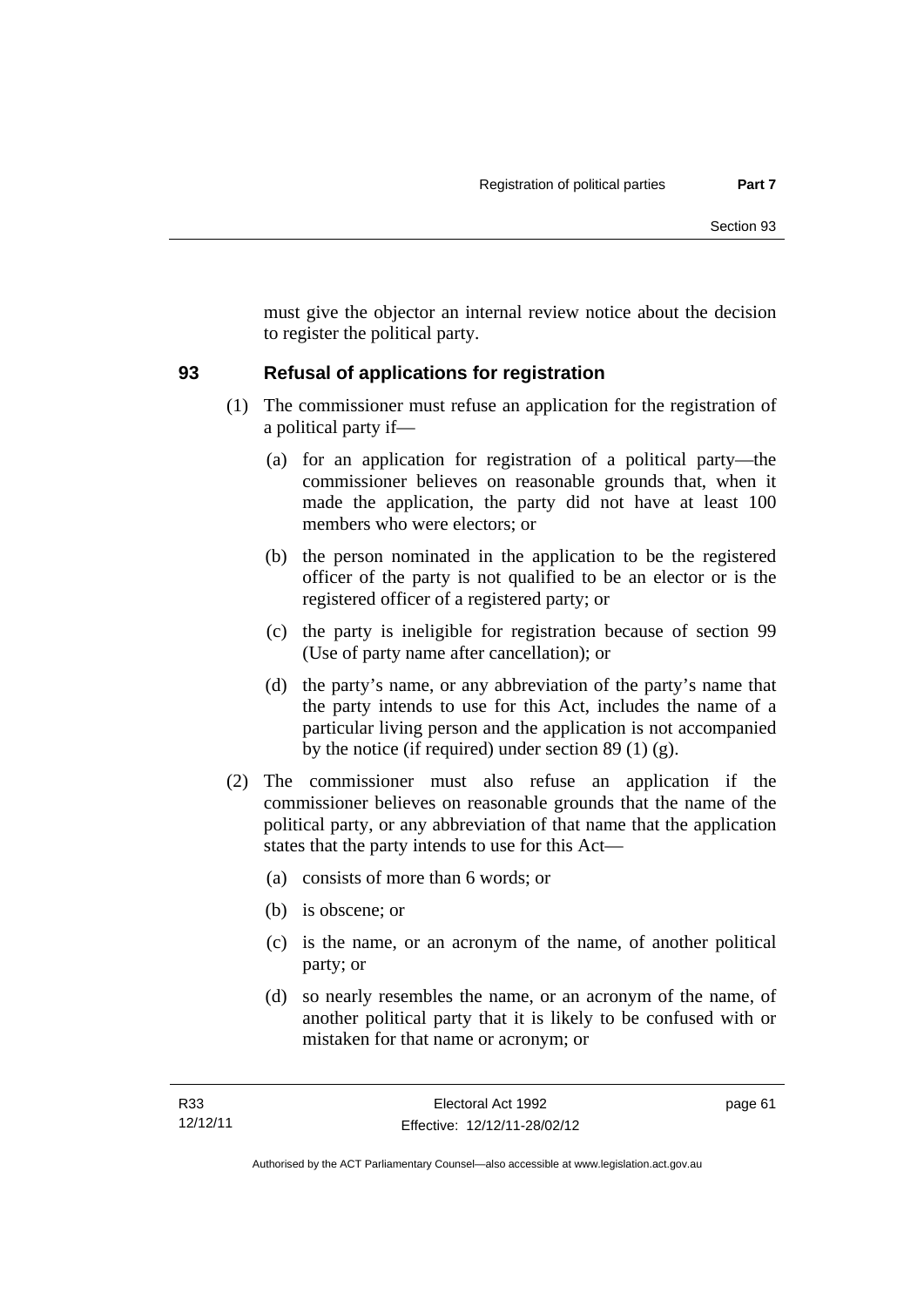- (e) consists of the word 'independent'; or
- (f) consists of the words 'independent party'; or
- (g) consists of or includes the word 'independent' and—
	- (i) the name, or an acronym of the name, of another political party; or
	- (ii) matter that so nearly resembles the name, or an acronym of the name, of another political party that the matter is likely to be confused with or mistaken for that name or acronym.
- (3) If the commissioner refuses an application for the registration of a political party, the commissioner must—
	- (a) give the secretary of the party an internal review notice about the decision to refuse the application; and
	- (b) if an objection was made under section 91A (Objections to applications and responses) to the application—give the objector written notice of the refusal.
- (4) In this section, *another political party*, in relation to a political party, is—
	- (a) a registered party; or
	- (b) a political party at least 1 member of which is a member of—
		- (i) the Legislative Assembly; or
		- (ii) the Commonwealth Parliament; or
		- (iii) a State legislature; or
	- (c) a political party registered or recognised for the law of the Commonwealth or a State that relates to the election of members of the Commonwealth Parliament or the State legislature.

R33 12/12/11

Authorised by the ACT Parliamentary Counsel—also accessible at www.legislation.act.gov.au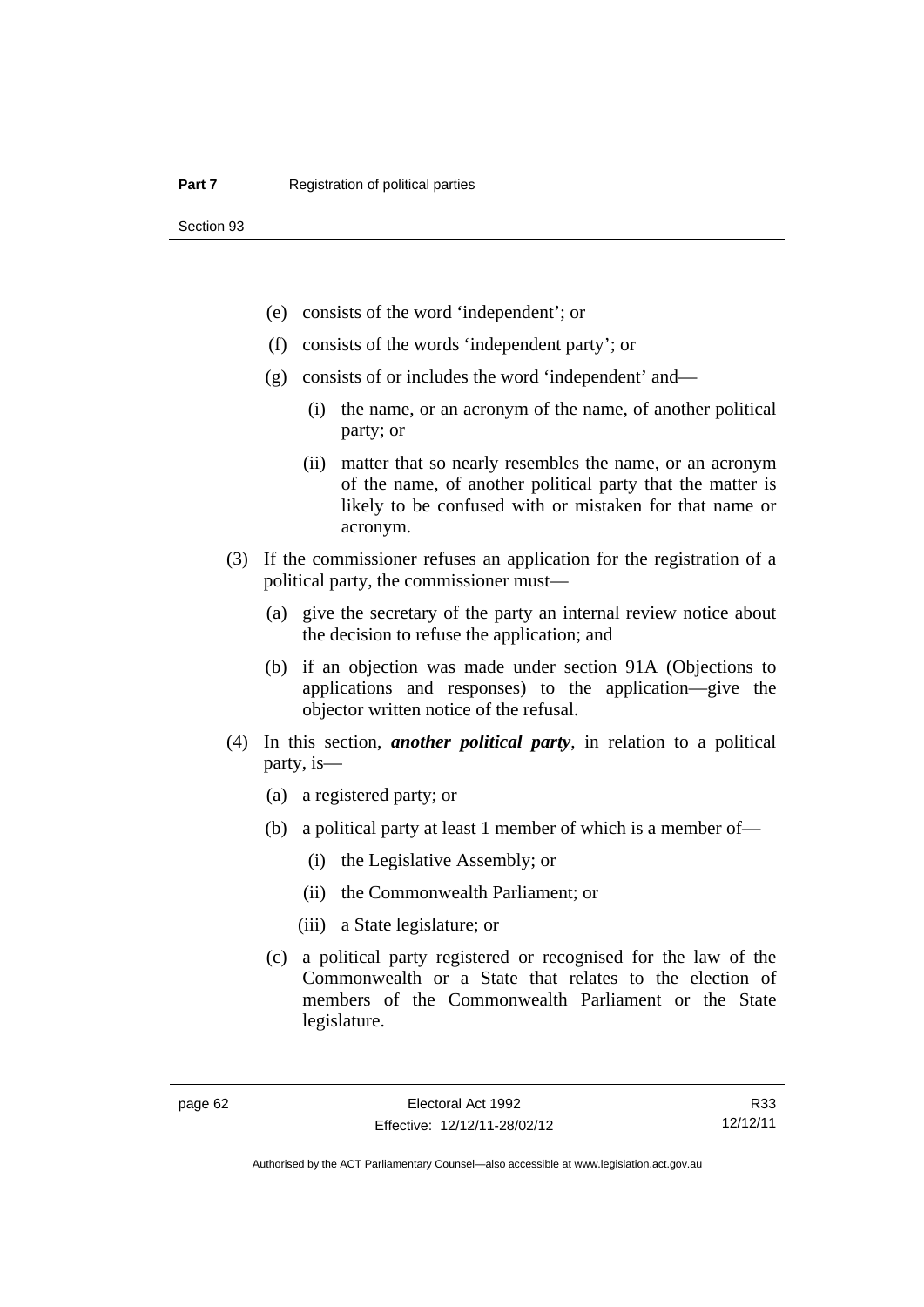- (5) However, *another political party*, in relation to a political party, does not include a political party that is related to it.
- (6) In this section:

*name* includes an abbreviation of the name.

### **94 Amendment of applications for registration**

- (1) If the commissioner is of the opinion that an application for the registration of a political party must be refused under section 93 (Refusal of applications for registration), but that the application might be amended to prevent the refusal, the commissioner must give the applicant written notice to that effect.
- (2) The notice must—
	- (a) set out the reasons for the commissioner's opinion; and
	- (b) describe the effect of subsections (3) to (5).
- (3) If the commissioner gives the notice to the applicant, the commissioner is not required to further consider the application unless a request is made under subsection (4).
- (4) Within 28 days after receiving the notice, the applicant may give the commissioner a written request, signed by the applicant, for the commissioner—
	- (a) to amend the application in a stated way; or
	- (b) to consider the application in the form in which it was made.
- (5) The commissioner must comply with the request.
- (6) If the applicant requests the commissioner to amend the application in a stated way, the application as amended in accordance with the request is taken to be a new application for the registration of a political party.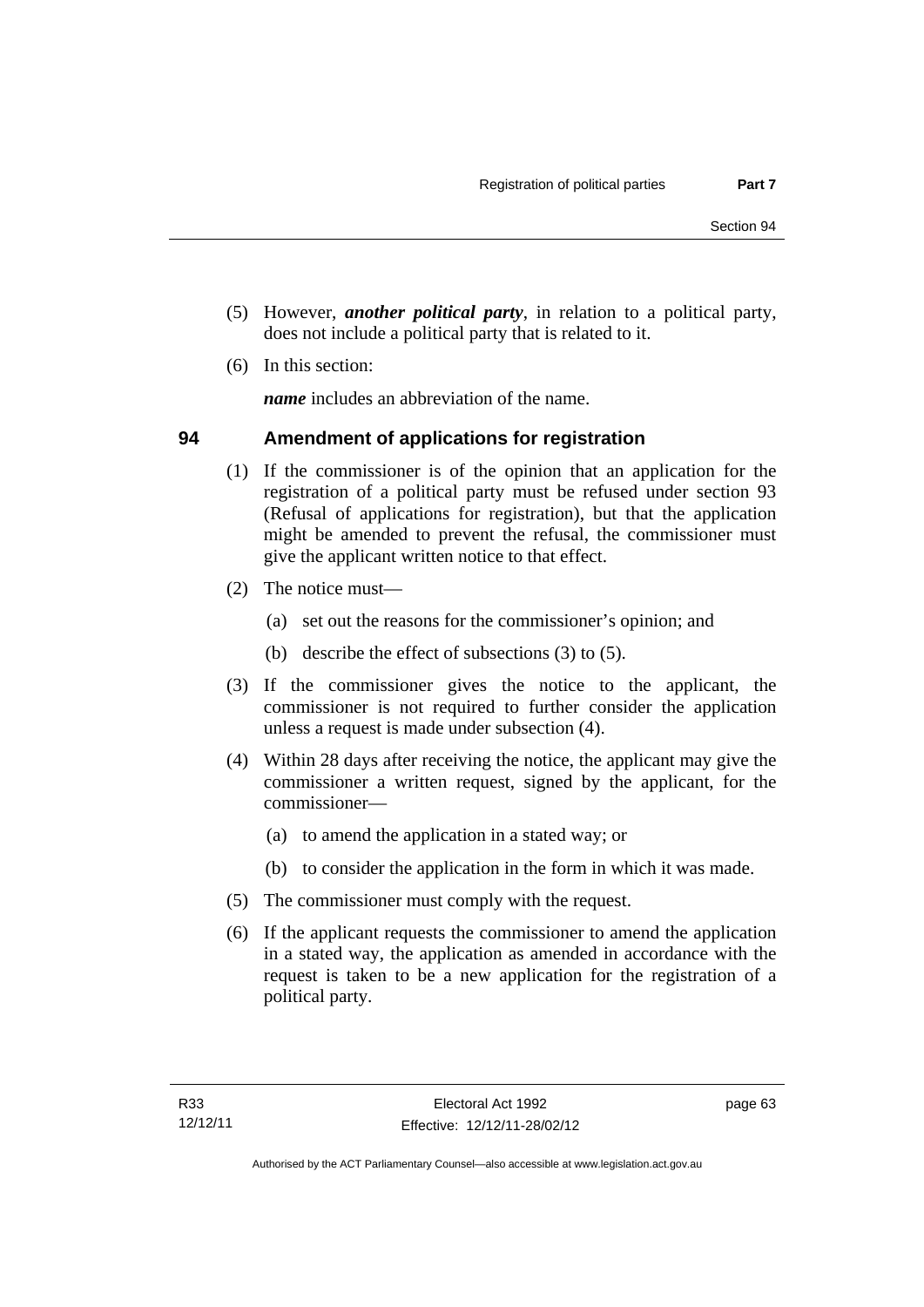Section 95

### **95 Changes to particulars in register**

- (1) The secretary of a registered party may apply to the commissioner to change particulars included in the register of political parties in relation to the party.
- (2) This part (other than section 94 and this section) applies, with all necessary changes, to an application under subsection (1), as if it were an application for registration of the political party and any objection to the application were an objection to the registration.
- (3) Section 91 (Notification and publication of applications) and section 91A (Objections to applications and responses) do not apply to an application to change the address of the registered officer of a registered party.

### **95A Objection to continued use of name**

- (1) This section applies if—
	- (a) the commissioner is satisfied that the name of a registered party (the *first party*) is relevantly similar to the name of another registered party (the *second party*) that was registered under this part later than the first party; and
	- (b) when it was registered the second party was related to the first party; and
	- (c) the registered officer of the first party objects in writing to the continued use of the name by the second party; and
	- (d) the commissioner is satisfied that the parties are not related at the time of the objection.
- (2) The commissioner must—
	- (a) uphold the objection; and
	- (b) by written notice, tell the registered officer of the second party that the second party will be deregistered under section 98 (Cancellation of registration of political parties) if—

R33 12/12/11

Authorised by the ACT Parliamentary Counsel—also accessible at www.legislation.act.gov.au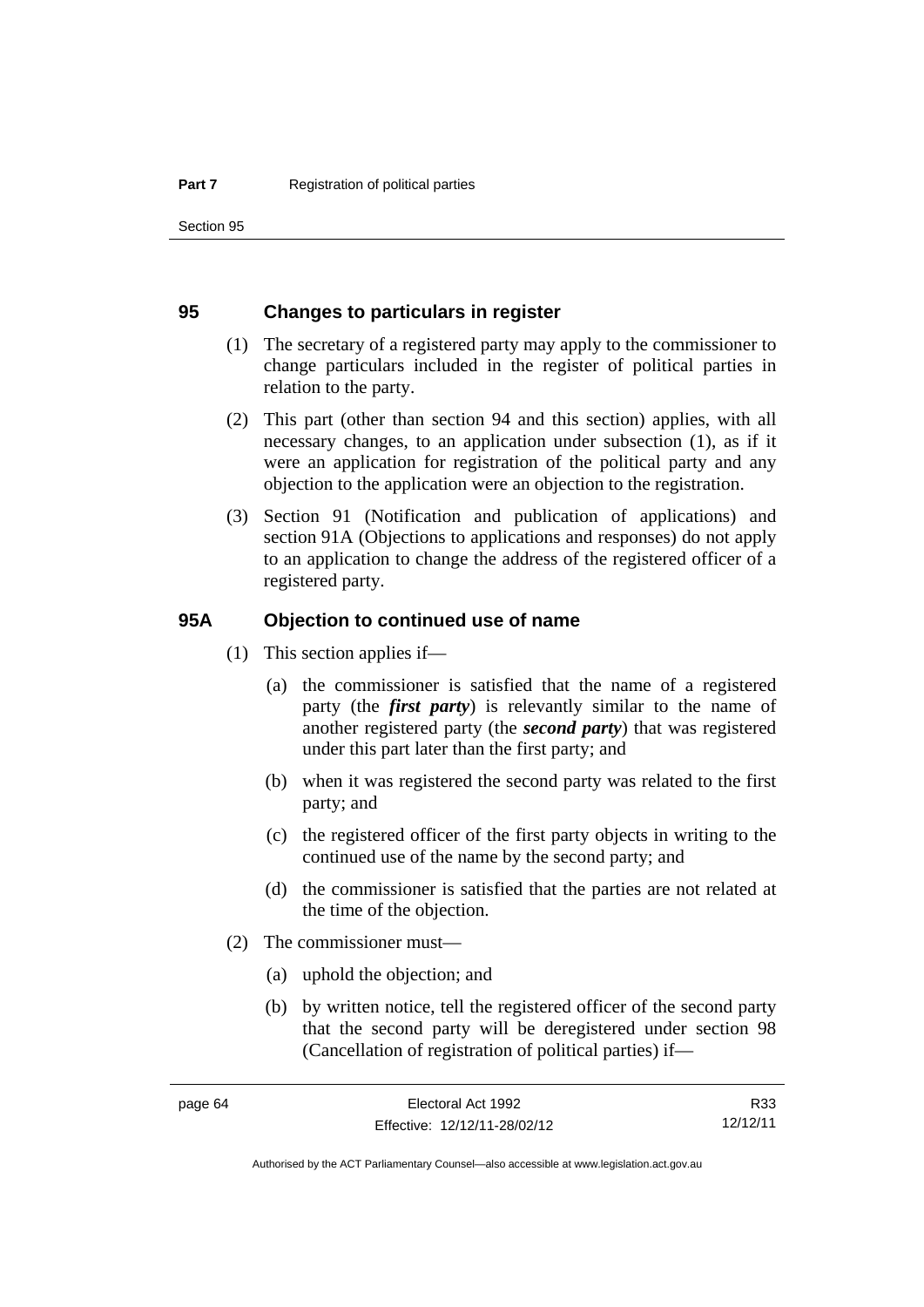- (i) it does not make an application under section 95 (Changes to particulars in register) for a change of name within 28 days after the registered officer receives the notice; or
- (ii) it makes the application, but the application is refused.
- (3) The name of a registered party is *relevantly similar* to the name of another registered party if the commissioner is satisfied on reasonable grounds that the name so nearly resembles the name of the other party that it is likely to be confused with or mistaken for that name.
- (4) In this section:

*name*, for a registered party, means—

- (a) the name of the party entered in the register of political parties; or
- (b) a registered abbreviation of the name of the party.

## **95B When certain action cannot be taken**

- (1) This section applies if, in the period beginning 1 July in a year when an ordinary election must be held and ending when the pre-election period for the election begins, the commissioner receives an application—
	- (a) to register a political party; or
	- (b) to change the name or abbreviation of a political party.
- (2) The commissioner must not take any action under this part in that period in relation to the application.

## **96 No action under pt 7 during pre-election period**

During a pre-election period, no action may be taken under this part in relation to the registration of a political party.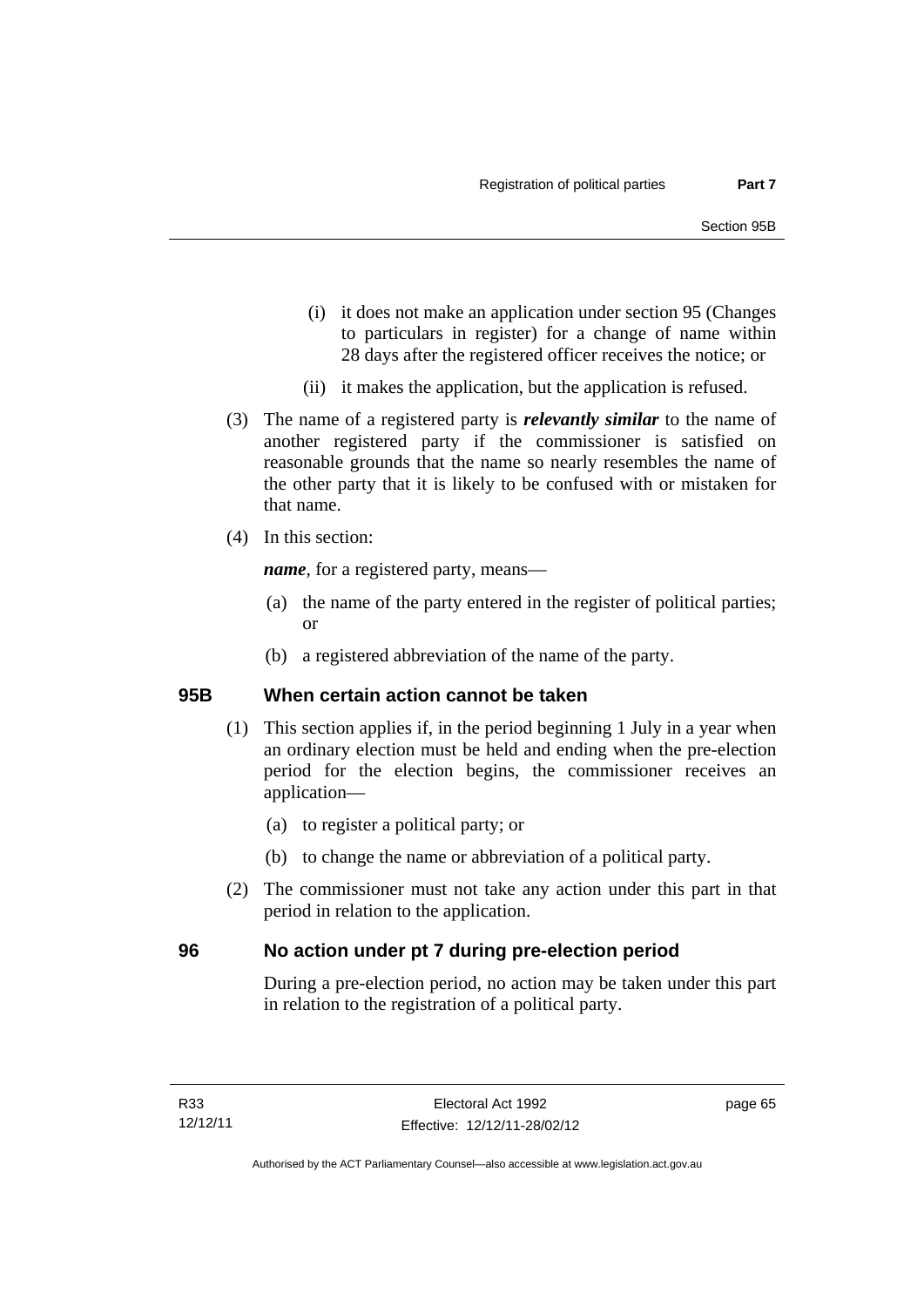Section 96A

### **96A Who can be a registered officer**

A person is entitled to be the registered officer of a registered party only if the person is qualified to be an elector.

### **97 Deputy registered officer**

- (1) For part 9 (Arrangements for elections) and part 10 (Voting), a deputy registered officer of a registered party may be appointed—
	- (a) by the registered officer of the party; or
	- (b) if the office of registered officer of the party is vacant, or the registered officer cannot for any reason exercise the officer's functions—by the secretary of the party.
- (2) The appointment does not have effect until the commissioner is given written notice of the appointment.
- (3) The notice must—
	- (a) be signed by the person making the appointment and the person appointed deputy registered officer; and
	- (b) state the name and address of the deputy registered officer.
- (4) A person is entitled to be a deputy registered officer of a registered party only if the person is qualified to be an elector.
- (5) A reference in part 9 or 10 to the registered officer of a registered party includes a reference to a deputy registered officer of the party.

### **97A Information about political parties**

 (1) The commissioner may, by written notice given to the registered officer of a registered party, require the officer to give the commissioner information stated in the notice that is reasonably necessary for the commissioner to find out whether the party is entitled to be registered.

R33 12/12/11

Authorised by the ACT Parliamentary Counsel—also accessible at www.legislation.act.gov.au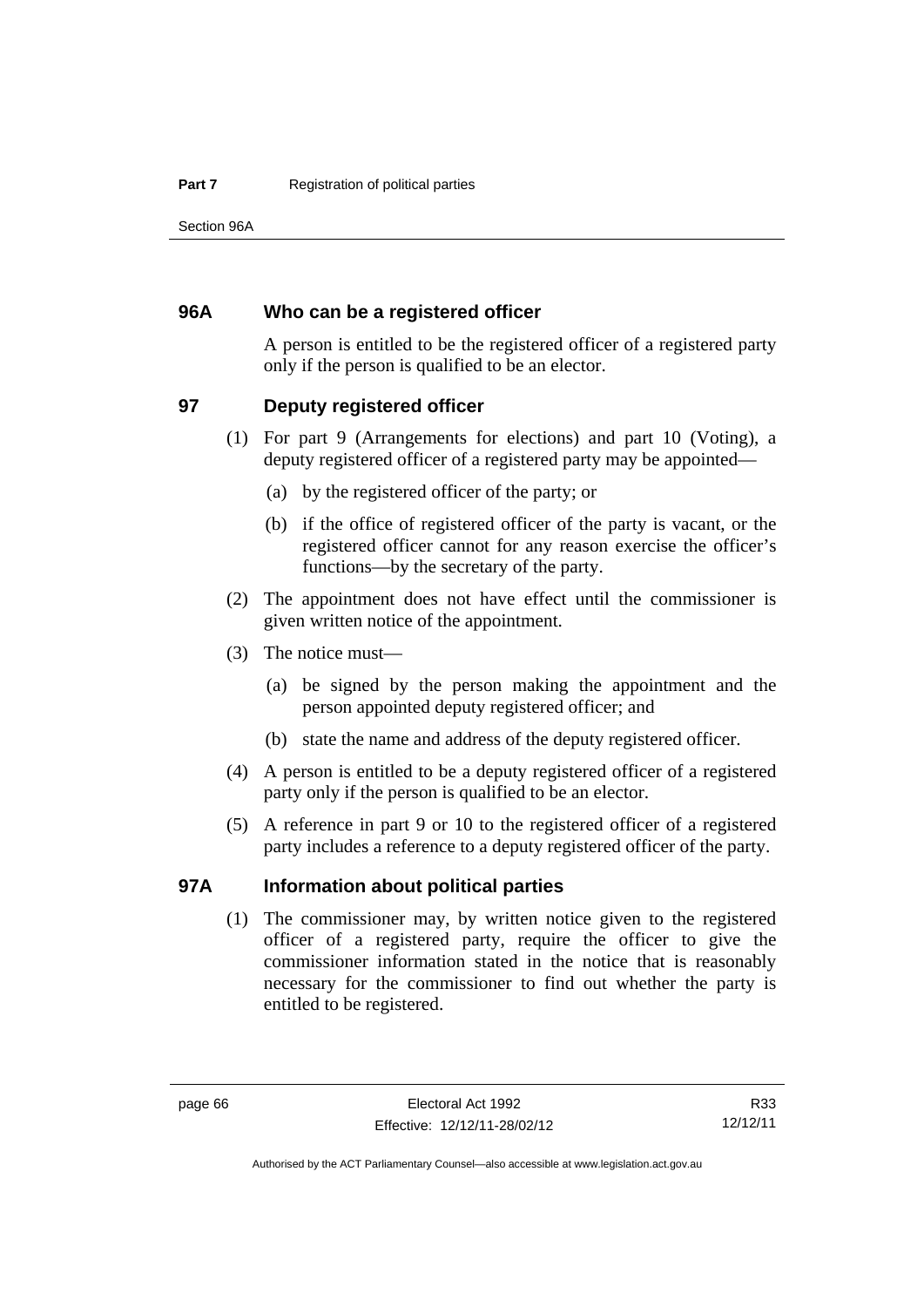- (2) Without limiting subsection (1), the commissioner may, under that subsection, require the registered officer to give the commissioner a list, as at a stated date, of the names and addresses of at least 100 members of the party who are electors.
- (3) The commissioner may use the information obtained under subsection (2) only to find out whether the party is entitled to be registered.

## **98 Cancellation of registration of political parties**

- (1) The commissioner must cancel the registration of a registered party if the secretary of the party asks the commissioner to cancel the registration.
- (2) A request under subsection (1) must—
	- (a) be in writing; and
	- (b) be signed by the applicant; and
	- (c) state the applicant's name and address.
- (3) The commissioner must cancel the registration of a registered party if it has not endorsed a candidate at the last 2 general elections.
- (4) However, subsection (3) applies to a registered party only if it was a registered party at the time of each of the general elections.
- (5) The commissioner must cancel the registration of a registered party if the commissioner believes on reasonable grounds that—
	- (a) for a registered party—
		- (i) the party has ceased to exist (whether by amalgamation with another political party or otherwise); or
		- (ii) the party does not have at least 100 members who are electors; or
		- (iii) the party does not have a constitution; or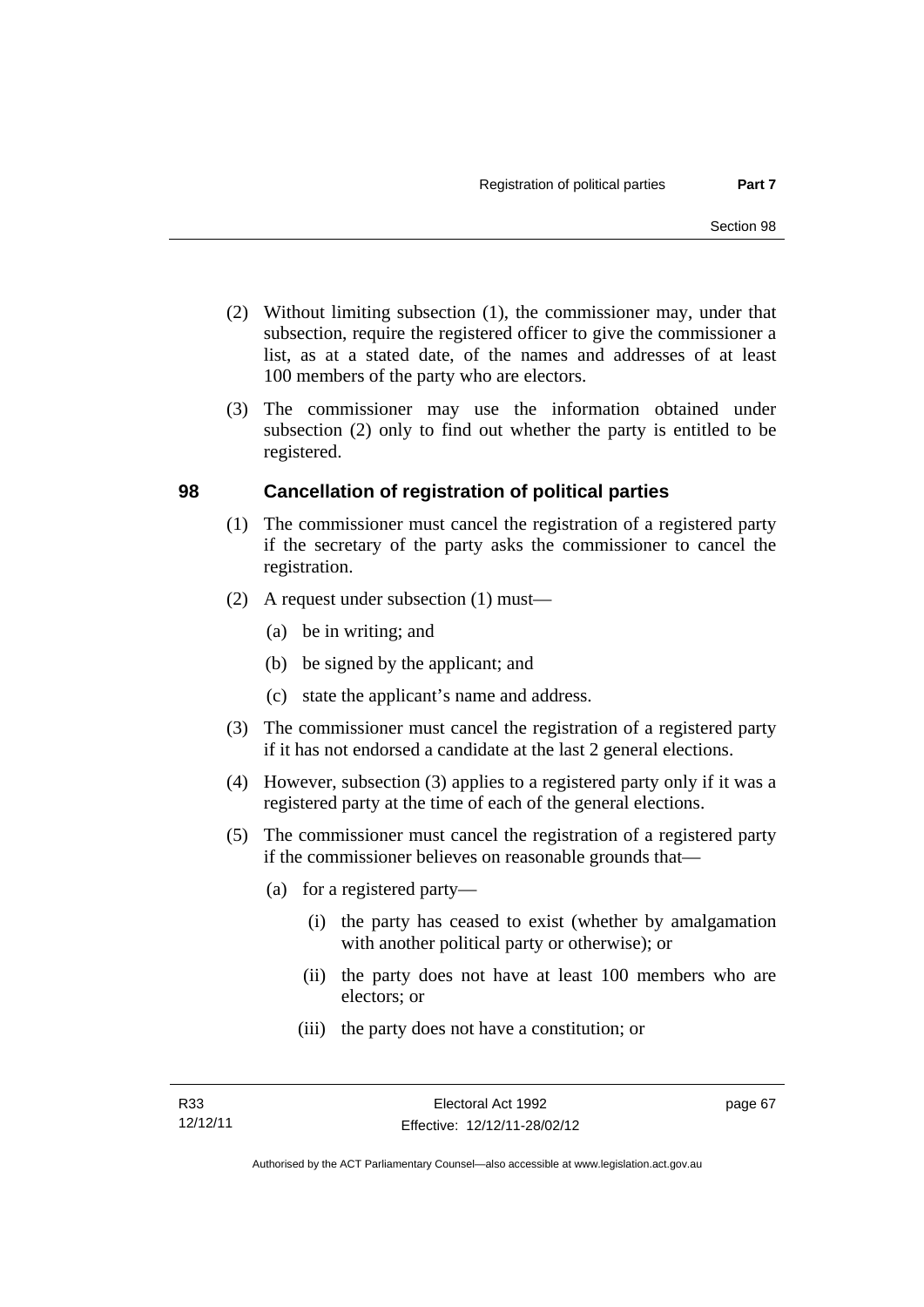Section 98

- (b) the registration of the party was obtained by fraud or misrepresentation.
- (6) The commissioner may cancel the registration of a registered party under subsection (5) only if the commissioner has—
	- (a) given the relevant person a written notice—
		- (i) stating that the commissioner proposes to cancel the registration of the party; and
		- (ii) setting out the reasons for the proposed cancellation; and
		- (iii) stating that written objections to the proposed cancellation may be given to the commissioner within the 14 days mentioned in paragraph (b); and
	- (b) prepared, and notified under the *Legislation Act 2001*, a written notice stating—
		- (i) that the commissioner proposes to cancel the registration of the party; and
		- (ii) that written objections to the proposed cancellation may be given to the commissioner within 14 days after the day the notice is notified under the *Legislation Act 2001*; and
	- (c) considered each objection given to the commissioner in accordance with the notice under paragraph (a) or (b).
- (7) For subsection (6) (a), the *relevant person* is the secretary, or last secretary, of the registered party.
- (8) The notice under subsection (6) (b) is a notifiable instrument.

*Note* A notifiable instrument must be notified under the *Legislation Act 2001*.

 (9) If the commissioner cancels the registration of a registered party under this section, the commissioner must prepare written notice of the cancellation.

R33 12/12/11

Authorised by the ACT Parliamentary Counsel—also accessible at www.legislation.act.gov.au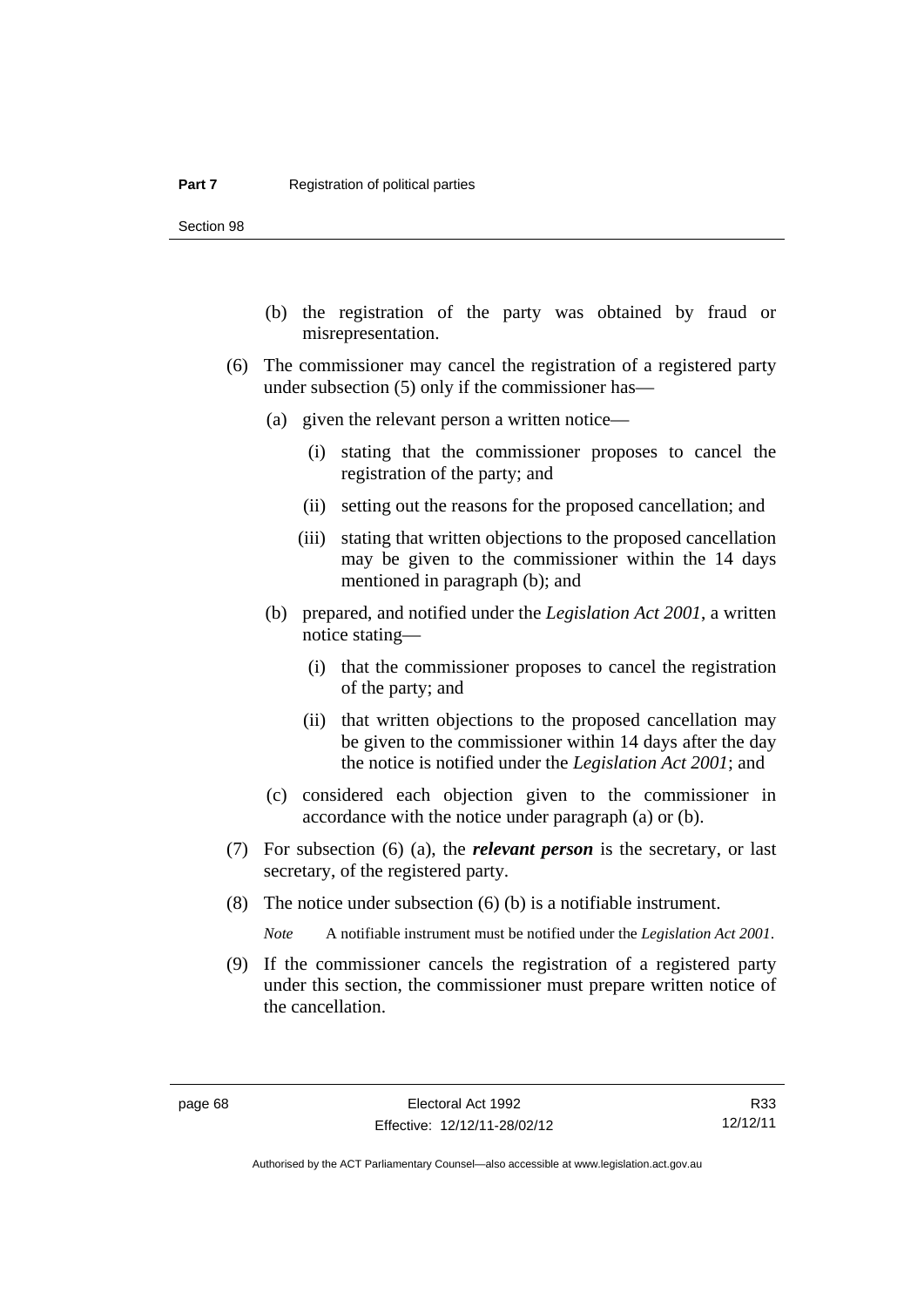(10) The notice under subsection (9) is a notifiable instrument.

*Note* A notifiable instrument must be notified under the *Legislation Act 2001*.

- (11) If the commissioner cancels the registration of a registered party under subsection (3), the commissioner must also give written notice of the cancellation to the registered officer of the party.
- (12) If the commissioner cancels the registration of a registered party under subsection (5), the commissioner must give an internal review notice about the decision to cancel the registration to the registered officer, or last registered officer, of the party.
- (13) If, after an objection has been made under this section to the proposed cancellation of the registration of a registered party, the commissioner decides not to cancel the registration, the commissioner must give written notice of the decision to—
	- (a) the registered officer of the party; and
	- (b) if the objection was not made by or on behalf of the party or sponsoring MLA—the objector.

### **99 Use of party name after cancellation**

- (1) If the registration of a registered party (the *cancelled party*) is cancelled—
	- (a) the cancelled party; or
	- (b) another political party that has a name that so nearly resembles the name of the cancelled party that it is likely to be confused with or mistaken for the cancelled party;

is ineligible for registration until after the next general election after the cancellation.

(2) In this section:

*name* includes an abbreviation of the name.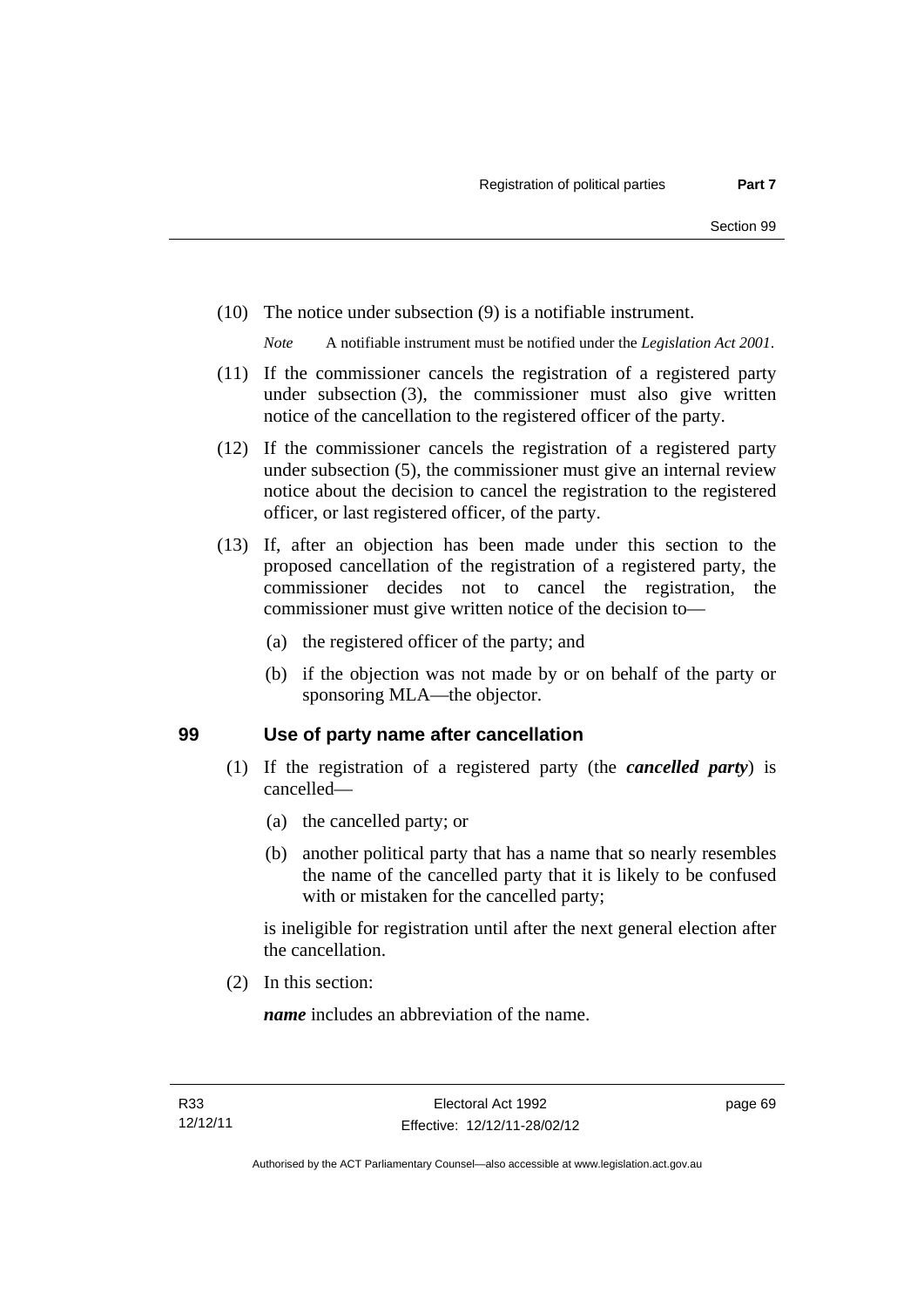Section 99A

## **99A General requirements about constitutions of registered parties**

 (1) If a registered party changes its constitution, the registered officer of the party must give the commissioner a copy of the changed constitution within 30 days after the change.

Maximum penalty: 10 penalty units

 (2) The commissioner must make a copy of the constitution available for public inspection.

page 70 **Electoral Act 1992** Effective: 12/12/11-28/02/12

Authorised by the ACT Parliamentary Counsel—also accessible at www.legislation.act.gov.au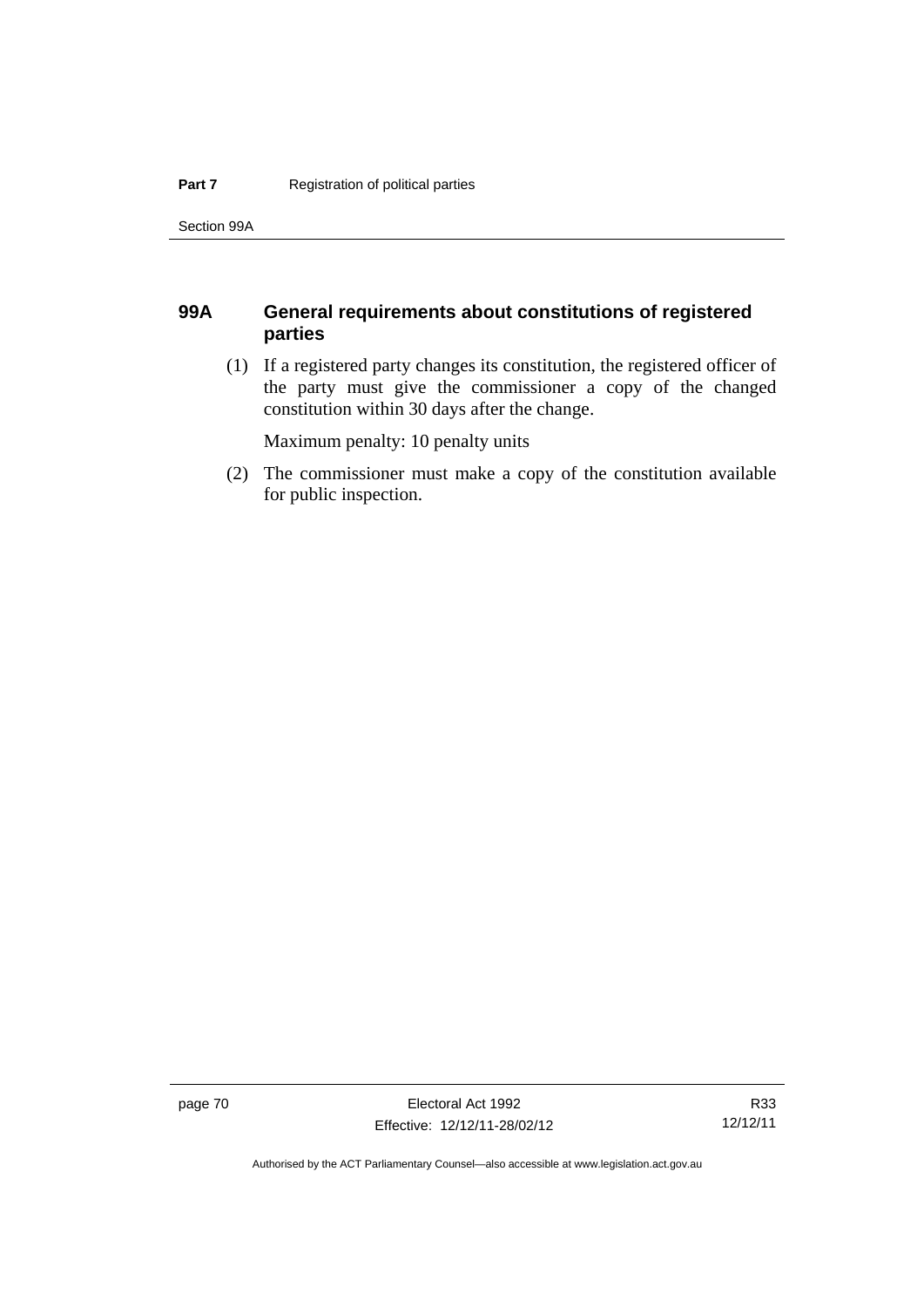# **Part 8 Timing of elections**

### **100 Ordinary elections**

- (1) A general election under this Act must be held on the 3rd Saturday in October in the 4th year after the year when the last ordinary election was held.
- (2) If, apart from this subsection, an election in accordance with subsection (1) would be held on the day an election of Senators, or a general election of members of the House of Representatives, would be held, the election shall be held on the 1st Saturday in December in the year when it would, apart from this subsection, be held.
- (3) If an extraordinary general election has been held in the 6 months before the day when an election in accordance with subsection (1) or (2) would, apart from this subsection, have been held—
	- (a) the election shall not be held; and
	- (b) this section applies in relation to subsequent ordinary elections as if the election had been held.

### **101 Extraordinary elections**

- (1) For this Act, an *extraordinary election* is—
	- (a) a general election required by the Self-Government Act, section 16; or
	- (b) a general election required by the Self-Government Act, section 48; or
	- (c) an election of an MLA or MLAs required by section 126; or
	- (d) an election of an MLA or MLAs required by section 275.
- (2) If an extraordinary election under section 126 (Supplementary elections) is required, the Executive must determine a Saturday for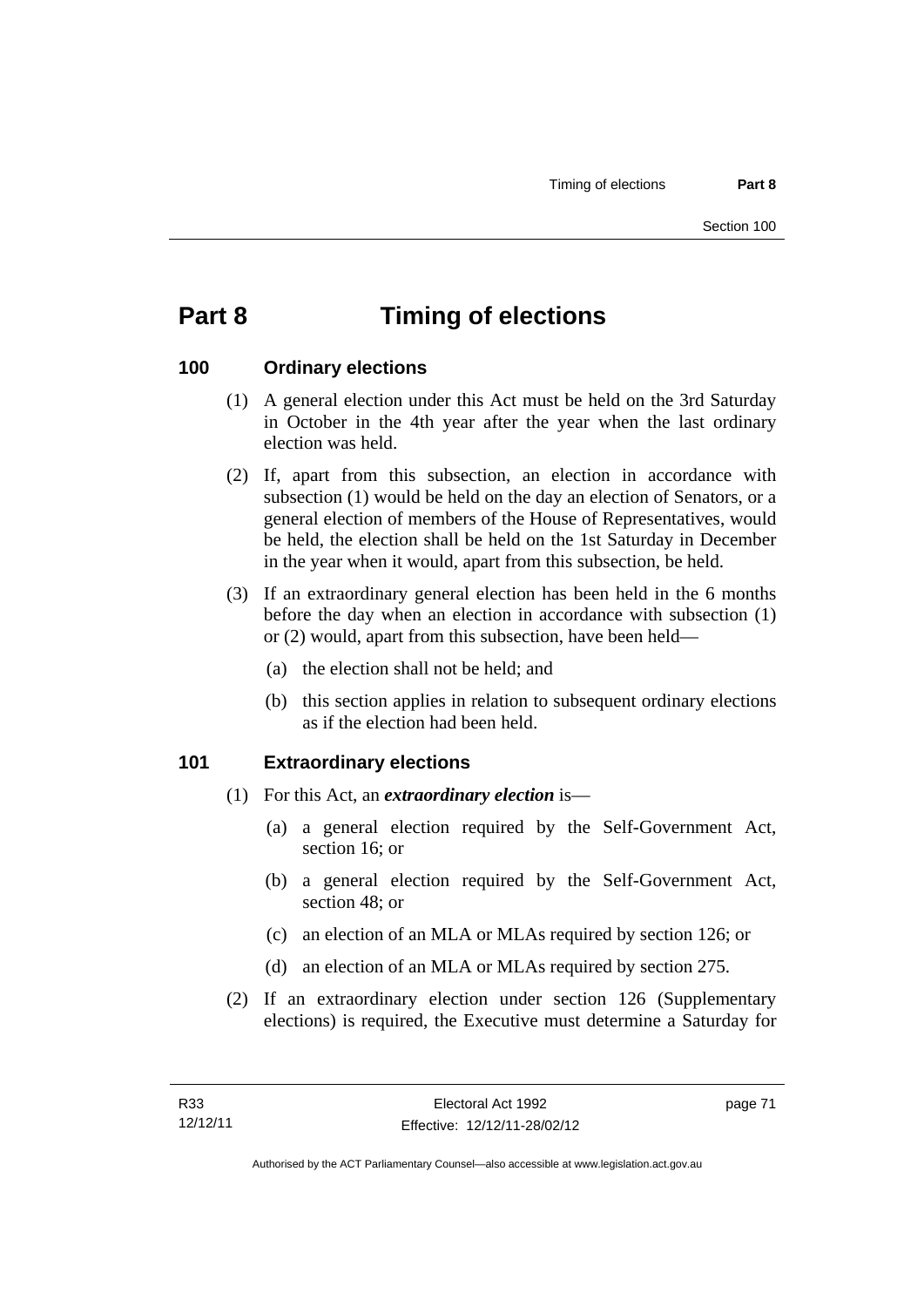#### **Part 8 Timing of elections**

Section 102

holding the election that is not earlier than 36 days, or later than 90 days, after the day when the election failed.

- (3) If the Court of Disputed Returns declares an election void, the Executive must determine a Saturday for holding the extraordinary election required under section 275 (Effect of declarations) that is not earlier than 36 days, or later than 90 days, after the day when the declaration is made.
- (4) The Executive must not determine under this section a day that is the polling day for an election of senators or a general election of the House of Representatives.
- (5) A determination under this section is a notifiable instrument.

*Note* A notifiable instrument must be notified under the *Legislation Act 2001*.

### **102 Polling day**

- (1) A poll must be held for an election on the day when the election is required to be held under this part.
- (2) This section is subject to section 111 (Need for a poll).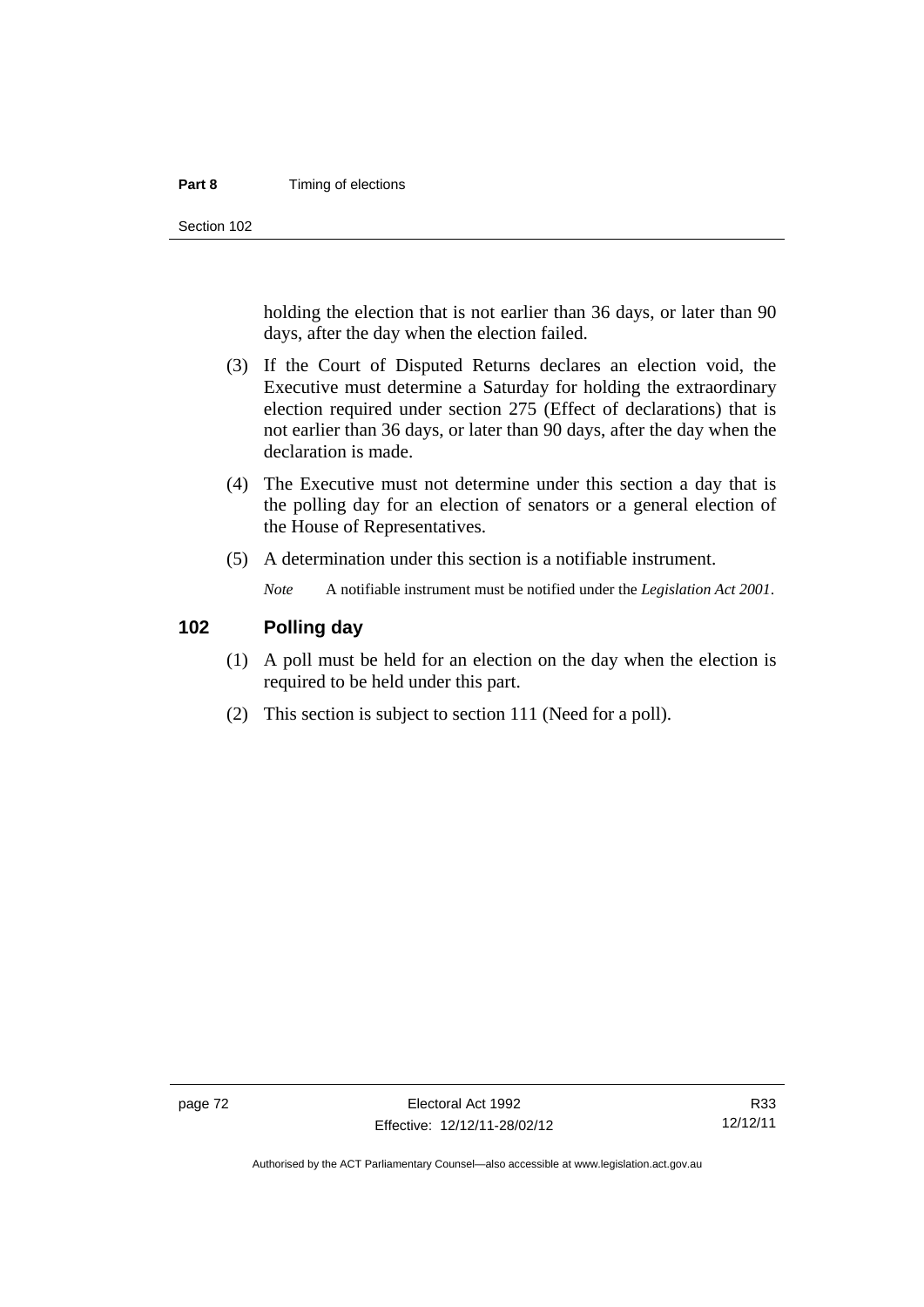# **Part 9 Arrangements for elections**

# **Division 9.1 Nominations**

## **103 Eligibility—MLAs**

- (1) Subject to this section, a person who is—
	- (a) an Australian citizen; and
	- (b) at least 18 years old; and
	- (c) an elector or entitled to be an elector;

is eligible to be an MLA.

- (2) A person is not eligible to be an MLA if—
	- (a) the person is a member of—
		- (i) the Parliament of the Commonwealth; or
		- (ii) the legislature of a State or another Territory; or
	- (b) the person—
		- (i) holds an office or appointment (other than a prescribed office) under a law of the Territory, the Commonwealth, a State or another Territory; or
		- (ii) is employed by the Territory, the Commonwealth, a State or another Territory, or by a Territory authority or a body (whether corporate or not) established by a law of the Commonwealth, a State or another Territory;

and is entitled to any remuneration or allowance (other than reimbursement of expenses reasonably incurred) in relation to the office, appointment or employment.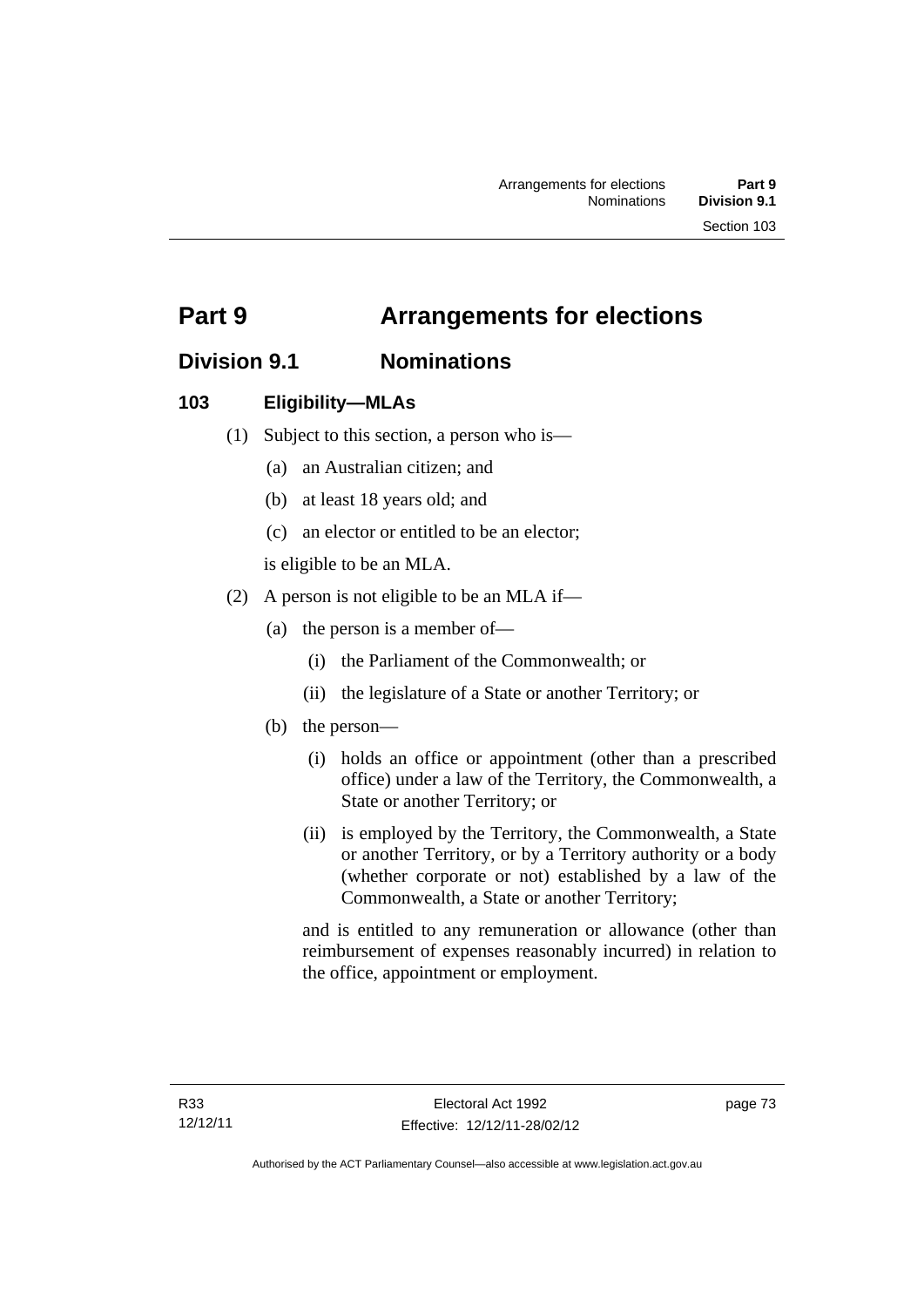(3) In subsection  $(2)$  (b) (i):

*prescribed office* means an office of Speaker, Deputy Speaker, Chief Minister, Deputy Chief Minister, Minister or MLA.

 (4) A person is not eligible to be an MLA if the person is under a sentence of imprisonment for 1 year or longer for a conviction of an indictable offence.

- (5) A person is not eligible to be an MLA for the disqualification period if—
	- (a) the person is convicted of an offence against—
		- (i) section 285 (Bribery) or section 288 (Violence and intimidation); or
		- (ii) the *Crimes Act 1914* (Cwlth), section 28 (Interfering with political liberty); or
		- (iii) the *Criminal Code* (Cwlth), part 2.4 relating to an offence mentioned in subparagraph (ii); or
	- (b) the person is found by the Court of Disputed Elections to have contravened (within the meaning of part 16) a section mentioned in paragraph (a) (i).
	- *Note Contravention* is defined for pt 16 (Disputed elections, eligibility and vacancies) in s 250.
- (6) For subsection (5), the *disqualification period* is 2 years after the conviction or finding.

### **104 Qualifications for nomination**

A person is not eligible to be nominated for election as an MLA unless, at the hour of nomination—

(a) the person is eligible to be an MLA; or

*Note* For the meaning of *indictable offence*, see the Legislation Act, s 190 (Indictable and summary offences).

Authorised by the ACT Parliamentary Counsel—also accessible at www.legislation.act.gov.au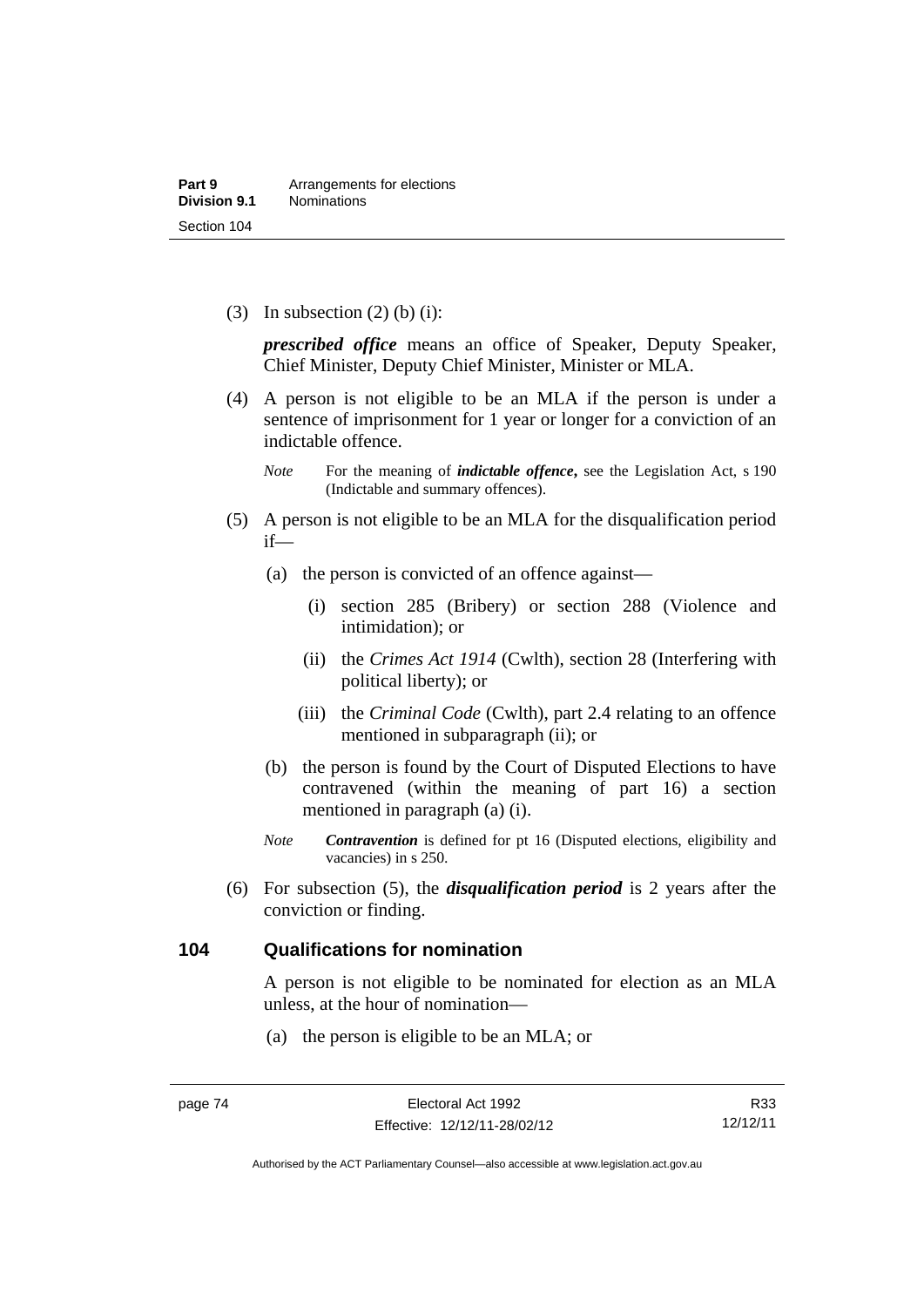(b) for a person referred to in section 103 (2) (b)—the person would, apart from that paragraph, be eligible to be an MLA.

## **105 Candidates to be nominated**

- (1) A person is not eligible for election as an MLA unless the person is nominated in accordance with this section.
- (2) A person may be nominated to be a candidate for election only by—
	- (a) the registered officer of a registered party that endorses the person as a party candidate in the election for the electorate for which the candidate is being nominated; or
	- (b) 20 electors entitled to vote at the election.
- (3) A nomination shall be made by giving to the commissioner, during the pre-election period but not later than 24 hours before the hour of nomination—
	- (a) a duly completed nomination form; and
	- (b) a deposit of the prescribed amount in legal tender or a banker's cheque.
- (4) A nomination form shall—
	- (a) be in the form approved under section 340A (Approved forms); and
	- (b) subject to subsection (7), set out the particulars of the name, address and occupation of the nominee; and
	- (c) contain a statement, signed by the nominee, to the effect that he or she consents to the nomination, and to be an MLA if elected; and
	- (d) contain a declaration, signed by the nominee, to the effect that he or she is eligible to be nominated; and
	- (e) specify the form in which the nominee's name is to be printed on the ballot papers for the election; and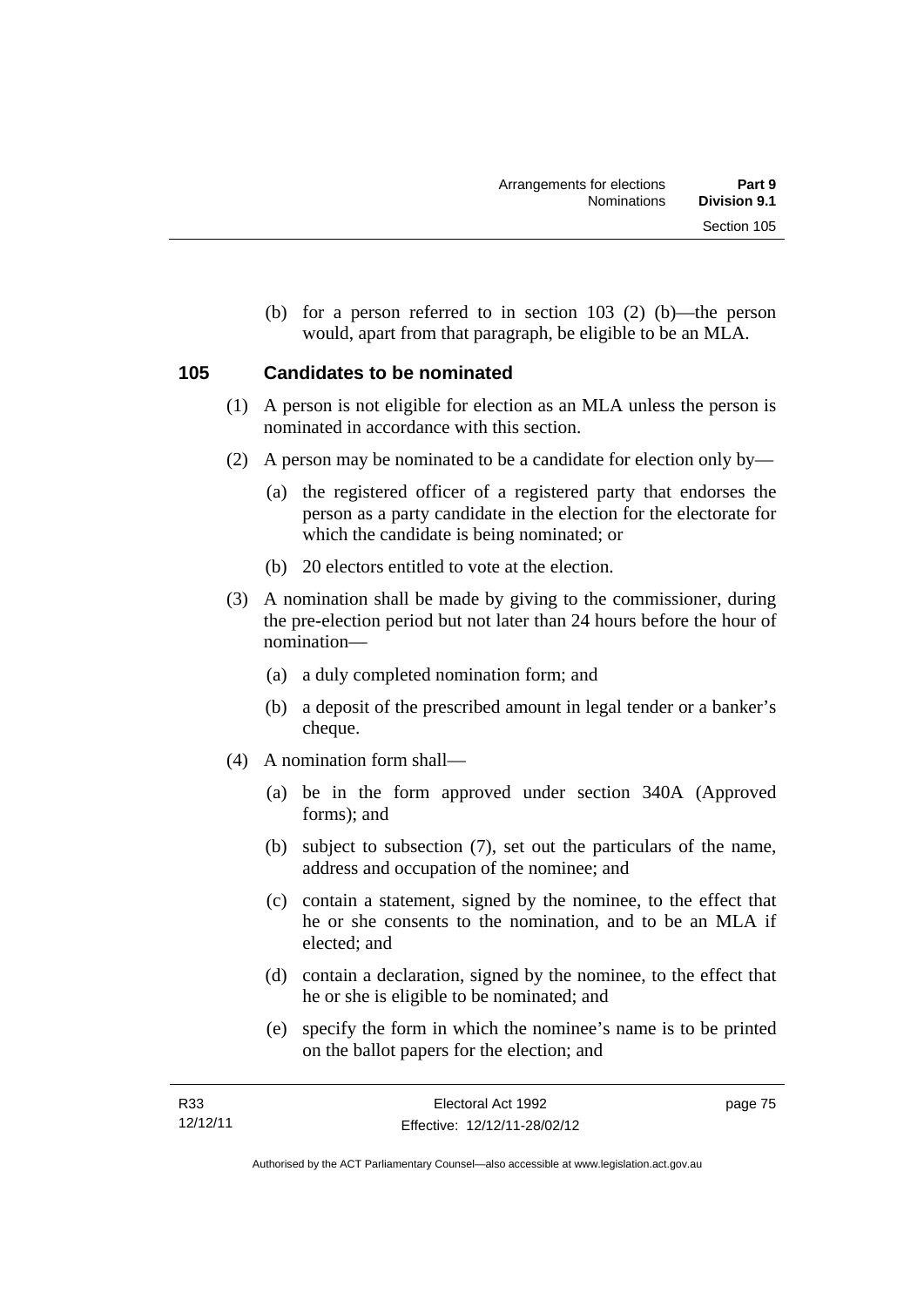- (f) if the nomination is made by the registered officer of a registered party—state any registered abbreviation of the name of the party that is to be printed on the ballot paper for the election; and
- (g) if the nomination is made by 20 electors entitled to vote at the election—specify whether the word 'Independent' is to be printed on the ballot paper adjacent to the candidate square for the nominee; and
- (h) be signed by the nominator or each nominator.
- (5) A nomination form shall name a nominee only by specifying—
	- (a) the surname or family name, and the given name under which the nominee is enrolled; or
	- (b) if the nominee is not an elector—the surname or family name, and the given name under which the nominee is entitled to be enrolled.
- (6) A given name shall be taken to be specified for subsection (5), if the nomination form specifies—
	- (a) a commonly accepted variation of that name (including an abbreviation or truncation of that name or an alternative form of that name); or
	- (b) an initial standing for that name.
- (7) If the address of a nominee is a suppressed address, the nomination form need not specify the address but, in that case, the nominee shall notify the commissioner in writing of his or her address for correspondence.
- (8) A nomination is not invalid only because of a formal defect or error if this section has been substantially complied with.
- (9) If the time by which a nomination under subsection (3) is to be made falls on a public holiday, the nomination must be made no later than that time on the public holiday.

R33 12/12/11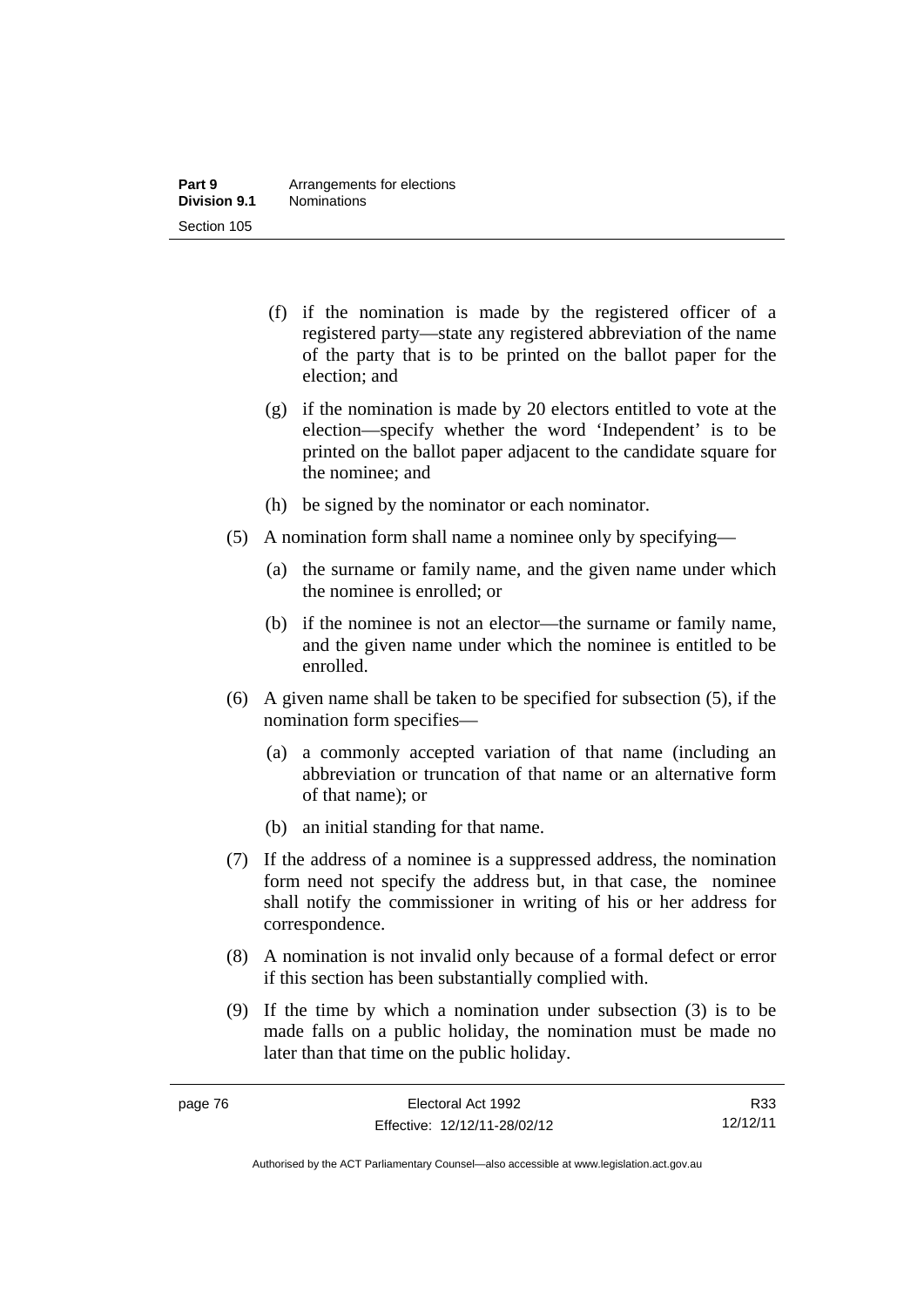- (10) Subsection (9) has effect despite the *Legislation Act 2001*, section 151 (4) (Reckoning of time).
- $(11)$  In subsection  $(3)$  (b):

*prescribed amount* means \$250 or any other amount prescribed by the regulations.

# **106 Multiple nominations invalid**

If, at the hour of nomination in relation to an election—

- (a) a person is nominated more than once to be a candidate for election in a particular electorate; or
- (b) a person is nominated to be a candidate for election in more than 1 electorate;

each such nomination is invalid.

## **107 Withdrawal etc of consent to nomination**

- (1) A person nominated to be a candidate may withdraw his or her consent to the nomination by giving the commissioner a written notice of withdrawal not later than 24 hours before the hour of nomination.
- (2) The registered officer may cancel a nomination made by the officer by giving the commissioner a written notice of cancellation not later than 24 hours before the hour of nomination.
- (3) On receipt of a notice referred to in subsection (1) or (2), the commissioner shall cancel the nomination and pay the amount of the deposit lodged to the nominee.

## **108 Place and hour of nomination**

- (1) The *place of nomination* in relation to an election is—
	- (a) the office of the commissioner; or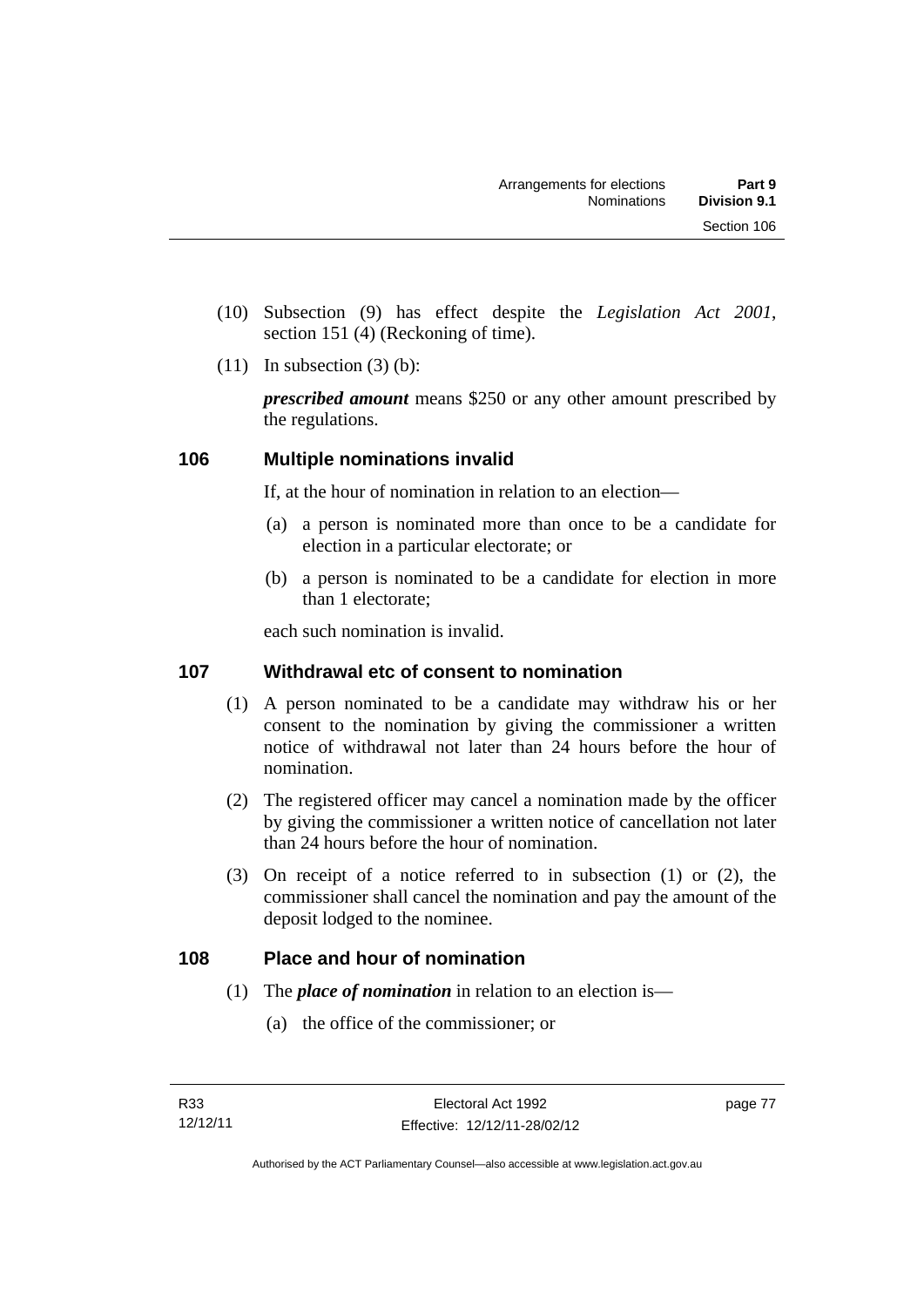- (b) any other place approved by the commissioner as a place of nomination.
- (2) An approval is a notifiable instrument.

*Note* A notifiable instrument must be notified under the *Legislation Act 2001*.

- (3) The *hour of nomination* in relation to an election is 12 o'clock noon on the 23rd day before polling day for the election.
- (4) If the hour mentioned in subsection (3) falls on a public holiday, anything that under this Act is to be done by the hour of nomination must be done by that time on the public holiday.
- (5) Subsection (4) has effect despite the *Legislation Act 2001*, section 151 (4) (Reckoning of time).

### **109 Declaration of candidates**

- (1) As soon as practicable after the hour of nomination, the commissioner shall, at the place of nomination, publicly produce all nomination forms and declare each person duly nominated to be a candidate.
- (2) A declaration in relation to a candidate shall specify—
	- (a) the name of the candidate; and
	- (b) the name of any registered party by which the candidate is endorsed.
- (3) As soon as practicable after the declaration, the commissioner—
	- (a) shall, at the office of the commissioner; and
	- (b) may, at any other places the commissioner determines;

arrange for a notice containing particulars relating to each candidate to be displayed.

 (4) A notice shall not specify the address of a candidate if it is a suppressed address.

R33 12/12/11

Authorised by the ACT Parliamentary Counsel—also accessible at www.legislation.act.gov.au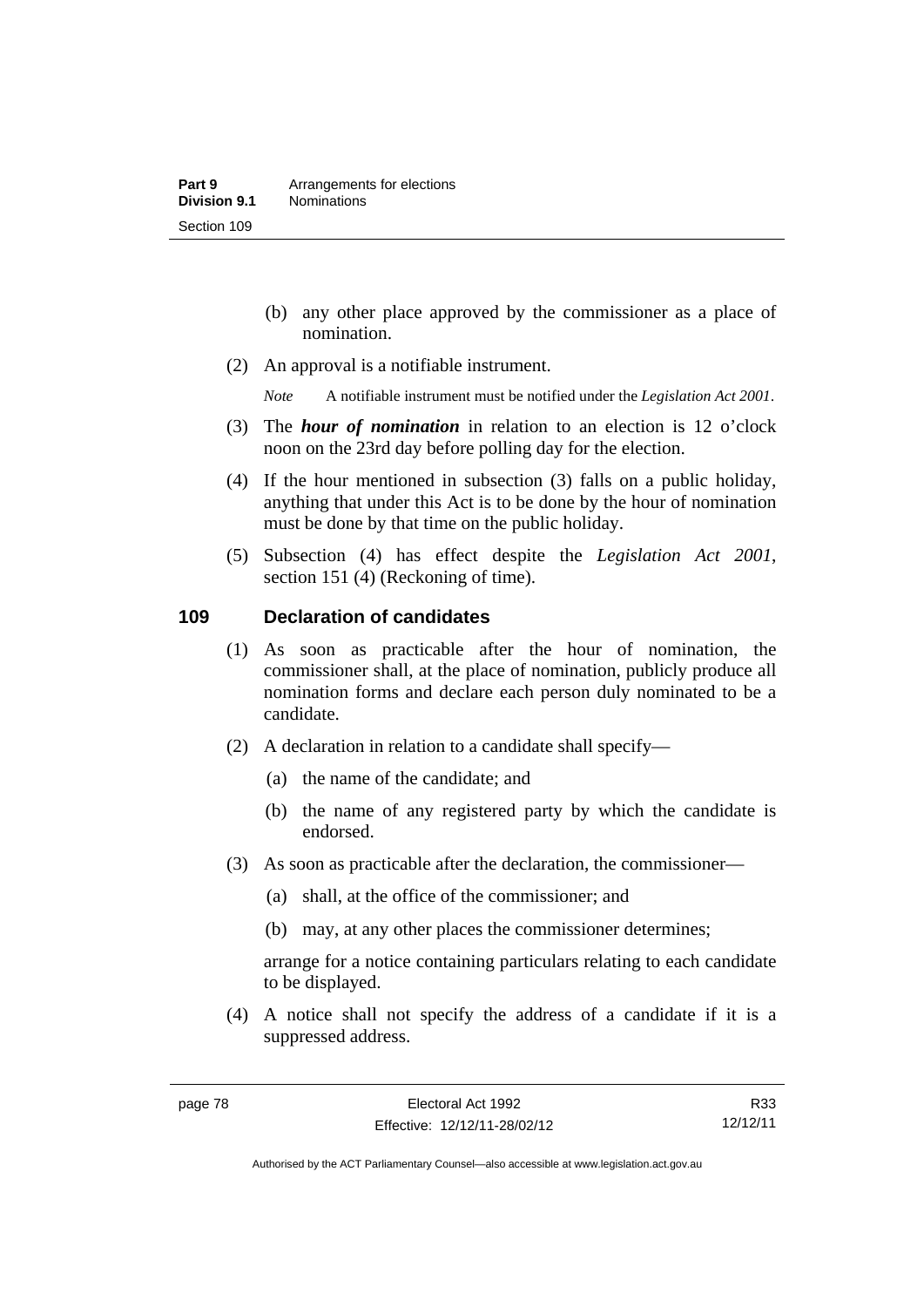### **110 Rejection of nominations**

- (1) The commissioner must reject the nomination of a person if the nomination form for the person is not substantially in accordance with section 105 (Candidates to be nominated).
- (2) The commissioner must also reject the nomination of a person if satisfied on reasonable grounds that the name under which the person is nominated—
	- (a) is obscene; or
	- (b) is frivolous; or
	- (c) has been assumed for a political purpose.

### **Examples for par (c)**

- 1 A name that includes, completely or partly, the name, or an abbreviation of the name, of a political party.
- 2 A name that includes a political message.
- *Note* An example is part of the Act, is not exhaustive and may extend, but does not limit, the meaning of the provision in which it appears (see *Legislation Act 2001*, s 126 and s 132).
- (3) The commissioner must give a person whose nomination is rejected under subsection (1) or (2) written notice of the rejection.

*Note* For how documents may be given, see *Legislation Act 2001*, pt 19.5.

- (4) The notice must set out the reasons for the rejection.
- (5) The commissioner may reject the nomination of a person only under subsection  $(1)$  or  $(2)$ .

## **111 Need for a poll**

 (1) If the number of candidates for an election is not greater than the number required to be elected, the commissioner shall, in accordance with section 189, declare the candidate or candidates elected.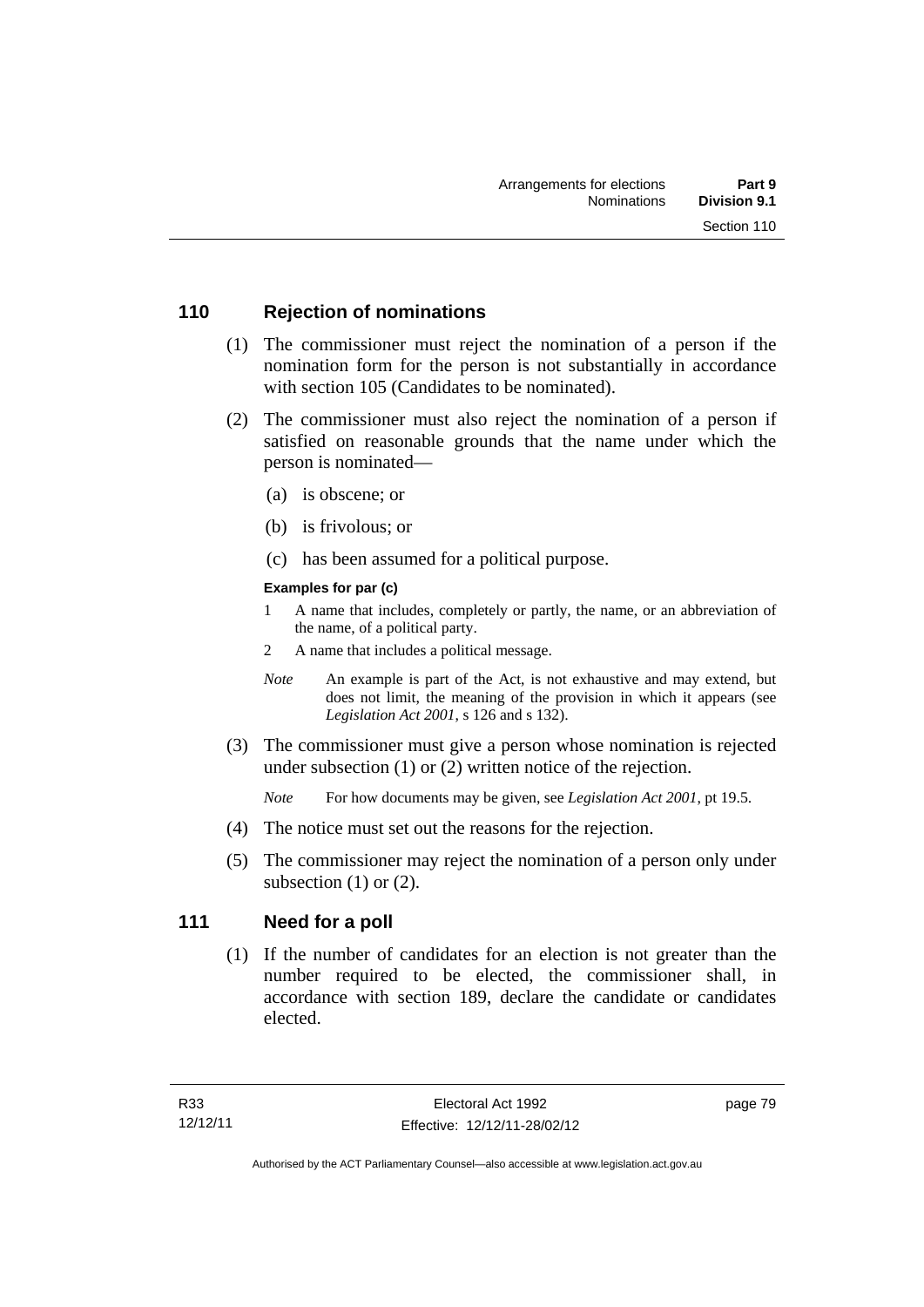(2) If the number of candidates for election is greater than the number required to be elected, a poll shall be held in accordance with this Act.

### **112 Death of candidate before polling day**

If a candidate dies before polling day and the number of candidates remaining is not greater than the number required to be elected, the commissioner shall, in accordance with section 189, declare the remaining candidates elected.

### **113 Deposit—return or forfeiture**

- (1) A deposit paid in relation to the nomination of a candidate shall be returned to the candidate, after the result of an election is declared, if—
	- (a) the candidate is elected; or
	- (b) at the time when the candidate is excluded from a poll under a scrutiny in accordance with schedule 4, his or her total votes equal or exceed 20% of the quota for the election; or
	- (c) the candidate is neither elected nor excluded and his or her total votes, at any stage of the counting, equal or exceed 20% of the quota for the election.
- $(2)$  If—
	- (a) a nominee dies before the candidates are declared for an election; or
	- (b) a candidate dies before polling day;

the commissioner shall pay the amount of the deposit lodged to the deceased's personal representative.

 (3) Subject to subsections (1) and (2), a deposit made in relation to the nomination of a candidate shall be forfeited to the Territory when the result of an election is declared.

R33 12/12/11

Authorised by the ACT Parliamentary Counsel—also accessible at www.legislation.act.gov.au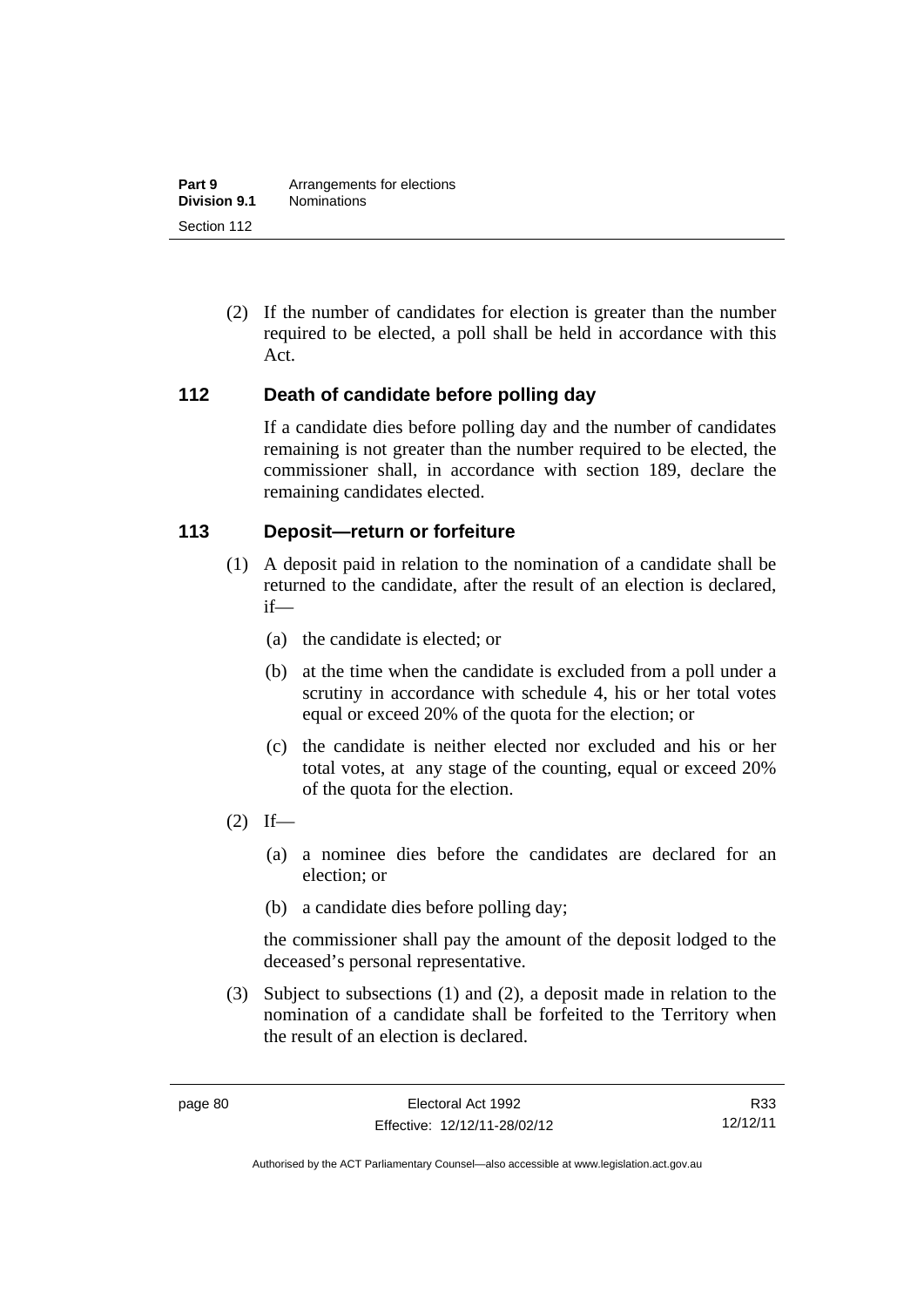# **Division 9.2 Ballot papers**

### **114 Ballot papers**

- (1) Subject to this division, the ballot papers to be used in an election shall be in accordance with the form in schedule 1.
- (2) The commissioner may determine the colour of the paper on which ballot papers for each electorate are to be printed.
- (3) A ballot paper must bear an official mark in the form approved under section 340A (Approved forms).
- (4) The ballot paper may be in electronic form.
- (5) The commissioner may approve changes to the electronic form of the ballot paper that are necessary to facilitate the display of the electronic form.

#### **Example**

The electronic form of a ballot paper may display columns of candidates using 2 rows.

- *Note* An example is part of the Act, is not exhaustive and may extend, but does not limit, the meaning of the provision in which it appears (see *Legislation Act 2001*, s 126 and s 132).
- (6) An approval under subsection (3) is a notifiable instrument.

*Note* A notifiable instrument must be notified under the *Legislation Act 2001*.

- (7) The regulations may—
	- (a) specify the headings or directions to be contained on ballot papers to be used for declaration voting; and
	- (b) provide for—
		- (i) the form of a ballot paper to be altered as specified in the regulations; or
		- (ii) a form set out in the regulations to be used in place of the form of a ballot paper.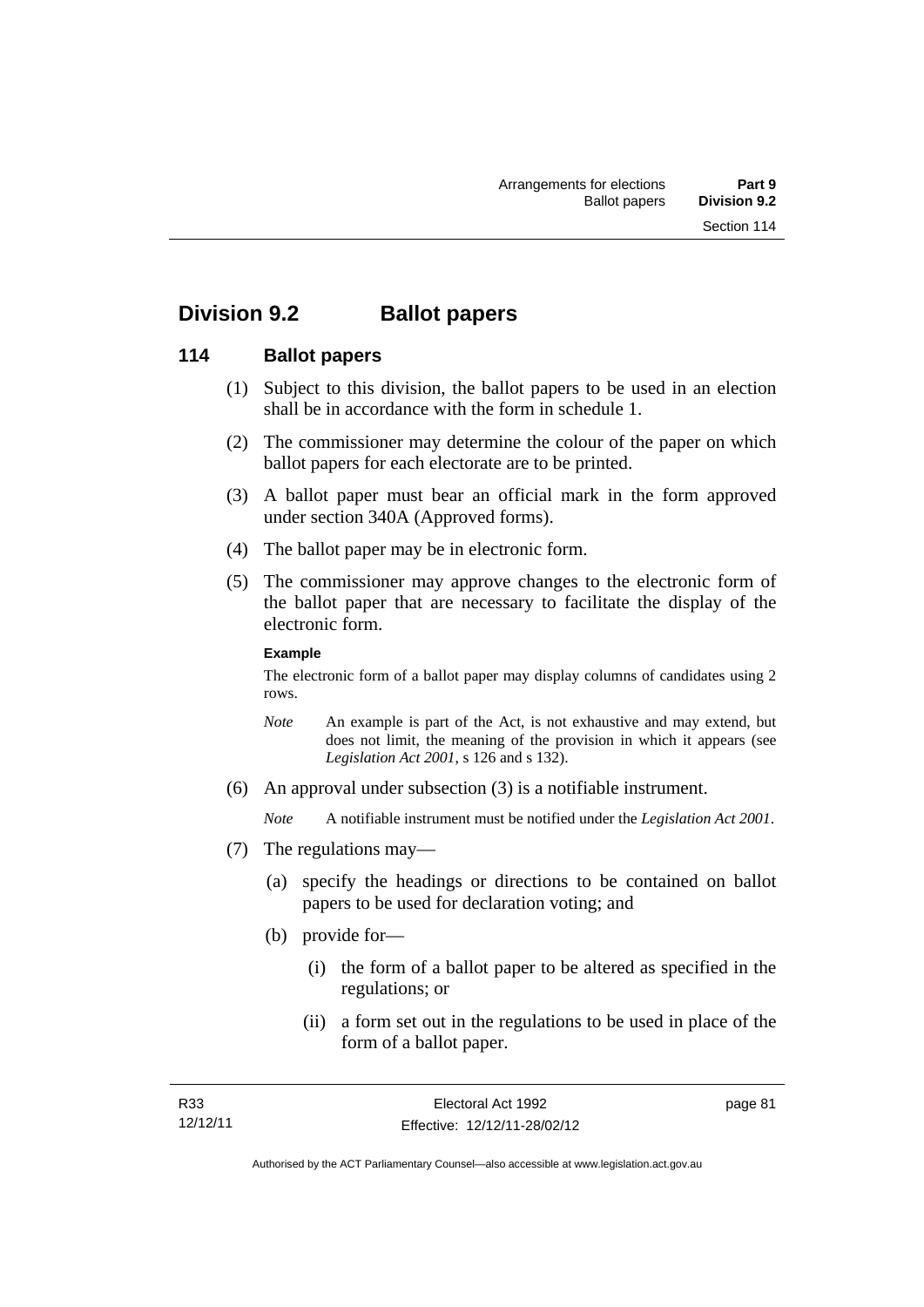### **115 Grouping of candidates' names**

If the registered officer of a registered party nominates 2 or more candidates for an election, their names shall be grouped in a separate column on the ballot papers for the relevant electorate.

### **116 Printing of ballot papers**

- (1) Subject to subsections (2) to (7), on each ballot paper for an election—
	- (a) the names of the candidates in a group of candidates shall be printed in a single column; and
	- (b) if there are 2 or more groups of candidates—separate columns of the names of the candidates in each group shall be printed from left to right in an order determined by the commissioner by lot; and
	- (c) a distinguishing letter shall be printed above the column of names of the candidates in a particular group, the letter being—
		- (i) if there is only 1 group— 'A'; or
		- (ii) if there are 2 or more groups—the appropriate letter in a consecutive, alphabetical order beginning with 'A' corresponding to the order in which the columns of names in each group are printed from left to right on the ballot paper; and
	- (d) if there are grouped and ungrouped candidates—the names of all ungrouped candidates shall, subject to subsection (6), be printed in a single column to the right of the last column of names of grouped candidates; and
	- (e) if there are no groups of candidates—the names of all candidates shall be printed in a single column; and

R33 12/12/11

Authorised by the ACT Parliamentary Counsel—also accessible at www.legislation.act.gov.au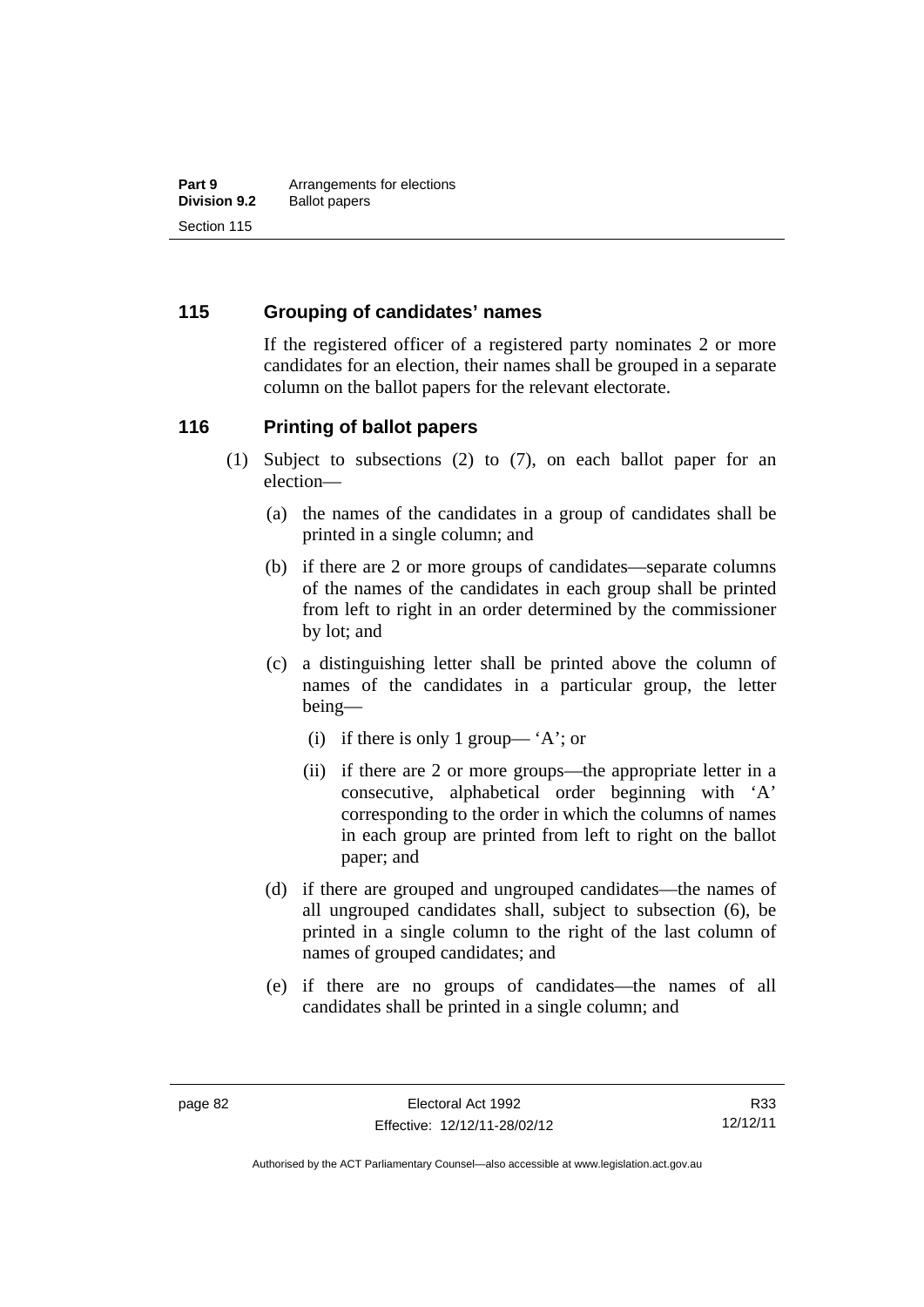- (f) the names of candidates in the columns shall be printed in an order determined in accordance with schedule 2; and
- (g) the name of each candidate shall be printed once only; and
- (h) a square (a *candidate square*) shall be printed adjacent to the name of each candidate.
- *Note Group*, in relation to candidates in an election, is defined in the dictionary.
- (2) A ballot paper must not contain more than the relevant number of candidate's names in a column.
- (3) If there are more than the relevant number of candidates in a group—
	- (a) their names shall, so far as practicable, be printed in 2 or more adjacent columns of equal length; and
	- (b) the names to be printed in each column shall be determined by the commissioner by lot.
- (4) If the names of the candidates in a particular group are printed in 2 or more adjacent columns, the distinguishing letter referred to in subsection (1) (c) shall be printed once only above those columns.
- (5) If there are no grouped candidates and there are more than the relevant number of ungrouped candidates—
	- (a) their names shall, so far as practicable, be printed in 2 or more adjacent columns of equal length; and
	- (b) the names to be printed in each column shall be determined by the commissioner by lot.
- (6) If a single column of the names of ungrouped candidates would be longer than the longest column of names of grouped candidates—
	- (a) the names of the ungrouped candidates shall be printed in 2 or more columns none of which is longer than the longest column of names of grouped candidates; and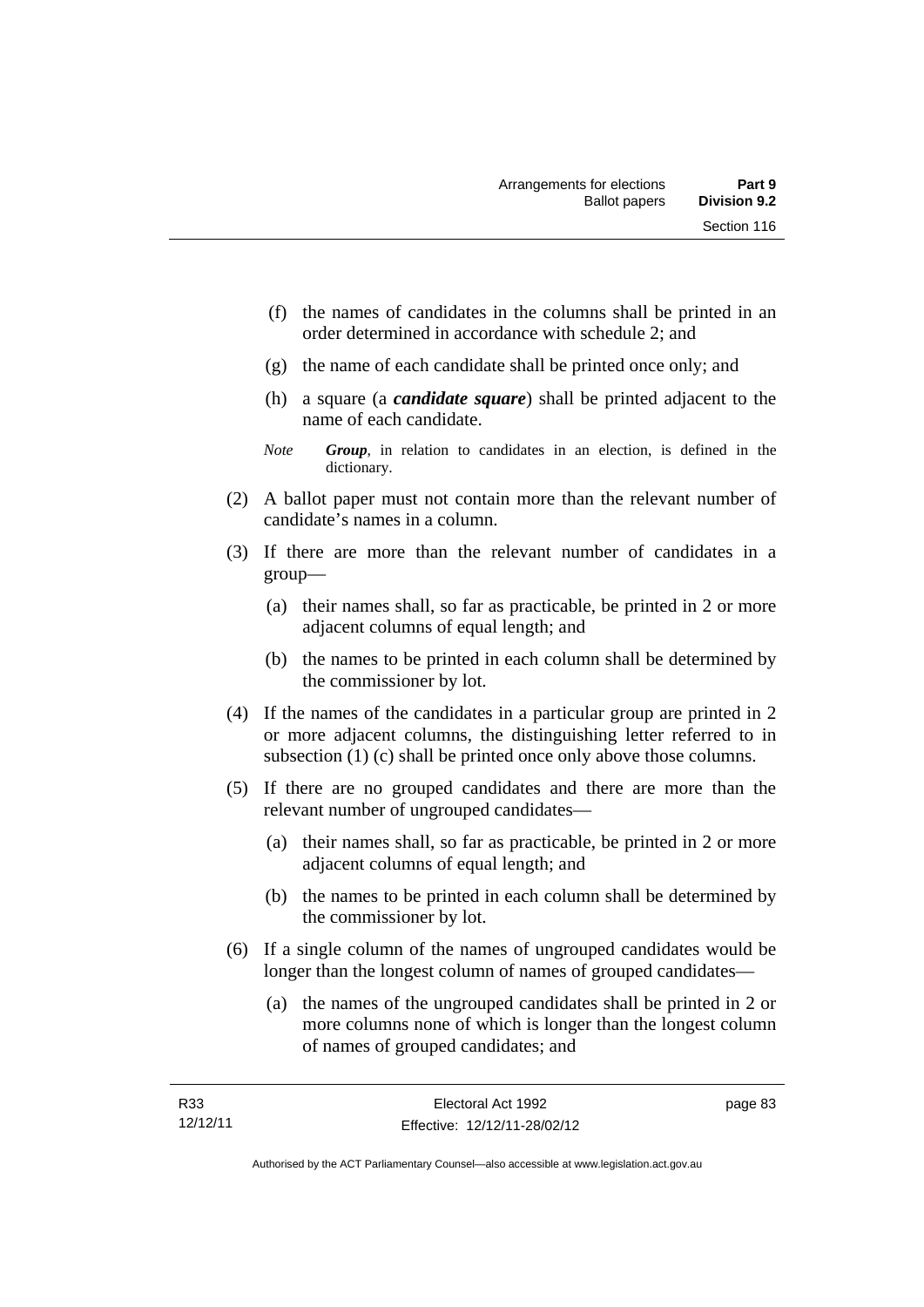| Part 9              | Arrangements for elections |
|---------------------|----------------------------|
| <b>Division 9.2</b> | <b>Ballot papers</b>       |
| Section 117         |                            |

- (b) the names of the ungrouped candidates to be included in each column shall be determined by the commissioner by lot.
- (7) If similarity in the names of 2 or more candidates is likely to cause confusion, their names may be arranged on the ballot papers with such description or addition as will distinguish each from the other.
- (8) In this section:

### *relevant number* means—

- (a) for a 5 member electorate—5; or
- (b) for a 7 member electorate—7.

### **117 Names on ballot papers**

(1) In this section:

*party name*, for a registered party, means—

- (a) the name under which the party is registered; or
- (b) if a registered abbreviation of the name of the party is stated in the nomination form of each party candidate—that abbreviation.
- (2) On the ballot papers for an election—
	- (a) the party name of the registered party by which a group of party candidates is endorsed must be printed at the top of the column of their names; and
	- (b) the party name of the registered party by which an ungrouped party candidate is endorsed must be printed next to the candidate square for the candidate; and
	- (c) the word 'independent' must be printed next to the candidate square for a candidate (other than a party candidate) if the nomination form so specified.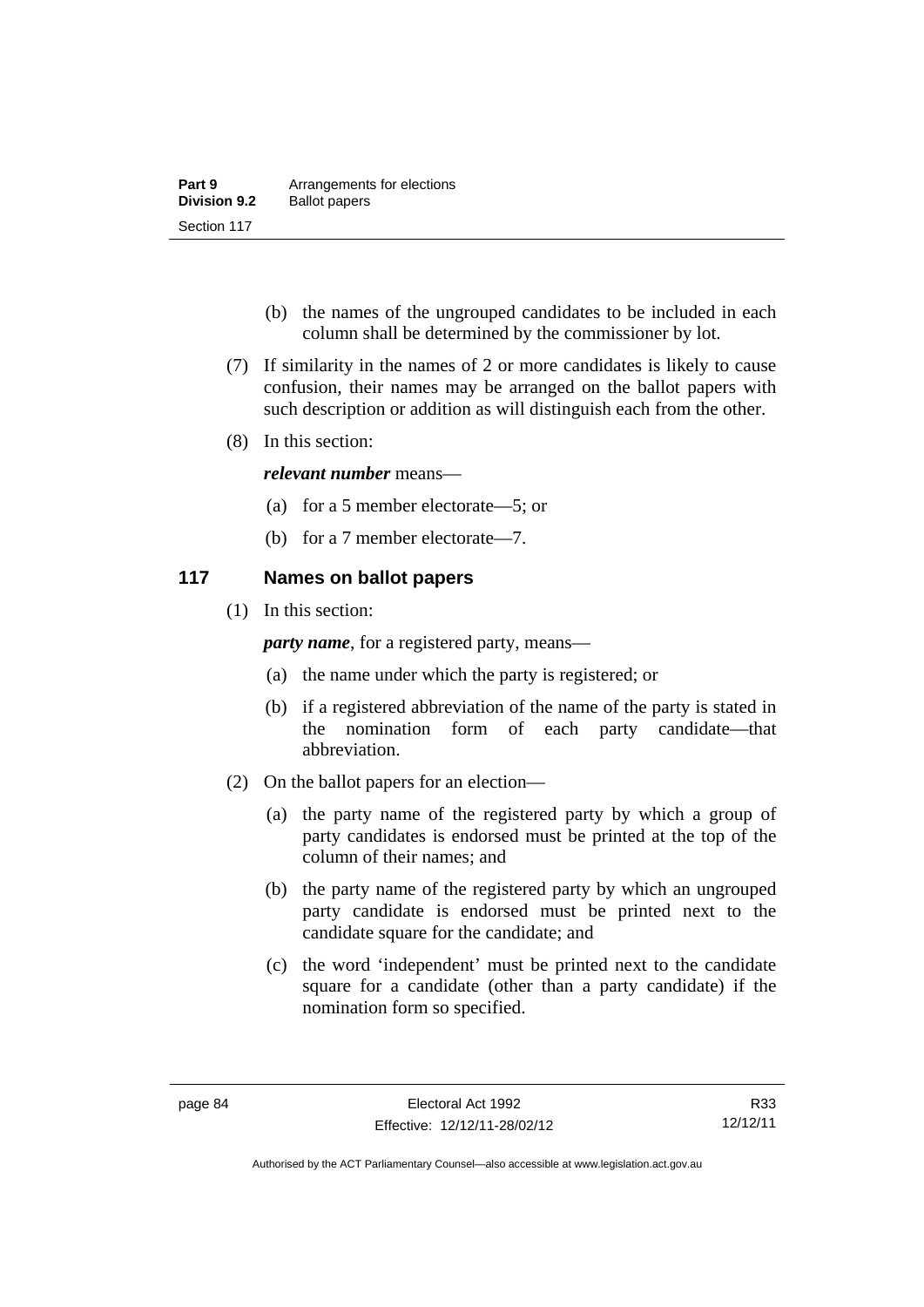# **118 Draw for positions on ballot papers**

The commissioner shall make the determinations required by section 116 in public at the place of nomination, as soon as practicable after the candidates have been declared.

# **Division 9.3 Electronic voting devices and vote counting programs**

# **118A Approval of computer program for electronic voting and vote counting**

- (1) The commissioner may approve 1 or more computer programs for any of the following:
	- (a) to allow electronic voting in an election;
	- (b) to perform steps in the scrutiny of votes in an election.
- (2) The commissioner may approve a program under subsection (1) (a) only if the program will—
	- (a) allow an elector to show consecutive preferences starting at '1'; and
	- (b) give an elector an opportunity to correct any mistakes before processing the elector's vote; and
	- (c) allow an elector to make an informal vote showing no preference for any candidate; and
	- (d) not allow a person to find out how a particular elector cast his or her vote.
- (3) The commissioner may approve a program under subsection (1) (b) only if—
	- (a) the proper use of the program would give the same result in the scrutiny of votes in an election as would be obtained if the scrutiny were conducted without using the program; and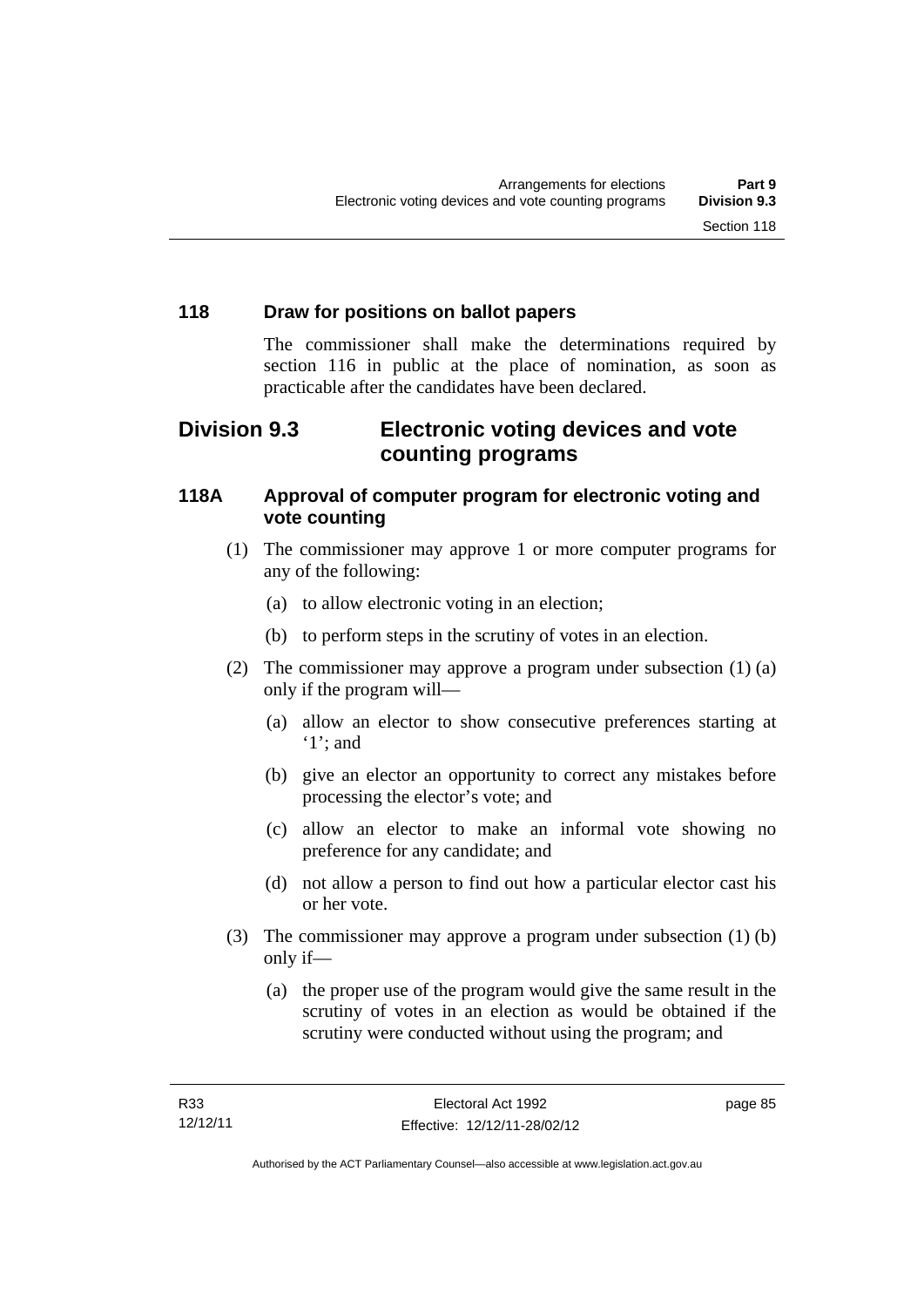- (b) the program—
	- (i) will not allow a person to find out how a particular elector cast his or her vote; and
	- (ii) is designed to pause while the commissioner makes a determination by lot required by schedule 4; and
	- (iii) can produce indicative distributions of preferences at any time after the close of the poll and before the declaration of the poll.
- (4) An approval under subsection (1) is a notifiable instrument.

*Note* A notifiable instrument must be notified under the *Legislation Act 2001*.

- (5) The commissioner must determine processes that must be followed in relation to the use of an approved computer program in the scrutiny of votes in an election.
- (6) Without limiting subsection (5), the commissioner may approve a process—
	- (a) for entering preferences shown on paper ballots into the approved computer program; and
	- (b) for counting preferences using the program to work out—
		- (i) the number of unrejected ballot papers on which a first preference is recorded for each candidate; and
		- (ii) the number of informal ballot papers for each electorate.

### **118B Security of electronic voting devices and related material**

 (1) The commissioner must take steps to ensure that electronic devices and computer programs used or intended to be used for or in connection with electronic voting are kept secure from interference at all times.

R33 12/12/11

Authorised by the ACT Parliamentary Counsel—also accessible at www.legislation.act.gov.au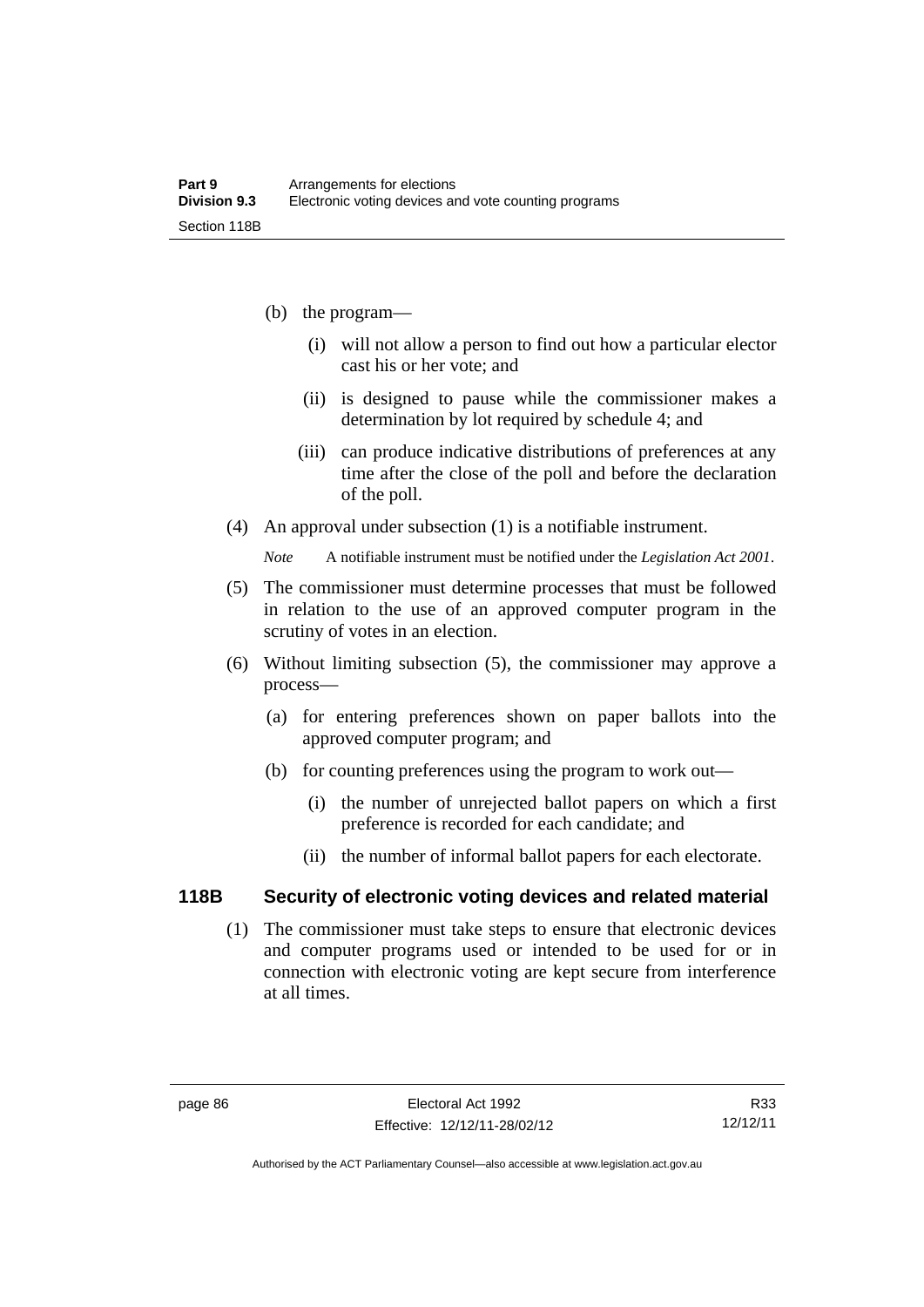- (2) The commissioner must keep backup copies of electronic data produced at a polling place or scrutiny centre until whichever of the following happens last:
	- (a) the beginning of the pre-election period for the next election;
	- (b) the documents are no longer required by the commissioner, another member of the electoral commission or a member of the staff of the commission for exercising a function under this Act.

# **Division 9.4 Miscellaneous**

## **119 Polling places and scrutiny centres**

- (1) The commissioner may—
	- (a) appoint a specified place to be a polling place on polling day for an election; and
	- (b) appoint a specified place to be a scrutiny centre during the election period for the purpose of the scrutiny at an election.
- (2) An appointment is a notifiable instrument.

*Note* A notifiable instrument must be notified under the *Legislation Act 2001*.

- (3) During a pre-election period, the commissioner—
	- (a) must publish in a newspaper; and
	- (b) may publish by any other means the commissioner determines;

a notice setting out particulars of each polling place for the election.

## **120 Administrative arrangements**

 (1) The commissioner shall make appropriate administrative arrangements for the conduct of each election and, in particular, shall ensure that each polling place is properly equipped with—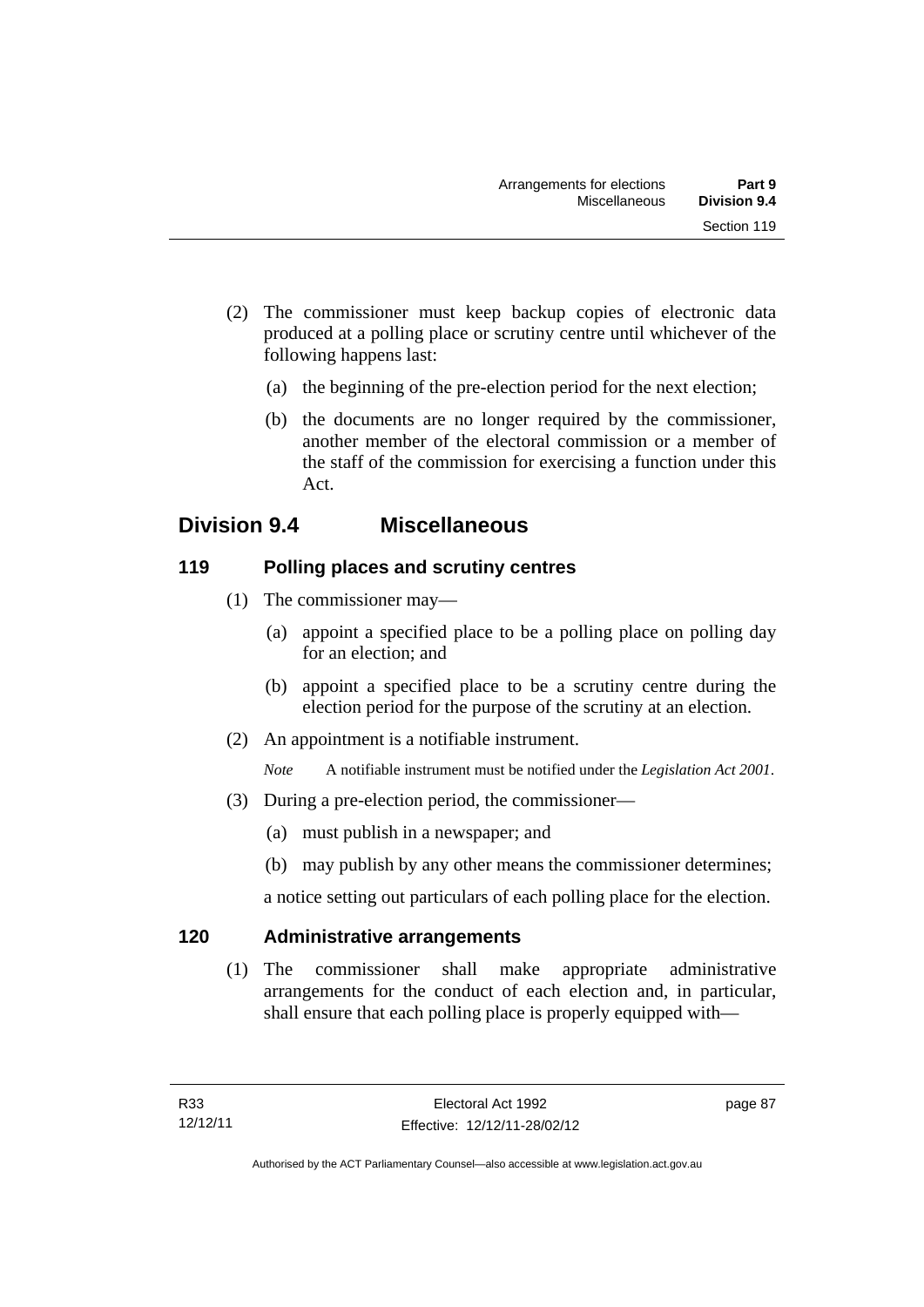- (a) separate voting compartments constructed so as to screen voters from observation while marking ballot papers; and
- (b) ballot boxes capable of being securely fastened; and
- (c) ballot papers and other documents and stationery.
- (2) The commissioner may make arrangements at a polling place for electors to vote using an electronic ballot paper (*electronic voting*).
- (3) For subsection (2), the commissioner may approve electronic devices for use by electors for electronic voting at a polling place.
- (4) An approval under subsection (3) is a notifiable instrument.

*Note* A notifiable instrument must be notified under the *Legislation Act 2001*.

### **121 Certified lists of electors**

- (1) As soon as practicable after the roll for an electorate closes, the commissioner shall—
	- (a) prepare a certified list of the electors; and
	- (b) give a copy to the OIC for each polling place; and
	- (c) on request by a candidate for the electorate—give a copy to the candidate.
- (2) For this Act, the certified list of electors, in relation to an election in an electorate, is an extract from the roll for the electorate, certified by the commissioner, in relation to each person enrolled who will be at least 18 years of age on polling day.

### **121A Use of information from certified lists**

(1) In this section:

#### *approved purpose* means—

- (a) a purpose connected with an election; or
- (b) monitoring the accuracy of information on the roll.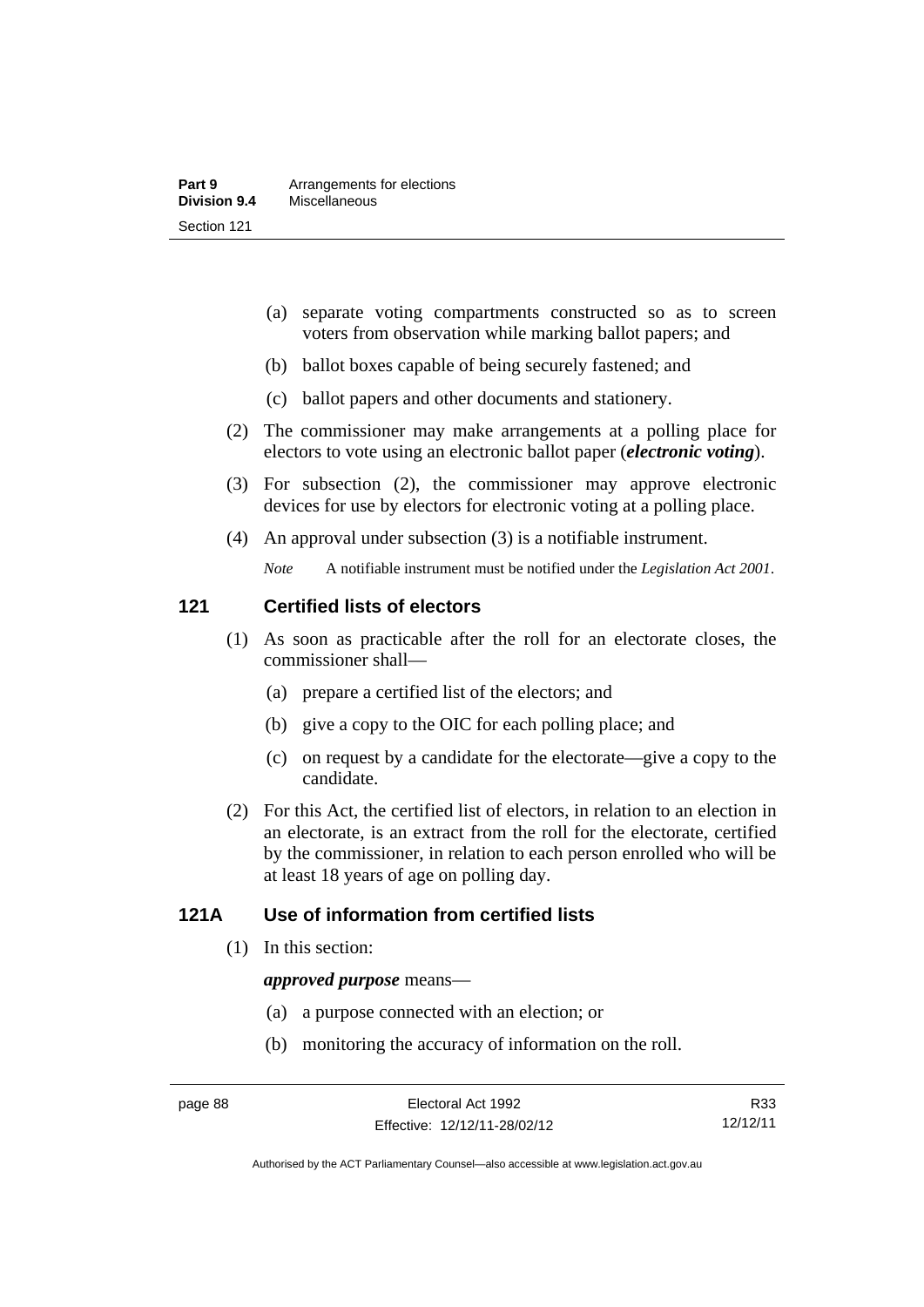*protected information*, in relation to a person, means information that the person knows, or has reasonable grounds for believing, was obtained from a copy of a certified list of electors given to the person or someone else under section 121 (1) (Certified list of electors).

- (2) A person must not, without reasonable excuse, use protected information for—
	- (a) a commercial purpose; or
	- (b) any other purpose, other than an approved purpose.

Maximum penalty: 50 penalty units, imprisonment for 6 months or both.

 (3) A person must not, without reasonable excuse, directly or indirectly divulge or communicate protected information to someone else for a purpose other than an approved purpose.

Maximum penalty: 50 penalty units, imprisonment for 6 months or both.

## **122 Scrutineers—appointment**

- (1) A candidate for election may appoint a scrutineer to represent the candidate during the polling for the election, or during the scrutiny for an election, or both.
- (2) An appointment shall be made by giving to the commissioner—
	- (a) written notice, signed by the candidate, specifying the name and address of the scrutineer; and
	- (b) an undertaking signed by the scrutineer.
	- *Note* If a form is approved under s 340A (Approved forms) for an undertaking, the form must be used.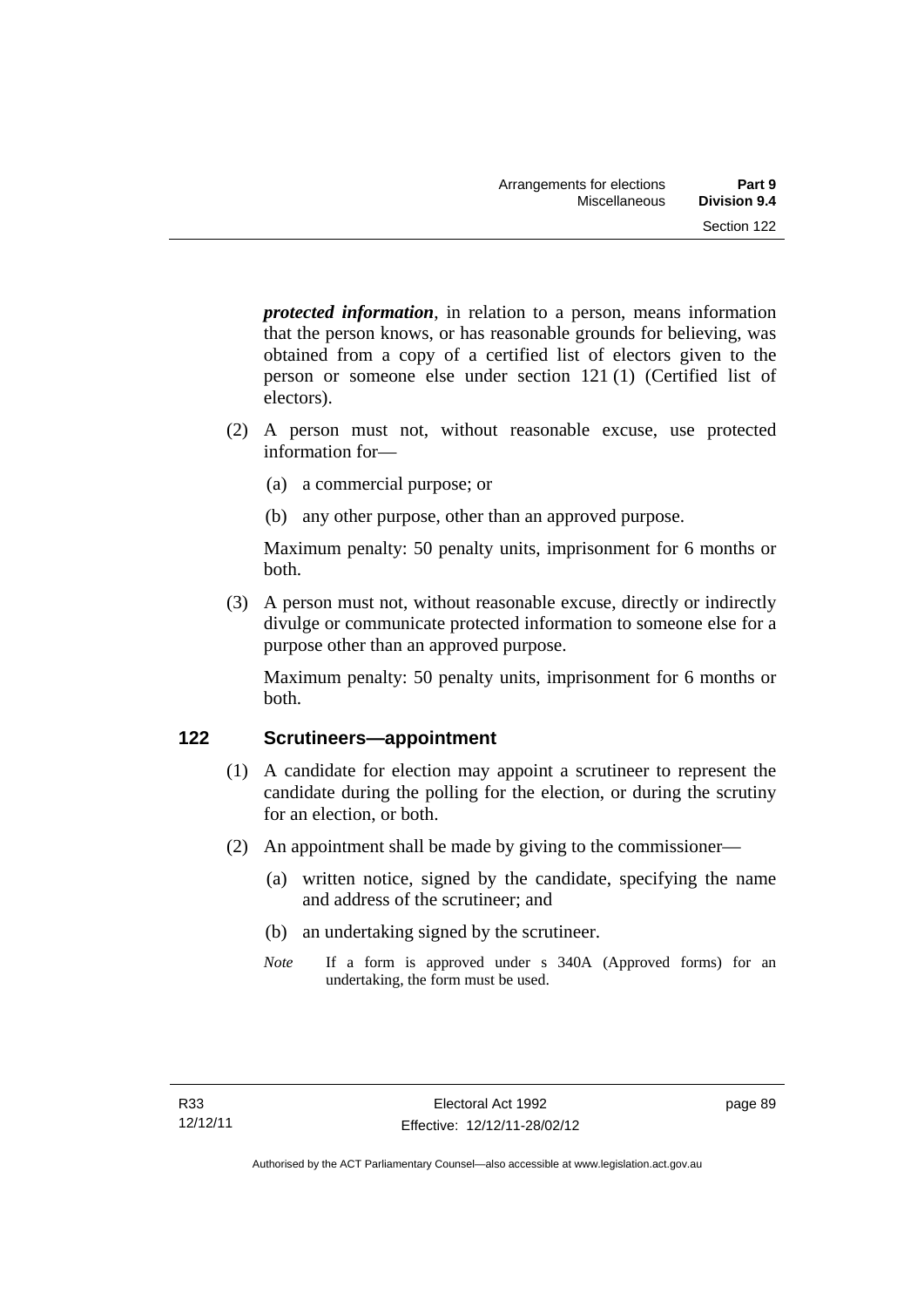### **123 Scrutineers—conduct**

- (1) Subject to subsection (2), a scrutineer representing a candidate during the polling for an election is entitled to be present in a polling place, and to enter or leave a polling place, when voters are allowed to vote at that place.
- (2) At any time while voters are allowed to vote at a particular polling place, the number of scrutineers representing a particular candidate who are present at that place shall not exceed the number of officers responsible for issuing ballot papers at that place.
- (3) Subject to subsection (4), a scrutineer representing a candidate during the scrutiny for an election is entitled to be present in a scrutiny centre, and to enter or leave a scrutiny centre, during the conduct of the scrutiny at the centre.
- (4) At any time during the conduct of the scrutiny at a particular scrutiny centre, the number of scrutineers representing a particular candidate who are present at the centre shall not exceed the number of officers at the centre.
- (5) A scrutineer at a polling place or scrutiny centre shall wear a badge, supplied by the commissioner, that identifies the person as a scrutineer.
- (6) A scrutineer shall not, without reasonable excuse, communicate with any person in a polling place except so far as is necessary in the exercise of the scrutineer's functions.

Maximum penalty: 10 penalty units.

 (7) A scrutineer shall not, without reasonable excuse, interfere with or attempt to influence an elector at a polling place.

Maximum penalty: 50 penalty units.

 (8) For section 320 (4) (b), a scrutineer who contravenes this section is no longer entitled to be on the premises.

R33 12/12/11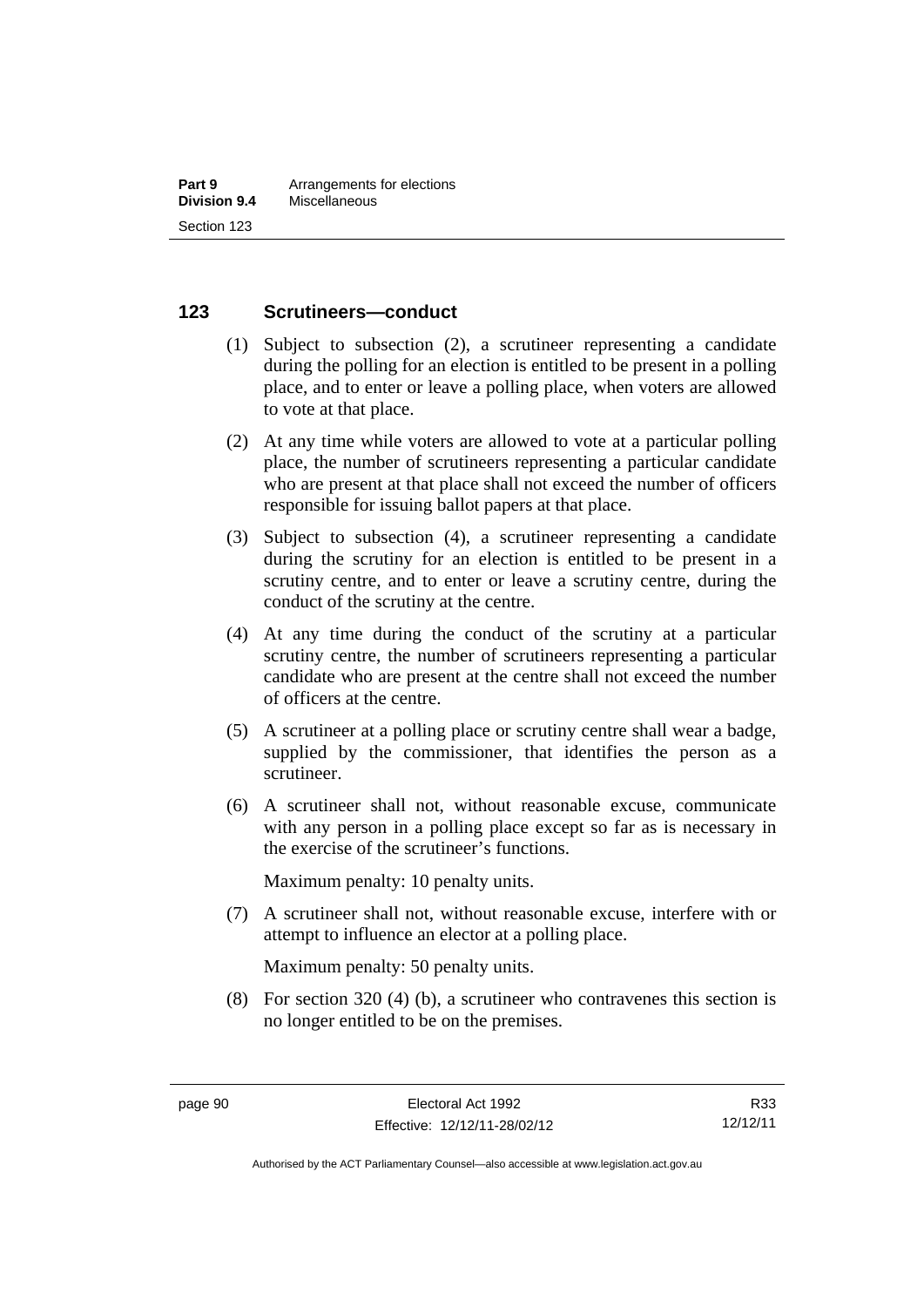# **124 Participation by candidates in conduct of election**

A candidate shall not take any part in the conduct of an election.

### **125 Determining matters by lot**

- (1) If the commissioner is required by this Act to determine a matter by lot, the matter shall be so determined in a way approved by the electoral commission.
- (2) An approval is a disallowable instrument.
	- *Note* A disallowable instrument must be notified, and presented to the Legislative Assembly, under the *Legislation Act 2001*.

### **126 Supplementary elections**

If, in relation to an election—

- (a) there are no candidates; or
- (b) the number of candidates declared elected under section 111 or 112 is less than the number of vacancies;

a supplementary election shall be held, as necessary, in accordance with section 101.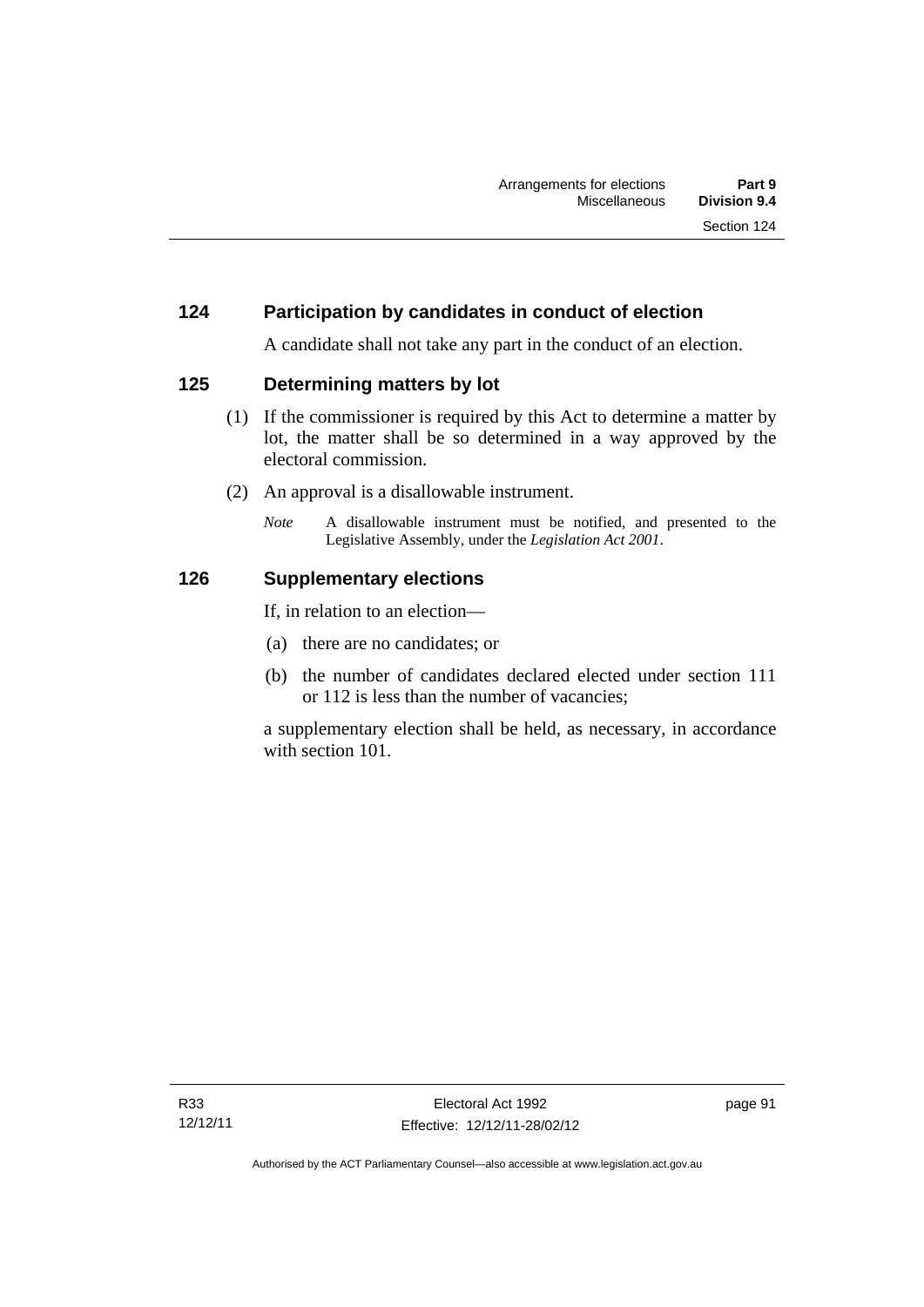**Part 10** Voting<br>**Division 10.1** General **Division 10.1** Section 127

# **Part 10 Voting**

# **Division 10.1 General**

### **127 Meaning of** *authorised witness*

In this part:

*authorised witness* means—

- (a) in Australia or an external Territory—an officer, an elector or a person who is enrolled on any roll kept under the Commonwealth Electoral Act; or
- (b) in any other place—a person who is at least 18 years old;

but does not include a candidate at an election.

#### **128 Entitlement to vote**

- (1) Subject to subsection (2), an elector enrolled for an electorate is entitled to vote at an election for the electorate.
- (2) A person who is enrolled is not entitled to vote at an election unless he or she will be at least 18 years old on the day the poll for the election is required to be held.
- (3) The inclusion of the name of a person on a certified list of electors for an election is conclusive evidence of the person's right to vote at the election.
- (4) The omission of the name of a person from a roll because of official error does not disqualify the person from voting.
- (5) In a roll or a certified list of electors, an omission of a given name, or an error in a name, does not disqualify an elector from voting.
- (6) An elector whose surname has changed is not disqualified from voting under a former name entered for the person on a roll or certified list of electors.

R33 12/12/11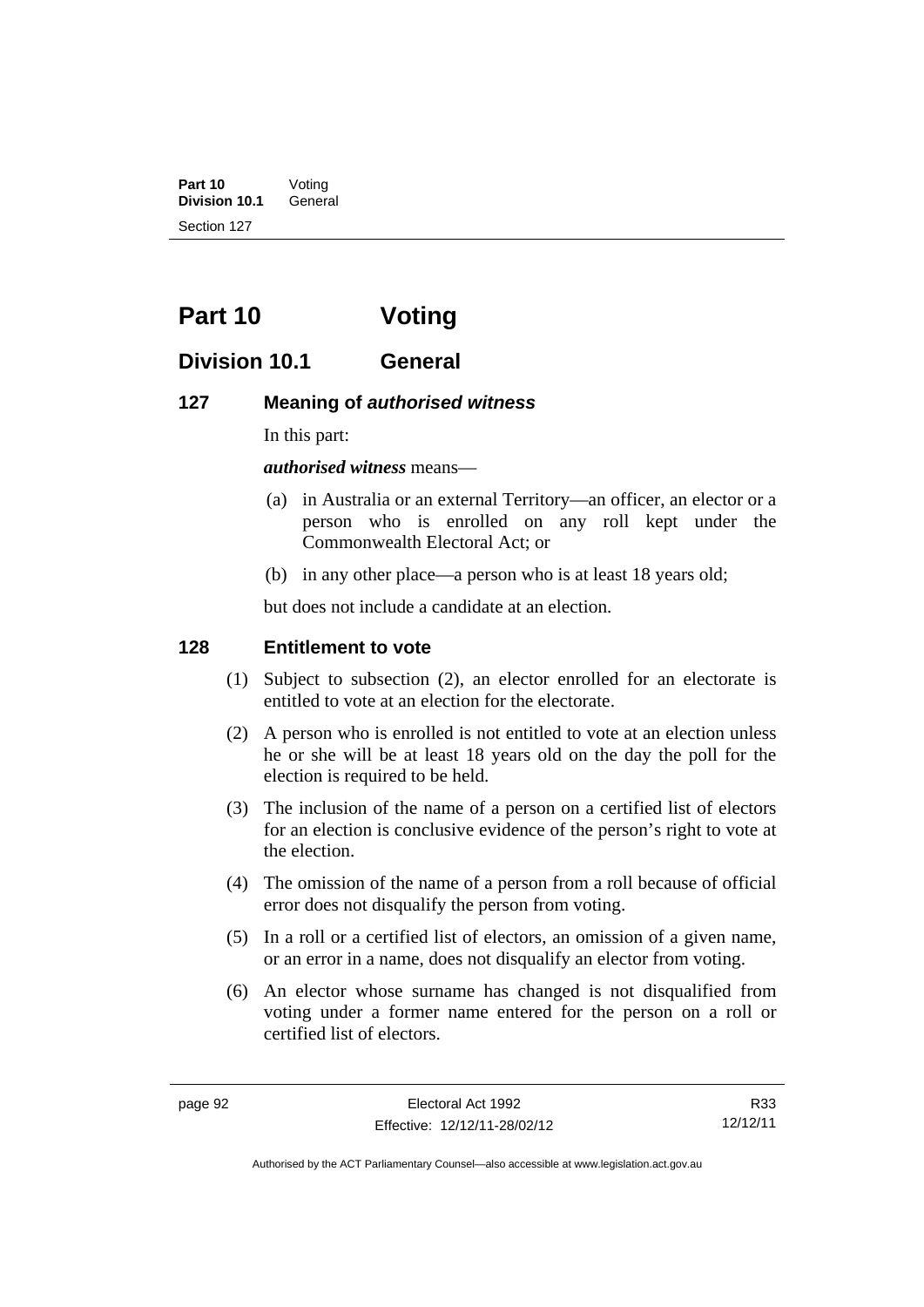| Voting  | Part 10              |
|---------|----------------------|
| General | <b>Division 10.1</b> |
|         | Section 129          |

# **129 Compulsory voting**

 (1) An elector who is entitled to vote at an election shall not, without a valid and sufficient reason, fail to vote at the election.

Maximum penalty: 0.5 penalty units.

- (2) Subsection (1) does not apply to—
	- (a) an eligible overseas elector; or
	- (b) an Antarctic elector; or
	- (c) an elector who is serving a sentence of imprisonment outside the ACT; or
	- (d) an elector who is enrolled because of his or her enrolment on the Commonwealth roll as an itinerant elector.
- (3) Without limiting subsection (1), an elector shall be taken to have a valid and sufficient reason for failing to vote at an election if the elector believes it to be part of his or her religious duty to abstain from voting.

### **130 Multiple votes prohibited**

An elector shall not vote—

- (a) more than once at the same election for an electorate; or
- (b) at 2 or more elections for electorates the polls for which are required to be held on the same day.

Maximum penalty: 50 penalty units, imprisonment for 6 months or both.

### **131 Procedures for voting**

- (1) At an election, an elector may—
	- (a) cast a vote in accordance with division 10.2, 10.3 or 10.4; or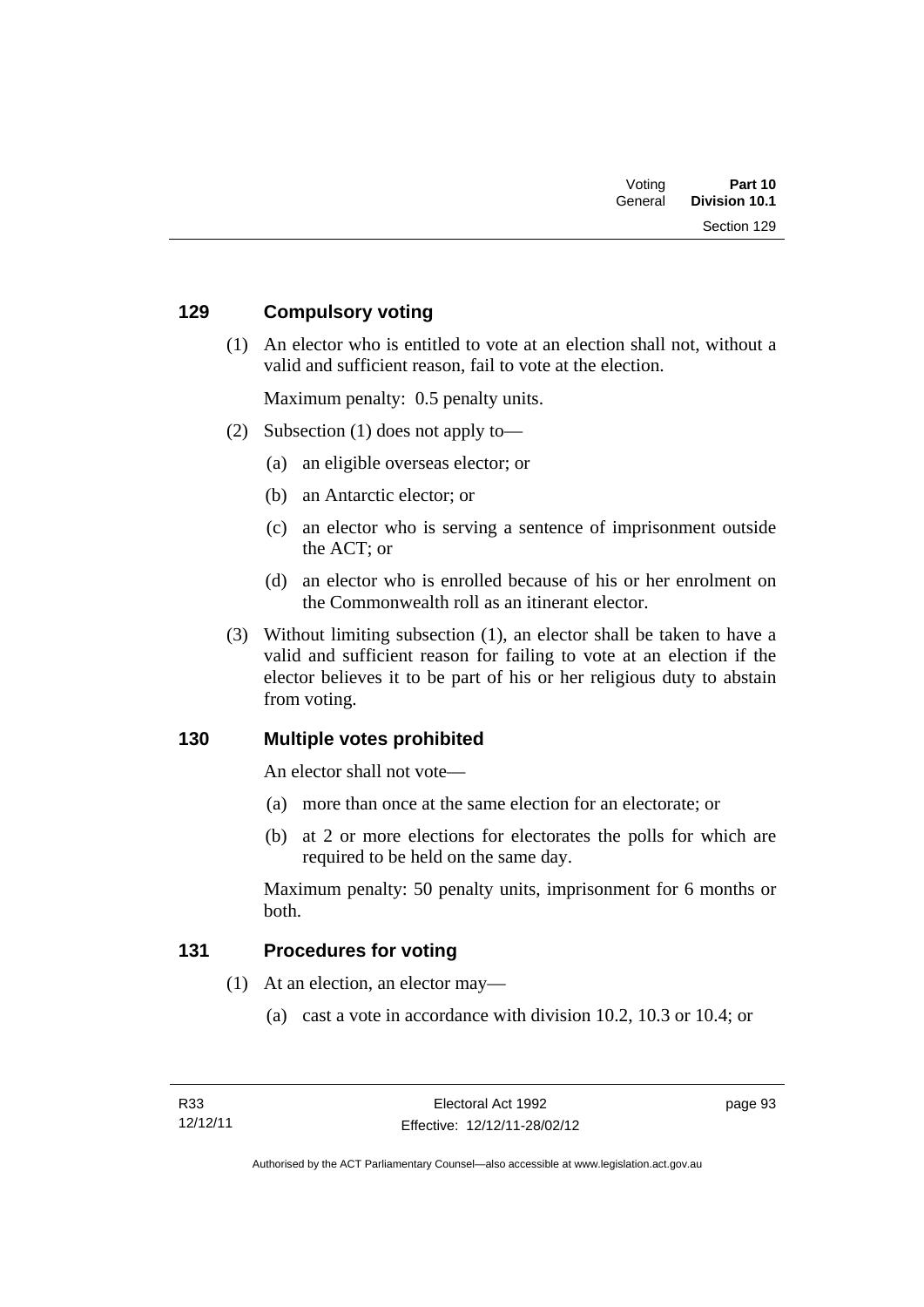- (b) if the elector is a patient in a hospital or special hospital, or detained at a correctional centre—cast an ordinary vote or a declaration vote in accordance with division 10.5.
- (2) An elector who is entitled to vote at an election may cast a vote on polling day at any polling place in the ACT, whether or not the polling place is in the electorate for which the elector is enrolled.
- (3) If there is electronic voting at a polling place, an elector may vote using a paper ballot paper or electronic voting.
- (4) To remove any doubt, subsection (2) does not give an elector detained in lawful custody any right to leave, or be released from, the place of custody to cast a vote.

# **132 Manner of recording vote**

- (1) An elector shall record his or her vote on a ballot paper by marking the ballot paper in accordance with subsection (2).
- (2) The elector—
	- (a) shall place consecutive whole numbers starting at '1' in the number of candidate squares equal to the number of candidates to be elected so as to indicate preferences; and
	- (b) may place further consecutive whole numbers in additional candidate squares so as to indicate additional preferences.

# **Division 10.2 Ordinary voting at a polling place**

# **133 Claims to vote**

- (1) If a person attends before an officer at a polling place on polling day and claims to vote at an election, the officer shall issue a ballot paper to the claimant for the relevant electorate if satisfied that the certified list of electors for the electorate—
	- (a) specifies the claimant's name; and

Authorised by the ACT Parliamentary Counsel—also accessible at www.legislation.act.gov.au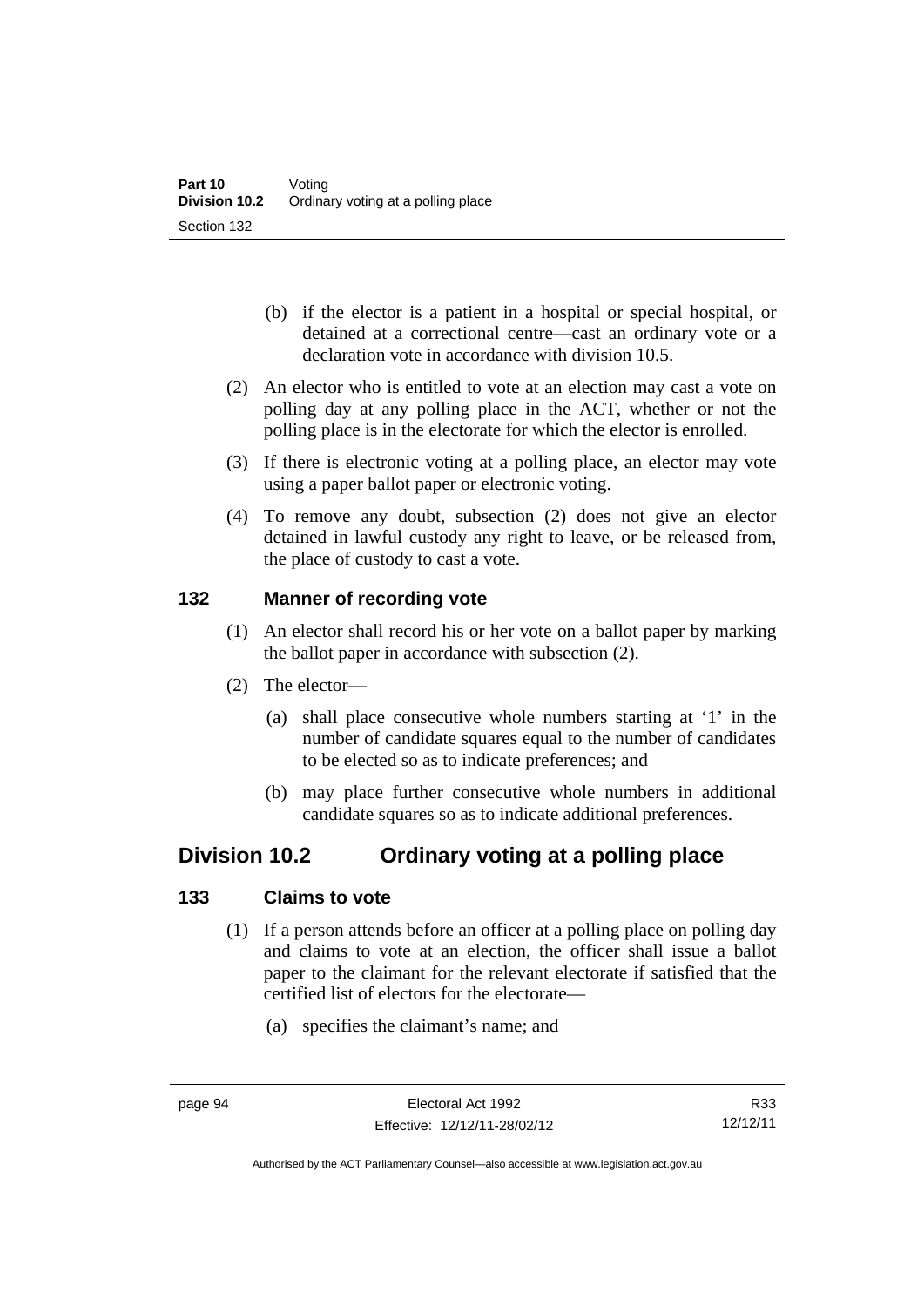- (b) specifies an address for the claimant or indicates that the claimant's address is suppressed; and
- (c) has not been marked so as to indicate that a ballot paper has already been issued to the claimant.
- (2) Despite subsection (1), an officer shall not issue a ballot paper to a person who indicates that he or she has already voted at the election.
- (3) Immediately after issuing a ballot paper to a claimant, the officer shall record the issue on the certified list of electors.

# **134 Voting in private**

Subject to section 156, a person shall, on receipt of a ballot paper under section 133, without delay—

- (a) go to an unoccupied voting compartment at the polling place; and
- (b) there, in private, mark his or her vote on the ballot paper in accordance with section 132; and
- (c) if the person has voted using a paper ballot paper—fold the ballot paper so as to conceal the vote and put it in a ballot box at the polling place; and
- (d) leave the polling place.

# **Division 10.3 Declaration voting at a polling place**

# **135 Declaration voting at polling places**

- (1) If a person attends before an officer at a polling place on polling day and claims to vote at an election, the officer shall issue declaration voting papers to the person for the relevant electorate if satisfied that—
	- (a) the certified list of electors for the electorate does not specify the person's name; or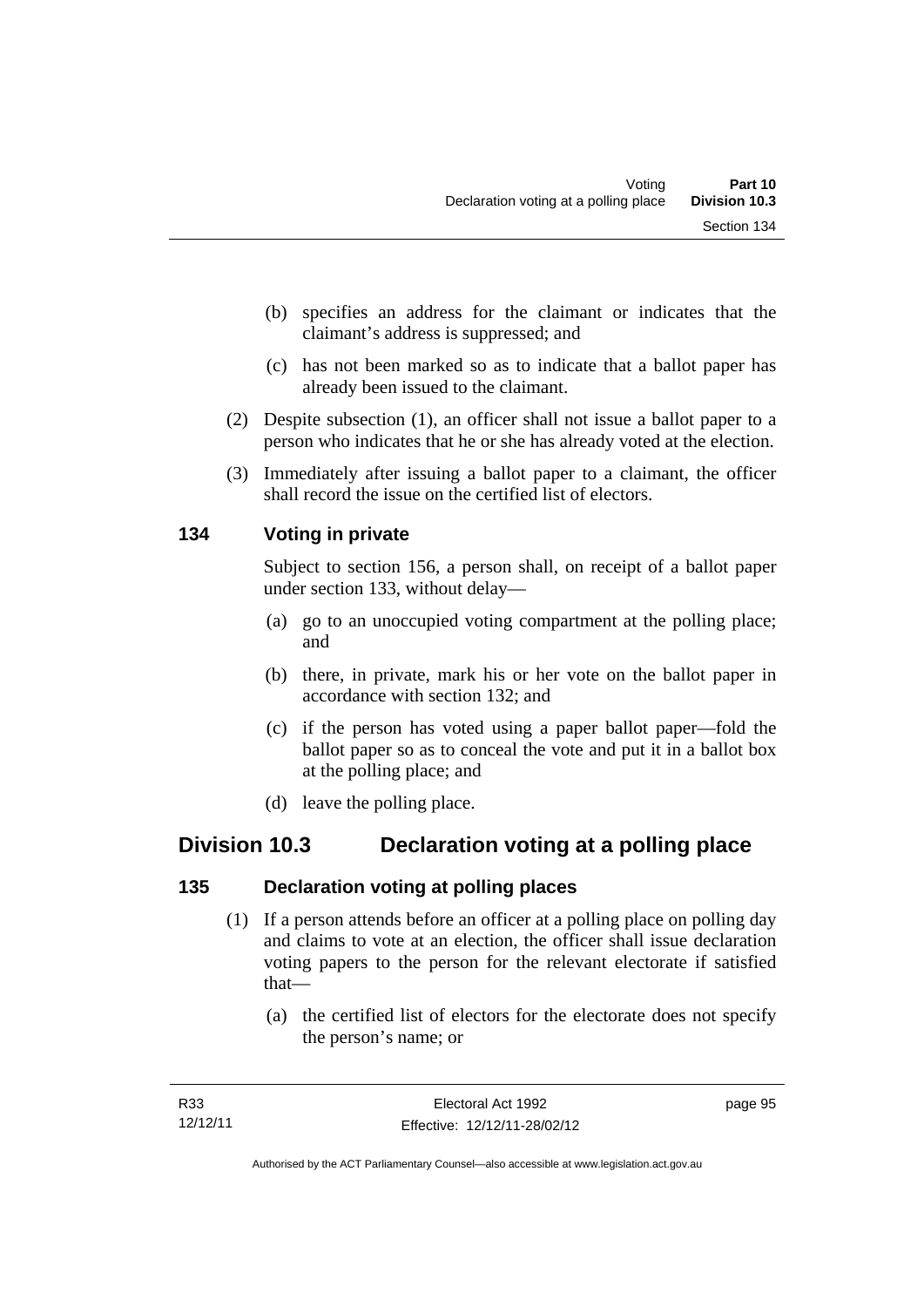- (b) the certified list of electors for the electorate has been marked so as to indicate that a ballot paper has already been issued to the person but the person claims not to have voted already at the election.
- (2) Despite subsection (1), an officer shall not issue declaration voting papers to a person who indicates that he or she has already voted at the election.
- (3) The officer shall—
	- (a) give the claimant a written statement indicating the consequences of casting a declaration vote under this section; and
	- (b) record the name of the claimant.
	- *Note* If a form is approved under s 340A (Approved forms) for a statement, the form must be used.
- (4) Subject to section 156, the following requirements apply to the casting of a declaration vote under this section:
	- (a) the person shall complete and sign the declaration in the presence of the officer;
	- (b) the officer shall complete and sign the certificate as witness;
	- (c) the person shall go to an unoccupied voting compartment at the polling place and there, in private—
		- (i) mark his or her vote on the ballot paper in accordance with section 132; and
		- (ii) fold the ballot paper so as to conceal the vote;
	- (d) the person shall return the folded ballot paper to the officer;
	- (e) the officer shall, in the presence of the person, without unfolding the ballot paper, place it in the envelope on which the declaration referred to in paragraph (a) appears, fasten the envelope and place it in a ballot box at the polling place;

R33 12/12/11

Authorised by the ACT Parliamentary Counsel—also accessible at www.legislation.act.gov.au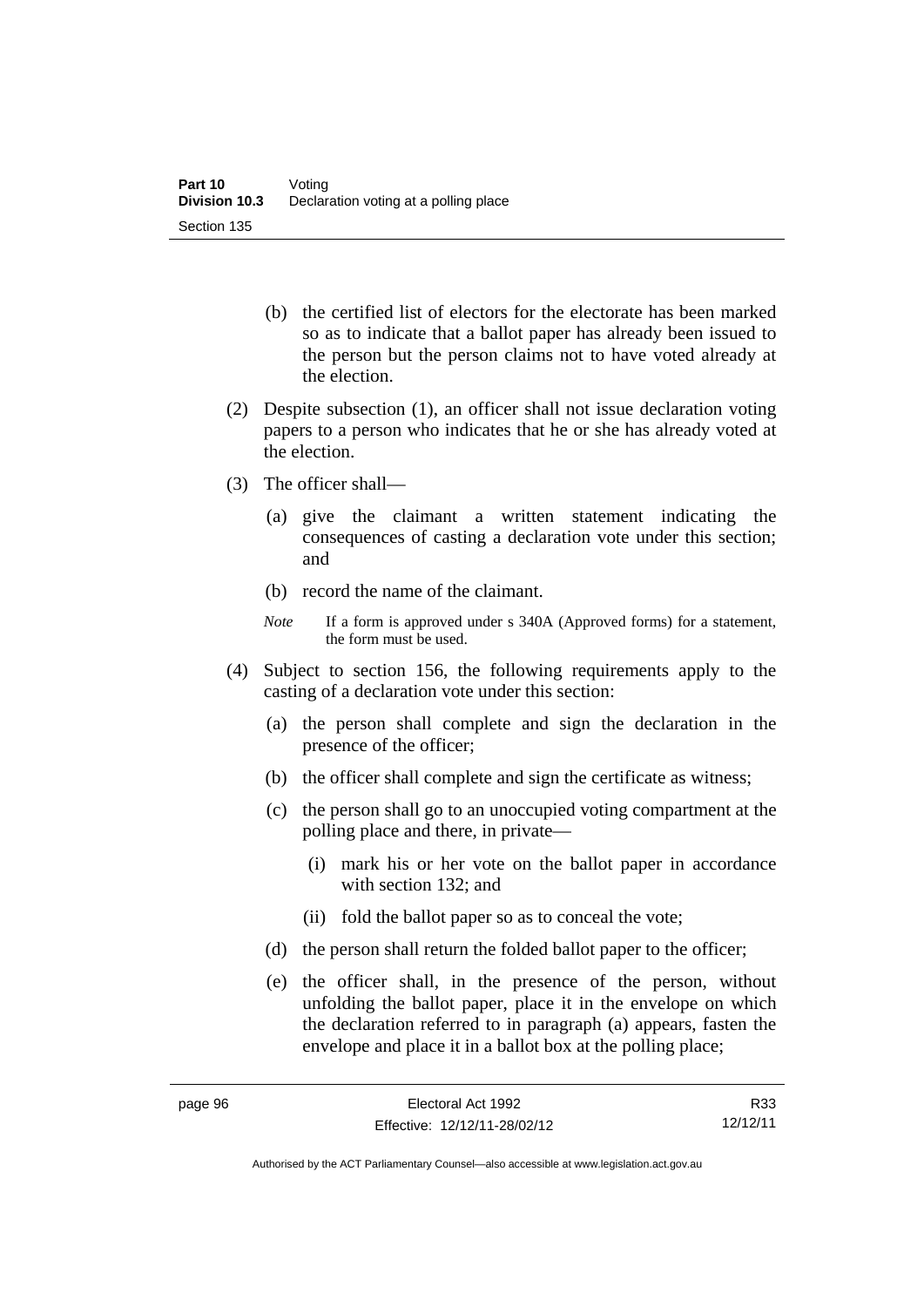(f) the person shall then leave the polling place.

# **Division 10.4 Voting otherwise than at a polling place**

### **136 Definitions for div 10.4**

(1) In this division:

*authorised delivery service* means—

- (a) Australia Post; or
- (b) if, under subsection (2), the commissioner decides that a delivery service be used instead of Australia Post—that delivery service; or
- (c) if, under subsection (2), the commissioner decides that a delivery service be used in addition to Australia Post— Australia Post or that delivery service.

*post* means send using an authorised delivery service.

 (2) For subsection (1), definition of *post*, the commissioner may, in writing, decide that a delivery service be used instead of or in addition to Australia Post.

### **136A Applications for postal voting papers**

(1) In this section:

*eligible elector*, for an election, means an elector who is entitled to vote at the election and—

- (a) who expects to be unable to attend—
	- (i) at a polling place on polling day; or
	- (ii) at a place where a vote may be made before an officer under section 136B before polling day; or
- (b) whose address is a suppressed address.

| R33      | Electoral Act 1992           | page 97 |
|----------|------------------------------|---------|
| 12/12/11 | Effective: 12/12/11-28/02/12 |         |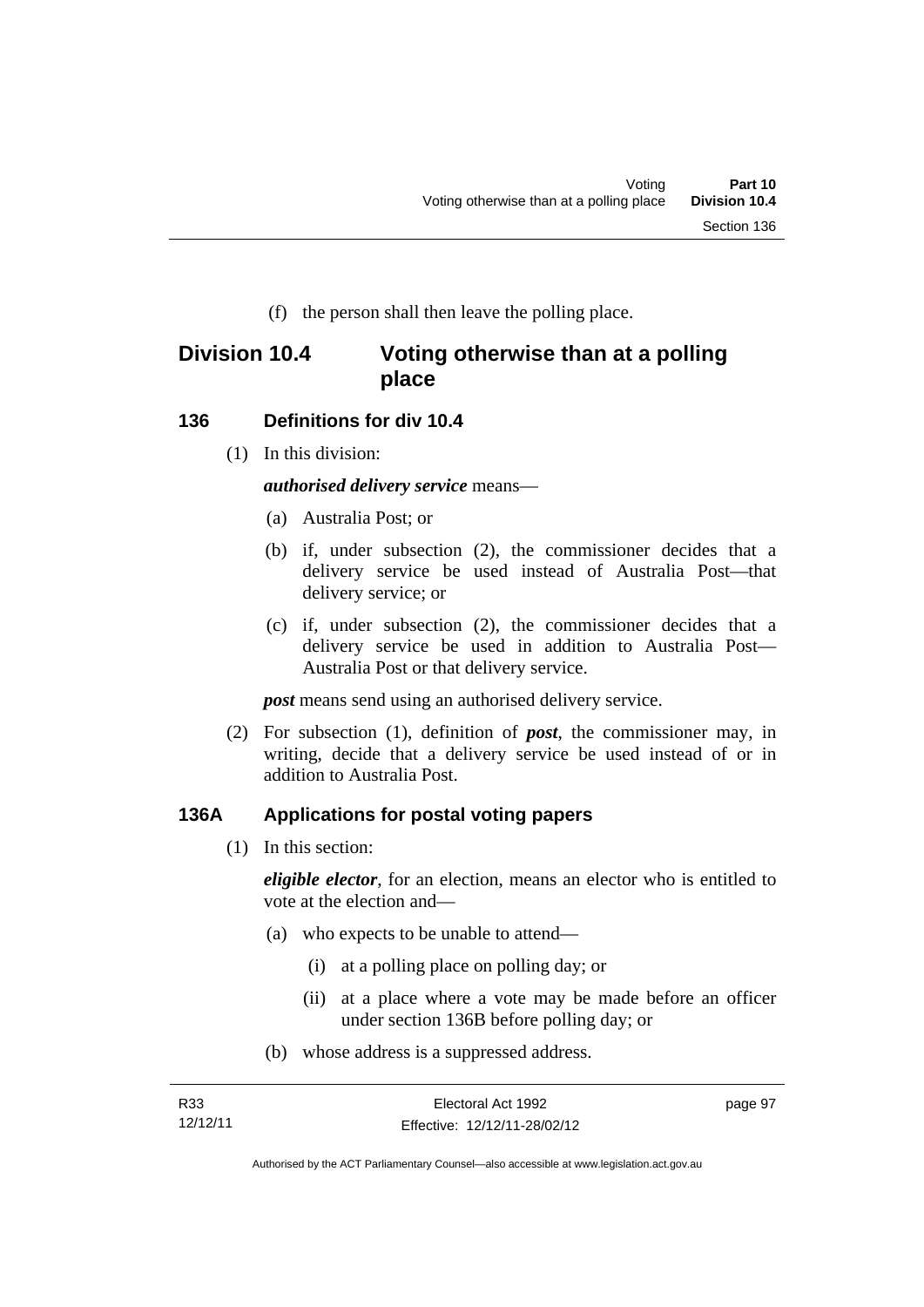- (2) An eligible elector for an election (or a person authorised by the eligible elector) may apply to an authorised officer for declaration voting papers for postal voting (*postal voting papers*) for the election.
- (3) The application may be made orally or in writing.
- (4) The application must include a declaration that the applicant is an eligible elector for the election.
- (5) The application must be received by an authorised officer before 8 pm on the day before polling day.
	- *Note* If a form is approved under s 340A (Approved forms) for an application, the form must be used.
- (6) If an authorised officer receives an application under this section from, or on behalf of, a person claiming to be an eligible elector for an election (the *applicant*), the officer must—
	- (a) if satisfied that the applicant's name is on the certified list of electors for an electorate—post postal voting papers for the electorate to the applicant; or
	- (b) if not so satisfied—post postal voting papers for the electorate in which in the applicant claims to be enrolled to the applicant.
- (7) However, the authorised officer must not post postal voting papers to the applicant—
	- (a) if the applicant has nominated a postal address outside Australia—if the application is received by the officer after 5 pm on the Friday 8 days before polling day; or
	- (b) in any other case—if the application is received by the officer after the last mail clearance, at the post office nominated by the commissioner in the postal voting papers, on the last Thursday before polling day; or
	- (c) in any case—if the officer has reason to believe that the applicant is at a place where the normal transmission of mail

R33 12/12/11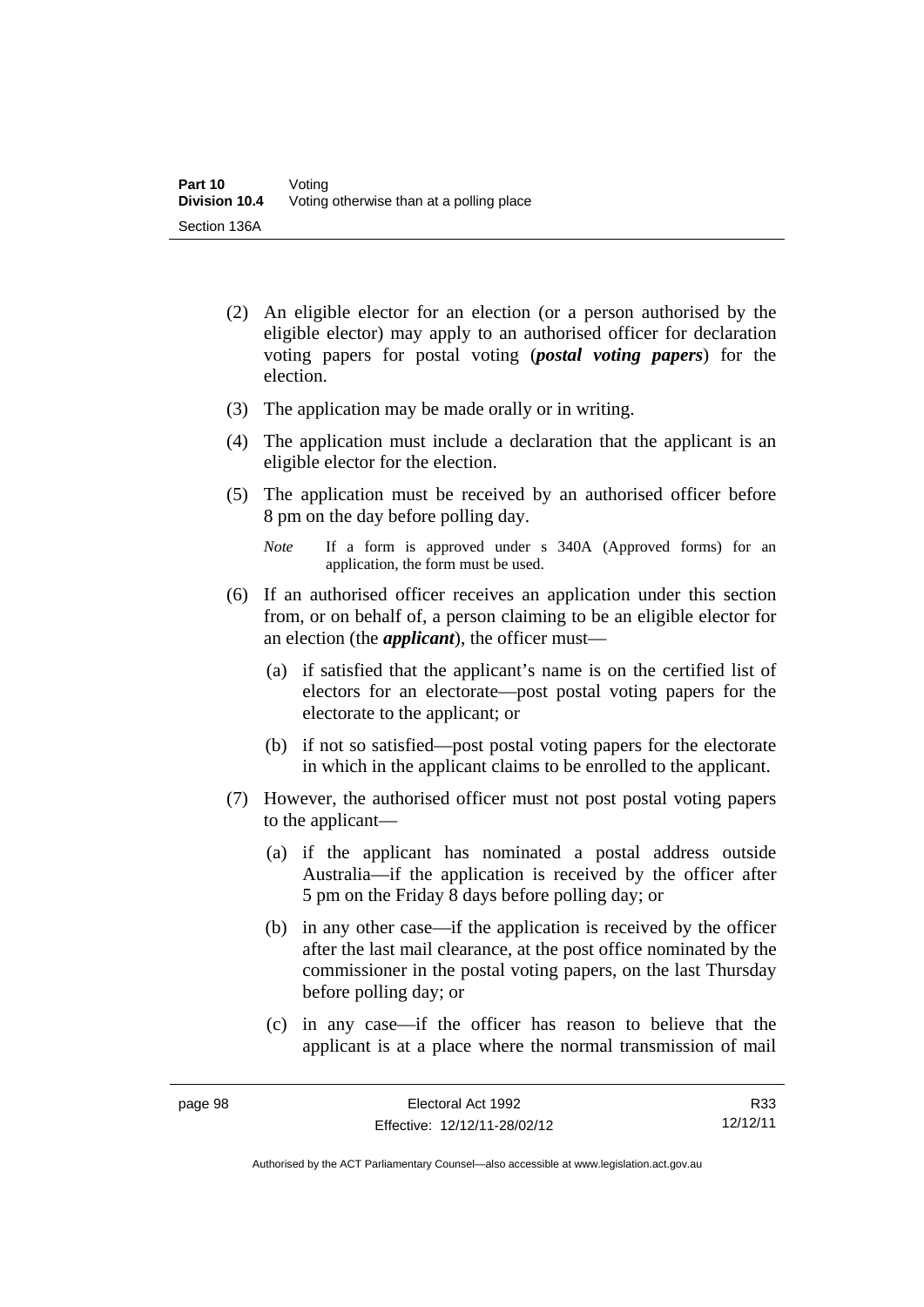has been significantly disrupted or curtailed or is otherwise unreliable.

- (8) Despite subsections (6) and (7), the authorised officer may give the postal voting papers to the applicant using a courier or other agent (other than an authorised delivery service), if the officer believes on reasonable grounds that—
	- (a) the applicant is a person to whom subsection (7) applies; and
	- (b) the papers are likely to reach the applicant in sufficient time for the applicant's ballot paper to be completed and posted or given in accordance with section 144A (Requirements for casting postal votes) if the papers are sent to the applicant using the agent.
- (9) Despite subsections (6) and (8), the authorised officer must not post or give postal voting papers to the applicant earlier than the  $19<sup>th</sup>$  day before polling day.
- (10) If postal voting papers are sent or given to the applicant in accordance with this section, neither the authorised officer nor the commissioner is responsible for ensuring that the papers reach the applicant.

*Note* Section 144A deals with how to cast a postal vote.

### **136B Ordinary or declaration voting in ACT before polling day**

(1) In this section:

*eligible elector*, for an election, means an elector who is entitled to vote at the election and—

- (a) who expects to be unable to attend at a polling place on polling day; or
- (b) whose address is a suppressed address.

*relevant period* means the period—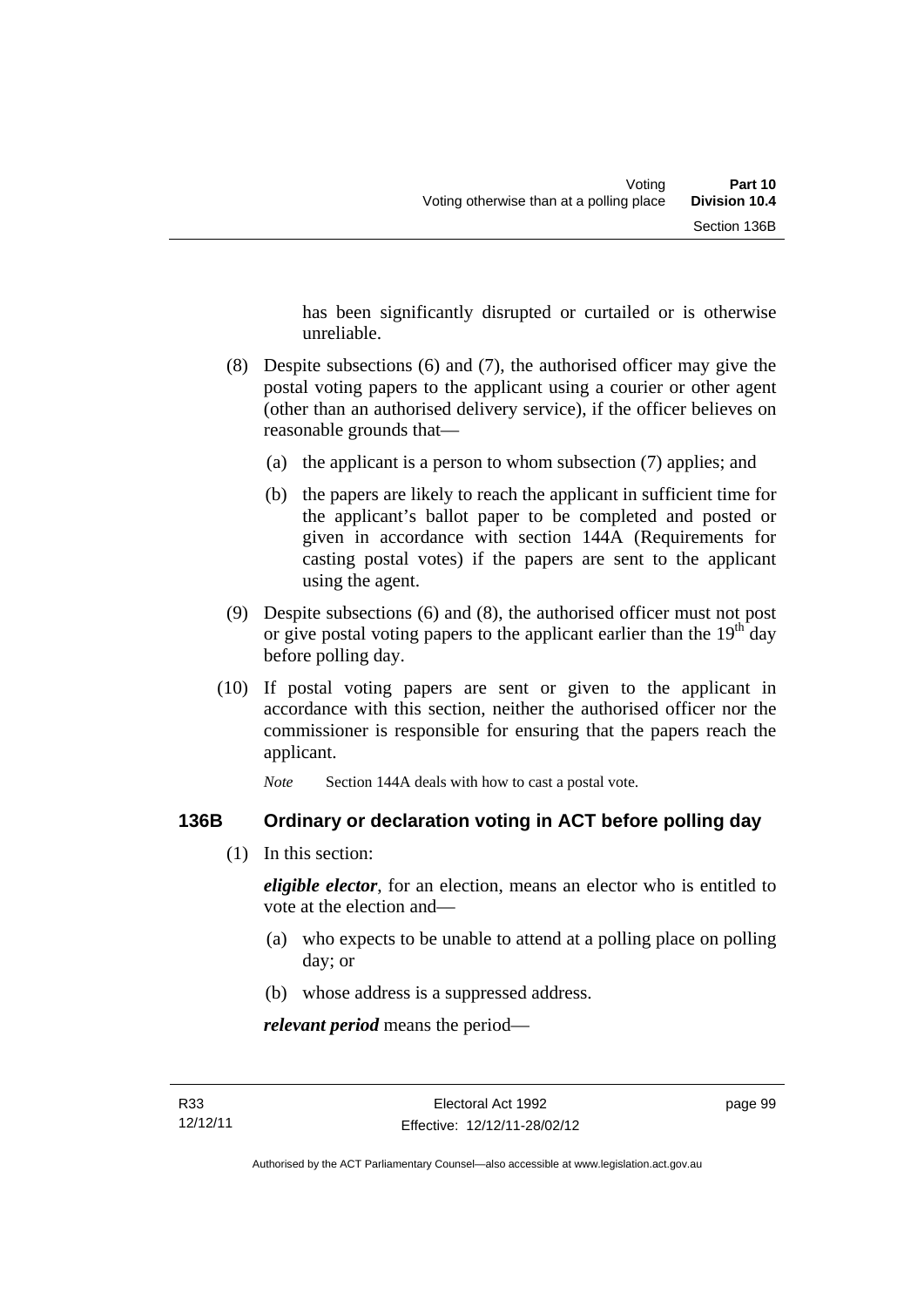- (a) beginning on the 3rd Monday before polling day or, if that Monday is a public holiday, the next business day; and
- (b) ending at 8 pm on the day before polling day.
- (2) The commissioner may determine the days and times during the relevant period for voting under this section.
- (3) This section applies if a person attends before an authorised officer, on a day and at a time determined under subsection (2), and makes a declaration to the effect that the person is an eligible elector.
- (4) A determination under subsection (2) is a notifiable instrument.

*Note* A notifiable instrument must be notified under the *Legislation Act 2001*.

- (5) If this section applies, the officer must issue a ballot paper for the relevant electorate to the person if satisfied that the certified list of electors for the electorate—
	- (a) states the person's name; and
	- (b) states an address for the person or indicates that the person's address is suppressed; and
	- (c) has not been marked so as to indicate that a ballot paper has already been issued to the person.
- (6) Despite subsection (5), an officer shall not issue a ballot paper to a person who indicates that he or she has already voted at the election.
- (7) Immediately after issuing a ballot paper to the person, the officer shall record the issue on the certified list of electors.
- (8) Section 134 applies to the casting of an ordinary vote under this section as if—
	- (a) it were a vote under section 133; and
	- (b) the reference in section 134 to an *unoccupied voting compartment* were a reference to an unoccupied part of the place where the person attends before the officer concerned.

R33 12/12/11

Authorised by the ACT Parliamentary Counsel—also accessible at www.legislation.act.gov.au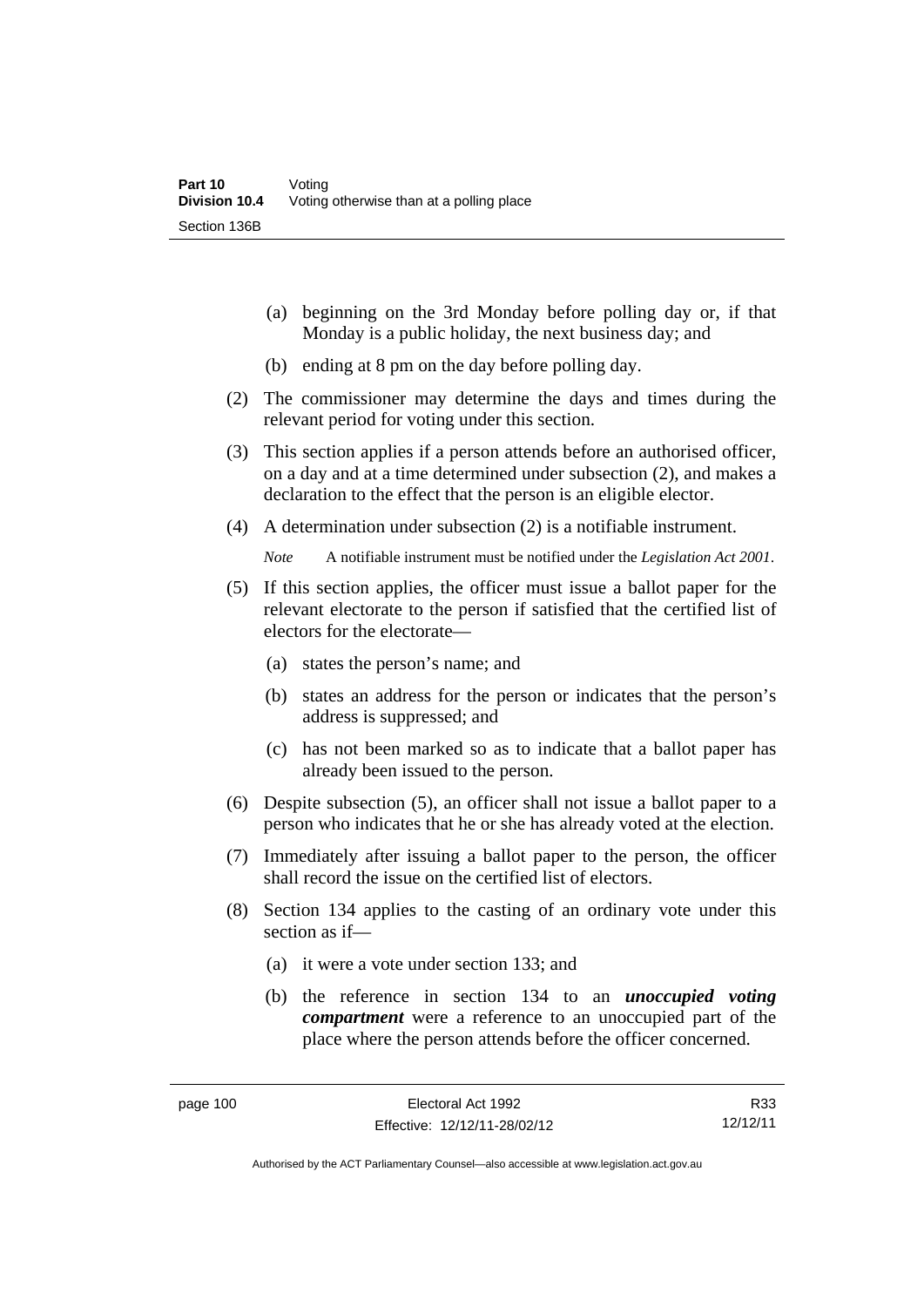- (9) Sections 120 to 123 apply in relation to polling under this section as if the place where that polling is conducted were a polling place.
- (10) Before any vote is taken under this section the OIC shall exhibit each ballot box empty and shall then securely fasten its cover.
- (11) At the conclusion of each day's polling under this section and in the presence of any scrutineers the ballot boxes shall be closed and sealed.
- (12) At the beginning of the second and each subsequent day's polling under this section and in the presence of any scrutineers the seals on the ballot boxes shall be examined and opened.
- (13) At the close of polling under this section, the OIC shall, in the presence of any scrutineers—
	- (a) close and seal the ballot boxes containing ballot papers for ordinary voting or declaration voting; and
	- (b) parcel and enclose in sealed wrapping all unused ballot papers; and
	- (c) parcel and enclose in sealed wrapping all other electoral papers used at the polling place.
- (14) The OIC shall give the articles referred to in subsection (13) to the commissioner.
- (15) The commissioner shall keep the articles referred to in subsection (13) in safe custody for the purposes of scrutiny under part 12.
- (16) Ballot papers cast as ordinary votes under this section may only be removed from ballot boxes and counted after the close of polling on polling day.
- (17) If this section applies and the authorised officer is satisfied that—
	- (a) the certified list of electors for the electorate does not specify the person's name; or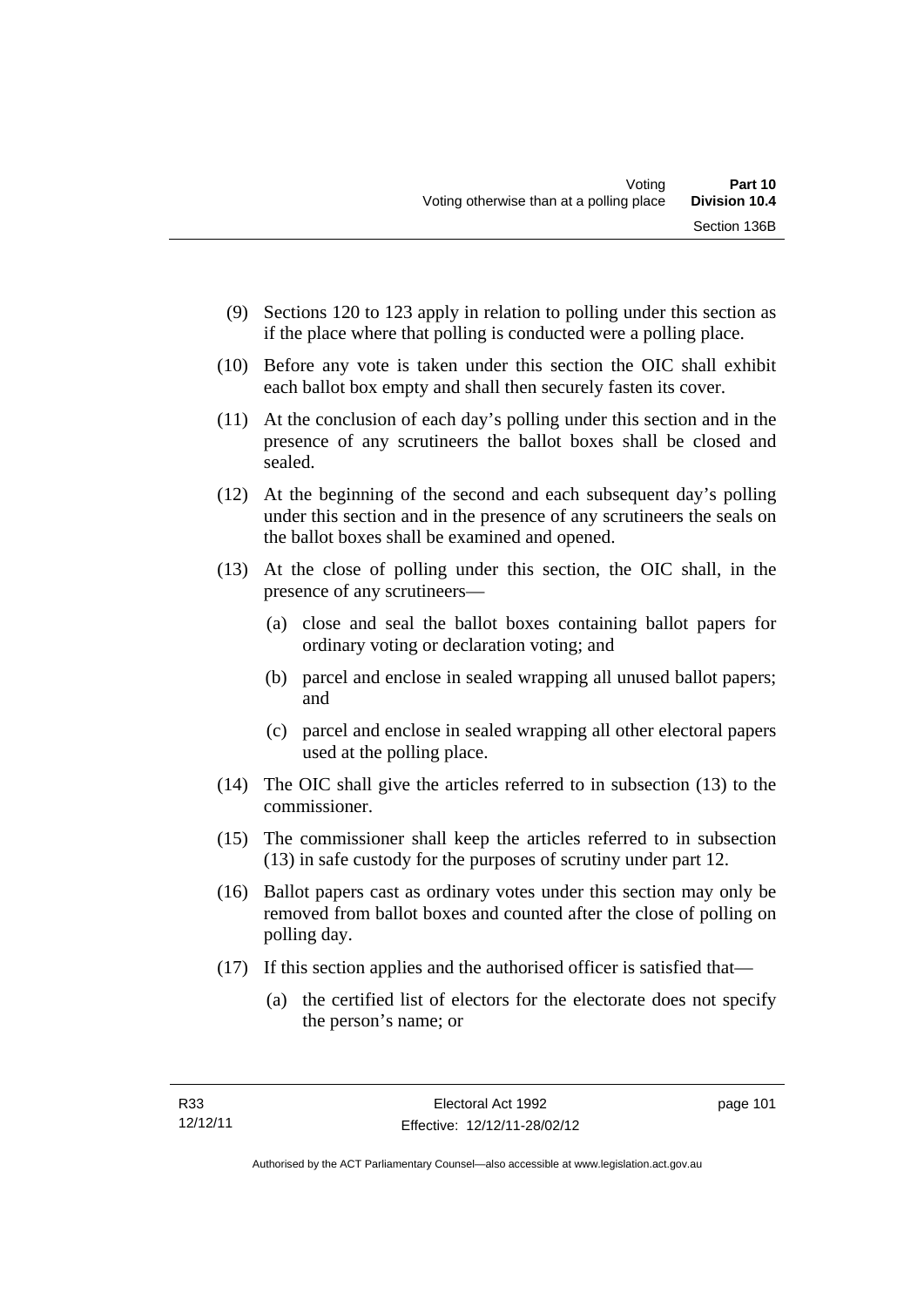(b) the certified list of electors for the electorate has been marked so as to indicate that a ballot paper has already been issued to the person but the person claims not to have voted already at the election;

the authorised officer shall issue declaration voting papers to the person.

- (18) Despite subsection (17), an officer shall not issue declaration voting papers to a person who indicates that he or she has already voted at the election.
- (19) If an authorised officer issues declaration voting papers to the person, the officer must—
	- (a) give the person a written statement indicating the consequences of casting a declaration vote under this section; and
	- (b) record the person's name.
	- *Note* If a form is approved under s 340A for a statement, the form must be used.
- (20) Section 135 (4) applies to the casting of a declaration vote under this section as if—
	- (a) it were a declaration vote under section 135; and
	- (b) the reference in section 135 (4) to an *unoccupied voting compartment* were a reference to an unoccupied part of the place where the person attends before the officer concerned.

### **136C Declaration voting outside ACT on or before polling day**

(1) In this section:

*eligible elector*, for an election, means an elector who is entitled to vote at the election and—

 (a) who expects to be unable to attend at a polling place on polling day; or

R33 12/12/11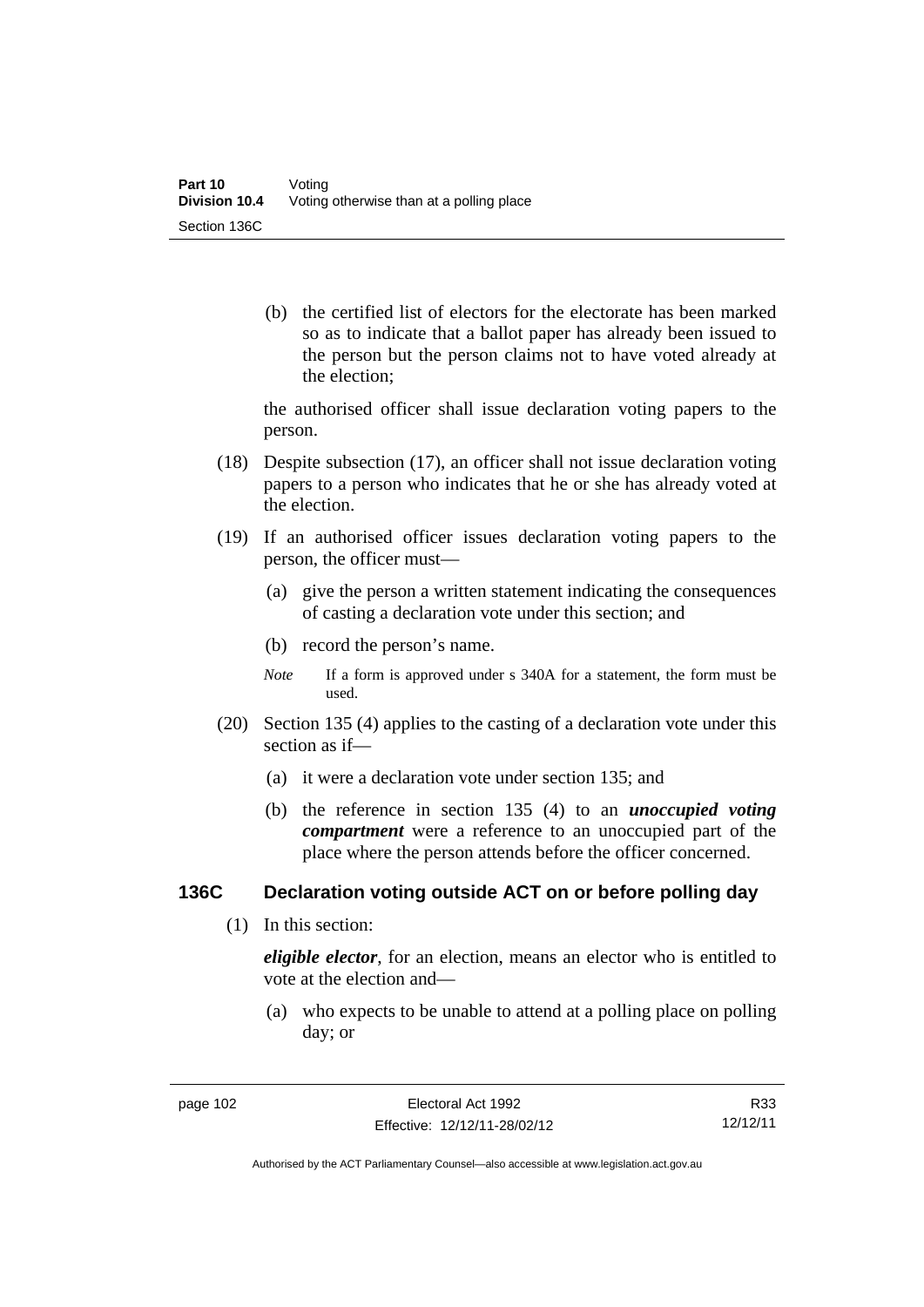(b) whose address is a suppressed address.

*relevant period* means the period—

- (a) beginning on the 3rd Monday before polling day or, if that Monday is a public holiday, the next business day; and
- (b) ending at 6 pm in the ACT on polling day.
- (2) The commissioner may determine the days and times during the relevant period for voting under this section.
- (3) This section applies if a person attends before an authorised officer outside the ACT, on a day and at a time determined under subsection (2), and makes a declaration to the effect that the person is an eligible elector.
- (4) A determination under subsection (2) is a notifiable instrument.

*Note* A notifiable instrument must be notified under the *Legislation Act 2001*.

- (5) If this section applies, the authorised officer shall issue declaration voting papers to the person.
- (6) Despite subsection (5), an officer shall not issue declaration voting papers to a person who indicates that he or she has already voted at the election.
- (7) If an authorised officer issues declaration voting papers to the person the officer shall—
	- (a) give the person a written statement indicating the consequences of casting a declaration vote under this section; and
	- (b) record the name of the person.
	- *Note* If a form is approved under s 340A (Approved forms) for a statement, the form must be used.
- (8) Section 135 (4) applies to the casting of a declaration vote under this section as if—
	- (a) it were a declaration vote under section 135; and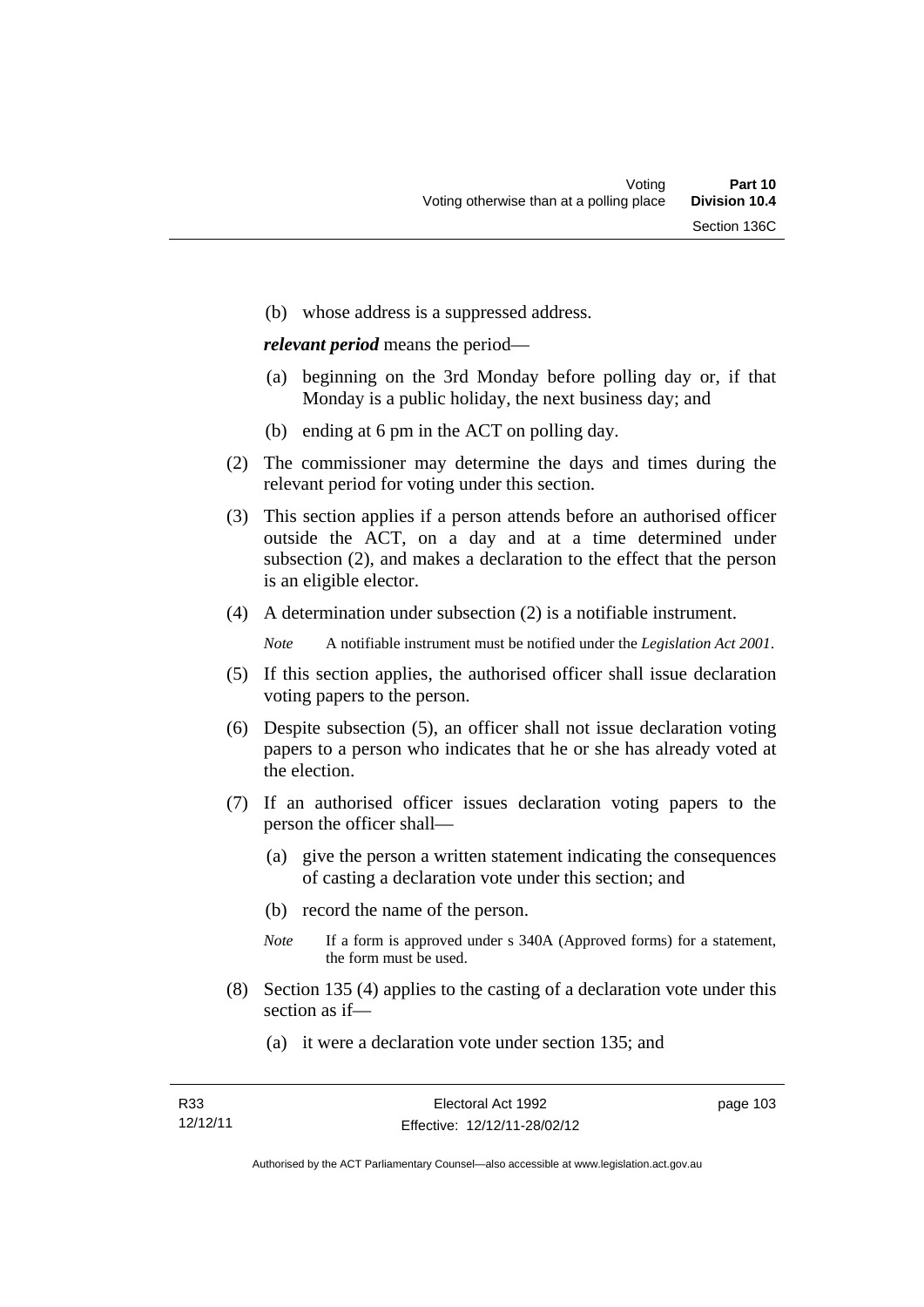(b) the reference in section 135 (4) to an *unoccupied voting compartment* were a reference to an unoccupied part of the place where the person attends before the officer concerned.

# **137 Record of issue of declaration voting papers**

- (1) An officer who issues voting papers under section 136A, 136B (17) or 136C shall—
	- (a) make a record of the time and date of issue; and
	- (b) if the officer is not the commissioner—give the record to the commissioner.
- (2) If an application is made for a postal vote, the record shall be endorsed on the application.

#### **138 Inspection of records**

- (1) Subject to subsection (2), the commissioner shall make each record referred to in section 137, or a copy, available for public inspection at the office of the commissioner within ordinary office hours during the period of 40 days beginning on the 3rd day after polling day.
- (2) A document referred to in subsection (1) that is made available for public inspection shall not specify a suppressed address.

### **139 Receipt of declaration voting papers**

- (1) An officer who receives completed voting papers in relation to a vote cast under section 136A shall—
	- (a) endorse the time and date of receipt on the envelope; and
	- (b) if the officer is not the commissioner—give the papers to the commissioner or an authorised officer.
	- *Note* For restrictions on sending completed ballot and voting papers by fax, see s 329.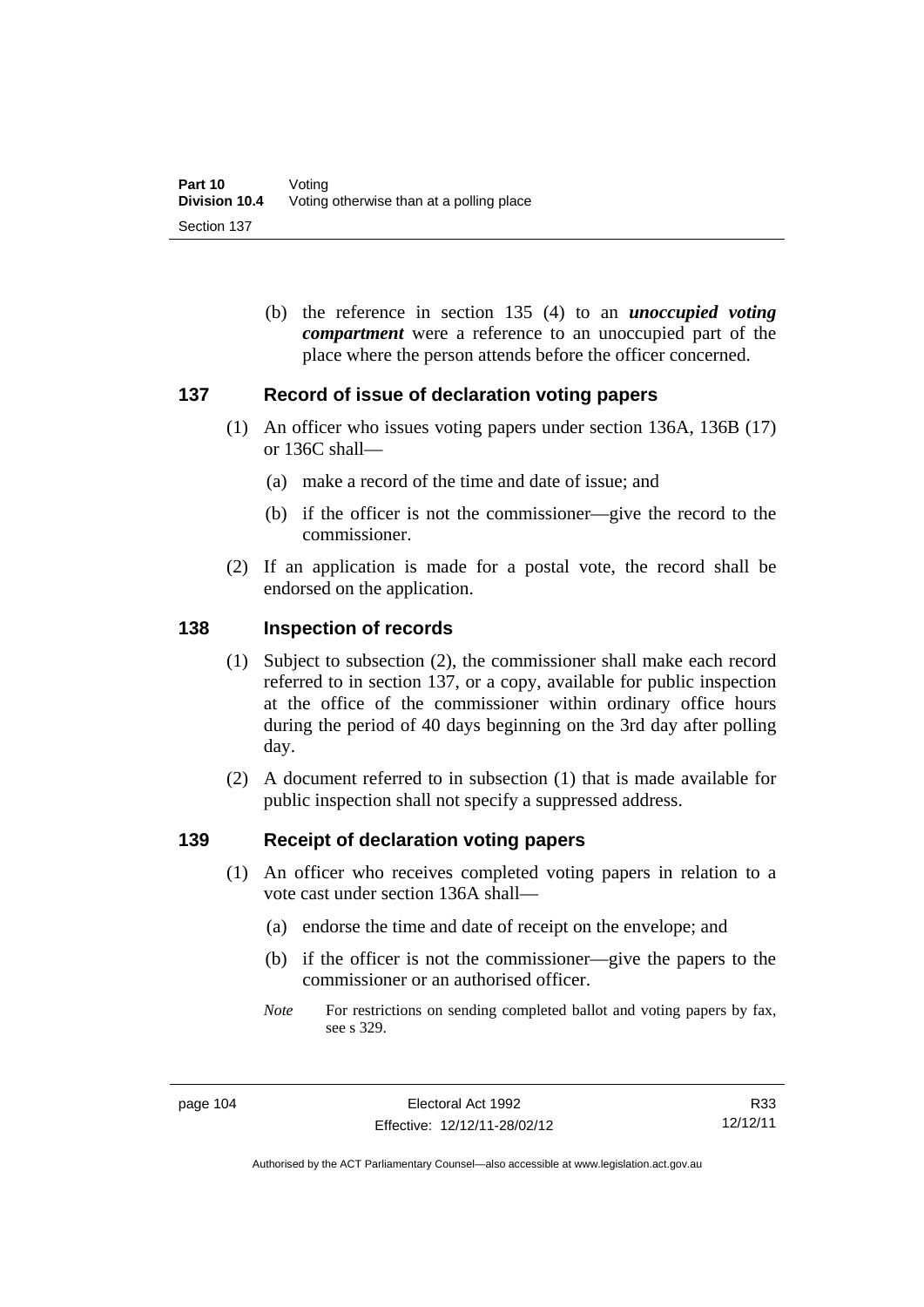(2) The commissioner shall keep the papers in safe custody for the purposes of scrutiny under part 12.

# **140 Registered declaration voters**

- (1) The commissioner shall keep a register, called the register of declaration voters.
- (2) The register may be kept electronically.
- (3) If an elector is registered as a general postal voter under the Commonwealth Electoral Act—
	- (a) the elector shall be taken to be a registered declaration voter for this Act; and
	- (b) the particulars so registered under the Commonwealth Electoral Act in relation to the elector shall, so far as practicable, be taken to be entered on the register kept under this Act.
- (4) The register shall contain the following particulars in relation to each elector to whom subsection (3) applies:
	- (a) surname or family name;
	- (b) each given name;
	- (c) address, other than—
		- (i) that of an eligible overseas elector; or
		- (ii) a suppressed address.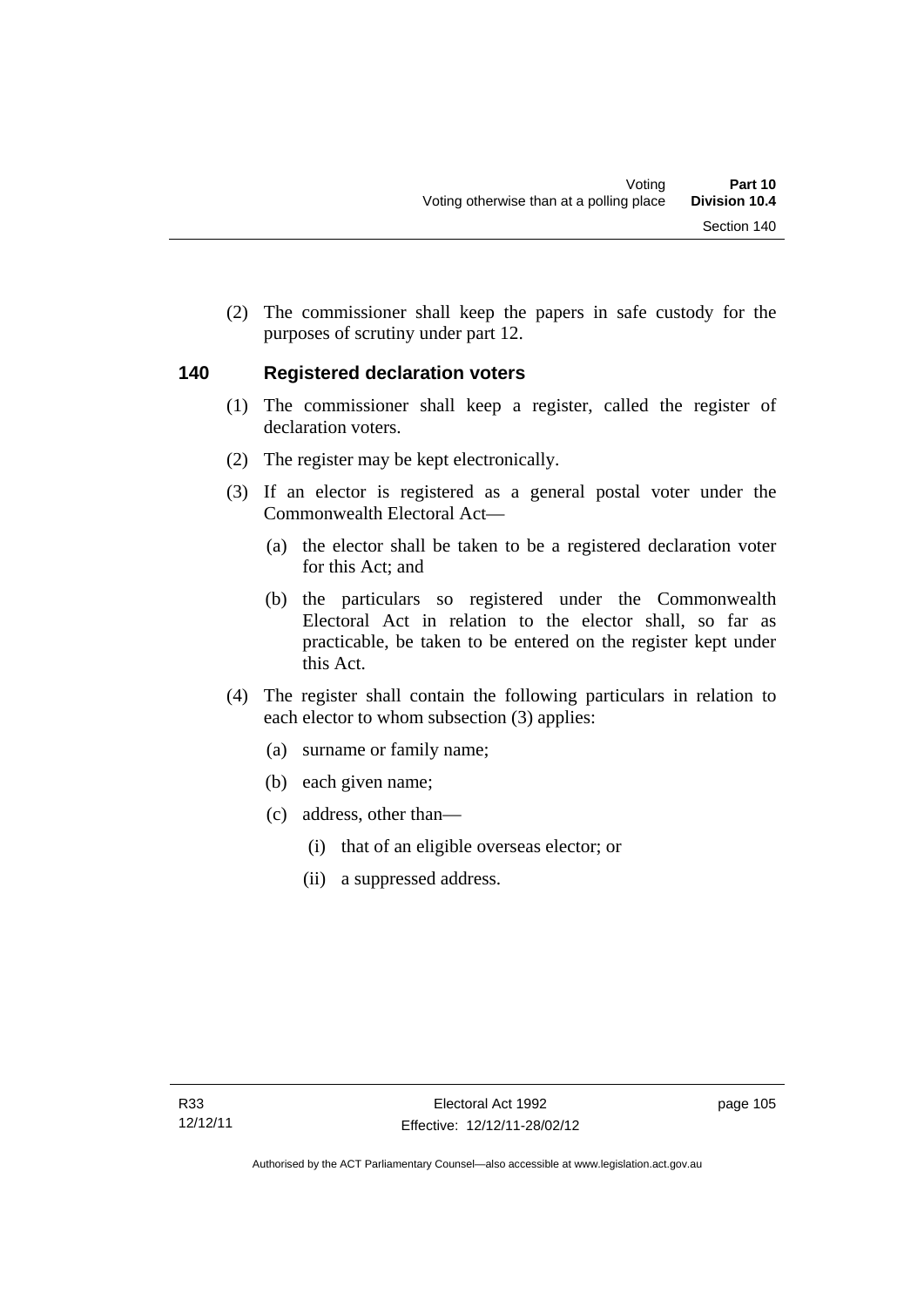### **141 Issue of voting papers to registered declaration voters**

As soon as practicable after the beginning of the pre-election period for an election, the commissioner shall post to each elector enrolled for the electorate in which the election is to be held who is a registered declaration voter declaration voting papers for the election.

*Note* Section 144A deals with how to cast a postal vote.

### **142 Correcting formal errors**

If an officer is satisfied that—

- (a) an application for declaration voting papers for postal voting; or
- (b) the declaration or certificate in completed declaration voting papers;

contains a formal error, the officer may amend the application, declaration or certificate to correct the error.

# **143 Soliciting applications for postal declaration votes**

- (1) A person commits an offence if the person—
	- (a) applies for declaration voting papers for postal voting for an election for someone else; and
	- (b) does not have the other person's consent to make the application.

Maximum penalty: 30 penalty units.

- (2) A person commits an offence if the person does anything to induce someone else—
	- (a) to complete an application form for declaration voting papers for postal voting; and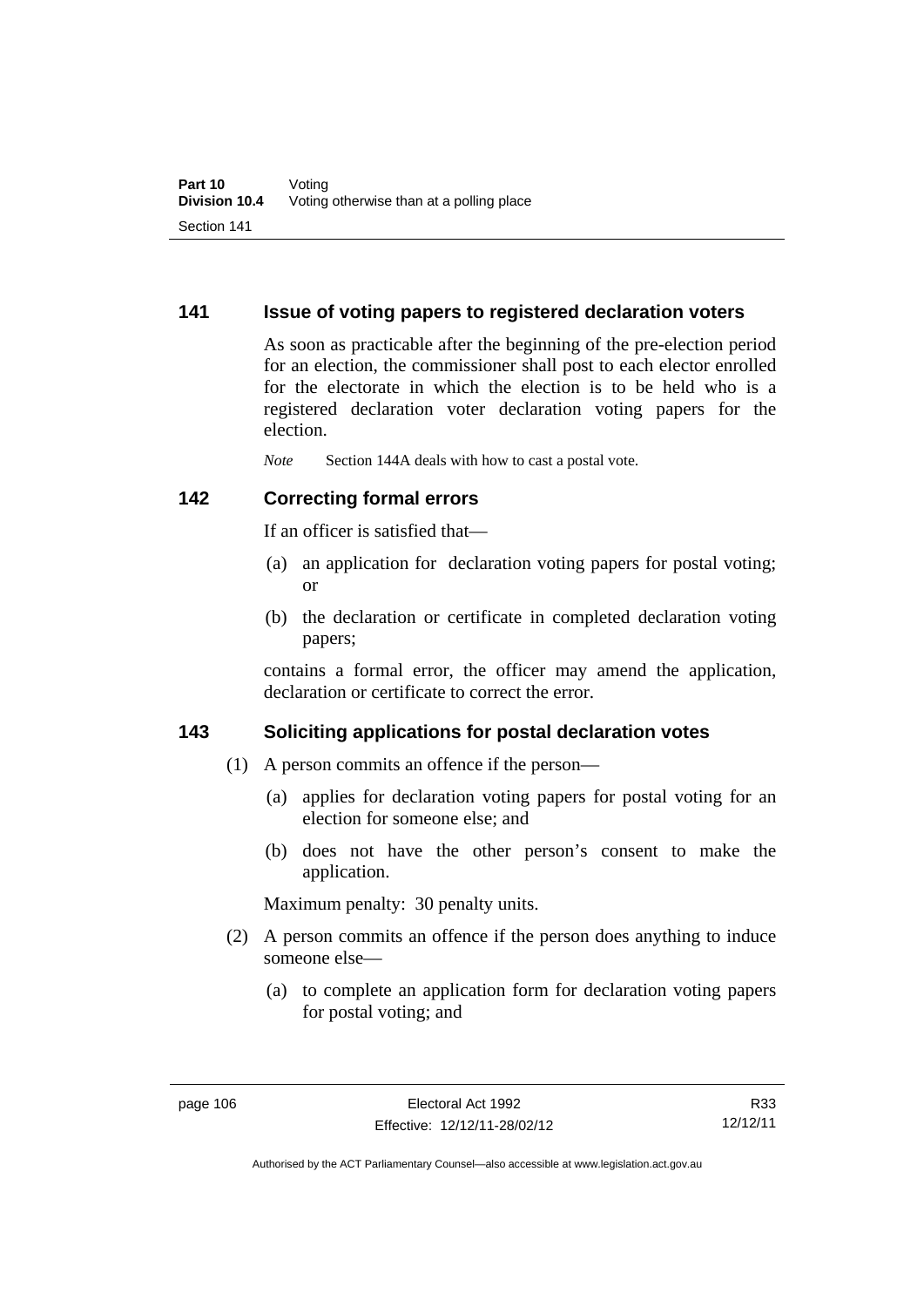(b) to return the completed form to an address that is not an address authorised by the commissioner.

Maximum penalty: 30 penalty units.

 (3) A person commits an offence if the person does anything to induce someone else to complete an application form for declaration voting papers for postal voting that is not the form approved under section 340A for the application form.

Maximum penalty: 30 penalty units.

# **144 Transmission of applications for postal declaration votes**

A person who accepts for transmission to the commissioner a completed application for declaration voting papers for postal voting shall transmit the application to the commissioner as soon as practicable.

Maximum penalty: 10 penalty units.

# **144A Requirements for casting postal votes**

- (1) This section applies to a person if the person has received declaration voting papers for an election under section 136A (Applications for postal voting papers) or section 141 (Issue of voting papers to registered declaration voters).
- (2) To cast a postal vote—
	- (a) the person must show the unsigned declaration and certificate, and the unmarked ballot paper to an authorised witness; and
	- (b) the person must complete and sign the declaration in the presence of the witness; and
	- (c) the witness must complete and sign the certificate as witness; and
	- (d) the person must, in the presence of the witness but so that the witness cannot see the vote, mark his or her vote on the ballot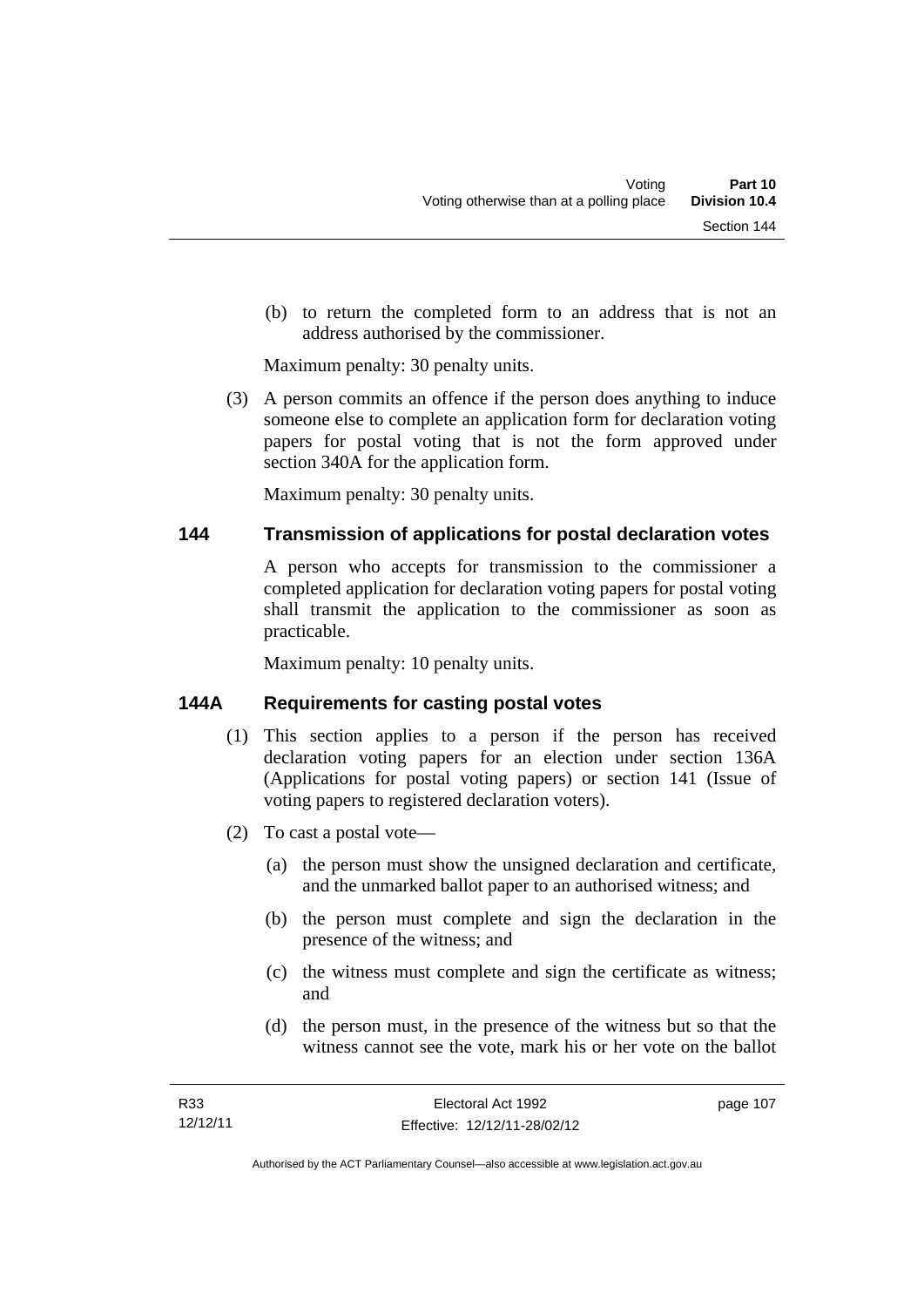paper, fold the ballot paper, place it in the envelope addressed to the commissioner and fasten the envelope; and

- (e) the person must—
	- (i) post the envelope and contents to the commissioner before polling day; or
	- (ii) give the envelope and contents to the commissioner or another officer on or before polling day.
- *Note* For restrictions on sending completed ballot and voting papers by fax, see s 329.
- (3) This section is subject to section 156 (Assistance to voters).

### **145 Interference with declaration voting**

Except for section 156, or at the request of the elector, a person shall not, without reasonable excuse—

- (a) communicate with an elector while he or she is casting a declaration vote; or
- (b) interfere with an elector's casting of a declaration vote; or
- (c) do anything to find out how an elector voted by declaration vote; or
- (d) enable any other person to find out how an elector voted by declaration vote.

Maximum penalty: 30 penalty units.

### **146 Soliciting completed declaration votes**

A person shall not, without reasonable excuse, do anything for the purpose of inducing an elector to give to the person completed declaration voting papers.

Maximum penalty: 30 penalty units.

Authorised by the ACT Parliamentary Counsel—also accessible at www.legislation.act.gov.au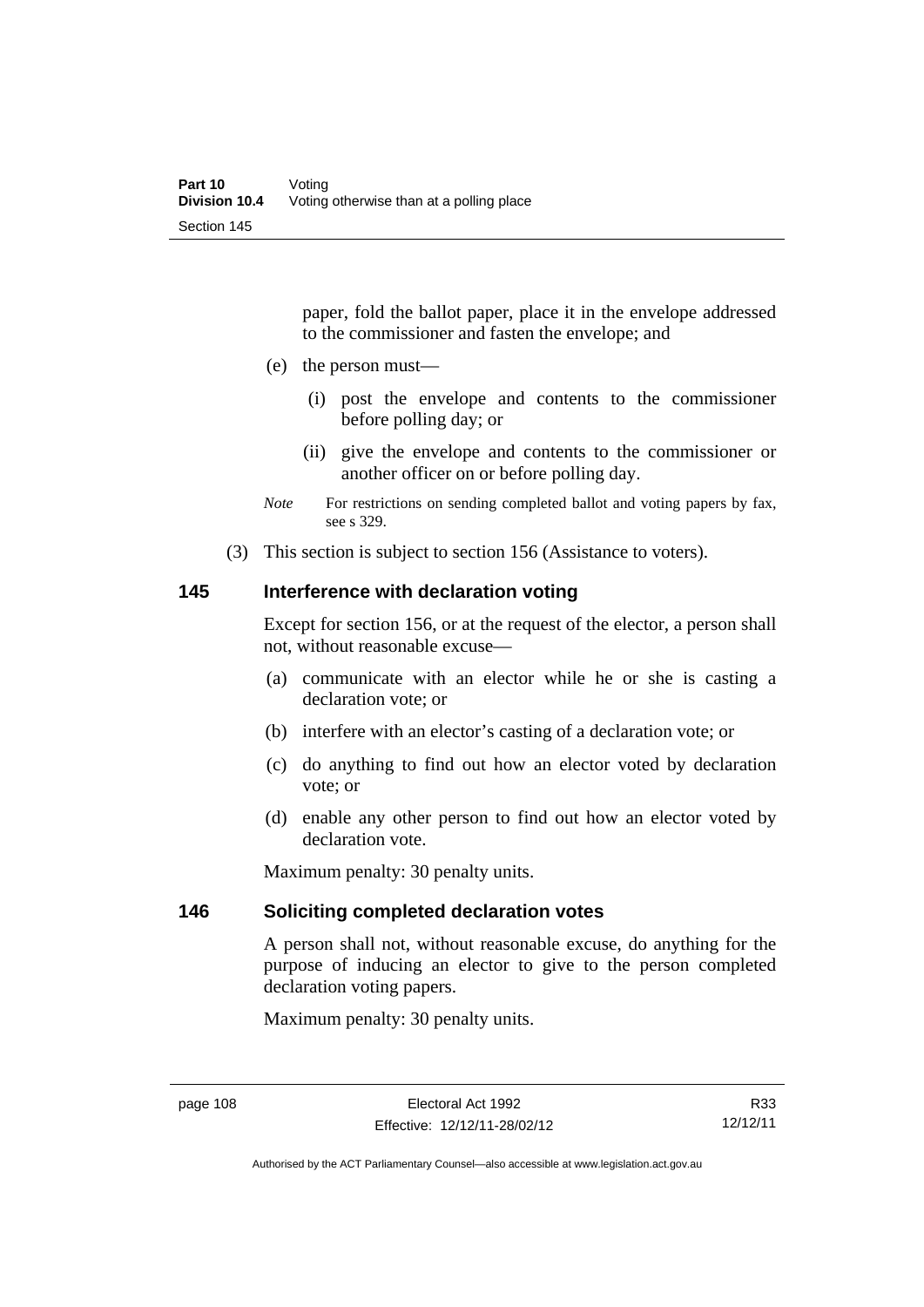# **147 Transmission of completed declaration votes**

A person who accepts for transmission to the commissioner completed declaration voting papers shall transmit them to the commissioner as soon as practicable.

Maximum penalty: 10 penalty units.

### **148 Opening envelopes containing declaration votes**

Unless authorised by or under this Act, a person shall not, without reasonable excuse, open an envelope that appears to contain a completed declaration vote.

Maximum penalty: 5 penalty units.

# **Division 10.5 Mobile polling**

# **149 Definitions for div 10.5**

In this division:

*special hospital* means a hospital declared under section 149A.

*visiting officer* means an officer who makes a visit referred to in section 150 (1), (2) or (3).

# **149A Declaration of special hospitals**

- (1) The commissioner may declare a hospital that is not a polling place to be a special hospital for this division.
- (2) A declaration is a notifiable instrument.

*Note* A notifiable instrument must be notified under the *Legislation Act 2001*.

### **150 Mobile polling—institutions**

 (1) The OIC of a polling place that is a hospital shall arrange for an officer to visit patients at the hospital (other than outpatients)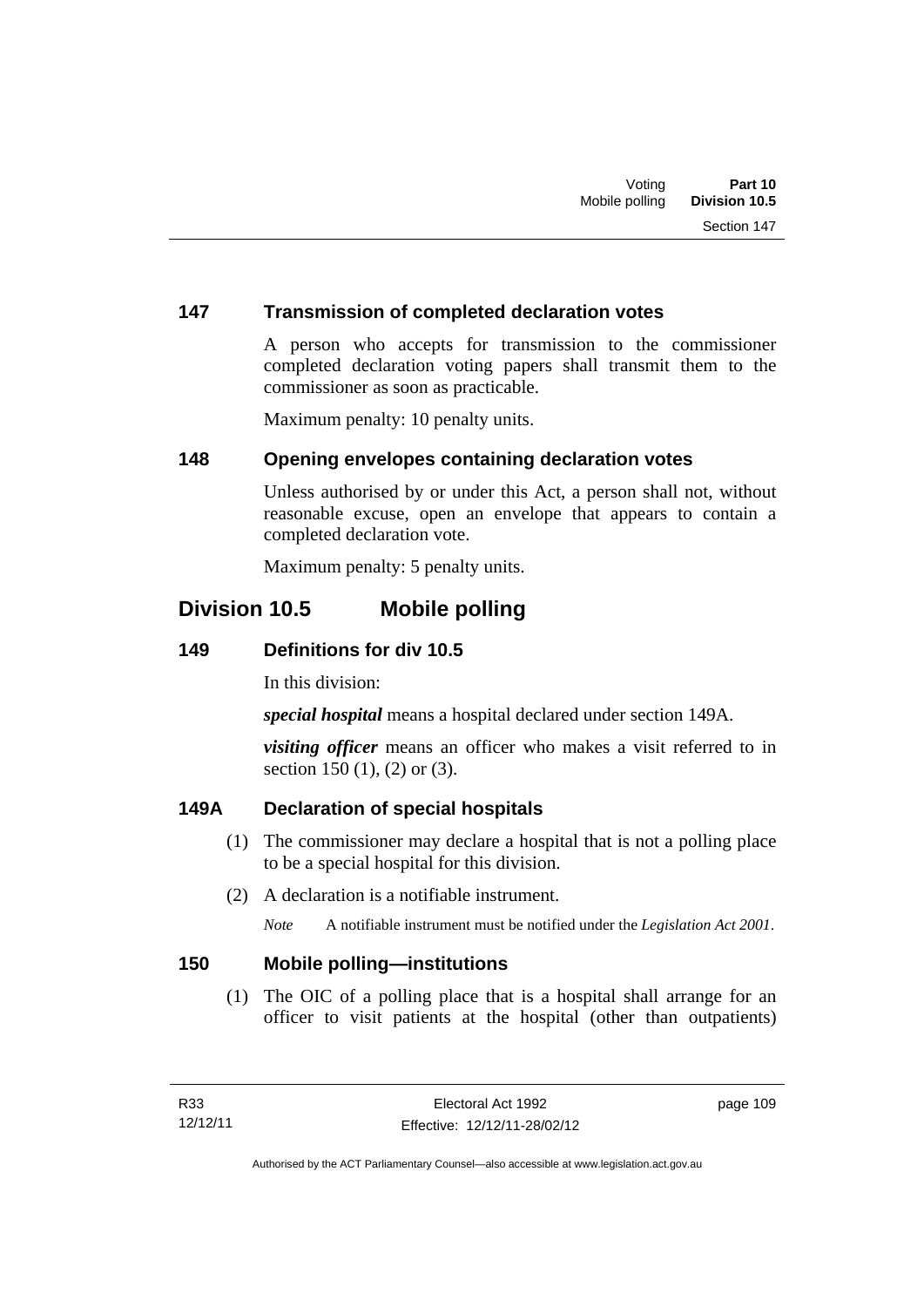between 8 am and 6 pm on polling day for the purpose of taking their votes.

- (2) The commissioner shall arrange for an officer to visit patients at a special hospital (other than outpatients) between 8 am and 6 pm—
	- (a) on a day that is not more than 5 days before polling day; or
	- (b) on polling day;

for the purpose of taking their votes.

- (3) The commissioner may arrange for an officer to visit electors detained at a correctional centre to take their votes.
- (4) A visit mentioned in subsection (3) must be made at a time, and in accordance with any conditions, arranged between the commissioner and the person in charge of the correctional centre.

### **151 Functions of visiting officers**

- (1) When visiting under section 150, the visiting officer—
	- (a) shall take a ballot box, ballot papers, the certified list of electors and anything else necessary to enable a person to vote; and
	- (b) shall be accompanied by at least 1 other officer and any scrutineer who wishes to attend.
- (2) The number of scrutineers for a particular candidate who are present at a hospital, special hospital or correctional centre with the visiting officer must not be more than the number of officers at the hospital, special hospital or correctional centre.
- (3) While a visiting officer is with a person in a room or other place for the purpose of taking the person's vote, this Act has effect, so far as practicable, as if—
	- (a) the room or place were a polling place; and
	- (b) the visiting officer were the OIC of the polling place.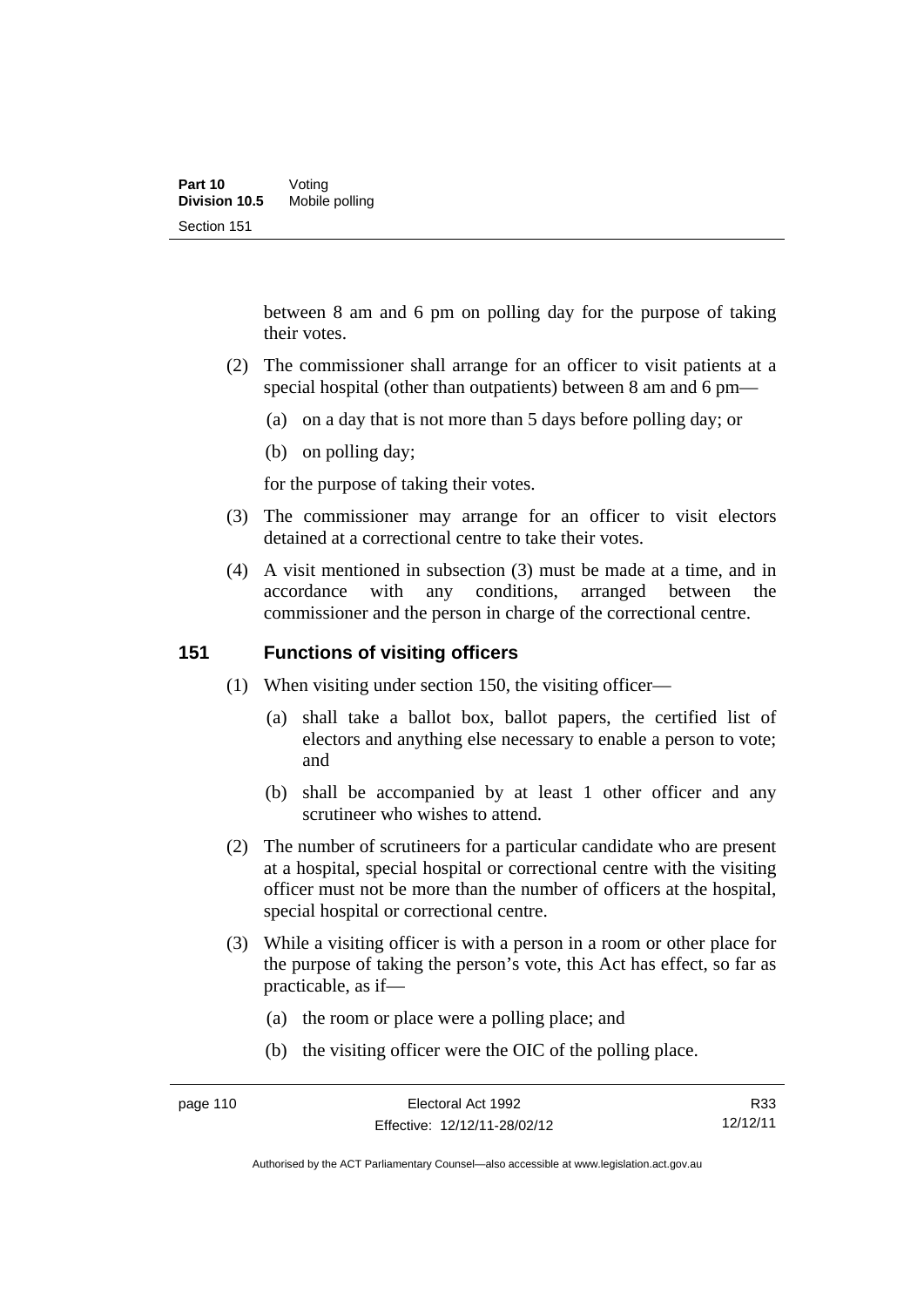- (4) A visit under section 150 to a patient in a hospital or special hospital shall not be made if the visiting officer is informed by a doctor, or a member of the staff at the hospital, that the visit is forbidden on medical grounds.
- (5) A visit under section 150 to a person detained at a correctional centre must not be made if the person in charge of the centre tells the visiting officer that the visit is prohibited on security grounds.

# **152 Failure to visit institution**

A failure to make a visit under section 150 or to take votes in accordance with section 151, does not invalidate the result of an election.

# **153 Custody of ballot boxes and electoral papers**

- (1) After a visiting officer has completed all his or her visits under section 150, the officer shall, in the presence of any scrutineers—
	- (a) close and seal the ballot boxes containing ballot papers for ordinary voting or declaration voting; and
	- (b) parcel and enclose in sealed wrapping all unused ballot papers; and
	- (c) parcel and enclose in sealed wrapping all other electoral papers used for the purposes of the visits.
- (2) The visiting officer shall give the articles referred to in subsection (1) to the commissioner.
- (3) The commissioner shall keep the articles referred to in subsection (1) in safe custody for the purposes of scrutiny under part 12.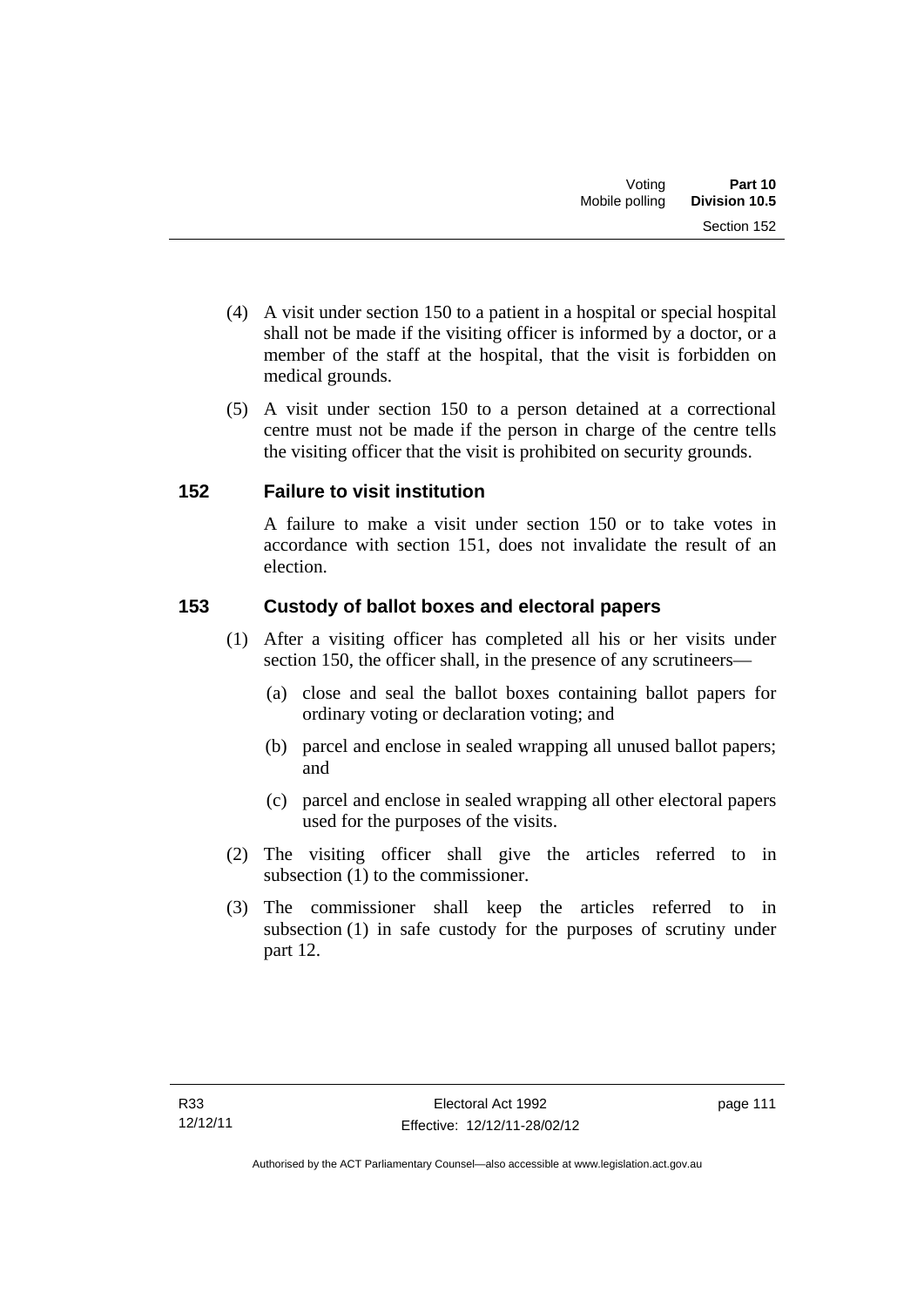# **Division 10.6 Miscellaneous**

# **154 Arrangements at polling places**

At each polling place the polling shall be conducted as follows:

- (a) before any vote is taken the OIC shall exhibit each ballot box empty, and shall then securely fasten its cover;
- (b) the poll shall open at 8 am and shall not close until all electors present in the polling place at 6 pm and desiring to vote, have voted;
- (c) the polling place shall be closed at 6 pm and no person shall be admitted after that hour for the purpose of voting.

# **155 Particulars on ballot papers before issue**

An officer shall not issue a ballot paper for the purposes of an election unless the particulars required by division 9.2 are printed or endorsed on the ballot paper.

### **156 Assistance to voters**

- (1) An elector who is unable to vote may be assisted in voting if the elector would otherwise be unable to vote.
- (2) An assistant shall be—
	- (a) if the elector is a postal voter—a nominee of the elector or, if there is no such nominee, an authorised witness; or
	- (b) in any other case—a nominee of the elector or, if there is no such nominee, an officer.
- (3) An assistant may enter a voting compartment for the purpose of assisting an elector to vote, but an officer shall not do so except in the presence of—
	- (a) a scrutineer; or

Authorised by the ACT Parliamentary Counsel—also accessible at www.legislation.act.gov.au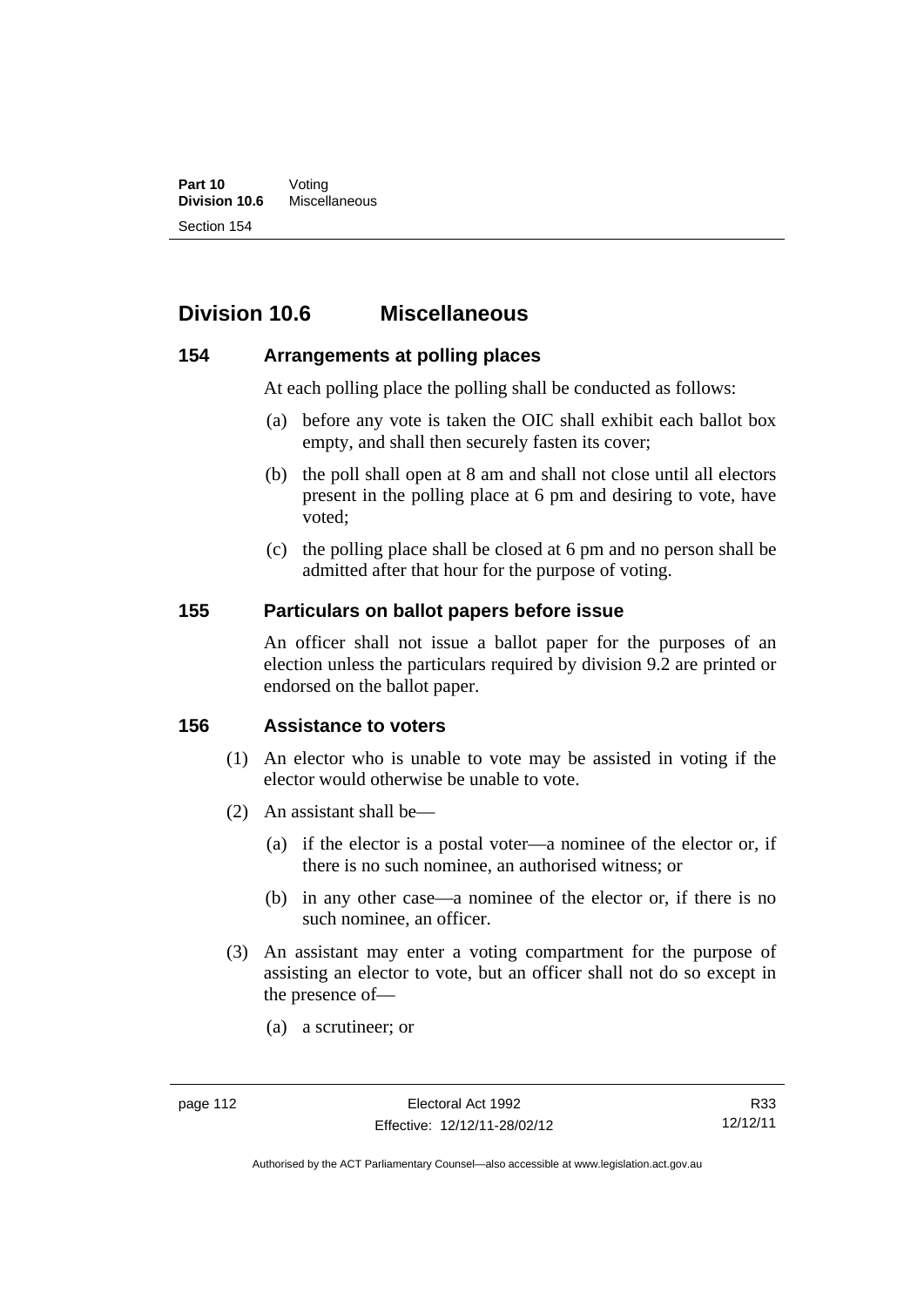- (b) if no scrutineer is present—another officer.
- (4) Subject to subsection (3), an assistant may assist an elector in any of the following ways:
	- (a) by acting as an interpreter;
	- (b) for a declaration vote—by completing, or assisting the elector to complete, the declaration;
	- (c) by explaining the ballot paper and the requirements of this Act relating to its marking;
	- (d) by marking, or assisting the elector to mark, the ballot paper at the elector's direction;
	- (e) by folding the ballot paper and depositing it in a ballot box or declaration envelope, or with an officer, as required by this Act.

# **156A Assistance to voters unable to enter polling place**

- (1) This section applies if the OIC of a polling place is satisfied that a voter cannot enter the polling place because of a physical disability, illness, advanced pregnancy or another condition.
- (2) The voter may vote outside the polling place, but close to the polling place, and may be assisted in voting.
- (3) Before allowing the voter to vote outside the polling place, the OIC must—
	- (a) tell any scrutineers at the polling place that the voter is to vote outside the polling place; and
	- (b) allow, from the scrutineers present, 1 scrutineer for each candidate to be present when the voter votes.
- (4) The voter must—
	- (a) mark the voter's vote on the ballot paper in the OIC's presence; and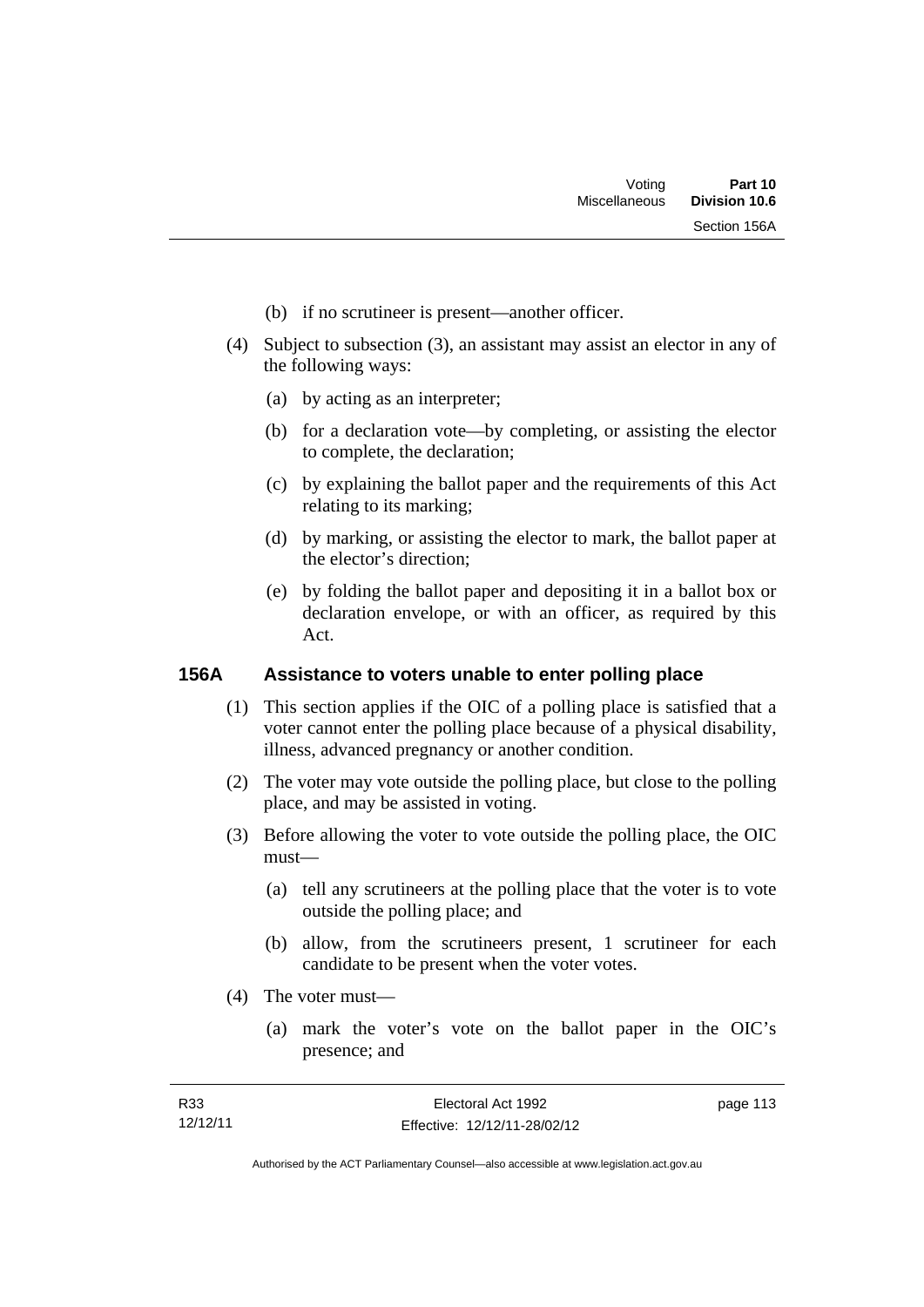- (b) fold the ballot paper to conceal the names of the candidates; and
- (c) give the ballot paper to the OIC.
- (5) If the voter is casting an ordinary vote, the OIC must ensure that the folded ballot paper is immediately returned to the polling place and put in the ballot box in the presence of the scrutineers (if any) who were present when the voter voted.
- (6) If the voter is casting a declaration vote, the OIC must—
	- (a) in the presence of the voter, without unfolding the ballot paper, place the ballot paper in the envelope on which the voter has completed and signed the declaration and seal the envelope; and
	- (b) place the envelope in a ballot box at the polling place.
- (7) This section is subject to section 156 (Assistance to voters).

# **157 Spoilt ballot papers**

- (1) An officer shall issue another unused ballot paper to an elector who—
	- (a) satisfies the officer that a ballot paper previously issued to the elector has been inadvertently spoiled; and
	- (b) gives the spoilt ballot paper to the officer.
- (2) An officer who receives a spoilt ballot paper shall—
	- (a) write 'spoilt' on the back of it; and
	- (b) place it in an envelope, seal the envelope and endorse it so as to indicate the type of spoilt ballot paper enclosed; and
	- (c) sign the endorsement.
- (3) At the close of polling, the OIC shall enclose the envelope in a sealed parcel and give it to the commissioner.

R33 12/12/11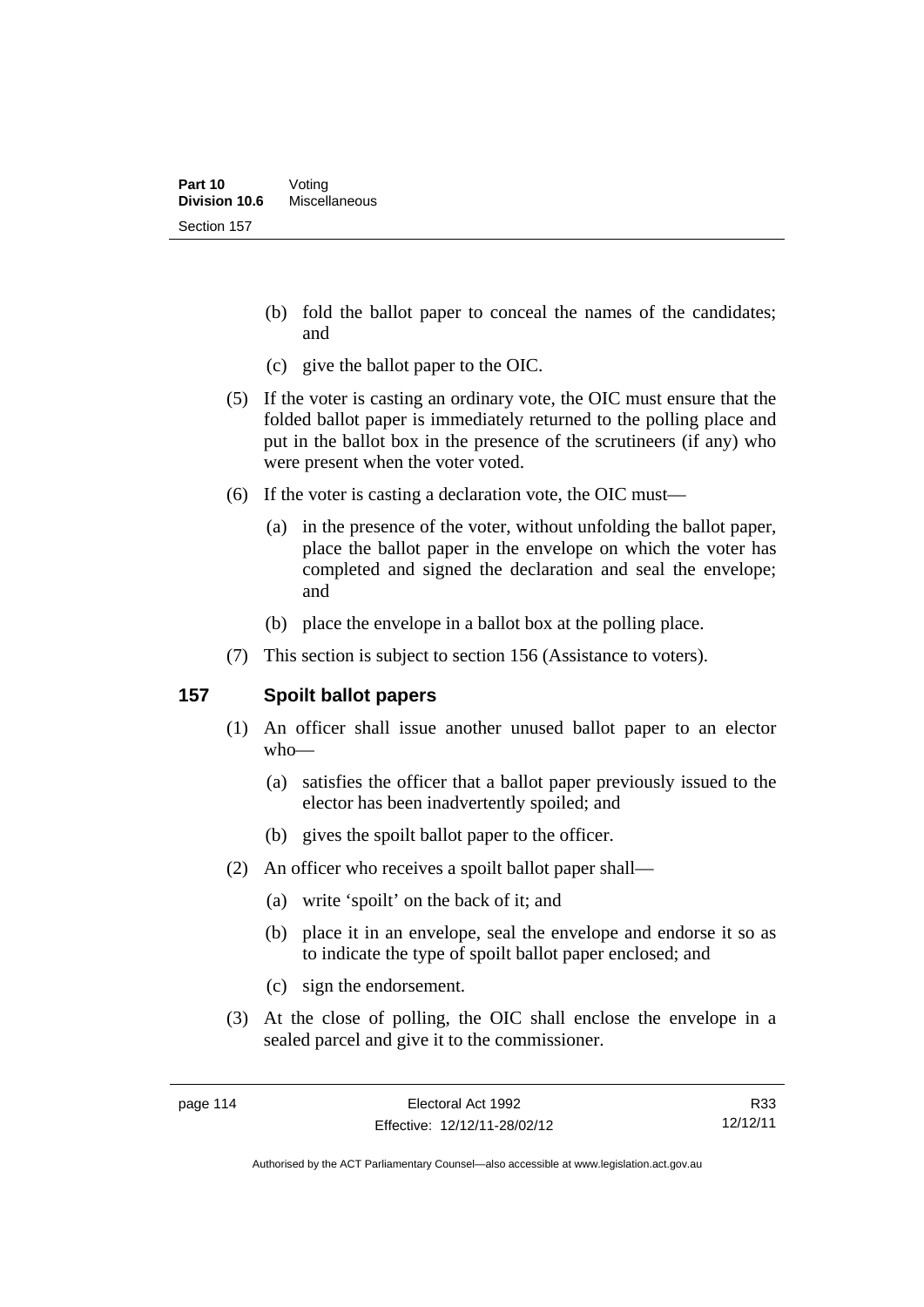(4) This section does not apply in relation to an elector who votes electronically.

# **158 Custody of ballot boxes and electoral papers**

- (1) At the close of polling, the OIC of a polling place shall, in the presence of any scrutineers—
	- (a) close and seal the ballot boxes containing ballot papers for ordinary voting or declaration voting; and
	- (b) parcel and enclose in sealed wrapping all unused ballot papers; and
	- (c) parcel and enclose in sealed wrapping all other electoral papers used at the polling place.
- (2) The commissioner shall keep the articles referred to in subsection (1) in safe custody for the purposes of scrutiny under part 12.
- (3) Subsection (1) (a) does not apply to ballot boxes containing ballot papers for ordinary voting if the polling place is also a scrutiny centre and the procedures set out in section 182 are to be carried out in relation to those ballot boxes and ballot papers at that centre.

# **159 Extension of time for conducting elections**

- (1) Despite any other provision of this Act, before or after the day when an election is required to be held, the Executive may, by written notice, make provision for—
	- (a) extending the time for holding the election; or
	- (b) meeting any difficulty that might otherwise interfere with the due conduct of the election; or

and any provision so made shall be valid and sufficient for that purpose.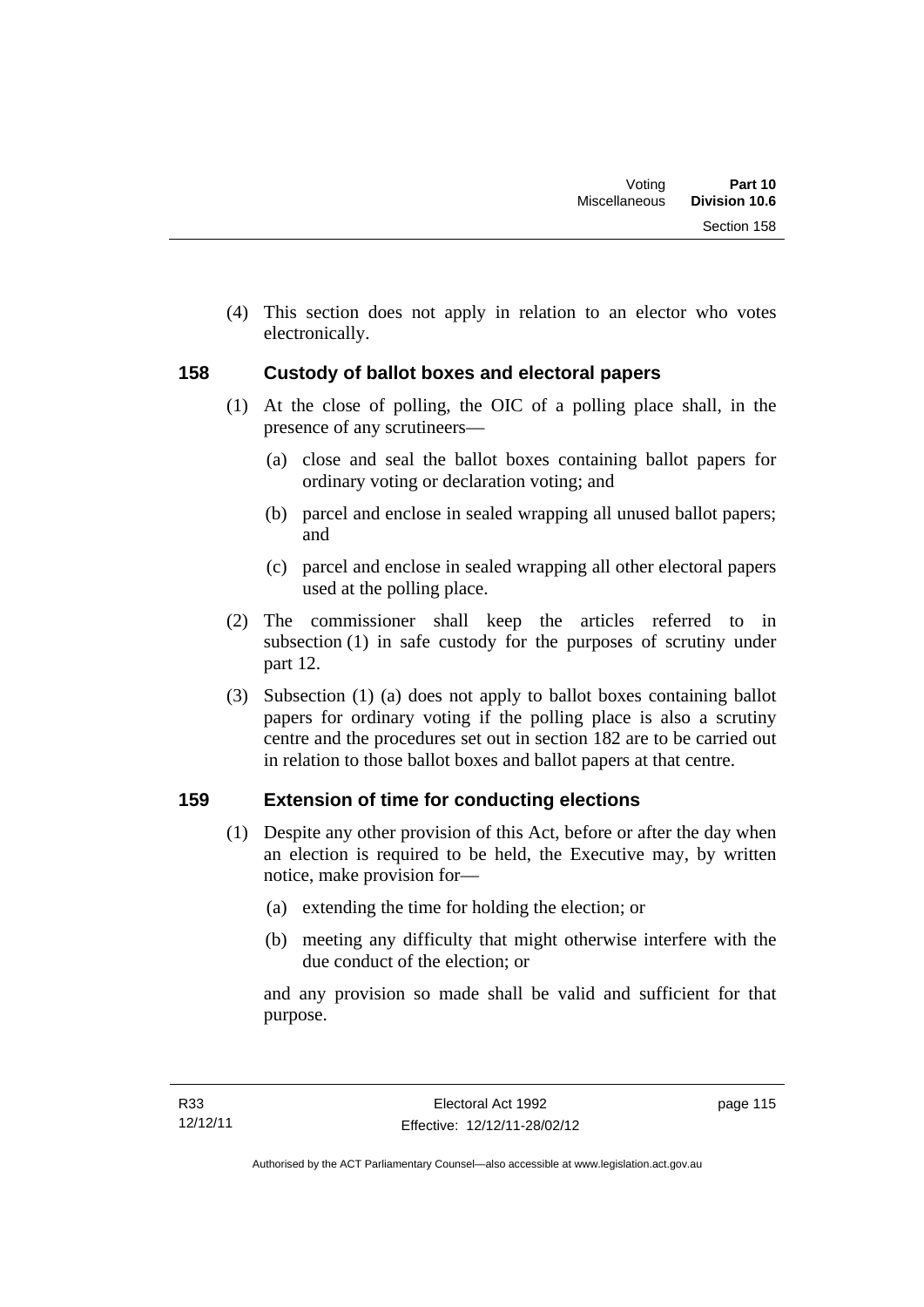(2) A notice under subsection (1) is a notifiable instrument.

*Note* A notifiable instrument must be notified under the *Legislation Act 2001*.

 (3) On notification under the *Legislation Act 2001* of a notice under subsection (1), the commissioner must publish a copy of the notice in a newspaper.

# **160 Suspension and adjournment of polling**

- (1) The commissioner may suspend the polling at a polling place on polling day if for any reason it is not practicable to proceed with it.
- (2) Subsection (3) applies if—
	- (a) the polling is suspended; and
	- (b) the commissioner believes on reasonable grounds that it is not reasonably practicable for an elector affected by the suspension to cast a vote at another polling place.
- (3) The commissioner must determine a day (that is as soon as practicable, but within 21 days, after the suspension) as the day when polling is to resume.
- (4) If it is impracticable to resume the polling at the same polling place, the determination must state the polling place where polling may be resumed.
- (5) A determination under subsection (2) is a notifiable instrument.

*Note* A notifiable instrument must be notified under the *Legislation Act 2001*.

 (6) On the resumption of polling, only an elector who was entitled to vote on the day when the poll for the election was required to be held and who has not already voted is entitled to vote.

Authorised by the ACT Parliamentary Counsel—also accessible at www.legislation.act.gov.au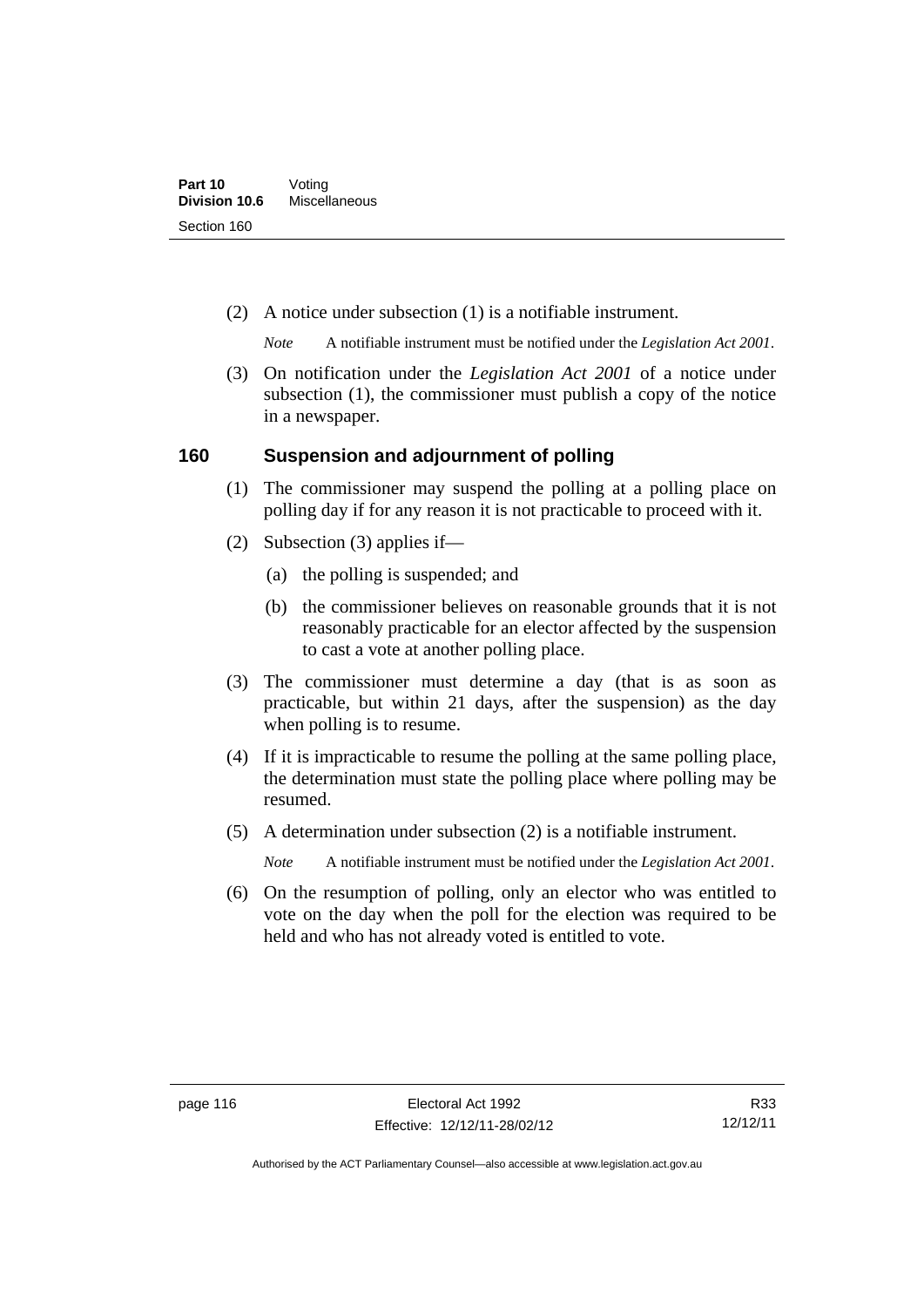# **Division 10.7 Failure to vote**

# **161 Default notice**

- (1) For this division, a default notice, in relation to an elector, is a notice containing a statement to the effect that—
	- (a) it is an offence to fail to vote at an election without a valid and sufficient reason; and
	- (b) the elector appears to have failed to vote at an election; and
	- (c) if the elector does not wish to have the matter dealt with by a court, the elector may, within the time specified in the notice—
		- (i) if the elector voted at the election—give the commissioner particulars in writing of the voting; or
		- (ii) if the elector failed to vote at the election—give the commissioner particulars in writing of any valid and sufficient reason for the failure, or pay the amount of the prescribed penalty.
	- *Note* If a form is approved under s 340A (Approved forms) for a default notice, the form must be used.
- (2) For subsection (1) (c) (ii), the prescribed penalty is \$20 or any higher penalty prescribed by the regulations.

### **162 First notice**

- (1) As soon as practicable after polling day for an election, the commissioner shall send a default notice to each elector who was required to vote at the election and appears to the commissioner to have failed to do so.
- (2) Subsection (1) does not apply to an elector who the commissioner is satisfied—
	- (a) is dead; or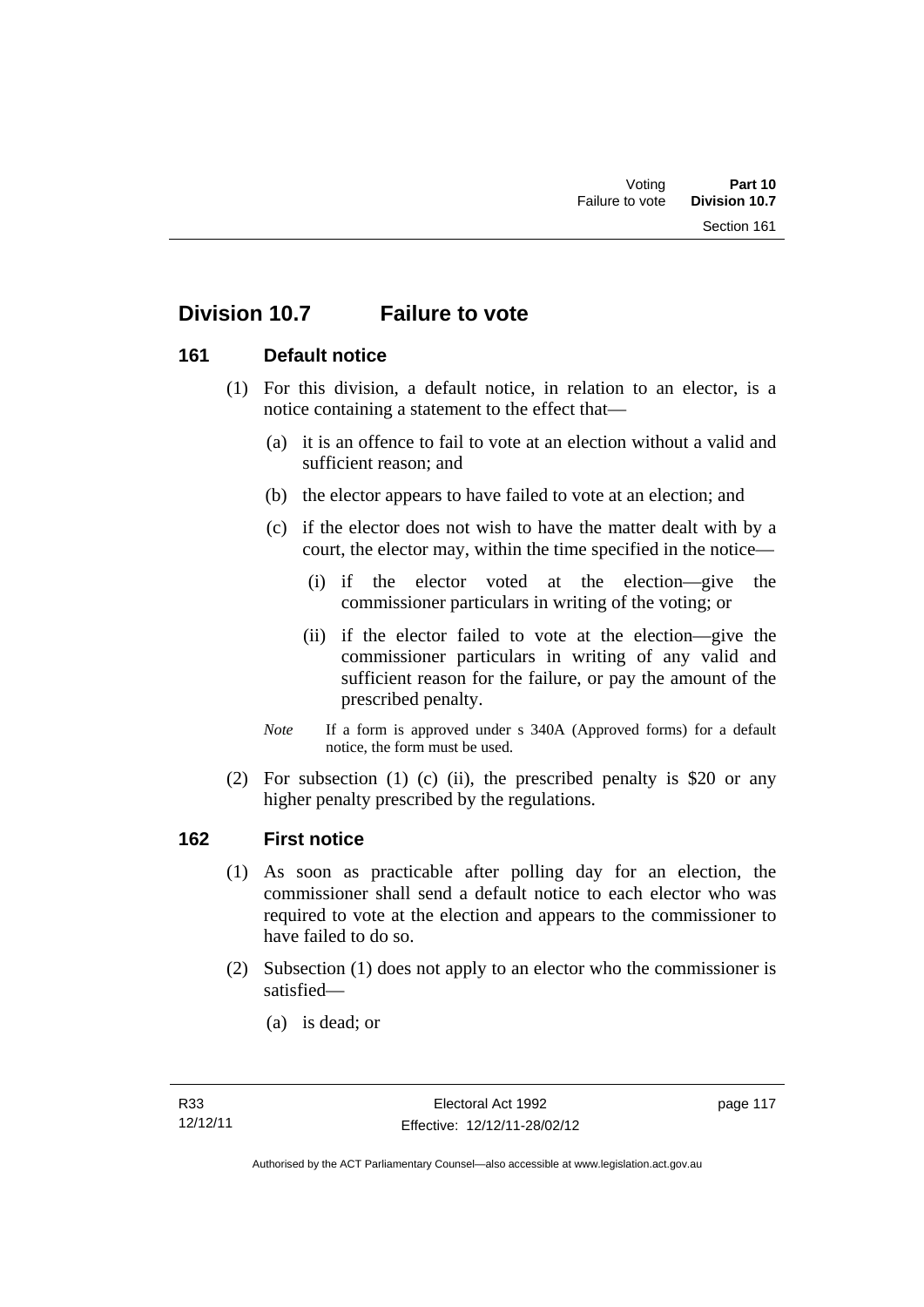(b) had a valid and sufficient reason for failing to vote at the election.

#### **163 Second notice**

If an elector to whom a default notice has been sent under section 162 fails to respond to the notice within the time specified, the commissioner shall send a second default notice to the elector, endorsed to the effect that the elector has failed to respond to the first notice.

### **164 Final notice**

- (1) The commissioner shall send a final default notice to an elector if—
	- (a) a default notice under section 162 or 163 has been sent to the elector; and
	- (b) the time for responding to the notice has ended; and
	- (c) the elector has not paid the prescribed penalty; and
	- (d) the commissioner is not satisfied that the elector—
		- (i) voted at the election; or
		- (ii) had a valid and sufficient reason for failing to vote at the election.
- (2) A final default notice shall contain a statement to the effect that—
	- (a) the commissioner is not so satisfied; and
	- (b) if the elector does not wish to have the matter dealt with by a court—the elector may, within the time specified in the notice, pay the amount of the prescribed penalty.

### **165 Discharge of liability**

If an elector who failed to vote at an election pays the amount of the prescribed penalty in accordance with a default notice—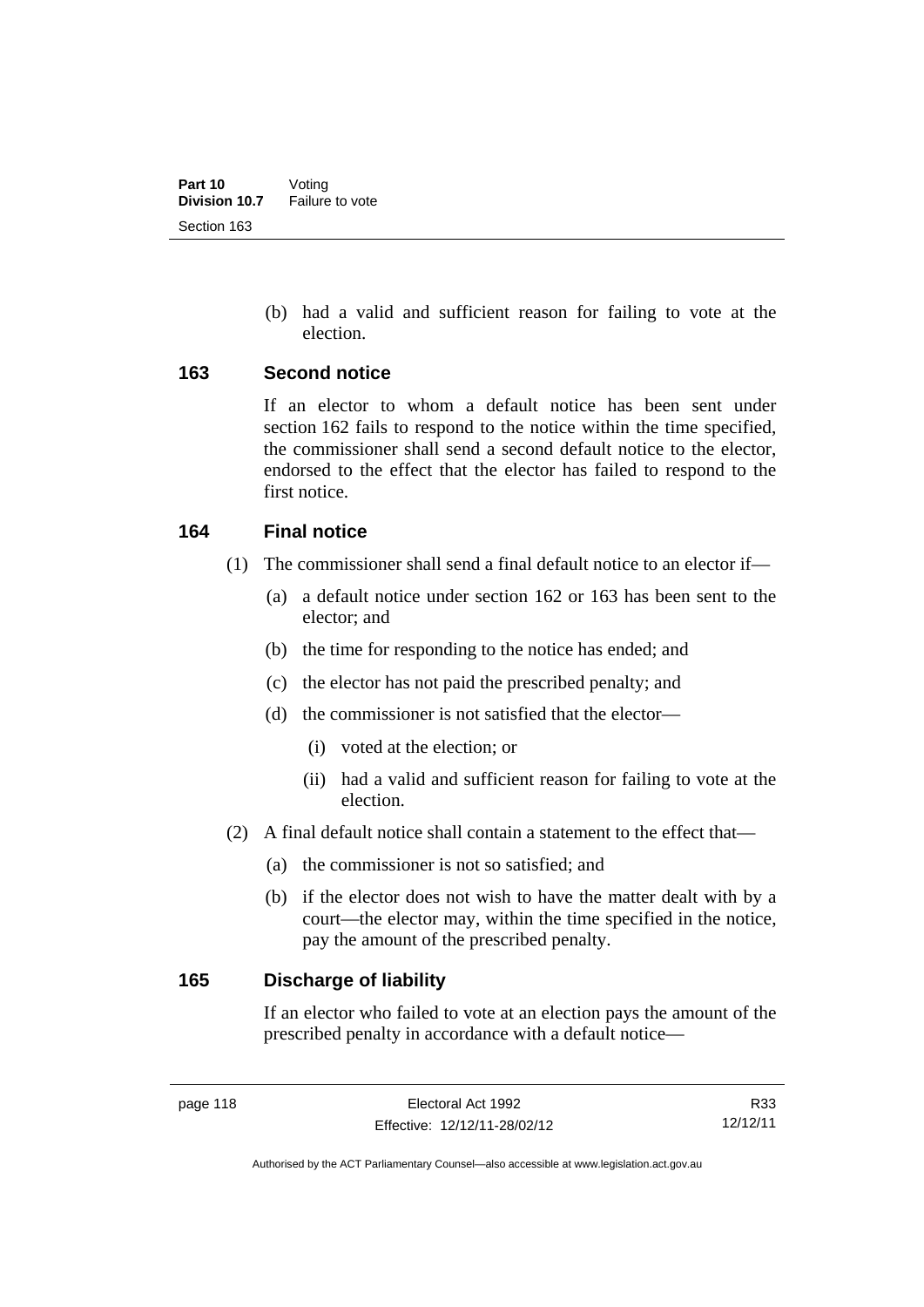- (a) any liability of the elector under section 129 in relation to the failure is discharged; and
- (b) proceedings for an offence against that section shall not be instituted against the elector in relation to the failure.

# **166 Response on behalf of elector**

If a person responds to a default notice on behalf of an elector who is unable to do so, the response shall be taken to be that of the elector.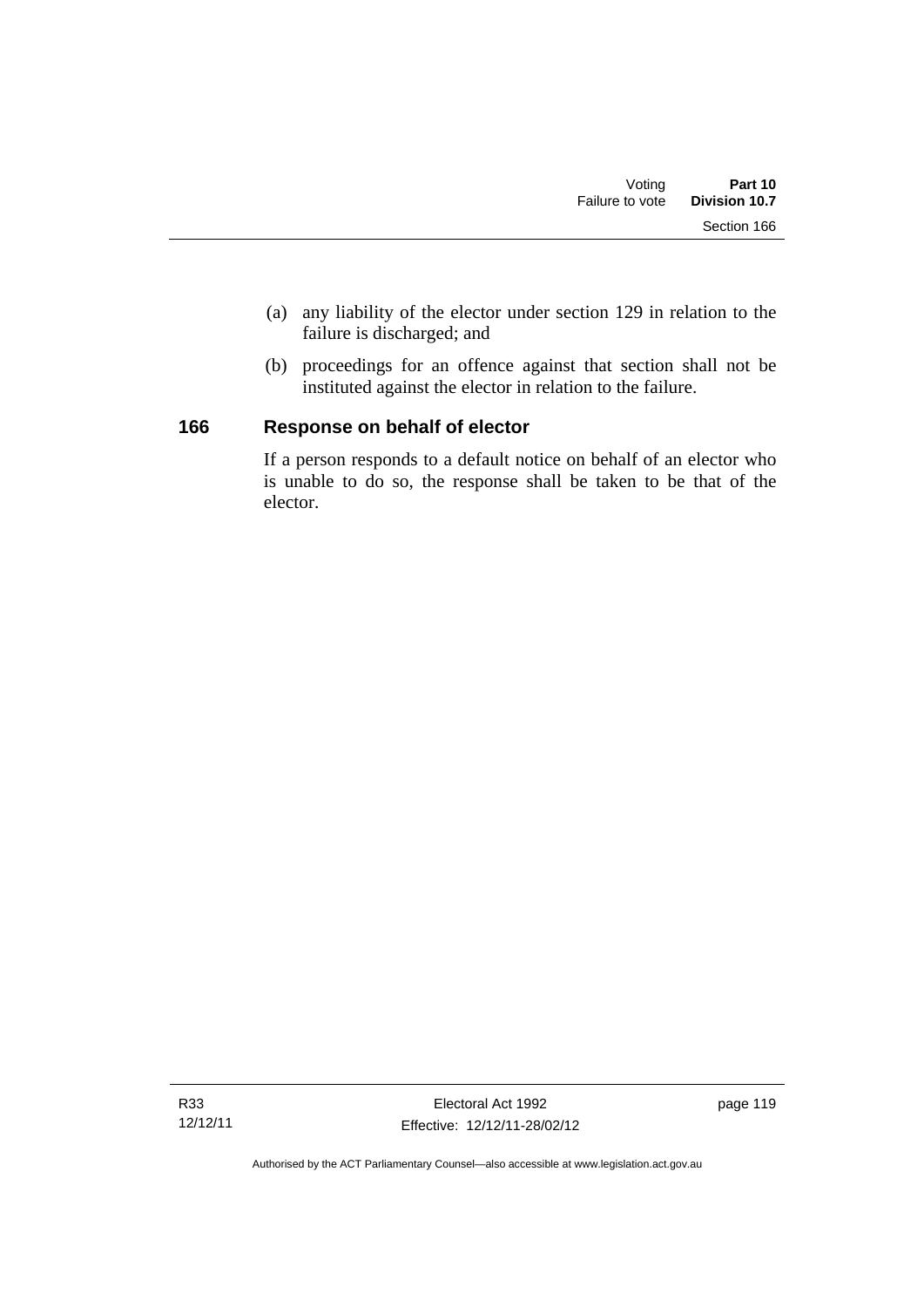#### **Part 11** Polling in Antarctica

Section 167

# **Part 11 Polling in Antarctica**

#### **167 Definitions for pt 11**

In this part:

*Antarctica* means—

- (a) the Australian Antarctic Territory; or
- (b) the Territory of Heard Island and McDonald Islands; or
- (c) Macquarie Island.

*assistant returning officer*, in relation to a station, means the assistant returning officer appointed under section 168 in relation to the station.

*research personnel* means personnel who are to be, or have been, engaged in work at a station.

*returning officer*, in relation to a station, means the returning officer appointed under section 168 in relation to the station.

*station* means—

- (a) a research station in Antarctica that is operated by the Commonwealth and is declared by the commissioner, in writing, to be a permanent research station; or
- (b) in relation to a particular election, a ship that is declared by the commissioner, in writing, to be a station for this part in relation to the election.

*transmit* means transmit by fax, telex or in another way approved under section 167B.

# **167A Declaration of ship as a station**

The commissioner may declare a ship as a station only if the commissioner is satisfied that, on polling day for an election, the

R33 12/12/11

Authorised by the ACT Parliamentary Counsel—also accessible at www.legislation.act.gov.au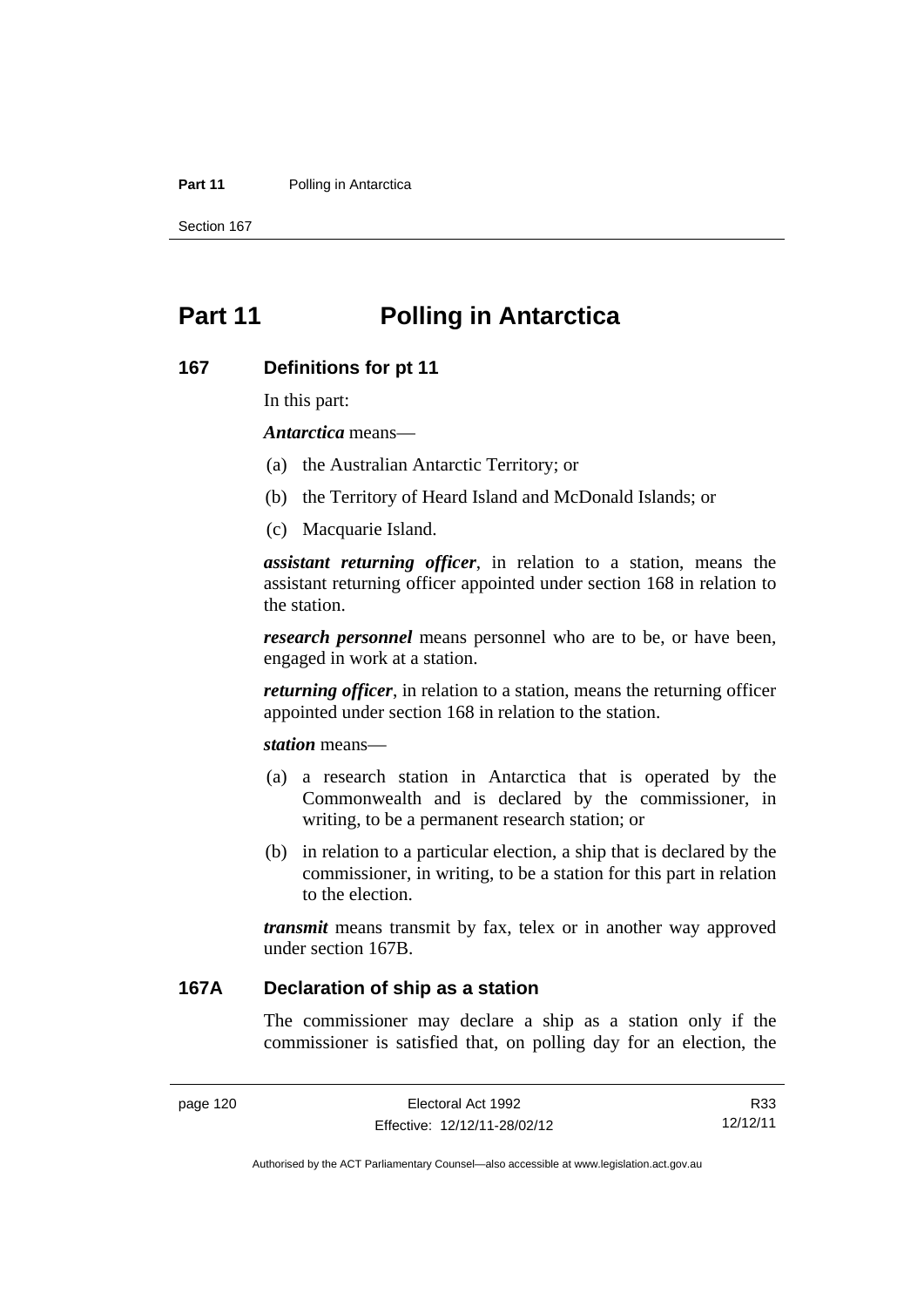ship is likely to be at sea transporting research personnel to or from Antarctica.

# **167B Approval of ways of transmission**

- (1) The commissioner may approve a way of transmission for this part.
- (2) The approval is a notifiable instrument.

*Note* A notifiable instrument must be notified under the *Legislation Act 2001*.

# **168 Returning officers and assistants for Antarctic stations**

- (1) The commissioner must appoint a returning officer, and an assistant returning officer, for each station.
	- *Note 1* For the making of appointments (including acting appointments), see *Legislation Act 2001*, pt 19.3.
	- *Note 2* In particular, a person may be appointed for a particular provision of a law (see *Legislation Act* 2001, s 7 (3)) and an appointment may be made by naming a person or nominating the occupant of a position (see s 207).
- (2) The commissioner or the person in charge of a station may appoint an acting returning officer, or acting assistant returning officer, for a station.
- (3) However, the person in charge of a station must not be appointed to be the returning officer, or assistant returning officer, for the station.

# **170 Application of Act to polling in Antarctica**

Subject to this part, this Act applies, so far as practicable, to the taking of a poll in Antarctica as if—

- (a) a reference in the Act to a polling place were a reference to the relevant station; and
- (b) a reference in the Act to the OIC of a polling place were a reference to the returning officer; and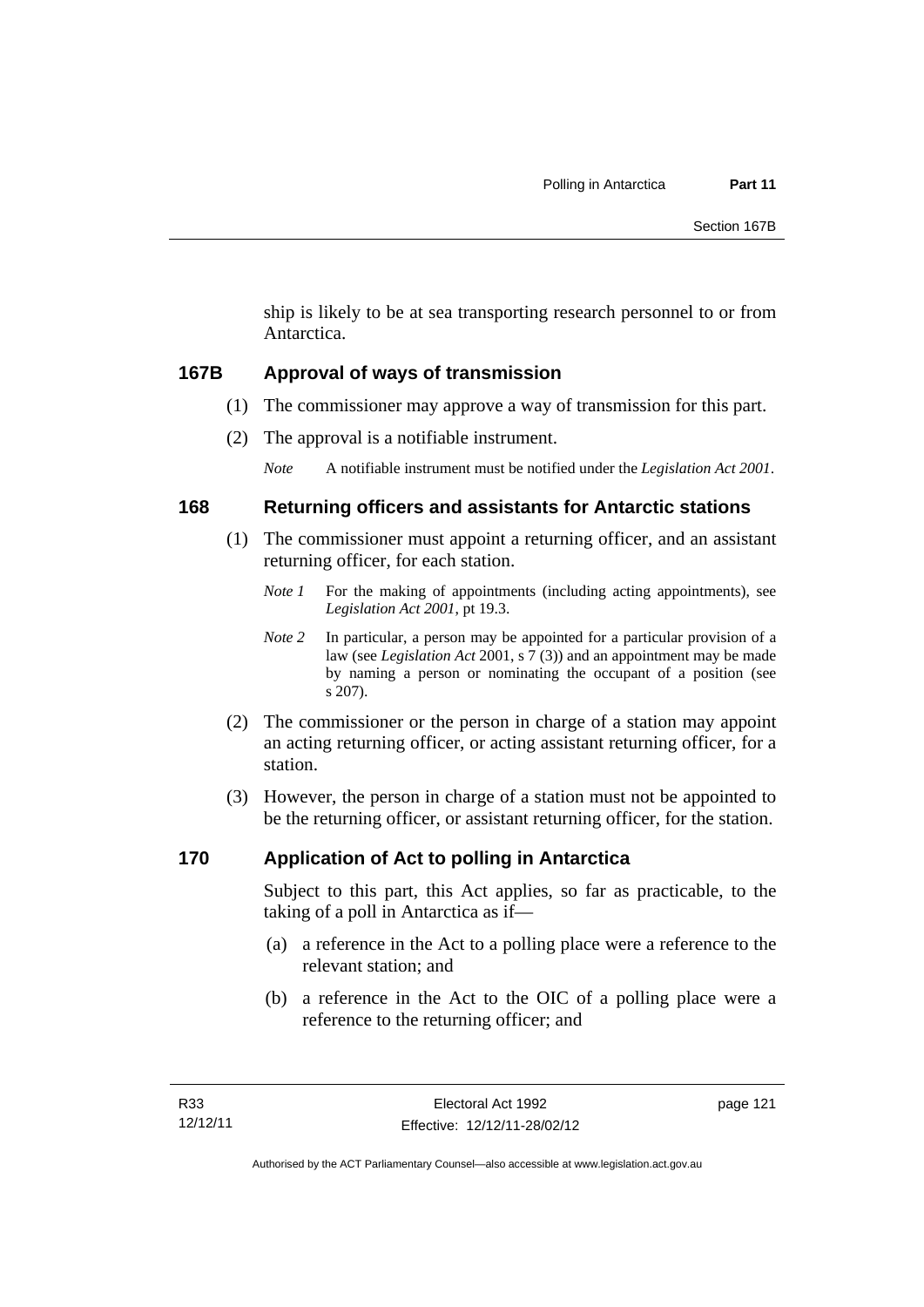Section 171

 (c) a reference in the Act to an officer were a reference to the assistant returning officer.

#### **171 Antarctic electors**

- (1) Subject to subsection (2), an elector—
	- (a) who is, for the Commonwealth Electoral Act, an Antarctic elector; and
	- (b) whose address, recorded on the Commonwealth roll when the elector became a person referred to in paragraph (a), was an address in an electorate;

is an Antarctic elector for this Act in relation to the electorate where that address is located.

 (2) A person does not become an Antarctic elector for the purposes of an election under this Act if the person became an Antarctic elector for the Commonwealth Electoral Act after the hour of nomination for the election.

#### **172 Arrangements for the polling in Antarctica**

- (1) As soon as practicable after the close of nominations for an election in relation to an electorate for which an Antarctic elector is enrolled—
	- (a) the commissioner shall transmit to the returning officer at whose station the elector is based—
		- (i) an extract from the certified list of electors for the electorate containing the particulars relating to the elector; and
		- (ii) directions for the preparation by the officer of ballot papers for the election; and
	- (b) the returning officer shall prepare ballot papers in accordance with the directions.

R33 12/12/11

Authorised by the ACT Parliamentary Counsel—also accessible at www.legislation.act.gov.au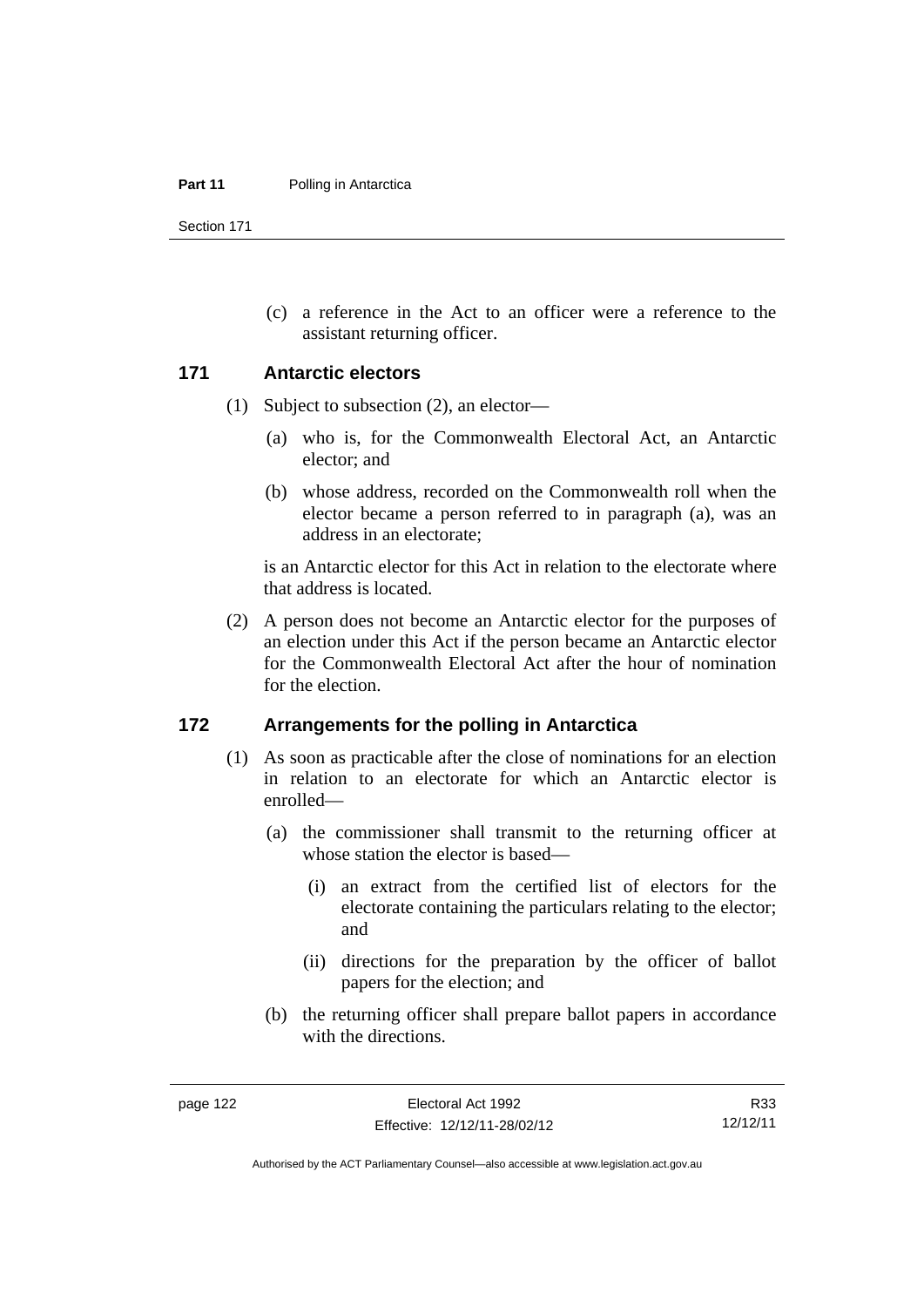(2) The directions shall ensure, so far as practicable, that the ballot papers are the same as ballot papers prepared under division 9.2 for the election.

# **173 Conduct of the polling**

- (1) The polling at a station shall be conducted as follows:
	- (a) before any vote is taken, the returning officer shall exhibit a ballot box empty, and shall then securely fasten its cover;
	- (b) subject to subsection (2), the poll shall be conducted during the hours on the days the returning officer directs;
	- (c) the returning officer or the assistant returning officer shall, at all times when the poll is open, be present in that part of the station where the polling is taking place.
- (2) The polling at a station shall not continue beyond the time that is 6 pm in the ACT on polling day for the election.

### **174 Claims to vote**

The returning officer or assistant returning officer for a station shall—

- (a) hand a ballot paper to each Antarctic elector who attends before the officer during the hours of polling and claims to vote at the election; and
- (b) record the issue of the ballot paper to the elector.

### **175 Proceedings at close of poll**

At the close of the poll, the returning officer shall, in the presence of the assistant returning officer—

- (a) open the ballot box; and
- (b) transmit to the authorised officer—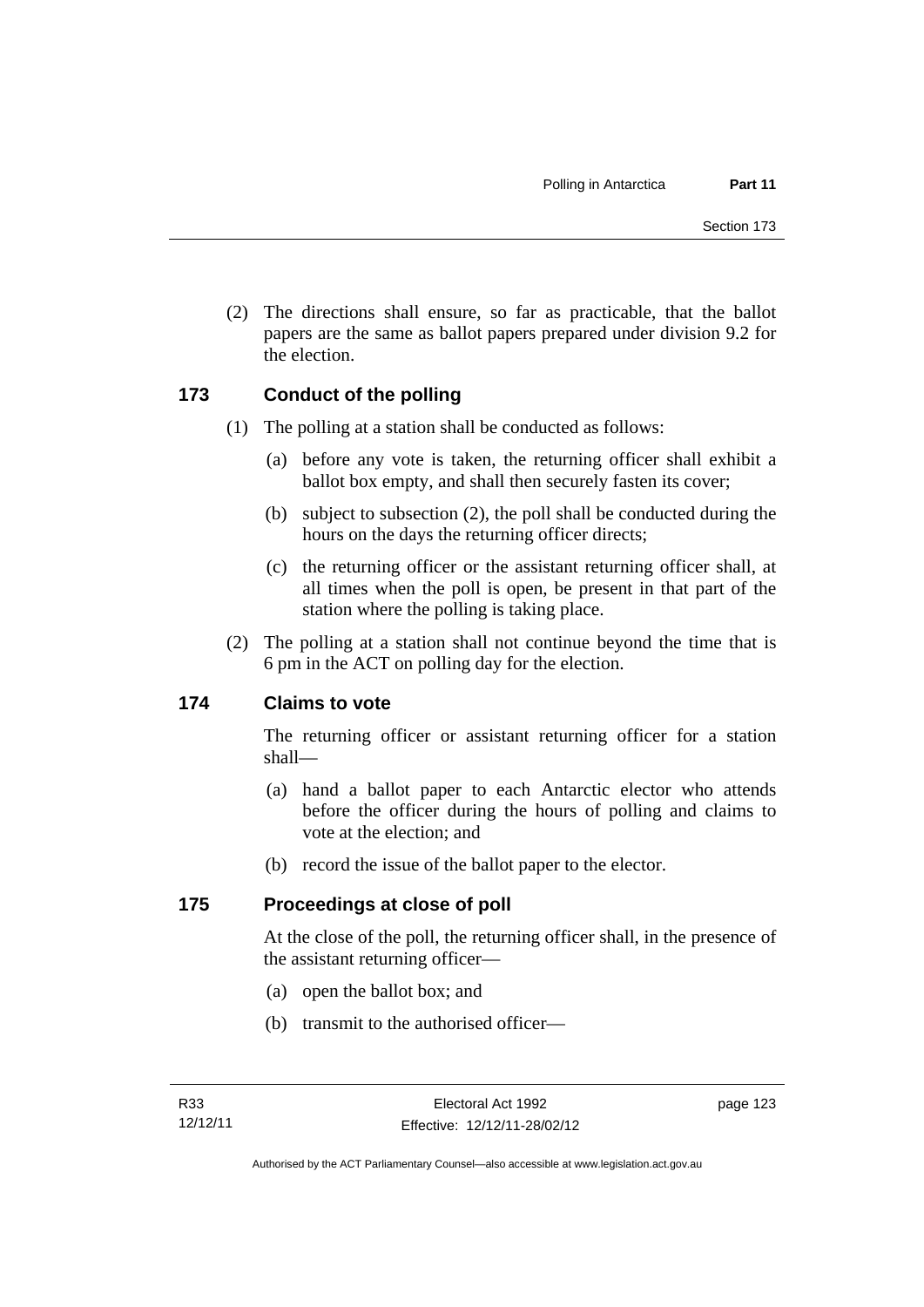Section 176

- (i) particulars of each elector who has voted at the station in the election; and
- (ii) unless subparagraph (iii) applies, particulars of the marking of each ballot paper; and
- (iii) if the returning officer is unable to read or understand clearly the particulars referred to in subparagraph (ii)—a statement to explain that inability; and
- (c) prepare a written statement of the information transmitted.
- *Note* A ballot paper completed by an Antarctic elector may be faxed to the commissioner, see s 329.

### **176 Result of polling in Antarctica**

- (1) On receipt of the transmission under section 175, the authorised officer shall—
	- (a) in relation to each ballot paper marked by an Antarctic elector—transcribe the particulars of the elector's marks onto a ballot paper for the relevant electorate; and
	- (b) seal in an envelope the ballot paper onto which the particulars are transcribed; and
	- (c) sign the envelope and endorse it to the effect that it contains a ballot paper recording a vote by an Antarctic elector that is to be admitted to the scrutiny for the election; and
	- (d) send the envelope to the commissioner.
- (2) An authorised officer shall not mark a ballot paper under this section in a way that is likely to enable it to be identified as representing the vote of an Antarctic elector.

Authorised by the ACT Parliamentary Counsel—also accessible at www.legislation.act.gov.au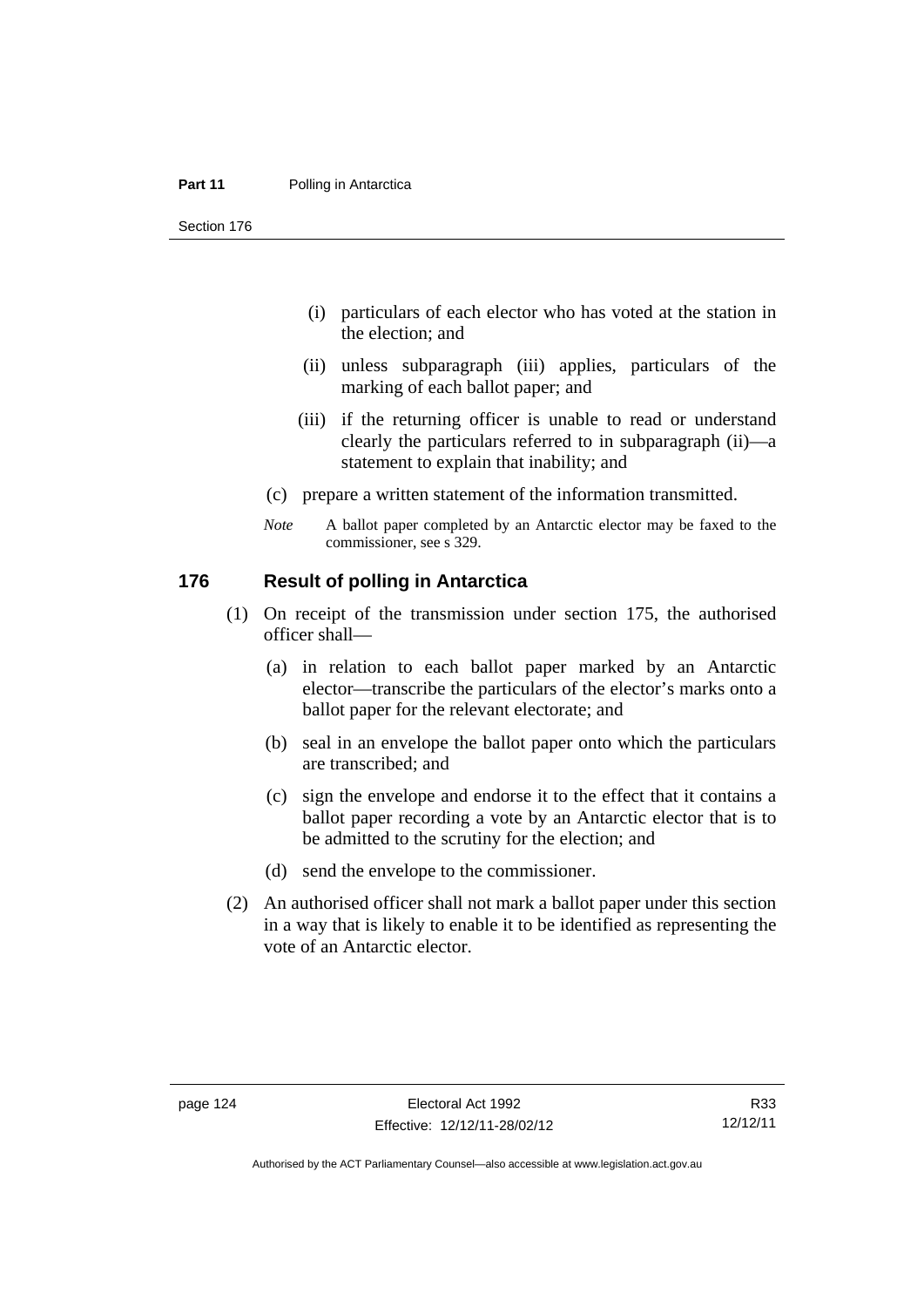### **177 Preservation of documents**

- (1) As soon as practicable after the close of the poll for an election, the returning officer for each station shall forward to the commissioner—
	- (a) a copy of the record of the issue of each ballot paper; and
	- (b) a copy of the statement referred to in section 175 (c); and
	- (c) the ballot papers used for voting at the station.
- (2) The commissioner shall keep the documents referred to in subsection (1) in safe custody for the purposes of scrutiny under part 12.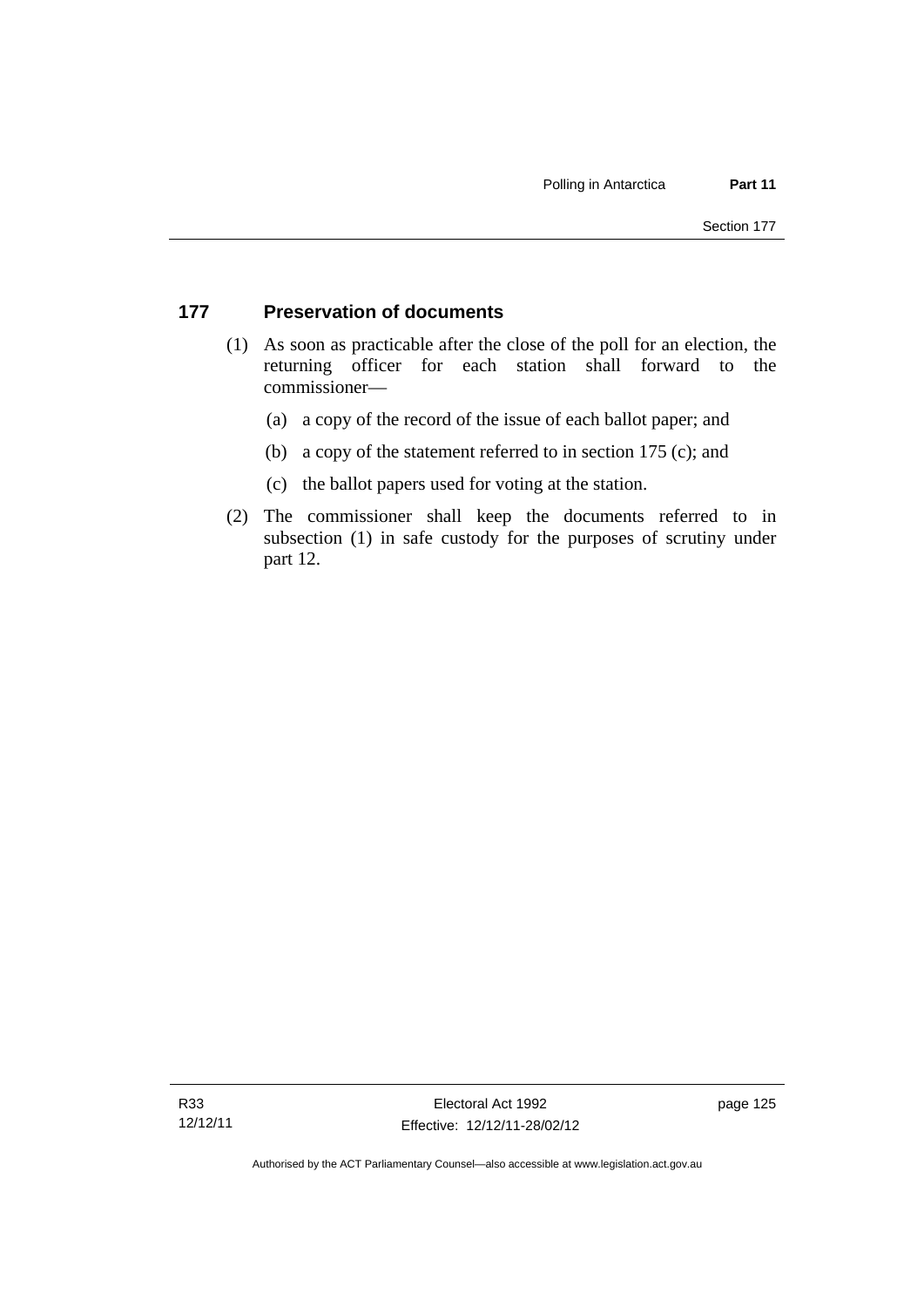#### **Part 12** The scrutiny

Section 178

# **Part 12 The scrutiny**

### **178 Scrutiny**

- (1) The result of the polling at an election shall be ascertained by scrutiny in accordance with this part.
- (2) All the proceedings at the scrutiny shall be open to the inspection of the scrutineers.
- (3) The commissioner shall arrange for the following articles, documents and data to be dealt with at scrutiny centres for this part:
	- (a) applications for postal votes in the election;
	- (b) records of issued declaration voting papers;
	- (c) completed declaration voting papers received by the commissioner, the OIC of a polling place or another officer;
	- (d) ballot boxes containing ballot papers for ordinary voting or declaration voting;
	- (e) electronic ballot papers;
	- (f) envelopes containing ballot papers recording votes by Antarctic electors.
- (4) The OIC for a scrutiny centre may adjourn the scrutiny at the centre from time to time.

### **179 Preliminary scrutiny of declaration voting papers etc**

- (1) The commissioner shall arrange for the conduct of the preliminary scrutinies necessary in relation to a poll until the following documents have been dealt with in accordance with this section:
	- (a) all completed declaration voting papers (including those used for postal voting) received by the commissioner or another officer on or before polling day;

R33 12/12/11

Authorised by the ACT Parliamentary Counsel—also accessible at www.legislation.act.gov.au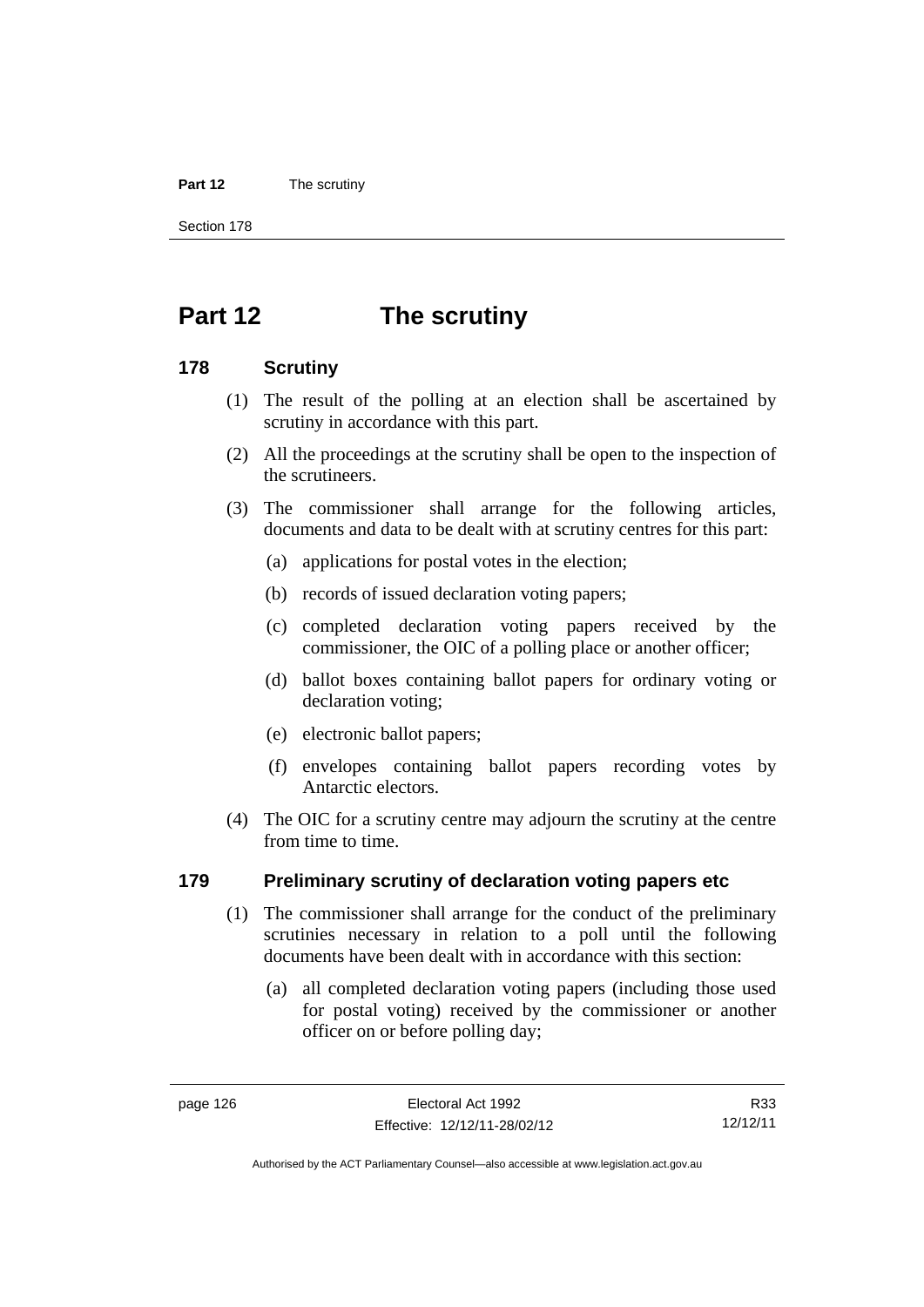- (b) all completed declaration voting papers used for postal voting received by the commissioner before the end of the 6th day after the close of the poll;
- (c) any envelope referred to in section 176 (1) (d) containing a ballot paper recording the vote of an Antarctic elector.
- (2) A preliminary scrutiny shall not be conducted earlier than the 5th day before polling day.
- (3) The commissioner shall display a notice in a prominent place at the office of the commissioner specifying the date and time when, and the place where, a preliminary scrutiny is to begin.
- (4) The notice shall be so displayed no later than 4 pm on the day before the beginning of the preliminary scrutiny.
- (5) A preliminary scrutiny shall be conducted in accordance with schedule 3.
- (6) Schedule 3 applies, so far as practicable, in relation to a vote cast by an Antarctic elector as if—
	- (a) the vote were a declaration vote other than a postal vote; and
	- (b) a declaration signed by the elector specifying the electorate in relation to which the elector is an Antarctic elector appeared on the envelope referred to in section  $176$  (1) (d); and
	- (c) a reference in that schedule to a set of declaration voting papers were a reference to that envelope.
- (7) At a preliminary scrutiny, declaration voting papers shall not be rejected for further scrutiny because of a formal error.
- (8) A preliminary scrutiny shall be taken to be part of the scrutiny in relation to an election.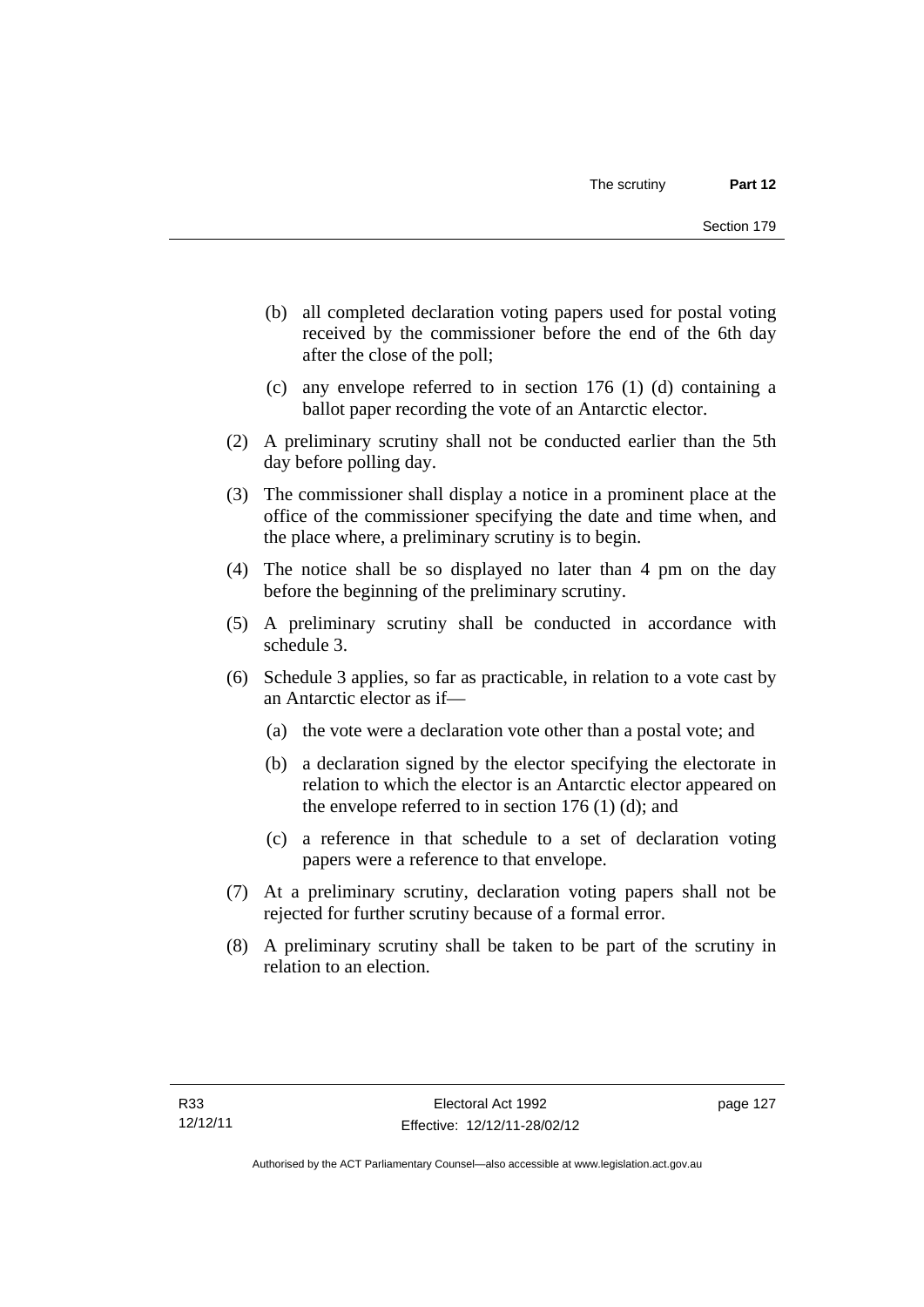#### **Part 12** The scrutiny

Section 180

#### **180 Formality of ballot papers**

- (1) Except as provided by this section, a ballot paper is formal and effect shall be given to the elector's intention as far as that intention is clear.
- (2) A ballot paper is informal if—
	- (a) in the opinion of the OIC of a scrutiny centre—
		- (i) it is not authentic; or
		- (ii) it has writing on it by which the elector can be identified; or
	- (b) no first preference is marked in a candidate square; or
	- (c) a first preference is marked in 2 or more candidate squares; or
	- (d) for a completed declaration vote ballot paper that has not been dealt with at a preliminary scrutiny under section 179—it is not enclosed in the appropriate envelope on which appears a declaration made by an elector.
- (3) In determining whether a ballot paper is formal—
	- (a) a preference marked outside a candidate square shall be taken to be marked in the square if the voter's intention to indicate that preference for that candidate is clear; and
	- (b) subject to subsection (2) (a), any other writing outside a candidate square shall be disregarded.
- (4) A ballot paper on which the particulars are endorsed by an officer under section 155 is not informal—
	- (a) if no other candidate has the same surname—only because the surname of a candidate has been written on the ballot paper; or
	- (b) only because of a spelling mistake in the particulars endorsed on the ballot paper.

R33 12/12/11

Authorised by the ACT Parliamentary Counsel—also accessible at www.legislation.act.gov.au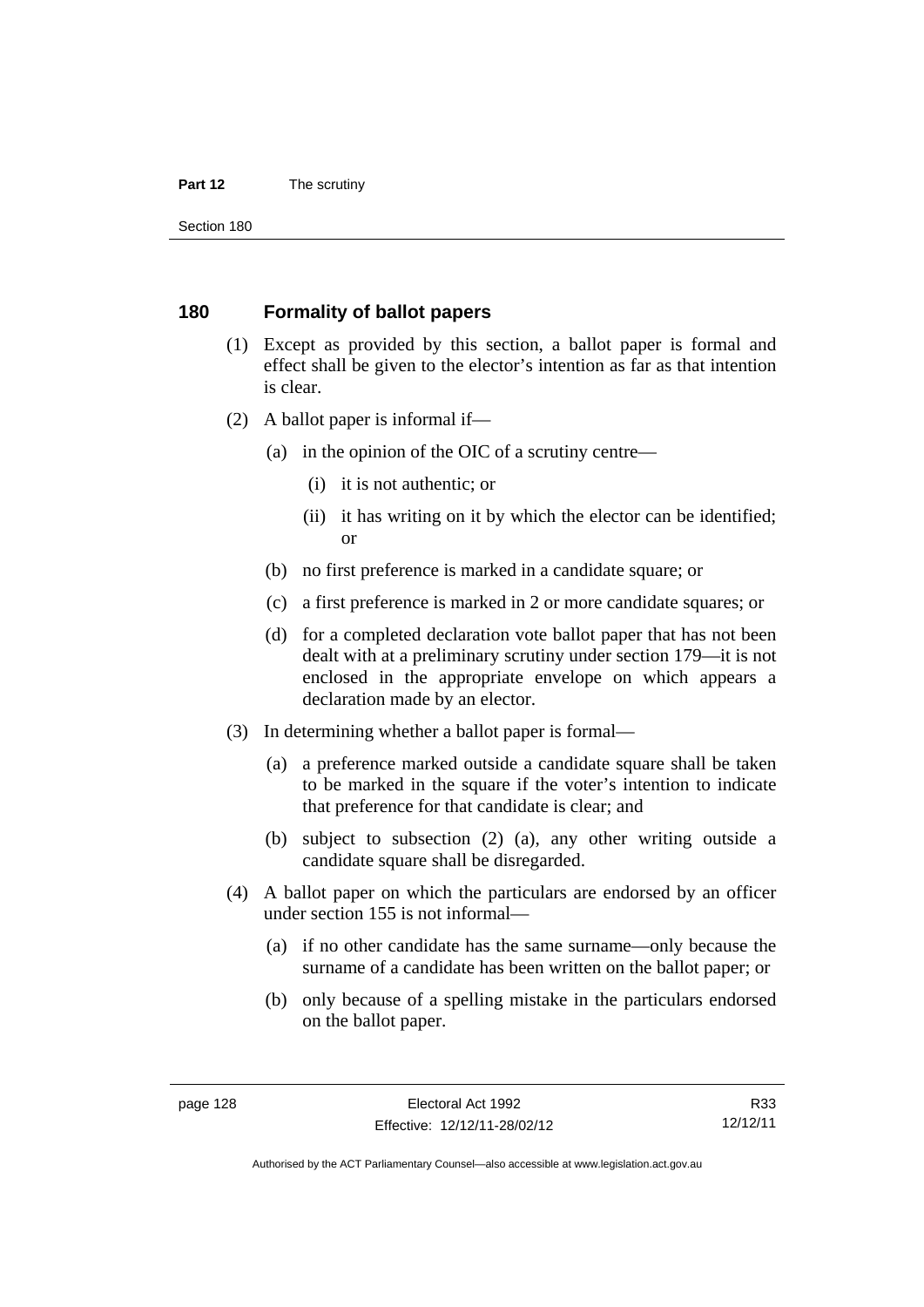(5) If it is necessary for this part, the commissioner may determine the formality of a ballot paper and, for that purpose, may reverse any decision made by another officer.

#### **181 Death of candidate**

If a candidate dies before the end of polling day, and the number of candidates remaining is greater than the number of candidates to be elected, a ballot paper is not informal only because of—

- (a) the inclusion on the ballot paper of the name of the deceased candidate; or
- (b) the marking of any consecutive number in a candidate square adjacent to that name; or
- (c) the omission to place any number in a candidate square adjacent to that name, or any resultant failure to indicate in consecutive order the elector's preferences.

#### **182 First count—ordinary ballot papers**

- (1) This section applies only to paper ballot papers.
- (2) As soon as practicable after the close of the poll for an election, the OIC for a scrutiny centre shall arrange for the procedures set out in this section to be carried out.
- (3) First, the OIC shall—
	- (a) exhibit for inspection by any scrutineer each ballot box containing ballot papers recording ordinary votes; and
	- (b) record the condition of the ballot box before opening it.
- (4) Second, the OIC shall arrange for an officer to—
	- (a) open each ballot box; and
	- (b) sort the ballot papers from each ballot box into separate parcels for each electorate; and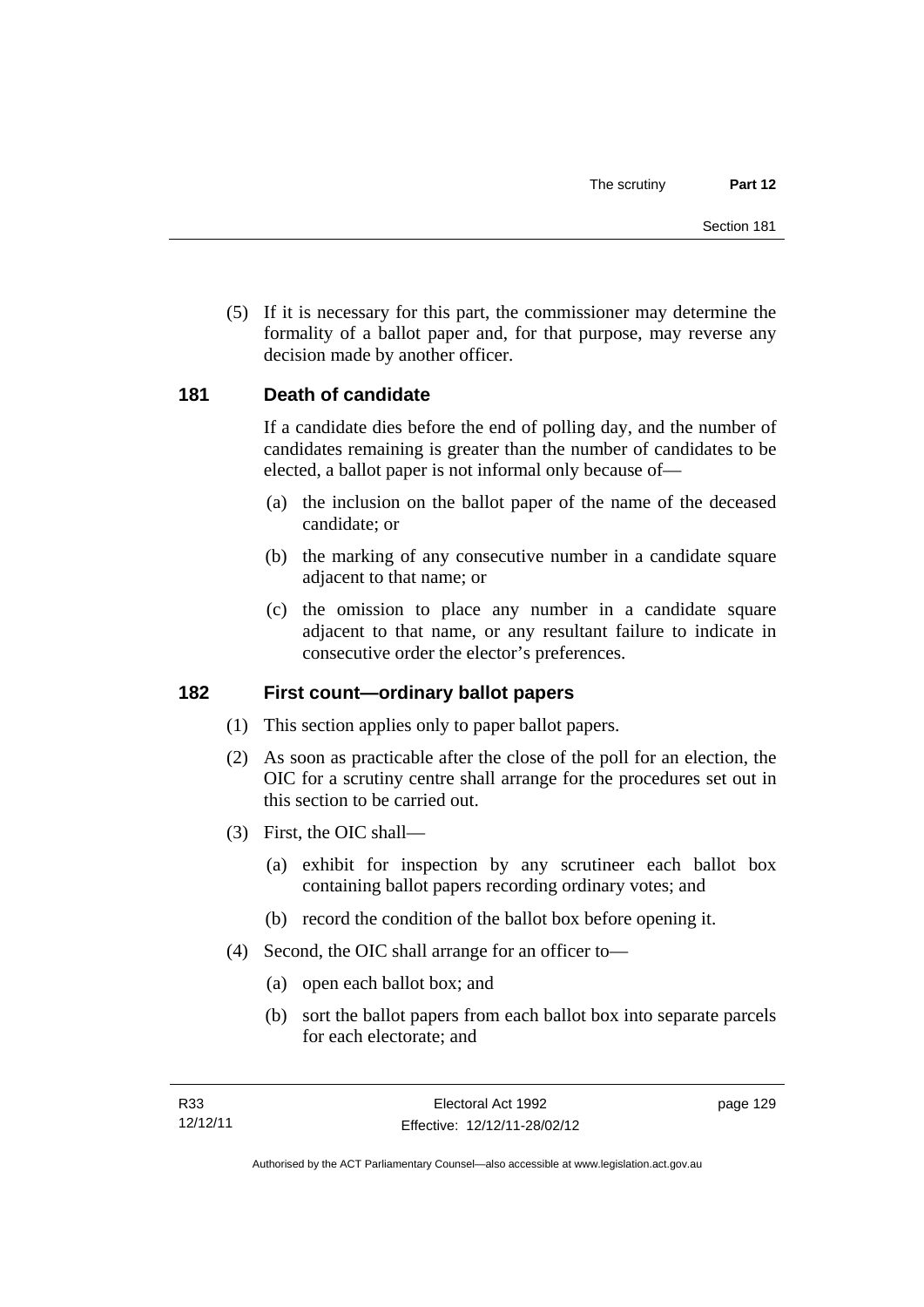- (c) in relation to the ballot papers for each electorate—
	- (i) count all informal ballot papers, reject them from further scrutiny under this section, and place them in a separate parcel; and
	- (ii) sort the unrejected ballot papers into separate parcels according to the first preferences marked on them and count the ballot papers in each parcel.
- (5) Third, the OIC shall, in relation to the ballot papers for each electorate—
	- (a) make out and sign a statement (countersigned by an officer and each scrutineer who wishes to do so) setting out—
		- (i) the number of unrejected ballot papers on which a first preference is recorded for each candidate; and
		- (ii) the number of informal ballot papers; and
	- (b) transmit particulars of the numbers so recorded to the commissioner, by telephone or other expeditious way; and
	- (c) seal up the parcels, endorse on each a description of the contents and permit each scrutineer who wishes to do so to countersign the endorsement; and
	- (d) send the parcels to the commissioner without delay, together with the statement referred to in paragraph (a).
- (6) Despite subsection (4) (b), the total number of ballot papers for a particular electorate that are to be dealt with at a particular scrutiny under this section shall not be fewer than 20.
- (7) If subsection (6) applies, the OIC shall—
	- (a) count the number of those ballot papers; and
	- (b) seal them in a separate parcel; and

R33 12/12/11

Authorised by the ACT Parliamentary Counsel—also accessible at www.legislation.act.gov.au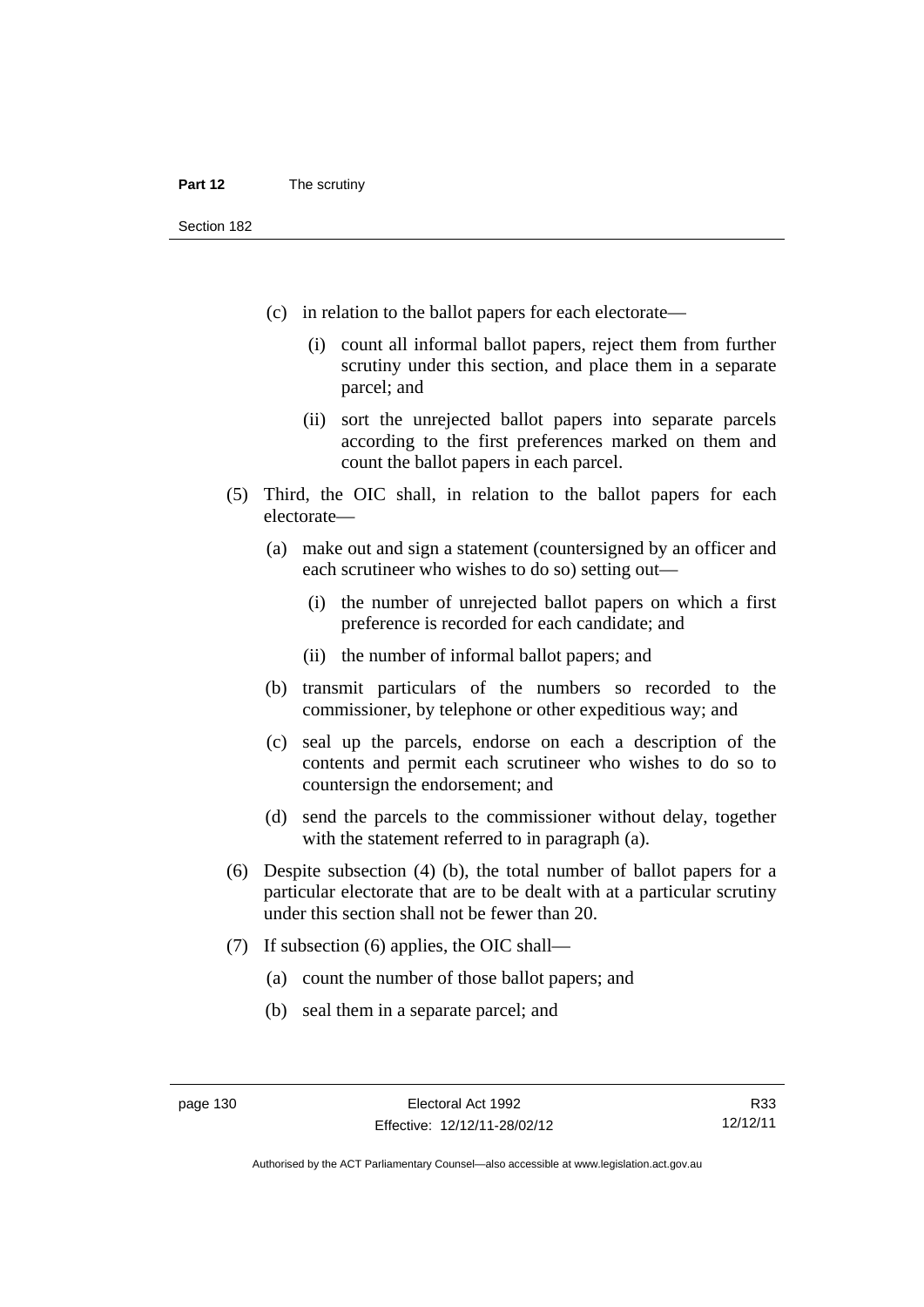- (c) endorse the parcel with a description of the contents (including the number of ballot papers); and
- (d) send the parcel to another scrutiny centre, as directed by the commissioner, for this part.
- (8) The OIC may arrange for preferences marked on paper ballot papers to be entered into the approved computer program.

## **183 First count—declaration ballot papers**

As soon as practicable after declaration vote ballot papers have been admitted to a scrutiny under this section because of schedule 3 but not before the close of the poll for the election, the OIC for the relevant scrutiny centre shall arrange for the ballot papers to be dealt with in accordance with section 182 as if they were ordinary vote ballot papers.

### **183A First count—electronic ballot papers**

As soon as practicable after the close of the poll for an election, the OIC for a scrutiny centre must arrange for preferences from electronic voting to be entered into the approved computer program and for the electronic counting of the votes using the program.

## **184 Second count—first preferences**

- (1) If preferences marked on paper ballot papers have not been entered on the approved computer program under section 182 (8), the commissioner shall—
	- (a) arrange for an officer at a scrutiny centre to open the parcels referred to in section 182 (5) (d) (including those to which that paragraph applies under section 183) and, so far as practicable, conduct a second scrutiny of the ballot papers in accordance with section  $182(4)$  and  $(5)$ ; and
	- (b) from the result of the second scrutiny, ascertain—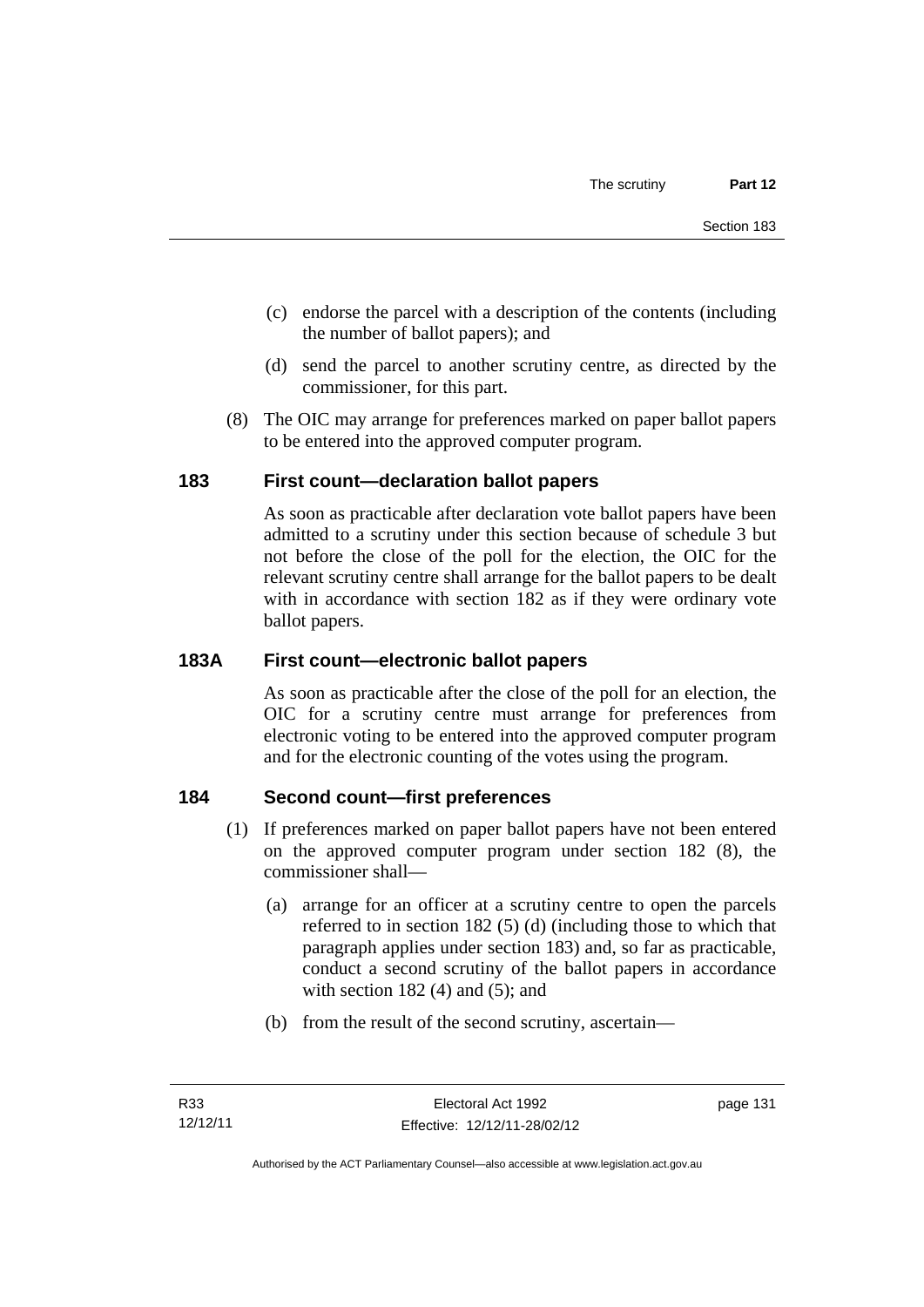Section 185

- (i) the number of unrejected ballot papers on which a first preference is recorded for each candidate; and
- (ii) the number of informal ballot papers for each electorate.
- (2) The commissioner must, using the approved computer program, ascertain from the result of the first scrutiny of electronic ballot papers and any paper ballot papers from which preferences have been entered on the computer program under section 182 (8)—
	- (a) the number of unrejected ballot papers on which a first preference is recorded for each candidate; and
	- (b) the number of informal ballot papers for each electorate.
- (3) For subsection (1), the officer conducting the second scrutiny may reverse a decision made at the scrutiny under section 182.

#### **185 Ascertaining result of poll**

- (1) The commissioner shall arrange for—
	- (a) the further scrutiny of the ballot papers referred to in section 184 (1) (b) (i) and (2) (a); and
	- (b) the ascertainment of the successful candidates;

in accordance with schedule 4.

- (2) If it is necessary to do so for schedule 4, the commissioner shall—
	- (a) determine the numbers of ballot papers or votes; or
	- (b) calculate a quota or transfer value; or
	- (c) identify a candidate.

#### **186 Objections by scrutineers**

 (1) If a scrutineer objects to a ballot paper as being informal, the officer conducting the scrutiny shall mark the ballot paper 'admitted' or

R33 12/12/11

Authorised by the ACT Parliamentary Counsel—also accessible at www.legislation.act.gov.au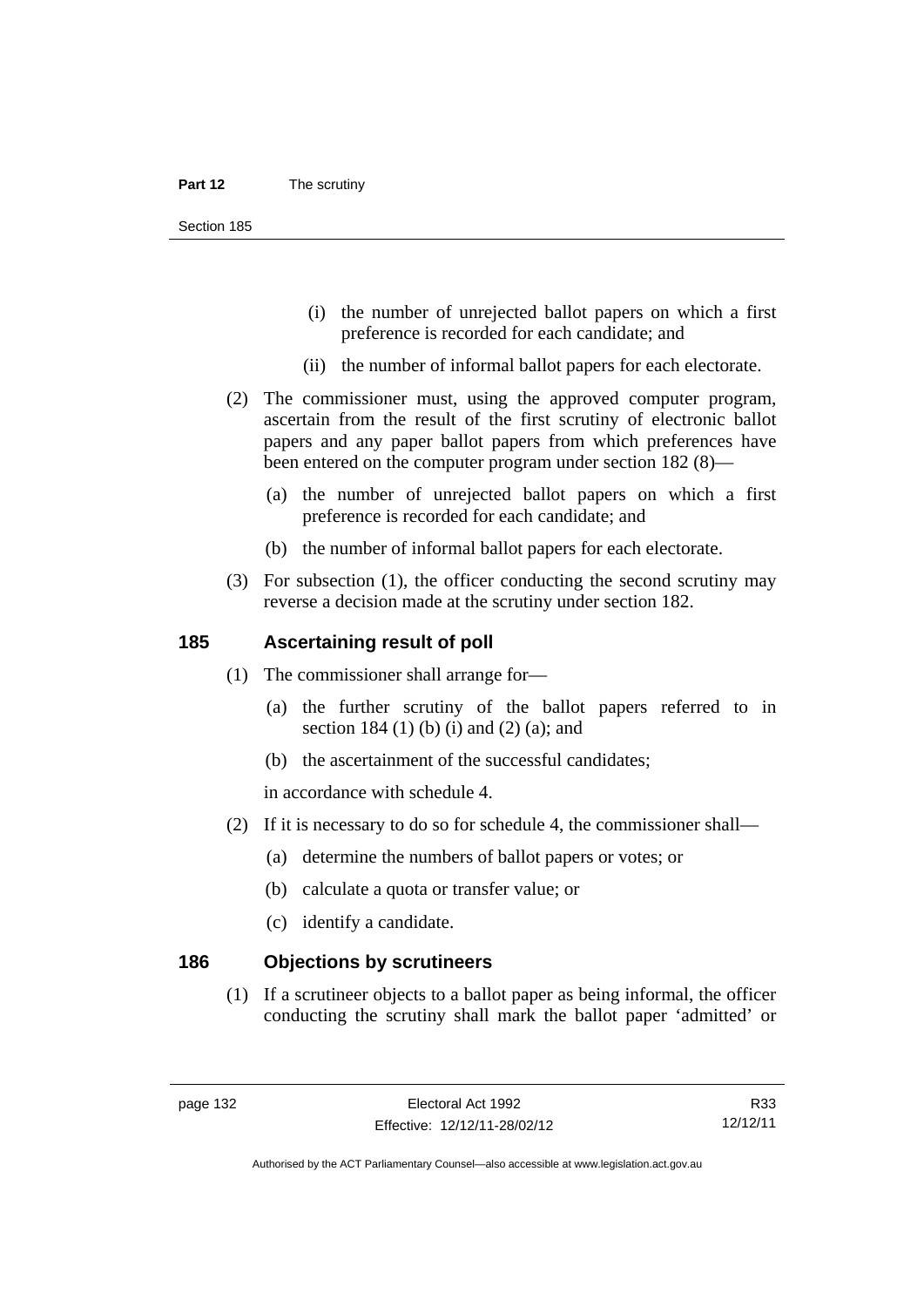'rejected' according to the officer's decision to admit or reject the ballot paper.

 (2) Subsection (1) shall not be taken to prevent the officer from rejecting a ballot paper as being informal if there is no objection by a scrutineer.

#### **187 Recount of ballot papers**

- (1) The commissioner may, at any time before the declaration of the result of an election, arrange for a recount of some or all of the ballot papers for the election—
	- (a) on the commissioner's own initiative; or
	- (b) on application under section 187A by a candidate for the election.
- (2) The commissioner must, if directed by the electoral commission under section 187B (Review of decision of commissioner to refuse to arrange for recount), arrange for a recount of some or all of the ballot papers for the election.
- (3) In recounting ballot papers, the commissioner—
	- (a) may reverse a decision made earlier in the scrutiny; but
	- (b) must deal with the ballot papers in a way that is consistent with this part.
- (4) Before a recount is conducted, the commissioner must tell each candidate, in writing, the date, time and place fixed for the recount.

## **187A Application for recount of ballot papers etc**

- (1) A candidate for an election may apply to the commissioner for a recount of some or all of the ballot papers for the election.
- (2) The application must—
	- (a) be in writing; and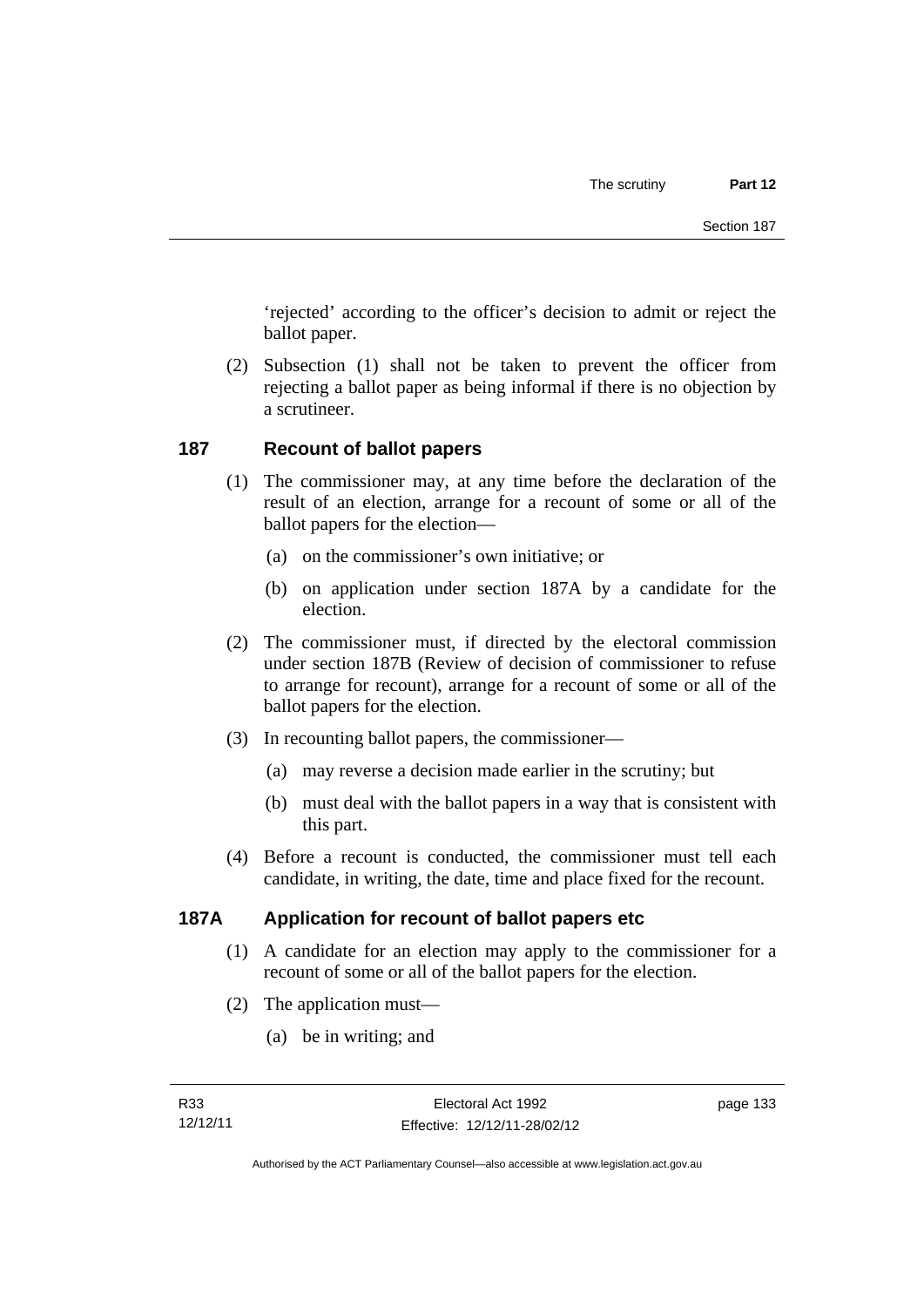#### **Part 12** The scrutiny

Section 187B

- (b) set out the reasons for the requested recount.
- (3) The commissioner must—
	- (a) arrange for the requested recount; or
	- (b) refuse to arrange for the requested recount.

#### **187B Review of decision of commissioner to refuse to arrange for recount**

- (1) This section applies if—
	- (a) a candidate for an election applies to the commissioner under section 187A for a recount of some or all of the ballot papers for an election (the *requested recount*); and
	- (b) the commissioner refuses to arrange for the requested recount.
- (2) The candidate may apply to the electoral commission for review of the commissioner's decision.
- (3) The application to the electoral commission must—
	- (a) be in writing; and
	- (b) set out the applicant's reasons for making the application.
- (4) On review of the decision, the electoral commission may—
	- (a) confirm the commissioner's decision; or
	- (b) set the decision aside and direct the commissioner to arrange for—
		- (i) the requested recount; or
		- (ii) another recount of some or all of the ballot papers.
- (5) In considering the application, the electoral commission may have regard to the commissioner's reasons for refusing to arrange for the requested recount.

R33 12/12/11

Authorised by the ACT Parliamentary Counsel—also accessible at www.legislation.act.gov.au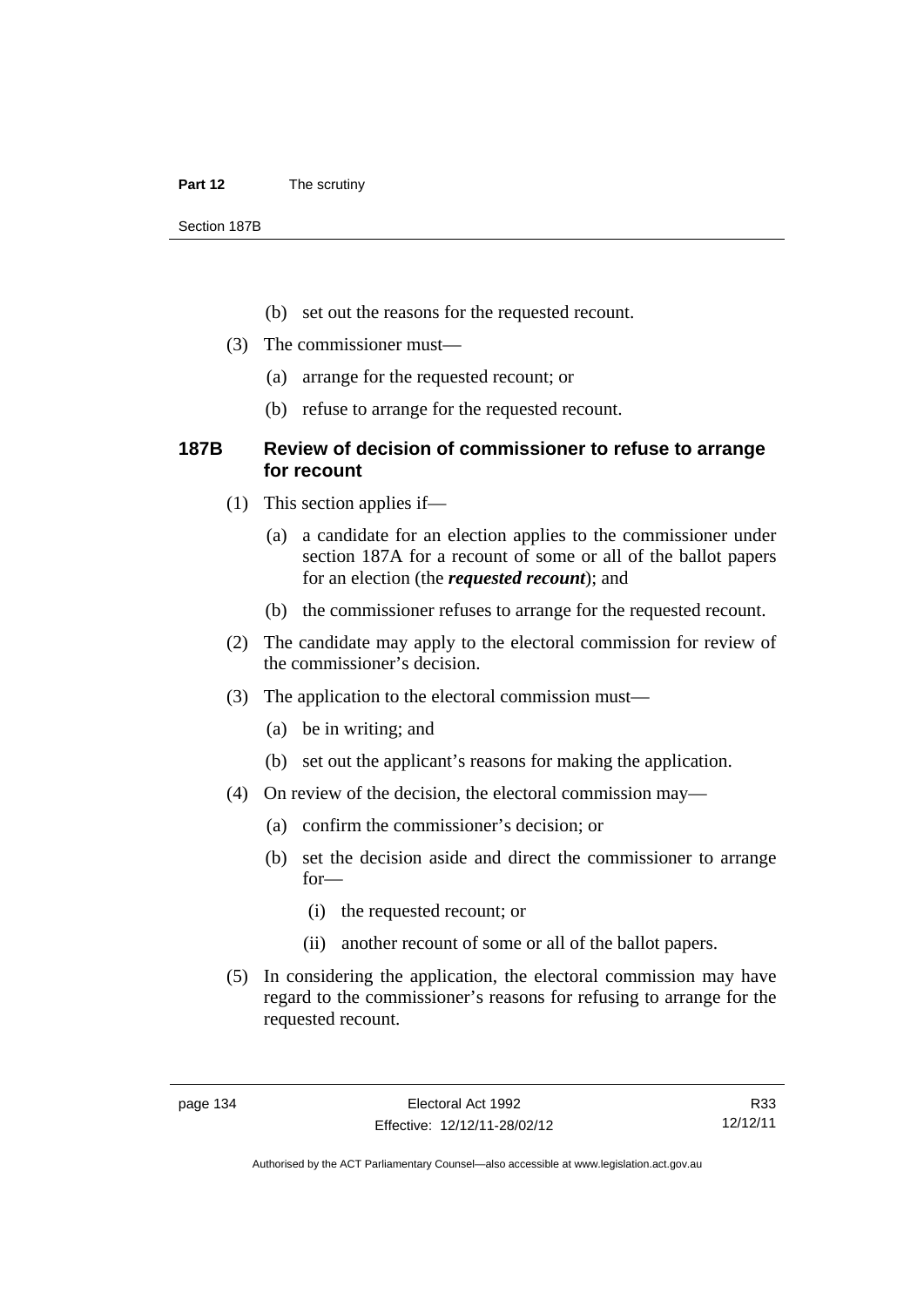- (6) Unless the decision to refuse to arrange for the requested recount was made by a delegate of the commissioner, the commissioner must not—
	- (a) be present during any deliberation of the electoral commission in relation to the application; or
	- (b) take part in any decision of the electoral commission in relation to the application.

## **187C Recount of electronic scrutiny of ballot papers**

- (1) This section sets out the alternative ways in which a recount of the electronic scrutiny of ballot papers may be conducted.
- (2) The recount may be conducted by recounting data from electronic ballot papers kept on a backup copy of electronic data produced at a polling place or scrutiny centre.
- (3) If an approved computer program is used to find out the result of a scrutiny, the recount may be conducted—
	- (a) by rerunning the program; or
	- (b) by reloading the data into a different copy of the program and running the program.
- (4) If practicable, the recount may be conducted—
	- (a) by re-examining the accuracy of any preference data entered into the computer program from paper ballot papers; or
	- (b) by conducting—
		- (i) a partial or full manual scrutiny of paper ballot papers from which preference data has been entered into the computer program; or
		- (ii) a combination of manual scrutiny of those paper ballot papers and a computerised scrutiny of electronic ballot papers.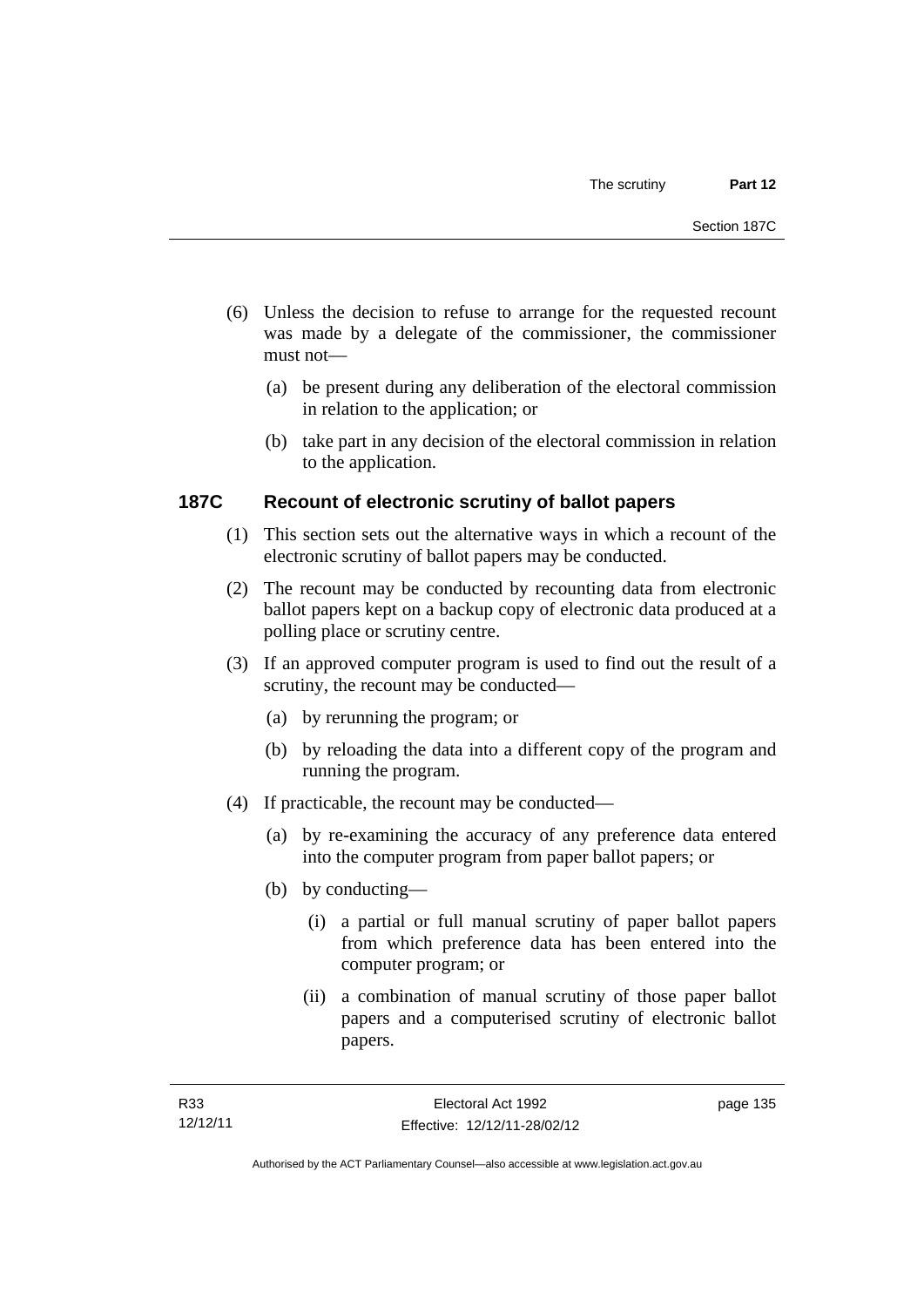#### **Part 12** The scrutiny

#### **188 Reservation of disputed ballot papers**

- (1) The officer conducting a recount—
	- (a) may, if the officer considers appropriate; and
	- (b) shall, at the request of any scrutineer;

reserve any ballot paper for the decision of the commissioner.

 (2) The commissioner shall decide whether any ballot paper so reserved is to be admitted or rejected.

#### **189 Declaration of result of election**

- (1) As soon as practicable after the result of the poll in an election has been ascertained, the commissioner shall—
	- (a) declare elected each successful candidate ascertained in accordance with schedule 4;
	- (b) declare the result of the election; and
	- (c) notify the clerk of the Assembly of the names of the candidates elected.
- (2) The declaration shall be made in public at the place of nomination during ordinary office hours.
- (3) If a day is polling day for 2 or more elections, the results of all the elections shall be declared, so far as practicable, on the same day.
- (4) If a poll is not required for an election, a declaration under section 111 (1) or 112 shall not be made before the day that would have been polling day for the election.

R33 12/12/11

Authorised by the ACT Parliamentary Counsel—also accessible at www.legislation.act.gov.au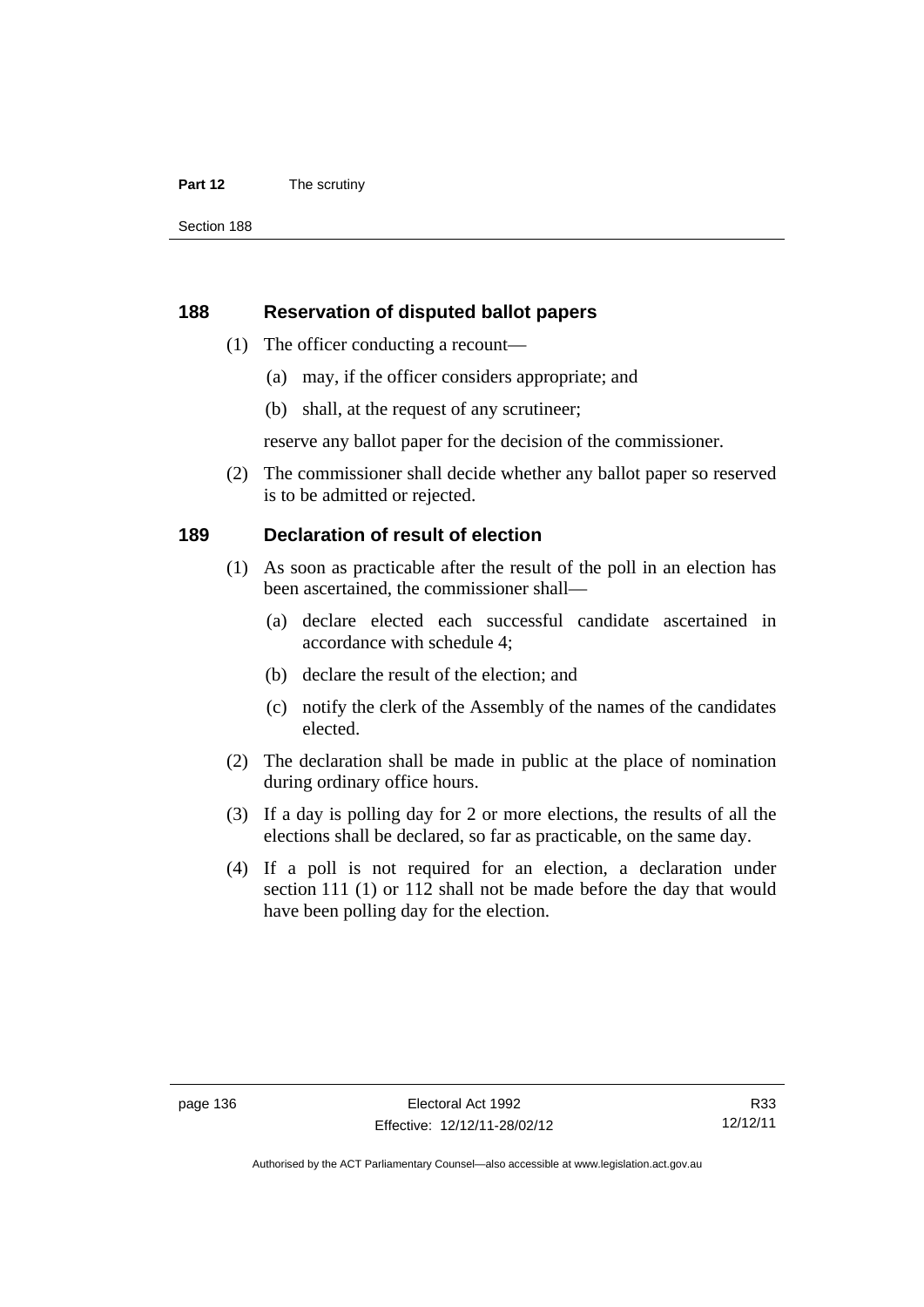# **Part 13 Casual vacancies**

#### **190 Definitions for pt 13**

In this part:

*former MLA*, in relation to a casual vacancy, means the person who was elected to the seat in which the vacancy has occurred at the last election before the vacancy occurred.

*Speaker* includes—

- (a) if there is a vacancy in the office of Speaker—the Deputy Speaker; and
- (b) if there is a vacancy in the offices of Speaker and Deputy Speaker—the clerk of the Legislative Assembly.

## **191 Notice of casual vacancy**

- $(1)$  If—
	- (a) the Speaker notifies the commissioner in writing that the seat of an MLA has become vacant otherwise than because of—
		- (i) the dissolution of the Assembly; or
		- (ii) the expiry of the term for which MLAs were elected at an election; or
		- (iii) the failure or partial failure of an election; and
	- (b) the commissioner is satisfied that it is practicable to fill the vacancy in accordance with section 194;

the commissioner shall publish a notice in a newspaper.

- (2) A notice published by the commissioner under subsection (1) shall—
	- (a) contain a statement to the effect that—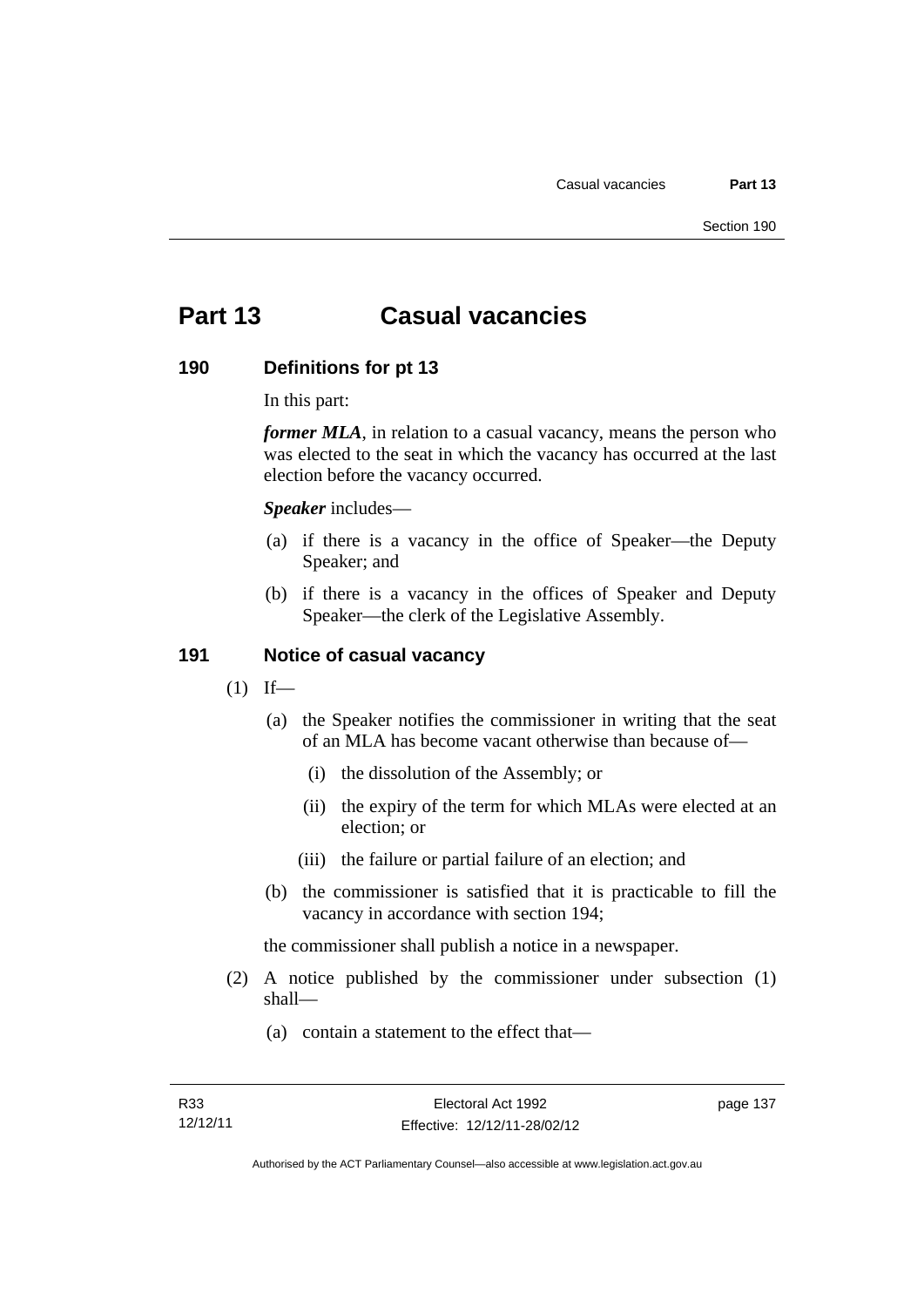Section 192

- (i) there is a casual vacancy in the Assembly; and
- (ii) a person may apply to be a candidate in accordance with section 192; and
- (b) specify when, in accordance with section 192, applications close; and
- (c) state the time and place for a recount, if required under section 194, of the ballot papers counted for the former MLA at the last election at which he or she was elected.
- (3) The commissioner shall, so far as practicable, give a copy of the notice to any person who, in the opinion of the commissioner, may be entitled to make an application under section 192 in relation to the vacancy.
- (4) If the commissioner is not satisfied that it is practicable to fill the vacancy in accordance with section 194, he or she shall inform the Speaker accordingly.

### **192 Candidates for casual vacancy**

- (1) A person may apply to be a candidate for a seat in relation to which a casual vacancy has occurred if—
	- (a) the person was a candidate in the last election for the electorate in which the vacancy has occurred; and
	- (b) the person was not elected; and
	- (c) he or she is an eligible person.
- (2) An application under subsection (1) shall—
	- (a) contain—
		- (i) a statement by the applicant that he or she consents to be an MLA if elected; and
		- (ii) a declaration by the applicant, made in the presence of an elector, that he or she is an eligible person; and

R33 12/12/11

Authorised by the ACT Parliamentary Counsel—also accessible at www.legislation.act.gov.au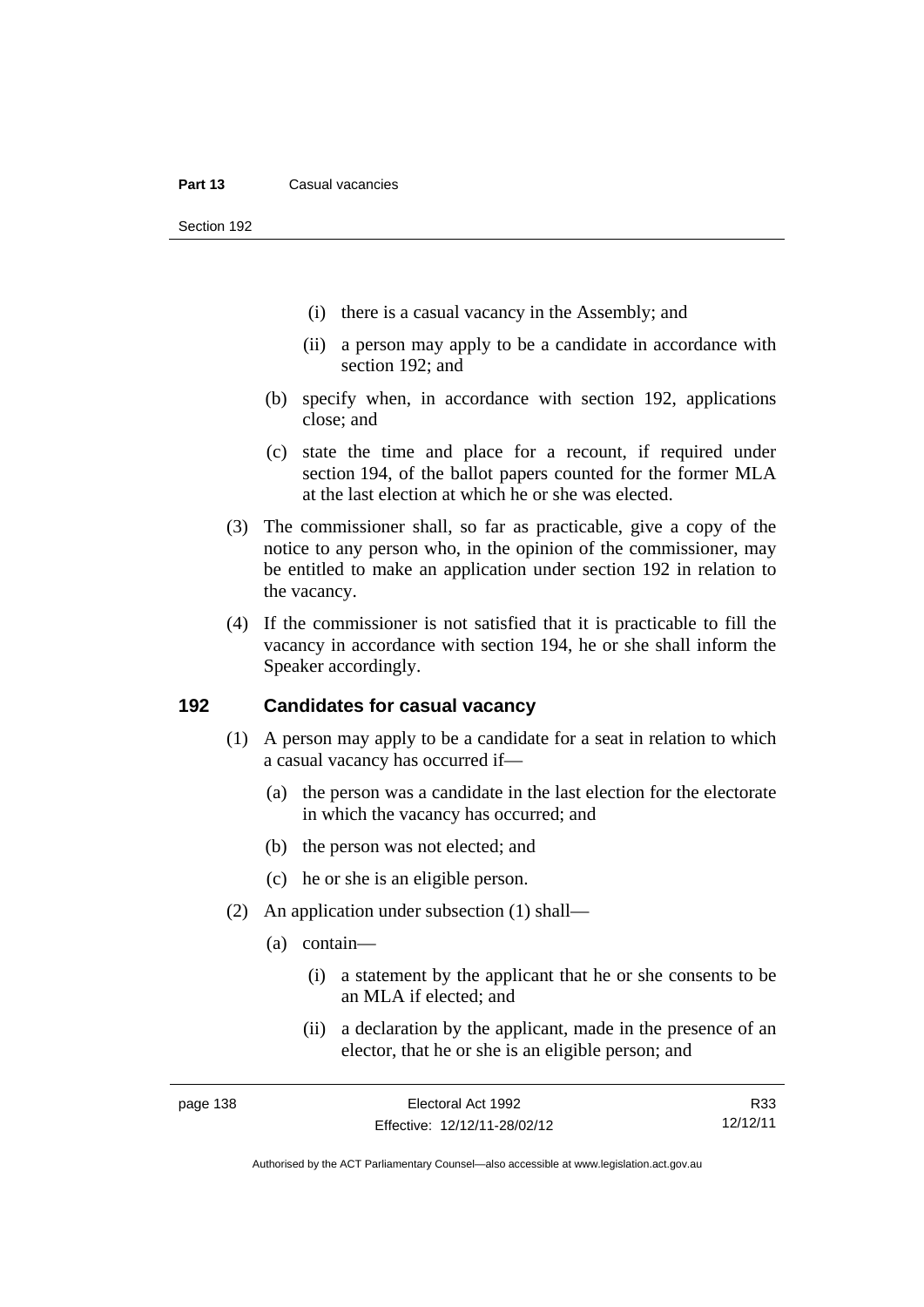- (iii) the signature of the applicant and of the elector who witnessed the applicant's declaration; and
- (b) reach the commissioner before noon on the 10th day after the day on which notice of the vacancy was published in a newspaper in accordance with section 191 (1).
- *Note* If a form is approved under s 340A (Approved forms) for an application, the form must be used.
- (3) An applicant may withdraw his or her application by giving the commissioner written notice of withdrawal before applications close.
- (4) The commissioner shall reject a purported application that is not substantially in accordance with subsection (2) and give the person in relation to whom it was made written notice setting out the reasons for the rejection.
- (5) In this section:

*eligible person* means a person who—

- (a) is eligible to be an MLA; or
- (b) would, apart from section 103 (2) (b), be eligible to be an MLA.

#### **193 Publication of candidates' details**

- (1) If 1 or more persons have applied to be a candidate in accordance with section 192, the commissioner shall, as soon as practicable after the close of applications—
	- (a) publicly produce all the applications and declare each person who has duly applied to be a candidate; and
	- (b) arrange for a notice containing particulars relating to each candidate (other than any suppressed address) to be displayed at the office of the commissioner.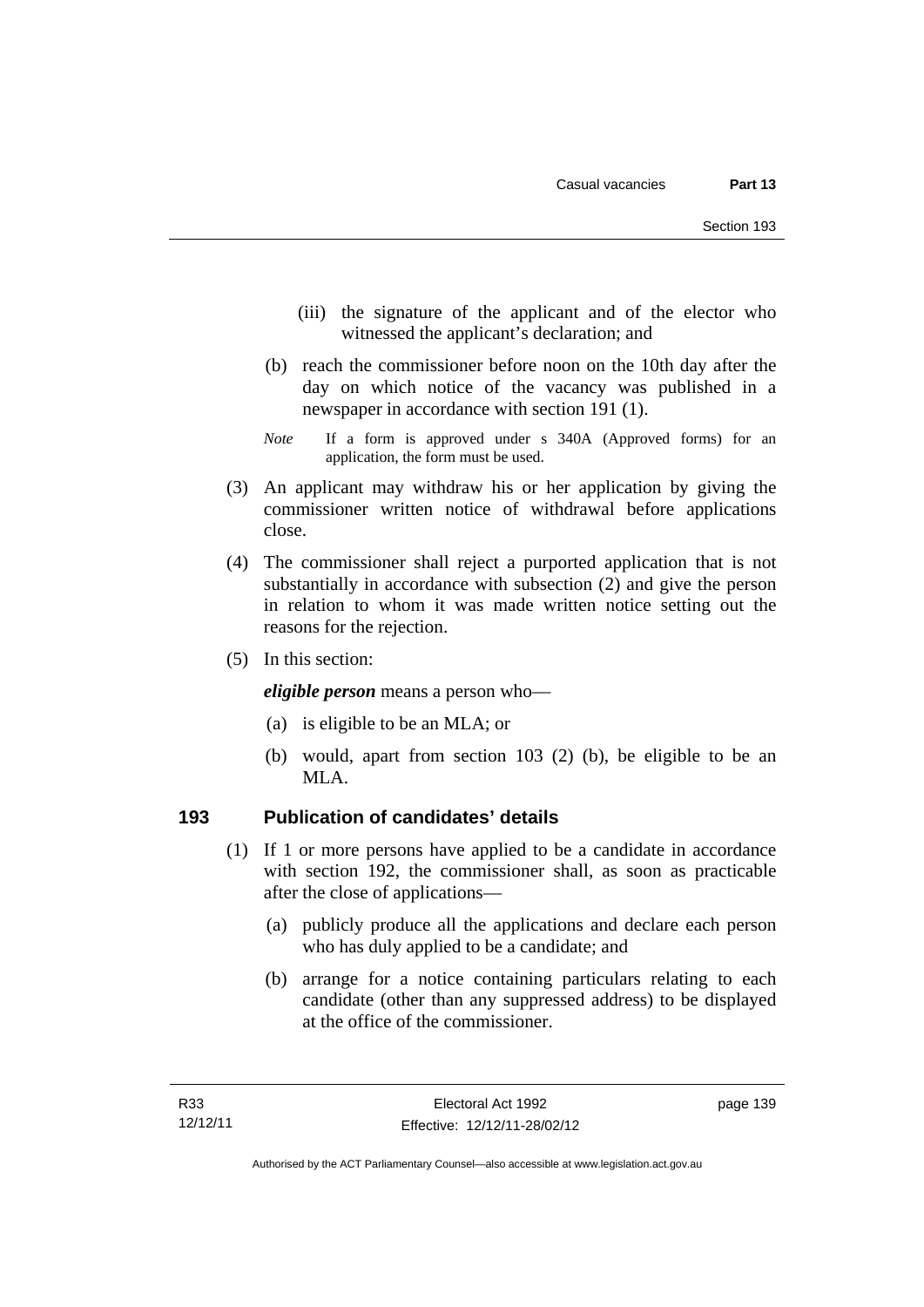#### **Part 13** Casual vacancies

Section 194

 (2) If there are no candidates in relation to a casual vacancy, the commissioner shall declare that there are no candidates and inform the Speaker accordingly.

#### **194 Determination of candidate to fill vacancy**

- (1) If there is only 1 candidate in relation to a casual vacancy, the commissioner shall declare the candidate elected.
- (2) If there is more than 1 candidate in relation to a casual vacancy, the commissioner must, after making a declaration under section 193 (1) (a), conduct the recount in accordance with schedule 4, part 4.3.
- (3) The recount must be conducted, as far as practicable, at the time and place stated for the recount in the notice under section 191 (2).
- (4) The commissioner shall declare elected the successful candidate ascertained in accordance with schedule 4, part 4.3.
- (5) This Act applies, so far as practicable, to a recount under subsection (2) as if it were a scrutiny under part 12.

#### **195 Assembly nominees**

- $(1)$  If—
	- (a) the commissioner informs the Speaker that a casual vacancy has not been filled for a reason specified in section 191 (4) or 193 (2); and
	- (b) the Speaker notifies the commissioner that the Assembly has chosen a person to hold the vacant office as an MLA for the rest of the term of the former MLA;

the commissioner shall declare elected the person chosen.

 (2) If the name of the former MLA appeared on the ballot paper for the last election as a party candidate, the person chosen to hold the

R33 12/12/11

Authorised by the ACT Parliamentary Counsel—also accessible at www.legislation.act.gov.au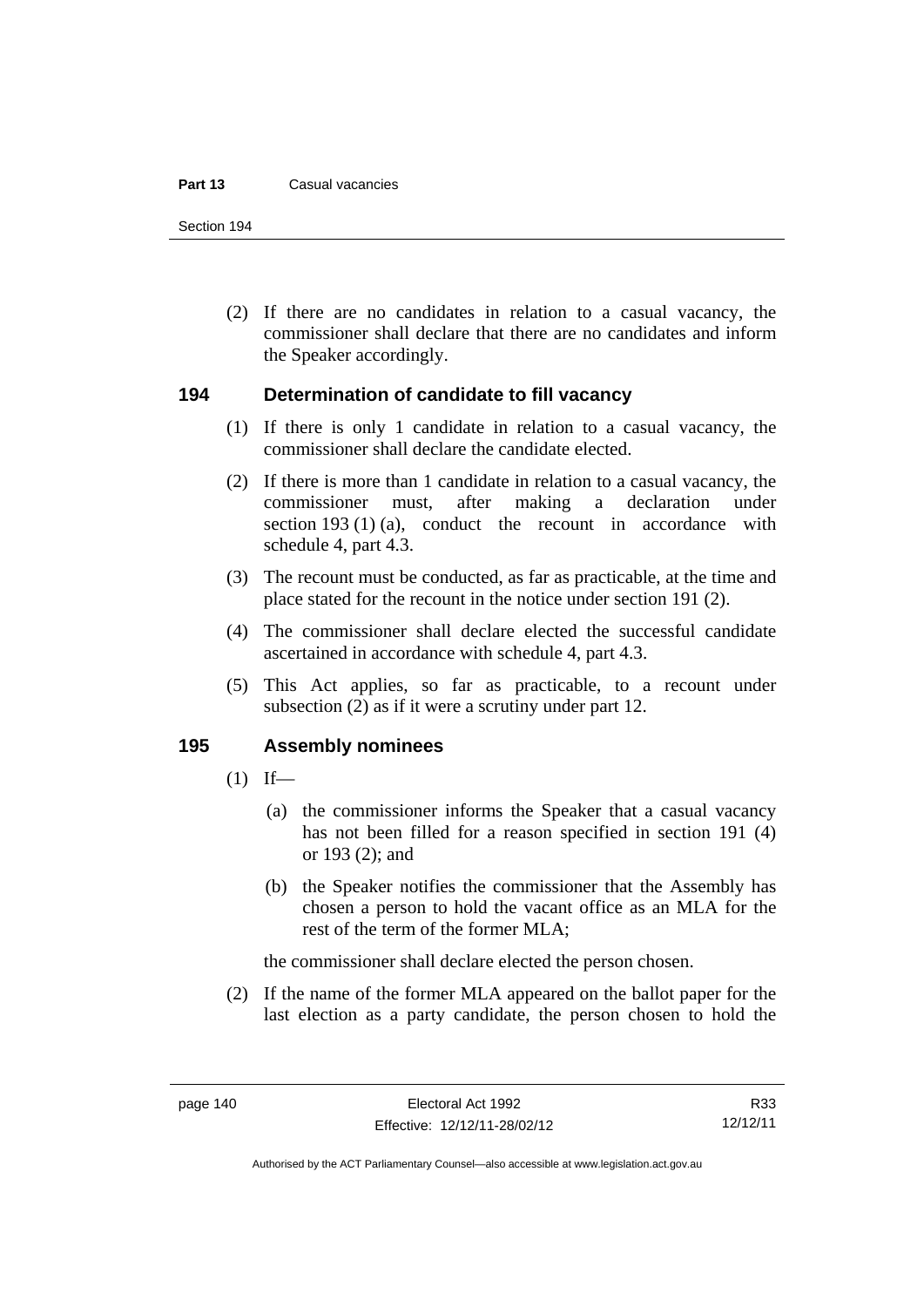vacant office shall be a member of the party who is nominated by the party.

- (3) If a person chosen in accordance with subsection (2) ceases to be a member of the party before the Assembly next meets after the declaration under subsection (1), the person shall be taken not to have been chosen.
- $(4)$  If—
	- (a) the name of the former MLA appeared on the ballot paper for the last election as a candidate other than a party candidate; or
	- (b) if subsection (2) would otherwise apply—there is no member of the relevant party available to be chosen;

the person chosen shall be a person who has not been a member of a registered party at any time during 12 months immediately before the time when the choice is made.

- (5) If a person chosen in accordance with subsection (4) becomes a member of a registered party before the Assembly next meets after the declaration under subsection (1), the person shall be taken not to have been chosen.
- (6) For subsection (3), a person shall not be taken to have ceased to be a member of a registered party merely because the party has ceased to exist or has been removed from the register of political parties.

#### **196 Term of office of MLA declared elected under pt 13**

The term of office of an MLA declared elected under—

- (a) section 194 (1) or (4); or
- (b) section 195 (1);

begins at the end of the day when the election of the MLA is declared and, unless sooner ended by resignation or disqualification, or by dissolution of the Assembly, ends on the polling day for the next election.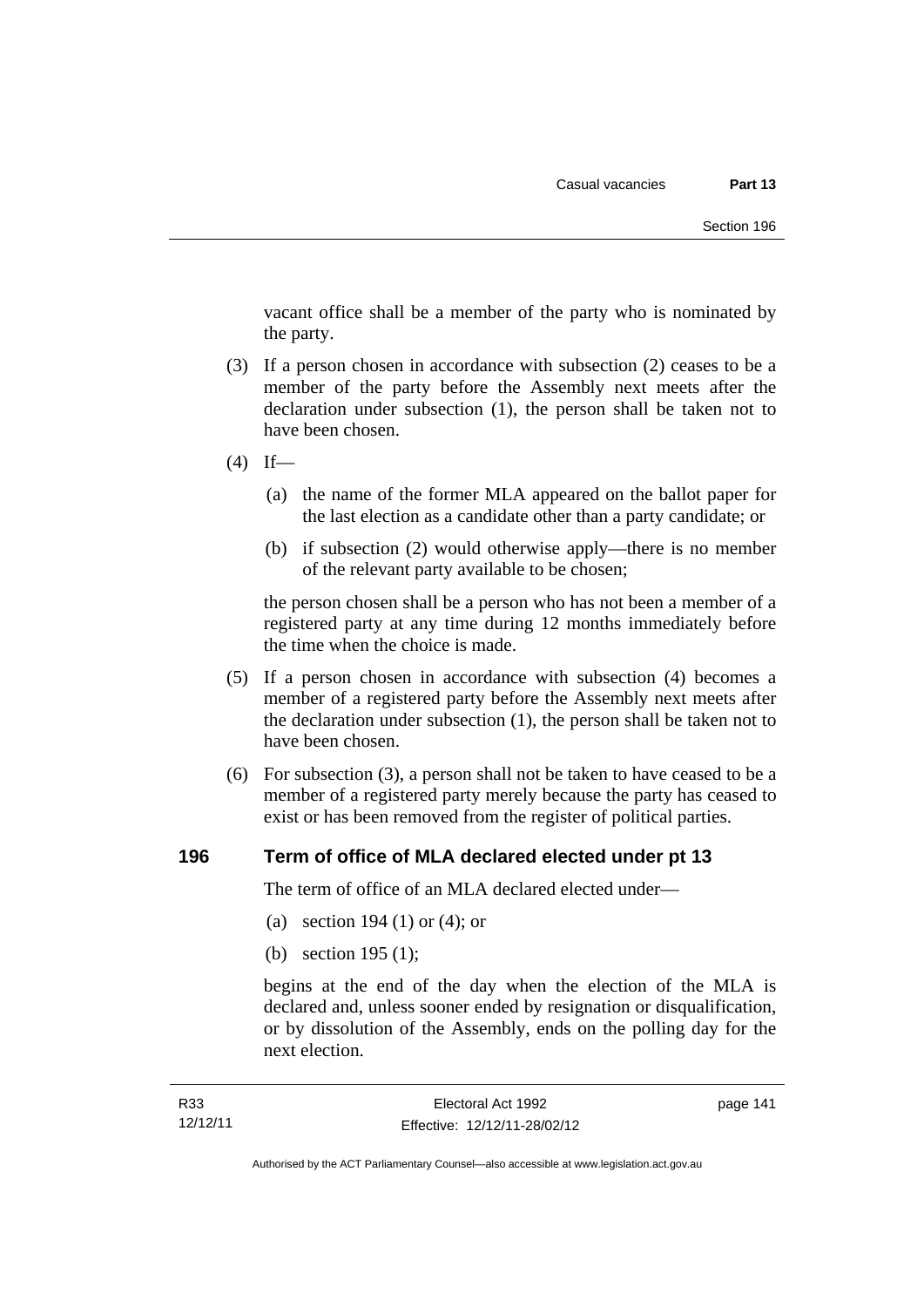#### **Part 13** Casual vacancies

Section 197

## **197 Dissolution or pre-election period**

The commissioner shall not take any action, or any further action, under this part in relation to a casual vacancy after the Assembly is dissolved or a pre-election period begins in relation to the electorate in which the casual vacancy has occurred.

page 142 Electoral Act 1992 Effective: 12/12/11-28/02/12

R33 12/12/11

Authorised by the ACT Parliamentary Counsel—also accessible at www.legislation.act.gov.au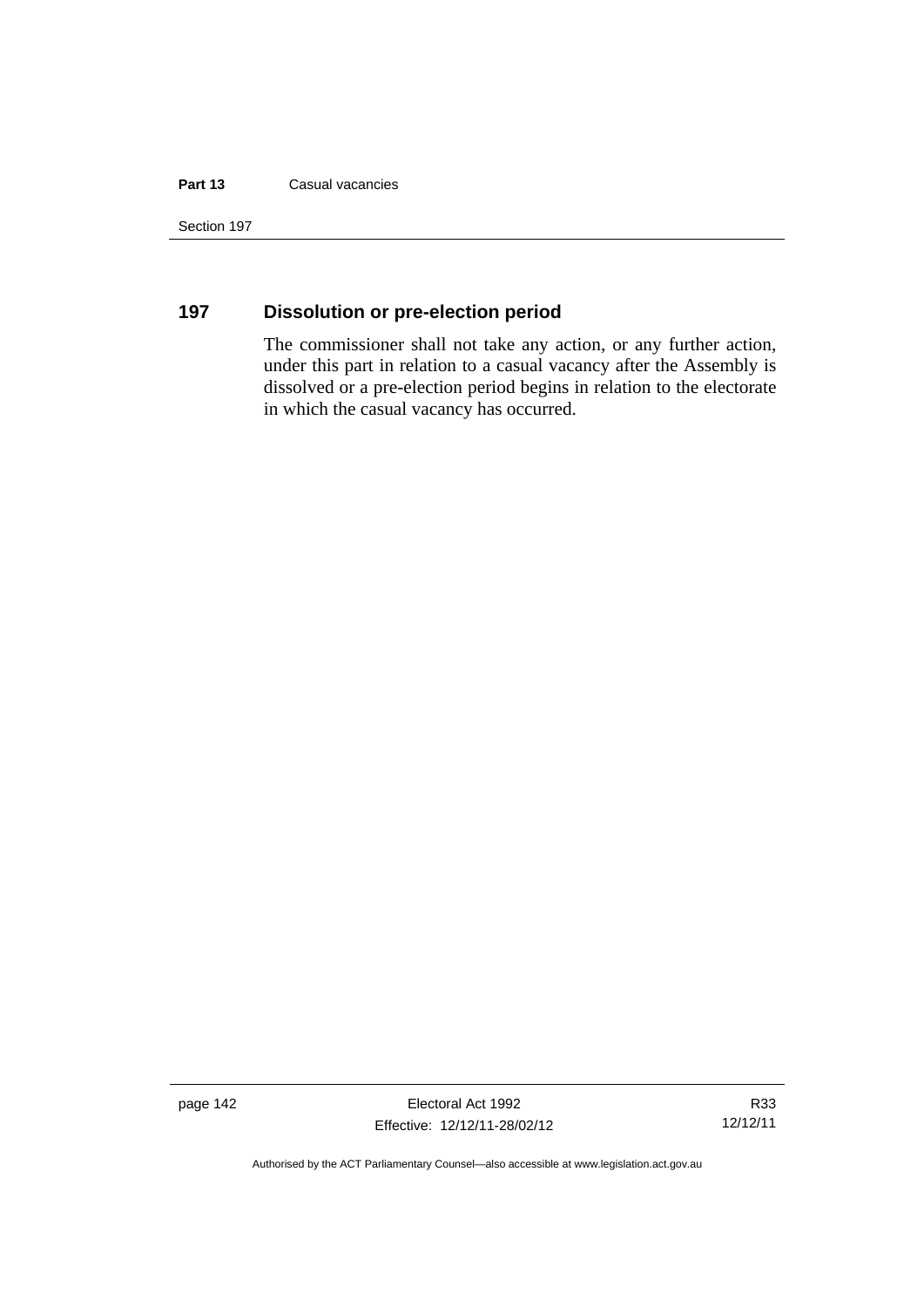# **Part 14 Election funding and financial disclosure**

## **Division 14.1 Preliminary**

## **198 Definitions for pt 14**

In this part:

*amount* includes value.

*associated entity* means an entity that—

- (a) is controlled by 1 or more parties or MLAs; or
- (b) operates, completely or to a significant extent, for the benefit of 1 or more registered parties or MLAs.

*disclosure period*—see section 201.

*disposition of property* means any conveyance, transfer, assignment, settlement, delivery, payment or other alienation of property, and includes—

- (a) the allotment of shares in a company; and
- (b) the creation of a trust in property; and
- (c) the grant or creation of any lease, mortgage, charge, servitude, licence, power, partnership or interest in property; and
- (d) the release, discharge, surrender, forfeiture or abandonment (at law or in equity) of any debt, contract or thing in action or of any interest in property; and
- (e) the exercise by a person of a general power of appointment of property in favour of any other person; and
- (f) a transaction entered into by a person with intent to diminish (directly or indirectly) the value of the person's own property and to increase the value of the property of any other person.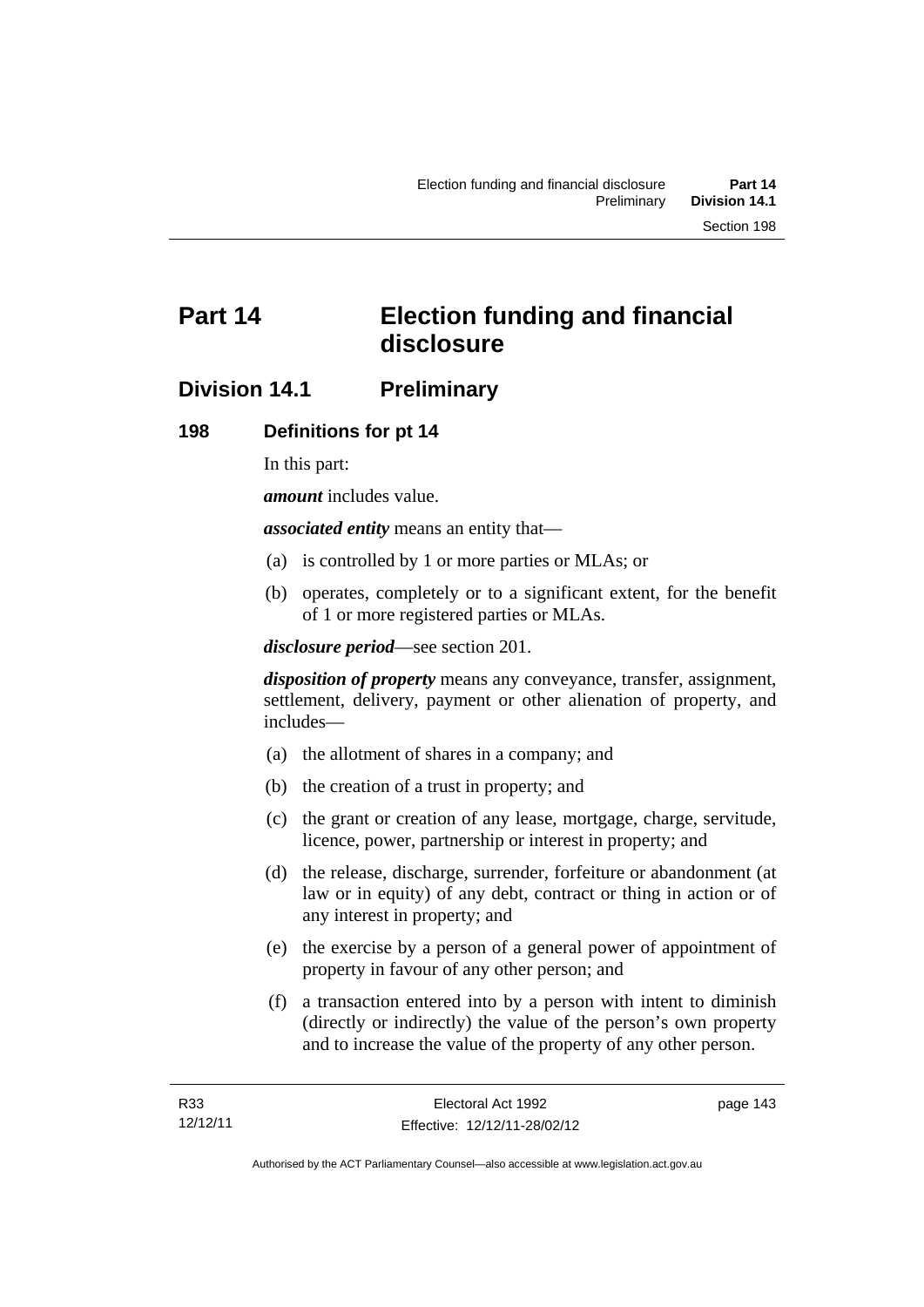*eligible vote*, in relation to an election, means a first preference recorded on a formal ballot paper in the election.

#### *entity* means—

- (a) an incorporated or unincorporated body; or
- (b) a trustee of a trust.

*financial controller*, in relation to an associated entity, means—

- (a) if the entity is a company—the secretary of the company; or
- (b) if the entity is the trustee of a trust—the trustee; or
- (c) in any other case—the person responsible for maintaining the financial records of the entity.

*gift* means a disposition of property made by a person to another person, being a disposition made without consideration in money or money's worth or with inadequate consideration, and includes the provision of a service (other than volunteer labour) for no consideration or for inadequate consideration, but does not include—

- (a) a disposition of property under a will; or
- (b) a payment under division 14.3; or
- (c) an annual subscription paid to a party by a person in relation to the person's membership of the party; or
- (d) for division 14.4 (Disclosure of donations) and in relation to a candidate—a gift made to or received by the candidate for the benefit of a party of which the candidate is a member.

*party* means a registered party.

*property* includes money.

Authorised by the ACT Parliamentary Counsel—also accessible at www.legislation.act.gov.au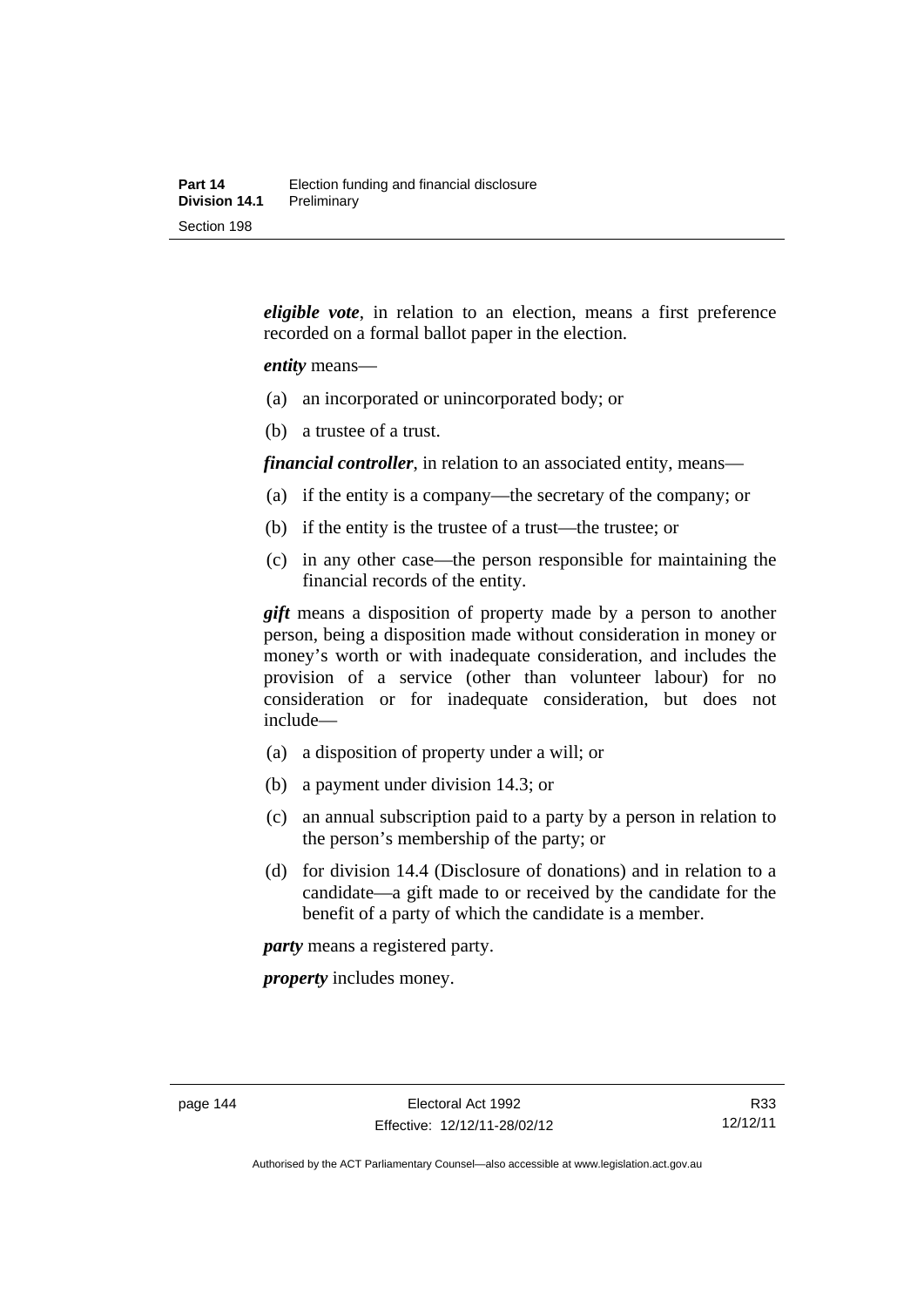*register* means—

- (a) in relation to a reporting agent appointed by a party or MLA the register of party and MLA reporting agents kept under section 205 (1); or
- (b) in relation to a reporting agent appointed by a candidate—the register of candidate reporting agents kept under section 205 (2).

*registered industrial organisation* means an organisation registered under the *Fair Work (Registered Organisations) Act 2009* (Cwlth) or under a law of a State or another Territory providing for the registration of industrial organisations.

*reporting agent*, for a party, MLA or candidate, means—

- (a) a person appointed by the party, MLA or candidate under section 203 (Appointed agents) and whose registration under section 205 (Registers of reporting agents) has not been cancelled; or
- (b) the person taken to be the reporting agent for the party, MLA or candidate under section 204 (Non-appointed agents).

#### **198A Reference to things done by party etc**

In this part, a reference to something done by or with the authority of a party is, if the party is not a corporation, a reference to things being done by or with the authority of members of the party on behalf of the party.

#### **198B Candidate remains candidate after election**

For this part, a candidate is taken to remain a candidate for 30 days after the election in which the person was a candidate.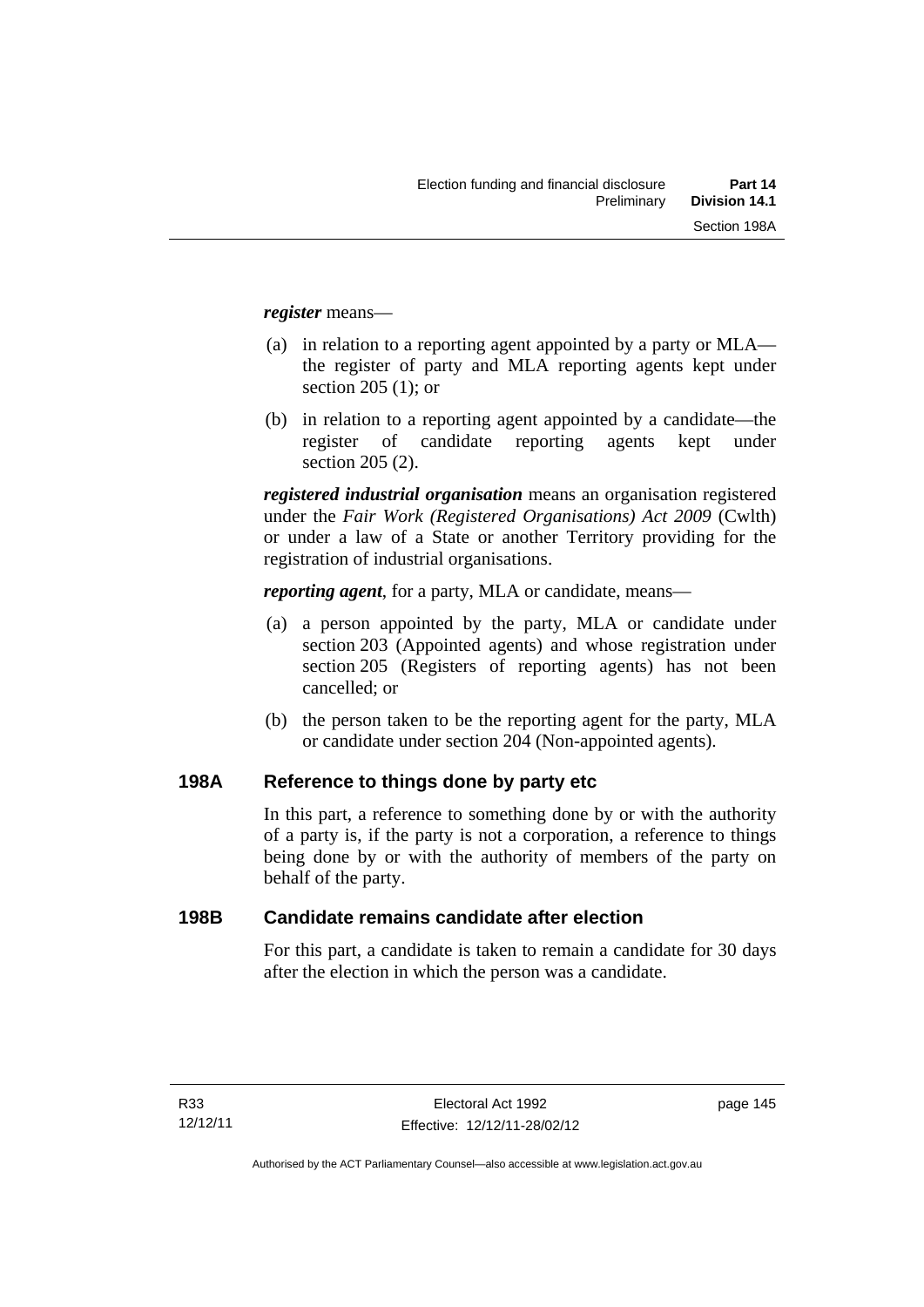#### **199 Related bodies corporate**

- (1) For this part, bodies corporate that are related shall be taken to be the same person.
- (2) In subsection (1):

*related*, in relation to 2 bodies corporate, means that one body corporate is—

- (a) a holding company; or
- (b) a subsidiary; or
- (c) a subsidiary of a holding company;

of the other body corporate.

### **200 Activities of campaign committees**

- (1) For division 14.4 (Disclosure of donations), division 14.5 (Disclosure of electoral expenditure) and division 14.6 (Annual returns), gifts received, expenditure incurred, and amounts received, paid or owed, by or on behalf of the campaign committee of a party candidate are taken to be incurred, paid or owed by the party.
- (2) In subsection (1):

*campaign committee* means a body of persons appointed, or engaged, to form a committee to assist the campaign of a candidate.

#### **201 Disclosure periods**

 (1) For this part, the *disclosure period* in relation to an election is the period beginning on the disclosure day and ending at the end of the 30th day after polling day.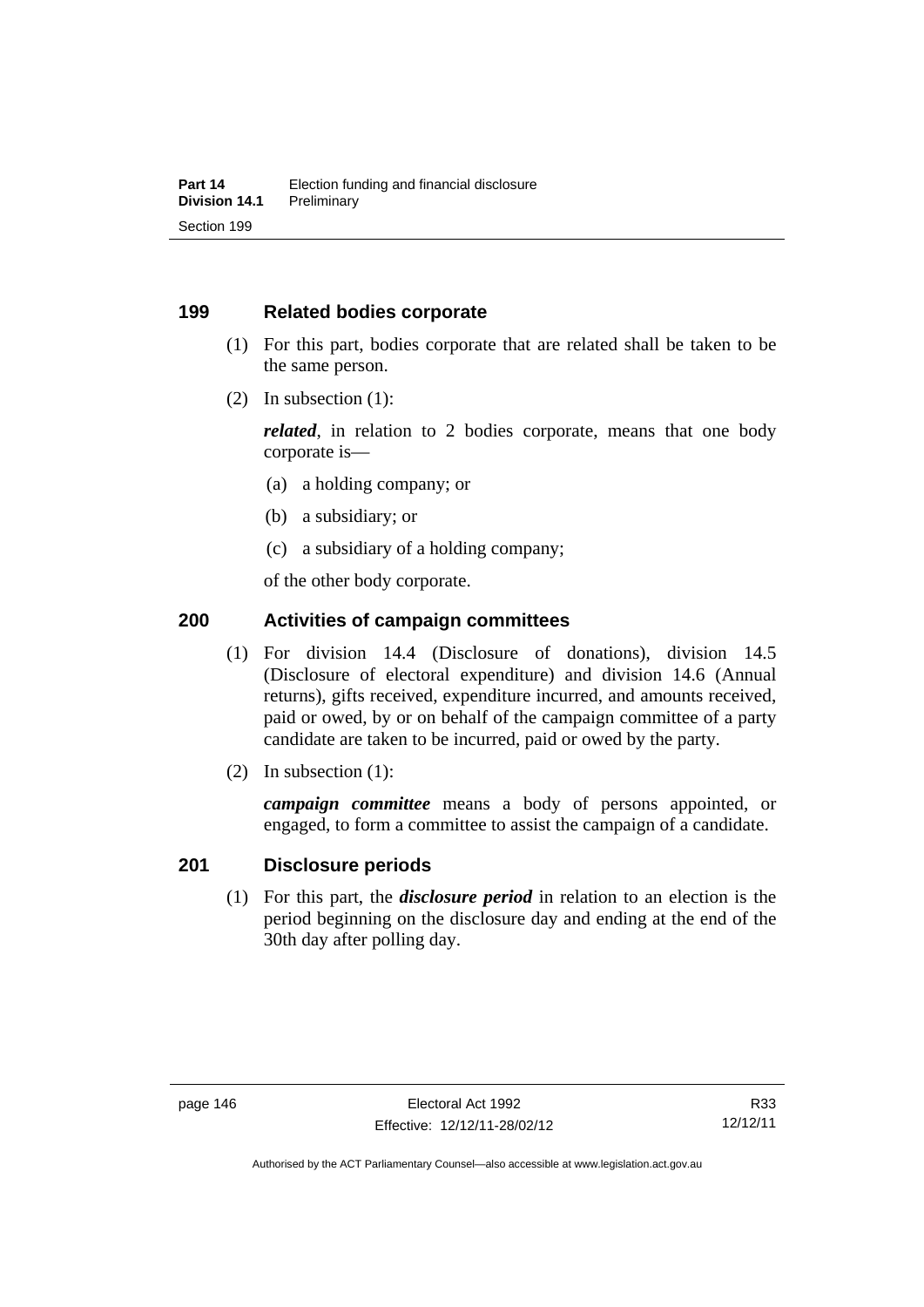(2) In subsection (1):

*disclosure day*, in relation to an election, means—

- (a) for a candidate who was a candidate in an election the polling day for which was within 5 years before polling day for the firstmentioned election—the 31st day after polling day for the last election before the firstmentioned election; or
- (b) for a candidate to whom paragraph (a) does not apply—
	- (i) if the candidate won party preselection, or endorsement, for the election—the day when preselection, or endorsement, was won; or
	- (ii) in any other case—the earlier of the following days:
		- (A) the day when the person publicly announced that he or she would be a candidate in the election; or
		- (B) the day when the person was nominated in accordance with section 105; or
- (c) for a person to whom, or body to which, section 220 or 221 applies—the 31st day after polling day for the last previous election.

#### **202 Gifts—determination of amounts**

For this part, the regulations may prescribe principles for determining the amount of a gift that consists of, or includes, a disposition of property other than money.

# **Division 14.2 Reporting agents**

#### **203 Appointed agents**

(1) A party, MLA or candidate may appoint a reporting agent.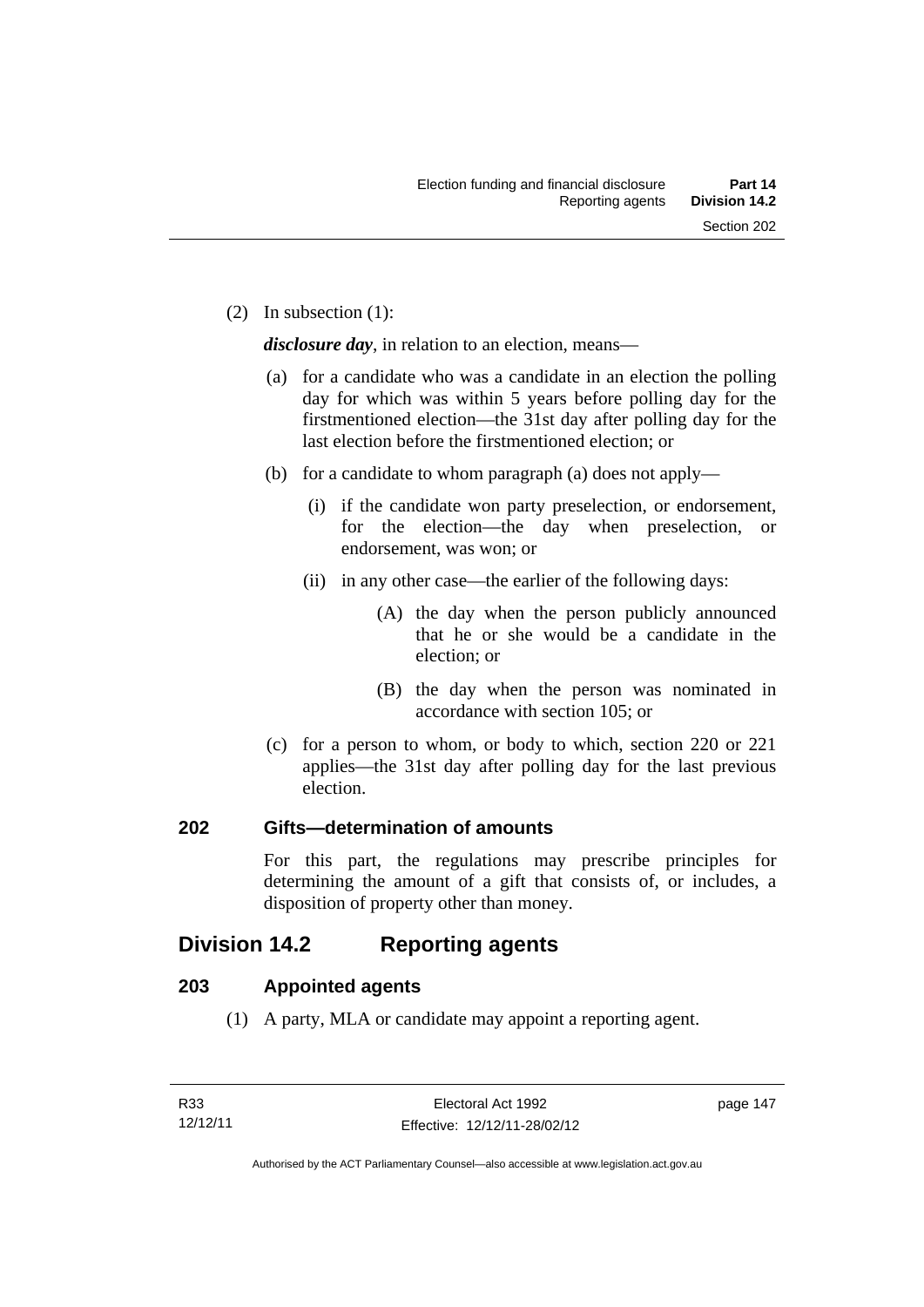- (2) The appointment of a reporting agent under subsection (1) has no effect unless—
	- (a) the person appointed is an adult; and
	- (b) written notice of the appointment is given to the commissioner—
		- (i) if the appointment is made by a party—by the secretary of the party; or
		- (ii) in any other case—by the MLA or candidate making the appointment; and
	- (c) the name, address and date of birth of the person appointed are set out in the notice; and
	- (d) the person appointed has consented in writing to the appointment.
	- *Note* For how documents may be given, see *Legislation Act 2001*, pt 19.5.
- (3) If a party ceases to be registered under part 7 (Registration of political parties) and, immediately before it ceased to be registered, a person was its reporting agent under subsection (1), the person is taken to continue to be its reporting agent as if it had continued to be registered.
- (4) A person taken to be a reporting agent in accordance with subsection (3) or section 204 (2) is taken to continue in the position until the person resigns from the position with the commissioner's consent.

#### **204 Non-appointed agents**

- (1) If there is no appointment in force under section 203 (Appointed agents) in relation to a party, the registered officer of the party is taken to be its reporting agent.
- (2) If a party ceases to be registered under part 7 (Registration of political parties) and no-one is taken under section 203 (3) to be its

R33 12/12/11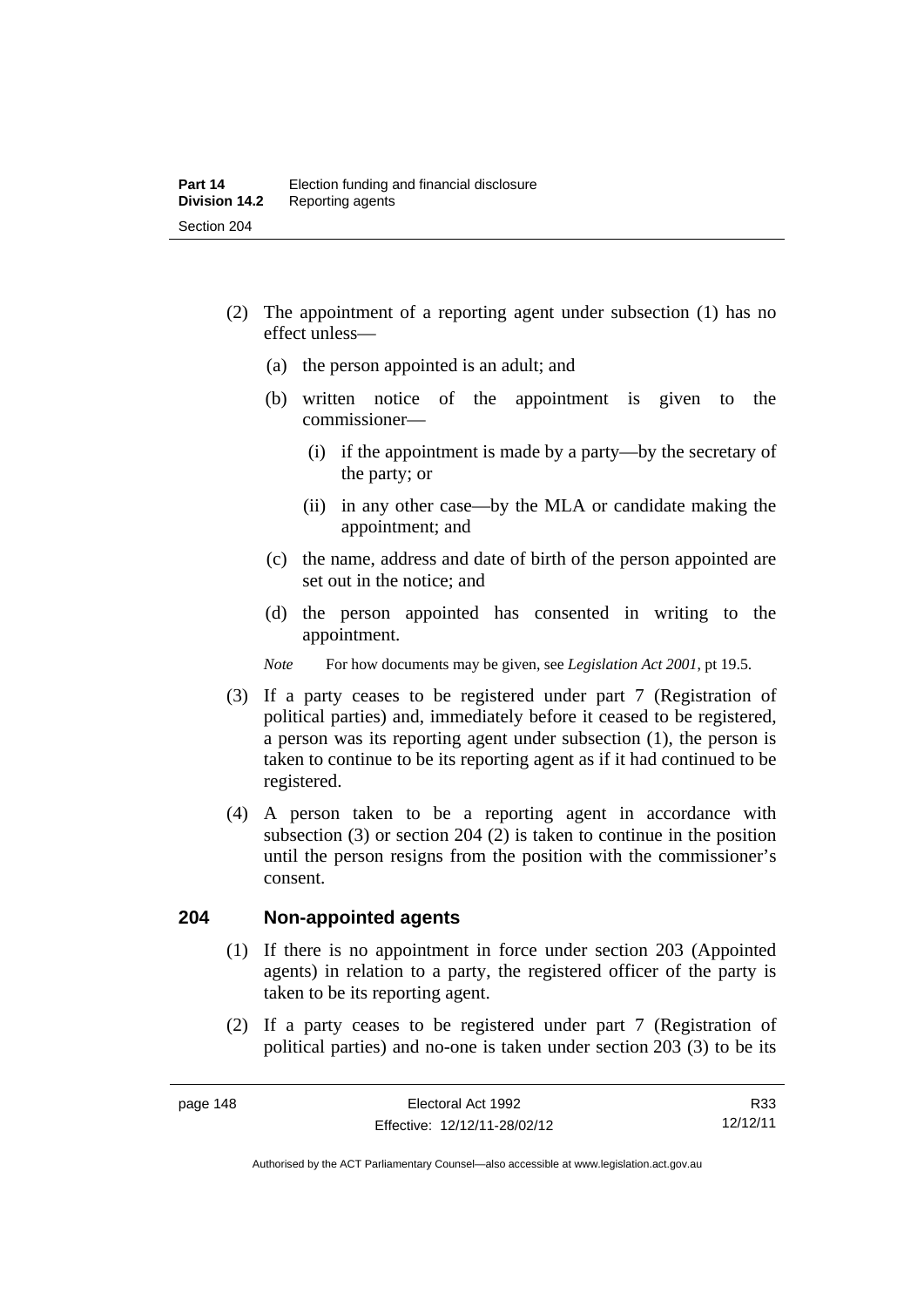reporting agent, the person who was its registered officer immediately before it ceased to be registered is taken to be its reporting agent as if it had continued to be registered.

- (3) If there is no appointment under section 203 in force in relation to an MLA, the MLA shall be taken to be his or her own reporting agent.
- (4) If there is no appointment under section 203 in force in relation to a candidate, the candidate shall be taken to be his or her own reporting agent.

#### **205 Registers of reporting agents**

- (1) The commissioner must keep a register called the register of party and MLA reporting agents.
- (2) The commissioner shall keep a register called the register of candidate reporting agents.
- (3) The commissioner shall register the name and address of each reporting agent appointed in accordance with section 203 in the appropriate register.
- (4) The commissioner shall cancel the registration of a reporting agent if—
	- (a) the person gives the commissioner written notice that he or she has resigned the appointment; or
	- (b) the MLA, candidate or secretary of the party that appointed the person gives the commissioner written notice that the person has ceased to be the reporting agent; or
	- (c) it comes to the commissioner's notice that the person can no longer exercise the functions of a reporting agent.
- (5) If a registered reporting agent dies, the MLA, candidate or secretary of the party, that appointed the agent must give the commissioner written notice within 28 days after the day of the death.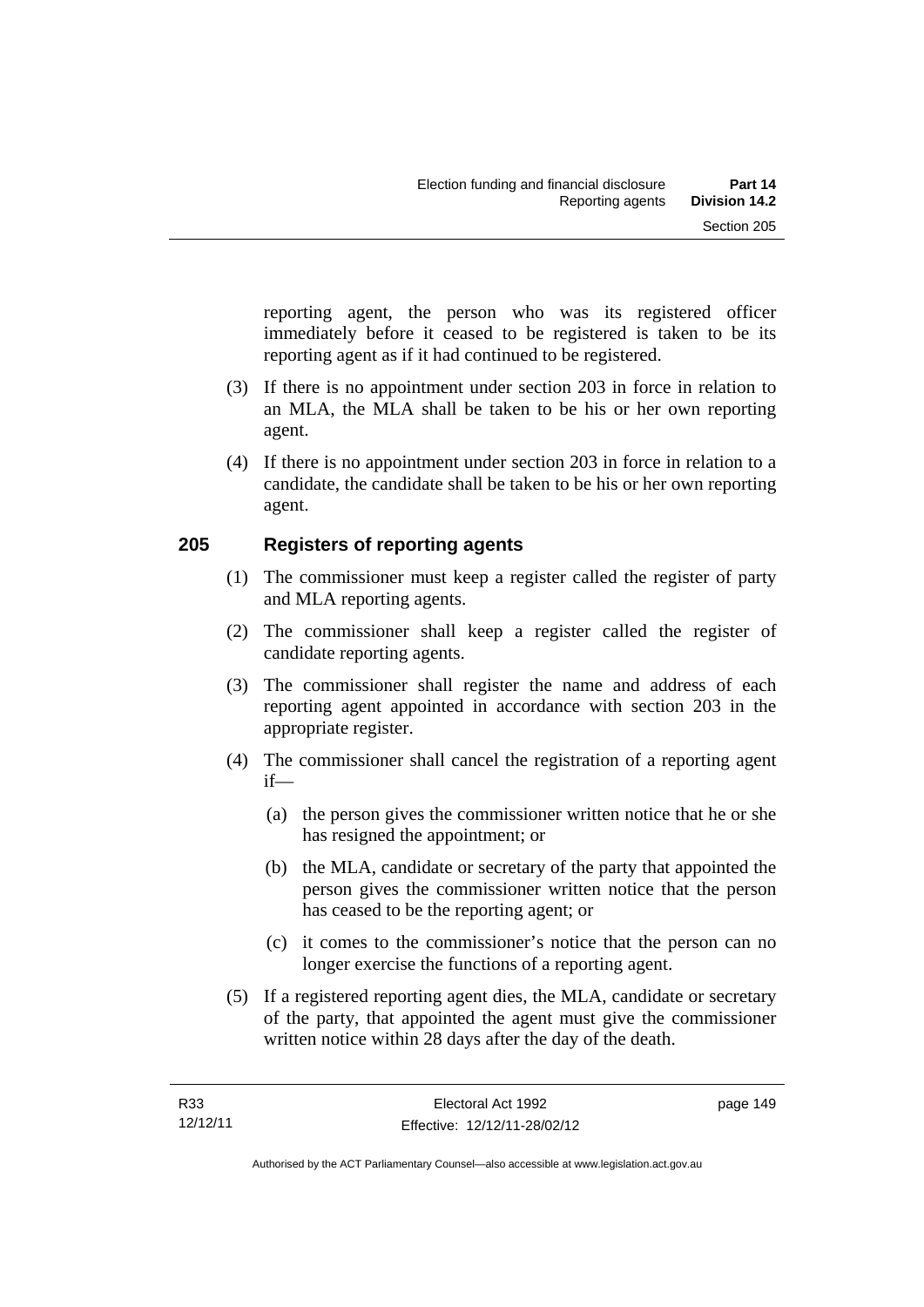# **Division 14.3 Election funding**

#### **206 Who eligible votes are cast for**

For this division, an eligible vote cast for a party candidate is taken to be cast for the party and not for the candidate.

#### **207 Entitlement to funds**

(1) In this section:

*index number*, in relation to a quarter, means the all groups consumer price index number, being the weighted average of the 8 capital cities, published by the Australian statistician in relation to that quarter.

*relevant period* means the period of 6 months beginning on 1 January 1994 and each subsequent period of 6 months.

- (2) The prescribed amount is payable for each eligible vote cast for a party or candidate in an election.
- (3) The prescribed amount is—
	- (a) if polling day occurred during the relevant period beginning 1 January 1994—100 cents;
	- (b) if polling day occurred during a subsequent relevant period beginning on 1 January—an amount calculated as follows:

$$
\frac{INS}{INM} \times P
$$

where:

*INS* means the index number for the last previous September quarter.

*INM* means the index number for the last previous March quarter.

R33 12/12/11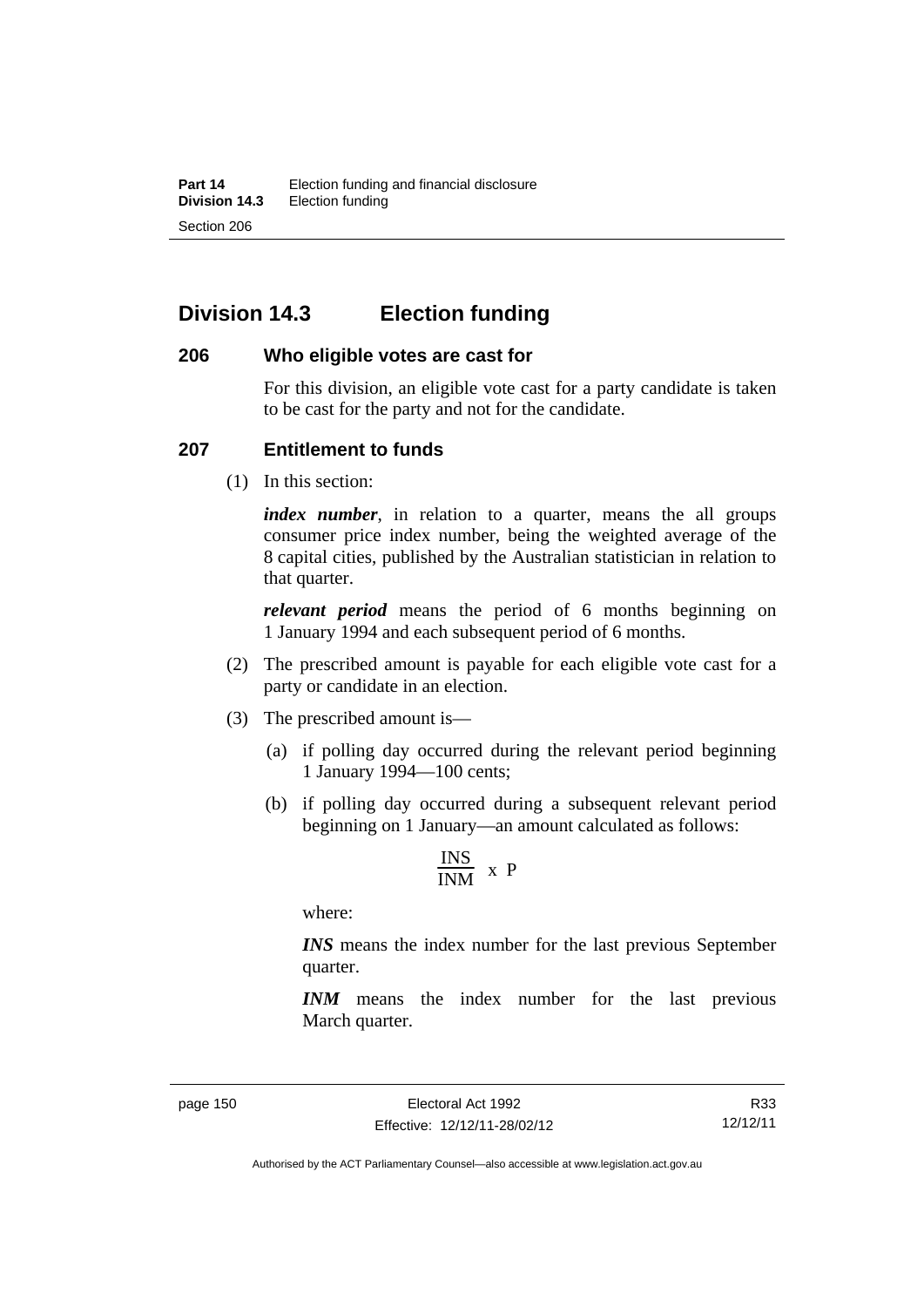*P* means the prescribed amount in relation to the last previous relevant period; or

 (c) in relation to a subsequent relevant period beginning on 1 July—an amount calculated as follows:

$$
\frac{INM}{INS} \times P
$$

where:

*INM* means the index number for the last previous March quarter.

*INS* means the index number for the last previous September quarter.

*P* means the prescribed amount in relation to the last previous relevant period.

- (4) An amount prescribed, or fraction used to calculate the amount, under subsection  $(3)$  (b) or  $(c)$ —
	- (a) if the amount or fraction, if calculated to 4 decimal points, would end with a number greater than 4—shall be calculated to 3 decimal places and increased by 0.001; or
	- (b) in any other case—shall be calculated to 3 decimal places.
- (5) Subject to subsection (6), if the Australian statistician publishes an index number in relation to a quarter in substitution for an index number previously published in relation to that quarter, the publication of the later index number shall be disregarded for this section.
- (6) If the Australian statistician changes the reference base for the consumer price index, then, in applying this section after the change, regard shall be had only to index numbers published in terms of the new reference base.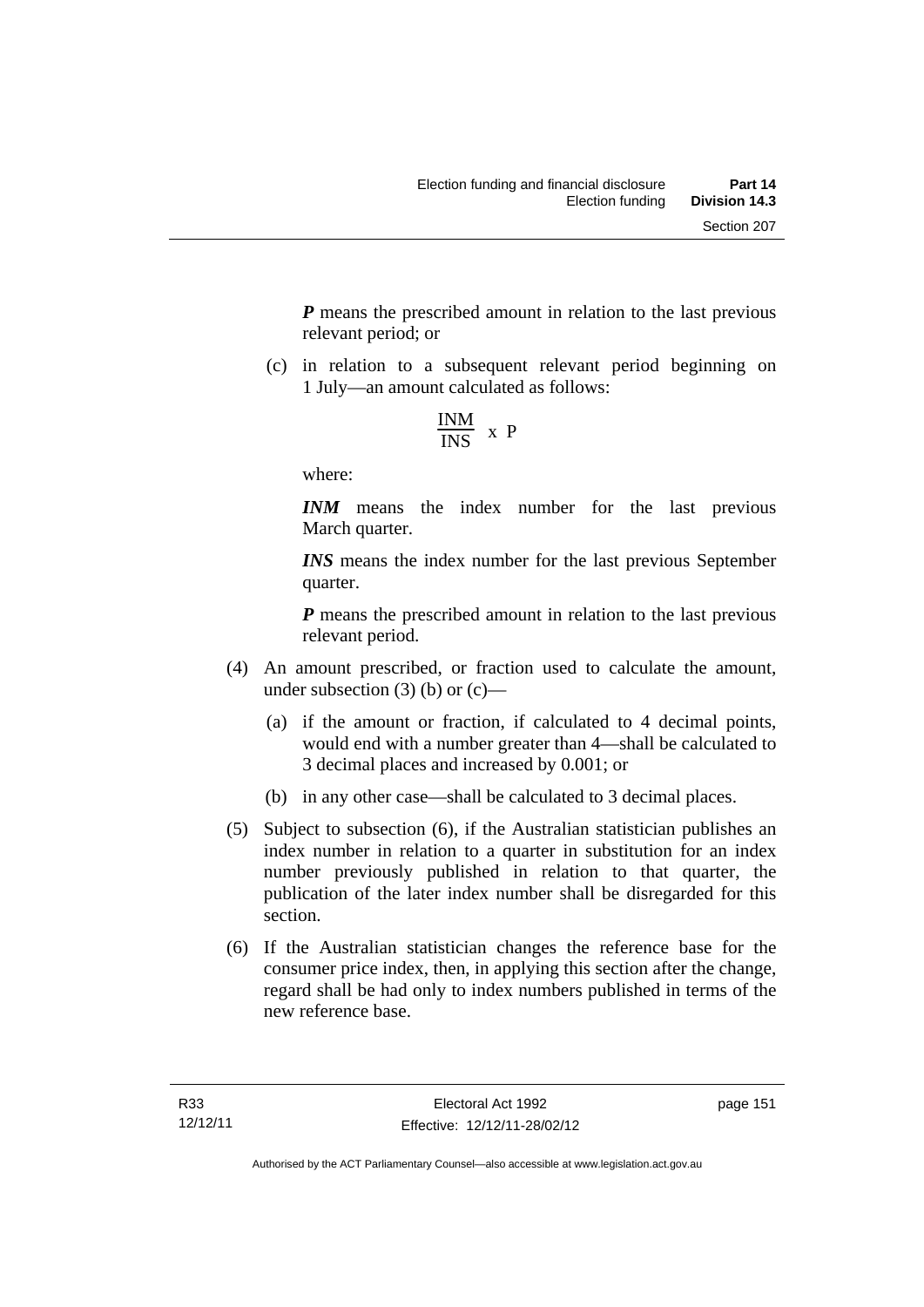### **208 Threshold**

- (1) A payment under this division may only be made for the votes cast for a candidate in an election if the number of eligible votes cast in the candidate's favour is at least 4% of the number of eligible votes cast in the election by the electors of the electorate for which the candidate was nominated.
- (2) A payment under this division may only be made for the votes cast for a party in an election by the electors of an electorate if the number of eligible votes cast in the party's favour is at least 4% of the number of eligible votes cast by those electors in that election.

#### **212 Making of payments**

- (1) If an amount is payable under this division for votes cast in an election for 1 or more candidates endorsed by a party, the commissioner must make the payment to the registered officer of the party.
- (2) If an amount is payable under this division for votes cast in an election for a candidate who was not endorsed by a party for the election, the commissioner must make the payment to the candidate.
- (3) If a payment is made under this section and the recipient is not entitled to receive the whole or a part of the amount paid, the amount or the part of the amount may be recovered by the Territory as a debt due.

#### **214 Death of candidate**

- (1) If a candidate for whom eligible votes were cast in an election dies, a payment under this division in relation to the eligible votes cast for the candidate may be made despite the death of the candidate.
- (2) If a candidate mentioned in subsection (1) was not endorsed by a party for the election, the payment may be made to the legal personal representative of the candidate.

R33 12/12/11

Authorised by the ACT Parliamentary Counsel—also accessible at www.legislation.act.gov.au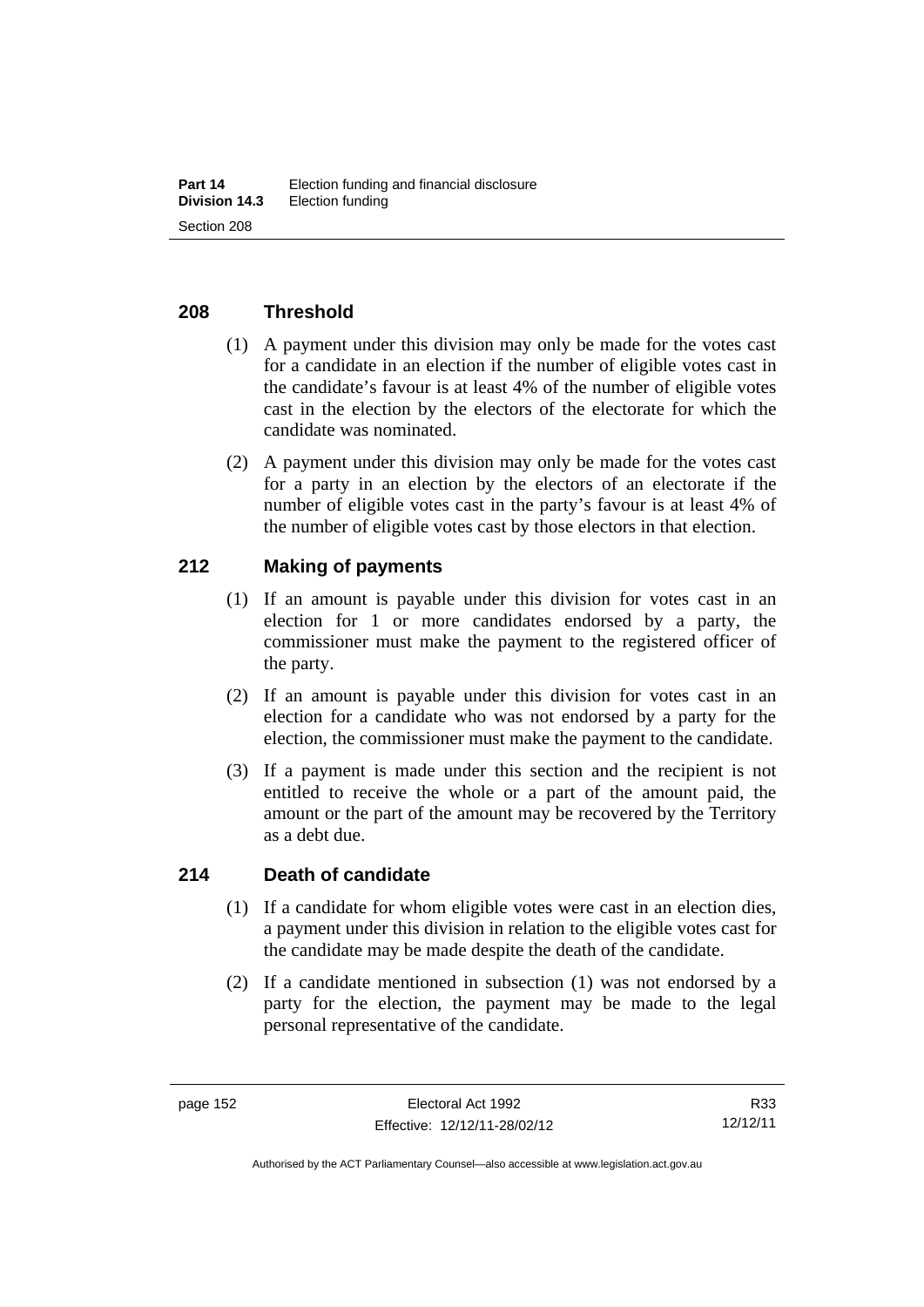#### **215 Application voluntary**

Nothing in this division shall be taken to require a person to accept payment of an amount payable under section 207.

## **Division 14.4 Disclosure of donations**

#### **216 Meaning of** *defined details* **for div 14.4**

In this division:

*defined details*, in relation to a gift, means—

- (a) for a gift made on behalf of the members of an unincorporated association, other than a registered industrial organisation—
	- (i) the name of the association; and
	- (ii) the names and addresses of the members of the executive committee (however described) of the association;
- (b) for a gift from a trust fund or the funds of a foundation—
	- (i) the names and addresses of the trustees of the fund or foundation; and
	- (ii) the name, title or description of the trust fund or foundation; or
- (c) in any other case—the name and address of the person or organisation that made the gift.

#### **217 Disclosure of gifts**

- (1) The reporting agent of a candidate shall, within 15 weeks after the polling day in the election, give the commissioner a return.
	- *Note 1* If a form is approved under s 340A (Approved forms) for a return, the form must be used.
	- *Note 2* For how a return may be given, see *Legislation Act 2001*, pt 19.5.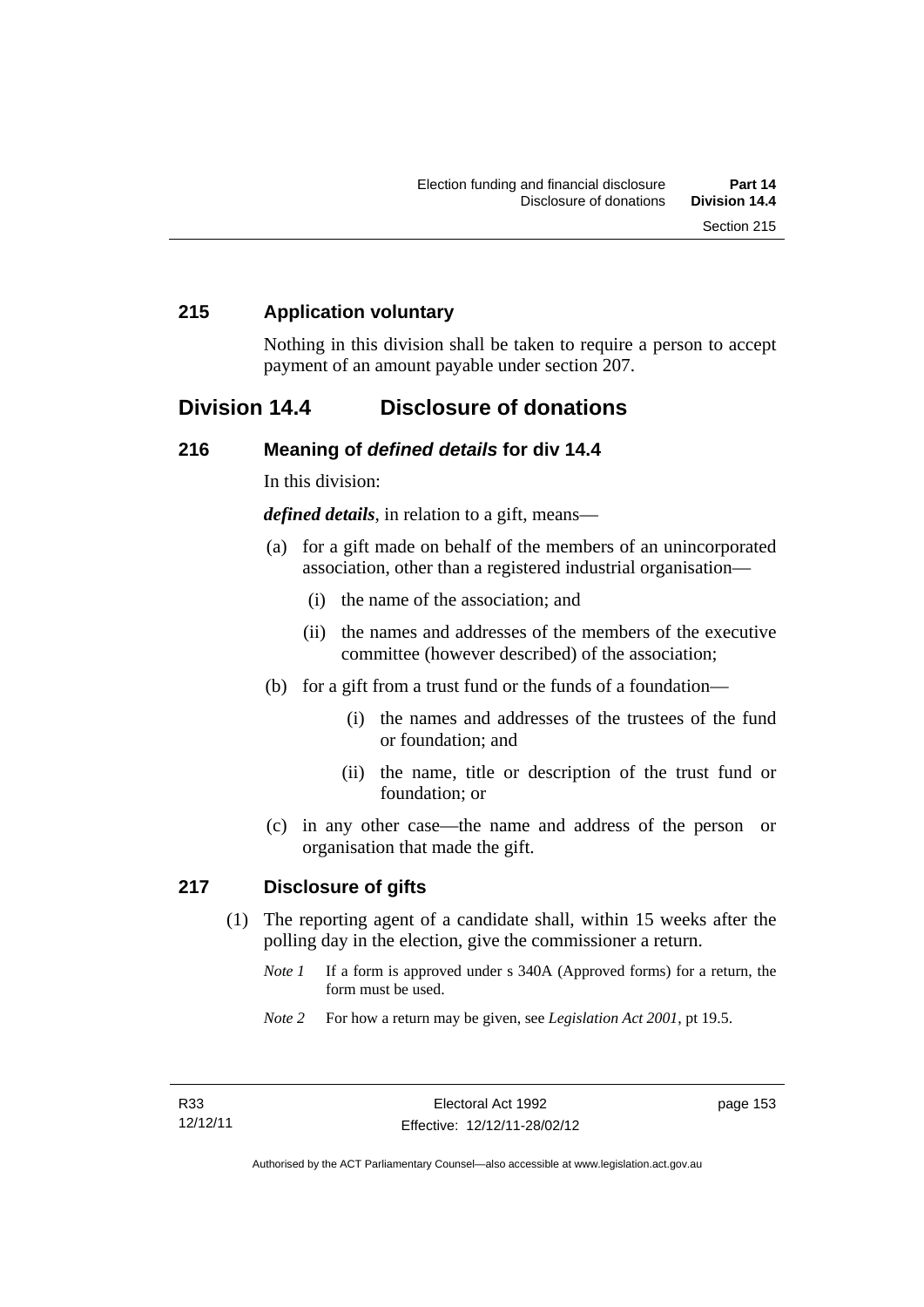- (2) A return shall specify the following matters in relation to the disclosure period for the election:
	- (a) the total amount of any gifts received by the candidate;
	- (b) the number of persons who made gifts to the candidate;
	- (c) the date each gift was received;
	- (d) the amount of each gift received;
	- (e) the defined details of each gift received.
- (3) However, the reporting agent is not required to state the matters mentioned in subsection (2) (c) to (e) for a gift by a person if the amount of the gift and the total of all other gifts made to the candidate by the person is less than \$1 000.
- (4) A reference in this section to a gift is a reference to a gift other than a gift made in a private capacity to a candidate for his or her personal use that the candidate has not used, and will not use, solely or substantially for a purpose related to an election.

#### **218A Certain loans not to be received**

- (1) A party, MLA, candidate or associated entity (the *receiver*) must not receive a loan of \$1 000 or more from a person or entity (the *giver*) that is not a financial institution, unless the receiver complies with this section.
- (2) The receiver of the loan must immediately make a record of the following:
	- (a) the terms of the loan;
	- (b) if the giver is a registered industrial organisation—
		- (i) the name of the organisation; and
		- (ii) the names and addresses of the members of the executive committee (however described) of the organisation;

R33 12/12/11

Authorised by the ACT Parliamentary Counsel—also accessible at www.legislation.act.gov.au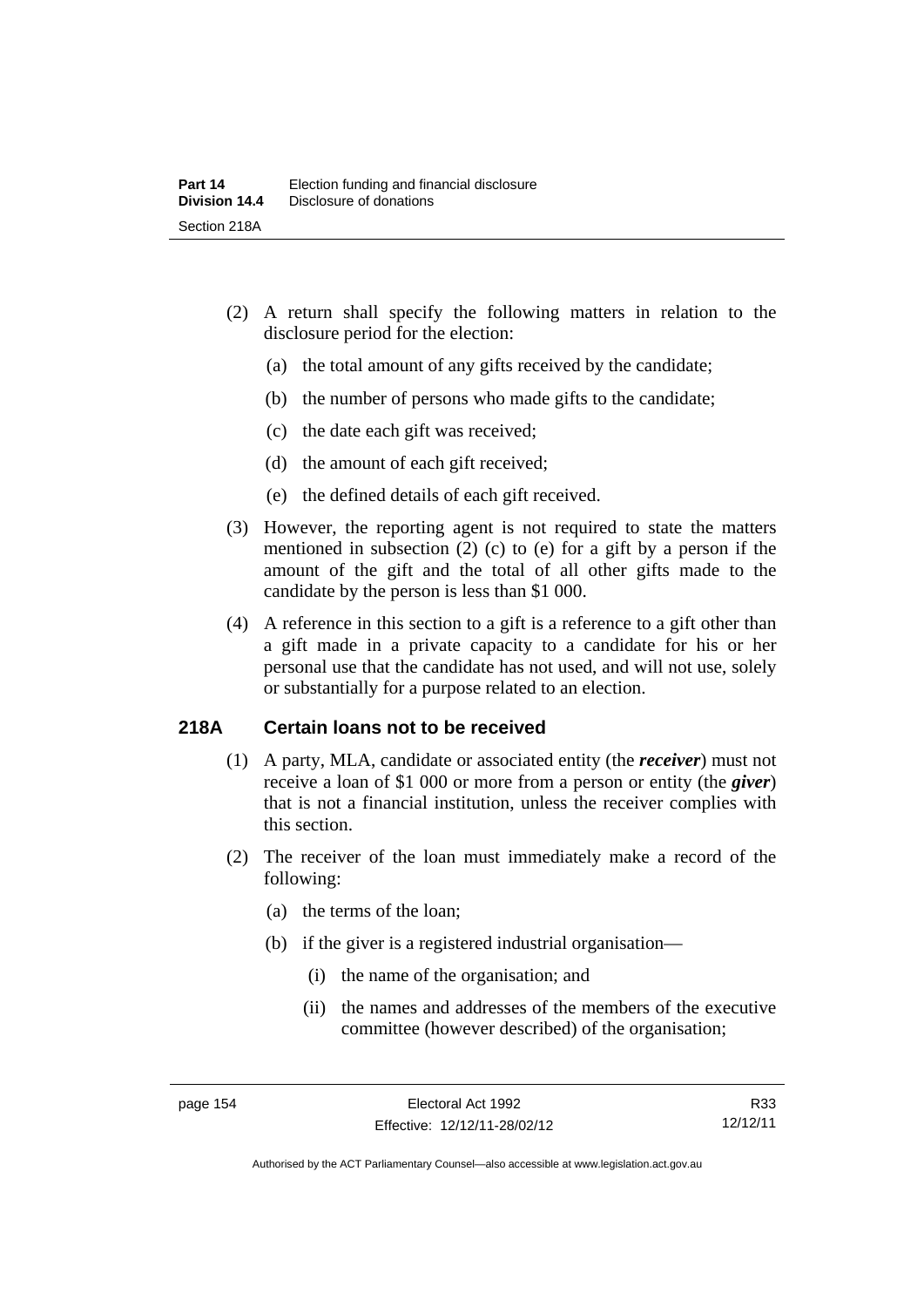- (c) if the giver is an unincorporated body—
	- (i) the name of the body; and
	- (ii) the names and addresses of the members of the executive committee (however described) of the body;
- (d) if the loan was paid out of a trust fund or the funds of a foundation—
	- (i) the names and addresses of the trustees of the fund or foundation; and
	- (ii) the title or other description of the trust fund, or the name of the foundation;
- (e) in any other case—the name and address of the giver.
- (3) If the receiver receives a loan to which subsection (1) applies but does not comply with subsection (2), the relevant person must pay to the Territory an amount equal to the amount of the loan.
- (4) The amount payable under subsection (3) is a debt payable to the Territory by the relevant person and may be recovered by proceedings in a court of competent jurisdiction.
- (5) For this section, if credit is given on a credit card for card transactions, each transaction is taken to be a separate loan.
- (6) In this section:

*credit card* includes a debit card.

#### *financial institution* means—

- (a) a bank; or
- (b) a credit union; or
- (c) a building society; or
- (d) an entity prescribed under the regulations.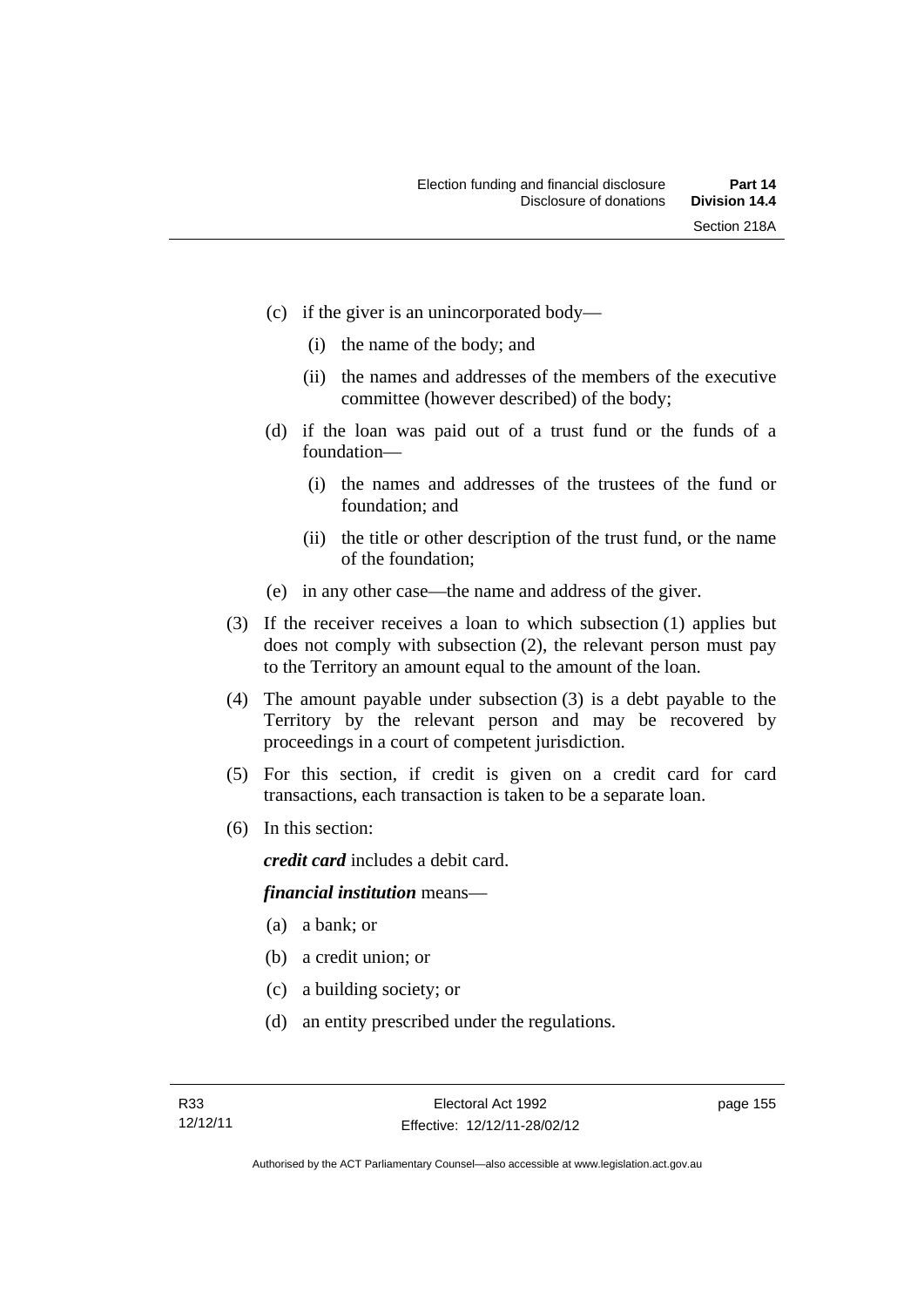*loan* means any of the following:

- (a) an advance of money;
- (b) a provision of credit or any other form of financial accommodation;
- (c) a payment of an amount for, on account of, on behalf of or at the request of the receiver, if there is an express or implied obligation to repay the amount;
- (d) a transaction (whatever its terms or form) that is, in substance, a loan of money.

#### *relevant person* means—

- (a) for a loan for the benefit of a party—
	- (i) if the party is a corporation—the party; or
	- (ii) in any other case—the reporting agent of the party; or
- (b) for a loan to or for the benefit of an MLA—the MLA; or
- (c) for a loan to or for the benefit of a candidate—the candidate; or
- (d) for a loan to or for the benefit of an associated entity—
	- (i) if the entity is a corporation—the entity; or
	- (ii) in any other case—the financial controller of the entity.

#### **219 Nil returns**

If no details are required to be included in a return under section 217, the return shall be given to the commissioner and shall include a statement to the effect that no gifts of a kind required to be disclosed were received.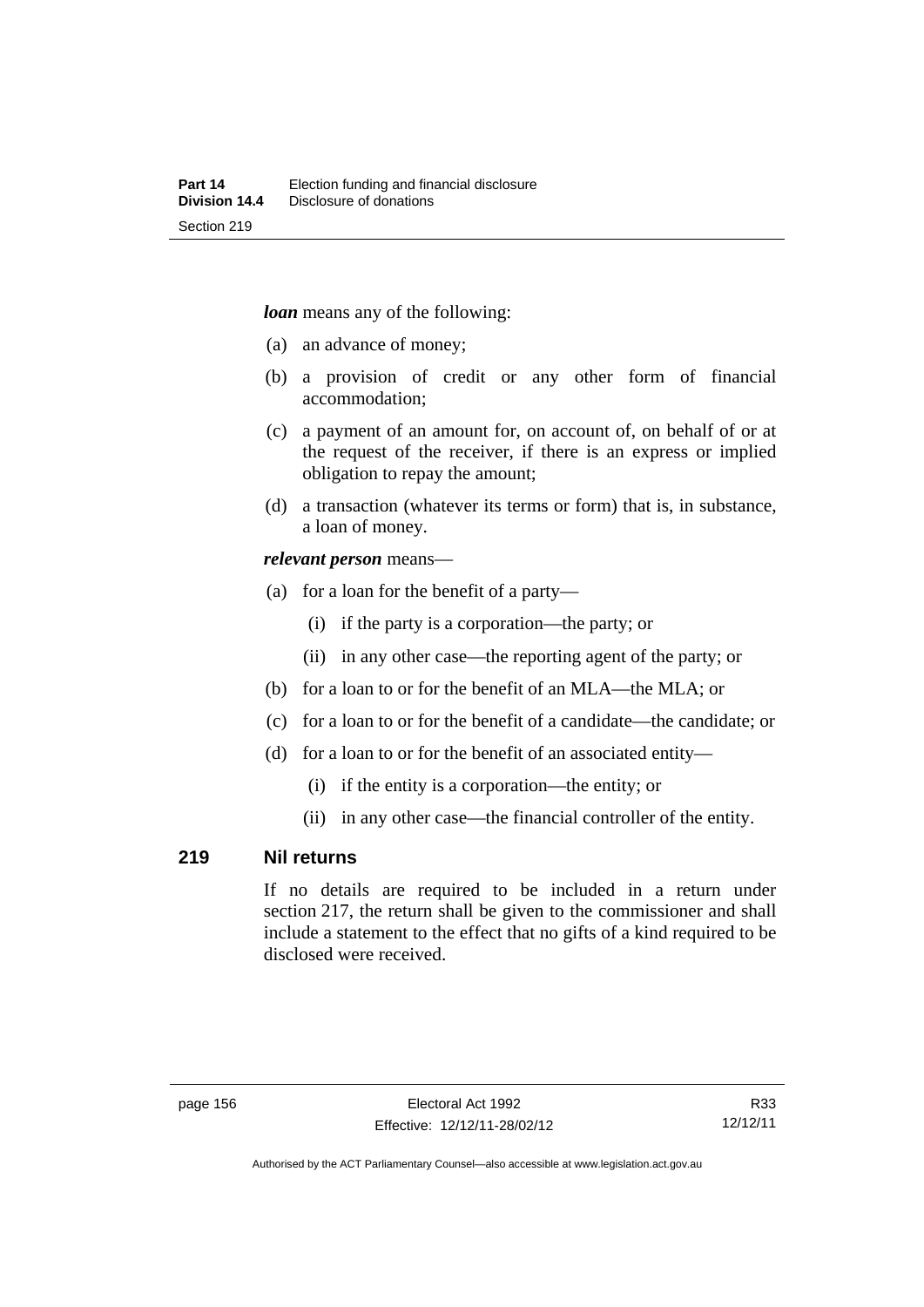#### **220 Disclosure of gifts by persons incurring political expenditure**

- (1) This section applies if a person (other than a party, candidate or associated entity) (the *first person*)—
	- (a) incurs expenditure for a political purpose during the disclosure period for an election; and
	- (b) receives from someone else 1 or more gifts—
		- (i) all or a part of each of which was used by the first person to enable the person to incur expenditure during the disclosure period for a political purpose or to reimburse the person for incurring expenditure during the disclosure period for a political purpose; and
		- (ii) the total amount of which is \$1 000 or more.
- (2) Within 15 weeks after polling day in the election, the first person must give the commissioner a return for the gift or gifts.
	- *Note 1* If a form is approved under s 340A (Approved forms) for a return, the form must be used.
	- *Note 2* For how a return may be given, see *Legislation Act 2001*, pt 19.5.
- (3) A return shall, in relation to each gift referred to in subsection (1), specify—
	- (a) the amount of the gift; and
	- (b) the date it was received; and
	- (c) the defined details.
- (4) Subsection (1) does not apply to a person if the amount of expenditure incurred by the person for political purposes during the disclosure period is less than \$1 000.
- (5) For this section, a person shall be taken to have incurred expenditure for a political purpose if, during the disclosure period in relation to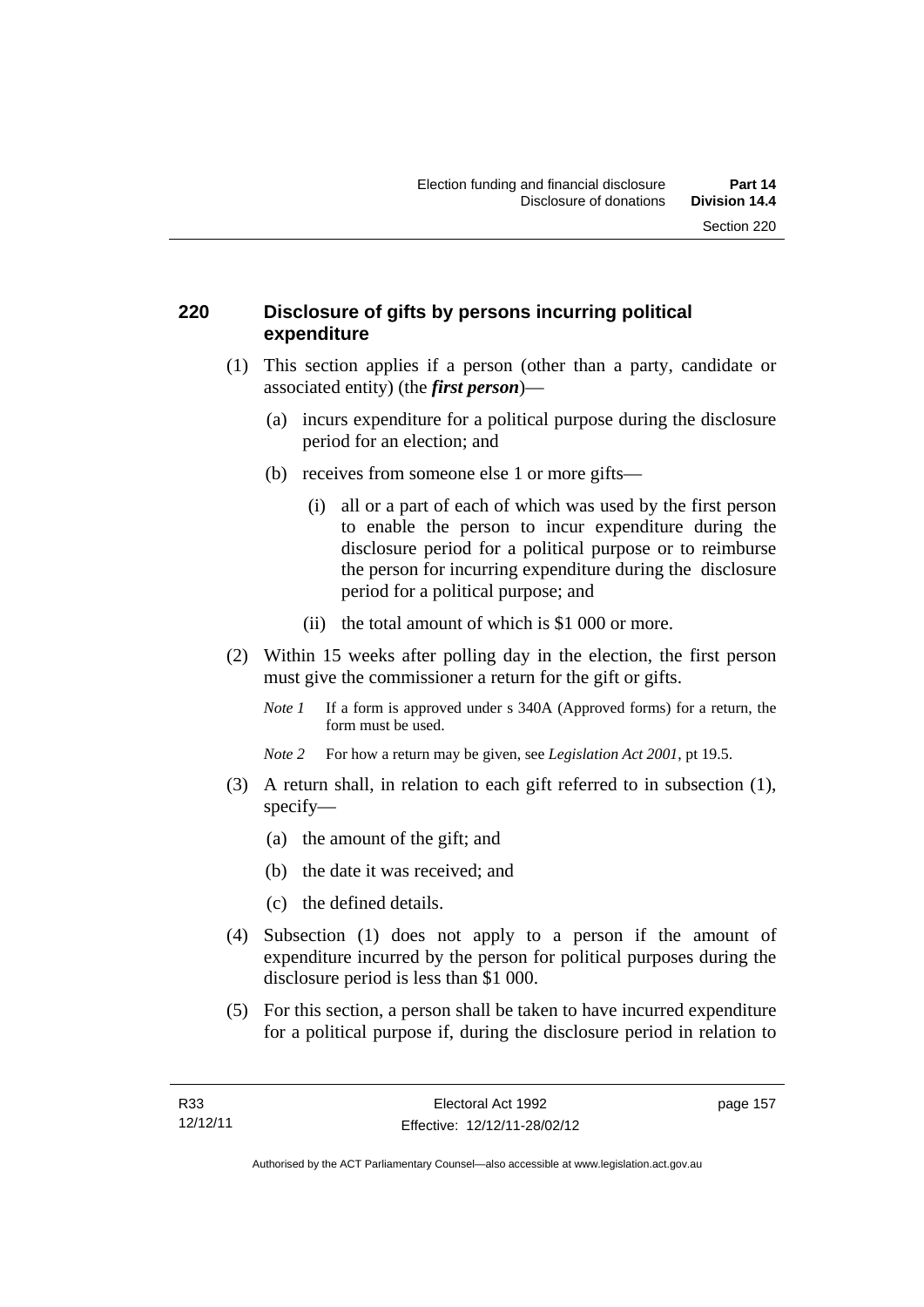an election, the person incurs expenditure in relation to that or any other election.

- (6) In this section, a reference to incurring of expenditure for a political purpose is a reference to incurring of expenditure in relation to—
	- (a) publishing electoral matter (including publishing by radio or television); or
	- (b) otherwise publishing a view on an issue in an election; or
	- (c) making a gift to a party; or
	- (d) making a gift to a candidate; or
	- (e) making a gift to a person on the understanding that the person or another person will apply, either directly or indirectly, the whole or a part of the gift in a way referred to in paragraph  $(a)$ ,  $(b)$ ,  $(c)$  or  $(d)$ .
- (7) For subsection (3), 2 or more gifts made by the same person to or for the benefit of a person to whom subsection (1) applies shall be taken to be a single gift.

#### **221 Disclosure of gifts made to candidates**

- (1) If, during the disclosure period for an election, a person (other than a party, a candidate or an associated entity) makes gifts totalling \$1 000 or more to the same candidate in the election or the same specified body, the person must give the commissioner a return within 15 weeks after the polling day for the election.
	- *Note 1* If a form is approved under s 340A (Approved forms) for a return, the form must be used.
	- *Note* 2 For how a return may be given, see Legislation Act, pt 19.5.
- (2) A return shall specify in relation to each gift referred to in subsection (1) made by the person during the disclosure period—
	- (a) the amount of the gift; and

R33 12/12/11

Authorised by the ACT Parliamentary Counsel—also accessible at www.legislation.act.gov.au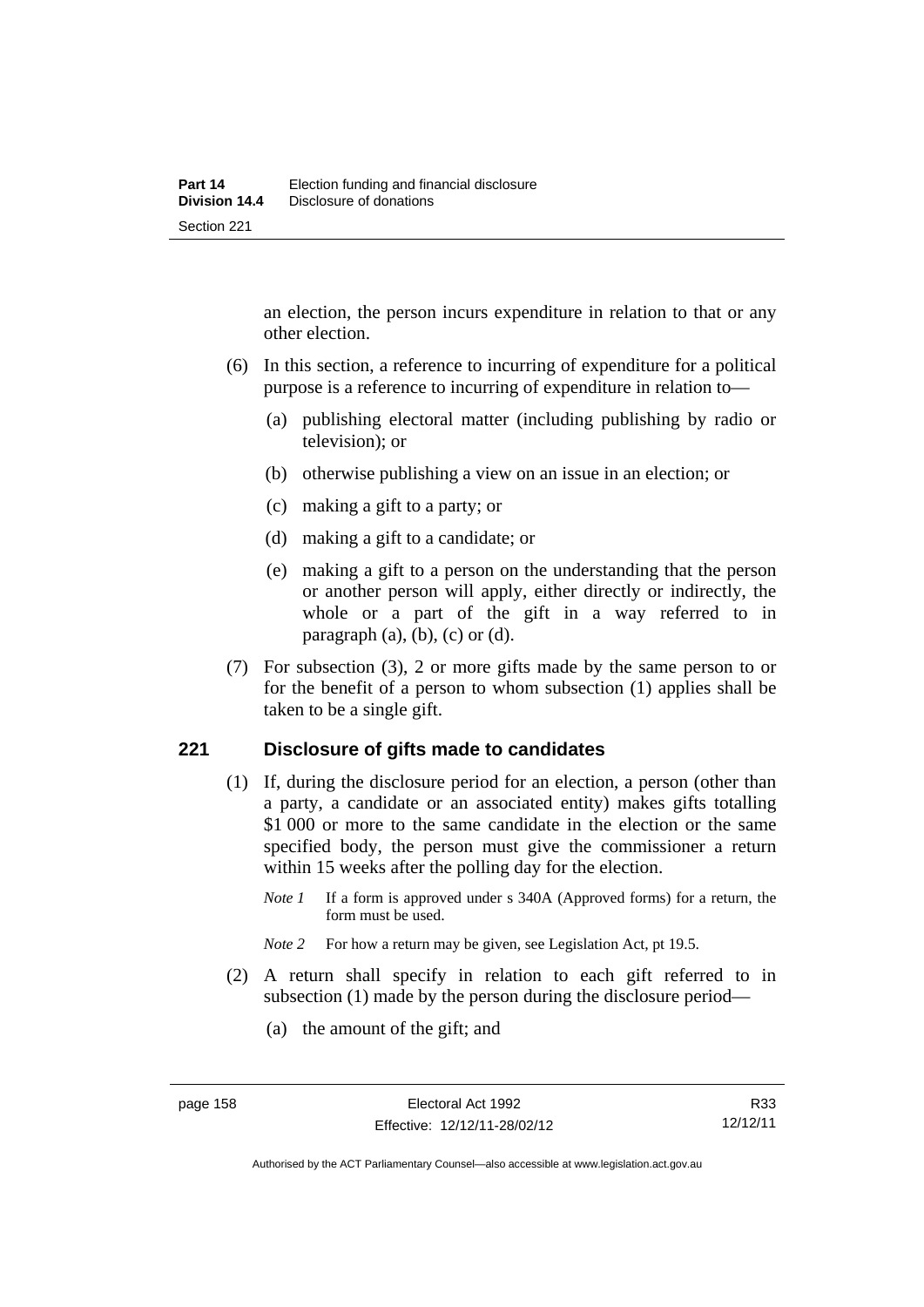- (b) the date it was made; and
- (c) the defined details.
- (3) A reference in this section to a *gift* is a reference to a gift other than a gift made in a private capacity to a candidate or a specified body that is an individual, for his or her personal use, being a gift that the receiver has not used, and will not use, solely or substantially for a purpose related to an election.
- (4) The commissioner may specify a person or body (whether incorporated or not) for this section if the commissioner believes on reasonable grounds, that it is a function of the person or body to incur electoral expenditure or to give gifts (directly or indirectly) to candidates.
- (5) The specification of a person or body is a notifiable instrument.

*Note* A notifiable instrument must be notified under the *Legislation Act 2001*.

(6) In this section:

*specified body* means a person or body specified in accordance with subsection (4).

## **221A Annual returns of donations**

- (1) If, in a financial year, a person makes a gift of \$1 000 or more, or gifts totalling \$1 000 or more, to the same party, MLA or associated entity, the person must, within the relevant period after the end of the financial year, give the commissioner a return covering all the gifts that the person made to the party, MLA or associated entity during the financial year.
	- *Note 1* If a form is approved under s 340A (Approved forms) for a return, the form must be used.
	- *Note 2* For how a return may be given, see *Legislation Act 2001*, pt 19.5.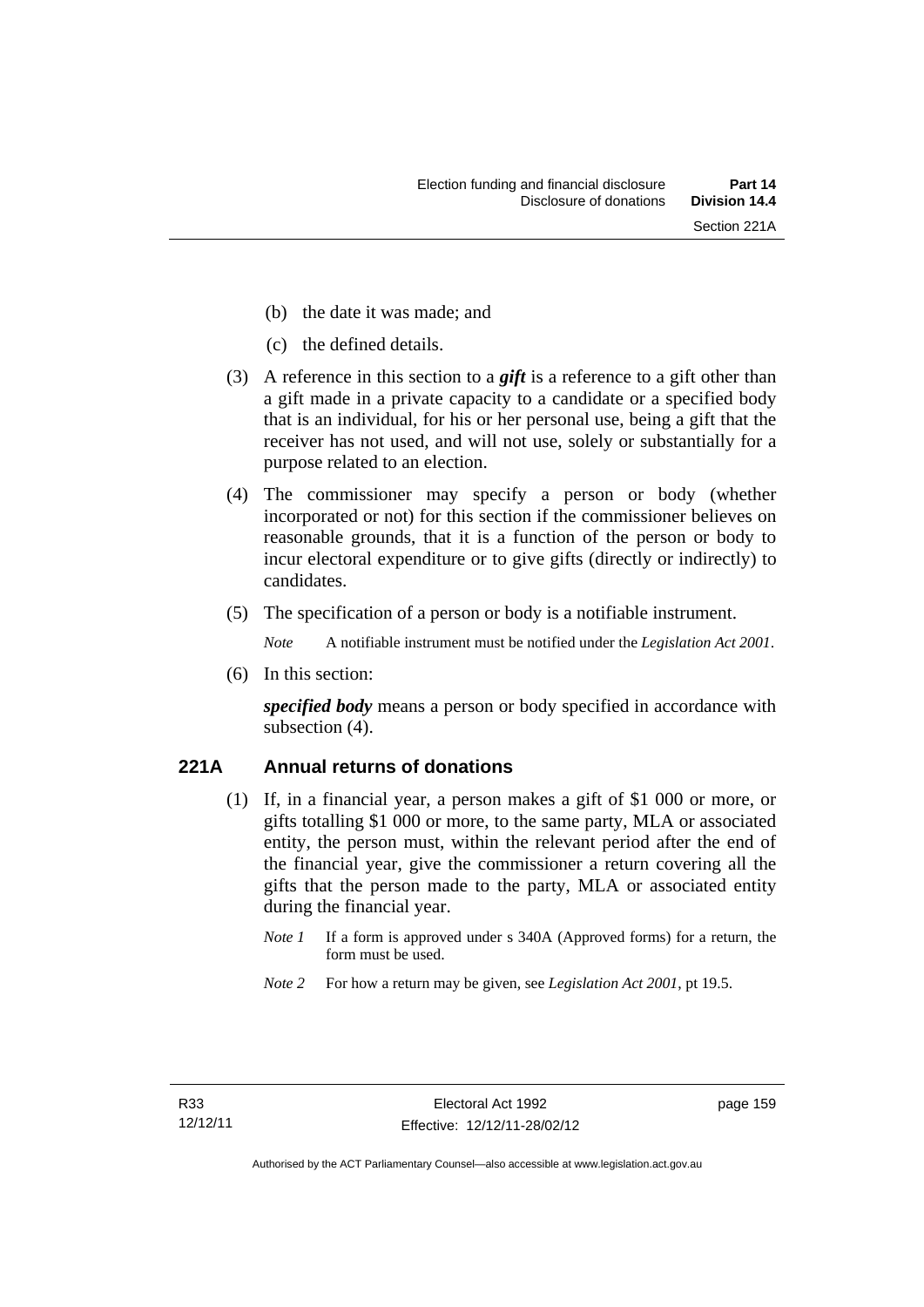- (2) If, in a financial year—
	- (a) a person receives a gift of \$1 000 or more, or gifts totalling \$1 000 or more; and
	- (b) the person uses all or part of the gift or gifts to make a gift of \$1 000 or more, or gifts totalling \$1 000 or more, to a party, MLA or associated entity;

the person must, within the relevant period after the end of the financial year, give the commissioner a return covering all the gifts mentioned in paragraph (a).

- (3) For each gift mentioned in subsection (1) or (2) (a), the return must state—
	- (a) the amount of the gift; and
	- (b) the date when it was made; and
	- (c) for a gift mentioned in subsection (1)—the name of the party, MLA or associated entity to which the gift was made; and
	- (d) for a gift mentioned in subsection (2) (a)—the defined details.
- (4) Subsection (2) does not apply to a gift mentioned in subsection (2) (a) that has been included in a previous return under this section.
- (5) If a person makes a gift to any person or body with the intention of benefiting a party, MLA or associated entity, the person is taken, for this section, to have made the gift to the party, MLA or associated entity.
- (6) In this section:

*gift* does not include—

 (a) a gift made to an MLA in a private capacity for the MLA's personal use if the MLA does not use the gift solely or substantially for a purpose related to an election; or

Authorised by the ACT Parliamentary Counsel—also accessible at www.legislation.act.gov.au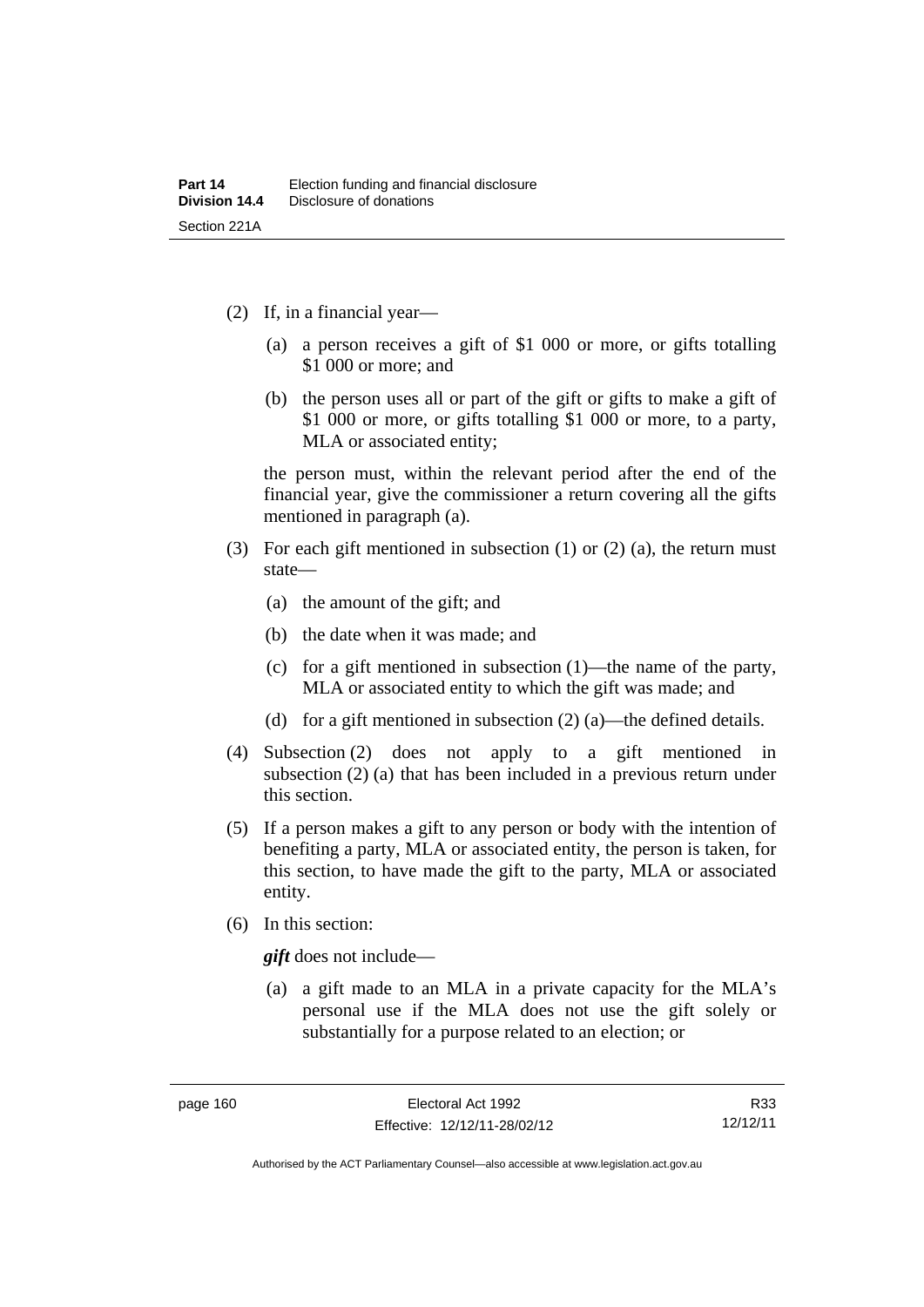(b) a gift made by a party, MLA, candidate or associated entity.

#### *relevant period* means—

- (a) for a financial year ending in a year when a general election is held—24 weeks; and
- (b) in any other case—20 weeks.

## **221B Advice about obligations to make returns**

 (1) If, in a financial year, a party, MLA or associated entity (the *receiver*) receives a gift of \$1 000 or more, or gifts totalling \$1 000 or more, from the same person (the *giver*), the receiver must, before 1 August after the end of the financial year, by written notice to the giver, tell the giver about the requirements of section 221A (Annual returns of donations).

Maximum penalty: 50 penalty units.

(2) In this section:

*gift*—see section 221A (6).

## **222 Anonymous gifts**

- (1) A party, MLA, candidate or associated entity (the *receiver*) must not accept a gift of the prescribed amount or more made by someone else (the *giver*) to or for the benefit of the receiver unless—
	- (a) the receiver knows the defined details of the gift; or
	- (b) both the following subparagraphs apply:
		- (i) the giver tells the receiver the defined details of the gift before the gift is made;
		- (ii) when the gift is made, the receiver has no grounds for believing that the defined details given by the giver are not true.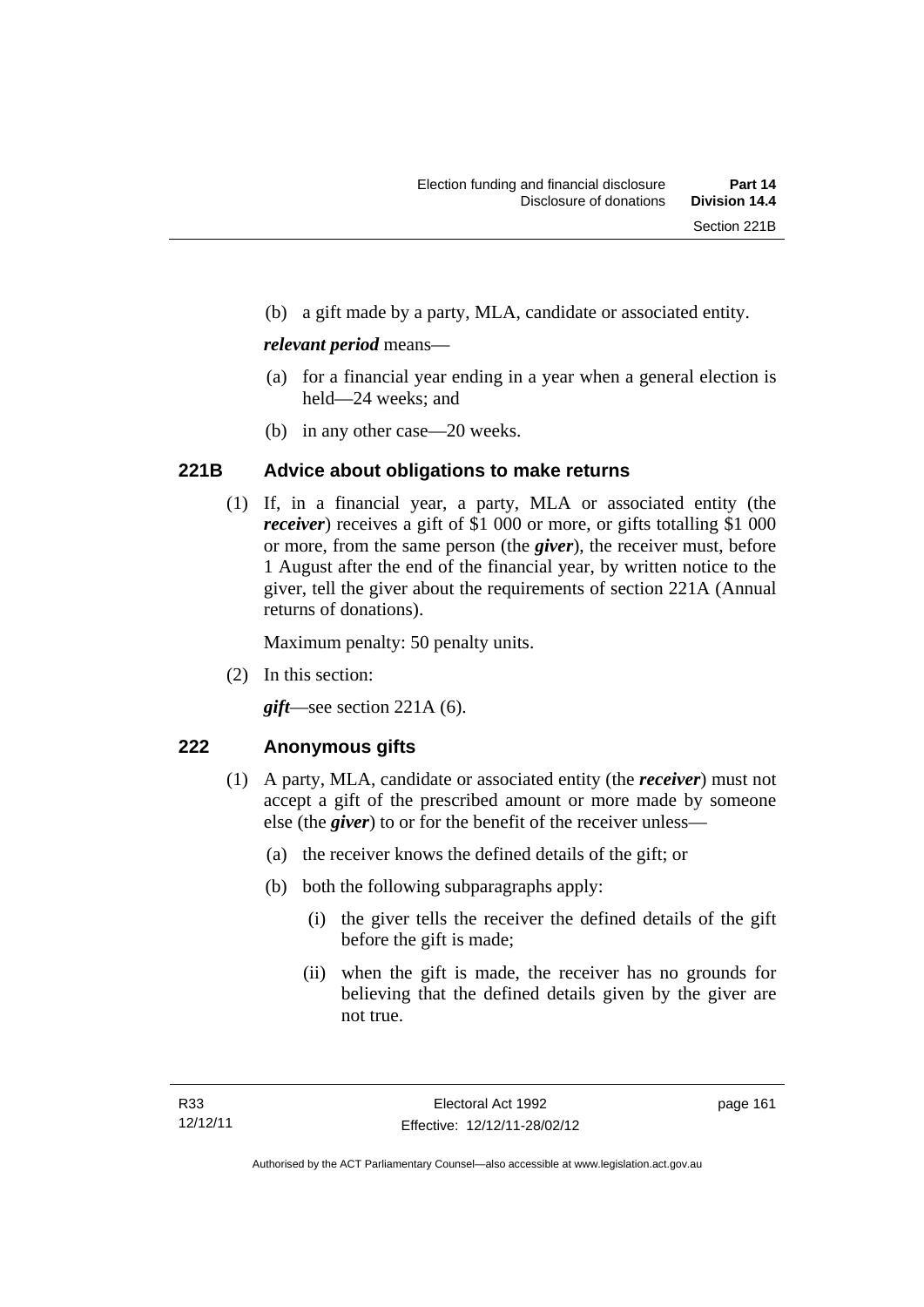- (2) Subsection (1) applies—
	- (a) for a party, MLA or associated entity—to gifts received at any time; or
	- (b) for a candidate—to gifts received during the disclosure period.
- (3) For this section, 2 or more gifts made by the same person to or for the benefit of a party, MLA, candidate or associated entity are taken to be a single gift.
- (4) If the receiver contravenes subsection (1), the relevant person must pay to the Territory an amount equal to the amount of the gift.
- (5) The amount payable under subsection (4) is a debt payable to the Territory by the relevant person and may be recovered by proceedings in a court of competent jurisdiction.
- (6) In this section:

*gift* includes a gift made on behalf of the members of an unincorporated association.

*prescribed amount*, for a gift made to or for the benefit of a party, MLA, associated entity or candidate, means \$1 000.

#### *relevant person* means

- (a) for a gift to or for the benefit of a party—
	- (i) if the party is a corporation—the party; or
	- (ii) in any other case—the reporting agent of the party; or
- (b) for a gift to or for the benefit of an MLA—the MLA; or
- (c) for a gift to or for the benefit of a candidate—the candidate; or
- (d) for a gift to or for the benefit of an associated entity—
	- (i) if the entity is a corporation—the entity; or
	- (ii) in any other case—the financial controller of the entity.

Authorised by the ACT Parliamentary Counsel—also accessible at www.legislation.act.gov.au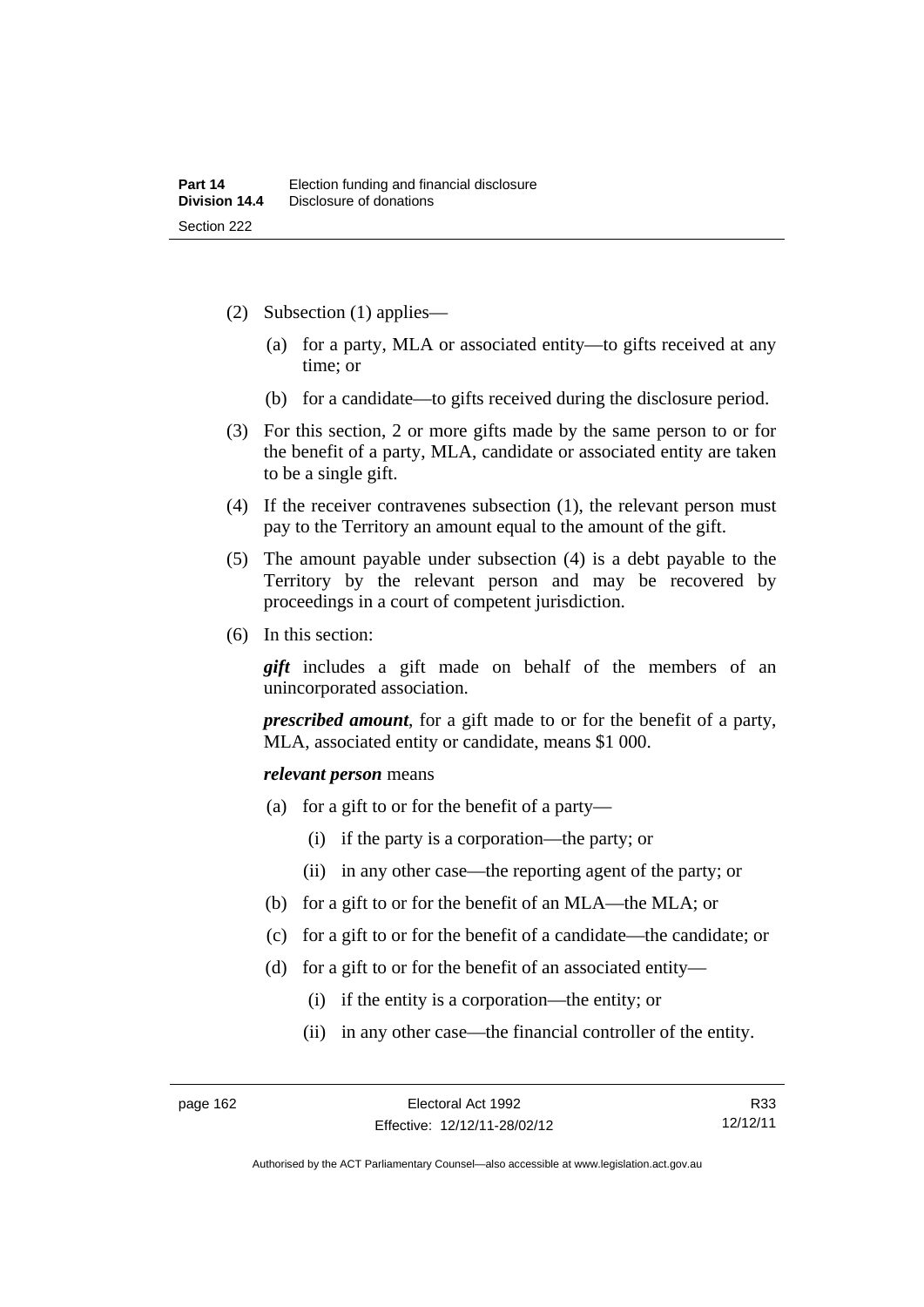# **Division 14.5 Disclosure of electoral expenditure**

#### **223 Definitions for div 14.5**

In this division:

*broadcaster* means—

- (a) the Australian Broadcasting Corporation continued in existence under the *Australian Broadcasting Corporation Act 1983* (Cwlth), section 5; or
- (b) the Special Broadcasting Service Corporation continued in existence under the *Special Broadcasting Service Act 1991*  (Cwlth), section 5; or
- (c) the holder of a licence under the *Broadcasting Services Act 1992* (Cwlth); or
- (d) the provider of a broadcasting service under a class licence under that Act.

*electoral advertisement* means an advertisement containing electoral matter, whether or not consideration was given for its publication or broadcast.

*electoral expenditure*, in relation to an election, means expenditure incurred (whether or not incurred during the pre-election period)  $on$ —

- (a) broadcasting an electoral advertisement during the pre-election period; or
- (b) publishing an electoral advertisement in a news publication during the pre-election period; or
- (c) displaying an electoral advertisement at a theatre or other place of entertainment during the pre-election period; or
- (d) producing an electoral advertisement referred to in paragraph  $(a)$ ,  $(b)$  or  $(c)$ ; or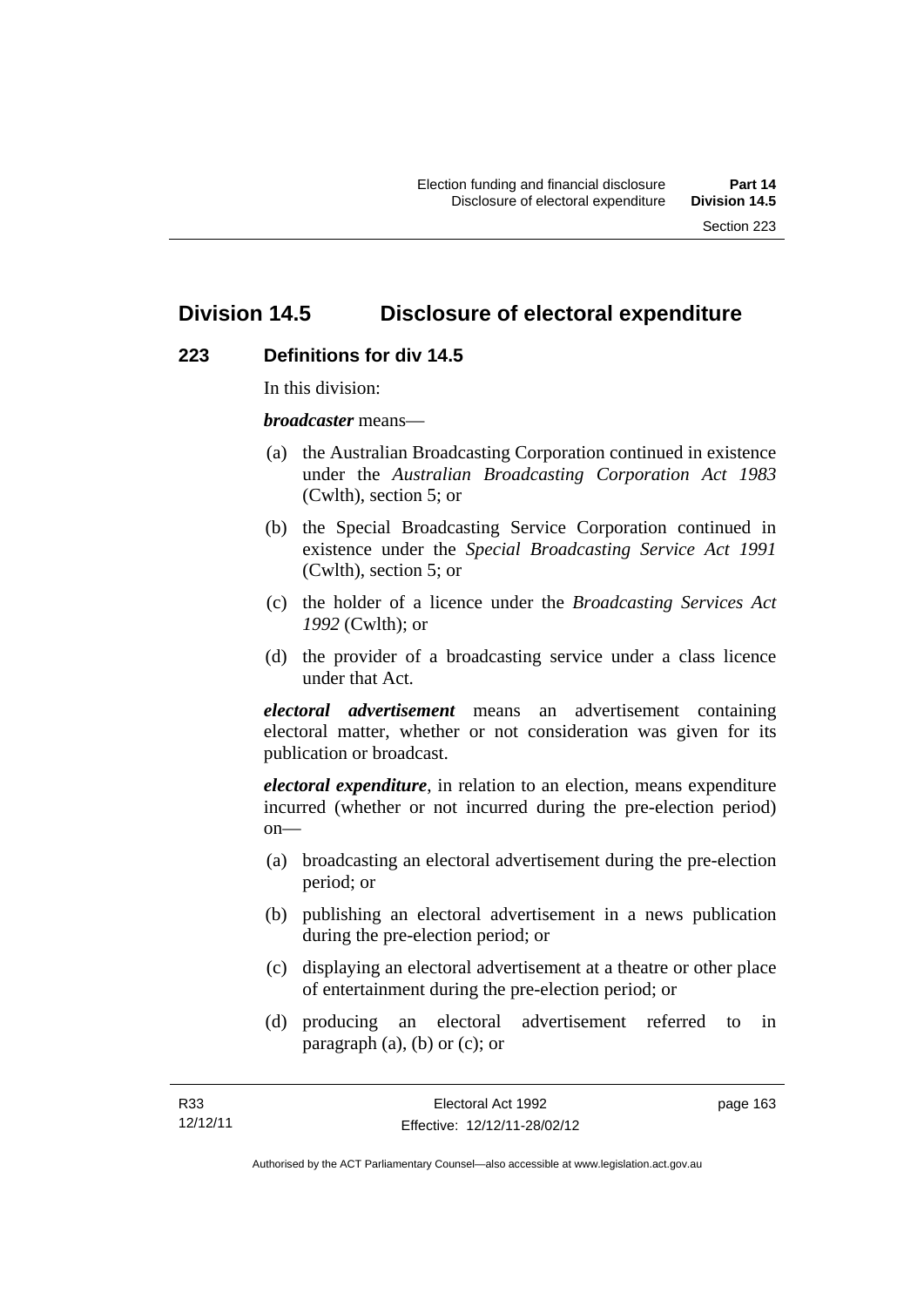- (e) producing any electoral matter to which section 292 applies (other than material referred to in paragraph (a), (b) or (c)) that is published during the pre-election period; or
- (f) producing and distributing electoral matter that is addressed to particular persons or organisations and is distributed during the pre-election period; or
- (g) consultant's or advertising agent's fees in respect of—
	- (i) services provided during the pre-election period, being services relating to the election; or
	- (ii) material relating to the election that is used during the pre-election period; or
- (h) carrying out an opinion poll or other research about the election during the pre-election period.

*participant* in an election means—

- (a) a party or candidate; or
- (b) a person (other than a party or candidate) by whom, or with the authority of whom, electoral expenditure in relation to an election is incurred.

*relates*—an advertisement *relates* to an election if it contains electoral matter, whether or not consideration is given for publication or broadcasting of the advertisement.

Authorised by the ACT Parliamentary Counsel—also accessible at www.legislation.act.gov.au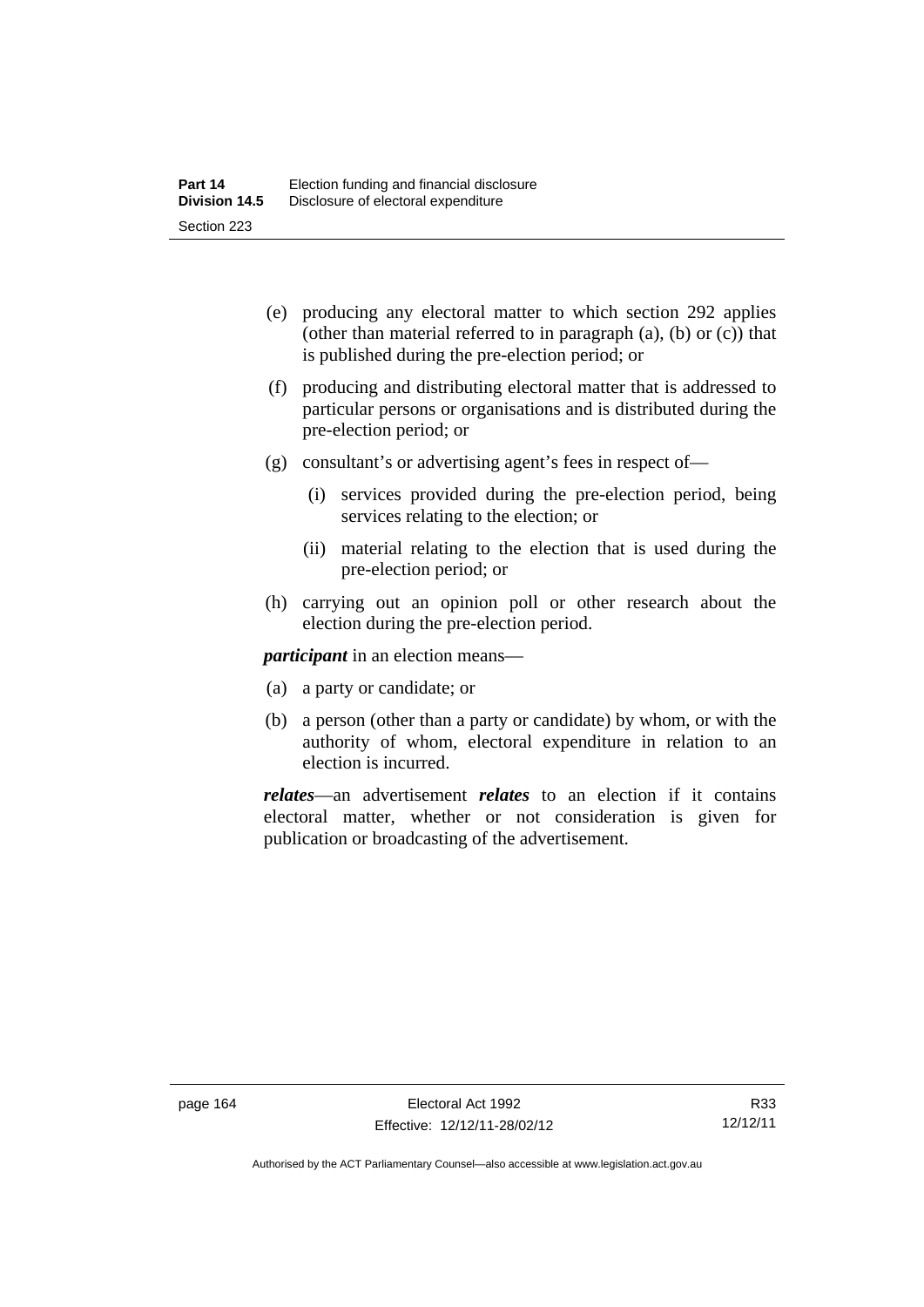#### **224 Returns of electoral expenditure**

 (1) The reporting agent of each person who was a candidate in an election shall, before the end of 15 weeks after polling day for the election, give the commissioner a return specifying details of the electoral expenditure in relation to the election incurred by or with the authority of the candidate.

- *Note 2* For how a return may be given, see *Legislation Act 2001*, pt 19.5.
- (2) If electoral expenditure in relation to an election is incurred by or with the authority of a party, the reporting agent of the party shall, before the end of 15 weeks after polling day for the election, give the commissioner a return setting out details of the expenditure.
- (3) If electoral expenditure in relation to an election was incurred by or with the authority of a person and the expenditure was not incurred with the written authority of a party, candidate or associated entity in the election the person shall, before the end of 15 weeks after polling day for the election, give the commissioner a return specifying details of the electoral expenditure.
- (4) A person is not required to give the commissioner a return under subsection (3) in relation to an election if the amount of the electoral expenditure incurred in relation to the election by or with the person's authority is less than \$1 000.

#### **225 Nil returns**

 (1) If no electoral expenditure in relation to an election is incurred by or with the authority of a candidate in the election, a return under section 224 in relation to the candidate shall be given to the commissioner and shall include a statement to the effect that no expenditure of a kind required to be disclosed has been incurred by or with the authority of the candidate.

*Note 1* If a form is approved under s 340A (Approved forms) for a return, the form must be used.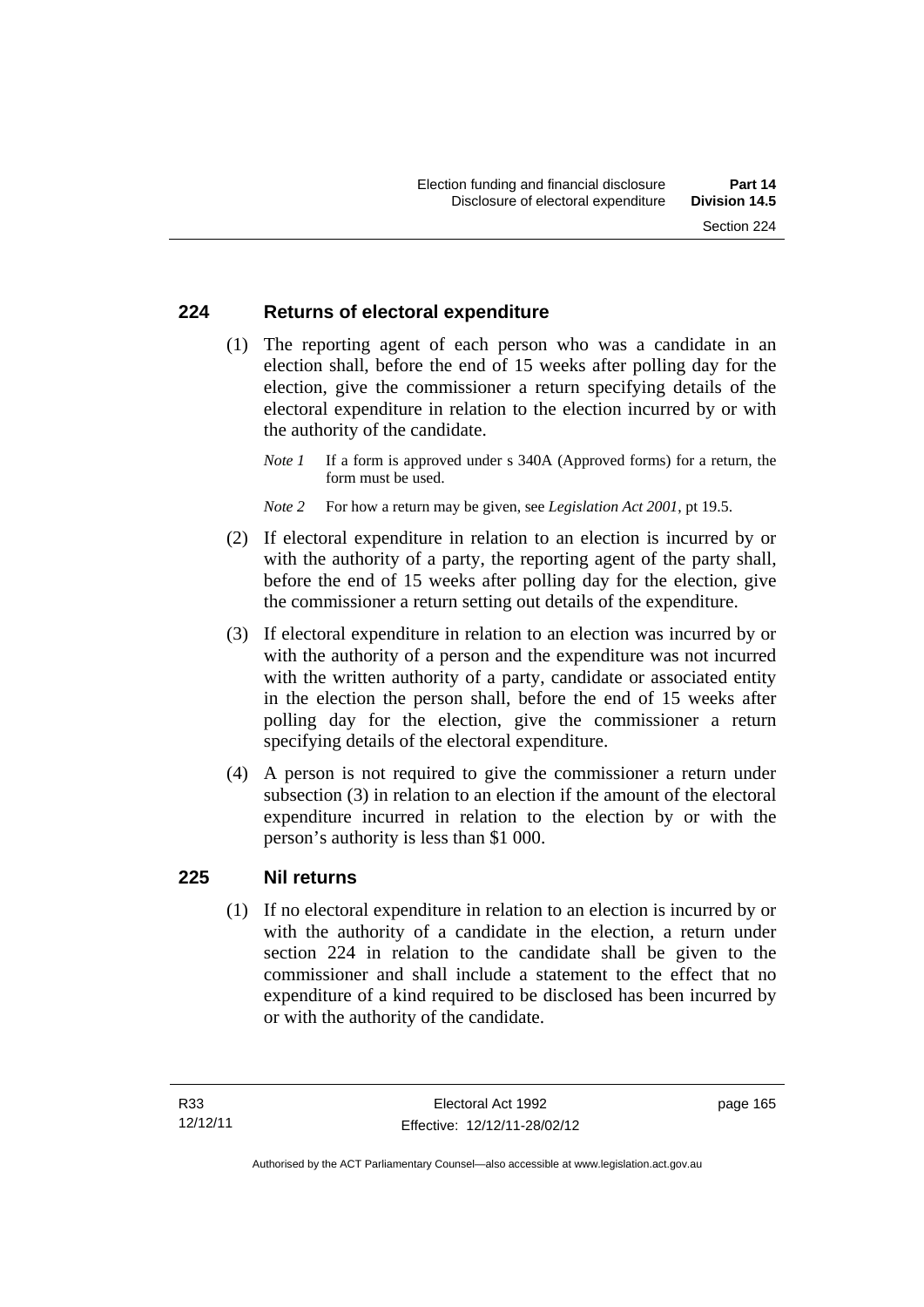(2) If no electoral expenditure in relation to an election is incurred by or with the authority of a party that endorsed a candidate in the election, a return under section 224 in relation to the party shall be given to the commissioner and shall include a statement to the effect that no expenditure of a kind required to be disclosed has been incurred by or with the authority of the party.

#### **226 Returns by broadcasters and publishers**

- (1) If an election has taken place—
	- (a) each broadcaster who broadcast an electoral advertisement during the pre-election period with the authority of a participant in the election; and
	- (b) each publisher who published an electoral advertisement in a news publication during the pre-election period with the authority of a participant in the election;

shall give the commissioner a return before the end of 8 weeks after polling day in the election.

*Note 1* If a form is approved under s 340A (Approved forms) for a return, the form must be used.

*Note 2* For how a return may be given, see *Legislation Act 2001*, pt 19.5.

- (2) A return shall specify the following particulars in relation to the advertisement:
	- (a) the broadcasting service as part of which the advertisement was broadcast or the news publication in which the advertisement was published;
	- (b) the name and address of the person at whose request the advertisement was broadcast or published;
	- (c) the name and address of the participant in the election with whose authority the advertisement was broadcast or published;

R33 12/12/11

Authorised by the ACT Parliamentary Counsel—also accessible at www.legislation.act.gov.au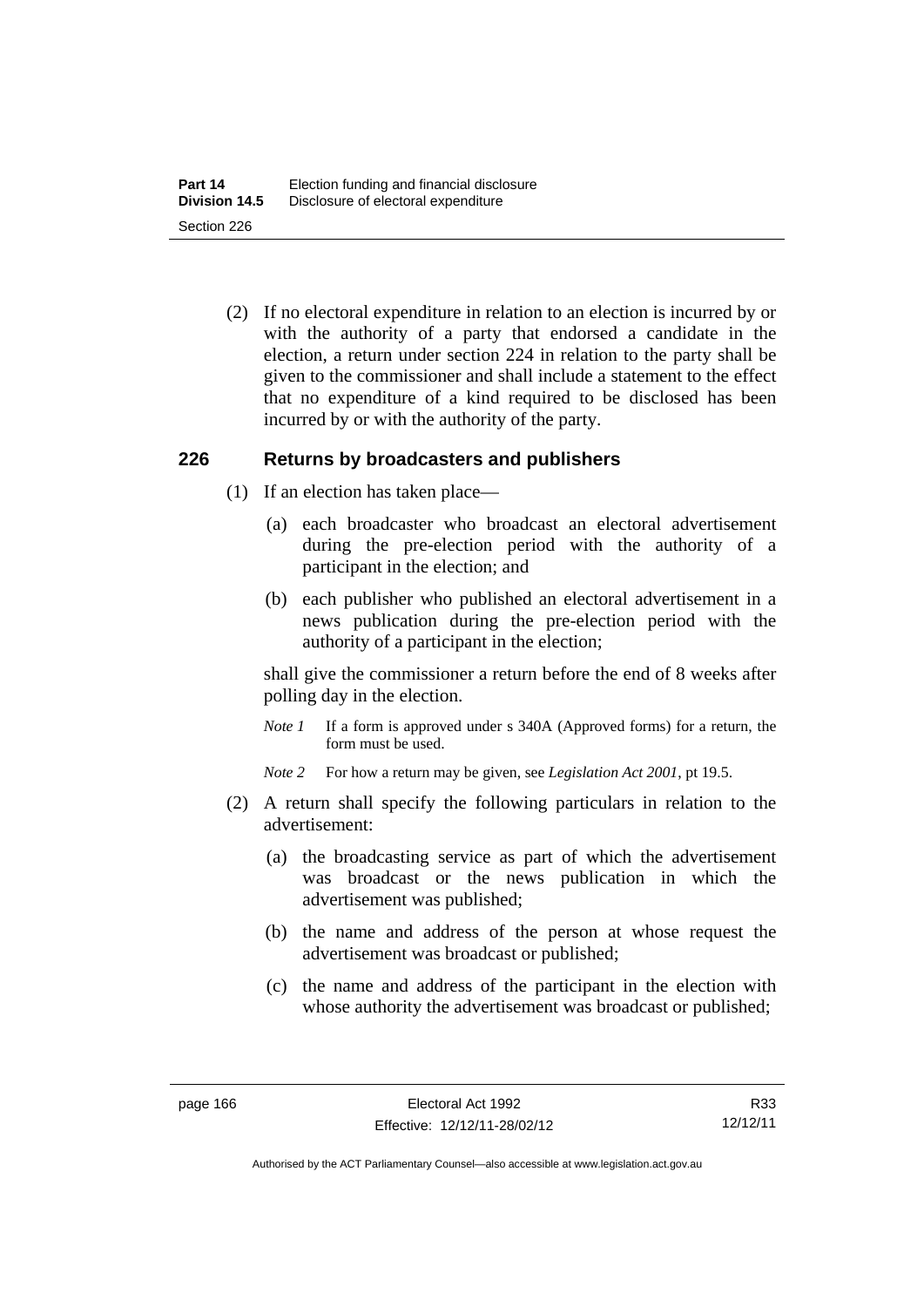- (d) the date or dates when, and, for an advertisement that was broadcast, the times between which, the advertisement was broadcast or published;
- (e) for a published advertisement—the page on which the advertisement was published and the space occupied by it;
- (f) whether or not, on each occasion when the advertisement was broadcast or published, a charge was made by the broadcaster or publisher for the broadcasting or publication of the advertisement;
- (g) if a charge referred to in paragraph (f) was made—the amount of the charge.
- (3) If a broadcaster or publisher specifies in a return the amount of a charge in accordance with subsection (2) (g), the broadcaster or publisher shall state in the return whether or not the charge is at less than normal commercial rates having regard to—
	- (a) for a broadcast advertisement—the length of the advertisement and the day or days when, and the times between which, it was broadcast; or
	- (b) for a published advertisement—the space occupied by the advertisement and the nature of the news publication.
- (4) A publisher is not required to give the commissioner a return under subsection (1) in relation to an election if the amount of the charges made by the publisher in relation to the publication of any advertisements to which that subsection applies, in relation to that election and any other election that took place on the same day as the firstmentioned election, does not exceed \$1 000.
- (5) A return under subsection (1) may refer to more than 1 advertisement.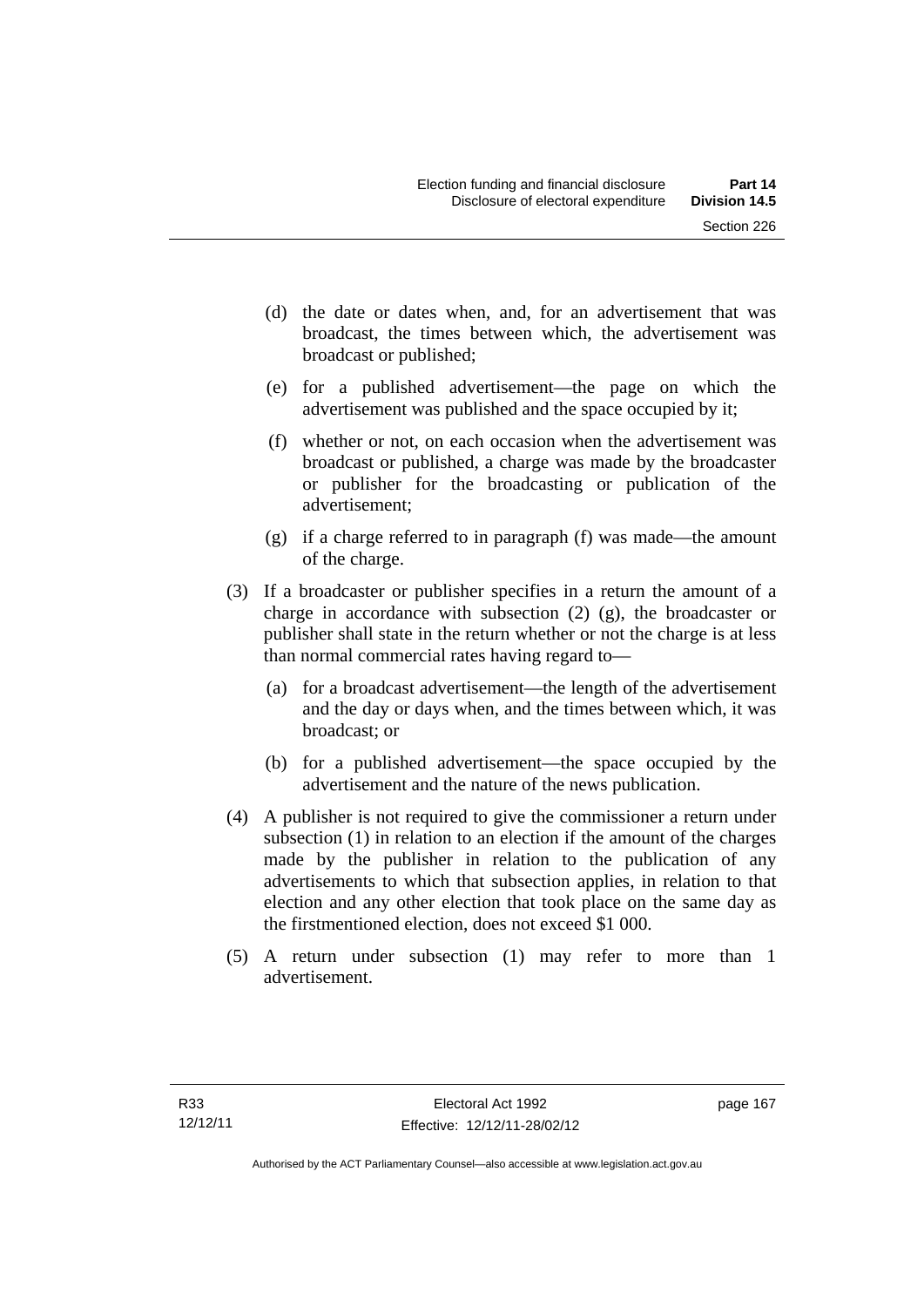#### **227 Multiple elections on same day**

- $(1)$  If—
	- (a) the voting at 2 or more elections took place on the same day; and
	- (b) a person would, apart from this subsection, be required to give the commissioner 2 or more returns under this division relating to those elections;

the person may give the commissioner a single return, in a form approved under section 340A (Approved forms), setting out the particulars that the person would have been required to set out in those separate returns.

 (2) It is sufficient compliance with this division if the return sets out details of the expenditure without showing the extent to which it relates to any election.

# **Division 14.6 Annual returns**

#### **228 Meaning of** *defined particulars* **for div 14.6**

In this division:

*defined particulars*, in relation to a sum or amount, means—

- (a) if the sum or amount was received from, paid to or owed to, an unincorporated association, other than a registered industrial organisation—
	- (i) the name of the association; and
	- (ii) the names and addresses of the members of the executive committee (however described) of the association; and
- (b) if the sum or amount was paid out of or into, or incurred as a debt to, a trust fund or the funds of a foundation—

R33 12/12/11

Authorised by the ACT Parliamentary Counsel—also accessible at www.legislation.act.gov.au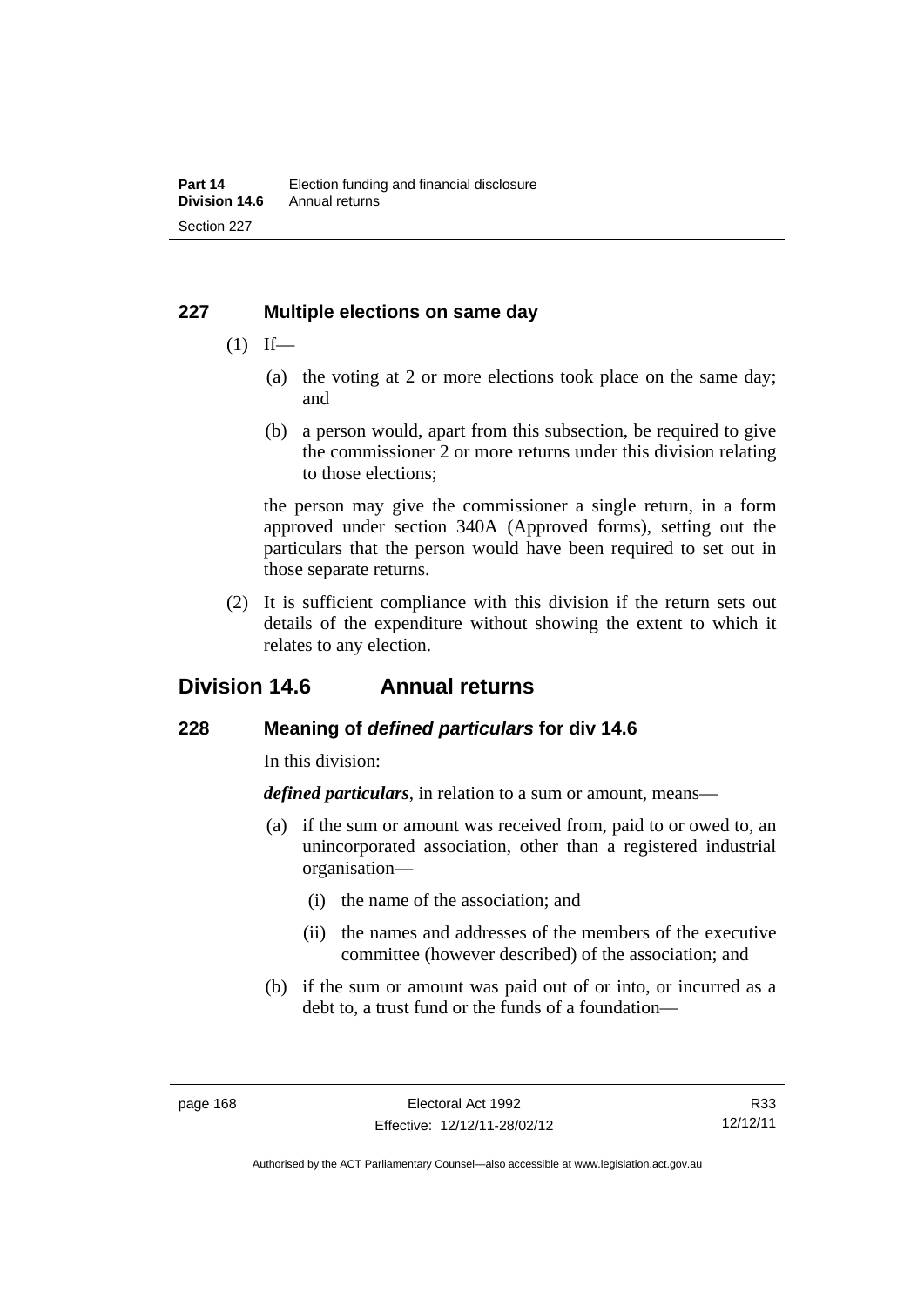- (i) the names and addresses of the trustees of the fund or foundation; and
- (ii) the name, title or description of the trust fund or foundation; and
- (c) the name and address of the person or organisation that paid, received or is owed the sum or amount; and
- (d) such other particulars as are prescribed.

#### **230 Annual returns by parties and MLAs**

- (1) The reporting agent of a party or MLA must, within 16 weeks after the end of each financial year, give the commissioner a return.
	- *Note 1* If a form is approved under s 340A (Approved forms) for a return, the form must be used.
	- *Note 2* For how a return may be given, see *Legislation Act 2001*, pt 19.5.
- (2) However, the return may be the audited annual accounts of the party or MLA in a form approved by the commissioner.
- (3) The approval is a notifiable instrument.
	- *Note* A notifiable instrument must be notified under the *Legislation Act 2001*.
- (4) The return must state—
	- (a) the amount received by, or on behalf of, the party or MLA during the financial year, together with the particulars required by section 232 (1) (Amounts received); and
	- (b) the amount paid by, or on behalf of, the party or MLA during the financial year; and
	- (c) the outstanding amount, at the end of the financial year, of debts incurred by, or on behalf of, the party or MLA, together with the particulars required by section 234 (1) (Outstanding amounts).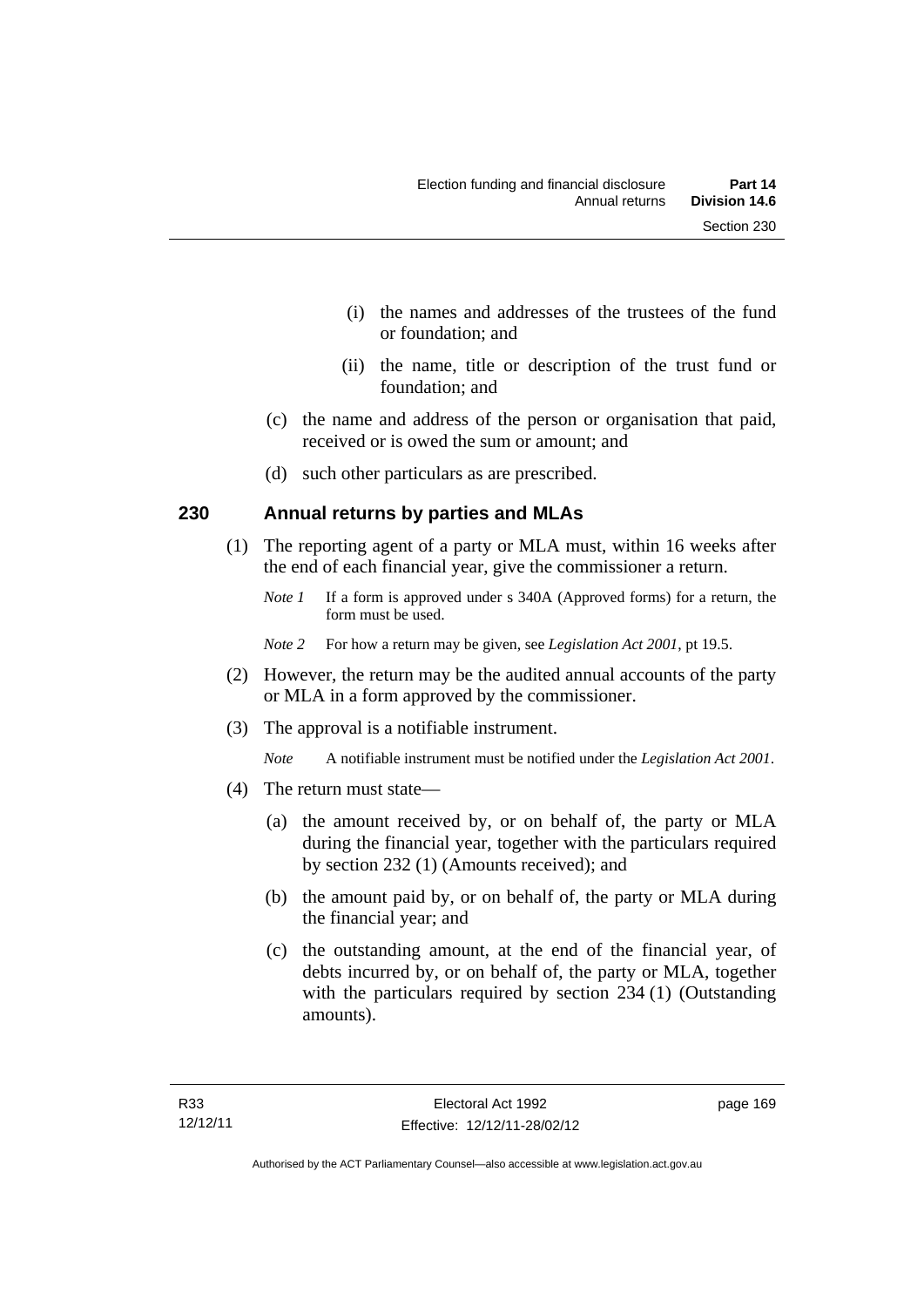(5) For subsection (4) (a), an amount is received by, or on behalf of, an MLA only if the amount is a gift received by the MLA in his or her capacity as an MLA.

#### **Examples of amounts not required to be stated in a return**

- 1 Income derived in a private capacity eg interest on bank accounts and dividends on shares.
- 2 Salary, allowances and other benefits (including superannuation benefits) as an MLA.
- 3 A gift given to the MLA in a private capacity for his or her personal use eg a birthday gift from a family member.
- *Note* An example is part of the Act, is not exhaustive and may extend, but does not limit, the meaning of the provision in which it appears (see *Legislation Act 2001*, s 126 and s 132).
- (6) For subsection (4) (b) or (c), an amount paid, or an outstanding amount of debts incurred, by or on behalf of an MLA includes an amount paid, or an outstanding amount of debts incurred, by or on behalf of the MLA for a purpose that relates solely or substantially to his or her position as MLA on any of the following:
	- (a) broadcasting an advertisement;
	- (b) publishing an advertisement in a news publication;
	- (c) displaying an advertisement at a theatre or another place of entertainment;
	- (d) producing an advertisement mentioned in paragraphs (a) to (c);
	- (e) producing any electoral matter to which section 292 (Dissemination of unauthorised electoral matter) applies;
	- (f) producing and distributing electoral matter that is addressed to particular people or organisations;
	- (g) consultant's or advertising agent's fees for services provided;
	- (h) carrying out an opinion poll or other research.

R33 12/12/11

Authorised by the ACT Parliamentary Counsel—also accessible at www.legislation.act.gov.au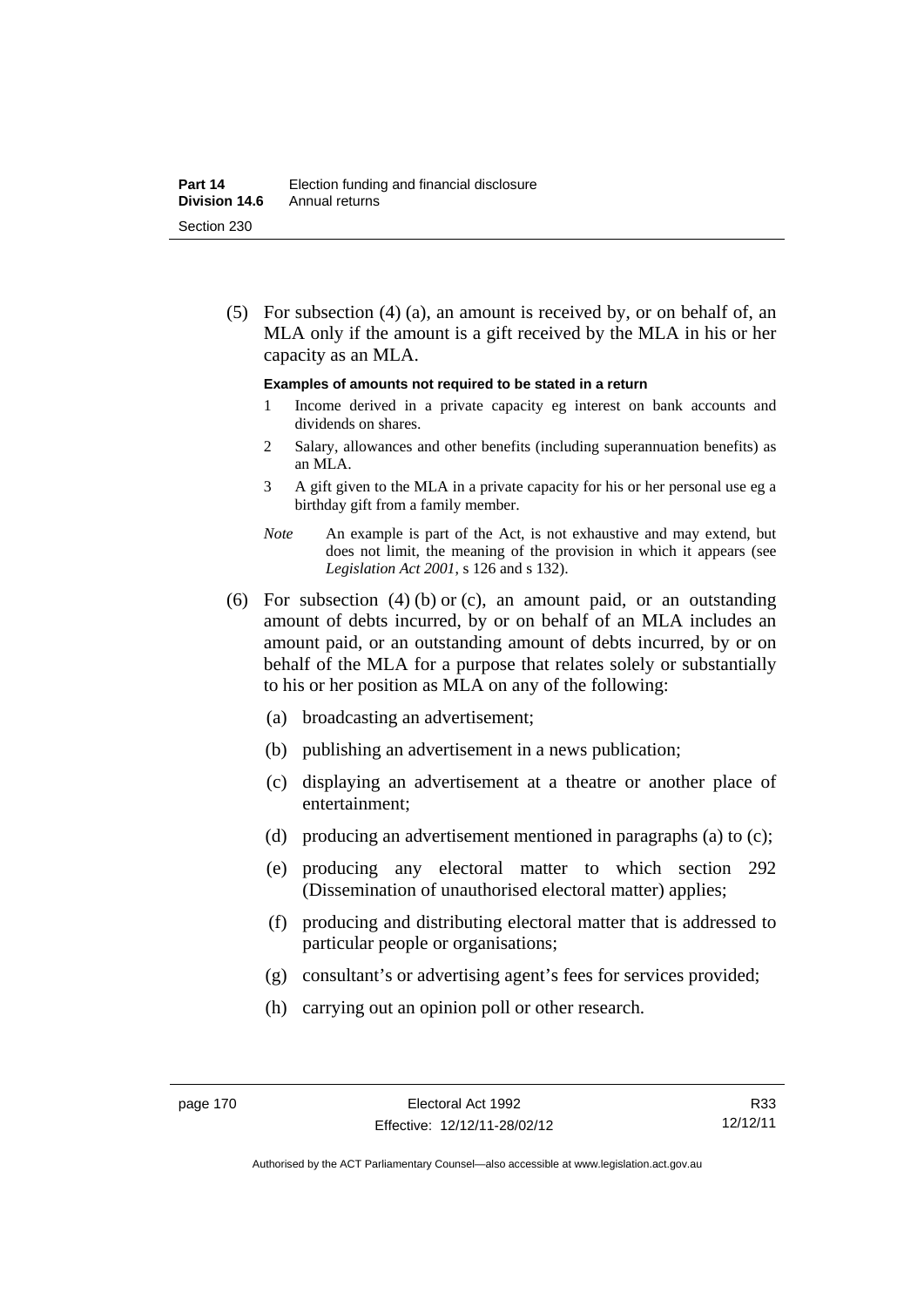- (7) However, subsection (4) (b) or (c) does not require disclosure of any amount paid, or to be paid, by or on behalf of an MLA using funds provided by the Legislative Assembly to assist the MLA in exercising his or her functions as an MLA.
- (8) A return under this section must not include a list of the members of a party.
- (9) If the registration of a party is cancelled during a financial year, this section applies to the party in relation to the year as if a reference to the reporting agent of the party were a reference to the person who was the reporting agent of the party immediately before the cancellation.
- (10) If a person ceases to be an MLA during a financial year, this section applies to the person in relation to the year as if the person were the reporting agent.

## **231 Periods of less than financial year**

- (1) This section applies if, during a financial year—
	- (a) a political party becomes, or ceases to be, a registered party; or
	- (b) a person becomes, or ceases to be, an MLA.
- (2) A return under section 230 (Annual returns by parties and MLAs) for the political party or person for the financial year need only include particulars for the part of the year when the party was registered or the person was an MLA.

## **231B Annual returns by associated entities**

- (1) If an entity is an associated entity at any time during a financial year, the entity's financial controller must give the commissioner a return within 16 weeks after the end of the financial year.
	- *Note 1* If a form is approved under s 340A (Approved forms) for a return, the form must be used.
	- *Note 2* For how a return may be given, see *Legislation Act 2001*, pt 19.5.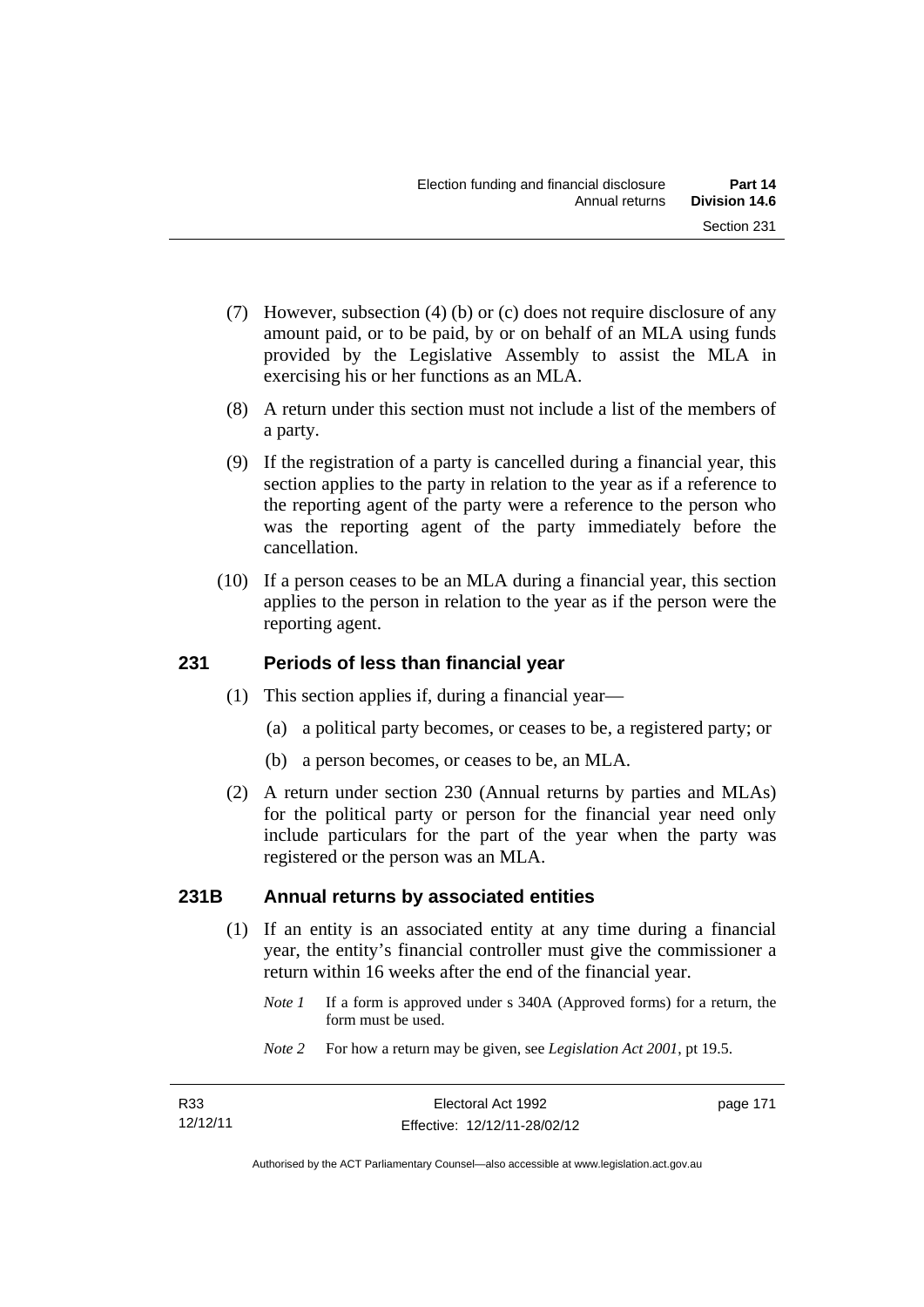- (2) The return must state—
	- (a) the amount received by, or on behalf of, the entity during the financial year, together with the particulars required by section 232 (3) (Amounts received); and
	- (b) the amount paid by, or on behalf of, the entity during the financial year; and
	- (c) if the entity is an associated entity at the end of the financial year—the outstanding amount, at the end of the year, of debts incurred by, or on behalf of, the entity, together with the particulars required by section 234 (2) (Outstanding amounts).
- (3) An amount received when the entity was not an associated entity is not to be counted for subsection (2) (a) and (b).
- (4) If an amount required to be stated under subsection (2) (b) was—
	- (a) paid to or for the benefit of 1 or more parties or MLAs; and
	- (b) paid out of funds generated from capital of the entity;

the return must set out the required details of each person who contributed to that capital on or after 29 November 1996.

- (5) For subsection (4), the required details of a person are—
	- (a) the person's name and address; and
	- (b) the total of the person's contributions to the capital of the associated entity mentioned in that subsection up to the end of the financial year.
- (6) Subsection (5) does not apply to contributions that have been included in a previous return under this section.

#### **232 Amounts received**

 (1) If the sum of all amounts received by, or on behalf of, a party or MLA from a particular person or organisation during a financial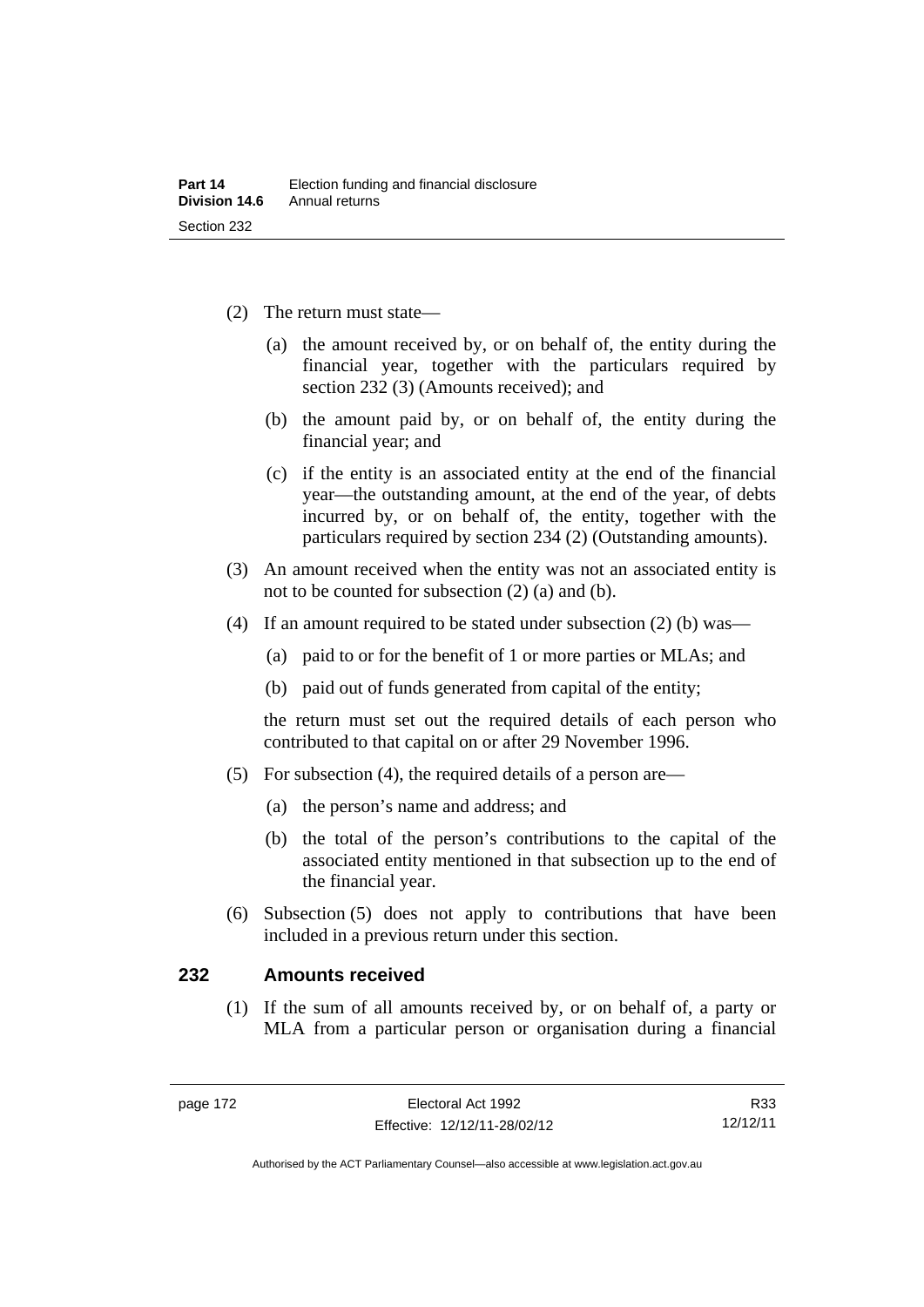year is \$1 000 or more, the return by the party or MLA under section 230 (Annual returns by parties and MLAs) must state—

- (a) the amount of the sum; and
- (b) the defined particulars.
- (2) In working out the sum for subsection (1), an amount received of less than \$1 000 need not be counted.
- (3) If an associated entity receives 1 or more amounts from a particular person or organisation during a financial year, the return by the entity under section 231B (Annual returns by associated entities) must state—
	- (a) the sum of the amounts; and
	- (b) the defined particulars.
- (4) Subsection (3) does not apply to any of the following amounts:
	- (a) for an associated entity licensed under the *Liquor Act 2010* an amount received that—
		- (i) is for the supply of liquor or food in accordance with the licence; and
		- (ii) is not more than reasonable consideration for the supply;
	- (b) for an associated entity licensed under the *Gaming Machine Act 2004*—an amount received for the playing of gaming machines in accordance with the licence;
	- (c) an amount prescribed by regulation.
- (5) For subsections (1) and (3), if the sum or amount was received as a loan, the return must state the information required by section 218A (2) (Certain loans not to be received).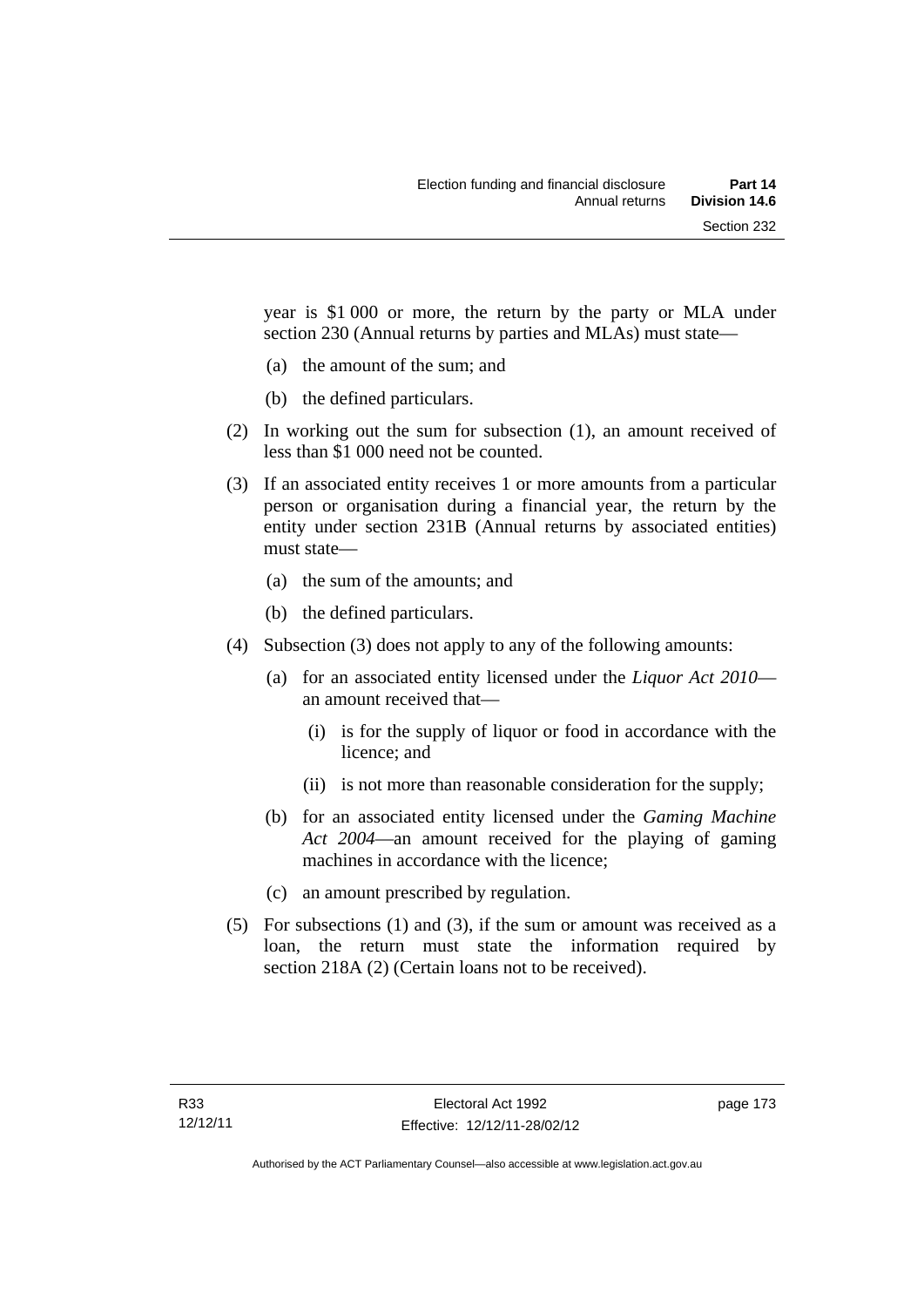#### **234 Outstanding amounts**

- (1) If, at the end of a financial year, the sum of all debts within the meaning of section 230 (4) (c) that are owed by a party or MLA to a particular person or organisation is \$1 000 or more, the return by the party or MLA under section 230 shall specify the sum and include the defined particulars.
- (2) If an entity is an associated entity at the end of a financial year and, at the end of that year, the sum of all debts within the meaning of section 231B (2) (c) that are owed by the entity to a particular person or organisation is \$1 000 or more, the return by the entity under section 231B in relation to the financial year shall set out the sum and include the defined particulars.

#### **234A Regulations**

- (1) The regulations may require greater detail to be provided in returns under section 230 or 231B than is required by this division.
- (2) Without limiting subsection (1), the regulations may require that the total amounts referred to in section 230 (4) or 231B (2) be broken down in the way specified in the regulations.
- (3) The regulations may reduce the amount of information to be provided in returns under section 231B.

# **Division 14.7 Compliance**

#### **235 Definitions for div 14.7**

In this division:

*investigation notice* means a notice under section 237 (3) (Investigation notices generally) or section 237A (2) (Investigation notices about associated entities).

*return* includes a notice under section 240 (1) (c) or (4) (Inability to complete returns).

R33 12/12/11

Authorised by the ACT Parliamentary Counsel—also accessible at www.legislation.act.gov.au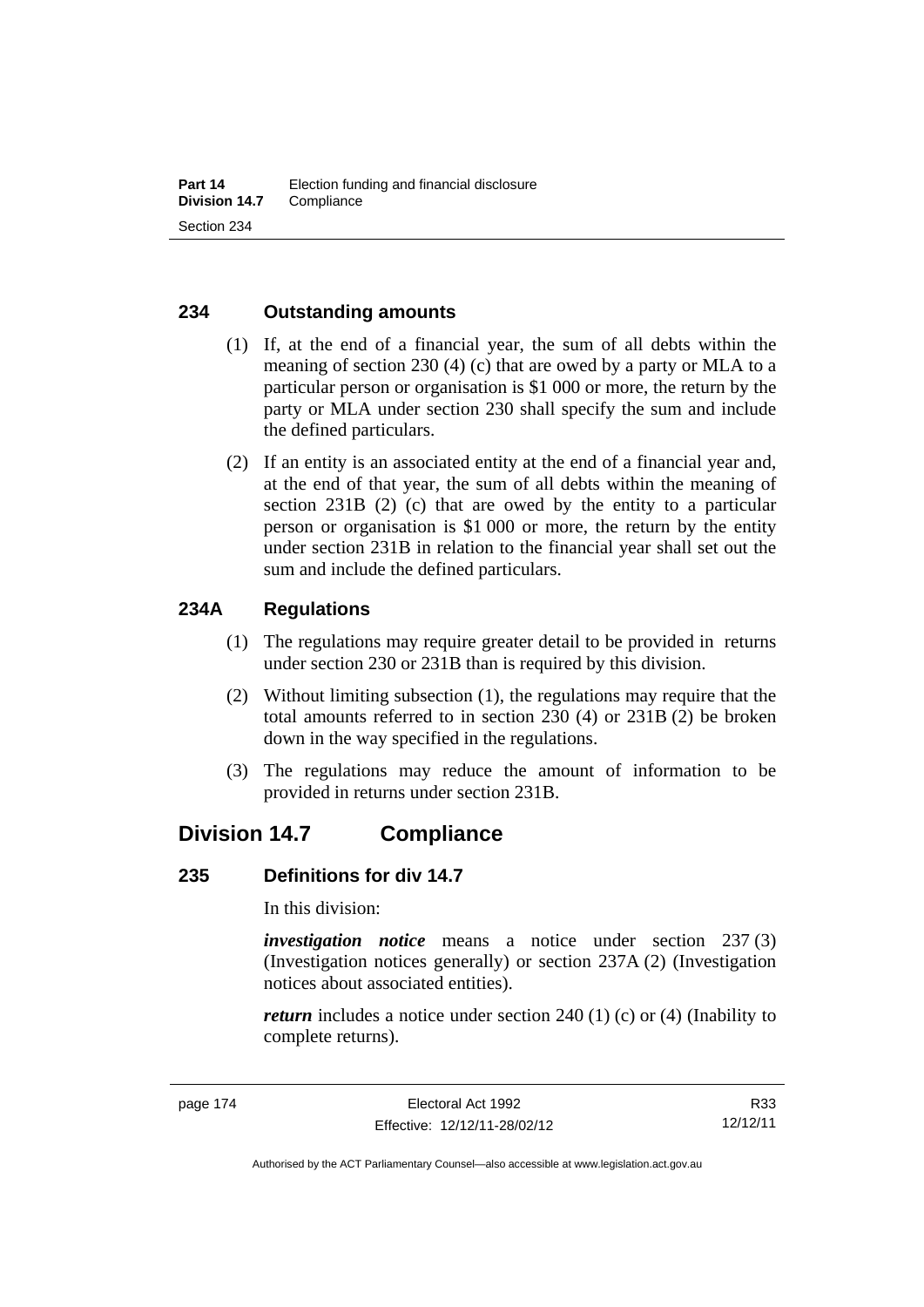#### **236 Offences**

 (1) A person shall not, without reasonable excuse, fail to give the commissioner a return under this part within the time required.

Maximum penalty:

- (a) for a return required to be given by the reporting agent of a party—50 penalty units; and
- (b) for any other return—20 penalty units.
- (2) A person shall not, without reasonable excuse—
	- (a) give the commissioner an incomplete return under division 14.4, 14.5 or 14.6; or
	- (b) fail to retain records in accordance with section 239.

Maximum penalty: 20 penalty units.

 (3) A person shall not give a return under division 14.4, 14.5 or 14.6, containing particulars that are, to the knowledge of the person, false or misleading in a material particular.

Maximum penalty: 50 penalty units, imprisonment for 6 months or both.

 (4) A person shall not give to another person who is required to give a return under division 14.4, 14.5 or 14.6 information relevant to the return that is, to the knowledge of the firstmentioned person, false or misleading in a material particular.

Maximum penalty: 50 penalty units, imprisonment for 6 months or both.

 (5) A prosecution in relation to an offence against this section may be begun at any time within 4 years after the offence was committed.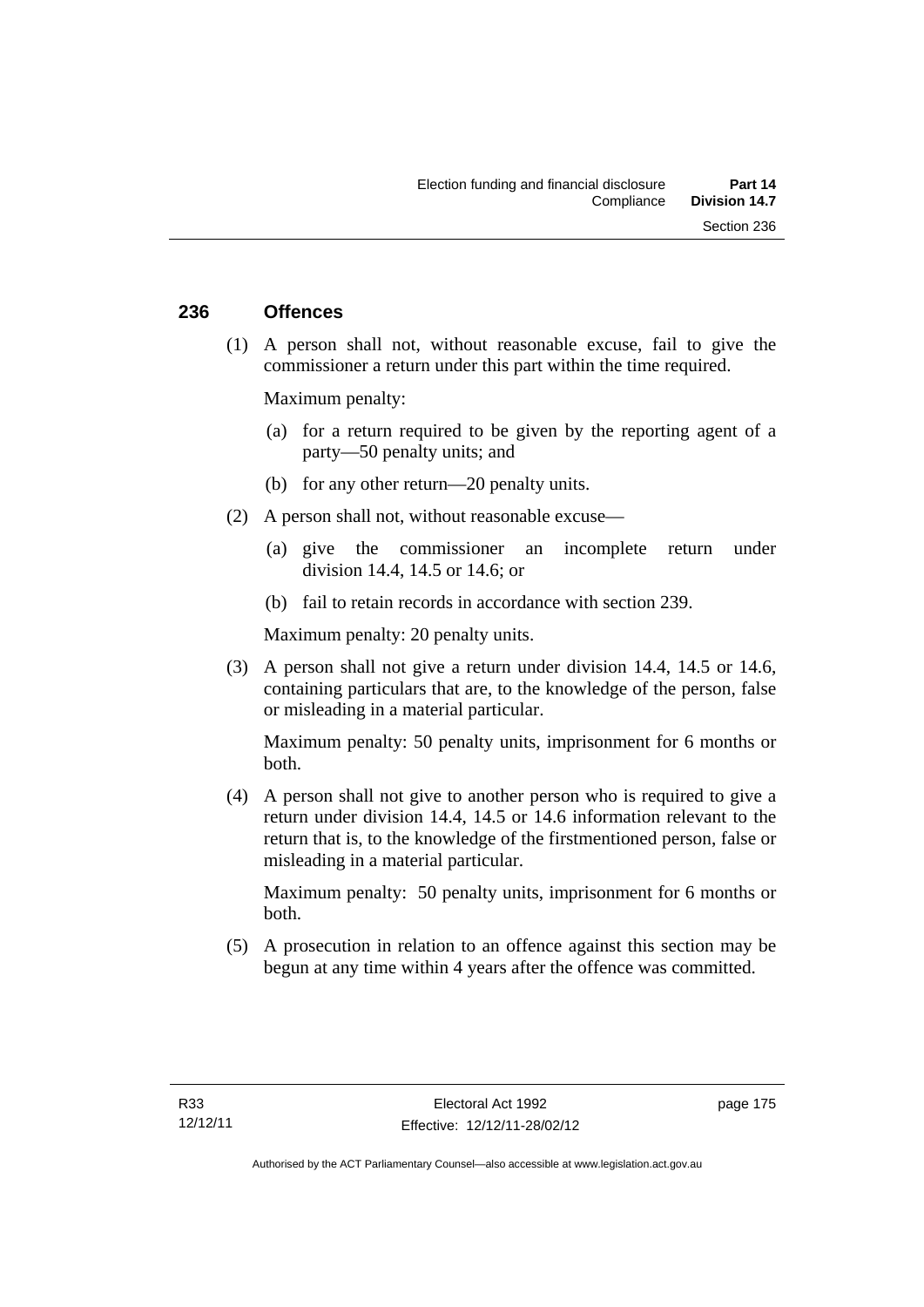#### **237 Investigation notices generally**

(1) In this section:

*prescribed person* means a person who, in the commissioner's opinion, is or may be required to give the commissioner a return under this part in relation to an election.

- (2) The commissioner may conduct an investigation into compliance with this part.
- (3) For an investigation, the commissioner may give a notice (an *investigation notice*) in relation to a reporting agent or prescribed person to—
	- (a) the agent or prescribed person; or
	- (b) for the reporting agent of a party—any officer, employee or representative of the party; or
	- (c) for a prescribed person that is a corporation—any of its officers or employees; or
	- (d) anyone else the commissioner has reasonable grounds for believing can produce a document or anything else, or give evidence, about anyone's compliance with this part.
	- *Note* For how documents may be given, see *Legislation Act 2001*, pt 19.5.
- (4) The investigation notice must require the person to whom it is given—
	- (a) to produce to the commissioner, within the time and in the way stated in the notice, a document, or something else, stated in the notice; or
	- (b) to appear, at a time and place stated in the notice, before the commissioner to give evidence, orally or in writing, and to produce a document, or something else, stated in the notice.
- (5) The time stated in the notice must be not earlier than 28 days after the notice is given to the person.

R33 12/12/11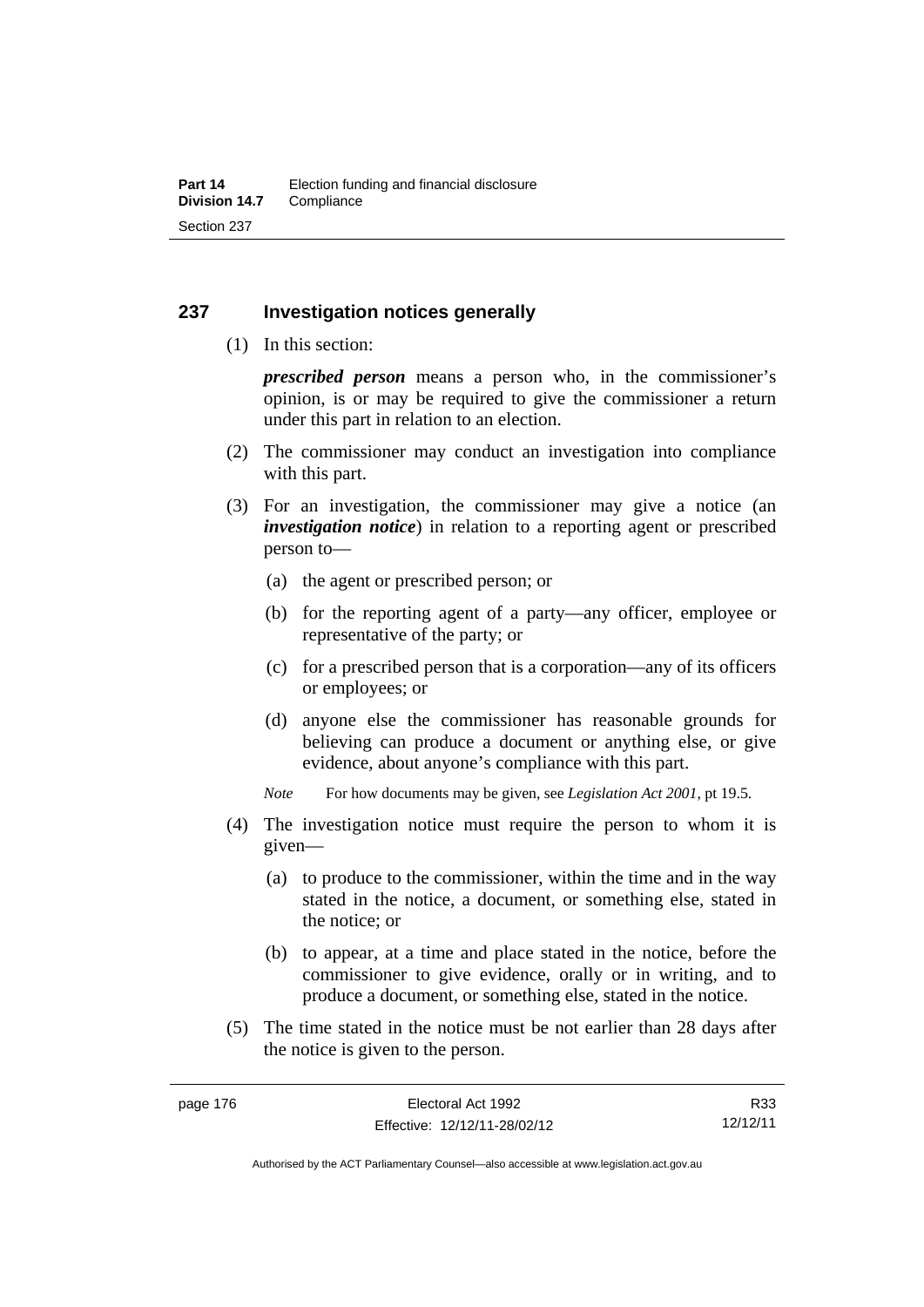- (6) If the investigation notice requires an officer, employee or representative of a party other than its reporting agent to appear before the commissioner, the reporting agent of the party is entitled—
	- (a) to attend the investigation; or
	- (b) to nominate someone else to attend on the reporting agent's behalf.
- (7) If the investigation notice requires someone other than the financial controller of an associated entity to appear before the commissioner in relation to an investigation into the entity, the financial controller is entitled—
	- (a) to attend the investigation; or
	- (b) to nominate someone else to attend on the financial controller's behalf.
- $(8)$  If—
	- (a) an investigation notice relates to an investigation into—
		- (i) a return given to the commissioner under this part by the reporting agent of an MLA; or
		- (ii) a failure of a reporting agent of an MLA to give the commissioner a return under this part within the time required; and
	- (b) the notice requires someone other than the reporting agent of the MLA to appear before the commissioner;

the reporting agent is entitled—

- (c) to attend the investigation; or
- (d) to nominate someone else to attend on the reporting agent's behalf.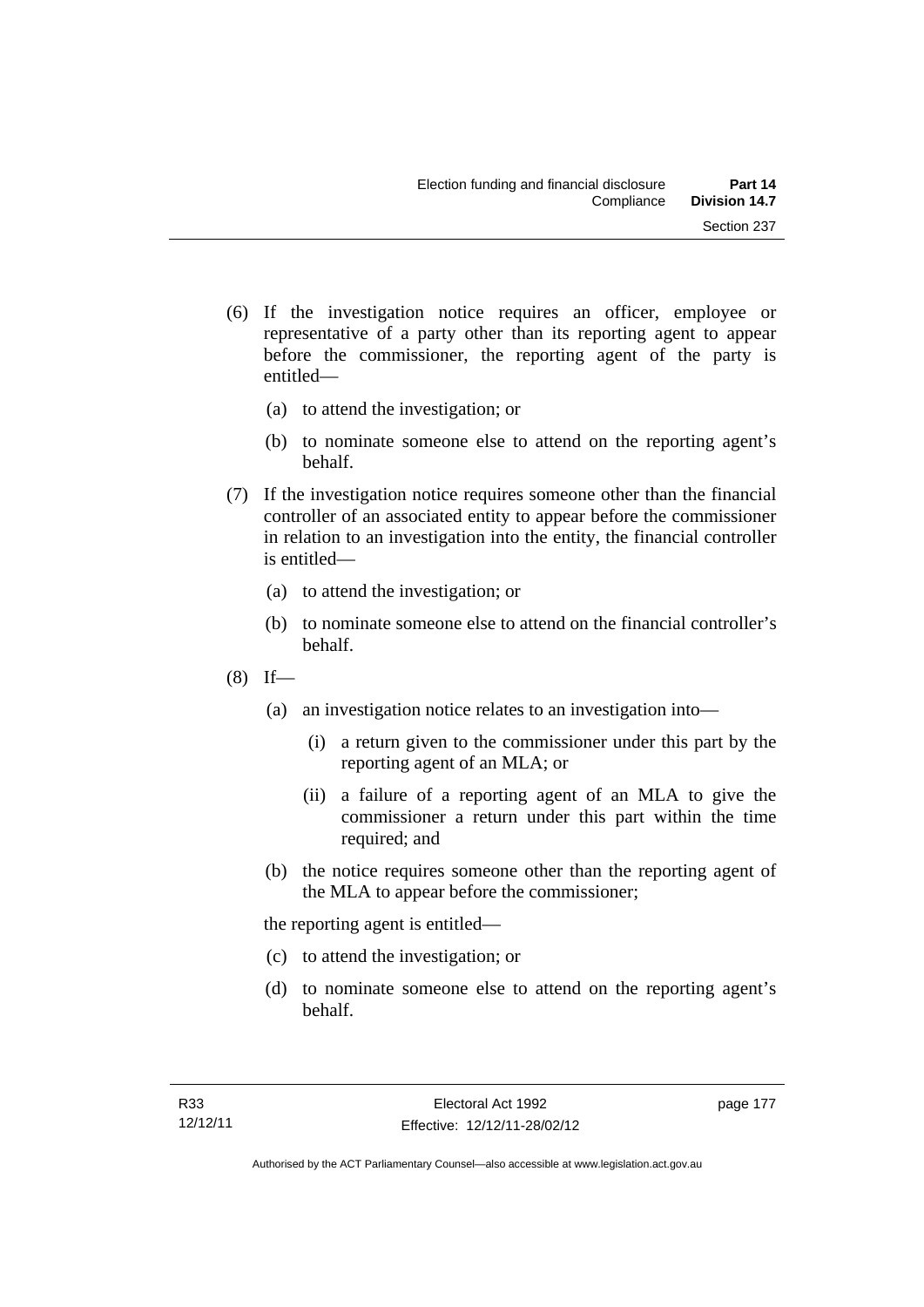- (9) The commissioner may conduct the investigation even though the person to whom the notice was given contravenes the notice.
- (10) The commissioner may require a person to whom an investigation notice has been given to give evidence on oath, and for that purpose may administer an oath.
	- *Note* For the taking of an oath or the making of an affirmation, see the *Oaths and Affirmations Act 1984.*

#### **237A Investigation notices about associated entities**

- (1) This section applies if—
	- (a) the commissioner believes on reasonable grounds that a person can produce a document or anything else, or give evidence, about whether an entity is, or was at a particular time, an associated entity; and
	- (b) the person is, or has been, the financial controller or an officer or employee of the entity.
- (2) The commissioner may give to the person a notice (an *investigation notice*) requiring the person—
	- (a) to produce to the commissioner, within the time and in the way stated in the notice, a document, or something else, stated in the notice; or
	- (b) to appear, at a time and place stated in the notice, before the commissioner to give evidence, orally or in writing, and to produce a document, or something else, stated in the notice.
- (3) The time stated in the notice must not be earlier than 28 days after the day the notice is given to the person.
- (4) If the investigation notice requires someone other than the financial controller of the associated entity to appear before the commissioner, the financial controller is entitled—
	- (a) to attend the investigation; or

Authorised by the ACT Parliamentary Counsel—also accessible at www.legislation.act.gov.au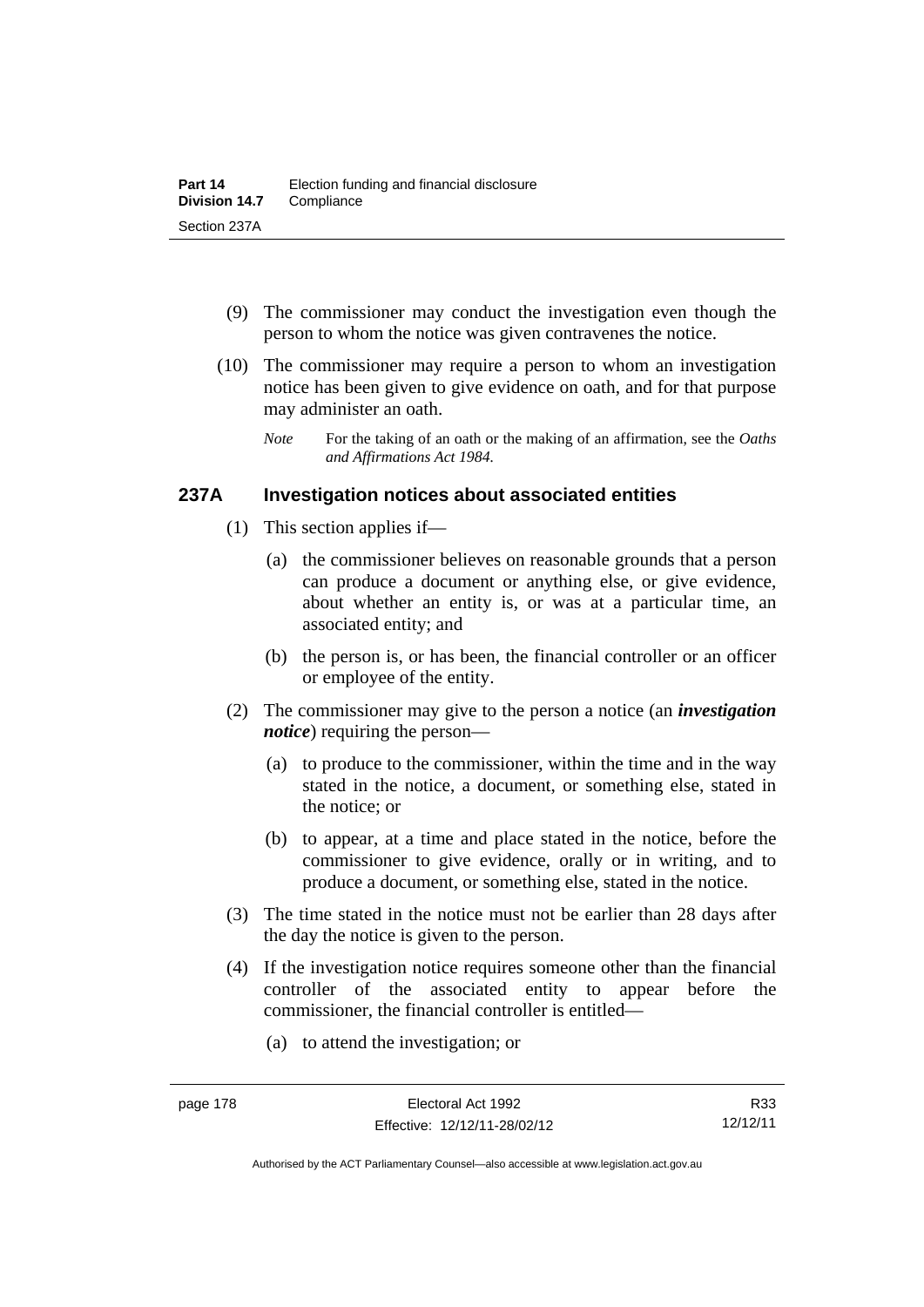- (b) to nominate someone else to attend on the financial controller's behalf.
- (5) The commissioner may conduct the investigation even though the person to whom the notice was given contravenes the notice to attend.
- (6) If the commissioner gives an investigation notice to a person, the commissioner must also give the person an internal review notice about the decision to give the person the notice.
- (7) The person is taken not to have failed to comply with the notice if the person makes application under section 247 (Applications for internal review) for review of the decision and the application has not been decided.
- (8) The commissioner may require a person to whom an investigation notice has been given to give evidence on oath, and for that purpose may administer an oath.
	- *Note* For the taking of an oath or the making of an affirmation, see the *Oaths and Affirmations Act 1984.*
- (9) This section is in addition to, and does not limit, section 237 (Investigation notices generally).

## **237B Investigation notice offences**

 (1) A person must not, without reasonable excuse, contravene an investigation notice.

Maximum penalty: 50 penalty units, imprisonment for 6 months or both.

 (2) A person must not, in response to an investigation notice, give evidence that the person knows is false or misleading in a material particular.

Maximum penalty: 50 penalty units, imprisonment for 6 months or both.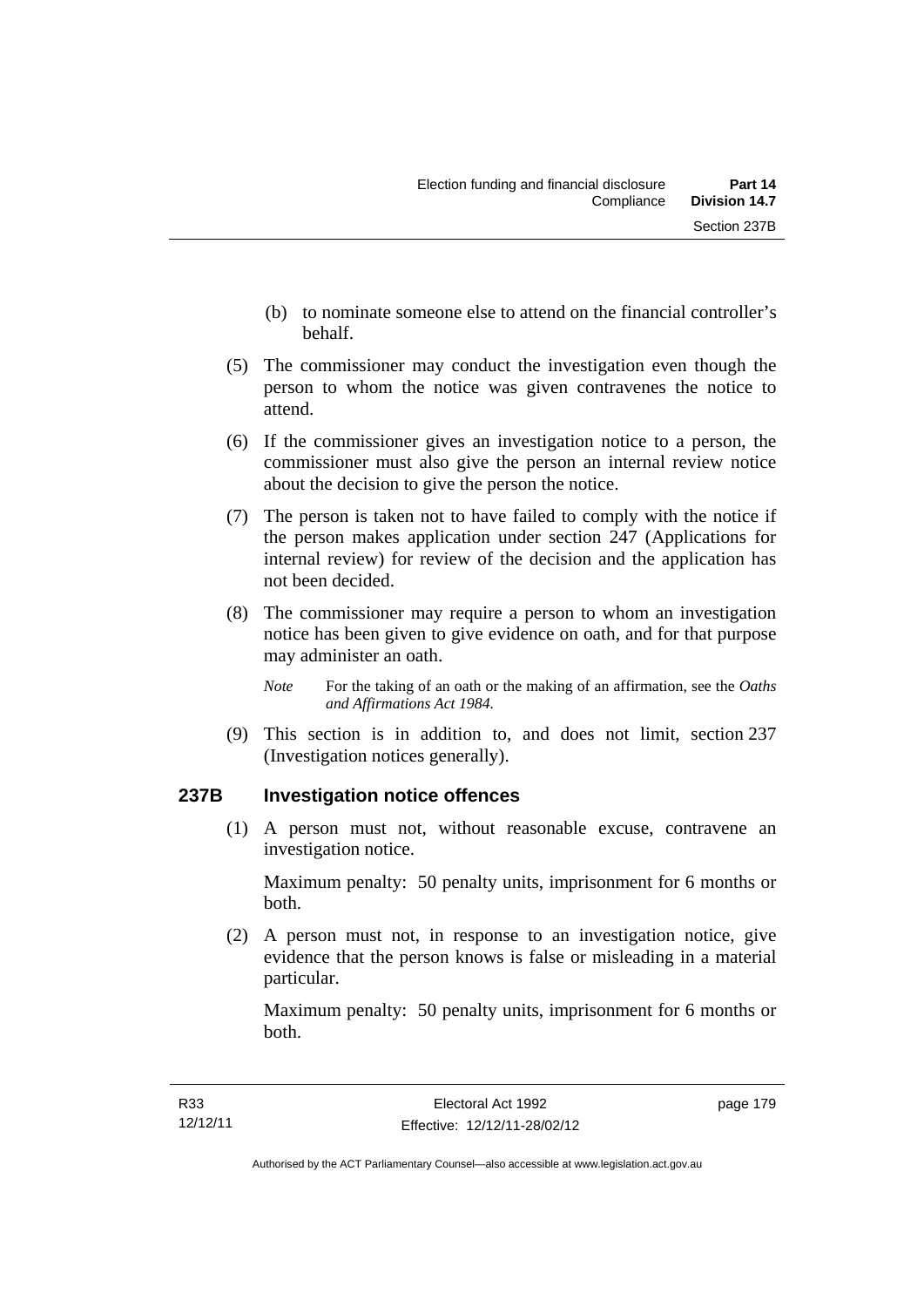#### **238 Investigation—search warrants**

- (1) The commissioner may make an application to a magistrate for the issue of a warrant if—
	- (a) the commissioner has reasonable grounds for suspecting that there may be, at that time or within the next 24 hours, in or on any premises, an article that may afford evidence relating to a contravention of section 236 (a *relevant article*); and
	- (b) the commissioner has reasonable grounds for believing that, if an investigation notice under section 237 were issued for the production of the relevant article, it might be concealed, lost, mutilated, destroyed or disposed of.
- (2) A magistrate may, on application in accordance with subsection (1), issue a warrant authorising the commissioner or any other person named in the warrant, with the assistance the commissioner or person considers necessary, and if necessary by force—
	- (a) to enter the premises; and
	- (b) to search the premises for relevant articles; and
	- (c) to seize any relevant article found in or on the premises.
- (3) A magistrate shall not issue a warrant unless—
	- (a) an affidavit has been lodged with the magistrate setting out the grounds on which the issue of the warrant is being sought; and
	- (b) the commissioner or another person has given the magistrate, either orally or by affidavit, any further information the magistrate requires about the grounds on which the issue of the warrant is being sought; and
	- (c) the magistrate is satisfied that there are reasonable grounds for issuing the warrant.

Authorised by the ACT Parliamentary Counsel—also accessible at www.legislation.act.gov.au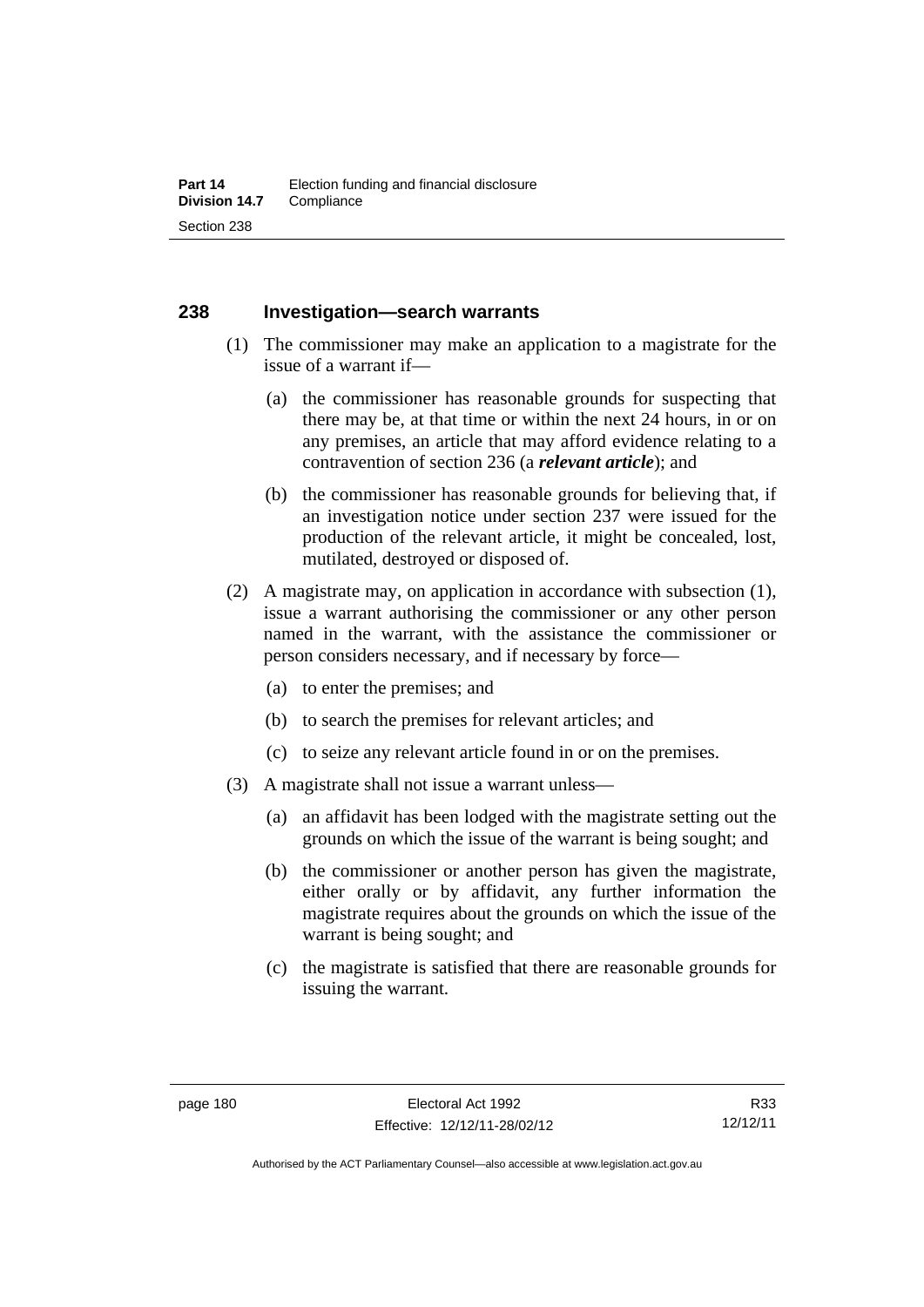- (4) If a magistrate issues a warrant, he or she shall endorse on the affidavit lodged in accordance with subsection (3) the grounds relied on to justify the issue of the warrant.
- (5) A warrant shall—
	- (a) state the purpose for which it is issued, including a reference to the alleged offence in relation to which it is issued; and
	- (b) specify the hours during which the entry is authorised or state that the entry is authorised at any time of the day or night; and
	- (c) include a description of the kind of articles to which it relates; and
	- (d) specify the date, not later than 1 month after the date of issue of the warrant, when the warrant ceases to have effect.
- (6) If an article is seized by a person under a warrant—
	- (a) the person may keep the article for as long as is necessary and reasonable for the purposes of the investigation to which it is relevant; and
	- (b) when retention of the article ceases to be necessary and reasonable for those purposes, he or she shall cause it to be delivered to the person who appears to be entitled to possession of the article.
- (7) If a document is retained under subsection  $(6)$  (a)—
	- (a) the person otherwise entitled to possession of the document is entitled to be supplied, as soon as practicable, with a copy certified by the commissioner to be a true copy and the certified copy shall be received in all courts as evidence as if it were the original; and
	- (b) until the certified copy is supplied, the commissioner shall, at the times and places the commissioner considers appropriate, permit the person otherwise entitled to possession of the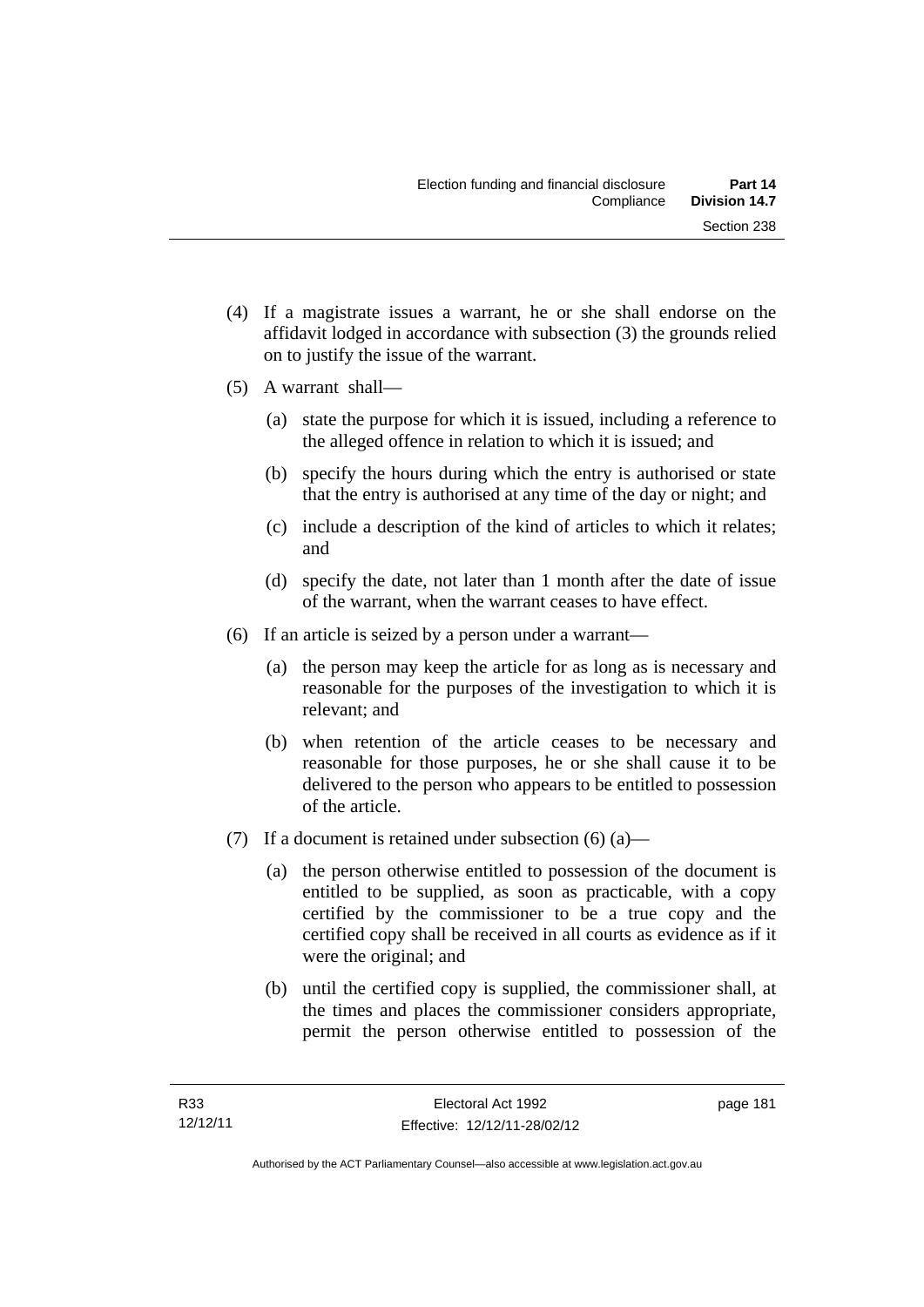document, or a person authorised by that person, to inspect and make copies of, or take extracts from, the document.

#### **239 Records**

- (1) If a person makes or obtains an article that is or includes a record relating to a matter particulars of which are, or could be, required to be set out in a return under this part relating to an election, he or she shall keep the record for not less than 4 years beginning on polling day for that election.
- (2) If a party, MLA or associated entity makes or obtains an article that is or includes a record relating to a matter particulars of which are, or could be, required to be set out in a return under division 14.6 (Annual returns), the party, MLA or associated entity must keep the record for not less than 4 years beginning on the day after the last day when the return must be given to the commissioner.
- (3) If a person, party, MLA or associated entity (the *transferor*) would, in the normal course of business or administration, transfer to someone else a record mentioned in subsection (1) or (2)—
	- (a) the transferor is taken not to have contravened the subsection by transferring the record; and
	- (b) the person to whom the record is transferred must keep the record for the period for which the transferor would have been required to keep the record if the record had not been transferred.

# **Division 14.8 Miscellaneous**

## **240 Inability to complete returns**

 (1) If a person who is required to give the commissioner a return under division 14.4, 14.5 or 14.6 considers that it is impossible to complete the return because he or she is unable to obtain particulars that are required for the preparation of the return, the person may—

Authorised by the ACT Parliamentary Counsel—also accessible at www.legislation.act.gov.au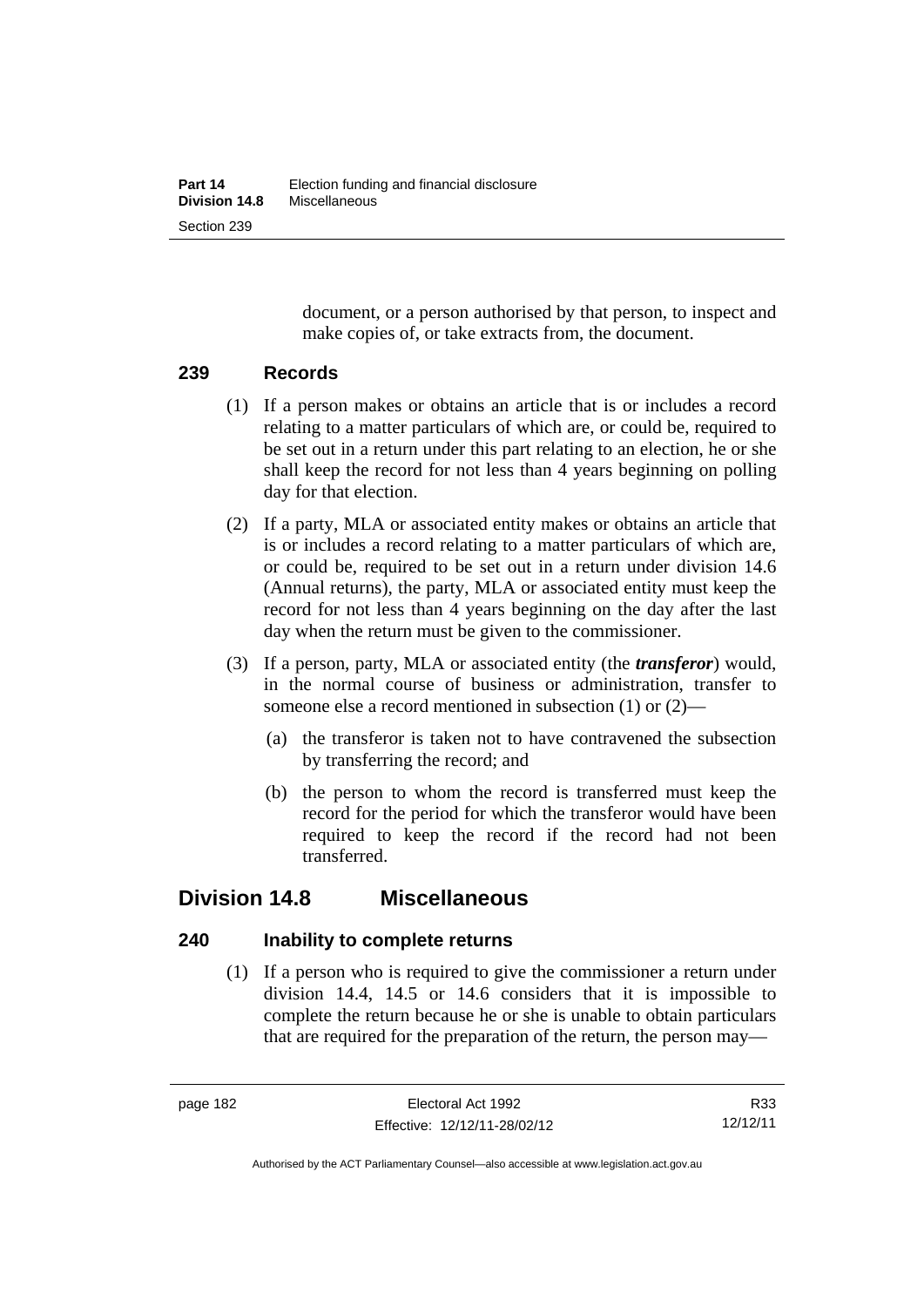- (a) prepare the return to the extent that it is possible to do so without those particulars; and
- (b) give the commissioner the return so prepared; and
- (c) give the commissioner written notice—
	- (i) identifying the return; and
	- (ii) stating that the return is incomplete because he or she is unable to obtain certain particulars; and
	- (iii) identifying those particulars; and
	- (iv) setting out the reasons why he or she is unable to obtain those particulars; and
	- (v) if the person believes, on reasonable grounds, that another person whose name and address he or she knows can give those particulars—stating that belief, the reasons for it and the name and address of the other person.
- (2) A person who complies with subsection (1) shall not, because of the omission of the particulars referred to in subsection (1) (c) (iii), be taken, for section 236 (2) (a), to have given a return that is incomplete.
- (3) If the commissioner has been informed under subsection (1) (c) or (4) (e) that a person can supply particulars that have not been included in a return, the commissioner may, by written notice served on that person, require the person to give the commissioner written notice of the particulars within the period specified in the notice.
- (4) If a person who is required to give the commissioner particulars under subsection (3) considers that he or she is unable to obtain some or all of the particulars, the person shall give to the commissioner a written notice—
	- (a) specifying the particulars (if any) that the person is able to give; and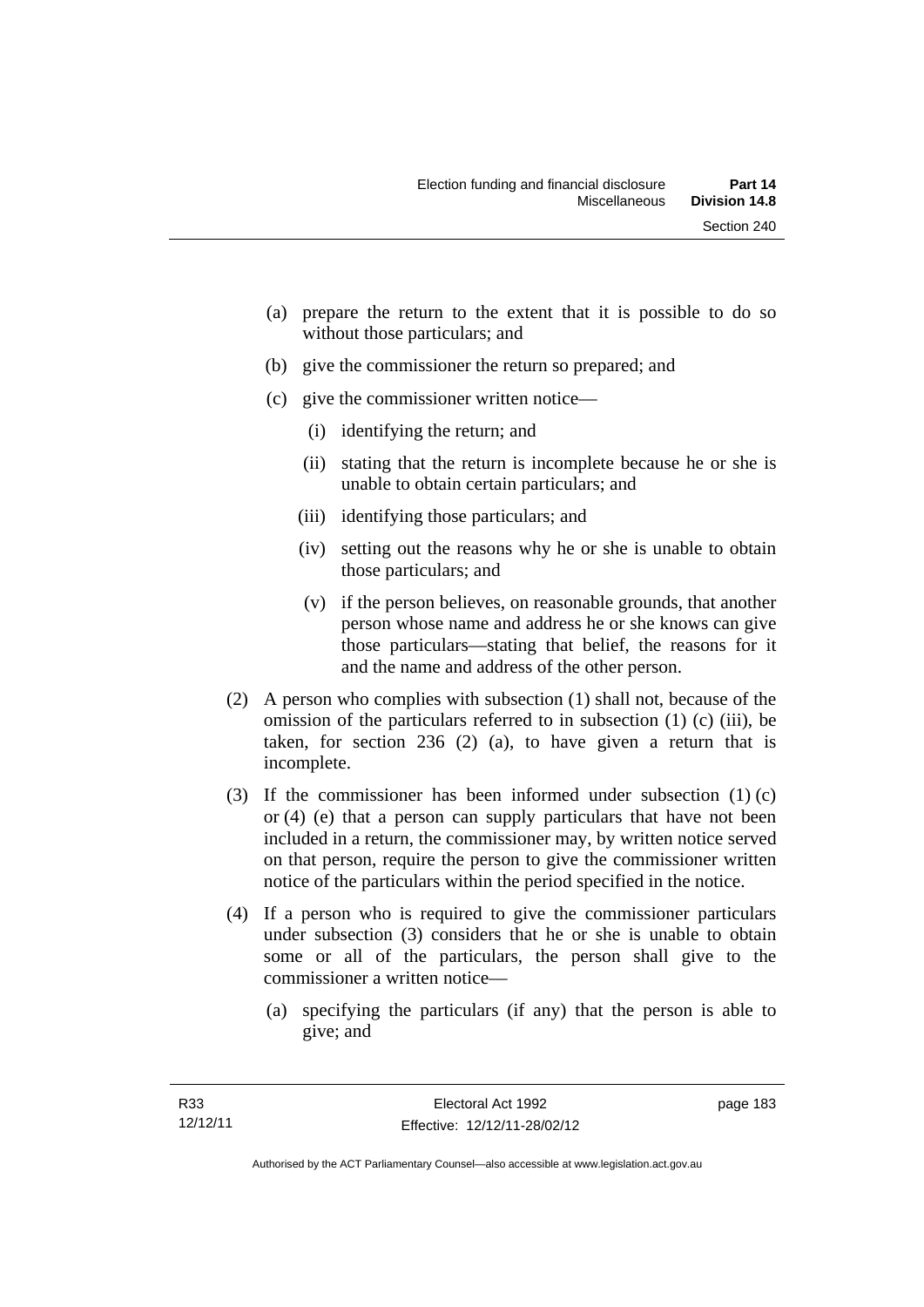- (b) stating that the person is unable to obtain certain particulars;
- (c) identifying those particulars; and
- (d) specifying the reasons why the person considers he or she is unable to obtain those particulars; and
- (e) if the person believes, on reasonable grounds, that another person whose name and address he or she knows can give those particulars—specifying the name and address of that other person and the reasons why he or she believes that the other person is able to give those particulars.

#### $(5)$  If—

- (a) a notice is given to a person under subsection (3); and
- (b) the person complies with that notice or gives the commissioner a notice under subsection (4);

he or she shall not, only because of the omission of the required particulars, be taken to have given an incomplete return.

#### **241 Noncompliance with pt 14**

- (1) The failure of a person to comply with a provision of this part in relation to an election does not invalidate that election.
- (2) Without limiting subsection (1)—
	- $(a)$  if—
		- (i) a party endorsed a candidate in an election; and
		- (ii) the candidate was elected at the election;

a failure by the reporting agent of the party to comply with this part in relation to that election does not invalidate the candidate's election;

Authorised by the ACT Parliamentary Counsel—also accessible at www.legislation.act.gov.au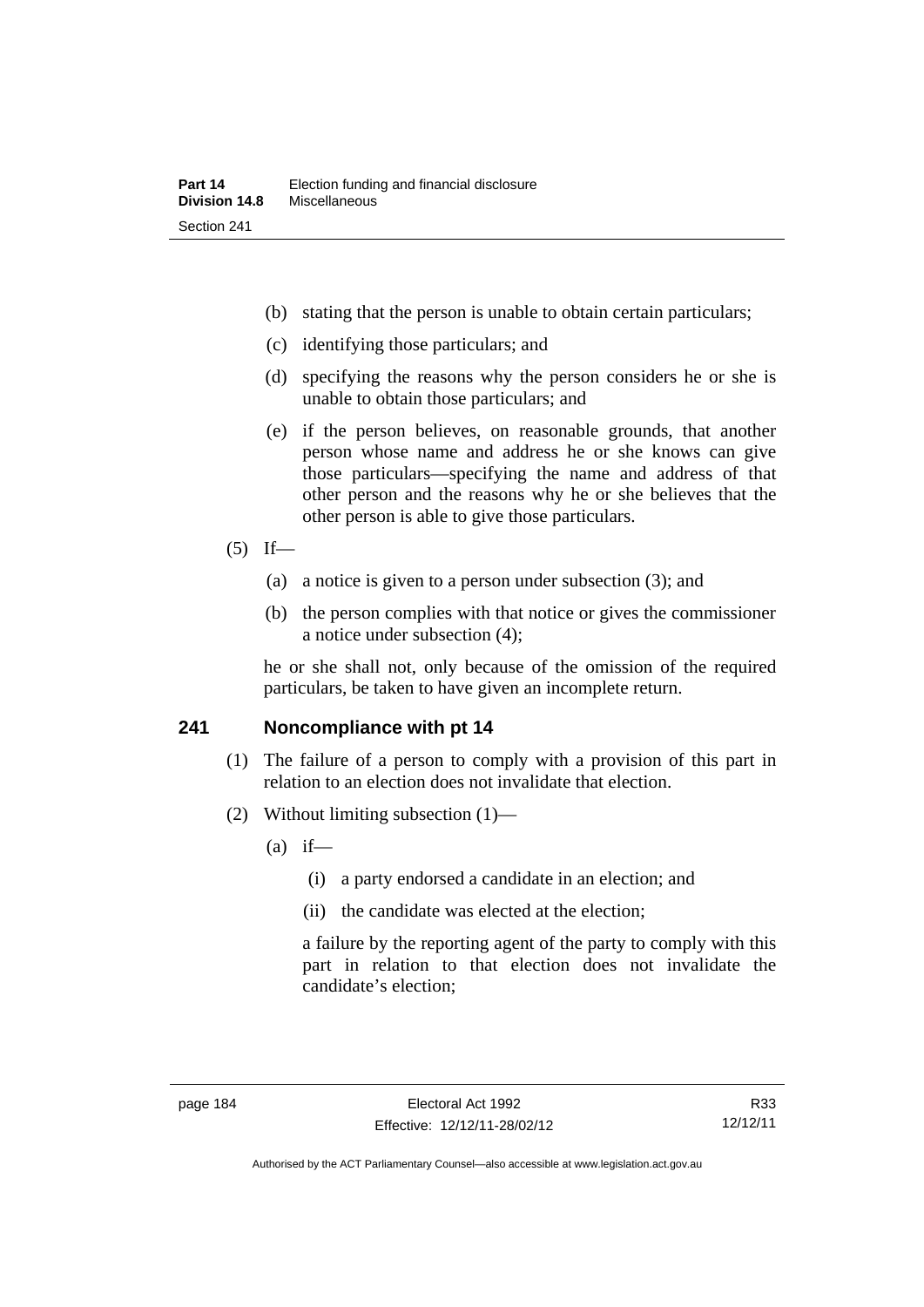(b) a failure by the reporting agent of a candidate who is elected at an election to comply with his or her part in relation to the election does not invalidate the candidate's election.

## **242 Amendment of returns**

- (1) If the commissioner is satisfied that a return under this part contains a formal error or is subject to a formal defect, the commissioner may amend the return to the extent necessary to correct the error or remove the defect.
- (2) A person authorised by subsection (3) may, by written notice signed by the person and given to the commissioner, request the permission of the commissioner to make a specified amendment of a return for the purpose of correcting an error or omission.
- (3) A request may be made by—
	- (a) the person who gave the return; or
	- (b) if the return was given for a party, MLA or candidate—the reporting agent of the party, MLA or candidate; or
	- (c) if the return was given in relation to an associated entity—the financial controller of the entity.
- (4) On a request under subsection (2), the commissioner shall permit the person making the request to amend the return accordingly if the commissioner is satisfied that the request is justified.
- (5) If the commissioner decides to refuse a request under subsection (2), the commissioner shall give the person making the request an internal review notice about the decision.
- (6) The amendment of a return under this section does not affect the liability of a person to be convicted of an offence against section 236 (2) or (3) arising out of the giving of the return.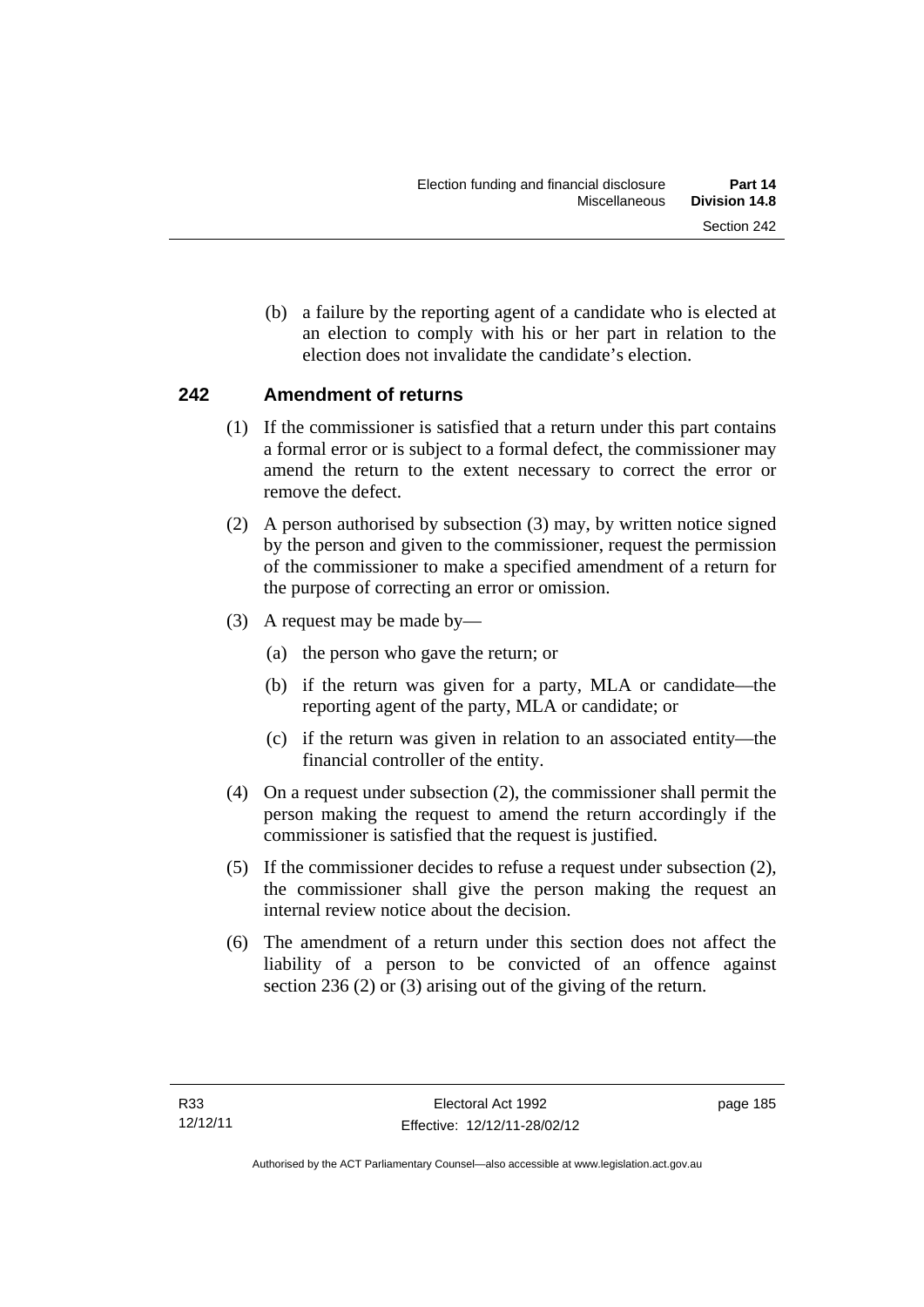#### **243 Copies of returns to be available for public inspection**

- (1) The commissioner must make available for public inspection, in accordance with subsections (2) and (3), a copy of each return given to the commissioner under division 14.4 (Disclosure of donations), 14.5 (Disclosure of electoral expenditure) and division 14.6 (Annual returns).
- (2) A copy of a return under division 14.4 or 14.5 (other than a return under section 221A (Annual returns of donations)) must be made available for public inspection from the beginning of the 25th week after polling day in the election to which the return relates.
- (3) A copy of a return under section 221A or division 14.6 must be made available for public inspection from the beginning of February in the next year.
- (4) A person may, on request, obtain a copy of a return if a copy of the return is available for public inspection under this section.
	- *Note* A fee may be determined under s 8 (Determination of fees) for this subsection.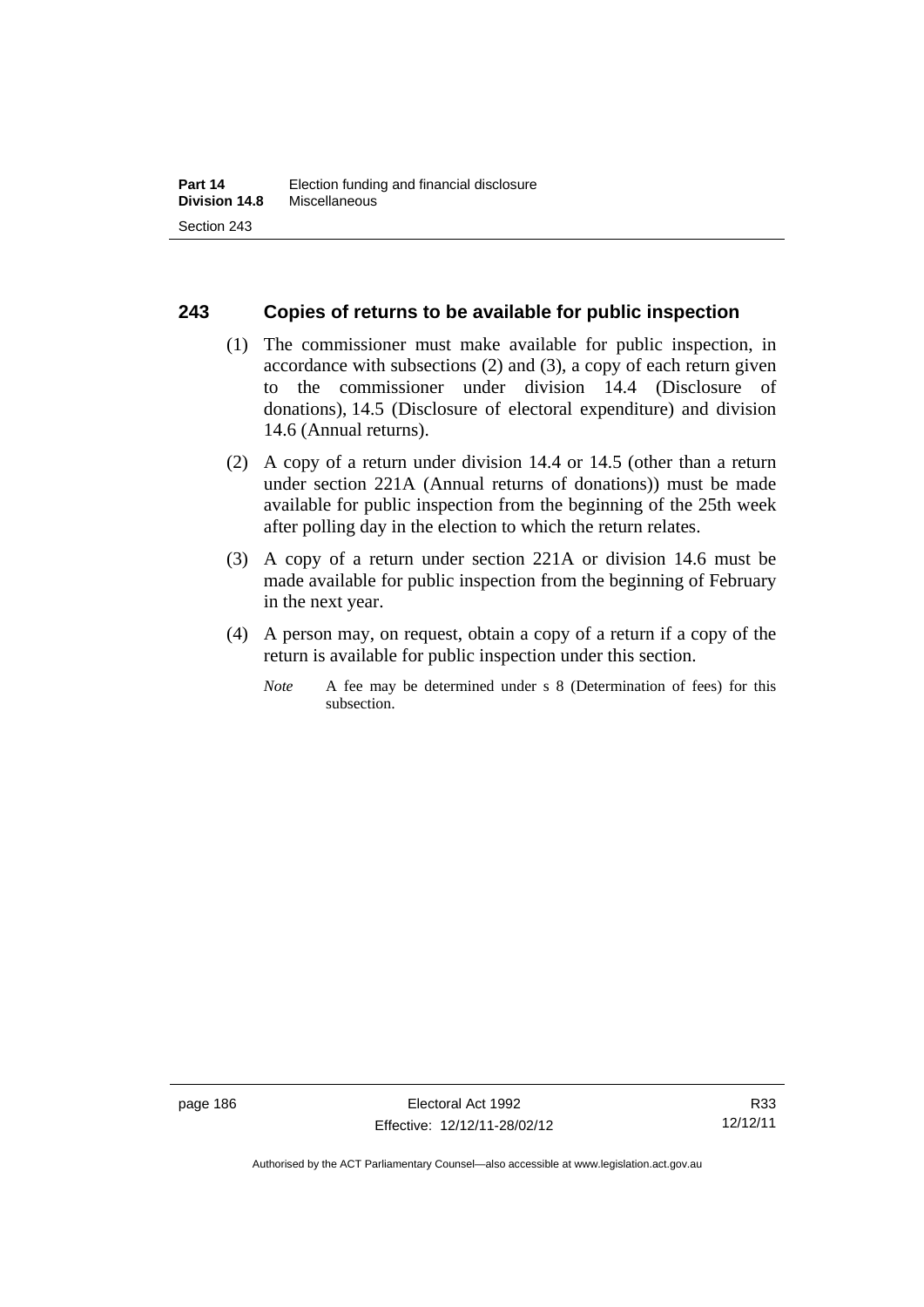page 187

# **Part 15 Notification and review of decisions**

#### **244 Meaning of** *internal review notice***—Act**

In this Act:

*internal review notice*—see the *ACT Civil and Administrative Tribunal Act 2008*, section 67B (1).

#### **245 Definitions—pt 15**

In this part:

*internally reviewable decision* means a decision mentioned in schedule 5, column 3 under a provision of this Act mentioned in column 2 in relation to the decision; or

*person* includes a political party.

*reviewable decision* means a decision of the electoral commission in relation to an internally reviewable decision.

#### **246 Internal review notices**

If the commissioner makes an internally reviewable decision, the commissioner must give an internal review notice to each entity mentioned in schedule 5, column 4 in relation to the decision.

- *Note 1* The commissioner must also take reasonable steps to give an internal review notice to any other person whose interests are affected by the decision (see *ACT Civil and Administrative Tribunal Act 2008*, s 67B).
- *Note* 2 The requirements for internal review notices are prescribed under the *ACT Civil and Administrative Tribunal Act 2008*.

#### **247 Applications for internal review**

 (1) The following may apply to the electoral commission for review of an internally reviewable decision:

| R33      | Electoral Act 1992           |
|----------|------------------------------|
| 12/12/11 | Effective: 12/12/11-28/02/12 |

Authorised by the ACT Parliamentary Counsel—also accessible at www.legislation.act.gov.au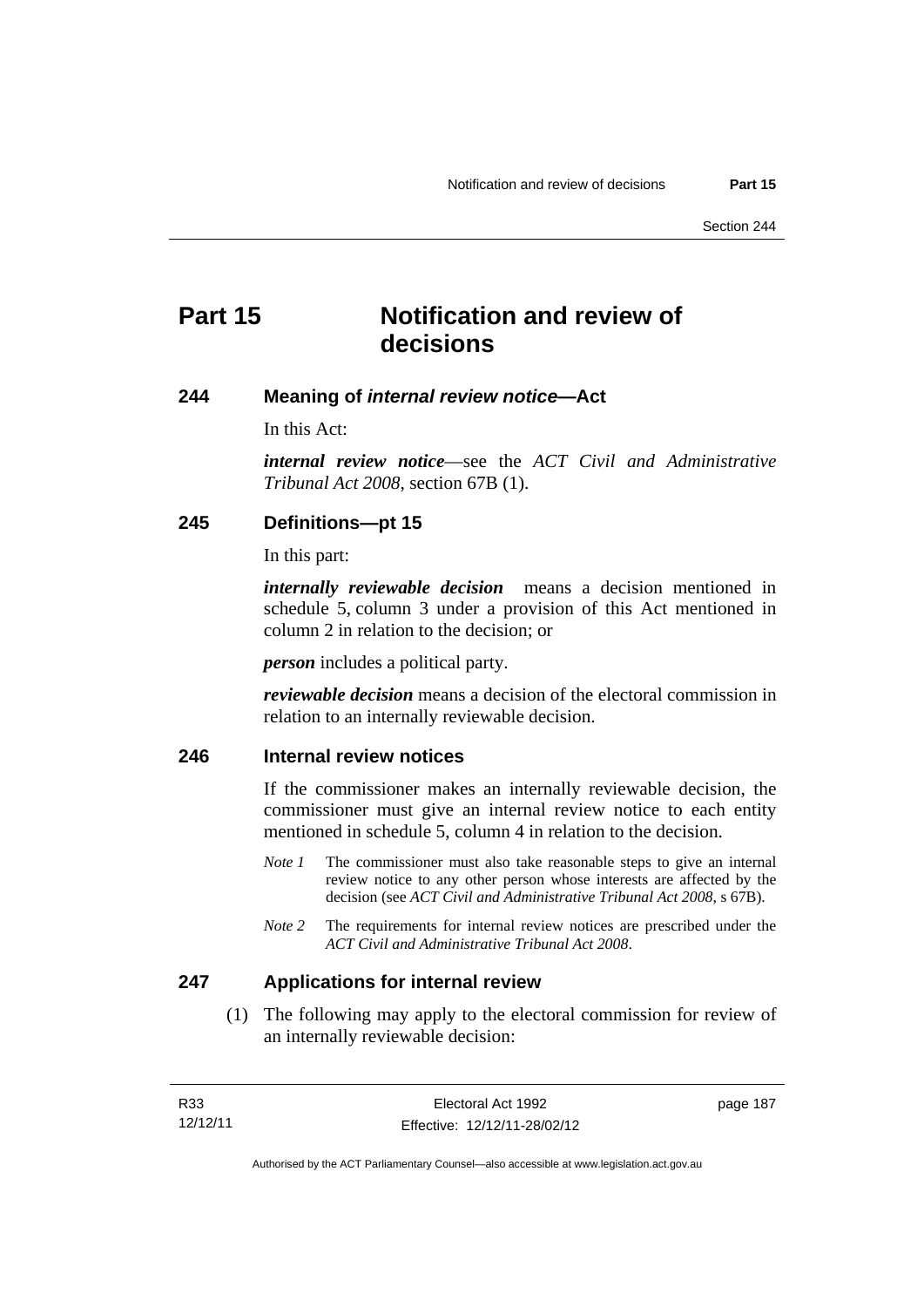Section 248

- (a) an entity mentioned in schedule 5, column 4 in relation to the decision;
- (b) any other person whose interests are affected by the decision.
- (2) The application must—
	- (a) be in writing; and
	- (b) state the applicant's name and address; and
	- (c) set out the applicant's reasons for making the application.
	- *Note* If a form is approved under s 340A for the application, the form must be used.
- (3) The application must be given to the electoral commission at the commission's office—
	- (a) within 28 days after—
		- (i) for a decision to register a political party—the day of notification under the Legislation Act of the notice under section 92 (3) (Registration of political parties) of the decision; or
		- (ii) in any other case—the day the applicant is given the internal review notice; or
	- (b) within any longer period allowed by the commission before or after the end of the 28-day period.

#### **248 Stay of reviewable decisions**

- (1) Before considering an application for review of an internally reviewable decision, the electoral commission may, on application by an entity affected by the decision or on its own initiative, make a written order (the *stay order*) staying or otherwise affecting the operation or implementation of the decision or a part of the decision
- (2) In considering an application for a stay order, the electoral commission must consider—

R33 12/12/11

Authorised by the ACT Parliamentary Counsel—also accessible at www.legislation.act.gov.au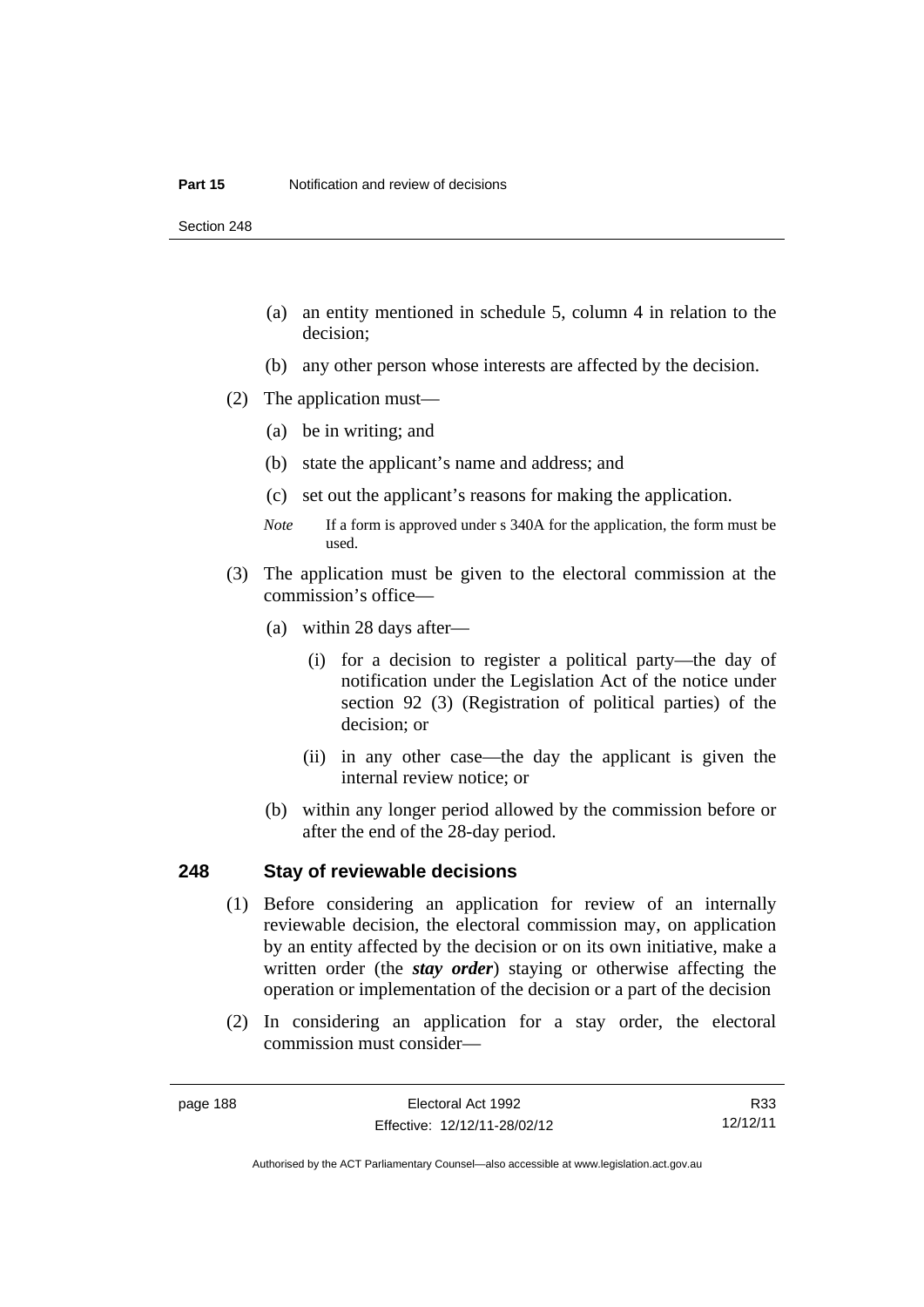- (a) the interests of any other person affected by the decision; and
- (b) the need to ensure, as far as practicable, that the review process and the commission's decision on the review are effective.

#### **249 Review by electoral commission**

- (1) This section applies if the electoral commission is considering an application for review of an internally reviewable decision.
- (2) The electoral commission must—
	- (a) confirm the decision; or
	- (b) vary the decision; or
	- (c) set aside the decision and substitute its own decision.
- (3) The commissioner must not—
	- (a) be present during any deliberation of the electoral commission in relation to the review of the internally reviewable decision; or
	- (b) take part in any decision of the electoral commission in relation to the review of the internally reviewable decision.
- (4) Subsection (3) does not apply to an internally reviewable decision made by a delegate of the commissioner.

#### **249A Reviewable decision notices**

If the electoral commission makes a reviewable decision, the commission must give a reviewable decision notice to each entity that is given an internal review notice.

- *Note 1* The electoral commission must also take reasonable steps to give a reviewable decision notice to anyone whose interests are affected by the decision (see *ACT Civil and Administrative Tribunal Act 2008*, s 67A).
- *Note 2* The requirements for reviewable decision notices are prescribed under the *ACT Civil and Administrative Tribunal Act 2008*.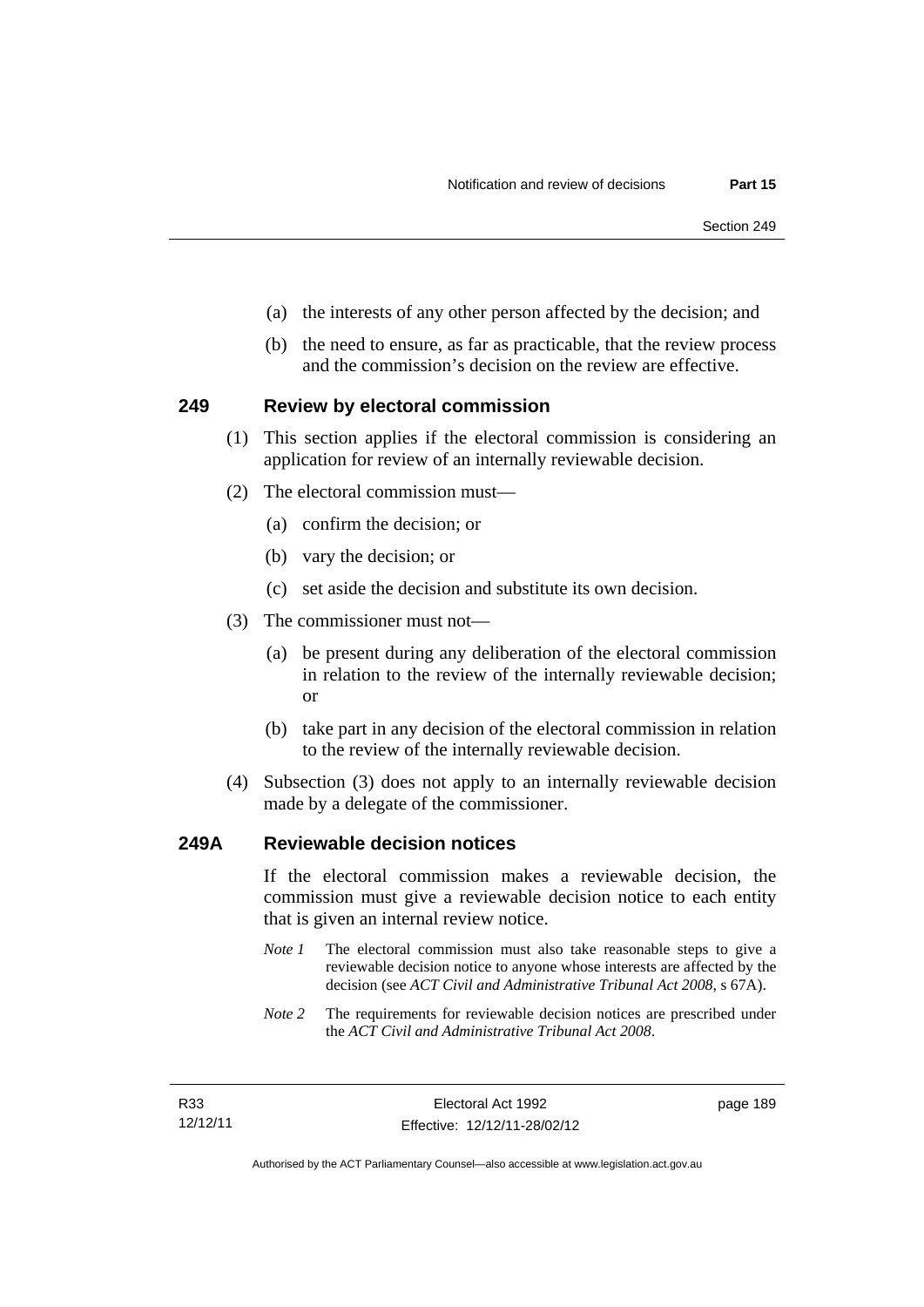Section 249B

#### **249B Applications for review**

The following may apply to the ACAT for review of a reviewable decision:

- (a) an entity that is given a reviewable decision notice;
- (b) any other person whose interests are affected by the decision.
- *Note* If a form is approved under the *ACT Civil and Administrative Tribunal Act 2008* for the application, the form must be used.

page 190 **Electoral Act 1992** Effective: 12/12/11-28/02/12

R33 12/12/11

Authorised by the ACT Parliamentary Counsel—also accessible at www.legislation.act.gov.au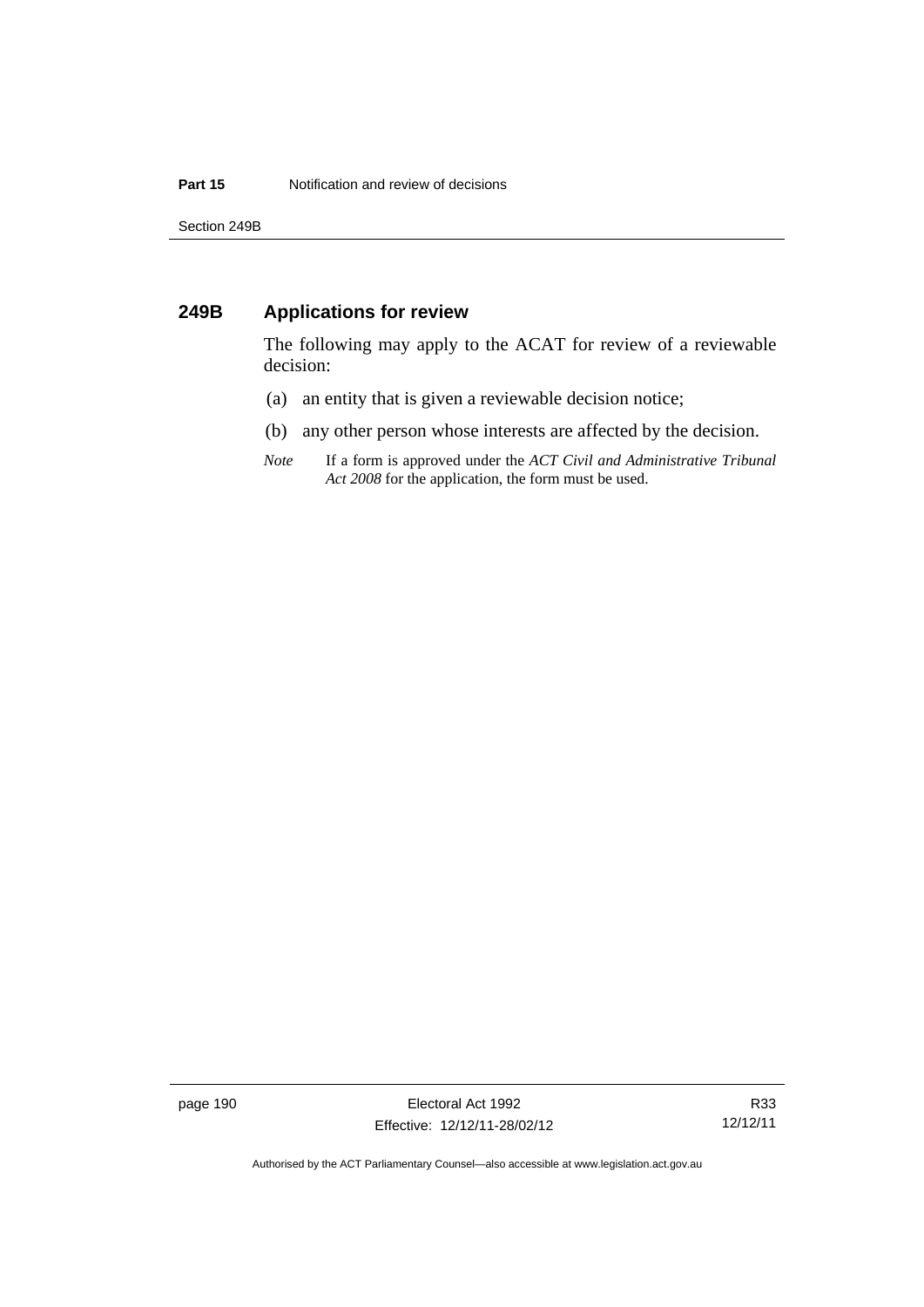# **Part 16 Disputed elections, eligibility and vacancies**

## **Division 16.1 Preliminary**

#### **250 Definitions for pt 16**

In this part:

*application* means an application disputing the validity of an election made in accordance with section 258.

*bribery* means a contravention of section 285.

*contravention*, of a section of this Act or the *Crimes Act 1914* (Cwlth), includes—

- (a) attempting or conspiring to contravene that section; or
- (b) aiding, abetting, counselling or procuring the contravention of that section.

*Court of Disputed Elections*—see section 252 (2).

*election* includes—

- (a) a recount of votes under section 194; and
- (b) the choice of a person to fill a casual vacancy under section 195.

*file* means to file in the registrar's office.

*proceeding* means a proceeding before the Court of Disputed Elections.

*registrar* means the registrar of the Supreme Court.

*Speaker*—see section 251.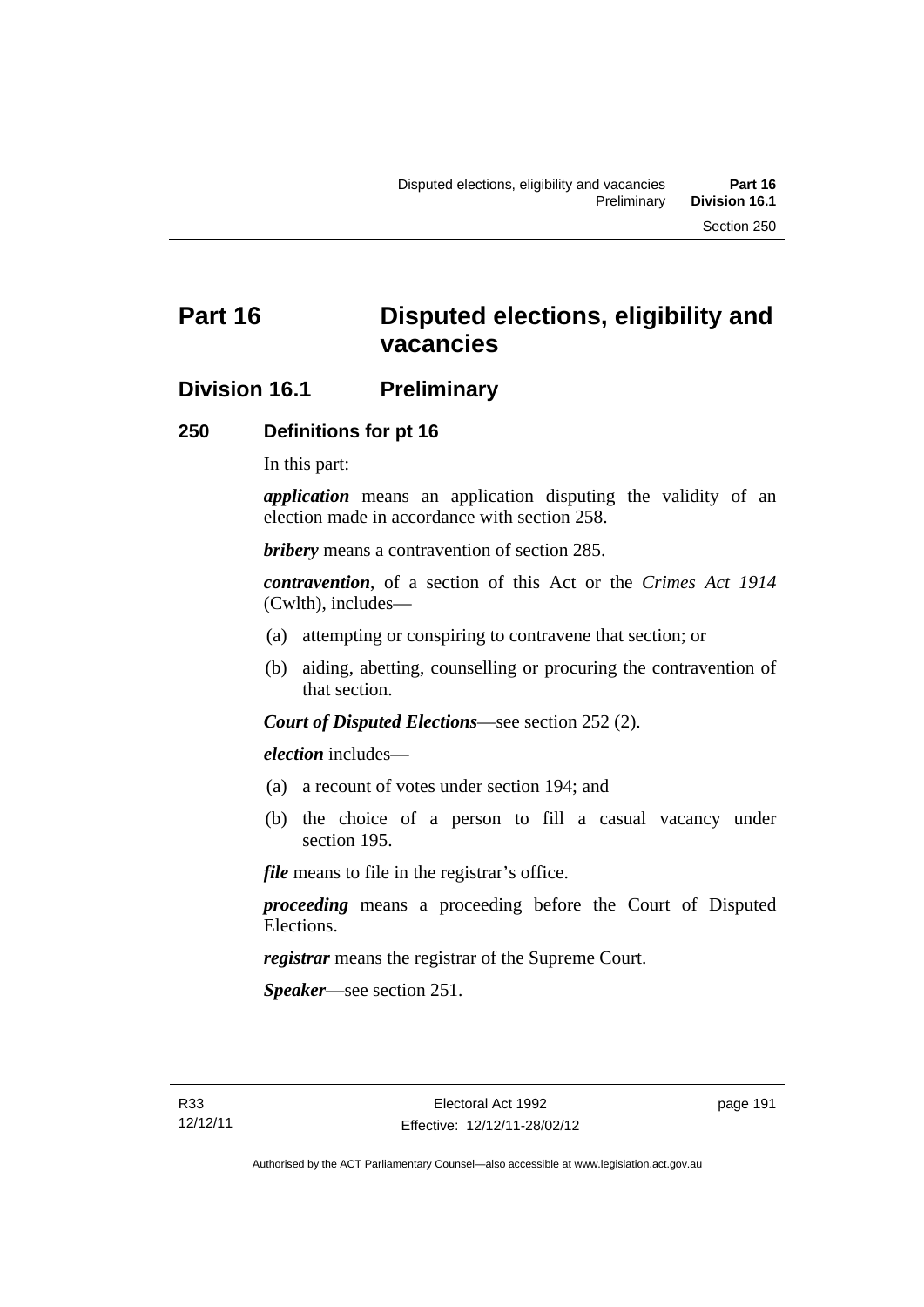*undue influence* means a contravention of section 288 (Violence and intimidation) or the *Crimes Act 1914* (Cwlth), section 28 (Interfering with political liberty).

## **251 Meaning of** *Speaker* **for pt 16**

(1) In this part:

*Speaker* includes—

- (a) if the Speaker is unavailable—the Deputy Speaker; or
- (b) if both the Speaker and Deputy Speaker are unavailable another MLA who is not the subject of a proceeding and is appointed by the Assembly to act as the Speaker for this part; or
- (c) if both the Speaker and Deputy Speaker are unavailable and no MLA is appointed for paragraph (b)—the clerk of the Assembly.
- (2) For subsection (1), the Speaker or Deputy Speaker is unavailable if—
	- (a) the office-holder is absent from duty; or
	- (b) there is a vacancy in the office; or
	- (c) the office-holder is the subject of a proceeding.

## **Division 16.2 Jurisdiction and powers of Supreme Court**

## **252 Court of Disputed Elections**

- (1) The Supreme Court has jurisdiction to hear and determine—
	- (a) applications disputing the validity of elections; and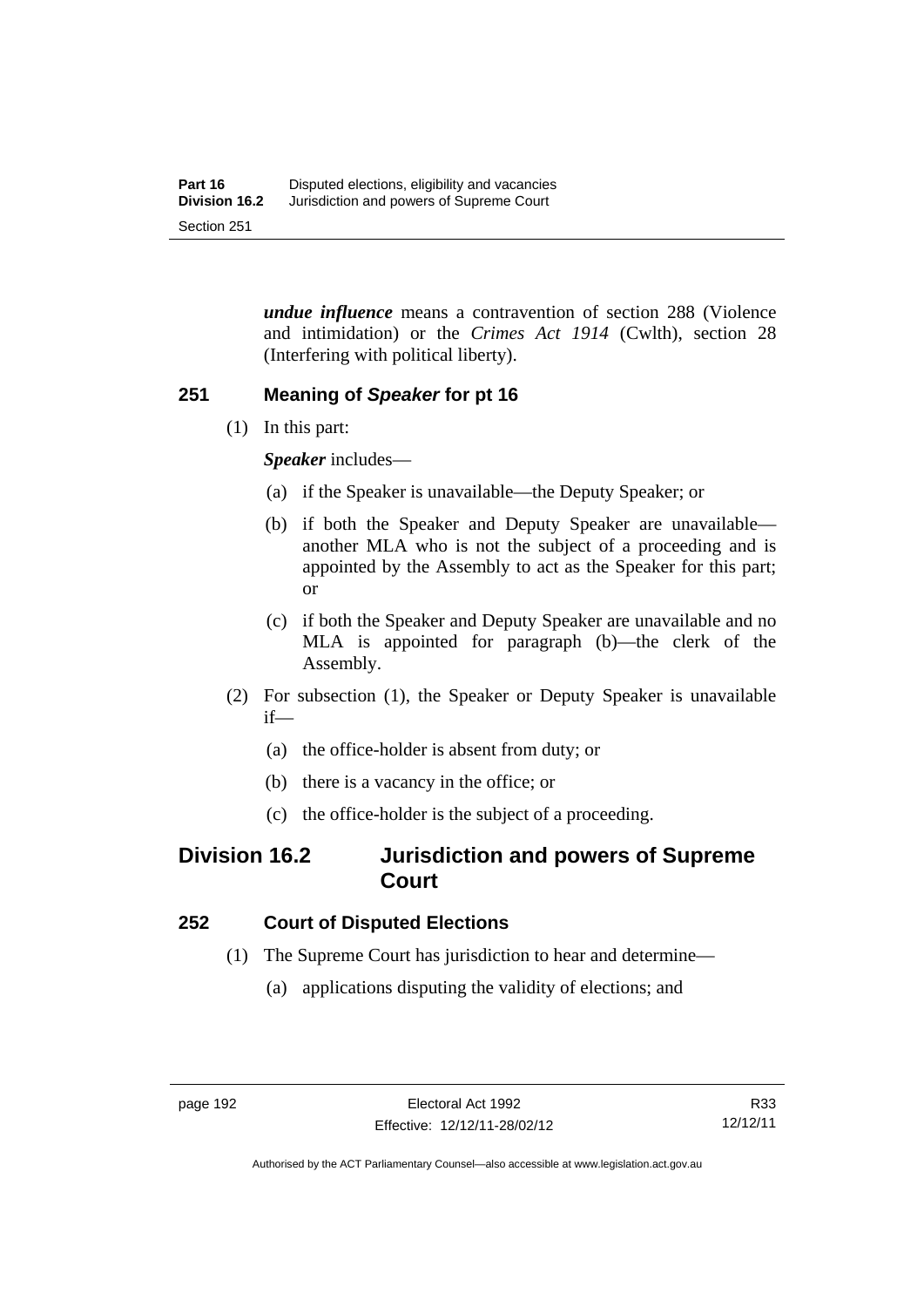- (b) questions referred to the court by resolution of the Legislative Assembly relating to—
	- (i) the eligibility of persons who have been declared elected to be members of the Assembly; or
	- (ii) vacancies in the membership of the Assembly.
- (2) When exercising jurisdiction under subsection (1), the Supreme Court shall be known as the Court of Disputed Elections.

#### **253 Powers of the court**

Subject to this part, the Supreme Court has the same powers (so far as they are applicable) when exercising jurisdiction under this part as it has when exercising its original jurisdiction.

#### **255 Decisions are final**

A decision of the Court of Disputed Elections is final and conclusive, is not subject to appeal and shall not be called into question.

# **Division 16.3 Disputed elections**

## **256 Validity may be disputed after election**

- (1) The validity of an election shall not be disputed except by application to the Court of Disputed Elections after the result of the election is declared.
- (2) Without limiting subsection (1), if any of the following matters in relation to an election is called into question, the validity of the election is to be taken to be in dispute:
	- (a) the acceptance or rejection of a nomination of a candidate by the commissioner;
	- (b) the eligibility of a person to be nominated as a candidate, to be elected or to be an MLA;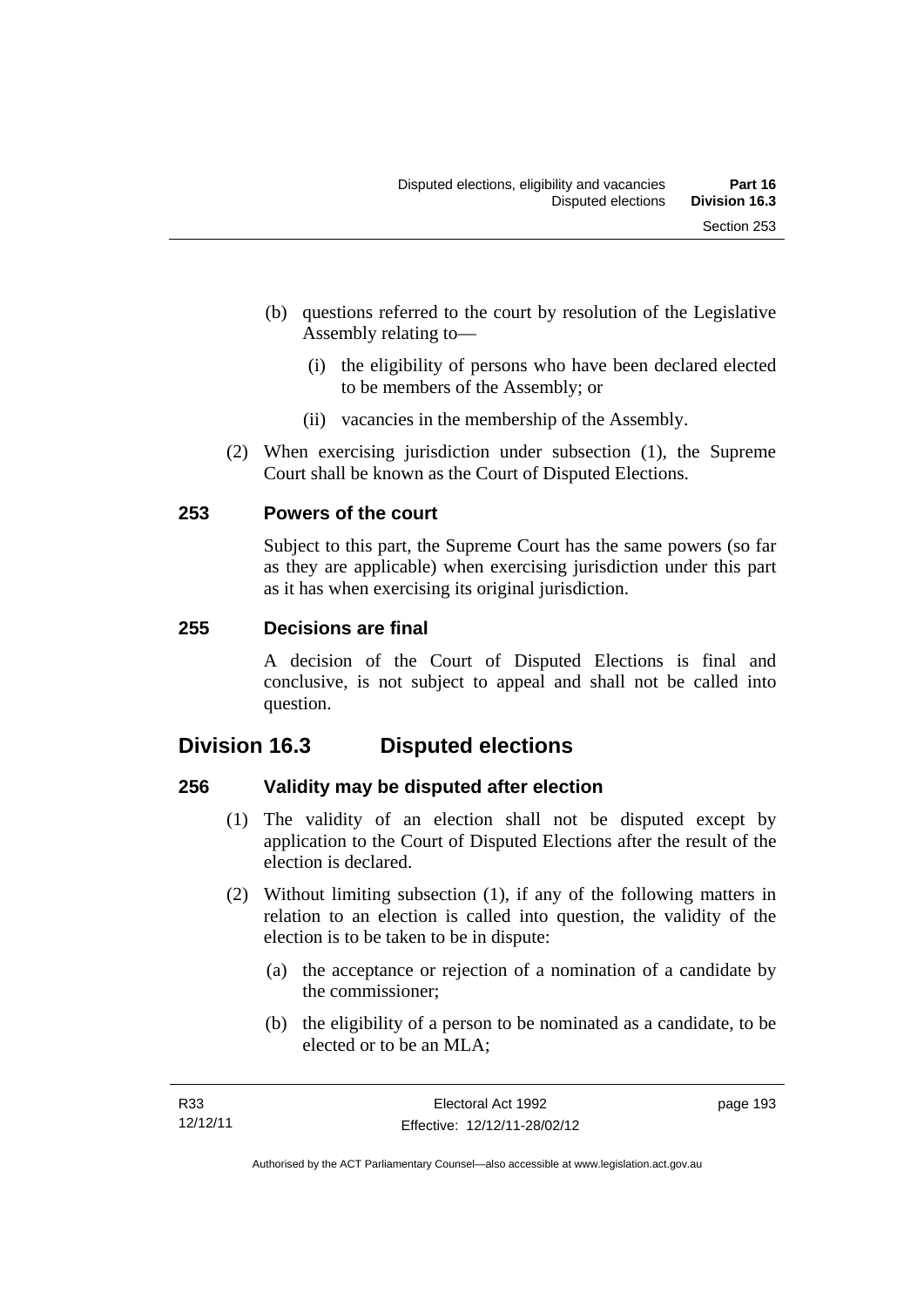- (c) any matter connected with the printing or endorsement of ballot papers;
- (d) any matter connected with the issue, or scrutiny, of ballot papers by an officer;
- (e) any matter connected with electronic voting;
- (f) any matter connected with the admission or rejection of declaration votes by an officer at the preliminary scrutiny.

#### **257 Persons entitled to dispute elections**

The following persons are entitled to dispute the validity of an election:

- (a) a candidate in the election;
- (b) an elector entitled to vote at the election;
- (c) the commissioner.

#### **258 Form of application**

- (1) An application disputing the validity of an election shall—
	- (a) specify the declarations sought; and
	- (b) set out the facts relied on to invalidate the election with sufficient particularity to identify the matters on which the applicant relies as justifying those declarations; and
	- (c) set out the applicant's full name and address and the capacity in which he or she is making the application; and
	- (d) be signed by the applicant.
- (2) The signature of an applicant other than the commissioner shall be witnessed by another person whose signature, full name, address and occupation shall be set out in the application.

R33 12/12/11

Authorised by the ACT Parliamentary Counsel—also accessible at www.legislation.act.gov.au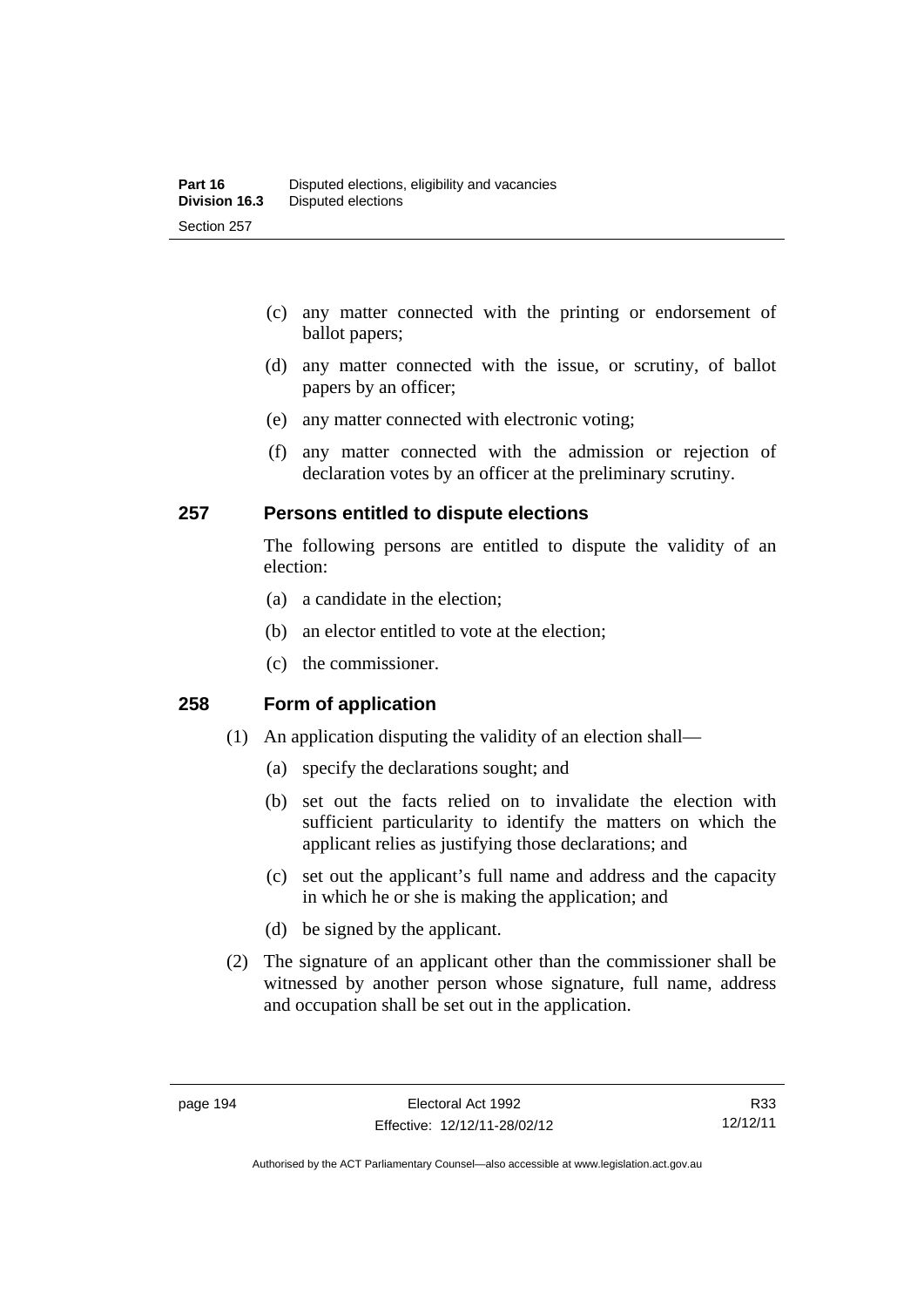#### **259 Time for filing application**

An application shall be filed within 40 days after the result of the election is declared.

## **260 Deposit as security for costs**

- (1) At the time of filing an application, the applicant shall deposit with the registrar as security for costs the amount prescribed by the *Court Procedures Rules 2006*.
- (2) The amount deposited shall be set off against any costs ordered to be paid by the applicant.

#### **261 Registrar to serve copies of application on certain persons**

The registrar shall, after an application is filed under section 259, serve a sealed copy of the application on—

- (a) the Speaker; and
- (b) the person whose election is being disputed; and
- (c) if the commissioner is not the applicant—the commissioner.

## **262 Parties to application under div 16.3**

- (1) The following people are entitled to appear in a proceeding under this division:
	- (a) the applicant;
	- (b) the commissioner;
	- (c) if a person whose election is being disputed files a notice of appearance within 7 days after the day when the person is served with a copy of the application under section 261—the person;
	- (d) anyone else with the leave of the Court of Disputed Elections.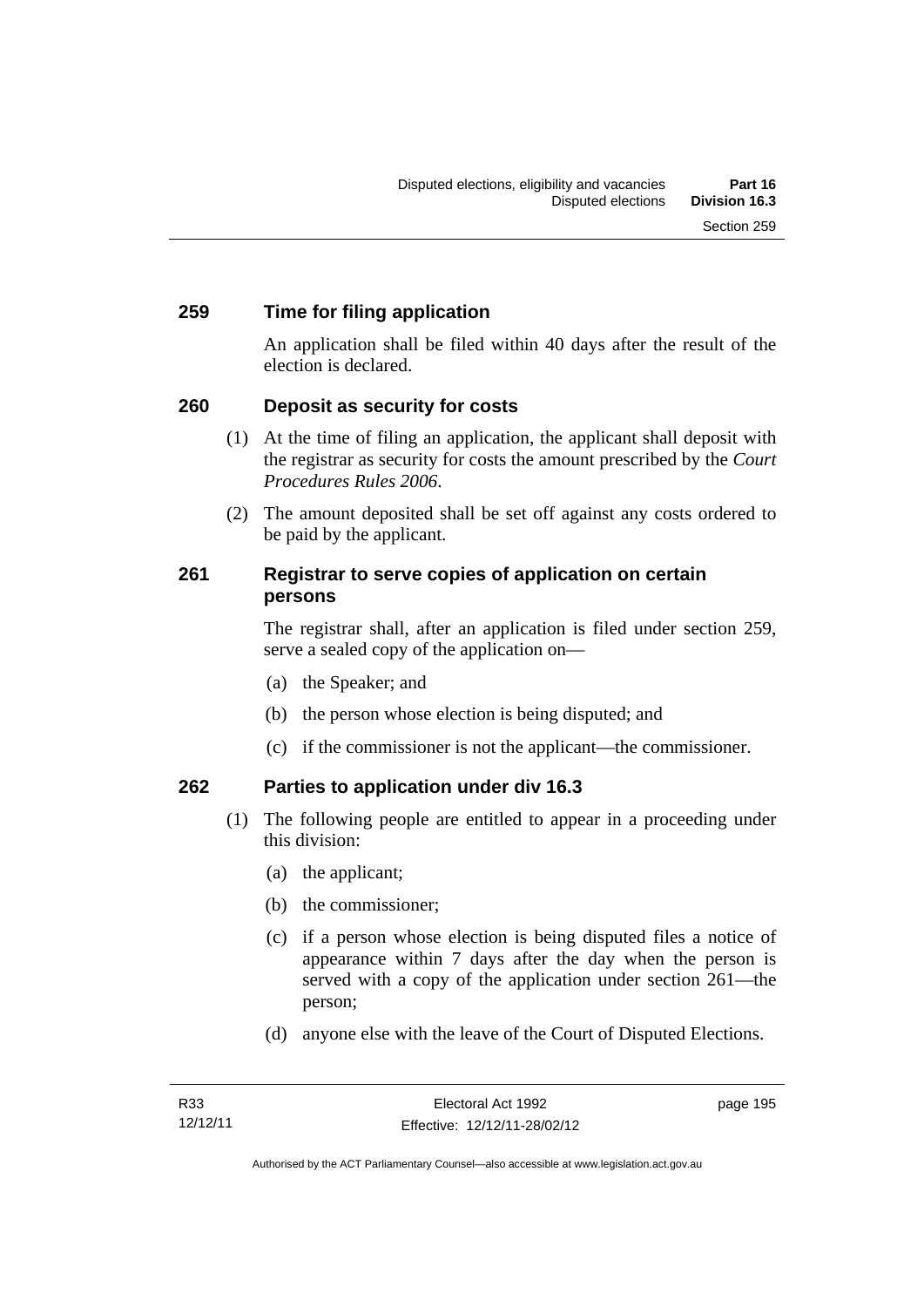- (2) A person other than the applicant who appears under subsection (1) is to be taken to be a respondent to the application.
- (3) This section does not apply to an application under section 263.

#### **263 Withdrawal and abatement of application**

(1) In this section:

*election application* means an application disputing the validity of an election made in accordance with section 258.

*leave application* means an application for leave to withdraw an election application.

- (2) An applicant may withdraw an election application only with the leave of the Supreme Court.
- (3) An applicant is not entitled to make a leave application unless notice of the applicant's intention to do so has been—
	- (a) published in a newspaper; and
	- (b) given to the commissioner and to each of the respondents to the relevant election application.
- (4) A leave application shall not be made without the consent of all the applicants to the relevant election application.
- (5) The following persons are entitled to appear as respondents to a leave application:
	- (a) the commissioner;
	- (b) a respondent to the relevant election application;
	- (c) any other person with the leave of the Supreme Court.
- (6) Unless the Supreme Court orders otherwise, if an election application is withdrawn, the applicant is liable to pay the costs of the respondent in relation to that application and the leave application.

R33 12/12/11

Authorised by the ACT Parliamentary Counsel—also accessible at www.legislation.act.gov.au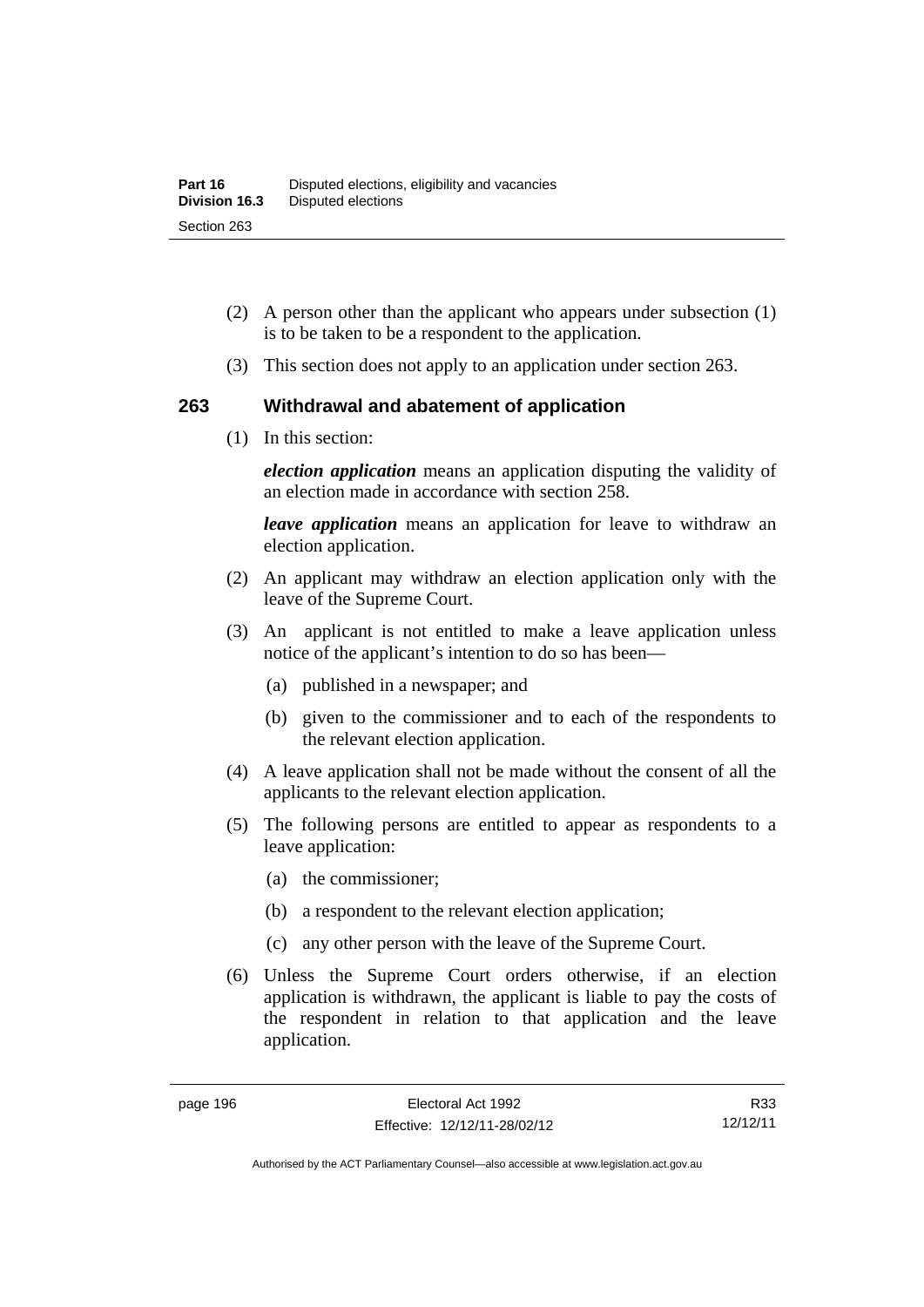- (7) In determining a leave application, the Supreme Court shall inquire into the reasons for it and determine whether it was—
	- (a) the result of an agreement, arrangement or understanding; or
	- (b) in consideration of—
		- (i) the seat in the Assembly that is in issue being vacated at any time in the future; or
		- (ii) the withdrawal of any other election application; or
		- (iii) any other matter.
- (8) The Supreme Court shall publish its reasons for a determination as if it were a judgment and give a copy of them to the commissioner.
- (9) If, before the hearing of an election application, a respondent other than the commissioner—
	- (a) dies or gives the prescribed notice that he or she does not intend to oppose the application; or
	- (b) resigns from, or otherwise ceases to hold, the seat in the Assembly that is in issue;

then—

- (c) the person ceases to be a respondent; and
- (d) the person, or his or her personal representative, shall—
	- (i) publish notice of that fact in a newspaper; and
	- (ii) give a copy of the notice to the registrar; and
- (e) if a person who might have been an applicant in relation to the election files a notice of appearance within the prescribed period—that person is entitled to appear as a respondent to the application.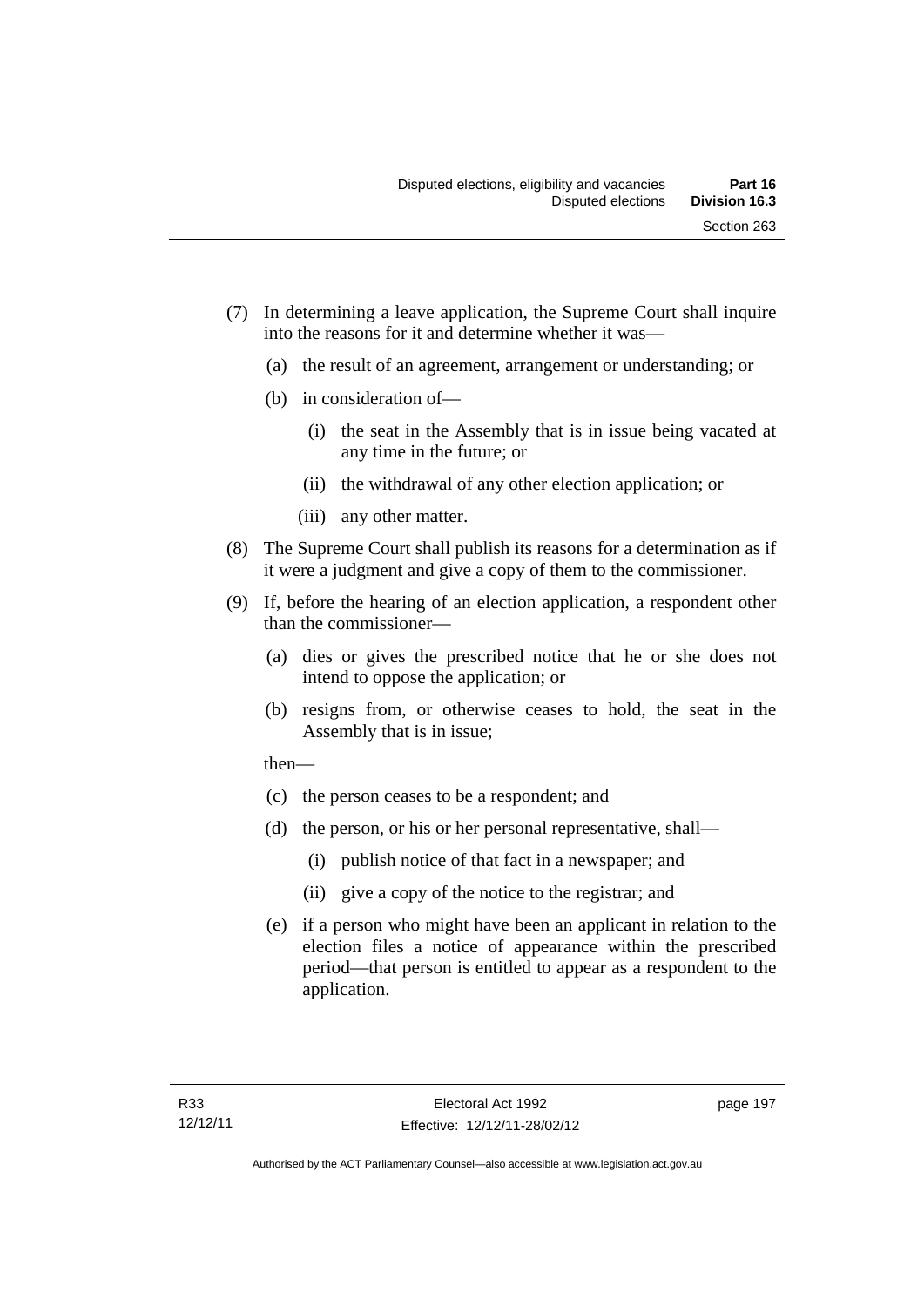- (10) A person who has ceased to be a respondent to an election application is not entitled to appear as a party in proceedings in relation to that application.
- (11) The registrar shall notify the commissioner of the receipt of a notice mentioned in subsection (9) (d) (ii).
- (12) An election application shall be abated by the death of a sole applicant or the last survivor of several applicants.
- (13) The abatement of an election application does not affect the liability of the applicant or any other person for costs awarded against the applicant or other person.

## **264 Hearing of applications**

- (1) The registrar shall, as soon as practicable after the time for filing applications in relation to an election under section 259 has passed, prepare a list of the applications pending in the order of filing and shall make a copy of the list available for inspection at the registrar's office.
- (2) Subject to subsection (3), an application shall, as far as practicable, be heard in the order in which it appears in the list.
- (3) All applications in relation to an election for an electorate shall be heard together.

#### **265 Declarations and orders**

The Court of Disputed Elections shall hear and determine an application and may—

- (a) declare the election void; or
- (b) declare that a person who has been declared elected was not duly elected; or
- (c) declare that a person who has not been declared elected was duly elected; or

R33 12/12/11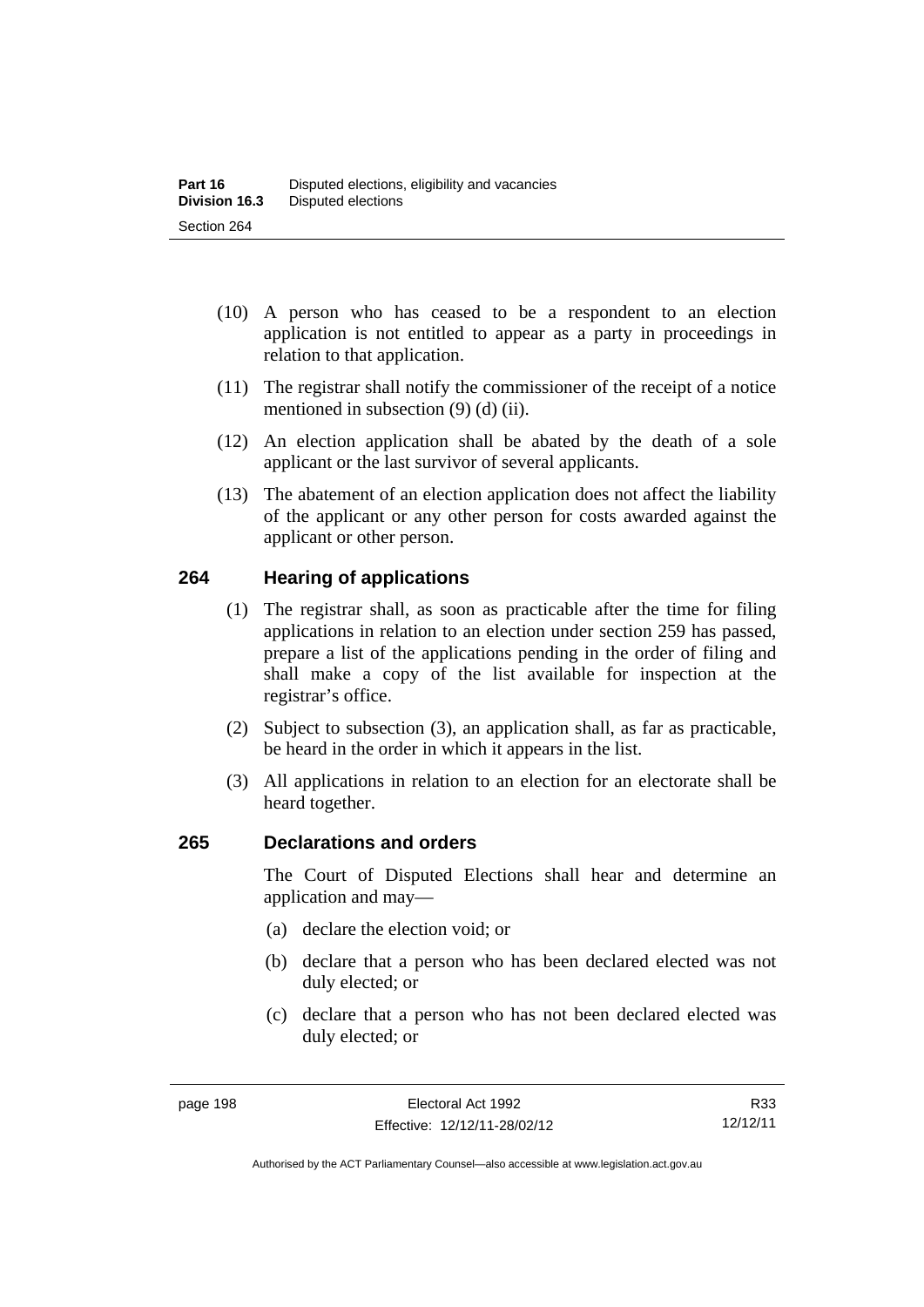(d) dismiss the application in whole or in part;

and may make any orders in relation to the application that the court considers appropriate.

#### **266 Illegal practices**

- (1) Without limiting the grounds on which the Court of Disputed Elections may make a declaration under section 265 (a) or (b), the court may make such a declaration on the ground of any illegal practice in connection with the election.
- (2) The Court of Disputed Elections shall not make a declaration under section 265 (a) or  $(b)$ —
	- (a) on the ground of any illegal practice (other than bribery or undue influence); or
	- (b) on the ground of bribery or undue influence by a person who was not a candidate for the election without the knowledge or consent of a candidate in the election;

unless satisfied that—

- (c) the result of the election was, or was likely to have been, affected by the illegal practice; and
- (d) it is just to make the declaration.
- (3) If the Court of Disputed Elections finds any illegal practice in connection with an election (whether the court makes a declaration under section 265 (a) or (b) on that ground or not), the registrar shall report the finding to—
	- (a) the Speaker; and
	- (b) the Minister; and
	- (c) the commissioner; and
	- (d) the director of public prosecutions.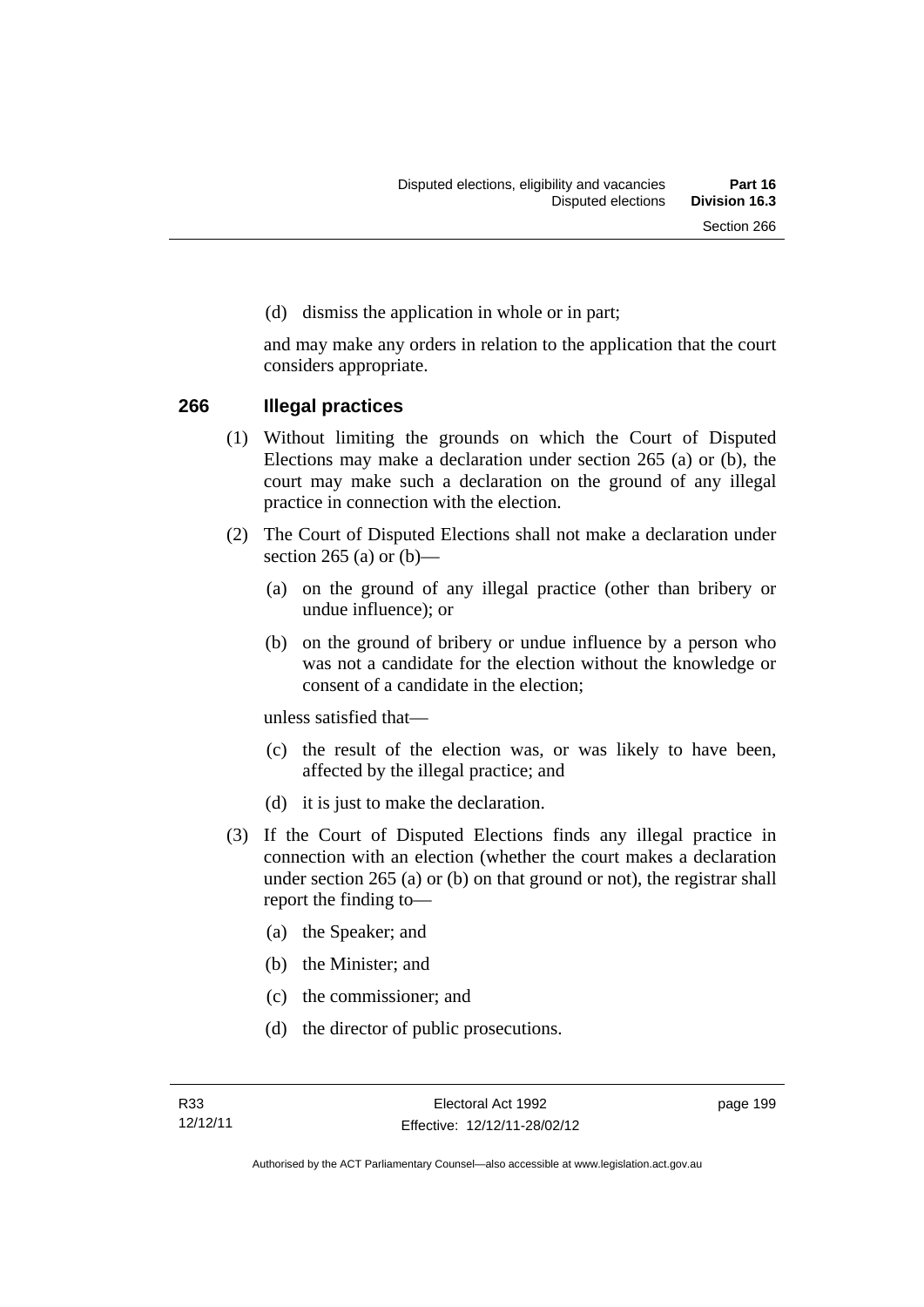- (4) Any finding by the Court of Disputed Elections in relation to any illegal practice in connection with an election is not to be taken to be a bar to, or to prejudice in any way, any prosecution in relation to the act alleged before the court to have constituted the illegal practice.
- (5) In this section:

*illegal practice* means a contravention of this Act, and includes undue influence.

*Note Contravention* and *undue influence* are defined in s 250.

### **267 Bribery or undue influence by person elected**

If the Court of Disputed Elections finds that a person who was declared elected committed, or attempted to commit, bribery or undue influence in connection with any election, the court shall declare the election of that person void.

### **268 Immaterial delays and errors**

- (1) The Court of Disputed Elections shall not make a declaration under section 265 (a), (b) or (c) on the ground that there was a delay in—
	- (a) declaring the nominations for the election; or
	- (b) providing certified lists of electors to candidates for the election; or
	- (c) polling for the election; or
	- (d) declaring the result of the election.
- (2) The Court of Disputed Elections shall not make a declaration under section 265 (a), (b) or (c) on the ground of any absence of, or any error or omission by, an officer unless the absence, error or omission affected, or was likely to have affected, the result of the election.
- (3) In determining whether an absence, error or omission that prevented an elector from voting affected the result of an election or not, the

R33 12/12/11

Authorised by the ACT Parliamentary Counsel—also accessible at www.legislation.act.gov.au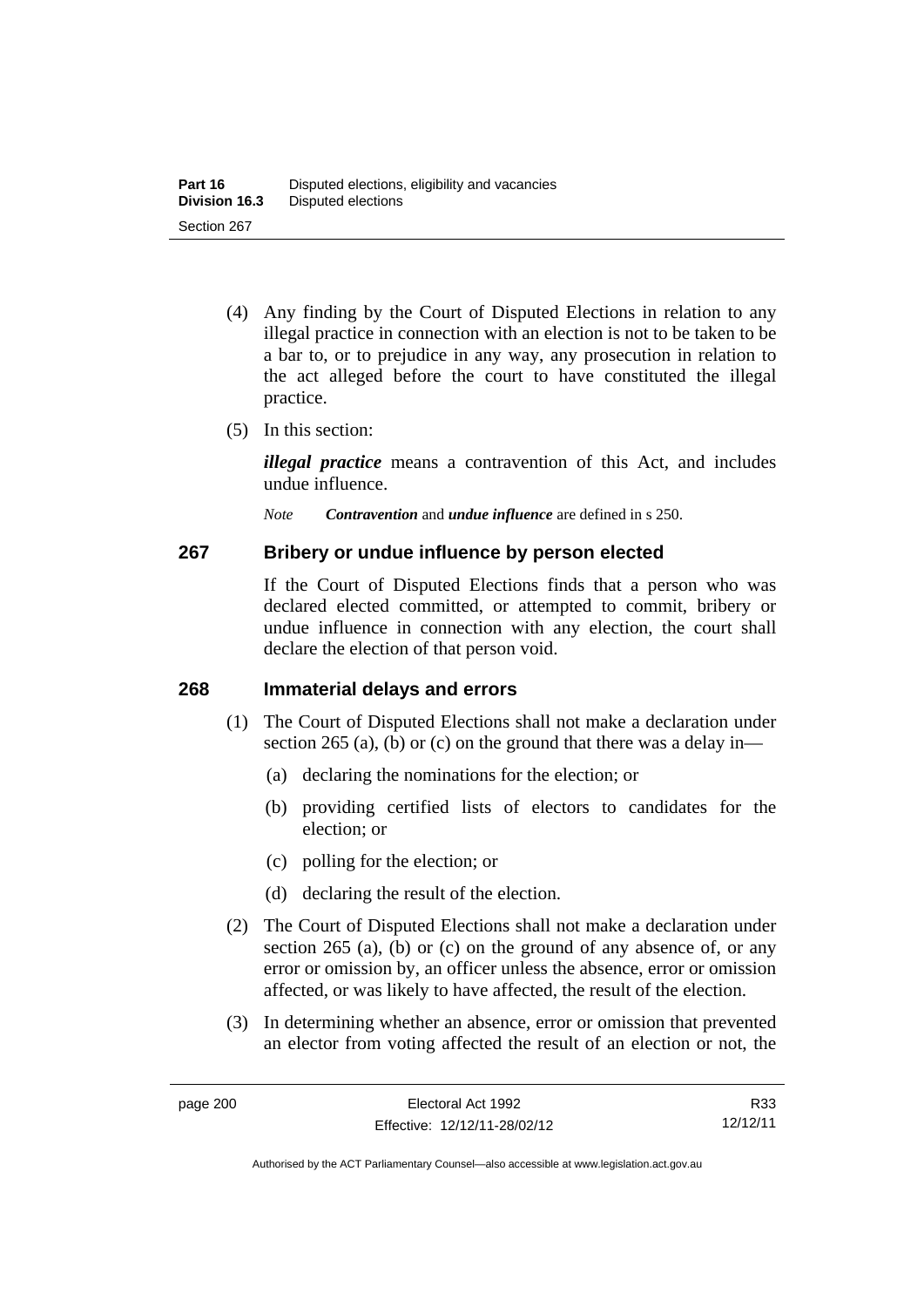Court of Disputed Elections shall not have regard to any evidence of the way in which the elector intended to vote.

## **269 Inquiries by court**

- (1) In determining an application, the Court of Disputed Elections may make the inquiries it considers appropriate, including but not limited to—
	- (a) an inquiry about the identity of persons who voted; and
	- (b) an inquiry into the accuracy of approved computer programs used in electronic voting and the electronic scrutiny of votes; and
	- (c) an inquiry about whether ballot papers were improperly admitted or rejected, or not.
- (2) The Court of Disputed Elections shall not inquire into the correctness of any roll.
- (3) If the Court of Disputed Elections makes an inquiry in relation to ballot papers marked under part 11, a statement of particulars of the marking of ballot papers prepared by an officer under section 175 (c) is conclusive evidence of the particulars contained in the statement unless the court orders otherwise.

## **270 Rejected ballot papers**

In determining an application, the Court of Disputed Elections may have regard to any declaration vote ballot papers rejected at the preliminary scrutiny if the court is of the opinion that the ballot papers should not have been rejected.

## **271 Evidence that persons were not permitted to vote**

In determining an application, the Court of Disputed Elections shall not have regard to any evidence that a person was not permitted to cast a vote in an election unless the court is satisfied that the person—

Authorised by the ACT Parliamentary Counsel—also accessible at www.legislation.act.gov.au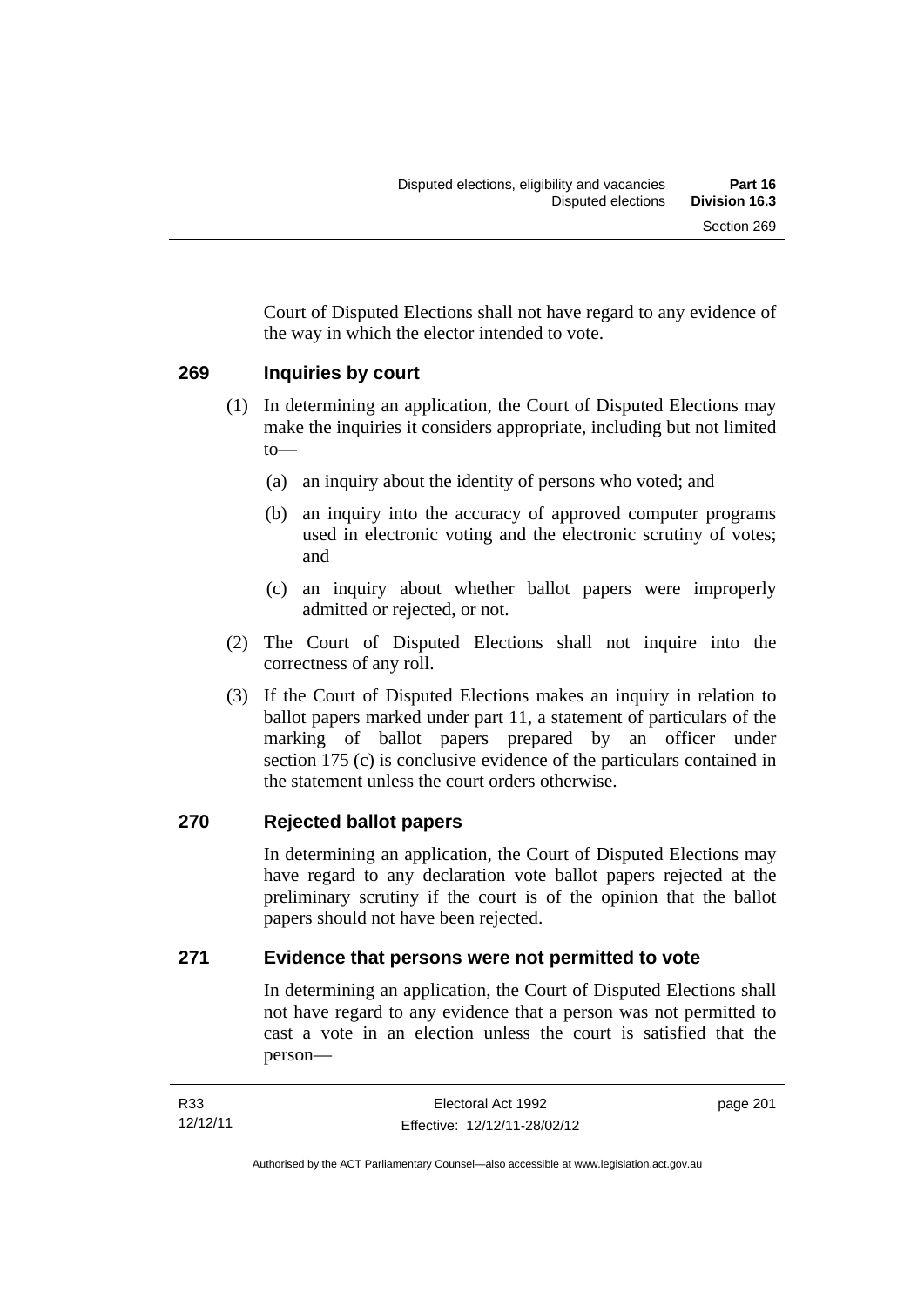- (a) claimed to vote in accordance with this Act; and
- (b) complied with the requirements of this Act in relation to voting to the extent that he or she was permitted to do so.

### **272 Inspection of electoral papers**

A party to an application may—

- (a) with the leave of the Court of Disputed Elections; and
- (b) in the presence of the commissioner or a member of staff of the electoral commission;

inspect, and make copies of or take extracts from, the electoral papers (except ballot papers) in the possession of the commissioner that were used in connection with the election being disputed.

#### **273 Commissioner not prevented from accessing documents**

Unless the Court of Disputed Elections otherwise orders, the filing of an application is not to be taken to prevent the commissioner, another member of the electoral commission or a member of the staff of the commission from having access to any document to which that person would otherwise be entitled to have access for the purpose of exercising a function under this Act.

### **274 Registrar to serve copies of declarations on certain persons**

The registrar shall, after an application is determined, serve a sealed copy of the declarations and orders (if any) made by the Court of Disputed Elections on—

- (a) the Speaker; and
- (b) each party to the application.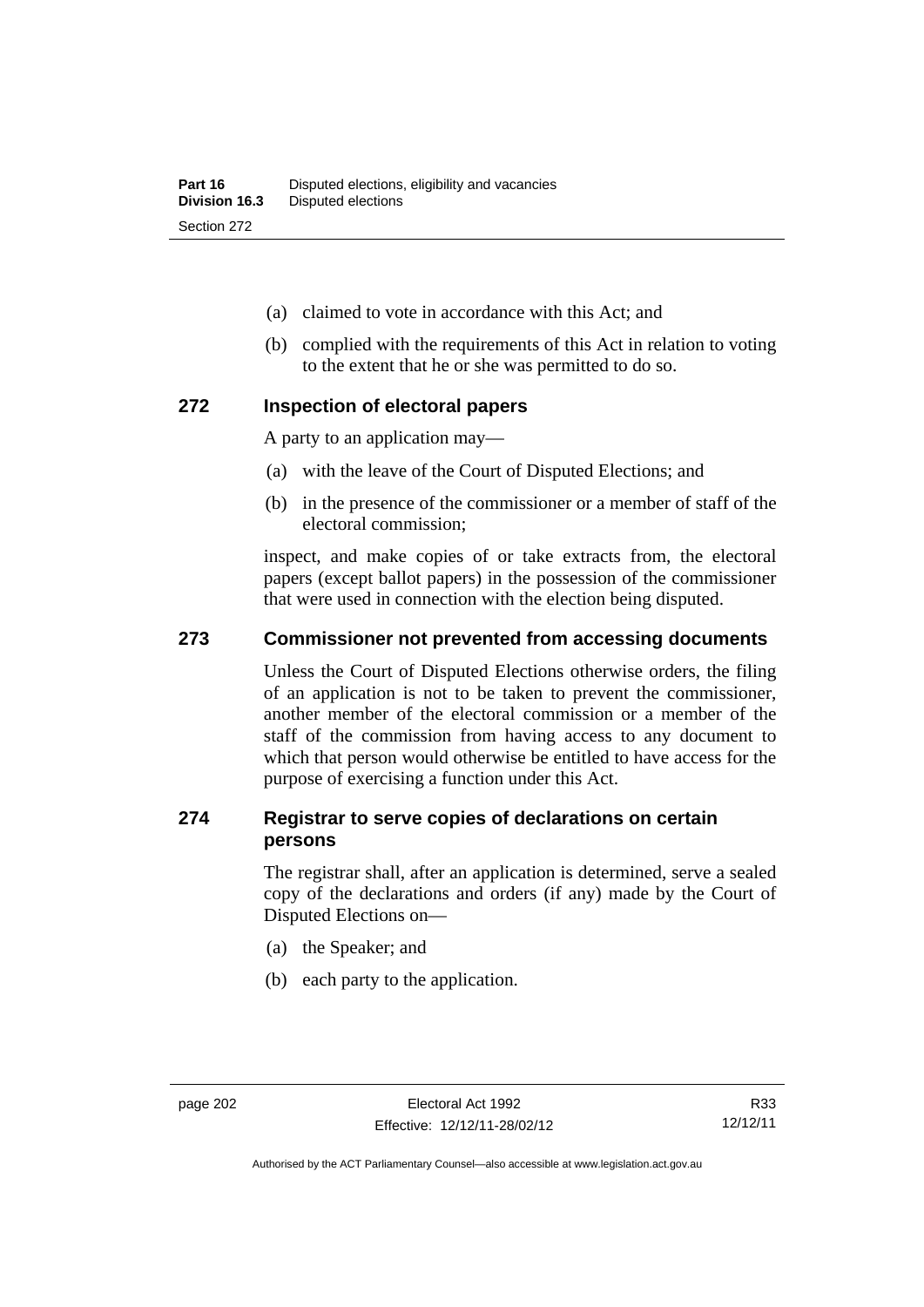## **275 Effect of declarations**

- (1) If the Court of Disputed Elections declares an election void, another election shall be held in accordance with section 101.
- (2) If the Court of Disputed Elections declares that a person who has been declared elected was not duly elected, that person is to be taken not to have been duly elected.
- (3) If the Court of Disputed Elections declares that a person who has not been declared elected was duly elected, that person is to be taken to have been duly elected.
- (4) A declaration by the Court of Disputed Elections referred to in subsection  $(1)$ ,  $(2)$  or  $(3)$  takes effect on the end of the day when the declaration by the court is made.

## **Division 16.4 Eligibility and vacancies**

## **276 Speaker to state case**

If the Assembly passes a resolution referring to the Court of Disputed Elections a question relating to—

- (a) the eligibility of a person who has been declared elected to be an MLA; or
- (b) a vacancy in the membership of the Assembly;

the Speaker shall give to the registrar a statement setting out the question referred, together with any documents in the possession of the Assembly that relate to that question.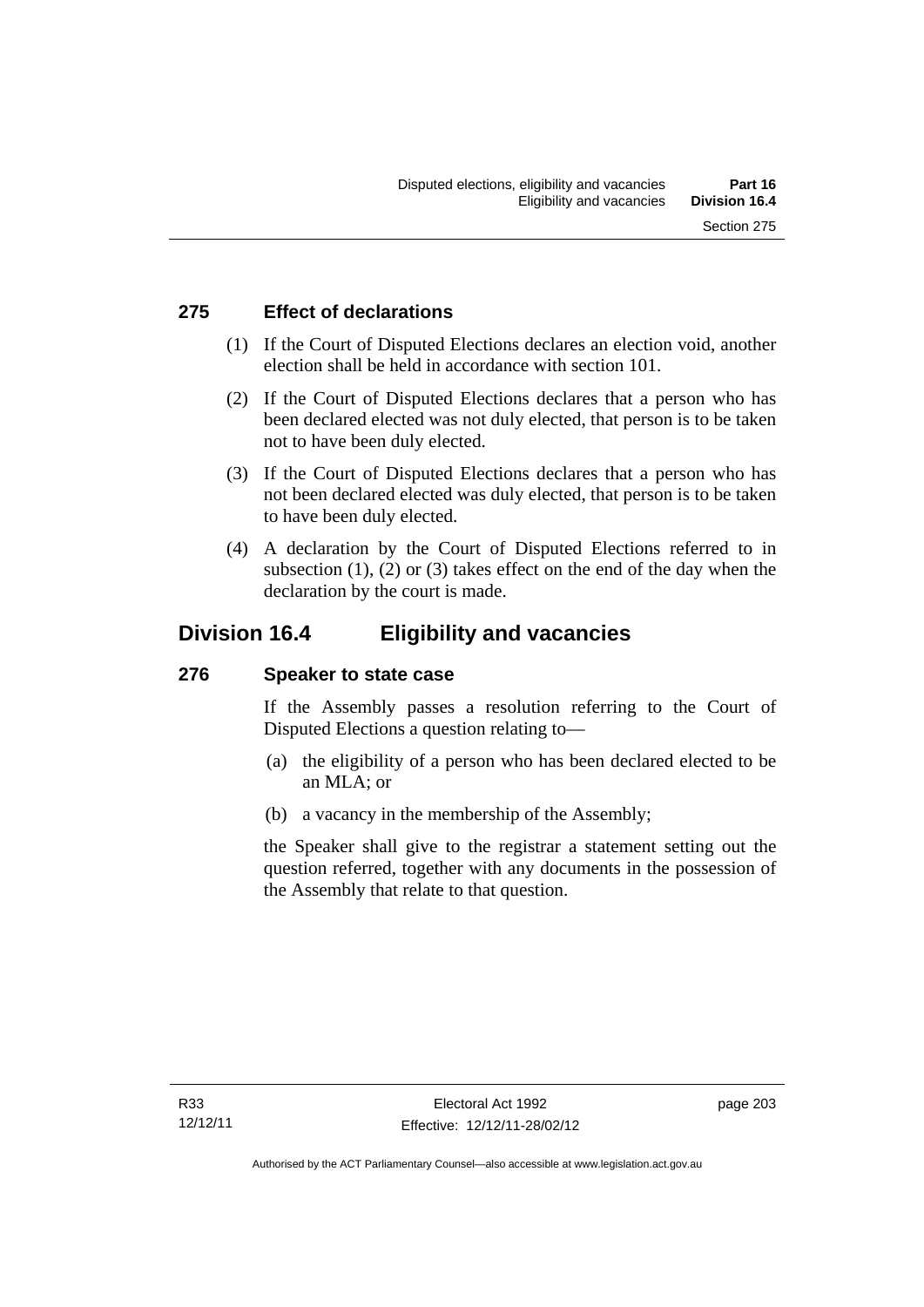### **277 Parties to a referral**

The following persons are entitled to appear in a proceeding under this division:

- (a) any person who, in the opinion of the Court of Disputed Elections, has a sufficient interest in the determination of the question referred;
- (b) any person on whom notice of that question is ordered to be served by the court.

### **278 Declarations and orders**

The Court of Disputed Elections shall hear and determine a question referred to it and may—

- (a) declare that a person who has been declared elected is not eligible to be an MLA; or
- (b) declare a vacancy in the membership of the Assembly; or
- (c) refuse to make a declaration;

and may make the orders in relation to the referral that the court considers appropriate.

### **279 Registrar to serve copy of declarations on Speaker**

The registrar shall, after a question referred to the Court of Disputed Elections is determined, serve a sealed copy of the declarations and orders (if any) made by the court on—

- (a) the Speaker; and
- (b) each party to the referral.

**280 Effect of declarations** 

(1) If the Court of Disputed Elections —

Authorised by the ACT Parliamentary Counsel—also accessible at www.legislation.act.gov.au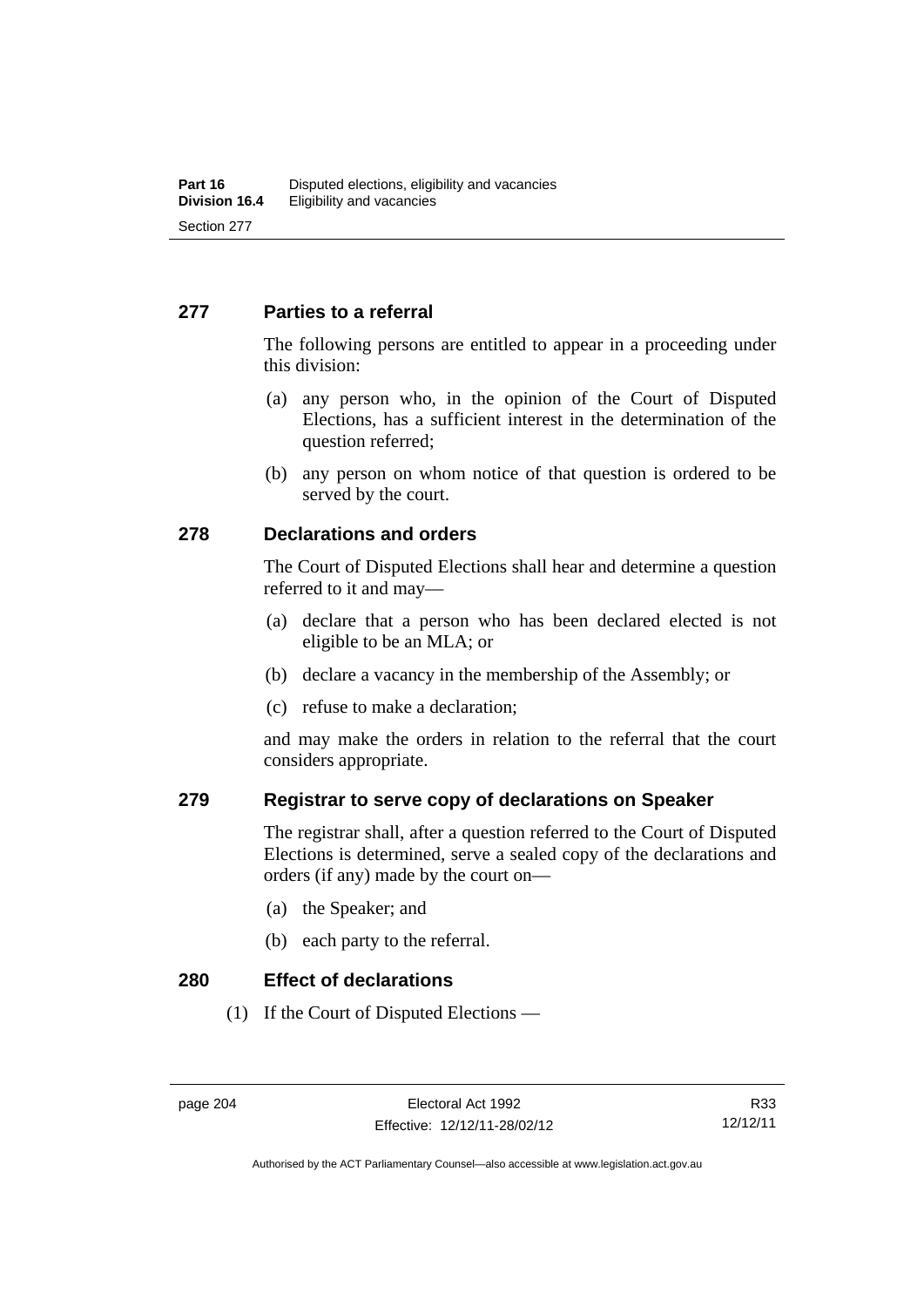- (a) declares that a person who has been declared elected is not eligible to be an MLA; or
- (b) declares a vacancy in the membership of the Assembly;

on the end of the day when the declaration is made a vacancy in the membership of the Assembly arises.

 (2) A vacancy under subsection (1) shall be filled in accordance with part 13.

## **Division 16.5 Proceedings**

## **281 Procedure**

In a proceeding, the Court of Disputed Elections —

- (a) shall be guided by the substantial merits and good conscience of the case; and
- (b) is not bound by technicalities, legal forms or the rules of evidence, but may inform itself in the way it considers appropriate.

## **282 Legal representation limited**

In a proceeding, a party is entitled to be represented by only 1 lawyer appearing as counsel.

## **283 Admissibility of evidence**

- (1) A person who appears as a witness in a proceeding is not excused from answering a question or producing a document or other thing that the person is required by the Court of Disputed Elections to answer or produce on the ground that the answering of the question or the producing of the document or thing may tend to incriminate the person or on the ground of privilege.
- (2) A statement or disclosure made, or a document or other thing produced, by a person in the course of a proceeding, or any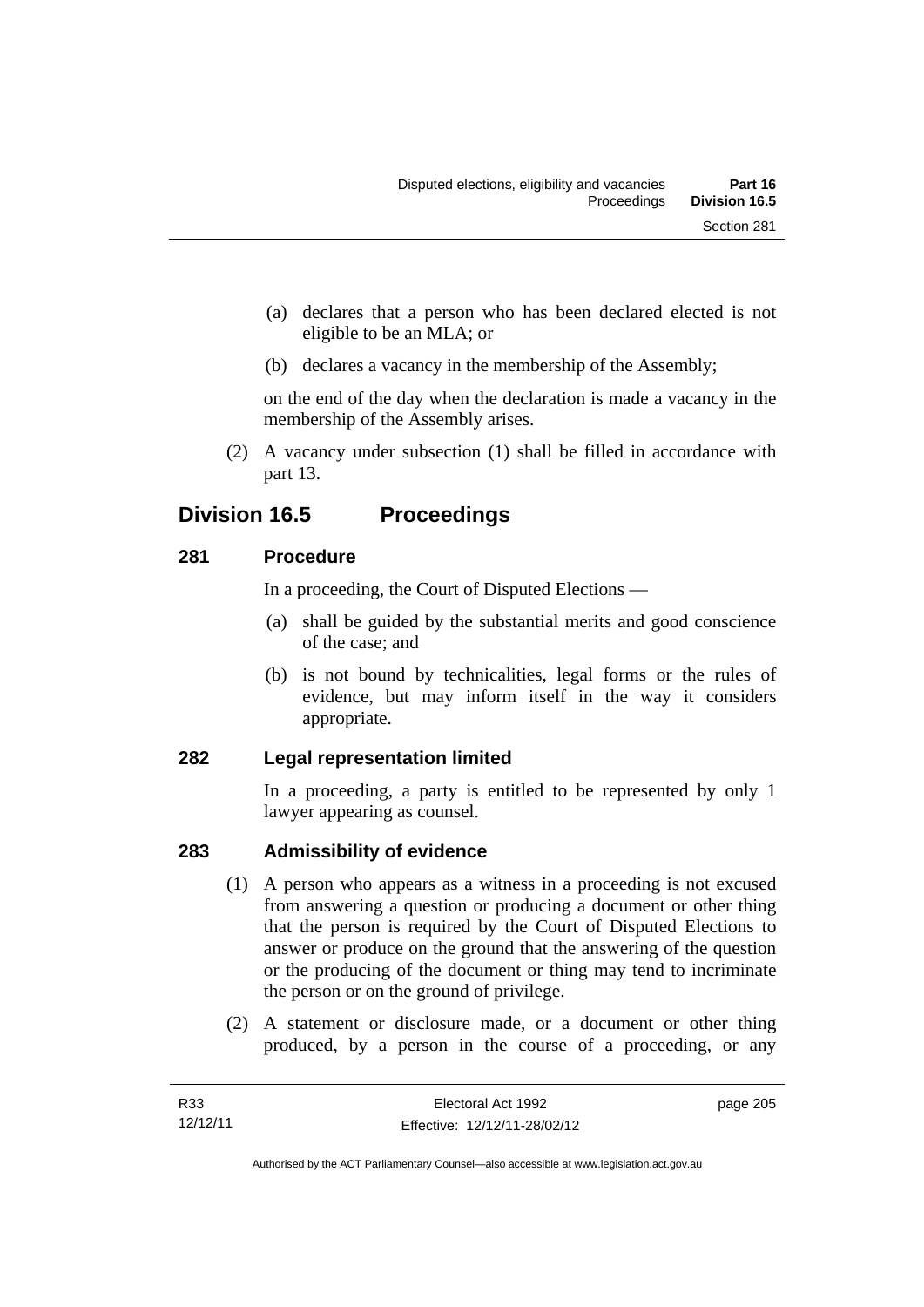information, document or other thing obtained as a direct or indirect consequence of the making of the statement or disclosure, or of the production of the firstmentioned document or thing, is not admissible in evidence in any civil or criminal proceeding except—

- (a) a proceeding before the Court of Disputed Elections; or
- (b) a proceeding for an offence relating to the giving of false evidence.

## **284 Costs may be ordered against Territory**

Even if the Territory is not a party to a proceeding, the Court of Disputed Elections may order the Territory to pay all or any of the costs of the proceeding.

Authorised by the ACT Parliamentary Counsel—also accessible at www.legislation.act.gov.au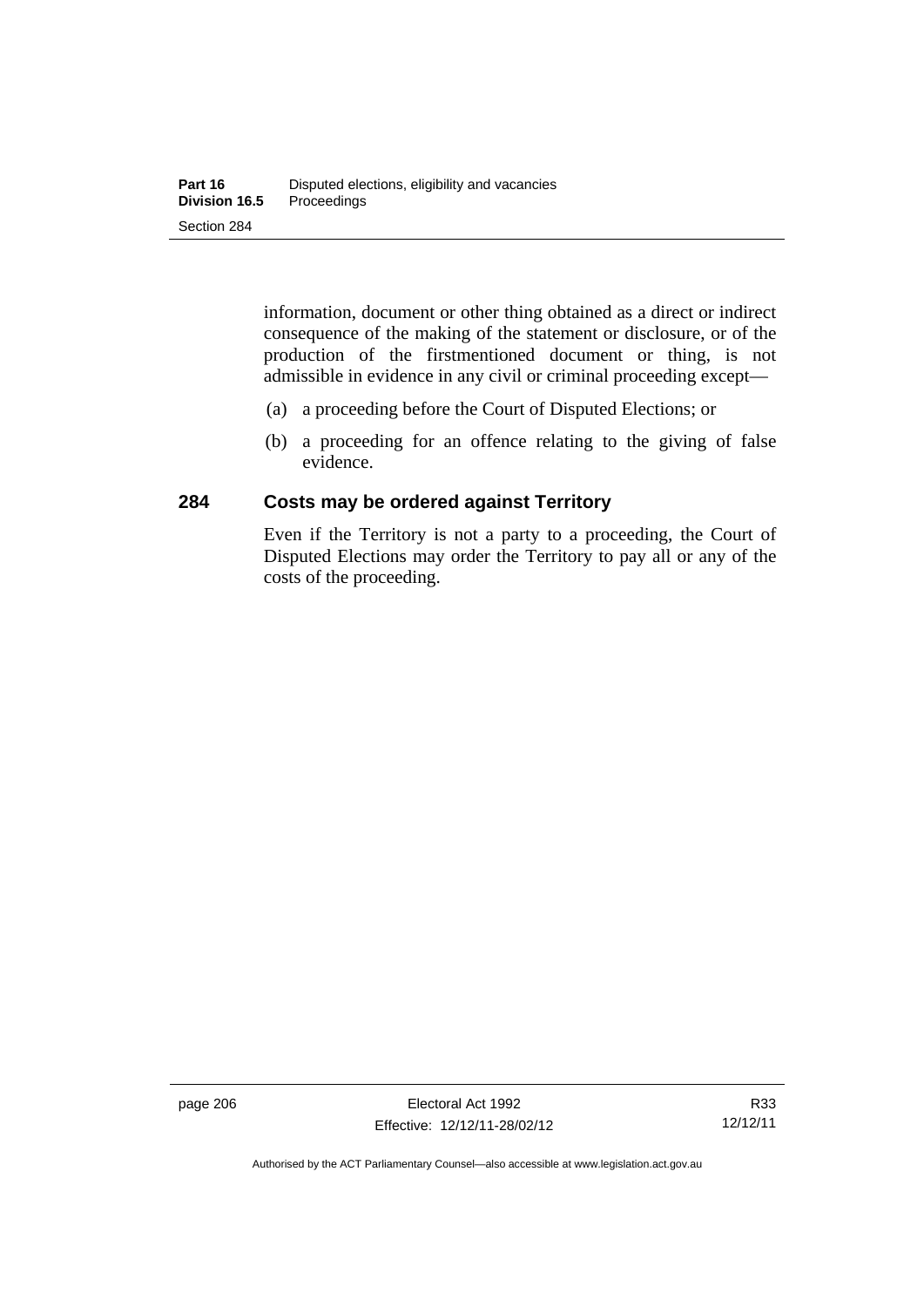# **Part 17 Electoral offences**

## **Division 17.1 Bribery and improper influence**

## **285 Bribery**

(1) A person shall not offer, solicit or accept an electoral bribe.

Maximum penalty: 50 penalty units, imprisonment for 6 months or both.

(2) In this section:

*bribe* does not include a declaration of public policy or a promise of public action.

*electoral bribe* means a bribe for the purpose of—

- (a) influencing the vote of an elector; or
- (b) influencing the candidature of a person in an election; or
- (c) otherwise influencing the course or result of an election; or
- (d) inducing a person not to apply, or to withdraw an application, under section 192 to be a candidate for a seat in relation to which a casual vacancy has occurred, if that person is an eligible person within the meaning of that section; or
- (e) inducing a person not to apply, or to withdraw an application, to the Court of Disputed Elections under division 16.3 to dispute the validity of an election, if that person is entitled to dispute the validity of the election under section 257.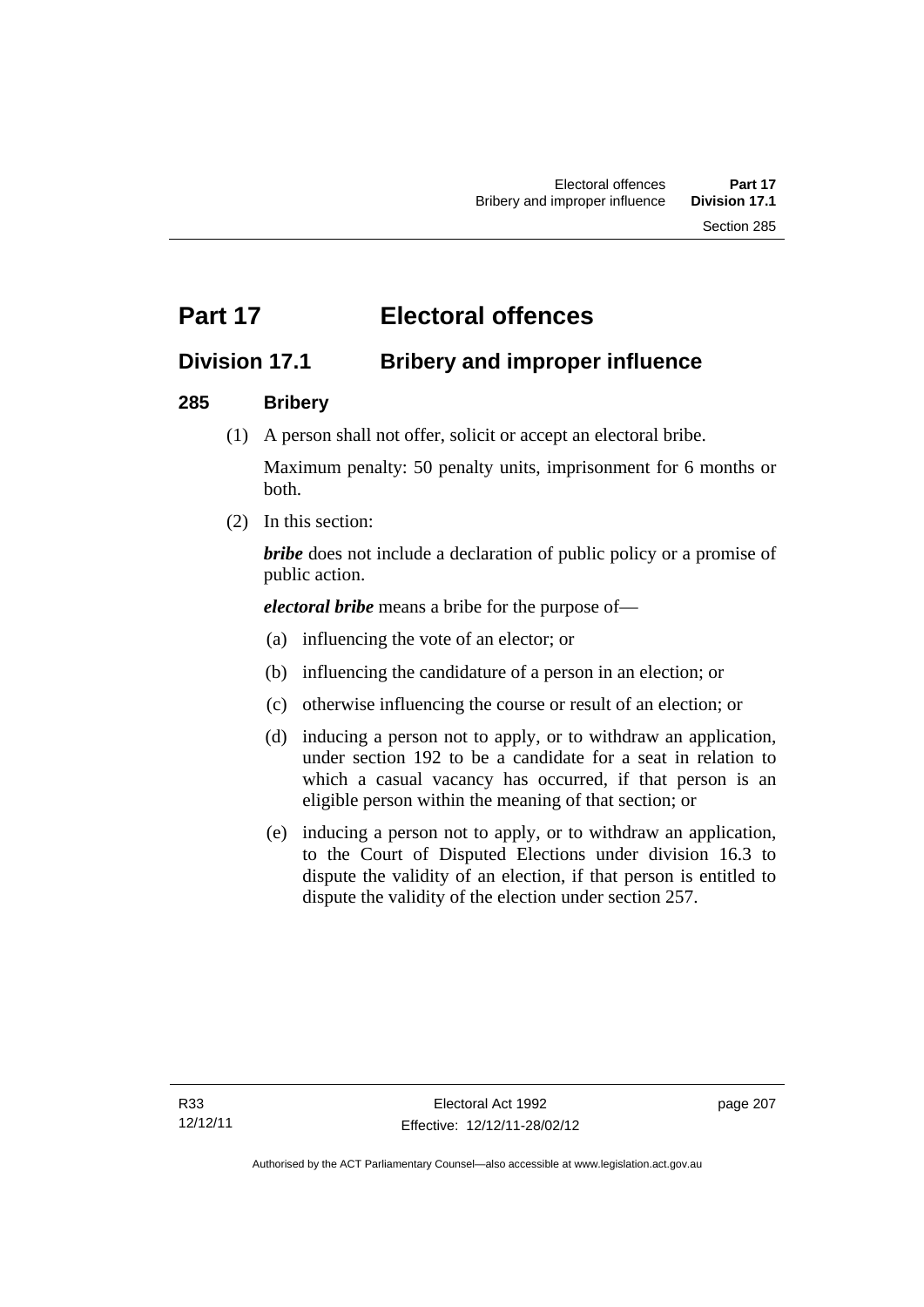## **286 Influencing of votes by officers**

In the exercise of a function under this Act, an officer shall not, without reasonable excuse, do anything for the purpose of influencing the vote of another person.

Maximum penalty: 50 penalty units, imprisonment for 6 months or both.

### **287 Influencing votes of hospital and nursing home patients**

The proprietor of a hospital or nursing home, or an employee or agent of such a proprietor, shall not, without reasonable excuse, do anything for the purpose of influencing the vote of a patient or resident of the hospital or nursing home.

Maximum penalty: 50 penalty units, imprisonment for 6 months or both.

## **Division 17.2 Protection of rights**

## **288 Violence and intimidation**

A person shall not, by violence or intimidation, hinder or interfere with—

- (a) the free exercise of a right under this Act; or
- (b) the free performance of a duty under this Act.

Maximum penalty: 50 penalty units, imprisonment for 6 months or both.

### **289 Discrimination on grounds of political donations**

- (1) A person shall not discriminate against another person on the ground of the making by the other person of a donation to—
	- (a) a political party; or

Authorised by the ACT Parliamentary Counsel—also accessible at www.legislation.act.gov.au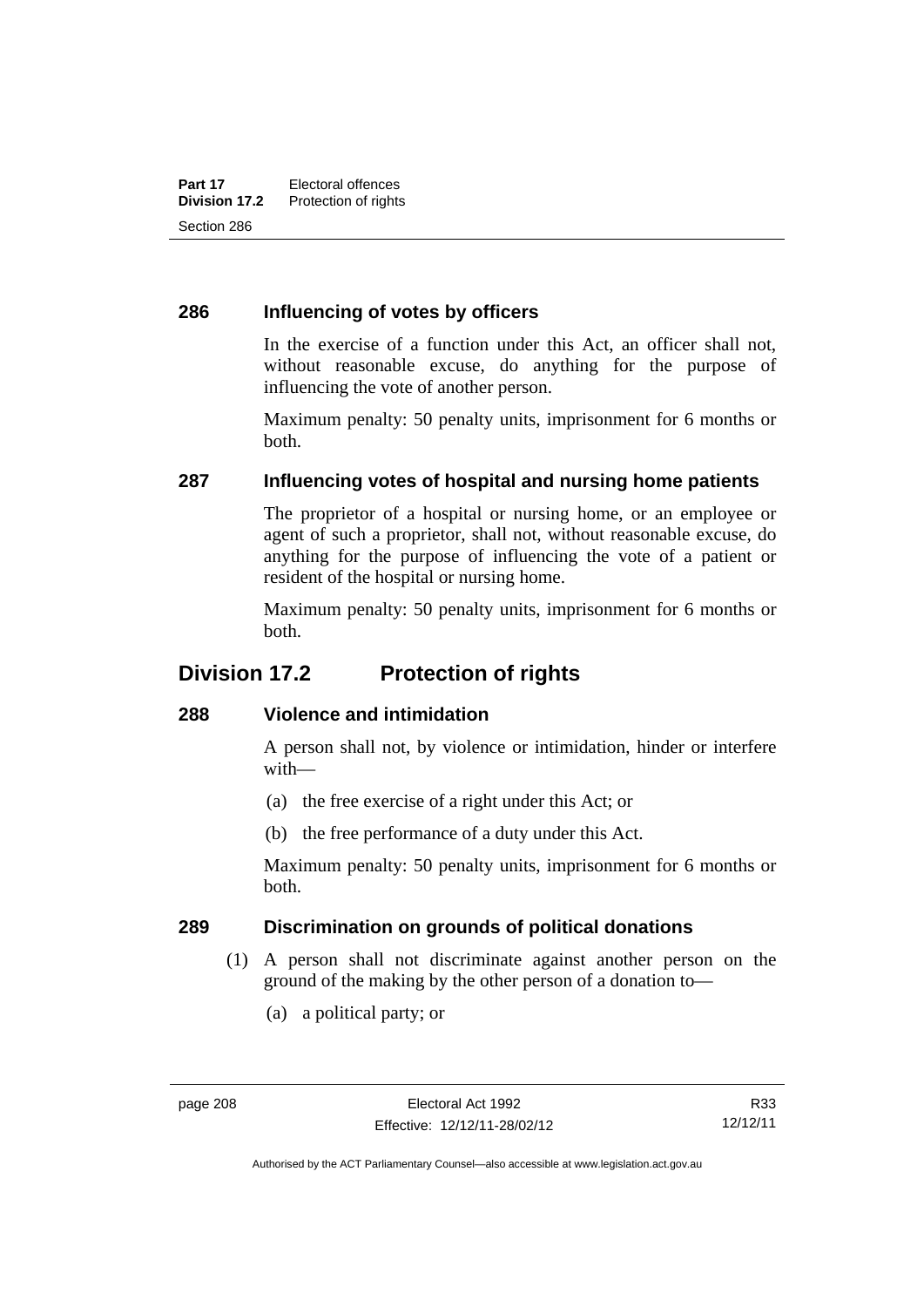(b) a candidate in an election.

Maximum penalty: 50 penalty units, imprisonment for 6 months or both.

(2) In this section:

*discriminate against*, in relation to a person, means—

- (a) deny the person access to membership of any trade union, club or other body, whether incorporated or not; or
- (b) not allow the person to work or to continue to work; or
- (c) subject the person to any form of intimidation or coercion; or
- (d) subject the person to any other detriment.

## **290 Employees' right to leave of absence for voting**

 (1) On notification from an employee before a polling day, the employer shall allow the employee, without penalty or any disproportionate deduction of pay, to take any necessary leave (not exceeding 2 hours) for the purpose of voting.

Maximum penalty: 10 penalty units.

- (2) Subsection (1) does not apply if the absence of the employee from employment could—
	- (a) endanger any person, animal or thing; or
	- (b) cause substantial loss to any person.
- (3) An employee shall not notify an employer under subsection (1) if he or she does not have a genuine intention of voting during the period of the leave to be granted for the purpose of voting.

Maximum penalty: 5 penalty units.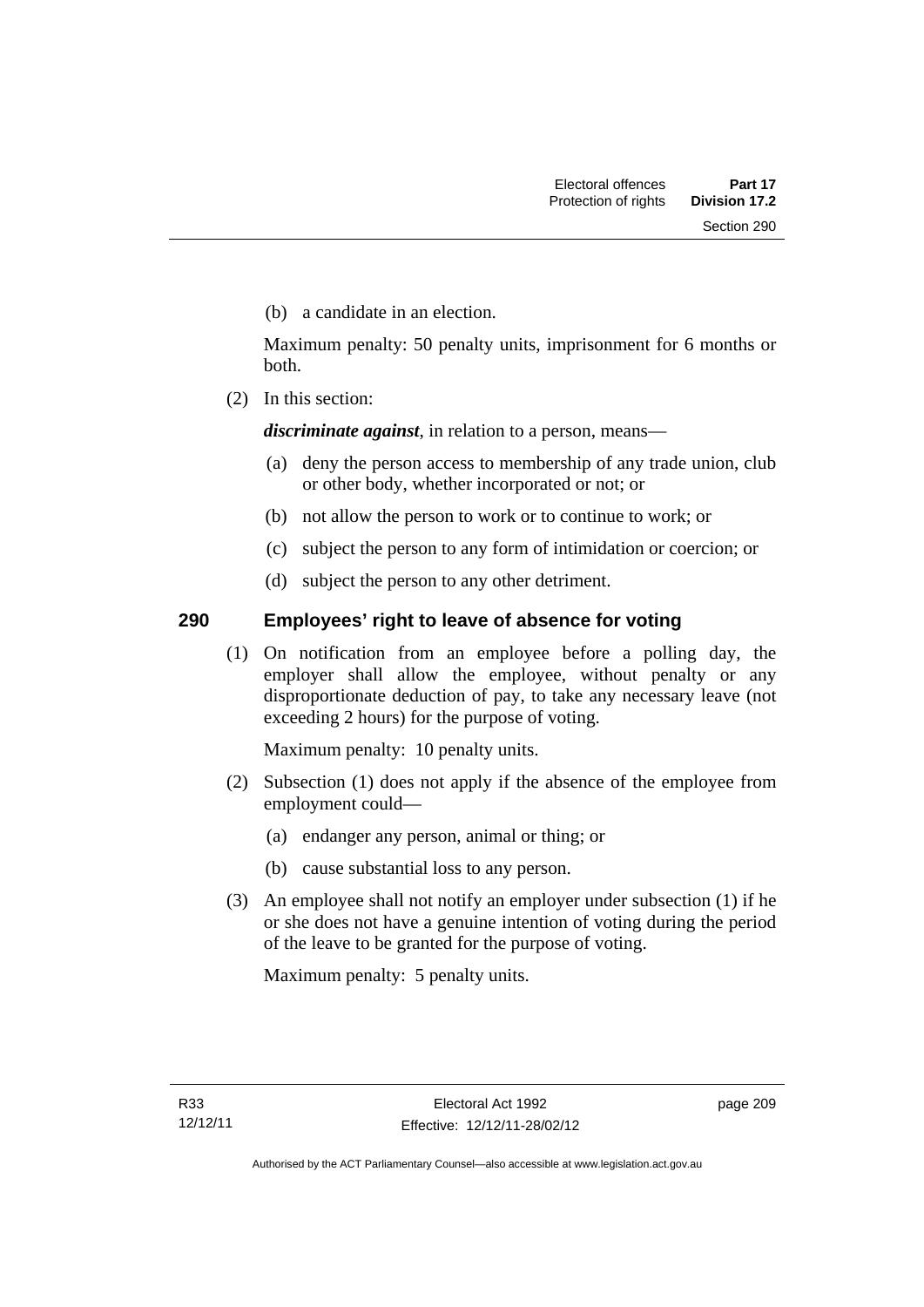**Part 17** Electoral offences **Division 17.3** Campaigning offences Section 291

## **Division 17.3 Campaigning offences**

### **291 Definitions for div 17.3**

In this division:

*disseminate* electoral matter (whether in printed or electronic form) means print, publish, distribute, produce or broadcast the electoral matter.

*polling place* includes—

- (a) a place where a vote may be made before an officer under section 136B (Ordinary or declaration voting in ACT before polling day) or section 136C (Declaration voting outside ACT on or before polling day); and
- (b) a place where mobile polling is taking place under division 10.5 (Mobile polling).

*publish* electoral matter, includes publish electronically.

*reportage or commentary*, in relation to a news publication, means everything in the newspaper or periodical except—

- (a) advertisements; and
- (b) letters to the editor.

### **292 Dissemination of unauthorised electoral matter**

- (1) A person commits an offence if—
	- (a) the person disseminates electoral matter; and
	- (b) the matter does not include—
		- (i) the name of the person who authorised the matter or its author; and
		- (ii) a statement to the effect that the named person authorised, or is the author of, the matter; and

R33 12/12/11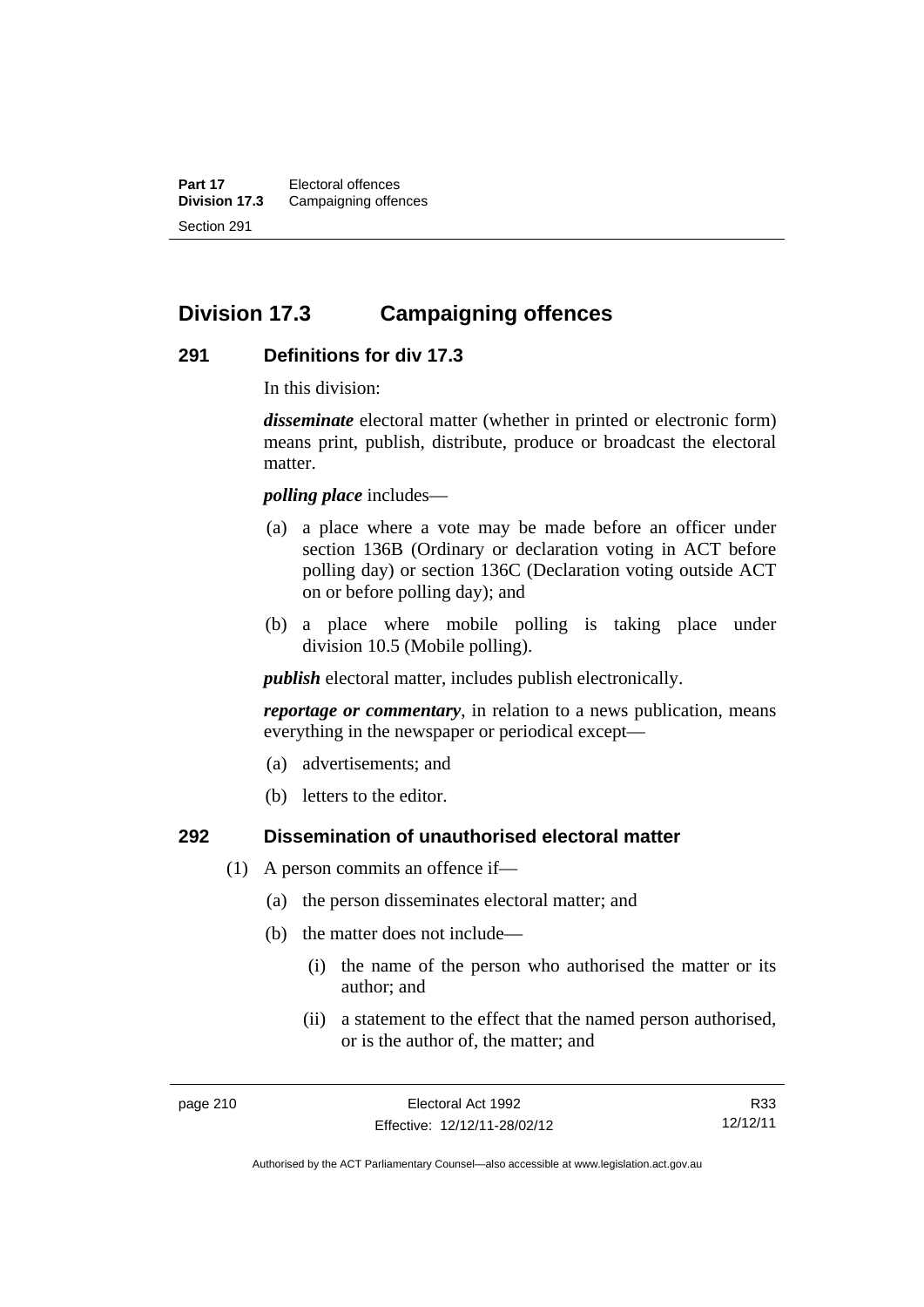(iii) if the matter is published for a registered party, a candidate for election or a person who has publicly indicated that he or she intends to be a candidate for election—a statement to the effect that the matter is published for the party, candidate or person.

Maximum penalty: 10 penalty units.

(2) In this section:

*statement* means a statement in a form in which the matter is disseminated.

#### **Example**

Electoral matter disseminated in sound and video form could state the authoriser's name in sound or on-screen printed form.

*Note* An example is part of the Act, is not exhaustive and may extend, but does not limit, the meaning of the provision in which it appears (see Legislation Act, s 126 and s 132).

## **293 Exceptions for news publications**

- (1) Section 292 does not apply to the dissemination of electoral matter contained in reportage or commentary in a particular news publication if the publication includes a statement to the effect that a person named in the statement has authorised publication of all electoral matter contained in reportage or commentary in the publication.
- (2) Section 292 does not apply to the dissemination of electoral matter contained in a letter to the editor in a particular news publication if—
	- (a) the author's name and the place where the author lives are stated at the end of the letter; and
	- (b) the publication includes a statement to the effect that a person named in the statement has authorised publication of all electoral matter contained in letters to the editor in the publication.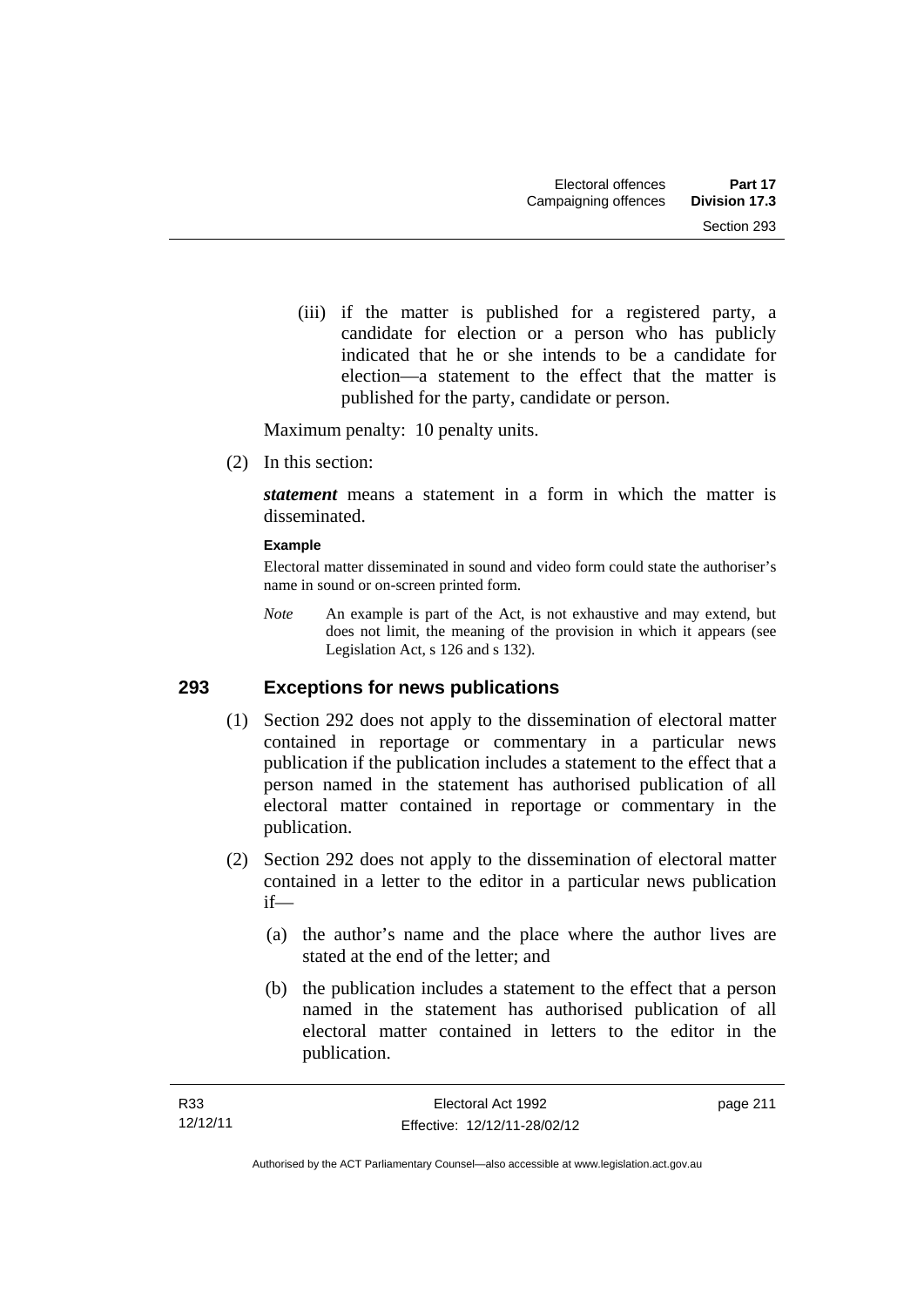- (3) For subsection (2) (a), it is sufficient to identify where the author lives by reference to—
	- (a) the suburb or town of, or nearest to, the author's residence; and
	- (b) if the residence is outside the ACT—the State, other Territory or other country of the residence.
- (4) In this section:

*letter to the editor* includes electronic commentary of a similar kind.

### **294 Exceptions for dissemination of electoral matter on certain items**

- (1) Section 292 does not apply to the dissemination of electoral matter on any of the following items unless the item includes a representation of a ballot paper:
	- (a) a letter from an MLA that includes the name of the MLA and an indication that he or she is an MLA;
	- (b) a press release published by or for an MLA that includes the name of the MLA and an indication that he or she is an MLA;
	- (c) a report under the *Annual Reports (Government Agencies) Act 2004*;
	- (d) a publication of a government agency that includes—
		- (i) the name of the agency; and
		- (ii) the City of Canberra Arms; and
		- (iii) the words 'Australian Capital Territory', 'Australian Capital Territory Legislative Assembly', 'ACT Legislative Assembly', 'Australian Capital Territory Government' or 'ACT Government';
	- (e) a business or visiting card that promotes the candidacy of a person in an election;

R33 12/12/11

Authorised by the ACT Parliamentary Counsel—also accessible at www.legislation.act.gov.au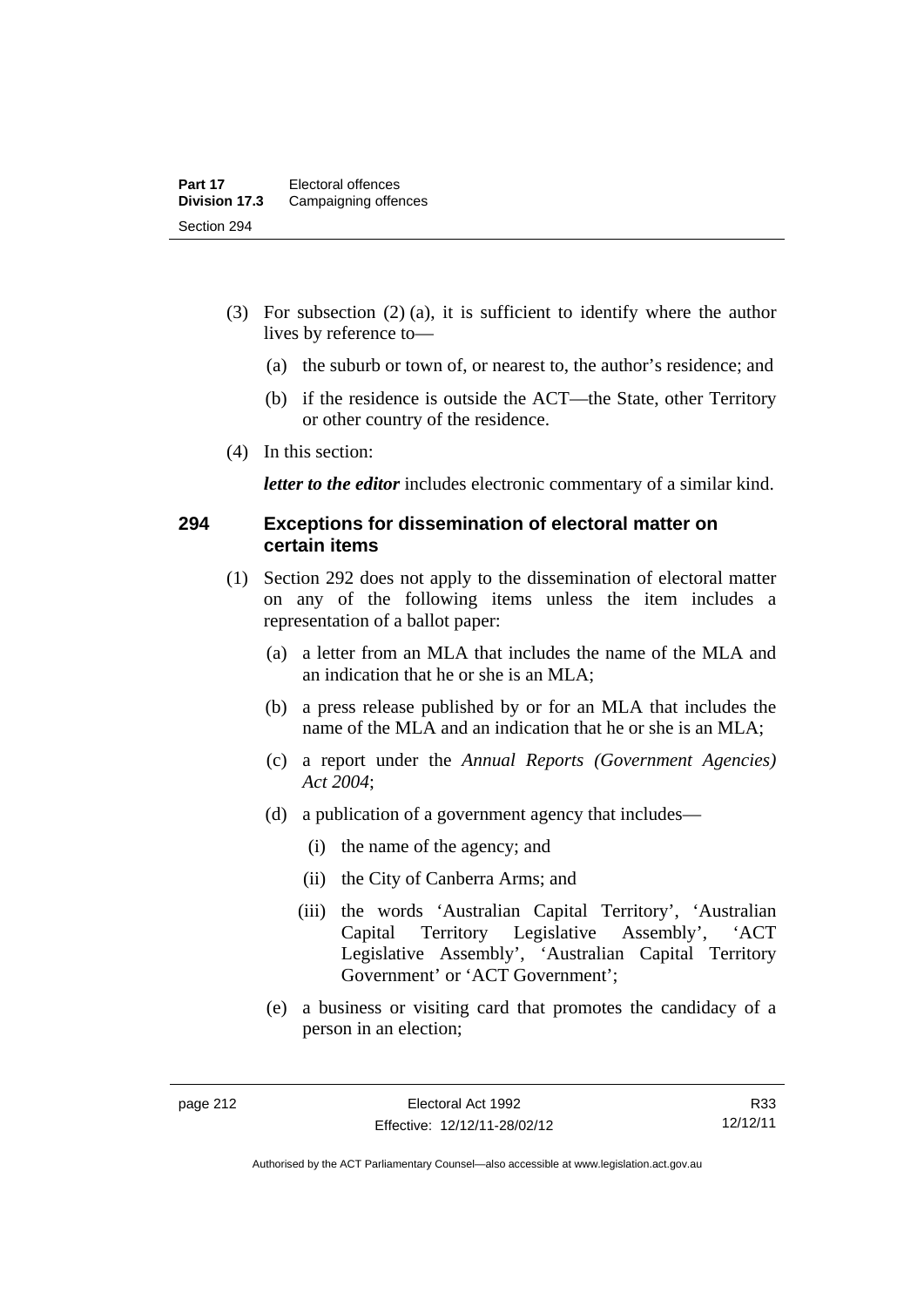- (f) a letter or card on which the name of the sender appears;
- (g) a T-shirt;
- (h) a badge or button;
- (i) a pen or pencil;
- (j) a balloon;
- (k) an item prescribed by regulation.
- (2) In this section:

*City of Canberra Arms*—see the *City of Canberra Arms Act 1932*, section 4.

*government agency* means—

- (a) an administrative unit; or
- (b) a Territory instrumentality; or
- (c) a statutory office-holder and the staff assisting the statutory office-holder.

### **295 Exception for certain Commonwealth licence holders**

Section 292 does not apply to the dissemination of electoral matter on radio or television by the holder of a licence under the *Broadcasting Services Act 1992* (Cwlth) that is subject to a condition relating to election advertisements.

### **296 Advertorials**

- (1) This section applies to an advertisement in a news publication that—
	- (a) appears to be reportage or commentary; and
	- (b) includes electoral matter.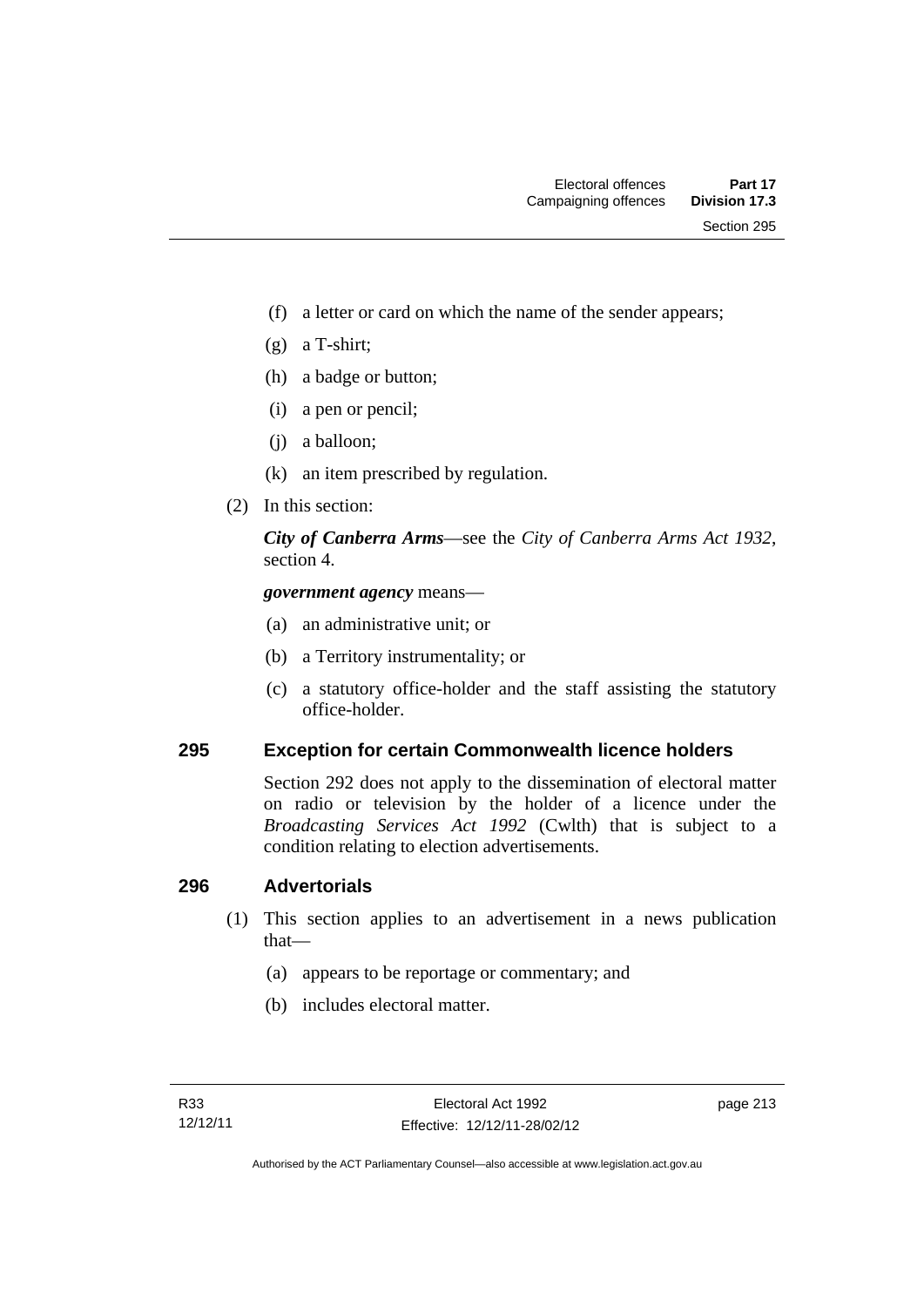(2) The proprietor of the news publication must ensure that the word 'advertisement' is included, in legible form, as a headline to the advertisement on each page on which the advertisement appears.

Maximum penalty: 10 penalty units.

### **297 Misleading or deceptive electoral matter**

 (1) A person shall not disseminate, or authorise to be disseminated, electoral matter that is likely to mislead or deceive an elector about the casting of a vote.

Maximum penalty: 50 penalty units, imprisonment for 6 months or both.

 (2) It is a defence to a prosecution for an offence against subsection (1) if it is established that the defendant did not know, and could not reasonably be expected to have known, that the electoral matter was likely to mislead or deceive an elector about the casting of a vote.

## **298 Inducement to illegal voting—representations of ballot papers**

A person shall not disseminate, or authorise to be disseminated, electoral matter including a representation of a ballot paper, or part of a ballot paper, likely to induce an elector to mark his or her vote otherwise than in accordance with the directions on the ballot paper.

Maximum penalty: 50 penalty units, imprisonment for 6 months or both.

### **299 Graffiti**

- (1) A person shall not, without reasonable excuse, mark any electoral matter directly on any defined place or object without the consent of—
	- (a) for a place—the lessee or lawful occupier of the place; or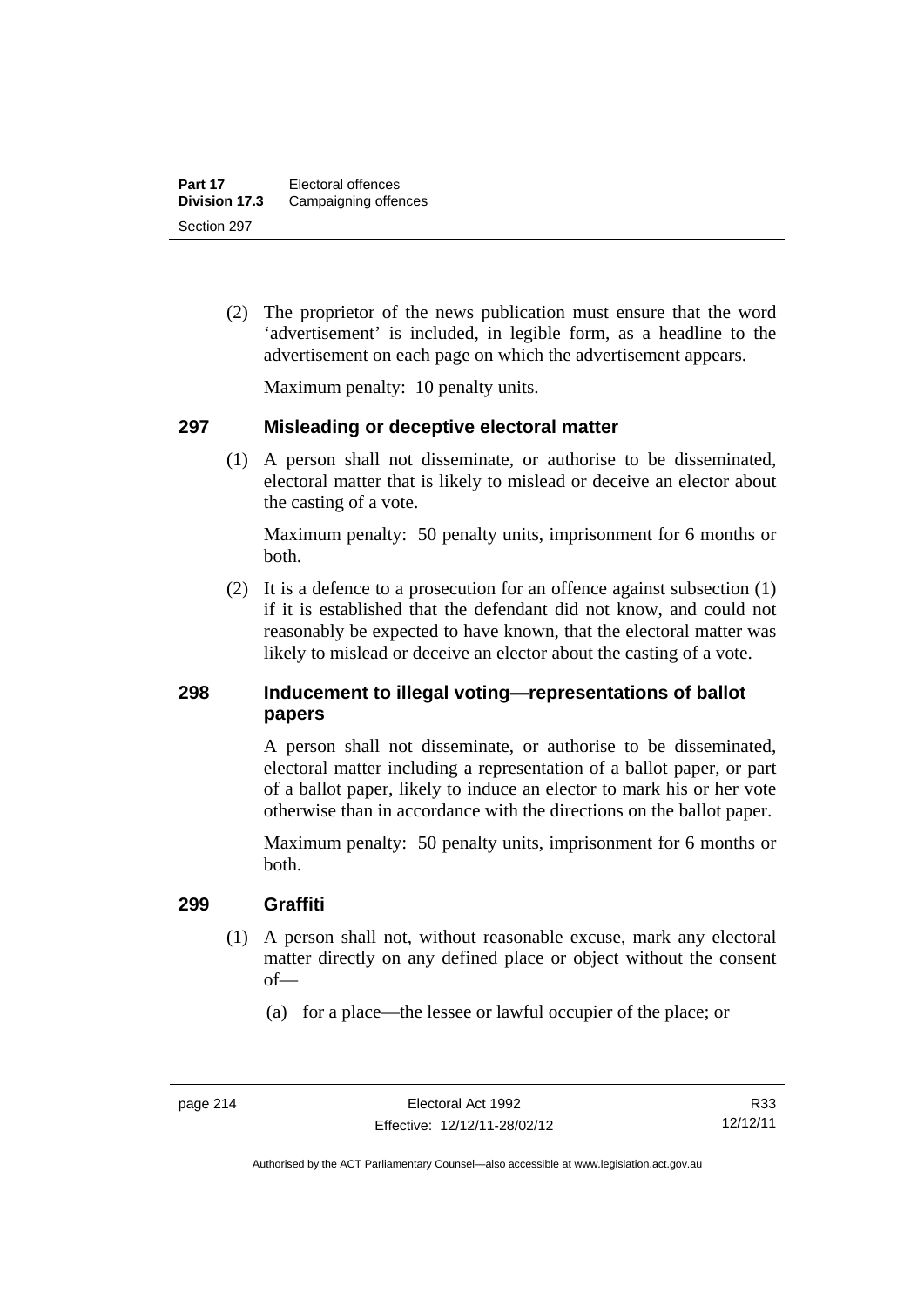(b) for an object—the owner or lawful possessor of the object.

Maximum penalty: 10 penalty units.

- (2) The Territory or a Territory authority shall not give consent for subsection  $(1)$ .
- (3) In a prosecution for an offence against subsection (1) in relation to a defined place or object leased, occupied, owned or possessed by the Territory or a Territory authority, it is to be conclusively presumed that the Territory or the Territory authority, as the case requires, did not consent to any marking of electoral matter on the place or object.
- (4) In this section:

*defined place or object* means a building, footpath, hoarding, roadway, vehicle, vessel or any public or private place (whether on land or water or in the air).

*lessee*—see the *Planning and Development Act 2007*, section 234.

*mark* means write, draw or depict.

## **300 Defamation of candidates**

 (1) A person shall not make or publish, or authorise to be made or published, a false and defamatory statement about the personal character or conduct of a candidate.

Maximum penalty: 50 penalty units, imprisonment for 6 months or both.

- (2) It is a defence to a prosecution for an offence against subsection (1) if it is established that the defendant believed on reasonable grounds that the relevant statement was true.
- (3) A person who makes a false and defamatory statement in relation to the personal character or conduct of a candidate in contravention of this section may, at the suit of the candidate, be restrained by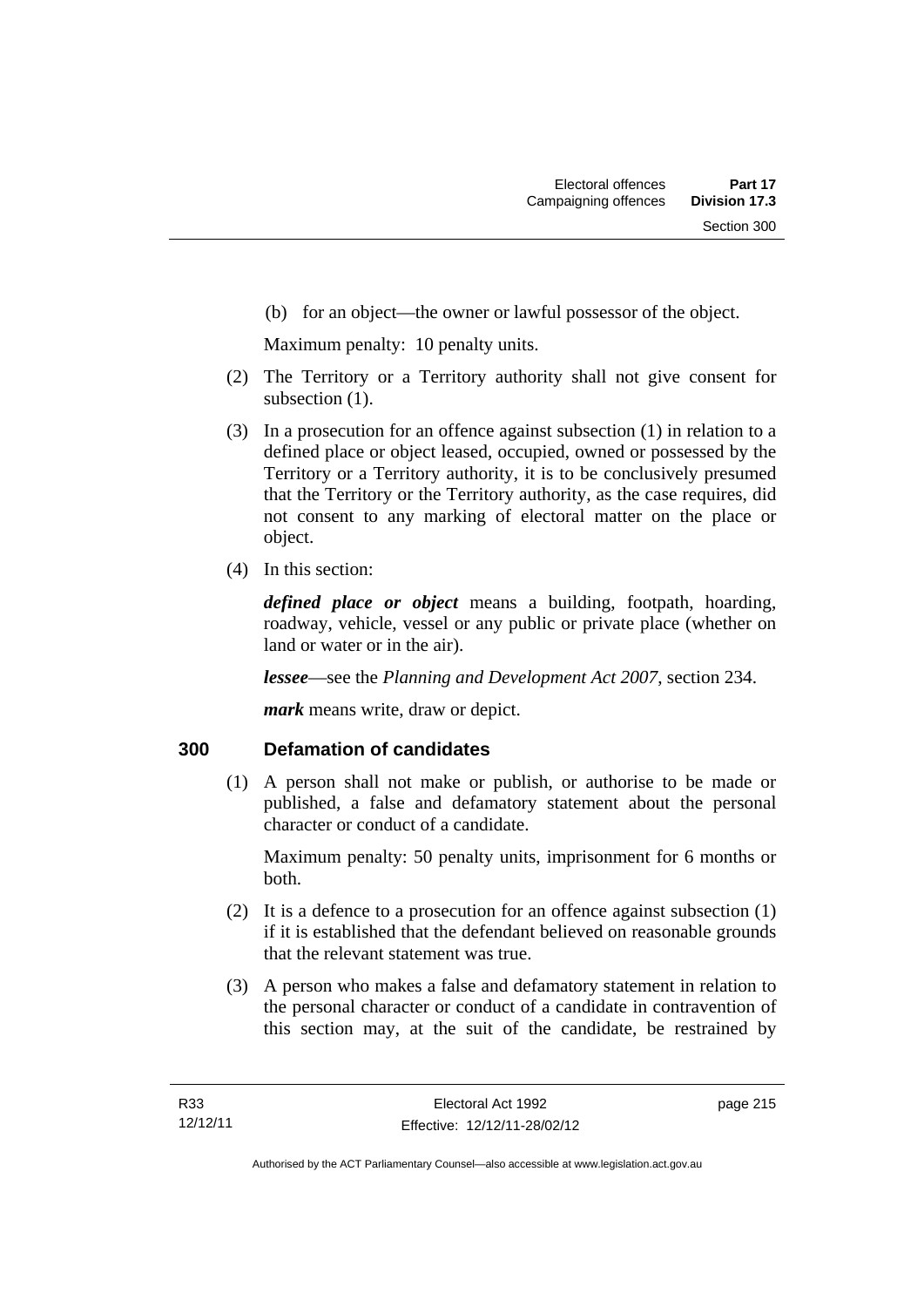injunction from repeating the statement or any similar false and defamatory statement.

### **301 Publication of statements about candidates**

- (1) A person shall not publish, or authorise to be published, on behalf of a body (whether incorporated or unincorporated) a statement—
	- (a) expressly or impliedly claiming that a candidate in an election is associated with, or supports the policy or activities of, that body; or
	- (b) expressly or impliedly advocating that a candidate should be given the first preference vote in an election;

without the written authority of the candidate.

Maximum penalty: 30 penalty units.

- (2) In proceedings for an offence against subsection (1), it shall be presumed, unless the contrary is proved, that a statement purported to be made on behalf of a body was made on behalf of the body.
- (3) This section does not apply to a statement—
	- (a) published on behalf of a political party; and
	- (b) that relates to a candidate nominated by the party who has publicly declared his or her candidature to be on behalf of, or in the interests of, the party.

#### **302 Disruption of election meetings**

 (1) A person shall not, without reasonable excuse, disrupt an election meeting.

Maximum penalty: 5 penalty units.

 (2) The chairperson of an election meeting may request a police officer to remove from the meeting any person who, in the opinion of the chairperson, is disrupting the meeting.

R33 12/12/11

Authorised by the ACT Parliamentary Counsel—also accessible at www.legislation.act.gov.au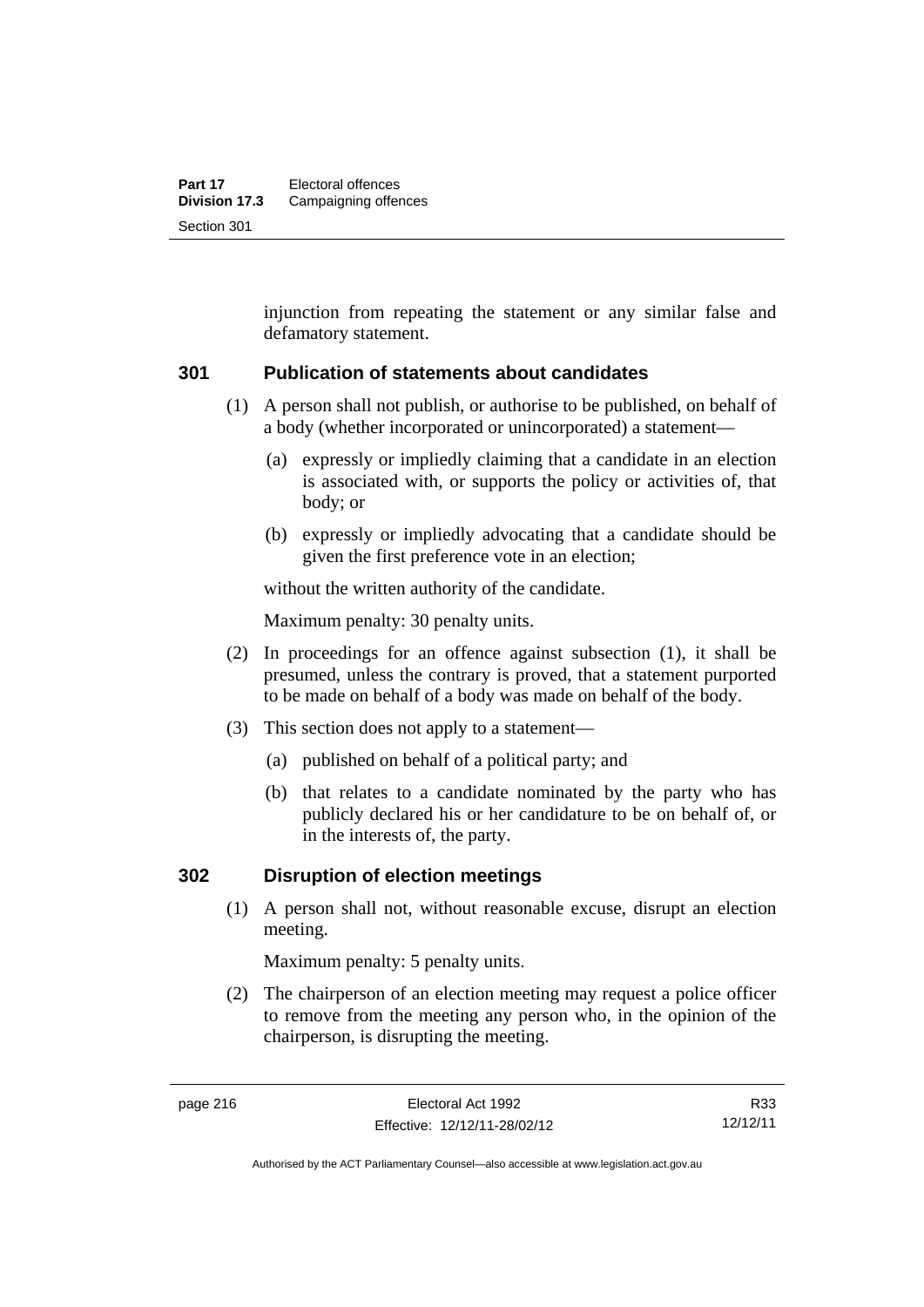- (3) On a request from the chairperson under subsection (2), a police officer may take reasonable action to remove from the meeting the person disrupting the meeting.
- (4) A person who is the subject of a request referred to in subsection (2) shall not, without reasonable excuse, return to the meeting without the authority of the chairperson after leaving it or being removed from it.

Maximum penalty: 10 penalty units.

(5) In this section:

*election meeting* means a lawful public meeting held during a pre-election period in association with the relevant election.

## **303 Canvassing within 100m of polling places**

- (1) A person shall not, during polling hours within the defined polling area in relation to a polling place—
	- (a) do anything for the purpose of influencing the vote of an elector as the elector is approaching, or while the elector is at, the polling place; or
	- (b) do anything for the purpose of inducing an elector not to vote as the elector is approaching, or while the elector is at, the polling place; or
	- (c) exhibit a notice containing electoral matter that is able to be clearly seen by electors approaching, or at, the polling place, other than a notice authorised by the commissioner for display there.

Maximum penalty: 5 penalty units.

 (2) If the building where a polling place is located is situated on grounds within an enclosure, the commissioner may, by written notice, specify the boundary of that enclosure for subsection (7), definition of *defined polling area*, paragraph (b).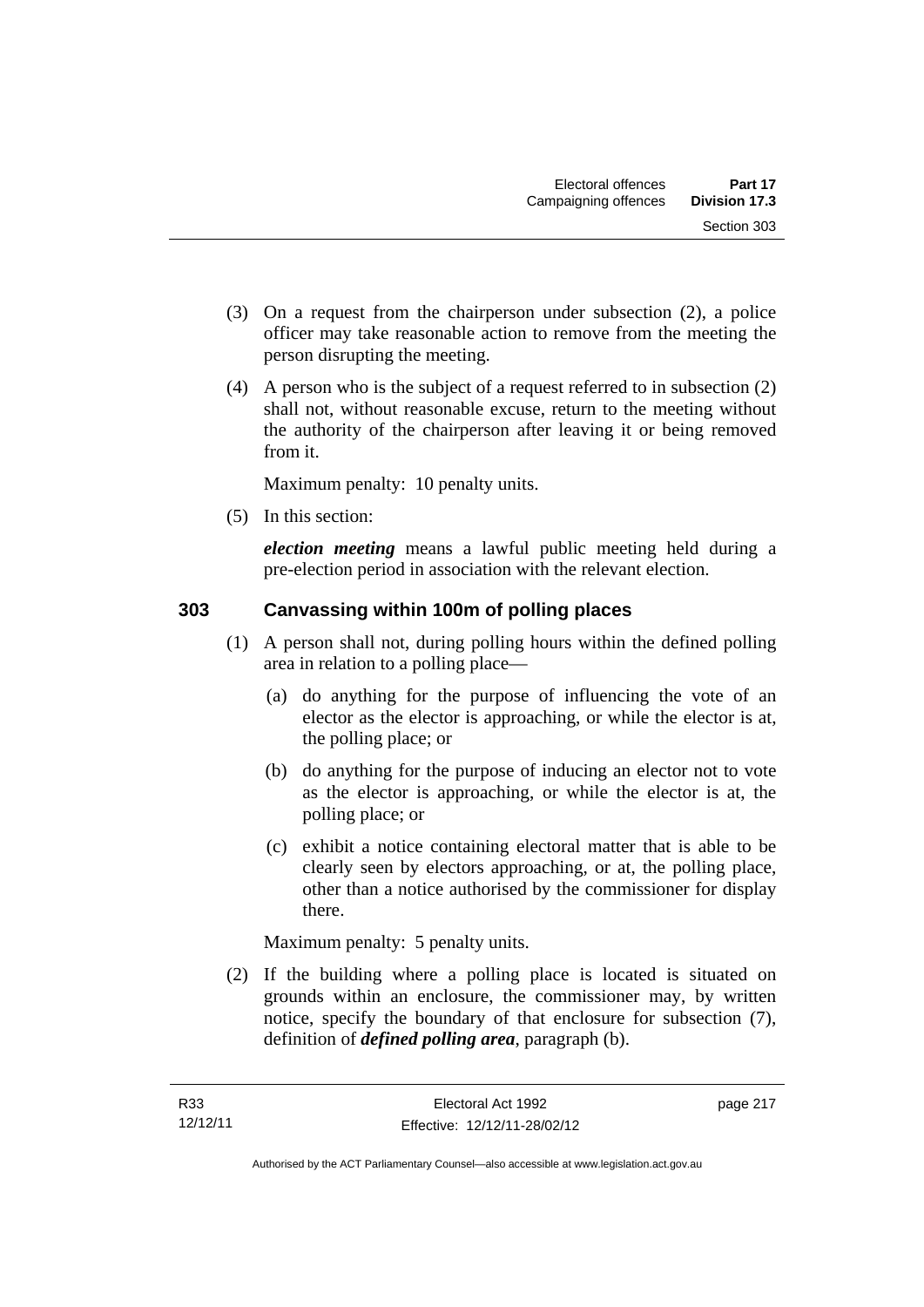(3) A notice is a notifiable instrument.

*Note* A notifiable instrument must be notified under the *Legislation Act 2001*.

- (4) An officer may, if directed by the commissioner, remove or obliterate a notice that the commissioner or the officer believes on reasonable grounds to be exhibited in contravention of this section.
- (5) Subsection (4) does not authorise an officer to enter land that is subject to a territory lease.
- (6) A person shall not obstruct an officer in the exercise or attempted exercise of the officer's functions under subsection (4).

Maximum penalty: 50 penalty units, imprisonment for 6 months or both.

(7) In this section:

*defined polling area*, in relation to a polling place, means the area—

- (a) within the building where the polling place is located, and within 100m of the building; or
- (b) if the commissioner issues a notice under subsection (2) in relation to the polling place—within the boundary of the enclosure specified in the notice, and within 100m outside that boundary.

*polling hours*, in relation to a polling place, means—

- (a) for a polling place appointed under section 119—between the hours of 8 am and 6 pm on polling day; or
- (b) for a polling place where a vote may be made before an officer—any time when the place is open for the acceptance of votes; or
- (c) for a polling place where polling is authorised under division 10.5—the period when a mobile polling visit is being made to the building where that place is located.

R33 12/12/11

Authorised by the ACT Parliamentary Counsel—also accessible at www.legislation.act.gov.au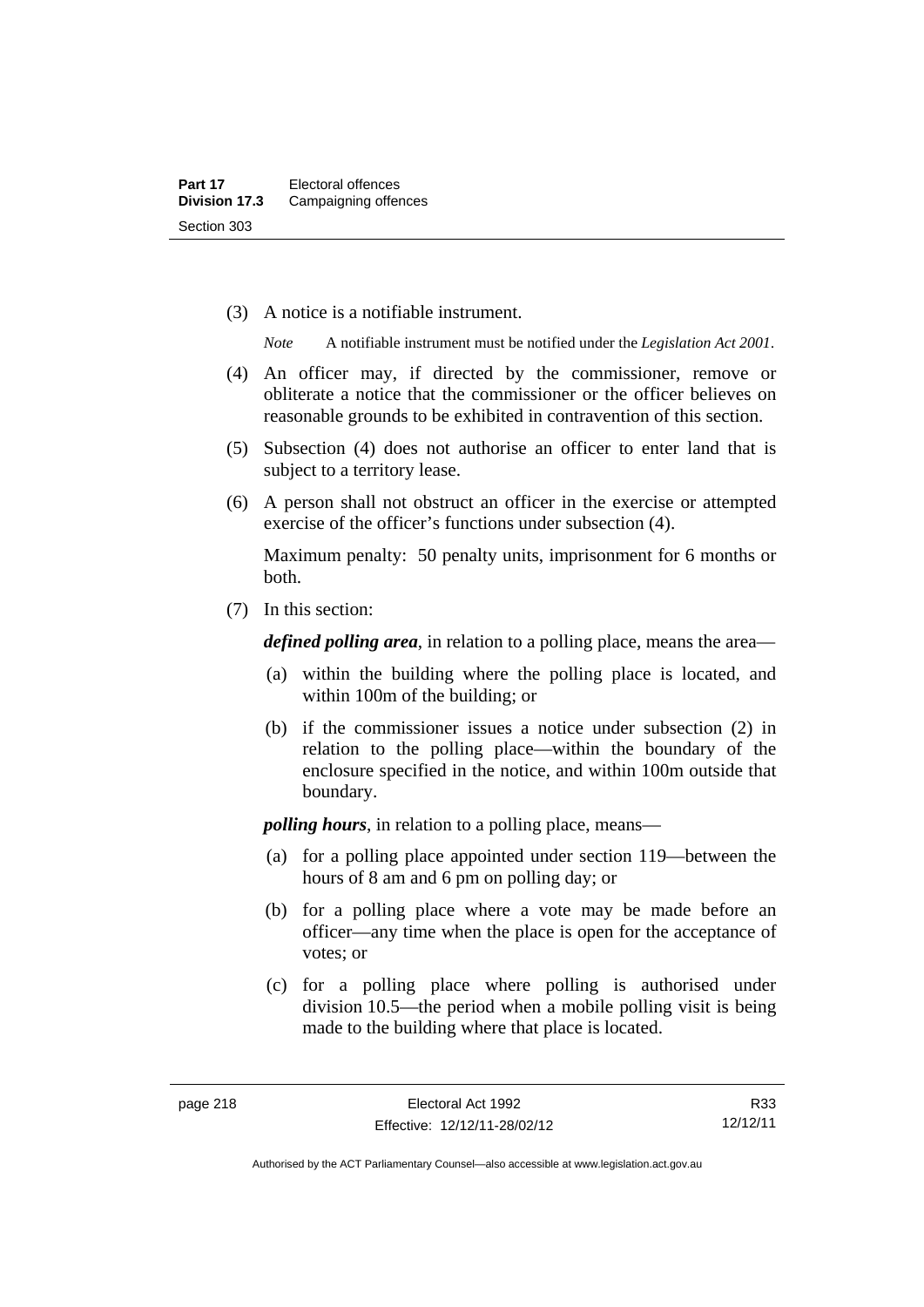## **304 Badges and emblems in polling places**

Subject to section 123 (5), an officer or scrutineer shall not wear or display in a polling place a badge or emblem associated with a political party or candidate.

Maximum penalty: 10 penalty units.

### **305 How-to-vote material in polling places**

 (1) A person shall not, except for the purposes of assisting another person to vote under section 156, exhibit or leave in a polling place any printed electoral matter.

Maximum penalty: 5 penalty units.

 (2) This section does not apply in relation to a notice authorised by the commissioner for display in the polling place.

## **306 Evidence of authorisation of electoral matter**

In proceedings for an offence against this division—

- (a) electoral matter including a statement to the effect that it was authorised by a specified person is admissible as evidence of that fact; and
- (b) an issue of a news publication including a statement to the effect that a specified person authorised the publication of all electoral matter contained in reportage or commentary in that issue is admissible as evidence of that fact; and
- (c) electoral matter including a statement to the effect that it was disseminated by a specified person is admissible as evidence of that fact; and
- (d) electoral matter that includes a name purporting to be the author's name is admissible as evidence of that fact.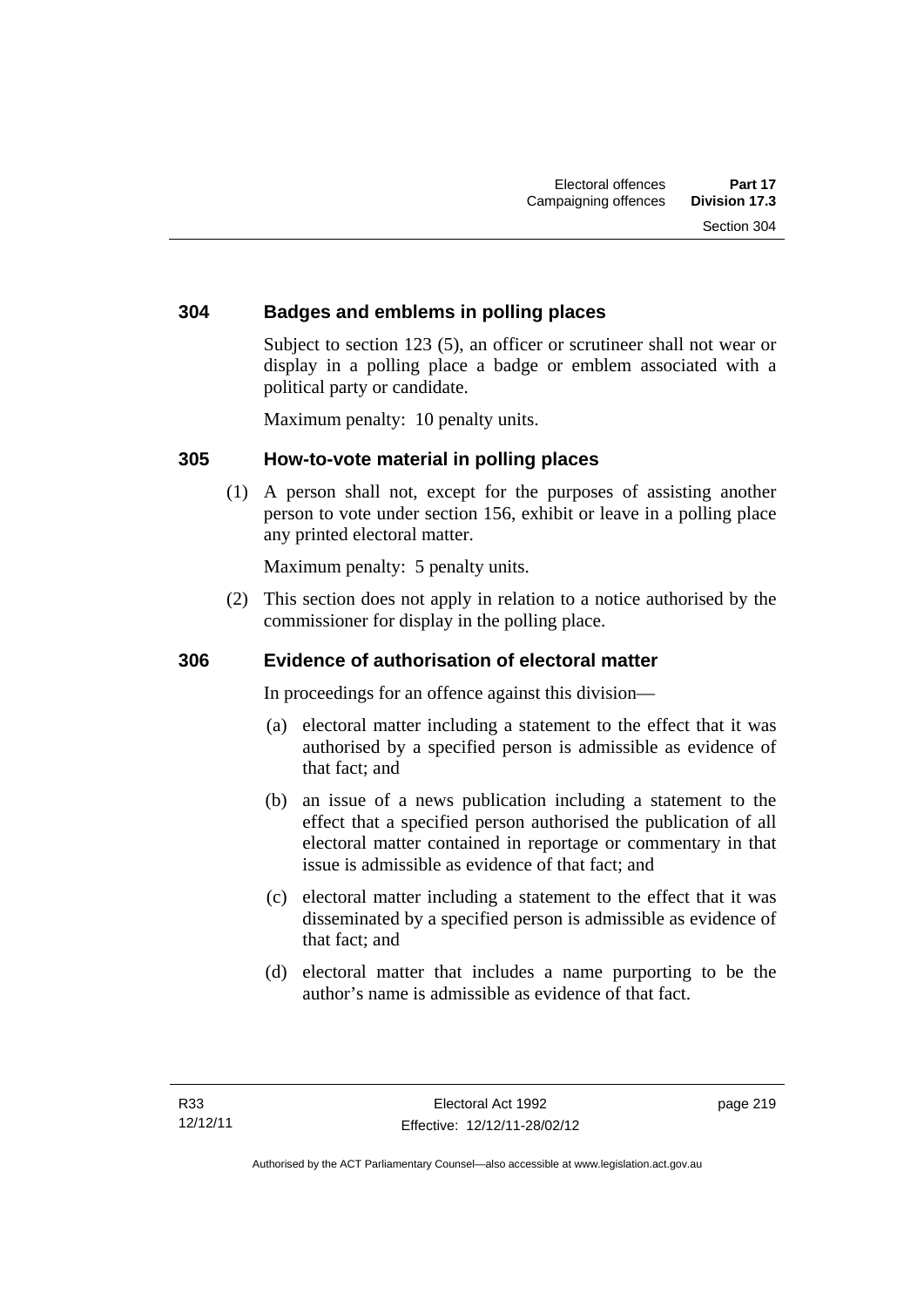**Part 17 Electoral offences**<br>**Division 17.4 Electronic voting of Electronic voting offences** Section 306A

## **Division 17.4 Electronic voting offences**

### **306A Interfering with electronic voting devices etc**

A person must not, without reasonable excuse, destroy or interfere with any device or computer program that is used, or intended to be used, for or in connection with electronic voting.

Maximum penalty: 50 penalty units, imprisonment for 6 months or both.

### **306B Interfering with electronic counting devices etc**

A person must not, without reasonable excuse, destroy or interfere with any device or computer program that is used, or intended to be used, for counting votes electronically.

Maximum penalty: 50 penalty units, imprisonment for 6 months or both.

## **Division 17.5 Voting fraud**

### **307 Voting fraud**

 (1) A person shall not supply a ballot paper unless authorised to do so for this Act.

Maximum penalty: 50 penalty units.

(2) A person shall not obtain a ballot paper by fraudulent means.

Maximum penalty: 50 penalty units, imprisonment for 6 months or both.

 (3) A person other than an elector shall not mark a ballot paper, unless expressly authorised by this Act.

Maximum penalty: 50 penalty units.

R33 12/12/11

Authorised by the ACT Parliamentary Counsel—also accessible at www.legislation.act.gov.au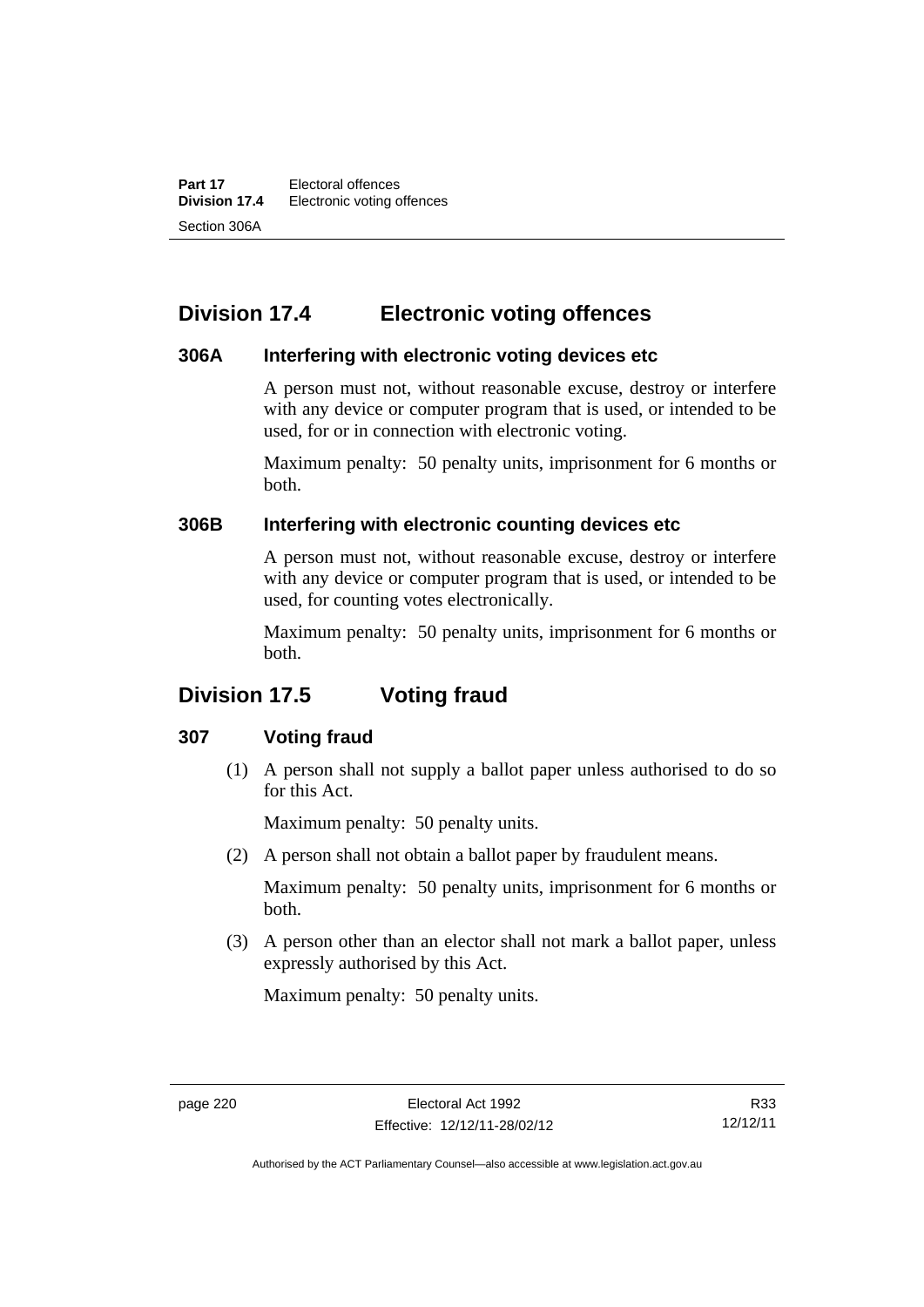(4) A person shall not fraudulently put a ballot paper, or any other paper, in a ballot box.

Maximum penalty: 50 penalty units, imprisonment for 6 months or both.

- (5) A person shall not fraudulently take a ballot paper out of—
	- (a) a place where a vote may be made before an officer under section 136B or 136C; or
	- (b) a polling place; or
	- (c) a scrutiny centre.

Maximum penalty: 50 penalty units, imprisonment for 6 months or both.

 (6) A person shall not, without reasonable excuse, interfere with a ballot box, or a ballot paper, unless authorised to do so for this Act.

Maximum penalty: 50 penalty units, imprisonment for 6 months or both.

## **Division 17.6 Electoral papers**

## **310 Electoral papers—forfeiture**

- (1) On conviction of a person for an offence against the Criminal Code, part 3.6 (Forgery and related offences), any document or instrument in relation to which the offence was committed is forfeited to the Territory.
- (2) A forfeited document or instrument may be destroyed or dealt with as prescribed.

## **311 Electoral papers—unauthorised possession**

A person shall not, without reasonable excuse, except for this Act—

(a) possess an electoral paper; or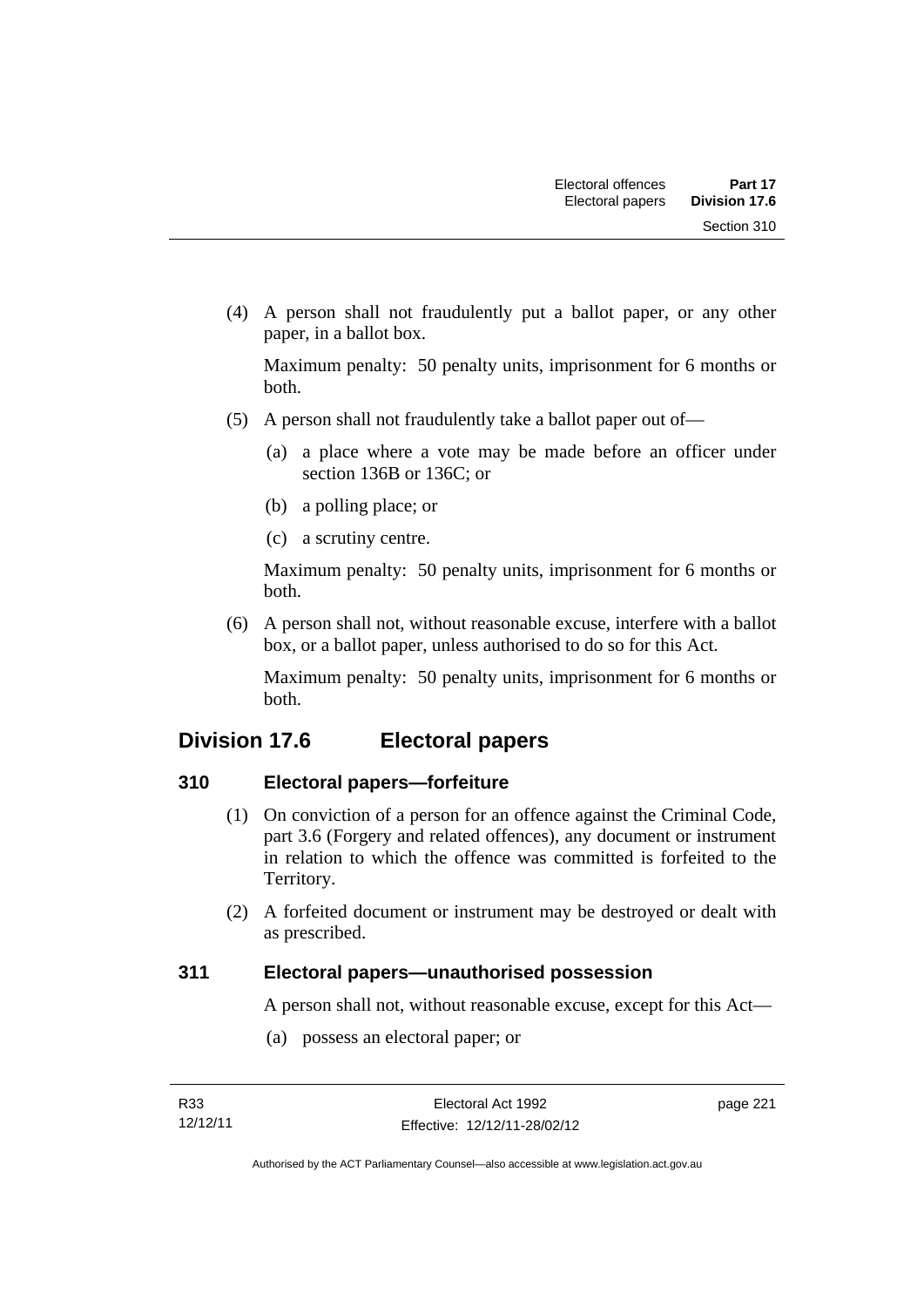(b) possess an instrument designed or adapted particularly for producing an electoral paper, or an official mark on an electoral paper.

Maximum penalty: 30 penalty units.

### **313 Electoral papers—defacement etc**

Unless authorised by or under this Act, a person shall not fraudulently deface, remove, mutilate or destroy an electoral paper.

Maximum penalty: 50 penalty units, imprisonment for 6 months or both.

## **314 Electoral papers—signatures**

 (1) Subject to subsection (2), if a person is required by this Act to sign an electoral paper, he or she shall sign it with his or her personal signature.

Maximum penalty: 10 penalty units.

- (2) If a person is unable to sign his or her name in writing, the person is to be taken to have signed an electoral paper if—
	- (a) the person makes a mark on the paper by way of signature; or
	- (b) another person signs the document in the presence of and at the direction of the person.

## **315 Electoral papers—witnesses**

- (1) A person shall not witness the signature of an electoral paper unless—
	- (a) the paper is signed by the signatory; and
	- (b) he or she has seen the signatory sign the paper; and
	- (c) he or she is satisfied as to—
		- (i) the identity of the signatory; and

R33 12/12/11

Authorised by the ACT Parliamentary Counsel—also accessible at www.legislation.act.gov.au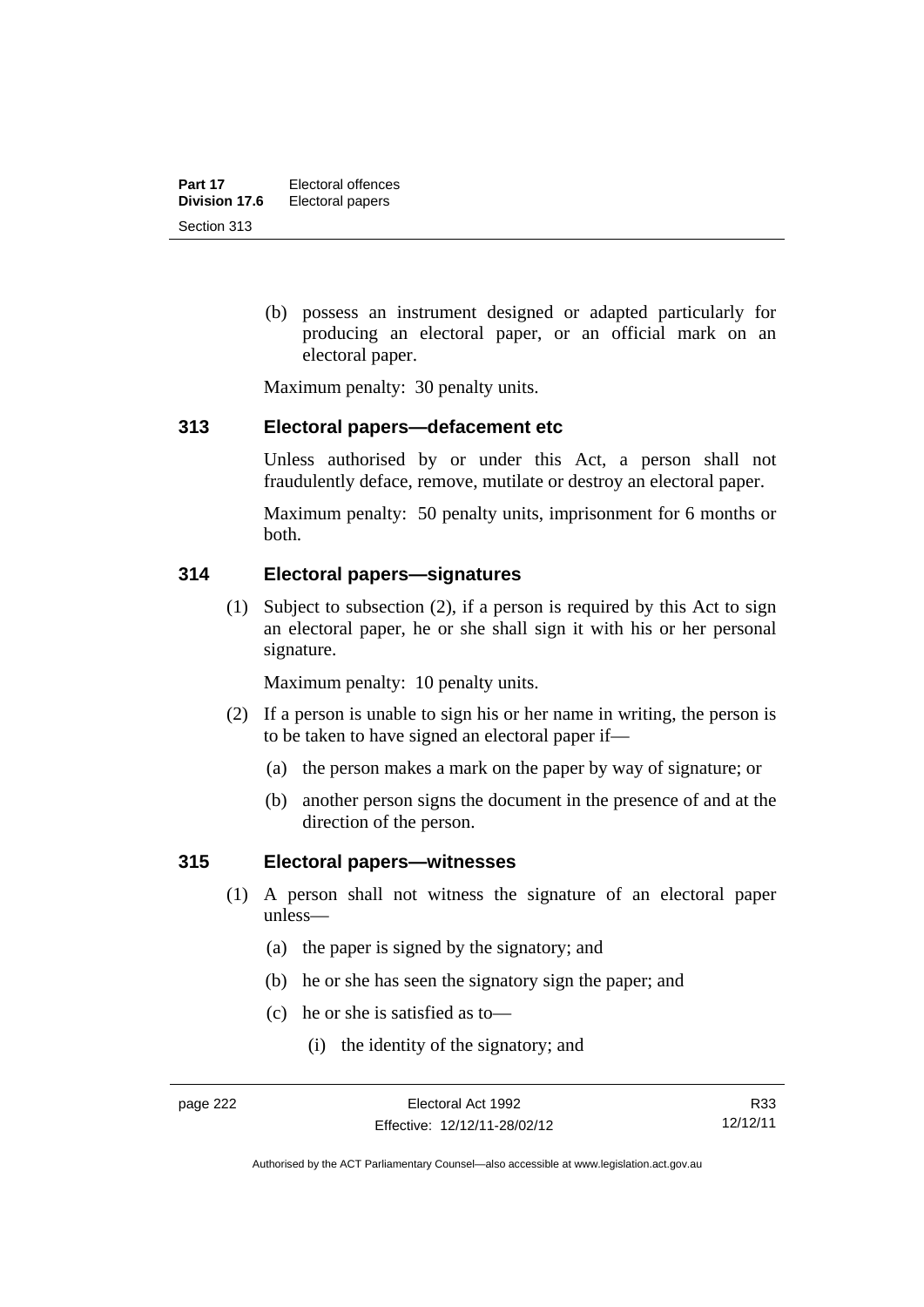- (ii) the truth of any statements made in the paper by the signatory; and
- (d) he or she is able to sign his or her own name.

Maximum penalty: 10 penalty units.

- (2) For subsection (1) (c), a witness may satisfy himself or herself on the basis of—
	- (a) personal knowledge of the signatory; or
	- (b) inquiries made of the signatory; or
	- (c) any other reasonable means.
- (3) In this section:

*signatory*, in relation to a person witnessing the signature of an electoral paper, means the person whose signature is purported to be witnessed.

## **315A Ballot papers—photographs**

- (1) A person commits an offence if—
	- (a) the person takes a photograph of a ballot paper used by the person for voting in an election; and
	- (b) the photograph shows, or would be likely to show, how the person voted in the election.

Maximum penalty: 10 penalty units.

- (2) A person commits an offence if—
	- (a) the person takes a photograph of a ballot paper used by another person (the *elector*) for voting in an election; and
	- (b) the photograph shows, or would be likely to show, how the elector voted in the election; and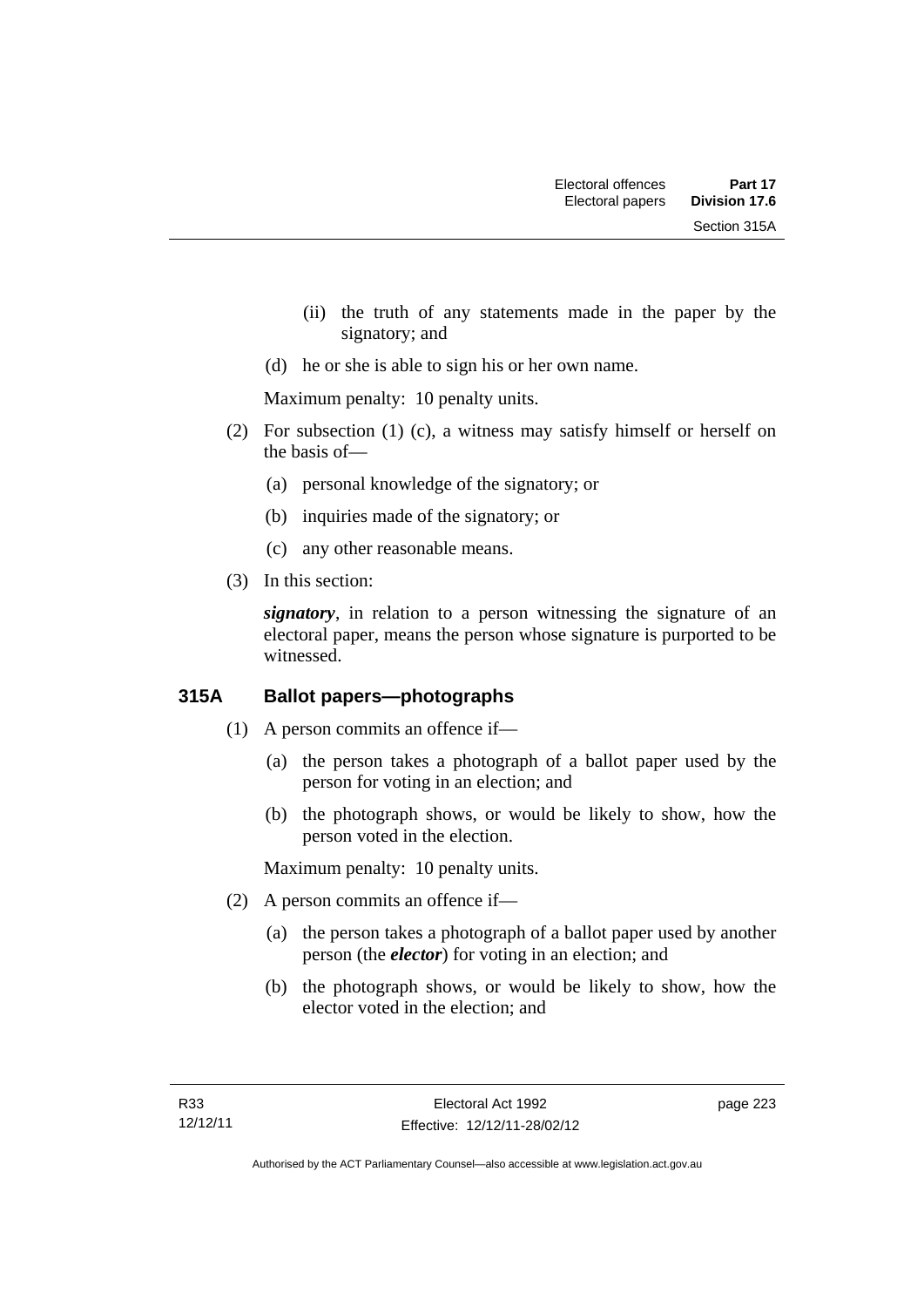- (c) either—
	- (i) the person knows the identity of the elector; or
	- (ii) it would be possible for the person or someone else to find out the identity of the elector.

Maximum penalty: 10 penalty units.

(3) In this section:

*photograph* includes a video recording.

## **Division 17.7 Official functions**

### **316 Improper influence—members of electoral commission etc**

A person shall not do anything improper for the purpose of influencing a member of—

- (a) the electoral commission; or
- (b) an augmented commission; or
- (c) a redistribution committee.

Maximum penalty: 50 penalty units, imprisonment for 6 months or both.

### **317 Unauthorised actions by officers**

An officer shall not, without reasonable excuse, contravene—

 (a) a provision of this Act for which no other penalty is provided; or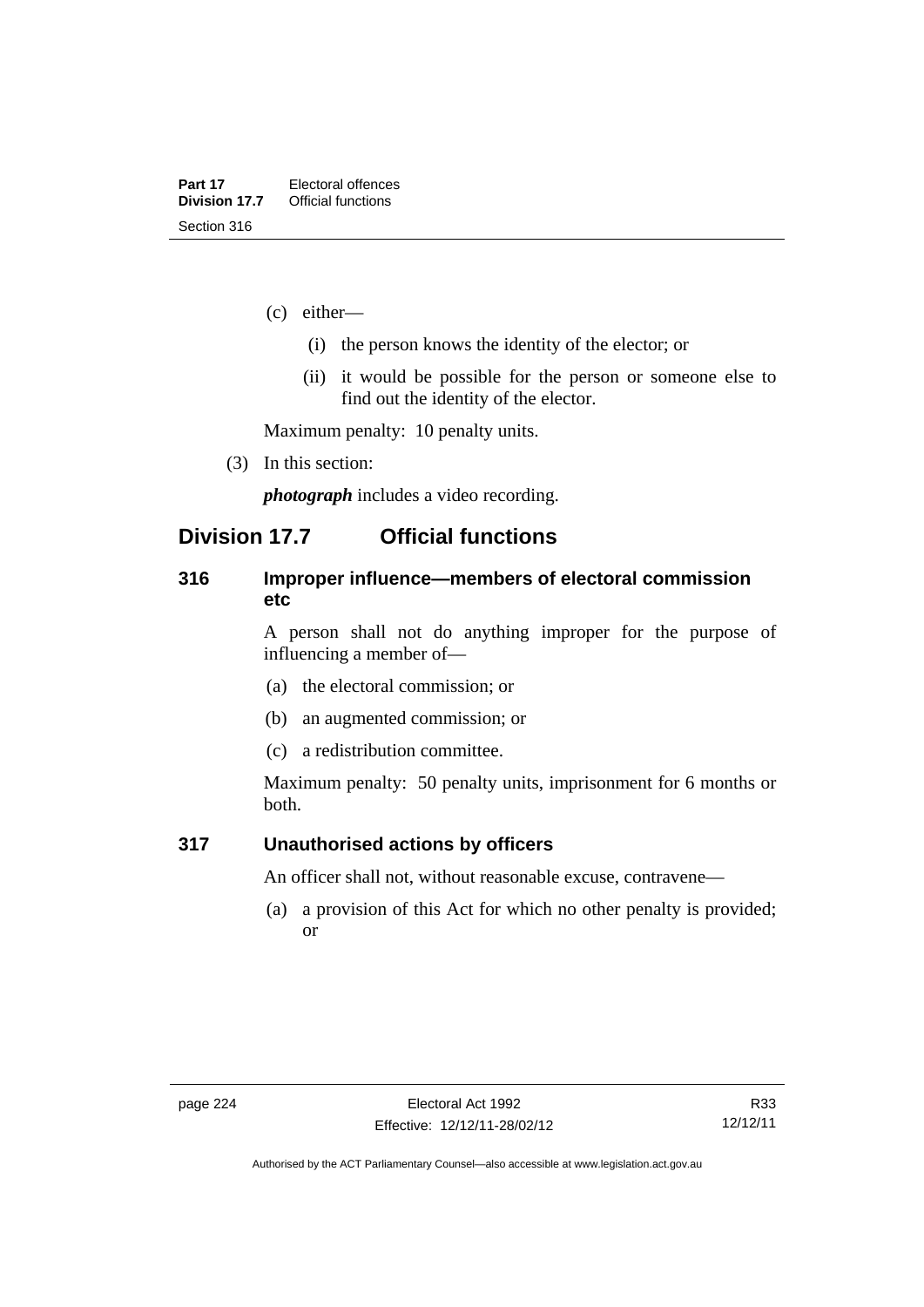(b) a direction given to him or her under this Act.

Maximum penalty: 10 penalty units.

### **318 Identification of voters and votes**

 (1) Except as authorised under this Act, an officer shall not make any mark on a ballot paper that would be likely to enable the identification, directly or indirectly, of the person who votes on the ballot paper.

Maximum penalty: 50 penalty units, imprisonment for 6 months or both.

 (2) Except as authorised under this Act, an officer or a scrutineer shall not, directly or indirectly, disclose any information acquired in the exercise of his or her functions under this Act that would be likely to enable it to be known how an identified voter has voted.

Maximum penalty: 50 penalty units, imprisonment for 6 months or both.

(3) In subsection (2):

*officer* includes a person who has been, but is no longer, an officer.

*scrutineer* includes a person who has been, but is no longer, a scrutineer.

## **319 Responses to official questions**

 (1) A person shall not, in answer to an official question, make a statement that is false or misleading in a material particular.

Maximum penalty: 50 penalty units, imprisonment for 6 months or both.

 (2) It is a defence to a prosecution for an offence against subsection (1) if it is established that the defendant did not know, and could not reasonably be expected to have known, that the relevant statement was false or misleading in a material particular.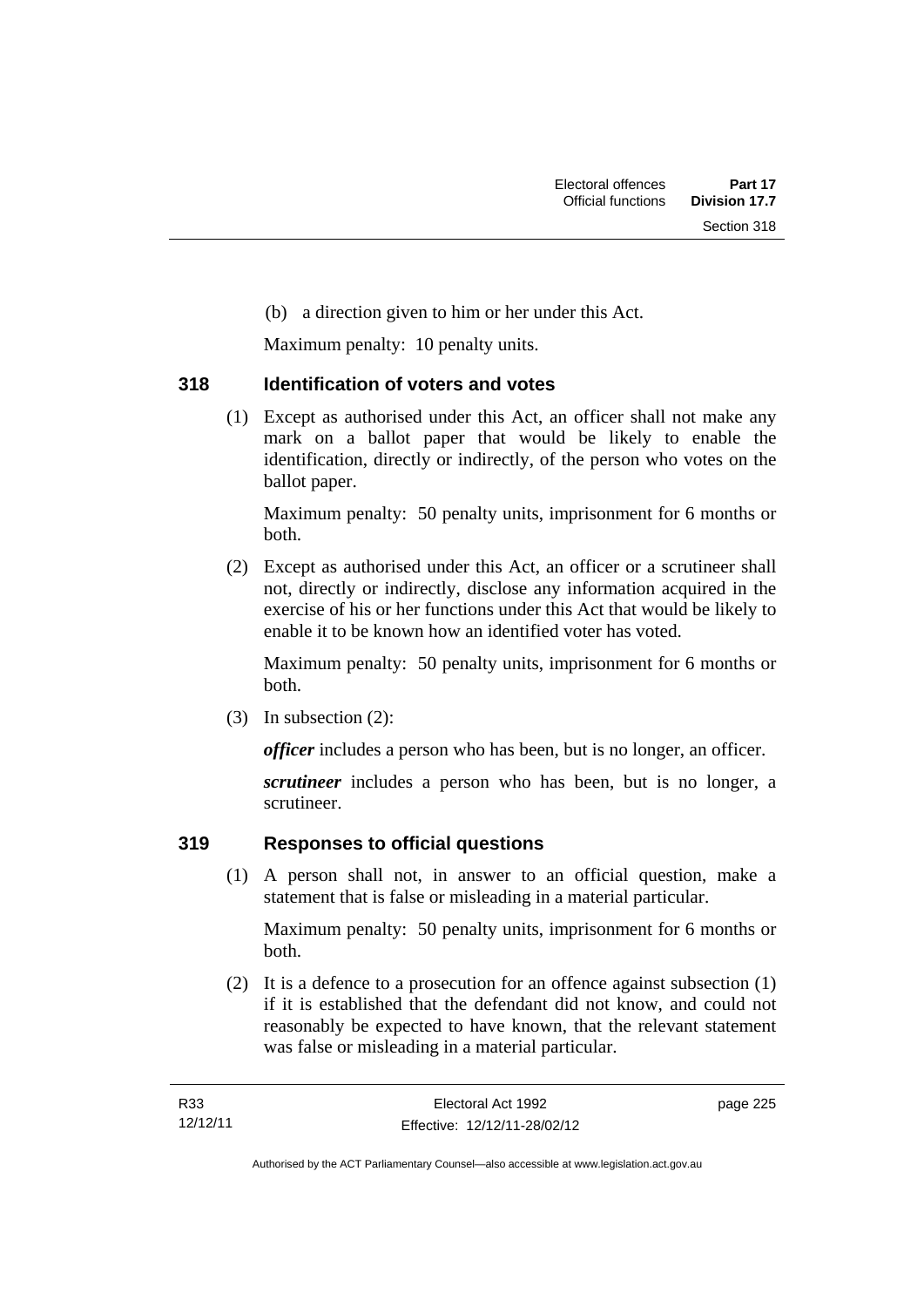(3) In this section:

*official question* means a question asked by an officer in the exercise of his or her functions under this Act.

#### **320 Control of behaviour at voting centres**

 (1) A person shall not, without reasonable excuse, disrupt an activity being carried out under this Act at a voting centre.

Maximum penalty: 10 penalty units.

 (2) A person at a voting centre shall not, without reasonable excuse, disobey a direction given by the OIC by or under this Act.

Maximum penalty: 10 penalty units.

 (3) A person shall not, without reasonable excuse, enter or remain at a voting centre without the permission, express or implied, of the OIC.

Maximum penalty: 10 penalty units.

- (4) Subsection (3) does not apply—
	- (a) to an officer; or
	- (b) to a scrutineer who is entitled to be on the premises under section 123; or
	- (c) if the voting centre is a polling place—to a voter who enters the place for the purpose of voting and remains no longer than is necessary and reasonable for that purpose.
- (5) A person who contravenes this section may be removed from the premises by a police officer or by an authorised officer.
- (6) In this section:

*OIC*, in relation to a voting centre, means the officer in charge of the centre.

R33 12/12/11

Authorised by the ACT Parliamentary Counsel—also accessible at www.legislation.act.gov.au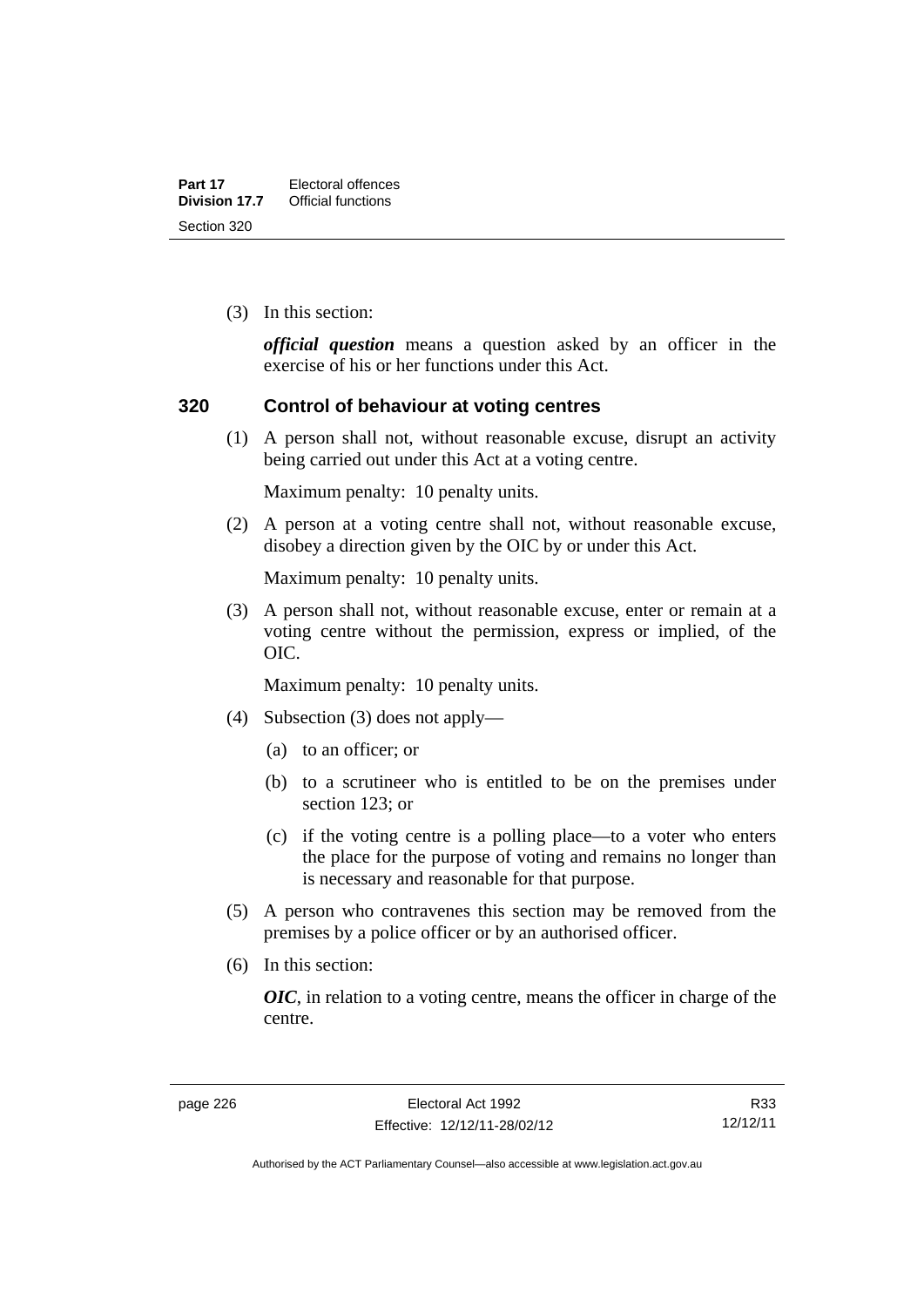*voting centre* means—

- (a) a place where a vote may be made before an officer under section 136B or 136C; or
- (b) a polling place; or
- (c) a scrutiny centre.

page 227

Authorised by the ACT Parliamentary Counsel—also accessible at www.legislation.act.gov.au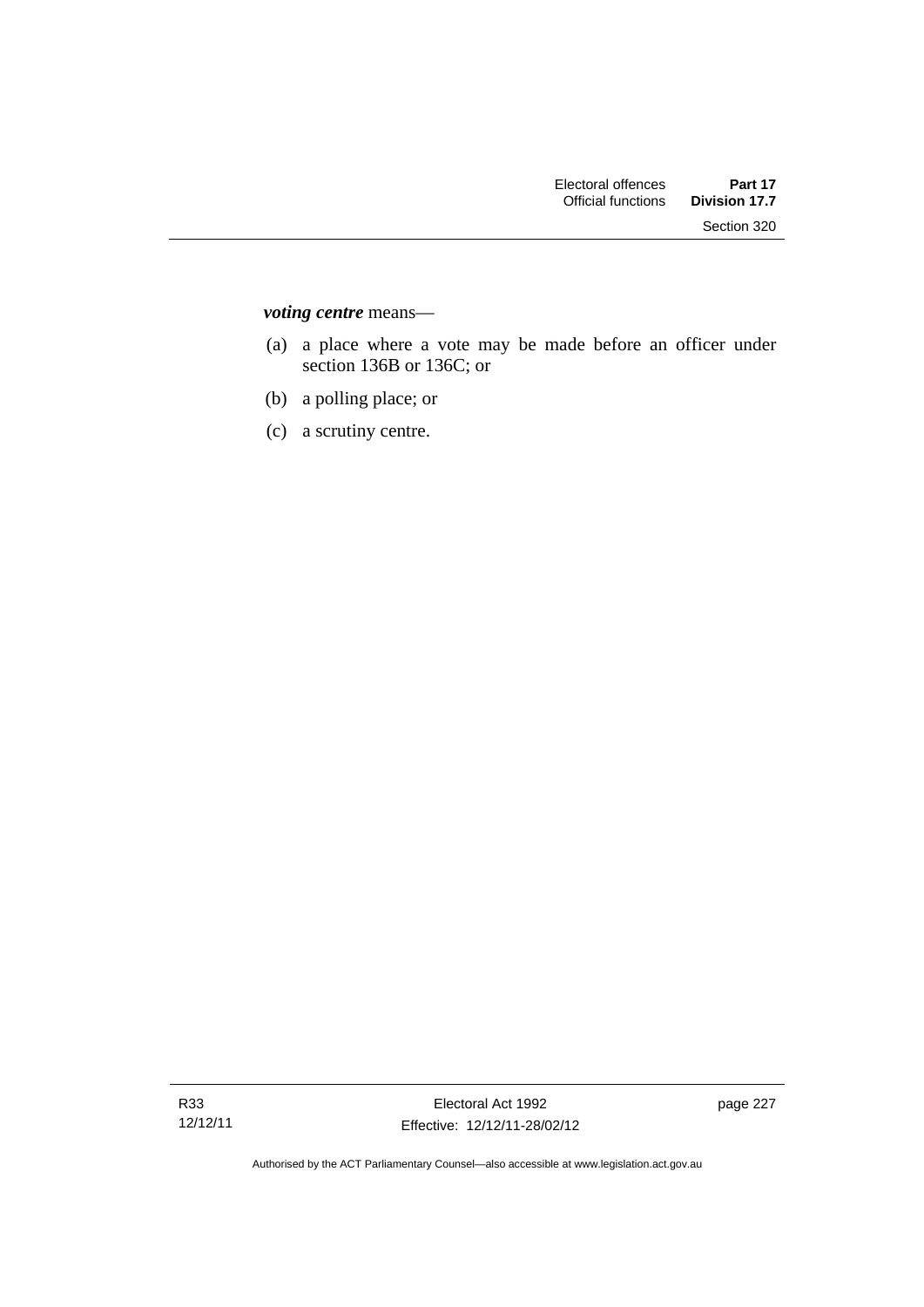**Part 18 Enforcement proceedings Division 18.1** Injunctions Section 321

# **Part 18 Enforcement proceedings**

## **Division 18.1 Injunctions**

### **321 Restraining conduct**

- (1) This section applies if a person (the *relevant person*) has engaged, is engaging, or proposes to engage, in conduct that was, is, or would be, a contravention of this Act or another Territory law in its application to elections.
- (2) The commissioner or, if the conduct relates to an election, a candidate in the election may apply to the Supreme Court for an injunction.
- (3) On application under subsection (2), the Supreme Court may grant an injunction—
	- (a) restraining the relevant person from engaging in the conduct; and
	- (b) if, in the court's opinion, it is desirable to do so, requiring the relevant person to do anything.
- (4) The Supreme Court may grant an injunction restraining a person from engaging in conduct of a particular kind—
	- (a) if satisfied that the person has engaged in conduct of that kind, whether or not it appears to the court that the person intends to engage again, or to continue to engage, in conduct of that kind; or
	- (b) if it appears to the court that, if an injunction is not granted, it is likely the person will engage in conduct of that kind, whether or not the person has previously engaged in conduct of that kind and whether or not there is an imminent danger of substantial damage to someone else if the person engages in conduct of that kind.

R33 12/12/11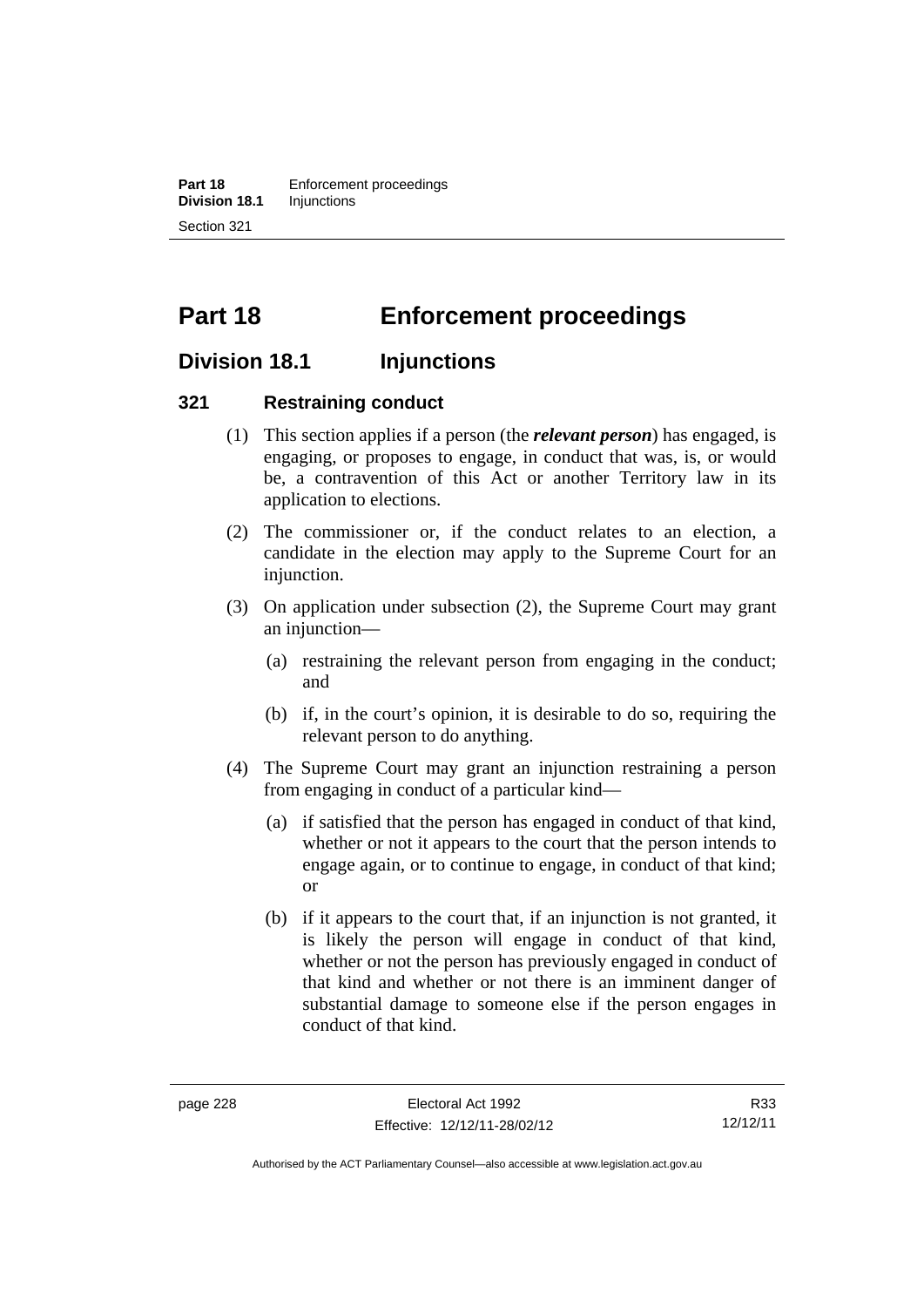### **322 Requiring things to be done**

- (1) This section applies if a person (the *relevant person*) has failed, is failing, or proposes to fail to do something in contravention of this Act or another Territory law in its application to elections.
- (2) The commissioner or, if the conduct relates to an election, a candidate in the election may apply to the Supreme Court for an injunction requiring the relevant person to do the thing.
- (3) On application under subsection (2), the Supreme Court may grant an injunction requiring the relevant person to do the thing.
- (4) The Supreme Court may grant an injunction requiring a person to do something—
	- (a) if satisfied that the person has failed to do the thing, whether or not it appears to the court that the person intends to fail again, or to continue to fail, to do the thing; or
	- (b) if it appears to the court that, if an injunction is not granted, it is likely the person will fail to do the thing, whether or not the person has previously failed to do the thing and whether or not there is an imminent danger of substantial damage to someone else if the person fails to do the thing.

## **323 Commissioner not required to give undertakings as to damages**

If the commissioner makes an application for an injunction to which this division applies, the Supreme Court must not require that, as a condition of granting the injunction, the commissioner give any undertakings about damages on his or her own behalf or on behalf of any other person.

### **324 Powers of the court**

Subject to this division, the Supreme Court has the same powers (so far as they are applicable) in relation to injunctions under this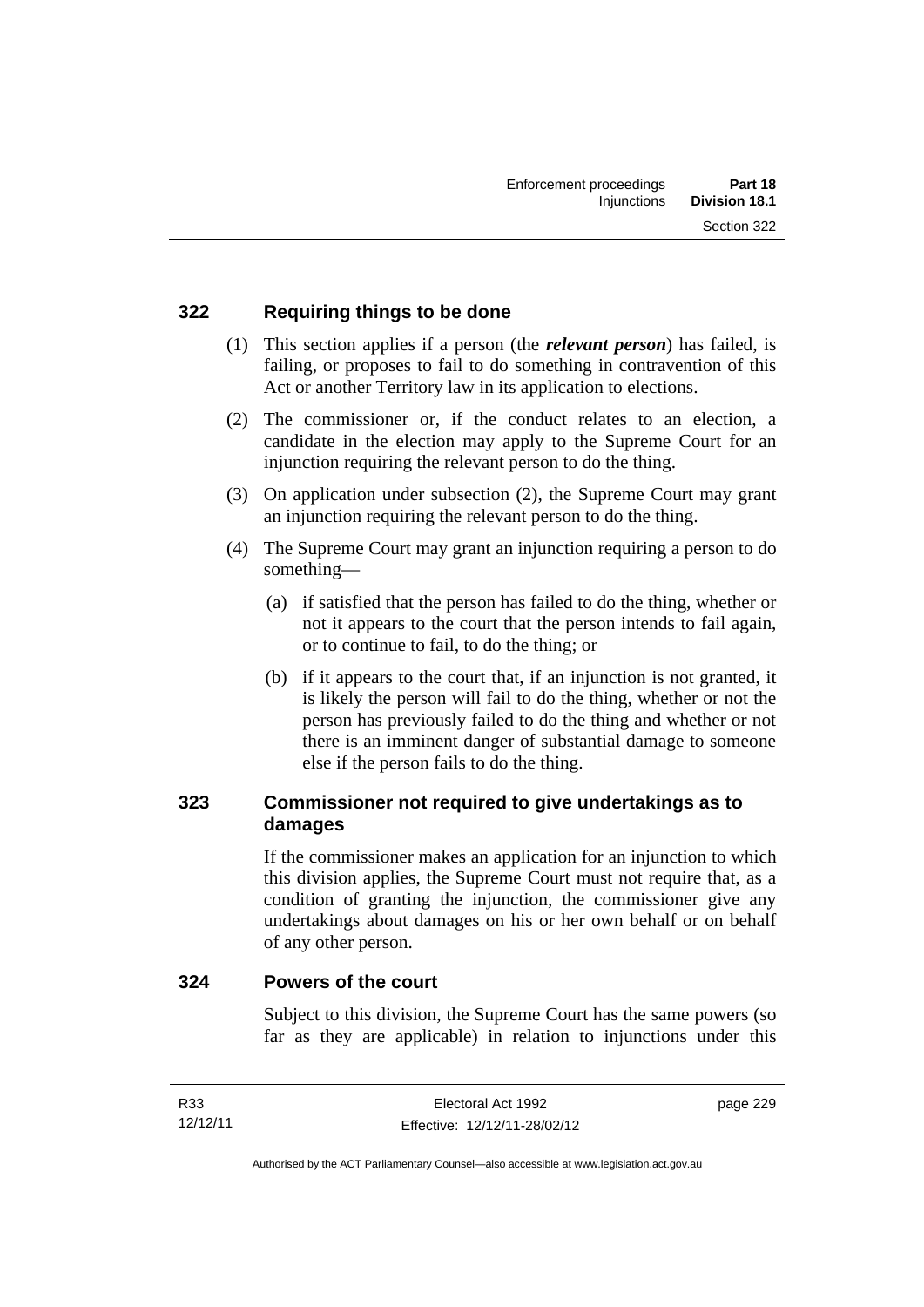division as it has in relation to injunctions under its original jurisdiction.

## **Division 18.2 Prosecutions**

## **325 Investigation of complaints**

The commissioner shall—

- (a) investigate; or
- (b) refer to the appropriate authority for investigation;

any complaint alleging a contravention of this Act, unless the commissioner believes on reasonable grounds that the complaint is frivolous or vexatious.

### **326 Commissioner may prosecute enrolment and voting offences**

The commissioner may institute and conduct any prosecution in relation to an offence against section 73 (6) or 129 (1).

### **327 Service of certain process by mail**

In addition to any other method by which a document may be served, process relating to a proceeding for an offence against section 129 (1) may be served on a person by sending it by prepaid post to the address of the person recorded on the roll.

*Note* For other ways of serving documents, see *Legislation Act 2001*, pt 19.5.

Authorised by the ACT Parliamentary Counsel—also accessible at www.legislation.act.gov.au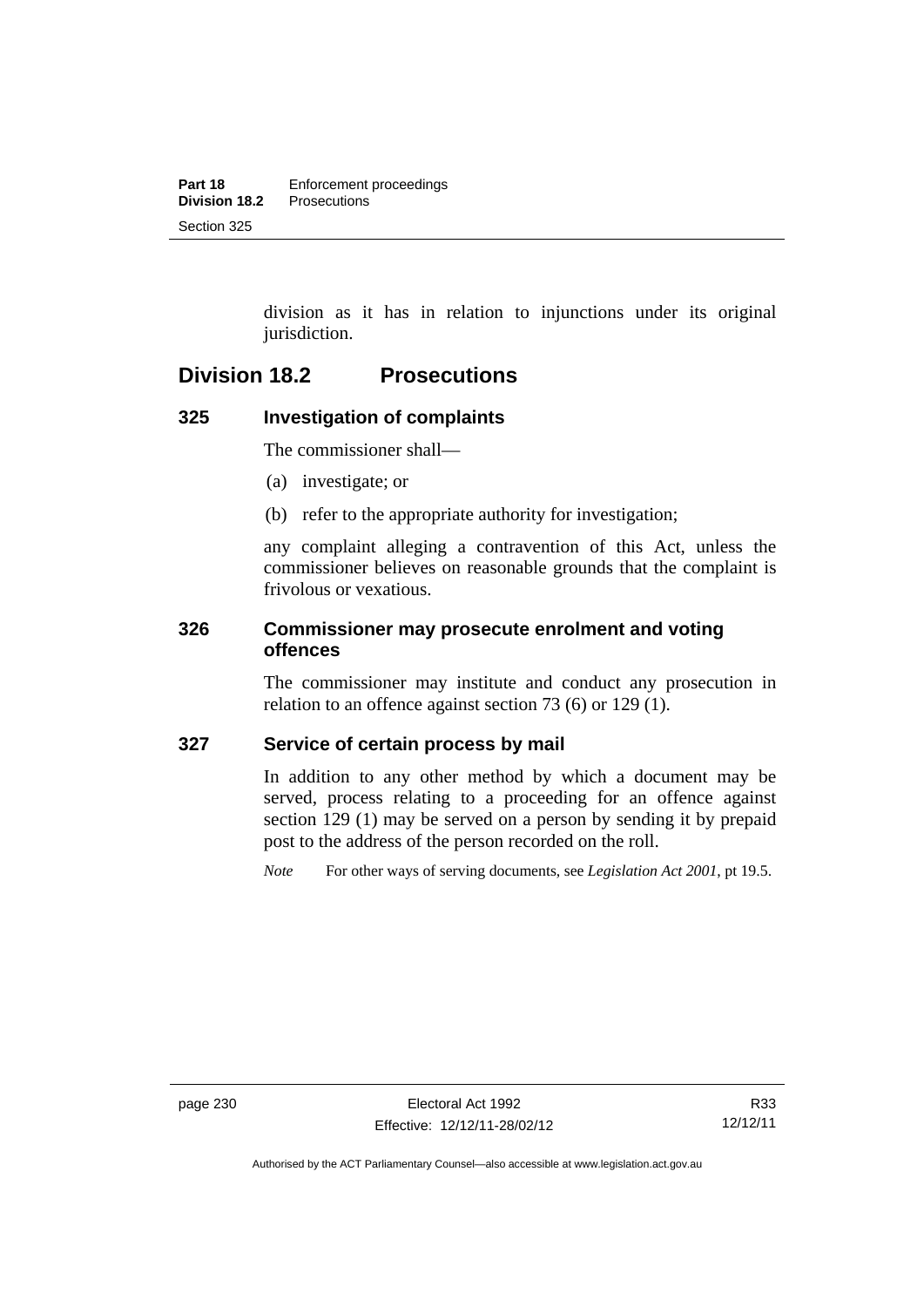# **Part 19 Miscellaneous**

## **328 Extension of time for acts by officers**

 $If$ 

- (a) an officer is required by this Act to do an act at a specified time or within a specified period; and
- (b) an officer other than the commissioner refuses or fails to do the act at that time or within that period;

the commissioner may grant an extension of time (not exceeding 48 hours) within which the act may be done.

## **329 Restrictions on sending completed ballot and voting papers by fax**

- (1) This section applies to—
	- (a) a completed ballot paper (other than a ballot paper completed by an Antarctic elector); and
	- (b) a completed declaration voting paper.
- (2) Despite the *Legislation Act 2001*, part 19.5 (Service of a document), a document (including a copy of the document) to which this section applies cannot be served on a person by faxing it to the person.
	- *Note* For other ways of serving the documents and other documents under this Act, see *Legislation Act 2001*, pt 19.5.

## **330 Forms—provision and assistance**

- (1) The commissioner shall ensure that any forms provided for, or required by or under, this Act are kept at the office of the commissioner and are provided, on request, to members of the public.
- (2) It is the duty of the staff of the electoral commission to assist, on request, members of the public in completing any of those forms.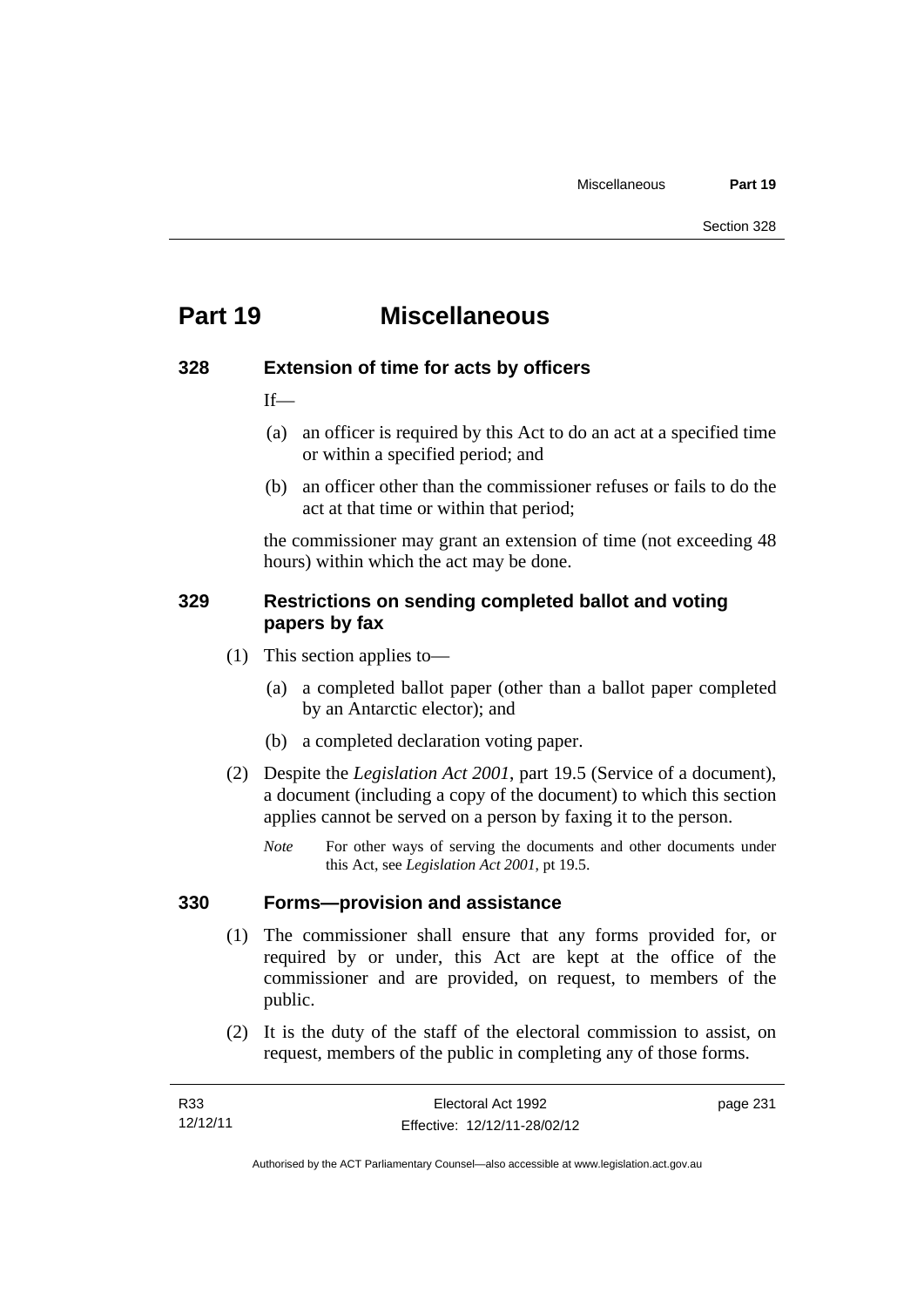#### **Part 19** Miscellaneous

#### **332 Correcting delays, errors and omissions**

- (1) The commissioner may remedy, remove or supply any delay, error or omission in the preparation, printing, issue or transmission of any roll, certified list of electors or ballot papers by written notice specifying the matter to be dealt with and the course of action to be followed, and that course (if followed) is to be taken to be valid and sufficient for the purpose of remedying, removing or supplying the defect, error or omission.
- (2) A notice is a notifiable instrument.

*Note* A notifiable instrument must be notified under the *Legislation Act 2001*.

### **333 Voting statistics to be published**

- (1) The electoral commission shall, as soon as practicable after an election is held, publish statistics in relation to voting at the election.
- (2) A person may obtain copies of the statistics in paper or electronic form.

#### **334 Collecting further statistical information**

When—

- (a) the time for filing an application disputing the validity of an election has ended; and
- (b) the Court of Disputed Elections has determined any such applications in relation to the election;

the commissioner may use ballot papers, certified lists of electors, declaration voting papers and other electoral papers used in the election to collect statistical information.

*Note* A fee may be determined under s 8 (Determination of fees) for this subsection.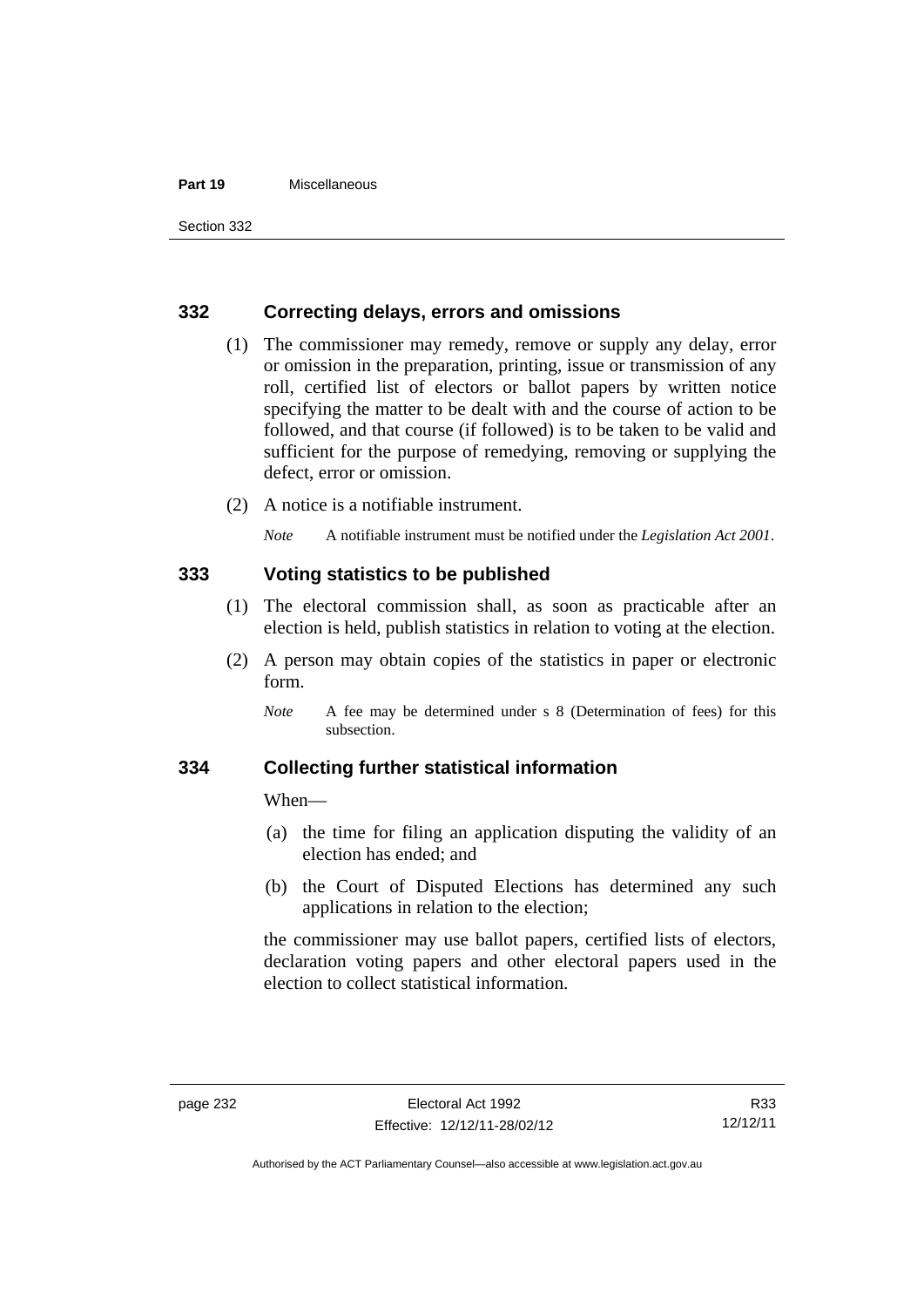### **335 Storage and destruction of electoral papers**

- (1) This section applies to electoral papers in the commissioner's possession that were used for an election.
- (2) The commissioner must securely store the electoral papers until whichever of the following happens last:
	- (a) the beginning of the pre-election period for the next general election;
	- (b) the electoral papers are no longer required by the commissioner, another member of the electoral commission or a member of the staff of the commission for exercising a function under this Act.
- (3) The commissioner may destroy the electoral papers only when the last of the matters mentioned in subsection (2) happens.

### **336 Administrative arrangements with Commonwealth and States**

The Minister may arrange with the appropriate Minister of the Commonwealth or a State—

- (a) for officers or employees of the public service of the Commonwealth or State, or of an authority of the Commonwealth or State, to exercise the powers of an officer under this Act; or
- (b) to make a member of the electoral commission, the commissioner or a member of the staff of the commission available for the exercise of powers on behalf of the corresponding electoral authority of the Commonwealth or State.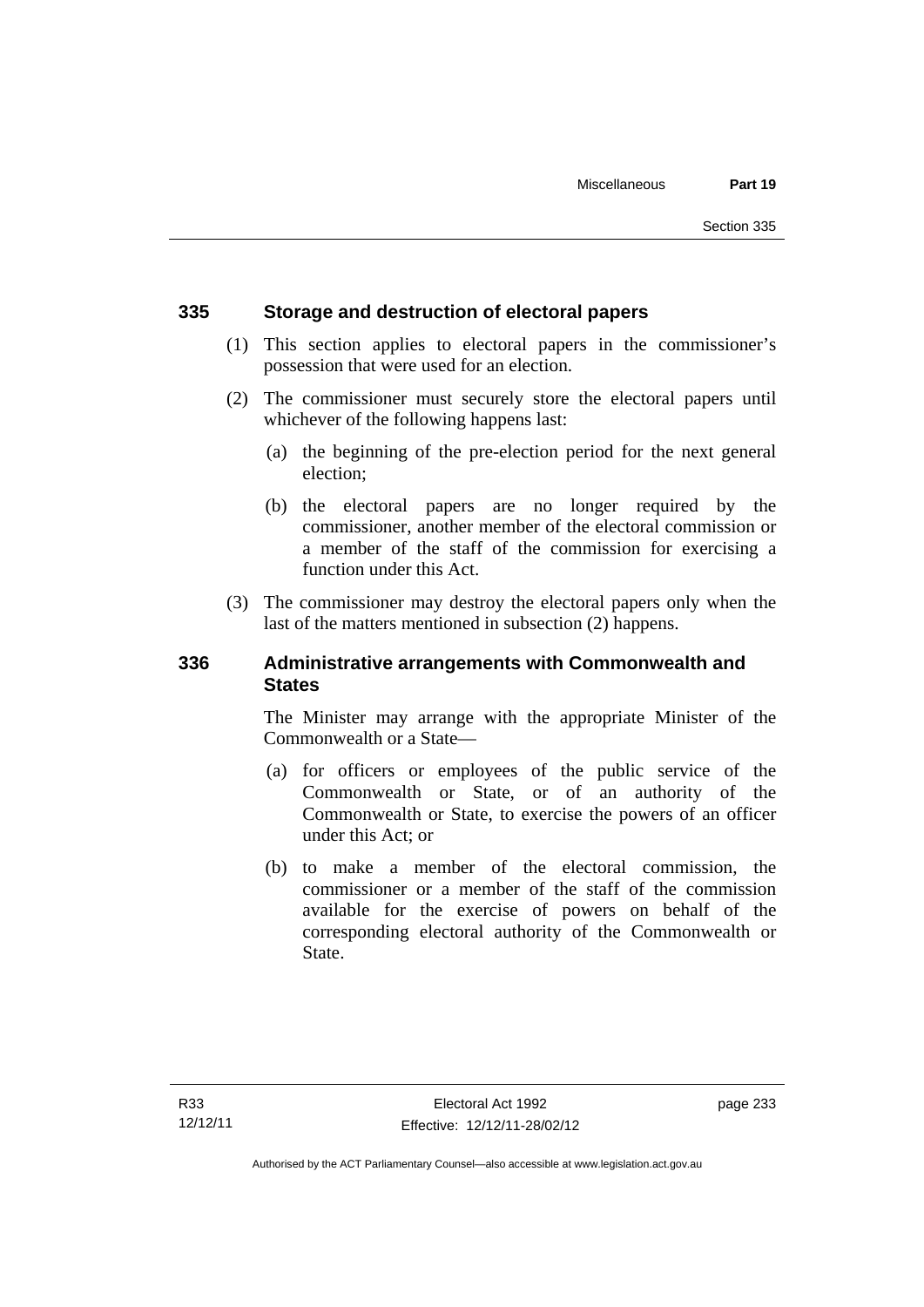#### **Part 19** Miscellaneous

Section 337

### **337 Evidentiary certificates**

- (1) In a proceeding under this Act, a certificate signed by the commissioner stating any of the following matters is evidence of the matters so stated:
	- (a) that on a specified day a person was, or was not, enrolled for an electorate;
	- (b) that, in relation to an election, a person was or was not—
		- (i) an eligible overseas elector; or
		- (ii) an Antarctic elector; or
		- (iii) an elector serving a sentence of imprisonment outside the ACT;
	- (c) that a person was, or was not, declared as a candidate for an election;
	- (d) that a nomination of a person to be a candidate in an election was rejected;
	- (e) that an election was duly held;
	- (f) that a person was, or was not, given a ballot paper for an election;
	- (g) that a person voted, or failed to vote, in an election;
	- (h) that on a stated day, or during a stated period, a stated person was, or was not, registered as the reporting agent of a stated registered party, MLA or candidate;
	- (i) that on a stated day, or during a stated period, no reporting agent was registered for a stated registered party, MLA or candidate;
	- (j) that on a specified day a person was, or was not, an officer;
	- (k) that on a specified day a person was, or was not, the delegate of the electoral commission or the commissioner.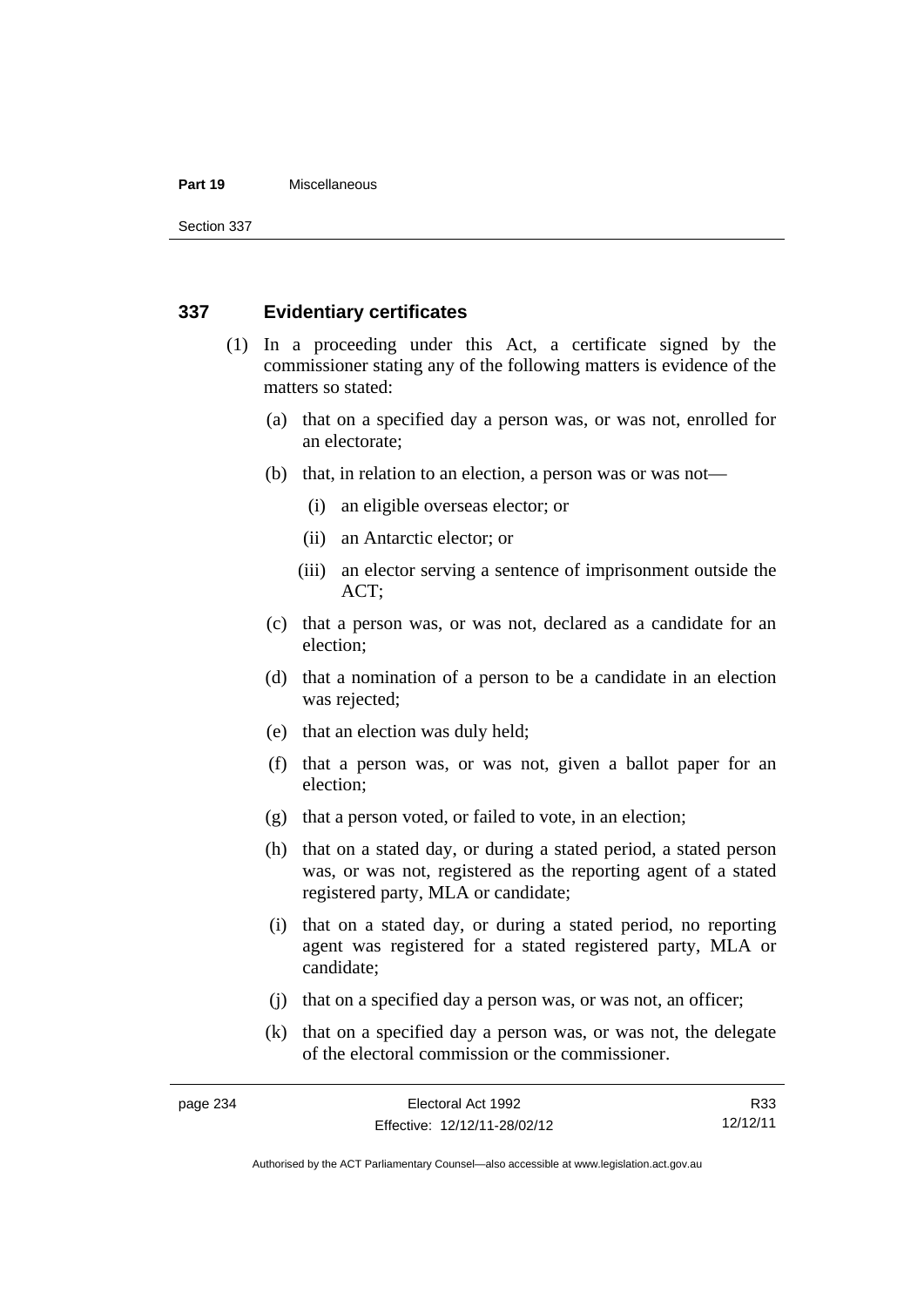(2) In subsection (1), a reference to a person or thing is a reference to a person or thing specified in the certificate.

#### **338 Acts and omissions of representatives**

(1) In this section:

*person* means an individual.

*Note* See the Criminal Code, pt 2.5 for provisions about corporate criminal responsibility.

*representative*, of a person, means an employee or agent of the person.

*state of mind*, of a person, includes—

- (a) the person's knowledge, intention, opinion, belief or purpose; and
- (b) the person's reasons for the intention, opinion, belief or purpose.
- (2) This section applies to a prosecution for any offence against this Act.
- (3) If it is relevant to prove a person's state of mind about an act or omission, it is enough to show—
	- (a) the act was done or omission made by a representative of the person within the scope of the representative's actual or apparent authority; and
	- (b) the representative had the state of mind.
- (4) An act done or omitted to be done on behalf of a person by a representative of the person within the scope of the representative's actual or apparent authority is also taken to have been done or omitted to be done by the person.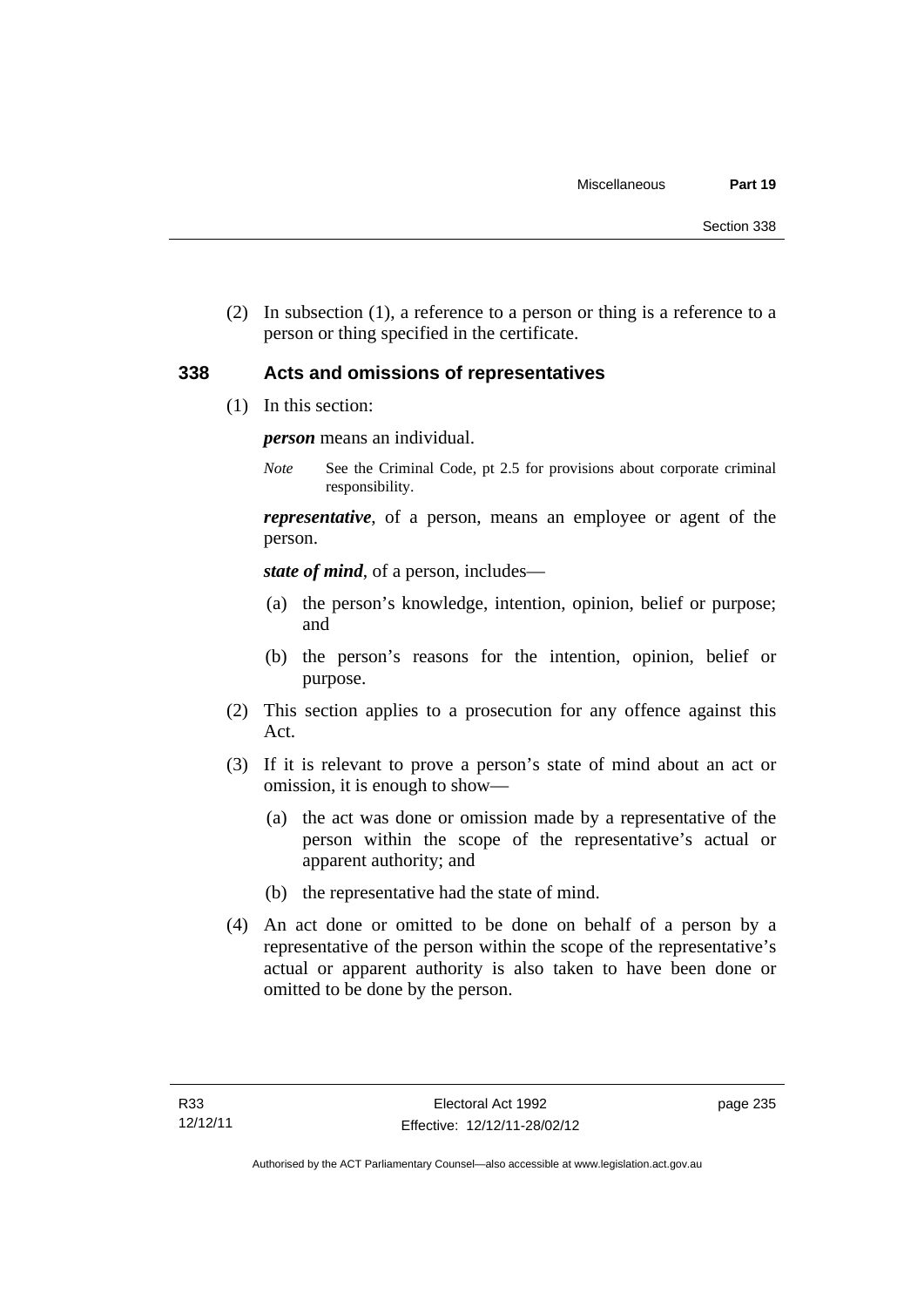#### **Part 19** Miscellaneous

- (5) However, subsection (4) does not apply if the person establishes that reasonable precautions were taken and appropriate diligence was exercised to avoid the act or omission.
- (6) A person who is convicted of an offence cannot be punished by imprisonment for the offence if the person would not have been convicted of the offence without subsection (3) or (4).

#### **340 Director-general to provide assistance etc**

The director-general of the administrative unit responsible for the *Public Sector Management Act 1994*, division 3.4 shall comply with any request by the electoral commission, the commissioner or an augmented commission for information or assistance reasonably required for this Act.

#### **340A Approved forms**

- (1) The commissioner may approve forms for this Act.
- (2) If the commissioner approves a form for a particular purpose, the approved form must be used for that purpose.

*Note* For other provisions about forms, see *Legislation Act 2001*, s 255.

(3) An approved form is a notifiable instrument.

*Note* A notifiable instrument must be notified under the *Legislation Act 2001*.

#### **341 Regulation-making power**

- (1) The Executive may make regulations for this Act.
	- *Note* **Regulations** must be notified, and presented to the Legislative Assembly, under the *Legislation Act 2001*.
- (2) A regulation may create offences and fix maximum penalties of not more than 10 penalty units for the offences.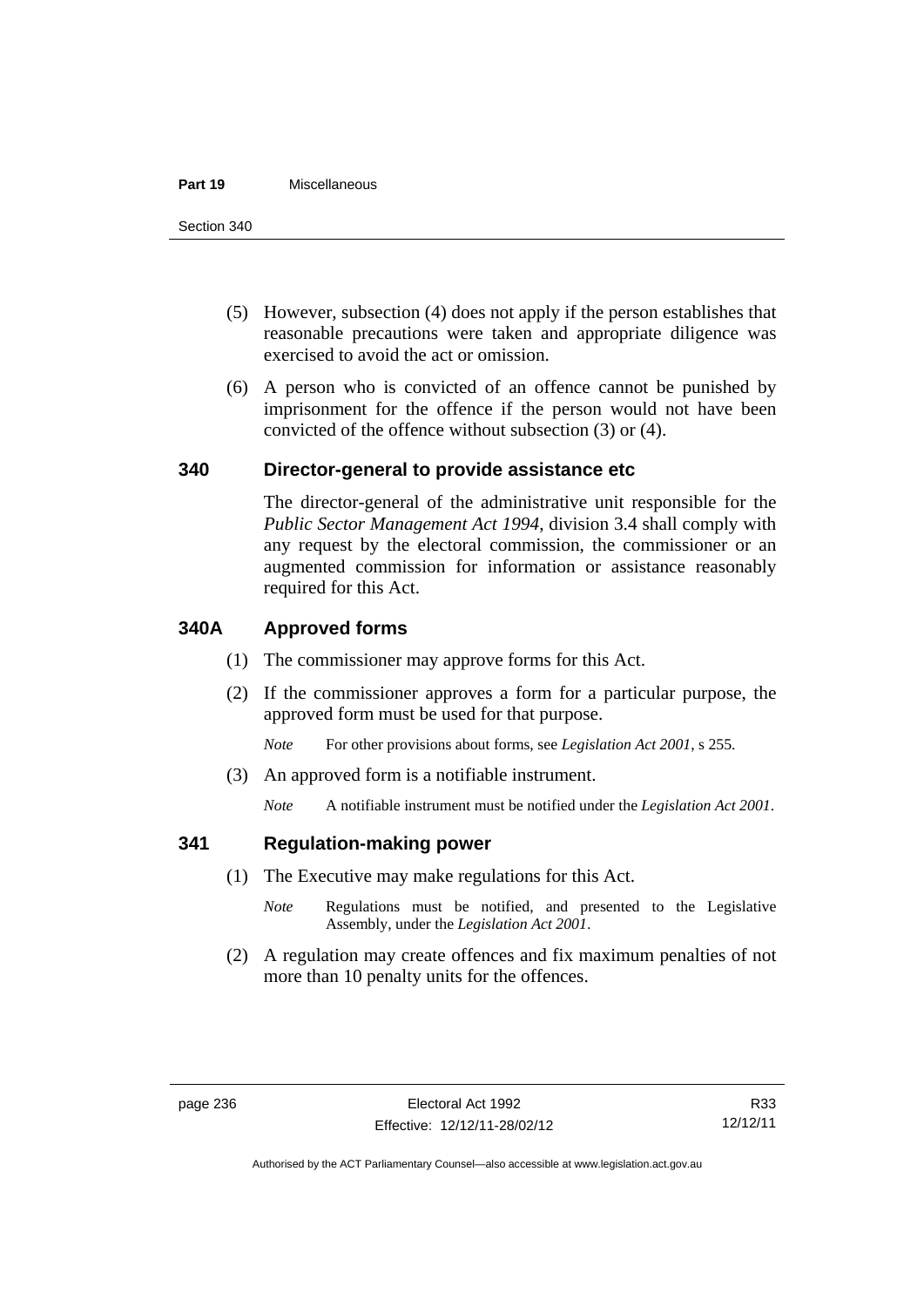# **Schedule 1 Form of ballot paper**

(see s 114)

**Legislative Assembly for the Australian Capital Territory**

**Ballot paper** Election of  $\prod_{i=1}^{n} \text{Member}(s)$ 

#### **Electorate of [ 2 ]**

**Number [1] boxes from 1 to [1] in the order of your choice**  Then you may show as many further preferences as you wish by writing numbers from



**Remember, number at least**  $\begin{bmatrix} 1 \end{bmatrix}$  boxes from 1 to  $\begin{bmatrix} 1 \end{bmatrix}$  in the order of your choice.

- **2.** Insert name of electorate ungrouped candidates
- **3.** Insert the number that is 1 more than the number **6.** Insert name of candidate of vacancies **7.** Insert name, or abbreviate
- **4.** Insert name, or abbreviation of name, of registered party, as required as required
- 1. Insert number of vacancies **5.** Insert 'UNGROUPED' if there are
	-
	- 7. Insert name, or abbreviation of name, of registered party, or 'INDEPENDENT',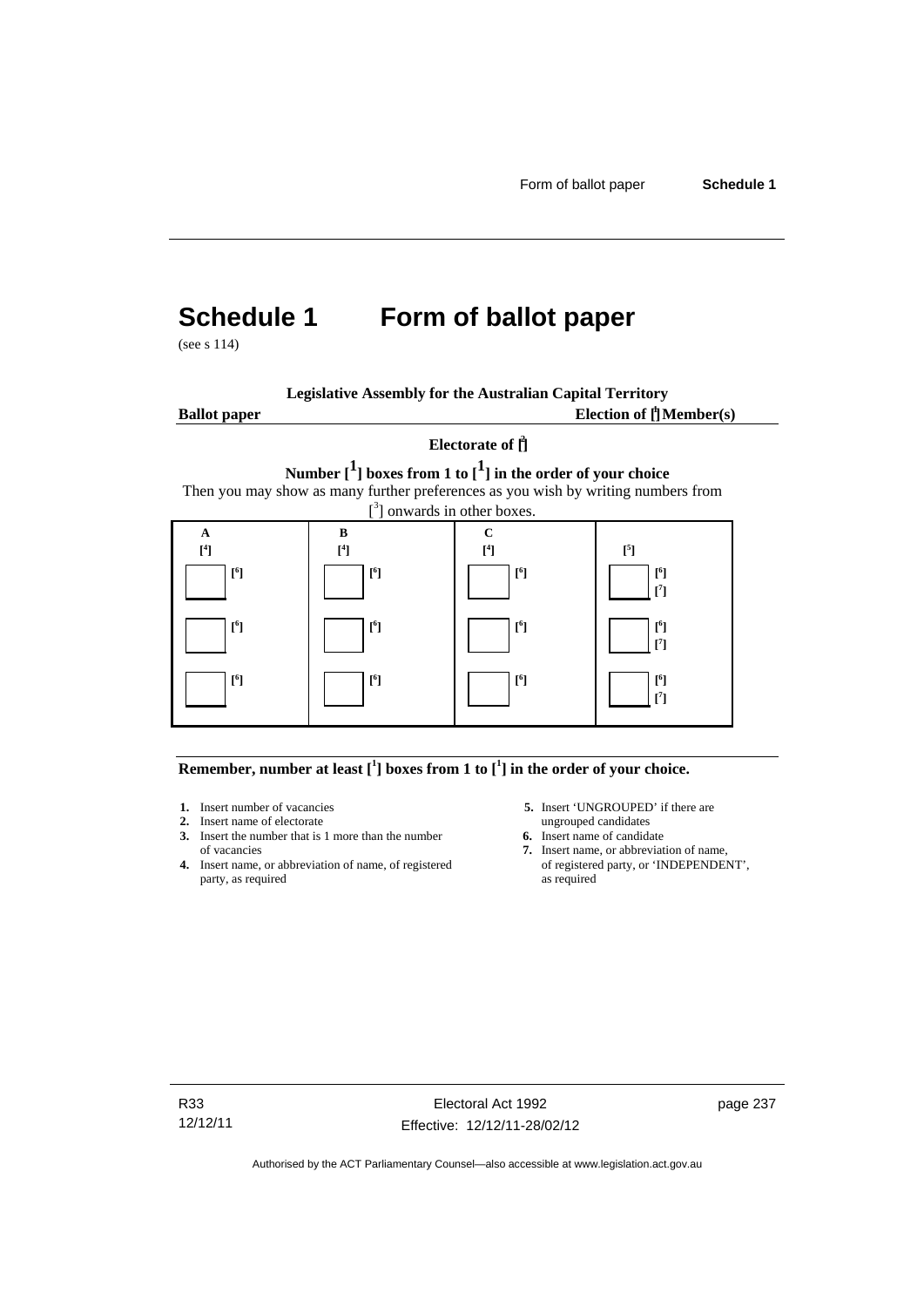# **Schedule 2 Ballot papers—printing of names and collation**

(see s 116)

**1** In this schedule:

*column*, in relation to a ballot paper, means a column of candidates' names printed on the ballot paper in accordance with section 116.

- **2** (1) The ballot papers for an election shall be printed so that, for each column—
	- (a) separate batches are printed equal in number to the number of names in the column; and
	- (b) in the first batch, the names in the column are printed in an order determined by the commissioner by lot; and
	- (c) in each batch after the first, the names in the column are printed in the order specified in the table at the end of this schedule; and
	- (d) so far as practicable, the number of ballot papers in each batch for the column is equal to the number of ballot papers in each other batch for the column.
	- (2) In the table at the end of this schedule—
		- (a) the number '1' appearing in a column shall be taken to represent the name determined in accordance with clause 1 (b) to be in the first position in the corresponding column on the ballot paper; and
		- (b) the number '2' appearing in a column shall be taken to represent the name determined in accordance with clause 1 (b) to be in the second position in the corresponding column on the ballot paper;

and so on.

R33 12/12/11

Authorised by the ACT Parliamentary Counsel—also accessible at www.legislation.act.gov.au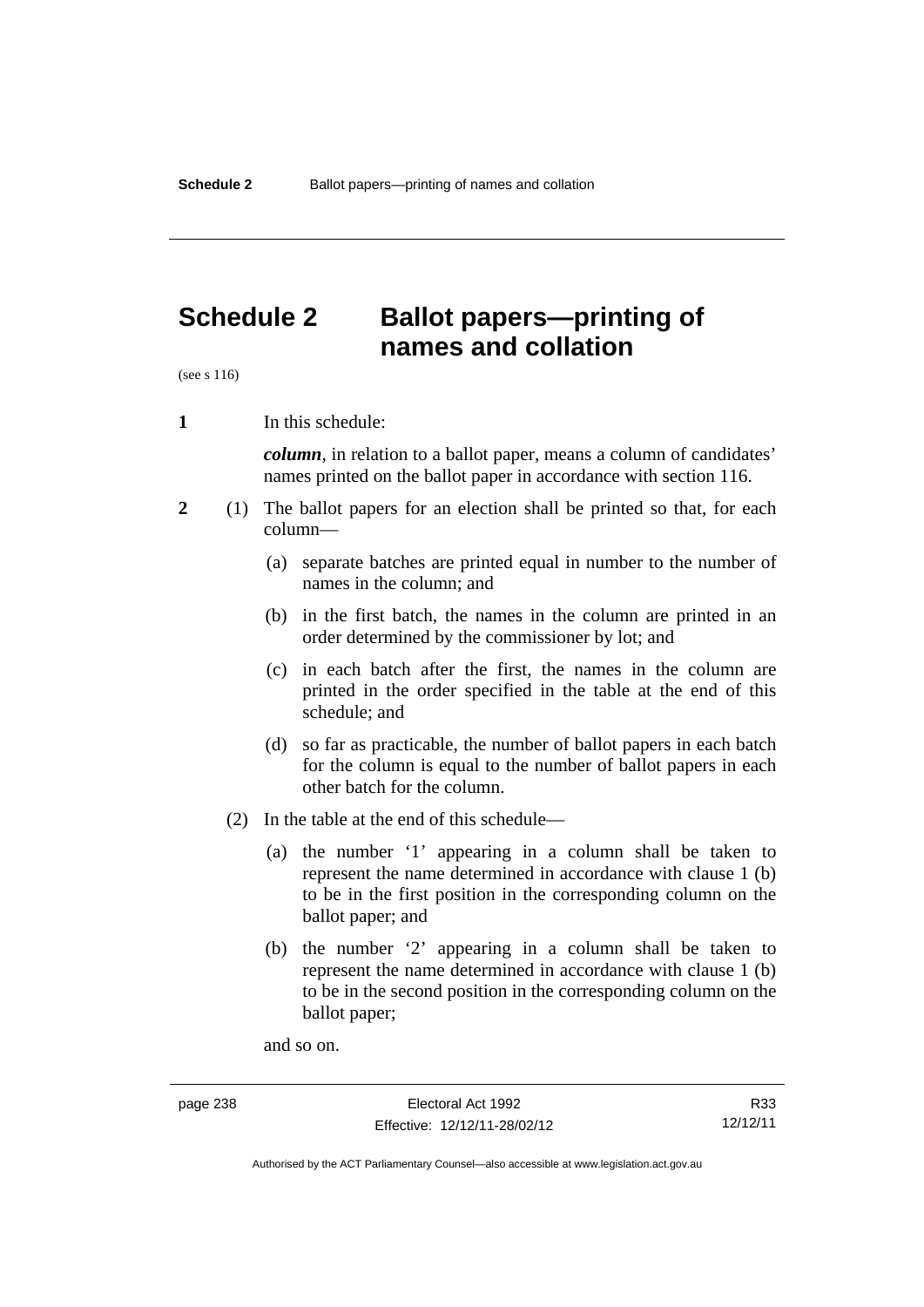- **3** The commissioner shall ensure that ballot papers distributed to a polling place for the purposes of an election are so collated that the ballot paper immediately following another ballot paper in the issue is in a form different from that of the other ballot paper.
- **4** The OIC of a polling place shall ensure, so far as practicable, that the form of a ballot paper issued by an officer to a person claiming to vote at that place is different from that of the previous ballot paper so issued by the officer.

#### TABLE

*For 5-member electorates*

| 1st              | 2nd            | 3rd              | 4th            | 5th            | 6th            | 7th            | 8th            | 9th            | 10th           | 11 <sup>th</sup> | 12 <sub>th</sub> |
|------------------|----------------|------------------|----------------|----------------|----------------|----------------|----------------|----------------|----------------|------------------|------------------|
| batch            | batch          | batch            | batch          | batch          | batch          | batch          | batch          | batch          | batch          | batch            | batch            |
| 1                | 1              | 1                | 1              | 1              | 1              | 1              | 1              | 1              | 1              | 1                | 1                |
| 2                | 2              | 2                | 3              | 3              | 3              | 4              | 4              | 4              | 5              | 5                | 5                |
| 3                | 4              | 5                | $\overline{2}$ | 5              | 4              | 5              | 2              | 3              | 4              | 3                | $\overline{c}$   |
| 4                | 5              | 3                | 5              | $\overline{4}$ | 2              | $\overline{2}$ | 3              | 5              | 3              | 2                | 4                |
| 5                | 3              | $\overline{4}$   | $\overline{4}$ | $\overline{2}$ | 5              | 3              | 5              | $\overline{2}$ | $\overline{2}$ | $\overline{4}$   | 3                |
| 13 <sub>th</sub> | 14th           | 15 <sub>th</sub> | 16th           | 17th           | 18th           | 19th           | 20th           | 21st           | 22nd           | 23rd             | 24 <sub>th</sub> |
| batch            | batch          | batch            | batch          | batch          | batch          | batch          | batch          | <b>batch</b>   | batch          | batch            | batch            |
| 2                | $\overline{2}$ | 2                | $\overline{2}$ | $\overline{2}$ | 2              | $\overline{2}$ | 2              | 2              | $\overline{2}$ | $\overline{2}$   | $\overline{2}$   |
| 3                | 3              | 3                | $\overline{4}$ | 4              | 4              | 5              | 5              | 5              | 1              | 1                | 1                |
| 4                | 5              | 1                | 3              | 1              | 5              |                | 3              | 4              | 5              | 4                | 3                |
| 5                | 1              | 4                | 1              | 5              | 3              | 3              | 4              | 1              | $\overline{4}$ | 3                | 5                |
| $\mathbf{1}$     | 4              | 5                | 5              | 3              | 1              | 4              | 1              | 3              | 3              | 5                | 4                |
| 25 <sub>th</sub> | 26th           | 27 <sub>th</sub> | 28th           | 29th           | 30th           | 31st           | 32nd           | 33rd           | 34th           | 35th             | 36th             |
| batch            | batch          | batch            | batch          | batch          | batch          | batch          | batch          | batch          | batch          | batch            | batch            |
| 3                | 3              | 3                | 3              | 3              | 3              | 3              | 3              | 3              | 3              | 3                | 3                |
| 4                | 4              | 4                | 5              | 5              | 5              |                | 1              | 1              | 2              | 2                | 2                |
| 5                | 1              | 2                | $\overline{4}$ | $\overline{c}$ | 1              | $\mathfrak{D}$ | 4              | 5              | 1              | 5                | 4                |
|                  | $\overline{c}$ | 5                | $\overline{2}$ | 1              | 4              | 4              | 5              | 2              | 5              |                  |                  |
| 2                | 5              |                  |                | 4              | $\overline{c}$ | 5              | $\overline{c}$ | 4              | 4              |                  | 5                |

R33 12/12/11

Electoral Act 1992 Effective: 12/12/11-28/02/12 page 239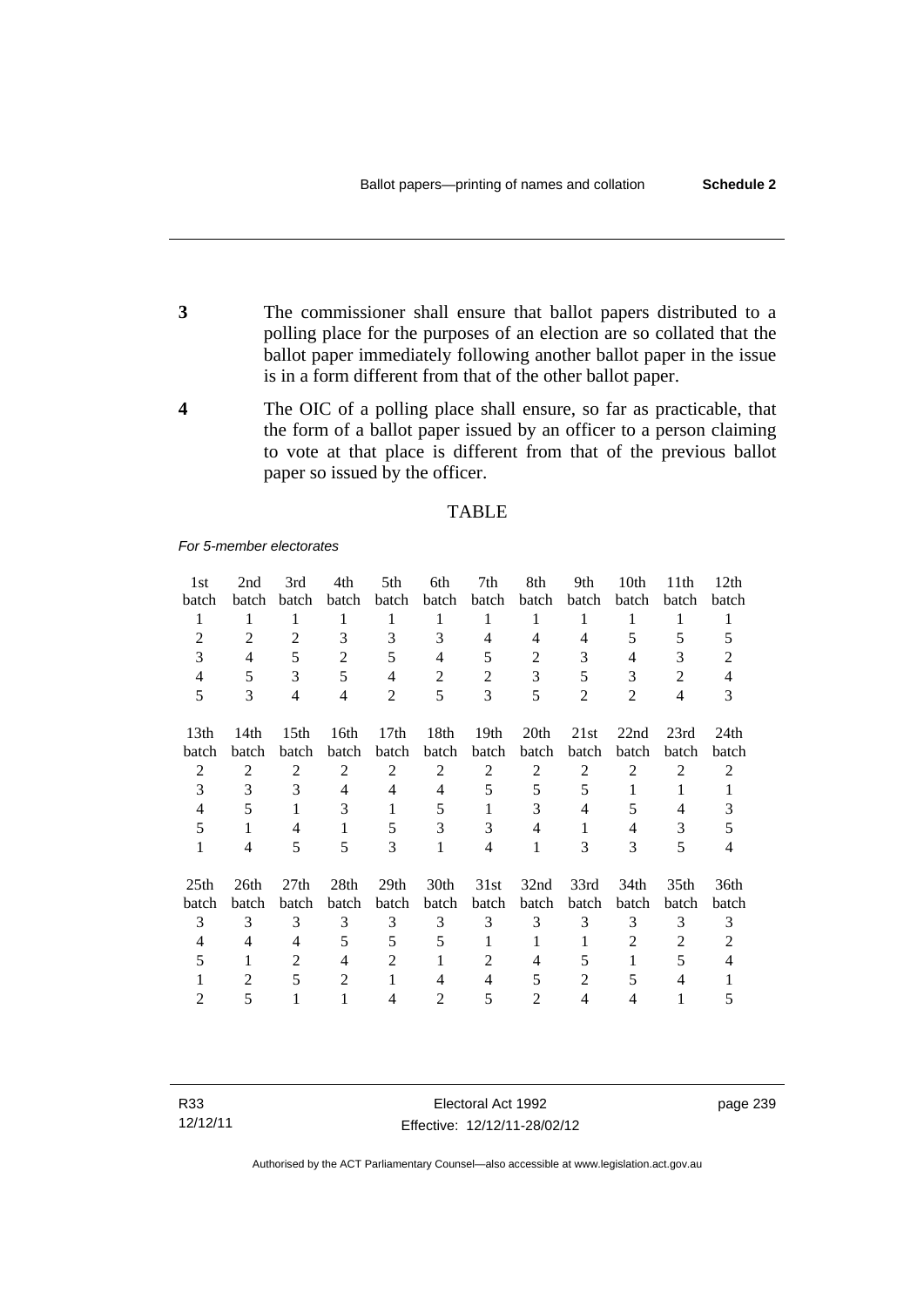| 37 <sub>th</sub> | 38th                        | 39th         | 40th                        | 41st           | 42nd  | 43rd  | 44th  | 45th             | 46th  | 47th         | 48th  |
|------------------|-----------------------------|--------------|-----------------------------|----------------|-------|-------|-------|------------------|-------|--------------|-------|
| batch            | batch                       | <b>batch</b> | batch                       | batch          | batch | batch | batch | batch            | batch | <b>batch</b> | batch |
| 4                | 4                           | 4            | 4                           | 4              | 4     | 4     | 4     | 4                | 4     | 4            | 4     |
|                  |                             |              |                             |                |       | 2     |       |                  |       |              |       |
|                  | $\mathcal{D}_{\mathcal{A}}$ |              |                             |                | 2     | 3     |       |                  | 2     |              |       |
|                  |                             |              |                             | $\mathfrak{D}$ |       |       |       |                  |       |              |       |
| 3                |                             |              | $\mathcal{D}_{\mathcal{L}}$ | 5              | 3     |       |       |                  |       | 2            |       |
| 49th             | 50th                        | 51st         | 52nd                        | 53rd           | 54th  | 55th  | 56th  | 57 <sub>th</sub> | 58th  | 59th         | 60th  |
| <b>batch</b>     | batch                       | batch        | batch                       | batch          | batch | batch | batch | batch            | batch | batch        | batch |
|                  | 5                           |              |                             | 5              | 5     | 5     |       |                  | 5     |              |       |
|                  |                             |              | $\mathfrak{D}$              |                |       | 3     | 3     | 3                | 4     | 4            |       |
|                  |                             |              |                             |                |       |       |       |                  |       |              |       |
|                  |                             |              | 4                           | 3              |       |       |       |                  | 2     |              |       |
|                  |                             |              |                             |                |       |       |       |                  |       |              |       |

page 240 **Electoral Act 1992** Effective: 12/12/11-28/02/12

R33 12/12/11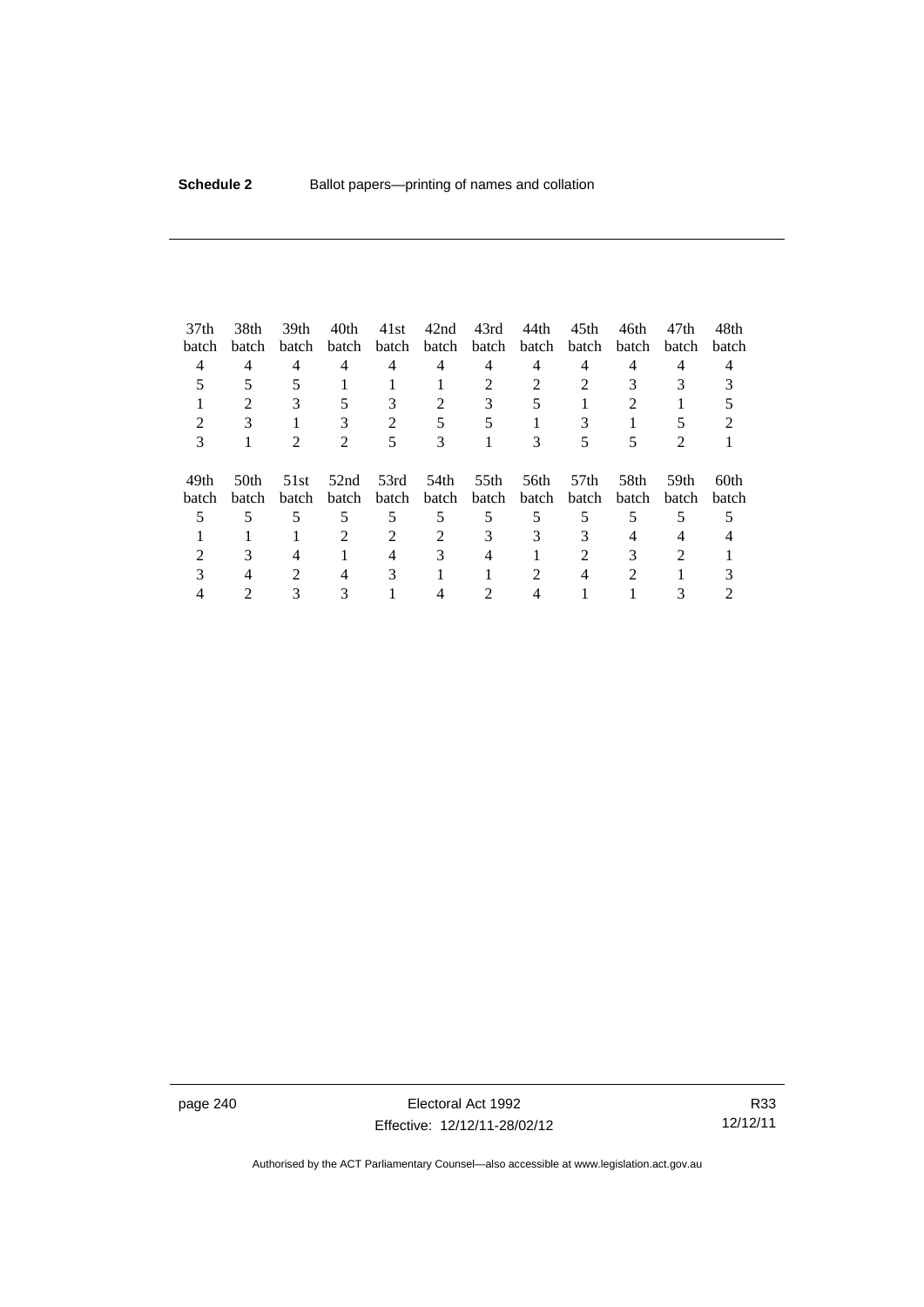# *For 7-member electorates*

| 1st              | 2nd            | 3rd            | 4th            | 5th              | 6th            | 7th              | 8th            | 9th            | 10th           |
|------------------|----------------|----------------|----------------|------------------|----------------|------------------|----------------|----------------|----------------|
| batch            | batch          | batch          | batch          | batch            | batch          | batch            | batch          | batch          | batch          |
| $\mathbf{1}$     | $\mathbf{1}$   | $\mathbf{1}$   | $\mathbf{1}$   | $\mathbf{1}$     | $\mathbf{1}$   | $\mathbf{1}$     | $\mathbf{1}$   | $\mathbf{1}$   | $\mathbf{1}$   |
| $\overline{2}$   | $\overline{2}$ | $\overline{2}$ | $\overline{2}$ | $\overline{2}$   | $\overline{c}$ | $\overline{2}$   | $\overline{2}$ | $\overline{2}$ | $\overline{2}$ |
| 3                | 3              | $\overline{4}$ | $\overline{4}$ | 5                | 5              | 6                | 6              | 7              | 7              |
| $\overline{4}$   | 6              | 5              | 7              | 6                | 3              | 7                | $\overline{4}$ | 3              | 5              |
| 5                |                |                |                |                  |                |                  |                |                |                |
|                  | 7              | 6              | 3              | 7                | $\overline{4}$ | 3                | 5              | 4              | 6              |
| 6                | $\overline{4}$ | 7              | 5              | 3                | 6              | $\overline{4}$   | 7              | 5              | 3              |
| 7                | 5              | 3              | 6              | $\overline{4}$   | 7              | 5                | 3              | 6              | $\overline{4}$ |
| 11 <sup>th</sup> | 12th           | 13th           | 14th           | 15 <sub>th</sub> | 16th           | 17 <sub>th</sub> | 18th           | 19th           | 20th           |
| batch            | batch          | batch          | batch          | batch            | batch          | batch            | batch          | batch          | batch          |
| $\mathbf{1}$     | $\mathbf{1}$   | $\mathbf{1}$   | $\mathbf{1}$   | $\mathbf{1}$     | $\mathbf{1}$   | $\mathbf{1}$     | $\mathbf{1}$   | 1              | 1              |
| 3                | 3              | 3              | 3              | 3                | 3              | 3                | 3              | 3              | 3              |
| $\overline{4}$   | 4              | 5              | 5              | 6                | 6              | 7                | 7              | $\overline{c}$ | $\overline{c}$ |
| $\overline{2}$   | 7              | $\overline{4}$ | 7              | $\overline{4}$   | $\overline{2}$ | 5                | $\overline{4}$ | 5              | $\overline{7}$ |
| 6                | 5              | $\overline{2}$ | 6              | $\overline{2}$   | 5              | $\overline{4}$   | 6              | 6              | 6              |
| 7                | $\overline{2}$ | 7              | 4              | 5                | $\tau$         | 6                | 2              | $\overline{4}$ | 5              |
| 5                | 6              | 6              | $\overline{2}$ | $\overline{7}$   | $\overline{4}$ | $\overline{2}$   | 5              | 7              | $\overline{4}$ |
| 21st             | 22nd           | 23rd           | 24th           | 25th             | 26th           | 27th             | 28th           | 29th           | 30th           |
| batch            | batch          | batch          | batch          | batch            | batch          | batch            | batch          | batch          | batch          |
| $\mathbf{1}$     | $\mathbf{1}$   | $\mathbf{1}$   | $\mathbf{1}$   | $\mathbf{1}$     | $\mathbf{1}$   | $\mathbf{1}$     | $\mathbf{1}$   | $\mathbf{1}$   | $\mathbf{1}$   |
| $\overline{4}$   | 4              | $\overline{4}$ | $\overline{4}$ | 4                | 4              | 4                | 4              | 4              | 4              |
| 5                | 5              | 6              | 6              | 7                | 7              | 3                | 3              | 2              | $\overline{c}$ |
|                  |                |                |                |                  |                |                  |                |                |                |
| $\overline{c}$   | 3              | 5              | 3              | 5                | $\overline{c}$ | 6                | 5              | 6              | 3              |
| 7                | 6              | $\overline{2}$ | 7              | $\overline{2}$   | 6              | 5                | 7              | 7              | $\overline{7}$ |
| 3                | $\overline{2}$ | 3              | 5              | 6                | 3              | 7                | 2              | 5              | 6              |
| 6                | 7              | 7              | $\overline{2}$ | 3                | 5              | $\overline{2}$   | 6              | 3              | 5              |

R33 12/12/11 page 241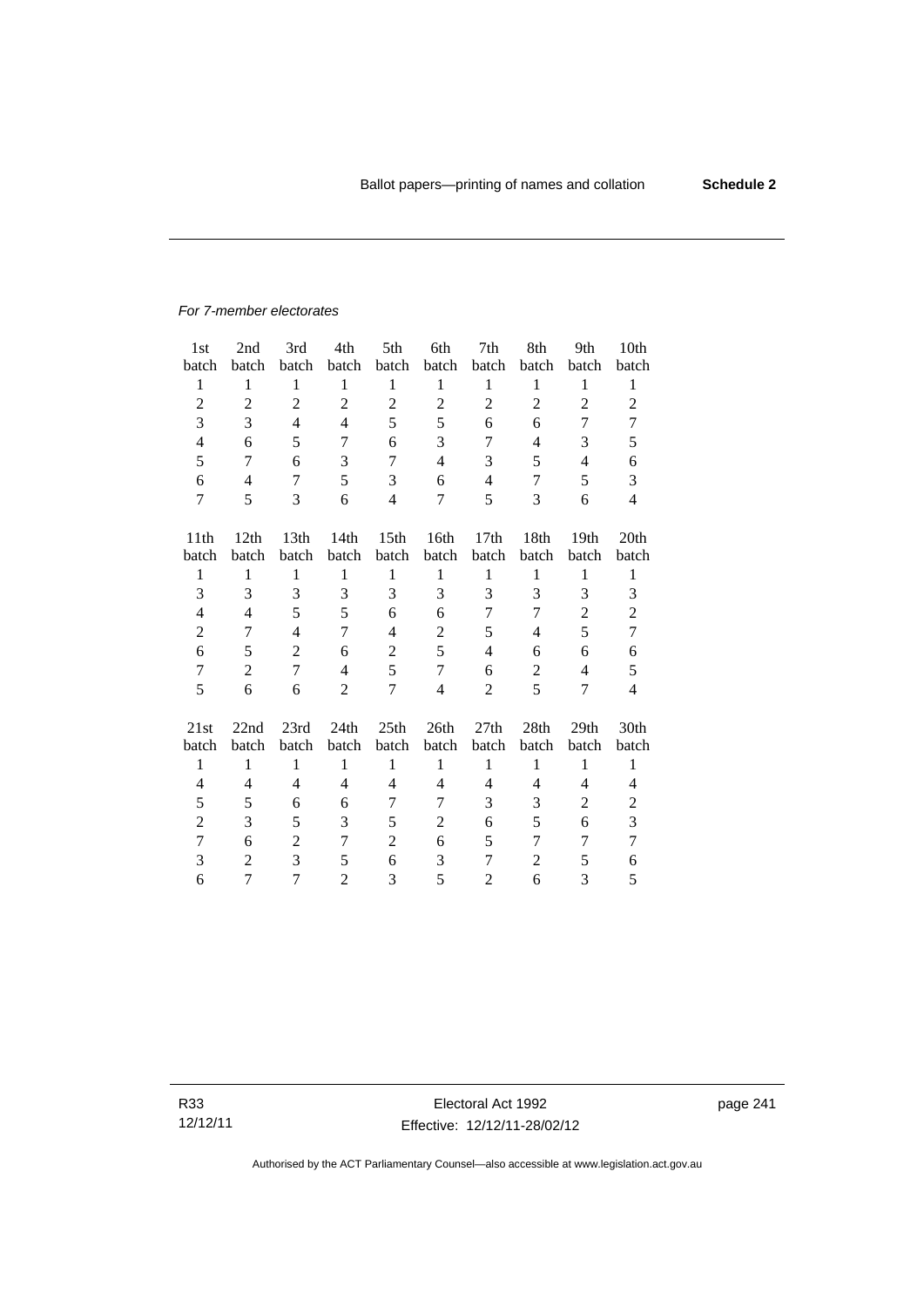| 31st                           | 32nd             | 33rd                                    | 34th           | 35th                | 36th                           | 37th           | 38th                           | 39th             | 40th                |
|--------------------------------|------------------|-----------------------------------------|----------------|---------------------|--------------------------------|----------------|--------------------------------|------------------|---------------------|
| batch                          | batch            | batch                                   | batch          | batch               | batch                          | batch          | batch                          | batch            | batch               |
| $\mathbf 1$                    | $\,1$            | $\mathbf{1}$                            | $\mathbf{1}$   | $\mathbf{1}$        | $\,1$                          | $\mathbf{1}$   | $\mathbf{1}$                   | $\mathbf{1}$     | $\mathbf{1}$        |
| 5                              | 5                | 5                                       | 5              | 5                   | 5                              | 5              | 5                              | 5                | 5                   |
| 6                              | 6                | $\overline{7}$                          | $\overline{7}$ | 3                   | 3                              | $\overline{4}$ | $\overline{4}$                 | $\overline{2}$   | $\overline{c}$      |
| $\overline{2}$                 | $\overline{4}$   | 6                                       | $\overline{4}$ | 6                   | $\overline{2}$                 | 7              | 6                              | $\overline{7}$   | $\overline{4}$      |
| 3                              | $\tau$           | $\overline{2}$                          | 3              | $\overline{2}$      | $\overline{7}$                 | 6              | 3                              | 3                | 3                   |
| $\overline{4}$                 | $\overline{2}$   | $\overline{4}$                          | 6              | $\overline{7}$      | $\overline{4}$                 | 3              | $\overline{2}$                 | 6                | $\overline{7}$      |
| $\overline{7}$                 | 3                | $\overline{3}$                          | $\overline{2}$ | $\overline{4}$      | 6                              | $\overline{2}$ | $\overline{7}$                 | $\overline{4}$   | 6                   |
| 41st                           | 42nd             | 43rd                                    | 44th           | 45th                | 46th                           | 47th           | 48th                           | 49th             | 50th                |
| batch                          | batch            | batch                                   | batch          | batch               | batch                          | batch          | batch                          | batch            | batch               |
| $\mathbf{1}$                   | $\mathbf{1}$     | $\mathbf{1}$                            | $\mathbf{1}$   | $\mathbf{1}$        | $\mathbf{1}$                   | $\mathbf{1}$   | $\mathbf{1}$                   | $\mathbf{1}$     | $\mathbf{1}$        |
| 6                              | 6                | 6                                       | 6              | 6                   | 6                              | 6              | 6                              | 6                | 6                   |
| $\tau$                         | $\overline{7}$   | $\overline{3}$                          | 3              | $\overline{4}$      | $\overline{4}$                 | 5              | 5                              | $\boldsymbol{2}$ | $\overline{c}$      |
| $\overline{2}$                 | 5                | $\overline{7}$                          | 5              | $\overline{7}$      | $\overline{2}$                 | 3              | 7                              | $\overline{3}$   | 5                   |
| $\overline{4}$                 | 3                | $\overline{2}$                          | $\overline{4}$ | $\overline{2}$      | 3                              | $\overline{7}$ | $\overline{4}$                 | $\overline{4}$   | $\overline{4}$      |
| 5                              | $\sqrt{2}$       | 5                                       | $\overline{7}$ | 3                   | 5                              | $\overline{4}$ | $\overline{2}$                 | $\overline{7}$   | 3                   |
| 3                              | $\overline{4}$   | $\overline{4}$                          | $\overline{2}$ | 5                   | $\overline{7}$                 | $\overline{2}$ | $\overline{3}$                 | 5                | $\overline{7}$      |
|                                |                  |                                         |                |                     |                                |                |                                |                  |                     |
| 51st                           | 52nd             | 53rd                                    | 54th           | 55th                | 56th                           | 57th           | 58th                           | 59th             | 60th                |
| batch                          | batch            | batch                                   | batch          | batch               | batch                          | batch          | batch                          | batch            | batch               |
| $\mathbf{1}$                   | $\mathbf{1}$     | $\mathbf{1}$                            | $\mathbf{1}$   | $\mathbf{1}$        | $\mathbf{1}$                   | $\mathbf{1}$   | $\mathbf{1}$                   | $\mathbf{1}$     | $\mathbf{1}$        |
| $\overline{7}$                 | $\overline{7}$   | $\overline{7}$                          | $\overline{7}$ | $\overline{7}$      | $\overline{7}$                 | $\overline{7}$ | $\overline{7}$                 | $\overline{7}$   | $\overline{7}$      |
| 3                              | 3                | $\overline{4}$                          | $\overline{4}$ | 5                   | 5                              | 6              | 6                              | $\overline{2}$   | $\overline{c}$      |
| $\overline{c}$                 | 6                | 3                                       | 6              | 3                   | $\overline{2}$                 | $\overline{4}$ | 3                              | $\overline{4}$   | 6                   |
| 5                              | $\overline{4}$   | $\overline{2}$                          | 5              | $\overline{2}$      | $\overline{4}$                 | 3              | 5                              | 5                | 5                   |
| 6                              | $\mathbf{2}$     | $\sqrt{6}$                              | 3              | $\overline{4}$      | 6                              | 5              | $\overline{c}$                 | 3                | $\overline{4}$      |
| $\overline{4}$                 | 5                | 5                                       | $\overline{c}$ | 6                   | 3                              | $\overline{2}$ | $\overline{4}$                 | 6                | $\overline{3}$      |
| 61st                           | 62nd             | 63rd                                    | 64th           | 65th                | 66th                           | 67th           | 68th                           | 69th             | 70th                |
| batch                          | batch            | batch                                   | batch          | batch               | batch                          | batch          | batch                          | batch            | batch               |
| $\boldsymbol{2}$               | $\boldsymbol{2}$ | $\overline{2}$                          | $\sqrt{2}$     | $\sqrt{2}$          | $\boldsymbol{2}$               | $\mathbf{2}$   | $\overline{c}$                 | $\boldsymbol{2}$ | $\overline{c}$      |
| 3                              | 3                | 3                                       | 3              | 3                   | 3                              | 3              | $\overline{3}$                 | 3                | 3                   |
| $\overline{4}$                 | $\overline{4}$   | 5                                       | 5              | 6                   | 6                              | $\tau$         | $\tau$                         | $\mathbf{1}$     | $\mathbf{1}$        |
| 5                              | $\overline{7}$   | 6                                       | $\mathbf{1}$   | $\overline{7}$      | $\overline{4}$                 | $\mathbf{1}$   | 5                              | $\overline{4}$   | 6                   |
| 6                              | $\mathbf{1}$     | $\overline{7}$                          | $\overline{4}$ | $\mathbf{1}$        | 5                              | $\overline{4}$ | 6                              | 5                | $\tau$              |
| $\overline{7}$<br>$\mathbf{1}$ | 5<br>6           | $\mathbf{1}$<br>$\overline{\mathbf{4}}$ | 6              | $\overline{4}$<br>5 | $\overline{7}$<br>$\mathbf{1}$ | 5<br>6         | $\mathbf{1}$<br>$\overline{4}$ | 6<br>$\tau$      | $\overline{4}$<br>5 |

page 242 **Electoral Act 1992** Effective: 12/12/11-28/02/12

R33 12/12/11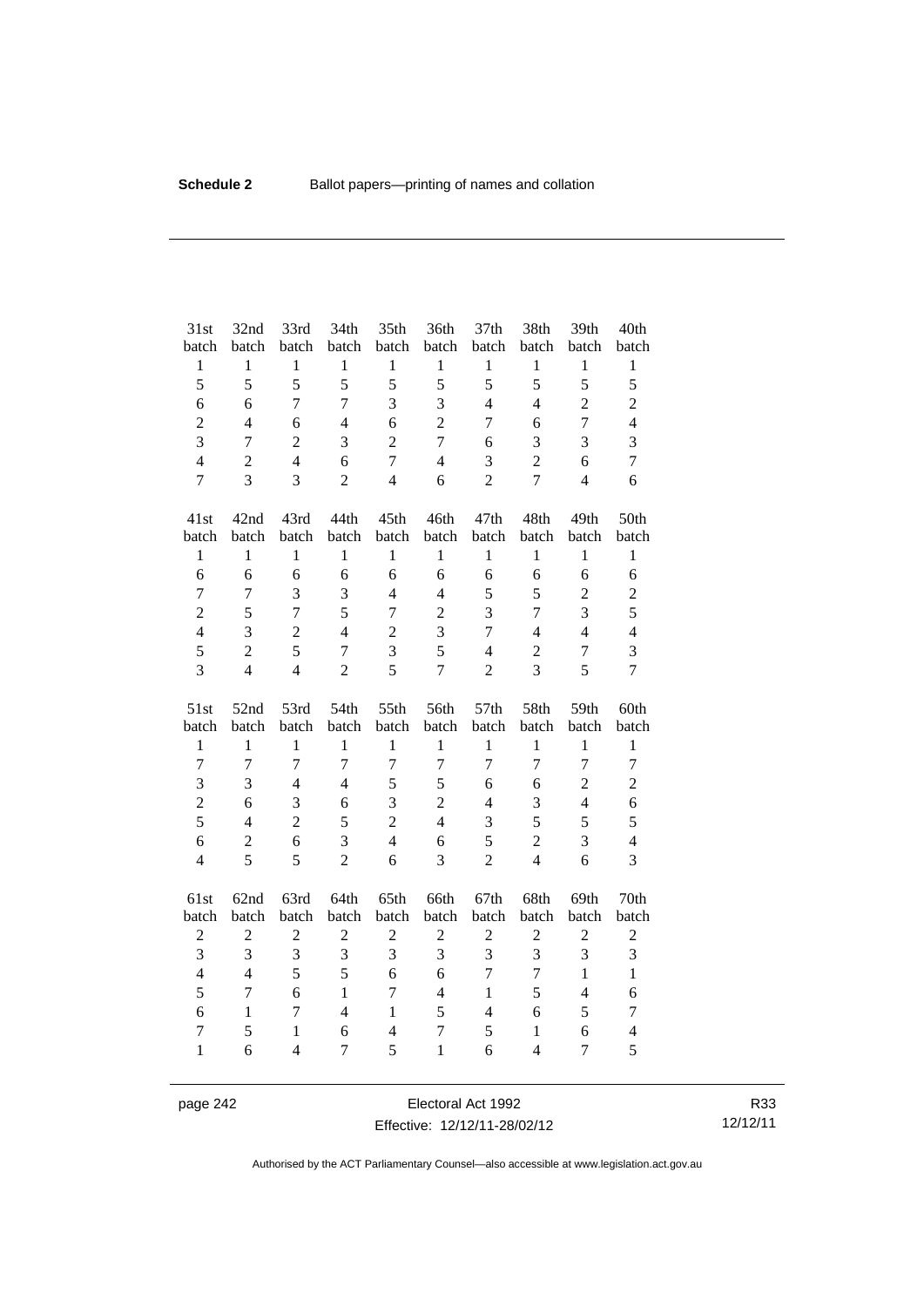| 71st           | 72nd           | 73rd           | 74th           | 75th           | 76th             | 77th           | 78th             | 79th             | 80th             |
|----------------|----------------|----------------|----------------|----------------|------------------|----------------|------------------|------------------|------------------|
| batch          | batch          | batch          | batch          | batch          | batch            | batch          | batch            | batch            | batch            |
| $\sqrt{2}$     | $\overline{c}$ | $\overline{c}$ | $\overline{2}$ | $\sqrt{2}$     | $\overline{c}$   | $\mathbf{2}$   | $\overline{c}$   | $\overline{2}$   | $\sqrt{2}$       |
| $\overline{4}$ | $\overline{4}$ | $\overline{4}$ | $\overline{4}$ | $\overline{4}$ | $\overline{4}$   | $\overline{4}$ | $\overline{4}$   | $\overline{4}$   | $\overline{4}$   |
| 5              | 5              | 6              | 6              | $\overline{7}$ | $\overline{7}$   | 1              | $\mathbf{1}$     | 3                | 3                |
| 3              | $\mathbf{1}$   | 5              | 1              | 5              | 3                | 6              | 5                | 6                | $\mathbf{1}$     |
| $\overline{7}$ | 6              | $\overline{3}$ | $\overline{7}$ | 3              | 6                | 5              | $\boldsymbol{7}$ | $\overline{7}$   | $\overline{7}$   |
| $\mathbf{1}$   | 3              | $\mathbf{1}$   | 5              | 6              | $\mathbf{1}$     | $\tau$         | 3                | 5                | 6                |
| 6              | $\overline{7}$ | $\overline{7}$ | 3              | $\mathbf{1}$   | 5                | 3              | 6                | $\mathbf{1}$     | 5                |
| 81st           | 82nd           | 83rd           | 84th           | 85th           | 86th             | 87th           | 88th             | 89th             | 90th             |
| batch          | batch          | batch          | batch          | batch          | batch            | batch          | batch            | batch            | batch            |
| $\sqrt{2}$     | $\overline{c}$ | $\overline{2}$ | $\overline{2}$ | $\overline{c}$ | $\mathfrak{2}$   | $\mathfrak{2}$ | $\overline{c}$   | $\boldsymbol{2}$ | $\boldsymbol{2}$ |
| 5              | 5              | 5              | 5              | 5              | 5                | 5              | 5                | 5                | 5                |
| 6              | 6              | $\overline{7}$ | $\overline{7}$ | $\mathbf{1}$   | $\mathbf{1}$     | $\overline{4}$ | $\overline{4}$   | 3                | 3                |
| 3              | $\overline{4}$ | 6              | $\overline{4}$ | 6              | $\overline{3}$   | 7              | 6                | $\overline{7}$   | $\overline{4}$   |
| $\mathbf{1}$   | $\overline{7}$ | 3              | $\mathbf{1}$   | $\overline{3}$ | $\overline{7}$   | 6              | $\mathbf{1}$     | $\mathbf{1}$     | $\mathbf{1}$     |
| $\overline{4}$ | 3              | $\overline{4}$ | 6              | $\overline{7}$ | $\overline{4}$   | $\mathbf{1}$   | 3                | 6                | $\tau$           |
| $\overline{7}$ | $\mathbf{1}$   | $\mathbf{1}$   | 3              | $\overline{4}$ | 6                | 3              | $\overline{7}$   | $\overline{4}$   | 6                |
|                |                |                |                |                |                  |                |                  |                  |                  |
| 91st           | 92nd           | 93rd           | 94th           | 95th           | 96th             | 97th           | 98th             | 99th             | 100th            |
| batch          | batch          | batch          | batch          | batch          | batch            | batch          | batch            | batch            | batch            |
| $\sqrt{2}$     | $\overline{c}$ | $\overline{2}$ | $\overline{2}$ | $\overline{c}$ | $\mathbf{2}$     | $\mathbf{2}$   | $\overline{2}$   | $\mathbf{2}$     | $\mathfrak 2$    |
| 6              | 6              | 6              | 6              | 6              | 6                | 6              | 6                | 6                | $\sqrt{6}$       |
| $\overline{7}$ | 7              | $\mathbf{1}$   | $\mathbf{1}$   | $\overline{4}$ | $\overline{4}$   | 5              | 5                | 3                | 3                |
| 3              | 5              | $\overline{7}$ | 5              | $\overline{7}$ | 3                | $\mathbf{1}$   | $\overline{7}$   | $\mathbf{1}$     | 5                |
| $\overline{4}$ | $\mathbf{1}$   | 3              | $\overline{4}$ | 3              | $\mathbf{1}$     | $\overline{7}$ | $\overline{4}$   | $\overline{4}$   | $\overline{4}$   |
| 5              | 3              | 5              | $\overline{7}$ | $\mathbf{1}$   | 5                | $\overline{4}$ | 3                | $\overline{7}$   | $\mathbf{1}$     |
| $\mathbf{1}$   | $\overline{4}$ | $\overline{4}$ | 3              | 5              | $\overline{7}$   | 3              | $\mathbf{1}$     | 5                | $\overline{7}$   |
| 101st          | 102nd          | 103rd          | 104th          | 105th          | 106th            | 107th          | 108th            | 109th            | 110th            |
| batch          | batch          | batch          | batch          | batch          | batch            | batch          | batch            | batch            | batch            |
| $\overline{c}$ | $\overline{c}$ | $\overline{c}$ | $\overline{2}$ | $\overline{c}$ | $\overline{2}$   | $\overline{2}$ | $\overline{c}$   | $\overline{c}$   | $\overline{2}$   |
| $\overline{7}$ | $\overline{7}$ | $\overline{7}$ | $\overline{7}$ | $\overline{7}$ | $\boldsymbol{7}$ | $\overline{7}$ | $\overline{7}$   | $\overline{7}$   | $\overline{7}$   |
| $\mathbf{1}$   | $\mathbf{1}$   | $\overline{4}$ | $\overline{4}$ | 5              | 5                | 6              | 6                | 3                | 3                |
| 3              | 6              | $\mathbf{1}$   | 6              | $\mathbf{1}$   | 3                | $\overline{4}$ | $\mathbf{1}$     | $\overline{4}$   | 6                |
| 5              | $\overline{4}$ | 3              | 5              | $\mathfrak{Z}$ | $\overline{4}$   | $\mathbf{1}$   | 5                | 5                | 5                |
| 6              | 3              | 6              | $\mathbf{1}$   | $\overline{4}$ | 6                | 5              | 3                | $\mathbf{1}$     | $\overline{4}$   |
| $\overline{4}$ | 5              | 5              | 3              | 6              | $\mathbf{1}$     | 3              | $\overline{4}$   | 6                | $\mathbf{1}$     |

page 243

R33 12/12/11

Electoral Act 1992 Effective: 12/12/11-28/02/12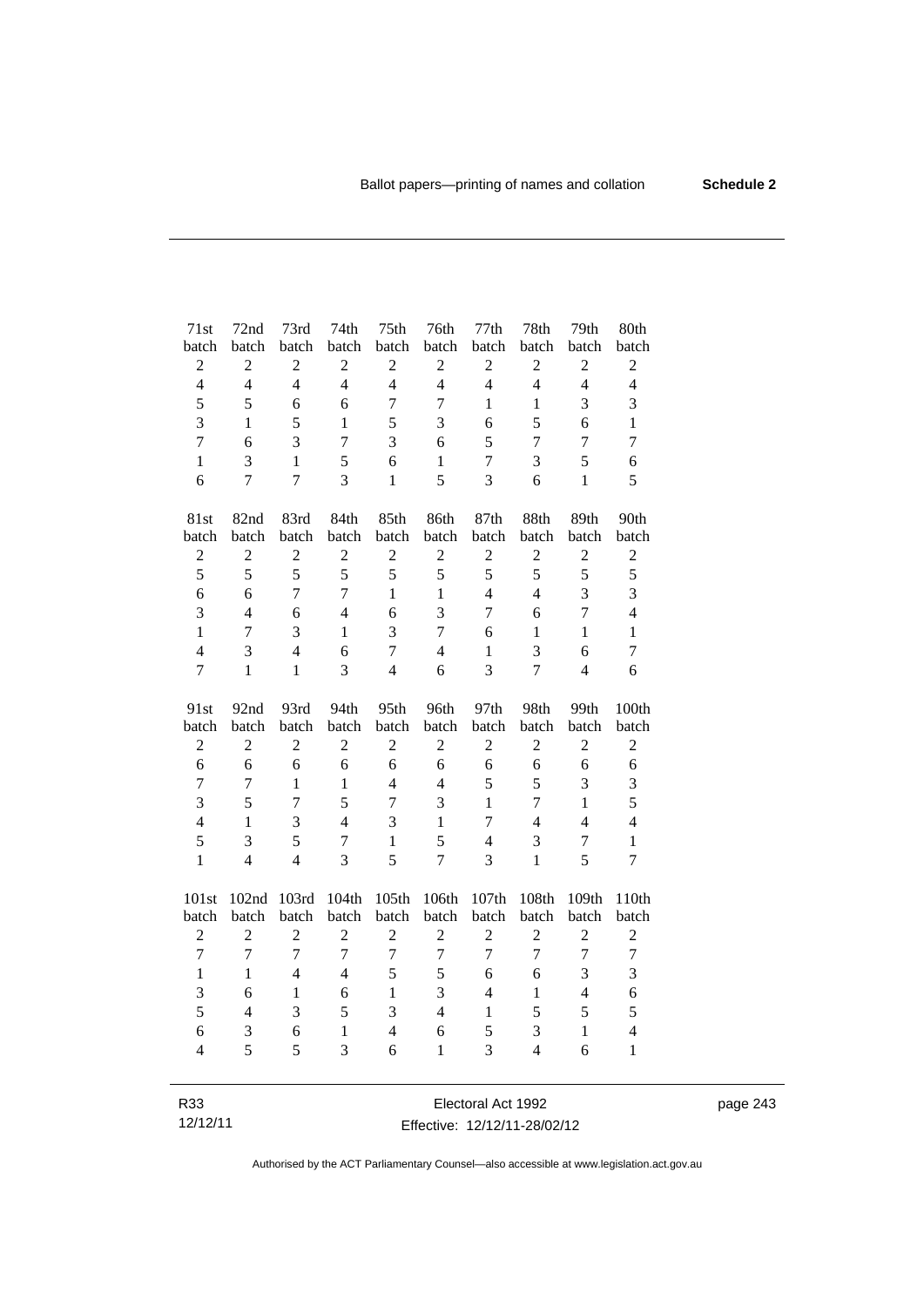| 111th                   | 112th                            | 113th               | 114th                            | 115th             | 116th               | 117th                            | 118th                          | 119th                 | 120th                          |
|-------------------------|----------------------------------|---------------------|----------------------------------|-------------------|---------------------|----------------------------------|--------------------------------|-----------------------|--------------------------------|
| batch                   | batch                            | batch               | batch                            | batch             | batch               | batch                            | batch                          | batch                 | batch                          |
| $\overline{c}$          | $\overline{c}$                   | $\overline{c}$      | $\overline{c}$                   | $\sqrt{2}$        | $\overline{c}$      | $\overline{c}$                   | $\sqrt{2}$                     | $\overline{c}$        | $\sqrt{2}$                     |
| $\mathbf{1}$            | $\mathbf{1}$                     | $\mathbf{1}$        | $\mathbf{1}$                     | $\mathbf{1}$      | $\mathbf{1}$        | $\mathbf{1}$                     | $\mathbf{1}$                   | $\mathbf{1}$          | $\mathbf{1}$                   |
| $\overline{4}$          | $\overline{4}$                   | 5                   | 5                                | 6                 | 6                   | $\overline{7}$                   | $\overline{7}$                 | 3                     | 3                              |
| 3                       | $\overline{7}$                   | $\overline{4}$      | $\overline{7}$                   | $\overline{4}$    | 3                   | 5                                | $\overline{4}$                 | 5                     | $\overline{7}$                 |
| 6                       | 5                                | 3                   | 6                                | $\mathfrak{Z}$    | 5                   | $\overline{4}$                   | 6                              | 6                     | 6                              |
| $\boldsymbol{7}$        | 3                                | $\overline{7}$      | $\overline{4}$                   | 5                 | $\tau$              | 6                                | 3                              | $\overline{4}$        | 5                              |
| 5                       | 6                                | 6                   | 3                                | $\overline{7}$    | $\overline{4}$      | 3                                | 5                              | $\overline{7}$        | $\overline{4}$                 |
| 121st                   | 122nd                            | 123rd               | 124th                            | 125th             | 126th               | 127th                            | 128th                          | 129th                 | 130th                          |
| batch                   | batch                            | batch               | batch                            | batch             | batch               | batch                            | batch                          | batch                 | batch                          |
| 3                       | 3                                | 3                   | 3                                | 3                 | 3                   | 3                                | $\mathfrak{Z}$                 | 3                     | 3                              |
| $\overline{4}$          | $\overline{4}$                   | $\overline{4}$      | $\overline{4}$                   | $\overline{4}$    | $\overline{4}$      | $\overline{4}$                   | $\overline{4}$                 | $\overline{4}$        | $\overline{4}$                 |
| 5                       | 5                                | 6                   | 6                                | $\overline{7}$    | $\overline{7}$      | $\mathbf{1}$                     | $\mathbf{1}$                   | $\overline{2}$        | $\overline{2}$                 |
| 6                       | $\mathbf{1}$                     | $\overline{7}$      | $\overline{c}$                   | $\mathbf{1}$      | 5                   | $\overline{c}$                   | 6                              | 5                     | $\overline{7}$                 |
| $\overline{7}$          | $\overline{2}$                   | $\mathbf{1}$        | 5                                | $\sqrt{2}$        | 6                   | 5                                | $\overline{7}$                 | 6                     | $\mathbf{1}$                   |
| $\mathbf{1}$            | 6                                | $\overline{2}$      | $\overline{7}$                   | 5                 | $\mathbf{1}$        | 6                                | $\sqrt{2}$                     | $\tau$                | 5                              |
| $\overline{2}$          | $\overline{7}$                   | 5                   | $\mathbf{1}$                     | 6                 | $\overline{2}$      | $\overline{7}$                   | 5                              | $\mathbf{1}$          | 6                              |
|                         |                                  |                     |                                  |                   |                     |                                  |                                |                       |                                |
| 131st                   | 132nd                            | 133rd               | 134th                            | 135th             | 136th               | 137th                            | 138th                          | 139th                 | 140th                          |
| batch                   | batch                            | batch               | batch                            | batch             | batch               | batch                            | batch                          | batch                 | batch                          |
| 3                       | 3                                | 3                   | 3                                | 3                 | 3                   | 3                                | $\mathfrak{Z}$                 | 3                     | $\mathfrak{Z}$                 |
| 5                       | 5                                | 5                   | 5                                | 5                 | 5                   | 5                                | 5                              | 5                     | 5                              |
| 6                       | 6                                | $\overline{7}$      | $\overline{7}$                   | $\mathbf{1}$      | $\mathbf{1}$        | $\sqrt{2}$                       | $\overline{2}$                 | $\overline{4}$        | $\overline{4}$                 |
| $\overline{\mathbf{4}}$ | $\overline{c}$                   | 6                   | $\overline{2}$                   | 6                 | $\overline{4}$      | $\overline{7}$                   | 6                              | $\boldsymbol{7}$      | $\overline{c}$                 |
| $\mathbf{1}$            | $\overline{7}$                   | $\overline{4}$      | $\mathbf{1}$                     | $\overline{4}$    | $\overline{7}$      | 6                                | $\mathbf{1}$                   | $\mathbf{1}$          | $\mathbf{1}$                   |
| $\overline{2}$          | $\overline{4}$                   | $\overline{c}$      | 6                                | $\tau$            | $\overline{2}$      | $\mathbf{1}$                     | $\overline{4}$                 | 6                     | $\tau$                         |
| $\overline{7}$          | $\mathbf{1}$                     | $\mathbf{1}$        | $\overline{4}$                   | $\overline{2}$    | 6                   | $\overline{4}$                   | $\tau$                         | $\overline{2}$        | 6                              |
| 141st                   | 142nd                            | 143rd               | 144th                            | 145th             | 146th               | 147th                            | 148th                          | 149th                 | 150th                          |
| batch                   | batch                            | batch               | batch                            | batch             | batch               | batch                            | batch                          | batch                 | batch                          |
| 3                       | 3                                | 3                   | 3                                | 3                 | 3                   | 3                                | $\mathfrak{Z}$                 | 3                     | 3                              |
| 6                       | 6                                | 6                   | 6                                | 6                 | 6                   | 6                                | 6                              | 6                     | 6                              |
| $\overline{7}$          | $\tau$                           | $\mathbf{1}$        | $\mathbf{1}$                     | $\sqrt{2}$        | $\overline{2}$      | 5                                | 5                              | $\overline{4}$        | $\overline{4}$                 |
| $\overline{\mathbf{4}}$ | 5                                | $\overline{7}$      | 5                                | $\overline{7}$    | $\overline{4}$      | $\mathbf{1}$                     | $\boldsymbol{7}$               | $\mathbf{1}$          | 5                              |
| $\overline{2}$          | $\mathbf{1}$                     | $\overline{4}$      | $\overline{2}$                   | $\overline{4}$    | $\mathbf{1}$        | $\overline{7}$                   | $\overline{2}$                 | $\overline{2}$        | $\overline{c}$                 |
| 5<br>$\mathbf{1}$       | $\overline{4}$<br>$\overline{2}$ | 5<br>$\overline{2}$ | $\overline{7}$<br>$\overline{4}$ | $\mathbf{1}$<br>5 | 5<br>$\overline{7}$ | $\overline{2}$<br>$\overline{4}$ | $\overline{4}$<br>$\mathbf{1}$ | $\boldsymbol{7}$<br>5 | $\mathbf{1}$<br>$\overline{7}$ |

page 244 Electoral Act 1992 Effective: 12/12/11-28/02/12

R33 12/12/11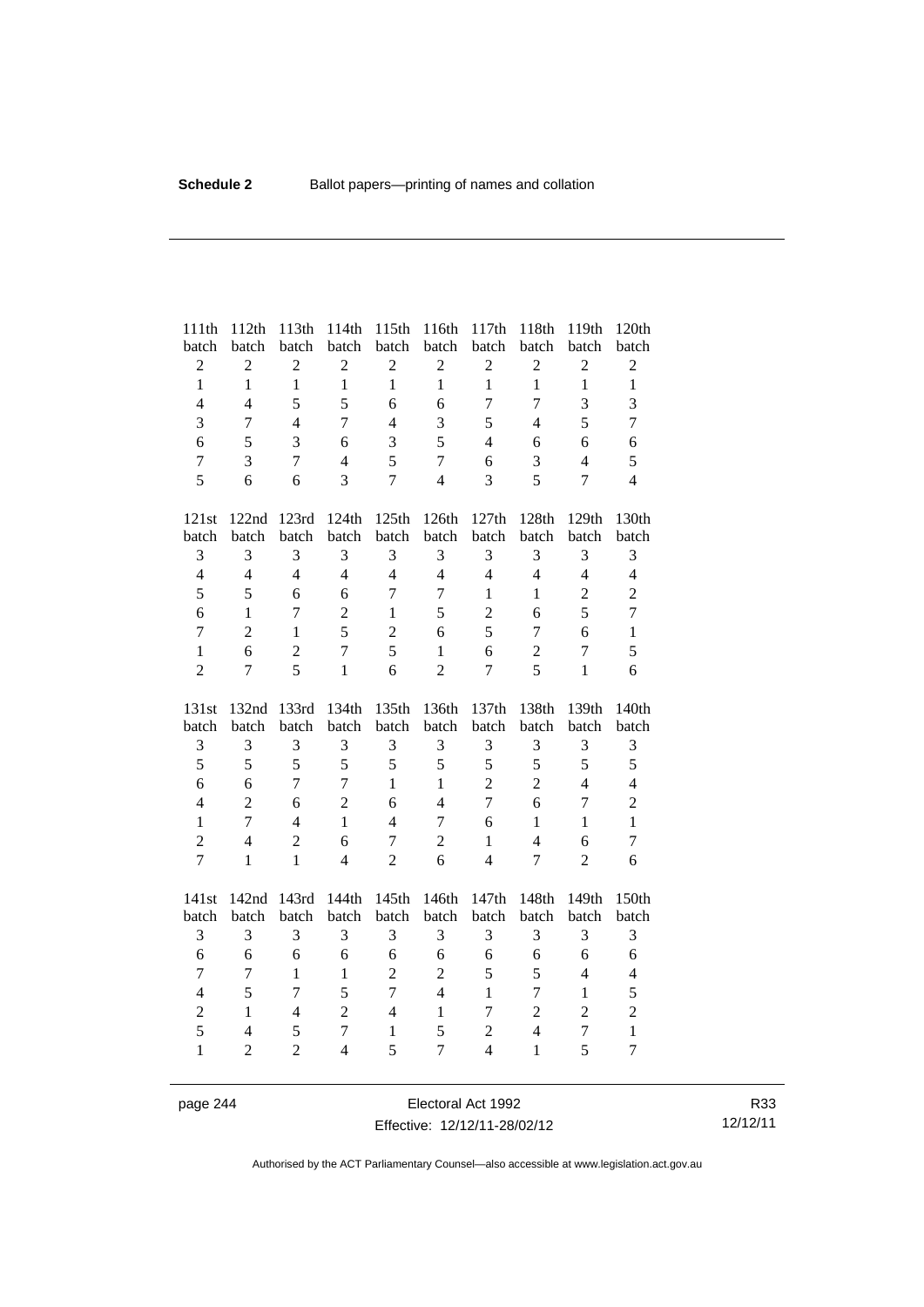| 151st          | 152nd          | 153rd          | 154th          | 155th          | 156th          | 157th            | 158th          | 159th            | 160th          |
|----------------|----------------|----------------|----------------|----------------|----------------|------------------|----------------|------------------|----------------|
| batch          | batch          | batch          | batch          | batch          | batch          | batch            | batch          | batch            | batch          |
| 3              | 3              | 3              | 3              | 3              | 3              | 3                | 3              | 3                | 3              |
| $\overline{7}$ | $\overline{7}$ | $\overline{7}$ | $\overline{7}$ | $\overline{7}$ | $\overline{7}$ | $\overline{7}$   | $\overline{7}$ | $\overline{7}$   | $\overline{7}$ |
| $\mathbf{1}$   | 1              | $\overline{2}$ | $\overline{2}$ | 5              | 5              | 6                | 6              | $\overline{4}$   | $\overline{4}$ |
| $\overline{4}$ | 6              | $\mathbf{1}$   | 6              | 1              | $\overline{4}$ | $\overline{2}$   | $\mathbf{1}$   | $\overline{2}$   | 6              |
| 5              | $\overline{2}$ | $\overline{4}$ | 5              | $\overline{4}$ | $\overline{c}$ | $\mathbf{1}$     | 5              | 5                | 5              |
| 6              | $\overline{4}$ | 6              | $\mathbf{1}$   | $\overline{2}$ | 6              | 5                | $\overline{4}$ | $\mathbf{1}$     | $\overline{2}$ |
| $\overline{2}$ | 5              | 5              | $\overline{4}$ | 6              | $\mathbf{1}$   | $\overline{4}$   | $\overline{2}$ | 6                | $\mathbf{1}$   |
|                |                |                |                |                |                |                  |                |                  |                |
| 161st          | 162nd          | 163rd          | 164th          | 165th          | 166th          | 167th            | 168th          | 169th            | 170th          |
| batch          | batch          | batch          | batch          | batch          | batch          | batch            | batch          | batch            | batch          |
| 3              | 3              | 3              | 3              | 3              | 3              | 3                | 3              | 3                | 3              |
| $\mathbf{1}$   | $\mathbf{1}$   | $\mathbf{1}$   | $\mathbf{1}$   | $\mathbf{1}$   | $\mathbf{1}$   | $\mathbf{1}$     | $\mathbf{1}$   | $\mathbf{1}$     | $\mathbf{1}$   |
| $\overline{2}$ | $\overline{2}$ | 5              | 5              | 6              | 6              | $\boldsymbol{7}$ | $\overline{7}$ | $\overline{4}$   | $\overline{4}$ |
| $\overline{4}$ | $\overline{7}$ | $\overline{2}$ | $\overline{7}$ | $\overline{2}$ | $\overline{4}$ | 5                | $\overline{2}$ | 5                | $\overline{7}$ |
| 6              | 5              | $\overline{4}$ | 6              | $\overline{4}$ | 5              | $\overline{2}$   | 6              | 6                | 6              |
| $\overline{7}$ | $\overline{4}$ | $\overline{7}$ | $\overline{c}$ | 5              | $\overline{7}$ | 6                | $\overline{4}$ | $\boldsymbol{2}$ | 5              |
| 5              | 6              | 6              | $\overline{4}$ | $\overline{7}$ | $\overline{2}$ | $\overline{4}$   | 5              | $\overline{7}$   | $\overline{2}$ |
|                |                |                |                |                |                |                  |                |                  |                |
|                |                |                |                |                |                |                  |                |                  |                |
| 171st          | 172nd          | 173rd          | 174th          | 175th          | 176th          | 177th            | 178th          | 179th            | 180th          |
| batch          | batch          | batch          | batch          | batch          | batch          | batch            | batch          | batch            | batch          |
| 3              | 3              | 3              | 3              | 3              | 3              | 3                | 3              | 3                | 3              |
| $\overline{2}$ | $\overline{2}$ | $\overline{2}$ | $\overline{2}$ | $\overline{2}$ | $\overline{2}$ | $\overline{2}$   | $\overline{c}$ | $\overline{2}$   | $\overline{2}$ |
| 5              | 5              | 6              | 6              | $\overline{7}$ | $\overline{7}$ | $\mathbf{1}$     | $\mathbf{1}$   | $\overline{4}$   | $\overline{4}$ |
| $\overline{4}$ | $\mathbf{1}$   | 5              | $\mathbf{1}$   | 5              | $\overline{4}$ | 6                | 5              | 6                | $\mathbf{1}$   |
| $\overline{7}$ | 6              | $\overline{4}$ | $\overline{7}$ | $\overline{4}$ | 6              | 5                | $\overline{7}$ | $\overline{7}$   | $\overline{7}$ |
| $\mathbf{1}$   | 4              | $\mathbf{1}$   | 5              | 6              | 1              | $\overline{7}$   | $\overline{4}$ | 5                | 6              |
| 6              | $\overline{7}$ | $\overline{7}$ | $\overline{4}$ | $\mathbf{1}$   | 5              | $\overline{4}$   | 6              | $\mathbf{1}$     | 5              |
|                |                |                |                |                |                |                  |                |                  |                |
| 181st          | 182nd          | 183rd          | 184th          | 185th          | 186th          | 187th            | 188th          | 189th            | 190th          |
| batch          | batch          | batch          | batch          | batch          | batch          | batch            | batch          | batch            | batch          |
| $\overline{4}$ | $\overline{4}$ | $\overline{4}$ | $\overline{4}$ | $\overline{4}$ | $\overline{4}$ | $\overline{4}$   | $\overline{4}$ | $\overline{4}$   | $\overline{4}$ |
| 5              | 5              | 5              | 5              | 5              | 5              | $\sqrt{5}$       | 5              | 5                | 5              |
| 6              | 6              | $\overline{7}$ | $\overline{7}$ | $\mathbf{1}$   | $\mathbf{1}$   | $\sqrt{2}$       | $\overline{2}$ | 3                | 3              |
| $\overline{7}$ | $\overline{2}$ | $\mathbf{1}$   | 3              | $\overline{2}$ | 6              | 3                | $\overline{7}$ | 6                | $\mathbf{1}$   |
| $\mathbf{1}$   | 3              | $\overline{2}$ | 6              | 3              | $\tau$         | 6                | $\mathbf{1}$   | $\tau$           | $\overline{c}$ |
| $\overline{c}$ | $\overline{7}$ | 3              | 1              | 6              | $\overline{c}$ | 7                | 3              | $\mathbf{1}$     | 6              |
| $\overline{3}$ | $\mathbf{1}$   | 6              | $\overline{2}$ | $\overline{7}$ | $\overline{3}$ | $\mathbf{1}$     | 6              | $\overline{2}$   | $\overline{7}$ |

page 245

R33 12/12/11

Electoral Act 1992 Effective: 12/12/11-28/02/12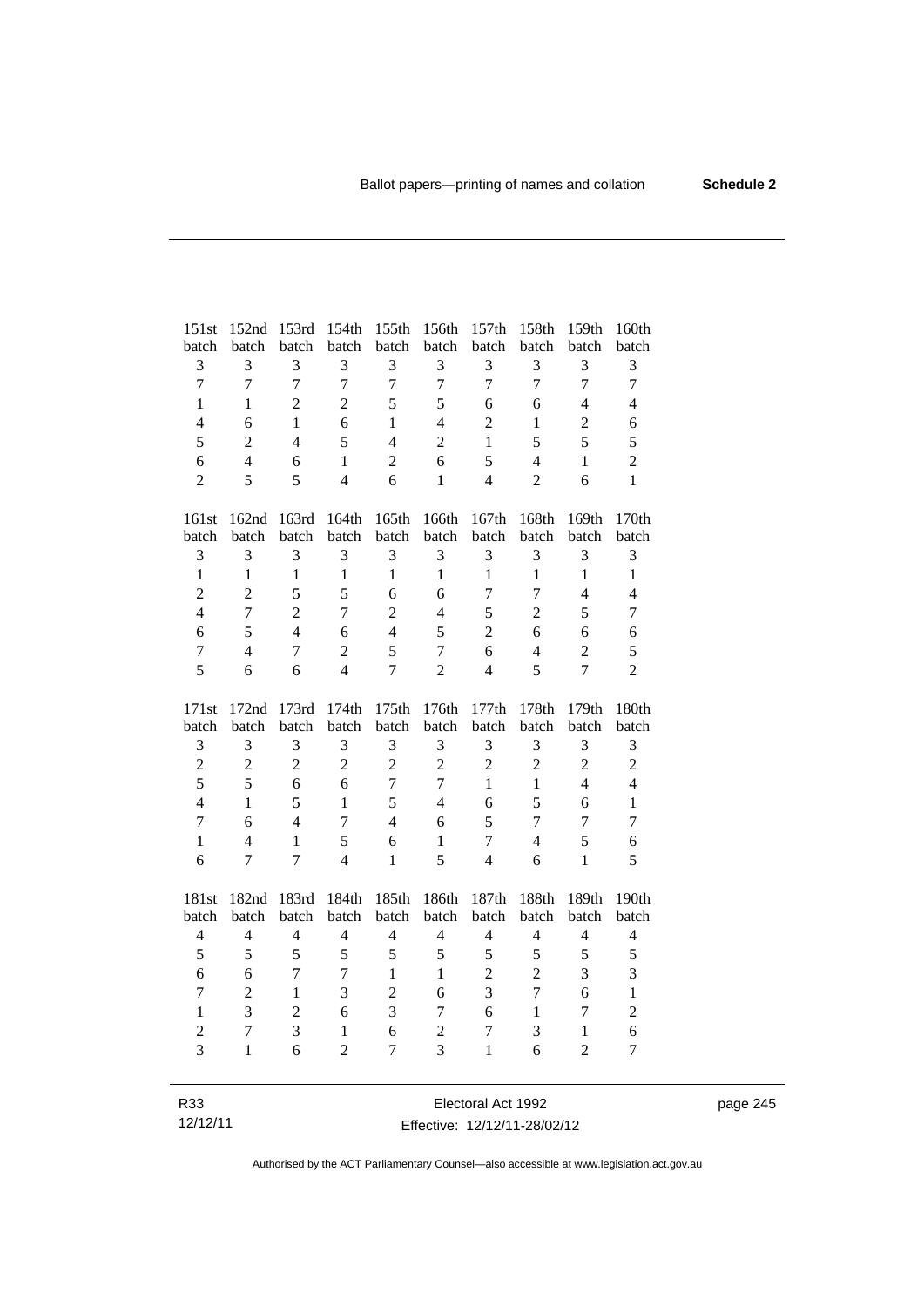| 191st          | 192nd          | 193rd          | 194th          | 195th             | 196th          | 197th          | 198th                   | 199th          | 200th          |
|----------------|----------------|----------------|----------------|-------------------|----------------|----------------|-------------------------|----------------|----------------|
| batch          | batch          | batch          | batch          | batch             | batch          | batch          | batch                   | batch          | batch          |
| $\overline{4}$ | $\overline{4}$ | $\overline{4}$ | $\overline{4}$ | $\overline{4}$    | $\overline{4}$ | $\overline{4}$ | $\overline{4}$          | $\overline{4}$ | $\overline{4}$ |
| 6              | 6              | 6              | 6              | 6                 | 6              | 6              | 6                       | 6              | 6              |
| $\overline{7}$ | $\overline{7}$ | $\mathbf{1}$   | $\mathbf{1}$   | $\overline{2}$    | $\overline{2}$ | 3              | 3                       | 5              | 5              |
| 5              | 3              | $\overline{7}$ | $\overline{3}$ | $\overline{7}$    | 5              | $\mathbf{1}$   | $\overline{7}$          | $\mathbf{1}$   | 3              |
| $\overline{c}$ | 1              | 5              | $\overline{2}$ | 5                 | $\mathbf{1}$   | 7              | $\overline{2}$          | $\overline{2}$ | $\overline{c}$ |
| 3              | 5              | 3              | $\overline{7}$ | $\mathbf{1}$      | 3              | $\overline{c}$ | 5                       | $\overline{7}$ | $\mathbf{1}$   |
| $\mathbf{1}$   | $\overline{2}$ | $\overline{2}$ | 5              | $\overline{3}$    | $\overline{7}$ | 5              | $\mathbf{1}$            | 3              | $\overline{7}$ |
| 201st          | 202nd 203rd    |                | 204th          | 205 <sub>th</sub> | 206th          | 207th          | 208th                   | 209th          | 210th          |
| batch          | batch          | batch          | batch          | batch             | batch          | batch          | batch                   | batch          | batch          |
| $\overline{4}$ | $\overline{4}$ | $\overline{4}$ | $\overline{4}$ | $\overline{4}$    | $\overline{4}$ | $\overline{4}$ | $\overline{4}$          | $\overline{4}$ | $\overline{4}$ |
| $\overline{7}$ | $\overline{7}$ | $\overline{7}$ | $\overline{7}$ | $\overline{7}$    | $\overline{7}$ | $\overline{7}$ | $\overline{7}$          | $\overline{7}$ | $\overline{7}$ |
| $\mathbf{1}$   | $\mathbf{1}$   | $\overline{2}$ | $\overline{2}$ | 3                 | 3              | 6              | 6                       | 5              | 5              |
| 5              | 6              | $\mathbf{1}$   | 6              | $\mathbf{1}$      | 5              | $\overline{2}$ | $\mathbf{1}$            | $\overline{2}$ | 6              |
| 3              | $\overline{2}$ | 5              | 3              | 5                 | $\overline{c}$ | $\mathbf{1}$   | $\overline{\mathbf{3}}$ | 3              | 3              |
| 6              | 5              | 6              | $\mathbf{1}$   | $\overline{2}$    | 6              | 3              | 5                       | $\mathbf{1}$   | $\overline{c}$ |
| $\overline{2}$ | 3              | 3              | 5              | 6                 | $\mathbf{1}$   | 5              | $\overline{2}$          | 6              | $\mathbf{1}$   |
|                |                |                |                |                   |                |                |                         |                |                |
| 211th          | 212th          | 213th          | 214th          | 215th             | 216th          | 217th          | 218th                   | 219th          | 220th          |
| batch          | batch          | batch          | batch          | batch             | batch          | batch          | batch                   | batch          | batch          |
| $\overline{4}$ | $\overline{4}$ | $\overline{4}$ | $\overline{4}$ | $\overline{4}$    | $\overline{4}$ | $\overline{4}$ | $\overline{4}$          | $\overline{4}$ | $\overline{4}$ |
| $\mathbf{1}$   | $\mathbf{1}$   | $\mathbf{1}$   | $\mathbf{1}$   | $\mathbf{1}$      | $\mathbf{1}$   | $\mathbf{1}$   | $\mathbf{1}$            | $\mathbf{1}$   | $\,1\,$        |
| $\overline{c}$ | $\overline{2}$ | 3              | 3              | 6                 | 6              | $\tau$         | $\overline{7}$          | 5              | 5              |
| 5              | $\overline{7}$ | $\overline{2}$ | $\overline{7}$ | $\overline{2}$    | 5              | $\overline{3}$ | $\overline{2}$          | 3              | $\overline{7}$ |
| 6              | 3              | 5              | 6              | 5                 | 3              | $\overline{2}$ | 6                       | 6              | 6              |
| $\overline{7}$ | 5              | $\overline{7}$ | $\overline{2}$ | 3                 | $\overline{7}$ | 6              | 5                       | $\overline{2}$ | 3              |
| 3              | 6              | 6              | 5              | $\overline{7}$    | $\overline{2}$ | 5              | $\overline{3}$          | $\overline{7}$ | $\overline{2}$ |
| 221st          | 222nd 223rd    |                | 224th          | 225th             | 226th          | 227th          | 228th                   | 229th          | 230th          |
| batch          | batch          | batch          | batch          | batch             | batch          | batch          | batch                   | batch          | batch          |
| $\overline{4}$ | $\overline{4}$ | $\overline{4}$ | $\overline{4}$ | $\overline{4}$    | $\overline{4}$ | $\overline{4}$ | $\overline{4}$          | $\overline{4}$ | $\overline{4}$ |
| $\overline{c}$ | $\overline{2}$ | $\overline{2}$ | $\overline{2}$ | $\overline{2}$    | $\overline{2}$ | $\overline{2}$ | $\overline{2}$          | $\sqrt{2}$     | $\overline{2}$ |
| $\overline{3}$ | 3              | 6              | 6              | $\overline{7}$    | $\overline{7}$ | $\mathbf{1}$   | $\mathbf{1}$            | 5              | 5              |
| 5              | $\mathbf{1}$   | 3              | $\mathbf{1}$   | 3                 | 5              | 6              | 3                       | 6              | $\mathbf{1}$   |
| $\overline{7}$ | 6              | 5              | $\overline{7}$ | 5                 | 6              | 3              | $\overline{7}$          | $\overline{7}$ | $\overline{7}$ |
| $\mathbf{1}$   | 5              | $\mathbf{1}$   | 3              | 6                 | $\mathbf{1}$   | 7              | 5                       | 3              | 6              |

page 246 Electoral Act 1992 Effective: 12/12/11-28/02/12

R33 12/12/11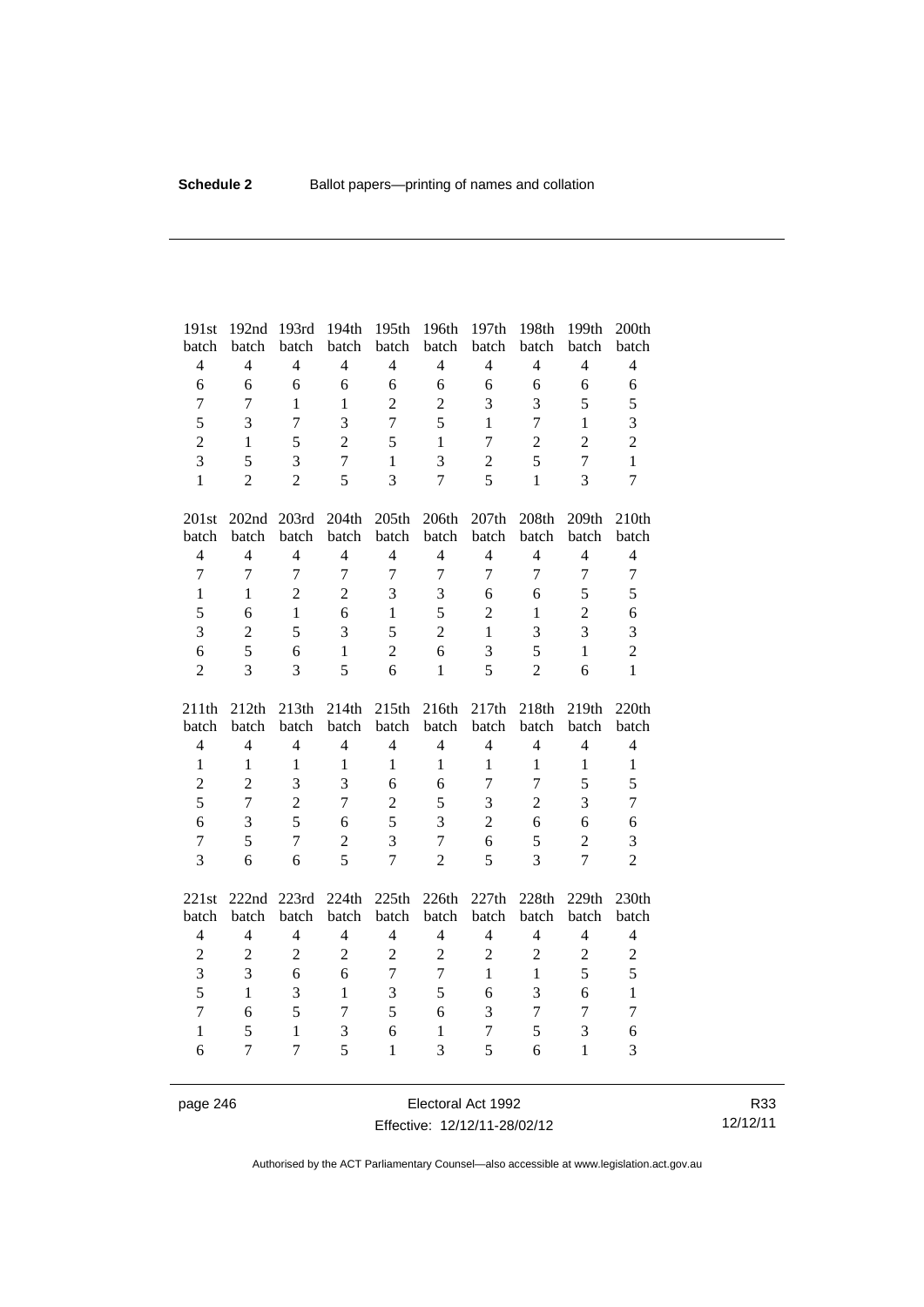| 231st            | 232nd 233rd              |                | 234th          | 235th          | 236th            | 237th          | 238th          | 239th            | 240th          |
|------------------|--------------------------|----------------|----------------|----------------|------------------|----------------|----------------|------------------|----------------|
| batch            | batch                    | batch          | batch          | batch          | batch            | batch          | batch          | batch            | batch          |
| $\overline{4}$   | $\overline{4}$           | $\overline{4}$ | $\overline{4}$ | $\overline{4}$ | $\overline{4}$   | $\overline{4}$ | $\overline{4}$ | $\overline{4}$   | $\overline{4}$ |
| 3                | 3                        | 3              | 3              | 3              | 3                | 3              | 3              | 3                | $\mathfrak{Z}$ |
| 6                | 6                        | $\overline{7}$ | $\overline{7}$ | $\mathbf{1}$   | $\mathbf{1}$     | $\overline{2}$ | $\overline{c}$ | 5                | 5              |
| 5                | $\overline{c}$           | 6              | $\overline{2}$ | 6              | 5                | $\overline{7}$ | 6              | $\overline{7}$   | $\overline{c}$ |
| $\mathbf{1}$     | $\overline{7}$           | 5              | $\mathbf{1}$   | 5              | $\overline{7}$   | 6              | $\mathbf{1}$   | $\mathbf{1}$     | $\mathbf{1}$   |
| $\overline{2}$   | 5                        | $\overline{2}$ | 6              | $\overline{7}$ | $\overline{2}$   | $\mathbf{1}$   | 5              | 6                | $\tau$         |
| $\overline{7}$   | $\mathbf{1}$             | $\mathbf{1}$   | 5              | $\overline{2}$ | 6                | 5              | $\tau$         | $\overline{2}$   | 6              |
| 241st            |                          | 242nd 243rd    | 244th          | 245th          | 246th            | 247th          | 248th          | 249th            | 250th          |
| batch            | batch                    | batch          | batch          | batch          | batch            | batch          | batch          | batch            | batch          |
| 5                | 5                        | 5              | 5              | 5              | 5                | 5              | 5              | 5                | 5              |
| 6                | 6                        | 6              | 6              | 6              | 6                | 6              | 6              | 6                | 6              |
| $\overline{7}$   | $\overline{7}$           | $\mathbf{1}$   | $\mathbf{1}$   | $\overline{2}$ | $\overline{2}$   | 3              | 3              | $\overline{4}$   | $\overline{4}$ |
| $\mathbf{1}$     | 3                        | $\overline{2}$ | $\overline{4}$ | 3              | $\overline{7}$   | $\overline{4}$ | $\mathbf{1}$   | $\overline{7}$   | $\overline{2}$ |
| $\overline{c}$   | $\overline{4}$           | 3              | $\overline{7}$ | $\overline{4}$ | $\mathbf{1}$     | 7              | $\overline{2}$ | $\mathbf{1}$     | 3              |
| $\overline{3}$   | $\mathbf{1}$             | $\overline{4}$ | $\overline{c}$ | $\overline{7}$ | 3                | $\mathbf{1}$   | $\overline{4}$ | $\overline{c}$   | $\overline{7}$ |
| $\overline{4}$   | $\overline{2}$           | $\overline{7}$ | 3              | $\mathbf{1}$   | $\overline{4}$   | $\overline{2}$ | $\overline{7}$ | $\overline{3}$   | $\mathbf{1}$   |
|                  |                          |                |                |                |                  |                |                |                  |                |
| 251st            | 252nd 253rd              |                | 254th          | 255th          | 256th            | 257th          | 258th          | 259th            | 260th          |
| batch            | batch                    | batch          | batch          | batch          | batch            | batch          | batch          | batch            | batch          |
| 5                | 5                        | 5              | 5              | 5              | 5                | 5              | 5              | 5                | 5              |
| $\boldsymbol{7}$ | $\overline{7}$           | $\overline{7}$ | $\overline{7}$ | $\overline{7}$ | $\boldsymbol{7}$ | $\tau$         | $\tau$         | $\overline{7}$   | $\overline{7}$ |
| $\mathbf{1}$     | $\mathbf{1}$             | $\overline{2}$ | $\overline{2}$ | 3              | 3                | $\overline{4}$ | $\overline{4}$ | 6                | 6              |
| 6                | $\overline{4}$           | $\mathbf{1}$   | $\overline{4}$ | $\mathbf{1}$   | 6                | $\overline{2}$ | $\mathbf{1}$   | $\overline{c}$   | $\overline{4}$ |
| $\overline{3}$   | $\overline{c}$           | 6              | 3              | 6              | $\overline{c}$   | $\mathbf{1}$   | 3              | 3                | 3              |
| $\overline{4}$   | 6                        | 4              | $\mathbf{1}$   | $\overline{2}$ | $\overline{4}$   | 3              | 6              | $\mathbf{1}$     | $\overline{c}$ |
| $\overline{c}$   | 3                        | 3              | 6              | $\overline{4}$ | $\mathbf{1}$     | 6              | $\overline{2}$ | $\overline{4}$   | $\mathbf{1}$   |
| 261st            | 262nd                    | 263rd          | 264th          | 265th          | 266th            | 267th          | 268th          | 269th            | 270th          |
| batch            | batch                    | batch          | batch          | batch          | batch            | batch          | batch          | batch            | batch          |
| 5                | 5                        | 5              | 5              | 5              | 5                | 5              | 5              | 5                | 5              |
| $\mathbf{1}$     | $\mathbf{1}$             | $\mathbf{1}$   | $\mathbf{1}$   | $\mathbf{1}$   | $\mathbf{1}$     | $\mathbf{1}$   | $\mathbf{1}$   | $\mathbf{1}$     | $\mathbf{1}$   |
| $\overline{c}$   | $\overline{c}$           | $\overline{3}$ | $\overline{3}$ | $\overline{4}$ | $\overline{4}$   | $\tau$         | $\overline{7}$ | 6                | 6              |
| 6                | $\overline{7}$           | $\overline{2}$ | $\overline{7}$ | $\overline{2}$ | 6                | 3              | $\overline{c}$ | 3                | $\overline{7}$ |
| $\overline{4}$   | 3                        | 6              | $\overline{4}$ | 6              | 3                | $\overline{c}$ | $\overline{4}$ | $\overline{4}$   | $\overline{4}$ |
| $\boldsymbol{7}$ | 6                        | $\tau$         | $\overline{2}$ | 3              | $\overline{7}$   | $\overline{4}$ | 6              | $\boldsymbol{2}$ | 3              |
| 3                | $\overline{\mathcal{L}}$ | 4              | 6              | $\overline{7}$ | $\overline{2}$   | 6              | 3              | $\overline{7}$   | $\overline{c}$ |

Electoral Act 1992 Effective: 12/12/11-28/02/12 page 247

Authorised by the ACT Parliamentary Counsel—also accessible at www.legislation.act.gov.au

R33 12/12/11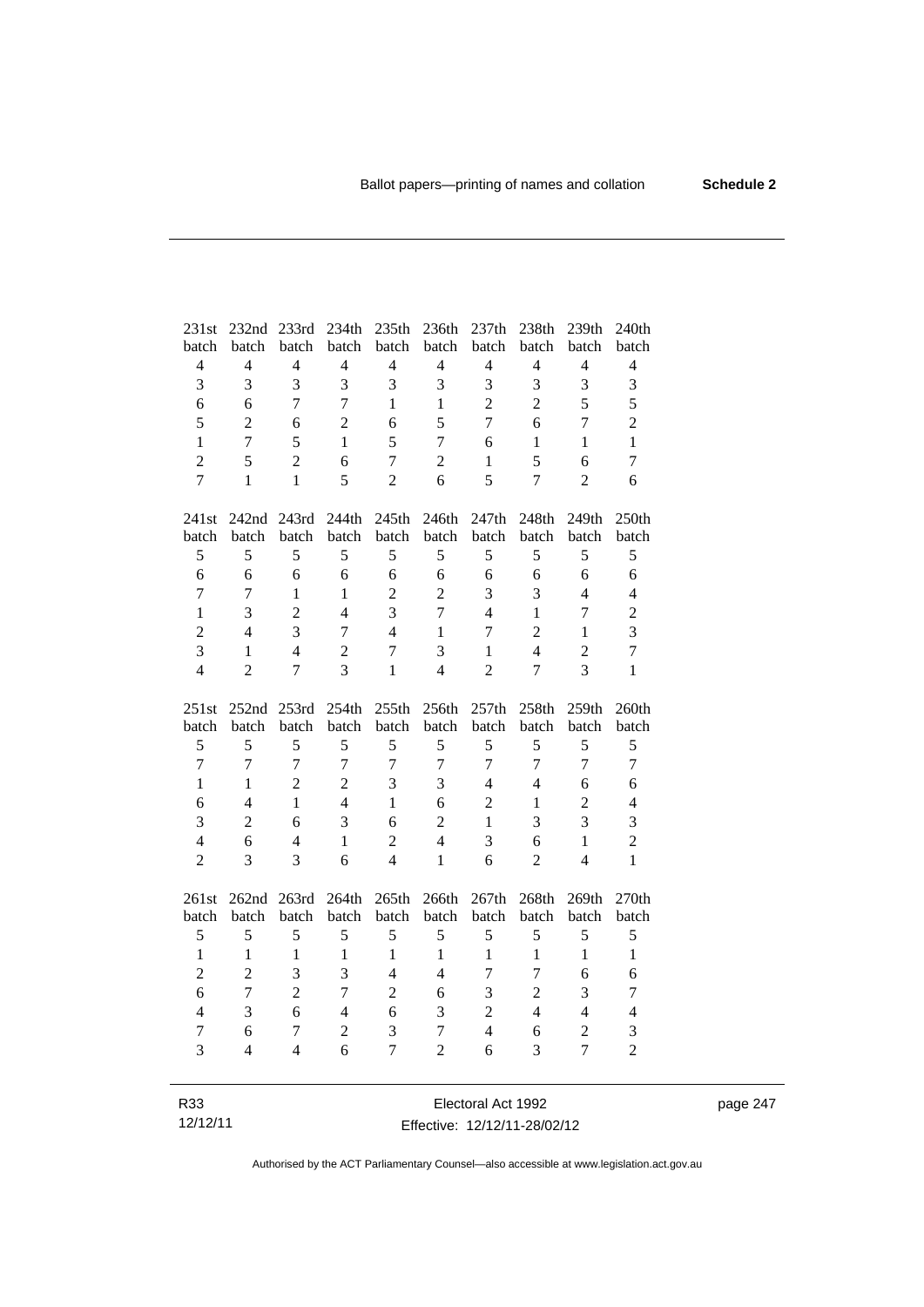| 271st               | 272nd               | 273rd             | 274th               | 275th                          | 276th               | 277th                            | 278th             | 279th               | 280th                          |
|---------------------|---------------------|-------------------|---------------------|--------------------------------|---------------------|----------------------------------|-------------------|---------------------|--------------------------------|
| batch               | batch               | batch             | batch               | batch                          | batch               | batch                            | batch             | batch               | batch                          |
| 5                   | 5                   | 5                 | 5                   | 5                              | 5                   | 5                                | 5                 | 5                   | 5                              |
| $\overline{c}$      | $\overline{c}$      | $\overline{2}$    | $\overline{2}$      | $\overline{2}$                 | $\overline{2}$      | $\overline{2}$                   | $\overline{2}$    | $\overline{2}$      | $\overline{c}$                 |
| $\overline{3}$      | 3                   | $\overline{4}$    | $\overline{4}$      | $\overline{7}$                 | $\overline{7}$      | $\mathbf{1}$                     | $\mathbf{1}$      | 6                   | 6                              |
| 6                   | $\mathbf{1}$        | 3                 | $\mathbf{1}$        | 3                              | 6                   | $\overline{4}$                   | 3                 | $\overline{4}$      | $\mathbf{1}$                   |
| $\overline{7}$      | $\overline{4}$      | 6                 | $\overline{7}$      | 6                              | $\overline{4}$      | 3                                | $\overline{7}$    | $\overline{7}$      | $\overline{7}$                 |
| $\mathbf{1}$        | 6                   | $\mathbf{1}$      | 3                   | 4                              | $\mathbf{1}$        | $\tau$                           | 6                 | 3                   | $\overline{4}$                 |
| $\overline{4}$      | $\overline{7}$      | $\overline{7}$    | 6                   | $\mathbf{1}$                   | 3                   | 6                                | $\overline{4}$    | $\mathbf{1}$        | $\overline{3}$                 |
| 281st               | 282nd               | 283rd             | 284th               | 285th                          | 286th               | 287th                            | 288th             | 289th               | 290th                          |
| batch               | batch               | batch             | batch               | batch                          | batch               | batch                            | batch             | batch               | batch                          |
| $\mathfrak s$       | 5                   | 5                 | 5                   | 5                              | 5                   | 5                                | 5                 | 5                   | 5                              |
| $\overline{3}$      | 3                   | $\overline{3}$    | $\overline{3}$      | 3                              | 3                   | 3                                | 3                 | $\overline{3}$      | 3                              |
| $\overline{4}$      | $\overline{4}$      | $\overline{7}$    | $\overline{7}$      | $\mathbf{1}$                   | $\mathbf{1}$        | $\overline{2}$                   | $\overline{2}$    | 6                   | 6                              |
| 6                   | $\overline{2}$      | $\overline{4}$    | $\overline{2}$      | $\overline{4}$                 | 6                   | $\overline{7}$                   | $\overline{4}$    | $\overline{7}$      | $\overline{2}$                 |
| $\mathbf{1}$        | $\overline{7}$      | 6                 | $\mathbf{1}$        | 6                              | $\tau$              | 4                                | $\mathbf{1}$      | $\mathbf{1}$        | $\mathbf{1}$                   |
| $\overline{2}$      | 6                   | $\overline{2}$    | $\overline{4}$      | $\overline{7}$                 | $\overline{2}$      | $\mathbf{1}$                     | 6                 | $\overline{4}$      | $\overline{7}$                 |
| $\overline{7}$      | $\mathbf{1}$        | $\mathbf{1}$      | 6                   | $\overline{2}$                 | $\overline{4}$      | 6                                | $\overline{7}$    | $\overline{2}$      | $\overline{4}$                 |
|                     |                     |                   |                     |                                |                     |                                  |                   |                     |                                |
| 291st               | 292 <sub>nd</sub>   | 293rd             | 294th               | 295th                          | 296th               | 297th                            | 298th             | 299th               | 300th                          |
| batch               | batch               | batch             | batch               | batch                          | batch               | batch                            | batch             | batch               | batch                          |
| 5                   | 5                   | 5                 | 5                   | 5                              | 5                   | 5                                | 5                 | 5                   | 5                              |
| $\overline{4}$      | $\overline{4}$      | $\overline{4}$    | $\overline{4}$      | $\overline{4}$                 | $\overline{4}$      | $\overline{4}$                   | $\overline{4}$    | $\overline{4}$      | $\overline{4}$                 |
| $\overline{7}$      | $\overline{7}$      | $\mathbf{1}$      | $\mathbf{1}$        | $\overline{2}$                 | $\overline{2}$      | 3                                | $\overline{3}$    | 6                   | 6                              |
| 6                   | 3                   | $\overline{7}$    | $\overline{3}$      | $\overline{7}$                 | 6                   | $\mathbf{1}$                     | $\overline{7}$    | $\mathbf{1}$        | 3                              |
| $\overline{c}$      | $\mathbf{1}$        | 6                 | $\overline{2}$      | 6                              | $\mathbf{1}$        | $\tau$                           | $\overline{c}$    | $\overline{c}$      | $\overline{c}$                 |
| 3                   | 6                   | 3                 | $\overline{7}$      | $\mathbf{1}$                   | 3                   | $\overline{2}$                   | 6                 | $\overline{7}$      | $\mathbf{1}$                   |
| $\mathbf{1}$        | $\overline{2}$      | $\overline{2}$    | 6                   | $\overline{3}$                 | $\overline{7}$      | 6                                | $\mathbf{1}$      | 3                   | $\overline{7}$                 |
| 301st               | 302nd               | 303rd             | 304th               | 305th                          | 306th               | 307th                            | 308th             | 309th               | 310th                          |
| batch               | batch               | batch             | batch               | batch                          | batch               | batch                            | batch             | batch               | batch                          |
| 6                   | 6                   | 6                 | 6                   | 6                              | 6                   | 6                                | 6                 | 6                   | 6                              |
| $\overline{7}$      | $\tau$              | $\overline{7}$    | $\overline{7}$      | $\overline{7}$                 | $\tau$              | $\tau$                           | $\overline{7}$    | $\overline{7}$      | $\boldsymbol{7}$               |
| $\mathbf{1}$        | $\mathbf{1}$        | $\overline{2}$    | $\overline{2}$      | 3                              | 3                   | $\overline{4}$                   | $\overline{4}$    | 5                   | 5                              |
| $\overline{c}$      | $\overline{4}$      | $\overline{3}$    | 5                   | $\overline{4}$                 | $\mathbf{1}$        | 5                                | $\overline{2}$    | $\mathbf{1}$        | 3                              |
| 3                   | 5                   | $\overline{4}$    | $\mathbf{1}$        | 5                              | $\overline{2}$      | $\mathbf{1}$                     | $\overline{3}$    | $\overline{2}$      | $\overline{4}$                 |
| $\overline{4}$<br>5 | $\overline{2}$<br>3 | 5<br>$\mathbf{1}$ | 3<br>$\overline{4}$ | $\mathbf{1}$<br>$\overline{2}$ | $\overline{4}$<br>5 | $\overline{2}$<br>$\overline{3}$ | 5<br>$\mathbf{1}$ | 3<br>$\overline{4}$ | $\mathbf{1}$<br>$\overline{2}$ |

page 248 Electoral Act 1992 Effective: 12/12/11-28/02/12

R33 12/12/11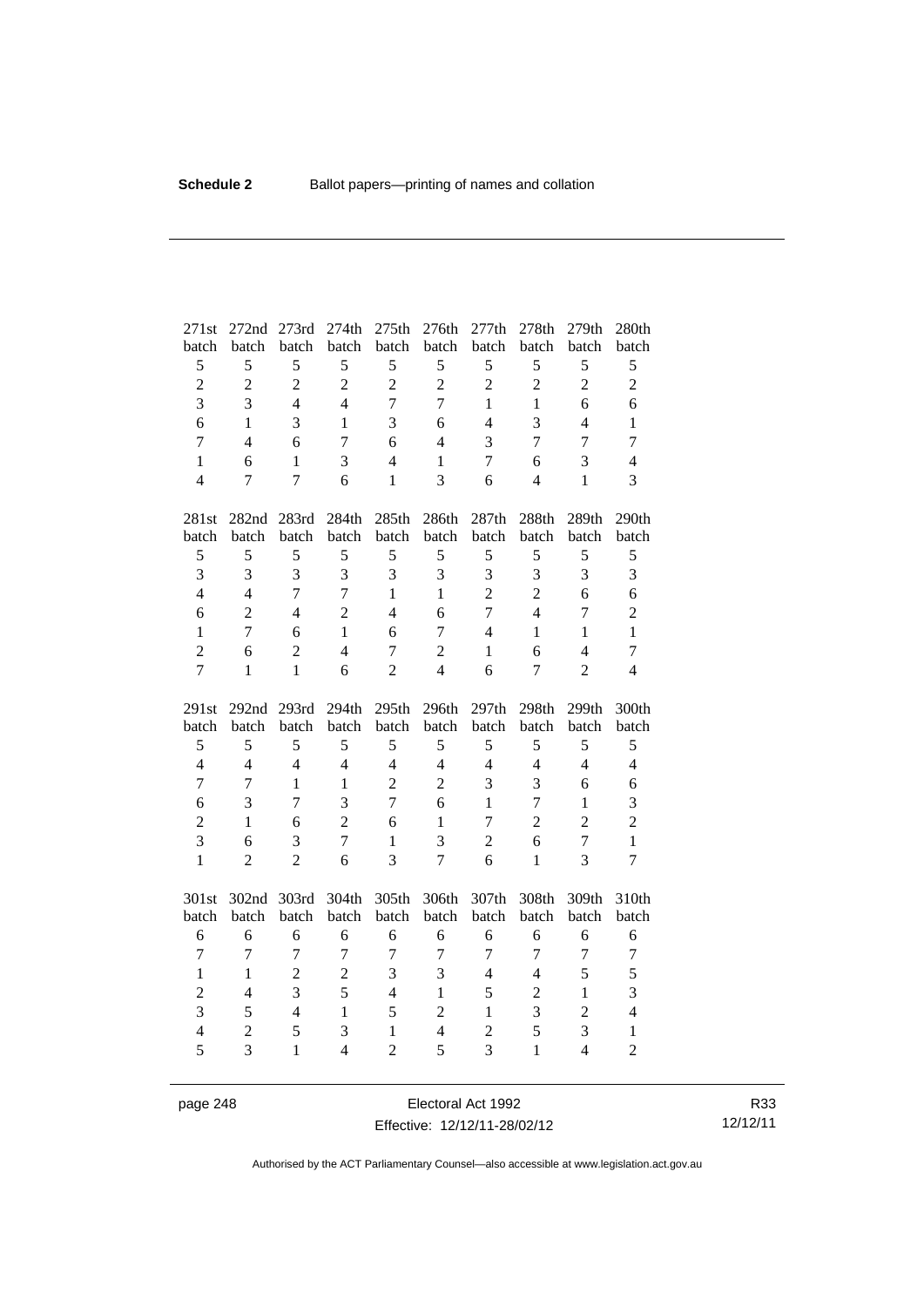| 311th            | 312th          | 313th          | 314th          | 315th            | 316th            | 317th          | 318th            | 319th          | 320th            |
|------------------|----------------|----------------|----------------|------------------|------------------|----------------|------------------|----------------|------------------|
| batch            | batch          | batch          | batch          | batch            | batch            | batch          | batch            | batch          | batch            |
| 6                | 6              | 6              | 6              | 6                | 6                | 6              | 6                | 6              | 6                |
| $\mathbf{1}$     | $\mathbf{1}$   | $\mathbf{1}$   | $\mathbf{1}$   | $\mathbf{1}$     | $\mathbf{1}$     | $\mathbf{1}$   | $\mathbf{1}$     | $\mathbf{1}$   | $\mathbf{1}$     |
| $\overline{c}$   | $\overline{c}$ | 3              | 3              | $\overline{4}$   | $\overline{4}$   | 5              | 5                | $\overline{7}$ | $\boldsymbol{7}$ |
| $\overline{7}$   | 5              | $\overline{2}$ | 5              | $\overline{2}$   | $\overline{7}$   | 3              | $\overline{2}$   | 3              | 5                |
| $\overline{4}$   | 3              | $\overline{7}$ | $\overline{4}$ | $\overline{7}$   | 3                | $\overline{2}$ | $\overline{4}$   | $\overline{4}$ | $\overline{4}$   |
| 5                | $\overline{7}$ | 5              | $\overline{2}$ | 3                | 5                | $\overline{4}$ | $\boldsymbol{7}$ | $\overline{2}$ | 3                |
| 3                | $\overline{4}$ | $\overline{4}$ | $\overline{7}$ | 5                | $\overline{2}$   | $\overline{7}$ | $\overline{3}$   | 5              | $\overline{2}$   |
| 321st            |                | 322nd 323rd    | 324th          | 325th            | 326th            | 327th          | 328th            | 329th          | 330th            |
| batch            | batch          | batch          | batch          | batch            | batch            | batch          | batch            | batch          | batch            |
| 6                | 6              | 6              | 6              | 6                | 6                | 6              | 6                | 6              | 6                |
| $\overline{c}$   | $\overline{c}$ | $\overline{2}$ | $\overline{2}$ | $\overline{2}$   | $\boldsymbol{2}$ | $\overline{2}$ | $\overline{c}$   | $\overline{2}$ | $\overline{c}$   |
| $\overline{3}$   | 3              | $\overline{4}$ | $\overline{4}$ | 5                | 5                | $\mathbf{1}$   | $\mathbf{1}$     | $\overline{7}$ | $\overline{7}$   |
| $\overline{7}$   | $\mathbf{1}$   | $\overline{3}$ | $\mathbf{1}$   | 3                | $\overline{7}$   | $\overline{4}$ | 3                | $\overline{4}$ | $\mathbf{1}$     |
| 5                | $\overline{4}$ | $\overline{7}$ | 5              | $\overline{7}$   | $\overline{4}$   | 3              | 5                | 5              | 5                |
| $\mathbf{1}$     | 7              | $\mathbf{1}$   | $\overline{3}$ | $\overline{4}$   | $\mathbf{1}$     | 5              | $\overline{7}$   | 3              | $\overline{4}$   |
| $\overline{4}$   | 5              | 5              | $\overline{7}$ | $\mathbf{1}$     | $\overline{3}$   | $\overline{7}$ | $\overline{4}$   | $\mathbf{1}$   | 3                |
|                  |                |                |                |                  |                  |                |                  |                |                  |
| 331st            | 332nd 333rd    |                |                | 335th            | 336th            | 337th          |                  |                | 340th            |
| batch            | batch          | batch          | 334th<br>batch | batch            | batch            | batch          | 338th<br>batch   | 339th<br>batch | batch            |
| 6                | 6              | 6              | 6              | 6                | 6                | 6              | 6                | 6              | 6                |
| 3                | 3              | 3              | 3              | 3                | 3                | 3              | 3                | 3              | 3                |
| $\overline{4}$   | $\overline{4}$ | 5              | 5              | $\mathbf{1}$     | $\mathbf{1}$     | $\overline{2}$ | $\overline{2}$   | $\overline{7}$ | $\overline{7}$   |
| $\boldsymbol{7}$ | $\overline{2}$ | $\overline{4}$ | $\overline{2}$ | $\overline{4}$   | $\overline{7}$   | 5              | $\overline{4}$   | 5              | $\overline{2}$   |
| $\mathbf{1}$     | 5              | $\overline{7}$ | $\mathbf{1}$   | $\overline{7}$   | 5                | $\overline{4}$ | $\mathbf{1}$     | $\mathbf{1}$   | $\mathbf{1}$     |
| $\overline{c}$   | $\overline{7}$ | $\overline{2}$ | $\overline{4}$ | 5                | $\overline{2}$   | $\mathbf{1}$   | $\boldsymbol{7}$ | $\overline{4}$ | 5                |
| 5                | $\mathbf{1}$   | $\mathbf{1}$   | $\overline{7}$ | $\overline{2}$   | $\overline{4}$   | 7              | 5                | $\overline{2}$ | $\overline{4}$   |
|                  |                |                |                |                  |                  |                |                  |                |                  |
| 341st<br>batch   | 342nd<br>batch | 343rd<br>batch | 344th<br>batch | 345th<br>batch   | 346th<br>batch   | 347th<br>batch | 348th<br>batch   | 349th<br>batch | 350th<br>batch   |
| 6                | 6              | 6              | 6              | 6                | 6                | 6              | 6                | 6              | 6                |
| $\overline{4}$   | $\overline{4}$ | $\overline{4}$ | $\overline{4}$ | $\overline{4}$   | $\overline{4}$   | $\overline{4}$ | $\overline{4}$   | $\overline{4}$ | $\overline{4}$   |
| 5                | 5              | $\mathbf{1}$   | $\mathbf{1}$   | $\boldsymbol{2}$ | $\overline{c}$   | 3              | 3                | $\overline{7}$ | $\overline{7}$   |
| $\overline{7}$   | 3              | 5              | 3              | 5                | $\overline{7}$   | $\mathbf{1}$   | 5                | $\mathbf{1}$   | 3                |
| $\overline{c}$   | $\mathbf{1}$   | $\tau$         | $\overline{c}$ | $\overline{7}$   | $\mathbf{1}$     | 5              | $\overline{2}$   | $\overline{2}$ | $\overline{c}$   |
| $\overline{3}$   | 7              | 3              | 5              | $\mathbf{1}$     | 3                | $\overline{2}$ | $\tau$           | 5              | $\mathbf{1}$     |
| $\mathbf{1}$     | $\overline{c}$ | $\overline{2}$ | $\overline{7}$ | 3                | 5                | $\overline{7}$ | $\mathbf{1}$     | 3              | 5                |

page 249

Effective: 12/12/11-28/02/12

R33 12/12/11

Authorised by the ACT Parliamentary Counsel—also accessible at www.legislation.act.gov.au

Electoral Act 1992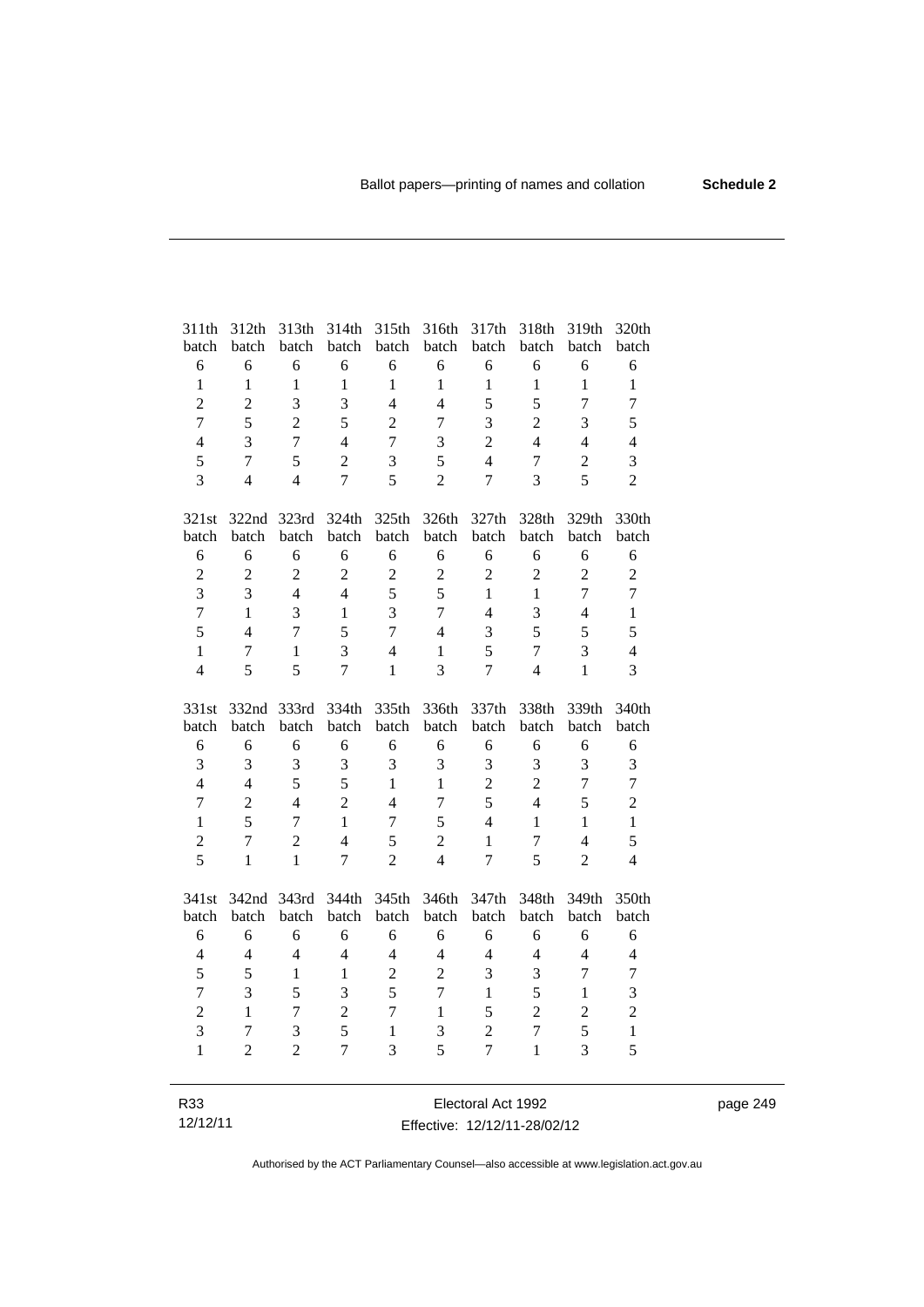| 351st<br>batch                   | 352nd<br>batch | 353rd<br>batch | 354th<br>batch          | 355th<br>batch      | 356th<br>batch | 357th<br>batch | 358th<br>batch    | 359th<br>batch                   | 360th<br>batch   |
|----------------------------------|----------------|----------------|-------------------------|---------------------|----------------|----------------|-------------------|----------------------------------|------------------|
| 6                                | 6              | 6              | 6                       | 6                   | 6              | 6              | 6                 | 6                                | 6                |
| 5                                | 5              | 5              | 5                       | 5                   | 5              | 5              | 5                 | 5                                | 5                |
| $\mathbf{1}$                     | $\mathbf{1}$   | $\overline{2}$ | $\overline{2}$          | 3                   | 3              | $\overline{4}$ | $\overline{4}$    | $\overline{7}$                   | $\tau$           |
| $\overline{7}$                   | $\overline{4}$ | $\mathbf{1}$   | $\overline{4}$          | $\mathbf{1}$        | $\overline{7}$ | $\overline{2}$ | $\mathbf{1}$      | $\overline{2}$                   | $\overline{4}$   |
| 3                                | $\overline{2}$ | $\overline{7}$ | 3                       | $\overline{7}$      | $\overline{2}$ | 1              | 3                 | 3                                | 3                |
| $\overline{4}$                   | $\overline{7}$ | $\overline{4}$ | $\mathbf{1}$            | $\overline{2}$      | $\overline{4}$ | 3              | $\overline{7}$    | $\mathbf{1}$                     | $\overline{2}$   |
| $\overline{2}$                   | 3              | 3              | $\overline{7}$          | $\overline{4}$      | $\mathbf{1}$   | $\overline{7}$ | $\overline{2}$    | $\overline{\mathcal{L}}$         | $\mathbf{1}$     |
|                                  |                |                |                         |                     |                |                |                   |                                  |                  |
| 361st                            | 362nd          | 363rd          | 364th                   | 365th               | 366th          | 367th          | 368th             | 369th                            | 370th            |
| batch                            | batch          | batch          | batch                   | batch               | batch          | batch          | batch             | batch                            | batch            |
| $\overline{7}$                   | 7              | $\overline{7}$ | 7                       | 7                   | $\overline{7}$ | $\overline{7}$ | $\overline{7}$    | $\overline{7}$                   | $\tau$           |
| $\mathbf{1}$                     | $\mathbf{1}$   | $\mathbf{1}$   | $\mathbf{1}$            | $\mathbf{1}$        | $\mathbf{1}$   | $\mathbf{1}$   | $\mathbf{1}$      | $\mathbf{1}$                     | $\mathbf{1}$     |
| $\overline{c}$                   | $\overline{2}$ | 3              | $\overline{3}$          | $\overline{4}$      | $\overline{4}$ | 5              | 5                 | 6                                | 6                |
| 3                                | 5              | $\overline{4}$ | 6                       | 5                   | $\overline{2}$ | 6              | 3                 | $\overline{2}$                   | $\overline{4}$   |
| $\overline{4}$                   | 6              | 5              | $\overline{2}$          | 6                   | $\overline{3}$ | $\overline{2}$ | $\overline{4}$    | 3                                | 5                |
| 5                                | 3              | 6              | $\overline{4}$          | $\overline{2}$      | 5              | 3              | 6                 | $\overline{4}$                   | $\overline{c}$   |
| 6                                | $\overline{4}$ | $\overline{2}$ | 5                       | $\overline{3}$      | 6              | $\overline{4}$ | $\overline{2}$    | 5                                | 3                |
|                                  |                |                |                         |                     |                |                |                   |                                  |                  |
|                                  |                |                |                         |                     |                |                |                   |                                  |                  |
| 371st                            | 372nd          | 373rd          | 374th                   | 375th               | 376th          | 377th          | 378th             | 379th                            | 380th            |
| batch                            | batch          | batch          | batch                   | batch               | batch          | batch          | batch             | batch                            | batch            |
| $\tau$                           | $\overline{7}$ | $\overline{7}$ | $\overline{7}$          | $\overline{7}$      | $\overline{7}$ | $\overline{7}$ | $\overline{7}$    | $\overline{7}$                   | $\boldsymbol{7}$ |
| $\overline{2}$                   | $\overline{2}$ | $\overline{2}$ | $\overline{2}$          | $\overline{2}$      | $\overline{2}$ | $\overline{2}$ | $\overline{2}$    | $\overline{2}$                   | $\overline{c}$   |
| 3                                | 3              | $\overline{4}$ | $\overline{4}$          | 5                   | 5              | 6              | 6                 | $\mathbf{1}$                     | $\mathbf{1}$     |
| $\mathbf{1}$                     | 6              | $\overline{3}$ | 6                       | 3                   | $\mathbf{1}$   | $\overline{4}$ | 3                 | $\overline{4}$                   | 6                |
| 5                                | $\overline{4}$ | $\mathbf{1}$   | 5                       | $\mathbf{1}$        | $\overline{4}$ | 3              | 5                 | 5                                | 5                |
| 6                                | 1              | 6              | $\overline{\mathbf{3}}$ | $\overline{4}$      | 6              | 5              | $\mathbf{1}$      | 3                                | $\overline{4}$   |
| $\overline{4}$                   | 5              | 5              | $\mathbf{1}$            | 6                   | 3              | $\mathbf{1}$   | $\overline{4}$    | 6                                | 3                |
| 381st                            | 382nd          | 383rd          | 384th                   | 385th               | 386th          | 387th          | 388th             | 389th                            | 390th            |
| batch                            | batch          | batch          | batch                   | batch               | batch          | batch          | batch             | batch                            | batch            |
| $\tau$                           | $\overline{7}$ | $\tau$         | $\tau$                  | $\overline{7}$      | $\tau$         | $\tau$         | $\tau$            | 7                                | $\boldsymbol{7}$ |
| 3                                | 3              | 3              | 3                       | 3                   | 3              | 3              | 3                 | 3                                | 3                |
| $\overline{4}$                   | $\overline{4}$ | 5              | 5                       | 6                   | 6              | $\overline{2}$ | $\overline{2}$    | $\mathbf{1}$                     | $\mathbf{1}$     |
| $\mathbf{1}$                     | $\overline{2}$ | $\overline{4}$ | $\overline{2}$          | $\overline{4}$      | $\mathbf{1}$   | 5              | $\overline{4}$    | 5                                | $\overline{c}$   |
| 6                                | 5              | $\mathbf{1}$   | 6                       | $\mathbf{1}$        | 5              | $\overline{4}$ | 6                 | 6                                | 6                |
| $\overline{c}$<br>$\overline{5}$ | $\mathbf{1}$   | $\overline{2}$ | $\overline{4}$          | 5<br>$\overline{2}$ | $\overline{2}$ | 6              | $\mathbf{1}$<br>5 | $\overline{4}$<br>$\overline{2}$ | 5                |

page 250 **Electoral Act 1992** Effective: 12/12/11-28/02/12

R33 12/12/11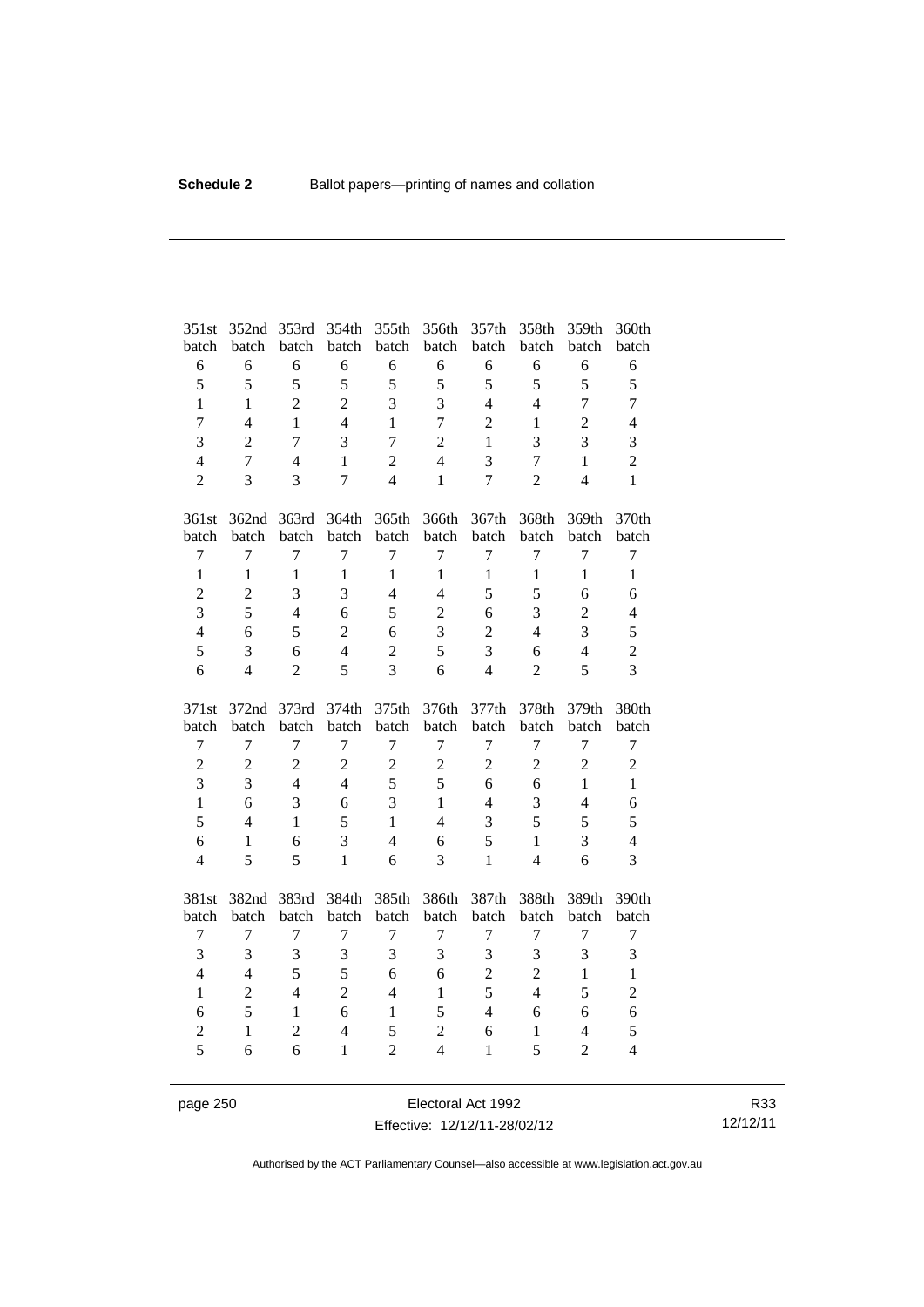| 391st                    | 392nd             | 393rd          | 394th                    | 395th          | 396th          | 397th          | 398th          | 399th          | 400 <sub>th</sub>        |
|--------------------------|-------------------|----------------|--------------------------|----------------|----------------|----------------|----------------|----------------|--------------------------|
| batch                    | batch             | batch          | batch                    | batch          | batch          | batch          | batch          | batch          | batch                    |
| 7                        | 7                 | 7              | 7                        | 7              | 7              | 7              | 7              | 7              | 7                        |
| 4                        | $\overline{4}$    | 4              | 4                        | 4              | 4              | 4              | 4              | 4              | 4                        |
| 5                        | 5                 | 6              | 6                        | $\mathbf{2}$   | $\overline{c}$ | 3              | 3              | $\mathbf{1}$   | 1                        |
| $\mathbf{1}$             | 3                 | 5              | 3                        | 5              | $\mathbf{1}$   | 6              | 5              | 6              | 3                        |
| $\overline{2}$           | 6                 | $\mathbf{1}$   | $\overline{2}$           | $\mathbf{1}$   | 6              | 5              | $\overline{2}$ | $\overline{2}$ | $\overline{2}$           |
| 3                        | $\mathbf{1}$      | 3              | 5                        | 6              | 3              | $\overline{c}$ | $\mathbf{1}$   | 5              | 6                        |
| 6                        | $\overline{2}$    | 2              | $\mathbf{1}$             | 3              | 5              | $\mathbf{1}$   | 6              | 3              | 5                        |
| 401st                    | 402 <sub>nd</sub> | 403rd          | 404th                    | 405th          | 406th          | 407th          | 408th          | 409th          | 410th                    |
| batch                    | batch             | batch          | batch                    | batch          | batch          | batch          | batch          | batch          | batch                    |
| $\tau$                   | $\overline{7}$    | $\tau$         | 7                        | $\overline{7}$ | 7              | $\tau$         | 7              | 7              | $\tau$                   |
| 5                        | 5                 | 5              | 5                        | 5              | 5              | 5              | 5              | 5              | 5                        |
| 6                        | 6                 | $\overline{2}$ | $\overline{2}$           | 3              | 3              | $\overline{4}$ | $\overline{4}$ | $\mathbf{1}$   | $\mathbf{1}$             |
| 1                        | $\overline{4}$    | 6              | $\overline{\mathcal{L}}$ | 6              | $\mathbf{1}$   | $\overline{2}$ | 6              | 2              | $\overline{4}$           |
| 3                        | $\overline{c}$    | $\mathbf{1}$   | 3                        | $\mathbf{1}$   | $\overline{2}$ | 6              | 3              | 3              | 3                        |
| $\overline{\mathcal{L}}$ | $\mathbf{1}$      | 4              | 6                        | $\mathbf{2}$   | $\overline{4}$ | 3              | 1              | 6              | $\overline{c}$           |
| $\overline{2}$           | 3                 | 3              | $\mathbf{1}$             | $\overline{4}$ | 6              | $\mathbf{1}$   | $\overline{2}$ | 4              | 6                        |
| 411th                    | 412th             | 413th          | 414th                    | 415th          | 416th          | 417th          | 418th          | 419th          | 420th                    |
| batch                    | batch             | batch          | batch                    | batch          | batch          | batch          | batch          | batch          | batch                    |
| 7                        | 7                 | 7              | 7                        | $\overline{7}$ | 7              | 7              | $\overline{7}$ | 7              | 7                        |
| 6                        | 6                 | 6              | 6                        | 6              | 6              | 6              | 6              | 6              | 6                        |
| $\overline{2}$           | $\overline{c}$    | 3              | 3                        | $\overline{4}$ | $\overline{4}$ | 5              | 5              | 1              | $\mathbf{1}$             |
| $\mathbf{1}$             | 5                 | $\overline{2}$ | 5                        | $\overline{2}$ | $\mathbf{1}$   | 3              | $\overline{2}$ | 3              | 5                        |
| $\overline{\mathcal{L}}$ | 3                 | $\mathbf{1}$   | 4                        | 1              | 3              | $\overline{c}$ | $\overline{4}$ | 4              | $\overline{\mathcal{L}}$ |
| 5                        | $\mathbf{1}$      | 5              | $\overline{c}$           | 3              | 5              | $\overline{4}$ | 1              | $\overline{c}$ | 3                        |
| 3                        | 4                 | 4              | $\mathbf{1}$             | 5              | $\overline{2}$ | $\mathbf{1}$   | 3              | 5              | $\mathbf{2}$             |
|                          |                   |                |                          |                |                |                |                |                |                          |

R33 12/12/11 page 251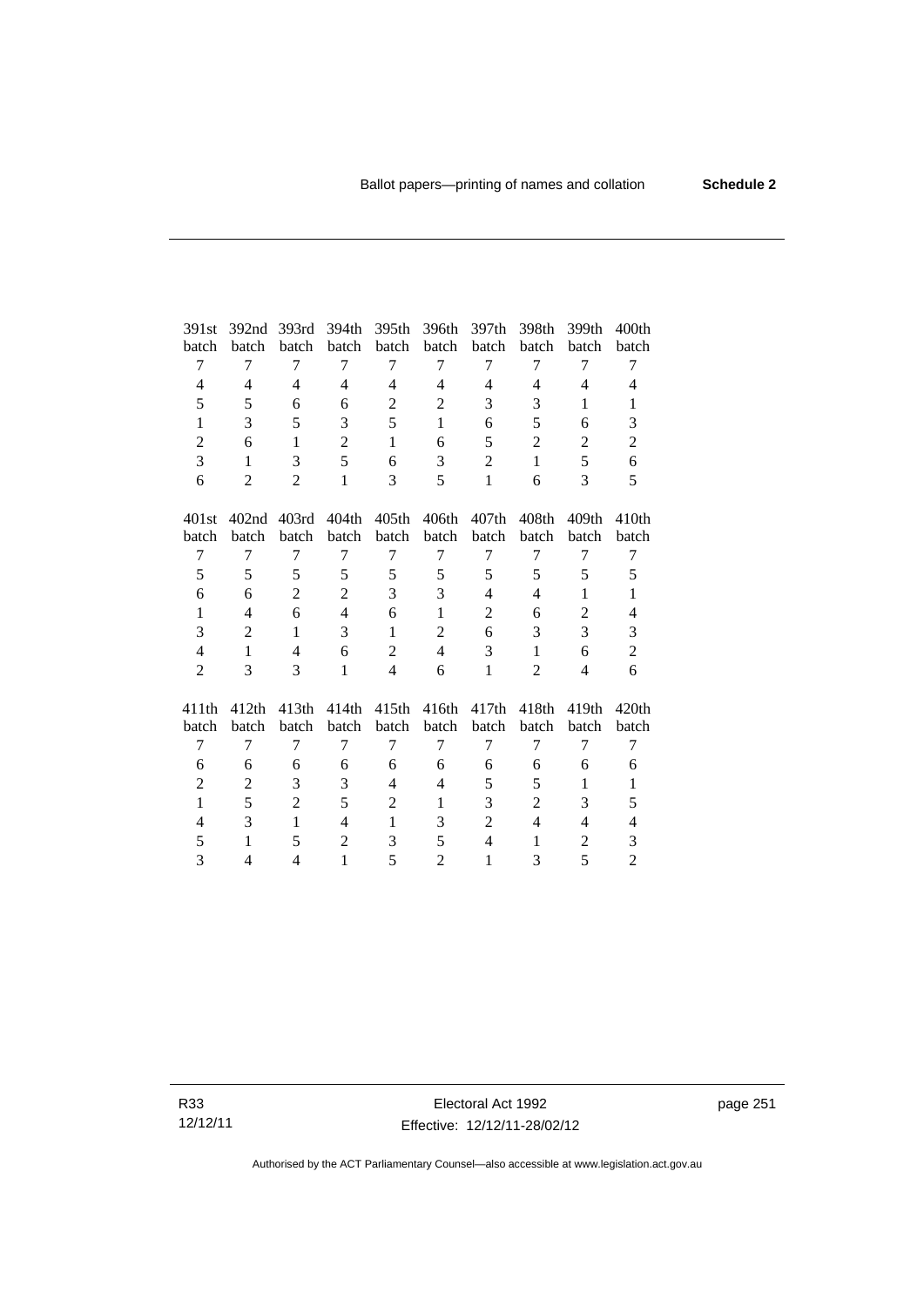# **Schedule 3 Preliminary scrutiny of declaration voting papers**

(see s 179)

1 In this schedule:

*envelope* means an envelope on which appears a declaration , in the form approved under section 340A (Approved forms) for the declaration, made by an elector for the purpose of casting a declaration vote.

- 2 The OIC of a scrutiny centre shall arrange for a preliminary scrutiny at the centre to be conducted in accordance with this schedule.
- 4 An officer must produce at the centre each set of declaration voting papers that has not been dealt with at an earlier preliminary scrutiny.
- 5 An officer shall sort the declaration voting papers to which the preliminary scrutiny relates into the following groups:
	- (a) 1 group containing papers to which clause 6 applies;
	- (b) 1 group containing the remainder.
- 6 (1) In this clause:

#### *relevant provision* means—

- (a) for a vote under section 135—section 135 (4); or
- (b) for a vote under section 136B—section 135 (4) as applied by section 136B (18); or
- (c) for a vote under section 136C—section 135 (4) as applied by section 136C (8); or
- (d) for a vote under section 144A—section 144A (2).
- (2) This clause applies to a set of declaration voting papers if the officer is satisfied that—

R33 12/12/11

Authorised by the ACT Parliamentary Counsel—also accessible at www.legislation.act.gov.au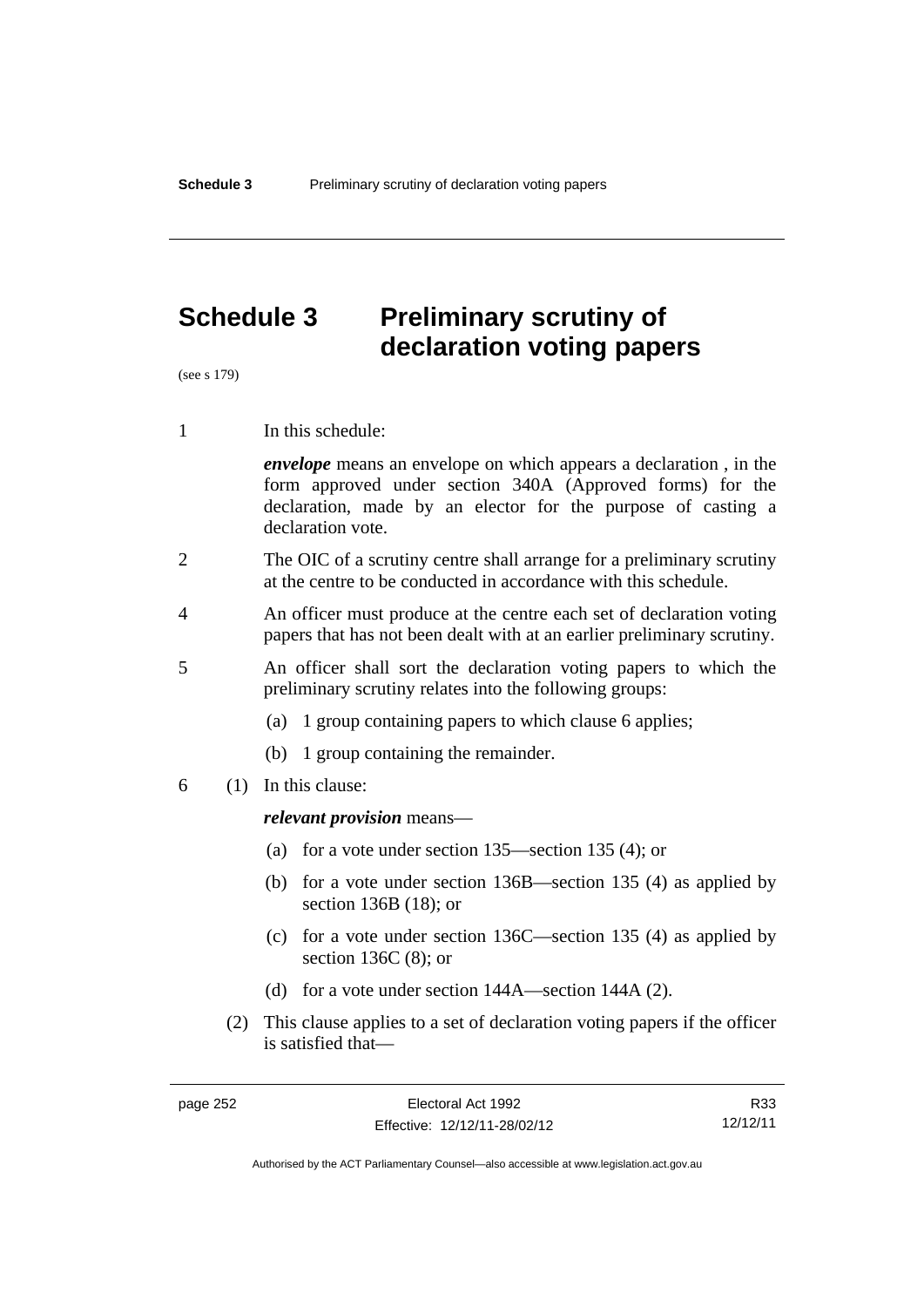- (a) the signature on the declaration is that of the elector; and
- (b) the certificate by the witness is in accordance with the relevant provision; and
- (c) for a postal vote if the papers were posted to the commissioner—the papers were so posted before the close of the poll; and
- (d) for the vote of an Antarctic elector—the envelope referred to in section 176 (1) (c) is endorsed and signed by an authorised officer in accordance with that paragraph.
- (3) For subclause (2) (b), if an officer referred to in section 135 (4) omits to sign the certificate, the certificate shall nevertheless be taken to be in accordance with the relevant provision, if—
	- (a) the issue of the relevant declaration voting papers was recorded under division 10.3 or 10.4; and
	- (b) the OIC is satisfied the papers were properly issued to the elector.
- 7 An officer shall sort the declaration voting papers to which clause 6 applies into the following groups:
	- (a) 1 group containing envelopes on which appear declarations by electors enrolled for the electorate indicated in the declaration;
	- (b) 1 group containing the remainder.
- 8 An officer shall sort the remaining declaration voting papers referred to in clause 7 (b) into the following groups:
	- (a) 1 group containing papers to which clause 9 applies;
	- (b) 1 group containing the remainder.
- 9 This clause applies to a set of declaration voting papers if the OIC is satisfied that—

page 253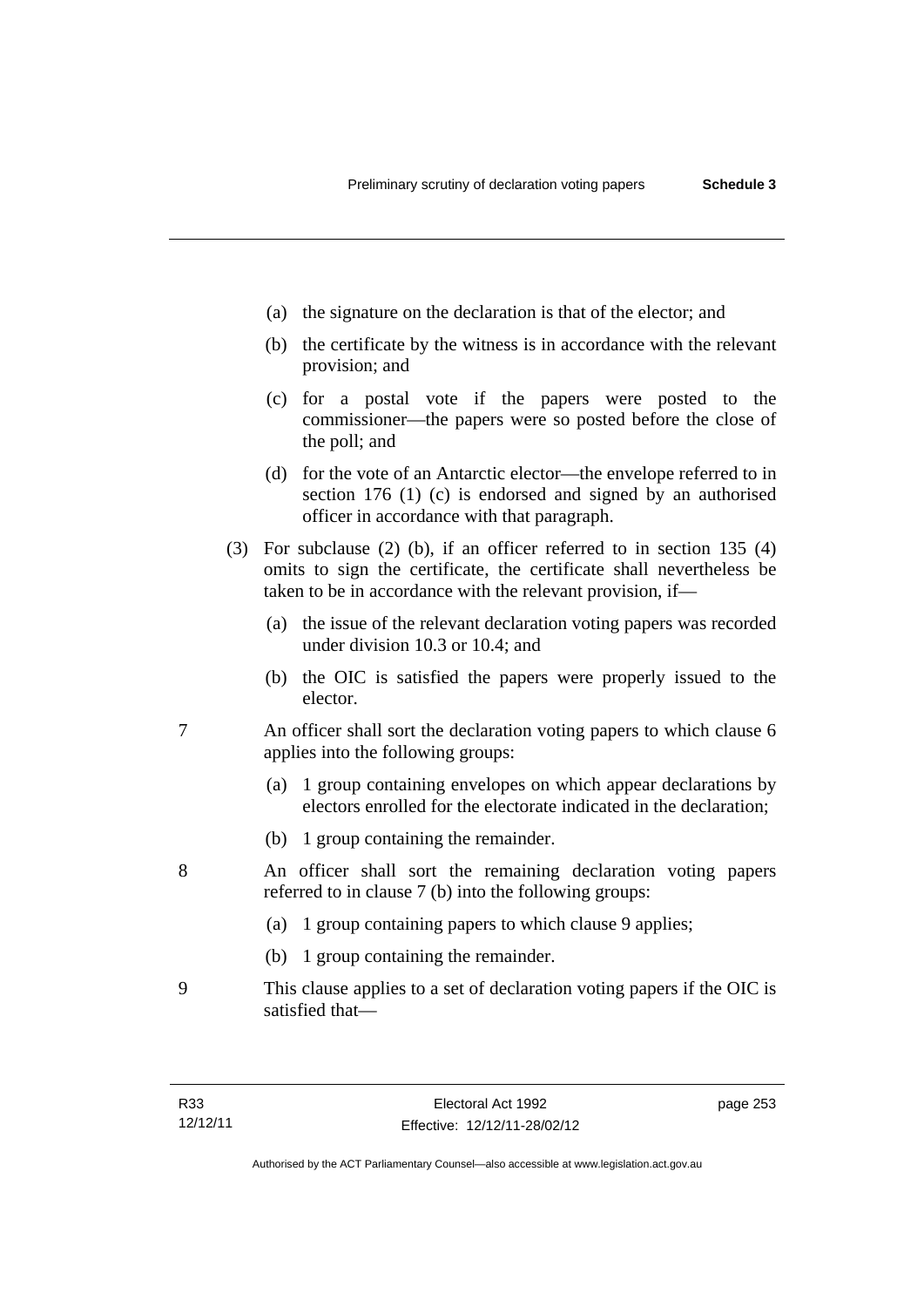- (a) the elector who signed the declaration was, when the roll closed for the election, entitled to be enrolled; and
- (b) the omission of the elector's name from the roll resulted from an official error.
- 10 (1) An officer shall withdraw the ballot papers from the envelopes in the groups of declaration voting papers to which clause 7 (a) or 9 applies and, without unfolding or inspecting the ballot papers or allowing any other person to do so, admit them to scrutiny under section 183.
	- (2) If 2 or more sets of papers to which clause 7 (a) or 9 applies are in the name of a particular elector—
		- (a) the OIC shall determine which set shall be dealt with in accordance with subclause (1); and
		- (b) the remaining set shall be set aside.
	- (3) The OIC shall ensure that ballot papers referred to in subclause (1) are kept in a separate sealed ballot box until they are dealt with under section 183.
- 11 The OIC shall, in accordance with clauses 4 to 10, conduct a further scrutiny of the groups of remaining declaration voting papers to which clause 5 (b) or 8 (b) apply and, if there are any papers to which either paragraph applies after the further scrutiny, the OIC shall—
	- (a) reject them from further scrutiny; and
	- (b) seal them, together with any papers to which clause 10 (2) (b) applies, in a parcel endorsed with a description of the contents, the name of the electorate and the date.

R33 12/12/11

Authorised by the ACT Parliamentary Counsel—also accessible at www.legislation.act.gov.au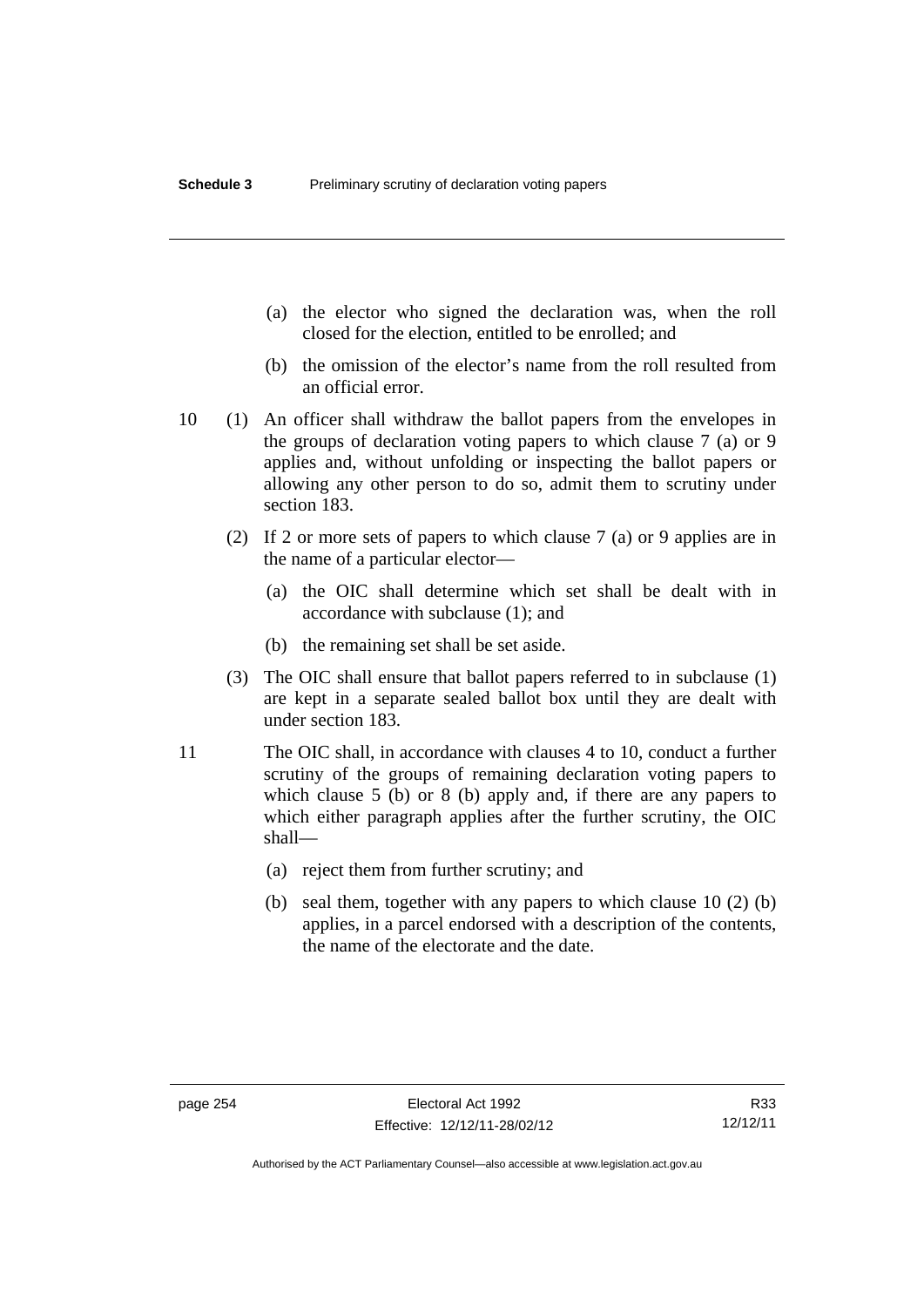# **Schedule 4 Ascertaining result of poll**

(see s 185)

# **Part 4.1** Preliminary

# **1 Interpretation for sch 4**

In this schedule:

*ballot paper* means a ballot paper that is formal under part 12.

*continuing candidate* means a candidate, other than a successful candidate, an excluded candidate or a candidate who died before polling day.

*count* means an allotment of votes under clause 3 (1), 6 (3), 9 (2) (c) or 14 (2).

*count votes*—see clause 1A.

*excluded candidate* means a candidate excluded under clause 8.

*next available preference* means the next highest preference recorded for a continuing candidate on a ballot paper.

### *quota*—

- (a) for this schedule generally—see clause 1B; and
- (b) for part 4.3 (Casual vacancies)—see clause 12.

*successful candidate* means a candidate who is successful under clause 3, 4, 6, 9 or 14.

*surplus*, in relation to a successful candidate, means the candidate's total votes less the quota, if the resulting number of votes is 1 or greater.

*total votes*, in relation to a candidate, means the sum of all votes allotted to the candidate.

page 255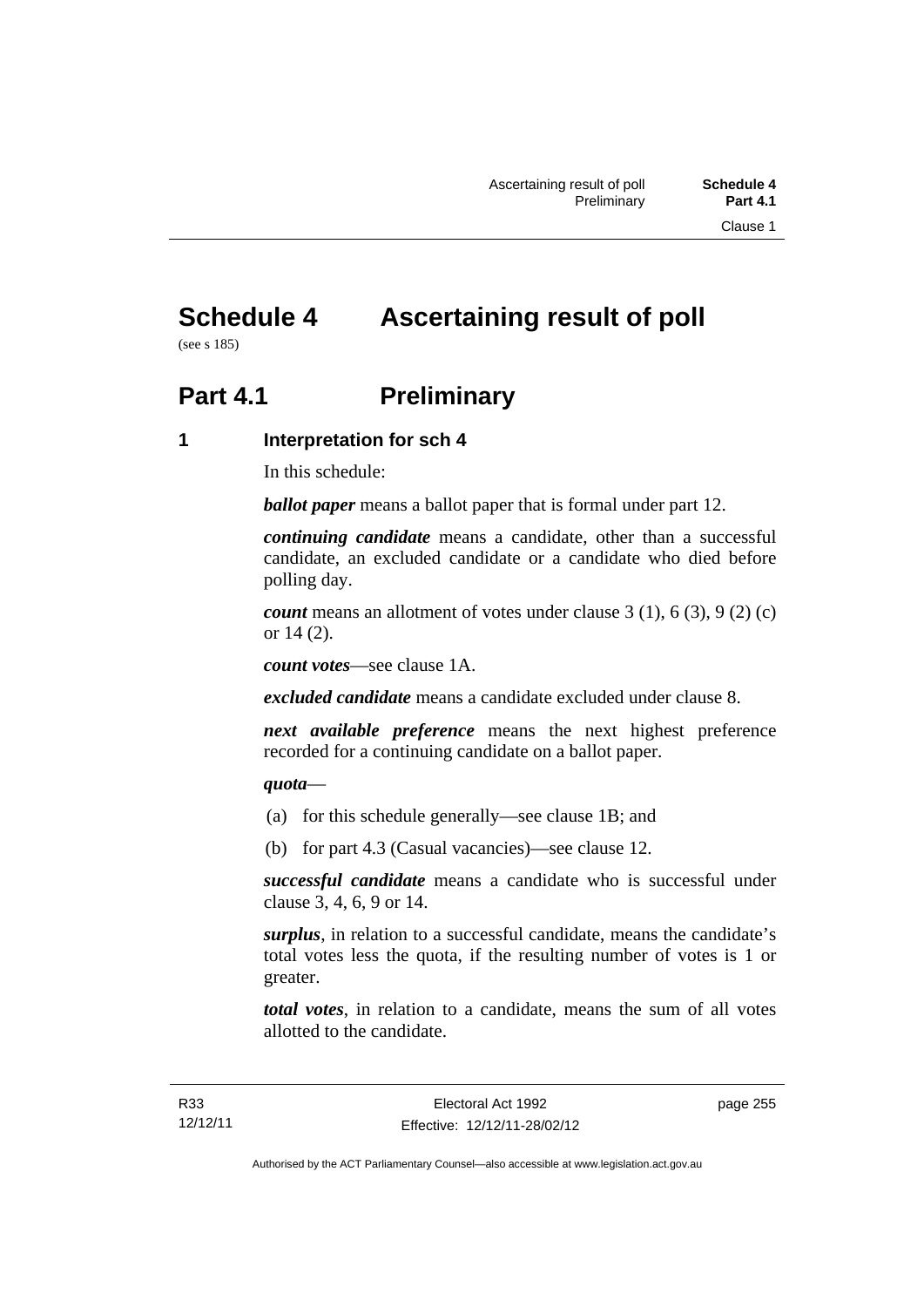**Schedule 4 Ascertaining result of poll**<br>**Part 4.1 Preliminary Preliminary** Clause 1A

#### *transfer value*—

- (a) for this schedule generally—see clause 1C; and
- (b) for part 4.3 (Casual vacancies)—see clause 13.

# **1A Meaning of** *count votes***—sch 4**

(1) For this schedule, *count votes*, in relation to a candidate, means the number of votes worked out as follows:

#### $BP \times TV$

- (2) However, any fraction is to be disregarded.
- (3) In this clause:

*BP* means the number of ballot papers to be dealt with at a count that record the next available preference for the candidate.

*TV* means the transfer value of those ballot papers.

#### **1B Meaning of** *quota***—sch 4**

(1) For this schedule, *quota* means the quota of an electorate for an election worked out as follows:

$$
\frac{BP}{N+1}+1
$$

*Note Quota*, for pt 4.3 (Casual vacancies)—see cl 12.

- (2) However, any fraction is to be disregarded.
- (3) In this clause:

*BP* means the number of ballot papers for the election.

*N* means the number of positions to be filled at the election.

Authorised by the ACT Parliamentary Counsel—also accessible at www.legislation.act.gov.au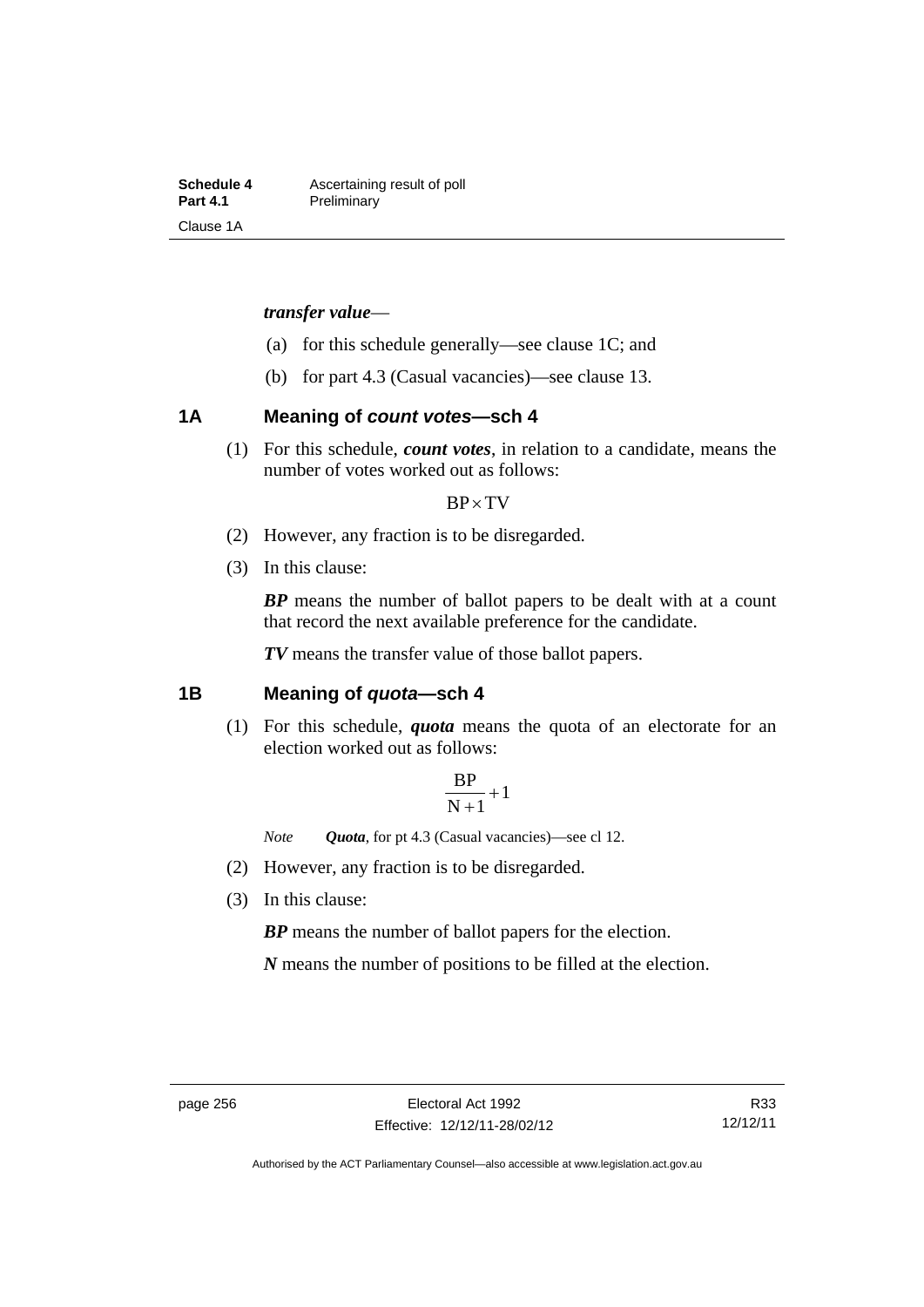### **1C Meaning of** *transfer value***—sch 4**

 (1) For this schedule, the *transfer value* of a ballot paper is the transfer value worked out under this clause.

*Note Transfer value*, for pt 4.3 (Casual vacancies)—see cl 13.

 (2) For the allotment of votes from the surplus of a successful candidate, the *transfer value* of a ballot paper that specifies a next available preference is worked out as follows:



- (3) For the allotment of votes under clause 9 (2) (c) (Votes of excluded candidates), the *transfer value* is—
	- (a) for a ballot paper in relation to which votes were allotted to the excluded candidate under clause 3 (First preferences)—1; or
	- (b) for a ballot paper in relation to which count votes were allotted to the excluded candidate under clause 6 (3) (Surplus votes) or clause 9 (2) (c) (Votes of excluded candidates)—the transfer value of the ballot paper when counted for that allotment.
- (4) However, if the transfer value of a ballot paper worked out in accordance with subclause (2) would be greater than the transfer value of the ballot paper when counted for the successful candidate, the *transfer value* of that ballot paper is the transfer value of the ballot paper when counted for the successful candidate.
- (5) In this clause:

*CP* means the number of ballot papers counted for the candidate at the count at which the candidate became successful and that specify a next available preference.

*S* means the surplus.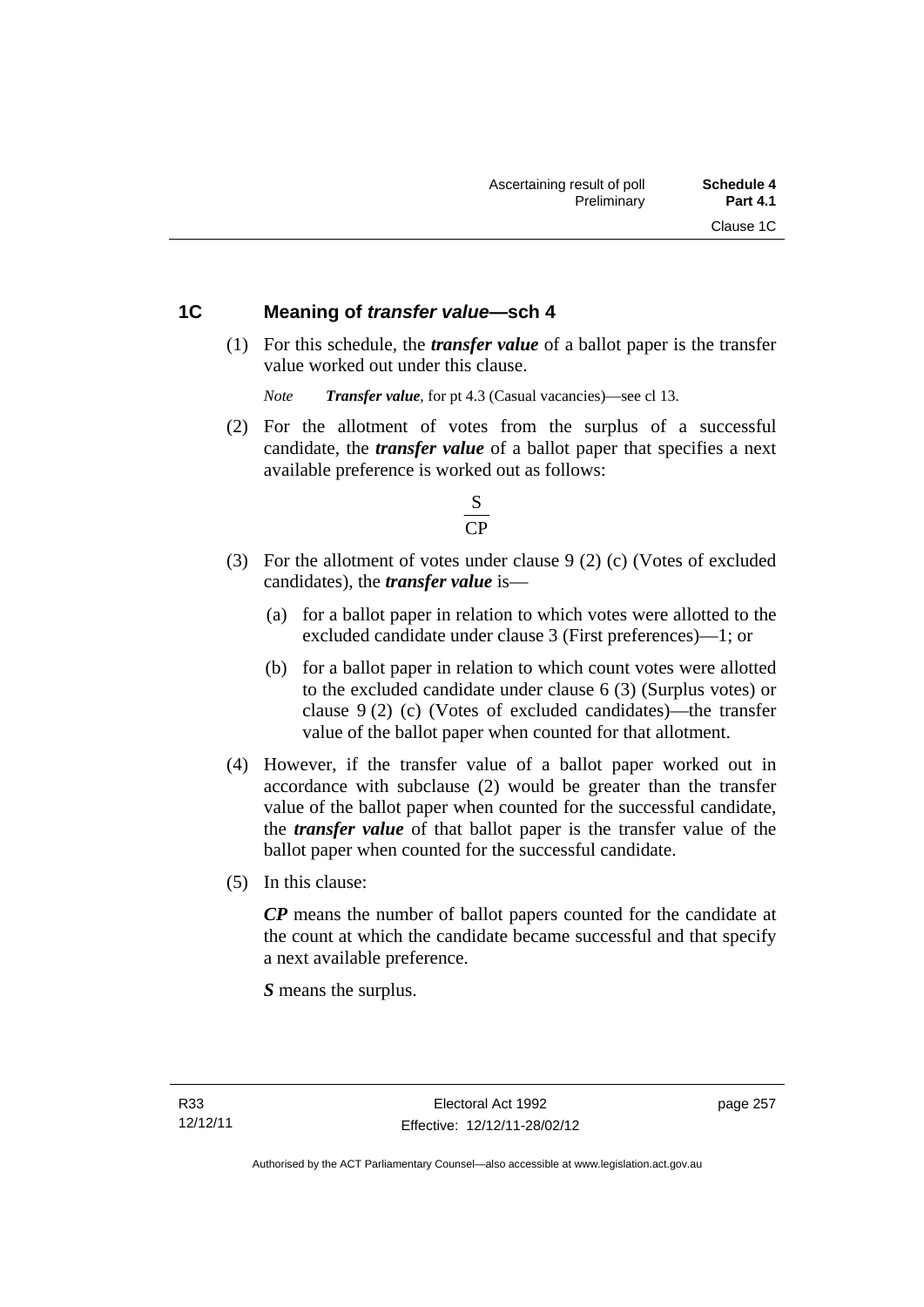### **2 Disregarding preferences**

- (1) This clause applies if effect is to be given to preferences indicated in candidate squares on a ballot paper under section 180.
- (2) If the same number is marked in 2 or more candidate squares on a ballot paper, those numbers and any greater number shall be disregarded in determining the elector's preferences.
- (3) If a number is missing from the series of consecutive whole numbers marked in the candidate squares on a ballot paper, the missing number and any greater number shall be disregarded in determining the elector's preferences.

page 258 Electoral Act 1992 Effective: 12/12/11-28/02/12

R33 12/12/11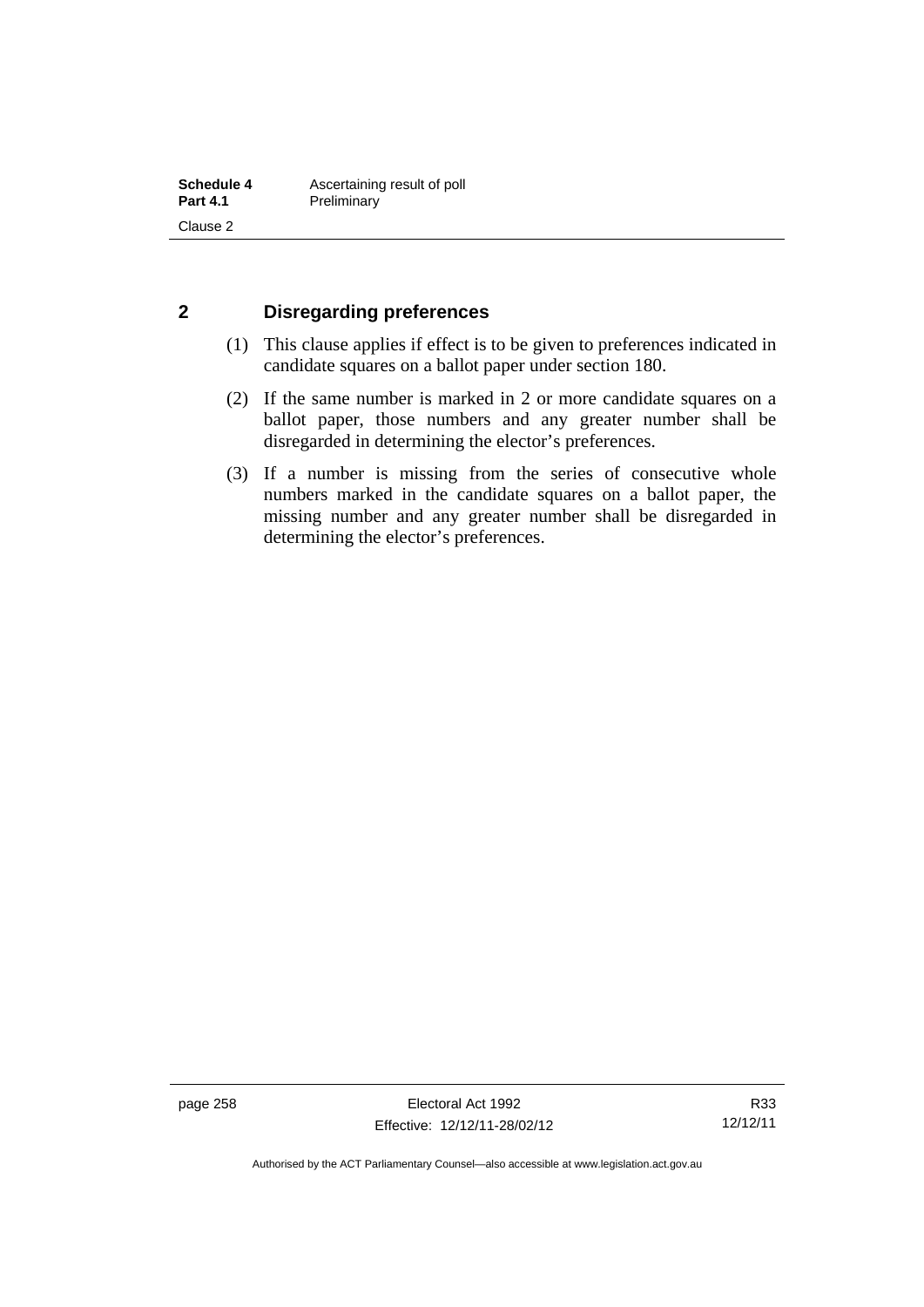# **Part 4.2 General**

### **3 First preferences**

- (1) For each ballot paper recording a first preference for a continuing candidate, 1 vote shall be allotted to the candidate.
- (2) For subclause (1), a ballot paper on which a first preference for a candidate who died before polling day is recorded shall be taken to record a first preference for the candidate for whom the next available preference is recorded.
- (3) After the allotment of votes under subclause (1), each continuing candidate's total votes shall be calculated and, if the votes equal or exceed the quota, the candidate is successful.

# **4 Scrutiny to cease**

- (1) If, after a calculation under clause  $3$  (3),  $6$  (4) or  $9$  (2) (d), the number of successful candidates is equal to the number of positions to be filled, the scrutiny shall cease.
- (2) If, after a calculation under clause 3 (3) or 6 (4) or after all the ballot papers counted for an excluded candidate have been dealt with under clause 9—
	- (a) the number of continuing candidates is equal to the number of positions remaining to be filled; and
	- (b) no successful candidate has a surplus not already dealt with under clause 6;

each of those continuing candidates is successful and the scrutiny shall cease.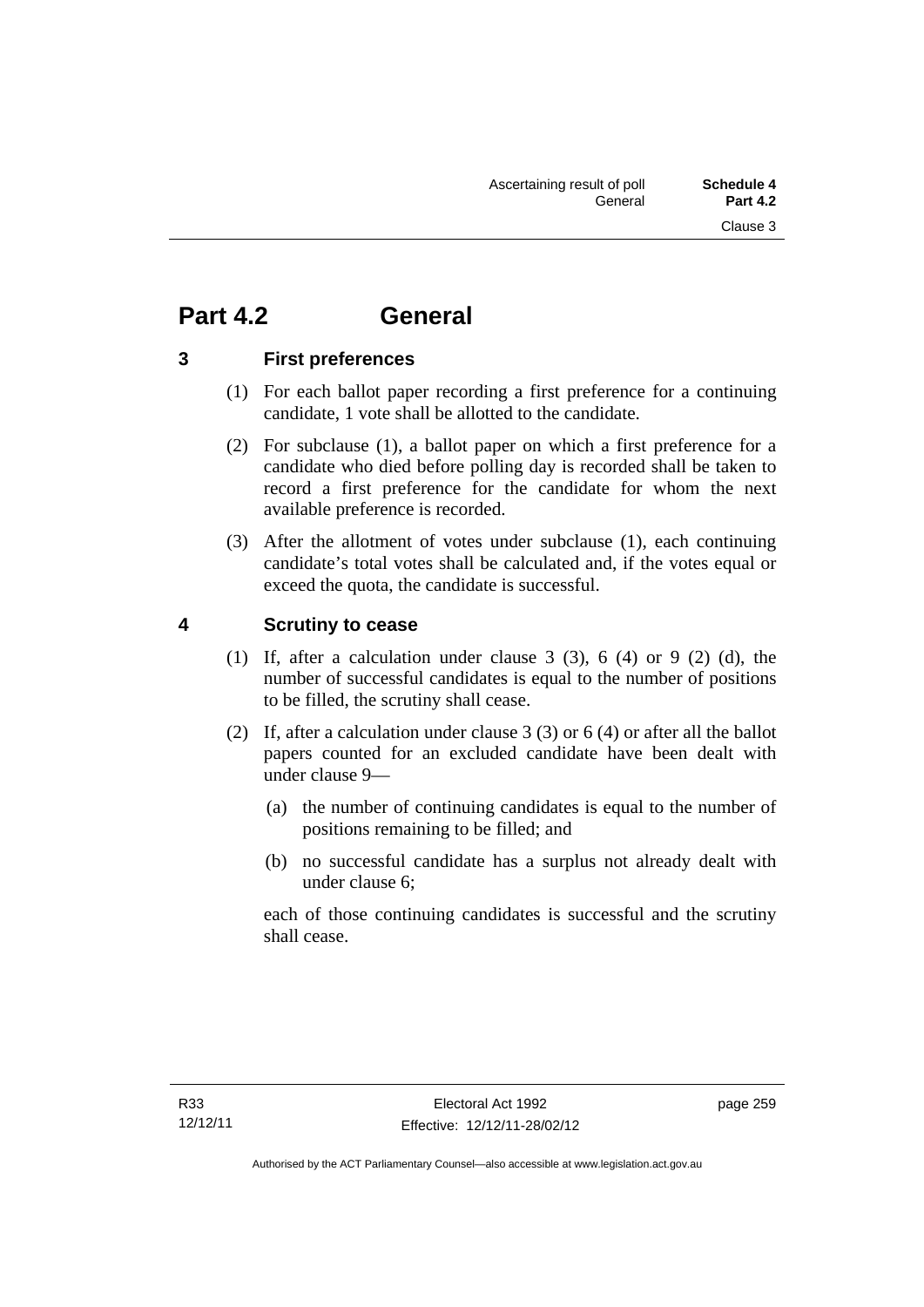# **5 Scrutiny to continue**

If the scrutiny has not ceased in accordance with clause 4 and—

- (a) 1 or more successful candidates have a surplus not already dealt with under clause 6—subject to clause 4, each surplus shall be dealt with in accordance with clause 6; or
- (b) there are no successful candidates with such a surplus—1 continuing candidate shall be excluded in accordance with clause 8 and the ballot papers counted for him or her shall be dealt with in accordance with clause 9.

### **6 Surplus votes**

- (1) Subject to clause 7, this clause applies in relation to the surplus of a successful candidate.
- (2) Each ballot paper counted for the purpose of allotting votes to the successful candidate at the count at which the candidate became successful shall be dealt with as follows:
	- (a) if it does not specify a next available preference—it shall be set aside as finally dealt with for this part;
	- (b) if it specifies a next available preference—it shall be grouped according to the candidate for whom that preference is recorded.
- (3) The count votes for each continuing candidate shall be determined and allotted to him or her.
- (4) After the allotment under subclause (3), the continuing candidates' total votes shall be calculated and, if the total votes of a candidate equal or exceed the quota, the candidate is successful.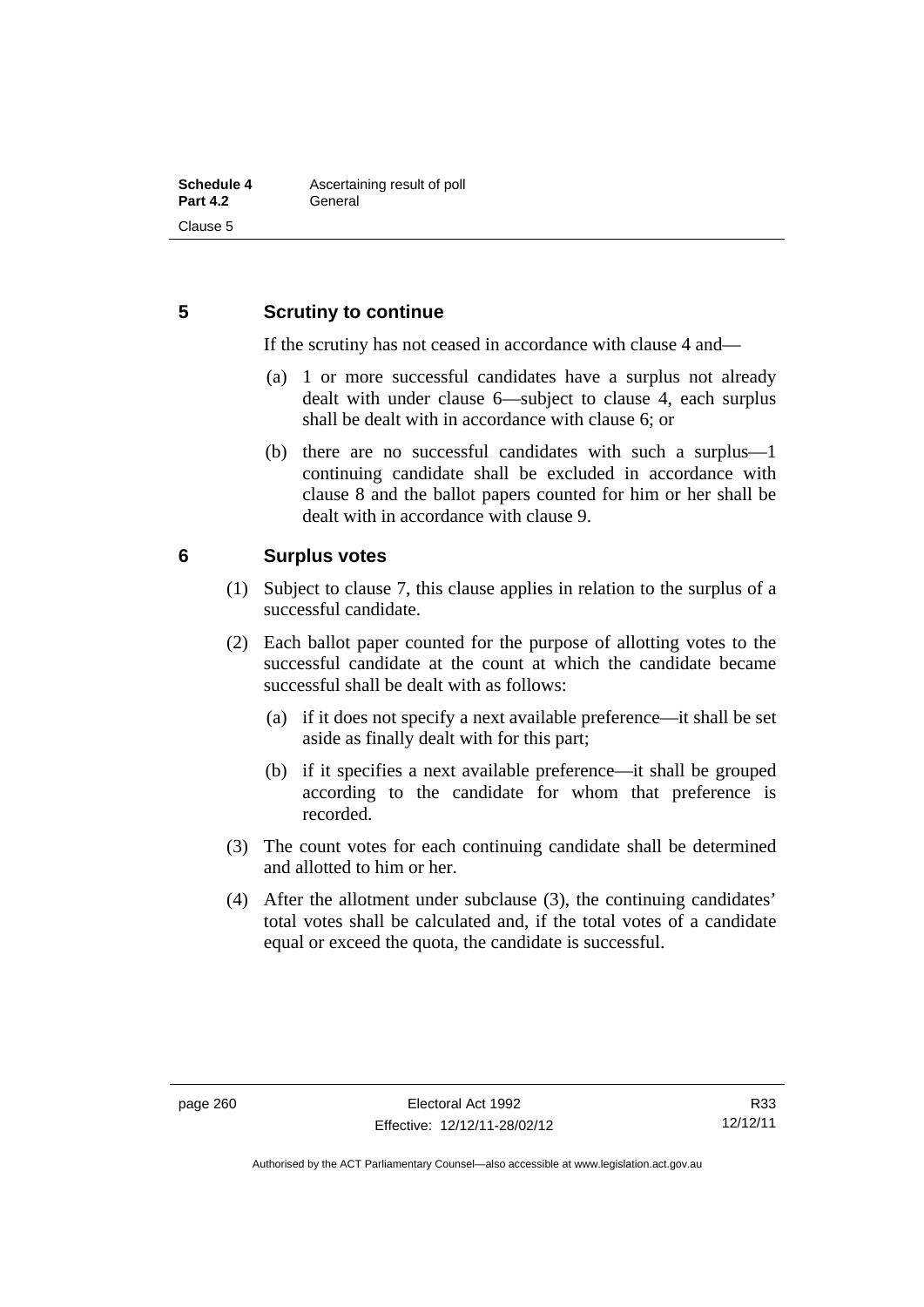# **7 More than 1 surplus**

(1) In this clause—

- (a) a reference to a *successful candidate* is a reference to a successful candidate with a surplus not already dealt with under clause 6; and
- (b) a reference to the *earliest count* is a reference to the earliest count at which a successful candidate obtained a quota.
- (2) If there are 2 or more successful candidates, the surplus of the relevant candidate shall be dealt with in accordance with clause 6.
- (3) For subclause (2)—
	- (a) if only 1 successful candidate obtained a quota at the earliest count—that candidate is the relevant candidate;
	- (b) if 2 or more successful candidates obtained a quota at the earliest count—the candidate who, of those candidates, has the largest surplus is the relevant candidate; or
	- (c) if 2 or more successful candidates (*contemporary candidates*) who obtained a quota at the earliest count have the same surplus, being a surplus larger than that of any other candidate who obtained a quota at that count and—
		- (i) 1 of the contemporary candidates had more total votes than any other contemporary candidate at the last count at which all the contemporary candidates had unequal total votes—that candidate; or
		- (ii) there is no count at which all the contemporary candidates had unequal total votes—the contemporary candidate who is determined by the commissioner by lot to be the relevant candidate;

is the relevant candidate.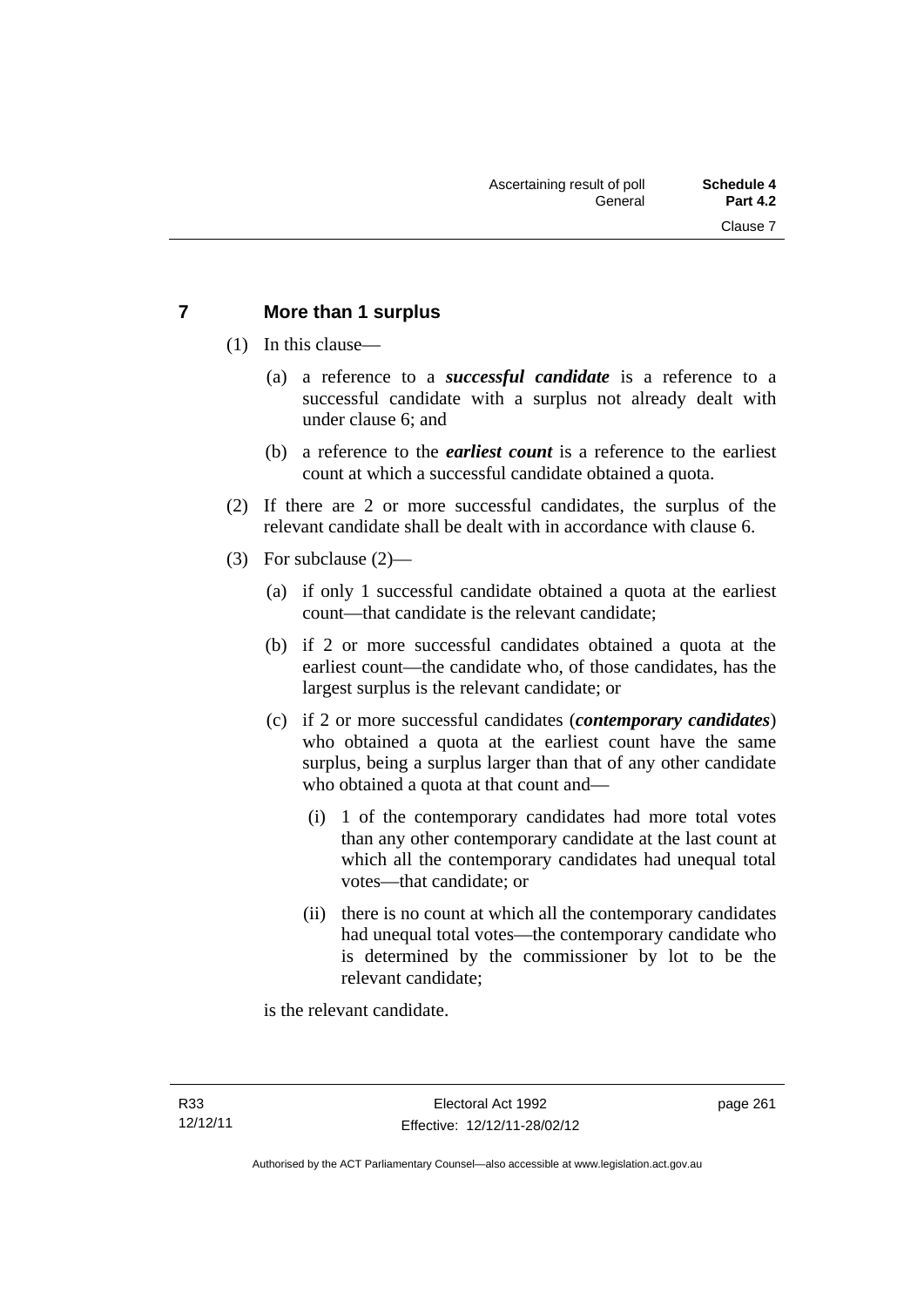- $(4)$  If—
	- (a) a person becomes the relevant candidate under subclause  $(3)$  (c) (ii); and
	- (b) the ballot papers are recounted in accordance with section 187; and
	- (c) the same candidates would, apart from this subclause, become the contemporary candidates once again under that subparagraph;

the person shall be taken to be the relevant candidate for subclause (2) in the recounting of those ballot papers.

### **8 Exclusion of candidates**

- (1) If clause 5 or 15 requires a candidate to be excluded, the candidate with the least total votes shall be excluded.
- (2) If 2 or more candidates each have the same total votes, being fewer total votes than any other candidate and—
	- (a) 1 of those candidates had fewer total votes than any other of those candidates at the last count at which those candidates had unequal votes—that candidate; or
	- (b) there is no count at which those candidates had unequal total votes—the candidate who, of those candidates, is determined by the commissioner by lot to be the candidate to be excluded;

shall be excluded.

- $(3)$  If—
	- (a) a person is excluded under subclause (2) (b); and
	- (b) the ballot papers are recounted in accordance with section 187; and
	- (c) that paragraph would, apart from this subclause, be applicable once again to the same candidates;

R33 12/12/11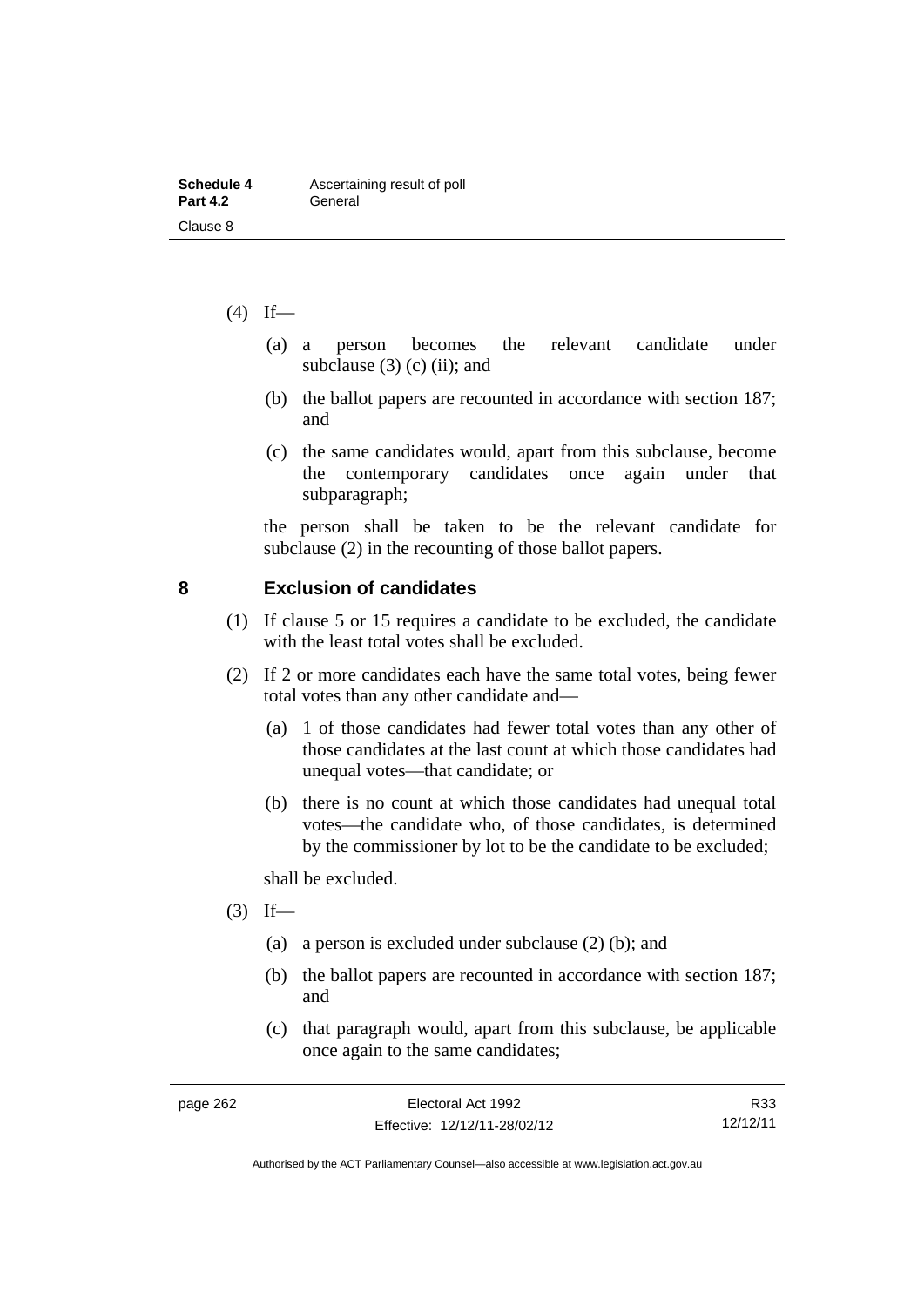the person shall be taken to be excluded in the recounting of those ballot papers.

# **9 Votes of excluded candidates**

- (1) If a candidate is excluded in accordance with clause 8, the ballot papers counted for the candidate shall be sorted into groups according to their transfer values when counted for him or her.
- (2) Subject to subclause (3), each group under subclause (1) shall be dealt with as follows:
	- (a) if a ballot paper in the group does not specify a next available preference—it shall be set aside as finally dealt with for this part;
	- (b) if a ballot paper in the group specifies a next available preference—it shall be grouped according to the candidate for whom that preference is recorded;
	- (c) each continuing candidate's count votes shall be determined and allotted to him or her;
	- (d) continuing candidates' total votes shall be calculated and, if the votes of any of those candidates equal or exceed the quota, the candidate is successful.
- (3) The groups referred to in subclause (1) shall be dealt with under subclause (2) starting with the group with the highest transfer value and, subject to subclause 4 (1) or 15 (2), continuing in descending order until all the groups have been dealt with.

### **10 Setting aside ballot papers**

If, after a calculation under clause  $3(3)$ ,  $6(4)$  or  $9(2)(d)$ , the total votes of a candidate who became successful on that calculation equal the quota, the ballot papers counted for that candidate shall be set aside for this part.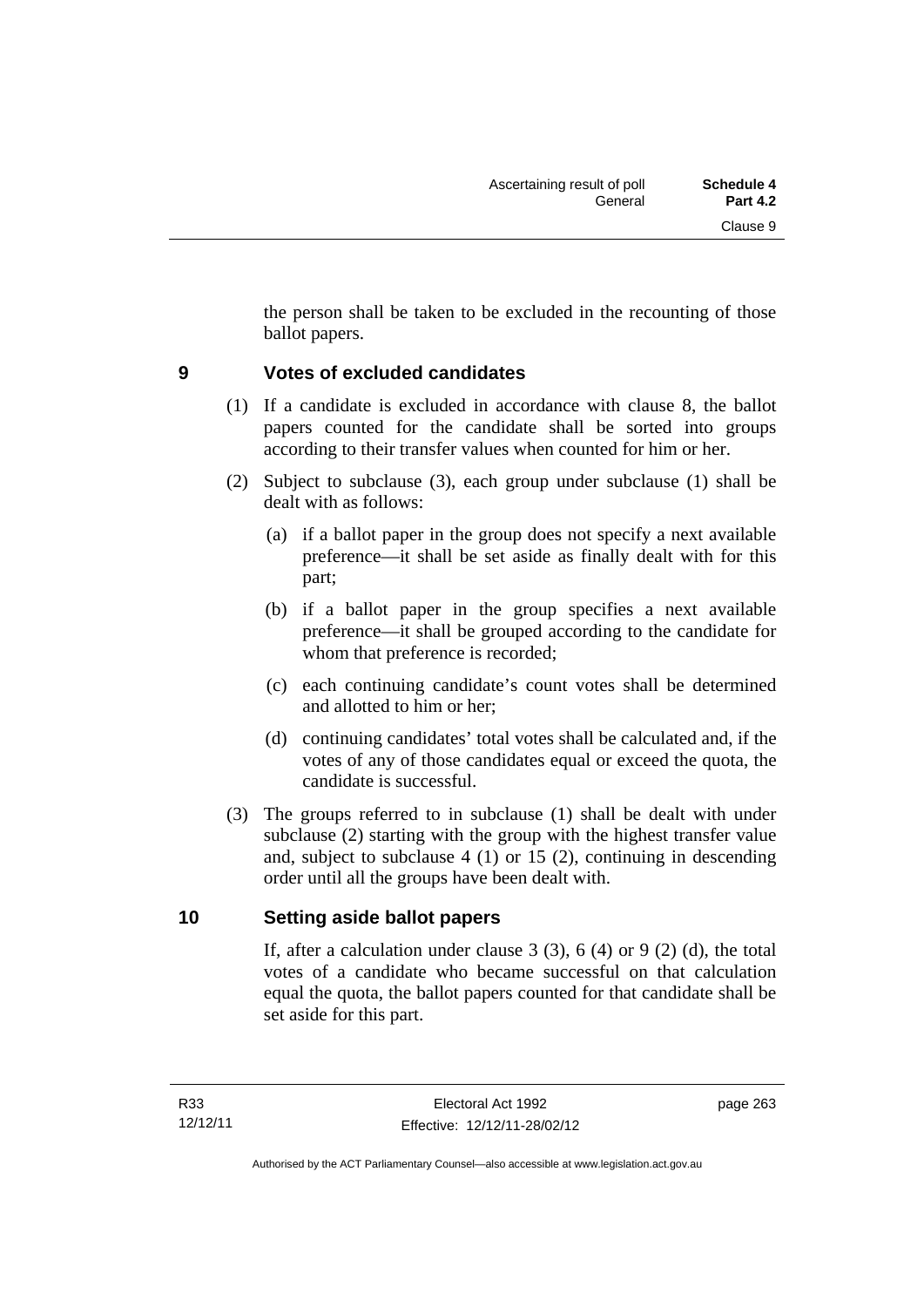**Schedule 4 Ascertaining result of poll**<br>**Part 4.3 Casual vacancies Casual vacancies** Clause 11

# **Part 4.3 Casual vacancies**

#### **11 Application**

- (1) This part applies in relation to the vacancy in the seat of a former MLA that is to be filled by recount under section 194.
- (2) For this part—
	- (a) *continuing candidate* means a candidate within the meaning of part 13, but does not include a candidate who died before the recount for the purposes of this part began; and
	- (b) the quota is calculated under clause 12; and
	- (c) the transfer value is determined under clause 13.

#### **12 Quota**

(1) For this part, the *quota*, in relation to a count, is calculated as follows:

$$
\frac{\text{TVA}}{2} + 1
$$

(2) In this clause:

*TVA* means the sum of the total votes allotted to the continuing candidates at the count, any fraction being disregarded.

#### **13 Transfer value**

- (1) For this part, the *transfer value* of ballot papers counted for the former MLA—
	- (a) for a ballot paper dealt with at the count at which the former MLA became successful—is the value ascertained in accordance with subclause (2) or (3), as the case requires;
	- (b) for a ballot paper dealt with at the count under clause 3—is 1; and

R33 12/12/11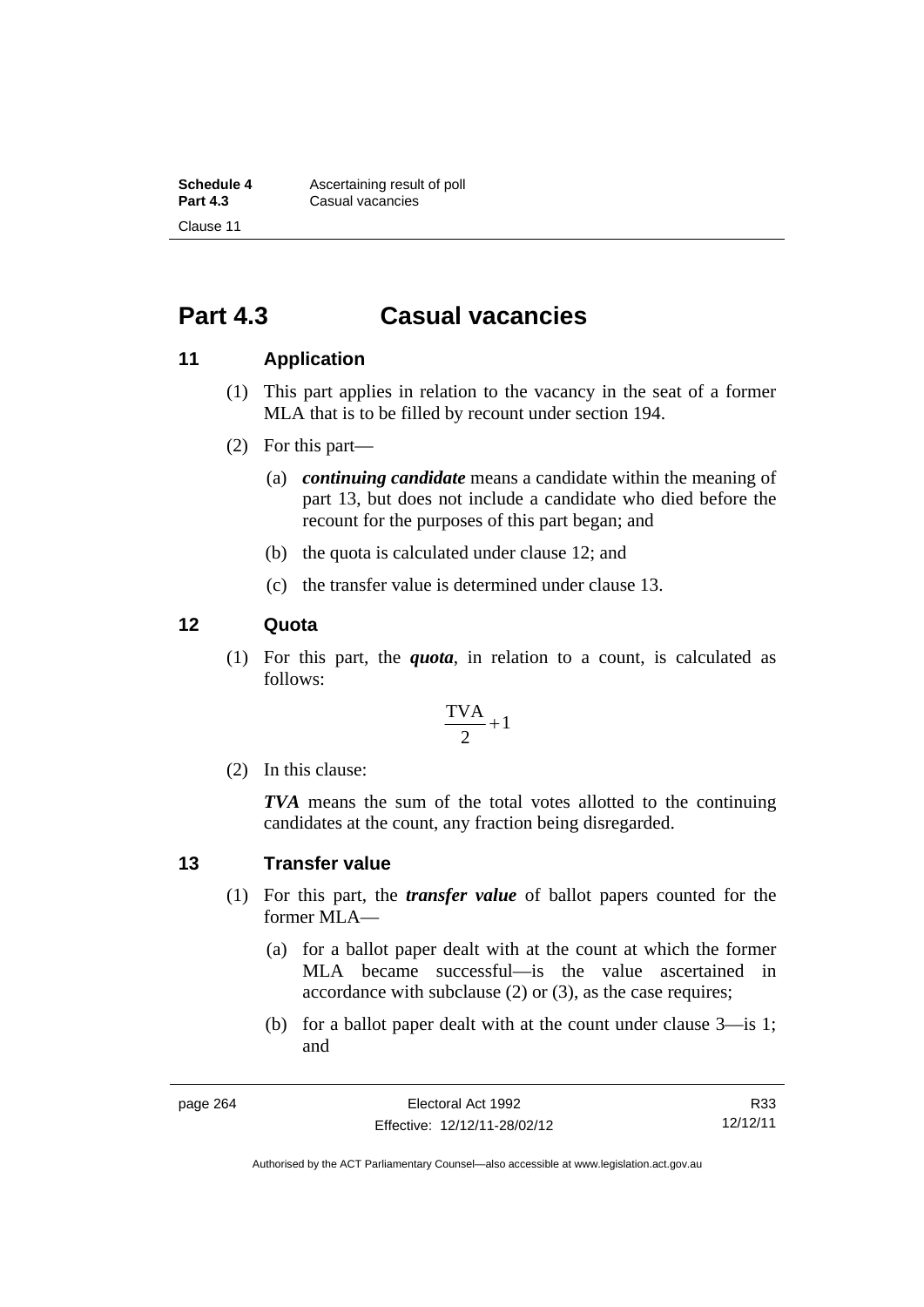- (c) for a ballot paper dealt with at any other count—is the transfer value of the ballot paper when counted for the purpose of allotting count votes to the former MLA.
- (2) If, at the count at which the former MLA became successful, NCP  $\times$ TV was greater than or equal to  $Q - N$ —
	- (a) for a ballot paper that did not specify a next available preference—the value is calculated as follows:

$$
\frac{Q - N}{NCP}; \text{and}
$$

- (b) for a ballot paper that specified a next available preference the value is zero.
- (3) If, at the count at which the former MLA became successful, NCP  $\times$ TV was less than  $Q - N$ —
	- (a) for a ballot paper that did not specify a next available preference—the value is the transfer value of the ballot paper when counted for the purpose of allotting count votes to the former MLA; and
	- (b) for a ballot paper that specified a next available preference the value is calculated as follows:

$$
\frac{Q-N-(NCP \times TV)}{CP}
$$

(4) In subclauses (2) and (3):

*NCP* means the number of ballot papers counted for the former MLA at the count at which he or she became successful that did not specify a next available preference.

*TV* means the transfer value of a ballot paper when counted at that count for the purpose of allotting count votes to the former MLA.

*Q* means the quota for the election at which the former MLA was last elected.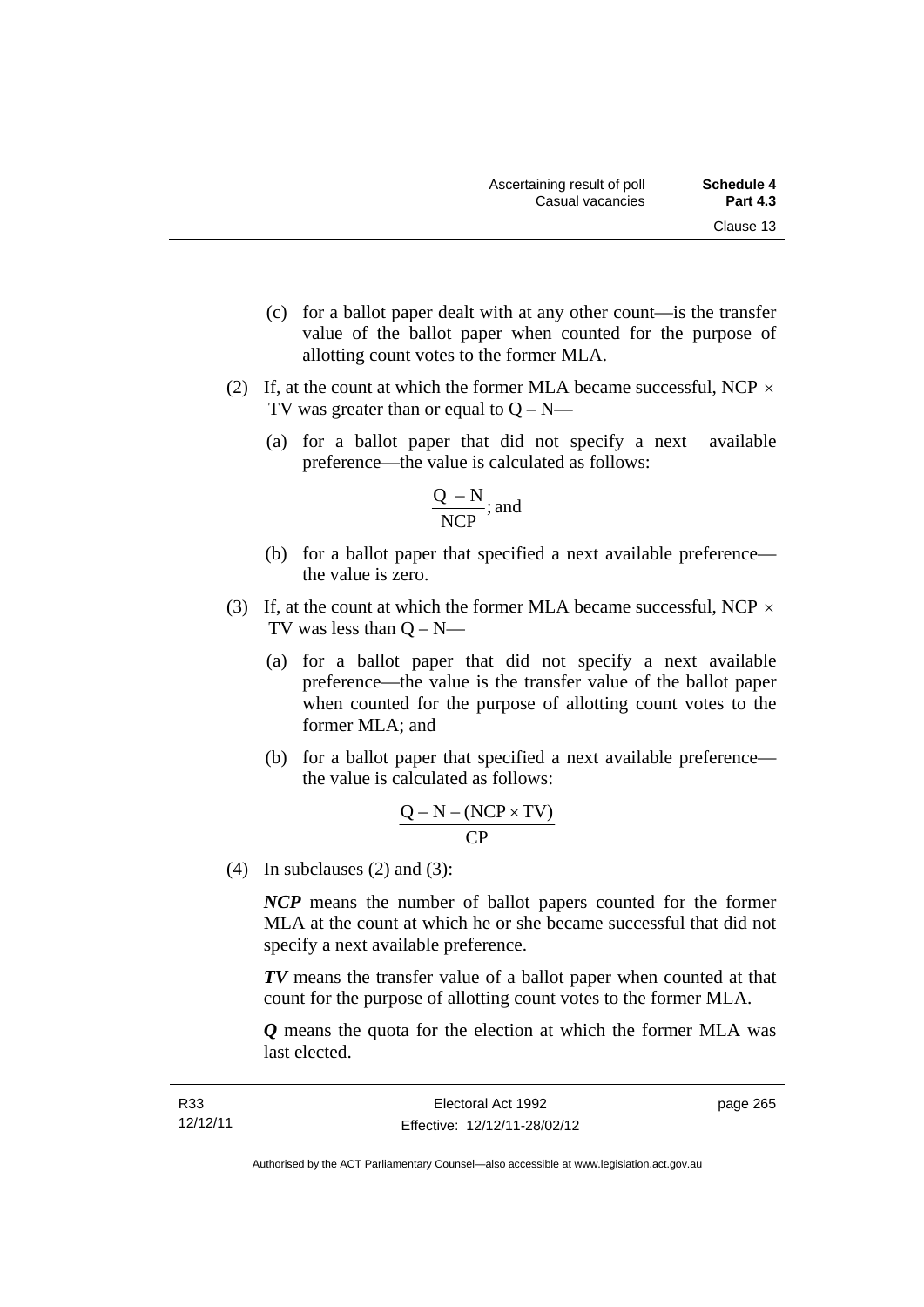| Schedule 4      | Ascertaining result of poll |
|-----------------|-----------------------------|
| <b>Part 4.3</b> | Casual vacancies            |
| Clause 14       |                             |

*N* means the former MLA's total votes after the last calculation before that count.

*CP* means the number of ballot papers counted for the former MLA at that count that specified a next available preference.

#### **14 Recount—first count**

- (1) If a ballot paper counted for the former MLA—
	- (a) does not specify a next available preference—it shall be set aside as finally dealt with for this part; or
	- (b) specifies a next available preference—it shall be grouped according to the candidate for whom that preference is recorded.
- (2) The count votes for each continuing candidate shall be determined and allotted to him or her, and each continuing candidate's total votes shall be calculated.
- (3) If, after the calculation under subclause (2), the total votes of a continuing candidate equal or exceed the quota, the candidate is successful and the scrutiny shall cease.

#### **15 Recount—continuation**

- (1) If the scrutiny has not ceased in accordance with clause 14 (3) or subclause (2) of this clause—
	- (a) 1 continuing candidate shall be excluded in accordance with clause 8; and
	- (b) the ballot papers counted for that candidate shall be dealt with in accordance with clause 9.
- (2) If, after a calculation under clause 9 (2) (d), a candidate is successful, the scrutiny shall cease.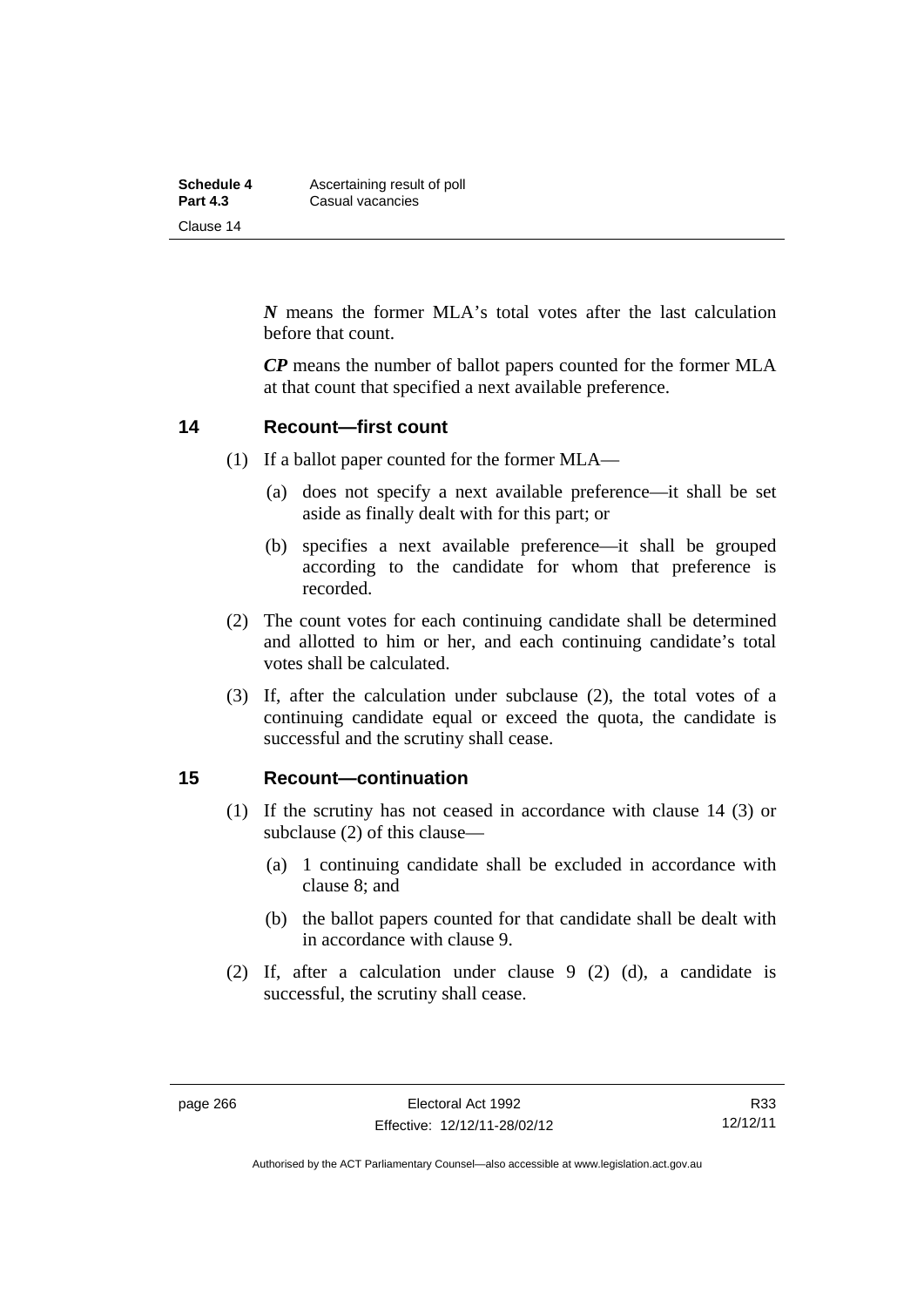### **16 Successful candidate is dead**

- (1) If the candidate who is successful on a recount is dead, the recount shall be conducted again.
- (2) For subclause (1), a ballot paper on which a preference for that candidate is recorded shall be taken to record a preference for the candidate for whom the next available preference is recorded.

### **17 Multiple vacancies**

- (1) If there are 2 or more vacancies in the seats of former MLAs that are required to be filled by recount under section 194, the recounts shall be conducted in the order in which the vacancies occurred.
- (2) If 2 or more of those vacancies occurred at the same time, the commissioner shall determine by lot the order in which the recounts are to be conducted.
- $(3)$  If—
	- (a) a person is a candidate in relation to more than 1 casual vacancy; and
	- (b) the person becomes a candidate in relation to those casual vacancies before the commissioner declares elected the successful candidate in relation to any of those casual vacancies; and
	- (c) the person is successful in relation to 1 of those casual vacancies;

for the purpose of conducting the recount in relation to the casual vacancies other than the one in relation to which the person was successful, the person shall be taken not to be a continuing candidate.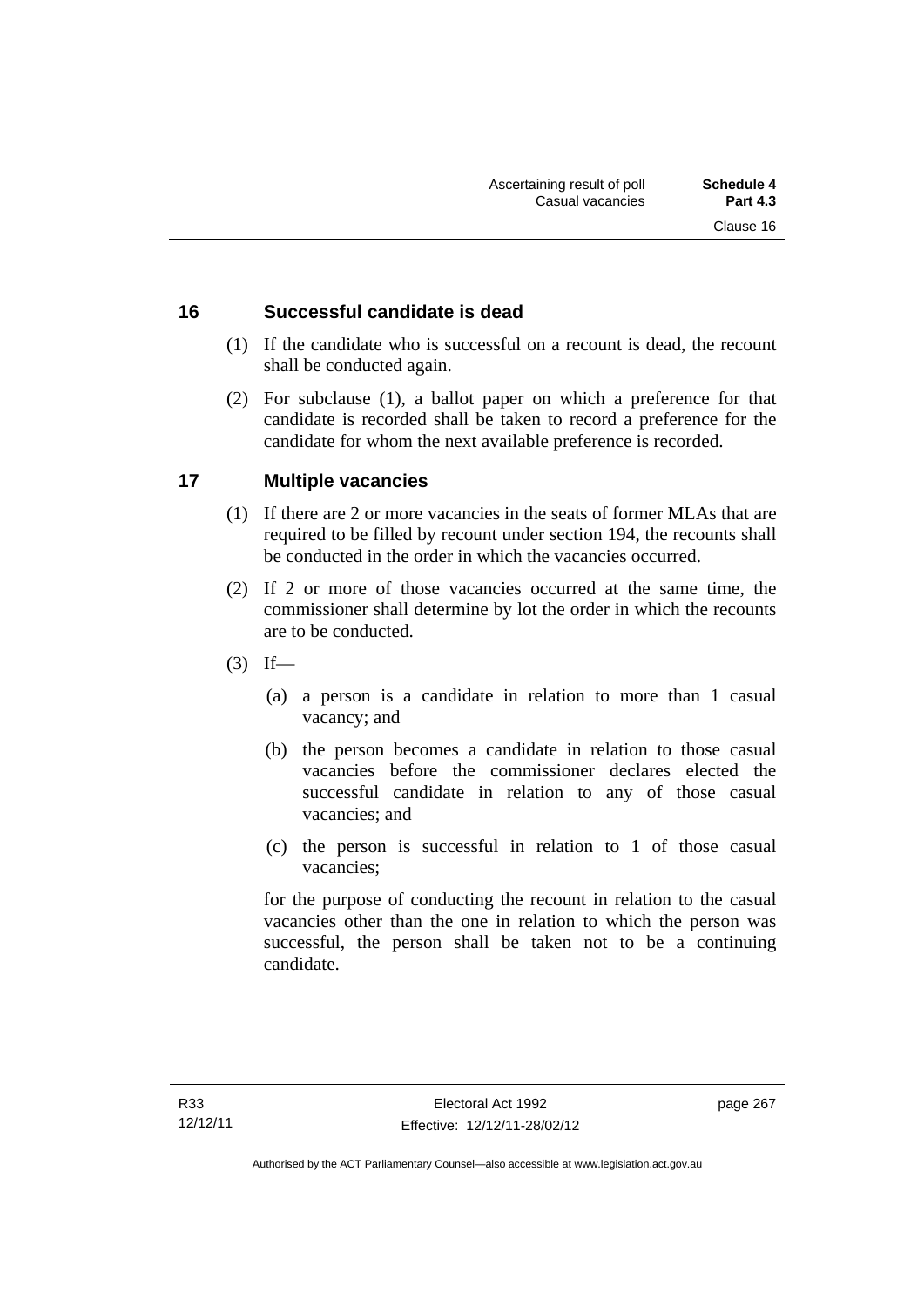# **Part 4.4 Deceased successful candidates**

#### **18 Application—pt 4.4**

This part applies if a successful candidate dies on or after polling day but before the declaration of the result of the election.

#### **19 Ballot papers for deceased successful candidate**

- (1) The ballot papers counted for a deceased candidate must be dealt with in accordance with schedule 4, part 4.3 (Casual vacancies) as if they had been counted for a former MLA.
- (2) If 2 or more of the successful candidates die on or after polling day but before the declaration of the result of the election, the ballot papers counted for each deceased candidate must be dealt with in the order in which the candidates died.
- (3) If 2 or more of the successful candidates died at the same time, the commissioner must determine by lot the order in which the ballot papers for the deceased candidates are to be dealt with.
- (4) In applying schedule 4, part 4.3 for the purposes of this part:

*continuing candidate* means a candidate other than—

- (a) a successful candidate; or
- (b) a candidate who died before the recount for this part began; or
- (c) a candidate who is excluded for clause 15 (Recount continuation).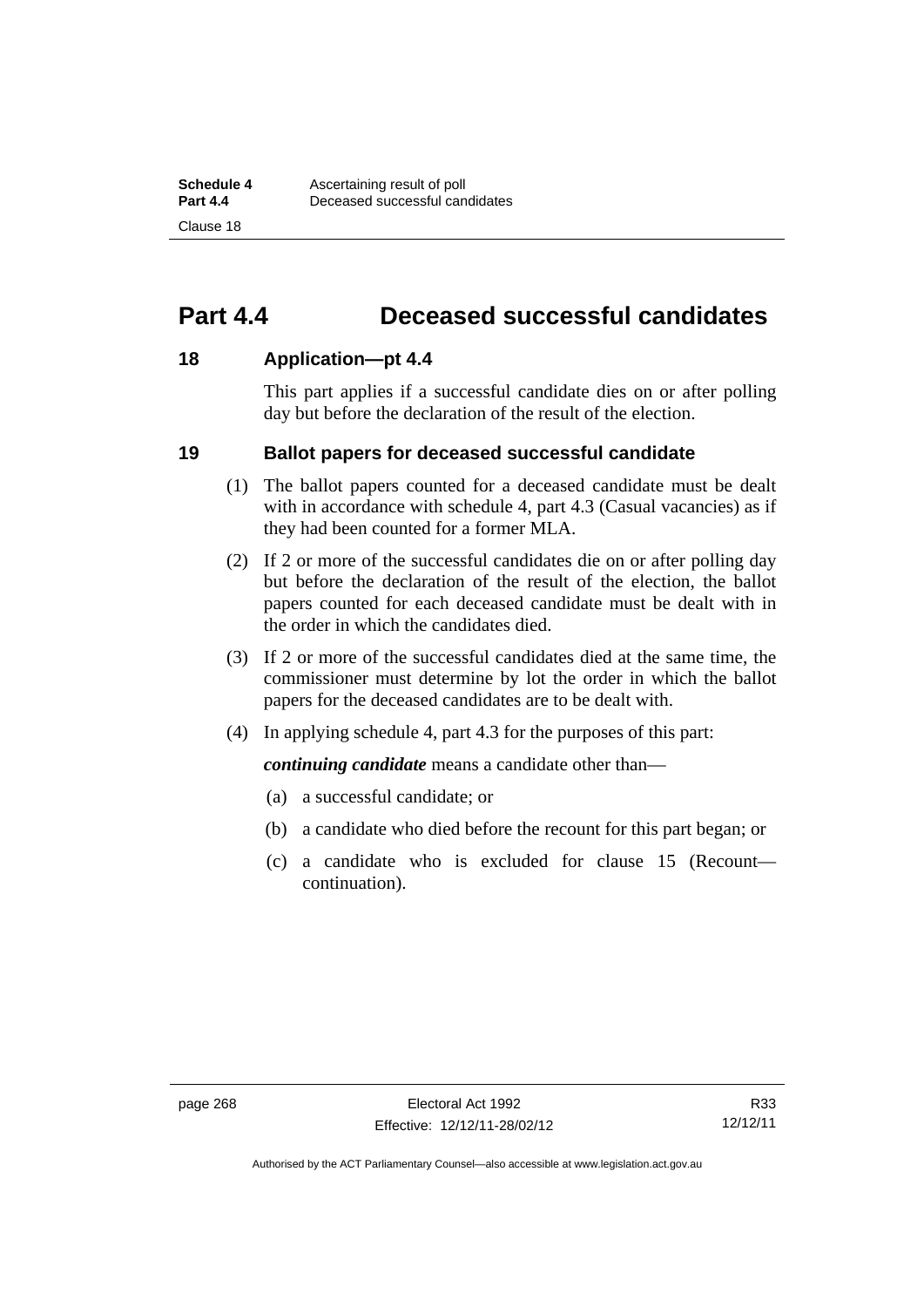# **Schedule 5** Internally reviewable decisions

(see pt  $15$ )

| column 1<br>item | column <sub>2</sub><br>section | column 3<br>decision                                                                           | column 4<br>entity                                |
|------------------|--------------------------------|------------------------------------------------------------------------------------------------|---------------------------------------------------|
| $\mathbf{1}$     | 76(5)(a)                       | enrol person                                                                                   | claimant                                          |
| $\overline{2}$   | 76(5)(b)                       | reject claim for<br>enrolment                                                                  | claimant                                          |
| 3                | $77(2)$ (b)                    | refuse request to<br>suppress particulars<br>of elector's address<br>from extract from<br>roll | elector                                           |
| 4                | 78(2)                          | include particulars of<br>elector's address<br>suppressed on<br>extract from roll              | elector                                           |
| 5                | 81(5)(b)                       | reject objection to<br>enrolment of person                                                     | person who objects to<br>enrolment                |
| 6                | 81(8)(b)                       | remove person's<br>name from roll                                                              | person whose name<br>removed                      |
| 7                | 90(2)                          | refuse to register<br>political party                                                          | applicant for registration                        |
| 8                | 92(1)                          | register political<br>party                                                                    | person who objects to<br>registration             |
| 9                | 93 $(1)$ or $(2)$              | refuse to change<br>registered particulars<br>applied for under<br>section 95 $(2)$            | applicant for change of<br>registered particulars |

R33 12/12/11 page 269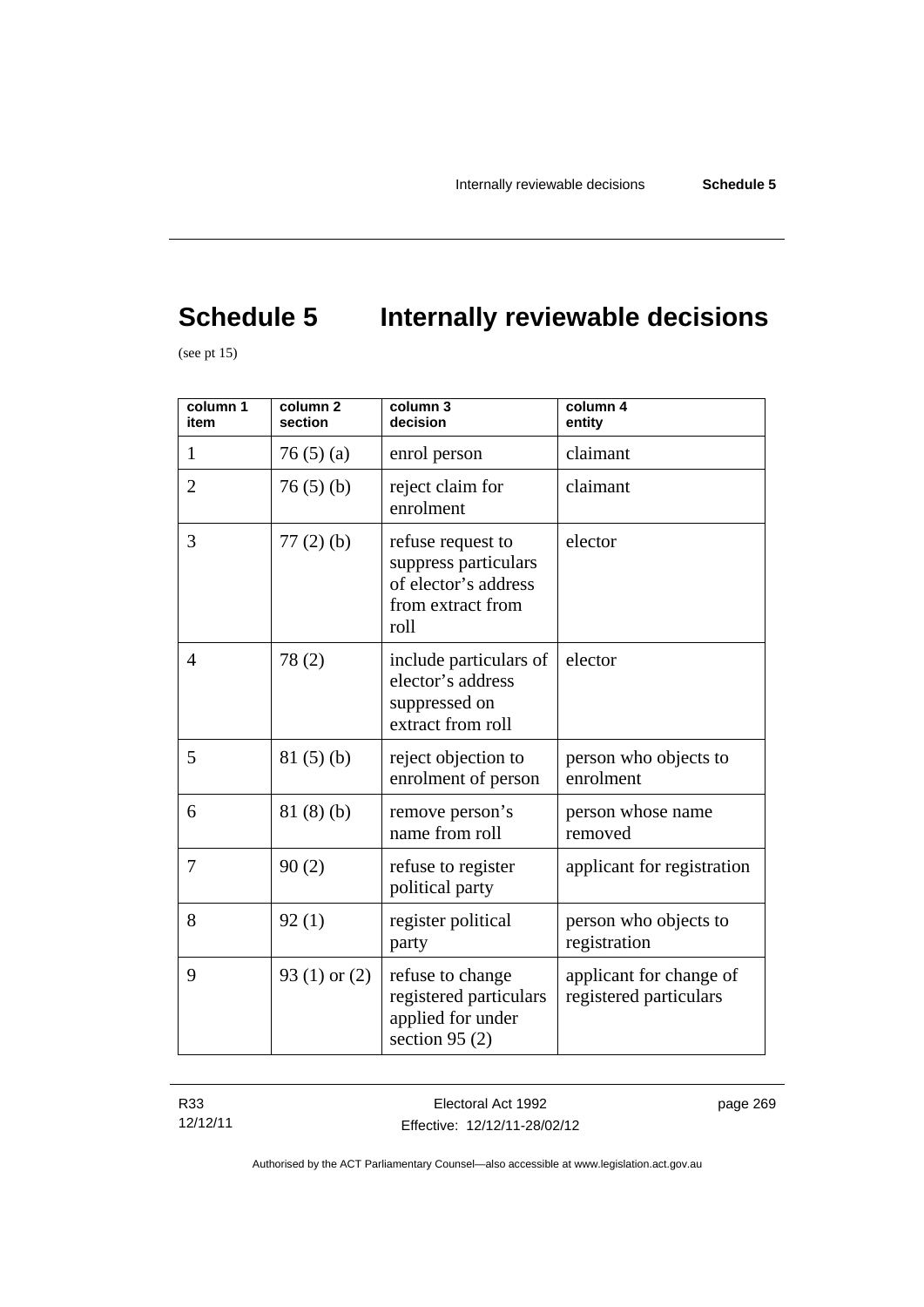#### **Schedule 5 Internally reviewable decisions**

| column 1<br>item | column 2<br>section | column 3<br>decision                                    | column 4<br>entity             |
|------------------|---------------------|---------------------------------------------------------|--------------------------------|
| 10               | 98(5)               | refuse to cancel<br>registration of<br>political party  | registered party               |
|                  | 237A                | give investigations<br>notice                           | person to whom notice<br>given |
| 12               | 242(4)              | refuse request to<br>make stated<br>amendment of return | person who gave return         |

page 270 **Electoral Act 1992** Effective: 12/12/11-28/02/12

R33 12/12/11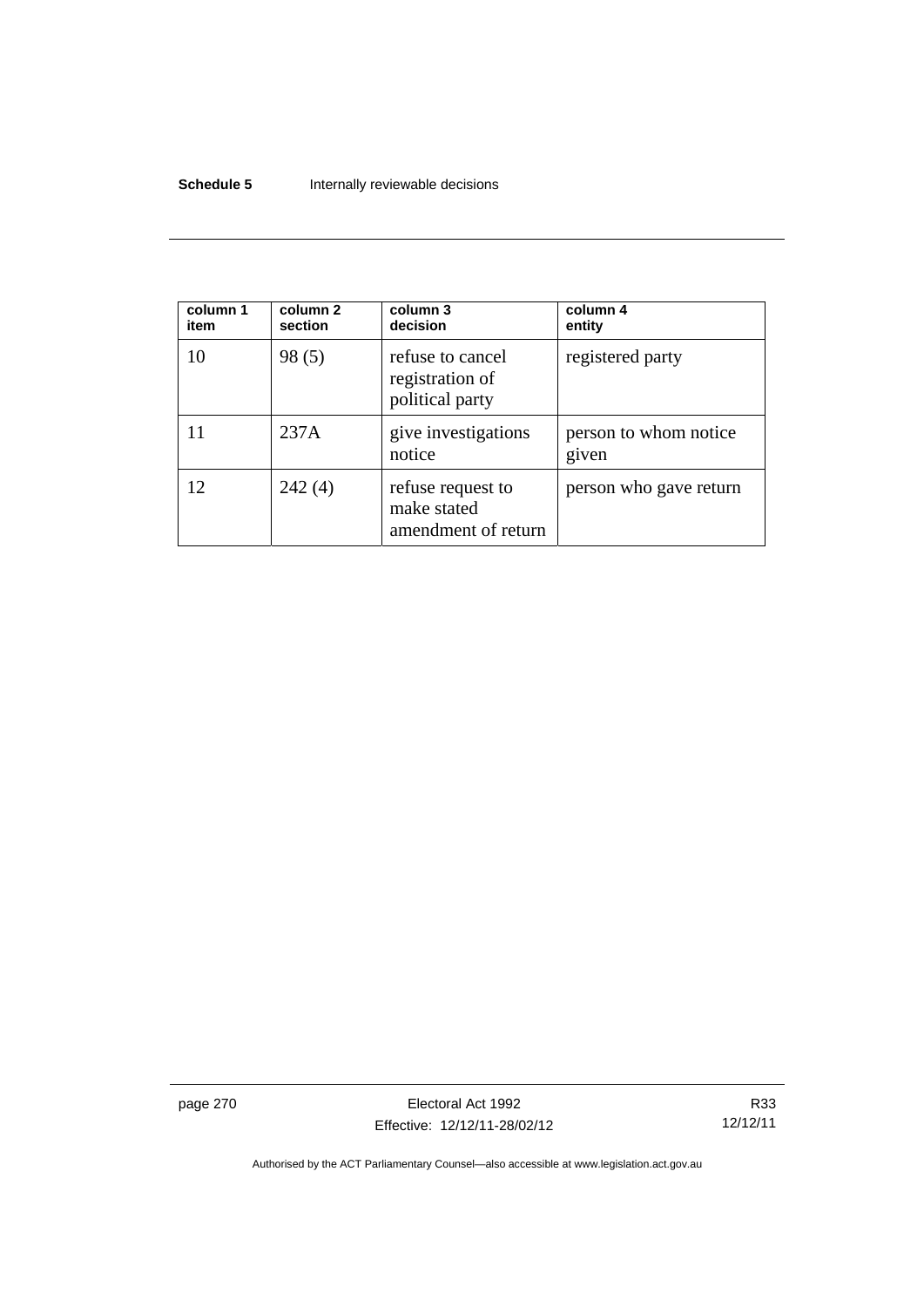## **Dictionary**

(see s 3)

*Note 1* The Legislation Act contains definitions and other provisions relevant to this Act.

*Note 2* For example, the Legislation Act, dict, pt 1 defines the following terms:

- ACAT
- administrative unit
- adult
- Commonwealth
- director-general (see s 163)
- doctor
- Executive
- exercise
- fail
- function
- home address
- lawyer
- public holiday
- reviewable decision notice
- Self-Government Act
- Speaker (except for parts 13 and 16)
- State
- statutory office-holder
- territory instrumentality
- territory lease.

*abbreviation*, of the name of a political party, includes an alternative name of the party.

### *address*—

 (a) of a person, for this Act generally—means the person's principal place of residence (including a place of residence from which a person who is an elector is temporarily absent and to which the person intends to return to live in); and

| R33      | Electoral Act 1992           | page 271 |
|----------|------------------------------|----------|
| 12/12/11 | Effective: 12/12/11-28/02/12 |          |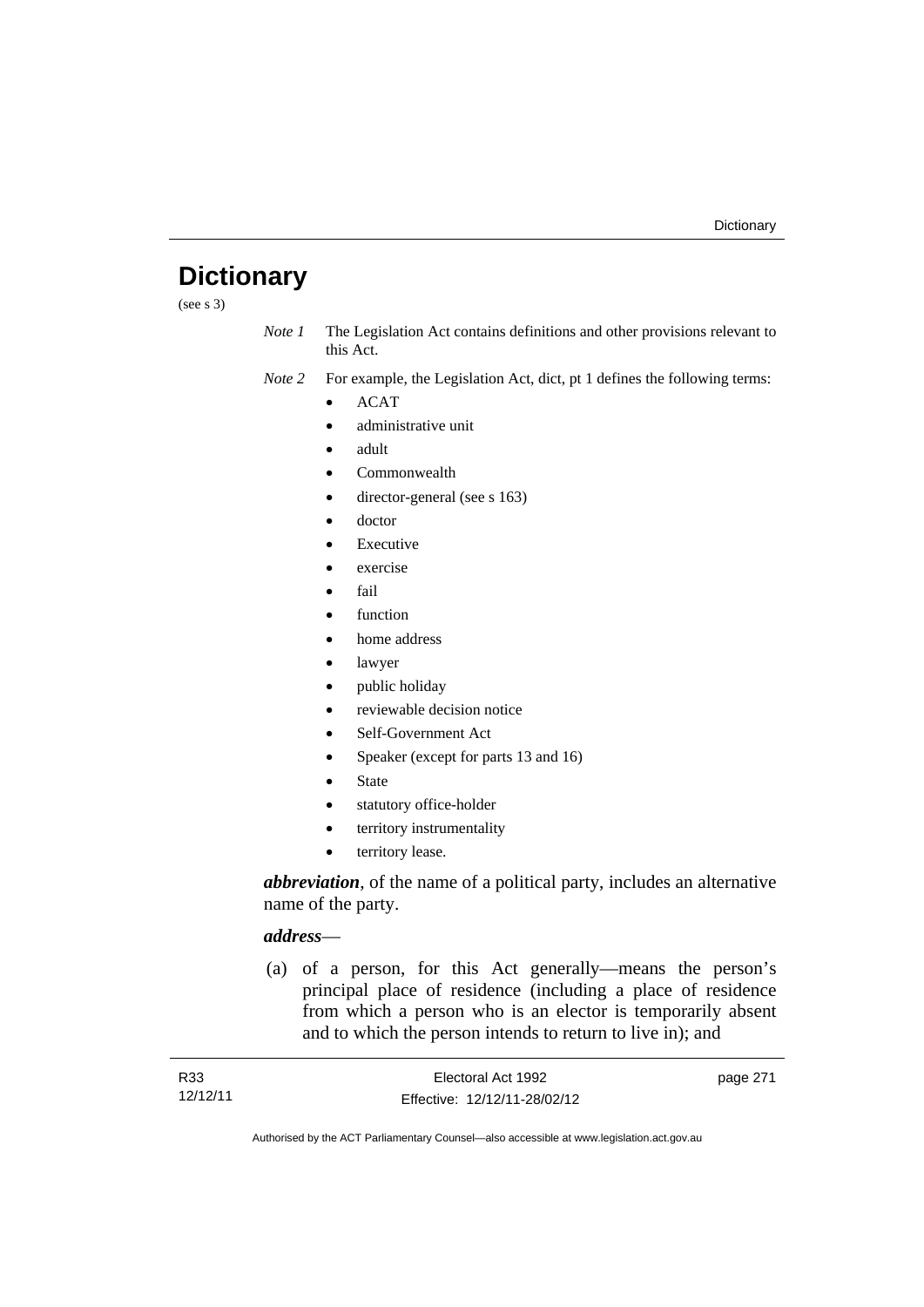(b) of a person who is, or is nominated to be, the registered officer of a political party, for part 7 (Registration of political parties)—see section 87.

*amount*, for part 14 (Election funding and financial disclosure)—see section 198.

*Antarctica*, for part 11 (Polling in Antarctica)—see section 167.

*Antarctic elector* means an elector who is an Antarctic elector under section 171.

*application*, for part 16 (Disputed elections, eligibility and vacancies)—see section 250.

*approved computer program* means the computer program approved under section 118A.

*Assembly* means the Legislative Assembly.

*assistant returning officer*, for part 11 (Polling in Antarctica)—see section 167.

*associated entity*, for part 14 (Election funding and financial disclosure)—see section 198.

*augmented commission* in relation to a redistribution, means the augmented electoral commission established by section 47 for the purposes of the redistribution.

*authorised delivery service*, for division 10.4 (Voting otherwise than at a polling place)—see section 136.

*authorised officer* means an officer authorised by the commissioner for the purpose of the provision in which the expression occurs.

*authorised witness*, for part 10 (Voting)—see section 127.

*available for public inspection*—see section 4A.

*ballot paper*—

(a) includes an electronic ballot paper; and

R33 12/12/11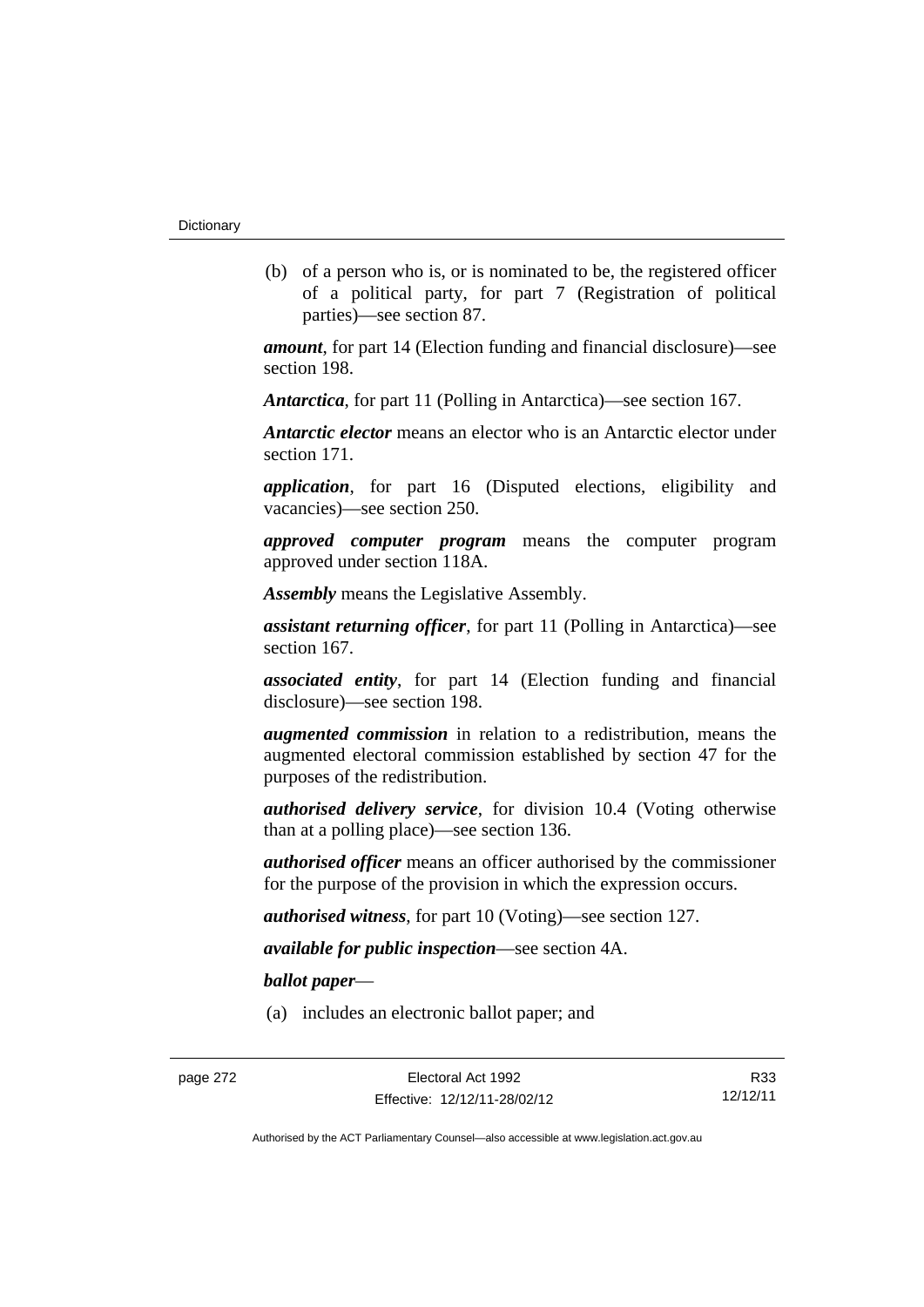- (b) if a regulation is in force under section 114 (7) (Ballot papers)—means a ballot paper in the form prescribed by regulation; and
- (c) for schedule 4 (Ascertaining result of poll)—see schedule 4, clause 1.
- *Note* A ballot paper is required to be in the form set out in sch 1 (see s  $114(1)$ ).

*bribery*, for part 16 (Disputed elections, eligibility and vacancies) see section 250.

*broadcast* includes televise.

*broadcaster*, for division 14.5 (Disclosure of electoral expenditure)—see section 223.

#### *candidate* means—

- (a) except in part 13 (Casual vacancies)—a person declared to be a candidate under section 109 (Declaration of candidates); and
- (b) in part 13—a person declared to be a candidate under section 193 (Publication of candidates' details).

*candidate square*—see section 116 (1) (h) (Printing of ballot papers).

*certified list of electors* means a certified list of electors prepared under section 121.

*closed*, in relation to a roll, means closed in accordance with section 80.

*column*, for schedule 2 (Ballot papers—printing of names and collation)—see schedule 2, clause 1.

*commissioner* means the Electoral Commissioner appointed under section 22.

*Commonwealth Electoral Act* means the *Commonwealth Electoral Act 1918* (Cwlth).

page 273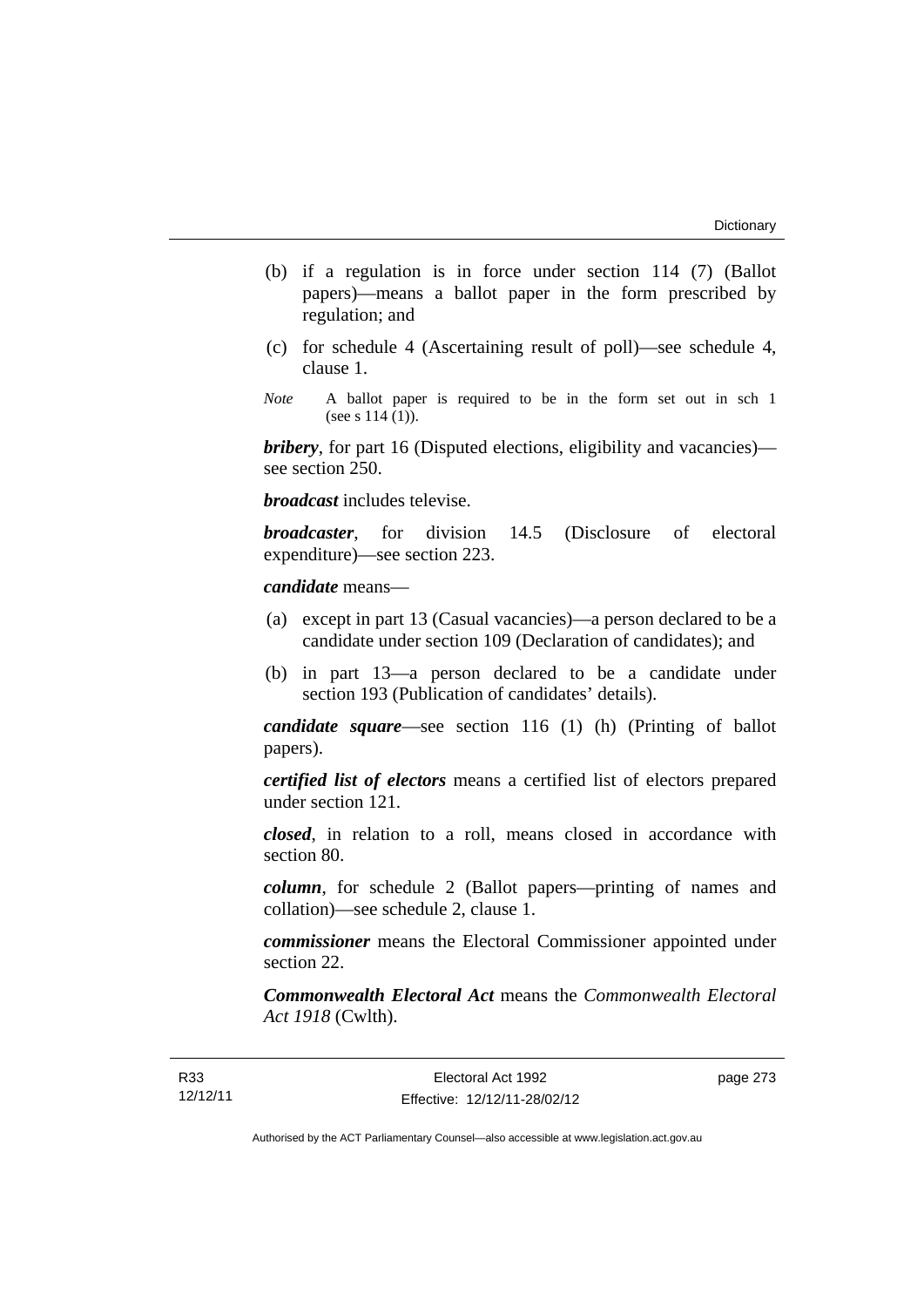*Commonwealth roll* means the roll of electors for the ACT required by the Commonwealth Electoral Act, section 81.

#### *continuing candidate*—

- (a) for schedule 4 (Ascertaining result of poll) generally—see schedule 4, clause 1; and
- (b) for schedule 4, part 4.3 (Casual vacancies)—see schedule 4, clause 11 (2).

*contravention*, for part 16 (Disputed elections, eligibility and vacancies)—see section 250.

*count*, for schedule 4 (Ascertaining result of poll)—see schedule 4, clause 1.

*count votes*, for schedule 4 (Ascertaining result of poll)—see schedule 4, clause 1A.

*Court of Disputed Elections*, for part 16 (Disputed elections, eligibility and vacancies)—see section 252 (2).

*declaration vote* means a vote cast in accordance with any of the following provisions:

- (a) section 135 (Declaration voting at polling places);
- (b) section 136B (15) (Ordinary or declaration voting in ACT before polling day);
- (c) section 136C (Declaration voting outside ACT on or before polling day);
- (d) section 144A (Requirements for casting postal votes).

*declaration voting papers*, in relation to an election, means—

 (a) a declaration, in the form approved under section 340A (Approved forms) for this paragraph, to be completed by an elector; and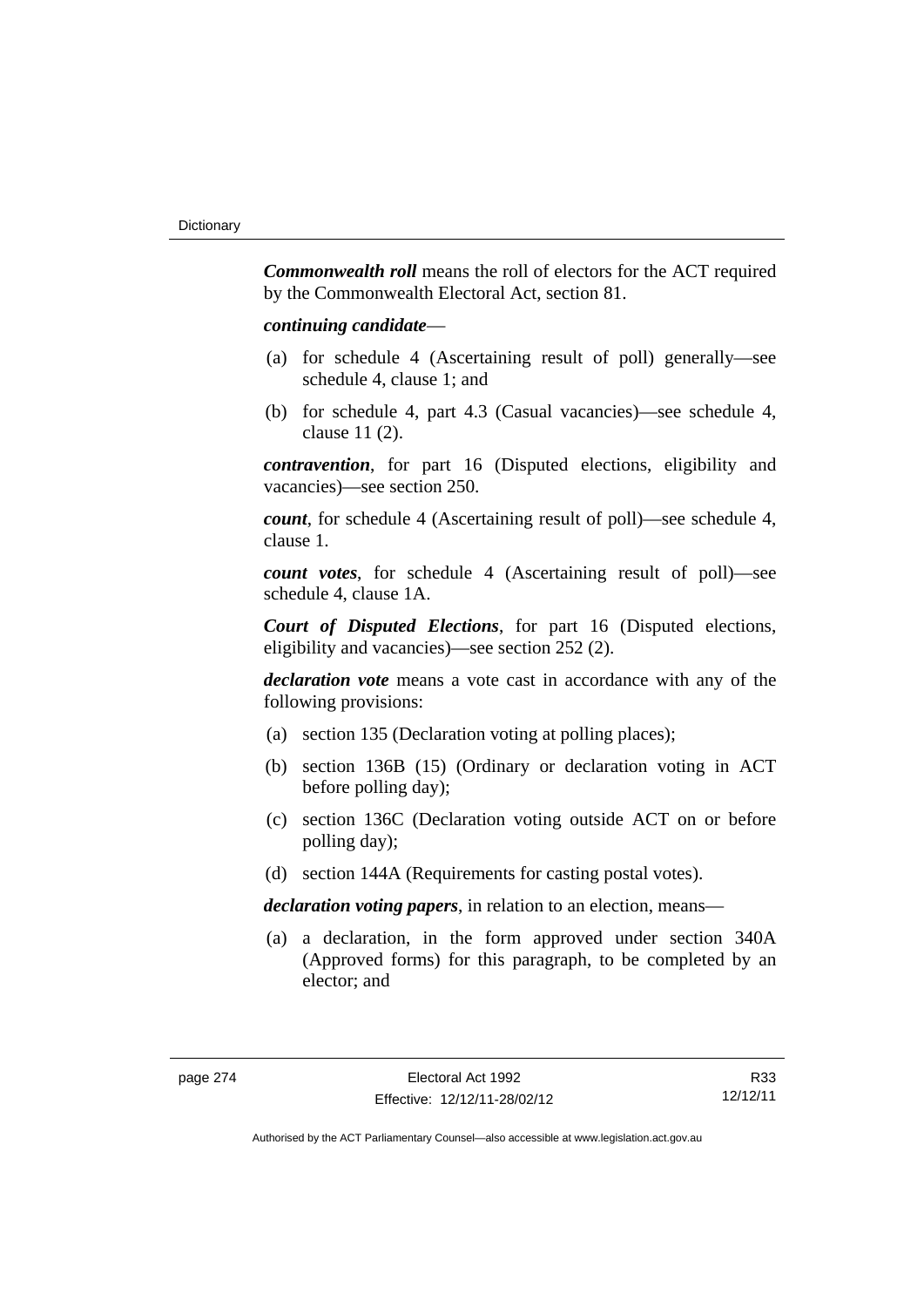- (b) a ballot paper suitable for declaration voting at the election; and
- (c) a certificate, in the form approved under section 340A for this paragraph, to be completed by a witness to the declaration; and
- (d) an envelope, in the form approved under section 340A for this paragraph, addressed to the commissioner, on which appears a declaration referred to in paragraph (a).

*defined details*, for division 14.4 (Disclosure of donations)—see section 216.

*defined particulars*, for division 14.6 (Annual returns)—see section 228.

*disclosure period*, for part 14 (Election funding and financial disclosure)—see section 201.

*disposition of property*, for part 14 (Election funding and financial disclosure)—see section 198.

*disseminate*, for division 17.3 (Campaigning offences)—see section 291.

*election* means—

- (a) an election of an MLA or MLAs; and
- (b) in relation to an electorate—such an election for the electorate; and
- (c) for part 16 (Disputed elections, eligibility and vacancies)—see section 250.

*election period*, in relation to an election, means the period—

- (a) beginning on the first day of the pre-election period; and
- (b) ending when the result of the election is declared under section 189.

page 275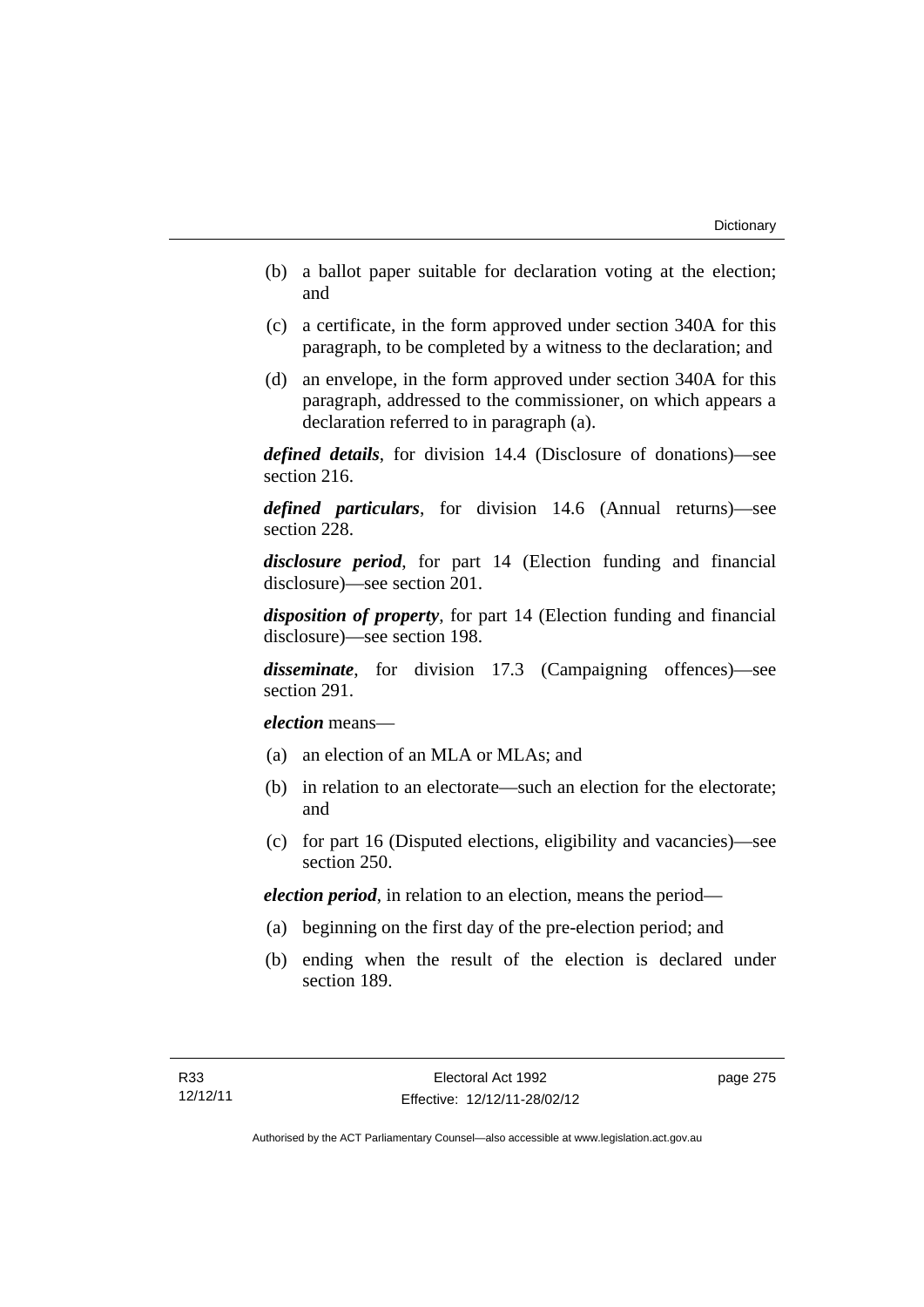*elector* means a person who is enrolled, or is to be taken under this Act to be enrolled, for an electorate.

*electoral advertisement*, for division 14.5 (Disclosure of electoral expenditure)—see section 223.

*electoral commission* means the Australian Capital Territory Electoral Commission established by section 5.

*electoral expenditure*, for division 14.5 (Disclosure of electoral expenditure)—see section 223.

*electoral matter*—see section 4.

*electoral paper* means a document, form or notice provided for or required under this Act.

*electorate* means an electorate, the name and boundaries of which are specified in a determination in force under section 35.

*electronic form*, of a roll or an extract from a roll, means a disk, tape or other device from which the information in the extract or roll may be reproduced by mechanical, electronic or other means.

*electronic voting*—see section 120 (2).

*eligible overseas elector* means a person who is an eligible overseas elector under section 74.

*eligible vote*, for part 14 (Election funding and financial disclosure)—see section 198.

*entity*, for part 14 (Election funding and financial disclosure)—see section 198.

*envelope*, for schedule 3 (Preliminary scrutiny of declaration voting papers)—see schedule 3, clause 1.

*excluded candidate*, for schedule 4 (Ascertaining result of poll) see schedule 4, clause 1.

*extract*, from a roll—see section 59.

page 276 **Electoral Act 1992** Effective: 12/12/11-28/02/12

R33 12/12/11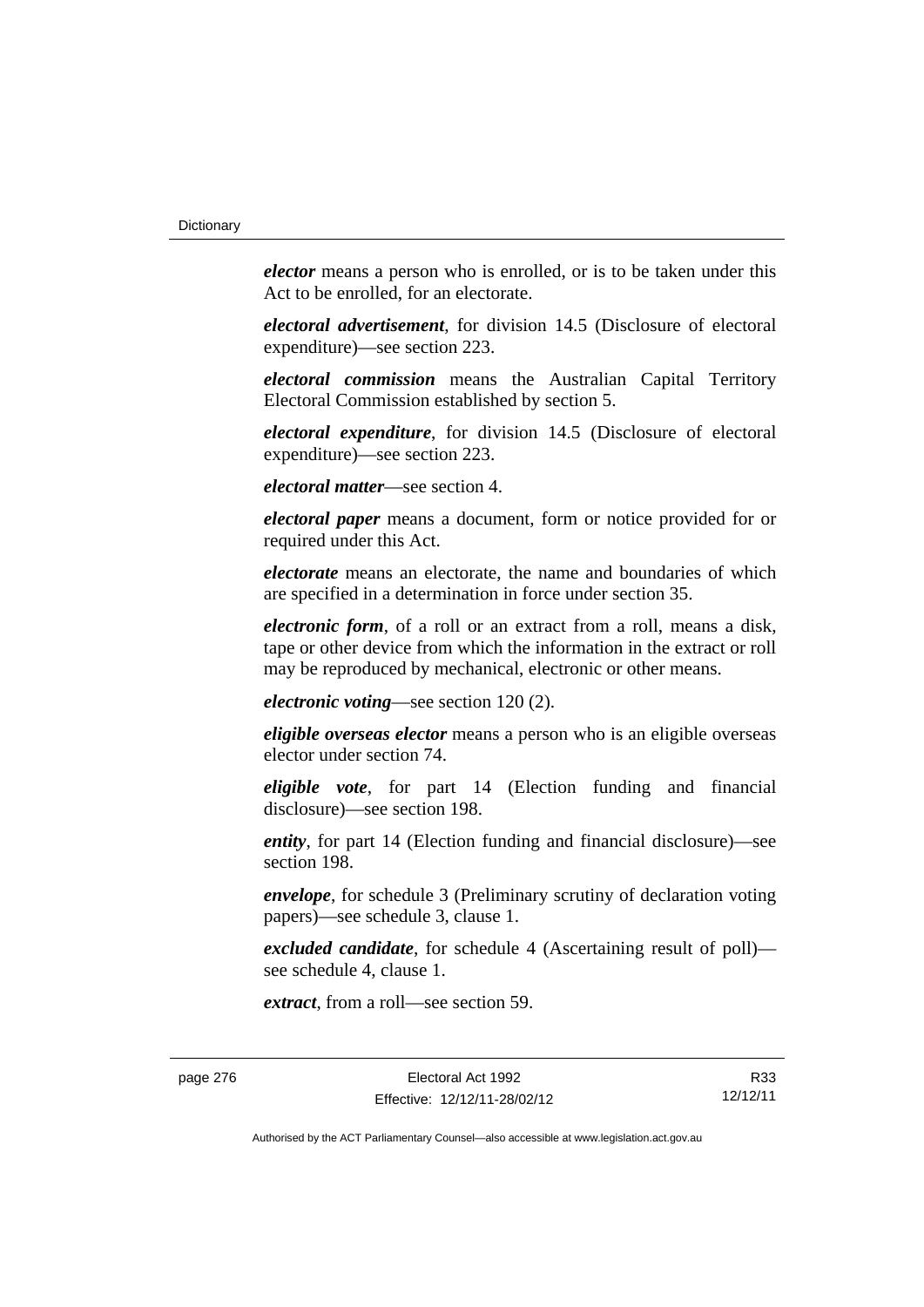*extraordinary election*—see section 101.

*file*, for part 16 (Disputed elections, eligibility and vacancies)—see section 250.

*financial controller*, for part 14 (Election funding and financial disclosure)—see section 198.

*former MLA*, for part 13 (Casual vacancies)—see section 190.

*general election* means a general election of MLAs.

*gift*, for part 14 (Election funding and financial disclosure)—see section 198.

*group*, in relation to candidates in an election, means candidates whose names are grouped on the ballot papers in accordance with section 115 (Grouping of candidates' names).

*hospital* includes a convalescent home and an institution similar to a hospital or convalescent home.

*hour of nomination*—see section 108.

*internally reviewable decision*, for part 15 (Notification and review of decisions)—see section 245.

*internal review notice*—see section 244.

*investigation notice*, for division 14.7 (Compliance)—see section 235.

*member*, for division 2.2 (Members of electoral commission)—see section 11.

*MLA* means a member of the Assembly.

*newspaper* means a newspaper circulating in the ACT.

*news publication* means a newspaper or periodical and includes an electronic publication of a similar kind.

*next available preference*, for schedule 4 (Ascertaining result of poll)—see schedule 4, clause 1.

page 277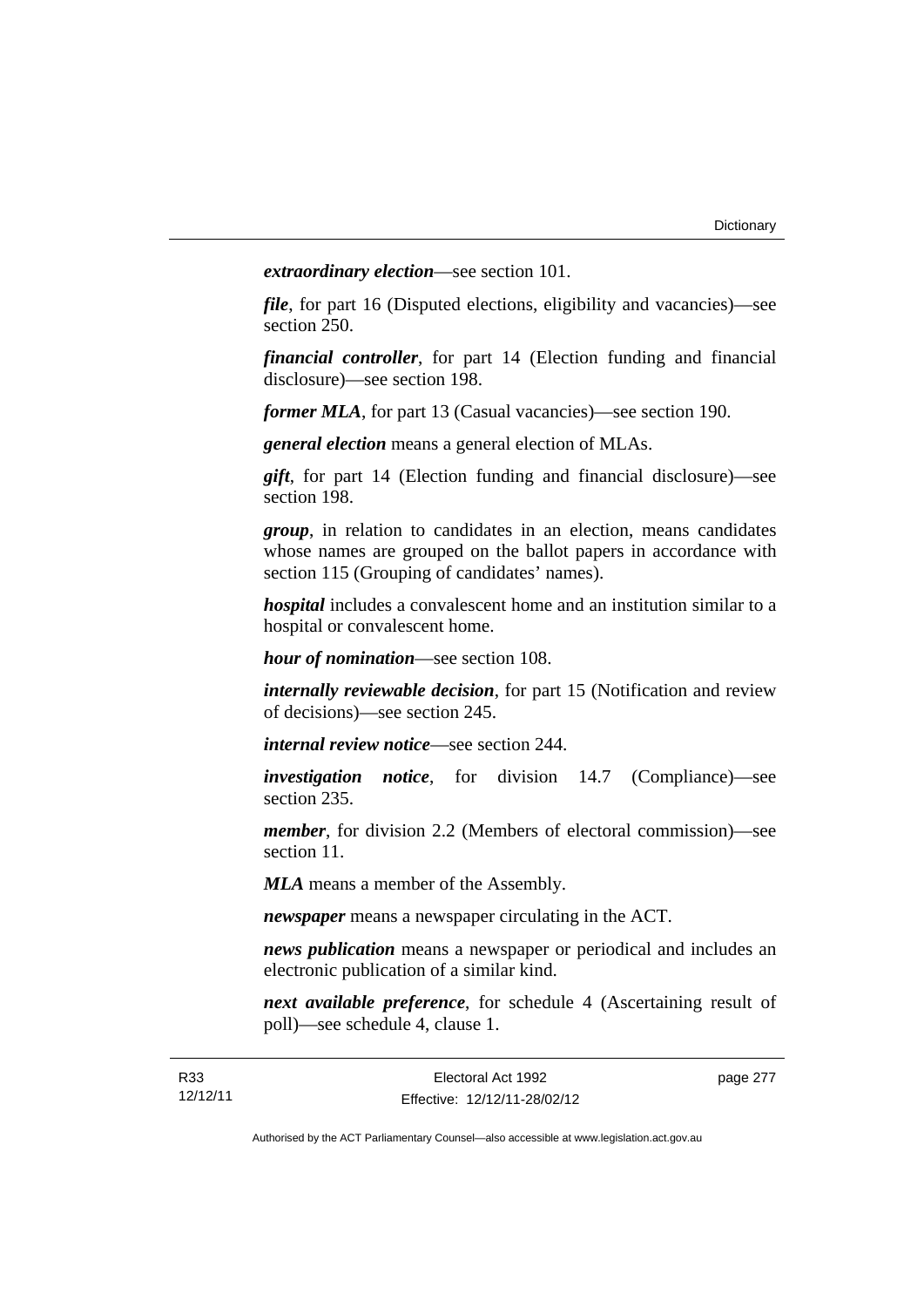*officer* means—

- (a) a person appointed under section 33 (Officers) to be an officer; or
- (b) a person exercising a power under this Act under an arrangement under section 70 (Joint roll arrangements with the Commonwealth) or section 336 (Administrative arrangements with Commonwealth and States); or
- (c) in relation to a particular matter—a person mentioned in paragraph (a) or (b) exercising a power in relation to the matter.

*official error*, in relation to a person voting or seeking to vote at an election, means the removal of the person's name under this Act from the roll for an electorate in which the person is otherwise entitled to vote unless the name was so removed before the roll closed for the purpose of the previous election.

*OIC* means—

- (a) in relation to a scrutiny centre—the officer in charge of the centre; and
- (b) in relation to a polling place—the officer in charge of the place.

*ordinary election* means a general election required by section 100.

*ordinary vote* means a vote other than a declaration vote.

*participant*, for division 14.5 (Disclosure of electoral expenditure)—see section 223.

*party*, for part 14 (Electoral funding and financial disclosure)—see section 198.

## *party candidate* means—

 (a) a candidate at an election nominated by the registered officer of a registered party; and

R33 12/12/11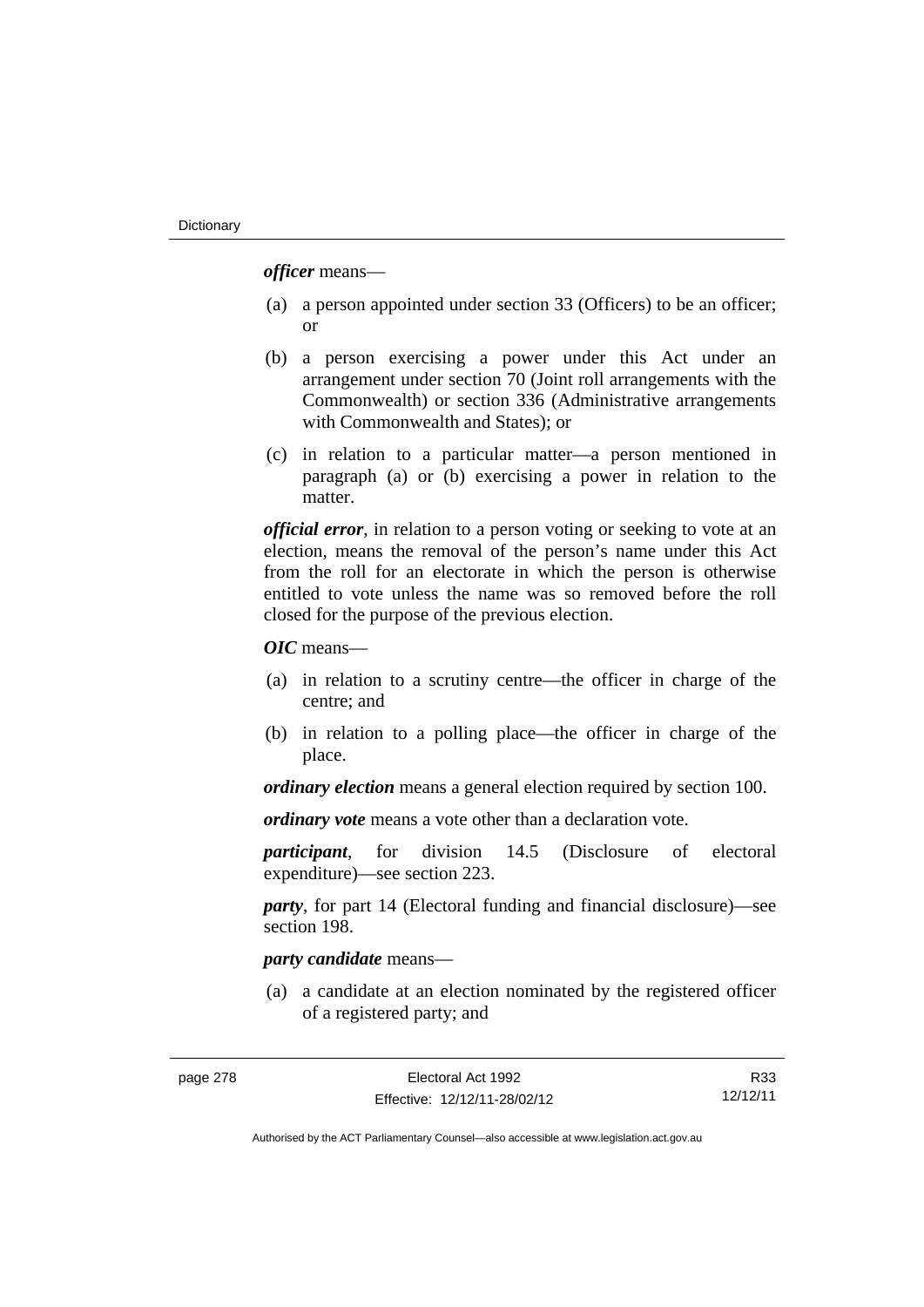(b) in relation to a registered party—a candidate nominated by the registered officer of the party.

*person*, for part 15 (Notification and review of decisions)—see section 245.

## *place of nomination*—see section 108.

*political party* means an organisation, incorporated or unincorporated, an object or activity of which is the promotion of the election to the Assembly of a candidate or candidates endorsed by it.

## *polling day*—

- (a) means the day when, apart from section 111 (Need for an election), a poll for an election would be required; and
- (b) except in part 8 (Timing of elections) and part 9 (Arrangements for elections), includes—
	- (i) if the time for holding an election is extended under section 159 for more than 1 day—each of those days; and
	- (ii) if polling is suspended under section 160—a day when polling is resumed.

## *polling place—*

- (a) for the Act—means a place appointed as a polling place under section 119 (Polling places and scrutiny centres); and
- (b) for division 17.3 (Campaigning offences)—see section 291.

*post*, for division 10.4 (Voting otherwise than at a polling place) see section 136.

*postal vote* means a declaration vote to which section 144A (Requirements for casting postal votes) applies.

*pre-election period* means the period of 37 days ending on the end of polling day for an election.

page 279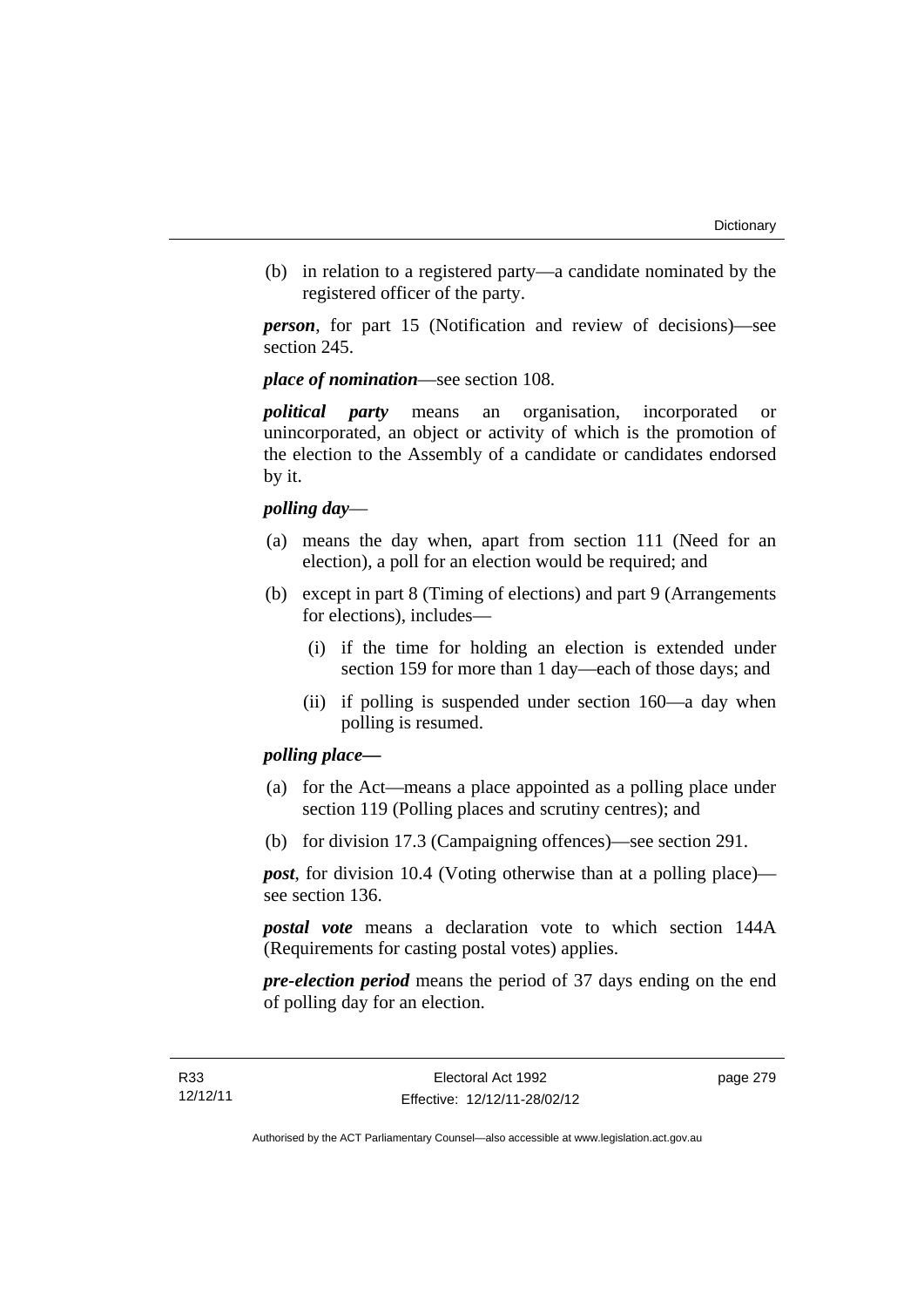*proceeding*, for part 16 (Disputed elections, eligibility and vacancies)—see section 250.

*property*, for part 14 (Election funding and financial disclosure) see section 198 (Definitions for pt 14).

*publish*, for division 17.3 (Campaigning offences)—see section 291.

*quota*—

- (a) for schedule 4 (Ascertaining result of poll) generally—see schedule 4, clause 1B; and
- (b) for schedule 4, part 4.3 (Casual vacancies)—see schedule 4, clause 12.

*redistribution* includes distribution.

*register*, for part 14 (Election funding and financial disclosure)—see section 198.

*registered*, for an abbreviation of the name of a registered party, means an abbreviation included in the particulars for the party in the register of political parties.

*registered industrial organisation*, for part 14 (Election funding and financial disclosure)—see section 198.

*registered officer*, for a registered party, means the person whose name is entered in the register of political parties as the registered officer of the party.

*registered party* means a political party registered under part 7 (Registration of political parties).

*register of political parties* means the register of political parties kept under section 88 (Register).

*registrar*, for part 16 (Disputed elections, eligibility and vacancies)—see section 250.

*related* political parties, for part 7 (Registration of political parties)—see section 87 (Definitions—pt 7).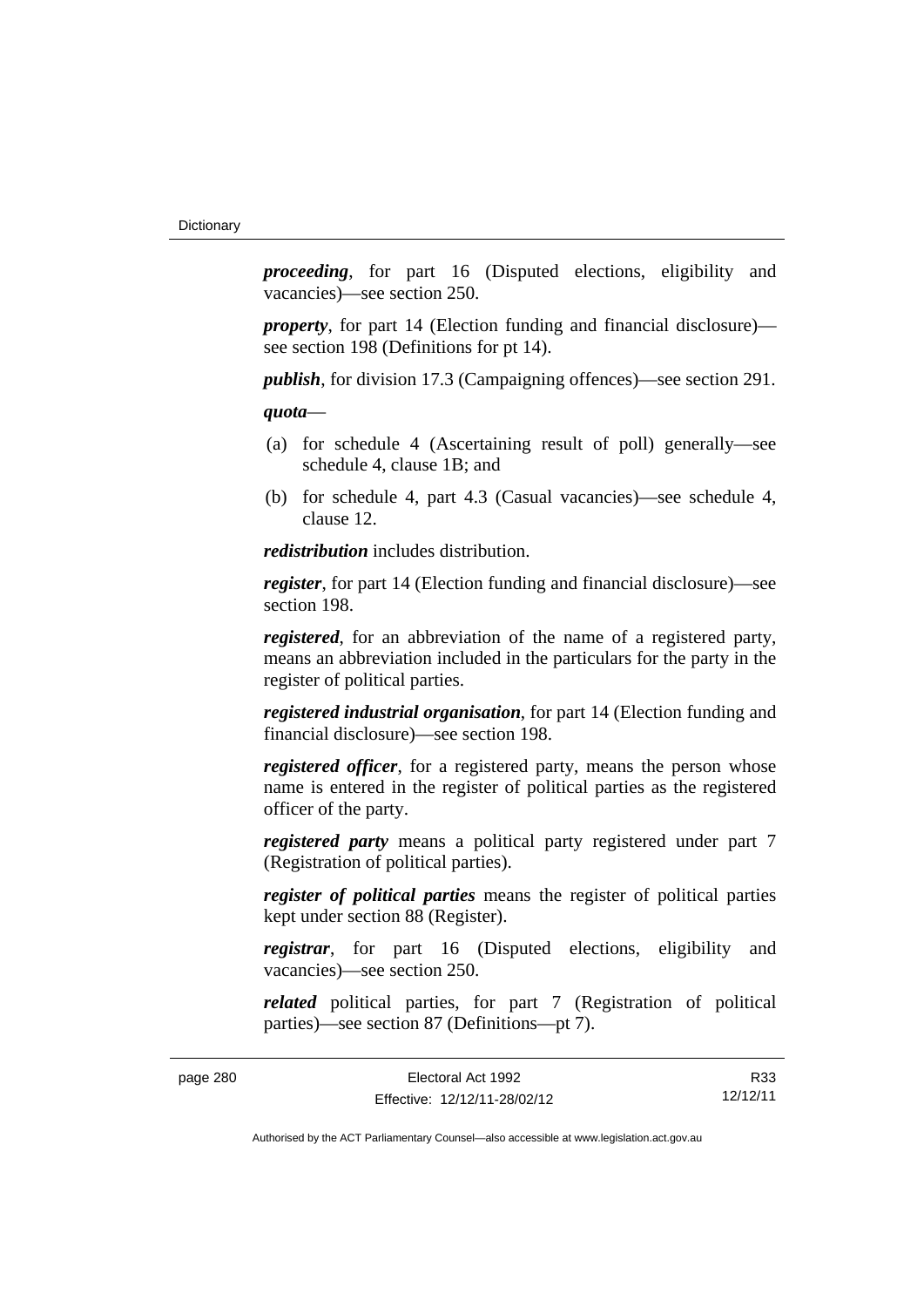*relates*, for division 14.5 (Disclosure of electoral expenditure)—see section 223.

*reportage or commentary*, for division 17.3 (Campaigning offences)—see section 291.

*reporting agent*, for part 14 (Election funding and financial disclosure)—see section 198.

*research personnel*, for part 11 (Polling in Antarctica)—see section 167.

*return*, for division 14.7 (Compliance)—see section 235.

*returning officer*, for part 11 (Polling in Antarctica)—see section 167.

*reviewable decision*, for part 15 (Notification and review of decisions)—see section 245.

*roll* means a roll of electors kept under this Act.

*Note* Part 5 contains provisions about the keeping of electoral rolls.

*scrutineer* means a person appointed under section 122 to be a scrutineer.

*scrutiny centre* means a place appointed as a scrutiny centre under section 119.

*secretary*, in relation to a political party, means the secretary or chief administrative officer (however described) of the party.

*Speaker*—

- (a) for part 13 (Casual vacancies)—see section 190; and
- (b) for part 16 (Disputed elections, eligibility and vacancies)—see section 251.

*Note Speaker* is defined in the *Legislation Act 2001*, dict. pt 1.

*special hospital*, for division 10.5 (Mobile polling)—see section 149.

page 281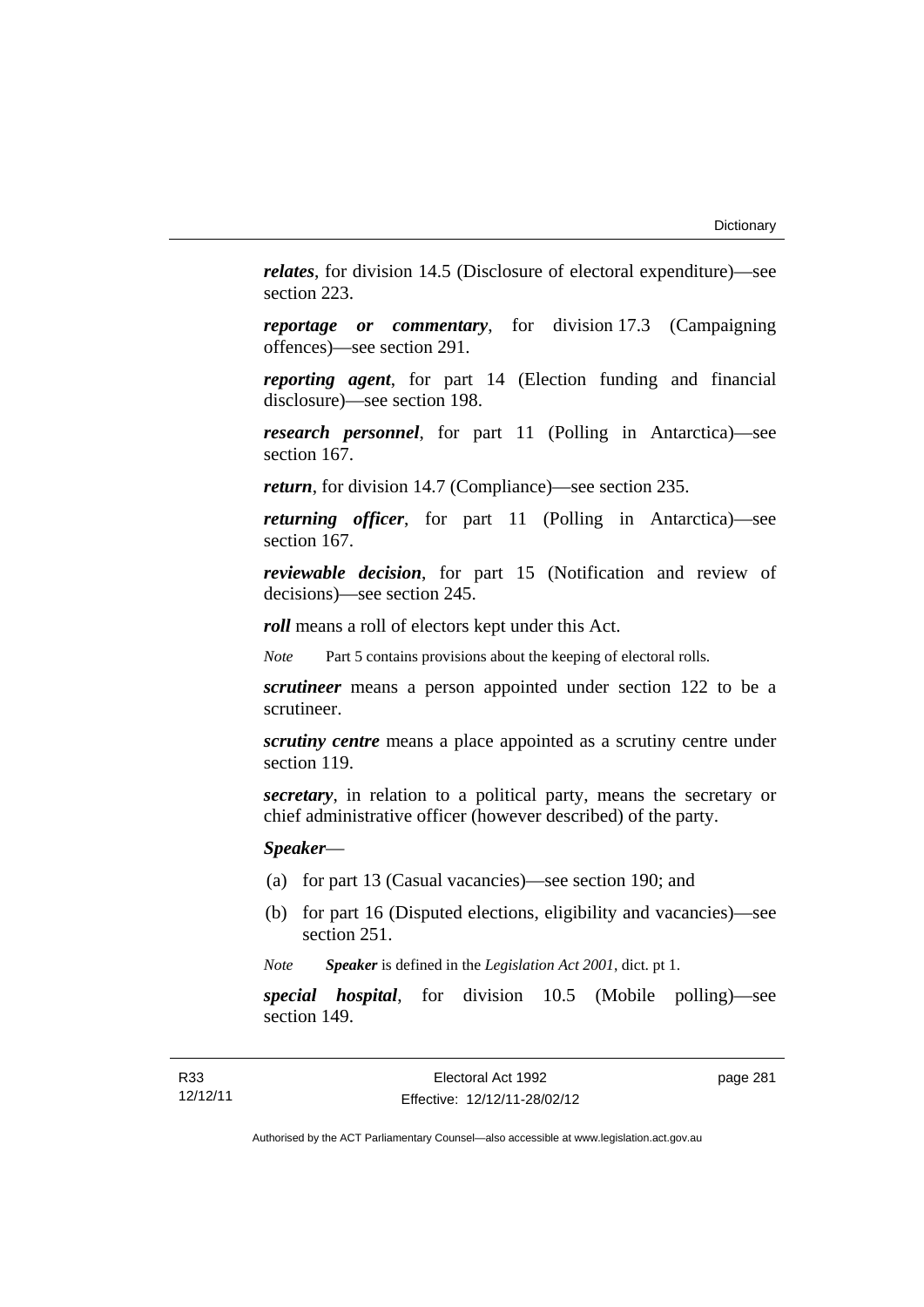*staff*, in relation to the electoral commission, means—

- (a) the staff assisting the commissioner referred to in section 31; and
- (b) persons employed or engaged under section 32.

*station*, for part 11 (Polling in Antarctica)—see section 167.

*successful candidate*, for schedule 4 (Ascertaining result of poll) see schedule 4, clause 1.

*suppressed address* means an address particulars of which are required to be suppressed from a roll extract under section 77.

*surplus*, for schedule 4 (Ascertaining result of poll)—see schedule 4, clause 1.

*total votes*, for schedule 4 (Ascertaining result of poll)—see schedule 4, clause 1.

## *transfer value*—

- (a) for schedule 4 (Ascertaining result of poll) generally—see schedule 4, clause 1C; and
- (b) for schedule 4, part 4.3 (Casual vacancies)—see schedule 4, clause 13.

*transmit*, for part 11 (Polling in Antarctica)—see section 167.

*undue influence*, for part 16 (Disputed elections, eligibility and vacancies)—see section 250.

*visiting officer*, for division 10.5 (Mobile polling)—see section 149.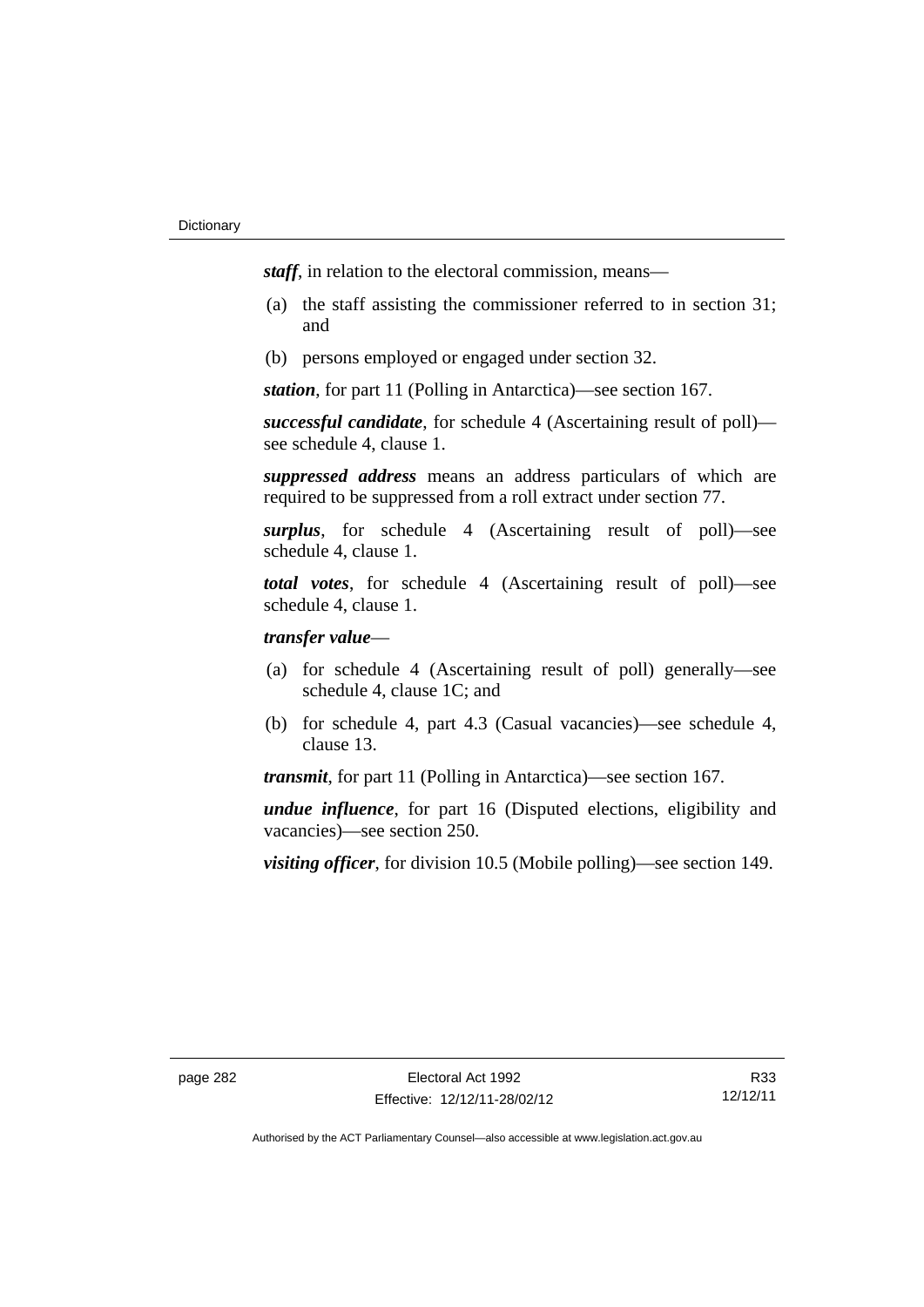## **Endnotes**

## **1 About the endnotes**

Amending and modifying laws are annotated in the legislation history and the amendment history. Current modifications are not included in the republished law but are set out in the endnotes.

Not all editorial amendments made under the *Legislation Act 2001*, part 11.3 are annotated in the amendment history. Full details of any amendments can be obtained from the Parliamentary Counsel's Office.

Uncommenced amending laws are not included in the republished law. The details of these laws are underlined in the legislation history. Uncommenced expiries are underlined in the legislation history and amendment history.

If all the provisions of the law have been renumbered, a table of renumbered provisions gives details of previous and current numbering.

The endnotes also include a table of earlier republications.

| $A = Act$                                    | $NI =$ Notifiable instrument              |
|----------------------------------------------|-------------------------------------------|
| $AF =$ Approved form                         | $o = order$                               |
| $am = amended$                               | $om = omitted/repealed$                   |
| $amdt = amendment$                           | $ord = ordinance$                         |
| $AR = Assembly resolution$                   | $orig = original$                         |
| $ch = chapter$                               | $par = paragraph/subparagraph$            |
| $CN =$ Commencement notice                   | $pres = present$                          |
| $def = definition$                           | $prev = previous$                         |
| $DI = Disallowable instrument$               | $(\text{prev}) = \text{previously}$       |
| $dict = dictionary$                          | $pt = part$                               |
| $disallowed = disallowed by the Legislative$ | $r = rule/subrule$                        |
| Assembly                                     | $reloc = relocated$                       |
| $div = division$                             | $renum = renumbered$                      |
| $exp = expires/expired$                      | $R[X]$ = Republication No                 |
| $Gaz = gazette$                              | $RI = reissue$                            |
| $hdg = heading$                              | $s = section/subsection$                  |
| $IA = Interpretation Act 1967$               | $sch = schedule$                          |
| $ins = inserted/added$                       | $sdiv = subdivision$                      |
| $LA =$ Legislation Act 2001                  | $SL = Subordinate$ law                    |
| $LR =$ legislation register                  | $sub =$ substituted                       |
| $LRA =$ Legislation (Republication) Act 1996 | underlining = whole or part not commenced |
| $mod = modified/modification$                | or to be expired                          |

## **2 Abbreviation key**

R33 12/12/11

Electoral Act 1992 Effective: 12/12/11-28/02/12 page 283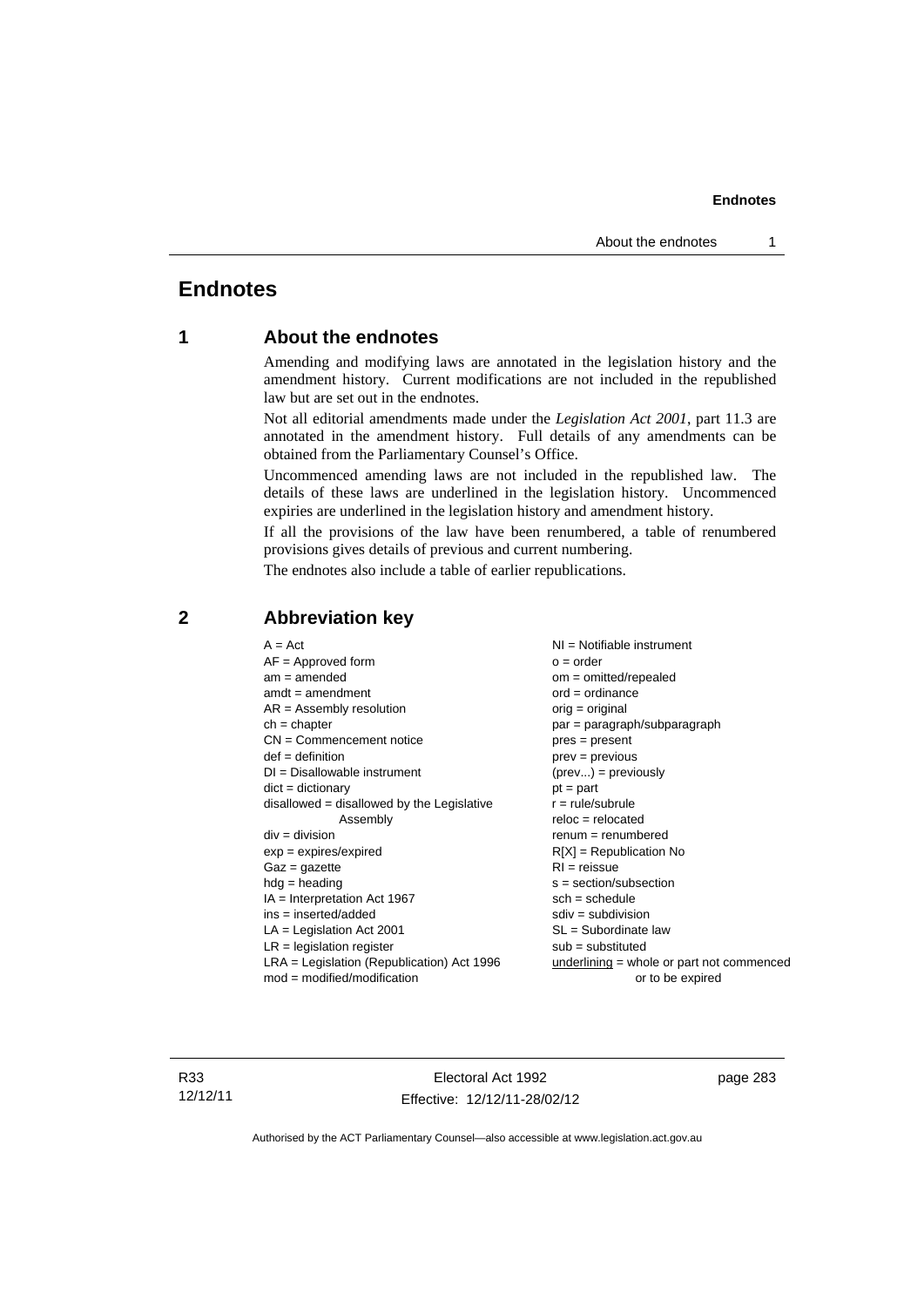| 3 | Legislation history |  |
|---|---------------------|--|
|---|---------------------|--|

## **3 Legislation history**

#### **Electoral Act 1992 No 71**

notified 8 December 1992 (Gaz 1992 No S218) s 1, s 2 commenced 8 December 1992 (s 2 (1)) remainder commenced 21 December 1992 (Gaz 1992 No S243 p 19)

as amended by

## **Acts Revision (Position of Crown) Act 1993 No 44 sch 2**

notified 27 August 1993 (Gaz 1993 No S165) commenced 27 August 1993 (s 2)

#### **Electoral (Amendment) Act 1994 No 14**

notified 17 May 1994 (Gaz 1994 No S85) s 1, s 2, s 22 (in pt), s 23 (in pt) commenced 17 May 1994 (s 2 (1), (2)) ss 3-21 commenced 6 June 1994 (Gaz 1994 No S105) s 22 (new pt 13) commenced 3 March 1995 (s 2 (5)) s 22 (new pt 16 (ss 244-278)) commenced 25 August 1994 (s 2 (6) and Gaz 1994 No S172) s 24 commenced 1 September 1994 (Gaz 1994 No S172) remainder commenced 25 August 1994 (Gaz 1994 No S172)

#### **Public Sector Management (Consequential and Transitional Provisions) Act 1994 No 38 sch 1 pt 32**

notified 30 June 1994 (Gaz 1994 No S121) s 1, s 2 commenced 30 June 1994 (s 2 (1)) sch1 pt 32 commenced 1 July 1994 (Gaz 1994 No S142 p 2)

## **Electoral (Amendment) Act 1994 (No 2) No 78**

notified 17 November 1994 (Gaz 1994 No S252) commenced 17 November 1994 (s 2)

### **Annual Reports (Government Agencies) (Consequential Provisions) Act 1995 No 25 sch**

notified 5 September 1995 (Gaz 1995 No S212) commenced 5 September 1995 (s 2)

#### **Electoral (Amendment) Act 1995 No 33**

notified 31 October 1995 (Gaz 1995 No S266) commenced 31 October 1995 (s 2)

page 284 **Electoral Act 1992** Effective: 12/12/11-28/02/12

R33 12/12/11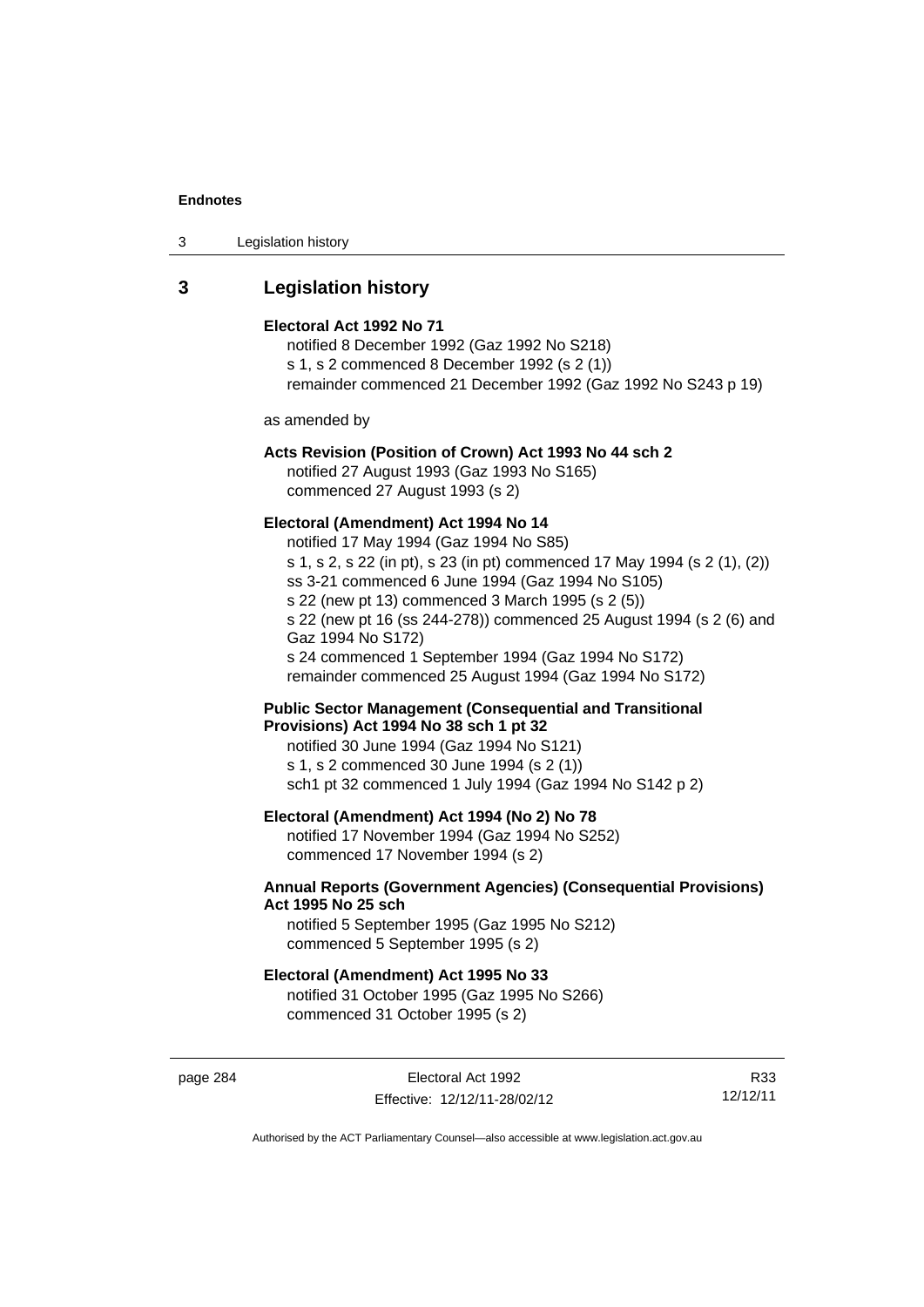#### **Statute Law Revision Act 1995 No 46 sch**

notified 18 December 1995 (Gaz 1995 No S306) commenced 18 December 1995 (s 2)

## **Remuneration Tribunal (Consequential and Transitional Provisions) Act 1995 No 56 sch**

notified 20 December 1995 (Gaz 1995 No S313) sch commenced 21 December 1995 (s 2 and see Gaz 1995 No S315 p 2)

#### **Electoral (Amendment) Act 1996 No 56**

notified 29 November 1996 (Gaz 1996 No S320) commenced 29 November 1996 (s 2)

#### **Land (Planning and Environment) (Amendment) Act 1996 (No 3) No 85**

notified 24 December 1996 (Gaz 1996 No S345) s 1, s 2 commenced 24 December 1996 (s 2 (1)) remainder commenced 24 June 1997 (s 2 (3))

#### **Electoral (Amendment) Act 1997 No 38**

notified 1 September 1997 (Gaz 1997 No S257) ss 1-3 commenced 1 September 1997 (s 2 (1)) remainder commenced 1 May 1998 (s 2 (2))

#### **Remuneration Tribunal (Consequential Amendments) Act 1997 No 41 sch 1 (as am by 2002 (No 2) No 49 pt 3.19)**

notified 19 September 1997 (Gaz 1997 No S264) s 1, s 2 commenced 19 September 1997 (s 2 (1)) sch 1 commenced 24 September 1997 (s 2)

#### **Electoral Amendment Act 1997 (No 2) No 91**

notified 1 December 1997 (Gaz 1997 No S380) commenced 1 December 1997 (s 2)

### **Legal Practitioners (Consequential Amendments) Act 1997 No 96 sch 1**

notified 1 December 1997 (Gaz 1997 No S380) s 1, s 2 commenced 1 December 1997 (s 2 (1)) sch 1 commenced 1 June 1998 (s 2 (2))

R33 12/12/11 page 285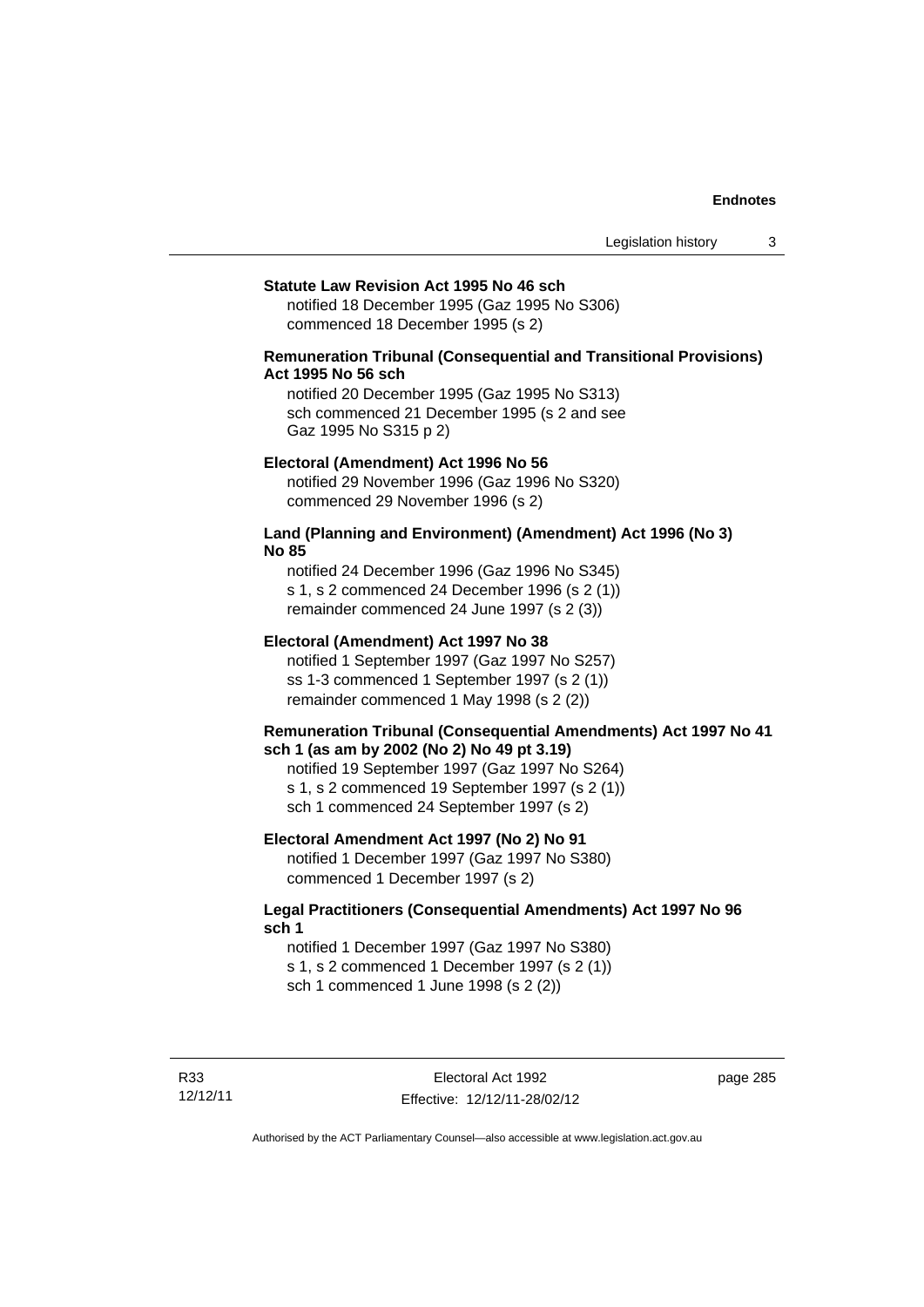| -3 | Legislation history |  |
|----|---------------------|--|
|----|---------------------|--|

| <b>Statute Law Revision (Penalties) Act 1998 No 54 sch</b><br>notified 27 November 1998 (Gaz 1998 No S207)<br>s 1, s 2 commenced 27 November 1998 (s 2 (1))<br>sch commenced 9 December 1998 (Gaz 1998 No 49 p 1078) |
|----------------------------------------------------------------------------------------------------------------------------------------------------------------------------------------------------------------------|
| Electoral (Amendment) Act 1998 No 61<br>notified 11 December 1998 (Gaz 1998 No S209)<br>commenced 11 December 1998 (s 2)                                                                                             |
| Electoral Amendment Act 2000 No 50<br>notified 28 September 2000 (Gaz 2000 No 39)<br>commenced 28 September 2000 (s 2)                                                                                               |
| Electoral Amendment Act 2000 (No 2) No 76<br>notified 21 December 2000 (Gaz 2000 No S69)<br>s 1, s 2 commenced 21 December 2000 (IA s 10B)<br>remainder commenced 11 April 2001 (Gaz 2001 No 14)                     |
| Surveyors (Consequential Amendments) Act 2001 No 3 sch 1<br>notified 8 March 2001 (Gaz 2001 No 10)<br>s 1, s 2 commenced 8 March 2001 (IA s 10B)<br>sch 1 commenced 26 July 2001 (s 2 and Gaz 2001 No 30)            |
| Electoral Amendment Act 2001 No 36<br>notified 29 June 2001 (Gaz 2001 No S36)<br>commenced 29 June 2001 (s 2)                                                                                                        |
| Electoral (Entrenched Provisions) Amendment Act 2001 No 37<br>notified 29 June 2001 (Gaz 2001 No S36)<br>commenced 29 June 2001 (s 2)                                                                                |
| Electoral Amendment Act 2001 (No 2) No 38<br>notified 29 June 2001 (Gaz 2001 No S36)<br>s 1, s 2 commenced 29 June 2001 (IA s 10B)<br>remainder commenced 29 June 2001 (s 2)                                         |

page 286 Electoral Act 1992 Effective: 12/12/11-28/02/12

R33 12/12/11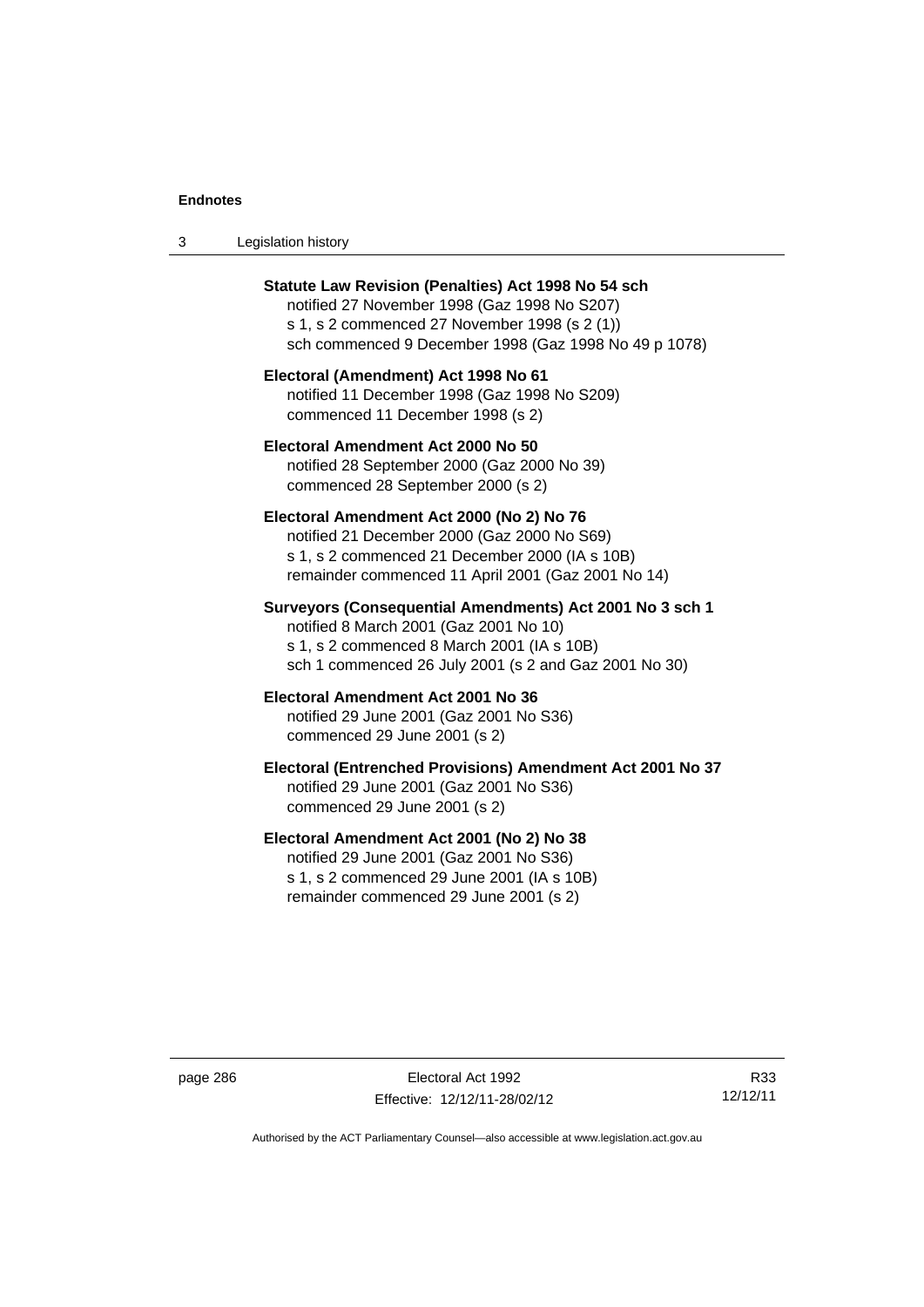## **Legislation (Consequential Amendments) Act 2001 No 44 sch 1 pt 120**

notified 26 July 2001 (Gaz 2001 No 30) s 1, s 2 commenced 26 July 2001 (IA s 10B) amdts 1.1294, 1.1312-1.1321, 1.1338, 1.1339, 1.1342, 1.1343, 1.1350, 1.1356, 1.1357, 1.1364, 1.1365, 1.1370-1.1372, 1.1378-1.1384, 1.1398-1.1400 commenced 12 September 2001 (s 2 and see Gaz 2001 No S65) pt 120 remainder commenced 12 September 2001 (s 2 and see Gaz 2001 No S65)

#### **Legislation Amendment Act 2002 No 11 pt 2.17**

notified LR 27 May 2002 s 1, s 2 commenced 27 May 2002 (LA s 75) pt 2.17 commenced 28 May 2002 (s 2 (1))

#### **Statute Law Amendment Act 2002 No 30 pt 3.21**

notified LR 16 September 2002 s 1, s 2 taken to have commenced 19 May 1997 (LA s 75 (2)) pt 3.21 commenced 17 September 2002 (s 2 (1))

#### **Electoral Amendment Act 2002 No 32**

notified LR 8 October 2002 s 1, s 2 commenced 8 October 2002 (LA s 75 (1)) remainder commenced 9 October 2002 (s 2)

#### **Districts Act 2002 No 39 pt 1.3**

notified LR 10 October 2002 s 1, s 2 commenced 10 October 2002 (LA s 75 (1)) pt 1.3 commenced 11 October 2002 (s 2)

#### **Statute Law Amendment Act 2002 (No 2) No 49 pt 3.19**

notified LR 20 December 2002

s 1, s 2 taken to have commenced 7 October 1994 (LA s 75 (2)) pt 3.19 commenced 24 September 1997 (s 2 (4))

*Note* This Act only amends the Remuneration Tribunal (Consequential Amendments) Act 1997 No 41.

page 287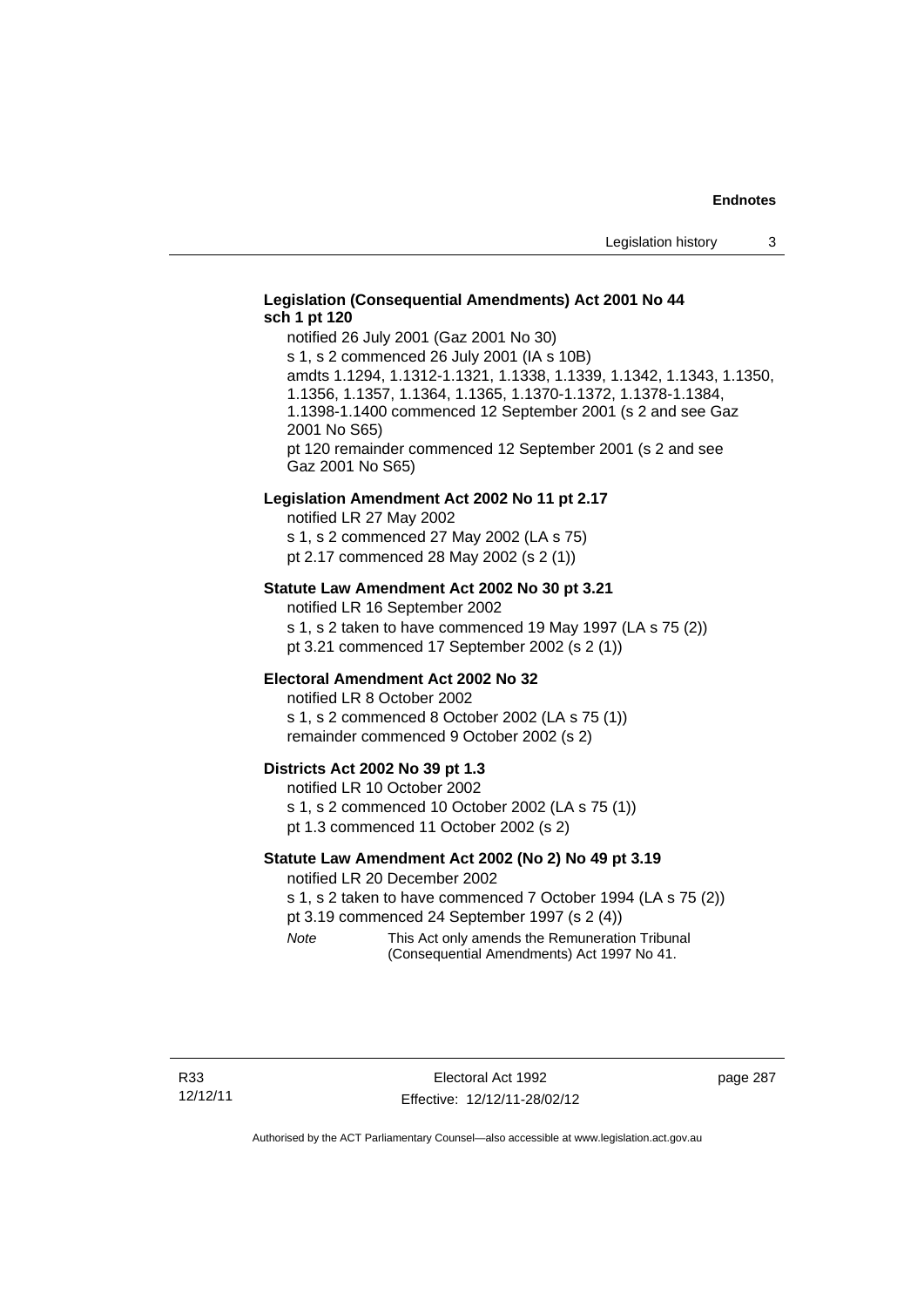3 Legislation history

## **Planning and Land (Consequential Amendments) Act 2002 A2002-56 sch 3 pt 3.4**

notified LR 20 December 2002

s 1, s 2 commenced 20 December 2002 (LA s 75 (1)) sch 3 pt 3.4 commenced 1 July 2003 (s 2 and see Planning and Land

Act 2002 A2002-55 s 5)

#### **Electoral Amendment Act 2003 A2003-54**

notified LR 3 December 2003 s 1, s 2 commenced 3 December 2003 (LA s 75 (1)) remainder commenced 4 December 2003 (s 2)

#### **Annual Reports Legislation Amendment Act 2004 A2004-9 sch 1 pt 1.12**

notified LR 19 March 2004 s 1, s 2 commenced 19 March 2004 (LA s 75 (1)) sch 1 pt 1.12 commenced 13 April 2004 (s 2 and see Annual Reports (Government Agencies) Act 2004 A2004-8, s 2 and CN2004-5)

#### **Criminal Code (Theft, Fraud, Bribery and Related Offences) Amendment Act 2004 A2004-15 sch 1 pt 1.11, sch 2 pt 2.31**

notified LR 26 March 2004 s 1, s 2 commenced 26 March 2004 (LA s 75 (1)) sch 1 pt 1.11, sch 2 pt 2.31 commenced 9 April 2004 (s 2 (1))

#### **Electoral Amendment Act 2004 A2004-26**

notified LR 21 May 2004 s 1, s 2 commenced 21 May 2004 (LA s 75 (1)) remainder commenced 22 May 2004 (s 2)

## **Health Professionals Legislation Amendment Act 2004 A2004-39 sch 1 pt 1.2**

notified LR 8 July 2004 s 1, s 2 commenced 8 July 2004 (LA s 75 (1)) sch 1 pt 1.2 commenced 7 July 2005 (s 2 and see Health Professionals Act 2004 A2004-38, s 2 and CN2005-11)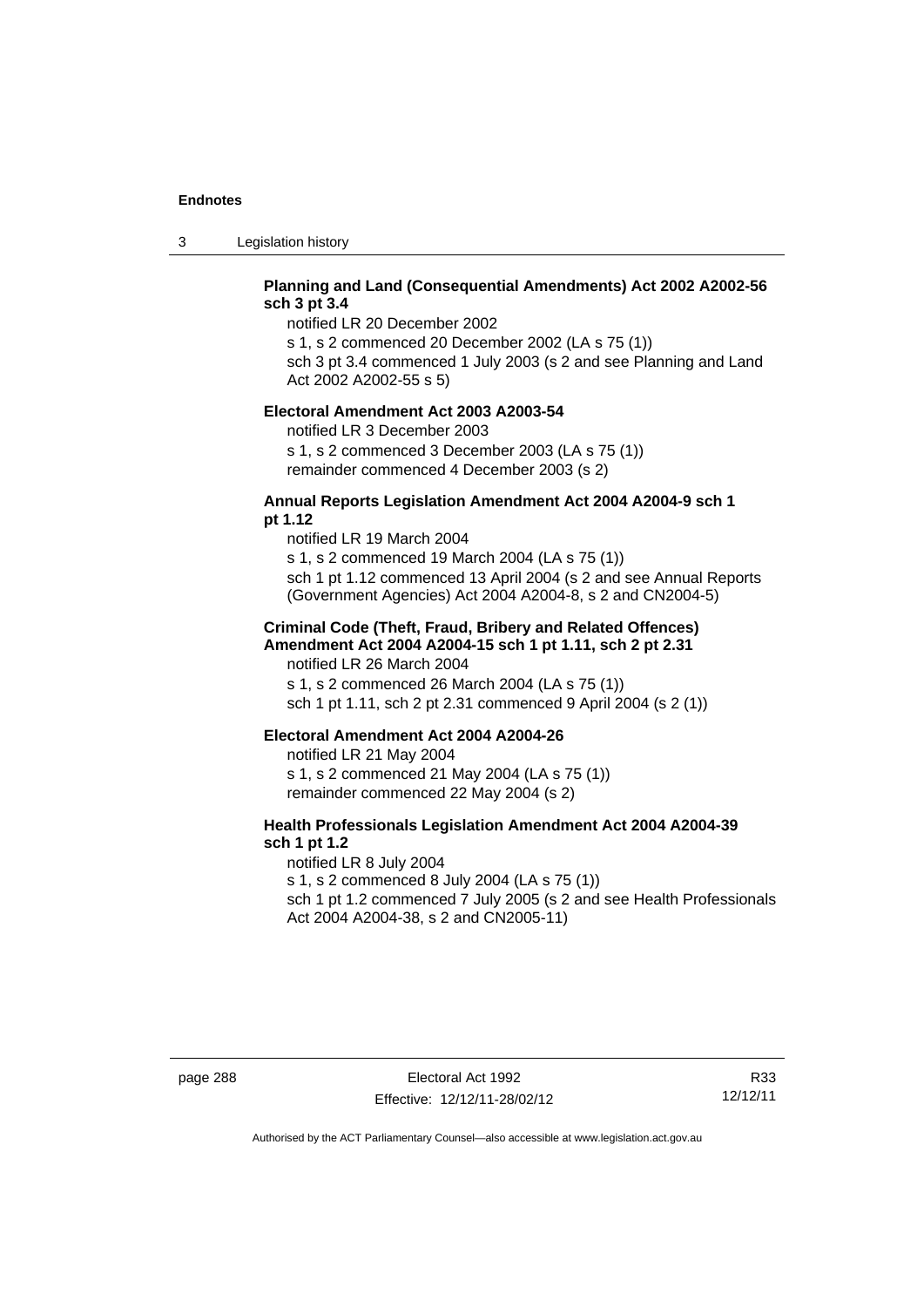## **Court Procedures (Consequential Amendments) Act 2004 A2004-60 sch 1 pt 1.25**

notified LR 2 September 2004

s 1, s 2 commenced 2 September 2004 (LA s 75 (1)) sch 1 pt 1.25 commenced 10 January 2005 (s 2 and see Court

Procedures Act 2004 A2004-59, s 2 and CN2004-29)

## **Sentencing Legislation Amendment Act 2006 A2006-23 sch 1 pt 1.16**

notified LR 18 May 2006

s 1, s 2 commenced 18 May 2006 (LA s 75 (1)) sch 1 pt 1.16 commenced 2 June 2006 (s 2 (1) and see Crimes (Sentence Administration) Act 2005 A2005-59 s 2, Crimes (Sentencing) Act 2005 A2005-58, s 2 and LA s 79)

## **Electoral Amendment Act 2006 A2006-36**

notified LR 27 September 2006 s 1, s 2 commenced 27 September 2006 (LA s 75 (1)) remainder commenced 28 September 2006 (s 2)

### **Justice and Community Safety Legislation Amendment Act 2006 A2006-40 sch 2 pt 2.15**

notified LR 28 September 2006 s 1, s 2 commenced 28 September 2006 (LA s 75 (1)) sch 2 pt 2.15 commenced 29 September 2006 (s 2 (1))

## **Planning and Development (Consequential Amendments) Act 2007 A2007-25 sch 1 pt 1.10**

notified LR 13 September 2007 s 1, s 2 commenced 13 September 2007 (LA s 75 (1)) sch 1 pt 1.10 commenced 31 March 2008 (s 2 and see Planning and Development Act 2007 A2007-24, s 2 and CN2008-1)

## **Surveyors Act 2007 A2007-33 sch 1 pt 1.2**

notified LR 25 October 2007 s 1, s 2 commenced 25 October 2007 (LA s 75 (1)) sch 1 pt 1.2 commenced 14 November 2007 (s 2 and CN2007-15)

## **Electoral Legislation Amendment Act 2008 A2008-13**

notified LR 20 May 2008 s 1, s 2 commenced 20 May 2008 (LA s 75 (1)) remainder commenced 21 May 2008 (s 2)

R33 12/12/11 page 289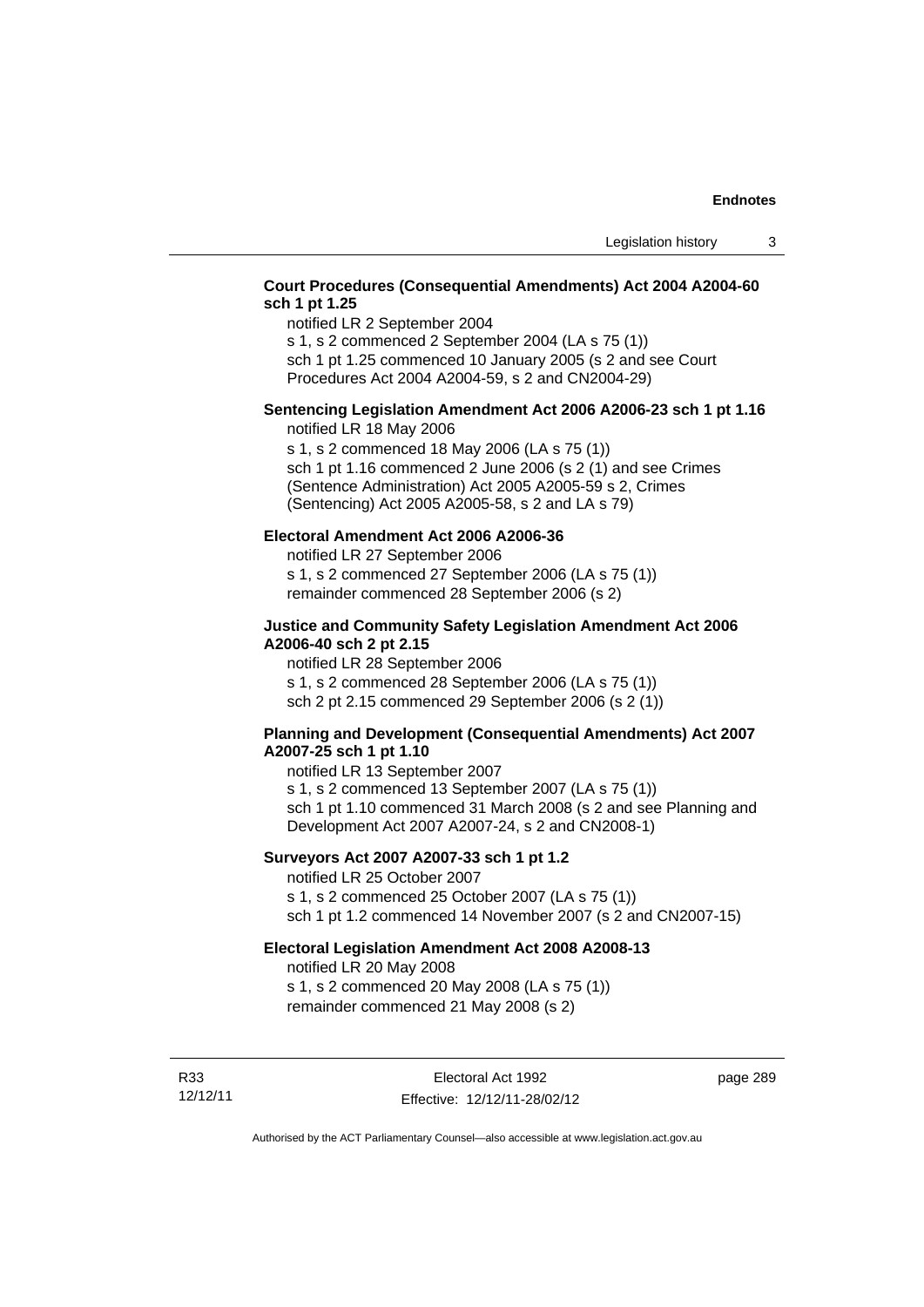3 Legislation history

## **ACT Civil and Administrative Tribunal Legislation Amendment Act 2008 (No 2) A2008-37 sch 1 pt 1.34**

notified LR 4 September 2008

s 1, s 2 commenced 4 September 2008 (LA s 75 (1)) sch 1 pt 1.34 commenced 2 February 2009 (s 2 (1) and see ACT Civil and Administrative Tribunal Act 2008 A2008-35, s 2 (1) and CN2009-2)

#### **Surveyors Amendment Act 2010 A2010-6 sch 1 pt 1.2**

notified LR 2 March 2010 s 1, s 2 commenced 2 March 2010 (LA s 75 (1)) sch 1 pt 1.2 commenced 3 March 2010 (s 2)

#### **Liquor (Consequential Amendments) Act 2010 A2010-43 sch 1 pt 1.9**  notified LR 8 November 2010

s 1, s 2 commenced 8 November 2010 (LA s 75 (1)) sch 1 pt 1.9 commenced 1 December 2010 (s 2 (4) and see Liquor Act 2010 A2010-35, s 2 (3) (as am by A2010-43 amdt 1.19) and CN2010-14)

#### **Administrative (One ACT Public Service Miscellaneous Amendments) Act 2011 A2011-22 sch 1 pt 1.59**

notified LR 30 June 2011 s 1, s 2 commenced 30 June 2011 (LA s 75 (1)) sch 1 pt 1.59 commenced 1 July 2011 (s 2 (1))

## **Statute Law Amendment Act 2011 (No 2) A2011-28 sch 3 pt 3.11**

notified LR 31 August 2011

s 1, s 2 commenced 31 August 2011 (LA s 75 (1)) sch 3 pt 3.11 commenced 21 September 2011 (s 2 (1))

## **Statute Law Amendment Act 2011 (No 3) A2011-52 sch 3 pt 3.20**

notified LR 28 November 2011

s 1, s 2 commenced 28 November 2011 (LA s 75 (1))

sch 3 pt 3.20 commenced 12 December 2011 (s 2)

page 290 **Electoral Act 1992** Effective: 12/12/11-28/02/12

R33 12/12/11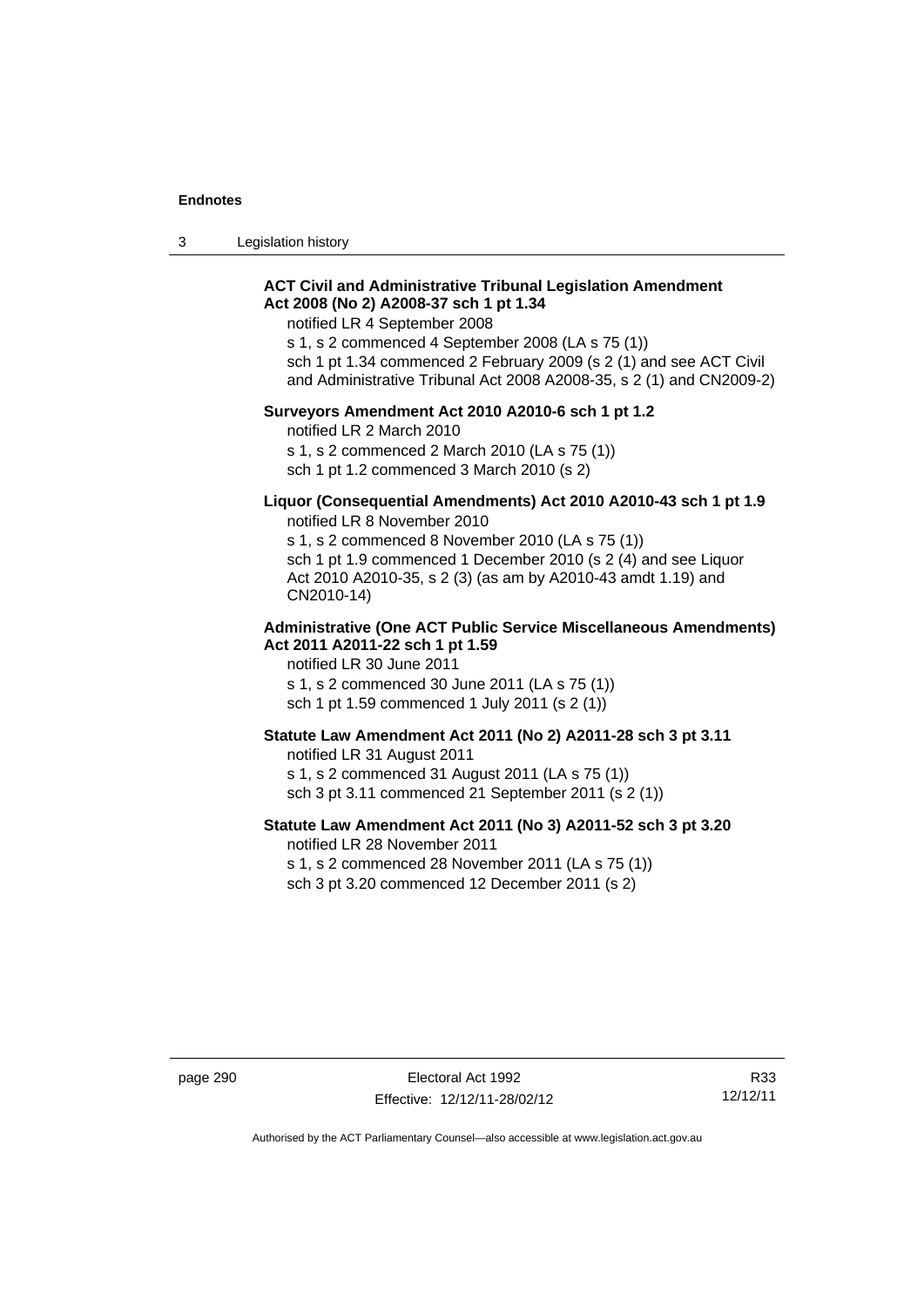Amendment history 4

## **4 Amendment history**

| <b>Preamble</b><br>preamble        | am 1994 No 14                                                                                                                                                  |     |
|------------------------------------|----------------------------------------------------------------------------------------------------------------------------------------------------------------|-----|
| Long title<br>long title           | sub 1994 No 14                                                                                                                                                 |     |
| Name of Act<br>s 1                 | sub 2001 No 36 amdt 1.1                                                                                                                                        |     |
| <b>Commencement</b>                |                                                                                                                                                                |     |
| s 2                                | am 1994 No 14<br>om 2001 No 44 amdt 1.1285                                                                                                                     |     |
| <b>Dictionary</b>                  |                                                                                                                                                                |     |
| s 3                                | def <b>abbreviation</b> ins $A1994-14 s 6$<br>om A2001-36 amdt 1.2<br>def <i>candidate</i> ins A1994-14 s 6                                                    |     |
|                                    | om A2001-36 amdt 1.2<br>def <i>declaration vote</i> om A2001-36 amdt 1.2<br>def Electoral Commissioner om A1994-14 s 6<br>def electoral paper ins A1994-14 s 6 |     |
|                                    | om A2001-36 amdt 1.2<br>def <i>officer</i> ins A1994-14 s 6<br>om A2001-36 amdt 1.2                                                                            |     |
|                                    | def <b>polling place</b> ins $A1994-14 s 6$<br>om A2001-36 amdt 1.2<br>def registered officer ins A1994-14 s 6<br>om A2001-36 amdt 1.2                         |     |
|                                    | def register of political parties ins A1994-14 s 6<br>om A2001-36 amdt 1.2<br>def registered party ins A1994-14 s 6                                            |     |
|                                    | om A2001-36 amdt 1.2<br>def Self-Government Act ins A1994-14 s 6<br>om A2001-36 amdt 1.2                                                                       |     |
|                                    | def Speaker ins A1994-14 s 6<br>om A2001-36 amdt 1.2                                                                                                           |     |
|                                    | defs reloc to dict A2001-36 amdt 1.3<br>sub A2001-36 amdt 1.4                                                                                                  |     |
|                                    | Offences against Act-application of Criminal Code etc                                                                                                          |     |
| s 3A                               | ins A2004-26 s 4<br>am A2008-13 s 4                                                                                                                            |     |
| <b>Meaning of electoral matter</b> |                                                                                                                                                                |     |
| s 4                                | om 1993 No 44 sch 2<br>ins 1994 No 14<br>sub 2001 No 36 s 5                                                                                                    |     |
|                                    | am A2004-26 amdt 1.60; A2008-13 s 5                                                                                                                            |     |
|                                    | Electoral Act 1992                                                                                                                                             | pag |

R33 12/12/11

Effective: 12/12/11-28/02/12

page 291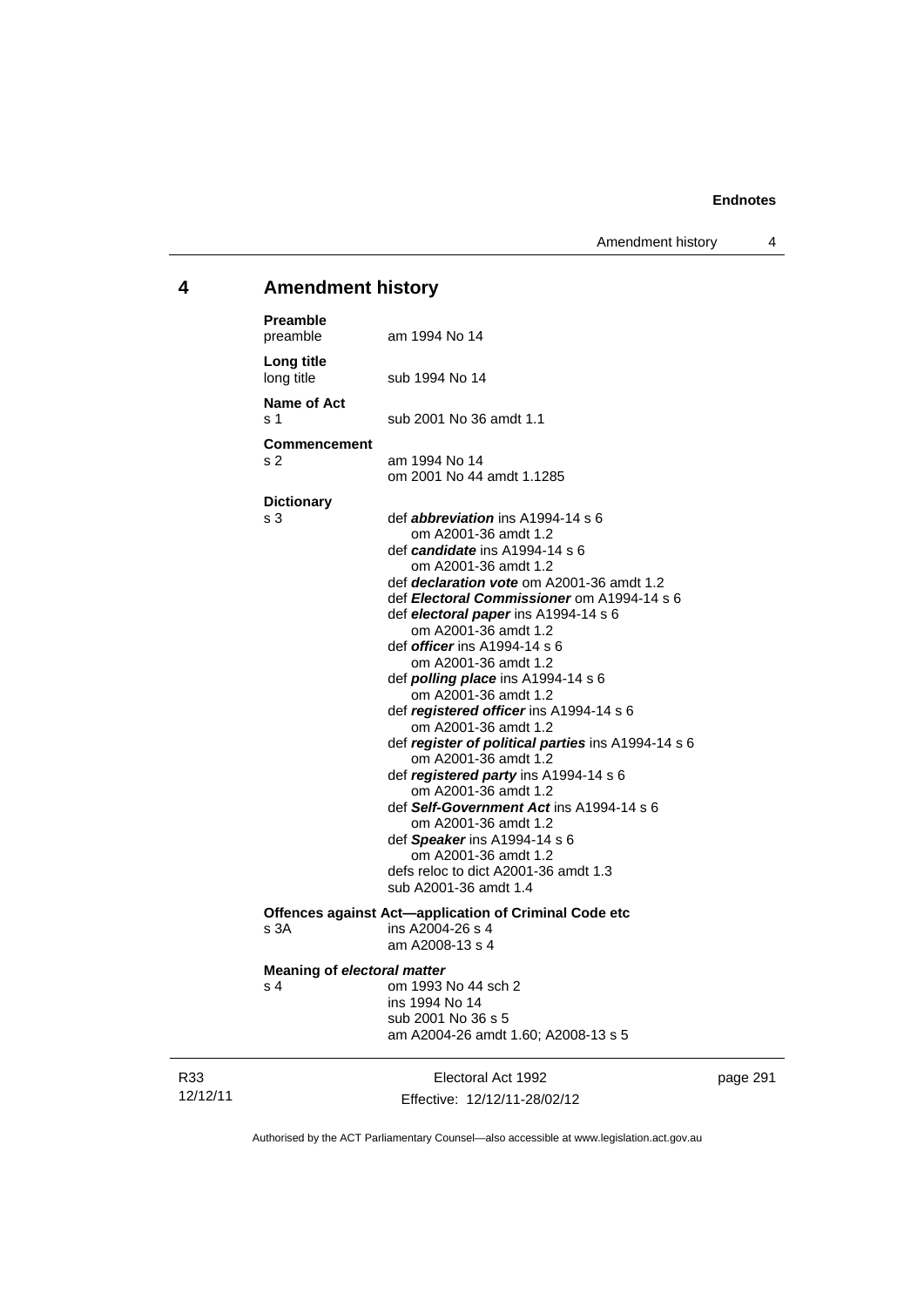| 4 | Amendment history                                        |                                                                                                                                        |
|---|----------------------------------------------------------|----------------------------------------------------------------------------------------------------------------------------------------|
|   | s 4A                                                     | Meaning of available for public inspection<br>ins 2001 No 36 s 5                                                                       |
|   | div 2.1 hdg                                              | Establishment, functions and powers of electoral commission<br>sub 2001 No 36 amdt 1.5                                                 |
|   | <b>Constitution of commission</b><br>s 6                 | am 1994 No 14<br>sub 2002 No 30 amdt 3.243                                                                                             |
|   | <b>Functions of electoral commission</b><br>s 7          | sub 1994 No 14<br>am 1997 No 91<br>am LA (see 2001 No 36 amdt 1.99); 2002 No 30<br>amdts 3.244 3.246                                   |
|   | Determination of fees<br>s 8                             | (prev s 7A) ins 1994 No 14<br>renum 1994 No 14<br>sub 2001 No 44 amdt 1.1286<br>am A2011-28 amdt 3.77                                  |
|   | <b>Powers</b>                                            |                                                                                                                                        |
|   | s 9                                                      | (prev s 8) renum 1994 No 14<br>om 2002 No 30 amdt 3.247                                                                                |
|   | Electoral commission's annual report<br>s 10             | (prev s 9) am 1994 No 14<br>renum 1994 No 14<br>om 1995 No 25<br>ins 1997 No 91<br>sub A2004-9 amdt 1.15                               |
|   | Special reports by electoral commission<br>s 10A         | ins 1997 No 91<br>sub 2002 No 30 amdt 3.248                                                                                            |
|   | <b>Members of electoral commission</b><br>div 2.2 hdg    | sub 2001 No 36 amdt 1.6                                                                                                                |
|   | Meaning of <i>member</i> for div 2.2<br>s 11 hdg<br>s 11 | sub 2001 No 36 amdt 1.7<br>(prev s 10) renum 1994 No 14<br>om 1995 No 25 sch<br>ins 1997 No 91<br>def member sub 2002 No 30 amdt 3.249 |

page 292 Electoral Act 1992 Effective: 12/12/11-28/02/12

R33 12/12/11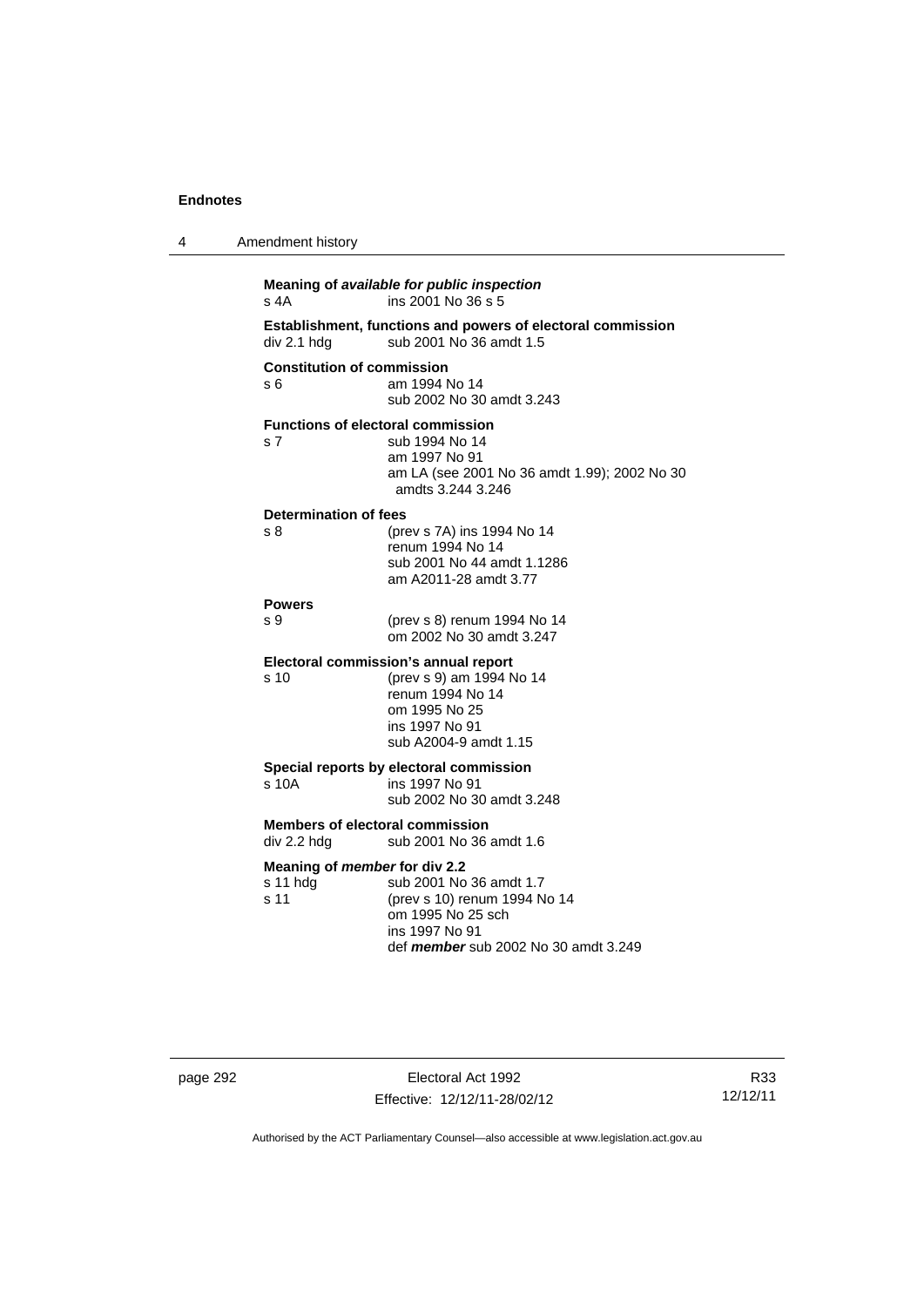| <b>Appointment of members</b><br>s 12  | (prev s 11) am 1994 No 14<br>renum 1994 No 14<br>am 1994 No 38 sch 1 pt 32; 2001 No 44 amdt 1.1287; 2002<br>No 30 amdts 3.250-3.252<br>sub A2006-36 s 4 |
|----------------------------------------|---------------------------------------------------------------------------------------------------------------------------------------------------------|
| s 12A                                  | Eligibility for appointment as member<br>ins A2006-36 s 4                                                                                               |
| s 12B                                  | Eligibility for appointment as chairperson<br>ins A2006-36 s 4<br>am A2011-22 amdt 1.186, amdt 1.187; A2011-28 amdt 3.60                                |
| Term of appointment of members<br>s 13 | (prev s 12) am 1994 No 14<br>renum 1994 No 14<br>sub 2002 No 30 amdt 3.253                                                                              |
| s <sub>14</sub>                        | <b>Conditions of appointment of members generally</b><br>(prev s 13) renum 1994 No 14<br>om 1997 No 41<br>ins 2002 No 30 amdt 3.253                     |
| Leave of absence<br>s 15               | (prev s 14) renum 1994 No 14                                                                                                                            |
| <b>Resignation</b><br>s 16             | (prev s 15) renum 1994 No 14<br>om 2002 No 30 amdt 3.254                                                                                                |
| s 17 hdg<br>s 17                       | Suspension or ending of appointment of members<br>sub 2002 No 30 amdt 3.255<br>(prev s 16) renum 1994 No 14<br>am 2002 No 30 amdt 3.256, amdt 3.257     |
| <b>Acting members</b><br>s 18          | (prev s 17) renum 1994 No 14<br>om 2002 No 30 amdt 3.258                                                                                                |
| Meetings<br>div 2.3 hdg                | (prev pt 2 div 3 hdg) renum LA (see 2000 No 76 s 24)                                                                                                    |
| <b>Procedure</b><br>s 19               | (prev s 18) renum 1994 No 14                                                                                                                            |
| s 20                                   | Delegation by electoral commission<br>(prev s 18A) ins 1994 No 14<br>renum 1994 No 14<br>sub 2002 No 30 amdt 3.259                                      |
|                                        |                                                                                                                                                         |

R33 12/12/11

Electoral Act 1992 Effective: 12/12/11-28/02/12 page 293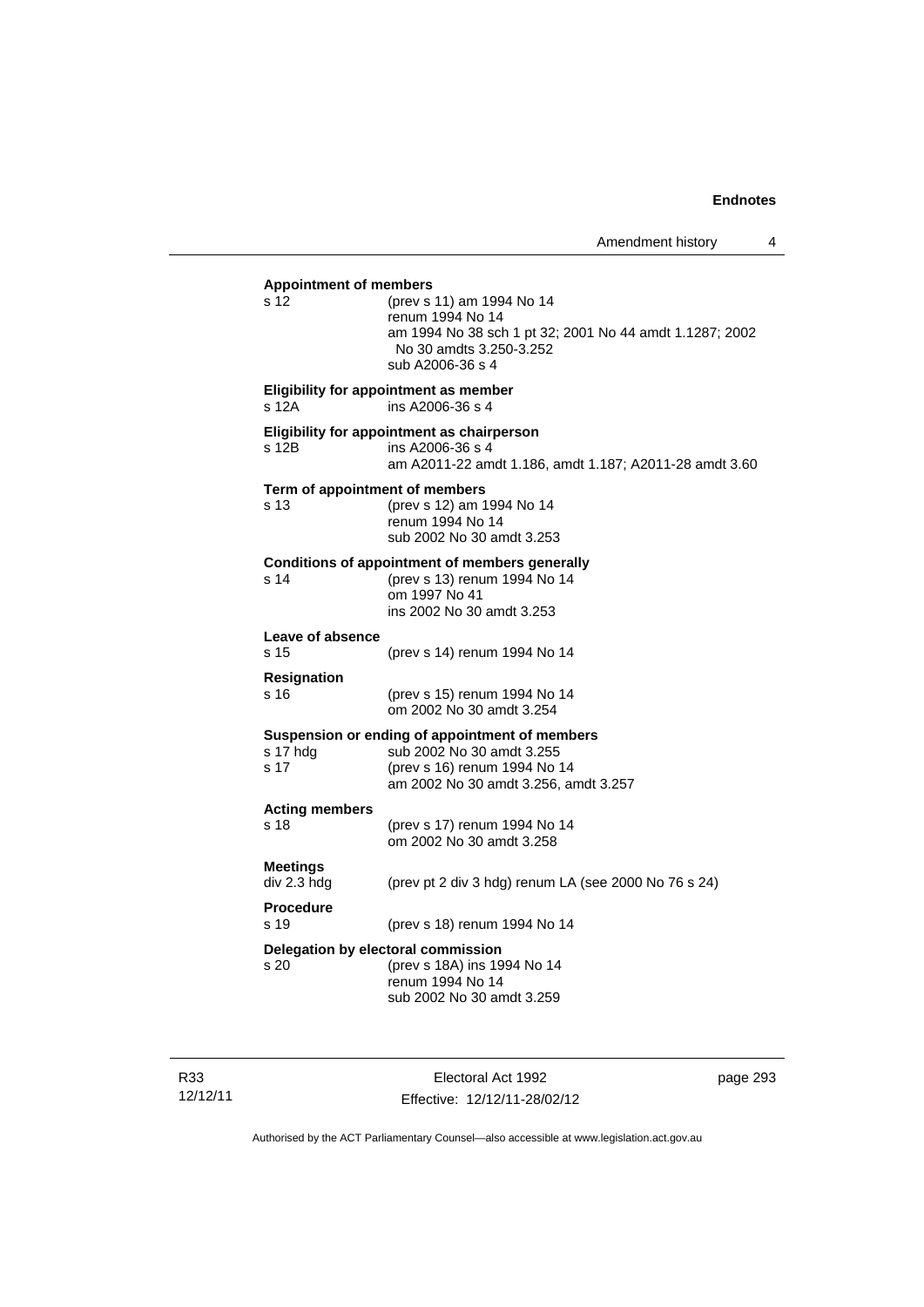| 4        | Amendment history                            |                                                                                                                                                                           |     |
|----------|----------------------------------------------|---------------------------------------------------------------------------------------------------------------------------------------------------------------------------|-----|
|          | <b>Disclosure of interests</b><br>s 21       | (prev s 19) renum 1994 No 14                                                                                                                                              |     |
|          | pt 3 hdg                                     | Electoral commissioner and staff of electoral commission<br>sub 1994 No 14                                                                                                |     |
|          | Electoral commissioner<br>div 3.1 h dq       | (prev pt 3 div 1 hdg) ins 1994 No 14<br>renum LA (see 2000 No 76 s 24)                                                                                                    |     |
|          | <b>Appointment</b><br>s 22                   | (prev s 20) am 1994 No 14<br>renum 1994 No 14<br>am 2001 No 44 amdt 1.1288, amdt 1.1289; 2002 No 30 amdt<br>3.260                                                         |     |
|          | <b>Functions of commissioner etc</b><br>s 23 | (prev s 21) sub 1994 No 14<br>renum 1994 No 14<br>sub 2002 No 30 amdt 3.261                                                                                               |     |
|          | <b>Delegation by commissioner</b><br>s 24    | (prev s 21A) ins 1994 No 14<br>renum 1994 No 14<br>sub 2001 No 30 amdt 3.262                                                                                              |     |
|          | s 25                                         | Term of appointment of commissioner<br>(prev s 22) am 1994 No 14<br>renum 1994 No 14<br>sub 2002 No 30 amdt 3.263                                                         |     |
|          | s 26                                         | Conditions of appointment of commissioner generally<br>(prev s 23) am 1994 No 14<br>renum 1994 No 14<br>om 1995 No 56<br>ins 2002 No 30 amdt 3.263                        |     |
|          | Leave of absence<br>s 27                     | (prev s 24) am 1994 No 14<br>renum 1994 No 14                                                                                                                             |     |
|          | <b>Resignation</b><br>s 28                   | (prev s 25) am 1994 No 14<br>renum 1994 No 14<br>om 2002 No 30 amdt 3.264                                                                                                 |     |
|          | s 29 hdg<br>s 29                             | Suspension or ending of appointment of commissioner<br>sub 2002 No 30 amdt 3.265<br>(prev s 26) am 1994 No 14<br>renum 1994 No 14<br>am 2002 No 30 amdt 3.266, amdt 3.267 |     |
| page 294 |                                              | Electoral Act 1992                                                                                                                                                        | R33 |

Effective: 12/12/11-28/02/12

R33 12/12/11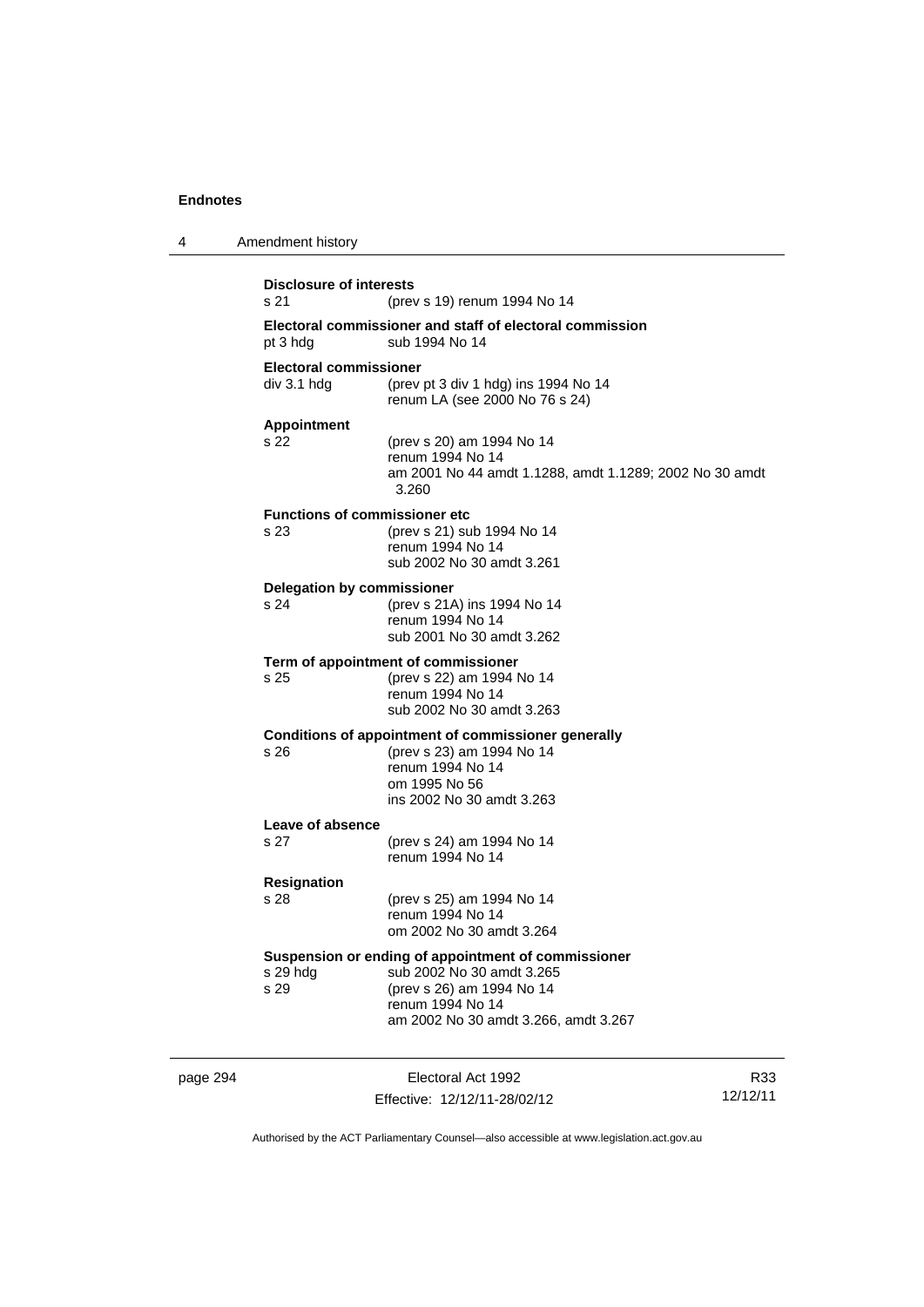|                                                   |                                                                                                                                             | Amendment history | 4 |
|---------------------------------------------------|---------------------------------------------------------------------------------------------------------------------------------------------|-------------------|---|
| <b>Acting commissioner</b><br>s 30                | (prev s 27) am 1994 No 14<br>renum 1994 No 14<br>om 2002 No 30 amdt 3.268                                                                   |                   |   |
| Staff of the electoral commission<br>div 3.2 hdg  | (prev pt 3 div 2 hdg) ins 1994 No 14<br>renum LA (see 2000 No 76 s 24)                                                                      |                   |   |
| <b>Staff</b><br>s 31                              | (prev s 27A) ins 1994 No 14<br>renum 1994 No 14<br>sub 1994 No 38 sch 1 pt 32                                                               |                   |   |
| <b>Temporary staff and consultants</b><br>s 32    | (prev s 27B) ins 1994 No 14<br>renum 1994 No 14<br>am 1994 No 38 sch 1 pt 32                                                                |                   |   |
| <b>Officers</b><br>s 33                           | (prev s 27C) ins 1994 No 14<br>renum 1994 No 14<br>am 2001 No 36 amdt 1.8; 2002 No 30 amdt 3.269; A2004-39<br>amdt 1.14                     |                   |   |
| <b>Multimember electorates</b><br>s 34            | (prev s 28) renum 1994 No 14                                                                                                                |                   |   |
| <b>Redistribution of electorates</b><br>s 35      | (prev s 29) renum 1994 No 14<br>am 2001 No 44 amdt 1.1290; A2011-28 amdt 3.61                                                               |                   |   |
| <b>Factors relevant to redistribution</b><br>s 36 | (prev s 30) renum 1994 No 14<br>am 2002 No 39 amdt 1.3                                                                                      |                   |   |
| <b>Timing of redistributions</b><br>s 37          | (prev s 31) am 1994 No 14<br>renum 1994 No 14<br>am 1998 No 61; 2002 No 30 amdts 3.270-3.272                                                |                   |   |
| s 37A                                             | Timing of redistribution after 2001 ordinary election<br>ins 2002 No 32 s 4<br>exp 16 October 2004 (s 37A (3))                              |                   |   |
| s 38                                              | Suspension of redistribution process-extraordinary elections<br>(prev s 31A) ins 1994 No 14<br>renum 1994 No 14<br>am 2002 No 30 amdt 3.273 |                   |   |

R33 12/12/11

Electoral Act 1992 Effective: 12/12/11-28/02/12 page 295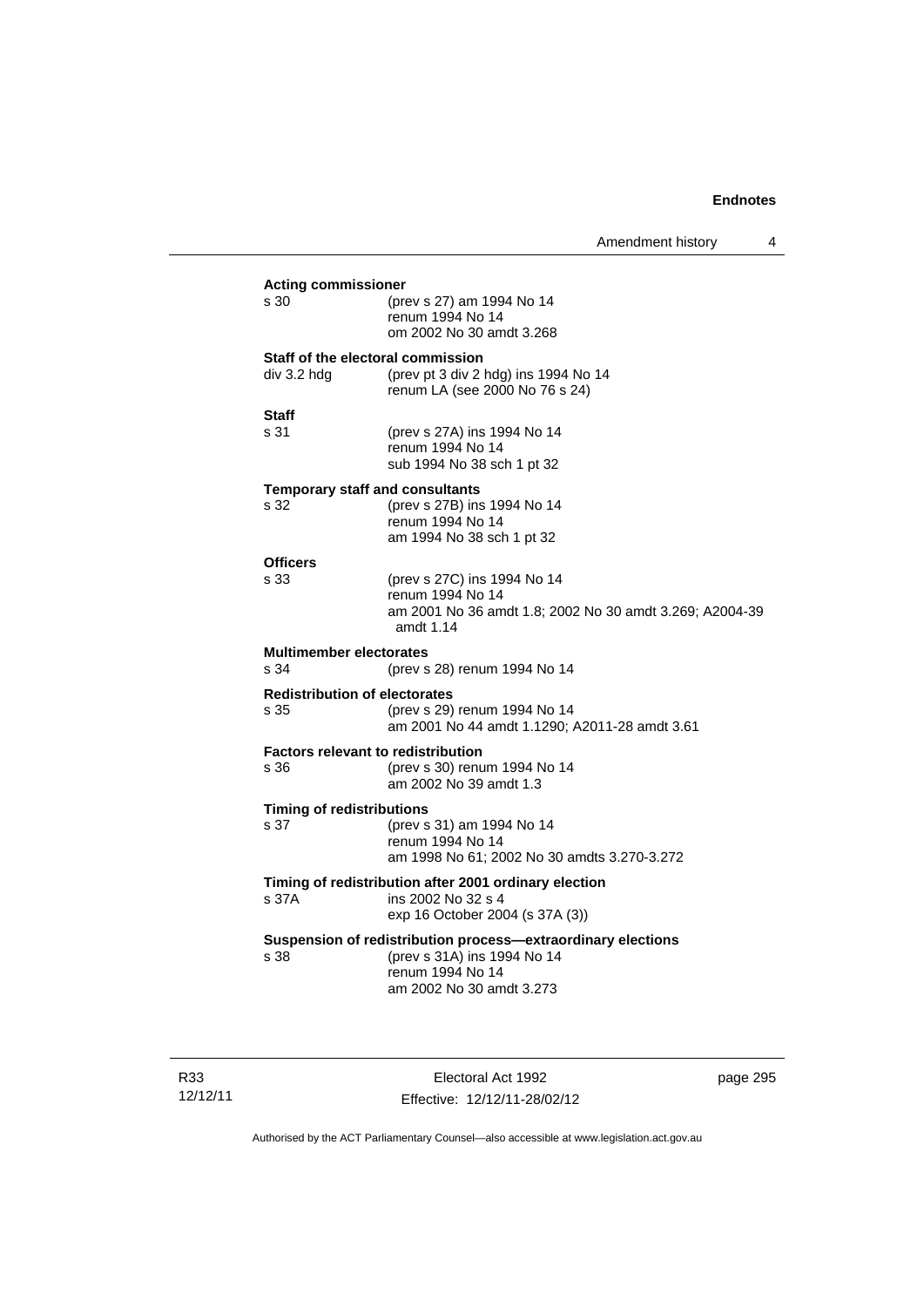4 Amendment history

| <b>Redistribution committees</b> |                                                                                                                                                                                                                             |  |
|----------------------------------|-----------------------------------------------------------------------------------------------------------------------------------------------------------------------------------------------------------------------------|--|
| s 39                             | (prev s 32) am 1994 No 14<br>renum 1994 No 14<br>am 1996 No 85; 2000 No 3 sch 1; 2001 No 44 amdt 1.1291;<br>2002 No 30 amdt 3.274; A2002-56 amdt 3.29; A2007-33<br>amdt 1.5, amdt 1.6; A2010-6 amdt 1.5, amdt 1.6; A2011-28 |  |
|                                  | amdt 3.77                                                                                                                                                                                                                   |  |
| $\sin 40$                        | <b>Meetings of redistribution committee</b><br>(prev s 33) am 1994 No 14<br>renum 1994 No 14                                                                                                                                |  |
|                                  | Suggestions and comments about redistribution                                                                                                                                                                               |  |
| s 41                             | (prev s 34) renum 1994 No 14<br>am 2001 No 36 amdt 1.9<br>sub 2001 No 44 amdt 1.1292                                                                                                                                        |  |
| <b>Outline of proposal</b>       |                                                                                                                                                                                                                             |  |
| s <sub>42</sub>                  | (prev s 35) renum 1994 No 14                                                                                                                                                                                                |  |
| <b>Proposed redistribution</b>   |                                                                                                                                                                                                                             |  |
| s 43                             | (prev s 36) renum 1994 No 14<br>am 2001 No 44 amdt 1.1293                                                                                                                                                                   |  |
| $s$ 44                           | Notification and publication of proposal<br>(prev s 37) renum 1994 No 14                                                                                                                                                    |  |
|                                  | am 2001 No 36 amdt 1.10<br>sub 2001 No 44 amdt 1.1294                                                                                                                                                                       |  |
|                                  | Dissolution of redistribution committee                                                                                                                                                                                     |  |
| s 45                             | (prev s 38) renum 1994 No 14<br>sub 2001 No 44 amdt 1.1295                                                                                                                                                                  |  |
| <b>Objections</b>                |                                                                                                                                                                                                                             |  |
| $s$ 46                           | (prev s 39) renum 1994 No 14<br>am 2001 No 36 s 6 and amdt 1.11; 2001 No 44 amdt 1.1296                                                                                                                                     |  |
|                                  | Augmented electoral commission                                                                                                                                                                                              |  |
| s <sub>47</sub>                  | (prev s 40) am 1994 No 14<br>renum 1994 No 14<br>am 2002 No 30 amdt 3.275; A2007-33 amdt 1.7; A2010-6<br>amdt 1.7, amdt 1.8                                                                                                 |  |
|                                  |                                                                                                                                                                                                                             |  |
| s 48                             | Meetings of augmented electoral commission<br>orig s 48 om 1994 No 14<br>(prev s 41) am 1994 No 14<br>renum 1994 No 14                                                                                                      |  |

page 296 Electoral Act 1992 Effective: 12/12/11-28/02/12

R33 12/12/11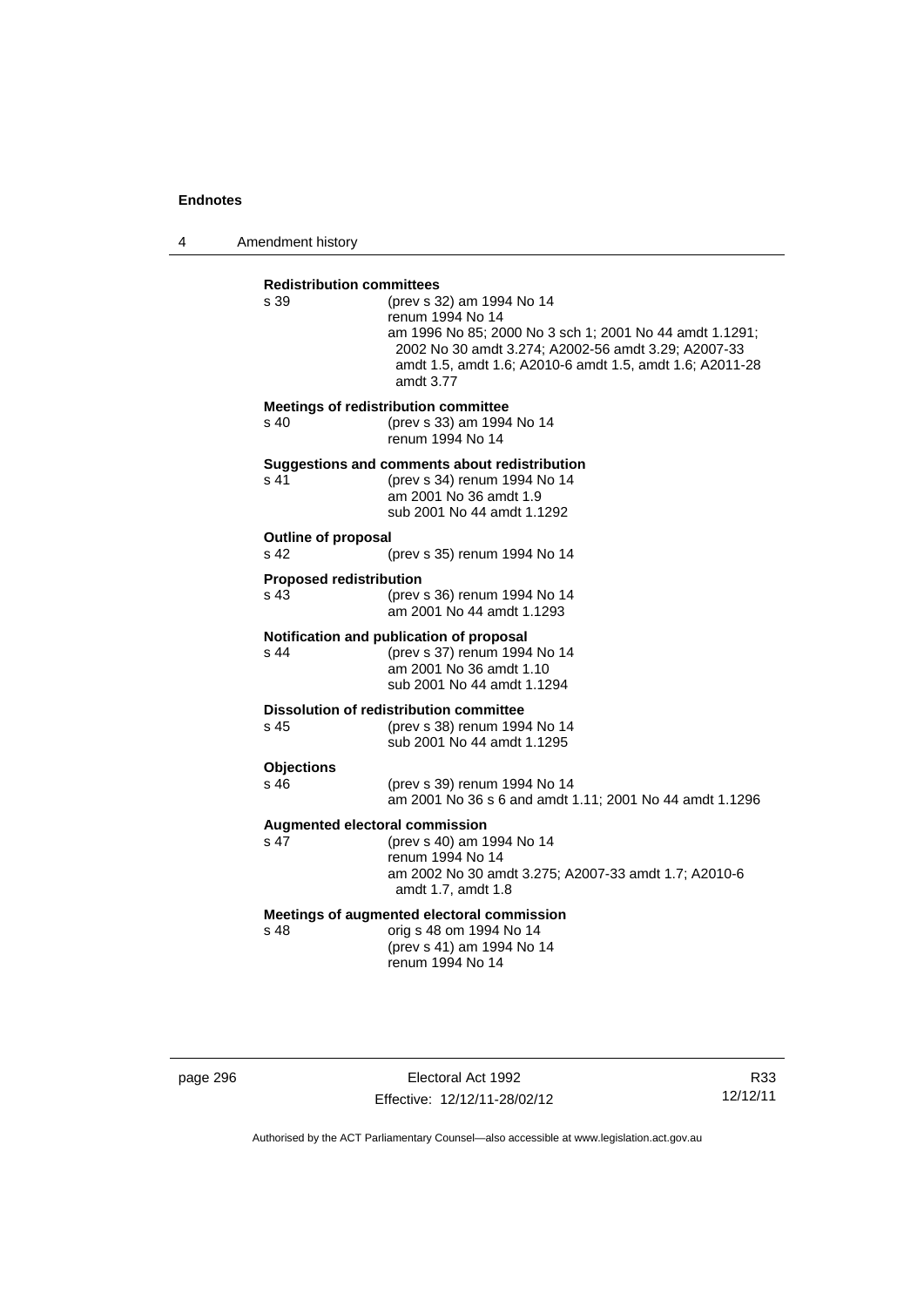| Amendment history |  |  |
|-------------------|--|--|
|-------------------|--|--|

| <b>Investigation of objections</b>            |                                                                                                                                                                                 |  |
|-----------------------------------------------|---------------------------------------------------------------------------------------------------------------------------------------------------------------------------------|--|
| s 49                                          | (prev s 42) renum 1994 No 14<br>am 1997 No 91; 2001 No 44 amdt 1.1297, amdt 1.1298;<br>A2008-13 s 6                                                                             |  |
| s 50                                          | Redistribution-proposal by augmented electoral commission<br>(prev s 43) renum 1994 No 14                                                                                       |  |
| s 51                                          | Publication of augmented electoral commission's proposal<br>(prev s 44) renum 1994 No 14<br>am 2001 No 44 amdt 1.1299, amdt 1.1300                                              |  |
| s 52                                          | Objections to augmented electoral commission's proposal<br>(prev s 45) am 1994 No 14<br>renum 1994 No 14<br>am 2001 No 36 s 7; 2001 No 44 amdt 1.1301; 2002 No 30<br>amdt 3.352 |  |
| s 53                                          | Report by augmented electoral commission and public announcement<br>(prev s 46) am 1994 No 14<br>renum 1994 No 14                                                               |  |
| <b>Report to Legislative Assembly</b><br>s 54 | (prev s 47) am 1994 No 14<br>renum 1994 No 14                                                                                                                                   |  |
| Decisions are final<br>s 55                   | (prev s 49) am 1994 No 14<br>renum 1994 No 14<br>am 2002 No 30 amdt 3.276; A2006-40 amdt 2.105                                                                                  |  |
| <b>Validity not affected</b><br>s 56          | (prev s 50) am 1994 No 14                                                                                                                                                       |  |
|                                               | renum 1994 No 14                                                                                                                                                                |  |
| <b>Electoral rolls</b><br>pt 5 hdg            | sub 1994 No 14                                                                                                                                                                  |  |
| <b>Electorate and Territory rolls</b><br>s 57 | (prev s 51) sub 1994 No 14<br>renum 1994 No 14                                                                                                                                  |  |
| <b>Contents of roll</b><br>s 58               | (prev s 52) sub 1994 No 14<br>renum 1994 No 14<br>am 2002 No 30 amdt 3.277                                                                                                      |  |
| Meaning of extract from roll<br>s 59          | (prev s 53) sub 1994 No 14<br>renum 1994 No 14<br>sub 2002 No 30 amdt 3.278                                                                                                     |  |
|                                               |                                                                                                                                                                                 |  |

R33 12/12/11

Electoral Act 1992 Effective: 12/12/11-28/02/12 page 297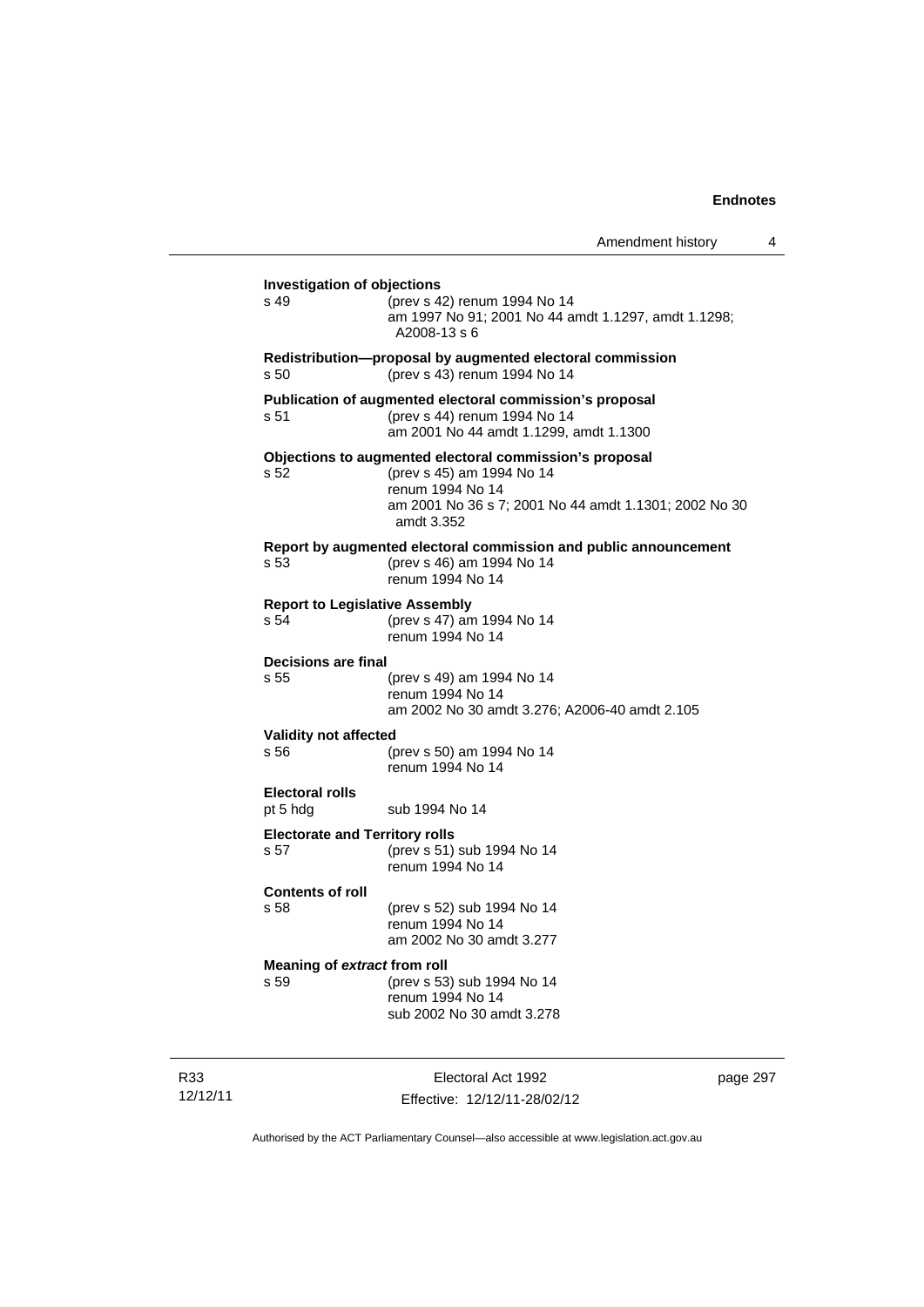| 4 | Amendment history |
|---|-------------------|
|---|-------------------|

| Inspection of printed roll extracts<br>s 60 | (prev s 54) ins 1994 No 14<br>renum 1994 No 14                                                                                                                 |
|---------------------------------------------|----------------------------------------------------------------------------------------------------------------------------------------------------------------|
| s 61                                        | Supply of printed roll extract to MLAs etc<br>(prev s 55) ins 1994 No 14<br>renum 1994 No 14<br>am 2001 No 44 amdt 1.1302, amdt 1.1303                         |
| s 62                                        | Supply of roll extracts in electronic form to MLAs etc<br>(prev s 56) ins 1994 No 14<br>renum 1994 No 14<br>am 1997 No 91; 2001 No 44 amdt 1.1304, amdt 1.1305 |
| Use of roll extracts                        |                                                                                                                                                                |
| s 63                                        | (prev s 57) ins 1994 No 14<br>renum 1994 No 14<br>am 1998 No 54<br>sub 2001 No 36 s 8                                                                          |
| <b>Prohibited use of roll extracts</b>      |                                                                                                                                                                |
| s 64                                        | (prev s 58) ins 1994 No 14<br>renum 1994 No 14<br>am 1998 No 54<br>om 2001 No 36 s 8                                                                           |
| s 65                                        | Provision of roll information to prescribed authorities<br>(prev s 59) ins 1994 No 14<br>renum 1994 No 14<br>am 1997 No 91; 1998 No 54; 2002 No 30 amdt 3.279  |
| <b>Maintenance of rolls</b>                 |                                                                                                                                                                |
| s 66                                        | (prev s 60) ins 1994 No 14<br>renum 1994 No 14                                                                                                                 |
| Power to require information                |                                                                                                                                                                |
| s <sub>67</sub>                             | (prev s 61) ins 1994 No 14<br>renum 1994 No 14<br>am 1998 No 54; 2001 No 36 amdt 1.12; 2002 No 30 amdt<br>3.352                                                |
| Notice of registered deaths<br>\$68         | (prev s 62) ins 1994 No 14<br>renum 1994 No 14                                                                                                                 |
| Disclosure of roll information              |                                                                                                                                                                |
| s 69                                        | (prev s 63) ins 1994 No 14<br>renum 1994 No 14<br>am 1998 No 54                                                                                                |
|                                             |                                                                                                                                                                |

page 298 Electoral Act 1992 Effective: 12/12/11-28/02/12

R33 12/12/11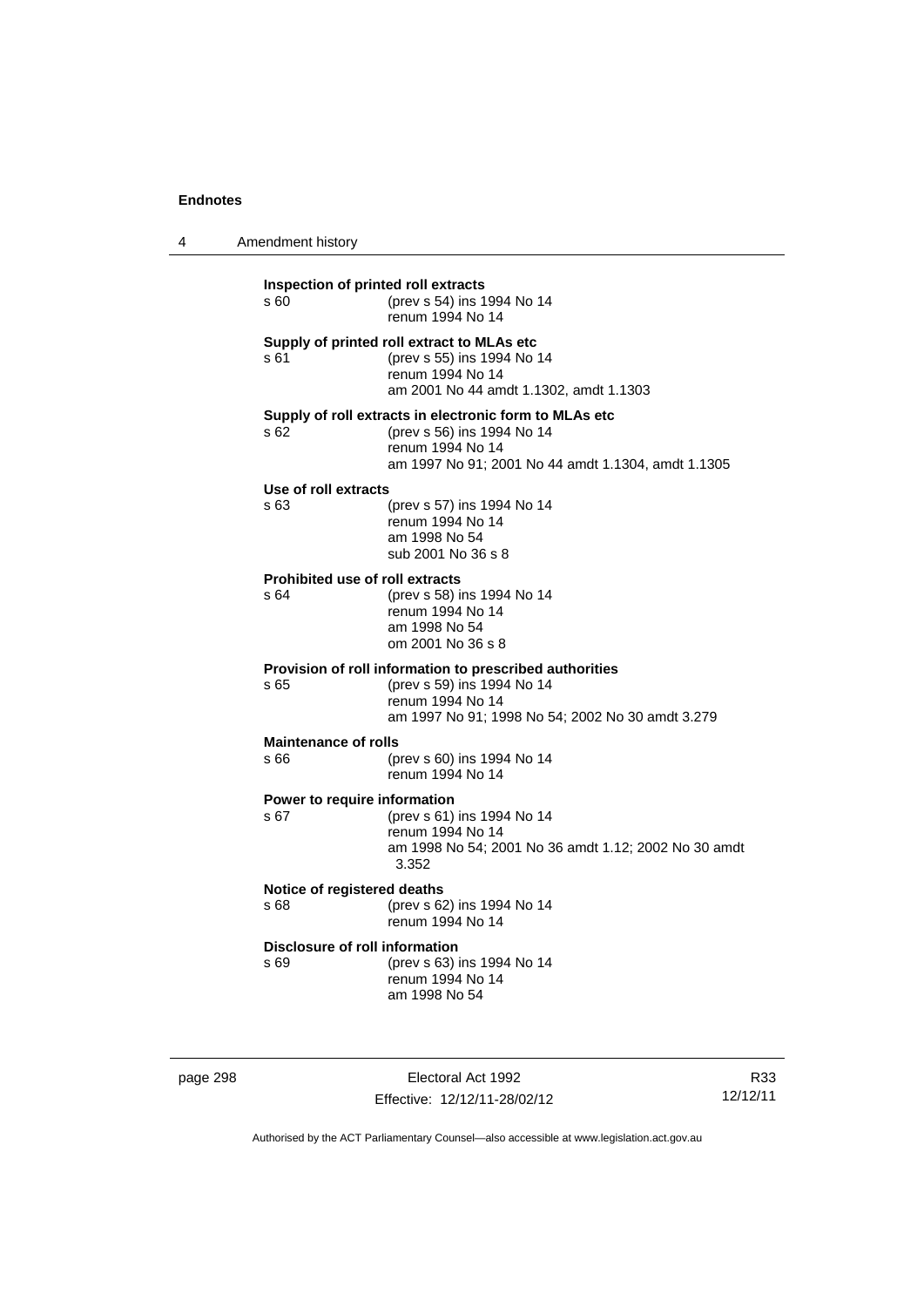Amendment history 4

|                                          | Joint roll arrangements with Commonwealth                                                                                                                            |
|------------------------------------------|----------------------------------------------------------------------------------------------------------------------------------------------------------------------|
| s 70                                     | (prev s 64) ins 1994 No 14<br>renum 1994 No 14<br>am 1997 No 91                                                                                                      |
| <b>Enrolment</b><br>pt 6 hdg             | ins 1994 No 14                                                                                                                                                       |
| s 71 hdg<br>s <sub>71</sub>              | Persons taken not to be enrolled on Commonwealth roll<br>sub 2001 No 36 amdt 1.13<br>(prev s 65) ins 1994 No 14<br>renum 1994 No 14<br>am 2001 No 36 amdts 1.14-1.16 |
| s 71A hdg<br>s 71A                       | Address of person serving sentence of imprisonment<br>ins 2001 No 36 amdt 1.15<br>(prev s 71 (2)) renum 2001 No 36 amdt 1.15<br>am A2006-23 amdt 1.182, amdt 1.183   |
| <b>Entitlement</b>                       |                                                                                                                                                                      |
| s 72                                     | (prev s 66) ins 1994 No 14<br>renum 1994 No 14<br>am A2008-13 s 7; ss renum R26 LA                                                                                   |
|                                          | <b>Compulsory enrolment etc-residents</b>                                                                                                                            |
| s 73                                     | (prev s 67) ins 1994 No 14<br>renum 1994 No 14<br>am 1998 No 54; 2002 No 30 amdt 3.352                                                                               |
| Eligible overseas electors               |                                                                                                                                                                      |
|                                          |                                                                                                                                                                      |
|                                          | (prev s 68) ins 1994 No 14<br>renum 1994 No 14                                                                                                                       |
|                                          |                                                                                                                                                                      |
| s 74<br>s 75                             | (prev s 69) ins 1994 No 14<br>renum 1994 No 14                                                                                                                       |
| Age 17 enrolment<br><b>Enrolment etc</b> |                                                                                                                                                                      |
| s 76                                     | (prev s 70) ins 1994 No 14<br>renum 1994 No 14<br>am 2001 No 36 s 9, s 10; 2001 No 44 amdt 1.1306,<br>amdt 1.1307                                                    |
|                                          | am LA (see 2001 No 36 amdt 1.99); 2002 No 30 amdt 3.352;<br>A2008-13 s 8, A2008-37 amdt 1.147                                                                        |
|                                          | Suppression of elector's address<br>(prev s 71) ins 1994 No 14                                                                                                       |

R33 12/12/11

Electoral Act 1992 Effective: 12/12/11-28/02/12 page 299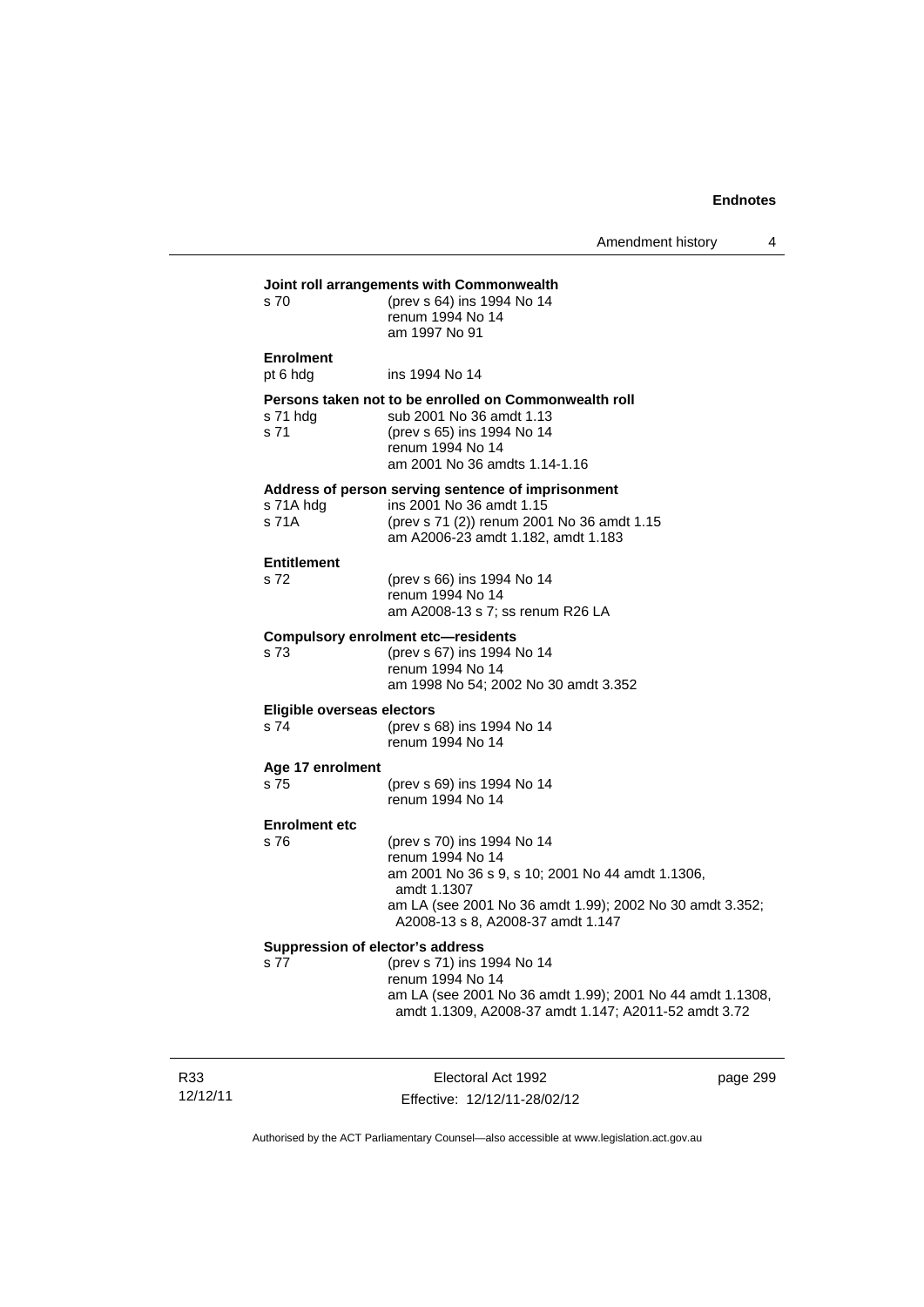| 4 | Amendment history                                    |                                                                                                                                                                                                          |
|---|------------------------------------------------------|----------------------------------------------------------------------------------------------------------------------------------------------------------------------------------------------------------|
|   | s 78                                                 | Inclusion of particulars on roll following suppression<br>(prev s 72) ins 1994 No 14<br>renum 1994 No 14, A2008-37 amdt 1.147                                                                            |
|   | s 79                                                 | Suppression of elector's address pending review<br>(prev s 73) ins 1994 No 14<br>renum 1994 No 14<br>am A2008-37 amdt 1.139; A2011-52 amdt 3.73                                                          |
|   | <b>Closed rolls</b><br>s 80                          | (prev s 74) ins 1994 No 14<br>renum 1994 No 14<br>am 1994 No 78; 1997 No 91; 2001 No 36 s 11; LA (see 2001<br>No 36 amdt 1.99); 2002 No 30 amdt 3.280                                                    |
|   | <b>Objections to enrolment</b><br>s 81               | (prev s 75) ins 1994 No 14<br>renum 1994 No 14<br>am 1997 No 91; LA (see 2001 No 36 amdt 1.99); 2001 No 44<br>amdt 1.1310, amdt 1.1311; 2002 No 30 amdts 3.281-3.284,<br>amdt 3.352, A2008-37 amdt 1.147 |
|   | Record of claims for enrolment<br>s 82               | (prev s 76) ins 1994 No 14<br>renum 1994 No 14                                                                                                                                                           |
|   | <b>Processing enrolment claims</b><br>s 83           | (prev s 77) ins 1994 No 14<br>renum 1994 No 14                                                                                                                                                           |
|   | s 84                                                 | <b>Transmission of enrolment claims</b><br>(prev s 78) ins 1994 No 14<br>renum 1994 No 14<br>am 1998 No 54                                                                                               |
|   | s 85                                                 | Production of claims for enrolment before a court<br>(prev s 79) ins 1994 No 14<br>renum 1994 No 14<br>am 2002 No 30 amdt 3.285                                                                          |
|   | s 86                                                 | Claims for enrolment not subject to warrants<br>(prev s 80) ins 1994 No 14<br>renum 1994 No 14                                                                                                           |
|   | <b>Registration of political parties</b><br>pt 7 hdg | ins 1994 No 14<br>sub 2001 No 36 s 12<br>am A2004-26 amdt 1.1                                                                                                                                            |

page 300 Electoral Act 1992 Effective: 12/12/11-28/02/12

R33 12/12/11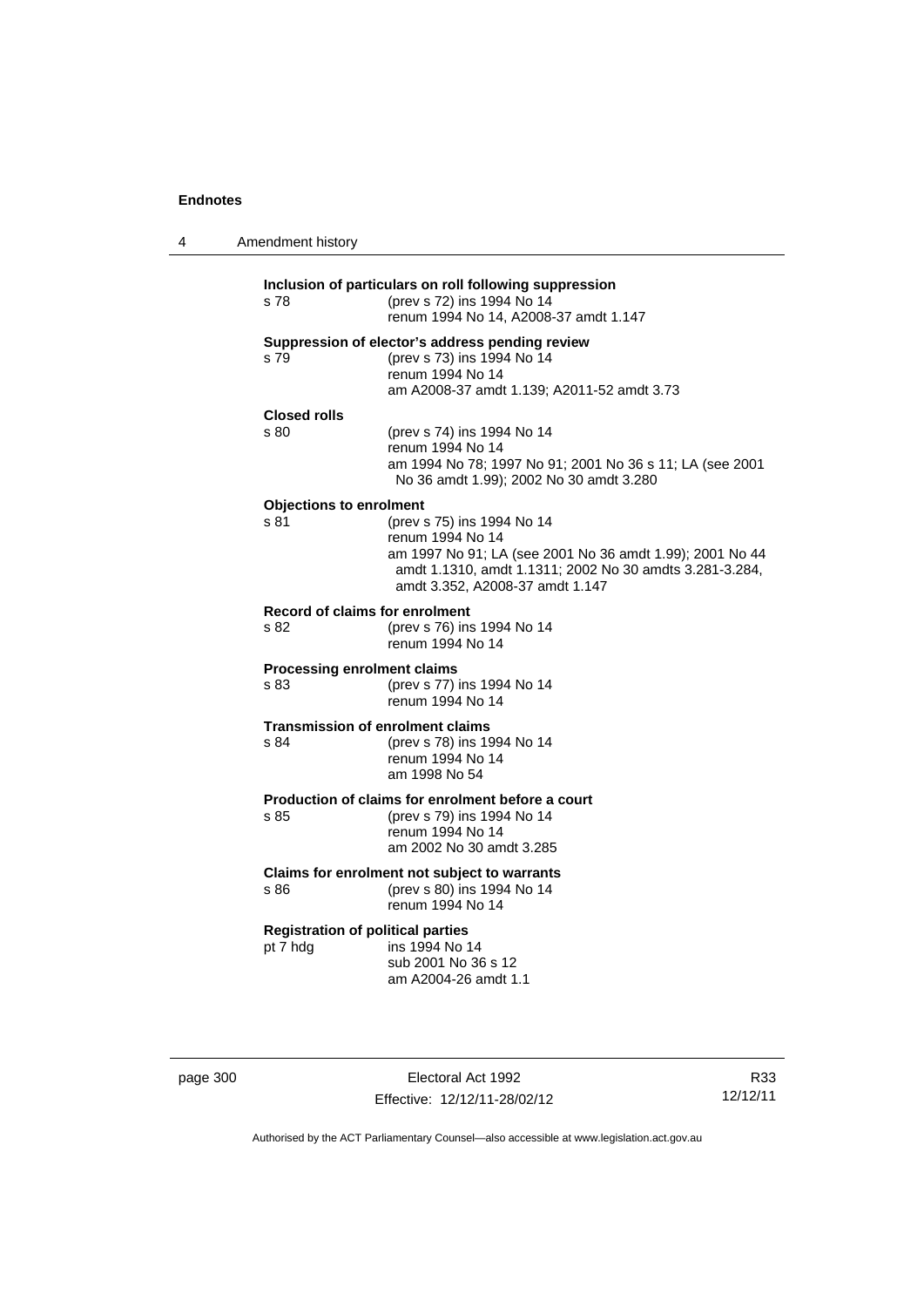## **Definitions—pt 7**

(prev s 81) ins 1994 No 14 renum 1994 No 14 sub 2001 No 36 s 12; A2008-13 s 9 def *address* ins A2008-13 s 9 def *related* ins A2008-13 s 9

#### **Register of political parties**

| s 88 hdg | sub A2004-26 amdt 1.2                           |
|----------|-------------------------------------------------|
| s 88     | (prev s 82) ins 1994 No 14                      |
|          | renum 1994 No 14                                |
|          | sub 2001 No 36 s 12                             |
|          | am A2004-26 amdts 1.3-1.7, amdt 1.62, amdt 1.63 |
|          |                                                 |

#### **Application for registration of political party**

s 89 (prev s 83) ins 1994 No 14 renum 1994 No 14 sub 2001 No 36 s 12 am 2001 No 44 amdt 1.1312, amdt 1.1313; A2004-26 ss 5-7; A2008-13 s 10; ss renum R26 LA

## **Application for registration of ballot group**

s 89A ins 2001 No 36 s 12 am 2001 No 44 amdt 1.1314, amdt 1.1315

om A2004-26 amdt 1.8

#### **Further information about application for political party registration**

s 90 (prev s 84) ins 1994 No 14

 renum 1994 No 14 sub 2001 No 36 s 12 am 2002 No 30 amdt 3.352; A2004-26 s 8; ss renum R16 LA (see A2004-26 s 9), A2008-37 amdt 1.147

## **Notification and publication of applications**

s 91 (prev s 85) ins 1994 No 14 renum 1994 No 14 sub 2001 No 36 s 12 am 2001 No 44 amdt 1.1316; A2004-26 amdts 1.9-1.11, amdt 1.62, amdt 1.63; A2008-13 s 11, s 12

## **Objections to applications and responses**

 $ins 2001$  No  $36 s 12$ am A2004-26 amdt 1.63

R33 12/12/11

Electoral Act 1992 Effective: 12/12/11-28/02/12 page 301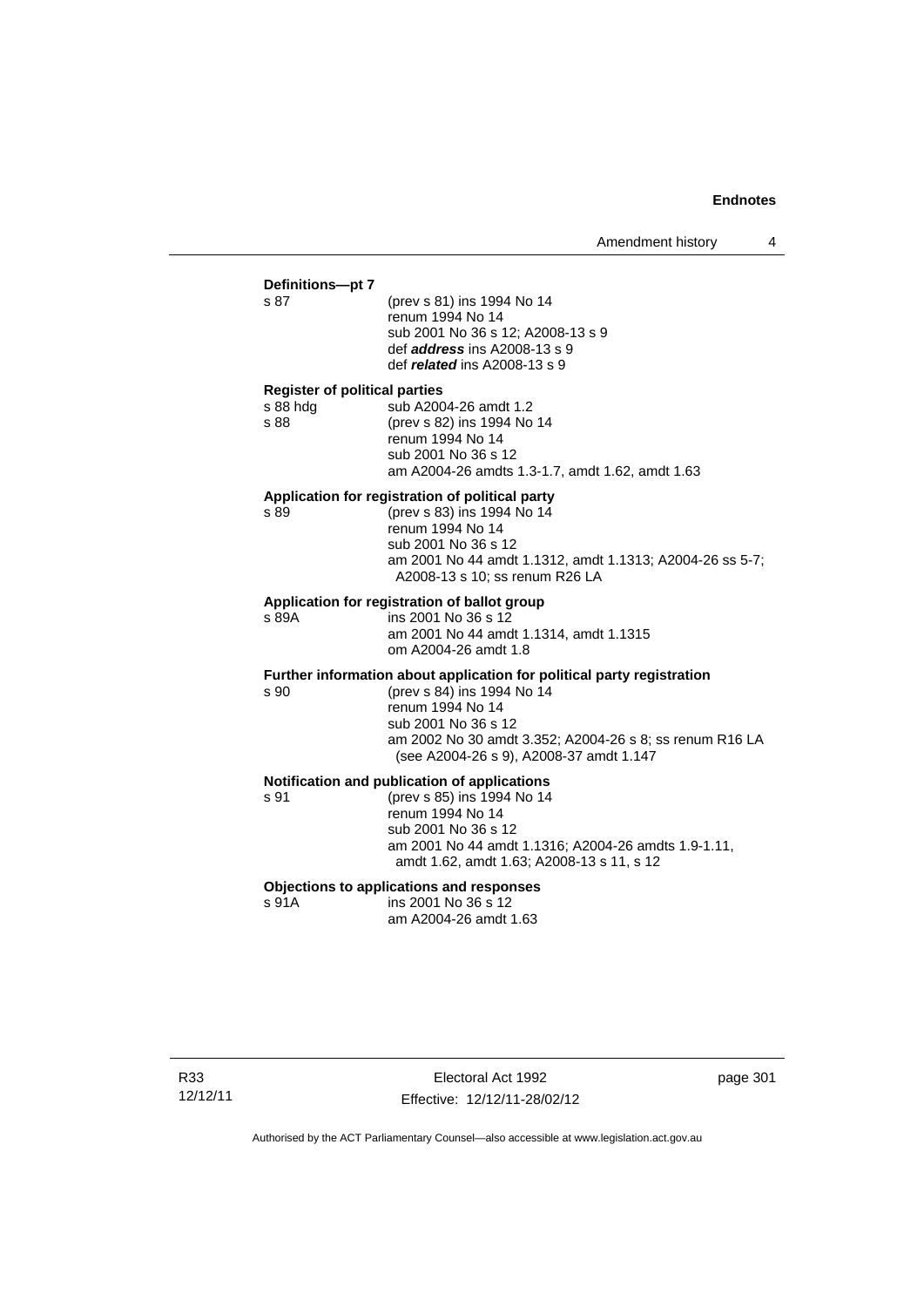4 Amendment history

| <b>Registration of political parties</b><br>s 92 hdg<br>s 92 | sub A2004-26 amdt 1.12<br>(prev s 86) ins 1994 No 14<br>renum 1994 No 14<br>sub 2001 No 36 s 12<br>am 2001 No 44 amdt 1.1317; A2004-26 amdt 1.13, amdt 1.62,<br>amdt 1.63, A2008-37 amdt 1.147                                                                                                       |  |
|--------------------------------------------------------------|------------------------------------------------------------------------------------------------------------------------------------------------------------------------------------------------------------------------------------------------------------------------------------------------------|--|
| s 93                                                         | Refusal of applications for registration<br>(prev s 87) ins 1994 No 14<br>renum 1994 No 14<br>am 1997 No 91<br>sub 2001 No 36 s 12<br>am A2004-26 s 10, amdts 1.14-1.16, amdt 1.62, amdt 1.63,<br>amdt 1.65; pars renum R16 LA (see A2004-26 amdt 1.66);<br>A2008-13 s 13, s 14, A2008-37 amdt 1.147 |  |
| s 94                                                         | Amendment of applications for registration<br>(prev s 88) ins 1994 No 14<br>renum 1994 No 14<br>sub 2001 No 36 s 12<br>am A2004-26 amdt 1.63                                                                                                                                                         |  |
| Changes to particulars in register<br>s 95                   | (prev s 89) ins 1994 No 14<br>renum 1994 No 14<br>am 1997 No 91<br>sub 2001 No 36 s 12<br>am A2004-26 amdt 1.17, amdt 1.18, amdt 1.65; ss renum R16<br>LA (see A2004-26 amdt 1.66)                                                                                                                   |  |
| s 95A                                                        | Objection to continued use of name<br>ins 2001 No 36 s 12<br>am A2004-26 amdt 1.61                                                                                                                                                                                                                   |  |
| s 95B                                                        | When certain action cannot be taken<br>ins A2004-26 s 11                                                                                                                                                                                                                                             |  |
| s 96                                                         | No action under pt 7 during pre-election period<br>(prev s 90) ins 1994 No 14<br>renum 1994 No 14<br>sub 2001 No 36 s 12<br>am A2004-26 amdt 1.63                                                                                                                                                    |  |
| Who can be a registered officer                              |                                                                                                                                                                                                                                                                                                      |  |

s 96A ins 1997 No 91 sub 2001 No 36 s 12 am A2004-26 amdt 1.65

page 302 Electoral Act 1992 Effective: 12/12/11-28/02/12

R33 12/12/11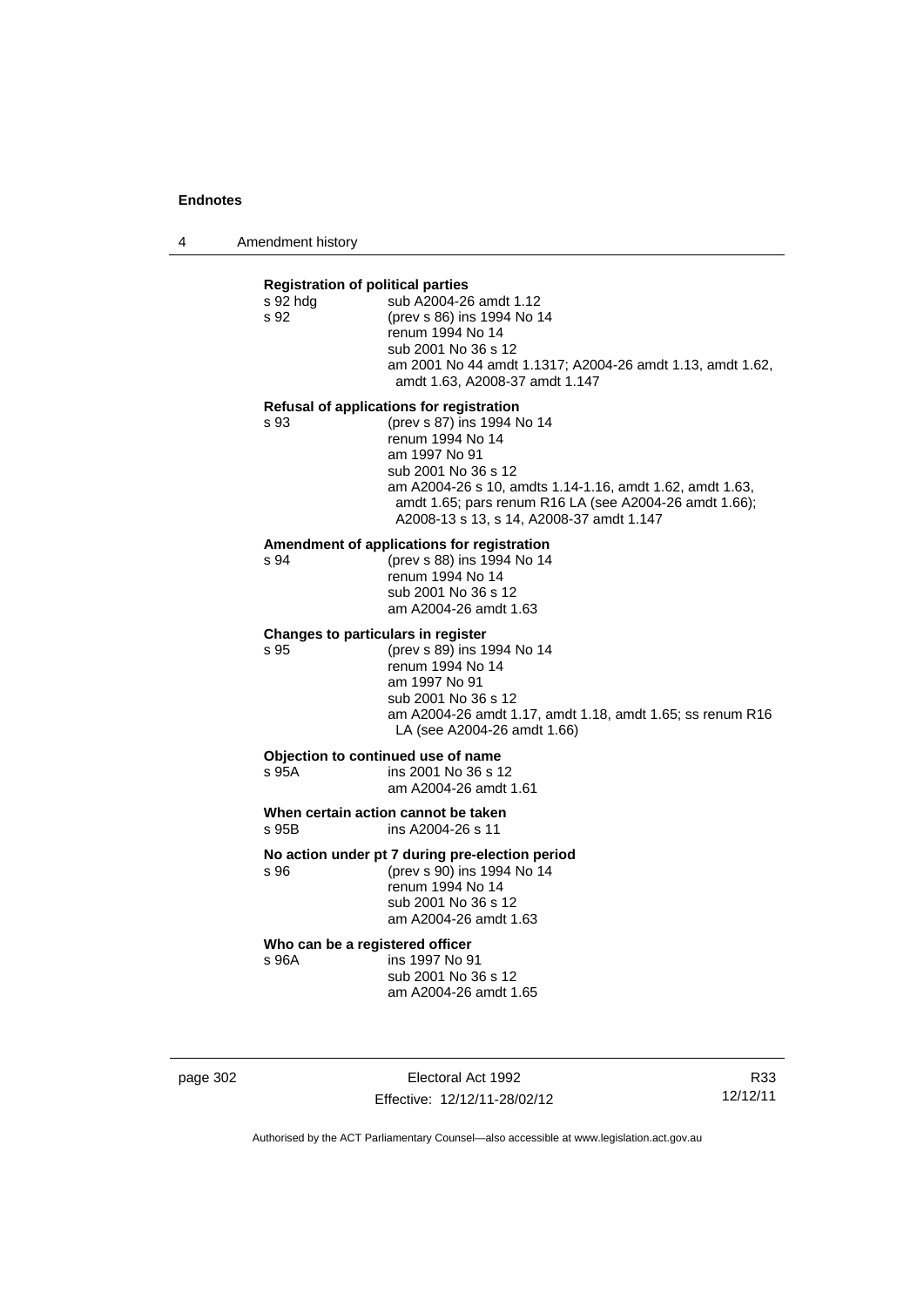## **Deputy registered officer**<br>s 97 (prev s

(prev s 91) ins 1994 No 14 renum 1994 No 14 am 1997 No 91 sub 2001 No 36 s 12 am A2004-26 amdt 1.19, amdt 1.62, amdt 1.65

#### **Information about political parties**

s 97A ins 2001 No 36 s 12 sub A2004-26 s 12

#### **Cancellation of registration of political parties**

| s 98 hdg | sub A2004-26 amdt 1.20                                 |
|----------|--------------------------------------------------------|
| s 98     | (prev s 92) ins 1994 No 14                             |
|          | renum 1994 No 14                                       |
|          | am 1997 No 91                                          |
|          | sub 2001 No 36 s 12                                    |
|          | am 2001 No 44 amdts 1.1318-1.1321; A2004-26            |
|          | amdts 1.21-1.25, amdt 1.62, amdt 1.65; ss renum R16 LA |
|          | (see A2004-26 amdt 1.66); A2008-37 amdt 1.147          |
|          |                                                        |

## **Use of party name after cancellation**

|          | Use of party name after cancellation                   |
|----------|--------------------------------------------------------|
| s 99 hda | sub A2004-26 amdt 1.26                                 |
| s 99     | (prev s 93) ins 1994 No 14                             |
|          | renum 1994 No 14                                       |
|          | sub 2001 No 36 s 12                                    |
|          | am A2004-26 amdt 1.27, amdt 1.28; ss renum R16 LA (see |
|          | A2004-26 amdt 1.66)                                    |

#### **General requirements about constitutions of registered parties**  ins 2001 No 36 s 12

**Timing of elections**  ins 1994 No 14

#### **Ordinary elections**

s 99<br>s 99

| s 100 | (prev s 94) ins 1994 No 14                         |
|-------|----------------------------------------------------|
|       | renum 1994 No 14                                   |
|       | am 1997 No 38; 2002 No 30 amdt 3.286; A2003-54 s 4 |

#### **Extraordinary elections**

| s 101       | (prev s 95) ins 1994 No 14<br>renum 1994 No 14 |
|-------------|------------------------------------------------|
|             | am 2001 No 44 amdt 1.1322: A2011-28 amdt 3.77  |
| Polling dav |                                                |

# **Polling day**

(prev s 96) ins 1994 No 14 renum 1994 No 14 sub 2002 No 30 amdt 3.287

R33 12/12/11

Electoral Act 1992 Effective: 12/12/11-28/02/12 page 303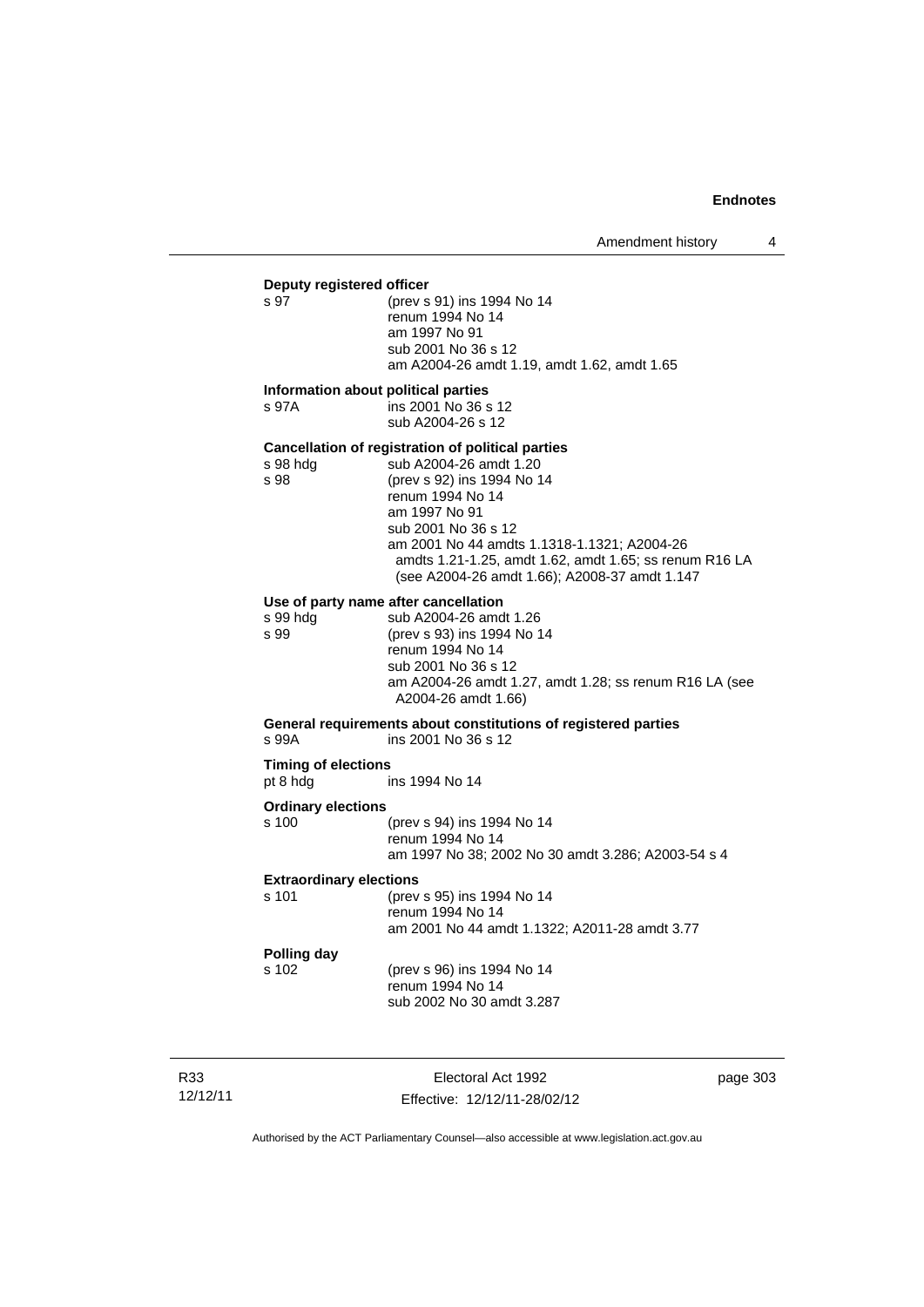4 Amendment history

| <b>Arrangements for elections</b><br>pt 9 hdg | ins 1994 No 14                                                                                                                                                                                                                                                                                                         |
|-----------------------------------------------|------------------------------------------------------------------------------------------------------------------------------------------------------------------------------------------------------------------------------------------------------------------------------------------------------------------------|
| <b>Nominations</b><br>div 9.1 hdg             | (prev pt 9 div 1 hdg) renum LA (see 2000 No 76 s 24)                                                                                                                                                                                                                                                                   |
| <b>Eligibility-MLAs</b><br>s 103              | (prev s 97) ins 1994 No 14<br>renum 1994 No 14<br>am 2002 No 30 amdt 3.288; A2006-23 amdts 1.184-1.186;<br>ss renum R21 LA (see A2006-23 amdt 1.187)                                                                                                                                                                   |
| <b>Qualifications for nomination</b><br>s 104 | (prev s 98) ins 1994 No 14<br>renum 1994 No 14                                                                                                                                                                                                                                                                         |
| <b>Candidates to be nominated</b><br>s 105    | (prev s 99) ins 1994 No 14<br>renum 1994 No 14<br>am 1994 No 78; 2001 No 36 s 13, s 14, amdt 1.17; LA (see<br>2001 No 36 amdt 1.99); 2001 No 44 amdt 1.1323; ss renum<br>(see 2002 No 11 amdt 2.34); 2002 No 11 amdt 2.35; A2004-<br>26 amdt 1.29, amdt 1.62, amdt 1.65; pars renum R16 LA<br>(see A2004-26 amdt 1.66) |
| <b>Multiple nominations invalid</b><br>s 106  | (prev s 100) ins 1994 No 14<br>renum 1994 No 14                                                                                                                                                                                                                                                                        |
| s 107                                         | Withdrawal etc of consent to nomination<br>(prev s 101) ins 1994 No 14<br>renum 1994 No 14                                                                                                                                                                                                                             |
| <b>Place and hour of nomination</b><br>s 108  | (prev s 102) ins 1994 No 14<br>renum 1994 No 14<br>am 1994 No 78; LA (see 2001 No 36 amdt 1.99); 2001 No 38<br>s 4; 2001 No 44 amdt 1.1324; 2002 No 11 amdt 2.36; A2011-<br>28 amdt 3.77                                                                                                                               |
| <b>Declaration of candidates</b><br>s 109     | (prev s 103) ins 1994 No 14<br>renum 1994 No 14<br>am 2001 No 36 amdt 1.18; A2004-26 amdt 1.65                                                                                                                                                                                                                         |
| <b>Rejection of nominations</b><br>s 110      | (prev s 104) ins 1994 No 14<br>renum 1994 No 14<br>sub 2001 No 36 s 15<br>am 2002 No 30 amdt 3.352                                                                                                                                                                                                                     |

page 304 Electoral Act 1992 Effective: 12/12/11-28/02/12

R33 12/12/11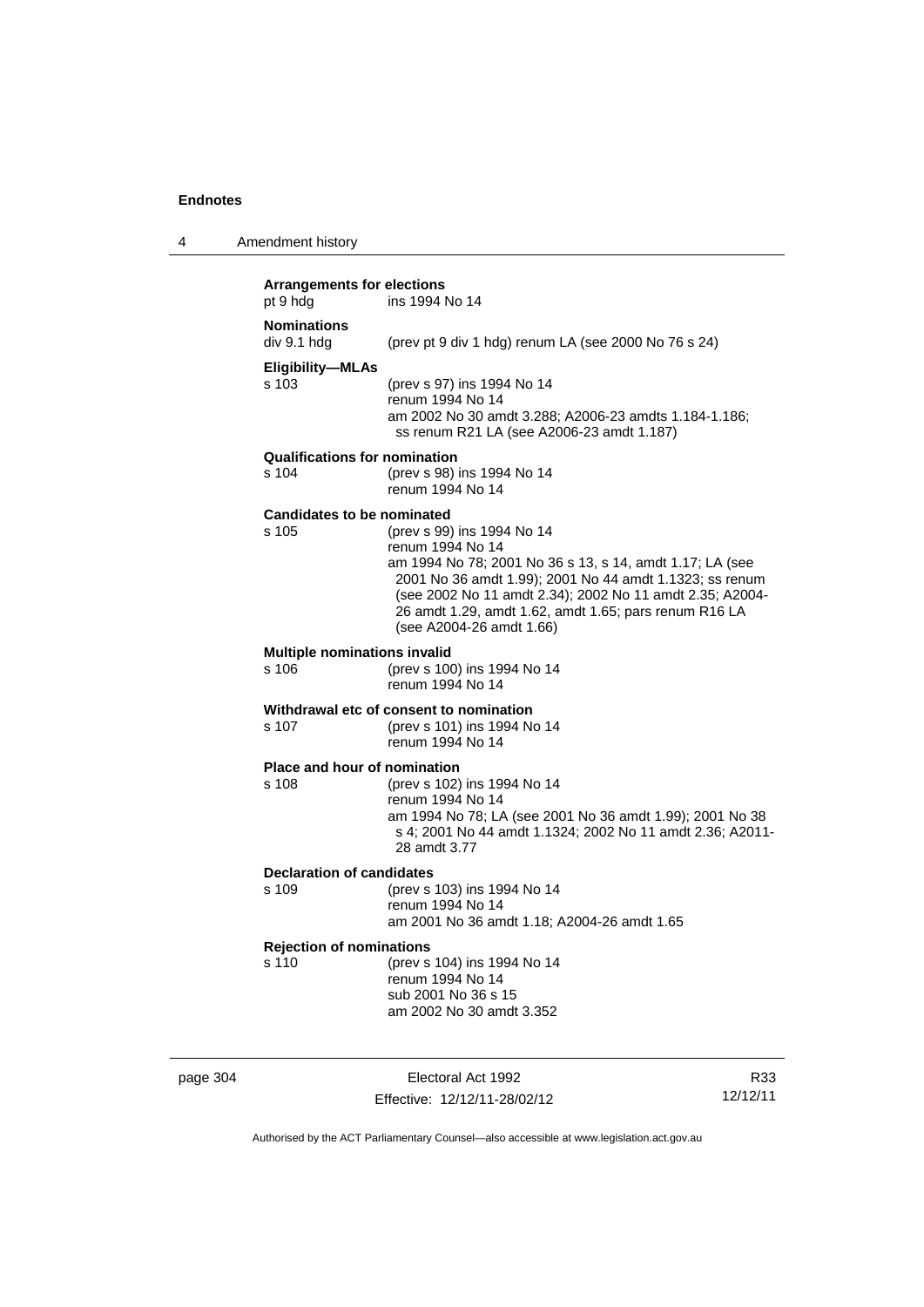| (prev s 105) ins 1994 No 14<br>renum 1994 No 14<br>Death of candidate before polling day<br>(prev s 106) ins 1994 No 14<br>renum 1994 No 14<br>Deposit-return or forfeiture<br>(prev s 107) ins 1994 No 14<br>renum 1994 No 14<br>(prev pt 9 div 2 hdg) renum LA (see 2000 No 76 s 24)<br>(prev s 108) ins 1994 No 14<br>renum 1994 No 14<br>am 2000 No 76 s 5; LA (see 2001 No 36 amdt 1.99); 2001 |
|-----------------------------------------------------------------------------------------------------------------------------------------------------------------------------------------------------------------------------------------------------------------------------------------------------------------------------------------------------------------------------------------------------|
|                                                                                                                                                                                                                                                                                                                                                                                                     |
|                                                                                                                                                                                                                                                                                                                                                                                                     |
|                                                                                                                                                                                                                                                                                                                                                                                                     |
|                                                                                                                                                                                                                                                                                                                                                                                                     |
| No 44 amdt 1.1325, amdt 1.1326; 2002 No 30 amdt 3.289                                                                                                                                                                                                                                                                                                                                               |
| <b>Grouping of candidates' names</b><br>(prev s 109) ins 1994 No 14<br>renum 1994 No 14<br>am 2001 No 36 amdt 1.19; 2002 No 30 amdt 3.290; A2004-26<br>amdt 1.65; A2008-13 s 15                                                                                                                                                                                                                     |
| <b>Printing of ballot papers</b><br>(prev s 110) ins 1994 No 14<br>renum 1994 No 14<br>am 2001 No 38 ss 5-8; 2002 No 30 amdt 3.291, amdt 3.292                                                                                                                                                                                                                                                      |
| <b>Names on ballot papers</b><br>(prev s 111) ins 1994 No 14<br>renum 1994 No 14<br>am 1994 No 78<br>sub 2001 No 36 s 16<br>am A2004-26 amdts 1.30-1.32; pars renum R16 LA (see<br>A2004-26 amdt 1.66)                                                                                                                                                                                              |
| Draw for positions on ballot papers<br>(prev s 112) ins 1994 No 14<br>renum 1994 No 14                                                                                                                                                                                                                                                                                                              |
| Electronic voting devices and vote counting programs<br>(prev div 9.2A) ins 2000 No 76 s 6<br>renum LA (see 2000 No 76 s 24)                                                                                                                                                                                                                                                                        |
|                                                                                                                                                                                                                                                                                                                                                                                                     |

R33 12/12/11

Electoral Act 1992 Effective: 12/12/11-28/02/12 page 305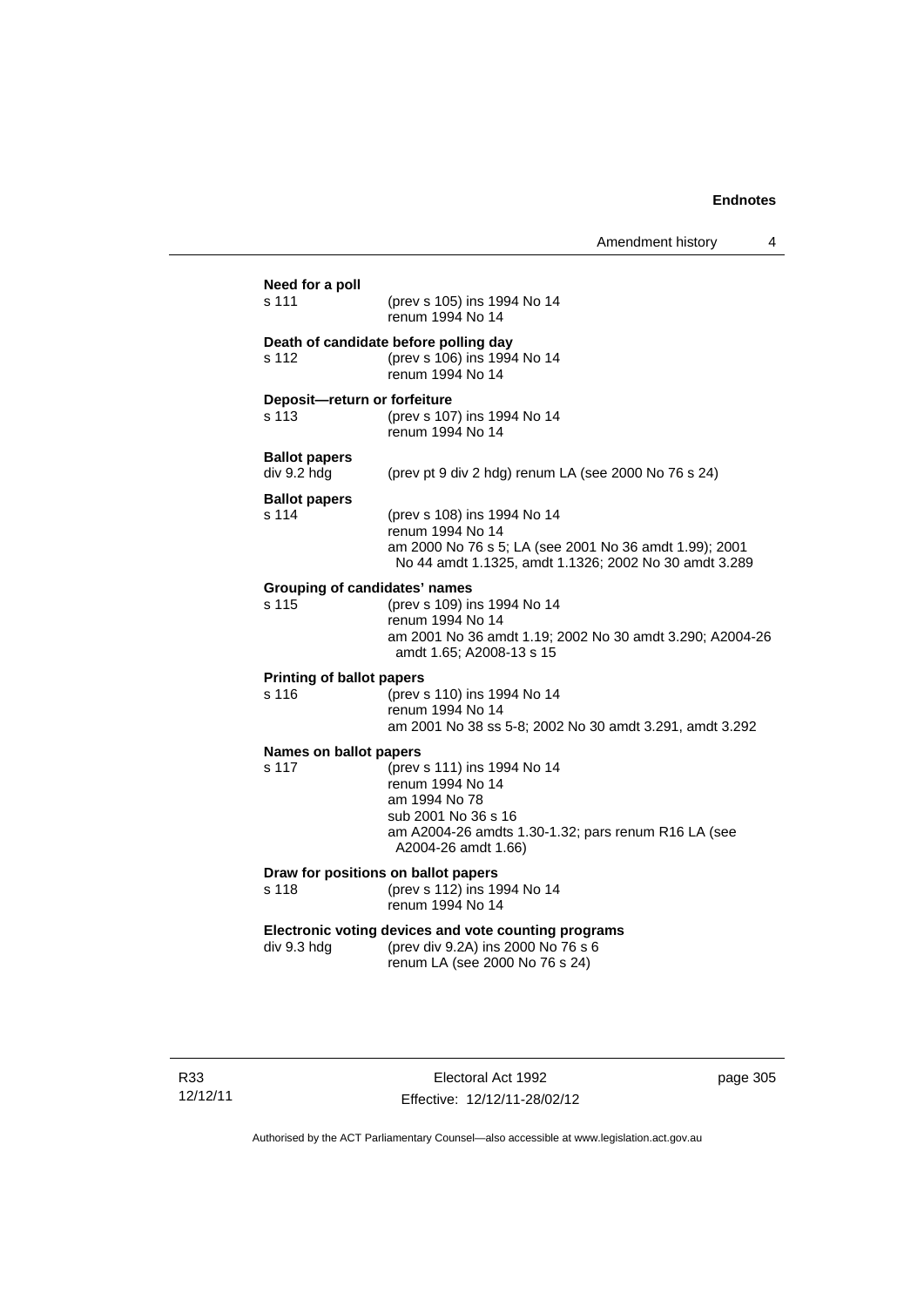4 Amendment history page 306 Electoral Act 1992 R33 12/12/11 **Approval of computer program for electronic voting and vote counting** s 118A ins 2000 No 76 s 6 am 2001 No 44 amdt 1.1327 am LA (see 2001 No 36 amdt 1.99); A2008-13 s 18; ss renum R26 LA **Security of electronic voting devices and related material**  s 118B ins 2000 No 76 s 6 **Miscellaneous**  (prev pt 9 div 3 hdg) renum LA (see 2000 No 76 s  $24$ ) **Polling places and scrutiny centres**  s 119 (prev s 113) ins 1994 No 14 renum 1994 No 14 am 2001 No 36 amdt 1.20; LA (see 2001 No 36 amdt 1.99); 2001 No 44 amdt 1.1328, amdt 1.1329; A2011-28 amdt 3.62 **Administrative arrangements** s 120 (prev s 114) ins 1994 No 14 renum 1994 No 14 am 2000 No 76 s 7; 2001 No 44 amdt 1.1330 **Certified lists of electors**<br>s 121 (prev s (prev s 115) ins 1994 No 14 renum 1994 No 14 **Use of information from certified lists** s 121A ins 2001 No 36 s 17 **Scrutineers—appointment** s 122 (prev s 116) ins 1994 No 14 renum 1994 No 14 am 2001 No 44 amdt 1.1331, amdt 1.1332 **Scrutineers—conduct** s 123 (prev s 117) ins 1994 No 14 renum 1994 No 14 am 1998 No 54; 2002 No 30 amdt 3.293 **Participation by candidates in conduct of election** s 124 (prev s 118) ins 1994 No 14 renum 1994 No 14 **Determining matters by lot** s 125 (prev s 119) ins 1994 No 14 renum 1994 No 14 am 2001 No 44 amdt 1.1333; A2011-28 amdt 3.63 **Supplementary elections** s 126 (prev s 120) ins 1994 No 14 renum 1994 No 14

Authorised by the ACT Parliamentary Counsel—also accessible at www.legislation.act.gov.au

Effective: 12/12/11-28/02/12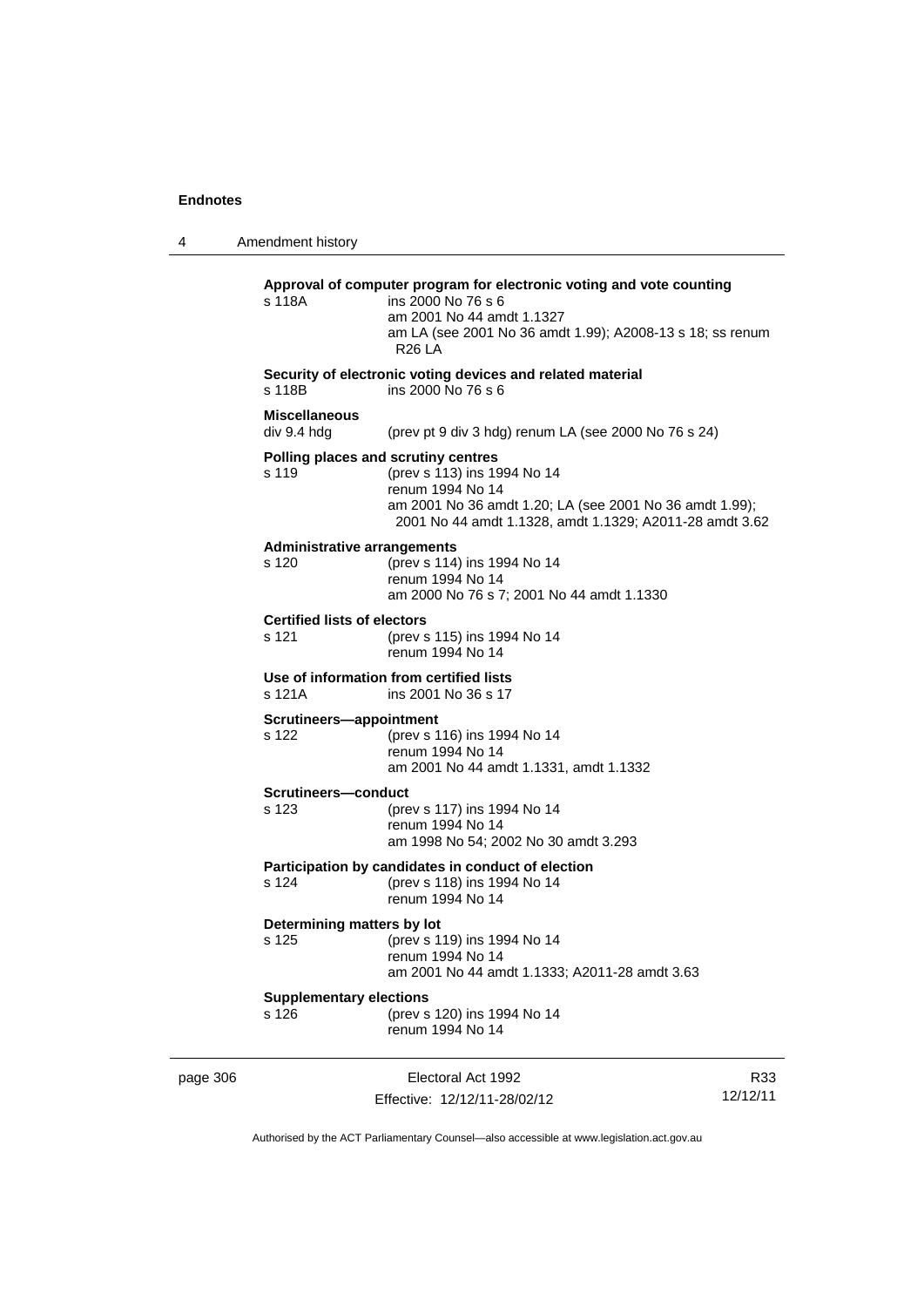| Voting<br>pt 10 hdg                                        | ins 1994 No 14                                                                                                                                      |
|------------------------------------------------------------|-----------------------------------------------------------------------------------------------------------------------------------------------------|
| General<br>div 10.1 h dq                                   | (prev pt 10 div 1 hdg) renum LA (see 2000 No 76 s 24)                                                                                               |
| <b>Meaning of authorised witness</b><br>s 127 hdg<br>s 127 | sub 2001 No 36 amdt 1.21<br>(prev s 121) ins 1994 No 14<br>renum 1994 No 14                                                                         |
| <b>Entitlement to vote</b>                                 |                                                                                                                                                     |
| s 128                                                      | (prev s 122) ins 1994 No 14<br>renum 1994 No 14; 2001 No 36 amdt 1.99<br>am 1997 No 91; LA (see 2001 No 36 amdt 1.99)                               |
| <b>Compulsory voting</b>                                   |                                                                                                                                                     |
| s 129                                                      | (prev s 123) ins 1994 No 14<br>renum 1994 No 14<br>am 1998 No 54                                                                                    |
| Multiple votes prohibited<br>s 130                         | (prev s 124) ins 1994 No 14<br>renum 1994 No 14<br>am 1998 No 54                                                                                    |
| <b>Procedures for voting</b><br>s 131                      | (prev s 125) ins 1994 No 14<br>renum 1994 No 14<br>am 1997 No 91; 2000 No 76 s 8; LA (see 2001 No 36<br>amdt 1.99); A2006-23 amdt 1.188, amdt 1.189 |
| Manner of recording vote<br>s 132                          | (prev s 126) ins 1994 No 14<br>renum 1994 No 14                                                                                                     |
| Ordinary voting at a polling place<br>div 10.2 hdg         | (prev pt 10 div 2 hdg) am 1997 No 91<br>renum LA (see 2000 No 76 s 24)                                                                              |
| <b>Claims to vote</b><br>s 133                             | (prev s 127) ins 1994 No 14<br>renum 1994 No 14<br>am 1997 No 91; LA (see 2001 No 36 amdt 1.99)                                                     |
| Voting in private<br>s 134                                 | (prev s 128) ins 1994 No 14<br>renum 1994 No 14                                                                                                     |

R33 12/12/11

Electoral Act 1992 Effective: 12/12/11-28/02/12 page 307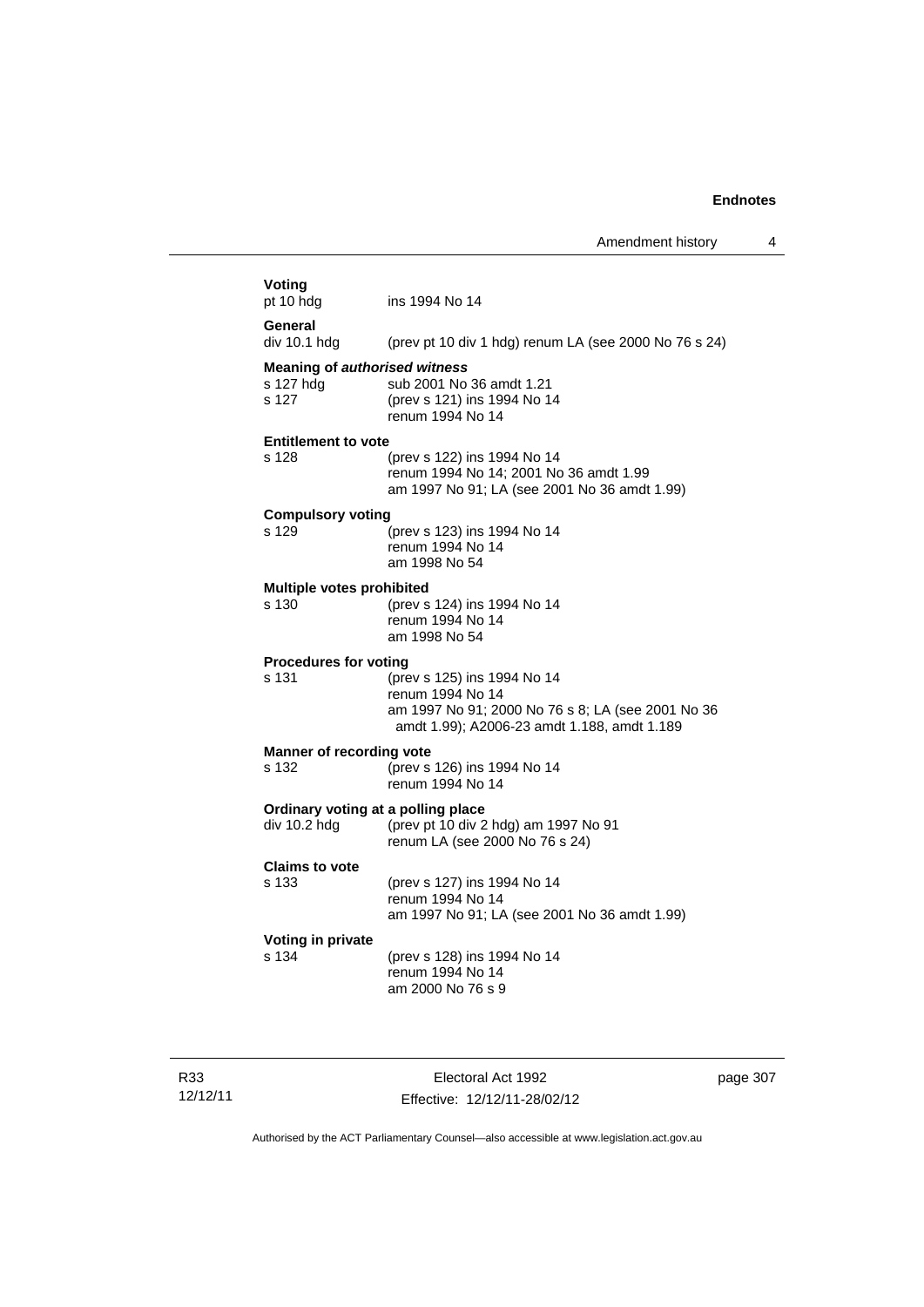4 Amendment history

|          | div 10.3 hdg                                          | Declaration voting at a polling place<br>(prev pt 10 div 3 hdg) am 1997 No 91<br>renum LA (see 2000 No 76 s 24)                                                                                                                                                                           |     |
|----------|-------------------------------------------------------|-------------------------------------------------------------------------------------------------------------------------------------------------------------------------------------------------------------------------------------------------------------------------------------------|-----|
|          | s 135                                                 | Declaration voting at polling places<br>(prev s 129) ins 1994 No 14<br>renum 1994 No 14<br>am 1997 No 91; 2001 No 44 amdt 1.1334, amdt 1.1335                                                                                                                                             |     |
|          | div 10.4 hdg                                          | Voting otherwise than at a polling place<br>(prev pt 10 div 3A hdg) ins 1997 No 91<br>renum LA (see 2000 No 76 s 24)                                                                                                                                                                      |     |
|          | <b>Definitions for div 10.4</b><br>s 136 hdg<br>s 136 | sub 2001 No 36 amdt 1.22<br>(prev s 130) ins 1994 No 14<br>renum 1994 No 14<br>sub 1997 No 91; A2004-26 s 13<br>def eligible elector om A2008-13 s 17                                                                                                                                     |     |
|          | s 136A                                                | Applications for postal voting papers<br>ins 1997 No 91<br>am LA (see 2001 No 36 amdt 1.99); 2001 No 44 amdt 1.1336,<br>amdt 1.1337; 2002 No 30 amdt 3.294<br>sub A2004-26 s 14<br>am A2008-13 s 18, s 19; ss renum R26 LA                                                                |     |
|          | s 136B hdg<br>s 136B                                  | Ordinary or declaration voting in ACT before polling day<br>sub 2001 No 36 amdt 1.23<br>ins 1997 No 91<br>am 2001 No 36 s 18; LA (see 2001 No 36 amdt 1.99); 2001<br>No 44 amdts 1.1338-1.1341; 2002 No 30 amdt 3.295,<br>amdt 3.296; A2008-13 ss 20-26; A2011-28 amdt 3.64,<br>amdt 3.77 |     |
|          | s 136C hdg<br>s 136C                                  | Declaration voting outside ACT on or before polling day<br>sub 2001 No 36 amdt 1.24<br>ins 1997 No 91<br>am 2001 No 36 s 19; LA (see 2001 No 36 amdt 1.99); 2001<br>No 44 amdts 1.1342-1.1345; 2002 No 30 amdt 3.296;<br>A2008-13 ss 27-30; A2011-28 amdt 3.65, amdt 3.77                 |     |
|          | s 137                                                 | Record of issue of declaration voting papers<br>(prev s 131) ins 1994 No 14<br>renum 1994 No 14<br>am 1997 No 91; 2001 No 36 amdt 1.25                                                                                                                                                    |     |
|          | <b>Inspection of records</b><br>s 138                 | (prev s 132) ins 1994 No 14<br>renum 1994 No 14                                                                                                                                                                                                                                           |     |
| page 308 |                                                       | Electoral Act 1992                                                                                                                                                                                                                                                                        | R33 |

Effective: 12/12/11-28/02/12

R33 12/12/11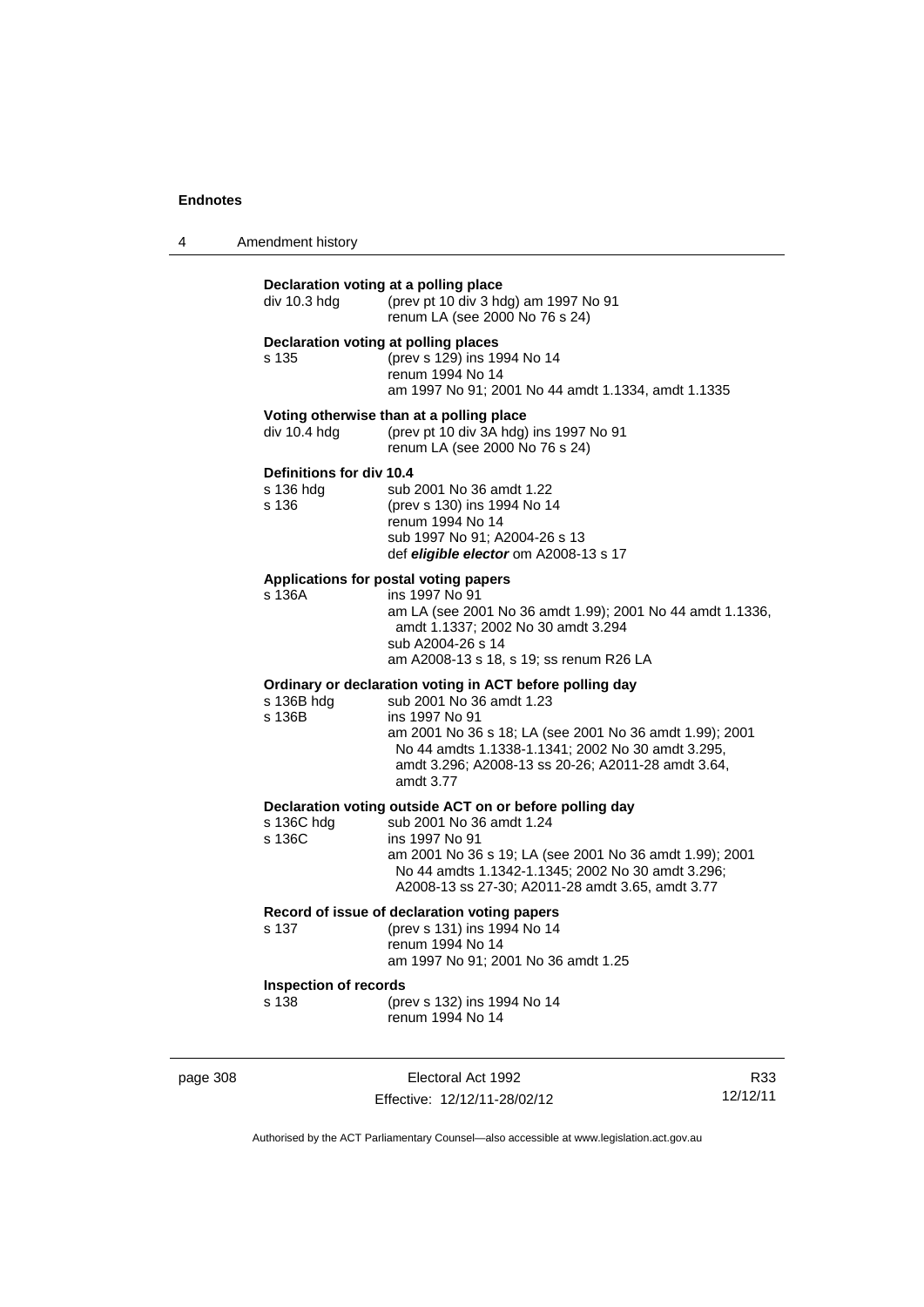### **Receipt of declaration voting papers** s 139 (prev s 133) ins 1994 No 14 renum 1994 No 14 am 1997 No 91; 2002 No 30 amdt 3.297 **Registered declaration voters** s 140 (prev s 134) ins 1994 No 14 renum 1994 No 14 am 2002 No 30 amdt 3.298 **Issue of voting papers to registered declaration voters** s 141 (prev s 135) ins 1994 No 14 renum 1994 No 14 am 1997 No 91; 2002 No 30 amdt 3.299; A2004-26 s 15 **Correcting formal errors** s 142 (prev s 136) ins 1994 No 14 renum 1994 No 14 **Soliciting applications for postal declaration votes** s 143 (prev s 137) ins 1994 No 14 renum 1994 No 14 am 1997 No 91; 1998 No 54 sub 2001 No 36 s 20; A2004-26 s 16 am A2008-13 s 31, s 32; ss renum R26 LA **Transmission of applications for postal declaration votes** s 144 (prev s 138) ins 1994 No 14 renum 1994 No 14 am 1998 No 54 **Requirements for casting postal votes**   $ins A2004-26 s 17$ **Interference with declaration voting** s 145 (prev s 139) ins 1994 No 14 renum 1994 No 14 am 1998 No 54 **Soliciting completed declaration votes**<br>s 146 (prev s 140) ins 1994 (prev s 140) ins 1994 No 14 renum 1994 No 14 am 1998 No 54 **Transmission of completed declaration votes** s 147 (prev s 141) ins 1994 No 14 renum 1994 No 14 am 1998 No 54

R33 12/12/11

Electoral Act 1992 Effective: 12/12/11-28/02/12 page 309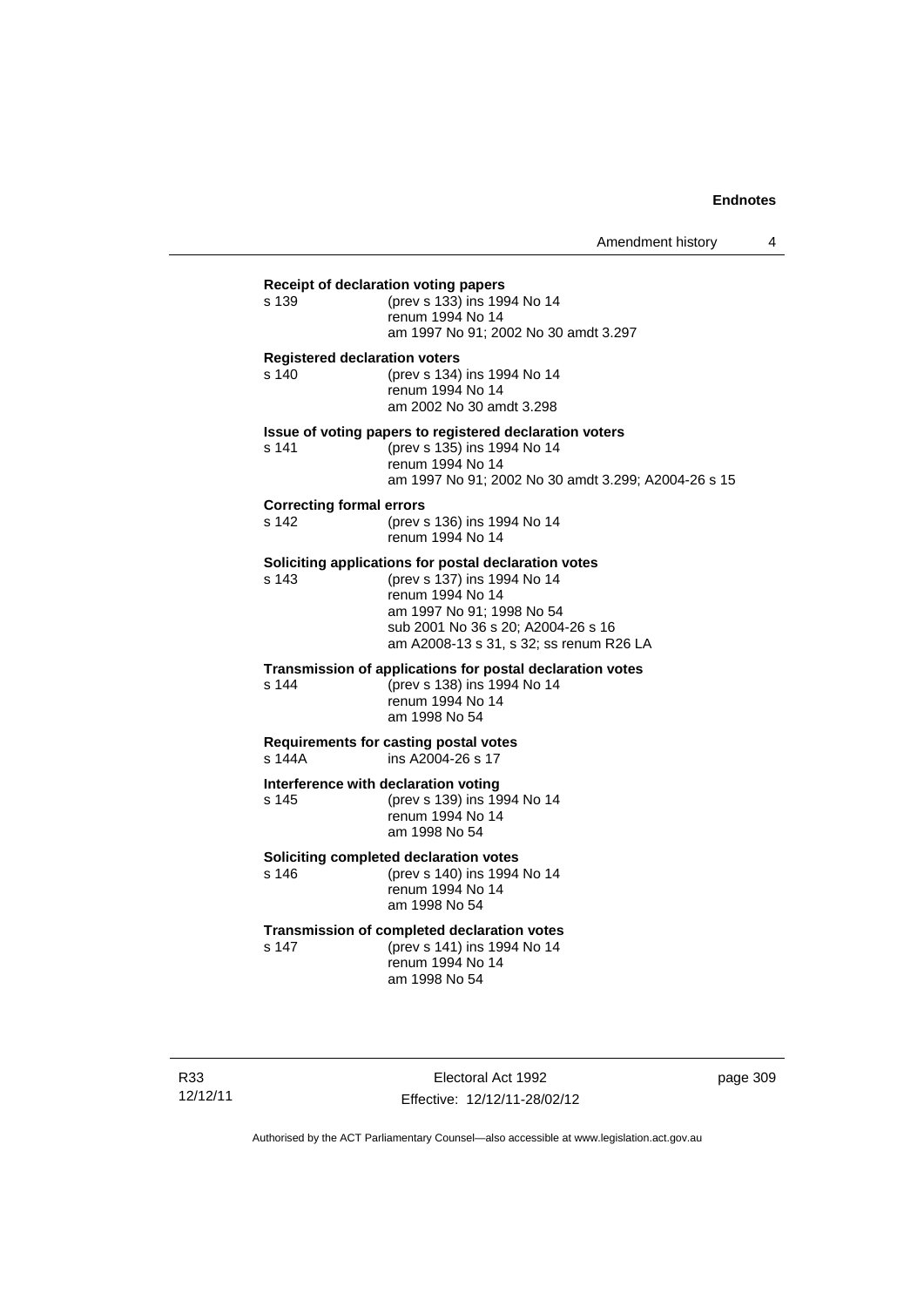4 Amendment history **Opening envelopes containing declaration votes**<br>s 148 (prev s 142) ins 1994 No 14 (prev s 142) ins 1994 No 14 renum 1994 No 14 am 1998 No 54 **Mobile polling**  div 10.5 hdg (prev pt 10 div 4 hdg) renum LA (see 2000 No 76 S24) **Definitions for div 4** s 149 hdg sub 2001 No 36 amdt 1.26<br>s 149 (prev s 143) ins 1994 No 14 s 149 (prev s 143) ins 1994 No 14 renum 1994 No 14 def *registered medical practitioner* om 2001 No 36 amdt 1.27 def *remand centre* om A2006-23 amdt 1.190 def *special hospital* sub 2001 No 44 amdt 1.1347 **Declaration of special hospitals**<br>s 149A ins 2001 No 4 ins 2001 No 44 amdt 1.1348 am A2011-28 amdt 3.77 **Mobile polling—institutions** s 150 (prev s 144) ins 1994 No 14 renum 1994 No 14 am A2006-23 amdt 1.191 **Functions of visiting officers** s 151 (prev s 145) ins 1994 No 14 renum 1994 No 14; 2001 No 36 amdt 1.99 am 1995 No 33; 2001 No 36 s 21, amdt 1.28; LA (see 2001 No 36 amdt 1.99); A2006-23 amdt 1.192, amdt 1.193 **Failure to visit institution** s 152 (prev s 146) ins 1994 No 14 renum 1994 No 14 **Custody of ballot boxes and electoral papers** s 153 (prev s 147) ins 1994 No 14 renum 1994 No 14 **Miscellaneous**  div 10.6 hdg (prev pt 10 div 5 hdg) renum LA (see 2000 No 76 s 24) **Arrangements at polling places** s 154 (prev s 148) ins 1994 No 14 renum 1994 No 14 **Particulars on ballot papers before issue** s 155 (prev s 149) ins 1994 No 14 renum 1994 No 14

| page 310 |  |
|----------|--|
|----------|--|

Electoral Act 1992 Effective: 12/12/11-28/02/12

R33 12/12/11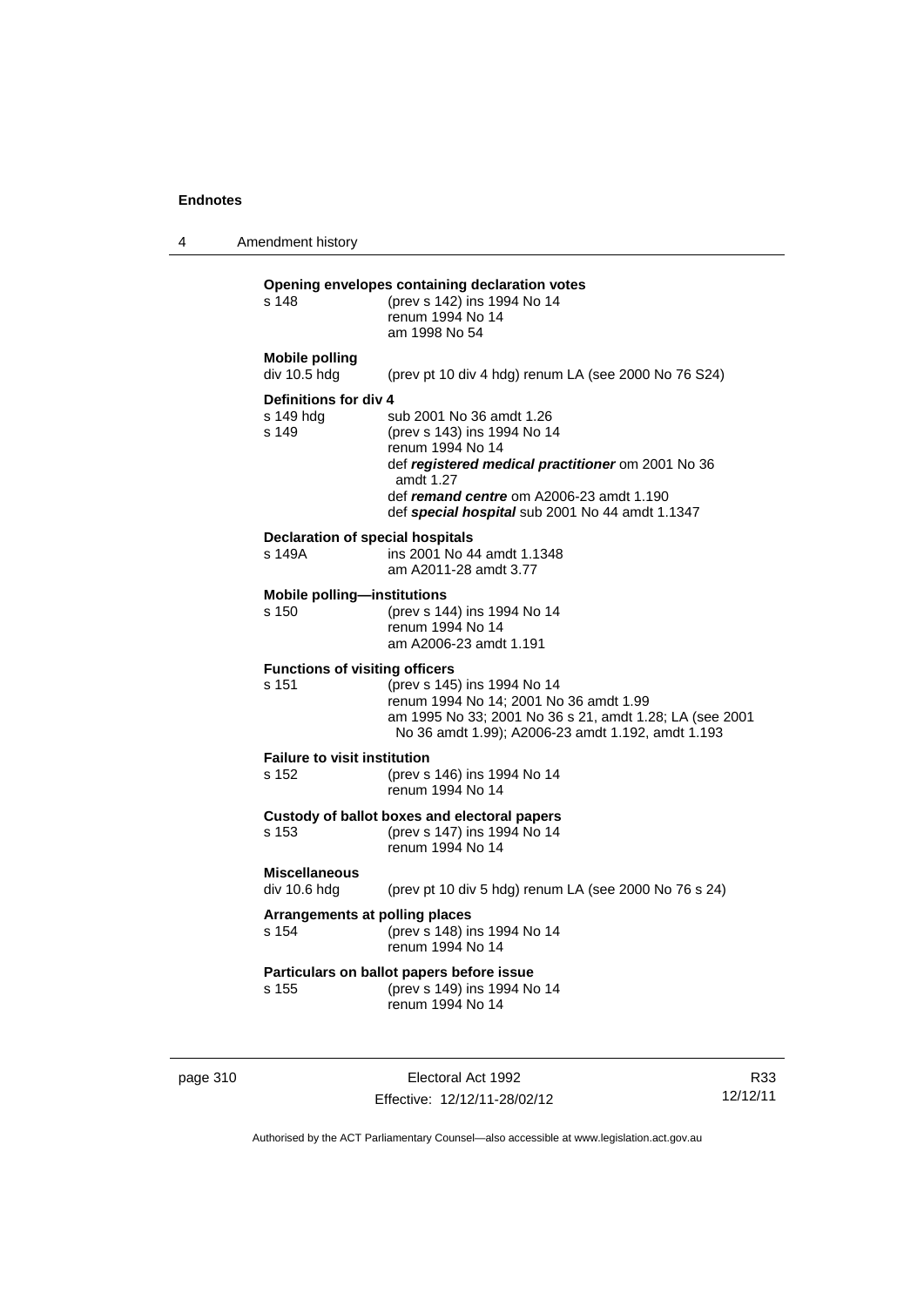| s 156                                  | (prev s 150) ins 1994 No 14<br>renum 1994 No 14                                                                                                                                                                                 |
|----------------------------------------|---------------------------------------------------------------------------------------------------------------------------------------------------------------------------------------------------------------------------------|
| s 156A                                 | Assistance to voters unable to enter polling place<br>ins 2001 No 36 s 22                                                                                                                                                       |
| <b>Spoilt ballot papers</b><br>s 157   | (prev s 151) ins 1994 No 14<br>renum 1994 No 14<br>am 2000 No 76 s 10                                                                                                                                                           |
| s 158                                  | Custody of ballot boxes and electoral papers<br>(prev s 152) ins 1994 No 14<br>renum 1994 No 14                                                                                                                                 |
| s 159                                  | <b>Extension of time for conducting elections</b><br>(prev s 153) ins 1994 No 14<br>renum 1994 No 14<br>am 2001 No 36 amdt 1.29; LA (see 2001 No 36 amdt<br>1.99) 2001 No 44 amdt 1.1349, amdt 1.1350; 2002 No 30<br>amdt 3.300 |
| s 160                                  | Suspension and adjournment of polling<br>(prev s 154) ins 1994 No 14<br>renum 1994 No 14<br>am LA (see 2001 No 36 amdt 1.99); 2001 No 44 amdts<br>1.1351-1.1353; 2002 No 30 amdt 3.300; A2011-28<br>amdt 3.66; ss renum R32 LA  |
| <b>Failure to vote</b><br>div 10.7 hdg | (prev pt 10 div 6 hdg) renum LA (see 2000 No 76 s 24)                                                                                                                                                                           |
| <b>Default notice</b><br>s 161         | (prev s 155) ins 1994 No 14<br>renum 1994 No 14<br>am 2001 No 44 amdt 1.1354, amdt 1.1355                                                                                                                                       |
| <b>First notice</b><br>s 162           | (prev s 156) ins 1994 No 14<br>renum 1994 No 14                                                                                                                                                                                 |
| <b>Second notice</b><br>s 163          | (prev s 157) ins 1994 No 14<br>renum 1994 No 14                                                                                                                                                                                 |
| <b>Final notice</b><br>s 164           | (prev s 158) ins 1994 No 14<br>renum 1994 No 14                                                                                                                                                                                 |

R33 12/12/11

Electoral Act 1992 Effective: 12/12/11-28/02/12 page 311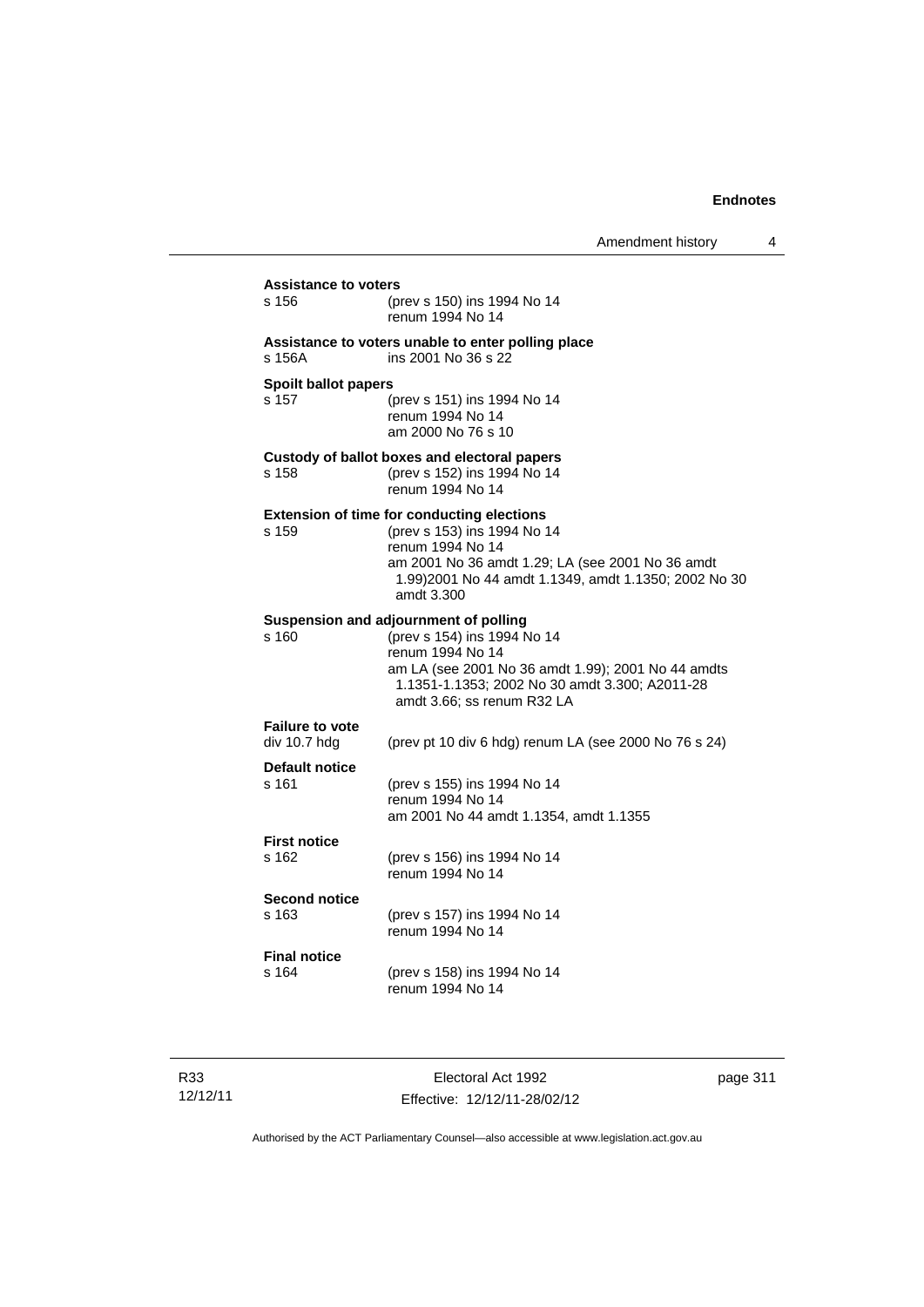4 Amendment history

| Discharge of liability<br>s 165<br>(prev s 159) ins 1994 No 14<br>renum 1994 No 14        |                                                                                                                                                                     |  |
|-------------------------------------------------------------------------------------------|---------------------------------------------------------------------------------------------------------------------------------------------------------------------|--|
| Response on behalf of elector<br>s 166                                                    | (prev s 160) ins 1994 No 14<br>renum 1994 No 14                                                                                                                     |  |
| <b>Polling in Antarctica</b><br>pt 11 hdg                                                 | ins 1994 No 14                                                                                                                                                      |  |
| Definitions for pt 11<br>s 167 hdg<br>s 167                                               | sub 2001 No 36 amdt 1.30<br>(prev s 161) ins 1994 No 14<br>renum 1994 No 14<br>am 2001 No 36 amdt 1.31, amdt 1.32<br>def <i>transmit</i> sub 2001 No 44 amdt 1.1356 |  |
| Declaration of ship as a station<br>s 167A                                                | ins 2001 No 36 amdt 1.32                                                                                                                                            |  |
| Approval of ways of transmission<br>s 167B                                                | ins 2001 No 44 amdt 1.1357<br>am A2011-28 amdt 3.77                                                                                                                 |  |
| s 168                                                                                     | Returning officers and assistants for Antarctic stations<br>(prev s 162) ins 1994 No 14<br>renum 1994 No 14<br>sub 2002 No 30 amdt 3.301                            |  |
| s 169                                                                                     | Acting returning officer or assistant<br>(prev s 163) ins 1994 No 14<br>renum 1994 No 14<br>om 2002 No 30 amdt 3.301                                                |  |
| s 170                                                                                     | Application of Act to polling in Antarctica<br>(prev s 164) ins 1994 No 14<br>renum 1994 No 14                                                                      |  |
| <b>Antarctic electors</b><br>s 171                                                        | (prev s 165) ins 1994 No 14<br>renum 1994 No 14<br>am 1997 No 91                                                                                                    |  |
| s 172                                                                                     | Arrangements for the polling in Antarctica<br>(prev s 166) ins 1994 No 14<br>renum 1994 No 14                                                                       |  |
| <b>Conduct of the polling</b><br>s 173<br>(prev s 167) ins 1994 No 14<br>renum 1994 No 14 |                                                                                                                                                                     |  |

page 312 **Electoral Act 1992** Effective: 12/12/11-28/02/12

R33 12/12/11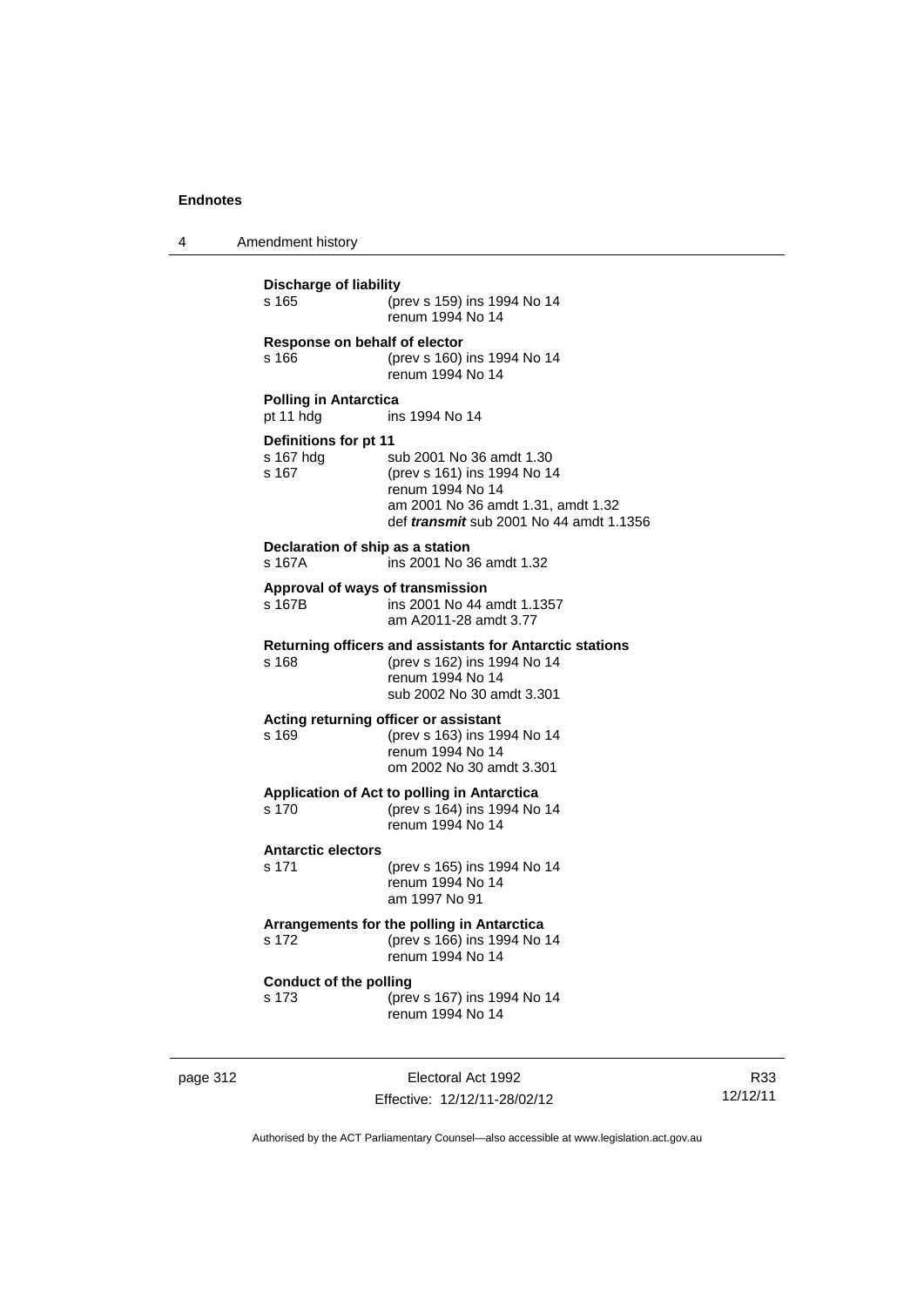| <b>Claims to vote</b><br>s 174         |                                                             |
|----------------------------------------|-------------------------------------------------------------|
|                                        | (prev s 168) ins 1994 No 14<br>renum 1994 No 14             |
| Proceedings at close of poll           |                                                             |
| s 175                                  | (prev s 169) ins 1994 No 14<br>renum 1994 No 14             |
|                                        | am 1995 No 46; 2002 No 30 amdt 3.302                        |
| <b>Result of polling in Antarctica</b> |                                                             |
| s 176                                  | (prev s 170) ins 1994 No 14<br>renum 1994 No 14             |
| <b>Preservation of documents</b>       |                                                             |
| s 177                                  | (prev s 171) ins 1994 No 14<br>renum 1994 No 14             |
| The scrutiny<br>pt 12 hdg              | ins 1994 No 14                                              |
| <b>Scrutiny</b>                        |                                                             |
| s 178                                  | (prev s 172) ins 1994 No 14                                 |
|                                        | renum 1994 No 14<br>am 1997 No 91; 2000 No 76 s 11          |
|                                        | Preliminary scrutiny of declaration voting papers etc       |
| s 179                                  | (prev s 173) ins 1994 No 14                                 |
|                                        | renum 1994 No 14<br>am 2002 No 30 amdt 3.303, amdt 3.304    |
| <b>Formality of ballot papers</b>      |                                                             |
| s 180                                  | (prev s 174) ins 1994 No 14<br>renum 1994 No 14             |
|                                        |                                                             |
| Death of candidate<br>s 181            | (prev s 175) ins 1994 No 14                                 |
|                                        | renum 1994 No 14                                            |
|                                        | First count-ordinary ballot papers                          |
| s 182                                  | (prev s 176) ins 1994 No 14<br>renum 1994 No 14             |
|                                        | am 2000 No 76 s 12                                          |
|                                        | First count-declaration ballot papers                       |
| s 183                                  | (prev s 177) ins 1994 No 14<br>renum 1994 No 14             |
|                                        |                                                             |
|                                        | First count-electronic ballot papers<br>ins 2000 No 76 s 13 |

R33 12/12/11

Electoral Act 1992 Effective: 12/12/11-28/02/12 page 313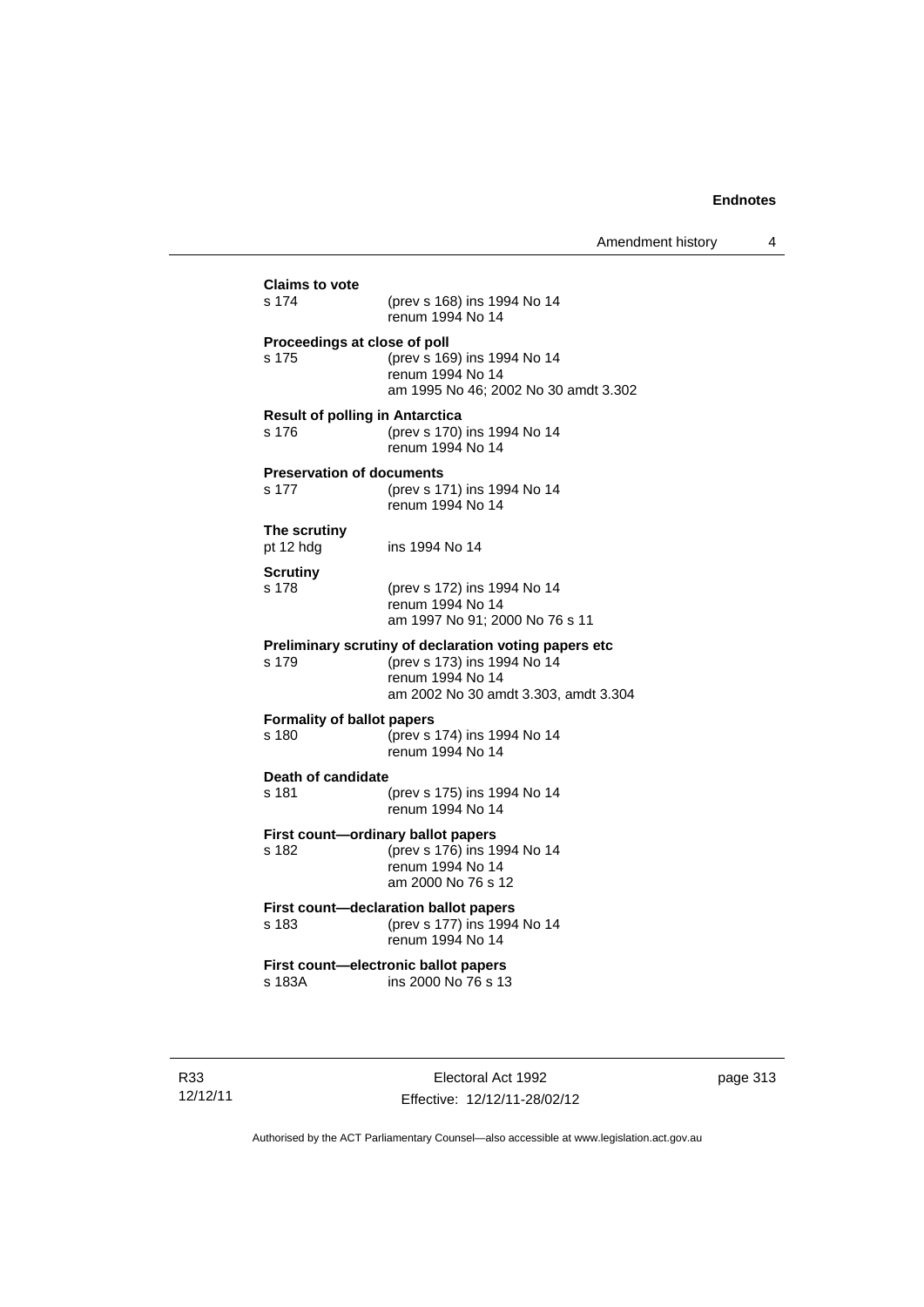4 Amendment history

| Second count-first preferences<br>s 184     | (prev s 178) ins 1994 No 14<br>renum 1994 No 14<br>am 2000 No 76 s 14                                                                                                                                                                       |
|---------------------------------------------|---------------------------------------------------------------------------------------------------------------------------------------------------------------------------------------------------------------------------------------------|
| Ascertaining result of poll<br>s 185        | (prev s 179) ins 1994 No 14<br>renum 1994 No 14<br>am 2000 No 76 s 15                                                                                                                                                                       |
| <b>Objections by scrutineers</b><br>s 186   | (prev s 180) ins 1994 No 14<br>renum 1994 No 14                                                                                                                                                                                             |
| <b>Recount of ballot papers</b><br>s 187    | (prev s 181) ins 1994 No 14<br>renum 1994 No 14<br>sub A2004-26 s 18                                                                                                                                                                        |
| s 187A                                      | Application for recount of ballot papers etc<br>orig s 187A renum as s 187C<br>ins A2004-26 s 18                                                                                                                                            |
| s 187B                                      | Review of decision of commissioner to refuse to arrange for recount<br>ins A2004-26 s 18                                                                                                                                                    |
| s 187C                                      | Recount of electronic scrutiny of ballot papers<br>(prev s 187A) ins 2000 No 76 s 16<br>renum A2004-26 s 19                                                                                                                                 |
| s 188                                       | <b>Reservation of disputed ballot papers</b><br>(prev s 182) ins 1994 No 14<br>renum 1994 No 14                                                                                                                                             |
| Declaration of result of election<br>s 189  | (prev s 183) ins 1994 No 14<br>renum 1994 No 14                                                                                                                                                                                             |
| <b>Casual vacancies</b><br>pt 13 hdg        | ins 1994 No 14                                                                                                                                                                                                                              |
| Definitions for pt 13<br>s 190 hdg<br>s 190 | sub 2001 No 36 amdt 1.33<br>(prev s 184) ins 1994 No 14<br>renum 1994 No 14<br>am 2001 No 36 amdt 1.36, amdt 1.37<br>def candidate om 2001 No 36 amdt 1.34<br>def newspaper om 2001 No 36 amdt 1.34<br>def speaker ins 2001 No 36 amdt 1.35 |

page 314 Electoral Act 1992 Effective: 12/12/11-28/02/12

R33 12/12/11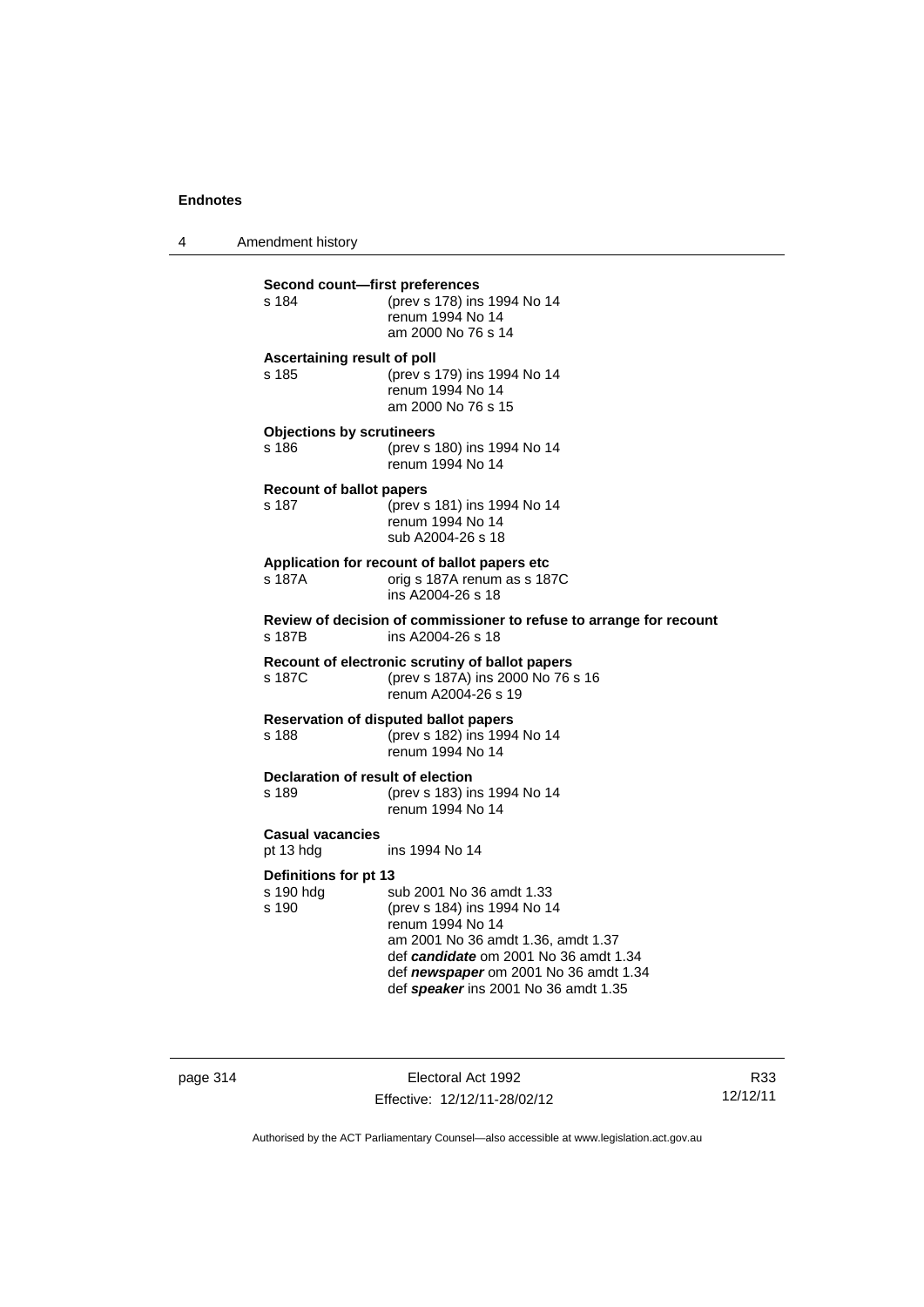|                                      | Notice of casual vacancy                                                                                                                                                                                      |
|--------------------------------------|---------------------------------------------------------------------------------------------------------------------------------------------------------------------------------------------------------------|
| s 191                                | (prev s 185) ins 1994 No 14<br>renum 1994 No 14<br>am A2008-13 s 33                                                                                                                                           |
| <b>Candidates for casual vacancy</b> |                                                                                                                                                                                                               |
| s 192                                | (prev s 186) ins 1994 No 14<br>renum 1994 No 14<br>am LA (see 2001 No 36 amdt 1.99); 2001 No 44 amdt 1.1358,<br>amdt 1.1359                                                                                   |
| s 193                                | <b>Publication of candidates' details</b><br>(prev s 187) ins 1994 No 14<br>renum 1994 No 14                                                                                                                  |
|                                      |                                                                                                                                                                                                               |
| s 194                                | Determination of candidate to fill vacancy<br>(prev s 188) ins 1994 No 14<br>renum 1994 No 14<br>am 2002 No 30 amdt 3.352; A2008-13 s 34; ss renum R26 LA                                                     |
| <b>Assembly nominees</b>             |                                                                                                                                                                                                               |
| s 195                                | (prev s 189) ins 1994 No 14<br>renum 1994 No 14<br>am 2001 No 36 s 23                                                                                                                                         |
|                                      | Term of office of MLA declared elected under pt 13                                                                                                                                                            |
| s 196                                | (prev s 190) ins 1994 No 14<br>renum 1994 No 14                                                                                                                                                               |
| s 197                                | Dissolution or pre-election period<br>(prev s 191) ins 1994 No 14<br>renum 1994 No 14<br>am 2002 No 30 amdt 3.305                                                                                             |
| pt 14 hdg                            | <b>Election funding and financial disclosure</b><br>ins 1994 No 14                                                                                                                                            |
| <b>Preliminary</b><br>div 14.1 hdg   | (prev pt 14 div 1 hdg) renum 2001 No 36 amdt 1.99                                                                                                                                                             |
| Definitions for pt 14                |                                                                                                                                                                                                               |
| s 198 hdg<br>s 198                   | sub 2001 No 36 amdt 1.38<br>(prev s 192) ins 1994 No 14<br>renum 1994 No 14<br>am 2001 No 36 amdt 1.42, amdt 1.43<br>def associated entity ins 1996 No 56 s 4<br>sub 2001 No 36 s 24<br>am A2004-26 amdt 1.64 |

R33 12/12/11

Electoral Act 1992 Effective: 12/12/11-28/02/12 page 315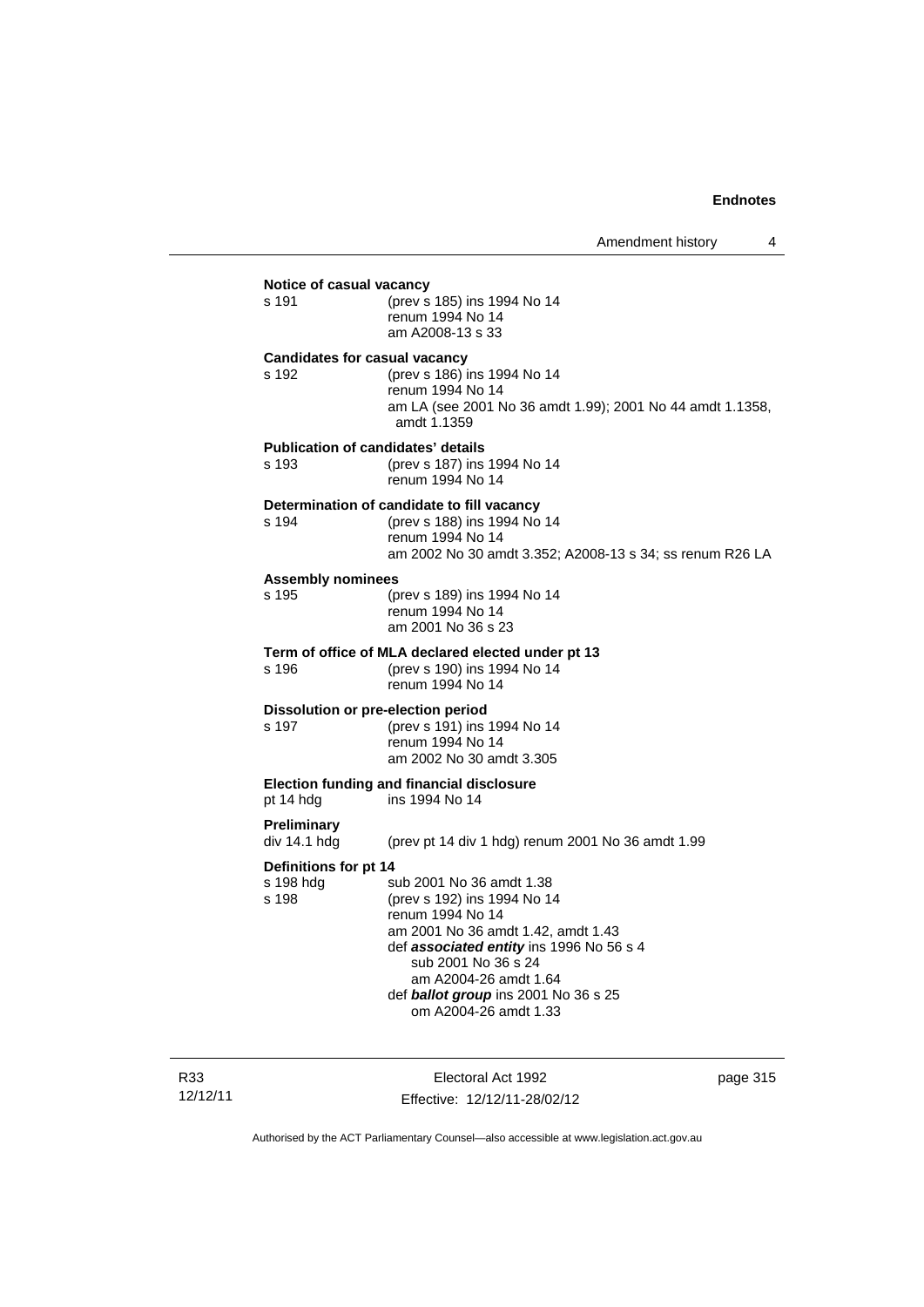4 Amendment history

|          |                                            | def <i>entity</i> ins 1996 No 56 s 4<br>def <i>financial controller</i> ins 1996 No 56 s 4<br>def gift am 2001 No 36 amdt 1.39; A2004-26 s 20; A2008-13<br>s 35<br>def <i>independent MLA</i> om 2001 No 36 amdt 1.40<br>def non-party group om A2008-13 s 36<br>def register am 2001 No 36 amdt 1.41; A2004-26 amdt 1.60<br>def registered industrial organisation am A2011-28<br>amdt 3.67<br>def reporting agent sub 2001 No 36 s 26<br>am A2004-26 amdt 1.34, amdt 1.60 |                 |
|----------|--------------------------------------------|-----------------------------------------------------------------------------------------------------------------------------------------------------------------------------------------------------------------------------------------------------------------------------------------------------------------------------------------------------------------------------------------------------------------------------------------------------------------------------|-----------------|
|          | s 198A hdg<br>s 198A                       | Reference to things done by party etc<br>sub A2004-26 amdt 1.35<br>ins 2001 No 36 amdt 1.43<br>am A2004-26 amdt 1.36                                                                                                                                                                                                                                                                                                                                                        |                 |
|          | s 198B                                     | Candidate remains candidate after election<br>ins 2001 No 36 amdt 1.43                                                                                                                                                                                                                                                                                                                                                                                                      |                 |
|          | <b>Related bodies corporate</b><br>s 199   | (prev s 193) ins 1994 No 14<br>renum 1994 No 14                                                                                                                                                                                                                                                                                                                                                                                                                             |                 |
|          | Activities of campaign committees<br>s 200 | (prev s 194) ins 1994 No 14<br>renum 1994 No 14<br>am 2001 No 36 amdt 1.44; A2004-26 amdt 1.37, amdt 1.62                                                                                                                                                                                                                                                                                                                                                                   |                 |
|          | <b>Disclosure periods</b><br>s 201         | (prev s 195) ins 1994 No 14<br>renum 1994 No 14<br>def disclosure day am 1997 No 91 s 24; 2001 No 36<br>amdt 1.45; 2002 No 30 amdt 3.306; A2003-54 s 5; A2004-26<br>amdt 1.63; A2008-13 s 37                                                                                                                                                                                                                                                                                |                 |
|          | Gifts-determination of amounts<br>s 202    | (prev s 196) ins 1994 No 14<br>renum 1994 No 14                                                                                                                                                                                                                                                                                                                                                                                                                             |                 |
|          | <b>Reporting agents</b><br>div 14.2 hdg    | (prev pt 14 div 2 hdg) renum LA (see 2000 No 76 s 24)                                                                                                                                                                                                                                                                                                                                                                                                                       |                 |
|          | <b>Appointed agents</b><br>s 203           | (prev s 197) ins 1994 No 14<br>renum 1994 No 14<br>am 1997 No 91; 2001 No 36 amdts 1.46-1.48; LA (see 2001<br>No 36 amdt 1.99); 2002 No 30 amdt 3.307, amdt 3.308,<br>amdt 3.352; A2004-26 amdt 1.38, amdt 1.39, amdt 1.61,<br>amdt 1.63; ss renum R16 LA (see A2004-26 amdt 1.66);<br>A2008-13 s 38, s 39; pars renum R26 LA                                                                                                                                               |                 |
| page 316 |                                            | Electoral Act 1992<br>Effective: 12/12/11-28/02/12                                                                                                                                                                                                                                                                                                                                                                                                                          | R33<br>12/12/11 |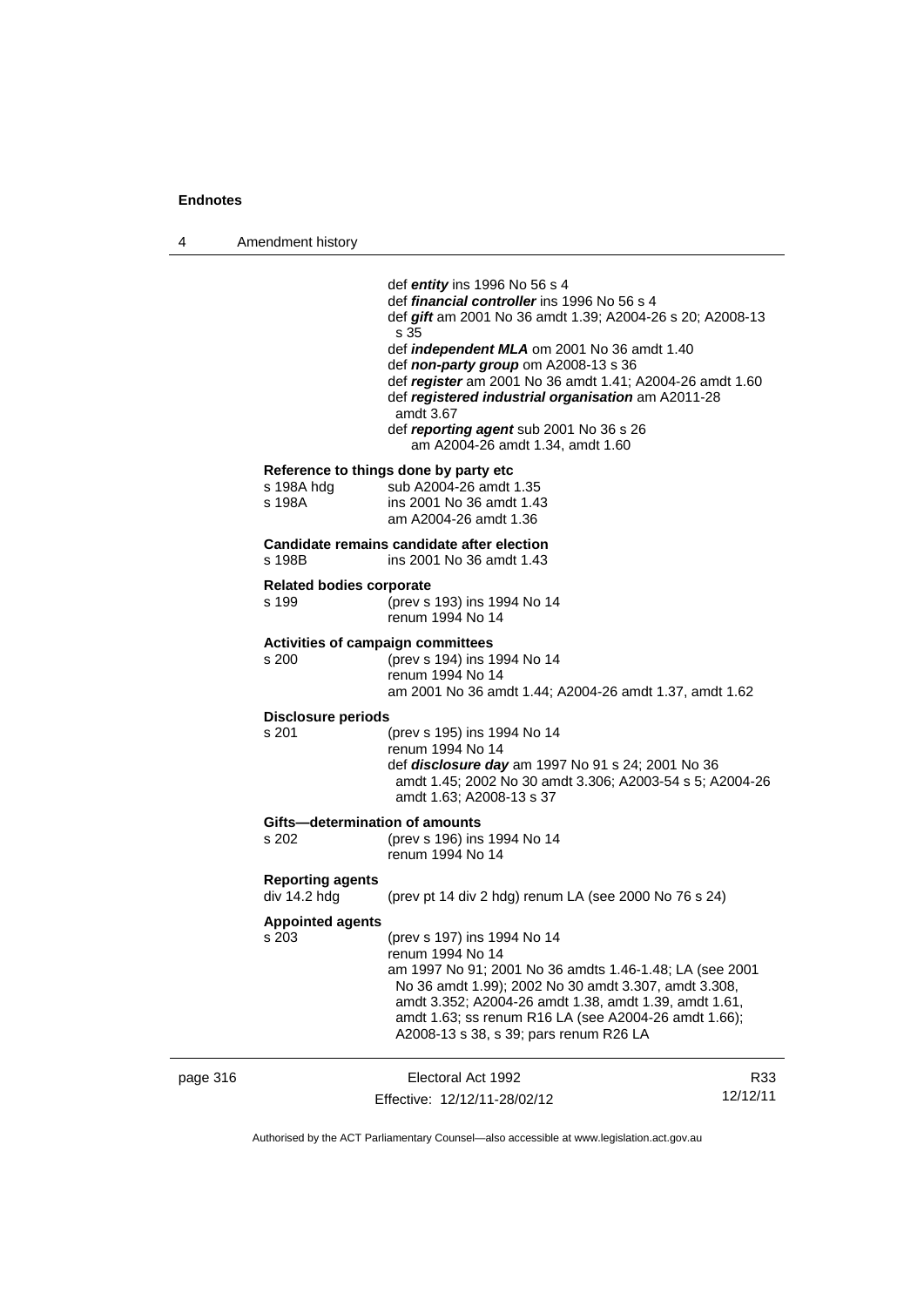| <b>Non-appointed agents</b>          |                                                        |  |  |
|--------------------------------------|--------------------------------------------------------|--|--|
| s 204                                | (prev s 198) ins 1994 No 14                            |  |  |
|                                      | renum 1994 No 14                                       |  |  |
|                                      | am 1997 No 91; 2001 No 36 amdt 1.49, amdt 1.50; LA     |  |  |
|                                      | (see 2001 No 36 amdt 1.99); A2004-26 amdt 1.61,        |  |  |
|                                      | amdt 1.63; A2008-13 s 40; ss renum R26 LA              |  |  |
| <b>Registers of reporting agents</b> |                                                        |  |  |
| s 205                                | (prev s 199) ins 1994 No 14                            |  |  |
|                                      | renum 1994 No 14                                       |  |  |
|                                      | am 2001 No 36 amdts 1.51-1.53; LA (see 2001 No 36      |  |  |
|                                      | amdt 1.99); 2002 No 30 amdt 3.309; A2004-26 amdt 1.40, |  |  |
|                                      | amdt 1.41, amdt 1.60; pars renum R16 LA (see A2004-26  |  |  |
|                                      | amdt 1.66); A2008-13 s 41, s 42                        |  |  |
|                                      |                                                        |  |  |
| <b>Election funding</b>              |                                                        |  |  |
| div 14.3 hdg                         | (prev pt 14 div 3 hdg) renum LA (see 2000 No 76 s 24)  |  |  |
| Who eligible votes are cast for      |                                                        |  |  |
| s 206                                | (prev s 200) ins 1994 No 14                            |  |  |
|                                      | renum 1994 No 14                                       |  |  |
|                                      | am 1996 No 56                                          |  |  |
|                                      | sub 2001 No 36 amdt 1.54                               |  |  |
|                                      | am A2004-26 s 21                                       |  |  |
|                                      | sub A2008-13 s 43                                      |  |  |
|                                      |                                                        |  |  |
| <b>Entitlement to funds</b>          |                                                        |  |  |
| s 207                                | (prev s 201) ins 1994 No 14                            |  |  |
|                                      | renum 1994 No 14                                       |  |  |
|                                      | am 1996 No 56; 2001 No 36 amdt 1.55; A2004-26 s 22;    |  |  |
|                                      | A2008-13 s 44                                          |  |  |
| <b>Threshold</b>                     |                                                        |  |  |
| s 208                                | (prev s 202) ins 1994 No 14                            |  |  |
|                                      | renum 1994 No 14                                       |  |  |
|                                      | sub 1996 No 56; 2001 No 36 s 27                        |  |  |
|                                      | am A2004-26 s 23, amdt 1.42, amdt 1.63                 |  |  |
|                                      |                                                        |  |  |
| <b>Claims for payment</b>            |                                                        |  |  |
| s 209                                | (prev s 203) ins 1994 No 14                            |  |  |
|                                      | renum 1994 No 14                                       |  |  |
|                                      | om 1996 No 56                                          |  |  |
| Claims by party reporting agents     |                                                        |  |  |
| s 210                                | (prev s 204) ins 1994 No 14                            |  |  |
|                                      | renum 1994 No 14                                       |  |  |
|                                      | om 1996 No 56                                          |  |  |
|                                      |                                                        |  |  |

Electoral Act 1992 Effective: 12/12/11-28/02/12 page 317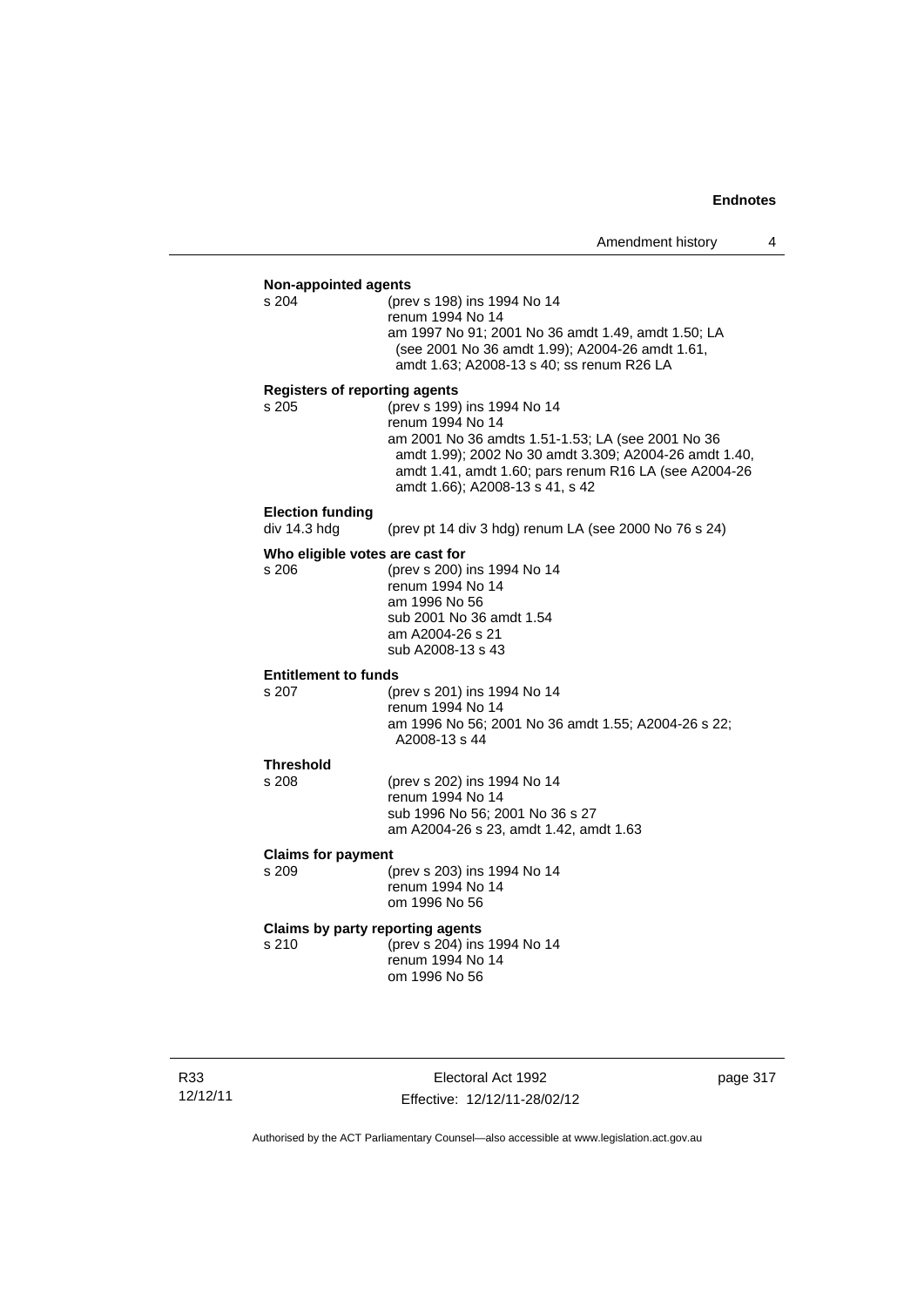4 Amendment history

#### **Determination of claims**

| s 211 | (prev s 205) ins 1994 No 14 |
|-------|-----------------------------|
|       | renum 1994 No 14            |
|       | om 1996 No 56               |
|       |                             |

### **Making of payments**

s 212 (prev s 206) ins 1994 No 14 renum 1994 No 14 am 1996 No 56; 2001 No 36 amdt 1.56, amdt 1.57; LA (see 2001 No 36 amdt 1.99); A2004-26 s 24, amdt 1.63; A2008-13 s 45, s 46; ss renum R26 LA

### **Revocation of determinations**

| s 213 | (prev s 207) ins 1994 No 14 |
|-------|-----------------------------|
|       | renum 1994 No 14            |
|       | om 1996 No 56               |

# **Death of candidate**

(prev s 208) ins 1994 No 14 renum 1994 No 14 am 1996 No 56; 2001 No 36 amdt 1.58; A2004-26 s 26; A2008-13 s 47

#### **Application voluntary**

s 215 (prev s 209) ins 1994 No 14 renum 1994 No 14 am 1996 No 56

# **Disclosure of donations**<br>div 14.4 hdg (prev)

(prev pt 14 div 4 hdg) renum LA (see 2000 No 76 s 24)

### **Meaning of** *defined details* **for div 4**

| s 216 hda | sub 2001 No 36 amdt 1.59            |
|-----------|-------------------------------------|
| s 216     | (prev s 210) ins 1994 No 14         |
|           | renum 1994 No 14                    |
|           | def $g$ ift om 2001 No 36 amdt 1.60 |

#### **Disclosure of gifts**

s 217 (prev s 211) ins 1994 No 14 renum 1994 No 14 am 2001 No 36 s 28; 2001 No 44 amdt 1.1360, amdt 1.1361; 2002 No 30 amdt 3.353; A2004-26 s 27; A2008-13 s 48

### **Disclosure of gifts—non-party groups**

s 218 (prev s 212) ins 1994 No 14 renum 1994 No 14 am 2001 No 36 s 29; 2001 No 44 amdt 1.1362, amdt 1.1363; 2002 No 30 amdt 3.353 om A2008-13 s 49

page 318 **Electoral Act 1992** Effective: 12/12/11-28/02/12

R33 12/12/11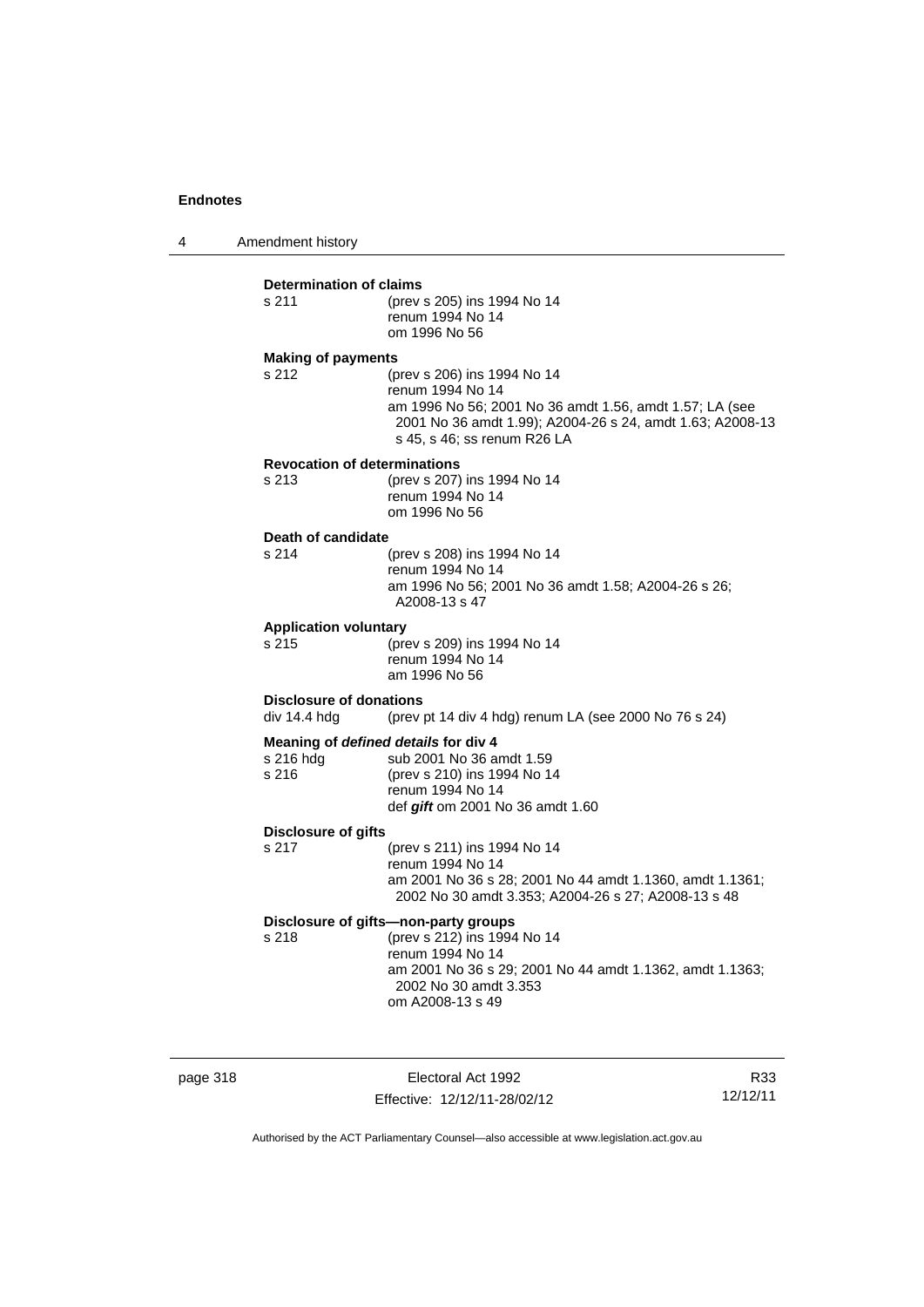#### **Certain loans not to be received**

| s 218A | ins 2001 No 36 s 30                                   |
|--------|-------------------------------------------------------|
|        | am A2004-26 amdt 1.43, amdt 1.44, amdt 1.60; ss, pars |
|        | renum R16 LA (see A2004-26 amdt 1.66); A2008-13       |
|        | ss 50-54; ss and pars renum R26 LA                    |
|        |                                                       |

#### **Nil returns**

s 219 (prev s 213) ins 1994 No 14 renum 1994 No 14 am A2008-13 s 55

#### **Disclosure of gifts by persons incurring political expenditure**

s 220 (prev s 214) ins 1994 No 14 renum 1994 No 14 am 1996 No 56; 2001 No 36 s 31 and amdt 1.61; LA (see 2001 No 36 amdt 1.99); 2001 No 44 amdt 1.1364, amdt 1.1365; 2002 No 30 amdt 3.353; A2004-26 amdt 1.60, amdt 1.63

### **Disclosure of gifts made to candidates**

| s 221 hda | sub A2008-13 s 56                                        |
|-----------|----------------------------------------------------------|
| s 221     | (prev s 215) ins 1994 No 14                              |
|           | renum 1994 No 14                                         |
|           | am 1996 No 56; LA (see 2001 No 36 amdt 1.99); 2001 No 44 |
|           | amdts 1.1366-1.1369: 2002 No 30 amdt 3.353: A2004-26     |
|           | s 28, s 29; A2008-13 s 57, s 58; A2011-28 amdt 3.77      |
|           |                                                          |

# **Annual returns of donations**

ins 1996 No 56 sub 2001 No 36 s 32 am 2001 No 44 amdts 1.1370-1.1372; 2002 No 30 amdt 3.353; A2004-26 s 30; A2004-26 amdt 1.60; A2008-13 ss 59-61

### **Advice about obligations to make returns**

| s 221B | ins 1996 No 56                             |
|--------|--------------------------------------------|
|        | sub 2001 No 36 s 32                        |
|        | am A2004-26 amdt 1.60: A2008-13 s 62, s 63 |
|        |                                            |

#### **Anonymous gifts**

s 222 (prev s 216) ins 1994 No 14 renum 1994 No 14 sub 2001 No 36 s 32 am A2004-26 s 31, amdt 1.45, amdt 1.60; pars renum R16 LA (see A2004-26 amdt 1.66); A2008-13 ss 64-70; ss and pars renum R26 LA

#### **Disclosure of electoral expenditure**

div 14.5 hdg (prev pt 14 div 5 hdg) renum LA (see 2000 No 76 s 24)

R33 12/12/11

Electoral Act 1992 Effective: 12/12/11-28/02/12 page 319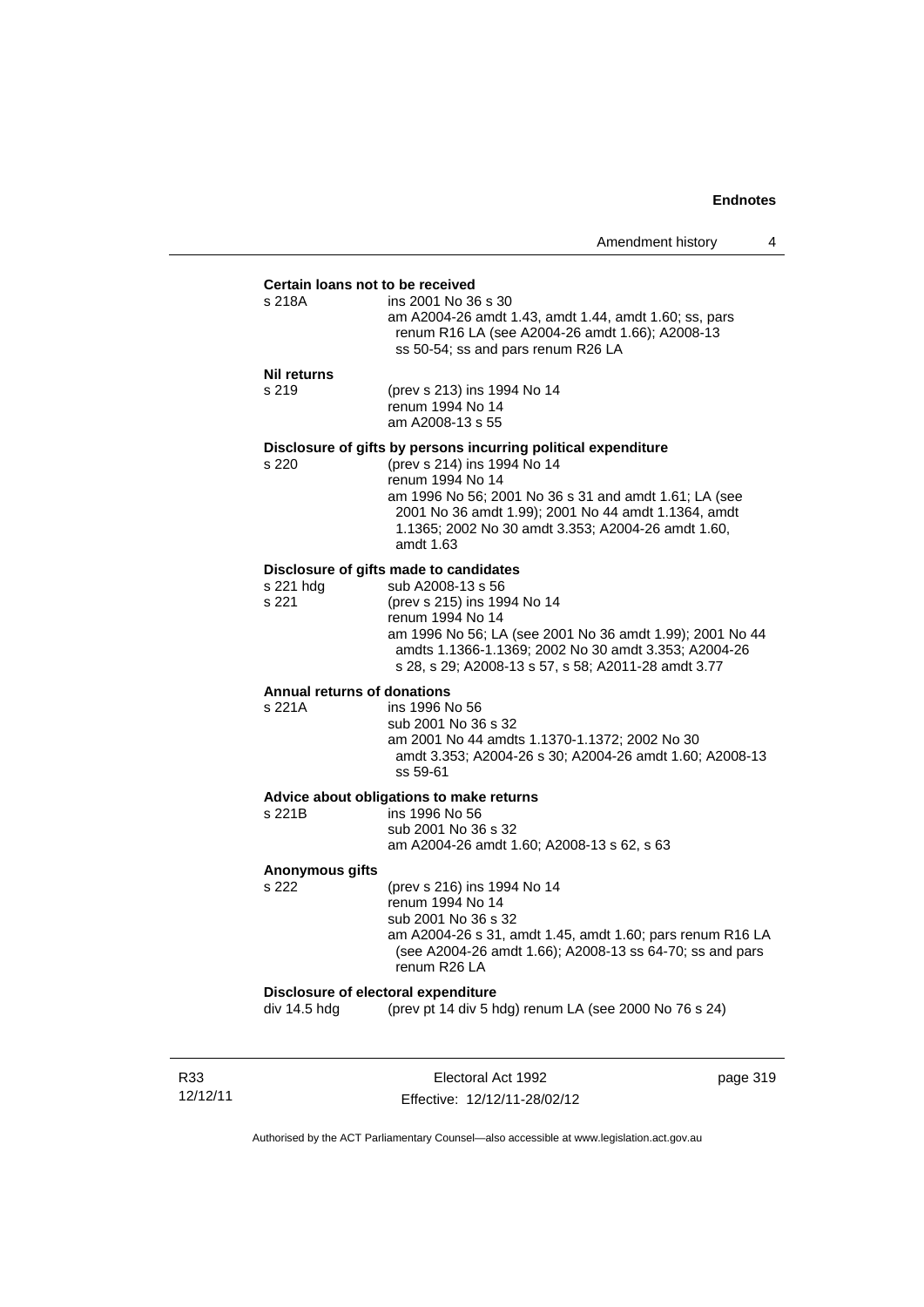4 Amendment history

## **Definitions for div 14.5**

| Returns of electoral expenditure<br>s 224<br>(prev s 218) ins 1994 No 14<br>renum 1994 No 14; 2001 No 36 amdt 1.99<br>am 1996 No 56; 2001 No 36 amdt 1.66, amdt 1.67; LA (see<br>2001 No 36 amdt 1.99); 2001 No 44 amdt 1.1373, amdt<br>1.1374; 2002 No 30 amdt 3.353; A2004-26 s 33, amdt 1.60,<br>amdt 1.63; A2008-13 ss 74-76; ss renum R26 LA<br><b>Nil returns</b><br>s 225<br>(prev s 219) ins 1994 No 14<br>renum 1994 No 14<br>am 1996 No 56; 2001 No 36 amdt 1.68; A2004-26 amdt 1.63;<br>A2008-13 s 77; ss renum R26 LA<br>Returns by broadcasters and publishers<br>(prev s 220) ins 1994 No 14<br>s 226<br>renum 1994 No 14<br>am 2001 No 44 amdt 1.1375, amdt 1.1376; 2002 No 30<br>amdt 3.353; A2004-26 s 34; A2008-13 s 78<br>Multiple elections on same day<br>s 227<br>(prev s 221) ins 1994 No 14<br>renum 1994 No 14<br>am 2001 No 44 amdt 1.1377<br><b>Annual returns</b><br>div 14.6 hdg<br>(prev pt 14 div 6 hdg) renum LA (see 2000 No 76 s 24)<br>Meaning of defined particulars for div 14.6<br>sub 2001 No 36 amdt 1.69<br>s 228 hdg<br>s 228<br>(prev s 222) ins 1994 No 14<br>renum 1994 No 14<br>am A2008-13 s 79<br><b>Fund-raising events</b><br>s 229<br>(prev s 223) ins 1994 No 14<br>renum 1994 No 14<br>om 1996 No 56 | s 223 hdg<br>s 223 | sub 2001 No 36 amdt 1.62<br>(prev s 217) ins 1994 No 14<br>renum 1994 No 14; 2001 No 36 amdt 1.99<br>am 2001 No 36 amdt 1.64, amdt 1.65<br>def electoral expenditure am 1996 No 56 s 16; LA (see 2001<br>No 36 amdt 1.99); A2008-13 s 71, s 72<br>def participant ins 2001 No 36 amdt 1.63<br>am A2004-26 s 32; A2008-13 s 73<br>def relates ins 2001 No 36 amdt 1.63 |
|-----------------------------------------------------------------------------------------------------------------------------------------------------------------------------------------------------------------------------------------------------------------------------------------------------------------------------------------------------------------------------------------------------------------------------------------------------------------------------------------------------------------------------------------------------------------------------------------------------------------------------------------------------------------------------------------------------------------------------------------------------------------------------------------------------------------------------------------------------------------------------------------------------------------------------------------------------------------------------------------------------------------------------------------------------------------------------------------------------------------------------------------------------------------------------------------------------------------------------------------------------------|--------------------|-----------------------------------------------------------------------------------------------------------------------------------------------------------------------------------------------------------------------------------------------------------------------------------------------------------------------------------------------------------------------|
|                                                                                                                                                                                                                                                                                                                                                                                                                                                                                                                                                                                                                                                                                                                                                                                                                                                                                                                                                                                                                                                                                                                                                                                                                                                           |                    |                                                                                                                                                                                                                                                                                                                                                                       |
|                                                                                                                                                                                                                                                                                                                                                                                                                                                                                                                                                                                                                                                                                                                                                                                                                                                                                                                                                                                                                                                                                                                                                                                                                                                           |                    |                                                                                                                                                                                                                                                                                                                                                                       |
|                                                                                                                                                                                                                                                                                                                                                                                                                                                                                                                                                                                                                                                                                                                                                                                                                                                                                                                                                                                                                                                                                                                                                                                                                                                           |                    |                                                                                                                                                                                                                                                                                                                                                                       |
|                                                                                                                                                                                                                                                                                                                                                                                                                                                                                                                                                                                                                                                                                                                                                                                                                                                                                                                                                                                                                                                                                                                                                                                                                                                           |                    |                                                                                                                                                                                                                                                                                                                                                                       |
|                                                                                                                                                                                                                                                                                                                                                                                                                                                                                                                                                                                                                                                                                                                                                                                                                                                                                                                                                                                                                                                                                                                                                                                                                                                           |                    |                                                                                                                                                                                                                                                                                                                                                                       |
|                                                                                                                                                                                                                                                                                                                                                                                                                                                                                                                                                                                                                                                                                                                                                                                                                                                                                                                                                                                                                                                                                                                                                                                                                                                           |                    |                                                                                                                                                                                                                                                                                                                                                                       |
|                                                                                                                                                                                                                                                                                                                                                                                                                                                                                                                                                                                                                                                                                                                                                                                                                                                                                                                                                                                                                                                                                                                                                                                                                                                           |                    |                                                                                                                                                                                                                                                                                                                                                                       |
|                                                                                                                                                                                                                                                                                                                                                                                                                                                                                                                                                                                                                                                                                                                                                                                                                                                                                                                                                                                                                                                                                                                                                                                                                                                           |                    |                                                                                                                                                                                                                                                                                                                                                                       |
|                                                                                                                                                                                                                                                                                                                                                                                                                                                                                                                                                                                                                                                                                                                                                                                                                                                                                                                                                                                                                                                                                                                                                                                                                                                           |                    |                                                                                                                                                                                                                                                                                                                                                                       |
|                                                                                                                                                                                                                                                                                                                                                                                                                                                                                                                                                                                                                                                                                                                                                                                                                                                                                                                                                                                                                                                                                                                                                                                                                                                           |                    |                                                                                                                                                                                                                                                                                                                                                                       |
|                                                                                                                                                                                                                                                                                                                                                                                                                                                                                                                                                                                                                                                                                                                                                                                                                                                                                                                                                                                                                                                                                                                                                                                                                                                           |                    |                                                                                                                                                                                                                                                                                                                                                                       |
|                                                                                                                                                                                                                                                                                                                                                                                                                                                                                                                                                                                                                                                                                                                                                                                                                                                                                                                                                                                                                                                                                                                                                                                                                                                           |                    |                                                                                                                                                                                                                                                                                                                                                                       |
|                                                                                                                                                                                                                                                                                                                                                                                                                                                                                                                                                                                                                                                                                                                                                                                                                                                                                                                                                                                                                                                                                                                                                                                                                                                           |                    |                                                                                                                                                                                                                                                                                                                                                                       |
|                                                                                                                                                                                                                                                                                                                                                                                                                                                                                                                                                                                                                                                                                                                                                                                                                                                                                                                                                                                                                                                                                                                                                                                                                                                           |                    |                                                                                                                                                                                                                                                                                                                                                                       |
|                                                                                                                                                                                                                                                                                                                                                                                                                                                                                                                                                                                                                                                                                                                                                                                                                                                                                                                                                                                                                                                                                                                                                                                                                                                           |                    |                                                                                                                                                                                                                                                                                                                                                                       |
|                                                                                                                                                                                                                                                                                                                                                                                                                                                                                                                                                                                                                                                                                                                                                                                                                                                                                                                                                                                                                                                                                                                                                                                                                                                           |                    |                                                                                                                                                                                                                                                                                                                                                                       |
|                                                                                                                                                                                                                                                                                                                                                                                                                                                                                                                                                                                                                                                                                                                                                                                                                                                                                                                                                                                                                                                                                                                                                                                                                                                           |                    |                                                                                                                                                                                                                                                                                                                                                                       |
|                                                                                                                                                                                                                                                                                                                                                                                                                                                                                                                                                                                                                                                                                                                                                                                                                                                                                                                                                                                                                                                                                                                                                                                                                                                           |                    |                                                                                                                                                                                                                                                                                                                                                                       |
|                                                                                                                                                                                                                                                                                                                                                                                                                                                                                                                                                                                                                                                                                                                                                                                                                                                                                                                                                                                                                                                                                                                                                                                                                                                           |                    |                                                                                                                                                                                                                                                                                                                                                                       |
|                                                                                                                                                                                                                                                                                                                                                                                                                                                                                                                                                                                                                                                                                                                                                                                                                                                                                                                                                                                                                                                                                                                                                                                                                                                           |                    |                                                                                                                                                                                                                                                                                                                                                                       |

page 320 Electoral Act 1992 Effective: 12/12/11-28/02/12

R33 12/12/11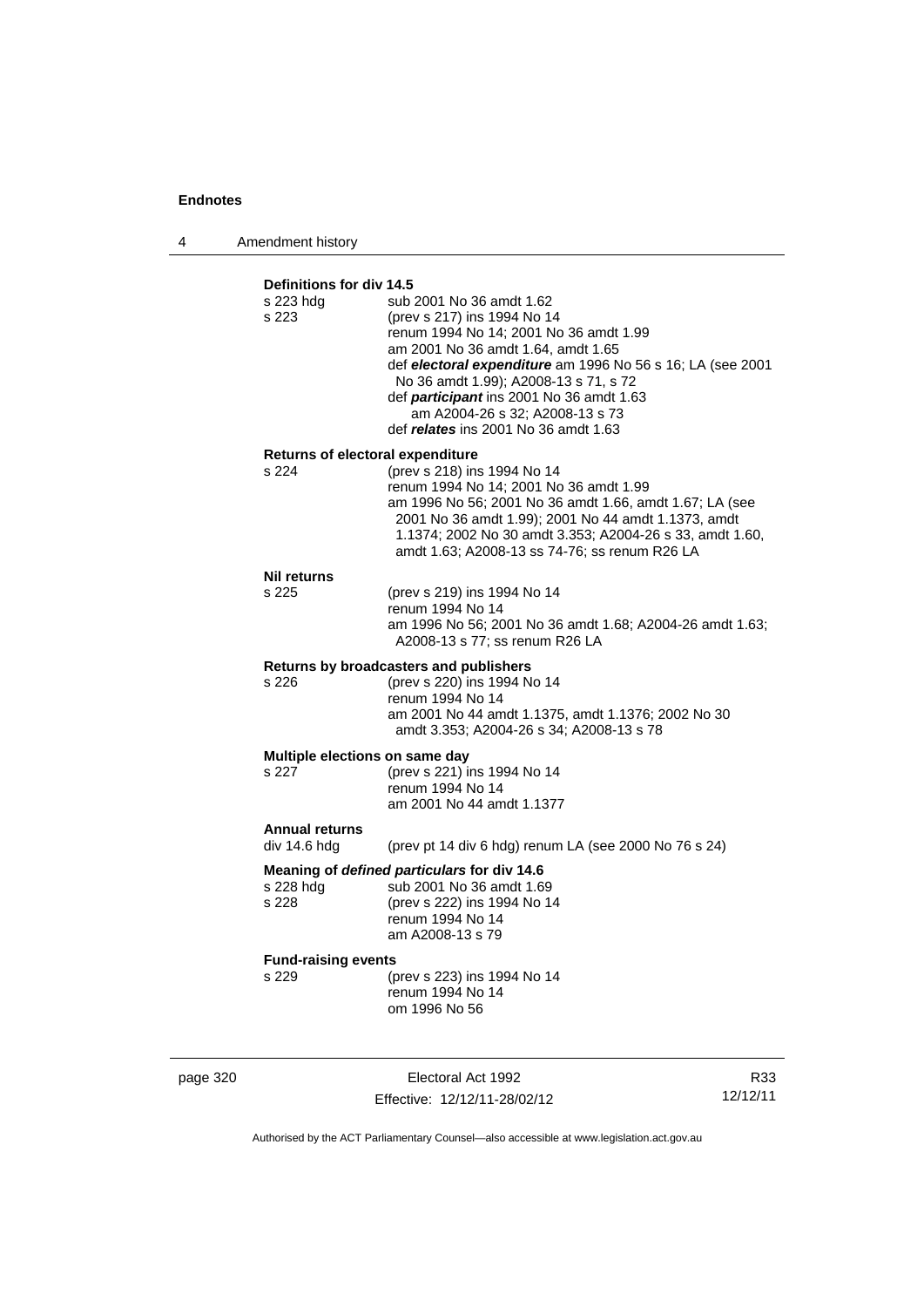### **Annual returns by parties and MLAs**

| sub A2004-26 amdt 1.46                                   |
|----------------------------------------------------------|
| (prev s 224) ins 1994 No 14                              |
| renum 1994 No 14                                         |
| am 1996 No 56; 2000 No 50 s 4                            |
| sub 2001 No 36 s 33                                      |
| am LA (see 2001 No 36 amdt 1.99); 2001 No 44 amdt 1.1378 |
| (as sub 2001 No 36 amdt 2.2), amdt 1.1379; 2002 No 30    |
| amdt 3.353; A2004-26 amdt 1.60, amdt 1.63; A2008-13      |
| ss 80-82; ss renum R26 LA; A2011-28 amdt 3.77            |
| Periods of less than financial year                      |
| (prev s 225) ins 1994 No 14                              |
|                                                          |

renum 1994 No 14 sub 2001 No 36 s 33 am A2004-26 amdt 1.47, amdt 1.60, amdt 1.63, amdt 1.64; pars renum R16 LA (see A2004-26 amdt 1.66)

#### **Returns by parties under Commonwealth Electoral Act**

| s 231A | ins 1996 No 56   |
|--------|------------------|
|        | om A2008-13 s 83 |

#### **Annual returns by associated entities**

s 231B ins 1996 No 56 sub 2001 No 36 s 34 am 2001 No 44 amdt 1.1380, 1.1381; 2002 No 30 amdt 3.353; A2004-26 amdt 1.64; A2008-13 s 84

**Returns by associated entities under Commonwealth Electoral Act**

ins 1996 No 56 om A2008-13 s 85

#### **Amounts received**

s 232 (prev s 226) ins 1994 No 14 renum 1994 No 14 sub 1996 No 56; 2001 No 36 s 35 am A2004-26 amdt 1.60, amdt 1.64 sub A2008-13 s 86 am A2010-43 amdt 1.11

#### **Amounts paid**

s 233 (prev s 227) ins 1994 No 14 renum 1994 No 14 am 1996 No 56 om 2001 No 36 s 35

R33 12/12/11

Electoral Act 1992 Effective: 12/12/11-28/02/12 page 321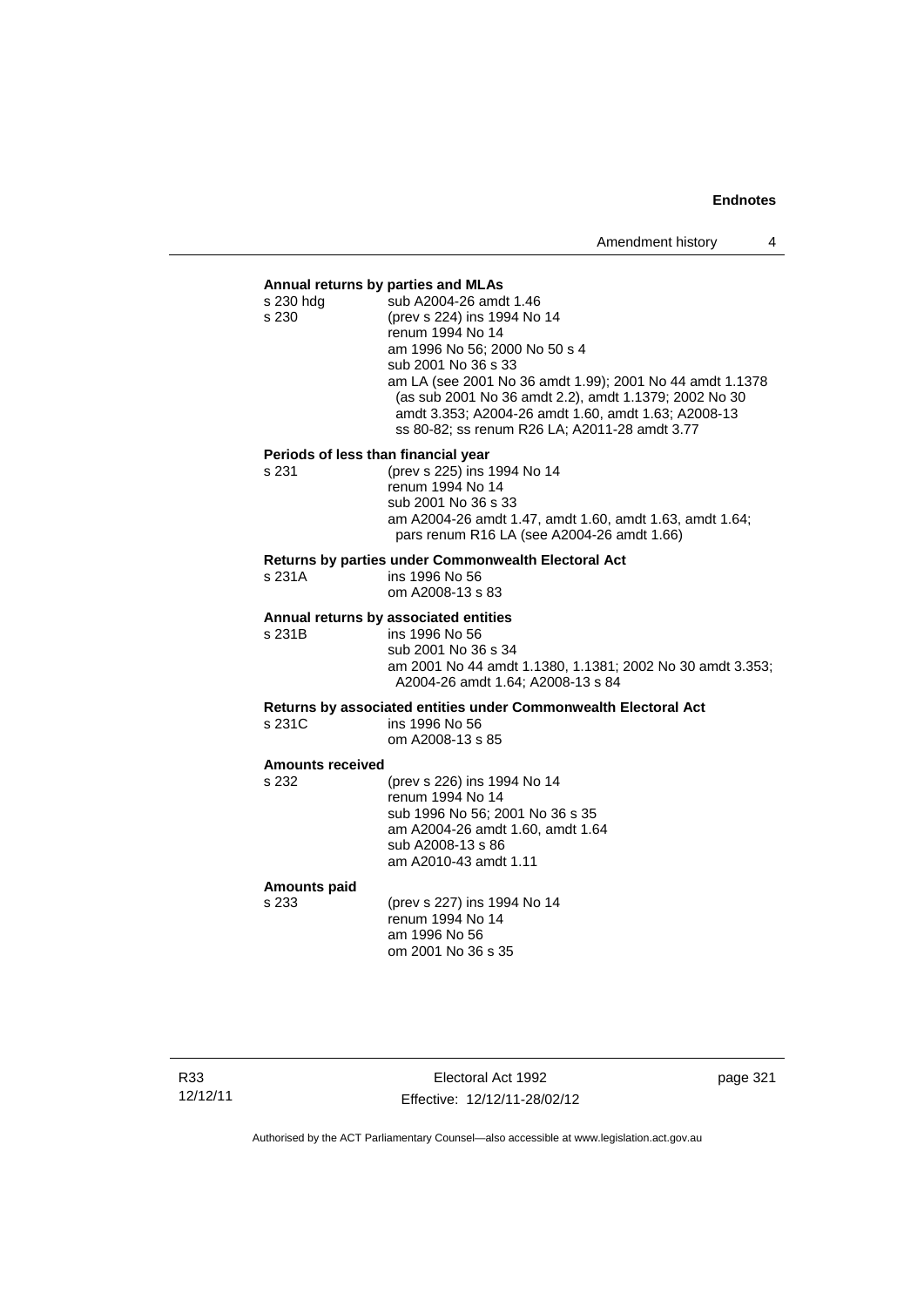4 Amendment history

| <b>Outstanding amounts</b><br>s 234             | (prev s 228) ins 1994 No 14<br>renum 1994 No 14<br>am 1994 No 78; 1996 No 56; 2001 No 36 amdt 1.70;<br>A2004-26 amdt 1.60; A2008-13 s 87                                                                                         |
|-------------------------------------------------|----------------------------------------------------------------------------------------------------------------------------------------------------------------------------------------------------------------------------------|
| <b>Regulations</b><br>s 234A                    | ins 1996 No 56                                                                                                                                                                                                                   |
| Compliance<br>div 14.7 hdg                      | (prev pt 14 div 7 hdg) renum LA (see 2000 No 76 s 24)                                                                                                                                                                            |
| Definitions for div 14.7<br>s 235               | (prev s 229) ins 1994 No 14<br>renum 1994 No 14<br>sub 2001 No 36 amdt 1.71                                                                                                                                                      |
| <b>Offences</b><br>s 236                        | (prev s 230) ins 1994 No 14<br>renum 1994 No 14<br>am 1996 No 56; 1998 No 54; 2001 No 36 amdt 1.72; LA (see<br>2001 No 36 amdt 1.99); 2002 No 30 amdt 3.310; A2003-54<br>s 6; A2004-26 amdt 1.63; A2008-13 s 88; ss renum R26 LA |
| <b>Investigation notices generally</b><br>s 237 | (prev s 231) ins 1994 No 14<br>renum 1994 No 14<br>am 1996 No 56; 1998 No 54<br>sub 2001 No 36 s 36<br>am 2002 No 30 amdt 3.311, amdt 3.352; A2004-26 amdt 1.48,<br>amdt 1.49, amdt 1.63                                         |
| s 237A                                          | Investigation notices about associated entities<br>ins 2001 No 36 s 36<br>am 2002 No 30 amdt 3.311; A2008-37 amdt 1.140, A2008-37<br>amdt 1.147                                                                                  |
| <b>Investigation notice offences</b><br>s 237B  | ins 2001 No 36 s 36                                                                                                                                                                                                              |
| <b>Investigation-search warrants</b><br>s 238   | (prev s 232) ins 1994 No 14<br>renum 1994 No 14                                                                                                                                                                                  |
| <b>Records</b><br>s 239                         | (prev s 233) ins 1994 No 14<br>renum 1994 No 14<br>am 1996 No 56; 2001 No 36 amdt 1.73; A2003-54 s 7;<br>A2004-26 amdt 1.60                                                                                                      |
|                                                 |                                                                                                                                                                                                                                  |

page 322 Electoral Act 1992 Effective: 12/12/11-28/02/12

R33 12/12/11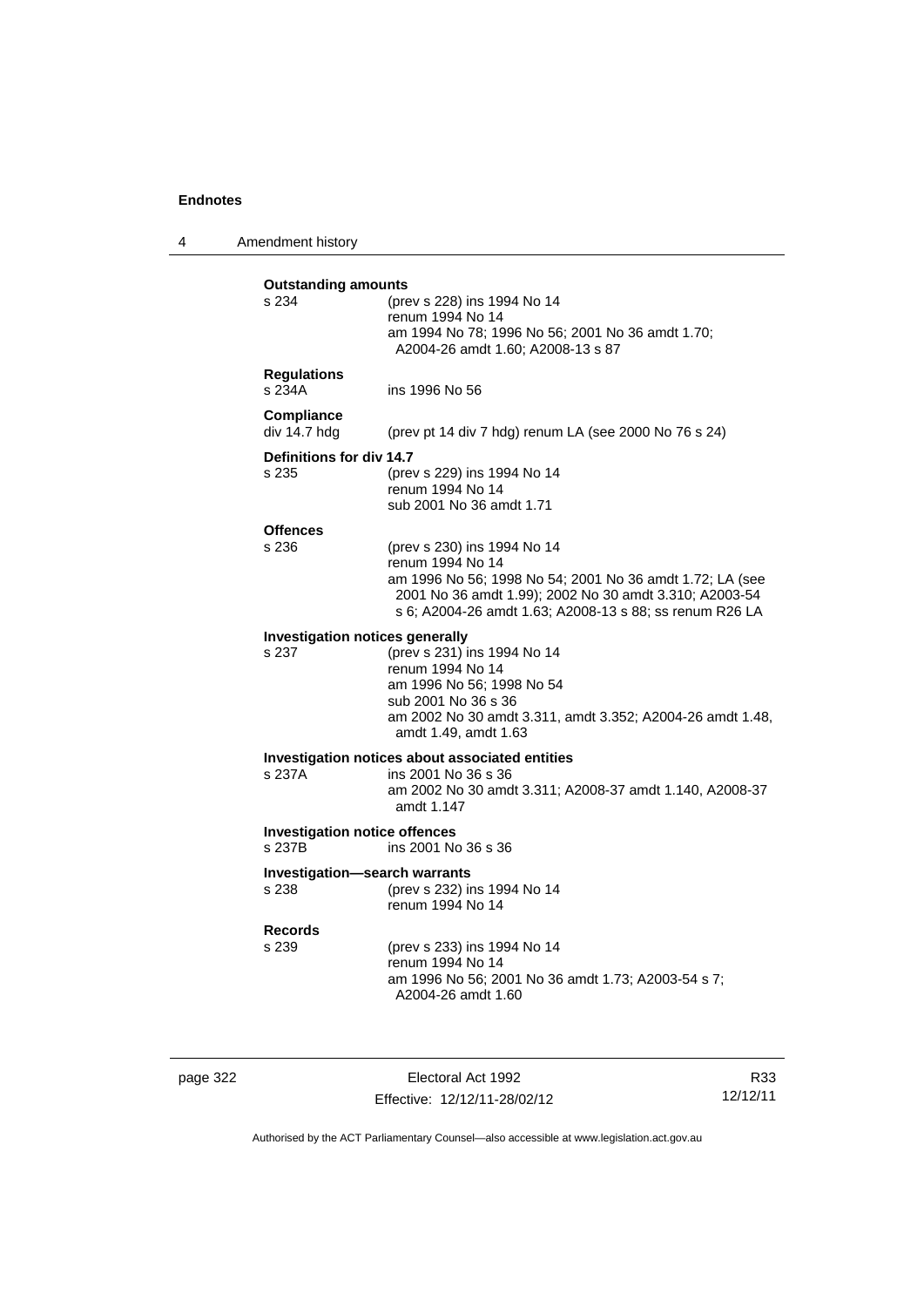| <b>Miscellaneous</b><br>div 14.8 hdg                                                 | (prev pt 14 div 8 hdg) renum LA (see 2000 No 76 s 24)                                                      |
|--------------------------------------------------------------------------------------|------------------------------------------------------------------------------------------------------------|
|                                                                                      |                                                                                                            |
| Inability to complete returns                                                        |                                                                                                            |
| s 240                                                                                | (prev s 234) ins 1994 No 14                                                                                |
|                                                                                      | renum 1994 No 14                                                                                           |
| Noncompliance with pt 14                                                             |                                                                                                            |
| s 241                                                                                | (prev s 235) ins 1994 No 14                                                                                |
|                                                                                      | renum 1994 No 14                                                                                           |
|                                                                                      | am 2001 No 36 amdt 1.74; A2004-26 s 35; A2008-13 s 89;                                                     |
|                                                                                      | pars renum R26 LA                                                                                          |
| <b>Amendment of returns</b>                                                          |                                                                                                            |
| s 242                                                                                | (prev s 236) ins 1994 No 14                                                                                |
|                                                                                      | renum 1994 No 14                                                                                           |
|                                                                                      | am 1996 No 56; 2001 No 36 amdt 1.75; A2004-26 amdt 1.60,                                                   |
|                                                                                      | A2008-37 amdt 1.147                                                                                        |
|                                                                                      | Copies of returns to be available for public inspection                                                    |
| s 243                                                                                | (prev s 237) ins 1994 No 14                                                                                |
|                                                                                      | renum 1994 No 14                                                                                           |
|                                                                                      | am 1996 No 56                                                                                              |
|                                                                                      | sub 2001 No 36 s 37                                                                                        |
|                                                                                      | am 2001 No 44 amdt 1.1382, amdt 1.1383                                                                     |
|                                                                                      | Notification and review of decisions                                                                       |
| pt 15 hdg                                                                            | ins 1994 No 14                                                                                             |
|                                                                                      | sub A2008-37 amdt 1.141                                                                                    |
|                                                                                      | Meaning of internal review notice-Act                                                                      |
|                                                                                      | sub 2001 No 36 amdt 1.76; A2011-28 amdt 3.68                                                               |
|                                                                                      |                                                                                                            |
|                                                                                      |                                                                                                            |
|                                                                                      | (prev s 238) ins 1994 No 14<br>renum 1994 No 14                                                            |
|                                                                                      | sub A2008-37 amdt 1.141                                                                                    |
|                                                                                      |                                                                                                            |
|                                                                                      |                                                                                                            |
|                                                                                      | (prev s 239) ins 1994 No 14<br>renum 1994 No 14                                                            |
|                                                                                      |                                                                                                            |
|                                                                                      | am 1996 No 56; 2001 No 36 amdts 1.77-1.79; LA (see 2001<br>No 36 amdt 1.99); A2004-26 amdt 1.61, amdt 1.63 |
|                                                                                      | sub A2008-37 amdt 1.141                                                                                    |
|                                                                                      | def internally reviewable decision ins A2008-37 amdt 1.141                                                 |
|                                                                                      | def person ins A2008-37 amdt 1.141                                                                         |
|                                                                                      | def reviewable decision ins A2008-37 amdt 1.141                                                            |
|                                                                                      |                                                                                                            |
| s 244 hdg<br>s 244<br>Definitions-pt 15<br>s 245<br>Internal review notices<br>s 246 | (prev s 240) ins 1994 No 14                                                                                |
|                                                                                      | renum 1994 No 14                                                                                           |
|                                                                                      | sub A2008-37 amdt 1.141                                                                                    |

R33 12/12/11

Electoral Act 1992 Effective: 12/12/11-28/02/12 page 323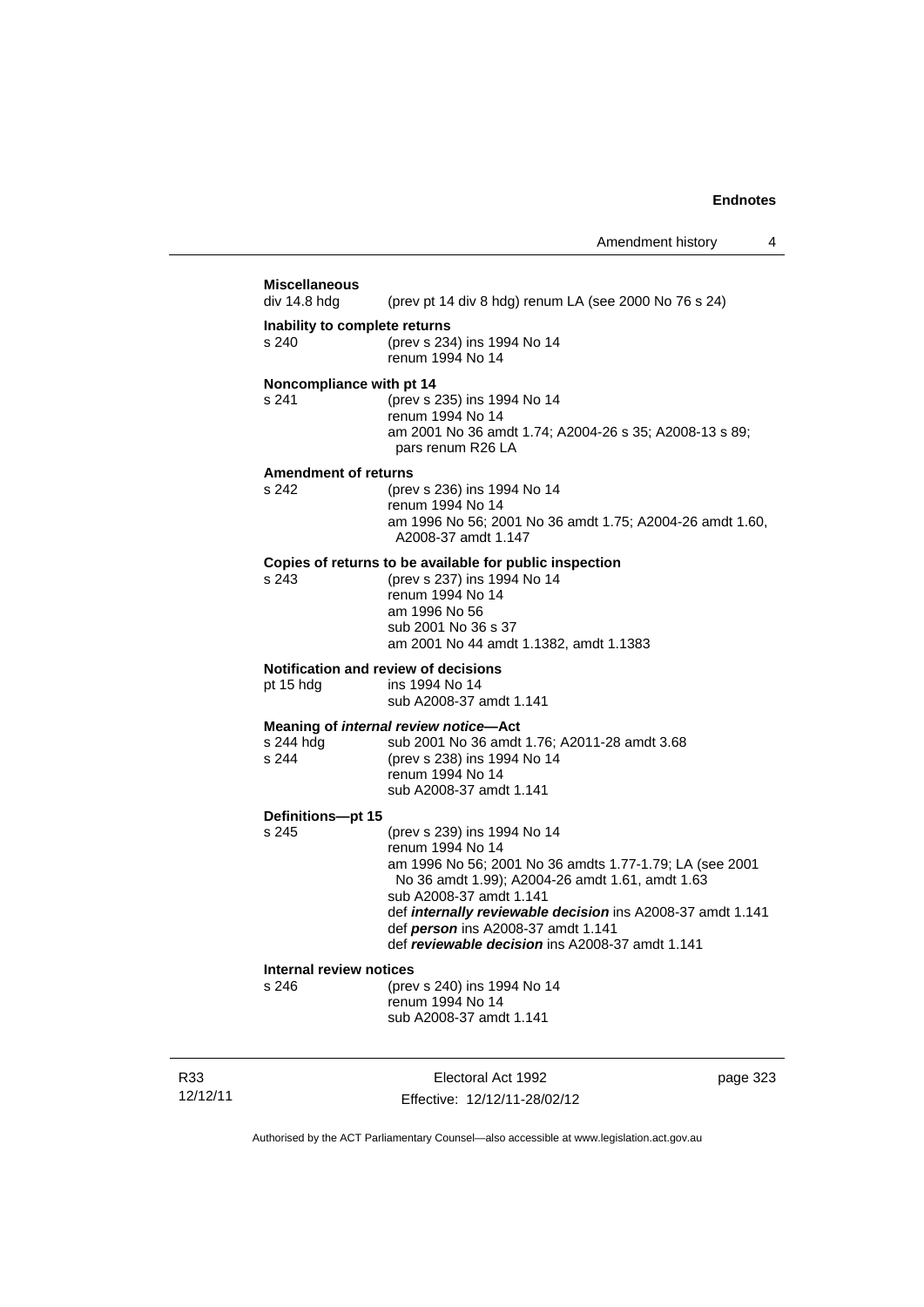4 Amendment history

|          | Applications for internal review<br>s 247          | (prev s 241) ins 1994 No 14<br>renum 1994 No 14<br>am 2001 No 36 s 38; LA (see 2001 No 36 amdt 1.99); 2001<br>No 44 amdt 1.1384; A2004-26 amdt 1.61, amdt 1.63<br>sub A2008-37 amdt 1.141                                                                                                                                                                                                                                                                                  |                 |
|----------|----------------------------------------------------|----------------------------------------------------------------------------------------------------------------------------------------------------------------------------------------------------------------------------------------------------------------------------------------------------------------------------------------------------------------------------------------------------------------------------------------------------------------------------|-----------------|
|          | Stay of reviewable decisions<br>s 248              | (prev s 242) ins 1994 No 14<br>renum 1994 No 14<br>sub A2008-37 amdt 1.141                                                                                                                                                                                                                                                                                                                                                                                                 |                 |
|          | Review by electoral commission<br>s 249            | (prev s 243) ins 1994 No 14<br>renum 1994 No 14<br>sub A2008-37 amdt 1.141                                                                                                                                                                                                                                                                                                                                                                                                 |                 |
|          | <b>Reviewable decision notices</b><br>s 249A       | ins A2008-37 amdt 1.141                                                                                                                                                                                                                                                                                                                                                                                                                                                    |                 |
|          | <b>Applications for review</b><br>s 249B           | ins A2008-37 amdt 1.141                                                                                                                                                                                                                                                                                                                                                                                                                                                    |                 |
|          | pt 16 hdg                                          | Disputed elections, eligibility and vacancies<br>ins 1994 No 14                                                                                                                                                                                                                                                                                                                                                                                                            |                 |
|          | <b>Preliminary</b><br>div 16.1 hdg                 | (prev pt 16 div 1 hdg) renum LA (see 2000 No 76 s 24)                                                                                                                                                                                                                                                                                                                                                                                                                      |                 |
|          | Definitions for pt 16<br>s 250 hdg<br>s 250        | sub 2001 No 36 amdt 1.80<br>(prev s 244) ins 1994 No 14<br>renum 1994 No 14<br>am 2001 No 36 amdts 1.81-1.83<br>def contravention ins 2002 No 30 amdt 3.312<br>def court om 2002 No 30 amdt 3.313<br>def Court of Disputed Elections ins 2002 No 30 amdt 3.313<br>def <i>illegal practice</i> om 2002 No 30 amdt 3.314<br>def <i>proceeding</i> sub 2002 No 30 amdt 3.315<br>def Speaker ins 2002 No 30 amdt 3.316<br>def <i>undue influence</i> sub 2002 No 30 amdt 3.317 |                 |
|          | $s$ 250 $A$                                        | References in pt 16 to contravention of sections<br>(prev s 250 (2)) renum 2001 No 36 amdt 1.82<br>om 2002 No 30 amdt 3.318                                                                                                                                                                                                                                                                                                                                                |                 |
|          | Meaning of Speaker for pt 16<br>s 251 hdg<br>s 251 | sub 2001 No 36 amdt 1.84<br>(prev s 245) ins 1994 No 14<br>renum 1994 No 14<br>sub 2002 No 30 amdt 3.319                                                                                                                                                                                                                                                                                                                                                                   |                 |
| page 324 |                                                    | Electoral Act 1992<br>Effective: 12/12/11-28/02/12                                                                                                                                                                                                                                                                                                                                                                                                                         | R33<br>12/12/11 |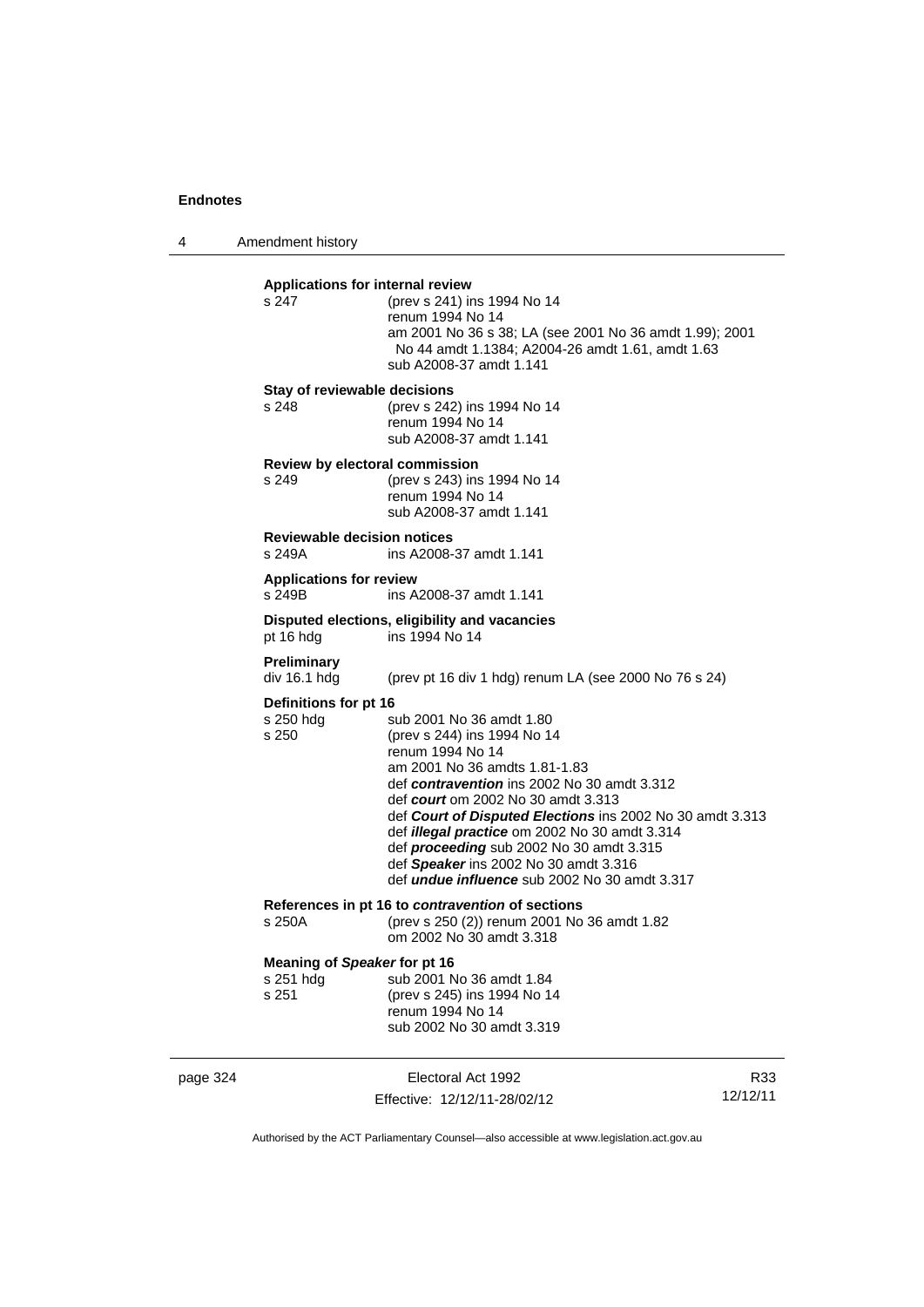**Jurisdiction and powers of Supreme Court**  div 16.2 hdg (prev pt 16 div 2 hdg) renum LA (see 2000 No 76 s 24) **Court of Disputed Elections** s 252 (prev s 246) ins 1994 No 14 renum 1994 No 14 **Powers of the court** s 253 (prev s 247) ins 1994 No 14 renum 1994 No 14 **Rules of court** s 254 (prev s 248) ins 1994 No 14 renum 1994 No 14 sub 2001 No 44 amdt 1.1385 om 2002 No 30 amdt 3.320 **Decisions are final** s 255 (prev s 249) ins 1994 No 14 renum 1994 No 14 am 2002 No 30 amdt 3.321 **Disputes elections**  (prev pt 16 div 3 hdg) renum LA (see 2000 No 76 s 24) **Validity may be disputed after election** s 256 (prev s 250) ins 1994 No 14 renum 1994 No 14 am 2000 No 76 s 17 **Persons entitled to dispute elections** s 257 (prev s 251) ins 1994 No 14 renum 1994 No 14 **Form of application**<br>s 258 ( s 258 (prev s 252) ins 1994 No 14 renum 1994 No 14 **Time for filing application** s 259 (prev s 253) ins 1994 No 14 renum 1994 No 14 **Deposit as security for costs** s 260 (prev s 254) ins 1994 No 14 renum 1994 No 14 **Registrar to serve copies of application on certain persons** s 261 (prev s 255) ins 1994 No 14 renum 1994 No 14

R33 12/12/11

Electoral Act 1992 Effective: 12/12/11-28/02/12 page 325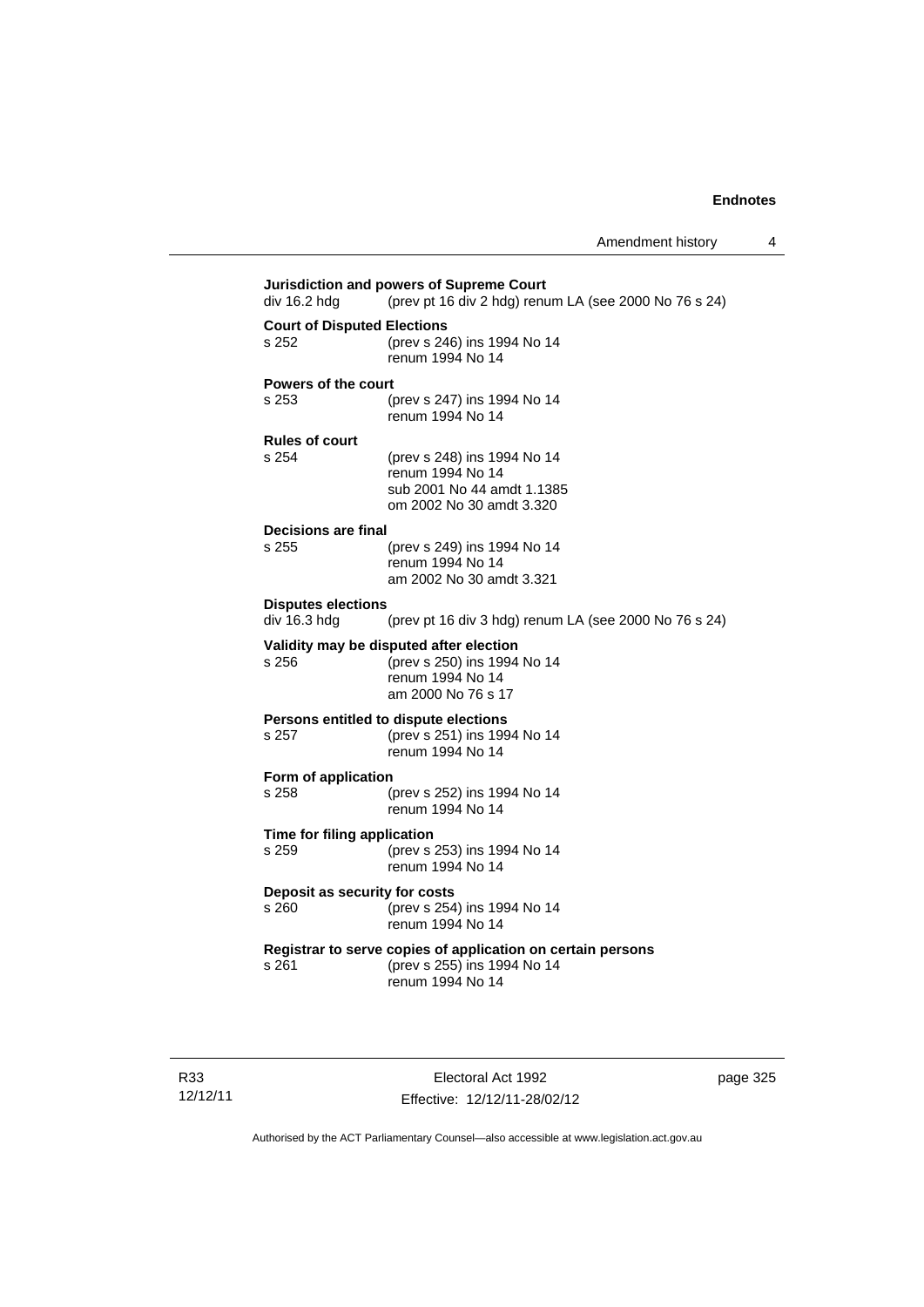4 Amendment history

| s 262                                   | (prev s 256) ins 1994 No 14<br>renum 1994 No 14<br>sub 2002 No 30 amdt 3.322                                                                            |
|-----------------------------------------|---------------------------------------------------------------------------------------------------------------------------------------------------------|
| s 263                                   | Withdrawal and abatement of application<br>(prev s 257) ins 1994 No 14<br>renum 1994 No 14<br>am 2001 No 36 amdt 1.85, amdt 1.86; 2002 No 30 amdt 3.323 |
| <b>Hearing of applications</b><br>s 264 | (prev s 258) ins 1994 No 14<br>renum 1994 No 14<br>am 2002 No 30 amdt 3.324; A2004-60 amdt 1.149                                                        |
| <b>Declarations and orders</b><br>s 265 | (prev s 259) ins 1994 No 14<br>renum 1994 No 14<br>am 2002 No 30 amdt 3.325                                                                             |
| <b>Illegal practices</b><br>s 266       | (prev s 260) ins 1994 No 14<br>renum 1994 No 14<br>am 2002 No 30 amdt 3.326, amdt 3.351                                                                 |
| s 267                                   | Bribery or undue influence by person elected<br>(prev s 261) ins 1994 No 14<br>renum 1994 No 14<br>am 2002 No 30 amdt 3.351                             |
| Immaterial delays and errors<br>s 268   | (prev s 262) ins 1994 No 14<br>renum 1994 No 14<br>am 2002 No 30 amdt 3.351                                                                             |
| Inquiries by court<br>s 269             | (prev s 263) ins 1994 No 14<br>renum 1994 No 14<br>am 2000 No 76 s 18; 2002 No 30 amdt 3.351                                                            |
| <b>Rejected ballot papers</b><br>s 270  | (prev s 264) ins 1994 No 14<br>renum 1994 No 14<br>am 2002 No 30 amdt 3.351                                                                             |
| s 271                                   | Evidence that persons were not permitted to vote<br>(prev s 265) ins 1994 No 14<br>renum 1994 No 14<br>am 2002 No 30 amdt 3.351                         |

page 326 Electoral Act 1992 Effective: 12/12/11-28/02/12

R33 12/12/11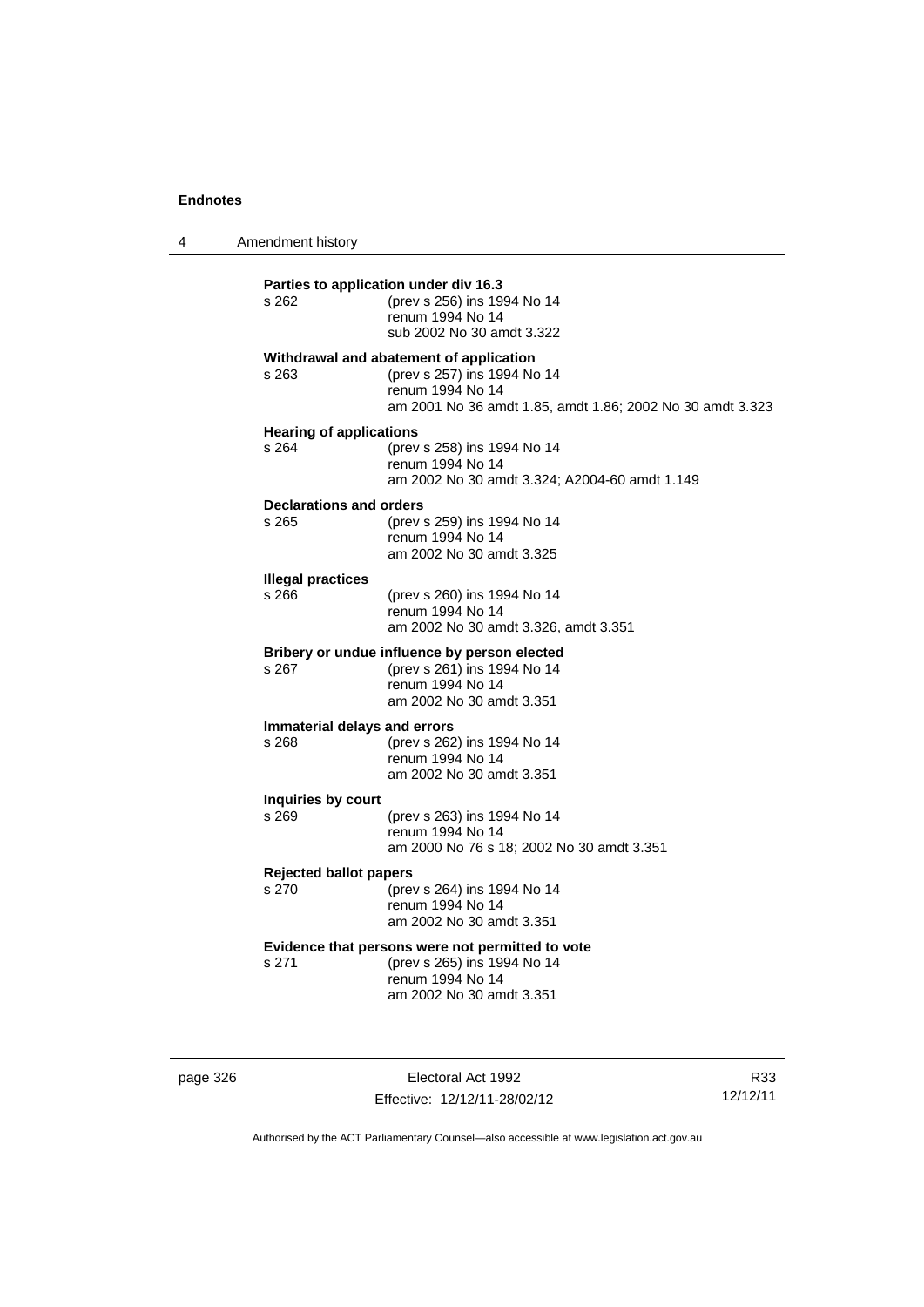| Inspection of electoral papers<br>s 272 | (prev s 266) ins 1994 No 14                                                                 |
|-----------------------------------------|---------------------------------------------------------------------------------------------|
|                                         | renum 1994 No 14                                                                            |
|                                         | am 2002 No 30 amdt 3.351                                                                    |
|                                         | <b>Commissioner not prevented from accessing documents</b>                                  |
| s 273                                   | (prev s 267) ins 1994 No 14                                                                 |
|                                         | renum 1994 No 14<br>am 2002 No 30 amdt 3.351                                                |
|                                         |                                                                                             |
| s 274                                   | Registrar to serve copies of declarations on certain persons<br>(prev s 268) ins 1994 No 14 |
|                                         | renum 1994 No 14                                                                            |
|                                         | am 2002 No 30 amdt 3.351                                                                    |
| <b>Effect of declarations</b>           |                                                                                             |
| s 275                                   | (prev s 269) ins 1994 No 14                                                                 |
|                                         | renum 1994 No 14                                                                            |
|                                         | am 2002 No 30 amdt 3.351                                                                    |
| <b>Eligibility and vacancies</b>        |                                                                                             |
| div 16.4 hdg                            | (prev pt 16 div 4 hdg) renum LA (see 2000 No 76 s 24)                                       |
| Speaker to state case                   |                                                                                             |
| s 276                                   | (prev s 270) ins 1994 No 14<br>renum 1994 No 14                                             |
|                                         | am 2002 No 30 amdt 3.351                                                                    |
| <b>Parties to a referral</b>            |                                                                                             |
| s 277                                   | (prev s 271) ins 1994 No 14                                                                 |
|                                         | renum 1994 No 14                                                                            |
|                                         | am 2002 No 30 amdt 3.351                                                                    |
| <b>Declarations and orders</b>          |                                                                                             |
| s 278                                   | (prev s 272) ins 1994 No 14                                                                 |
|                                         | renum 1994 No 14<br>am 2002 No 30 amdt 3.351                                                |
|                                         |                                                                                             |
| s 279                                   | Registrar to serve copy of declarations on Speaker<br>(prev s 273) ins 1994 No 14           |
|                                         | renum 1994 No 14                                                                            |
|                                         | am 2002 No 30 amdt 3.351                                                                    |
| <b>Effect of declarations</b>           |                                                                                             |
| s 280                                   | (prev s 274) ins 1994 No 14                                                                 |
|                                         | renum 1994 No 14                                                                            |
|                                         | am 2002 No 30 amdt 3.351                                                                    |
| Proceedings                             |                                                                                             |
| div 16.5 hdg                            | (prev pt 16 div 5 hdg) renum LA (see 2000 No 76 s 24)                                       |
|                                         |                                                                                             |
|                                         |                                                                                             |

R33 12/12/11

Electoral Act 1992 Effective: 12/12/11-28/02/12 page 327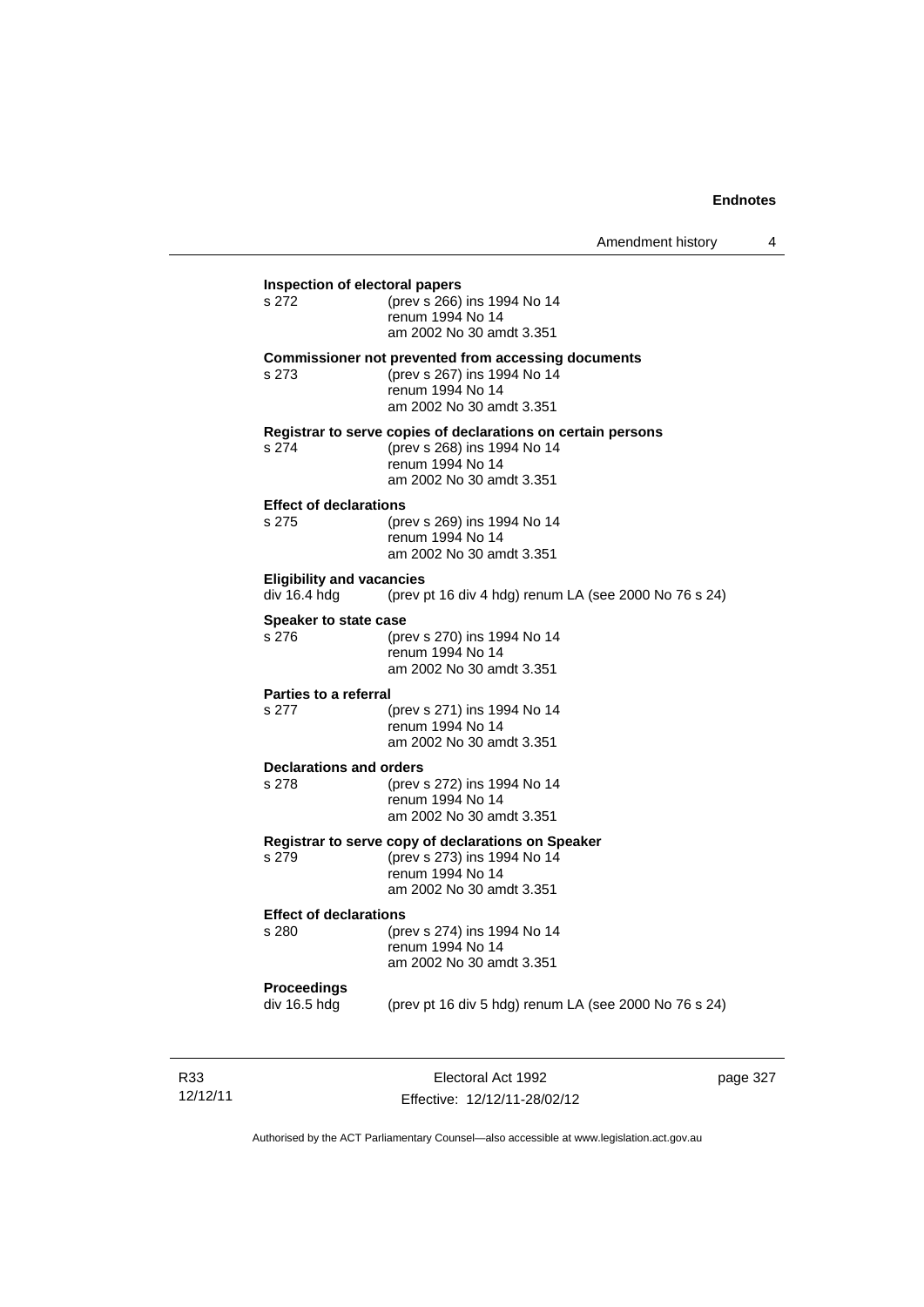4 Amendment history

|                                  | <b>Procedure</b>                                      |                                                                                         |
|----------------------------------|-------------------------------------------------------|-----------------------------------------------------------------------------------------|
|                                  | s 281                                                 | (prev s 275) ins 1994 No 14<br>renum 1994 No 14<br>am 2002 No 30 amdt 3.351             |
|                                  | <b>Legal representation limited</b>                   |                                                                                         |
|                                  | s 282                                                 | (prev s 276) ins 1994 No 14<br>renum 1994 No 14<br>am 1997 No 96; 2002 No 30 amdt 3.327 |
|                                  | <b>Admissibility of evidence</b>                      |                                                                                         |
|                                  | s 283                                                 | (prev s 277) ins 1994 No 14<br>renum 1994 No 14<br>am 2002 No 30 amdt 3.351             |
|                                  |                                                       | Costs may be ordered against Territory                                                  |
|                                  | s 284                                                 | (prev s 278) ins 1994 No 14<br>renum 1994 No 14<br>sub 2002 No 30 amdt 3.328            |
|                                  | <b>Electoral offences</b>                             |                                                                                         |
|                                  | pt 17 hdg                                             | ins 1994 No 14                                                                          |
|                                  | <b>Bribery and improper influence</b><br>div 17.1 hdg | (prev pt 17 div 1 hdg) renum LA (see 2000 No 76 s 24)                                   |
|                                  | <b>Bribery</b>                                        |                                                                                         |
|                                  | s 285                                                 | (prev s 279) ins 1994 No 14<br>renum 1994 No 14<br>am 1998 No 54                        |
|                                  | Influencing of votes by officers                      |                                                                                         |
|                                  | s 286                                                 | (prev s 280) ins 1994 No 14                                                             |
|                                  |                                                       | renum 1994 No 14<br>am 1998 No 54; 2002 No 30 amdt 3.329                                |
|                                  |                                                       | Influencing votes of hospital and nursing home patients                                 |
|                                  | s 287                                                 | (prev s 281) ins 1994 No 14                                                             |
|                                  |                                                       | renum 1994 No 14<br>am 1998 No 54                                                       |
|                                  | <b>Protection of rights</b>                           |                                                                                         |
|                                  | div 17.2 hdg                                          | (prev pt 17 div 2 hdg) renum LA (see 2000 No 76 s 24)                                   |
| <b>Violence and intimidation</b> |                                                       |                                                                                         |
|                                  | s 288                                                 | (prev s 282) ins 1994 No 14<br>renum 1994 No 14                                         |
|                                  |                                                       | am 1998 No 54                                                                           |

page 328 Electoral Act 1992 Effective: 12/12/11-28/02/12

R33 12/12/11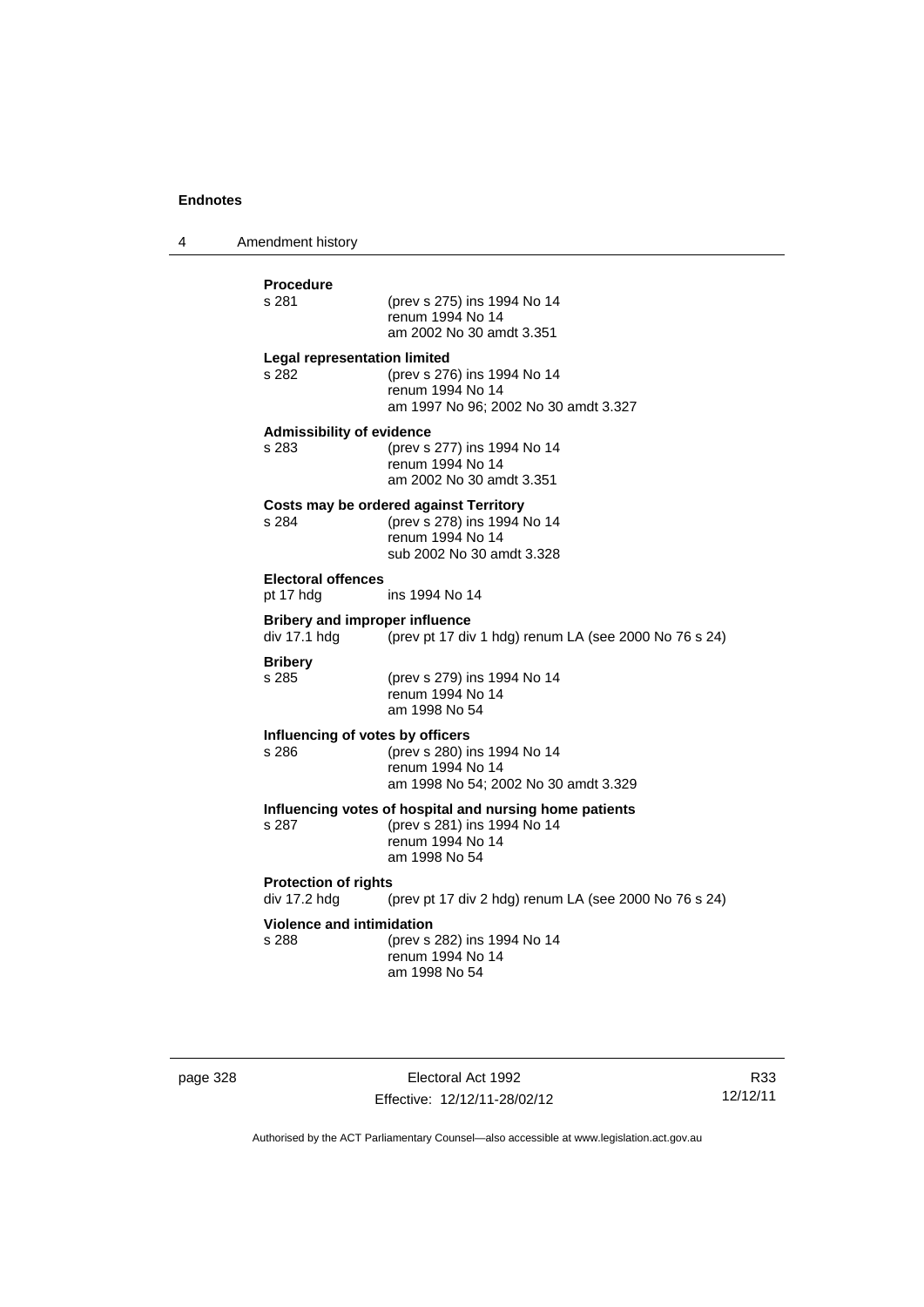**Discrimination on grounds of political donations** s 289 (prev s 283) ins 1994 No 14 renum 1994 No 14 am 1998 No 54; 2001 No 36 amdt 1.87; A2004-26 amdt 1.65 **Employees' right to leave of absence for voting** s 290 (prev s 284) ins 1994 No 14 renum 1994 No 14 am 1998 No 54 **Campaigning offences**  div 17.3 hdg (prev pt 17 div 3 hdg) renum LA (see 2000 No 76 s 24) **Definitions for div 17.3**<br>s 291 hdg sub s 291 hdg sub 2001 No 36 amdt 1.88<br>s 291 (prev s 285) ins 1994 No 14 (prev s 285) ins 1994 No 14 renum 1994 No 14 def *address* am 2001 No 36 amdt 1.89; A2004-26 amdt 1.63, amdt 1.65 om A2008-13 s 90 def *disseminate* sub 2001 No 36 s 39 def *polling place* ins 1995 No 33 s 5 am 1997 No 91 sch om 2001 No 36 amdt 1.90 ins A2011-28 amdt 3.69 def *publish* ins 2001 No 36 s 40 def *reportage or commentary* am A2008-13 s 91 **Dissemination of unauthorised electoral matter**<br>s 292 (prev s 286) ins 1994 No 14 s 292 (prev s 286) ins 1994 No 14 renum 1994 No 14

am 1998 No 54 sub 2001 No 36 s 41 am A2004-26 amdt 1.50 ss (3), (4) exp 1 January 2002 (s 292 (4)) sub A2008-13 s 92

#### **Exceptions for news publications**

s 293 (prev s 287) ins 1994 No 14 renum 1994 No 14 sub A2008-13 s 92

#### **Exceptions for dissemination of electoral matter on certain items**

s 294 (prev s 288) ins 1994 No 14 renum 1994 No 14 sub A2008-13 s 92

R33 12/12/11

Electoral Act 1992 Effective: 12/12/11-28/02/12 page 329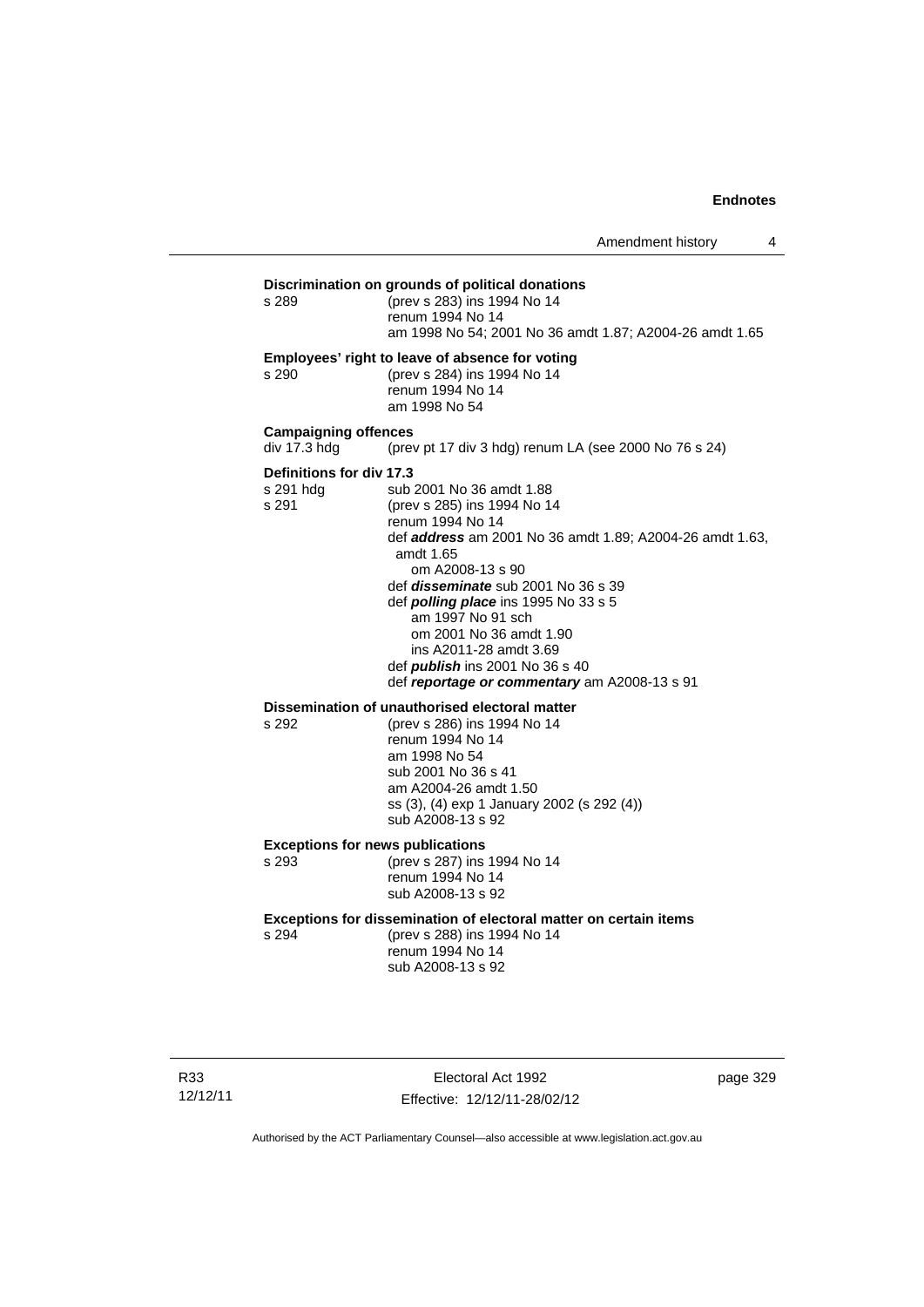4 Amendment history

### page 330 Electoral Act 1992 R33 **Exception for certain Commonwealth licence holders**<br>s 295 (prev s 289) ins 1994 No 14 (prev s 289) ins 1994 No 14 renum 1994 No 14 am 1997 No 91 sub 2001 No 36 s 42 am 2002 No 30 amdt 3.330; A2004-9 amdt 1.16 sub A2008-13 s 92 **Advertorials** s 296 (prev s 290) ins 1994 No 14 renum 1994 No 14 am 1998 No 54 sub A2008-13 s 92 **Misleading or deceptive electoral matter** s 297 (prev s 291) ins 1994 No 14 renum 1994 No 14 am 1998 No 54 **Inducement to illegal voting—representations of ballot papers** (prev s 292) ins 1994 No 14 renum 1994 No 14 am 1998 No 54 Graffiti<br>s 299 (prev s 293) ins 1994 No 14 renum 1994 No 14 am 1998 No 54; 2002 No 30 amdt 3.331; A2007-25 amdt 1.37 **Defamation of candidates** s 300 (prev s 294) ins 1994 No 14 renum 1994 No 14 am 1998 No 54 **Publication of statements about candidates**<br>s 301 (orev s 295) ins 1994 No 1-(prev s 295) ins 1994 No 14 renum 1994 No 14 am 1998 No 54; 2001 No 36 amdt 1.91; A2004-26 amdt 1.62, amdt 1.65 **Disruption of election meetings** s 302 (prev s 296) ins 1994 No 14 renum 1994 No 14 am 1998 No 54 **Canvassing within 100m of polling places** s 303 (prev s 297) ins 1994 No 14 renum 1994 No 14 sub 1995 No 33 am 1997 No 91; LA (see 2001 No 36 amdt 1.99); 2001 No 44 amdt 1.1386, amdt 1.1387; A2007-25 amdt 1.38

Authorised by the ACT Parliamentary Counsel—also accessible at www.legislation.act.gov.au

12/12/11

Effective: 12/12/11-28/02/12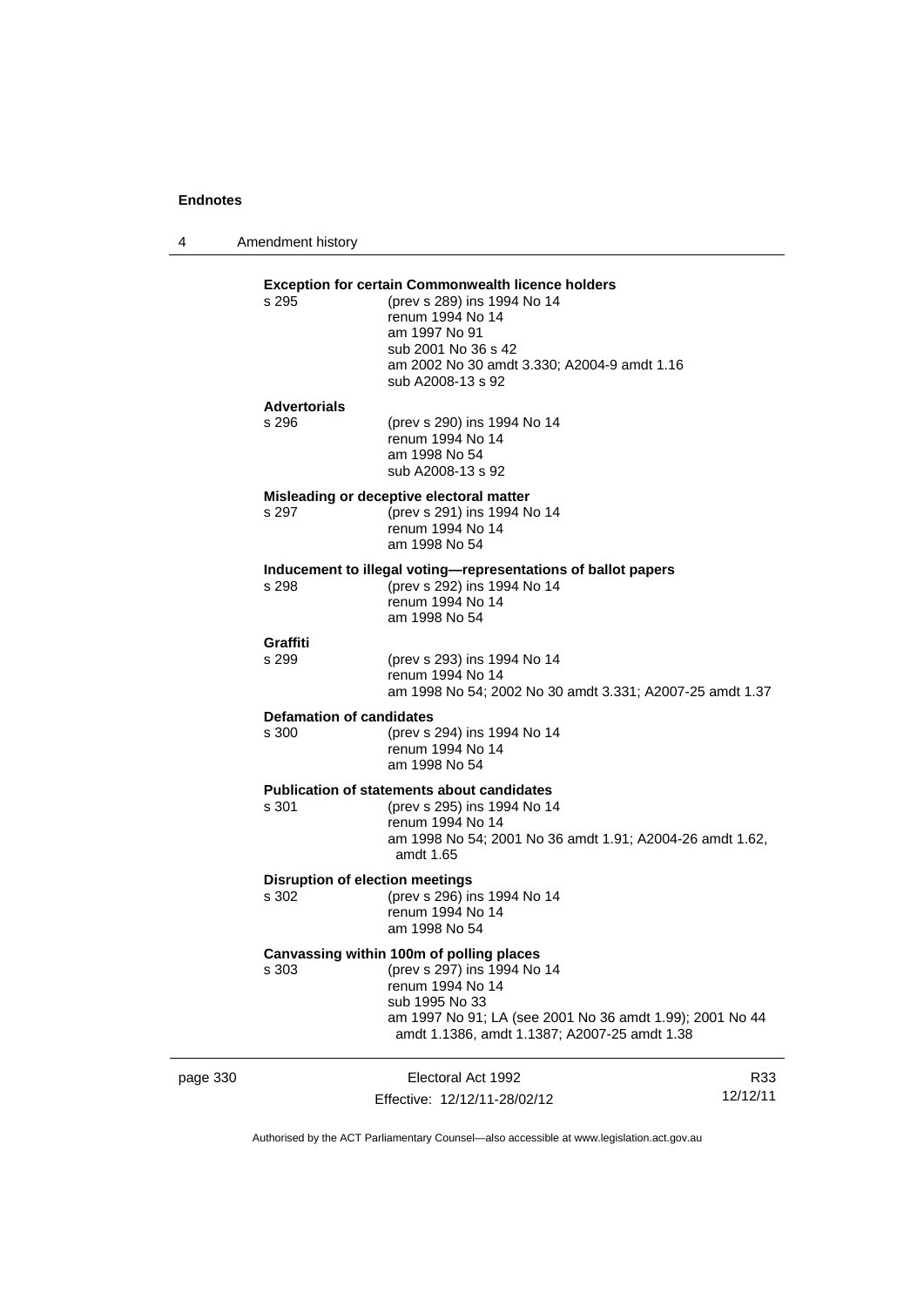### Electoral Act 1992 **Badges and emblems in polling places** s 304 (prev s 298) ins 1994 No 14 renum 1994 No 14 am 1995 No 33; 1998 No 54; 2001 No 36 amdt 1.92; A2004-26 amdt 1.51 **How-to-vote material in polling places** s 305 (prev s 299) ins 1994 No 14 renum 1994 No 14 am 1995 No 33; 1998 No 54 **Evidence of authorisation of electoral matter** s 306 (prev s 300) ins 1994 No 14 renum 1994 No 14 am A2008-13 s 93 **Electronic voting offences**<br>div 17.4 hdg (prev div (prev div 17.3A hdg) ins 2000 No 76 s 19 renum LA (see 2000 No 76 s 24) **Interfering with electronic voting devices etc** s 306A ins 2000 No 76 s 19 **Interfering with electronic counting devices etc** ins 2000 No 76 s 19 **Voting fraud**  div 17.5 hdg (prev pt 17 div 4 hdg) renum LA (see 2000 No 76 s 24) **Voting fraud** s 307 (prev s 301) ins 1994 No 14 renum 1994 No 14 am 1997 No 91; 1998 No 54 **Interpretation—electoral papers**  s 308 (prev s 302) ins 1994 No 14 renum 1994 No 14 om 2001 No 36 amdt 1.93 **Electoral papers**  div 17.6 hdg (prev pt 17 div 5 hdg) renum LA (see 2000 No 76 s 24) **Electoral papers—forgery**<br>s 309 (prev s 3 s 309 (prev s 303) ins 1994 No 14 renum 1994 No 14 am 1998 No 54 om A2004-15 amdt 2.64 **Electoral papers—forfeiture** s 310 (prev s 304) ins 1994 No 14 renum 1994 No 14 am A2004-15 amdt 2.65

12/12/11

R33

Effective: 12/12/11-28/02/12

page 331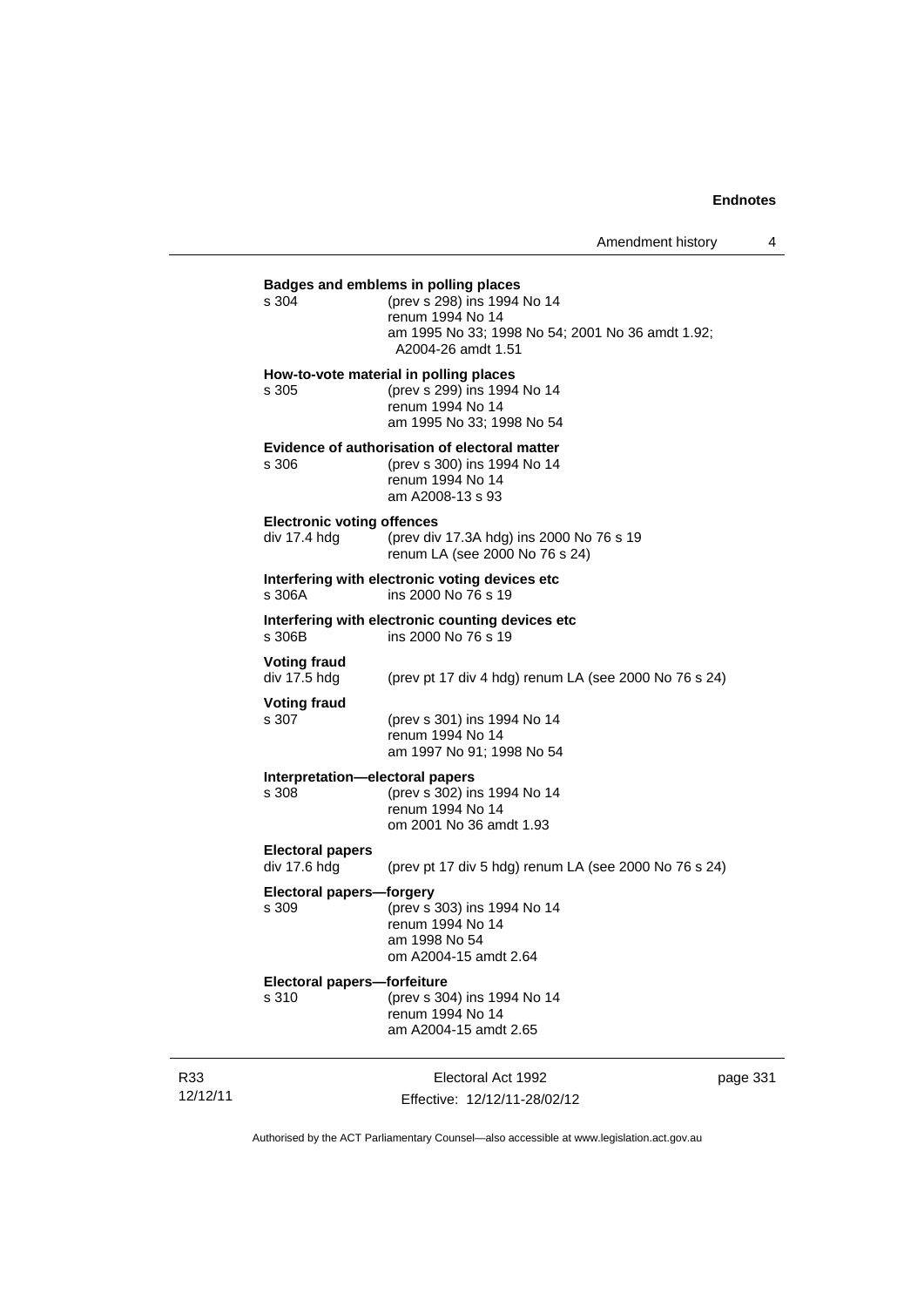4 Amendment history

| s 311                                            | Electoral papers-unauthorised possession<br>(prev s 305) ins 1994 No 14<br>renum 1994 No 14<br>am 1998 No 54                                 |
|--------------------------------------------------|----------------------------------------------------------------------------------------------------------------------------------------------|
| s 312                                            | Electoral papers-false or misleading statements<br>(prev s 306) ins 1994 No 14<br>renum 1994 No 14<br>am 1998 No 54<br>om A2004-15 amdt 2.66 |
| Electoral papers-defacement etc<br>s 313         | (prev s 307) ins 1994 No 14<br>renum 1994 No 14<br>am 1998 No 54                                                                             |
| <b>Electoral papers-signatures</b><br>s 314      | (prev s 308) ins 1994 No 14<br>renum 1994 No 14<br>am 1998 No 54                                                                             |
| <b>Electoral papers-witnesses</b><br>s 315       | (prev s 309) ins 1994 No 14<br>renum 1994 No 14<br>am 1998 No 54                                                                             |
| <b>Ballot papers-photographs</b><br>s 315A       | ins A2008-13 s 94                                                                                                                            |
| <b>Official functions</b><br>div 17.7 hdg        | (prev pt 17 div 6 hdg) renum LA (see 2000 No 76 s 24)                                                                                        |
| s.316                                            | Improper influence-members of electoral commission etc<br>(prev s 310) ins 1994 No 14<br>renum 1994 No 14<br>am 1998 No 54                   |
| <b>Unauthorised actions by officers</b><br>s 317 | (prev s 311) ins 1994 No 14<br>renum 1994 No 14<br>am 1998 No 54                                                                             |
| Identification of voters and votes<br>s 318      | (prev s 312) ins 1994 No 14<br>renum 1994 No 14<br>am 1998 No 54                                                                             |
| <b>Responses to official questions</b><br>s 319  | (prev s 313) ins 1994 No 14<br>renum 1994 No 14<br>am 1998 No 54                                                                             |
|                                                  |                                                                                                                                              |

page 332 Electoral Act 1992 Effective: 12/12/11-28/02/12

R33 12/12/11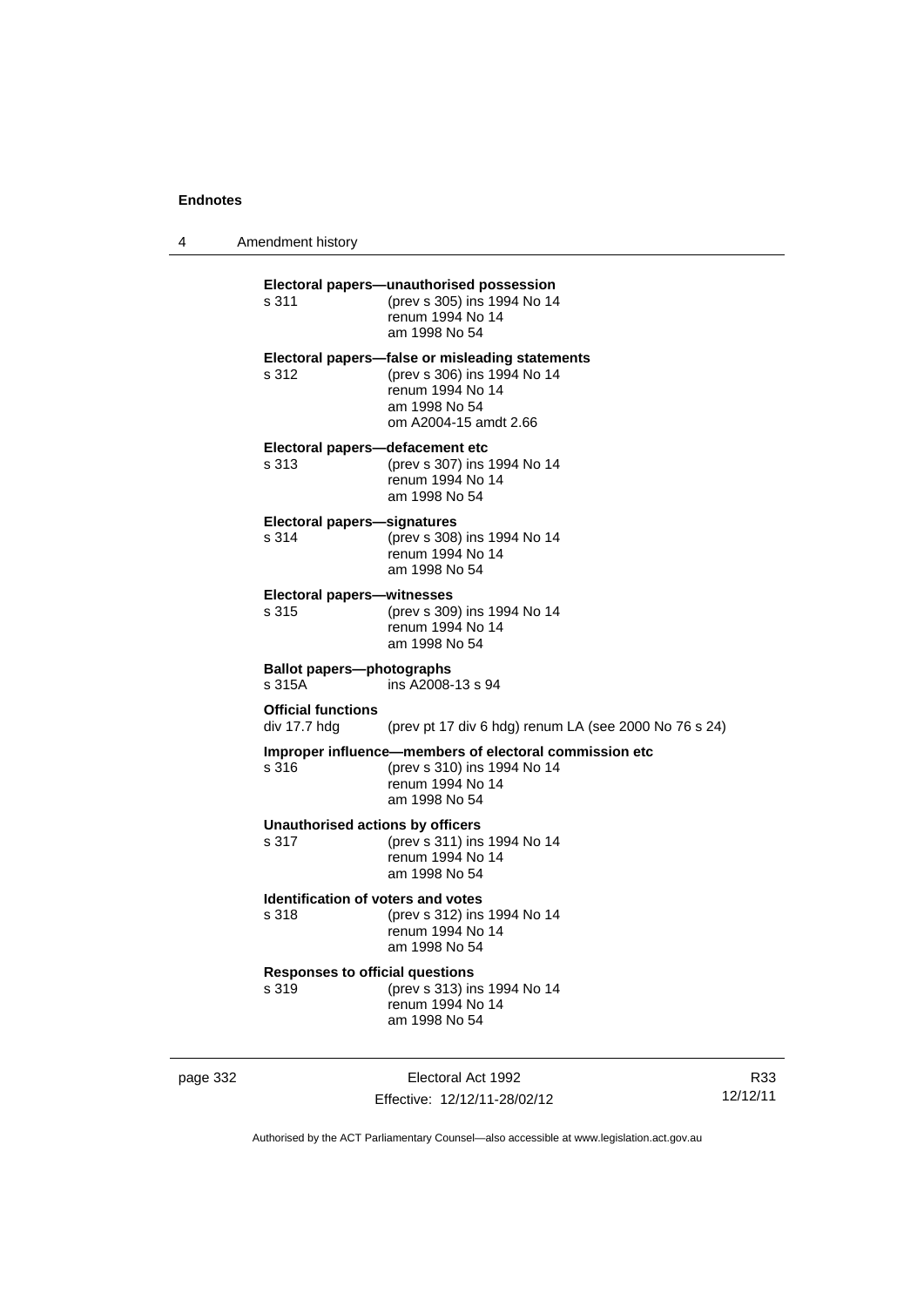| s 328                                       | <b>Extension of time for acts by officers</b><br>(prev s 322) ins 1994 No 14<br>renum 1994 No 14                                            |
|---------------------------------------------|---------------------------------------------------------------------------------------------------------------------------------------------|
| <b>Miscellaneous</b><br>pt 19 hdg           | ins 1994 No 14                                                                                                                              |
| s 327                                       | Service of certain process by mail<br>(prev s 321) ins 1994 No 14<br>renum 1994 No 14<br>am 2002 No 30 amdt 3.334                           |
| s 326                                       | Commissioner may prosecute enrolment and voting offences<br>(prev s 320) ins 1994 No 14<br>renum 1994 No 14                                 |
| <b>Investigation of complaints</b><br>s 325 | (prev s 319) ins 1994 No 14<br>renum 1994 No 14                                                                                             |
| <b>Prosecutions</b><br>div 18.2 hdg         | (prev pt 18 div 2 hdg) renum LA (see 2000 No 76 s 24)                                                                                       |
| <b>Powers of the court</b><br>s 324         | (prev s 318) ins 1994 No 14<br>renum 1994 No 14                                                                                             |
| s 323                                       | Commissioner not required to give undertakings as to damages<br>(prev s 317) ins 1994 No 14<br>renum 1994 No 14<br>am 2002 No 30 amdt 3.333 |
| Requiring things to be done<br>s 322        | (prev s 316) ins 1994 No 14<br>renum 1994 No 14<br>sub 2002 No 30 amdt 3.332                                                                |
| <b>Restraining conduct</b><br>s 321         | (prev s 315) ins 1994 No 14<br>renum 1994 No 14<br>sub 2002 No 30 amdt 3.332                                                                |
| <b>Injunctions</b><br>div 18.1 hdg          | (prev pt 18 div 1 hdg) renum LA (see 2000 No 76 s 24)                                                                                       |
| <b>Enforcement proceedings</b><br>pt 18 hdg | ins 1994 No 14                                                                                                                              |
|                                             | renum 1994 No 14<br>am 1997 No 91; 1998 No 54                                                                                               |

R33 12/12/11

Electoral Act 1992 Effective: 12/12/11-28/02/12 page 333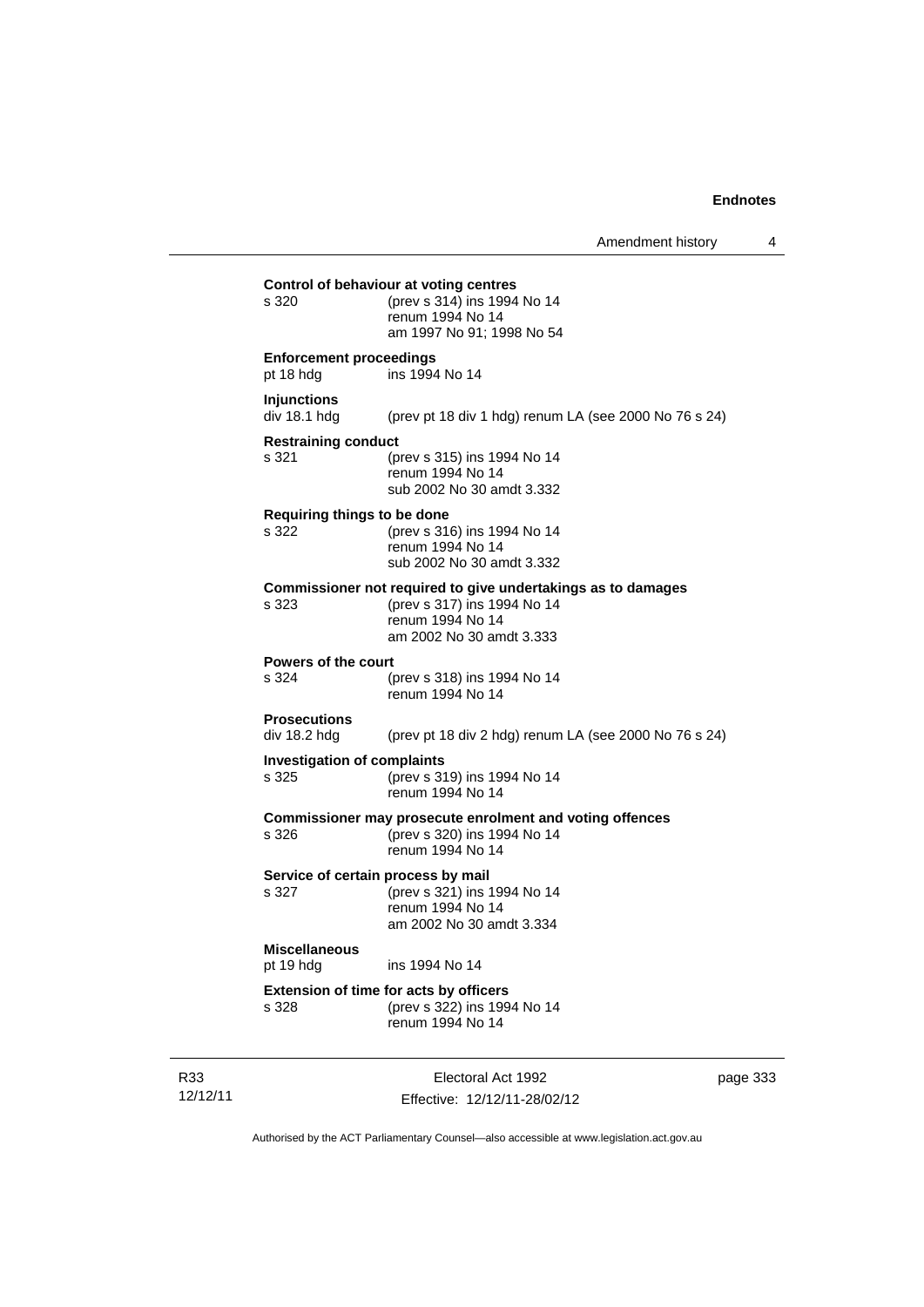| 4 | Amendment history                              |                                                                                                                                                   |
|---|------------------------------------------------|---------------------------------------------------------------------------------------------------------------------------------------------------|
|   | s 329                                          | Restrictions on sending completed ballot and voting papers by fax<br>(prev s 323) ins 1994 No 14<br>renum 1994 No 14<br>sub 2002 No 30 amdt 3.335 |
|   | Forms-provision and assistance<br>s 330        | (prev s 324) ins 1994 No 14<br>renum 1994 No 14                                                                                                   |
|   | <b>Compliance with approved forms</b><br>s 331 | (prev s 325) ins 1994 No 14<br>renum 1994 No 14<br>om 2001 No 44 amdt 1.1388                                                                      |
|   | s 332                                          | Correcting delays, errors and omissions<br>(prev s 326) ins 1994 No 14<br>renum 1994 No 14<br>am 2001 No 44 amdts 1.1389-1.1391                   |
|   | Voting statistics to be published<br>s 333     | (prev s 327) ins 1994 No 14<br>renum 1994 No 14<br>am 2000 No 76 s 20; 2001 No 44 amdt 1.1392, amdt 1.1393                                        |
|   | s 334                                          | <b>Collecting further statistical information</b><br>(prev s 328) ins 1994 No 14<br>renum 1994 No 14                                              |
|   | s 335                                          | Storage and destruction of electoral papers<br>(prev s 329) ins 1994 No 14<br>renum 1994 No 14<br>sub 2002 No 30 amdt 3.336                       |
|   | s 336                                          | Administrative arrangements with Commonwealth and States<br>(prev s 330) ins 1994 No 14<br>renum 1994 No 14<br>sub 2001 No 36 amdt 1.94           |
|   | <b>Evidentiary certificates</b><br>s 337       | (prev s 331) ins 1994 No 14<br>renum 1994 No 1499<br>am 2001 No 36 amdt 1.95; LA (see 2001 No 36 amdt 1.99);<br>A2004-26 amdt 1.51                |
|   | s 338                                          | Acts and omissions of representatives<br>(prev s 332) ins 1994 No 14<br>renum 1994 No 14<br>sub 2002 No 30 amdt 3.337; A2004-15 amdt 1.12         |

page 334 Electoral Act 1992 Effective: 12/12/11-28/02/12

R33 12/12/11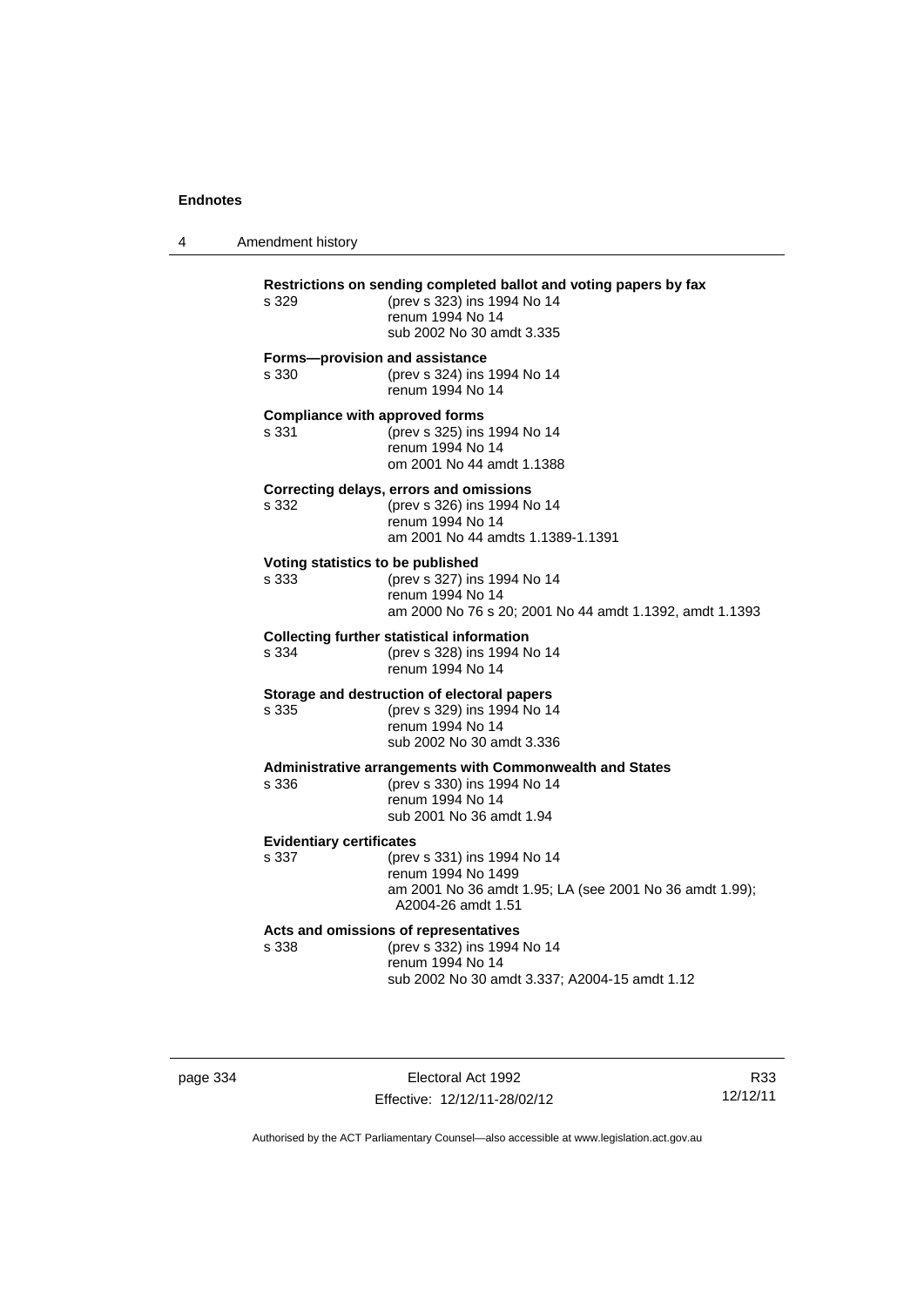### **Corporations—penalties**<br>s 339 (prev s s 339 (prev s 333) ins 1994 No 14 renum 1994 No 14 om 2000 No 76 s 21 **Director-general to provide assistance etc** s 340 hdg sub 2000 No 76 s 22 am A2011-22 amdt 1.188<br>s 340 (prev s 334) ins 1994 No

(prev s 334) ins 1994 No 14 renum 1994 No 14 am 2000 No 76 s 22; A2011-22 amdt 1.188

## **Approved forms**

| s 340A | ins 2001 No 44 amdt 1.1394                   |
|--------|----------------------------------------------|
|        | am 2002 No 30 amdt 3.338; A2011-28 amdt 3.77 |

### **Regulation-making power**

| s 341 | (prev s 335) ins 1994 No 14                                    |
|-------|----------------------------------------------------------------|
|       | renum 1994 No 14                                               |
|       | am 1998 No 54                                                  |
|       | sub 2000 No 76 s 23                                            |
|       | am 2001 No 44 amdt 1.1395, amdt 1.1396; A2008-13<br>amdt $1.1$ |
|       |                                                                |

### **Transitional**

pt 20 hdg ins 2001 No 36 s 43 exp 2 March 2002 (s 345 (2)) ins A2003-54 s 8 exp 31 December 2004 (s 342 (2))

### **Application of amendments by Electoral Amendment Act 2003**

s 342 ins 2001 No 36 s 43

exp 29 August 2001 (s 345 (1)) ins A2003-54 s 8 exp 31 December 2004 (s 342 (2))

### **Registered parties to provide up-to-date copies of their constitutions** s 343 ins 2001 No 36 s 43

exp 29 August 2001 (s 345 (1))

### **Application of certain amendments made by Electoral Amendment Act 2001** s 344 ins 2001 No 36 s 43

exp 2 March 2002 (s 345 (2))

| Expiry of pt 20 |              |
|-----------------|--------------|
| s 345           | ins 20       |
|                 | . <b>. 0</b> |

001 No 36 s 43 exp 2 March 2002 (s 345 (2))

# **Transitional—Electoral Legislation Amendment Act 2008**

 $ins A2008-13 s 95$ exp 21 May 2010 (s 502)

R33 12/12/11

Electoral Act 1992 Effective: 12/12/11-28/02/12 page 335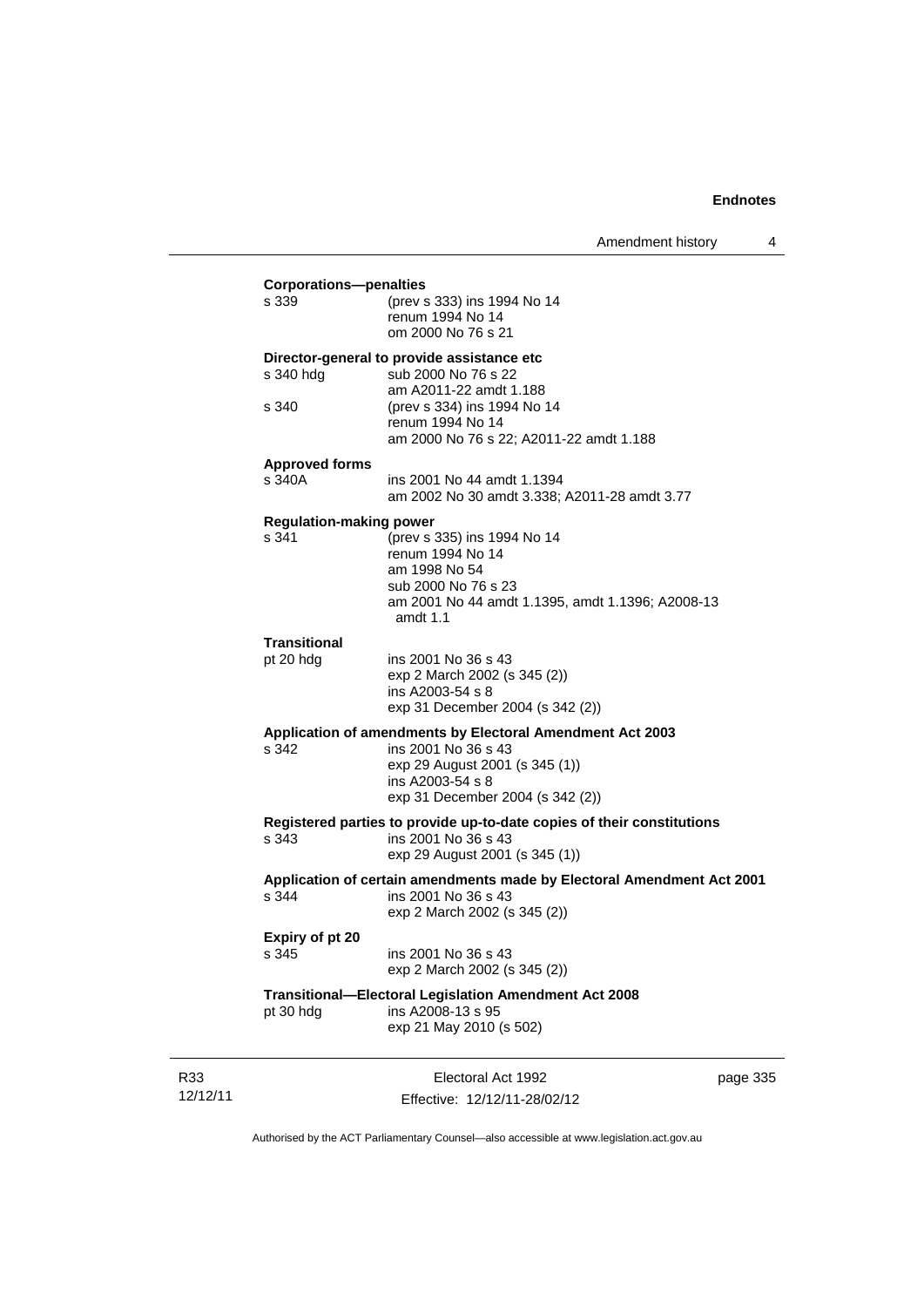| 4 | Amendment history |
|---|-------------------|
|---|-------------------|

**Transitional—disclosure by candidates**  ins A2008-13 s 95 exp 21 May 2010 (s 502) **Transitional—disclosure by donors**  ins A2008-13 s 95 exp 21 May 2010 (s 502) **Transitional—certain other disclosure thresholds**  s 500B ins A2008-13 s 95 exp 21 May 2010 (s 502) **Transitional—annual returns by parties, MLAs and associated entities**  s 500C ins A2008-13 s 95 exp 21 May 2010 (s 502) **Transitional regulations**  s 501 ins A2008-13 s 95 exp 21 May 2010 (s 502) **Expiry—pt 30**  ins A2008-13 s 95 exp 21 May 2010 (s 502) **Form of ballot paper** sch 1 ins 1994 No 14 am 2001 No 36 amdt 1.97; A2004-26 amdt 1.52 **Ballot papers—printing of names and collation**<br>sch 2 ins 1994 No 14 ins 1994 No 14 am 2001 No 37 s 4 **Preliminary scrutiny of declaration voting papers** sch 3 ins 1994 No 14 am 1997 No 91; 2001 No 36 s 44, s 45; 2001 No 44 amdt 1.1397; A2004-26 s 36; A2008-13 s 96 **Ascertaining result of poll** sch 4 ins 1994 No 14 am 1994 No 78; 1997 No 91; A2008-13 s 97, amdts 1.2-1.7 **Internally reviewable decisions**  sch 5 ins A2008-37 amdt 1.142

page 336 Electoral Act 1992 Effective: 12/12/11-28/02/12

R33 12/12/11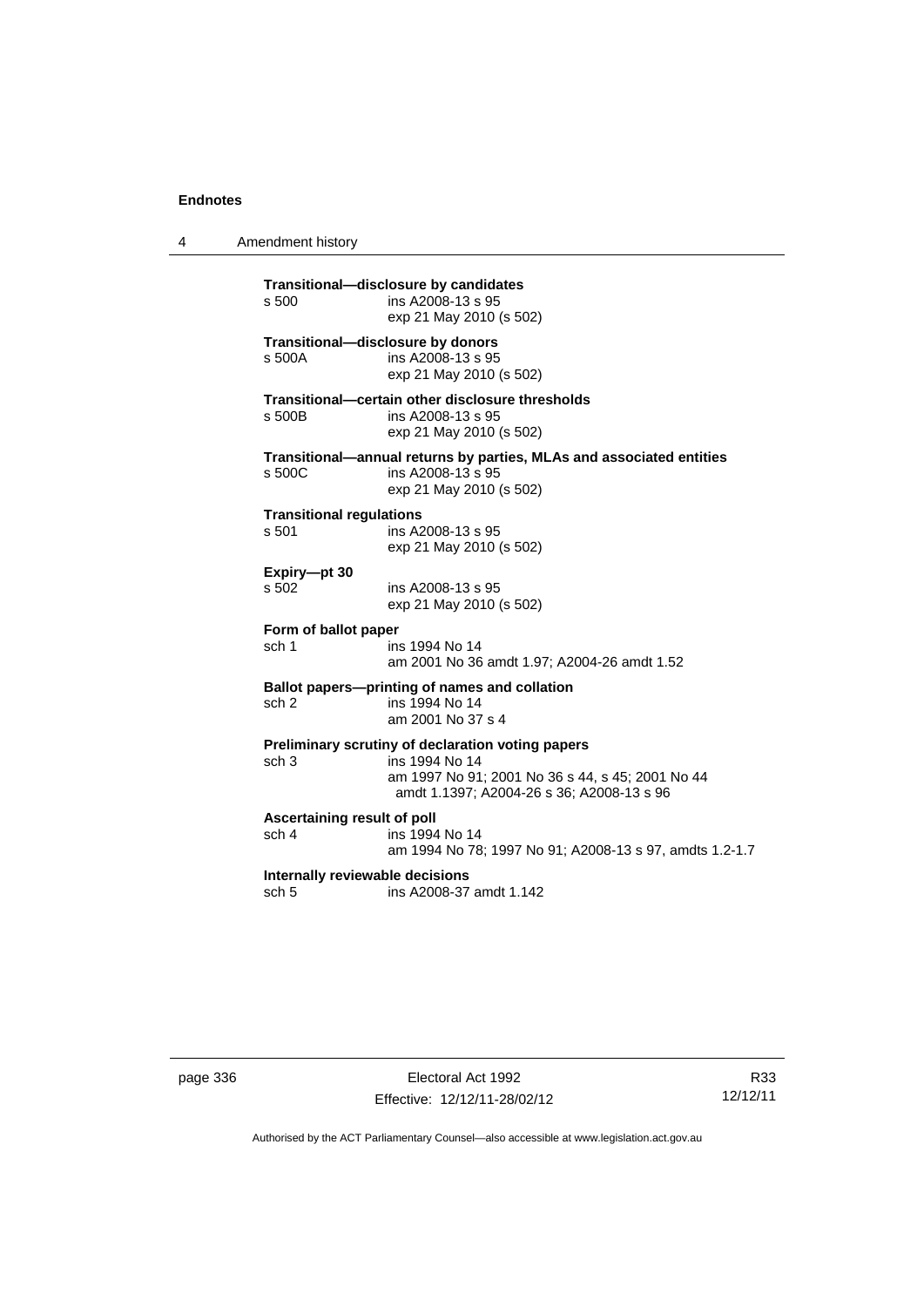| <b>Dictionary</b> |                                                                             |
|-------------------|-----------------------------------------------------------------------------|
| dict              | ins A2001-36 amdt 1.98                                                      |
|                   | defs reloc from s 3 A2001-36 amdt 1.3                                       |
|                   | am A2002-30 amdt 3.339; A2006-23 amdt 1.194; A2006-36                       |
|                   | s 5; A2007-25 amdt 1.39; A2008-13 amdt 1.8; A2008-37                        |
|                   | amdt 1.143; A2011-22 amdt 1.189, amdt 1.190; A2011-28                       |
|                   | amdts 3.70-3.72                                                             |
|                   | def AAT ins A1994-14 s 6                                                    |
|                   | reloc from s 3 A2001-36 amdt 1.3                                            |
|                   | om A2008-13 amdt 1.9                                                        |
|                   | def <i>abbreviation</i> ins A2001-36 amdt 1.98                              |
|                   | sub A2004-26 amdt 1.53                                                      |
|                   | def <i>address</i> ins A1994-14 s 6                                         |
|                   | reloc from s 3 A2001-36 amdt 1.3                                            |
|                   | sub A2008-13 s 98                                                           |
|                   | def <i>amount</i> ins A2001-36 amdt 1.98                                    |
|                   | def Antarctica ins A2001-36 amdt 1.98                                       |
|                   | def <i>Antarctic elector</i> ins A1994-14 s 6                               |
|                   | reloc from s 3 A2001-36 amdt 1.3                                            |
|                   | def <i>application</i> ins A2001-36 amdt 1.98                               |
|                   | def <i>approved</i> ins A1994-14 s 6                                        |
|                   | reloc from s 3 A2001-36 amdt 1.3                                            |
|                   | om A2001-44 amdt 1.1398                                                     |
|                   | def approved computer program ins A2000-76 s 4                              |
|                   | reloc from s 3 A2001-36 amdt 1.3                                            |
|                   | def Assembly ins A1994-14 s 6                                               |
|                   | reloc from s 3 A2001-36 amdt 1.3                                            |
|                   | def <b>assistant returning officer</b> ins A2001-36 amdt 1.98               |
|                   | def associated entity ins A2001-36 amdt 1.98                                |
|                   | def <b>augmented commission</b> am A1994-14 s 6                             |
|                   | reloc from s 3 A2001-36 amdt 1.3                                            |
|                   | def authorised delivery service ins A2004-26 s 37                           |
|                   | def <i>authorised officer</i> ins A1994-14 s 6                              |
|                   | reloc from s 3 A2001-36 amdt 1.3                                            |
|                   | def <b>authorised witness</b> ins A2001-36 amdt 1.98                        |
|                   | def available for public inspection ins A2001-36 amdt 1.98                  |
|                   | def ballot group ins A2001-36 amdt 1.98                                     |
|                   | om A2004-26 amdt 1.54                                                       |
|                   | def ballot group candidate ins A2001-36 amdt 1.98                           |
|                   | om A2004-26 amdt 1.55                                                       |
|                   | def ballot paper ins A2000-76 s 4                                           |
|                   | reloc from s 3 A2001-36 amdt 1.3                                            |
|                   | sub 2002 No 30 amdt 3.340; A2008-13 amdt 1.10                               |
|                   | def bribery ins A2001-36 amdt 1.98<br>def <i>broadcast</i> ins A1994-14 s 6 |
|                   | reloc from s 3 A2001-36 amdt 1.3                                            |
|                   | def <i>broadcaster</i> ins A2001-36 amdt 1.98                               |
|                   |                                                                             |
|                   |                                                                             |

R33 12/12/11

Electoral Act 1992 Effective: 12/12/11-28/02/12 page 337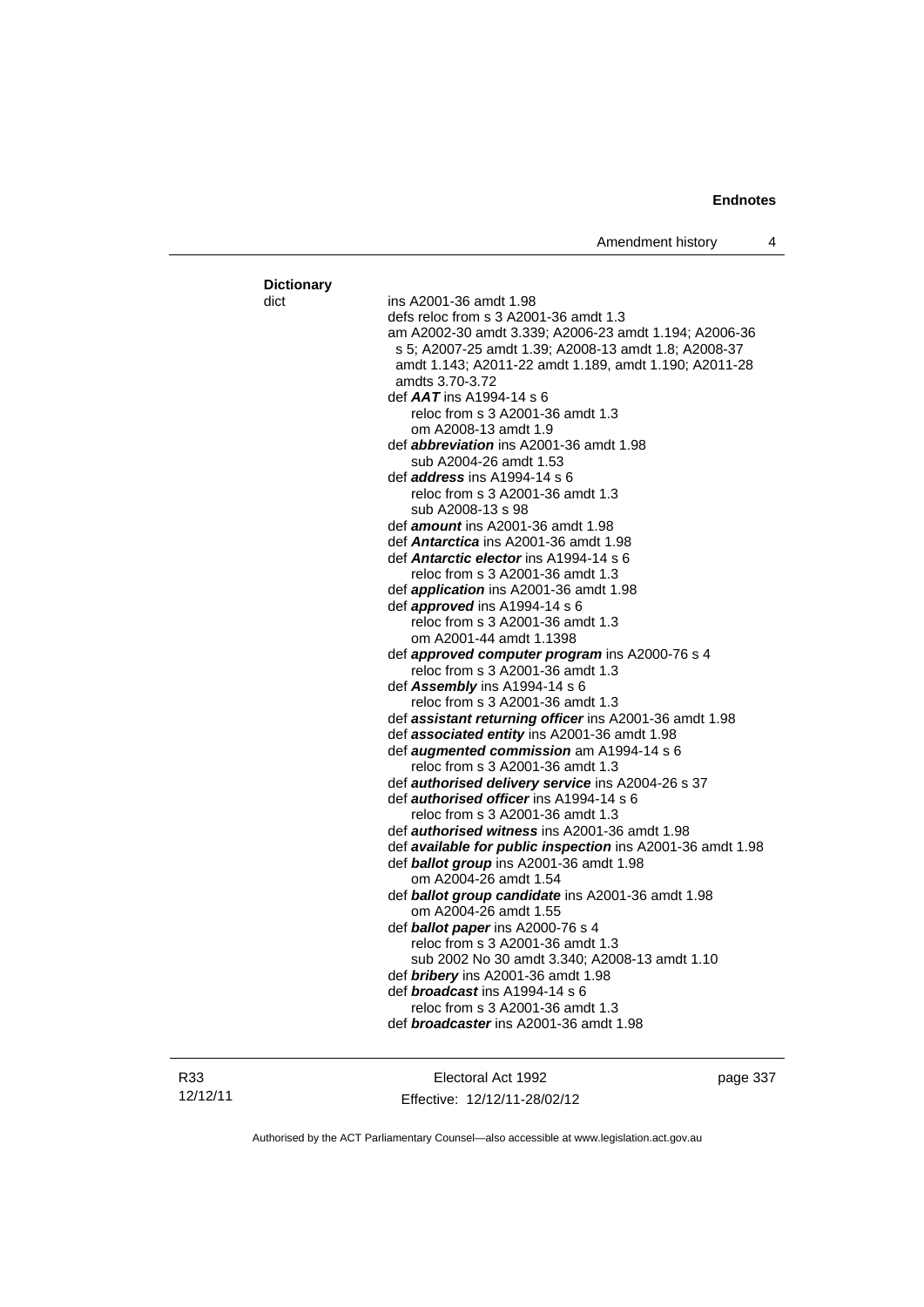4 Amendment history

 def *candidate* ins A2001-36 amdt 1.98 def *candidate square* ins A1994-14 s 6 reloc from s 3 A2001-36 amdt 1.3 sub 2002 No 30 amdt 3.341 def *certified list of electors* ins A1994-14 s 6 reloc from s 3 A2001-36 amdt 1.3 def *closed* ins A1994-14 s 6 reloc from s 3 A2001-36 amdt 1.3 def *column* ins A2009-13 amdt 1.11 def *commissioner* ins A1994-14 s 6 reloc from s 3 A2001-36 amdt 1.3 def *Commonwealth Electoral Act* ins A1994-14 s 6 reloc from s 3 A2001-36 amdt 1.3 def *Commonwealth roll* ins A1994-14 s 6 reloc from s 3 A2001-36 amdt 1.3 def *continuing candidate* ins A2009-13 amdt 1.11 def *contravention* ins A2001-36 amdt 1.98 sub A2002-30 amdt 3.342 def *count* ins A2009-13 amdt 1.11 def *count votes* ins A2009-13 amdt 1.11 def *court* ins A2001-36 amdt 1.98 om A2002-30 amdt 3.343 def *Court of Disputed Elections* ins A1994-14 s 6 reloc from s 3 A2001-36 amdt 1.3 sub A2002-30 amdt 3.344; A2011-28 amdt 3.73 def *declaration vote* ins A1994-14 s 6 reloc from s 3 A2001-36 amdt 1.3 am A2004-26 s 38 def *declaration voting papers* ins A1994-14 s 6 reloc from s 3 A2001-36 amdt 1.3 am A2001-44 amdt 1.1399 def *defined details* ins A2001-36 amdt 1.98 def *defined particulars* ins A2001-36 amdt 1.98 def *determined fee* ins A1994-14 s 6 reloc from s 3 A2001-36 amdt 1.3 om A2001-44 amdt 1.1400 def *disclosure period* ins A2001-36 amdt 1.98 def *disposition of property* ins A2001-36 amdt 1.98 def *disseminate* ins A2001-36 amdt 1.98 def *election* ins A1994-14 s 6 reloc from s 3 A2001-36 amdt 1.3 def *election period* ins A1994-14 s 6 reloc from s 3 A2001-36 amdt 1.3 def *elector* ins A1994-14 s 6 reloc from s 3 A2001-36 amdt 1.3 def *electoral advertisement* ins A2001-36 amdt 1.98

page 338 Electoral Act 1992 Effective: 12/12/11-28/02/12

R33 12/12/11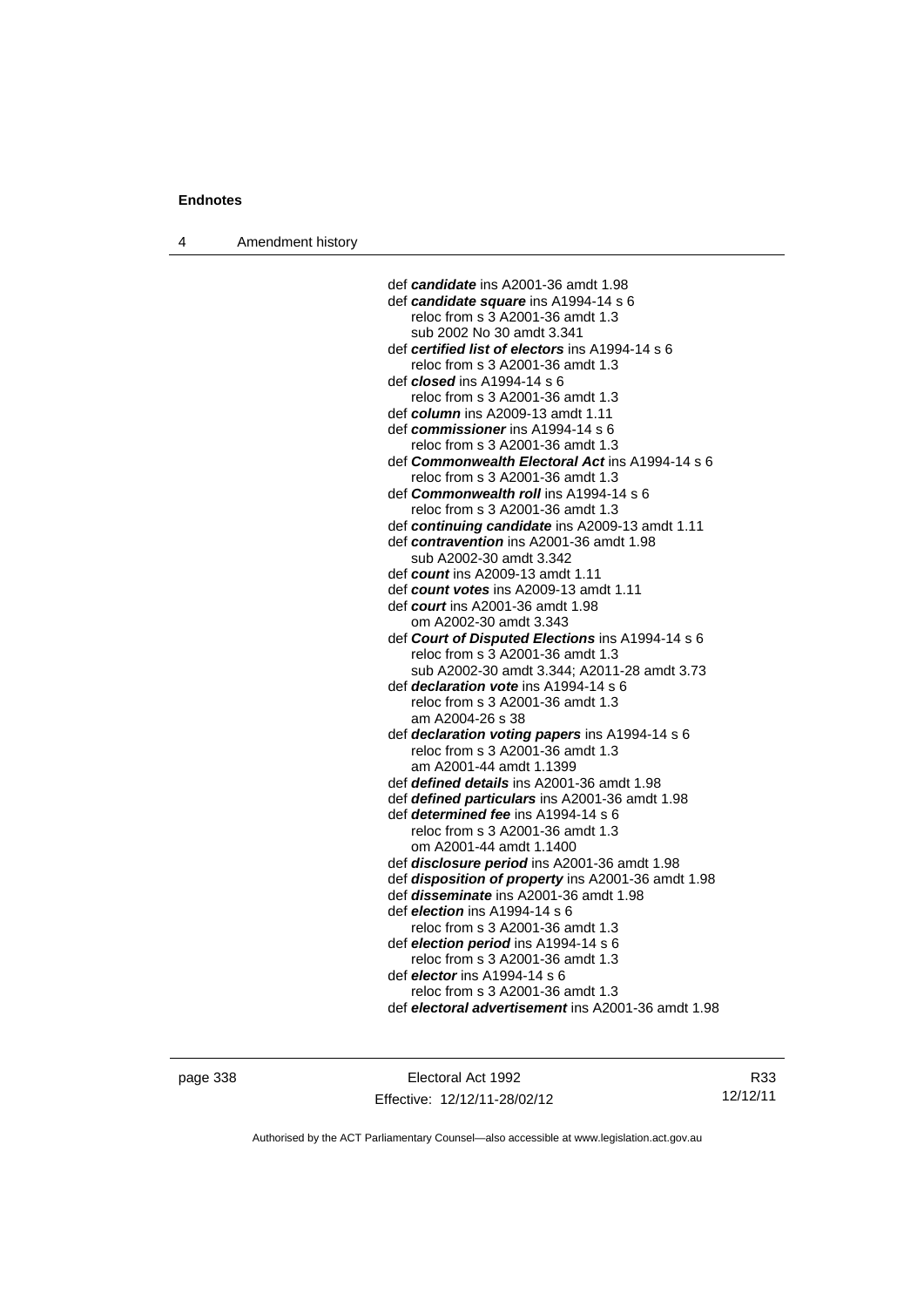def *electoral commission* reloc from s 3 A2001-36 amdt 1.3 def *electoral expenditure* ins A2001-36 amdt 1.98 def *electoral matter* ins A1994-14 s 6 reloc from s 3 A2001-36 amdt 1.3 def *electoral paper* ins A2001-36 amdt 1.98 def *electorate* reloc from s 3 A2001-36 amdt 1.3 def *electronic form* ins 2002 No 30 amdt 3.345 def *electronic voting* ins A2000-76 s 4 reloc from s 3 A2001-36 amdt 1.3 def *eligible elector* ins A2001-36 amdt 1.98 sub A2004-26 s 39 om A2008-13 s 99 def *eligible overseas elector* ins A1994-14 s 6 reloc from s 3 A2001-36 amdt 1.3 def *eligible vote* ins A2001-36 amdt 1.98 def *entity* ins A2001-36 amdt 1.98 def *envelope* ins A2009-13 amdt 1.11 def *excluded candidate* ins A2009-13 amdt 1.11 def *extract* ins A1994-14 s 6 reloc from s 3 A2001-36 amdt 1.3 sub A2002-30 amdt 3.346 def *extraordinary election* ins A1994-14 s 6 reloc from s 3 A2001-36 amdt 1.3 def *file* ins A2001-36 amdt 1.98 def *financial controller* ins A2001-36 amdt 1.98 def *former MLA* ins A2001-36 amdt 1.98 def *general election* ins A1994-14 s 6 reloc from s 3 A2001-36 amdt 1.3 def *gift* ins A2001-36 amdt 1.98 def *group* ins A1994-14 s 6 reloc from s 3 A2001-36 amdt 1.3 sub A2002-30 amdt 3.347 am A2008-13 s 100 def *hospital* ins A1994-14 s 6 reloc from s 3 A2001-36 amdt 1.3 def *hour of nomination* ins A1994-14 s 6 reloc from s 3 A2001-36 amdt 1.3 def *illegal practice* ins A2001-36 amdt 1.98 om A2002-30 amdt 3.348 def *internally reviewable decision* ins A2008-37 amdt 1.144 def *internal review notice* ins A2008-37 amdt 1.144 def *investigation notice* ins A2001-36 amdt 1.98 def *judge* reloc from s 3 A2001-36 amdt 1.3 om A2011-28 amdt 3.74 def *member* ins A2001-36 amdt 1.98 def *MLA* ins A1994-14 s 6 reloc from s 3 A2001-36 amdt 1.3

R33 12/12/11

Electoral Act 1992 Effective: 12/12/11-28/02/12 page 339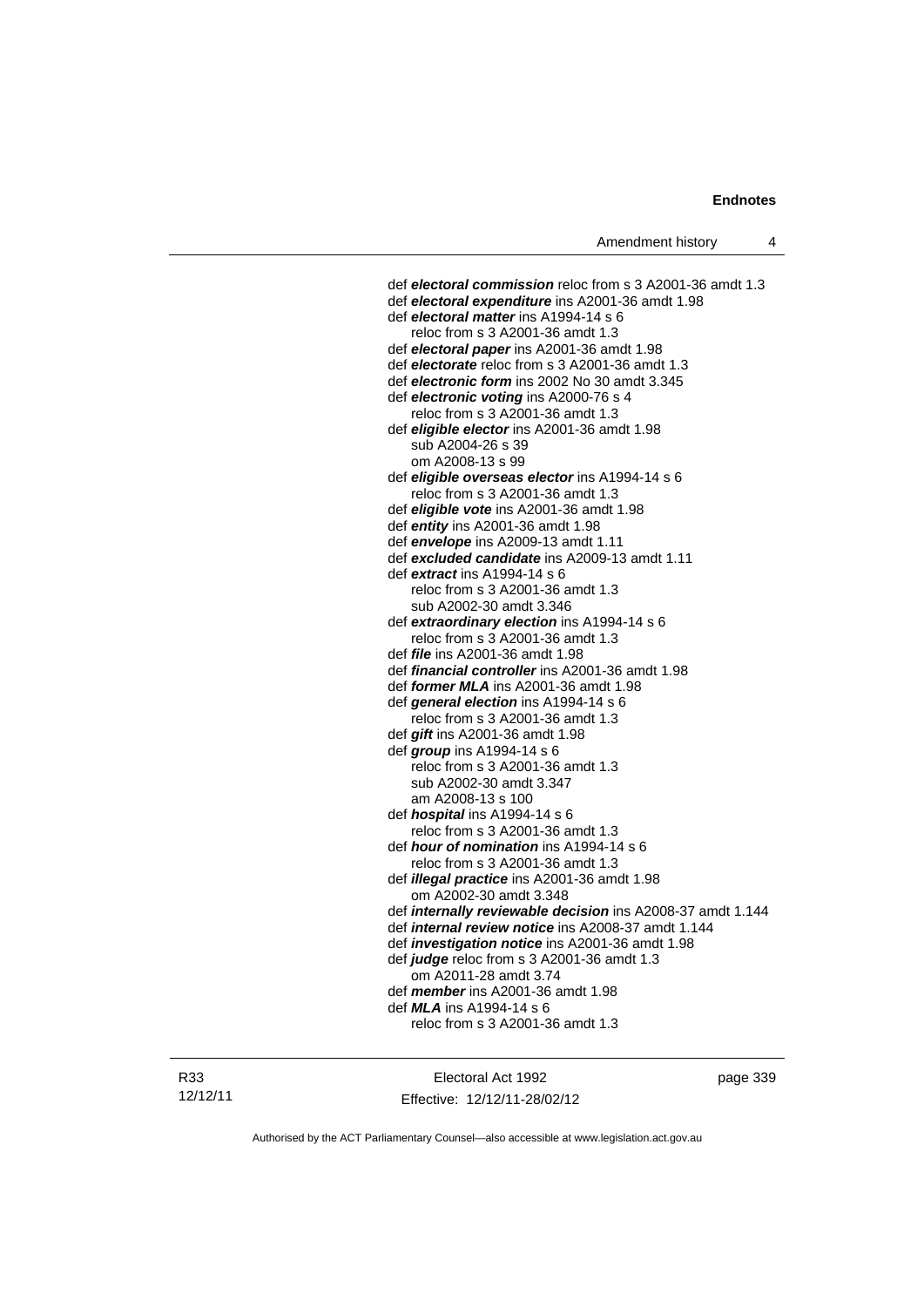4 Amendment history

 def *newspaper* ins A2001-36 amdt 1.98 def *news publication* ins A2008-13 s 101 def *next available preference* ins A2009-13 amdt 1.11 def *non-party group* ins A2001-36 amdt 1.98 om A2008-13 s 102 def *officer* ins A2001-36 amdt 1.98 def *official error* ins A1997-91 s 4 reloc from s 3 A2001-36 amdt 1.3 def *OIC* ins A1994-14 s 6 reloc from s 3 A2001-36 amdt 1.3 def *ordinary election* ins A1994-14 s 6 reloc from s 3 A2001-36 amdt 1.3 def *ordinary vote* ins A1994-14 s 6 reloc from s 3 A2001-36 amdt 1.3 def *participant* ins A2001-36 amdt 1.98 def *party* ins A2001-36 amdt 1.98 def *party candidate* ins A1994-14 s 6 reloc from s 3 A2001-36 amdt 1.3 def *person* ins A2001-36 amdt 1.98 sub A2008-37 amdt 1.145 def *place of nomination* ins A1994-14 s 6 reloc from s 3 A2001-36 amdt 1.3 def *political party* ins A1994-14 s 6 reloc from s 3 A2001-36 amdt 1.3 def *polling day* ins A1994-14 s 6 reloc from s 3 A2001-36 amdt 1.3 sub A2002-30 amdt 3.349 def *polling place* ins A2001-36 amdt 1.98 sub A2011-28 amdt 3.75 def *post* ins A2004-26 s 40 def *postal vote* ins A1994-14 s 6 reloc from s 3 A2001-36 amdt 1.3 sub A2004-26 s 41 def *pre-election period* ins A1994-14 s 6 reloc from s 3 A2001-36 amdt 1.3 def *proceeding* ins A2001-36 amdt 1.98 def *property* ins A2001-36 amdt 1.98 def *publish* ins A2001-36 amdt 1.98 def *quota* ins A2009-13 amdt 1.11 def *redistribution* reloc from s 3 A2001-36 amdt 1.3 def *register* ins A2001-36 amdt 1.98 def *registered* ins A2001-36 amdt 1.98 sub A2004-26 amdt 1.56 def *registered ballot group* ins A2001-36 amdt 1.98 om A2004-26 amdt 1.56 def *registered industrial organisation* ins A2001-36 amdt 1.98

page 340 Electoral Act 1992 Effective: 12/12/11-28/02/12

R33 12/12/11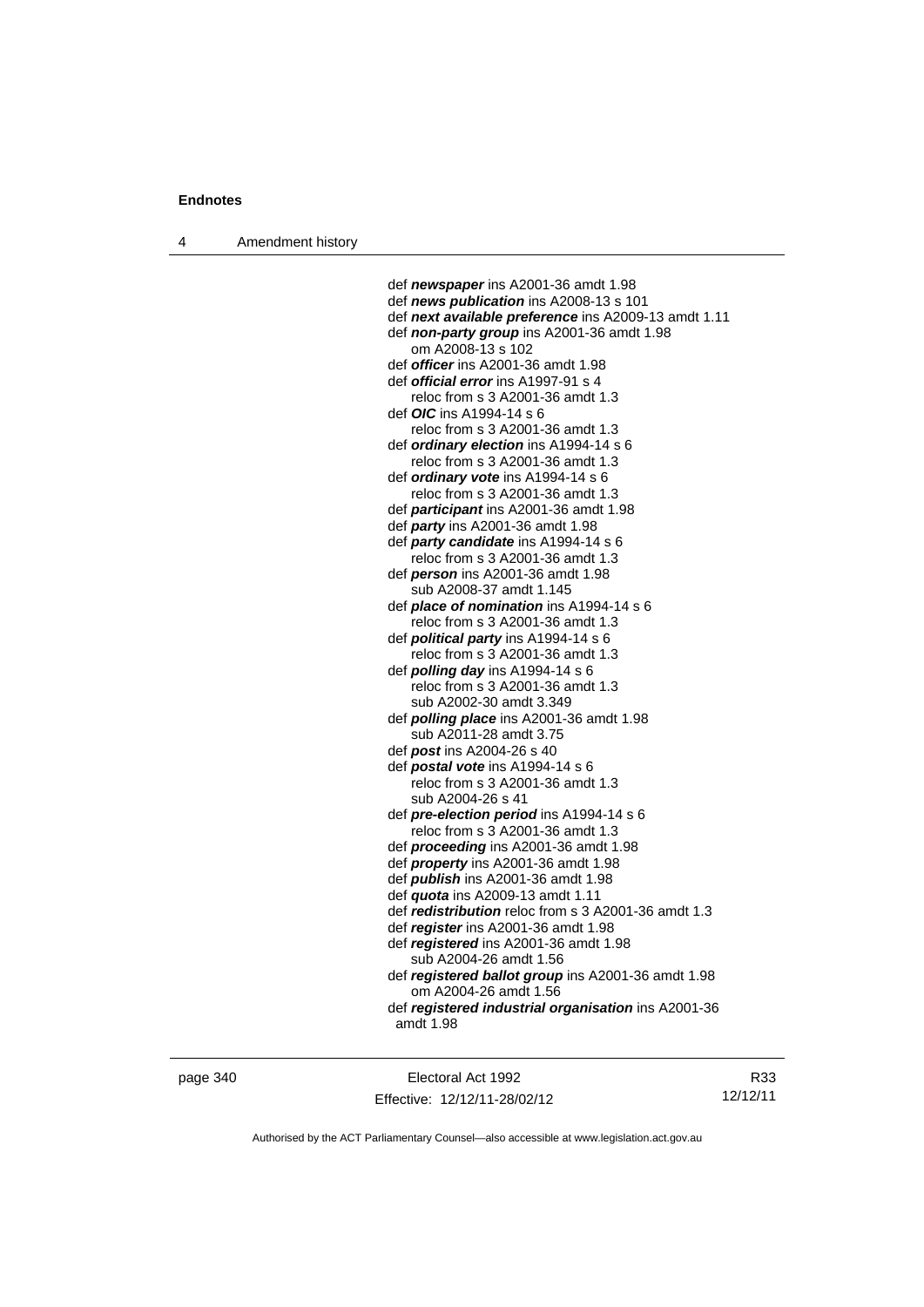def *registered officer* ins A2001-36 amdt 1.98 sub A2004-26 amdt 1.57 def *registered party* ins A2001-36 amdt 1.98 am A2004-26 amdt 1.61 def *register of ballot groups* ins A2001-36 amdt 1.98 om A2004-26 amdt 1.58 def *register of political parties* ins A2001-36 amdt 1.98 def *registrar* ins A2001-36 amdt 1.98 def *related* ins A2001-36 amdt 1.98 am A2004-26 amdt 1.61; A2008-13 s 103 def *relates* ins A2001-36 amdt 1.98 def *remand centre* ins A2001-36 amdt 1.98 om A2006-23 amdt 1.195 def *reportage or commentary* ins A2001-36 amdt 1.98 def *reporting agent* ins A2009-13 amdt 1.11 def *research personnel* ins A2001-36 amdt 1.98 def *return* ins A2001-36 amdt 1.98 def *returning officer* ins A2001-36 amdt 1.98 def *reviewable decision* ins A2001-36 amdt 1.98 sub A2008-37 amdt 1.145 def *review statement* ins A1994-14 s 6 reloc from s 3 A2001-36 amdt 1.3 om A2008-37 amdt 1.146 def *roll* ins A1994-14 s 6 reloc from s 3 A2001-36 amdt 1.3 am A2011-28 amdt 3.76 def *scrutineer* ins A1994-14 s 6 reloc from s 3 A2001-36 amdt 1.3 def *scrutiny centre* ins A1994-14 s 6 reloc from s 3 A2001-36 amdt 1.3 def *secretary* ins A1994-14 s 6 reloc from s 3 A2001-36 amdt 1.3 def *Speaker* ins A2001-36 amdt 1.98 sub A2002-30 amdt 3.350 def *special hospital* ins A2001-36 amdt 1.98 def *sponsoring MLA* ins A2001-36 amdt 1.98 om A2004-26 amdt 1.59 def *staff* ins A1994-14 s 6 sub A1994-38 sch 1 pt 32 reloc from s 3 A2001-36 amdt 1.3 def *station* ins A2001-36 amdt 1.98 def *successful candidate* ins A2009-13 amdt 1.11 def *suppressed address* ins A1994-14 s 6 reloc from s 3 A2001-36 amdt 1.3

R33 12/12/11

Electoral Act 1992 Effective: 12/12/11-28/02/12 page 341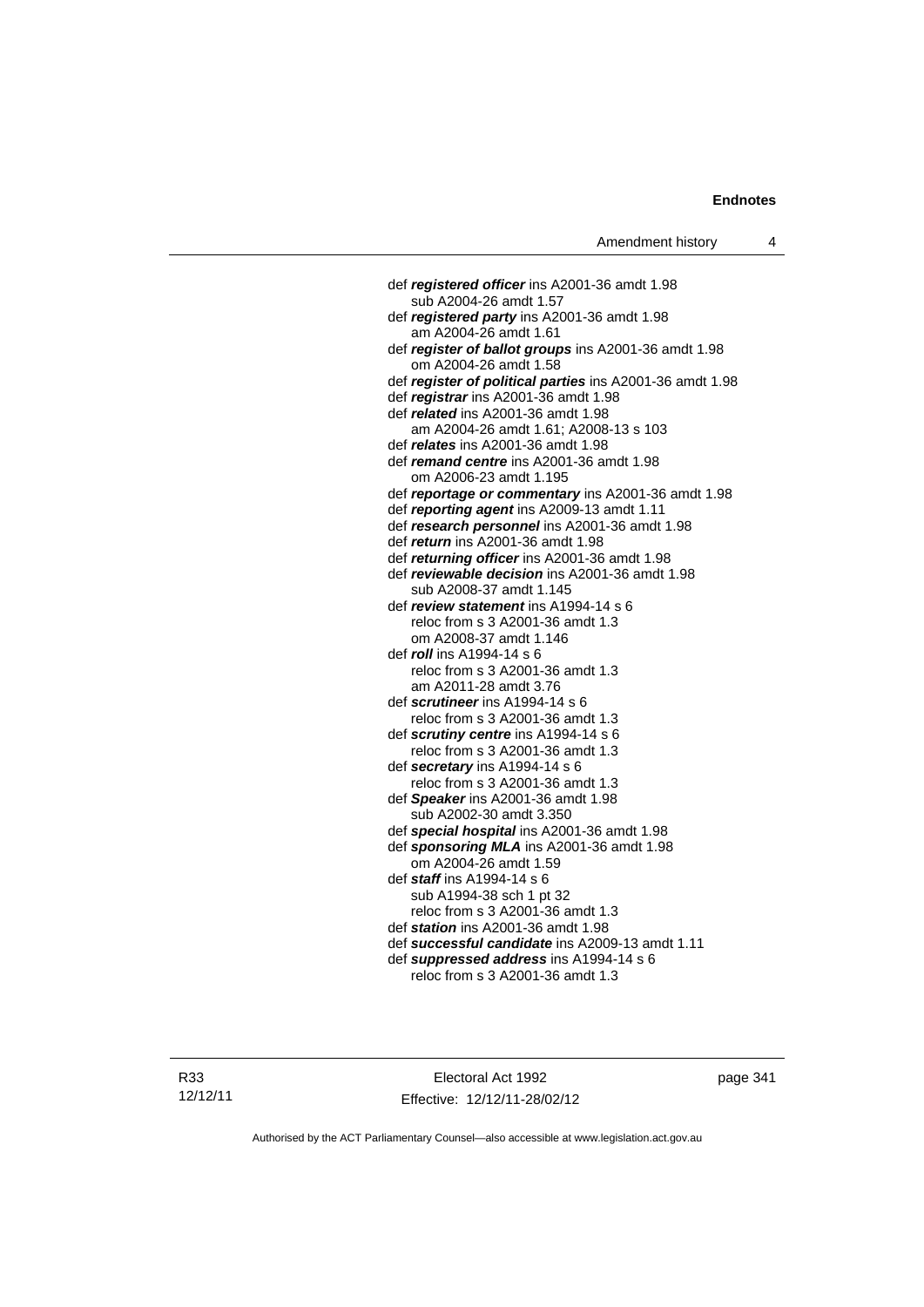4 Amendment history

def *surplus* ins A2009-13 amdt 1.11 def *this Act* ins A1994-14 s 6 reloc from s 3 A2001-36 amdt 1.3 om A2001-44 amdt 1.1400 def *total votes* ins A2009-13 amdt 1.11 def *transfer value* ins A2009-13 amdt 1.11 def *transmit* ins A2001-36 amdt 1.98 def *undue influence* ins A2001-36 amdt 1.98 def *visiting officer* ins A2001-36 amdt 1.98

page 342 Electoral Act 1992 Effective: 12/12/11-28/02/12

R33 12/12/11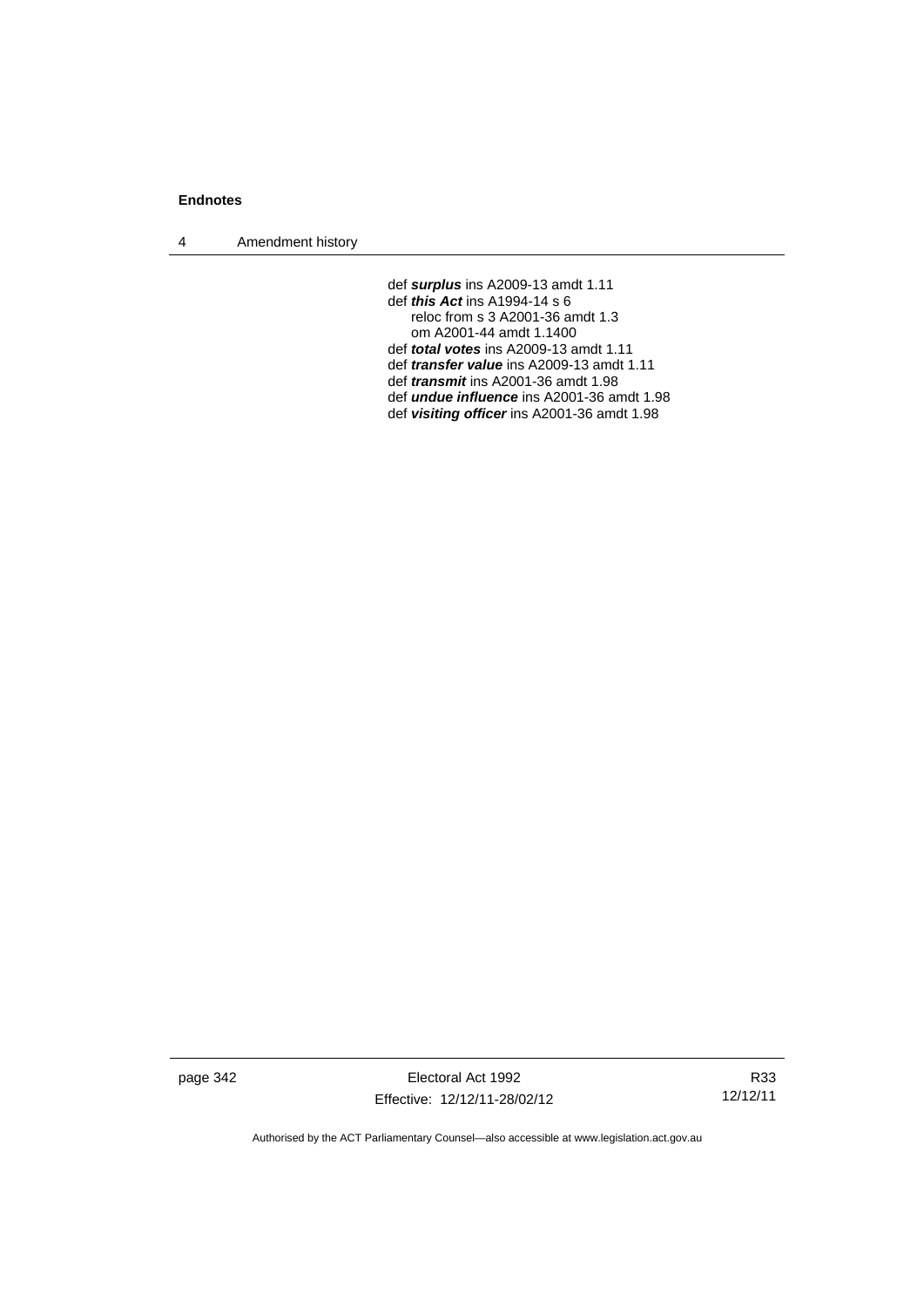## **Endnotes**

## **5 Earlier republications**

Some earlier republications were not numbered. The number in column 1 refers to the publication order.

Since 12 September 2001 every authorised republication has been published in electronic pdf format on the ACT legislation register. A selection of authorised republications have also been published in printed format. These republications are marked with an asterisk (\*) in column 1. Electronic and printed versions of an authorised republication are identical.

| <b>Republication No</b> | <b>Amendments to</b> | <b>Republication date</b> |
|-------------------------|----------------------|---------------------------|
| 1                       | Act 1994 No 78       | 17 November 1994          |
| 2                       | Act 1995 No 56       | 31 January 1996           |
| 3                       | Act 1997 No 96       | 1 December 1997           |
| 4                       | Act 1998 No 61       | 31 March 1999             |
| 5                       | Act 2001 No 44       | 12 September 2001         |
| 6                       | Act 2001 No 38       | 9 January 2002            |
| $\overline{7}$          | Act 2001 No 44       | 2 March 2002              |
| $8*$                    | Act 2002 No 11       | 30 May 2002               |
| 9                       | Act 2002 No 30       | 17 September 2002         |
| 10                      | Act 2002 No 32       | 9 October 2002            |
| 11                      | Act 2002 No 39       | 11 October 2002           |
| 11 (RI)                 | A2002-39 ±           | 10 February 2003          |
| 12                      | A2002-56             | 1 July 2003               |
| 13                      | A2003-54             | 4 December 2003           |
| 14                      | A2004-15             | 9 April 2004              |
| 15                      | A2004-15             | 13 April 2004             |
| 16                      | A2004-26             | 22 May 2004               |
| 17                      | A2004-60             | 17 October 2004           |
| 18                      | A2004-60             | 1 January 2005            |
| $19*$                   | A2004-60             | 10 January 2005           |
| 20                      | A2004-60             | 7 July 2005               |
|                         |                      |                           |

Electoral Act 1992 Effective: 12/12/11-28/02/12 page 343

Authorised by the ACT Parliamentary Counsel—also accessible at www.legislation.act.gov.au